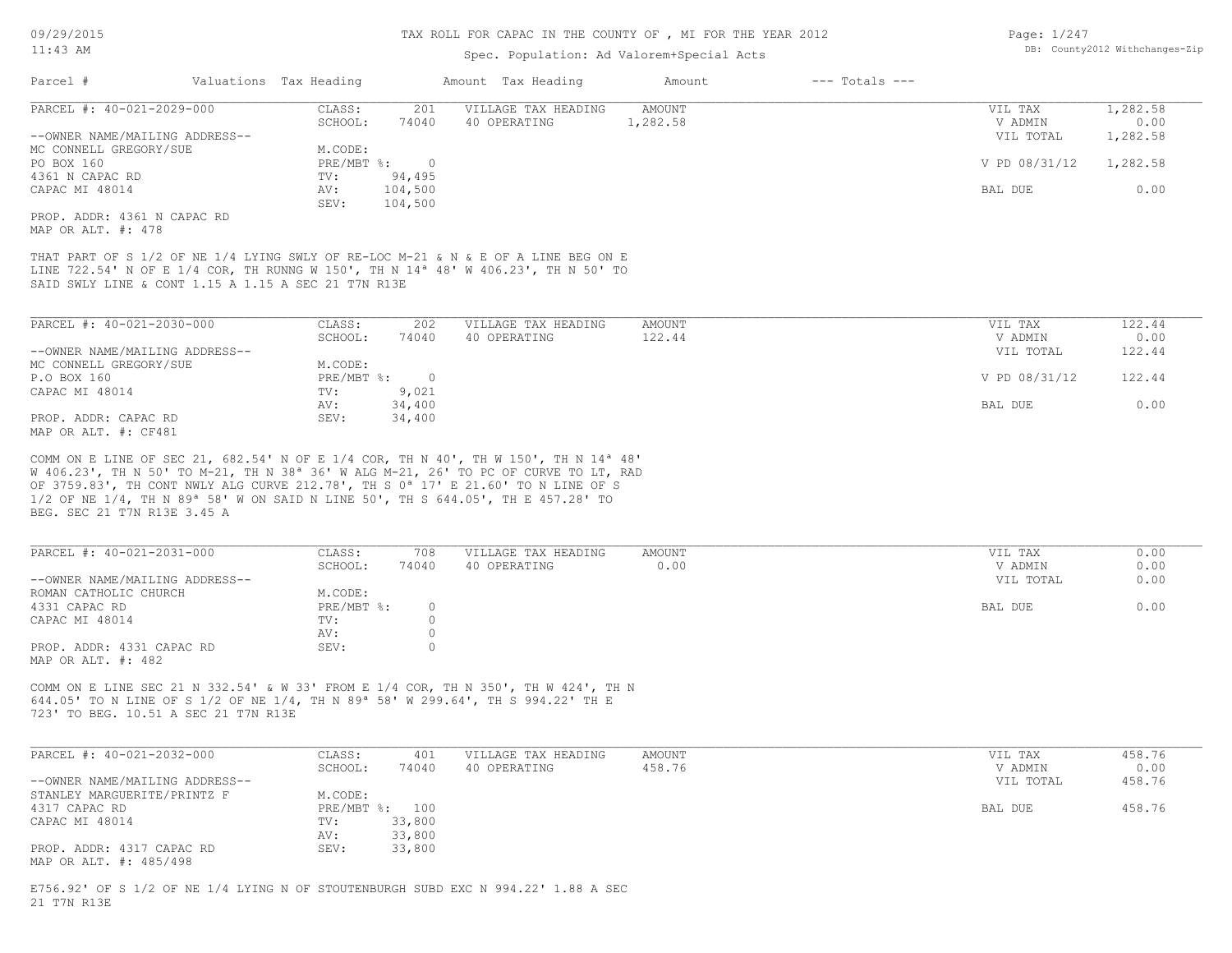### Spec. Population: Ad Valorem+Special Acts

| Page: 2/247 |                                |
|-------------|--------------------------------|
|             | DB: County2012 Withchanges-Zip |

| Parcel #                       | Valuations Tax Heading |                | Amount Tax Heading  | Amount | $---$ Totals $---$ |           |        |
|--------------------------------|------------------------|----------------|---------------------|--------|--------------------|-----------|--------|
| PARCEL #: 40-021-2033-000      | CLASS:                 | 401            | VILLAGE TAX HEADING | AMOUNT |                    | VIL TAX   | 401.76 |
|                                | SCHOOL:                | 74040          | 40 OPERATING        | 401.76 |                    | V ADMIN   | 0.00   |
| --OWNER NAME/MAILING ADDRESS-- |                        |                |                     |        |                    | VIL TOTAL | 401.76 |
| LUMBARDO ROBERT NEIL JR        | M.CODE:                |                |                     |        |                    |           |        |
| LUMBARDO DESIREE M             |                        | PRE/MBT %: 100 |                     |        |                    | BAL DUE   | 401.76 |
| 4313 STEVENS DRIVE             | TV:                    | 29,600         |                     |        |                    |           |        |
| CAPAC MI 48014                 | AV:                    | 29,600         |                     |        |                    |           |        |
|                                | SEV:                   | 29,600         |                     |        |                    |           |        |
| PROP. ADDR: PARK ST            |                        |                |                     |        |                    |           |        |
| MAP OR ALT. #: 476A            |                        |                |                     |        |                    |           |        |

SECTION 21 T7N R13E 21.06 A S 511' OF E 511' THEREOF & EXC W 234' OF E 1501.92' OF N 418' OF S 568' OF NE 1/4 S1/2 OF NE 1/4 EXC STOUTENBURGH SUBD & EXC E 756' & EXC W 841.5' OF REMAINDER & EXC

| PARCEL #: 40-021-2033-100      | CLASS:     | 701   | VILLAGE TAX HEADING | AMOUNT | VIL TAX   | 0.00 |
|--------------------------------|------------|-------|---------------------|--------|-----------|------|
|                                | SCHOOL:    | 74040 |                     |        | V ADMIN   | 0.00 |
| --OWNER NAME/MAILING ADDRESS-- |            |       |                     |        | VIL TOTAL | 0.00 |
| GREAT LAKES RURAL DEV          | M.CODE:    |       |                     |        |           |      |
| PRIME PROPERTIES               | PRE/MBT %: |       |                     |        | BAL DUE   | 0.00 |
| 13862 SIMONE DR                | TV:        |       |                     |        |           |      |
| SHELBY MI 48315                | AV:        |       |                     |        |           |      |
|                                | SEV:       |       |                     |        |           |      |
| PROP. ADDR: 15130 W PARK ST    |            |       |                     |        |           |      |

MAP OR ALT. #: 476C

W234' OF E 1501.92' OF N 418' OF S 568' OF NE 1/4 SECTION 21 T7N R13E 2.25 A

| PARCEL #: 40-021-2033-500      | CLASS:       | 701   | VILLAGE TAX HEADING | AMOUNT | VIL TAX   | 0.00 |
|--------------------------------|--------------|-------|---------------------|--------|-----------|------|
|                                | SCHOOL:      | 74040 |                     |        | V ADMIN   | 0.00 |
| --OWNER NAME/MAILING ADDRESS-- |              |       |                     |        | VIL TOTAL | 0.00 |
| GREAT LAKES RURAL DEV          | M.CODE:      |       |                     |        |           |      |
| PRIME PROPERTIES               | $PRE/MBT$ %: |       |                     |        | BAL DUE   | 0.00 |
| 13862 SIMONE DR                | TV:          |       |                     |        |           |      |
| SHELBY MI 48315                | AV:          |       |                     |        |           |      |
|                                | SEV:         |       |                     |        |           |      |

MAP OR ALT. #: 476B PROP. ADDR: 15122 W PARK ST

W511' OF E 1267.92' OF N 511' OF S 661' OF NE 1/4 6 A SEC 21 T7N R13E

| PARCEL #: 40-021-2034-000                           | CLASS:         | 401    | VILLAGE TAX HEADING | AMOUNT | VIL TAX       | 627.07 |
|-----------------------------------------------------|----------------|--------|---------------------|--------|---------------|--------|
|                                                     | SCHOOL:        | 74040  | 40 OPERATING        | 627.07 | V ADMIN       | 0.00   |
| --OWNER NAME/MAILING ADDRESS--                      |                |        |                     |        | VIL TOTAL     | 627.07 |
| MASI JOHN/CONSTANCE                                 | M.CODE:        | CBSMT  |                     |        |               |        |
| 4301 STEVENS DR                                     | PRE/MBT %: 100 |        |                     |        | V PD 07/05/12 | 627.07 |
| CAPAC MI 48014-3044                                 | TV:            | 46,200 |                     |        |               |        |
|                                                     | AV:            | 46,200 |                     |        | BAL DUE       | 0.00   |
| PROP. ADDR: 4301 STEVENS DR<br>MAP OR ALT. #: CF483 | SEV:           | 46,200 |                     |        |               |        |

W175' OF E 2147' OF S 150' OF NE 1/4 0.60 A SEC 21 T7N R13E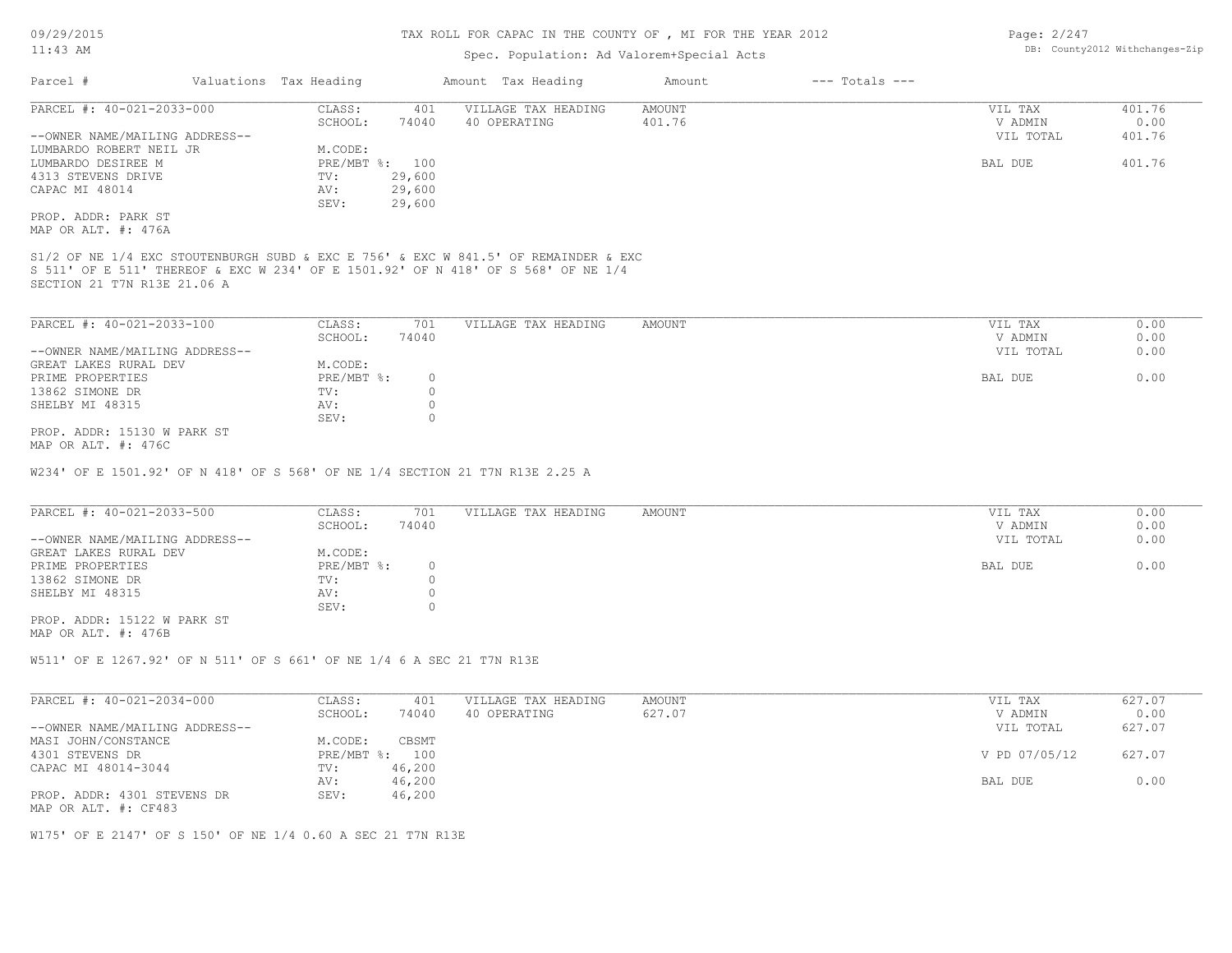#### Spec. Population: Ad Valorem+Special Acts

| Page: 3/247 |                                |
|-------------|--------------------------------|
|             | DB: County2012 Withchanges-Zip |

| Parcel #                       | Valuations Tax Heading |        | Amount Tax Heading  | Amount | $---$ Totals $---$ |               |        |
|--------------------------------|------------------------|--------|---------------------|--------|--------------------|---------------|--------|
| PARCEL #: 40-021-2035-000      | CLASS:                 | 401    | VILLAGE TAX HEADING | AMOUNT |                    | VIL TAX       | 652.18 |
|                                | SCHOOL:                | 74040  | 40 OPERATING        | 652.18 |                    | V ADMIN       | 0.00   |
| --OWNER NAME/MAILING ADDRESS-- |                        |        |                     |        |                    | VIL TOTAL     | 652.18 |
| LUMBARDO ROBERT JR/DESIREE     | M.CODE:                | 0 FARE |                     |        |                    |               |        |
| 4313 STEVENS DR                | PRE/MBT %: 100         |        |                     |        |                    | V PD 08/27/12 | 652.18 |
| CAPAC MI 48014                 | TV:                    | 48,050 |                     |        |                    |               |        |
|                                | AV:                    | 54,300 |                     |        |                    | BAL DUE       | 0.00   |
| PROP. ADDR: 4313 STEVENS DR    | SEV:                   | 54,300 |                     |        |                    |               |        |
|                                |                        |        |                     |        |                    |               |        |

MAP OR ALT. #: 480

100.24', TH W 137.78' TO BEG. 0.31 A SEC 21 T7N R13E BEG W 206' & N 250' FROM SW COR OF STOUTENBURG SUBD, TH N 100', TH E 131.07', TH S

| PARCEL #: 40-021-2036-000      | CLASS:     | 703   | VILLAGE TAX HEADING | AMOUNT | VIL TAX   | 0.00 |
|--------------------------------|------------|-------|---------------------|--------|-----------|------|
|                                | SCHOOL:    | 74040 | 40 OPERATING        | 0.00   | V ADMIN   | 0.00 |
| --OWNER NAME/MAILING ADDRESS-- |            |       |                     |        | VIL TOTAL | 0.00 |
| VILLAGE OF CAPAC               | M.CODE:    |       |                     |        |           |      |
| 135 N MAIN ST                  | PRE/MBT %: |       |                     |        | BAL DUE   | 0.00 |
| CAPAC MI 48014-3143            | TV:        |       |                     |        |           |      |
|                                | AV:        |       |                     |        |           |      |
| PROP. ADDR: 15070 PARK ST      | SEV:       |       |                     |        |           |      |
| MAP OR ALT. #: 484             |            |       |                     |        |           |      |

W66' OF E 1972' OF S 150' OF NE 1/4 0.23 A SEC 21 T7N R13E

| PARCEL #: 40-021-2036-501      | CLASS:     | 402    | VILLAGE TAX HEADING | AMOUNT | VIL TAX   | 232.15 |
|--------------------------------|------------|--------|---------------------|--------|-----------|--------|
|                                | SCHOOL:    | 74040  | 40 OPERATING        | 232.15 | V ADMIN   | 0.00   |
| --OWNER NAME/MAILING ADDRESS-- |            |        |                     |        | VIL TOTAL | 232.15 |
| LUMBARDO ROBERT JR/DESIREE     | M.CODE:    |        |                     |        |           |        |
| 4313 STEVENS DR                | PRE/MBT %: |        |                     |        | BAL DUE   | 232.15 |
| CAPAC MI 48014                 | TV:        | 17,104 |                     |        |           |        |
|                                | AV:        | 26,800 |                     |        |           |        |
| PROP. ADDR: STEVENS DR         | SEV:       | 26,800 |                     |        |           |        |
| MAP OR ALT. #: 479A1           |            |        |                     |        |           |        |

ON 09-21-2005 FROM 27-021-2036-500 58S W 476.18', TH N OD 2M 46S W 899.11', TO BEG SECTION 21 T7N R13E 18.31 A SPLIT 47S E 1172.82', TH N 89D 39M 56S W 167.14', TH S OD 2OM 4S W 24.95', TH N 89D 39M BEG S 0D 2M 46S E 1334.67' FROM N 1/4 COR, TH S 89D 34M 39S E 841.5', TH S 0D 2M

| PARCEL #: 40-021-2036-510       | CLASS:     | 402    | VILLAGE TAX HEADING | AMOUNT | VIL TAX       | 43.16 |
|---------------------------------|------------|--------|---------------------|--------|---------------|-------|
|                                 | SCHOOL:    | 74040  | 40 OPERATING        | 43.16  | V ADMIN       | 0.00  |
| --OWNER NAME/MAILING ADDRESS--  |            |        |                     |        | VIL TOTAL     | 43.16 |
| VERBRUGGHE STEVEN/SUZANNE ET-AL | M.CODE:    |        |                     |        |               |       |
| 37861 TOWN HALL                 | PRE/MBT %: |        |                     |        | V PD 08/31/12 | 43.16 |
| HARRISON TWP MI 48045           | TV:        | 3,180  |                     |        |               |       |
|                                 | AV:        | 13,700 |                     |        | BAL DUE       | 0.00  |
| PROP. ADDR: PARK ST             | SEV:       | 13,700 |                     |        |               |       |
| MAP OR ALT. #: 479A2            |            |        |                     |        |               |       |

 $27-021-2036-500:$ 4S W 275', TH N 89D SECTION 21 T7N R13E 2.99 A SPLIT ON 9-21-2005 FROM BEG S OD 2M 46S E 2233.78' FROM N 1/4 COR, TH S 89D 39M 58S E 476.18', TH S OD 20M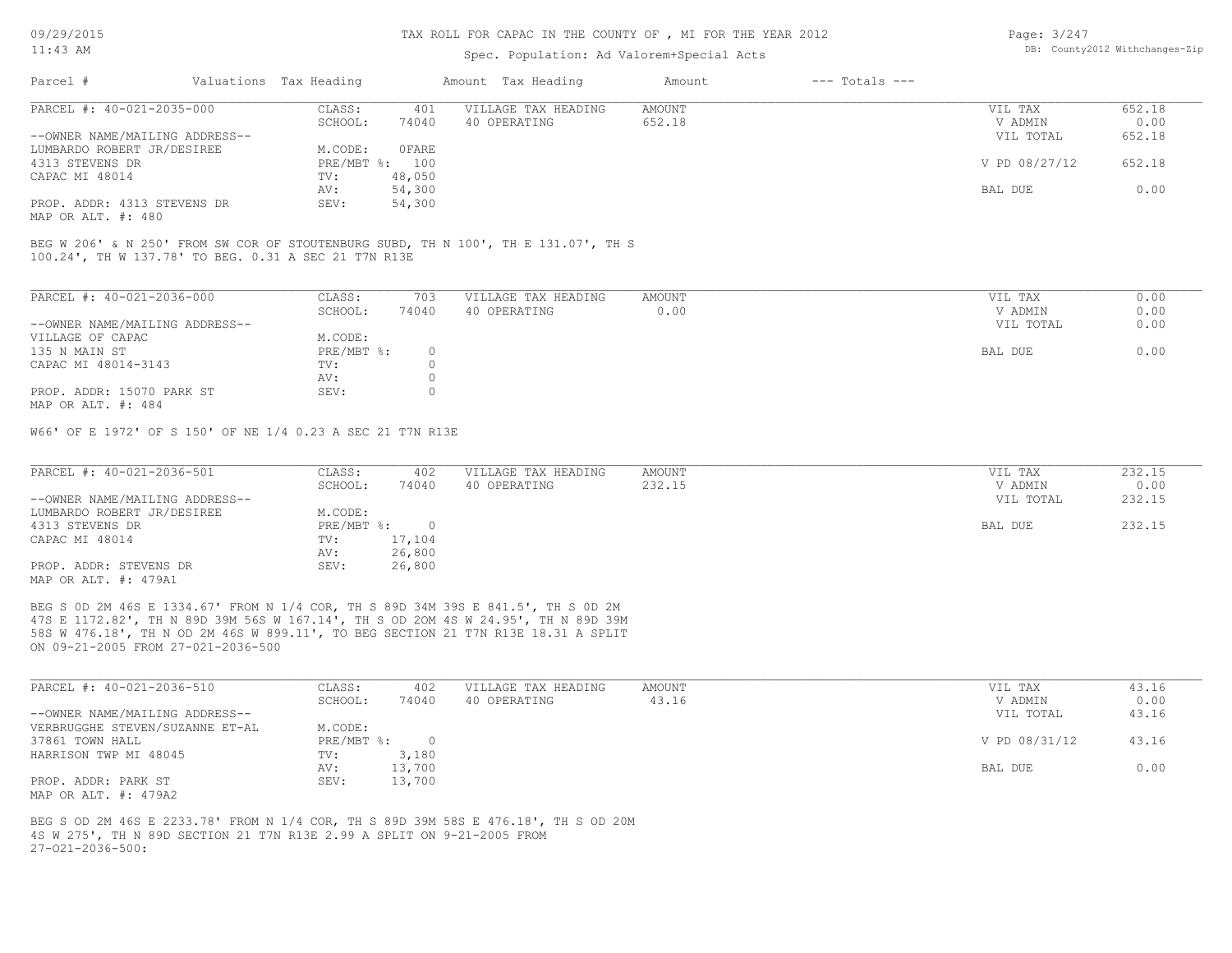### Spec. Population: Ad Valorem+Special Acts

| Page: 4/247 |                                |
|-------------|--------------------------------|
|             | DB: County2012 Withchanges-Zip |

| Parcel #                       | Valuations Tax Heading |        | Amount Tax Heading  | Amount | $---$ Totals $---$ |           |       |
|--------------------------------|------------------------|--------|---------------------|--------|--------------------|-----------|-------|
| PARCEL #: 40-021-2036-520      | CLASS:                 | 401    | VILLAGE TAX HEADING | AMOUNT |                    | VIL TAX   | 43.16 |
|                                | SCHOOL:                | 74040  | 40 OPERATING        | 43.16  |                    | V ADMIN   | 0.00  |
| --OWNER NAME/MAILING ADDRESS-- |                        |        |                     |        |                    | VIL TOTAL | 43.16 |
| LUMBARDO ROBERT JR/D           | M.CODE:                |        |                     |        |                    |           |       |
| 4313 STEVENS DR                | $PRE/MBT$ %:           | 100    |                     |        |                    | BAL DUE   | 43.16 |
| CAPAC MI 48014                 | TV:                    | 3,180  |                     |        |                    |           |       |
|                                | AV:                    | 18,900 |                     |        |                    |           |       |
| PROP. ADDR: STEVENS DR         | SEV:                   | 18,900 |                     |        |                    |           |       |
| MAP OR ALT. #: 479A3           |                        |        |                     |        |                    |           |       |

SECTION 21 T7N R13E .58 A SPLIT ON 9-21-2005 FROM 27-021-2036-500 TH N OD 20M 4S E 199.95', TH S 89D 39M 56S E 193.34', TH S OD 56M 14S E 200' TO BEG 100.22', TH N 89D 39M 56S W 131.07', TH S 0D 20M 4S W 100', TH N 89D 39M 56S W 60', 39M 56S W 167.14' & N OD 56M 14S W 100.02' FROM N 1/4 COR, TH N 3D 30M 16S W BEG S 0D 2M 46S E 1334.67', S 89D 34M 39S E 841.5', S OD 2M 47S E 1172.82', N 89D

| PARCEL #: 40-021-2036-525      | CLASS:     | 402    | VILLAGE TAX HEADING | AMOUNT | VIL TAX   | 20.92 |
|--------------------------------|------------|--------|---------------------|--------|-----------|-------|
|                                | SCHOOL:    | 74040  | 40 OPERATING        | 20.92  | V ADMIN   | 0.00  |
| --OWNER NAME/MAILING ADDRESS-- |            |        |                     |        | VIL TOTAL | 20.92 |
| MCNUTT MEL ALGER               | M.CODE:    |        |                     |        |           |       |
| MCNUTT LINDA KATHLEEN          | PRE/MBT %: |        |                     |        | BAL DUE   | 20.92 |
| 602 S MAIN ST                  | TV:        | 1,542  |                     |        |           |       |
| CAPAC MI 48014                 | AV:        | 12,500 |                     |        |           |       |
|                                | SEV:       | 12,500 |                     |        |           |       |
| PROP. ADDR: STEVENS RD         |            |        |                     |        |           |       |
| MAP OR ALT. #: 479B            |            |        |                     |        |           |       |

197.78',TH S'LY 100.02' TO BEG SECTION 21 T7N R13E 0.46 A BEG W 66' & N0ª0'40"E 150' FROM SW COR STOUTENBURG SUBD TH W 200',TH N 100',TH E

| PARCEL #: 40-021-2037-000      | CLASS:       | 703   | VILLAGE TAX HEADING | AMOUNT | VIL TAX   | 0.00 |
|--------------------------------|--------------|-------|---------------------|--------|-----------|------|
|                                | SCHOOL:      | 74040 | 40 OPERATING        | 0.00   | V ADMIN   | 0.00 |
| --OWNER NAME/MAILING ADDRESS-- |              |       |                     |        | VIL TOTAL | 0.00 |
| VILLAGE OF CAPAC               | M.CODE:      |       |                     |        |           |      |
| 135 N MAIN ST                  | $PRE/MBT$ %: |       |                     |        | BAL DUE   | 0.00 |
| CAPAC MI 48014-3143            | TV:          |       |                     |        |           |      |
|                                | AV:          |       |                     |        |           |      |
| PROP. ADDR: PARK ST            | SEV:         |       |                     |        |           |      |
| MAP OR ALT. #: 477             |              |       |                     |        |           |      |

S150' OF S 1/2 OF NE 1/4 EXC E 2147' 1.60 A SEC 21 T7N R13E

| PARCEL #: 40-027-2005-000                         | CLASS:       | 703   | VILLAGE TAX HEADING | AMOUNT | VIL TAX   | 0.00 |
|---------------------------------------------------|--------------|-------|---------------------|--------|-----------|------|
|                                                   | SCHOOL:      | 74040 | 40 OPERATING        | 0.00   | V ADMIN   | 0.00 |
| --OWNER NAME/MAILING ADDRESS--                    |              |       |                     |        | VIL TOTAL | 0.00 |
| VILLAGE OF CAPAC                                  | M.CODE:      |       |                     |        |           |      |
| 131 N MAIN ST                                     | $PRE/MBT$ %: |       |                     |        | BAL DUE   | 0.00 |
| CAPAC MI 48014                                    | TV:          |       |                     |        |           |      |
|                                                   | AV:          |       |                     |        |           |      |
| PROP. ADDR: E HILL STREET<br>MAP OR ALT. #: CF600 | SEV:         |       |                     |        |           |      |

E1/2 OF NE 1/4 LYING S OF GTRR R/W & NE 1/4 OF SE 1/4 SECTION 27 T7N R13E 64.38 A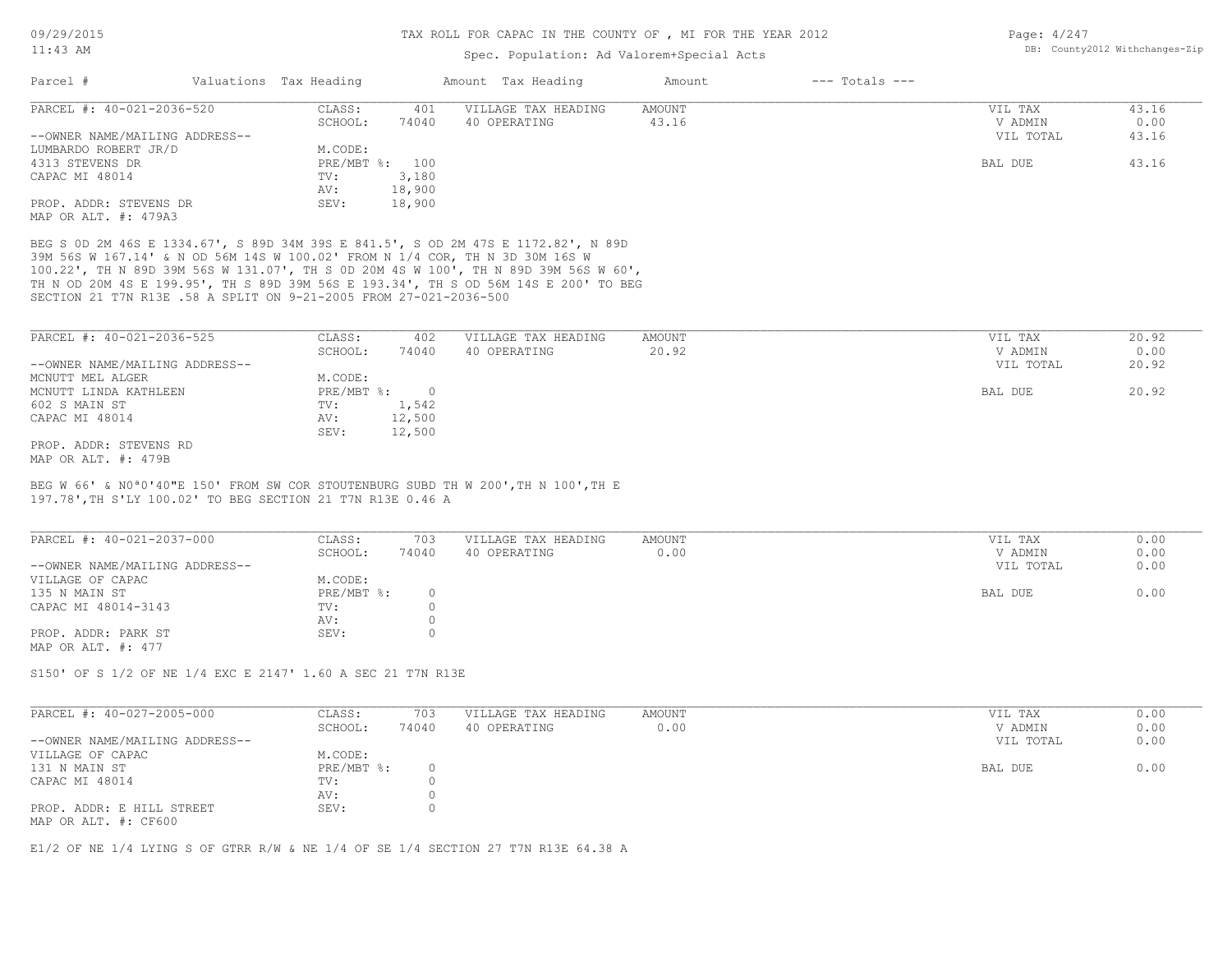#### TAX ROLL FOR CAPAC IN THE COUNTY OF , MI FOR THE YEAR 2012

### Spec. Population: Ad Valorem+Special Acts

Page: 5/247 DB: County2012 Withchanges-Zip

| Parcel #                       | Valuations Tax Heading |       | Amount Tax Heading  | Amount | $---$ Totals $---$ |           |      |
|--------------------------------|------------------------|-------|---------------------|--------|--------------------|-----------|------|
| PARCEL #: 40-027-3005-000      | CLASS:                 | 703   | VILLAGE TAX HEADING | AMOUNT |                    | VIL TAX   | 0.00 |
|                                | SCHOOL:                | 74040 | 40 OPERATING        | 0.00   |                    | V ADMIN   | 0.00 |
| --OWNER NAME/MAILING ADDRESS-- |                        |       |                     |        |                    | VIL TOTAL | 0.00 |
| VILLAGE OF CAPAC               | M.CODE:                |       |                     |        |                    |           |      |
| 131 N MAIN                     | PRE/MBT %:             |       |                     |        |                    | BAL DUE   | 0.00 |
| CAPAC MI 48014                 | TV:                    |       |                     |        |                    |           |      |
|                                | AV:                    |       |                     |        |                    |           |      |
| PROP. ADDR: DONALD RD          | SEV:                   |       |                     |        |                    |           |      |
| MAP OR ALT. #: F00310          |                        |       |                     |        |                    |           |      |

W66' OF SE 1/4 EXC THAT PART N OF S LINE OF N 25.22 A OF W 1/2 OF SE 1/4 SECTION 27

T7N R13E 2.74 A

| PARCEL #: 40-027-3006-000      | CLASS:     | 703   | VILLAGE TAX HEADING | AMOUNT | 0.00<br>VIL TAX   |
|--------------------------------|------------|-------|---------------------|--------|-------------------|
|                                | SCHOOL:    | 74040 | 40 OPERATING        | 0.00   | 0.00<br>V ADMIN   |
| --OWNER NAME/MAILING ADDRESS-- |            |       |                     |        | 0.00<br>VIL TOTAL |
| VILLAGE OF CAPAC               | M.CODE:    |       |                     |        |                   |
| 131 N MAIN ST                  | PRE/MBT %: |       |                     |        | 0.00<br>BAL DUE   |
| CAPAC MI 48014                 | TV:        |       |                     |        |                   |
|                                | AV:        |       |                     |        |                   |
| PROP. ADDR: E HILL STREET      | SEV:       |       |                     |        |                   |
| MAP OR ALT. #: CF503/599       |            |       |                     |        |                   |

SECTION 27 T7N R13E 57.26 A THAT PART OF SW 1/4 OF NE 1/4 LYING S OF GTRR R/W & N 25.22 A OF NW 1/4 OF SE 1/4

| PARCEL #: 40-027-4001-000      | CLASS:  | 401            | VILLAGE TAX HEADING | AMOUNT | VIL TAX       | 476.41 |
|--------------------------------|---------|----------------|---------------------|--------|---------------|--------|
|                                | SCHOOL: | 74040          | 40 OPERATING        | 476.41 | V ADMIN       | 0.00   |
| --OWNER NAME/MAILING ADDRESS-- |         |                |                     |        | VIL TOTAL     | 476.41 |
| LAFFERTY TIMOTHY D/LOLA T      | M.CODE: | OFARE          |                     |        |               |        |
| 608 CAPAC RD                   |         | PRE/MBT %: 100 |                     |        | V PD 08/27/12 | 476.41 |
| CAPAC MI 48014                 | TV:     | 35,100         |                     |        |               |        |
|                                | AV:     | 35,100         |                     |        | BAL DUE       | 0.00   |
| PROP. ADDR: 608 CAPAC RD       | SEV:    | 35,100         |                     |        |               |        |
| MAP OR ALT. #: CF604/620       |         |                |                     |        |               |        |

THE N 109 FT OF THE W 384 FT OF THE SW 1/4 .96 A SEC 27 T7N R13E

| PARCEL #: 40-027-4002-001           | CLASS:       | 101    | VILLAGE TAX HEADING | AMOUNT | 638.13<br>VIL TAX   |
|-------------------------------------|--------------|--------|---------------------|--------|---------------------|
|                                     | SCHOOL:      | 74040  | 40 OPERATING        | 638.13 | 0.00<br>V ADMIN     |
| --OWNER NAME/MAILING ADDRESS--      |              |        |                     |        | 638.13<br>VIL TOTAL |
| SHULL BRIAN GRIFFITH BRENDA SHULL R | M.CODE:      |        |                     |        |                     |
| 3520 CAPAC RD                       | $PRE/MBT$ %: | 100    |                     |        | 638.13<br>BAL DUE   |
| CAPAC MI 48014-3700                 | TV:          | 47,015 |                     |        |                     |
|                                     | AV:          | 85,500 |                     |        |                     |
| PROP. ADDR: 3520 S CAPAC RD         | SEV:         | 85,500 |                     |        |                     |
| MAP OR ALT. #: CF602/603            |              |        |                     |        |                     |

6M 22S W 1127.17', TH N 89D 52M 10S W 1312.78' TO BEG SECTION 27 T7N R13E 34A BEG AT SW SEC COR, TH N 0D 0M 38S W 1127.17', TH S 89D 52M 10S E 1315.08', TH S 0D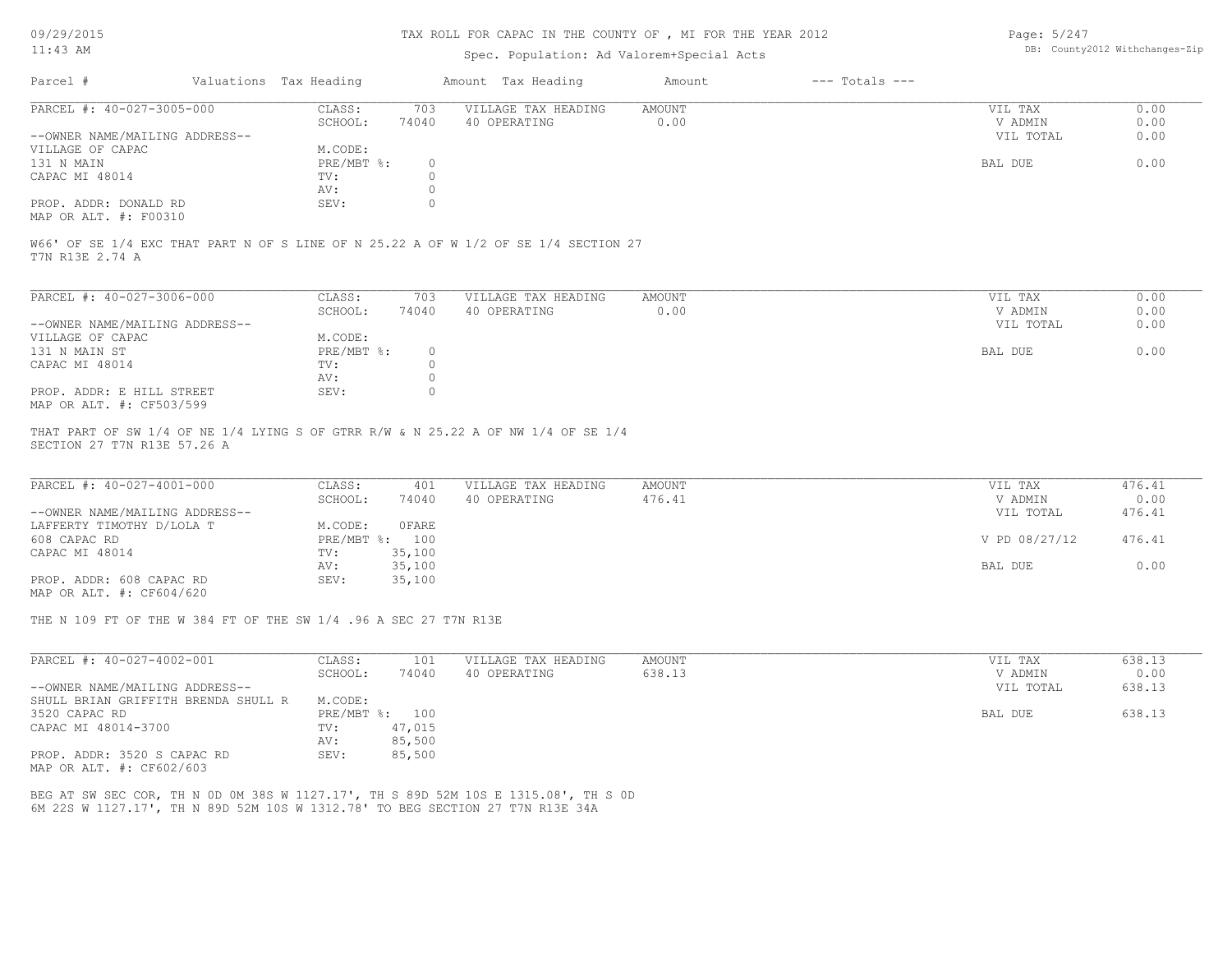|                                                                                                                                                                                                                                                      |                        |                | TAX ROLL FOR CAPAC IN THE COUNTY OF , MI FOR THE YEAR 2012 | Page: 6/247               |                    |                      |                                |
|------------------------------------------------------------------------------------------------------------------------------------------------------------------------------------------------------------------------------------------------------|------------------------|----------------|------------------------------------------------------------|---------------------------|--------------------|----------------------|--------------------------------|
| $11:43$ AM                                                                                                                                                                                                                                           |                        |                | Spec. Population: Ad Valorem+Special Acts                  |                           |                    |                      | DB: County2012 Withchanges-Zip |
| Parcel #                                                                                                                                                                                                                                             | Valuations Tax Heading |                | Amount Tax Heading                                         | Amount                    | $---$ Totals $---$ |                      |                                |
| PARCEL #: 40-027-4002-010                                                                                                                                                                                                                            | CLASS:                 | 102            | VILLAGE TAX HEADING                                        | AMOUNT                    |                    | VIL TAX              | 749.22                         |
|                                                                                                                                                                                                                                                      | SCHOOL:                | 74040          | 40 OPERATING                                               | 749.22                    |                    | V ADMIN              | 0.00                           |
| --OWNER NAME/MAILING ADDRESS--                                                                                                                                                                                                                       |                        |                |                                                            |                           |                    | VIL TOTAL            | 749.22                         |
| SHULL WILLIAM                                                                                                                                                                                                                                        | M.CODE:                |                |                                                            |                           |                    |                      |                                |
| P.O.BOX 691                                                                                                                                                                                                                                          | PRE/MBT %: 100         |                |                                                            |                           |                    | BAL DUE              | 749.22                         |
| CAPAC MI 48014                                                                                                                                                                                                                                       | TV:                    | 55,200         |                                                            |                           |                    |                      |                                |
|                                                                                                                                                                                                                                                      | AV:                    | 55,200         |                                                            |                           |                    |                      |                                |
| PROP. ADDR: S CAPAC RD<br>MAP OR ALT. #:                                                                                                                                                                                                             | SEV:                   | 55,200         |                                                            |                           |                    |                      |                                |
| BEG N OD OM 38S W 1127.17', FROM SW SEC COR, TH N OD OM 38S W 1415.14', TH S 89D<br>50M 15S E 384', TH N OD OM 38S W 109', TH S 89D 50M 15S E 934.18', TH S OD 6M 22S W<br>1523.41', TH N 89D 52M 10S W 1315.08', TO BEG SECTION 27 T7N R13E 45.10AC |                        |                |                                                            |                           |                    |                      |                                |
| PARCEL #: 40-027-4003-000                                                                                                                                                                                                                            | CLASS:<br>SCHOOL:      | 202<br>74040   | VILLAGE TAX HEADING<br>40 OPERATING                        | <b>AMOUNT</b><br>1,996.62 |                    | VIL TAX<br>V ADMIN   | 1,996.62<br>0.00               |
| --OWNER NAME/MAILING ADDRESS--                                                                                                                                                                                                                       |                        |                |                                                            |                           |                    | VIL TOTAL            | 1,996.62                       |
| RUDGATE HUNTERS CROSSING LLC                                                                                                                                                                                                                         | M.CODE:                |                |                                                            |                           |                    |                      |                                |
| 201 W BIG BEAVER RD STE 720                                                                                                                                                                                                                          | $PRE/MBT$ $\div$       | $\overline{0}$ |                                                            |                           |                    | V PD 08/14/12        | 1,996.62                       |
| TROY MI 48084                                                                                                                                                                                                                                        | TV:                    | 147,103        |                                                            |                           |                    |                      |                                |
|                                                                                                                                                                                                                                                      | AV:                    | 160,000        |                                                            |                           |                    | BAL DUE              | 0.00                           |
| PROP. ADDR: CHRISTOPHER STONE DRIVE<br>MAP OR ALT. #: CF601                                                                                                                                                                                          | SEV:                   | 160,000        |                                                            |                           |                    |                      |                                |
|                                                                                                                                                                                                                                                      |                        |                |                                                            |                           |                    |                      |                                |
| NE 1/4 OF SW 1/4 40 A SEC 27 T7N R13E                                                                                                                                                                                                                |                        |                |                                                            |                           |                    |                      |                                |
| PARCEL #: 40-033-2002-250                                                                                                                                                                                                                            | CLASS:                 | 202            | VILLAGE TAX HEADING                                        | AMOUNT                    |                    | VIL TAX              | 179.10                         |
|                                                                                                                                                                                                                                                      |                        |                |                                                            |                           |                    |                      |                                |
| --OWNER NAME/MAILING ADDRESS--                                                                                                                                                                                                                       | SCHOOL:                | 74040          | 40 OPERATING                                               | 179.10                    |                    | V ADMIN<br>VIL TOTAL | 0.00<br>179.10                 |
| CSB BANK                                                                                                                                                                                                                                             | M.CODE:                |                |                                                            |                           |                    |                      |                                |
| 206 NORTH MAIN ST                                                                                                                                                                                                                                    | $PRE/MBT$ $\div$       | $\overline{0}$ |                                                            |                           |                    | V PD 08/30/12        | 179.10                         |
|                                                                                                                                                                                                                                                      |                        |                |                                                            |                           |                    |                      |                                |
| CAPAC MI 48014                                                                                                                                                                                                                                       | TV:                    | 13,196         |                                                            |                           |                    |                      |                                |
|                                                                                                                                                                                                                                                      | AV:                    | 33,700         |                                                            |                           |                    | BAL DUE              | 0.00                           |
| PROP. ADDR: S CAPAC RD<br>MAP OR ALT. #: 382B1                                                                                                                                                                                                       | SEV:                   | 33,700         |                                                            |                           |                    |                      |                                |
| N900' OF E 600' OF NE 1/4 EXC S 308' OF E 290' SEC 33 T7N R16E 10.35 A                                                                                                                                                                               |                        |                |                                                            |                           |                    |                      |                                |
| PARCEL #: 40-033-2002-350                                                                                                                                                                                                                            | CLASS:                 | 201            | VILLAGE TAX HEADING                                        | <b>AMOUNT</b>             |                    | VIL TAX              | 2,589.72                       |
|                                                                                                                                                                                                                                                      | SCHOOL:                | 74040          | 40 OPERATING                                               | 2,589.72                  |                    | V ADMIN              | 0.00                           |

MAP OR ALT. #: 382B2 PROP. ADDR: 3433 S CAPAC RD SEV: 190,800 AV: 190,800 BAL DUE 0.00 CAPAC MI 48014 TV: 190,800  $206$  NORTH MAIN ST  $PRE/MBT$   $(2,589.72)$   $PRE/MBT$   $(30,800)$ CSB BANK M.CODE:

S308' OF N 900' OF E 290' OF NE 1/4 SEC 33 T7N R13E 2.05 A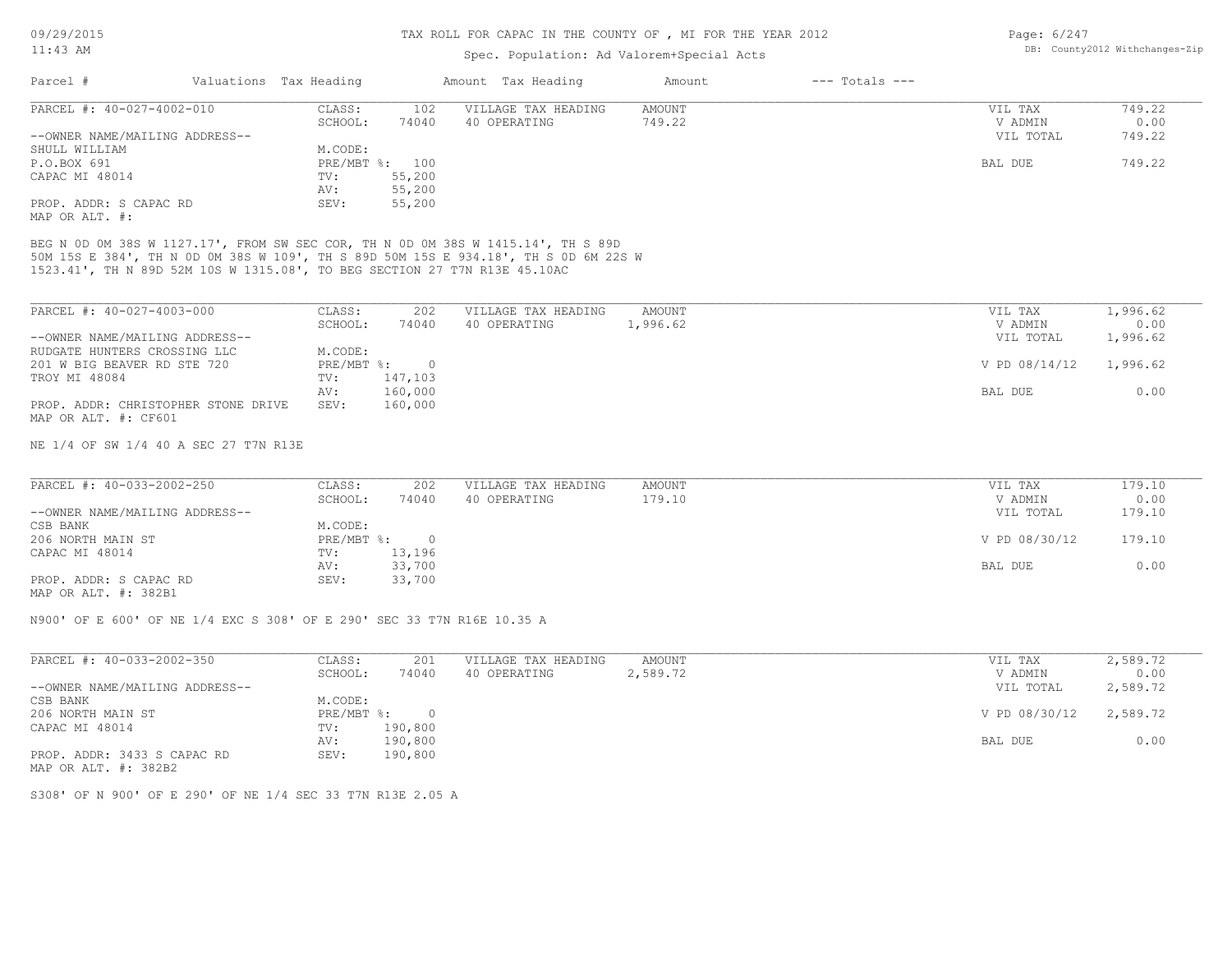09/29/2015

# 11:43 AM

#### TAX ROLL FOR CAPAC IN THE COUNTY OF , MI FOR THE YEAR 2012

## Spec. Population: Ad Valorem+Special Acts

| Page: 7/247 |                                |
|-------------|--------------------------------|
|             | DB: County2012 Withchanges-Zip |

|                                | Valuations Tax Heading |        | Amount Tax Heading  | Amount | $---$ Totals $---$ |           |        |
|--------------------------------|------------------------|--------|---------------------|--------|--------------------|-----------|--------|
| PARCEL #: 40-033-2002-400      | CLASS:                 | 102    | VILLAGE TAX HEADING | AMOUNT |                    | VIL TAX   | 869.81 |
|                                | SCHOOL:                | 74040  | 40 OPERATING        | 869.81 |                    | V ADMIN   | 0.00   |
| --OWNER NAME/MAILING ADDRESS-- |                        |        |                     |        |                    | VIL TOTAL | 869.81 |
| DEILLA LLC                     | M.CODE:                |        |                     |        |                    |           |        |
| 11282 BRANDON RD               | PRE/MBT %: 100         |        |                     |        |                    | BAL DUE   | 869.81 |
| EMMETT MI 48022-4404           | TV:                    | 64,084 |                     |        |                    |           |        |
|                                | AV:                    | 67,000 |                     |        |                    |           |        |
| PROP. ADDR: CAPAC RD           | SEV:                   | 67,000 |                     |        |                    |           |        |
| MAP OR ALT. #: 382C            |                        |        |                     |        |                    |           |        |

| PARCEL #: 40-033-2003-000      | CLASS:       | 102    | VILLAGE TAX HEADING | AMOUNT | VIL TAX       | 365.24 |
|--------------------------------|--------------|--------|---------------------|--------|---------------|--------|
|                                | SCHOOL:      | 74040  | 40 OPERATING        | 365.24 | V ADMIN       | 0.00   |
| --OWNER NAME/MAILING ADDRESS-- |              |        |                     |        | VIL TOTAL     | 365.24 |
| TOSCH RONALD                   | M.CODE:      |        |                     |        |               |        |
| 13833 FOLEY RD.                | $PRE/MBT$ %: | 100    |                     |        | V PD 07/16/12 | 365.24 |
| CAPAC MI 48014                 | TV:          | 26,910 |                     |        |               |        |
|                                | AV:          | 49,200 |                     |        | BAL DUE       | 0.00   |
| PROP. ADDR: CAPAC RD           | SEV:         | 49,200 |                     |        |               |        |
| MAP OR ALT. #: 384             |              |        |                     |        |               |        |

T7N R13E N45 A OF THE S 1/2 OF NE 1/4 EXC THE N 10 A OF THE SE 1/4 OF THE NE 1/4 35 A SEC 33

| PARCEL #: 40-033-3003-000      | CLASS:     | 201     | VILLAGE TAX HEADING | AMOUNT | VIL TAX   | 729.35 |
|--------------------------------|------------|---------|---------------------|--------|-----------|--------|
|                                | SCHOOL:    | 74040   | 40 OPERATING        | 729.35 | V ADMIN   | 0.00   |
| --OWNER NAME/MAILING ADDRESS-- |            |         |                     |        | VIL TOTAL | 729.35 |
| COUNTRYSIDE CORPORATION        | M.CODE:    |         |                     |        |           |        |
| PATRICIA CHRISTY               | PRE/MBT %: |         |                     |        | BAL DUE   | 729.35 |
| 305 S.PEBBLE BEACH BLVD.       | TV:        | 53,736  |                     |        |           |        |
| SUN CITY CENTER FL 33573       | AV:        | 103,800 |                     |        |           |        |
|                                | SEV:       | 103,800 |                     |        |           |        |
| PROP. ADDR: 3191 S CAPAC RD    |            |         |                     |        |           |        |

MAP OR ALT. #: 391D

S440' OF N 660' OF N 1/2 OF SE 1/4 EXC M21 R/W SEC 33 T7N R13E 25.39 A

| PARCEL #: 40-034-1001-002          | CLASS:       | 301     | VILLAGE TAX HEADING | AMOUNT   | VIL TAX       | 2,741.74 |
|------------------------------------|--------------|---------|---------------------|----------|---------------|----------|
|                                    | SCHOOL:      | 74040   | 40 OPERATING        | 2,741.74 | V ADMIN       | 0.00     |
| --OWNER NAME/MAILING ADDRESS--     |              |         |                     |          | VIL TOTAL     | 2,741.74 |
| KEIHIN MICHIGAN MANUFACTURING, INC | M.CODE:      |         |                     |          |               |          |
| 14898 KOEHN RD.                    | $PRE/MBT$ %: |         |                     |          | V PD 08/24/12 | 2,741.74 |
| CAPAC MI 48014                     | TV:          | 202,000 |                     |          |               |          |
|                                    | AV:          | 202,000 |                     |          | BAL DUE       | 0.00     |
| PROP. ADDR: 14898 KOEHN RD         | SEV:         | 202,000 |                     |          |               |          |
| MAP OR ALT. #:                     |              |         |                     |          |               |          |

05/16/2007 FROM 27-034-1001-001; 343.04; TH S 88D 19M 14S W 433.05' TO BEG SECTION 34 T7N R13E 26.602A SPLIT ON E 1314.31; TH S 2D 36M 55S E 994.04; TH S 88D 19M 34S W 882.11; TH N 2D 33M 56S W BEG N 2D 33M 56S W 343' FROM W 1/4 COR, TH N 2D 33M 56S W 651.91; TH N 88D 21M 52S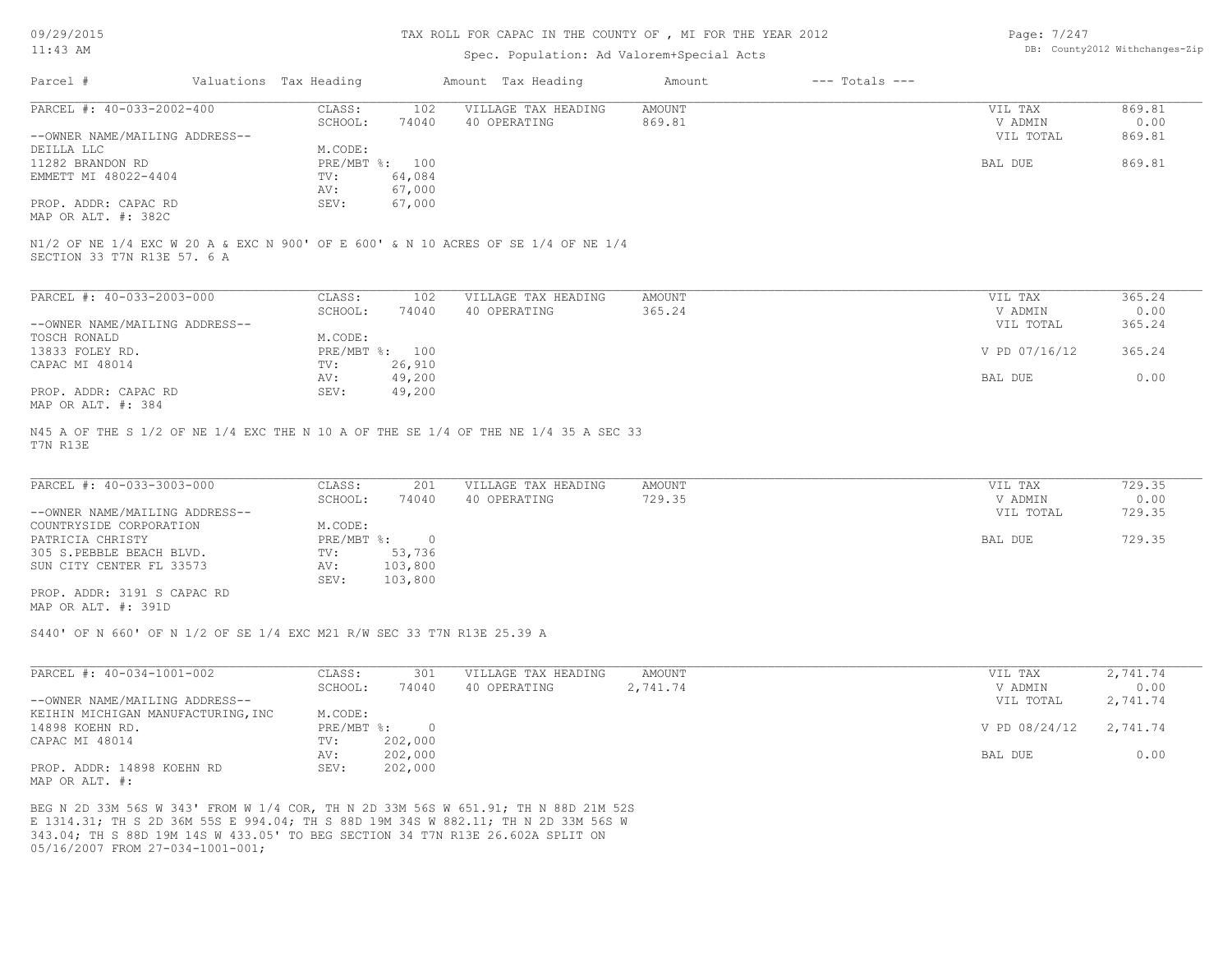#### Spec. Population: Ad Valorem+Special Acts

| Parcel #                       | Valuations Tax Heading |                | Amount Tax Heading  | Amount | $---$ Totals $---$ |               |        |
|--------------------------------|------------------------|----------------|---------------------|--------|--------------------|---------------|--------|
| PARCEL #: 40-034-1001-010      | CLASS:                 | 402            | VILLAGE TAX HEADING | AMOUNT |                    | VIL TAX       | 139.80 |
|                                | SCHOOL:                | 74040          | 40 OPERATING        | 139.80 |                    | V ADMIN       | 0.00   |
| --OWNER NAME/MAILING ADDRESS-- |                        |                |                     |        |                    | VIL TOTAL     | 139.80 |
| TOSCH RONALD                   | M.CODE:                |                |                     |        |                    |               |        |
| TOSCH KIM                      |                        | PRE/MBT %: 100 |                     |        |                    | V PD 07/16/12 | 139.80 |
| 13833 FOLEY RD                 | TV:                    | 10,300         |                     |        |                    |               |        |
| CAPAC MI 48014                 | AV:                    | 10,300         |                     |        |                    | BAL DUE       | 0.00   |
|                                |                        |                |                     |        |                    |               |        |

MAP OR ALT. #: PROP. ADDR: 3326 S CAPAC RD

R13E 1.26AC. SPLIT ON 01/18/2007 FROM 27-034-1001-000 52S E 283', TH S 2D 33M 56S E 195', TH S 88D 21M 52S W 283' TO BEG SECTION 34 T7N BEG N 2D 33M 56S W 1572.99' FROM W 1/4 COR, TH N 2D 33M 56S W 195', TH N 88D 21M

SEV: 10,300

| PARCEL #: 40-034-1001-020      | CLASS:     | 102    | VILLAGE TAX HEADING | AMOUNT | VIL TAX       | 352.59 |
|--------------------------------|------------|--------|---------------------|--------|---------------|--------|
|                                | SCHOOL:    | 74040  | 40 OPERATING        | 352.59 | V ADMIN       | 0.00   |
| --OWNER NAME/MAILING ADDRESS-- |            |        |                     |        | VIL TOTAL     | 352.59 |
| TOSCH, RONALD/KIM              | M.CODE:    |        |                     |        |               |        |
| 13833 FOLEY RD                 | PRE/MBT %: | 100    |                     |        | V PD 07/16/12 | 352.59 |
| CAPAC MI 48014                 | TV:        | 25,978 |                     |        |               |        |
|                                | AV:        | 53,100 |                     |        | BAL DUE       | 0.00   |
| PROP. ADDR: S CAPAC RD         | SEV:       | 53,100 |                     |        |               |        |
| MAP OR ALT. #: 621/640A        |            |        |                     |        |               |        |

FROM 27-034-1001-001 S 88D 21M 52S W 783.14' TO BEG SECTION 34 T7N R13E 41.688AC. SPLIT ON 05/16/2007 TH N 2D 33M 56S W 885.71; TH N 88D 24M 32S E 1312.89; TH S 2D 36M 55S E 1657.8; TH W 578.08; TH S 88D 21M 52S W 248.17; TH N 2D 33M 56S W 195; TH S 88D 21M 52S W 283; BEG N 2D 33M 56S W 994.91 & N 88D 21M 52S E 531.17 FROM W 1/4 COR, TH N 2D 33M 56S

| PARCEL #: 40-034-1001-100      | CLASS:     | 202    | VILLAGE TAX HEADING | AMOUNT | VIL TAX       | 489.98 |
|--------------------------------|------------|--------|---------------------|--------|---------------|--------|
|                                | SCHOOL:    | 74040  | 40 OPERATING        | 489.98 | V ADMIN       | 0.00   |
| --OWNER NAME/MAILING ADDRESS-- |            |        |                     |        | VIL TOTAL     | 489.98 |
| SPENCER JAMES L. & JOANNE S.   | M.CODE:    |        |                     |        |               |        |
| 1485 TORREY RD                 | PRE/MBT %: | $\cap$ |                     |        | V PD 09/13/12 | 489.98 |
| GROSSE POINTE WOODS MI 48236   | TV:        | 36,100 |                     |        |               |        |
|                                | AV:        | 36,100 |                     |        | BAL DUE       | 0.00   |
| PROP. ADDR: CAPAC RD           | SEV:       | 36,100 |                     |        |               |        |
| MAP OR ALT. #: 640B            |            |        |                     |        |               |        |

S88^19'38"W 433' TO BEG SECTION 34 T7N R13E 3.41 A BEG AT W 1/4 COR,TH N2^33'56"W 343',TH N88^19'38"E 433',TH S2^33'56"E 343',TH

| PARCEL #: 40-034-4001-000      | CLASS:       | 201     | VILLAGE TAX HEADING | AMOUNT   | VIL TAX       | 5,875.75 |
|--------------------------------|--------------|---------|---------------------|----------|---------------|----------|
|                                | SCHOOL:      | 74040   | 40 OPERATING        | 5,875.75 | V ADMIN       | 0.00     |
| --OWNER NAME/MAILING ADDRESS-- |              |         |                     |          | VIL TOTAL     | 5,875.75 |
| MCDONALDS CORP (021-1487)      | M.CODE:      |         |                     |          |               |          |
| PO BOX 182571                  | $PRE/MBT$ %: |         |                     |          | V PD 08/17/12 | 5,875.75 |
| COLUMBUS OH 43218-2571         | TV:          | 432,900 |                     |          |               |          |
|                                | AV:          | 432,900 |                     |          | BAL DUE       | 0.00     |
| PROP. ADDR: 3200 S CAPAC RD    | SEV:         | 432,900 |                     |          |               |          |
| MAP OR ALT. #: 642A            |              |         |                     |          |               |          |

23.67 A NW 1/4 OF SW 1/4 EXC THAT PART LYING S & W OF N LINE OF M-21 R/W SEC 34 T7N R13E Page: 8/247 DB: County2012 Withchanges-Zip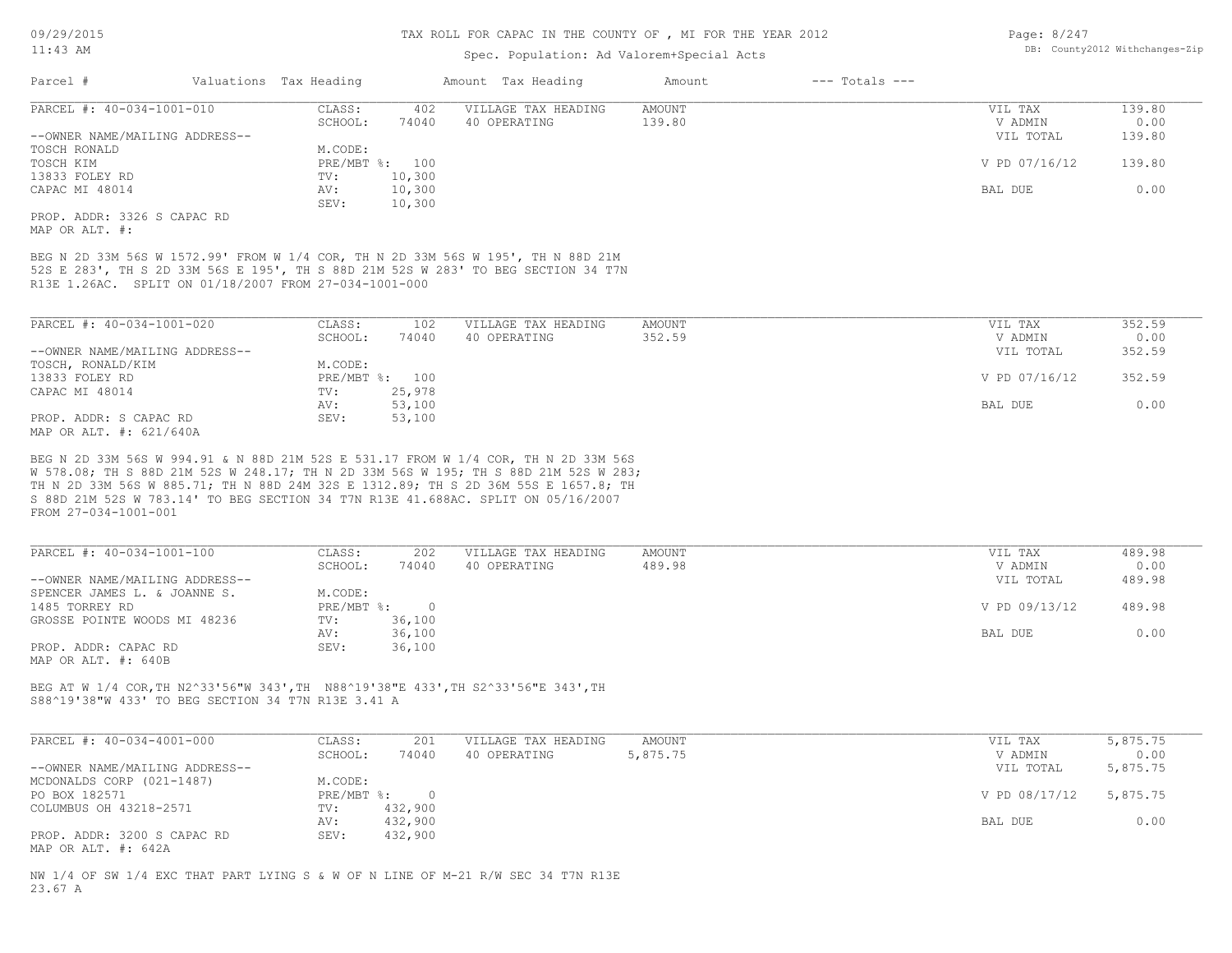#### 11:43 AM

#### TAX ROLL FOR CAPAC IN THE COUNTY OF , MI FOR THE YEAR 2012

#### Spec. Population: Ad Valorem+Special Acts

| Page: 9/247 |                                |
|-------------|--------------------------------|
|             | DB: County2012 Withchanges-Zip |

| Parcel #                       | Valuations Tax Heading |         | Amount Tax Heading  | Amount   | $---$ Totals $---$ |               |          |
|--------------------------------|------------------------|---------|---------------------|----------|--------------------|---------------|----------|
| PARCEL #: 40-034-4001-200      | CLASS:                 | 201     | VILLAGE TAX HEADING | AMOUNT   |                    | VIL TAX       | 1,477.42 |
|                                | SCHOOL:                | 74040   | 40 OPERATING        | 1,477.42 |                    | V ADMIN       | 0.00     |
| --OWNER NAME/MAILING ADDRESS-- |                        |         |                     |          |                    | VIL TOTAL     | 1,477.42 |
| SCHWEIHOFER CRP LLC            | M.CODE:                |         |                     |          |                    |               |          |
| 69245 BURKE DR                 | PRE/MBT %:             |         |                     |          |                    | V PD 08/24/12 | 1,572.55 |
| RICHMOND MI 48062              | TV:                    | 108,850 |                     |          |                    |               |          |
|                                | AV:                    | 108,850 |                     |          |                    | BAL DUE       | 0.00     |
| PROP. ADDR: 3200 S CAPAC RD    | SEV:                   | 108,850 |                     |          |                    |               |          |
| MAP OR ALT. #: 642B            |                        |         |                     |          |                    |               |          |

BEG SECTION 34 T7N R13E 6.22 A W 50', TH N 2D 34M 48S W 30.86', TH N 88D 19M 38S E 330', TH N 2D 34M 48S W 260' TO W 335.46', TH N 47D 34M 48S W 176.78', TH N 2D 34M 48S W 256.11', TH S 87D 25M 12S 5S E 120', TH N 67D 15M 24S W 240.33', TH N 55D 4M 48S W 678.30', TH S 87D 25M 12S 48S E 613.47', TH S 55D 4M 48S E 733.05', TH N 87D 22M 54S E 173.72', TH S 2D 37M BEG N 88D 19M 38S E 380.01' FROM W 1/4 COR, TH N 88D 19M 38S E 180.53', TH S 2D 34M

| PARCEL #: 40-034-4001-400      | CLASS:       | 202    | VILLAGE TAX HEADING | AMOUNT | VIL TAX       | 165.57 |
|--------------------------------|--------------|--------|---------------------|--------|---------------|--------|
|                                | SCHOOL:      | 74040  | 40 OPERATING        | 165.57 | V ADMIN       | 0.00   |
| --OWNER NAME/MAILING ADDRESS-- |              |        |                     |        | VIL TOTAL     | 165.57 |
| CLEAR RIVER PETROLEUM          | M.CODE:      |        |                     |        |               |        |
| 69245 BURKE DR                 | $PRE/MBT$ %: |        |                     |        | V PD 08/24/12 | 165.57 |
| RICHMOND MI 48062              | TV:          | 12,199 |                     |        |               |        |
|                                | AV:          | 51,600 |                     |        | BAL DUE       | 0.00   |
| PROP. ADDR: 3200 CAPAC RD      | SEV:         | 51,600 |                     |        |               |        |
| MAP OR ALT. #: 642D / 650      |              |        |                     |        |               |        |

733.05',TH N2^34'48"W 613.47' TO BEG SECTION 34 T7N R13E 14.21 A N88^19'38ZZ'E 200',TH S2^ 37'5"E 814.66',TH S87^22'54"W 173.72',TH N55^4'48"W BET N88^19'38"E 560.54' FROM W 1/4 COR,TH N88^19'38"E 554.68',TH S2^37'5"E 233',TH

| PARCEL #: 40-034-4001-600      | CLASS:     | 703      | VILLAGE TAX HEADING | AMOUNT | 0.00<br>VIL TAX   |
|--------------------------------|------------|----------|---------------------|--------|-------------------|
|                                | SCHOOL:    | 74040    | 40 OPERATING        | 0.00   | 0.00<br>V ADMIN   |
| --OWNER NAME/MAILING ADDRESS-- |            |          |                     |        | 0.00<br>VIL TOTAL |
| VILLAGE OF CAPAC               | M.CODE:    |          |                     |        |                   |
| 131 N MAIN ST                  | PRE/MBT %: | $\Omega$ |                     |        | 0.00<br>BAL DUE   |
| CAPAC MI 48014                 | TV:        |          |                     |        |                   |
|                                | AV:        |          |                     |        |                   |
| PROP. ADDR: KOEHN              | SEV:       | $^{(1)}$ |                     |        |                   |
| MAP OR ALT. #: CF642C          |            |          |                     |        |                   |

BEG N88^19'38"E 1115.22' FRO W 1/4 COR,TH N88^19'38"E

| PARCEL #: 40-150-0001-000          | CLASS:  | 401            | VILLAGE TAX HEADING | AMOUNT | VIL TAX       | 661.00 |
|------------------------------------|---------|----------------|---------------------|--------|---------------|--------|
|                                    | SCHOOL: | 74040          | 40 OPERATING        | 661.00 | V ADMIN       | 0.00   |
| --OWNER NAME/MAILING ADDRESS--     |         |                |                     |        | VIL TOTAL     | 661.00 |
| LEWIS GERALD/JANE REVOCABLE TRUST  | M.CODE: |                |                     |        |               |        |
| 560 N GLASSFORD ST                 |         | PRE/MBT %: 100 |                     |        | V PD 07/23/12 | 661.00 |
| CAPAC MI 48014-3015                | TV:     | 48,700         |                     |        |               |        |
|                                    | AV:     | 48,700         |                     |        | BAL DUE       | 0.00   |
| PROP. ADDR: 560 N GLASSFORD STREET | SEV:    | 48,700         |                     |        |               |        |
| MAP OR ALT. #: CF281K01            |         |                |                     |        |               |        |

LOT 1 EXC S 13.5 FT BONER SUBD SEC 21 T7N R13E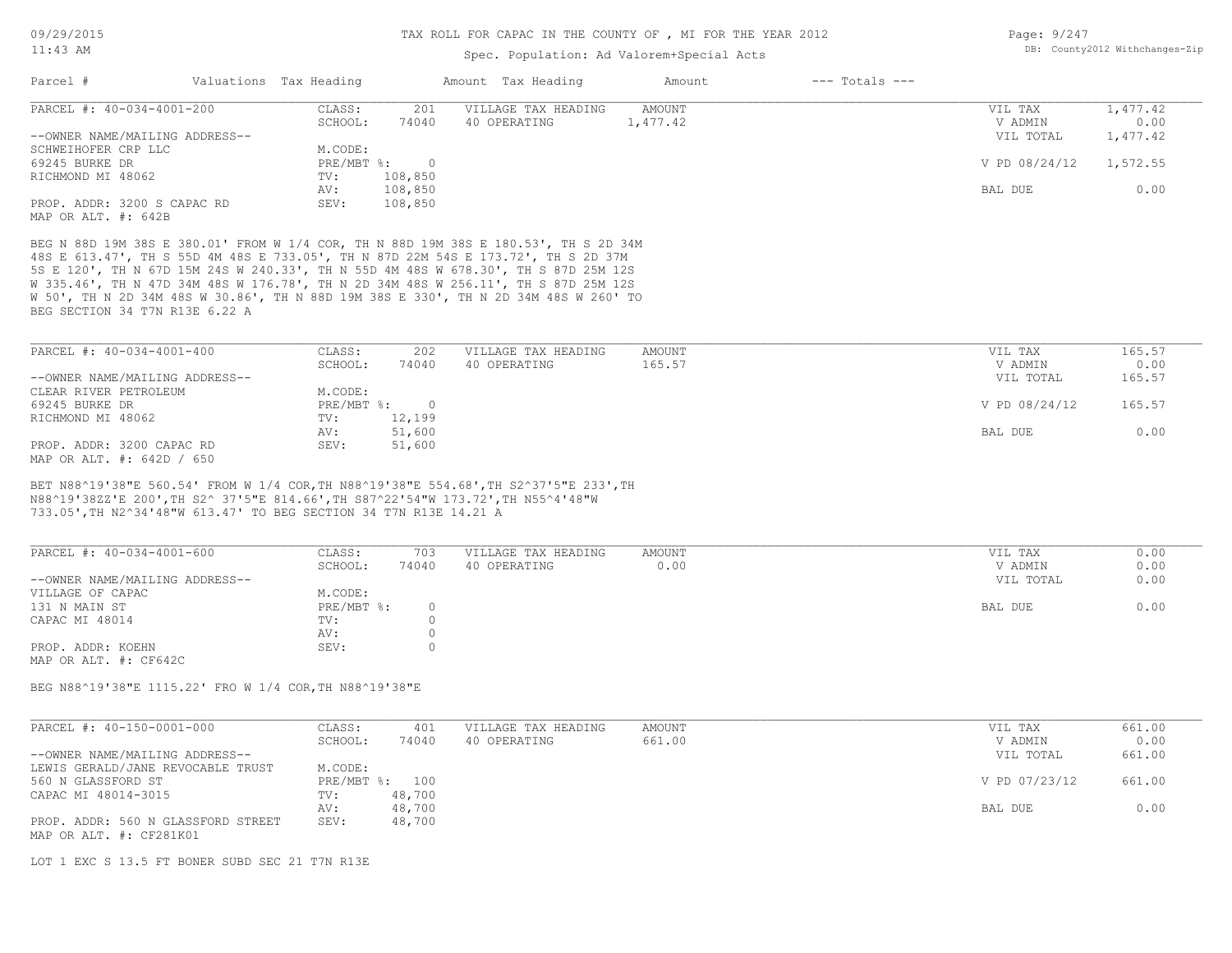| Page: 10/247 |                               |
|--------------|-------------------------------|
|              | DB: County2012 Withchanges-Zi |

| 09/29/2015                                                    |                        |                  | TAX ROLL FOR CAPAC IN THE COUNTI OF , MI FOR THE IEAR ZUIZ |                         |                    | Page: IV/Z4/         |                                |
|---------------------------------------------------------------|------------------------|------------------|------------------------------------------------------------|-------------------------|--------------------|----------------------|--------------------------------|
| $11:43$ AM                                                    |                        |                  | Spec. Population: Ad Valorem+Special Acts                  |                         |                    |                      | DB: County2012 Withchanges-Zip |
| Parcel #                                                      | Valuations Tax Heading |                  | Amount Tax Heading                                         | Amount                  | $---$ Totals $---$ |                      |                                |
| PARCEL #: 40-150-0002-000                                     | CLASS:                 | 401              | VILLAGE TAX HEADING                                        | AMOUNT                  |                    | VIL TAX              | 739.72                         |
|                                                               | SCHOOL:                | 74040            | 40 OPERATING                                               | 739.72                  |                    | V ADMIN              | 0.00                           |
| --OWNER NAME/MAILING ADDRESS--<br>BARNARD DELORIS ET-AL       | M.CODE:                |                  |                                                            |                         |                    | VIL TOTAL            | 739.72                         |
| ROBERTA KOBAYASHI                                             | PRE/MBT %: 100         |                  |                                                            |                         |                    | V PD 08/24/12        | 739.72                         |
| 234 S LAUDERDALE                                              | TV:                    | 54,500           |                                                            |                         |                    |                      |                                |
| KALAMAZOO MI 49006                                            | AV:                    | 54,500           |                                                            |                         |                    | BAL DUE              | 0.00                           |
|                                                               | SEV:                   | 54,500           |                                                            |                         |                    |                      |                                |
| PROP. ADDR: 547 N NEEPER ST<br>MAP OR ALT. #: CF281K02        |                        |                  |                                                            |                         |                    |                      |                                |
| LOT 2 BONER SUBD SEC 21 T7N R13E                              |                        |                  |                                                            |                         |                    |                      |                                |
|                                                               |                        |                  |                                                            |                         |                    |                      |                                |
| PARCEL #: 40-150-0003-000                                     | CLASS:<br>SCHOOL:      | 401<br>74040     | VILLAGE TAX HEADING<br>40 OPERATING                        | <b>AMOUNT</b><br>464.19 |                    | VIL TAX<br>V ADMIN   | 464.19<br>0.00                 |
| --OWNER NAME/MAILING ADDRESS--                                |                        |                  |                                                            |                         |                    | VIL TOTAL            | 464.19                         |
| ZANG HELMUT/MARIE                                             | M.CODE:                |                  |                                                            |                         |                    |                      |                                |
| 548 N NEEPER ST                                               | PRE/MBT %: 100         |                  |                                                            |                         |                    | V PD 07/16/12        | 464.19                         |
| CAPAC MI 48014-3038                                           | TV:                    | 34,200           |                                                            |                         |                    |                      |                                |
| PROP. ADDR: 548 N NEEPER ST<br>MAP OR ALT. #: CF281K03        | AV:<br>SEV:            | 34,200<br>34,200 |                                                            |                         |                    | BAL DUE              | 0.00                           |
|                                                               |                        |                  |                                                            |                         |                    |                      |                                |
| LOT 3 BONER SUBDIVISION                                       |                        |                  |                                                            |                         |                    |                      |                                |
|                                                               |                        |                  |                                                            |                         |                    |                      |                                |
| PARCEL #: 40-150-0004-000                                     | CLASS:                 | 401              | VILLAGE TAX HEADING                                        | <b>AMOUNT</b>           |                    | VIL TAX              | 749.22                         |
| --OWNER NAME/MAILING ADDRESS--                                | SCHOOL:                | 74040            | 40 OPERATING                                               | 749.22                  |                    | V ADMIN<br>VIL TOTAL | 0.00<br>749.22                 |
| SEIDELL JAMES D.                                              | M.CODE:                |                  |                                                            |                         |                    |                      |                                |
| MARKEY MARY SUE, DROGOSCH KAY ELLEN                           | PRE/MBT %: 100         |                  |                                                            |                         |                    | V PD 07/23/12        | 749.22                         |
| SEIDELL HERBERT D. HELEN M                                    | TV:                    | 55,200           |                                                            |                         |                    |                      |                                |
| P.O.BOX 54                                                    | AV:                    | 55,200           |                                                            |                         |                    | BAL DUE              | 0.00                           |
| CAPAC MI 48014-0054                                           | SEV:                   | 55,200           |                                                            |                         |                    |                      |                                |
| PROP. ADDR: 550 N GLASSFORD STREET<br>MAP OR ALT. #: CF281K04 |                        |                  |                                                            |                         |                    |                      |                                |
| LOT 4 & S 13.5 FT OF LOT 1 BONER SUBD SEC 21 T7N R13E         |                        |                  |                                                            |                         |                    |                      |                                |
|                                                               |                        |                  |                                                            |                         |                    |                      |                                |
| PARCEL #: 40-150-0005-000                                     | CLASS:                 | 401              | VILLAGE TAX HEADING                                        | AMOUNT                  |                    | VIL TAX              | 571.42                         |
|                                                               | SCHOOL:                | 74040            | 40 OPERATING                                               | 571.42                  |                    | V ADMIN              | 0.00                           |
| --OWNER NAME/MAILING ADDRESS--<br>LEWIS STEVEN                | M.CODE:                | CBSMT            |                                                            |                         |                    | VIL TOTAL            | 571.42                         |
| 3366 KEEGAN RD                                                | $PRE/MBT$ $\div$       | 100              |                                                            |                         |                    | V PD 07/05/12        | 571.42                         |
| EMMETT MI 48022-4306                                          | TV:                    | 42,100           |                                                            |                         |                    |                      |                                |
|                                                               | AV:                    | 42,100           |                                                            |                         |                    | BAL DUE              | 0.00                           |
| PROP. ADDR: 545 N NEEPER ST<br>MAP OR ALT. #: CF281K05        | SEV:                   | 42,100           |                                                            |                         |                    |                      |                                |
| LOT 5 BONER SUBD SEC 21 T7N R13E                              |                        |                  |                                                            |                         |                    |                      |                                |
|                                                               |                        |                  |                                                            |                         |                    |                      |                                |
|                                                               |                        |                  |                                                            |                         |                    |                      |                                |
|                                                               |                        |                  |                                                            |                         |                    |                      |                                |
|                                                               |                        |                  |                                                            |                         |                    |                      |                                |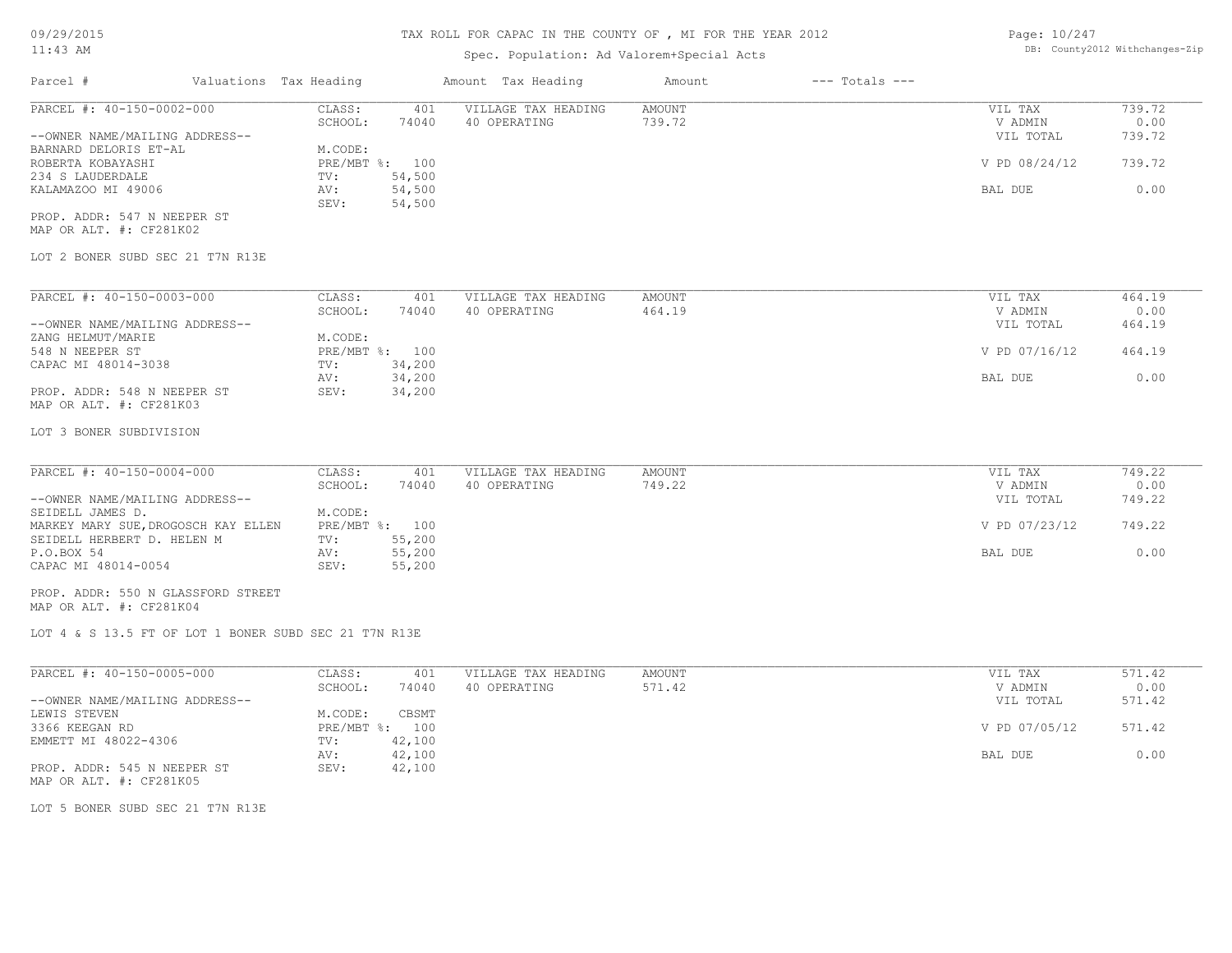# TAX ROLL FOR CAPAC IN THE COUNTY OF , MI FOR THE YEAR 2012

## Spec. Population: Ad Valorem+Special Acts

| Page: 11/247 |                                |
|--------------|--------------------------------|
|              | DB: County2012 Withchanges-Zip |

| Parcel #                                                                                                                                                                                                                        | Valuations Tax Heading |                                                                                                                    | Amount Tax Heading                  | Amount                  | $---$ Totals $---$ |                                                             |                                            |
|---------------------------------------------------------------------------------------------------------------------------------------------------------------------------------------------------------------------------------|------------------------|--------------------------------------------------------------------------------------------------------------------|-------------------------------------|-------------------------|--------------------|-------------------------------------------------------------|--------------------------------------------|
| PARCEL #: 40-150-0006-000<br>--OWNER NAME/MAILING ADDRESS--<br>FULLER RAND/FLORENCE<br>546 N NEEPER ST<br>CAPAC MI 48014-3038<br>PROP. ADDR: 546 N NEEPER ST<br>MAP OR ALT. #: CF281K06<br>LOT 6 BONER SUBDIVISION              |                        | CLASS:<br>401<br>SCHOOL:<br>74040<br>M.CODE:<br>PRE/MBT %: 100<br>42,700<br>TV:<br>42,700<br>AV:<br>42,700<br>SEV: | VILLAGE TAX HEADING<br>40 OPERATING | AMOUNT<br>579.56        |                    | VIL TAX<br>V ADMIN<br>VIL TOTAL<br>V PD 08/31/12<br>BAL DUE | 579.56<br>0.00<br>579.56<br>579.56<br>0.00 |
| PARCEL #: 40-150-0007-000<br>--OWNER NAME/MAILING ADDRESS--<br>BURDEN CHARLES/CHRISTINE<br>540 GLASSFORD<br>CAPAC MI 48014<br>PROP. ADDR: 540 N GLASSFORD STREET<br>MAP OR ALT. #: CF281K07<br>LOT 7 BONER SUBD SEC 21 T7N R13E |                        | CLASS:<br>401<br>SCHOOL:<br>74040<br>M.CODE:<br>PRE/MBT %: 100<br>50,200<br>TV:<br>50,200<br>AV:<br>SEV:<br>50,200 | VILLAGE TAX HEADING<br>40 OPERATING | <b>AMOUNT</b><br>681.36 |                    | VIL TAX<br>V ADMIN<br>VIL TOTAL<br>V PD 08/24/12<br>BAL DUE | 681.36<br>0.00<br>681.36<br>681.36<br>0.00 |
| PARCEL #: 40-150-0008-000<br>--OWNER NAME/MAILING ADDRESS--<br>MIZDRAK LEATRICE TRUST<br>541 N NEEPER ST<br>CAPAC MI 48014-3040<br>PROP. ADDR: 541 N NEEPER ST<br>MAP OR ALT. #: CF281K08<br>LOT 8 BONER SUBD SEC 21 T7N R13E   |                        | CLASS:<br>401<br>SCHOOL:<br>74040<br>M.CODE:<br>PRE/MBT %: 100<br>41,500<br>TV:<br>41,500<br>AV:<br>SEV:<br>41,500 | VILLAGE TAX HEADING<br>40 OPERATING | AMOUNT<br>563.27        |                    | VIL TAX<br>V ADMIN<br>VIL TOTAL<br>V PD 08/17/12<br>BAL DUE | 563.27<br>0.00<br>563.27<br>563.27<br>0.00 |
| PARCEL #: 40-150-0009-000<br>--OWNER NAME/MAILING ADDRESS--<br>SHOWLER DENISE L<br>P.O.BOX 206<br>CAPAC MI 48014-0206<br>PROP. ADDR: 540 N NEEPER ST<br>MAP OR ALT. #: CF281K09                                                 |                        | CLASS:<br>401<br>SCHOOL:<br>74040<br>M.CODE:<br>PRE/MBT %: 100<br>39,200<br>TV:<br>39,200<br>AV:<br>SEV:<br>39,200 | VILLAGE TAX HEADING<br>40 OPERATING | AMOUNT<br>532.06        |                    | VIL TAX<br>V ADMIN<br>VIL TOTAL<br>V PD 09/13/12<br>BAL DUE | 532.06<br>0.00<br>532.06<br>532.06<br>0.00 |

LOT 9 BONER SUBD SEC 21 T7N R13E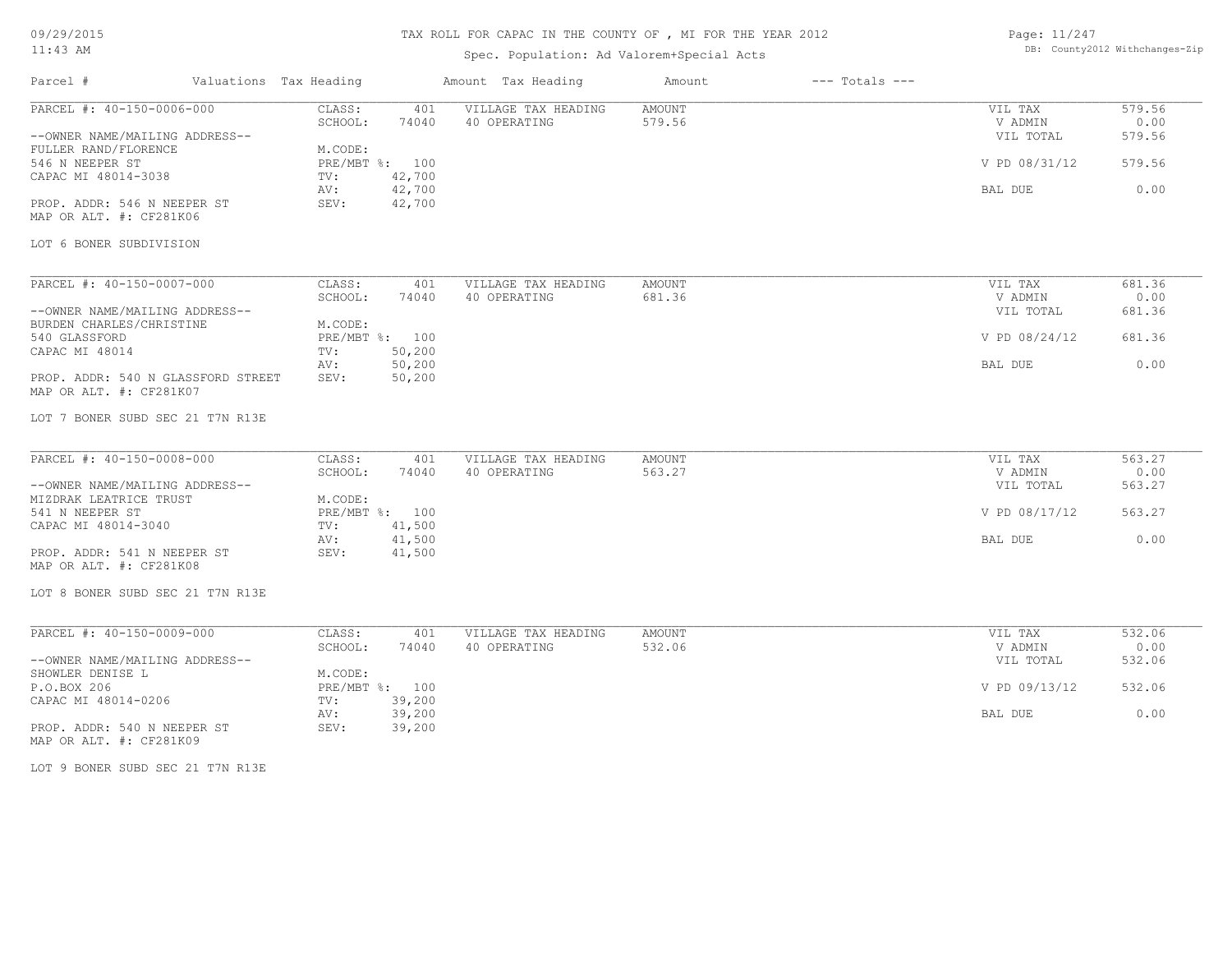## TAX ROLL FOR CAPAC IN THE COUNTY OF , MI FOR THE YEAR 2012

## Spec. Population: Ad Valorem+Special Acts

Page: 12/247 DB: County2012 Withchanges-Zip

| Parcel #                                                    | Valuations Tax Heading |                           |                            | Amount Tax Heading                          | Amount                              | $---$ Totals $---$ |                                 |                              |
|-------------------------------------------------------------|------------------------|---------------------------|----------------------------|---------------------------------------------|-------------------------------------|--------------------|---------------------------------|------------------------------|
| PARCEL #: 40-225-0001-000<br>--OWNER NAME/MAILING ADDRESS-- |                        | CLASS:<br>SCHOOL:         | 401<br>74040               | VILLAGE TAX HEADING<br>40 OPERATING<br>UTIL | <b>AMOUNT</b><br>507.63<br>1,522.24 |                    | VIL TAX<br>V ADMIN<br>VIL TOTAL | 2,029.87<br>0.00<br>2,029.87 |
| SARAZIN GERALD J<br>203 S LESTER ST                         |                        | M.CODE:<br>PRE/MBT %: 100 | OFARE                      |                                             |                                     |                    | V PD 08/27/12                   | 507.63                       |
| CAPAC MI 48014-3713<br>PROP. ADDR: 203 S LESTER ST          |                        | TV:<br>AV:<br>SEV:        | 37,400<br>37,400<br>37,400 |                                             |                                     |                    | BAL DUE                         | 1,522.24                     |
| MAP OR ALT. #: CF281K10                                     |                        |                           |                            |                                             |                                     |                    |                                 |                              |
| LOT 1 BULLOCK PLAT SEC 27 T7N R13E                          |                        |                           |                            |                                             |                                     |                    |                                 |                              |
| PARCEL #: 40-225-0002-000                                   |                        | CLASS:<br>SCHOOL:         | 401<br>74040               | VILLAGE TAX HEADING<br>40 OPERATING         | <b>AMOUNT</b><br>559.20             |                    | VIL TAX<br>V ADMIN              | 559.20<br>0.00               |
| --OWNER NAME/MAILING ADDRESS--<br>HUDSON STEVEN/MARGARET    |                        | M.CODE:                   |                            |                                             |                                     |                    | VIL TOTAL                       | 559.20                       |
| 205 S LESTER ST<br>CAPAC MI 48014                           |                        | TV:                       | PRE/MBT %: 100<br>41,200   |                                             |                                     |                    | V PD 09/13/12                   | 559.20                       |
| PROP. ADDR: 205 S LESTER ST                                 |                        | AV:<br>SEV:               | 41,200<br>41,200           |                                             |                                     |                    | BAL DUE                         | 0.00                         |
| MAP OR ALT. #: CF281K11                                     |                        |                           |                            |                                             |                                     |                    |                                 |                              |
| LOT 2 BULLOCK PLAT SEC 27 T7N R13E                          |                        |                           |                            |                                             |                                     |                    |                                 |                              |
| PARCEL #: 40-225-0003-000                                   |                        | CLASS:                    | 401                        | VILLAGE TAX HEADING                         | <b>AMOUNT</b>                       |                    | VIL TAX                         | 403.11                       |
| --OWNER NAME/MAILING ADDRESS--                              |                        | SCHOOL:                   | 74040                      | 40 OPERATING                                | 403.11                              |                    | V ADMIN<br>VIL TOTAL            | 0.00<br>403.11               |
| GELARDEN ERNEST/BEVERLY<br>209 S LESTER ST                  |                        | M.CODE:<br>TV:            | PRE/MBT %: 100<br>29,700   |                                             |                                     |                    | V PD 08/17/12                   | 403.11                       |
| CAPAC MI 48014-3713                                         |                        | AV:                       | 29,700                     |                                             |                                     |                    | BAL DUE                         | 0.00                         |
| PROP. ADDR: 209 S LESTER ST<br>MAP OR ALT. #: CF281K12      |                        | SEV:                      | 29,700                     |                                             |                                     |                    |                                 |                              |
| LOT 3 BULLOCK PLAT                                          |                        |                           |                            |                                             |                                     |                    |                                 |                              |
| PARCEL #: 40-225-0004-000                                   |                        | CLASS:<br>SCHOOL:         | 401<br>74040               | VILLAGE TAX HEADING<br>40 OPERATING         | <b>AMOUNT</b><br>416.69             |                    | VIL TAX<br>V ADMIN              | 416.69<br>0.00               |
| --OWNER NAME/MAILING ADDRESS--                              |                        |                           |                            |                                             |                                     |                    | VIL TOTAL                       | 416.69                       |
| LEWIS JILL L<br>211 S LESTER ST                             |                        | M.CODE:                   | PRE/MBT %: 100             |                                             |                                     |                    | V PD 09/13/12                   | 416.69                       |
| CAPAC MI 48014                                              |                        | TV:<br>AV:                | 30,700<br>30,700           |                                             |                                     |                    | BAL DUE                         | 0.00                         |
| PROP. ADDR: 211 S LESTER ST<br>MAP OR ALT. #: CF281K13      |                        | SEV:                      | 30,700                     |                                             |                                     |                    |                                 |                              |
| LOT 4 BULLOCK PLAT SEC 27 T7N R13E                          |                        |                           |                            |                                             |                                     |                    |                                 |                              |
|                                                             |                        |                           |                            |                                             |                                     |                    |                                 |                              |
|                                                             |                        |                           |                            |                                             |                                     |                    |                                 |                              |
|                                                             |                        |                           |                            |                                             |                                     |                    |                                 |                              |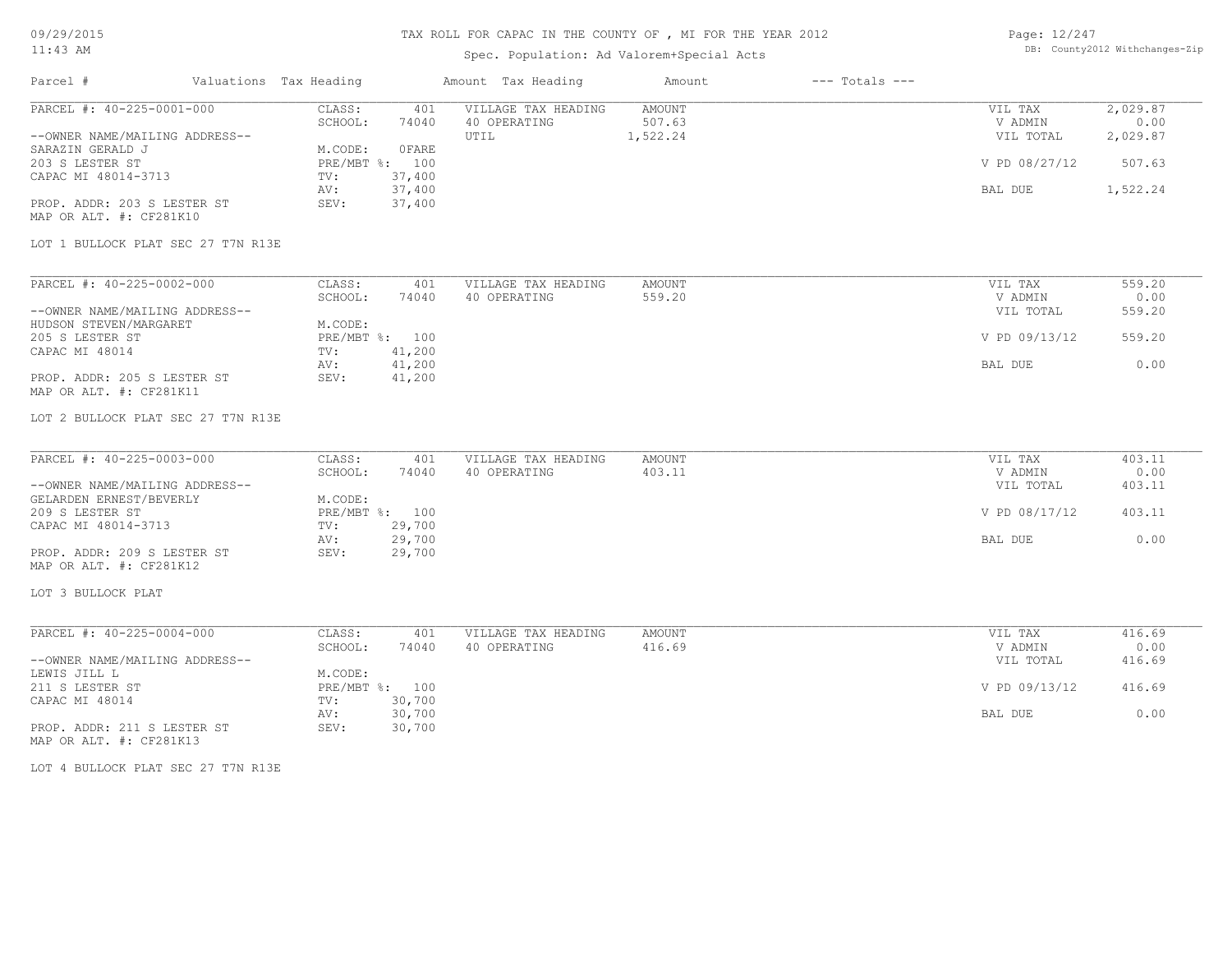09/29/2015

#### TAX ROLL FOR CAPAC IN THE COUNTY OF , MI FOR THE YEAR 2012

Page: 13/247 DB: County2012 Withchanges-Zip

| 11:43 AM                                               |                        |                  | Spec. Population: Ad Valorem+Special Acts | DB: County2012 Withchanges-Zip |                    |                      |                |
|--------------------------------------------------------|------------------------|------------------|-------------------------------------------|--------------------------------|--------------------|----------------------|----------------|
| Parcel #                                               | Valuations Tax Heading |                  | Amount Tax Heading                        | Amount                         | $---$ Totals $---$ |                      |                |
| PARCEL #: 40-225-0005-000                              | CLASS:<br>SCHOOL:      | 401<br>74040     | VILLAGE TAX HEADING<br>40 OPERATING       | AMOUNT<br>470.98               |                    | VIL TAX<br>V ADMIN   | 470.98<br>0.00 |
| --OWNER NAME/MAILING ADDRESS--                         |                        |                  |                                           |                                |                    | VIL TOTAL            | 470.98         |
| BASTIAN MICHAEL F III                                  | M.CODE:                | 0 FARE           |                                           |                                |                    |                      |                |
| 213 S LESTER ST                                        |                        | PRE/MBT %: 100   |                                           |                                |                    | V PD 08/27/12        | 470.98         |
| CAPAC MI 48014                                         | TV:                    | 34,700           |                                           |                                |                    |                      |                |
| PROP. ADDR: 213 S LESTER ST                            | AV:<br>SEV:            | 34,700<br>34,700 |                                           |                                |                    | BAL DUE              | 0.00           |
| MAP OR ALT. #: CF281K14                                |                        |                  |                                           |                                |                    |                      |                |
| LOT 5 BULLOCK PLAT SEC 27 T7N R13E                     |                        |                  |                                           |                                |                    |                      |                |
| PARCEL #: 40-225-0006-000                              | CLASS:                 | 401              | VILLAGE TAX HEADING                       | AMOUNT                         |                    | VIL TAX              | 441.12         |
| --OWNER NAME/MAILING ADDRESS--                         | SCHOOL:                | 74040            | 40 OPERATING                              | 441.12                         |                    | V ADMIN<br>VIL TOTAL | 0.00<br>441.12 |
| VIELHABER RICHARD/CINDY                                | M.CODE:                |                  |                                           |                                |                    |                      |                |
| 215 S LESTER ST                                        |                        | PRE/MBT %: 100   |                                           |                                |                    | V PD 08/24/12        | 468.26         |
| CAPAC MI 48014                                         | TV:                    | 32,500           |                                           |                                |                    |                      |                |
|                                                        | AV:                    | 32,500           |                                           |                                |                    | BAL DUE              | 0.00           |
| PROP. ADDR: 215 S LESTER ST<br>MAP OR ALT. #: CF281K15 | SEV:                   | 32,500           |                                           |                                |                    |                      |                |
| LOT 6 BULLOCK PLAT SEC 27 T7N R13E                     |                        |                  |                                           |                                |                    |                      |                |
| PARCEL #: 40-225-0007-000                              | CLASS:                 | 401              | VILLAGE TAX HEADING                       | AMOUNT                         |                    | VIL TAX              | 476.41         |
|                                                        | SCHOOL:                | 74040            | 40 OPERATING                              | 476.41                         |                    | V ADMIN              | 0.00           |
| --OWNER NAME/MAILING ADDRESS--                         |                        |                  |                                           |                                |                    | VIL TOTAL            | 476.41         |
| COX PAUL/SANDRA<br>217 S LESTER ST                     | M.CODE:                | PRE/MBT %: 100   |                                           |                                |                    | V PD 08/24/12        | 476.41         |
| CAPAC MI 48014                                         | TV:                    | 35,100           |                                           |                                |                    |                      |                |
|                                                        | AV:                    | 35,100           |                                           |                                |                    | BAL DUE              | 0.00           |
| PROP. ADDR: 217 S LESTER ST<br>MAP OR ALT. #: CF281K16 | SEV:                   | 35,100           |                                           |                                |                    |                      |                |
| LOT 7 BULLOCK PLAT SEC 27 T7N R13E                     |                        |                  |                                           |                                |                    |                      |                |
| PARCEL #: 40-225-0008-000                              | CLASS:                 | 401              | VILLAGE TAX HEADING                       | AMOUNT                         |                    | VIL TAX              | 451.98         |
|                                                        | SCHOOL:                | 74040            | 40 OPERATING                              | 451.98                         |                    | V ADMIN              | 0.00           |
| --OWNER NAME/MAILING ADDRESS--                         |                        |                  |                                           |                                |                    | VIL TOTAL            | 451.98         |
| RUDDOCK LEWIS J                                        | M.CODE:                | 0 FARE           |                                           |                                |                    |                      |                |
| 216 S HUNTER ST                                        |                        | PRE/MBT %: 100   |                                           |                                |                    | V PD 08/27/12        | 451.98         |
| CAPAC MI 48014-3708                                    | TV:<br>AV:             | 33,300<br>33,300 |                                           |                                |                    | BAL DUE              | 0.00           |
| PROP. ADDR: 216 S HUNTER STREET                        | SEV:                   | 33,300           |                                           |                                |                    |                      |                |
| MAP OR ALT. #: CF281K17                                |                        |                  |                                           |                                |                    |                      |                |
| LOT 8 BULLOCK PLAT                                     |                        |                  |                                           |                                |                    |                      |                |
|                                                        |                        |                  |                                           |                                |                    |                      |                |
|                                                        |                        |                  |                                           |                                |                    |                      |                |
|                                                        |                        |                  |                                           |                                |                    |                      |                |
|                                                        |                        |                  |                                           |                                |                    |                      |                |
|                                                        |                        |                  |                                           |                                |                    |                      |                |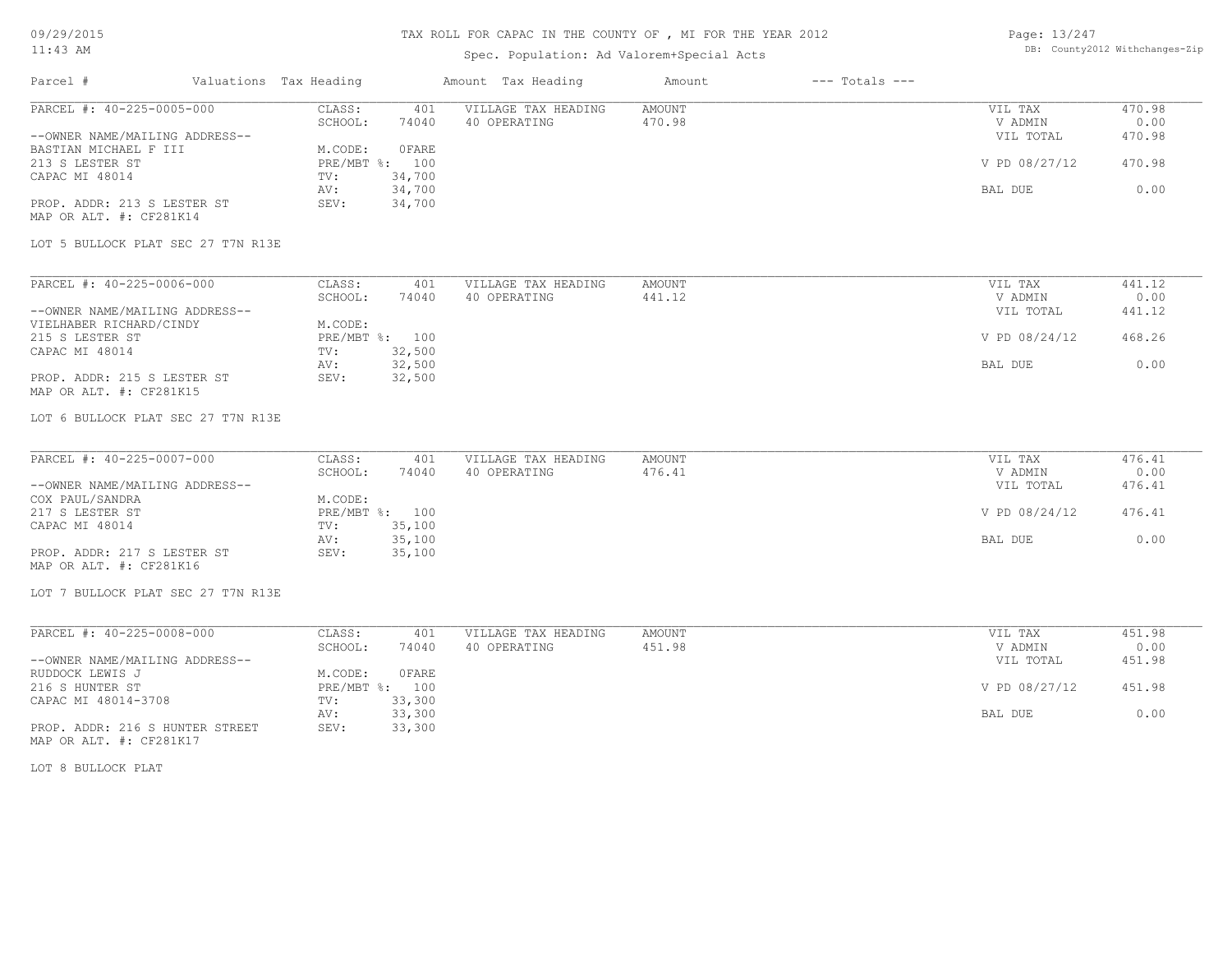09/29/2015

#### TAX ROLL FOR CAPAC IN THE COUNTY OF , MI FOR THE YEAR 2012

| Page: 14/247 |                               |
|--------------|-------------------------------|
|              | DB: County2012 Withchanges-Zi |

| $11:43$ AM                                                 |                        |                   |                  | Spec. Population: Ad Valorem+Special Acts | DB: County2012 Withchanges-Zip |                    |                      |                |
|------------------------------------------------------------|------------------------|-------------------|------------------|-------------------------------------------|--------------------------------|--------------------|----------------------|----------------|
| Parcel #                                                   | Valuations Tax Heading |                   |                  | Amount Tax Heading                        | Amount                         | $---$ Totals $---$ |                      |                |
| PARCEL #: 40-225-0009-000                                  |                        | CLASS:<br>SCHOOL: | 401<br>74040     | VILLAGE TAX HEADING<br>40 OPERATING       | <b>AMOUNT</b><br>462.83        |                    | VIL TAX<br>V ADMIN   | 462.83<br>0.00 |
| --OWNER NAME/MAILING ADDRESS--                             |                        |                   |                  |                                           |                                |                    | VIL TOTAL            | 462.83         |
| MC CLINTOCK FLOYD/SHIRLEY                                  |                        | M.CODE:           | <b>OFARE</b>     |                                           |                                |                    |                      |                |
| 214 S HUNTER ST                                            |                        |                   | PRE/MBT %: 100   |                                           |                                |                    | V PD 08/27/12        | 462.83         |
| CAPAC MI 48014-3708                                        |                        | TV:               | 34,100<br>34,100 |                                           |                                |                    |                      | 0.00           |
| PROP. ADDR: 214 S HUNTER STREET                            |                        | AV:<br>SEV:       | 34,100           |                                           |                                |                    | BAL DUE              |                |
| MAP OR ALT. #: CF281K18                                    |                        |                   |                  |                                           |                                |                    |                      |                |
| LOT 9 BULLOCK PLAT SEC 27 T7N R13E                         |                        |                   |                  |                                           |                                |                    |                      |                |
| PARCEL #: 40-225-0010-000                                  |                        | CLASS:            | 401              | VILLAGE TAX HEADING                       | AMOUNT                         |                    | VIL TAX              | 460.12         |
|                                                            |                        | SCHOOL:           | 74040            | 40 OPERATING                              | 460.12                         |                    | V ADMIN              | 0.00           |
| --OWNER NAME/MAILING ADDRESS--<br>WILCOX GARY JR           |                        | M.CODE:           | 0 FARE           |                                           |                                |                    | VIL TOTAL            | 460.12         |
| 212 S HUNTER ST                                            |                        |                   | PRE/MBT %: 100   |                                           |                                |                    | V PD 08/27/12        | 460.12         |
| CAPAC MI 48014                                             |                        | TV:               | 33,900           |                                           |                                |                    |                      |                |
|                                                            |                        | AV:               | 33,900           |                                           |                                |                    | BAL DUE              | 0.00           |
| PROP. ADDR: 212 S HUNTER STREET<br>MAP OR ALT. #: CF281K19 |                        | SEV:              | 33,900           |                                           |                                |                    |                      |                |
| LOT 10 BULLOCK PLAT SEC 27 T7N R13E                        |                        |                   |                  |                                           |                                |                    |                      |                |
| PARCEL #: 40-225-0011-000                                  |                        | CLASS:            | 401              | VILLAGE TAX HEADING                       | AMOUNT                         |                    | VIL TAX              | 446.55         |
|                                                            |                        | SCHOOL:           | 74040            | 40 OPERATING                              | 446.55                         |                    | V ADMIN              | 0.00           |
| --OWNER NAME/MAILING ADDRESS--                             |                        |                   |                  |                                           |                                |                    | VIL TOTAL            | 446.55         |
| PARDON BONNIE J. TRUST                                     |                        | M.CODE:           |                  |                                           |                                |                    |                      |                |
| 210 S HUNTER ST                                            |                        |                   | PRE/MBT %: 100   |                                           |                                |                    | V PD 07/16/12        | 446.55         |
| CAPAC MI 48014-3708                                        |                        | TV:               | 32,900           |                                           |                                |                    | BAL DUE              |                |
| PROP. ADDR: 210 S HUNTER STREET                            |                        | AV:<br>SEV:       | 32,900<br>32,900 |                                           |                                |                    |                      | 0.00           |
| MAP OR ALT. #: CF281L                                      |                        |                   |                  |                                           |                                |                    |                      |                |
| LOT 11 BULLOCK PLAT SEC 27 T7N R13E                        |                        |                   |                  |                                           |                                |                    |                      |                |
| PARCEL #: 40-300-0001-000                                  |                        | CLASS:            | 401              | VILLAGE TAX HEADING                       | <b>AMOUNT</b>                  |                    | VIL TAX              | 527.98         |
| --OWNER NAME/MAILING ADDRESS--                             |                        | SCHOOL:           | 74040            | 40 OPERATING                              | 527.98                         |                    | V ADMIN<br>VIL TOTAL | 0.00<br>527.98 |
| MACKAY KURTIS                                              |                        | M.CODE:           |                  |                                           |                                |                    |                      |                |
| 537 N NEEPER ST                                            |                        |                   | PRE/MBT %: 100   |                                           |                                |                    | V PD 08/27/12        | 527.98         |
| CAPAC MI 48014-3040                                        |                        | TV:               | 38,900           |                                           |                                |                    |                      |                |
|                                                            |                        | AV:               | 38,900           |                                           |                                |                    | BAL DUE              | 0.00           |
| PROP. ADDR: 537 N NEEPER ST<br>MAP OR ALT. #: CF281M1      |                        | SEV:              | 38,900           |                                           |                                |                    |                      |                |
| LOT 1 CHRISTIES SUBD SEC 21 T7N R13E                       |                        |                   |                  |                                           |                                |                    |                      |                |
|                                                            |                        |                   |                  |                                           |                                |                    |                      |                |
|                                                            |                        |                   |                  |                                           |                                |                    |                      |                |
|                                                            |                        |                   |                  |                                           |                                |                    |                      |                |
|                                                            |                        |                   |                  |                                           |                                |                    |                      |                |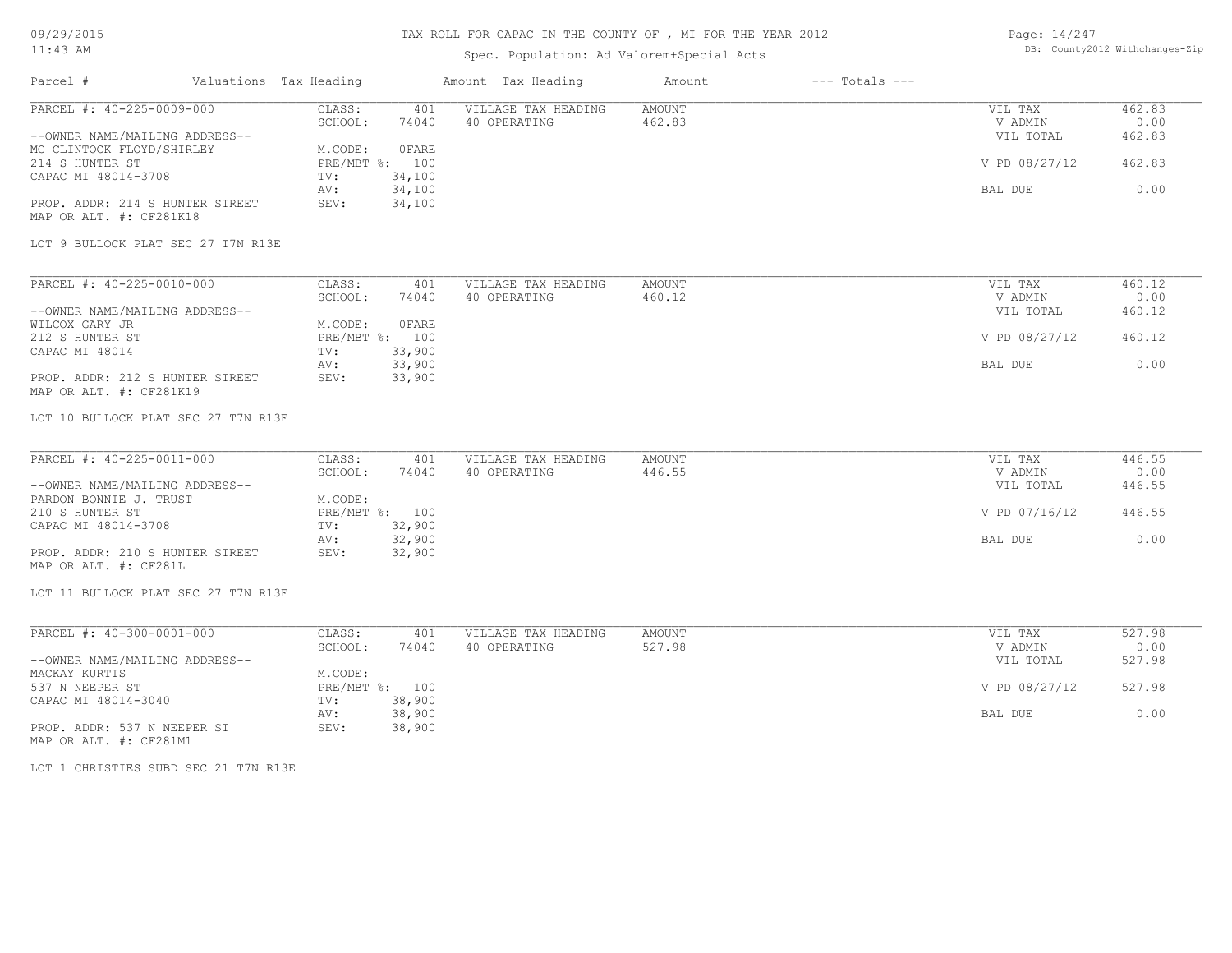## Spec. Population: Ad Valorem+Special Acts

Page: 15/247 DB: County2012 Withchanges-Zip

| Parcel #                       | Valuations Tax Heading | Amount Tax Heading |                     | Amount | $---$ Totals $---$ |               |        |
|--------------------------------|------------------------|--------------------|---------------------|--------|--------------------|---------------|--------|
| PARCEL #: 40-300-0002-000      | CLASS:                 | 401                | VILLAGE TAX HEADING | AMOUNT |                    | VIL TAX       | 485.91 |
|                                | SCHOOL:                | 74040              | 40 OPERATING        | 485.91 |                    | V ADMIN       | 0.00   |
| --OWNER NAME/MAILING ADDRESS-- |                        |                    |                     |        |                    | VIL TOTAL     | 485.91 |
| KOBAYASHI ROBERTA G.           | M.CODE:                |                    |                     |        |                    |               |        |
| BARNARD DALE B.                | PRE/MBT %: 100         |                    |                     |        |                    | V PD 08/24/12 | 485.91 |
| 234 S LAUDERDALE               | TV:                    | 35,800             |                     |        |                    |               |        |
| KALAMAZOO MI 49006             | AV:                    | 35,800             |                     |        |                    | BAL DUE       | 0.00   |
|                                | SEV:                   | 35,800             |                     |        |                    |               |        |
| PROP. ADDR: 535 N NEEPER ST    |                        |                    |                     |        |                    |               |        |

MAP OR ALT. #: CF281M2

LOTS 2 & 3 EXC S 48 FT OF LOT 3 CHRISTIES SUBD SEC 21 T7N R13E

| PARCEL #: 40-300-0003-000                                                   | CLASS:       | 401    | VILLAGE TAX HEADING | AMOUNT | VIL TAX       | 572.78 |
|-----------------------------------------------------------------------------|--------------|--------|---------------------|--------|---------------|--------|
|                                                                             | SCHOOL:      | 74040  | 40 OPERATING        | 572.78 | V ADMIN       | 0.00   |
| --OWNER NAME/MAILING ADDRESS--                                              |              |        |                     |        | VIL TOTAL     | 572.78 |
| LEWIS BEVERLY                                                               | M.CODE:      |        |                     |        |               |        |
| 423 N NEEPER ST                                                             | $PRE/MBT$ %: | 100    |                     |        | V PD 07/16/12 | 572.78 |
| CAPAC MI 48014-3041                                                         | TV:          | 42,200 |                     |        |               |        |
|                                                                             | AV:          | 42,200 |                     |        | BAL DUE       | 0.00   |
| PROP. ADDR: 423 N NEEPER ST<br>$\cdots$ $\cdots$ $\cdots$ $\cdots$ $\cdots$ | SEV:         | 42,200 |                     |        |               |        |

MAP OR ALT. #: CF281M3

LOT 4 EXC S 23 FT & S 48 FT OF LOT 3 CHRISTIES SUBD SEC 21 T7N R13E

| PARCEL #: 40-300-0004-000      | CLASS:  | 401            | VILLAGE TAX HEADING | AMOUNT | VIL TAX       | 515.77 |
|--------------------------------|---------|----------------|---------------------|--------|---------------|--------|
|                                | SCHOOL: | 74040          | 40 OPERATING        | 515.77 | V ADMIN       | 0.00   |
| --OWNER NAME/MAILING ADDRESS-- |         |                |                     |        | VIL TOTAL     | 515.77 |
| PETZ ELMER/ISABELLA            | M.CODE: |                |                     |        |               |        |
| 421 N NEEPER ST                |         | PRE/MBT %: 100 |                     |        | V PD 07/16/12 | 515.77 |
| CAPAC MI 48014-3041            | TV:     | 38,000         |                     |        |               |        |
|                                | AV:     | 38,000         |                     |        | BAL DUE       | 0.00   |
| PROP. ADDR: 421 N NEEPER ST    | SEV:    | 38,000         |                     |        |               |        |
| MAP OR ALT. #: CF281M4         |         |                |                     |        |               |        |

LOT 5 & S 23 FT OF LOT 4 CHRISTIES SUBD SEC 21 T7N R13E

| PARCEL #: 40-375-0001-000      | CLASS:       | 401    | VILLAGE TAX HEADING | AMOUNT | VIL TAX       | 553.77 |
|--------------------------------|--------------|--------|---------------------|--------|---------------|--------|
|                                | SCHOOL:      | 74040  | 40 OPERATING        | 553.77 | V ADMIN       | 0.00   |
| --OWNER NAME/MAILING ADDRESS-- |              |        |                     |        | VIL TOTAL     | 553.77 |
| BERLIN MICHAEL/VICTORIA        | M.CODE:      | CBSMT  |                     |        |               |        |
| 410 N MAIN ST                  | $PRE/MBT$ %: | 100    |                     |        | V PD 07/05/12 | 553.77 |
| CAPAC MI 48014-3148            | TV:          | 40,800 |                     |        |               |        |
|                                | AV:          | 40,800 |                     |        | BAL DUE       | 0.00   |
| PROP. ADDR: 410 N MAIN ST      | SEV:         | 40,800 |                     |        |               |        |
| MAP OR ALT. #: C281N01         |              |        |                     |        |               |        |

LOT 1 CLARKSON SUBD SEC 22 T7N R13E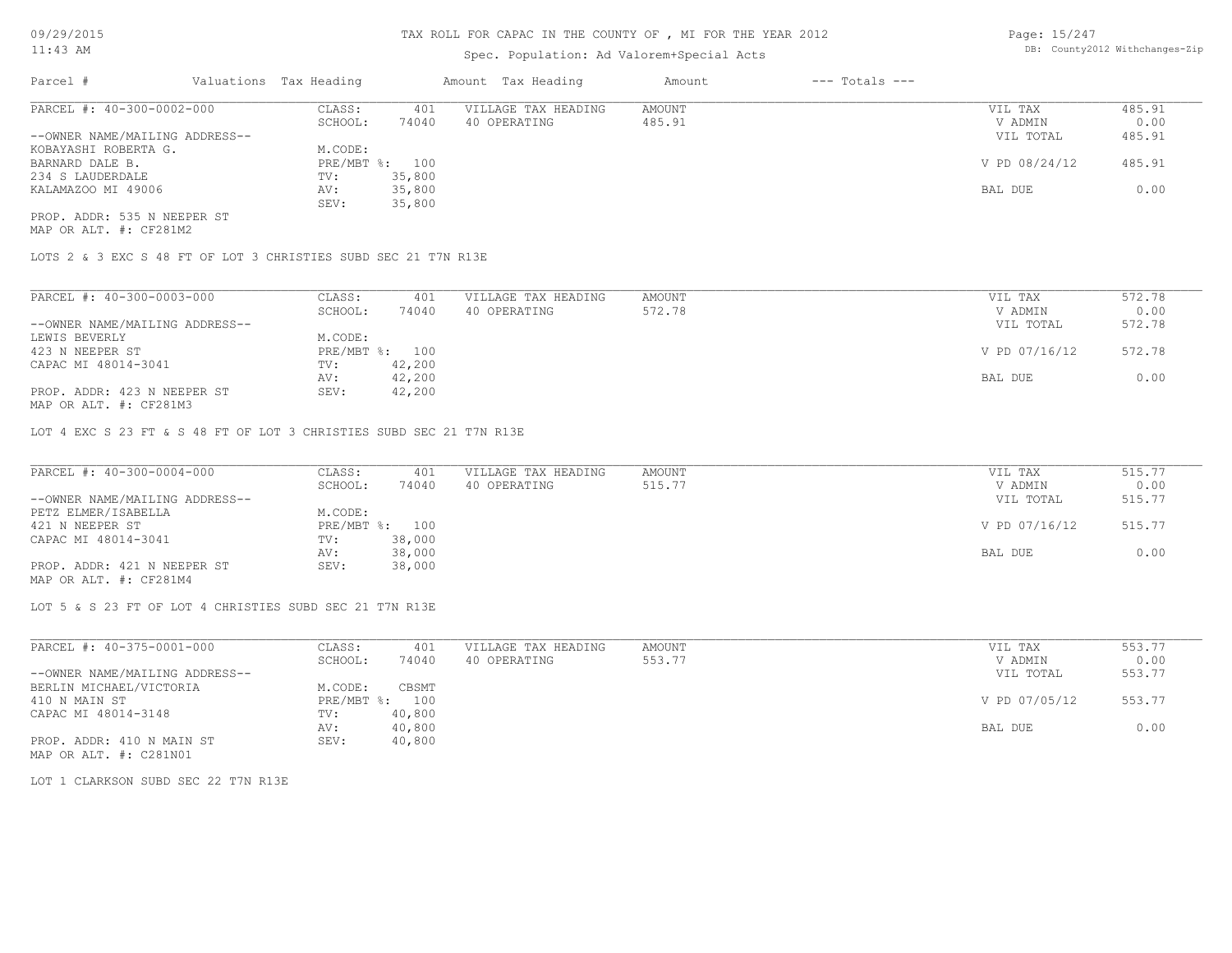# TAX ROLL FOR CAPAC IN THE COUNTY OF , MI FOR THE YEAR 2012

# Spec. Population: Ad Valorem+Special Acts

Page: 16/247 DB: County2012 Withchanges-Zip

|                                                                                                                                                                                          |                                                 | Spec. Population: Ad Valorem+Special Acts |                  |                      |                |
|------------------------------------------------------------------------------------------------------------------------------------------------------------------------------------------|-------------------------------------------------|-------------------------------------------|------------------|----------------------|----------------|
| Parcel #                                                                                                                                                                                 | Valuations Tax Heading                          | Amount Tax Heading                        | Amount           | $---$ Totals $---$   |                |
| PARCEL #: 40-375-0002-000                                                                                                                                                                | CLASS:<br>401<br>SCHOOL:<br>74040               | VILLAGE TAX HEADING<br>40 OPERATING       | AMOUNT<br>525.27 | VIL TAX<br>V ADMIN   | 525.27<br>0.00 |
| --OWNER NAME/MAILING ADDRESS--                                                                                                                                                           |                                                 |                                           |                  | VIL TOTAL            | 525.27         |
| HOLTAN - ARCHER HOLLY<br>869 ELM                                                                                                                                                         | M.CODE:                                         |                                           |                  |                      |                |
| EUGENE OR 97404                                                                                                                                                                          | $\overline{0}$<br>$PRE/MBT$ %:<br>38,700<br>TV: |                                           |                  | BAL DUE              | 525.27         |
|                                                                                                                                                                                          | 38,700<br>AV:                                   |                                           |                  |                      |                |
| PROP. ADDR: 415 N WALKER ST<br>MAP OR ALT. #: CF281N02/03                                                                                                                                | 38,700<br>SEV:                                  |                                           |                  |                      |                |
| LOTS 2 & 3 EXC W 37 FT CLARKSON SUBD SEC 22 T7N R13E                                                                                                                                     |                                                 |                                           |                  |                      |                |
| PARCEL #: 40-375-0003-000                                                                                                                                                                | CLASS:<br>401                                   | VILLAGE TAX HEADING                       | AMOUNT           | VIL TAX              | 538.84         |
|                                                                                                                                                                                          | SCHOOL:<br>74040                                | 40 OPERATING                              | 538.84           | V ADMIN              | 0.00           |
| --OWNER NAME/MAILING ADDRESS--                                                                                                                                                           |                                                 |                                           |                  | VIL TOTAL            | 538.84         |
| WILLMAN TINA MARIE                                                                                                                                                                       | M.CODE:                                         |                                           |                  |                      |                |
| 414 N MAIN ST                                                                                                                                                                            | PRE/MBT %: 100                                  |                                           |                  | V PD 08/31/12        | 538.84         |
| CAPAC MI 48014-3148                                                                                                                                                                      | 39,700<br>TV:<br>39,700<br>AV:                  |                                           |                  | BAL DUE              | 0.00           |
| PROP. ADDR: 414 N MAIN ST<br>MAP OR ALT. #: CF281N04/05                                                                                                                                  | 39,700<br>SEV:                                  |                                           |                  |                      |                |
| LOTS 4 & 5 & W 37 FT OF LOTS 2 & 3 CLARKSON SUBD & LOT 3 SUP. JOHN BOWERS PLAT OF<br>THE VILLAGE OF CAPAC OWNED & OCC AS 1 PARCEL SEC 22 T7N R13E                                        |                                                 |                                           |                  |                      |                |
|                                                                                                                                                                                          |                                                 |                                           |                  |                      |                |
| PARCEL #: 40-375-0004-000                                                                                                                                                                | CLASS:<br>401                                   | VILLAGE TAX HEADING                       | AMOUNT           | VIL TAX              | 415.33         |
| --OWNER NAME/MAILING ADDRESS--                                                                                                                                                           | 74040<br>SCHOOL:                                | 40 OPERATING                              | 415.33           | V ADMIN<br>VIL TOTAL | 0.00<br>415.33 |
| MIDDLETON OLIN/LEOLA                                                                                                                                                                     | M.CODE:                                         |                                           |                  |                      |                |
| 425 N WALKER ST                                                                                                                                                                          | PRE/MBT %: 100                                  |                                           |                  | V PD 07/16/12        | 415.33         |
| CAPAC MI 48014-3174                                                                                                                                                                      | 30,600<br>TV:                                   |                                           |                  |                      |                |
| PROP. ADDR: 425 N WALKER ST<br>MAP OR ALT. #: CF281N06                                                                                                                                   | 30,600<br>AV:<br>SEV:<br>30,600                 |                                           |                  | BAL DUE              | 0.00           |
| S75 FT OF E 150 FT OF THAT PART OF LOT 2 SUP. JOHN BOWERS PLAT OF THE VILLAGE OF<br>CAPAC EXC S 14 FT LYING N OF LOT 6 CLARKSON SUB. SEC 22 T7N R13E                                     |                                                 |                                           |                  |                      |                |
| PARCEL #: 40-375-0005-000                                                                                                                                                                |                                                 |                                           | AMOUNT           |                      | 443.83         |
|                                                                                                                                                                                          | CLASS:<br>401<br>SCHOOL:<br>74040               | VILLAGE TAX HEADING<br>40 OPERATING       | 443.83           | VIL TAX<br>V ADMIN   | 0.00           |
| --OWNER NAME/MAILING ADDRESS--                                                                                                                                                           |                                                 |                                           |                  | VIL TOTAL            | 443.83         |
| GUERRERO VANESSA                                                                                                                                                                         | OFARE<br>M.CODE:                                |                                           |                  |                      |                |
| GUERRERO LEON FRANCISCO                                                                                                                                                                  | PRE/MBT %: 100                                  |                                           |                  | V PD 08/20/12        | 443.83         |
| 421 N WALKER ST                                                                                                                                                                          | 32,700<br>TV:                                   |                                           |                  |                      |                |
| CAPAC MI 48014-3174                                                                                                                                                                      | AV:<br>32,700<br>SEV:<br>32,700                 |                                           |                  | BAL DUE              | 0.00           |
| PROP. ADDR: 421 N WALKER ST<br>MAP OR ALT. #: CF281N07                                                                                                                                   |                                                 |                                           |                  |                      |                |
| LOT 6 CLARKSON SUBD & S 14.0 FT OF E 150 FT OF THAT PART OF LOT 2 SUP. JOHN BOWERS<br>PLAT OF THE VILLAGE OF CAPAC ADJ ON N OF SAID LOT 6 OWNED & OCC AS ONE PARCEL SEC<br>22 T7N R13E A |                                                 |                                           |                  |                      |                |
|                                                                                                                                                                                          |                                                 |                                           |                  |                      |                |
|                                                                                                                                                                                          |                                                 |                                           |                  |                      |                |
|                                                                                                                                                                                          |                                                 |                                           |                  |                      |                |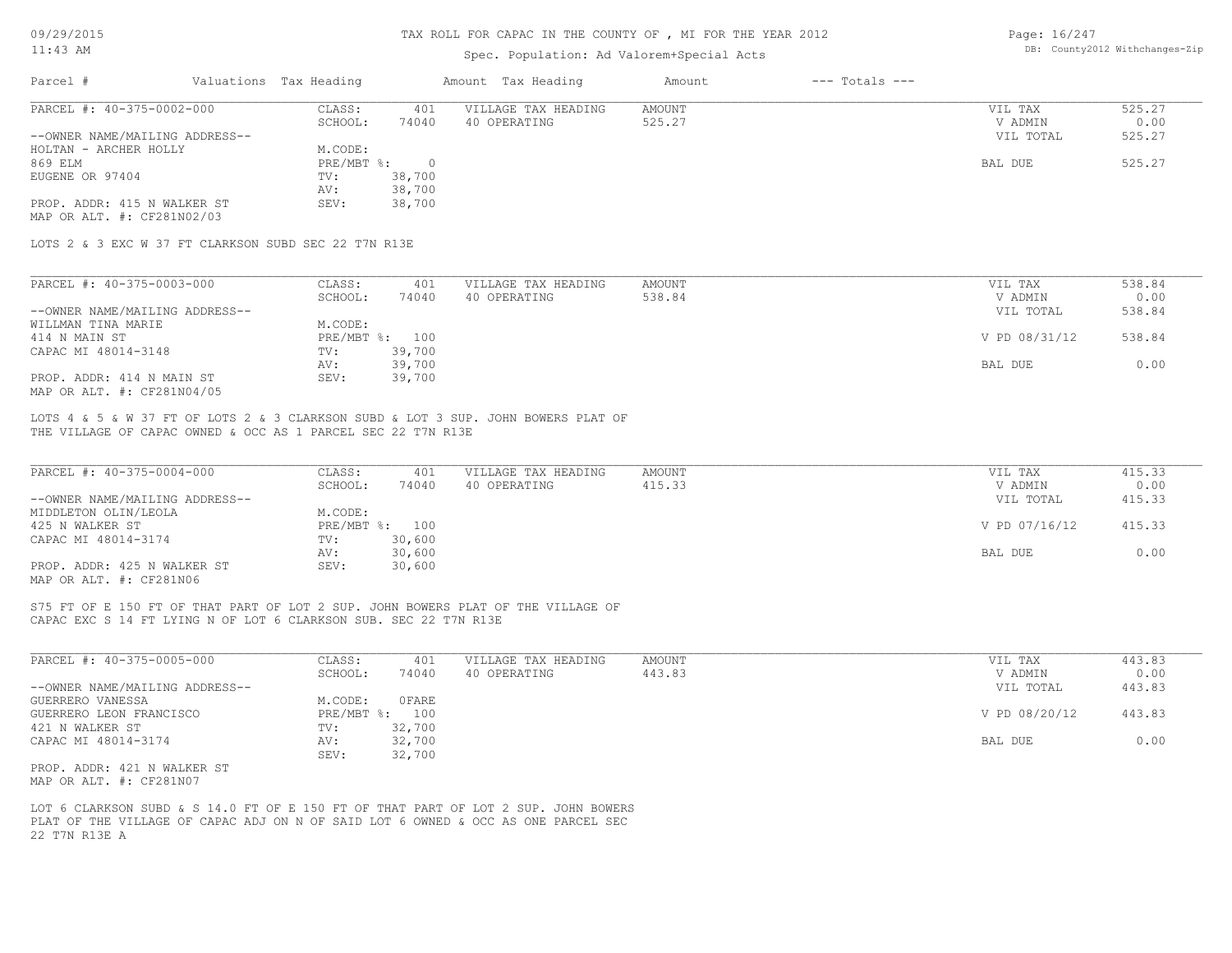09/29/2015

#### TAX ROLL FOR CAPAC IN THE COUNTY OF , MI FOR THE YEAR 2012

Page: 17/247

| $11:43$ AM                                                                                     |  |                        | Spec. Population: Ad Valorem+Special Acts |                                                                                                                                                                        | DB: County2012 Withchanges-Zip |                    |                      |                |
|------------------------------------------------------------------------------------------------|--|------------------------|-------------------------------------------|------------------------------------------------------------------------------------------------------------------------------------------------------------------------|--------------------------------|--------------------|----------------------|----------------|
| Parcel #                                                                                       |  | Valuations Tax Heading |                                           | Amount Tax Heading                                                                                                                                                     | Amount                         | $---$ Totals $---$ |                      |                |
|                                                                                                |  |                        |                                           |                                                                                                                                                                        |                                |                    |                      |                |
| PARCEL #: 40-375-0006-000                                                                      |  | CLASS:<br>SCHOOL:      | 401<br>74040                              | VILLAGE TAX HEADING<br>40 OPERATING                                                                                                                                    | <b>AMOUNT</b><br>506.27        |                    | VIL TAX<br>V ADMIN   | 506.27<br>0.00 |
| --OWNER NAME/MAILING ADDRESS--                                                                 |  |                        |                                           |                                                                                                                                                                        |                                |                    | VIL TOTAL            | 506.27         |
| QUAIN BARBARA L                                                                                |  | M.CODE:                |                                           |                                                                                                                                                                        |                                |                    |                      |                |
| 503 N WALKER ST                                                                                |  | PRE/MBT %: 100         |                                           |                                                                                                                                                                        |                                |                    | BAL DUE              | 506.27         |
| CAPAC MI 48014-3176                                                                            |  | TV:<br>AV:             | 37,300<br>37,300                          |                                                                                                                                                                        |                                |                    |                      |                |
| PROP. ADDR: 503 N WALKER ST<br>MAP OR ALT. #: CF281N08                                         |  | SEV:                   | 37,300                                    |                                                                                                                                                                        |                                |                    |                      |                |
| SEC 22 T7N R13E                                                                                |  |                        |                                           | LOT 7 EXC W 37 FT CLARKSON SUBD & N 11 FT OF E 150 FT OF THAT PART LOT 2 SUP JOHN<br>BOWERS PLAT OF THE VILLAGE OF CAPAC ADJ ON S OF ABV DESC OWNED & OCC AS 1 PARCEL. |                                |                    |                      |                |
| PARCEL #: 40-375-0007-000                                                                      |  | CLASS:                 | 401                                       | VILLAGE TAX HEADING                                                                                                                                                    | AMOUNT                         |                    | VIL TAX              | 390.90         |
|                                                                                                |  | SCHOOL:                | 74040                                     | 40 OPERATING                                                                                                                                                           | 390.90                         |                    | V ADMIN              | 0.00           |
| --OWNER NAME/MAILING ADDRESS--                                                                 |  |                        |                                           |                                                                                                                                                                        |                                |                    | VIL TOTAL            | 390.90         |
| STERN LEONARD/DEAN                                                                             |  | M.CODE:                |                                           |                                                                                                                                                                        |                                |                    |                      |                |
| 533 N WALKER ST<br>CAPAC MI 48014-3176                                                         |  | PRE/MBT %: 100<br>TV:  | 28,800                                    |                                                                                                                                                                        |                                |                    | V PD 07/26/12        | 390.90         |
|                                                                                                |  | AV:                    | 28,800                                    |                                                                                                                                                                        |                                |                    | BAL DUE              | 0.00           |
| PROP. ADDR: 533 N WALKER ST<br>MAP OR ALT. #: CF281N09                                         |  | SEV:                   | 28,800                                    |                                                                                                                                                                        |                                |                    |                      |                |
| LOT 8 CLARKSON SUBD SEC 22 T7N R13E                                                            |  |                        |                                           |                                                                                                                                                                        |                                |                    |                      |                |
| PARCEL #: 40-375-0008-000                                                                      |  | CLASS:                 | 401                                       | VILLAGE TAX HEADING                                                                                                                                                    | AMOUNT                         |                    | VIL TAX              | 363.75         |
|                                                                                                |  | SCHOOL:                | 74040                                     | 40 OPERATING                                                                                                                                                           | 363.75                         |                    | V ADMIN              | 0.00           |
| --OWNER NAME/MAILING ADDRESS--                                                                 |  |                        |                                           |                                                                                                                                                                        |                                |                    | VIL TOTAL            | 363.75         |
| FLORES, LINDA L                                                                                |  | M.CODE:                | CBSMT                                     |                                                                                                                                                                        |                                |                    |                      |                |
| 545 N WALKER                                                                                   |  | PRE/MBT %: 100         |                                           |                                                                                                                                                                        |                                |                    | V PD 07/05/12        | 363.75         |
| CAPAC MI 48014                                                                                 |  | TV:                    | 26,800                                    |                                                                                                                                                                        |                                |                    |                      |                |
|                                                                                                |  | AV:                    | 26,800                                    |                                                                                                                                                                        |                                |                    | BAL DUE              | 0.00           |
| PROP. ADDR: 545 N WALKER ST<br>MAP OR ALT. #: CF28N10                                          |  | SEV:                   | 26,800                                    |                                                                                                                                                                        |                                |                    |                      |                |
| LOT 9 CLARKSON SUBD SEC 22 T7N R13E                                                            |  |                        |                                           |                                                                                                                                                                        |                                |                    |                      |                |
| PARCEL #: 40-375-0009-000                                                                      |  | CLASS:                 | 401                                       | VILLAGE TAX HEADING                                                                                                                                                    | <b>AMOUNT</b>                  |                    | VIL TAX              | 413.97         |
| --OWNER NAME/MAILING ADDRESS--                                                                 |  | SCHOOL:                | 74040                                     | 40 OPERATING                                                                                                                                                           | 413.97                         |                    | V ADMIN<br>VIL TOTAL | 0.00<br>413.97 |
| WINTERS JASON C                                                                                |  | M.CODE:                | <b>BACTS</b>                              |                                                                                                                                                                        |                                |                    |                      |                |
| 561 N WALKER ST<br>CAPAC MI 48014-3176                                                         |  | PRE/MBT %: 100<br>TV:  | 30,500                                    |                                                                                                                                                                        |                                |                    | V PD 07/26/12        | 413.97         |
|                                                                                                |  | AV:                    | 30,500                                    |                                                                                                                                                                        |                                |                    | BAL DUE              | 0.00           |
|                                                                                                |  | SEV:                   | 30,500                                    |                                                                                                                                                                        |                                |                    |                      |                |
|                                                                                                |  |                        |                                           |                                                                                                                                                                        |                                |                    |                      |                |
| PROP. ADDR: 561 N WALKER ST<br>MAP OR ALT. #: CF281N11<br>LOT 10 CLARKSON SUBD SEC 22 T7N R13E |  |                        |                                           |                                                                                                                                                                        |                                |                    |                      |                |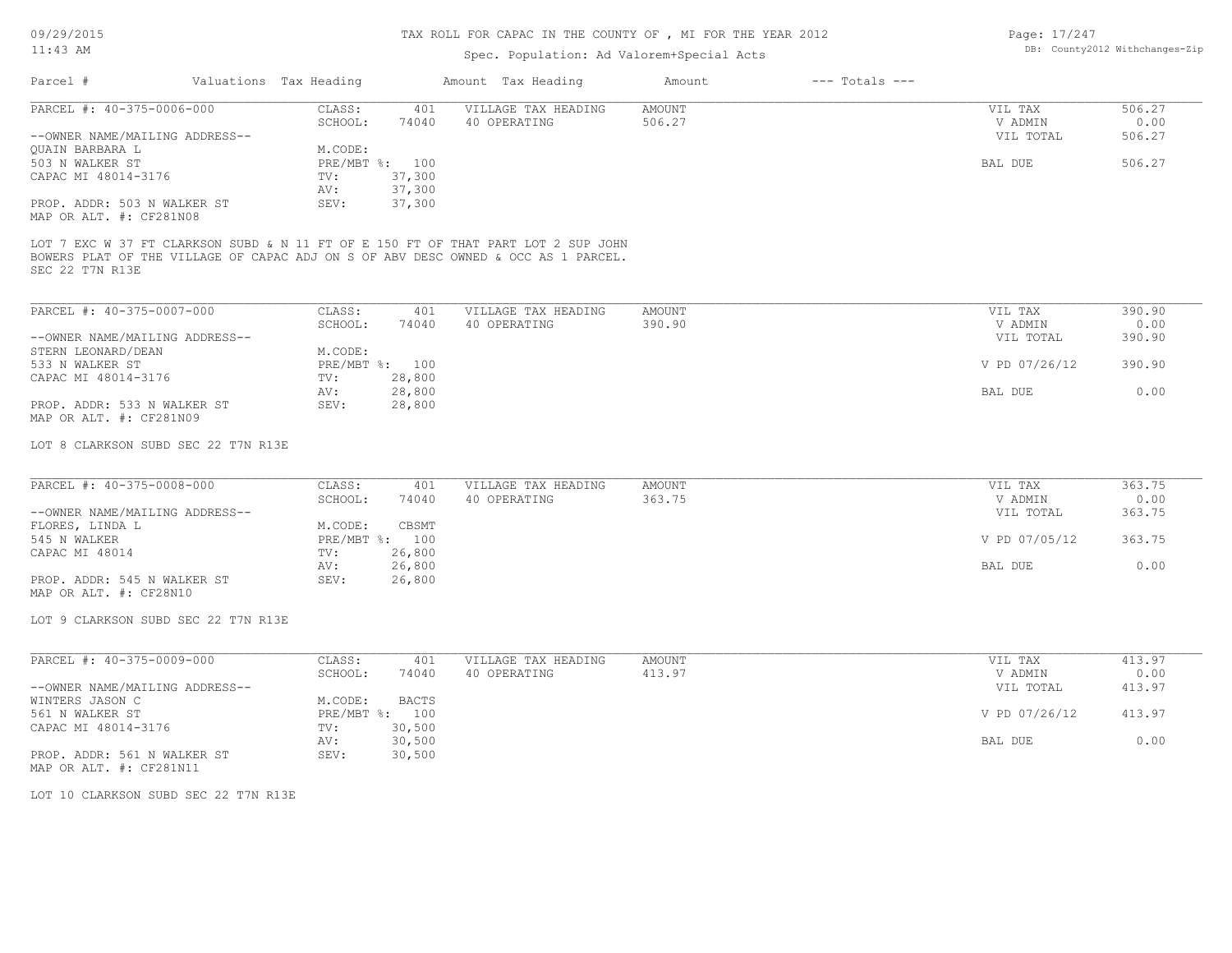## TAX ROLL FOR CAPAC IN THE COUNTY OF , MI FOR THE YEAR 2012

# Spec. Population: Ad Valorem+Special Acts

Page: 18/247 DB: County2012 Withchanges-Zip

| Parcel #                       | Valuations Tax Heading |        | Amount Tax Heading  | Amount | $---$ Totals $---$ |               |        |
|--------------------------------|------------------------|--------|---------------------|--------|--------------------|---------------|--------|
| PARCEL #: 40-375-0010-000      | CLASS:                 | 401    | VILLAGE TAX HEADING | AMOUNT |                    | VIL TAX       | 430.26 |
|                                | SCHOOL:                | 74040  | 40 OPERATING        | 430.26 |                    | V ADMIN       | 0.00   |
| --OWNER NAME/MAILING ADDRESS-- |                        |        |                     |        |                    | VIL TOTAL     | 430.26 |
| MCCUE JOHN R                   | M.CODE:                |        |                     |        |                    |               |        |
| 200 E PARK ST                  | PRE/MBT %: 100         |        |                     |        |                    | V PD 08/09/12 | 430.26 |
| CAPAC MI 48014-3166            | TV:                    | 31,700 |                     |        |                    |               |        |
|                                | AV:                    | 31,700 |                     |        |                    | BAL DUE       | 0.00   |
| PROP. ADDR: 200 E PARK ST      | SEV:                   | 31,700 |                     |        |                    |               |        |
| MAP OR ALT. #: CF281N12        |                        |        |                     |        |                    |               |        |

LOT 11 CLARKSON SUBD SEC 22 T7N R13E

| PARCEL #: 40-375-0011-000      | CLASS:  | 401            | VILLAGE TAX HEADING | AMOUNT | VIL TAX       | 420.76 |
|--------------------------------|---------|----------------|---------------------|--------|---------------|--------|
|                                | SCHOOL: | 74040          | 40 OPERATING        | 420.76 | V ADMIN       | 0.00   |
| --OWNER NAME/MAILING ADDRESS-- |         |                |                     |        | VIL TOTAL     | 420.76 |
| CORWIN KENNETH/ETHEL           | M.CODE: |                |                     |        |               |        |
| 530 N WALKER                   |         | PRE/MBT %: 100 |                     |        | V PD 07/23/12 | 420.76 |
| CAPAC MI 48014                 | TV:     | 31,000         |                     |        |               |        |
|                                | AV:     | 31,000         |                     |        | BAL DUE       | 0.00   |
| PROP. ADDR: 530 N WALKER ST    | SEV:    | 31,000         |                     |        |               |        |
| MAP OR ALT. #: CF281N13        |         |                |                     |        |               |        |

LOT 12 CLARKSON SUBD SEC 22 T7N R13E

| PARCEL #: 40-375-0012-000      | CLASS:  | 401            | VILLAGE TAX HEADING | AMOUNT | VIL TAX       | 503.55 |
|--------------------------------|---------|----------------|---------------------|--------|---------------|--------|
|                                | SCHOOL: | 74040          | 40 OPERATING        | 503.55 | V ADMIN       | 0.00   |
| --OWNER NAME/MAILING ADDRESS-- |         |                |                     |        | VIL TOTAL     | 503.55 |
| QUICK ELIZABETH A              | M.CODE: | TCBMT          |                     |        |               |        |
| 450 N WALKER                   |         | PRE/MBT %: 100 |                     |        | V PD 08/09/12 | 503.55 |
| CAPAC MI 48014                 | TV:     | 37,100         |                     |        |               |        |
|                                | AV:     | 37,100         |                     |        | BAL DUE       | 0.00   |
| PROP. ADDR: 450 N WALKER ST    | SEV:    | 37,100         |                     |        |               |        |
| MAP OR ALT. #: CF281N14        |         |                |                     |        |               |        |

LOT 13 CLARKSON SUBDIVISION

| PARCEL #: 40-375-0013-000      | CLASS:  | 401            | VILLAGE TAX HEADING | AMOUNT | VIL TAX       | 678.65 |
|--------------------------------|---------|----------------|---------------------|--------|---------------|--------|
|                                | SCHOOL: | 74040          | 40 OPERATING        | 678.65 | V ADMIN       | 0.00   |
| --OWNER NAME/MAILING ADDRESS-- |         |                |                     |        | VIL TOTAL     | 678.65 |
| LA GROW, FRANCIS A./SALLY      | M.CODE: |                |                     |        |               |        |
| 206 CLARKSON CT                |         | PRE/MBT %: 100 |                     |        | V PD 08/20/12 | 678.65 |
| CAPAC MI 48014-3118            | TV:     | 50,000         |                     |        |               |        |
|                                | AV:     | 50,000         |                     |        | BAL DUE       | 0.00   |
| PROP. ADDR: 206 CLARKSON COURT | SEV:    | 50,000         |                     |        |               |        |
| MAP OR ALT. #: CF281N15        |         |                |                     |        |               |        |

LOT 14 CLARKSON SUBD SEC 22 T7N R13E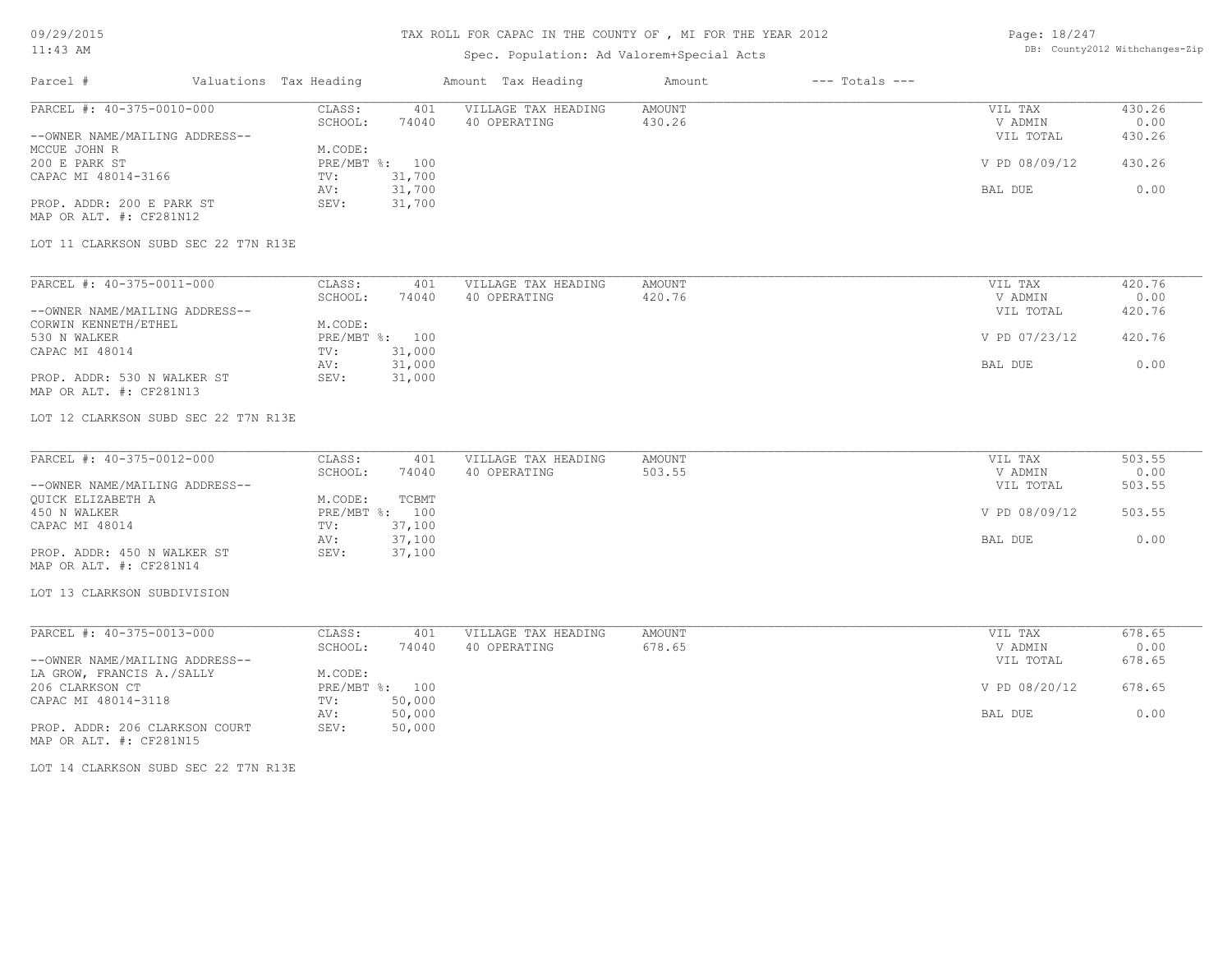### Spec. Population: Ad Valorem+Special Acts

| Page: 19/247 |                                |
|--------------|--------------------------------|
|              | DB: County2012 Withchanges-Zip |

| Parcel #                       | Valuations Tax Heading |                | Amount Tax Heading  | Amount | $---$ Totals $---$ |               |        |
|--------------------------------|------------------------|----------------|---------------------|--------|--------------------|---------------|--------|
| PARCEL #: 40-375-0014-000      | CLASS:                 | 401            | VILLAGE TAX HEADING | AMOUNT |                    | VIL TAX       | 468.26 |
|                                | SCHOOL:                | 74040          | 40 OPERATING        | 468.26 |                    | V ADMIN       | 0.00   |
| --OWNER NAME/MAILING ADDRESS-- |                        |                |                     |        |                    | VIL TOTAL     | 468.26 |
| GUERRERO FRANCISCO             | M.CODE:                | BACTS          |                     |        |                    |               |        |
| 205 CLARKSON CT                |                        | PRE/MBT %: 100 |                     |        |                    | V PD 07/26/12 | 468.26 |
| CAPAC MI 48014-3119            | TV:                    | 34,500         |                     |        |                    |               |        |
|                                | AV:                    | 34,500         |                     |        |                    | BAL DUE       | 0.00   |
| PROP. ADDR: 205 CLARKSON COURT | SEV:                   | 34,500         |                     |        |                    |               |        |
| MAP OR ALT. #: CF281N16        |                        |                |                     |        |                    |               |        |
|                                |                        |                |                     |        |                    |               |        |

LOT 15 CLARKSON SUBD SEC 22 T7N R13E

| PARCEL #: 40-375-0015-000      | CLASS:  | 401            | VILLAGE TAX HEADING | AMOUNT | VIL TAX       | 522.56 |
|--------------------------------|---------|----------------|---------------------|--------|---------------|--------|
|                                | SCHOOL: | 74040          | 40 OPERATING        | 522.56 | V ADMIN       | 0.00   |
| --OWNER NAME/MAILING ADDRESS-- |         |                |                     |        | VIL TOTAL     | 522.56 |
| GINN ALEXANDRIA M TRUST        | M.CODE: |                |                     |        |               |        |
| 206 E PARK ST                  |         | PRE/MBT %: 100 |                     |        | V PD 08/27/12 | 522.56 |
| CAPAC MI 48014-3166            | TV:     | 38,500         |                     |        |               |        |
|                                | AV:     | 38,500         |                     |        | BAL DUE       | 0.00   |
| PROP. ADDR: 206 E PARK ST      | SEV:    | 38,500         |                     |        |               |        |
| MAP OR ALT. #: CF281N17        |         |                |                     |        |               |        |

LOT 16 CLARKSON SUBD SEC 22 T7N R13E

| PARCEL #: 40-375-0016-000      | CLASS:  | 401            | VILLAGE TAX HEADING | AMOUNT | VIL TAX       | 598.56 |
|--------------------------------|---------|----------------|---------------------|--------|---------------|--------|
|                                | SCHOOL: | 74040          | 40 OPERATING        | 598.56 | V ADMIN       | 0.00   |
| --OWNER NAME/MAILING ADDRESS-- |         |                |                     |        | VIL TOTAL     | 598.56 |
| MOORE DALE/JENNIFER REV.TRUST  | M.CODE: |                |                     |        |               |        |
| 212 E PARK ST                  |         | PRE/MBT %: 100 |                     |        | V PD 08/31/12 | 598.56 |
| CAPAC MI 48014                 | TV:     | 44,100         |                     |        |               |        |
|                                | AV:     | 44,100         |                     |        | BAL DUE       | 0.00   |
| PROP. ADDR: 212 E PARK ST      | SEV:    | 44,100         |                     |        |               |        |
| MAP OR ALT. #: CF281N18        |         |                |                     |        |               |        |

OF M-21. SUPERVISORS JOHN BOWERS PLAT OF THE VILLAGE OF CAPAC SEC 22 T7N R13E LOT 17 CLARKSON SUBD & THAT PART OF LOT 2 LYING E OF S 113.91 FT OF LOT 17 & SWLY

| PARCEL #: 40-375-0017-000      | CLASS:  | 401            | VILLAGE TAX HEADING | AMOUNT | VIL TAX       | 131.42 |
|--------------------------------|---------|----------------|---------------------|--------|---------------|--------|
|                                | SCHOOL: | 74040          | 40 OPERATING        | 131.42 | V ADMIN       | 0.00   |
| --OWNER NAME/MAILING ADDRESS-- |         |                |                     |        | VIL TOTAL     | 131.42 |
| MOORE DALE/JENNIFER REV.TRUST  | M.CODE: |                |                     |        |               |        |
| 212 E PARK ST                  |         | PRE/MBT %: 100 |                     |        | V PD 08/31/12 | 131.42 |
| CAPAC MI 48014                 | TV:     | 9,683          |                     |        |               |        |
|                                | AV:     | 10,000         |                     |        | BAL DUE       | 0.00   |
| PROP. ADDR: CLARKSTON CT       | SEV:    | 10,000         |                     |        |               |        |
| MAP OR ALT. #: CF281N19        |         |                |                     |        |               |        |

LOT 18 CLARKSON SUBD SEC 22 T7N R13E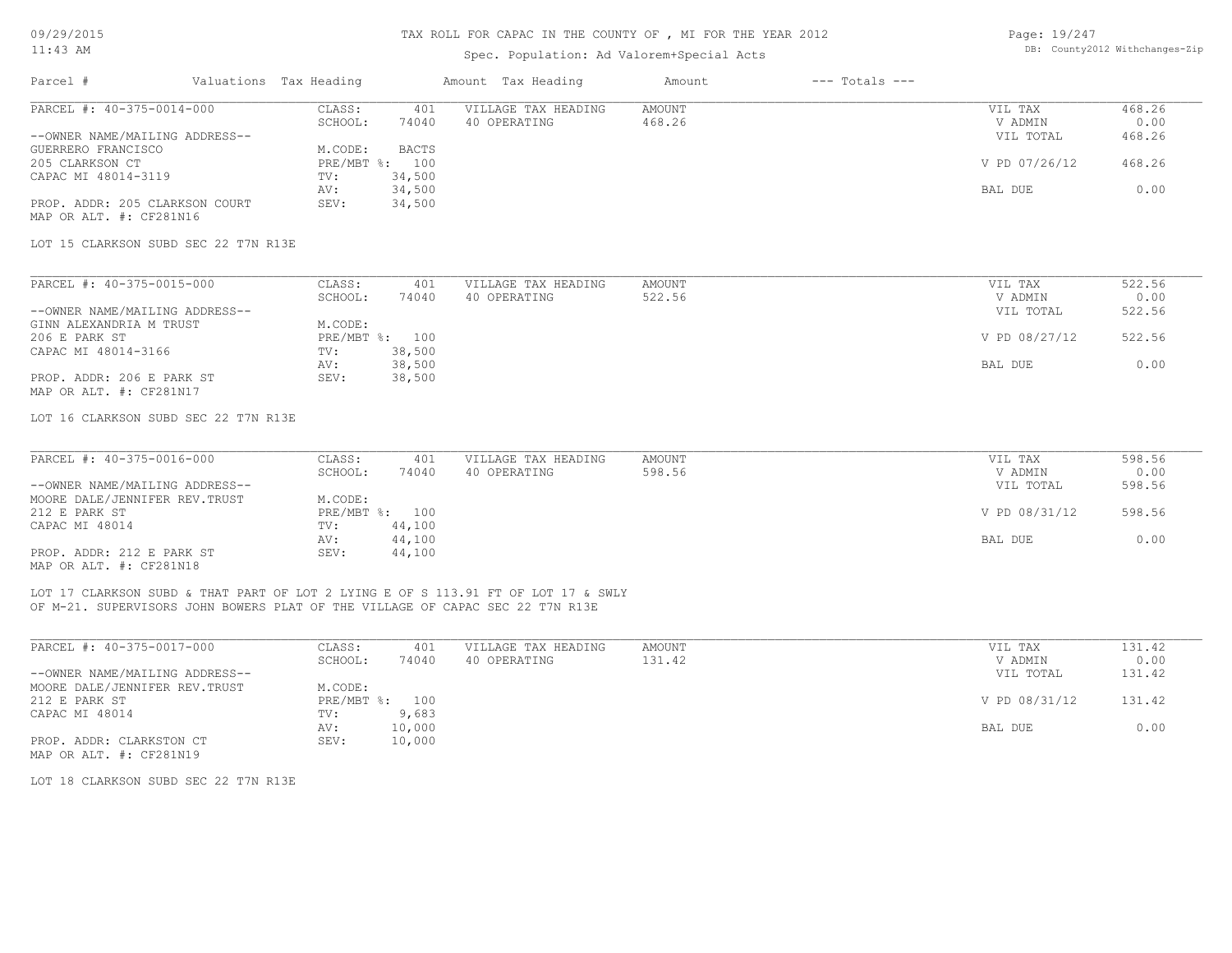# Spec. Population: Ad Valorem+Special Acts

| Page: 20/247 |                                |
|--------------|--------------------------------|
|              | DB: County2012 Withchanges-Zip |

| Parcel #                                                                           | Valuations Tax Heading  | Amount Tax Heading  | Amount        | $---$ Totals $---$ |        |
|------------------------------------------------------------------------------------|-------------------------|---------------------|---------------|--------------------|--------|
| PARCEL #: 40-375-0018-000                                                          | CLASS:<br>401           | VILLAGE TAX HEADING | AMOUNT        | VIL TAX            | 610.78 |
|                                                                                    | SCHOOL:<br>74040        | 40 OPERATING        | 610.78        | V ADMIN            | 0.00   |
| --OWNER NAME/MAILING ADDRESS--                                                     |                         |                     |               | VIL TOTAL          | 610.78 |
| PESONEN THOMAS/KAREN                                                               | OFARE<br>M.CODE:        |                     |               |                    |        |
| 214 CLARKSON CT                                                                    | PRE/MBT %: 100          |                     |               | V PD 08/27/12      | 610.78 |
| CAPAC MI 48014                                                                     | 45,000<br>TV:           |                     |               |                    |        |
|                                                                                    | 45,000<br>AV:           |                     |               | BAL DUE            | 0.00   |
| PROP. ADDR: 214 CLARKSON COURT                                                     | SEV:<br>45,000          |                     |               |                    |        |
| MAP OR ALT. #: CF281N20                                                            |                         |                     |               |                    |        |
| LOT 19 CLARKSON SUBD SEC 22 T7N R13E TRUST 06/03/98                                |                         |                     |               |                    |        |
| PARCEL #: 40-375-0019-000                                                          | CLASS:<br>401           | VILLAGE TAX HEADING | <b>AMOUNT</b> | VIL TAX            | 576.85 |
|                                                                                    | SCHOOL:<br>74040        | 40 OPERATING        | 576.85        | V ADMIN            | 0.00   |
| --OWNER NAME/MAILING ADDRESS--                                                     |                         |                     |               | VIL TOTAL          | 576.85 |
| WIELAND EDWARD                                                                     | <b>BACTS</b><br>M.CODE: |                     |               |                    |        |
| WIELAND JANIS                                                                      | PRE/MBT %: 100          |                     |               | V PD 07/26/12      | 576.85 |
| 220 CLARKSON CT                                                                    | 42,500<br>TV:           |                     |               |                    |        |
| CAPAC, MI 48014                                                                    | 42,500<br>AV:           |                     |               | BAL DUE            | 0.00   |
|                                                                                    | 42,500<br>SEV:          |                     |               |                    |        |
| PROP. ADDR: 220 CLARKSON COURT                                                     |                         |                     |               |                    |        |
| MAP OR ALT. #: CF281N21                                                            |                         |                     |               |                    |        |
|                                                                                    |                         |                     |               |                    |        |
| LOT 20 CLARKSON SUBD SEC 22 T7N R13E                                               |                         |                     |               |                    |        |
|                                                                                    |                         |                     |               |                    |        |
|                                                                                    |                         |                     |               |                    |        |
| PARCEL #: 40-375-0020-000                                                          | CLASS:<br>401           | VILLAGE TAX HEADING | <b>AMOUNT</b> | VIL TAX            | 488.62 |
|                                                                                    | SCHOOL:<br>74040        | 40 OPERATING        | 488.62        | V ADMIN            | 0.00   |
| --OWNER NAME/MAILING ADDRESS--                                                     |                         |                     |               | VIL TOTAL          | 488.62 |
| LIBKIE MILDRED/CARY/MARK                                                           | M.CODE:                 |                     |               |                    |        |
| 217 CLARKSON CT                                                                    | PRE/MBT %: 100          |                     |               | BAL DUE            | 488.62 |
| CAPAC MI 48014-3119                                                                | 36,000<br>TV:           |                     |               |                    |        |
|                                                                                    | 36,000<br>AV:           |                     |               |                    |        |
| PROP. ADDR: 217 CLARKSON COURT<br>MAP OR ALT. #: CF281N22                          | SEV:<br>36,000          |                     |               |                    |        |
|                                                                                    |                         |                     |               |                    |        |
| LOT 21 CLARKSON SUBD & THAT PART OF LOT 2 LYING E OF ABV LOT 21 EXTD TO M-21.      |                         |                     |               |                    |        |
| SUPERVISOR JOHN BOWERS PLAT OF THE VILLAGE OF CAPAC OWNED & OCC AS ONE PARCEL. SEC |                         |                     |               |                    |        |
| 22 T7N R13E                                                                        |                         |                     |               |                    |        |
|                                                                                    |                         |                     |               |                    |        |
|                                                                                    |                         |                     |               |                    |        |
| PARCEL #: 40-400-0001-000                                                          | CLASS:<br>401           | VILLAGE TAX HEADING | <b>AMOUNT</b> | VIL TAX            | 757.37 |
|                                                                                    | SCHOOL:<br>74040        | 40 OPERATING        | 757.37        | V ADMIN            | 0.00   |
| --OWNER NAME/MAILING ADDRESS--                                                     |                         |                     |               | VIL TOTAL          | 757.37 |
| ABERCROMBIE ROY/VIOLET                                                             | M.CODE:<br>CBSMT        |                     |               |                    |        |
| 100 CHARLES ST                                                                     | PRE/MBT %: 100          |                     |               | V PD 07/05/12      | 757.37 |
| CAPAC MI 48014-3003                                                                | 55,800<br>TV:           |                     |               |                    |        |
|                                                                                    |                         |                     |               | BAL DUE            | 0.00   |
|                                                                                    | 55,800<br>AV:           |                     |               |                    |        |
| PROP. ADDR: 100 CHARLES STREET                                                     | SEV:<br>55,800          |                     |               |                    |        |
| MAP OR ALT. #: CF282A/L01                                                          |                         |                     |               |                    |        |

LOT 1 KENWOOD SUBDIVISION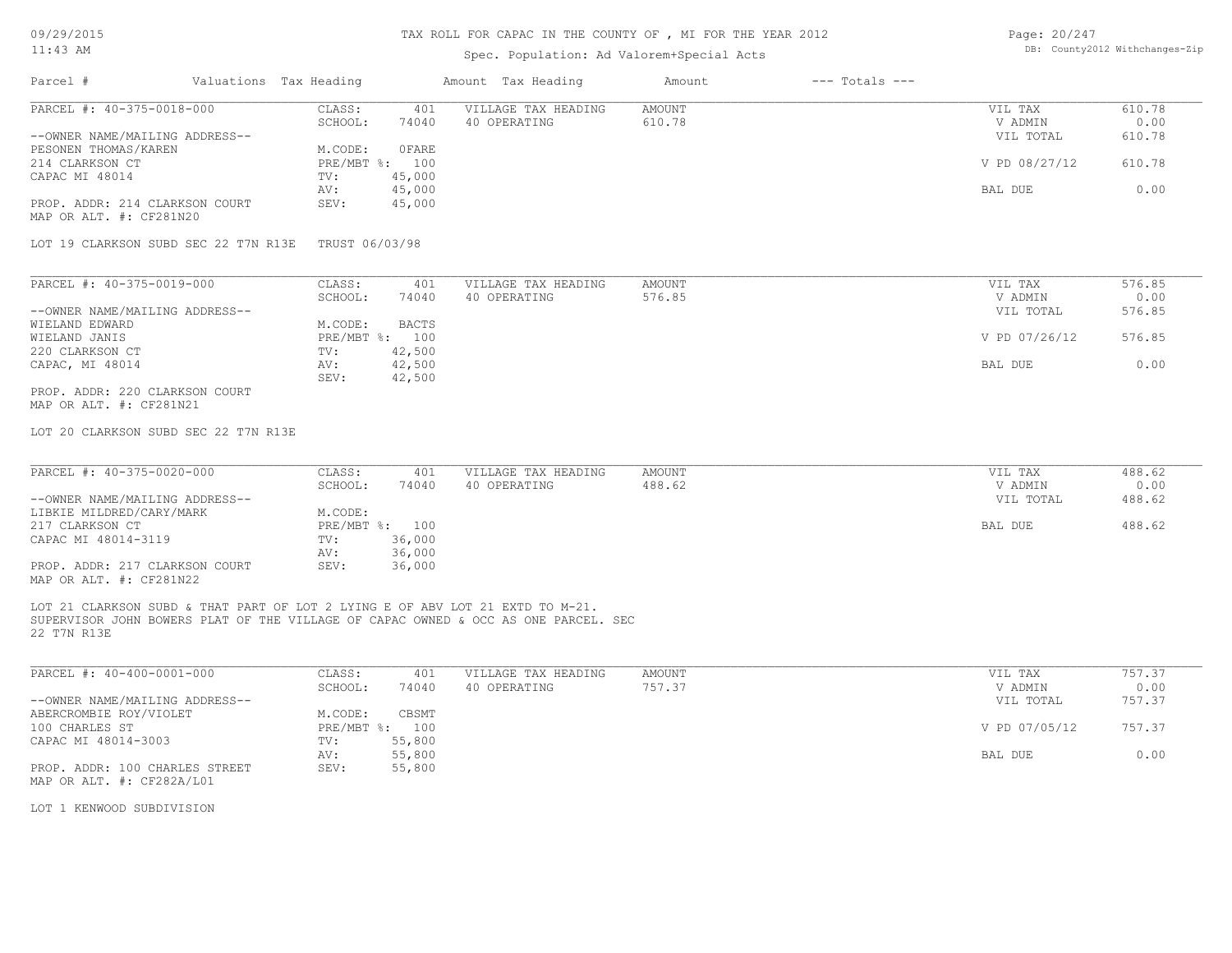## TAX ROLL FOR CAPAC IN THE COUNTY OF , MI FOR THE YEAR 2012

## Spec. Population: Ad Valorem+Special Acts

| Page: 21/247 |                                |
|--------------|--------------------------------|
|              | DB: County2012 Withchanges-Zip |

| PARCEL #: 40-400-0002-000<br>CLASS:<br>VILLAGE TAX HEADING<br><b>AMOUNT</b><br>401<br>VIL TAX<br>SCHOOL:<br>74040<br>590.42<br>40 OPERATING<br>V ADMIN<br>--OWNER NAME/MAILING ADDRESS--<br>VIL TOTAL | 590.42<br>0.00<br>590.42 |
|-------------------------------------------------------------------------------------------------------------------------------------------------------------------------------------------------------|--------------------------|
| FALLAERT ENTERPRISES, LP<br>M.CODE:<br>2060 INTERNATIONAL PARK BLVD E<br>PRE/MBT %:<br>$\circ$<br>V PD 08/20/12<br>PORT HURON MI 48060<br>43,500<br>TV:                                               | 590.42                   |
| 43,500<br>BAL DUE<br>AV:<br>PROP. ADDR: 102 CHARLES STREET<br>SEV:<br>43,500                                                                                                                          | 0.00                     |
| MAP OR ALT. #: CF282L02                                                                                                                                                                               |                          |
| LOT 2 KENWOOD                                                                                                                                                                                         |                          |
| PARCEL #: 40-400-0003-000<br>CLASS:<br>401<br>VILLAGE TAX HEADING<br>AMOUNT<br>VIL TAX                                                                                                                | 775.01                   |
| SCHOOL:<br>40 OPERATING<br>775.01<br>V ADMIN<br>74040<br>--OWNER NAME/MAILING ADDRESS--<br>VIL TOTAL<br>M.CODE:<br>OFARE<br>MOSQUEDA ERIC/RANGEL M                                                    | 0.00<br>775.01           |
| PRE/MBT %: 100<br>104 CHARLES ST<br>V PD 08/27/12<br>CAPAC MI 48014-3003<br>57,100<br>TV:                                                                                                             | 775.01                   |
| 57,100<br>BAL DUE<br>AV:<br>PROP. ADDR: 104 CHARLES STREET<br>SEV:<br>57,100<br>MAP OR ALT. #: CF282L03                                                                                               | 0.00                     |
| LOT 3 KENWOOD                                                                                                                                                                                         |                          |
| PARCEL #: 40-400-0004-000<br>CLASS:<br>VILLAGE TAX HEADING<br><b>AMOUNT</b><br>VIL TAX<br>401                                                                                                         | 842.88                   |
| 842.88<br>SCHOOL:<br>74040<br>40 OPERATING<br>V ADMIN<br>--OWNER NAME/MAILING ADDRESS--<br>VIL TOTAL<br>0FARE<br>ZUNIGA NOE<br>M.CODE:                                                                | 0.00<br>842.88           |
| 106 CHARLES STREET<br>PRE/MBT %: 100<br>V PD 08/27/12<br>CAPAC MI 48014-3003<br>62,100<br>TV:                                                                                                         | 842.88                   |
| 62,100<br>BAL DUE<br>AV:<br>PROP. ADDR: 106 CHARLES STREET<br>62,100<br>SEV:<br>MAP OR ALT. #: CF282L04                                                                                               | 0.00                     |
| LOT 4 KENWOOD                                                                                                                                                                                         |                          |
| PARCEL #: 40-400-0005-000<br>CLASS:<br>401<br>VILLAGE TAX HEADING<br><b>AMOUNT</b><br>VIL TAX                                                                                                         | 906.67                   |
| 906.67<br>SCHOOL:<br>74040<br>40 OPERATING<br>V ADMIN<br>--OWNER NAME/MAILING ADDRESS--<br>VIL TOTAL                                                                                                  | 0.00<br>906.67           |
| M.CODE:<br>BARTH JAMES/SHARON<br>515 WILLIAM G DR<br>PRE/MBT %: 100<br>V PD 08/31/12                                                                                                                  | 906.67                   |
| 66,800<br>CAPAC MI 48014-3046<br>TV:<br>66,800<br>BAL DUE<br>AV:                                                                                                                                      | 0.00                     |
| SEV:<br>66,800<br>PROP. ADDR: 515 WILLIAM G DR<br>MAP OR ALT. #: CF282L05                                                                                                                             |                          |

LOT 5 KENWOOD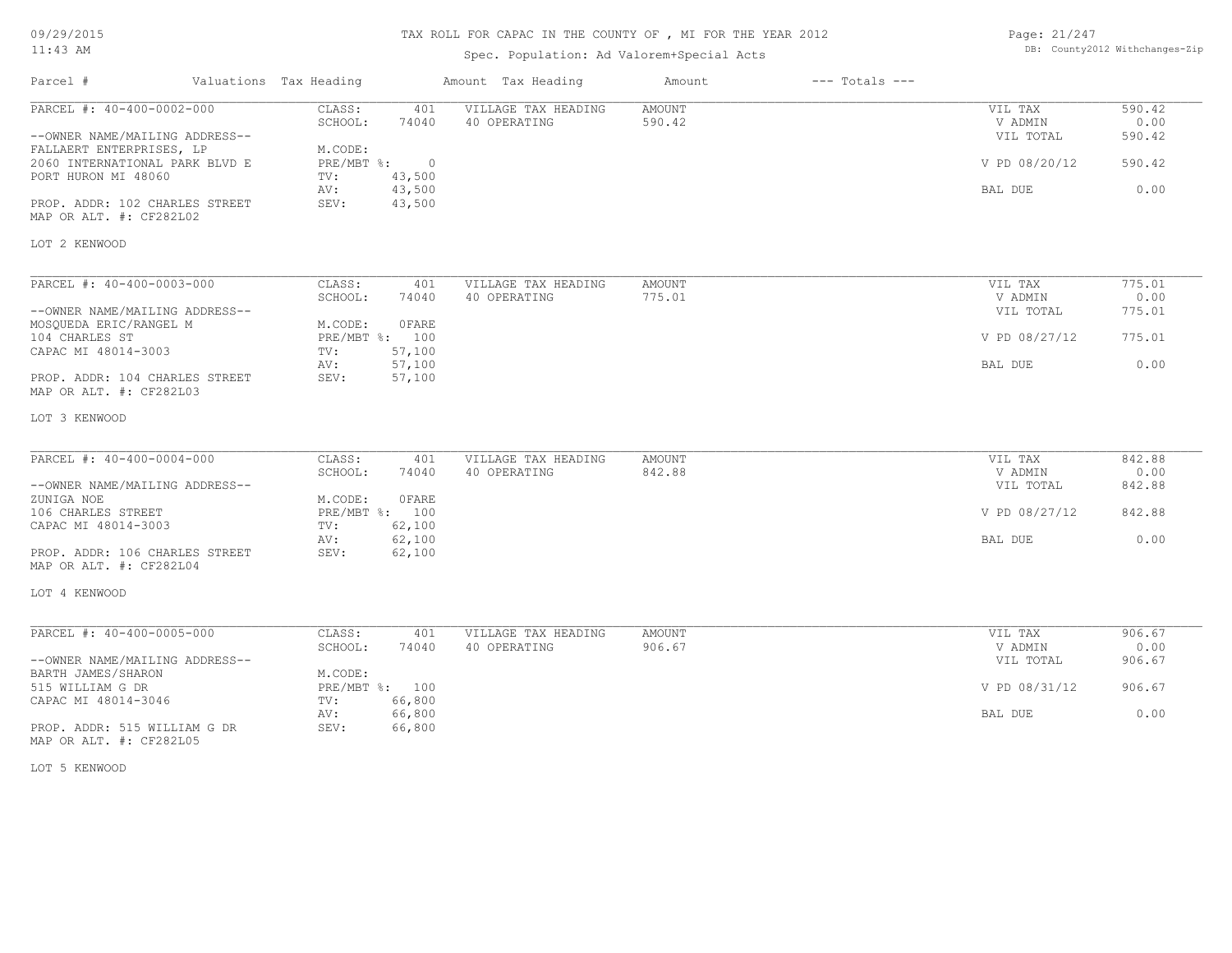## TAX ROLL FOR CAPAC IN THE COUNTY OF , MI FOR THE YEAR 2012

## Spec. Population: Ad Valorem+Special Acts

Page: 22/247 DB: County2012 Withchanges-Zip

| Parcel #                                                                                                                                                                                     | Valuations Tax Heading                             |                                                              | Amount Tax Heading                  | Amount                  | $---$ Totals $---$ |                                                             |                                            |
|----------------------------------------------------------------------------------------------------------------------------------------------------------------------------------------------|----------------------------------------------------|--------------------------------------------------------------|-------------------------------------|-------------------------|--------------------|-------------------------------------------------------------|--------------------------------------------|
| PARCEL #: 40-400-0006-000<br>--OWNER NAME/MAILING ADDRESS--<br>DALESSANDRO DAVID<br>517 WILLIAM G DR<br>CAPAC MI 48014<br>PROP. ADDR: 517 WILLIAM G DR<br>MAP OR ALT. #: CF282L06            | CLASS:<br>SCHOOL:<br>M.CODE:<br>TV:<br>AV:<br>SEV: | 401<br>74040<br>PRE/MBT %: 100<br>56,700<br>56,700<br>56,700 | VILLAGE TAX HEADING<br>40 OPERATING | AMOUNT<br>769.58        |                    | VIL TAX<br>V ADMIN<br>VIL TOTAL<br>BAL DUE                  | 769.58<br>0.00<br>769.58<br>769.58         |
| LOT 6 KENWOOD                                                                                                                                                                                |                                                    |                                                              |                                     |                         |                    |                                                             |                                            |
| PARCEL #: 40-400-0007-000<br>--OWNER NAME/MAILING ADDRESS--<br>JAROS KARL P / SANDRA E<br>519 WILLIAM G DR<br>CAPAC MI 48014-3046<br>PROP. ADDR: 519 WILLIAM G DR<br>MAP OR ALT. #: CF282L07 | CLASS:<br>SCHOOL:<br>M.CODE:<br>TV:<br>AV:<br>SEV: | 401<br>74040<br>PRE/MBT %: 100<br>44,400<br>44,400<br>44,400 | VILLAGE TAX HEADING<br>40 OPERATING | AMOUNT<br>602.64        |                    | VIL TAX<br>V ADMIN<br>VIL TOTAL<br>V PD 09/27/12<br>BAL DUE | 602.64<br>0.00<br>602.64<br>602.64<br>0.00 |
| LOT 7 KENWOOD                                                                                                                                                                                |                                                    |                                                              |                                     |                         |                    |                                                             |                                            |
| PARCEL #: 40-400-0008-000<br>--OWNER NAME/MAILING ADDRESS--<br>RICOTTA CHARLES M/SUZANNE L<br>7221 MCCREERY HWY                                                                              | CLASS:<br>SCHOOL:<br>M.CODE:                       | 401<br>74040<br>PRE/MBT %: 0                                 | VILLAGE TAX HEADING<br>40 OPERATING | <b>AMOUNT</b><br>560.56 |                    | VIL TAX<br>V ADMIN<br>VIL TOTAL<br>V PD 09/06/12            | 560.56<br>0.00<br>560.56<br>560.56         |
| PRESQUE ISLE MI 49777<br>PROP. ADDR: 521 WILLIAM G DR<br>MAP OR ALT. #: CF282L08                                                                                                             | TV:<br>AV:<br>SEV:                                 | 41,300<br>41,300<br>41,300                                   |                                     |                         |                    | BAL DUE                                                     | 0.00                                       |
| LOT 8 KENWOOD SUBDIVISION                                                                                                                                                                    |                                                    |                                                              |                                     |                         |                    |                                                             |                                            |
| PARCEL #: 40-400-0009-000<br>--OWNER NAME/MAILING ADDRESS--                                                                                                                                  | CLASS:<br>SCHOOL:                                  | 401<br>74040                                                 | VILLAGE TAX HEADING<br>40 OPERATING | AMOUNT<br>682.72        |                    | VIL TAX<br>V ADMIN<br>VIL TOTAL                             | 682.72<br>0.00<br>682.72                   |
| KOKOSZKA ANDREW/DEBORAH<br>523 WILLIAM G DR<br>CAPAC MI 48014-3046                                                                                                                           | M.CODE:<br>TV:                                     | PRE/MBT %: 100<br>50,300                                     |                                     |                         |                    | V PD 08/27/12                                               | 682.72                                     |
| PROP. ADDR: 523 WILLIAM G DR<br>MAP OR ALT. #: CF282L09                                                                                                                                      | AV:<br>SEV:                                        | 50,300<br>50,300                                             |                                     |                         |                    | BAL DUE                                                     | 0.00                                       |

LOT 9 KENWOOD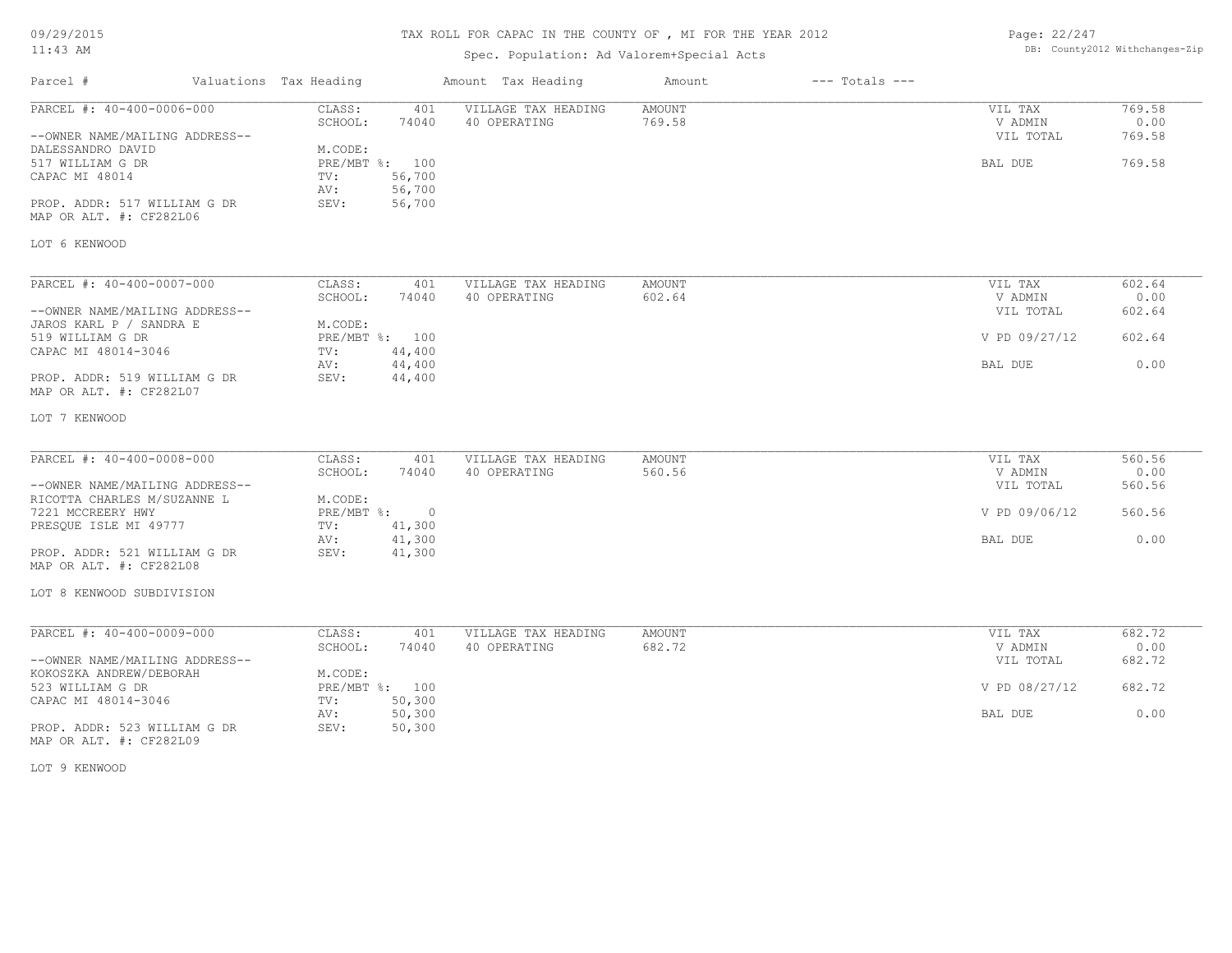09/29/2015

# 11:43 AM

# TAX ROLL FOR CAPAC IN THE COUNTY OF , MI FOR THE YEAR 2012

# Spec. Population: Ad Valorem+Special Acts

| Page: 23/247 |                                |
|--------------|--------------------------------|
|              | DB: County2012 Withchanges-Zip |

| Parcel #                                                           | Valuations Tax Heading |                                                  | Amount Tax Heading                                  | Amount           | $---$ Totals $---$ |                                 |                          |
|--------------------------------------------------------------------|------------------------|--------------------------------------------------|-----------------------------------------------------|------------------|--------------------|---------------------------------|--------------------------|
| PARCEL #: 40-400-0010-000<br>--OWNER NAME/MAILING ADDRESS--        |                        | CLASS:<br>SCHOOL:                                | VILLAGE TAX HEADING<br>401<br>74040<br>40 OPERATING | AMOUNT<br>557.85 |                    | VIL TAX<br>V ADMIN<br>VIL TOTAL | 557.85<br>0.00<br>557.85 |
| BARTH TODD J<br>525 WILLIAM G DR                                   |                        | M.CODE:<br>PRE/MBT %: 100                        | 00WBF                                               |                  |                    | V PD 08/30/12                   | 557.85                   |
| CAPAC MI 48014-3046                                                |                        | 41,100<br>TV:<br>41,100<br>AV:                   |                                                     |                  |                    | BAL DUE                         | 0.00                     |
| PROP. ADDR: 525 WILLIAM G DR<br>MAP OR ALT. #: CF282L10            |                        | 41,100<br>SEV:                                   |                                                     |                  |                    |                                 |                          |
| LOT 10 KENWOOD SUBDIVISION                                         |                        |                                                  |                                                     |                  |                    |                                 |                          |
| PARCEL #: 40-400-0011-000                                          |                        | CLASS:                                           | 401<br>VILLAGE TAX HEADING                          | AMOUNT           |                    | VIL TAX                         | 618.92                   |
| --OWNER NAME/MAILING ADDRESS--                                     |                        | SCHOOL:                                          | 40 OPERATING<br>74040                               | 618.92           |                    | V ADMIN<br>VIL TOTAL            | 0.00<br>618.92           |
| ZUBY GLENN/JULIANNE<br>527 WILLIAM G DR                            |                        | M.CODE:<br>PRE/MBT %: 100                        | 0 FARE                                              |                  |                    | V PD 08/27/12                   | 618.92                   |
| CAPAC MI 48014-3046<br>PROP. ADDR: 527 WILLIAM G DR                |                        | 45,600<br>TV:<br>45,600<br>AV:<br>45,600<br>SEV: |                                                     |                  |                    | BAL DUE                         | 0.00                     |
| MAP OR ALT. #: CF282L11                                            |                        |                                                  |                                                     |                  |                    |                                 |                          |
| LOT 11 KENWOOD                                                     |                        |                                                  |                                                     |                  |                    |                                 |                          |
| PARCEL #: 40-400-0012-000                                          |                        | CLASS:                                           | VILLAGE TAX HEADING<br>401                          | AMOUNT           |                    | VIL TAX                         | 724.79                   |
| --OWNER NAME/MAILING ADDRESS--                                     |                        | SCHOOL:                                          | 74040<br>40 OPERATING                               | 724.79           |                    | V ADMIN<br>VIL TOTAL            | 0.00<br>724.79           |
| KESKIMAKI ALAN/KATHLEEN<br>529 WILLIAM G DR<br>CAPAC MI 48014-3046 |                        | M.CODE:<br>PRE/MBT %: 100<br>53,400<br>TV:       |                                                     |                  |                    | V PD 08/24/12                   | 724.79                   |
| PROP. ADDR: 529 WILLIAM G DR                                       |                        | 53,400<br>AV:<br>53,400<br>SEV:                  |                                                     |                  |                    | BAL DUE                         | 0.00                     |
| MAP OR ALT. #: CF282L12                                            |                        |                                                  |                                                     |                  |                    |                                 |                          |
| LOT 12 KENWOOD                                                     |                        |                                                  |                                                     |                  |                    |                                 |                          |
| PARCEL #: 40-400-0013-000                                          |                        | CLASS:                                           | VILLAGE TAX HEADING<br>401                          | <b>AMOUNT</b>    |                    | VIL TAX                         | 570.06                   |
| --OWNER NAME/MAILING ADDRESS--                                     |                        | SCHOOL:                                          | 40 OPERATING<br>74040                               | 570.06           |                    | V ADMIN<br>VIL TOTAL            | 0.00<br>570.06           |
| AGUILAR ERACLIO/GUADALUPE<br>530 WILLIAM G DR                      |                        | M.CODE:<br>PRE/MBT %: 100                        | CBSMT                                               |                  |                    | V PD 07/05/12                   | 570.06                   |
| CAPAC MI 48014-3045<br>PROP. ADDR: 530 WILLIAM G DR                |                        | 42,000<br>TV:<br>42,000<br>AV:<br>SEV:<br>42,000 |                                                     |                  |                    | BAL DUE                         | 0.00                     |
| MAP OR ALT. #: CF282L13                                            |                        |                                                  |                                                     |                  |                    |                                 |                          |
|                                                                    |                        |                                                  |                                                     |                  |                    |                                 |                          |

LOT 13 KENWOOD SUBDIVISION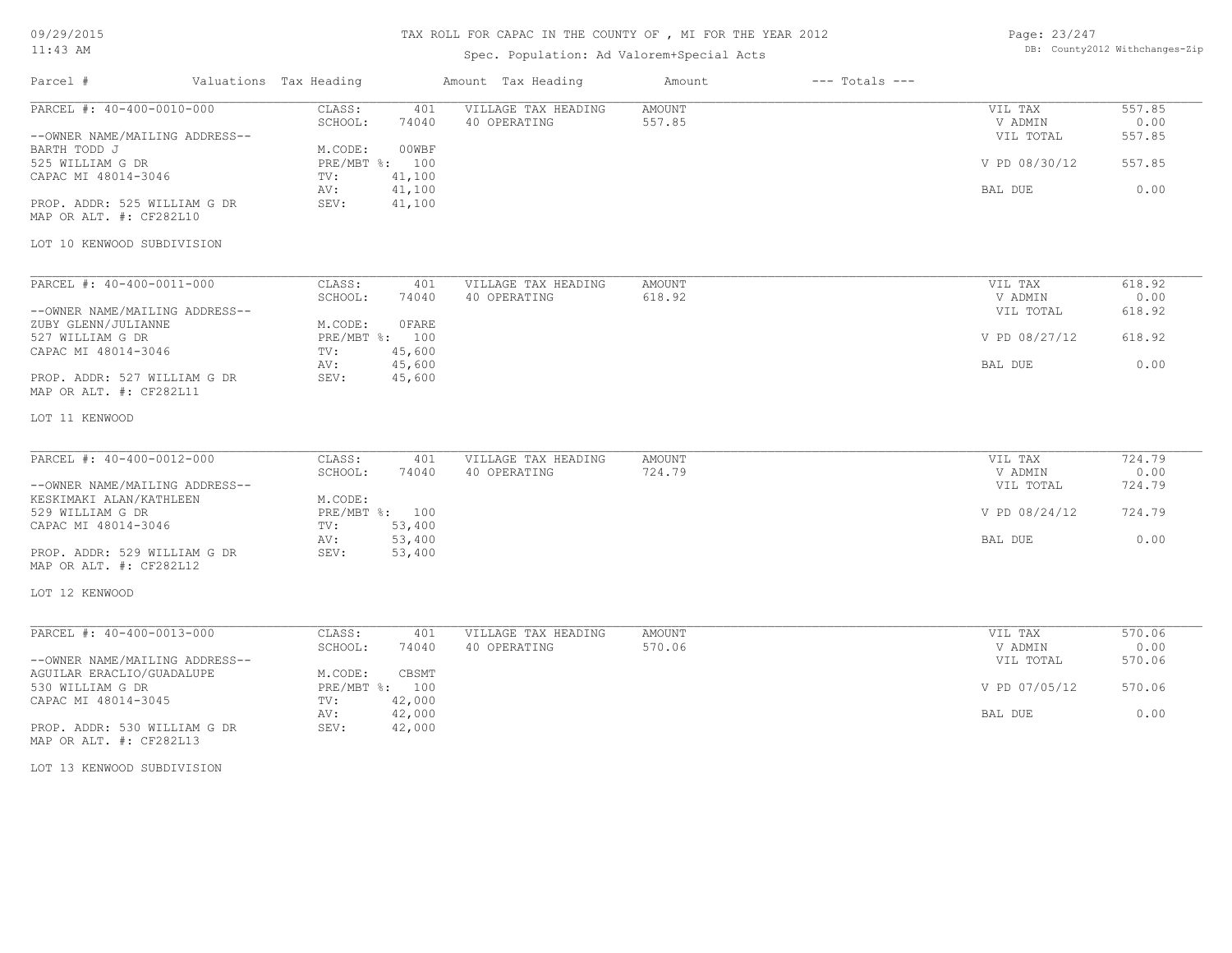# TAX ROLL FOR CAPAC IN THE COUNTY OF , MI FOR THE YEAR 2012

| Page: 24/247 |                                |
|--------------|--------------------------------|
|              | DB: County2012 Withchanges-Zip |

| Parcel #                                                                                                                          | Valuations Tax Heading                                     |                                             | Amount Tax Heading                  | Amount                  | $---$ Totals $---$ |                                                             |                                            |
|-----------------------------------------------------------------------------------------------------------------------------------|------------------------------------------------------------|---------------------------------------------|-------------------------------------|-------------------------|--------------------|-------------------------------------------------------------|--------------------------------------------|
| PARCEL #: 40-400-0014-000<br>--OWNER NAME/MAILING ADDRESS--<br>WHEATLEY WAYNE/CAROL ET-AL<br>28620 PALOMINO DR<br>WARREN MI 48093 | CLASS:<br>SCHOOL:<br>M.CODE:<br>$PRE/MBT$ %:<br>TV:<br>AV: | 401<br>74040<br>$\circ$<br>41,080<br>43,900 | VILLAGE TAX HEADING<br>40 OPERATING | <b>AMOUNT</b><br>557.57 |                    | VIL TAX<br>V ADMIN<br>VIL TOTAL<br>V PD 08/24/12<br>BAL DUE | 557.57<br>0.00<br>557.57<br>557.57<br>0.00 |
| PROP. ADDR: 528 WILLIAM G DR<br>MAP OR ALT. #: CF282L14<br>LOT 14 KENWOOD                                                         | SEV:                                                       | 43,900                                      |                                     |                         |                    |                                                             |                                            |
| PARCEL #: 40-400-0015-000                                                                                                         | CLASS:<br>SCHOOL:                                          | 401<br>74040                                | VILLAGE TAX HEADING<br>40 OPERATING | AMOUNT<br>507.63        |                    | VIL TAX<br>V ADMIN                                          | 507.63<br>0.00                             |
| --OWNER NAME/MAILING ADDRESS--<br>DEBLOUW, HENRY A./DEANNA L.                                                                     | M.CODE:                                                    |                                             |                                     |                         |                    | VIL TOTAL                                                   | 507.63                                     |
| PIRRONE PRODUCE INC.<br>26350 24 MILE RD.                                                                                         | PRE/MBT %: 0<br>TV:                                        | 37,400                                      |                                     |                         |                    | V PD 07/30/12                                               | 507.63                                     |
| CHESTERFIELD MI 48051                                                                                                             | AV:<br>SEV:                                                | 37,400<br>37,400                            |                                     |                         |                    | BAL DUE                                                     | 0.00                                       |
| PROP. ADDR: 526 WILLIAM G DR<br>MAP OR ALT. #: CF282L15                                                                           |                                                            |                                             |                                     |                         |                    |                                                             |                                            |
| LOT 15 KENWOOD                                                                                                                    |                                                            |                                             |                                     |                         |                    |                                                             |                                            |
| PARCEL #: 40-400-0016-000                                                                                                         | CLASS:                                                     | 401                                         | VILLAGE TAX HEADING                 | <b>AMOUNT</b>           |                    | VIL TAX                                                     | 587.71                                     |
| --OWNER NAME/MAILING ADDRESS--                                                                                                    | SCHOOL:                                                    | 74040                                       | 40 OPERATING                        | 587.71                  |                    | V ADMIN<br>VIL TOTAL                                        | 0.00<br>587.71                             |
| WALKER JOEL/MARCIA TRUST<br>524 WILLIAM G DR                                                                                      | M.CODE:<br>PRE/MBT %: 100                                  |                                             |                                     |                         |                    | V PD 08/01/12                                               | 587.71                                     |
| CAPAC MI 48014-3045                                                                                                               | TV:<br>AV:                                                 | 43,300<br>43,300                            |                                     |                         |                    | BAL DUE                                                     | 0.00                                       |
| PROP. ADDR: 524 WILLIAM G DR<br>MAP OR ALT. #: CF282L16                                                                           | SEV:                                                       | 43,300                                      |                                     |                         |                    |                                                             |                                            |
| LOT 16 KENWOOD                                                                                                                    |                                                            |                                             |                                     |                         |                    |                                                             |                                            |
| PARCEL #: 40-400-0017-000                                                                                                         | CLASS:                                                     | 401                                         | VILLAGE TAX HEADING                 | AMOUNT                  |                    | VIL TAX                                                     | 498.12                                     |
| --OWNER NAME/MAILING ADDRESS--                                                                                                    | SCHOOL:                                                    | 74040                                       | 40 OPERATING                        | 498.12                  |                    | V ADMIN<br>VIL TOTAL                                        | 0.00<br>498.12                             |
| HUMBLE HOUSING, LLC<br>74900 JUDGES COURT<br>ROMEO MI 48065                                                                       | M.CODE:<br>PRE/MBT %: 0<br>TV:                             | 36,700                                      |                                     |                         |                    | V PD 07/23/12                                               | 498.12                                     |
| PROP. ADDR: 522 WILLIAM G DR<br>MAP OR ALT. #: CF282L17                                                                           | AV:<br>SEV:                                                | 36,700<br>36,700                            |                                     |                         |                    | BAL DUE                                                     | 0.00                                       |
| LOT 17 KENWOOD                                                                                                                    |                                                            |                                             |                                     |                         |                    |                                                             |                                            |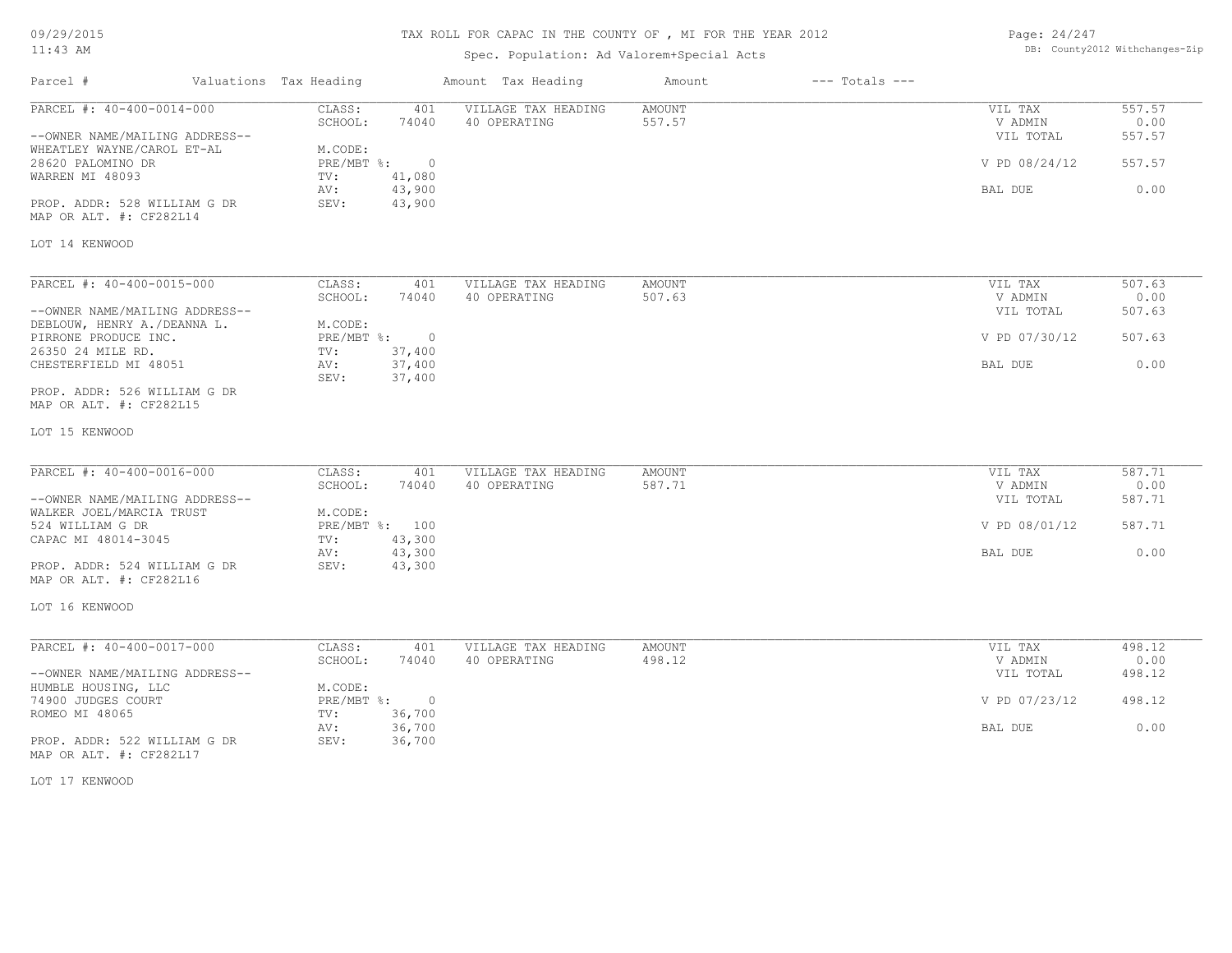# TAX ROLL FOR CAPAC IN THE COUNTY OF , MI FOR THE YEAR 2012

| Page: 25/247 |                                |
|--------------|--------------------------------|
|              | DB: County2012 Withchanges-Zip |

| Parcel #                                                     | Valuations Tax Heading |                            | Amount Tax Heading                  | Amount                  | $---$ Totals $---$ |                                 |                          |
|--------------------------------------------------------------|------------------------|----------------------------|-------------------------------------|-------------------------|--------------------|---------------------------------|--------------------------|
| PARCEL #: 40-400-0018-000<br>--OWNER NAME/MAILING ADDRESS--  | CLASS:<br>SCHOOL:      | 401<br>74040               | VILLAGE TAX HEADING<br>40 OPERATING | <b>AMOUNT</b><br>545.63 |                    | VIL TAX<br>V ADMIN<br>VIL TOTAL | 545.63<br>0.00<br>545.63 |
| FALLAERT ENTERPRISES, LP<br>2060 INTERNATIONAL PARK BLVD E   | M.CODE:                | OFARE<br>PRE/MBT %:        | $\overline{0}$                      |                         |                    | V PD 08/27/12                   | 545.63                   |
| PORT HURON MI 48060                                          | TV:<br>AV:             | 40,200<br>40,200           |                                     |                         |                    | BAL DUE                         | 0.00                     |
| PROP. ADDR: 520 WILLIAM G DR<br>MAP OR ALT. #: CF282L18      | SEV:                   | 40,200                     |                                     |                         |                    |                                 |                          |
| LOT 18 KENWOOD                                               |                        |                            |                                     |                         |                    |                                 |                          |
| PARCEL #: 40-400-0019-000                                    | CLASS:                 | 401                        | VILLAGE TAX HEADING                 | AMOUNT                  |                    | VIL TAX                         | 735.65                   |
| --OWNER NAME/MAILING ADDRESS--                               | SCHOOL:                | 74040                      | 40 OPERATING                        | 735.65                  |                    | V ADMIN<br>VIL TOTAL            | 0.00<br>735.65           |
| WRIGHT MATTHEW D.<br>518 WILLIAM G DR<br>CAPAC MI 48014-3045 | M.CODE:<br>TV:         | PRE/MBT %: 100<br>54,200   |                                     |                         |                    | V PD 08/01/12                   | 735.65                   |
|                                                              | AV:                    | 54,200                     |                                     |                         |                    | BAL DUE                         | 0.00                     |
| PROP. ADDR: 518 WILLIAM G DR<br>MAP OR ALT. #: CF282L19      | SEV:                   | 54,200                     |                                     |                         |                    |                                 |                          |
| LOT 19 KENWOOD                                               |                        |                            |                                     |                         |                    |                                 |                          |
| PARCEL #: 40-400-0020-000                                    | CLASS:                 | 401                        | VILLAGE TAX HEADING                 | <b>AMOUNT</b>           |                    | VIL TAX                         | 742.44                   |
| --OWNER NAME/MAILING ADDRESS--                               | SCHOOL:                | 74040                      | 40 OPERATING                        | 742.44                  |                    | V ADMIN<br>VIL TOTAL            | 0.00<br>742.44           |
| WRIGHT MARY ANN<br>516 WILLIAM G DR                          | M.CODE:                | PRE/MBT %: 100             |                                     |                         |                    | V PD 07/23/12                   | 742.44                   |
| CAPAC MI 48014-3045                                          | TV:<br>AV:             | 54,700<br>54,700           |                                     |                         |                    | BAL DUE                         | 0.00                     |
| PROP. ADDR: 516 WILLIAM G DR<br>MAP OR ALT. #: CF282L20      | SEV:                   | 54,700                     |                                     |                         |                    |                                 |                          |
| LOT 20 KENWOOD                                               |                        |                            |                                     |                         |                    |                                 |                          |
| PARCEL #: 40-400-0021-000                                    | CLASS:                 | 401                        | VILLAGE TAX HEADING                 | AMOUNT                  |                    | VIL TAX                         | 678.65                   |
| --OWNER NAME/MAILING ADDRESS--                               | SCHOOL:                | 74040                      | 40 OPERATING                        | 678.65                  |                    | V ADMIN<br>VIL TOTAL            | 0.00<br>678.65           |
| LOPEZ JORGE<br>LOPEZ NORA                                    | M.CODE:                | $PRE/MBT$ %:               | $\circ$                             |                         |                    | V PD 08/24/12                   | 678.65                   |
| 101 CHARLES STREET<br>CAPAC MI 48014                         | TV:<br>AV:<br>SEV:     | 50,000<br>50,000<br>50,000 |                                     |                         |                    | BAL DUE                         | 0.00                     |
| PROP. ADDR: 101 CHARLES STREET<br>MAP OR ALT. #: CF282L21    |                        |                            |                                     |                         |                    |                                 |                          |
| LOT 21 KENWOOD SUBDIVISION                                   |                        |                            |                                     |                         |                    |                                 |                          |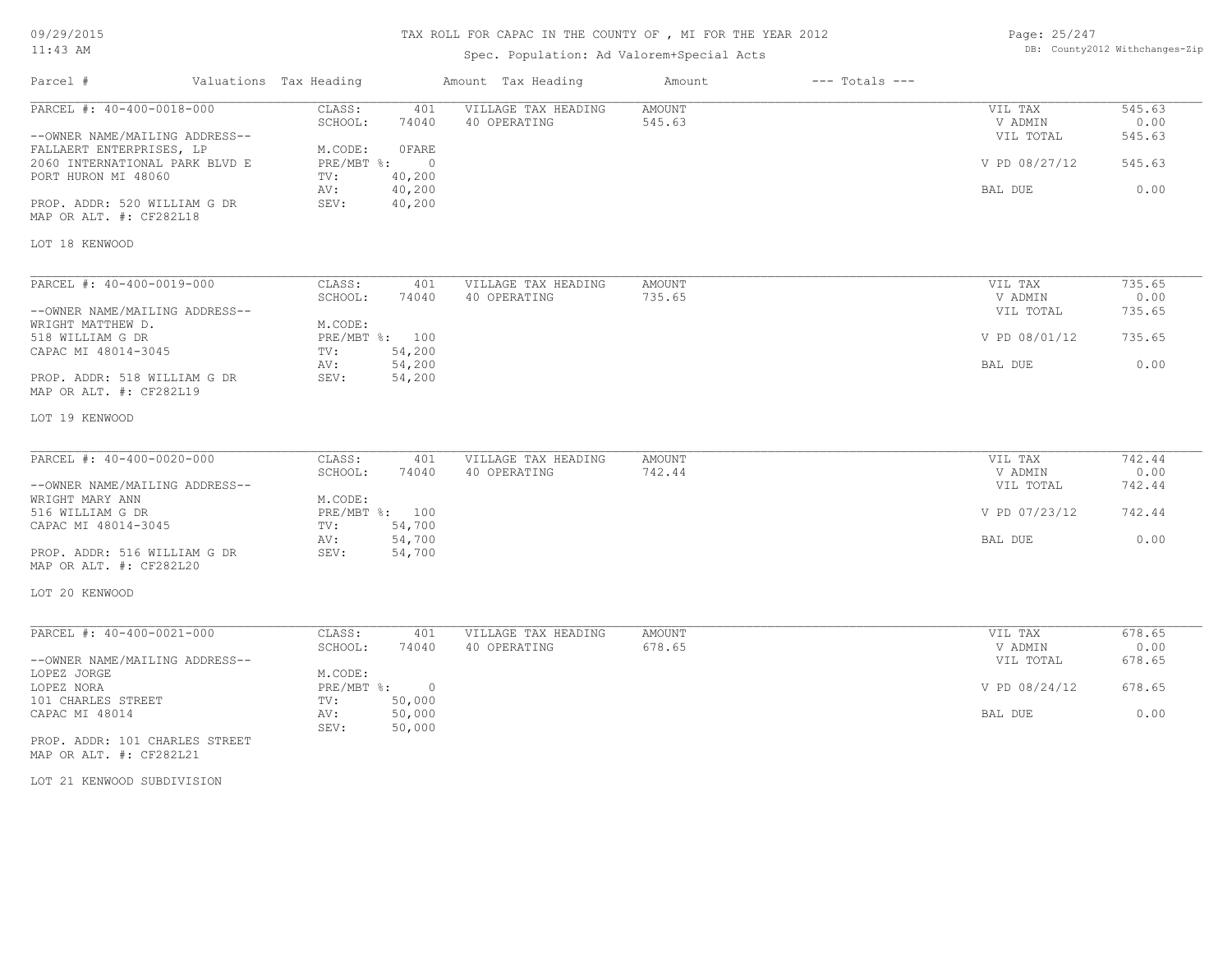09/29/2015

## 11:43 AM

#### TAX ROLL FOR CAPAC IN THE COUNTY OF , MI FOR THE YEAR 2012

| Page: 26/247 |                                |
|--------------|--------------------------------|
|              | DB: County2012 Withchanges-Zip |

| Parcel #                                                                                                                                                                                                          | Valuations Tax Heading |                                                                                                                                    | Amount Tax Heading                  | Amount                  | $---$ Totals $---$ |                                                             |                                            |
|-------------------------------------------------------------------------------------------------------------------------------------------------------------------------------------------------------------------|------------------------|------------------------------------------------------------------------------------------------------------------------------------|-------------------------------------|-------------------------|--------------------|-------------------------------------------------------------|--------------------------------------------|
| PARCEL #: 40-400-0022-000<br>--OWNER NAME/MAILING ADDRESS--<br>REMENAP JOSEPH<br>REMENAP SANDRA<br>517 W MILL ST<br>CAPAC MI 48014-3031<br>PROP. ADDR: 517 W MILL ST<br>MAP OR ALT. #: CF282L22<br>LOT 22 KENWOOD |                        | CLASS:<br>401<br>SCHOOL:<br>74040<br>M.CODE:<br>PRE/MBT %: 100<br>48,000<br>TV:<br>48,000<br>AV:<br>48,000<br>SEV:                 | VILLAGE TAX HEADING<br>40 OPERATING | AMOUNT<br>651.50        |                    | VIL TAX<br>V ADMIN<br>VIL TOTAL<br>V PD 07/16/12<br>BAL DUE | 651.50<br>0.00<br>651.50<br>651.50<br>0.00 |
| PARCEL #: 40-400-0023-000<br>--OWNER NAME/MAILING ADDRESS--<br>RIEGEL JOHN / JUDITH<br>522 MILL ST<br>CAPAC MI 48014<br>PROP. ADDR: 522 W MILL ST<br>MAP OR ALT. #: CF282L23/24<br>LOTS 23 & 24 KENWOOD           |                        | CLASS:<br>401<br>SCHOOL:<br>74040<br><b>BACTS</b><br>M.CODE:<br>PRE/MBT %: 100<br>61,300<br>TV:<br>61,300<br>AV:<br>SEV:<br>61,300 | VILLAGE TAX HEADING<br>40 OPERATING | AMOUNT<br>832.02        |                    | VIL TAX<br>V ADMIN<br>VIL TOTAL<br>V PD 07/26/12<br>BAL DUE | 832.02<br>0.00<br>832.02<br>832.02<br>0.00 |
| PARCEL #: 40-400-0025-000<br>--OWNER NAME/MAILING ADDRESS--<br>HLUBIC JAMES/DEBRA<br>523 W MILL ST<br>CAPAC MI 48014-3031<br>PROP. ADDR: 523 W MILL ST<br>MAP OR ALT. #: CF282L25<br>LOT 25 KENWOOD               |                        | CLASS:<br>401<br>SCHOOL:<br>74040<br>M.CODE:<br>CBSMT<br>PRE/MBT %: 100<br>43,800<br>TV:<br>43,800<br>AV:<br>SEV:<br>43,800        | VILLAGE TAX HEADING<br>40 OPERATING | <b>AMOUNT</b><br>594.49 |                    | VIL TAX<br>V ADMIN<br>VIL TOTAL<br>V PD 07/05/12<br>BAL DUE | 594.49<br>0.00<br>594.49<br>594.49<br>0.00 |
| PARCEL #: 40-400-0026-000<br>--OWNER NAME/MAILING ADDRESS--<br>KALMUS JAMIE S/JULIE A<br>525 W MILL ST<br>CAPAC MI 48014-3031<br>PROP. ADDR: 525 W MILL ST<br>MAP OR ALT. #: CF282L26<br>LOT 26 KENWOOD           |                        | CLASS:<br>401<br>SCHOOL:<br>74040<br>M.CODE:<br>0 FARE<br>PRE/MBT %: 100<br>54,300<br>TV:<br>AV:<br>54,300<br>SEV:<br>54,300       | VILLAGE TAX HEADING<br>40 OPERATING | AMOUNT<br>737.01        |                    | VIL TAX<br>V ADMIN<br>VIL TOTAL<br>V PD 08/27/12<br>BAL DUE | 737.01<br>0.00<br>737.01<br>737.01<br>0.00 |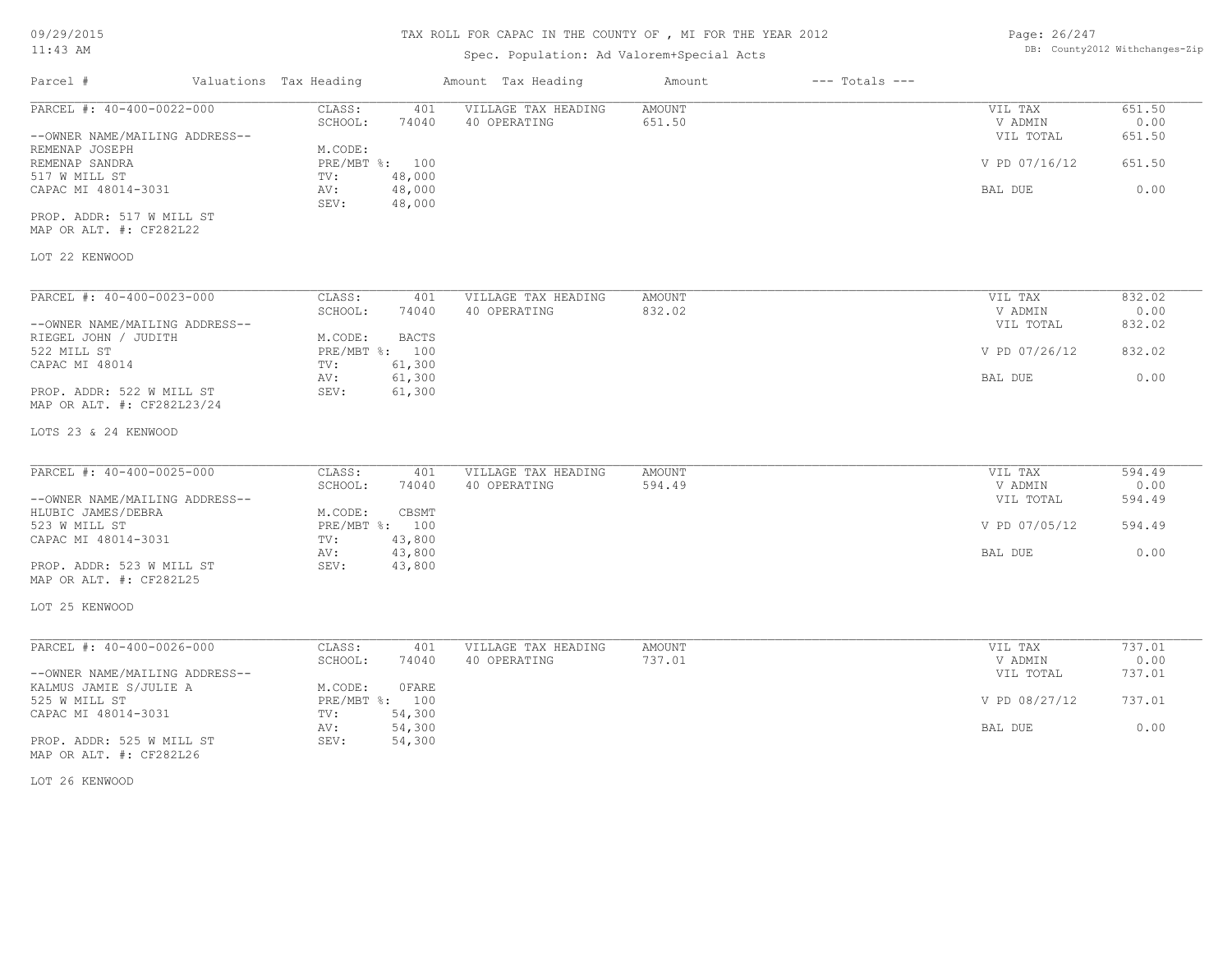# TAX ROLL FOR CAPAC IN THE COUNTY OF , MI FOR THE YEAR 2012

| Page: 27/247 |                                |
|--------------|--------------------------------|
|              | DB: County2012 Withchanges-Zip |

| Parcel #                                               | Valuations Tax Heading |                           |                  | Amount Tax Heading                  | Amount                  | $---$ Totals $---$ |                    |                |
|--------------------------------------------------------|------------------------|---------------------------|------------------|-------------------------------------|-------------------------|--------------------|--------------------|----------------|
| PARCEL #: 40-400-0027-000                              |                        | CLASS:<br>SCHOOL:         | 401<br>74040     | VILLAGE TAX HEADING<br>40 OPERATING | <b>AMOUNT</b><br>616.21 |                    | VIL TAX<br>V ADMIN | 616.21<br>0.00 |
| --OWNER NAME/MAILING ADDRESS--                         |                        |                           |                  |                                     |                         |                    | VIL TOTAL          | 616.21         |
| HENDERSON LYLE D<br>527 W MILL ST                      |                        | M.CODE:<br>PRE/MBT %: 100 |                  |                                     |                         |                    | V PD 08/09/12      | 616.21         |
| CAPAC MI 48014-3031                                    |                        | TV:                       | 45,400           |                                     |                         |                    |                    |                |
|                                                        |                        | AV:                       | 45,400           |                                     |                         |                    | BAL DUE            | 0.00           |
| PROP. ADDR: 527 W MILL ST<br>MAP OR ALT. #: CF282L27   |                        | SEV:                      | 45,400           |                                     |                         |                    |                    |                |
| LOT 27 KENWOOD                                         |                        |                           |                  |                                     |                         |                    |                    |                |
| PARCEL #: 40-400-0028-000                              |                        | CLASS:                    | 401              | VILLAGE TAX HEADING                 | AMOUNT                  |                    | VIL TAX            | 682.72         |
|                                                        |                        | SCHOOL:                   | 74040            | 40 OPERATING                        | 682.72                  |                    | V ADMIN            | 0.00           |
| --OWNER NAME/MAILING ADDRESS--                         |                        |                           |                  |                                     |                         |                    | VIL TOTAL          | 682.72         |
| CORDAN GEORGE/KATHRYN TRUST<br>CITIZENS FIRST          |                        | M.CODE:<br>PRE/MBT %: 100 |                  |                                     |                         |                    | V PD 08/17/12      | 682.72         |
| 555 WATER ST.                                          |                        | TV:                       | 50,300           |                                     |                         |                    |                    |                |
| PORT HURON MI 48060                                    | AV:                    | SEV:                      | 50,300<br>50,300 |                                     |                         |                    | BAL DUE            | 0.00           |
| PROP. ADDR: 529 W MILL ST                              |                        |                           |                  |                                     |                         |                    |                    |                |
| MAP OR ALT. #: CF282L28                                |                        |                           |                  |                                     |                         |                    |                    |                |
| LOT 28 KENWOOD                                         |                        |                           |                  |                                     |                         |                    |                    |                |
| PARCEL #: 40-400-0029-000                              |                        | CLASS:                    | 401              | VILLAGE TAX HEADING                 | <b>AMOUNT</b>           |                    | VIL TAX            | 713.93         |
|                                                        |                        | SCHOOL:                   | 74040            | 40 OPERATING                        | 713.93                  |                    | V ADMIN            | 0.00           |
| --OWNER NAME/MAILING ADDRESS--                         |                        |                           |                  |                                     |                         |                    | VIL TOTAL          | 713.93         |
| MUNOZ FEDERICO S                                       |                        | M.CODE:                   |                  |                                     |                         |                    |                    |                |
| MUNOZ MAIRA<br>101 ST CLAIR ST                         |                        | PRE/MBT %: 100<br>TV:     | 52,600           |                                     |                         |                    | V PD 08/17/12      | 713.93         |
| CAPAC MI 48014-3043                                    |                        | AV:                       | 52,600           |                                     |                         |                    | BAL DUE            | 0.00           |
|                                                        |                        | SEV:                      | 52,600           |                                     |                         |                    |                    |                |
| PROP. ADDR: 101 ST CLAIR ST                            |                        |                           |                  |                                     |                         |                    |                    |                |
| MAP OR ALT. #: CF282L29                                |                        |                           |                  |                                     |                         |                    |                    |                |
| LOT 29 KENWOOD SUBDIVISION                             |                        |                           |                  |                                     |                         |                    |                    |                |
| PARCEL #: 40-400-0030-000                              |                        | CLASS:                    | 401              | VILLAGE TAX HEADING                 | <b>AMOUNT</b>           |                    | VIL TAX            | 548.34         |
|                                                        |                        | SCHOOL:                   | 74040            | 40 OPERATING                        | 548.34                  |                    | V ADMIN            | 0.00           |
| --OWNER NAME/MAILING ADDRESS--                         |                        |                           |                  |                                     |                         |                    | VIL TOTAL          | 548.34         |
| STACK GARY D                                           |                        | M.CODE:                   | OFARE            |                                     |                         |                    |                    |                |
| 103 ST CLAIR ST                                        |                        | PRE/MBT %: 100            |                  |                                     |                         |                    | V PD 08/27/12      | 548.34         |
| CAPAC MI 48014-3043                                    |                        | TV:                       | 40,400           |                                     |                         |                    |                    |                |
| PROP. ADDR: 103 ST CLAIR ST<br>MAP OR ALT. #: CF282L30 | AV:                    | SEV:                      | 40,400<br>40,400 |                                     |                         |                    | BAL DUE            | 0.00           |
| LOT 30 KENWOOD                                         |                        |                           |                  |                                     |                         |                    |                    |                |
|                                                        |                        |                           |                  |                                     |                         |                    |                    |                |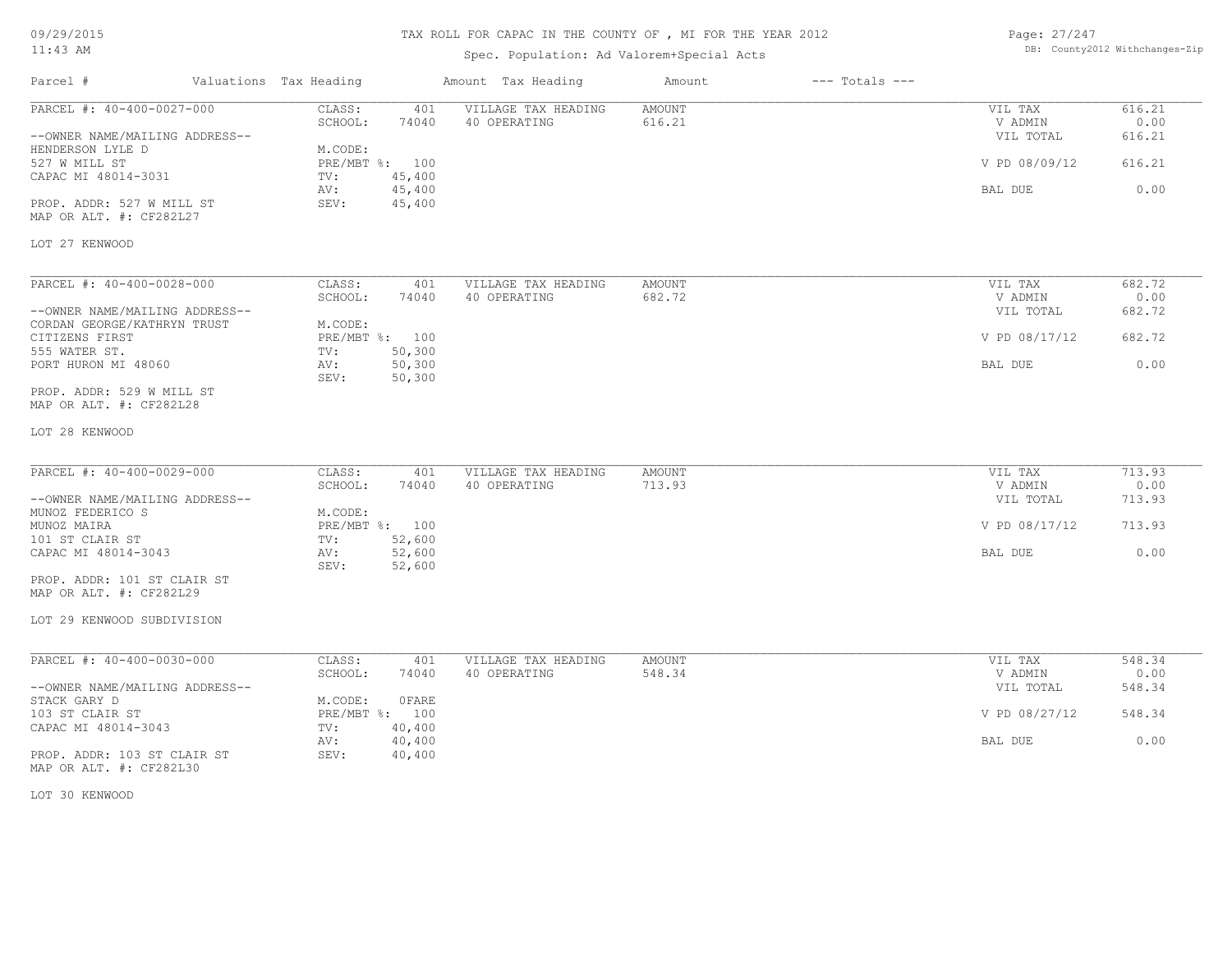| 09/29/2015                                              |                        |                    | TAX ROLL FOR CAPAC IN THE COUNTY OF , MI FOR THE YEAR 2012 |                  |                    | Page: 28/247       |                |  |  |  |
|---------------------------------------------------------|------------------------|--------------------|------------------------------------------------------------|------------------|--------------------|--------------------|----------------|--|--|--|
| 11:43 AM                                                |                        |                    | DB: County2012 Withchanges-Zip                             |                  |                    |                    |                |  |  |  |
| Parcel #                                                | Valuations Tax Heading |                    | Amount Tax Heading                                         | Amount           | $---$ Totals $---$ |                    |                |  |  |  |
| PARCEL #: 40-400-0031-000                               | CLASS:                 | 401                | VILLAGE TAX HEADING                                        | <b>AMOUNT</b>    |                    | VIL TAX            | 523.91         |  |  |  |
|                                                         | SCHOOL:                | 74040              | 40 OPERATING                                               | 523.91           |                    | V ADMIN            | 0.00           |  |  |  |
| --OWNER NAME/MAILING ADDRESS--                          |                        |                    |                                                            |                  |                    | VIL TOTAL          | 523.91         |  |  |  |
| GONZALEZ CELESTINO                                      | M.CODE:                | $\circ$            |                                                            |                  |                    |                    | 523.91         |  |  |  |
| GONZALEZ JOSEPHINE<br>4395 CAPAC RD                     | PRE/MBT %:<br>TV:      | 38,600             |                                                            |                  |                    | V PD 07/26/12      |                |  |  |  |
| CAPAC MI 48014                                          | AV:                    | 38,600             |                                                            |                  |                    | BAL DUE            | 0.00           |  |  |  |
|                                                         | SEV:                   | 38,600             |                                                            |                  |                    |                    |                |  |  |  |
| PROP. ADDR: 105 ST CLAIR ST<br>MAP OR ALT. #: CF282L31  |                        |                    |                                                            |                  |                    |                    |                |  |  |  |
| LOT 31 KENWOOD SUBDIVISION                              |                        |                    |                                                            |                  |                    |                    |                |  |  |  |
| PARCEL #: 40-400-0032-000                               |                        |                    |                                                            |                  |                    |                    |                |  |  |  |
|                                                         | CLASS:<br>SCHOOL:      | 401<br>74040       | VILLAGE TAX HEADING<br>40 OPERATING                        | AMOUNT<br>701.72 |                    | VIL TAX<br>V ADMIN | 701.72<br>0.00 |  |  |  |
| --OWNER NAME/MAILING ADDRESS--                          |                        |                    |                                                            |                  |                    | VIL TOTAL          | 701.72         |  |  |  |
| RICHARDS NADINE                                         | M.CODE:                | OFARE              |                                                            |                  |                    |                    |                |  |  |  |
| 107 ST. CLAIR ST                                        | PRE/MBT %: 100         |                    |                                                            |                  |                    | V PD 08/27/12      | 701.72         |  |  |  |
| CAPAC MI 48014                                          | TV:                    | 51,700             |                                                            |                  |                    |                    |                |  |  |  |
|                                                         | AV:                    | 51,700             |                                                            |                  |                    | BAL DUE            | 0.00           |  |  |  |
| PROP. ADDR: 107 ST. CLAIR ST<br>MAP OR ALT. #: CF282L32 | SEV:                   | 51,700             |                                                            |                  |                    |                    |                |  |  |  |
| LOT 32 KENWOOD SUBDIVISION                              |                        |                    |                                                            |                  |                    |                    |                |  |  |  |
| PARCEL #: 40-425-0001-000                               | CLASS:                 | 401                | VILLAGE TAX HEADING                                        | AMOUNT           |                    | VIL TAX            | 735.65         |  |  |  |
|                                                         | SCHOOL:                | 74040              | 40 OPERATING                                               | 735.65           |                    | V ADMIN            | 0.00           |  |  |  |
| --OWNER NAME/MAILING ADDRESS--                          |                        |                    |                                                            |                  |                    | VIL TOTAL          | 735.65         |  |  |  |
| RIEGEL LINDA                                            | M.CODE:                |                    |                                                            |                  |                    |                    |                |  |  |  |
| 415 W MILL ST                                           | PRE/MBT %: 100         |                    |                                                            |                  |                    | V PD 08/24/12      | 735.65         |  |  |  |
| CAPAC MI 48014-3618                                     | TV:                    | 54,200             |                                                            |                  |                    |                    |                |  |  |  |
|                                                         | AV:                    | 54,200             |                                                            |                  |                    | BAL DUE            | 0.00           |  |  |  |
| PROP. ADDR: 415 W MILL ST<br>MAP OR ALT. #: CF282M/Q    | SEV:                   | 54,200             |                                                            |                  |                    |                    |                |  |  |  |
| LOT 1 EXC S 35' OF W 35' POPPS SUBDIVISION              |                        |                    |                                                            |                  |                    |                    |                |  |  |  |
| PARCEL #: 40-425-0001-250                               | CLASS:                 | 703                | VILLAGE TAX HEADING                                        | <b>AMOUNT</b>    |                    | VIL TAX            | 0.00           |  |  |  |
|                                                         | SCHOOL:                | 74040              | 40 OPERATING                                               | 0.00             |                    | V ADMIN            | 0.00           |  |  |  |
| --OWNER NAME/MAILING ADDRESS--                          |                        |                    |                                                            |                  |                    | VIL TOTAL          | 0.00           |  |  |  |
| VILLAGE OF CAPAC                                        | M.CODE:                |                    |                                                            |                  |                    |                    |                |  |  |  |
| 131 N MAIN ST                                           | PRE/MBT %:             | $\mathbb O$        |                                                            |                  |                    | BAL DUE            | 0.00           |  |  |  |
| CAPAC MI 48014                                          | TV:                    | $\circ$            |                                                            |                  |                    |                    |                |  |  |  |
| PROP. ADDR: 499 W MILL ST<br>MAP OR ALT. #: CF282R1     | AV:<br>SEV:            | $\circ$<br>$\circ$ |                                                            |                  |                    |                    |                |  |  |  |
| S35' OF W 35' OF LOT 1 POPPS SUBDIVISION                |                        |                    |                                                            |                  |                    |                    |                |  |  |  |
|                                                         |                        |                    |                                                            |                  |                    |                    |                |  |  |  |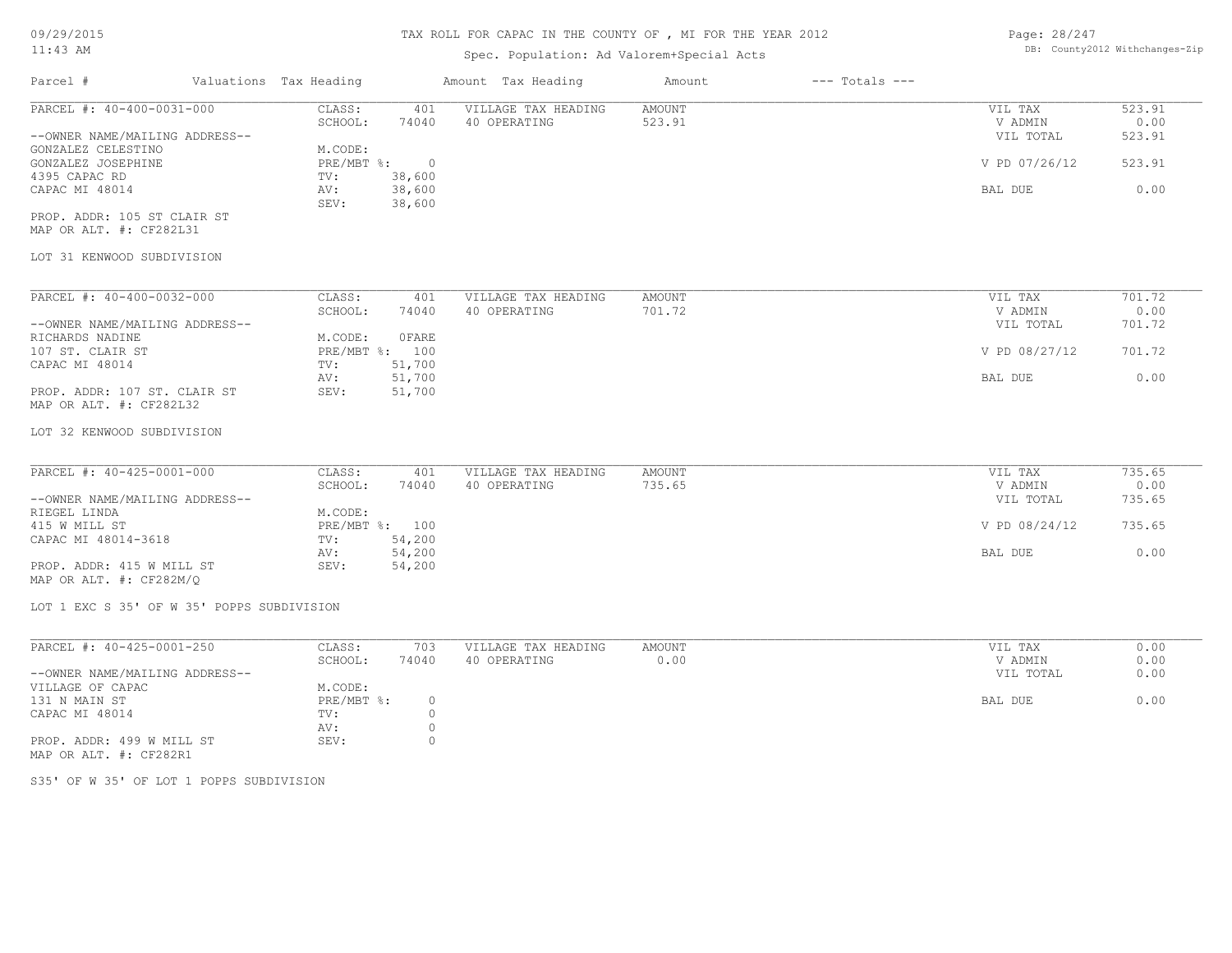# TAX ROLL FOR CAPAC IN THE COUNTY OF , MI FOR THE YEAR 2012

## Spec. Population: Ad Valorem+Special Acts

| Page: 29/247 |                                |
|--------------|--------------------------------|
|              | DB: County2012 Withchanges-Zip |

| Parcel #                                                                                                                                                                                                                          | Valuations Tax Heading                                                                                             | Amount Tax Heading                  | Amount           | $---$ Totals $---$ |                                                             |                                            |
|-----------------------------------------------------------------------------------------------------------------------------------------------------------------------------------------------------------------------------------|--------------------------------------------------------------------------------------------------------------------|-------------------------------------|------------------|--------------------|-------------------------------------------------------------|--------------------------------------------|
| PARCEL #: 40-425-0002-000<br>--OWNER NAME/MAILING ADDRESS--<br>STEVENS CHRISTOPHER A / JENNIE S<br>109 N MATTESON ST<br>CAPAC MI 48014-3020<br>PROP. ADDR: 109 N MATTESON ST<br>MAP OR ALT. #: CF282R2<br>LOT 2 POPPS SUBDIVISION | CLASS:<br>401<br>SCHOOL:<br>74040<br>M.CODE:<br>PRE/MBT %: 100<br>55,200<br>TV:<br>55,200<br>AV:<br>SEV:<br>55,200 | VILLAGE TAX HEADING<br>40 OPERATING | AMOUNT<br>749.22 |                    | VIL TAX<br>V ADMIN<br>VIL TOTAL<br>V PD 08/30/12<br>BAL DUE | 749.22<br>0.00<br>749.22<br>749.22<br>0.00 |
| PARCEL #: 40-425-0003-000<br>--OWNER NAME/MAILING ADDRESS--<br>GRESELL KAREN A<br>107 N MATTESON ST<br>CAPAC MI 48014-3020<br>PROP. ADDR: 107 N MATTESON ST<br>MAP OR ALT. #: CF282R3<br>LOT 3 POPPS SUBDIVISION                  | CLASS:<br>401<br>SCHOOL:<br>74040<br>M.CODE:<br>PRE/MBT %: 100<br>45,900<br>TV:<br>45,900<br>AV:<br>45,900<br>SEV: | VILLAGE TAX HEADING<br>40 OPERATING | AMOUNT<br>623.00 |                    | VIL TAX<br>V ADMIN<br>VIL TOTAL<br>V PD 08/31/12<br>BAL DUE | 623.00<br>0.00<br>623.00<br>623.00<br>0.00 |
| PARCEL #: 40-425-0004-000<br>--OWNER NAME/MAILING ADDRESS--<br>WISNESKI DAVID F<br>WISNESKI JANE M<br>403 W MILL ST<br>CAPAC MI 48014-3029<br>PROP. ADDR: N MADISON<br>MAP OR ALT. #: CF282R4<br>LOT 4 POPPS SUBDIVISION          | CLASS:<br>402<br>SCHOOL:<br>74040<br>M.CODE:<br>PRE/MBT %: 100<br>5,658<br>TV:<br>AV:<br>12,400<br>12,400<br>SEV:  | VILLAGE TAX HEADING<br>40 OPERATING | AMOUNT<br>76.79  |                    | VIL TAX<br>V ADMIN<br>VIL TOTAL<br>V PD 09/27/12<br>BAL DUE | 76.79<br>0.00<br>76.79<br>76.79<br>0.00    |
| PARCEL #: 40-425-0005-000<br>--OWNER NAME/MAILING ADDRESS--<br>WISNESKI DAVID F.<br>WISNESKI JANE M<br>403 W MILL ST<br>CAPAC MI 48014-3029<br>PROP. ADDR: 403 W MILL ST<br>MAP OR ALT. #: CF282R5/W                              | CLASS:<br>401<br>SCHOOL:<br>74040<br>M.CODE:<br>PRE/MBT %: 100<br>38,300<br>TV:<br>38,300<br>AV:<br>38,300<br>SEV: | VILLAGE TAX HEADING<br>40 OPERATING | AMOUNT<br>519.84 |                    | VIL TAX<br>V ADMIN<br>VIL TOTAL<br>V PD 09/27/12<br>BAL DUE | 519.84<br>0.00<br>519.84<br>519.84<br>0.00 |

LOT 5 POPPS SUBDIVISION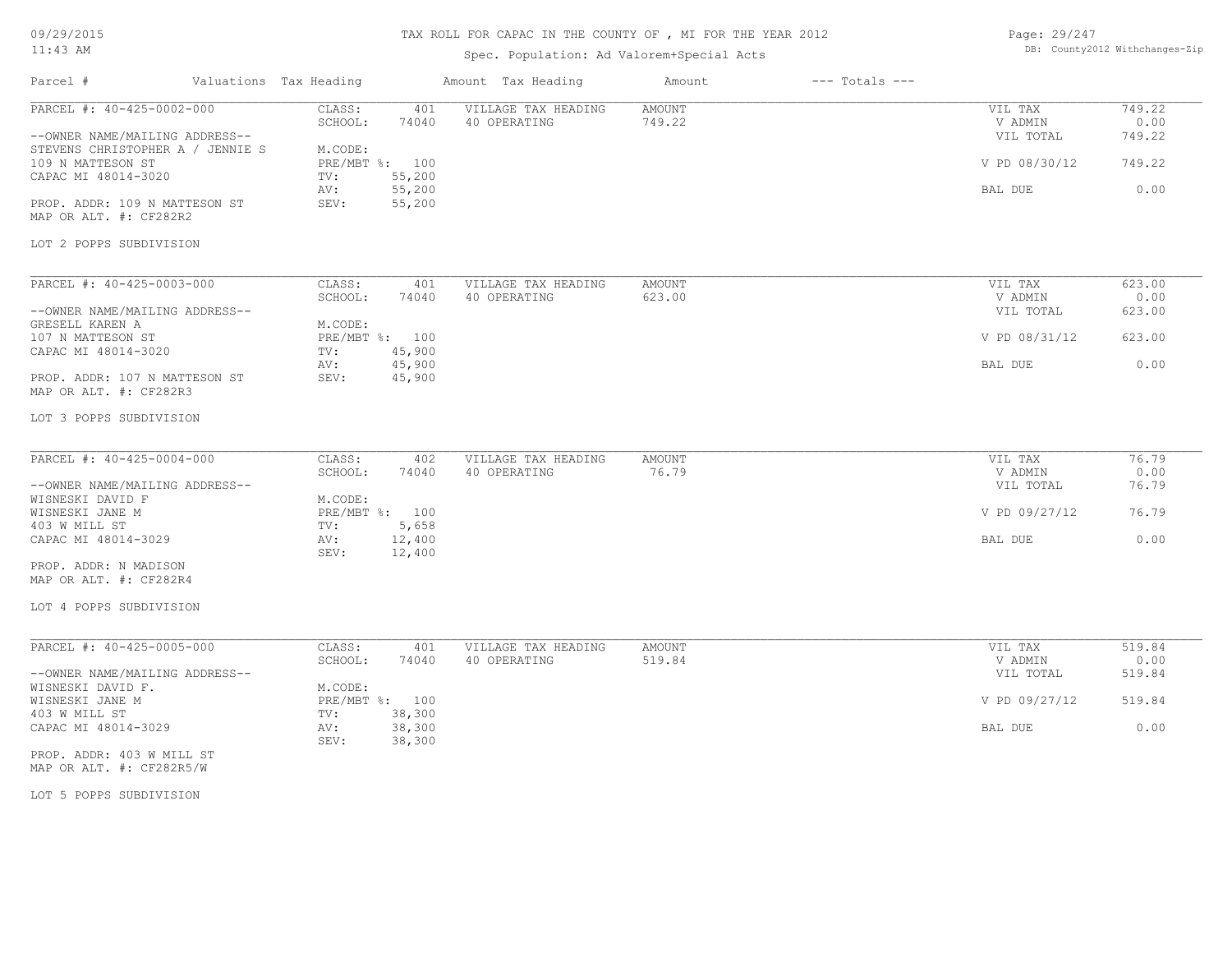#### TAX ROLL FOR CAPAC IN THE COUNTY OF , MI FOR THE YEAR 2012

#### Spec. Population: Ad Valorem+Special Acts

Page: 30/247 DB: County2012 Withchanges-Zip

| Parcel #                       | Valuations Tax Heading |        | Amount Tax Heading  | Amount | $---$ Totals $---$ |               |        |
|--------------------------------|------------------------|--------|---------------------|--------|--------------------|---------------|--------|
| PARCEL #: 40-450-1001-000      | CLASS:                 | 201    | VILLAGE TAX HEADING | AMOUNT |                    | VIL TAX       | 613.03 |
|                                | SCHOOL:                | 74040  | 40 OPERATING        | 613.03 |                    | V ADMIN       | 0.00   |
| --OWNER NAME/MAILING ADDRESS-- |                        |        |                     |        |                    | VIL TOTAL     | 613.03 |
| HORGAN, THOMAS J. TRUST        | M.CODE:                |        |                     |        |                    |               |        |
| P.O.BOX 38                     | PRE/MBT %:             |        |                     |        |                    | V PD 08/31/12 | 613.03 |
| JEDDO, MI 48032                | TV:                    | 45,166 |                     |        |                    |               |        |
|                                | AV:                    | 89,800 |                     |        |                    | BAL DUE       | 0.00   |
| PROP. ADDR: 4309 N CAPAC RD    | SEV:                   | 89,800 |                     |        |                    |               |        |
| MAP OR ALT. #: CF282X01        |                        |        |                     |        |                    |               |        |

LOT 1 EXC W 150' & EXC E 140' OF S 100' STOUTENBURG SUBDIVISION

| PARCEL #: 40-450-1002-000      | CLASS:  | 401            | VILLAGE TAX HEADING | AMOUNT | VIL TAX       | 621.64 |
|--------------------------------|---------|----------------|---------------------|--------|---------------|--------|
|                                | SCHOOL: | 74040          | 40 OPERATING        | 621.64 | V ADMIN       | 0.00   |
| --OWNER NAME/MAILING ADDRESS-- |         |                |                     |        | VIL TOTAL     | 621.64 |
| APEL ESTHER K TRUST            | M.CODE: |                |                     |        |               |        |
| 15030 W PARK                   |         | PRE/MBT %: 100 |                     |        | V PD 07/16/12 | 621.64 |
| CAPAC MI 48014                 | TV:     | 45,800         |                     |        |               |        |
|                                | AV:     | 45,800         |                     |        | BAL DUE       | 0.00   |
| PROP. ADDR: 15030 W PARK ST    | SEV:    | 45,800         |                     |        |               |        |
| MAP OR ALT. #: CF282X02        |         |                |                     |        |               |        |

W150' OF LOT 1 EXC W 50' STOUTENBERG SUBDIVISION

| PARCEL #: 40-450-1003-000      | CLASS:     | 202    | VILLAGE TAX HEADING | AMOUNT | VIL TAX       | 112.28 |
|--------------------------------|------------|--------|---------------------|--------|---------------|--------|
|                                | SCHOOL:    | 74040  | 40 OPERATING        | 112.28 | V ADMIN       | 0.00   |
| --OWNER NAME/MAILING ADDRESS-- |            |        |                     |        | VIL TOTAL     | 112.28 |
| HORGAN, THOMAS J., TRUST       | M.CODE:    |        |                     |        |               |        |
| PO BOX 38                      | PRE/MBT %: |        |                     |        | V PD 08/31/12 | 112.28 |
| JEDDO MI 48032                 | TV:        | 8,273  |                     |        |               |        |
|                                | AV:        | 22,600 |                     |        | BAL DUE       | 0.00   |
| PROP. ADDR: 4305 N CAPAC RD    | SEV:       | 22,600 |                     |        |               |        |
| MAP OR ALT. #: CF282X03        |            |        |                     |        |               |        |

E140 FT OF S 100 FT OF LOT 1 STOUTENBURG SUBD SEC 21 T7N R13E

| PARCEL #: 40-450-1004-000      | CLASS:       | 401          | VILLAGE TAX HEADING | AMOUNT | VIL TAX       | 464.19 |
|--------------------------------|--------------|--------------|---------------------|--------|---------------|--------|
|                                | SCHOOL:      | 74040        | 40 OPERATING        | 464.19 | V ADMIN       | 0.00   |
| --OWNER NAME/MAILING ADDRESS-- |              |              |                     |        | VIL TOTAL     | 464.19 |
| JAMISON NETTIE                 | M.CODE:      | <b>OFARE</b> |                     |        |               |        |
| 15038 W PARK ST                | $PRE/MBT$ %: | 100          |                     |        | V PD 08/27/12 | 464.19 |
| CAPAC MI 48014-3042            | TV:          | 34,200       |                     |        |               |        |
|                                | AV:          | 34,200       |                     |        | BAL DUE       | 0.00   |
| PROP. ADDR: 15038 W PARK ST    | SEV:         | 34,200       |                     |        |               |        |
| MAP OR ALT. #: CF282X04        |              |              |                     |        |               |        |

LOT 2 & W 50' OF LOT 1 STOUTENBURG SUBDIVISION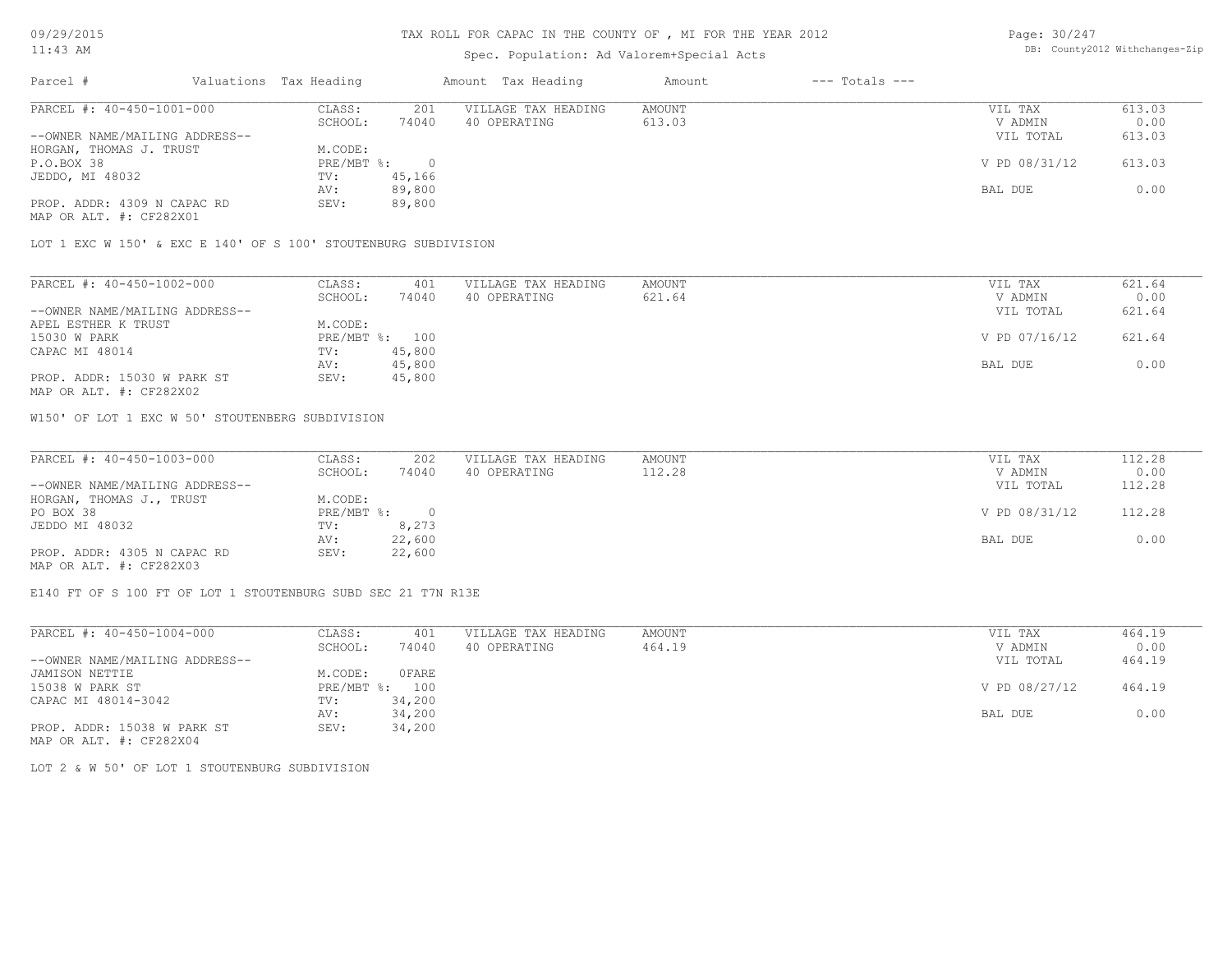# Spec. Population: Ad Valorem+Special Acts

| Page: 31/247 |                                |
|--------------|--------------------------------|
|              | DB: County2012 Withchanges-Zip |

| Parcel #                       | Valuations Tax Heading |        | Amount Tax Heading  | Amount | $---$ Totals $---$ |               |        |
|--------------------------------|------------------------|--------|---------------------|--------|--------------------|---------------|--------|
| PARCEL #: 40-450-1005-000      | CLASS:                 | 401    | VILLAGE TAX HEADING | AMOUNT |                    | VIL TAX       | 122.69 |
|                                | SCHOOL:                | 74040  | 40 OPERATING        | 122.69 |                    | V ADMIN       | 0.00   |
| --OWNER NAME/MAILING ADDRESS-- |                        |        |                     |        |                    | VIL TOTAL     | 122.69 |
| KOBAYASHI ROBERTA G.           | M.CODE:                |        |                     |        |                    |               |        |
| BARNARD DALE B.                | $PRE/MBT$ %:           |        |                     |        |                    | V PD 08/24/12 | 122.69 |
| 234 S LAUDERDALE               | TV:                    | 9,040  |                     |        |                    |               |        |
| KALAMAZOO MI 49006             | AV:                    | 14,600 |                     |        |                    | BAL DUE       | 0.00   |
|                                | SEV:                   | 14,600 |                     |        |                    |               |        |
| PROP. ADDR: 15050 W PARK ST    |                        |        |                     |        |                    |               |        |

MAP OR ALT. #: CF282X05

#### LOT 3 STOUTENBURG SUBDIVISION

| PARCEL #: 40-450-1006-000      | CLASS:       | 402   | VILLAGE TAX HEADING | AMOUNT | VIL TAX       | 134.37 |
|--------------------------------|--------------|-------|---------------------|--------|---------------|--------|
|                                | SCHOOL:      | 74040 | 40 OPERATING        | 134.37 | V ADMIN       | 0.00   |
| --OWNER NAME/MAILING ADDRESS-- |              |       |                     |        | VIL TOTAL     | 134.37 |
| WHITE ROBERT G                 | M.CODE:      |       |                     |        |               |        |
| 15070 W PARK ST                | $PRE/MBT$ %: | 100   |                     |        | V PD 07/26/12 | 134.37 |
| CAPAC MI 48014-3042            | TV:          | 9,900 |                     |        |               |        |
|                                | AV:          | 9,900 |                     |        | BAL DUE       | 0.00   |
| PROP. ADDR: W PARK ST          | SEV:         | 9,900 |                     |        |               |        |
| MAP OR ALT. #: CF282X06        |              |       |                     |        |               |        |

LOT 4 STOUTENBURG SUBD SEC 21 T7N R13E

| PARCEL #: 40-450-1007-000      | CLASS:  | 402            | VILLAGE TAX HEADING | AMOUNT | VIL TAX       | 134.37 |
|--------------------------------|---------|----------------|---------------------|--------|---------------|--------|
|                                | SCHOOL: | 74040          | 40 OPERATING        | 134.37 | V ADMIN       | 0.00   |
| --OWNER NAME/MAILING ADDRESS-- |         |                |                     |        | VIL TOTAL     | 134.37 |
| WHITE ROBERT G                 | M.CODE: |                |                     |        |               |        |
| 15070 W PARK ST                |         | PRE/MBT %: 100 |                     |        | V PD 07/26/12 | 134.37 |
| CAPAC MI 48014-3042            | TV:     | 9,900          |                     |        |               |        |
|                                | AV:     | 9,900          |                     |        | BAL DUE       | 0.00   |
| PROP. ADDR: W PARK ST          | SEV:    | 9,900          |                     |        |               |        |
| $\cdots$                       |         |                |                     |        |               |        |

MAP OR ALT. #: CF282X07

LOT 5 STOUTENBURG SUBD SEC 21 T7N R13E

| PARCEL #: 40-450-1008-000      | CLASS:  | 401            | VILLAGE TAX HEADING | AMOUNT | VIL TAX       | 655.57 |
|--------------------------------|---------|----------------|---------------------|--------|---------------|--------|
|                                | SCHOOL: | 74040          | 40 OPERATING        | 655.57 | V ADMIN       | 0.00   |
| --OWNER NAME/MAILING ADDRESS-- |         |                |                     |        | VIL TOTAL     | 655.57 |
| WHITE ROBERT G                 | M.CODE: | <b>BACTS</b>   |                     |        |               |        |
| 15070 W PARK ST                |         | PRE/MBT %: 100 |                     |        | V PD 07/26/12 | 655.57 |
| CAPAC MI 48014-3042            | TV:     | 48,300         |                     |        |               |        |
|                                | AV:     | 48,300         |                     |        | BAL DUE       | 0.00   |
| PROP. ADDR: 15070 W PARK ST    | SEV:    | 48,300         |                     |        |               |        |
| MAP OR ALT. #: CF282X08        |         |                |                     |        |               |        |

LOT 6 STOUTENBURG SUBD SEC 21 T7N R13E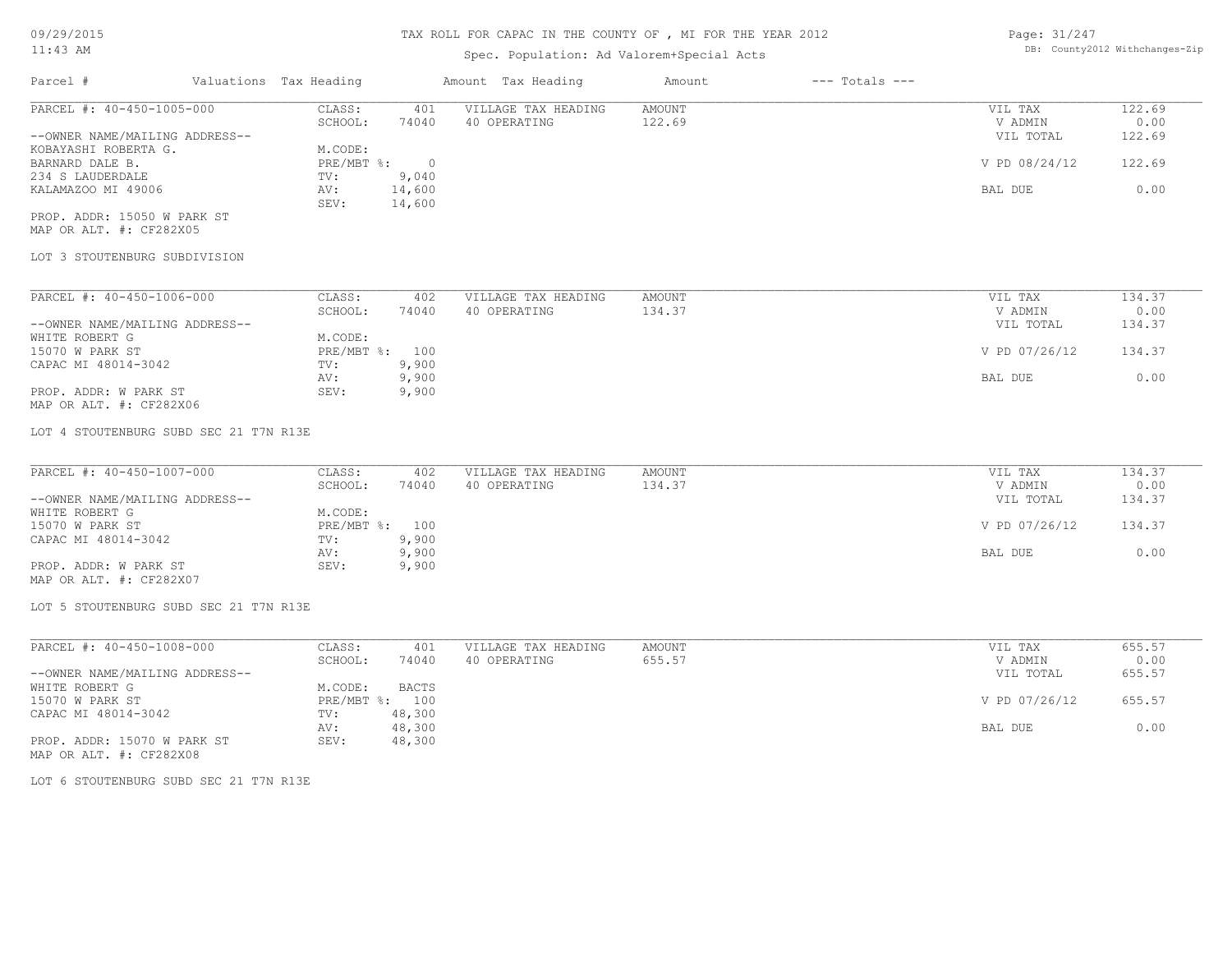## Spec. Population: Ad Valorem+Special Acts

Page: 32/247 DB: County2012 Withchanges-Zip

| Parcel #                       | Valuations Tax Heading |       | Amount Tax Heading  | Amount | $---$ Totals $---$ |           |      |
|--------------------------------|------------------------|-------|---------------------|--------|--------------------|-----------|------|
| PARCEL #: 40-450-1009-000      | CLASS:                 | 703   | VILLAGE TAX HEADING | AMOUNT |                    | VIL TAX   | 0.00 |
|                                | SCHOOL:                | 74040 | 40 OPERATING        | 0.00   |                    | V ADMIN   | 0.00 |
| --OWNER NAME/MAILING ADDRESS-- |                        |       |                     |        |                    | VIL TOTAL | 0.00 |
| VILLAGE OF CAPAC               | M.CODE:                |       |                     |        |                    |           |      |
| 131 N MAIN                     | PRE/MBT %:             |       |                     |        |                    | BAL DUE   | 0.00 |
| CAPAC MI 48014-3042            | TV:                    |       |                     |        |                    |           |      |
|                                | AV:                    |       |                     |        |                    |           |      |
| PROP. ADDR: PARK ST            | SEV:                   |       |                     |        |                    |           |      |
|                                |                        |       |                     |        |                    |           |      |

MAP OR ALT. #: CF282X09

LOT 7 STOUTENBURG SUBD SEC 21 T7N R13E

| PARCEL #: 40-450-1010-000      | CLASS:     | 402    | VILLAGE TAX HEADING | AMOUNT | VIL TAX       | 169.66 |
|--------------------------------|------------|--------|---------------------|--------|---------------|--------|
|                                | SCHOOL:    | 74040  | 40 OPERATING        | 169.66 | V ADMIN       | 0.00   |
| --OWNER NAME/MAILING ADDRESS-- |            |        |                     |        | VIL TOTAL     | 169.66 |
| WHITE ROBERT G                 | M.CODE:    |        |                     |        |               |        |
| 15070 W PARK ST                | PRE/MBT %: |        |                     |        | V PD 07/26/12 | 169.66 |
| CAPAC MI 48014-3042            | TV:        | 12,500 |                     |        |               |        |
|                                | AV:        | 12,500 |                     |        | BAL DUE       | 0.00   |
| PROP. ADDR: W PARK ST          | SEV:       | 12,500 |                     |        |               |        |
| MAP OR ALT. #: CF282X10        |            |        |                     |        |               |        |

LOT 8 STOUTENBURG SUBD SEC 21 T7N R13E

| PARCEL #: 40-450-1011-000      | CLASS:  | 401            | VILLAGE TAX HEADING | AMOUNT | VIL TAX       | 597.21 |
|--------------------------------|---------|----------------|---------------------|--------|---------------|--------|
|                                | SCHOOL: | 74040          | 40 OPERATING        | 597.21 | V ADMIN       | 0.00   |
| --OWNER NAME/MAILING ADDRESS-- |         |                |                     |        | VIL TOTAL     | 597.21 |
| GUERRERO JOSE L./JUANA         | M.CODE: | BACTS          |                     |        |               |        |
| 15096 PARK ST                  |         | PRE/MBT %: 100 |                     |        | V PD 07/26/12 | 597.21 |
| CAPAC MI 48014                 | TV:     | 44,000         |                     |        |               |        |
|                                | AV:     | 44,000         |                     |        | BAL DUE       | 0.00   |
| PROP. ADDR: 15096 W PARK ST    | SEV:    | 44,000         |                     |        |               |        |
| MAP OR ALT. #: CF282X11        |         |                |                     |        |               |        |

LOT 9 STOUTENBURG SUBD SEC 21 T7N R13E

| PARCEL #: 40-450-1012-000      | CLASS:     | 202      | VILLAGE TAX HEADING | AMOUNT | 70.87<br>VIL TAX       |
|--------------------------------|------------|----------|---------------------|--------|------------------------|
|                                | SCHOOL:    | 74040    | 40 OPERATING        | 70.87  | 0.00<br>V ADMIN        |
| --OWNER NAME/MAILING ADDRESS-- |            |          |                     |        | 70.87<br>VIL TOTAL     |
| GREAT LAKES RURAL DEVELOPMENT  | M.CODE:    |          |                     |        |                        |
| PRIME PROPERTIES               | PRE/MBT %: | $\Omega$ |                     |        | V PD 07/23/12<br>70.87 |
| 13862 SIMONE DR                | TV:        | 5,222    |                     |        |                        |
| SHELBY MI 48315                | AV:        | 11,900   |                     |        | BAL DUE<br>0.00        |
|                                | SEV:       | 11,900   |                     |        |                        |
| PROP. ADDR: W PARK ST          |            |          |                     |        |                        |

MAP OR ALT. #: CF282X12

LOT 10 STOUTENBURG SUBD SEC 21 T7N R13E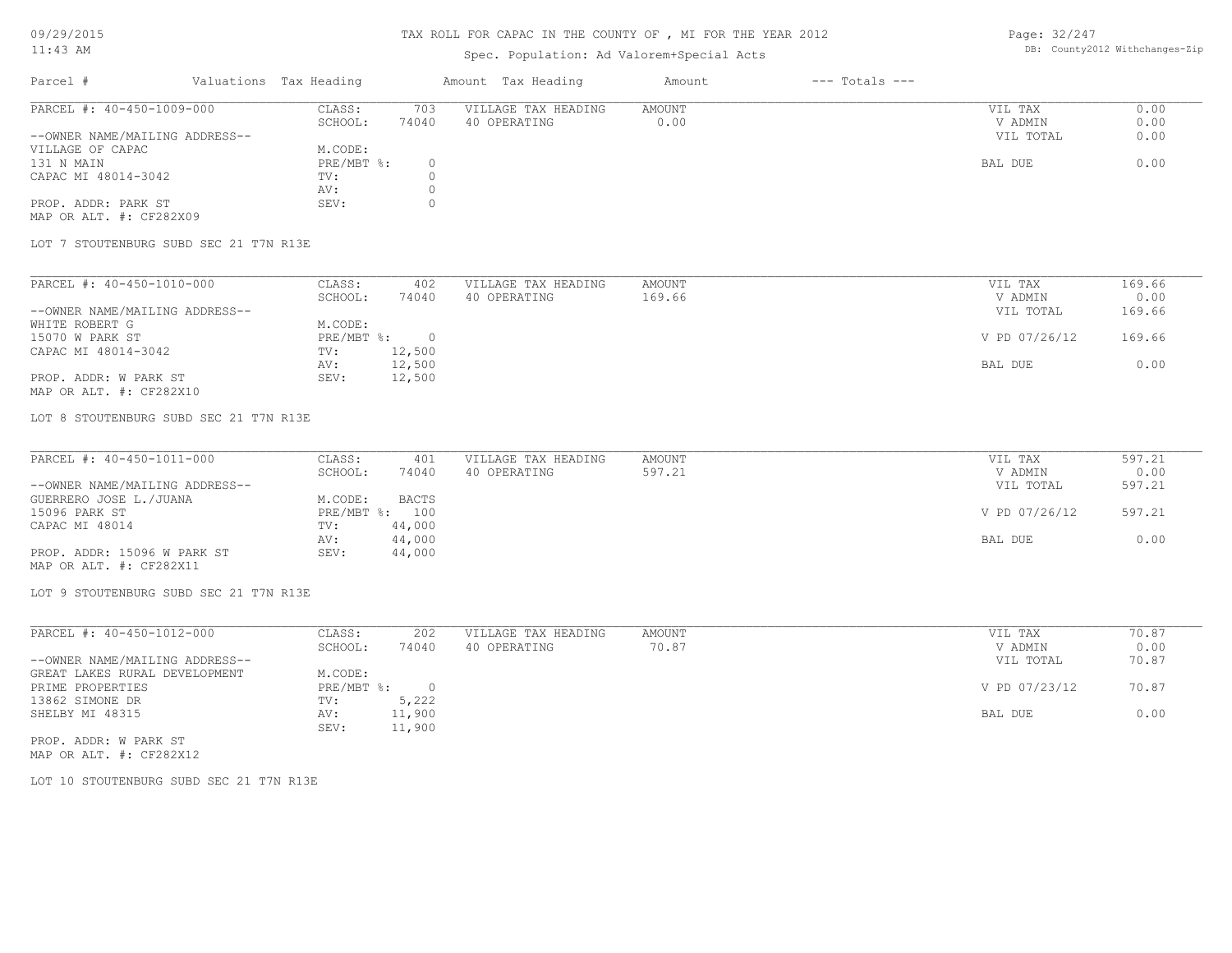# Spec. Population: Ad Valorem+Special Acts

Page: 33/247 DB: County2012 Withchanges-Zip

| Parcel #                       | Valuations Tax Heading |        | Amount Tax Heading  | Amount | $---$ Totals $---$ |           |        |
|--------------------------------|------------------------|--------|---------------------|--------|--------------------|-----------|--------|
| PARCEL #: 40-450-1013-000      | CLASS:                 | 401    | VILLAGE TAX HEADING | AMOUNT |                    | VIL TAX   | 921.51 |
|                                | SCHOOL:                | 74040  | 40 OPERATING        | 921.51 |                    | V ADMIN   | 0.00   |
| --OWNER NAME/MAILING ADDRESS-- |                        |        |                     |        |                    | VIL TOTAL | 921.51 |
| A S PROPERTIES INC             | M.CODE:                |        |                     |        |                    |           |        |
| 16030 W PARK ST                | $PRE/MBT$ %:           |        |                     |        |                    | BAL DUE   | 921.51 |
| CAPAC MI 48014                 | TV:                    | 67,893 |                     |        |                    |           |        |
|                                | AV:                    | 75,200 |                     |        |                    |           |        |
| PROP. ADDR: 16014 W PARK ST    | SEV:                   | 75,200 |                     |        |                    |           |        |
| MAP OR ALT. #: 282X13          |                        |        |                     |        |                    |           |        |

LOT 11 STOUTENBURG SUBDIVISION SECTION 21 T7N R13E

| PARCEL #: 40-450-1014-000      | CLASS:       | 401    | VILLAGE TAX HEADING | AMOUNT | VIL TAX   | 939.18 |
|--------------------------------|--------------|--------|---------------------|--------|-----------|--------|
|                                | SCHOOL:      | 74040  | 40 OPERATING        | 939.18 | V ADMIN   | 0.00   |
| --OWNER NAME/MAILING ADDRESS-- |              |        |                     |        | VIL TOTAL | 939.18 |
| A S PROPERTIES INC             | M.CODE:      |        |                     |        |           |        |
| 16030 W PARK ST                | $PRE/MBT$ %: |        |                     |        | BAL DUE   | 939.18 |
| CAPAC MI 48014                 | TV:          | 69,195 |                     |        |           |        |
|                                | AV:          | 76,600 |                     |        |           |        |
| PROP. ADDR: 16018 W PARK ST    | SEV:         | 76,600 |                     |        |           |        |
| MAP OR ALT. #: 282X14          |              |        |                     |        |           |        |

LOT 12 STOUTENBURG SUBDIVISION SECTION 21 T7N R13E

| PARCEL #: 40-450-1015-000      | CLASS:       | 401    | VILLAGE TAX HEADING | AMOUNT | VIL TAX   | 939.18 |
|--------------------------------|--------------|--------|---------------------|--------|-----------|--------|
|                                | SCHOOL:      | 74040  | 40 OPERATING        | 939.18 | V ADMIN   | 0.00   |
| --OWNER NAME/MAILING ADDRESS-- |              |        |                     |        | VIL TOTAL | 939.18 |
| A S PROPERTIES INC             | M.CODE:      |        |                     |        |           |        |
| 16030 W PARK ST                | $PRE/MBT$ %: |        |                     |        | BAL DUE   | 939.18 |
| CAPAC MI 48014                 | TV:          | 69,195 |                     |        |           |        |
|                                | AV:          | 76,600 |                     |        |           |        |
| PROP. ADDR: 16022 W PARK ST    | SEV:         | 76,600 |                     |        |           |        |
| MAP OR ALT. #: 282X15          |              |        |                     |        |           |        |

LOT 13 STOUTENBURG SUBDIVISION SECTION 21 T7N R13E

| PARCEL #: 40-450-1016-000         | CLASS:     | 402      | VILLAGE TAX HEADING | AMOUNT | 148.38<br>VIL TAX   |
|-----------------------------------|------------|----------|---------------------|--------|---------------------|
|                                   | SCHOOL:    | 74040    | 40 OPERATING        | 148.38 | 0.00<br>V ADMIN     |
| --OWNER NAME/MAILING ADDRESS--    |            |          |                     |        | 148.38<br>VIL TOTAL |
| IRVIN LLC                         | M.CODE:    |          |                     |        |                     |
| 8925 E.PIMA CENTER PKWY. STE. 105 | PRE/MBT %: | $\Omega$ |                     |        | 148.38<br>BAL DUE   |
| SCOTTSDALE AZ 85258-4409          | TV:        | 10,932   |                     |        |                     |
|                                   | AV:        | 12,500   |                     |        |                     |
| PROP. ADDR: PARK ST               | SEV:       | 12,500   |                     |        |                     |
| MAP OR ALT. #: CF282X16           |            |          |                     |        |                     |

LOT 14 STOUTENBURG SUBD SEC 21 T7N R13E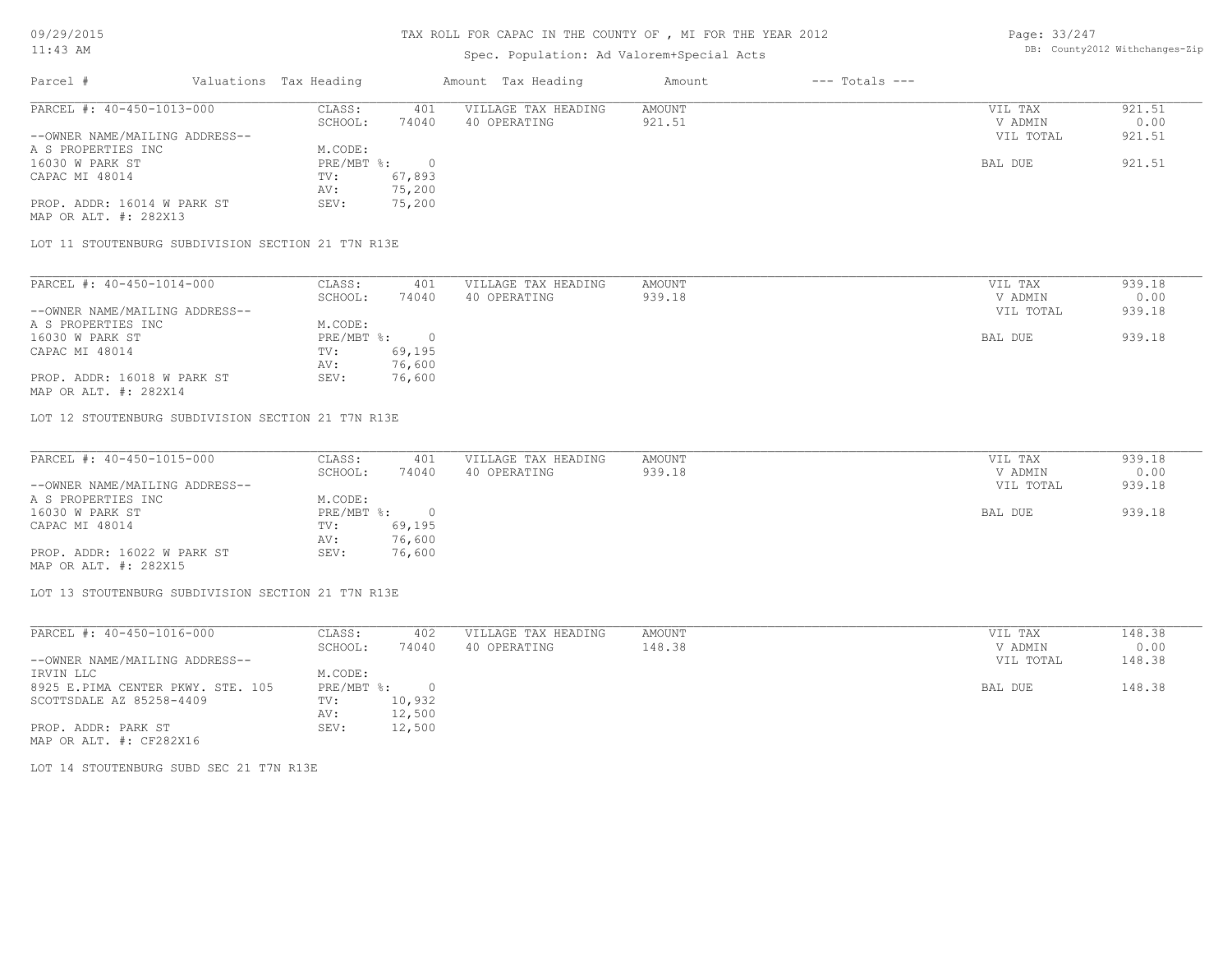#### Spec. Population: Ad Valorem+Special Acts

| Page: 34/247 |                                |
|--------------|--------------------------------|
|              | DB: County2012 Withchanges-Zip |

| Parcel #                       | Valuations Tax Heading |        | Amount Tax Heading  | Amount | $---$ Totals $---$ |               |        |
|--------------------------------|------------------------|--------|---------------------|--------|--------------------|---------------|--------|
| PARCEL #: 40-450-1017-000      | CLASS:                 | 401    | VILLAGE TAX HEADING | AMOUNT |                    | VIL TAX       | 939.18 |
|                                | SCHOOL:                | 74040  | 40 OPERATING        | 939.18 |                    | V ADMIN       | 0.00   |
| --OWNER NAME/MAILING ADDRESS-- |                        |        |                     |        |                    | VIL TOTAL     | 939.18 |
| RANK ANTON & SANDRA            | M.CODE:                | BACTS  |                     |        |                    |               |        |
| 16030 W PARK ST                | $PRE/MBT$ %:           | 50     |                     |        |                    | V PD 07/26/12 | 939.18 |
| CAPAC MI 48014                 | TV:                    | 69,195 |                     |        |                    |               |        |
|                                | AV:                    | 77,900 |                     |        |                    | BAL DUE       | 0.00   |
| PROP. ADDR: 16030 W PARK ST    | SEV:                   | 77,900 |                     |        |                    |               |        |
|                                |                        |        |                     |        |                    |               |        |

MAP OR ALT. #: 282X17

LOT 15 STOUTENBURG SUBDIVISION SECTION 21 T7N R13E

| PARCEL #: 40-450-1018-000      | CLASS:     | 401    | VILLAGE TAX HEADING | AMOUNT | VIL TAX   | 939.18 |
|--------------------------------|------------|--------|---------------------|--------|-----------|--------|
|                                | SCHOOL:    | 74040  | 40 OPERATING        | 939.18 | V ADMIN   | 0.00   |
| --OWNER NAME/MAILING ADDRESS-- |            |        |                     |        | VIL TOTAL | 939.18 |
| CZANCZYNSKI MICHAEL            | M.CODE:    |        |                     |        |           |        |
| CZANCZYNSKI CHRISTINE          | PRE/MBT %: |        |                     |        | BAL DUE   | 939.18 |
| 13472 TIBBETS                  | TV:        | 69,195 |                     |        |           |        |
| RILEY MI 48041                 | AV:        | 77,300 |                     |        |           |        |
|                                | SEV:       | 77,300 |                     |        |           |        |
| PROP. ADDR: 16032 W PARK ST    |            |        |                     |        |           |        |

MAP OR ALT. #: 282X18

LOT 16 STOUTENBURG SUBDIVISION SECTION 21 T7N R13E

| PARCEL #: 40-450-1019-000      | CLASS:     | 401    | VILLAGE TAX HEADING | AMOUNT | VIL TAX   | 939.18 |
|--------------------------------|------------|--------|---------------------|--------|-----------|--------|
|                                | SCHOOL:    | 74040  | 40 OPERATING        | 939.18 | V ADMIN   | 0.00   |
| --OWNER NAME/MAILING ADDRESS-- |            |        |                     |        | VIL TOTAL | 939.18 |
| CZAICZYNSKI STEVE              | M.CODE:    |        |                     |        |           |        |
| 13468 TIBBETS                  | PRE/MBT %: |        |                     |        | BAL DUE   | 939.18 |
| MEMPHIS MI 48041               | TV:        | 69,195 |                     |        |           |        |
|                                | AV:        | 77,300 |                     |        |           |        |
| PROP. ADDR: 16038 W PARK ST    | SEV:       | 77,300 |                     |        |           |        |
| MAP OR ALT. #: 282X19          |            |        |                     |        |           |        |

LOT 17 STOUTENBURG SUBDIVISION SECTION21 T7N R13E

MAP OR ALT. #: CF283 PROP. ADDR: 302 S MAIN ST SEV: 54,000 AV: 54,000 BAL DUE 0.00 CAPAC MI 48014 TV: 50,258<br>AV: 54,000 302 S MAIN ST PRE/MBT %: 0 V PD 08/30/12 682.15 K.M.D. INC M.CODE: --OWNER NAME/MAILING ADDRESS-- VIL TOTAL 682.15 SCHOOL: 74040 40 OPERATING 682.15 V ADMIN 0.00 PARCEL #: 40-600-0001-000 CLASS: 201 VILLAGE TAX HEADING AMOUNT AMOUNT VIL TAX 682.15<br>CHOOL: 74040 40 OPERATING 682.15 VADMIN 0.00  $\mathcal{L}_\mathcal{L} = \mathcal{L}_\mathcal{L} = \mathcal{L}_\mathcal{L} = \mathcal{L}_\mathcal{L} = \mathcal{L}_\mathcal{L} = \mathcal{L}_\mathcal{L} = \mathcal{L}_\mathcal{L} = \mathcal{L}_\mathcal{L} = \mathcal{L}_\mathcal{L} = \mathcal{L}_\mathcal{L} = \mathcal{L}_\mathcal{L} = \mathcal{L}_\mathcal{L} = \mathcal{L}_\mathcal{L} = \mathcal{L}_\mathcal{L} = \mathcal{L}_\mathcal{L} = \mathcal{L}_\mathcal{L} = \mathcal{L}_\mathcal{L}$ 

LOTS 1 & 2 SUPERVISOR CHRIS ABRAHAMS PLAT SEC 27 T7N R13E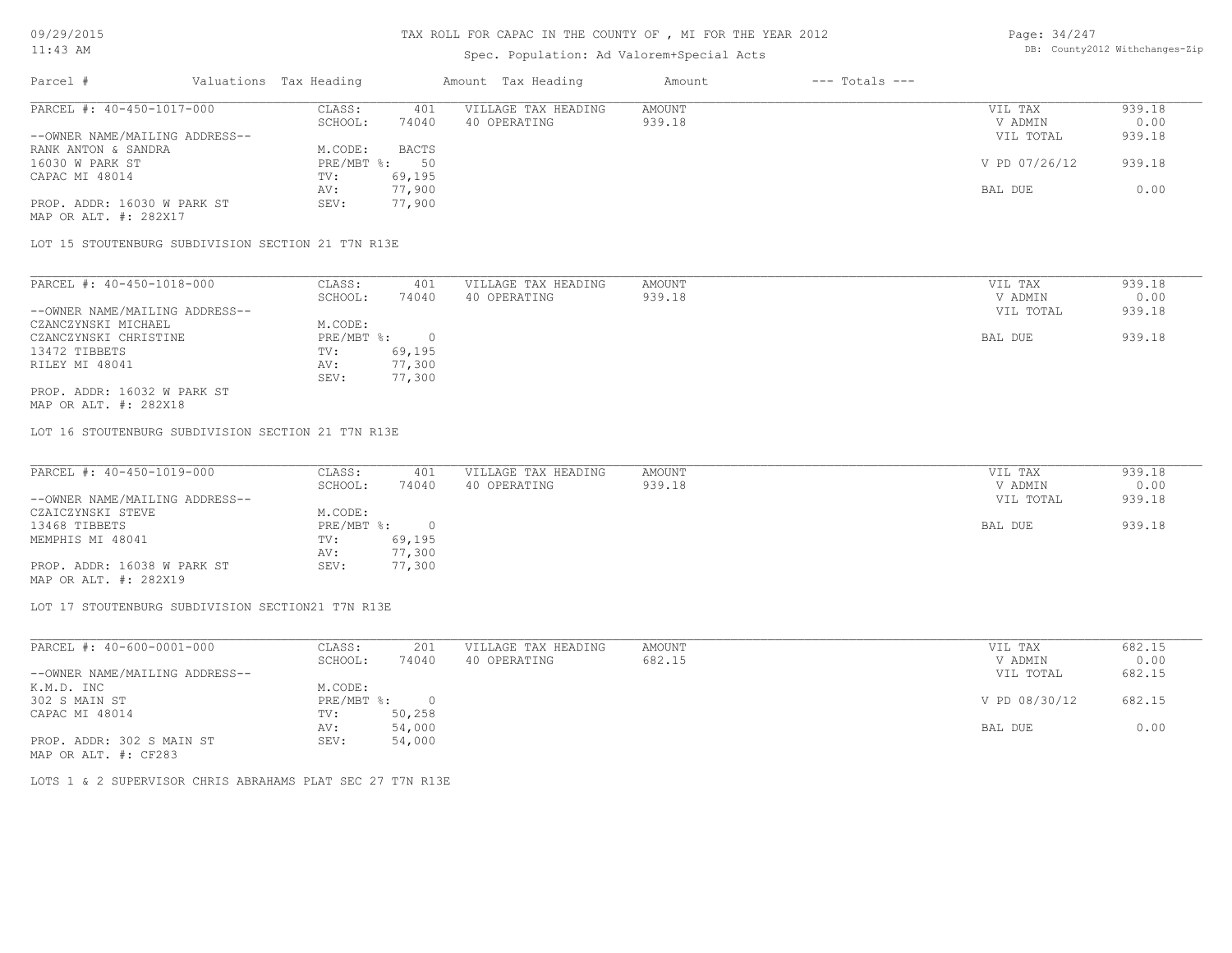#### TAX ROLL FOR CAPAC IN THE COUNTY OF , MI FOR THE YEAR 2012

## Spec. Population: Ad Valorem+Special Acts

Page: 35/247 DB: County2012 Withchanges-Zip

| Parcel #                       | Valuations Tax Heading |        | Amount Tax Heading  | Amount | $---$ Totals $---$ |               |        |
|--------------------------------|------------------------|--------|---------------------|--------|--------------------|---------------|--------|
| PARCEL #: 40-600-0002-000      | CLASS:                 | 201    | VILLAGE TAX HEADING | AMOUNT |                    | VIL TAX       | 109.72 |
|                                | SCHOOL:                | 74040  | 40 OPERATING        | 109.72 |                    | V ADMIN       | 0.00   |
| --OWNER NAME/MAILING ADDRESS-- |                        |        |                     |        |                    | VIL TOTAL     | 109.72 |
| K.M.D. INC                     | M.CODE:                |        |                     |        |                    |               |        |
| 320 S MAIN ST                  | $PRE/MBT$ %:           |        |                     |        |                    | V PD 08/30/12 | 109.72 |
| CAPAC MI 48014                 | TV:                    | 8,084  |                     |        |                    |               |        |
|                                | AV:                    | 63,200 |                     |        |                    | BAL DUE       | 0.00   |
| PROP. ADDR: 300 S MAIN ST      | SEV:                   | 63,200 |                     |        |                    |               |        |
| MAP OR ALT. #: CF284           |                        |        |                     |        |                    |               |        |

LOT 3 SUPERVISOR CHRIS ABRAHAMS PLAT SEC 27 T7N R13E

| PARCEL #: 40-600-0003-000      | CLASS:     | 201     | VILLAGE TAX HEADING | AMOUNT   | VIL TAX       | 1,250.20 |
|--------------------------------|------------|---------|---------------------|----------|---------------|----------|
|                                | SCHOOL:    | 74040   | 40 OPERATING        | 1,250.20 | V ADMIN       | 0.00     |
| --OWNER NAME/MAILING ADDRESS-- |            |         |                     |          | VIL TOTAL     | 1,250.20 |
| K.M.D. INC                     | M.CODE:    |         |                     |          |               |          |
| 302 S MAIN ST                  | PRE/MBT %: |         |                     |          | V PD 08/30/12 | 1,250.20 |
| CAPAC MI 48014                 | TV:        | 92,110  |                     |          |               |          |
|                                | AV:        | 104,400 |                     |          | BAL DUE       | 0.00     |
| PROP. ADDR: 302 S MAIN ST      | SEV:       | 104,400 |                     |          |               |          |
|                                |            |         |                     |          |               |          |

MAP OR ALT. #: CF285A

LOTS 4, 5 & 6 SUPERVISOR CHRIS ABRAHAMS PLAT SEC 27 T7N R13E

| PARCEL #: 40-600-0004-000      | CLASS:       | 202    | VILLAGE TAX HEADING | AMOUNT | VIL TAX       | 65.20 |
|--------------------------------|--------------|--------|---------------------|--------|---------------|-------|
|                                | SCHOOL:      | 74040  | 40 OPERATING        | 65.20  | V ADMIN       | 0.00  |
| --OWNER NAME/MAILING ADDRESS-- |              |        |                     |        | VIL TOTAL     | 65.20 |
| BULLOCK GERALD/ROSE            | M.CODE:      |        |                     |        |               |       |
| 3388 RANDOLPH RD               | $PRE/MBT$ %: |        |                     |        | V PD 07/30/12 | 65.20 |
| MOGADORE OH 44260-9430         | TV:          | 4,804  |                     |        |               |       |
|                                | AV:          | 22,000 |                     |        | BAL DUE       | 0.00  |
| PROP. ADDR: E HILL STREET      | SEV:         | 22,000 |                     |        |               |       |
| MAP OR ALT. #: CF285B          |              |        |                     |        |               |       |

LOT 7 SUPERVISOR CHRIS ABRAHAMS PLAT SEC 27 T7N R13E

| PARCEL #: 40-600-0005-000      | CLASS:     | 301      | VILLAGE TAX HEADING | AMOUNT | VIL TAX       | 723.91 |
|--------------------------------|------------|----------|---------------------|--------|---------------|--------|
|                                | SCHOOL:    | 74040    | 40 OPERATING        | 723.91 | V ADMIN       | 0.00   |
| --OWNER NAME/MAILING ADDRESS-- |            |          |                     |        | VIL TOTAL     | 723.91 |
| CAPAC CONSTRUCTION CO          | M.CODE:    |          |                     |        |               |        |
| PO BOX 388                     | PRE/MBT %: | $\Omega$ |                     |        | V PD 09/27/12 | 723.91 |
| CAPAC MI 48014-0388            | TV:        | 53,335   |                     |        |               |        |
|                                | AV:        | 105,700  |                     |        | BAL DUE       | 0.00   |
| PROP. ADDR: 216 E HILL STREET  | SEV:       | 105,700  |                     |        |               |        |
| MAP OR ALT. #: CF286           |            |          |                     |        |               |        |

LOTS 8, 9, 10, 11, 12, 13 & 14 SUPERVISOR CHRIS ABRAHAMS PLAT SEC 27 T7N R13E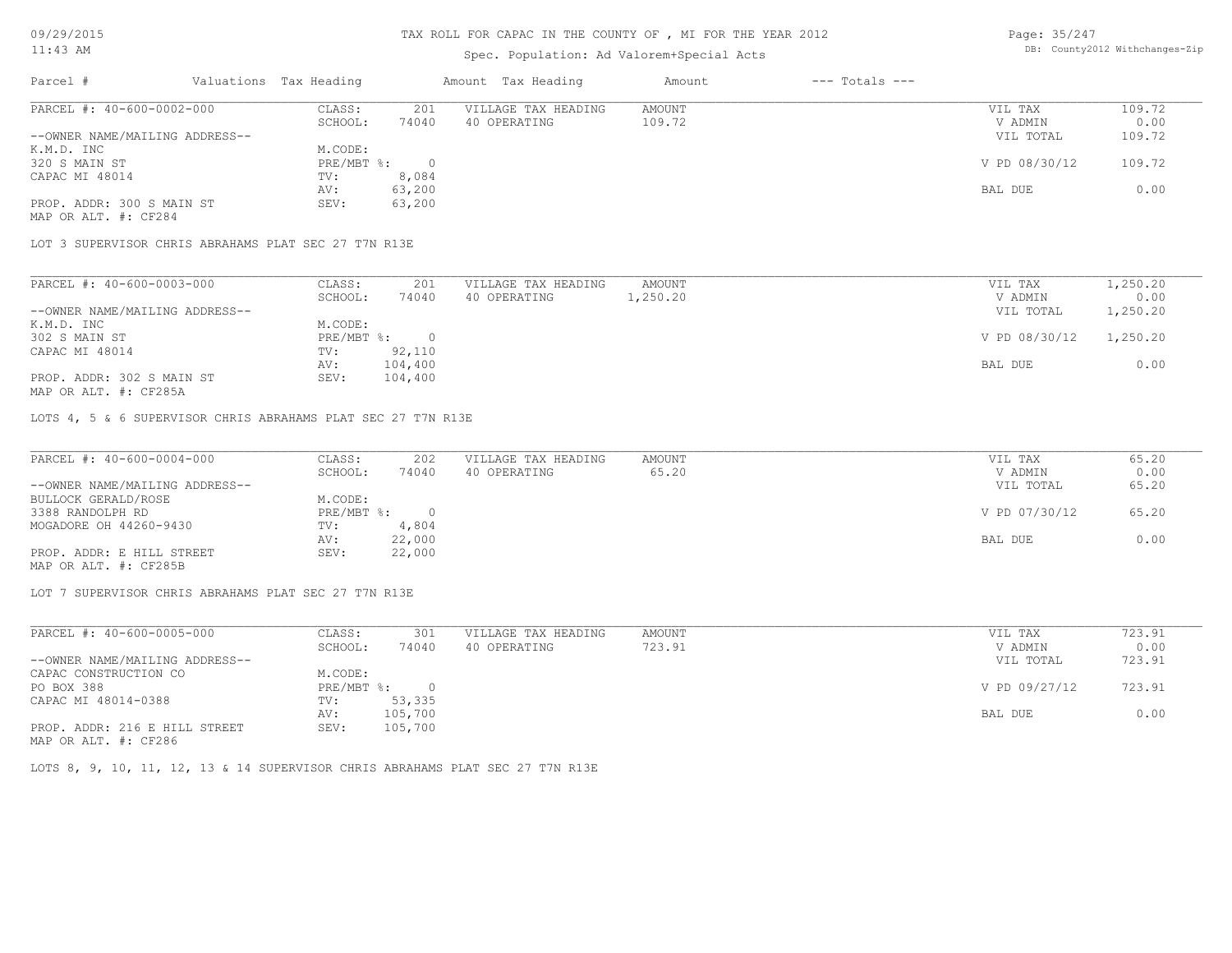## Spec. Population: Ad Valorem+Special Acts

| Page: 36/247 |                                |
|--------------|--------------------------------|
|              | DB: County2012 Withchanges-Zip |

| Parcel #                       | Valuations Tax Heading |        | Amount Tax Heading  | Amount | $---$ Totals $---$ |               |        |
|--------------------------------|------------------------|--------|---------------------|--------|--------------------|---------------|--------|
| PARCEL #: 40-600-0006-000      | CLASS:                 | 401    | VILLAGE TAX HEADING | AMOUNT |                    | VIL TAX       | 261.95 |
|                                | SCHOOL:                | 74040  | 40 OPERATING        | 261.95 |                    | V ADMIN       | 0.00   |
| --OWNER NAME/MAILING ADDRESS-- |                        |        |                     |        |                    | VIL TOTAL     | 261.95 |
| SUSTAITA GUADAUPE D            | M.CODE:                | OFARE  |                     |        |                    |               |        |
| 106 E HILL ST                  | PRE/MBT %: 100         |        |                     |        |                    | V PD 08/27/12 | 261.95 |
| CAPAC MI 48014                 | TV:                    | 19,300 |                     |        |                    |               |        |
|                                | AV:                    | 19,300 |                     |        |                    | BAL DUE       | 0.00   |
| PROP. ADDR: 106 E HILL STREET  | SEV:                   | 19,300 |                     |        |                    |               |        |
|                                |                        |        |                     |        |                    |               |        |

MAP OR ALT. #: CF287

#### LOT 15 SUPERVISOR CHRIS ABRAHAMS PLAT

| PARCEL #: 40-600-0007-000      | CLASS:       | 401    | VILLAGE TAX HEADING | AMOUNT | VIL TAX       | 249.74 |
|--------------------------------|--------------|--------|---------------------|--------|---------------|--------|
|                                | SCHOOL:      | 74040  | 40 OPERATING        | 249.74 | V ADMIN       | 0.00   |
| --OWNER NAME/MAILING ADDRESS-- |              |        |                     |        | VIL TOTAL     | 249.74 |
| HOMETOWN RENTALS, LLC          | M.CODE:      | CBSMT  |                     |        |               |        |
| 3305 KNOLL RD.                 | $PRE/MBT$ %: |        |                     |        | V PD 07/05/12 | 249.74 |
| CAPAC MI 48014                 | TV:          | 18,400 |                     |        |               |        |
|                                | AV:          | 18,400 |                     |        | BAL DUE       | 0.00   |
| PROP. ADDR: 104 E HILL STREET  | SEV:         | 18,400 |                     |        |               |        |
| MAP OR ALT. #: CF288           |              |        |                     |        |               |        |

#### LOT 16 SUPERVISOR CHRIS ABRAHAMS PLAT

| PARCEL #: 40-600-0008-000      | CLASS:  | 401            | VILLAGE TAX HEADING | AMOUNT | VIL TAX       | 316.68 |
|--------------------------------|---------|----------------|---------------------|--------|---------------|--------|
|                                | SCHOOL: | 74040          | 40 OPERATING        | 316.68 | V ADMIN       | 0.00   |
| --OWNER NAME/MAILING ADDRESS-- |         |                |                     |        | VIL TOTAL     | 316.68 |
| RAMIREZ SAMUEL/ANGELITA        | M.CODE: | OLALS          |                     |        |               |        |
| 400 S MAIN ST                  |         | PRE/MBT %: 100 |                     |        | V PD 08/27/12 | 316.68 |
| CAPAC MI 48014-3719            | TV:     | 23,332         |                     |        |               |        |
|                                | AV:     | 25,200         |                     |        | BAL DUE       | 0.00   |
| PROP. ADDR: 400 S MAIN ST      | SEV:    | 25,200         |                     |        |               |        |
| MAP OR ALT. #: CF289           |         |                |                     |        |               |        |

LOT 17 SUPERVISORS CHRIS ABRAHAMS PLAT SEC 27 T7N R13E

| PARCEL #: 40-600-0010-000      | CLASS:       | 401    | VILLAGE TAX HEADING | AMOUNT | VIL TAX       | 389.54 |
|--------------------------------|--------------|--------|---------------------|--------|---------------|--------|
|                                | SCHOOL:      | 74040  | 40 OPERATING        | 389.54 | V ADMIN       | 0.00   |
| --OWNER NAME/MAILING ADDRESS-- |              |        |                     |        | VIL TOTAL     | 389.54 |
| RAMIREZ MARIO                  | M.CODE:      |        |                     |        |               |        |
| RAMIREZ SAMANTHA               | $PRE/MBT$ %: | 100    |                     |        | V PD 08/31/12 | 389.54 |
| 404 S MAIN ST                  | TV:          | 28,700 |                     |        |               |        |
| CAPAC MI 48014-3719            | AV:          | 28,700 |                     |        | BAL DUE       | 0.00   |
|                                | SEV:         | 28,700 |                     |        |               |        |
| PROP. ADDR: 404 S MAIN ST      |              |        |                     |        |               |        |

MAP OR ALT. #: CF290

LOTS 18 & 19 SUPERVISOR CHRIS ABRAHAMS PLAT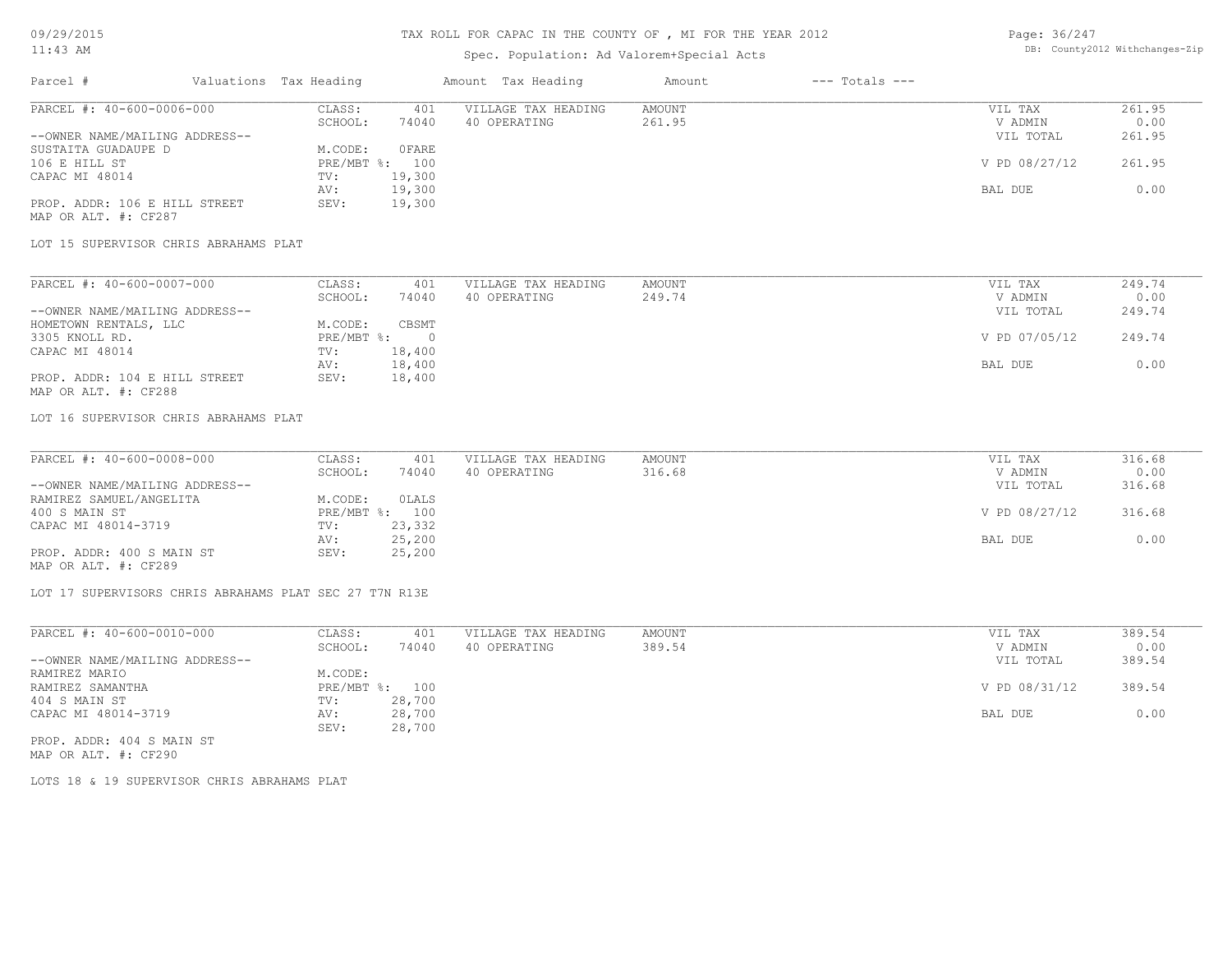# Spec. Population: Ad Valorem+Special Acts

| Page: 37/247 |                                |
|--------------|--------------------------------|
|              | DB: County2012 Withchanges-Zip |

| Parcel #                                              | Valuations Tax Heading |        | Amount Tax Heading  | Amount | $---$ Totals $---$ |               |        |
|-------------------------------------------------------|------------------------|--------|---------------------|--------|--------------------|---------------|--------|
| PARCEL #: 40-600-0011-000                             | CLASS:                 | 401    | VILLAGE TAX HEADING | AMOUNT |                    | VIL TAX       | 377.32 |
|                                                       | SCHOOL:                | 74040  | 40 OPERATING        | 377.32 |                    | V ADMIN       | 0.00   |
| --OWNER NAME/MAILING ADDRESS--                        |                        |        |                     |        |                    | VIL TOTAL     | 377.32 |
| DESMIT WALTER II/MARIE                                | M.CODE:                | OLALS  |                     |        |                    |               |        |
| 406 S MAIN ST                                         | PRE/MBT %:             | 100    |                     |        |                    | V PD 08/30/12 | 377.32 |
| CAPAC MI 48014-3719                                   | TV:                    | 27,800 |                     |        |                    |               |        |
|                                                       | AV:                    | 27,800 |                     |        |                    | BAL DUE       | 0.00   |
| PROP. ADDR: 406 S MAIN ST                             | SEV:                   | 27,800 |                     |        |                    |               |        |
| MAP OR ALT. #: CF291                                  |                        |        |                     |        |                    |               |        |
| LOT 20 SUPERVISOR CHRIS ABRAHAMS PLAT SEC 27 T7N R13E |                        |        |                     |        |                    |               |        |
| PARCEL #: 40-600-0012-000                             | CLASS:                 | 401    | VILLAGE TAX HEADING | AMOUNT |                    | VIL TAX       | 58.89  |
|                                                       | SCHOOL:                | 74040  | 40 OPERATING        | 58.89  |                    | V ADMIN       | 0.00   |
| --OWNER NAME/MAILING ADDRESS--                        |                        |        |                     |        |                    | VIL TOTAL     | 58.89  |
| DESMIT WALTER II/MARIE                                | M.CODE:                | OLALS  |                     |        |                    |               |        |
| 406 S MAIN ST                                         | PRE/MBT %:             | 100    |                     |        |                    | V PD 08/30/12 | 58.89  |
| CAPAC MI 48014-3719                                   | TV:                    | 4,339  |                     |        |                    |               |        |
|                                                       | AV:                    | 13,700 |                     |        |                    | BAL DUE       | 0.00   |

MAP OR ALT. #: CF292 PROP. ADDR: S MAIN ST. SEV: 13,700 AV: 13,700 BAL DUE 0.00

LOT 21 SUPERVISOR CHRIS ABRAHAMS PLAT SEC 27 T7N R13E

| PARCEL #: 40-600-0013-000      | CLASS:     | 401    | VILLAGE TAX HEADING | AMOUNT | VIL TAX       | 492.69 |
|--------------------------------|------------|--------|---------------------|--------|---------------|--------|
|                                | SCHOOL:    | 74040  | 40 OPERATING        | 492.69 | V ADMIN       | 0.00   |
| --OWNER NAME/MAILING ADDRESS-- |            |        |                     |        | VIL TOTAL     | 492.69 |
| WATKINS KIMBERLY M             | M.CODE:    | OFARE  |                     |        |               |        |
| 111 FRANTZ ST                  | PRE/MBT %: | 100    |                     |        | V PD 08/27/12 | 492.69 |
| CAPAC MI 48014                 | TV:        | 36,300 |                     |        |               |        |
|                                | AV:        | 36,300 |                     |        | BAL DUE       | 0.00   |
| PROP. ADDR: 111 FRANTZ STREET  | SEV:       | 36,300 |                     |        |               |        |
| MAP OR ALT. #: CF293A          |            |        |                     |        |               |        |

 $\mathcal{L}_\mathcal{L} = \mathcal{L}_\mathcal{L} = \mathcal{L}_\mathcal{L} = \mathcal{L}_\mathcal{L} = \mathcal{L}_\mathcal{L} = \mathcal{L}_\mathcal{L} = \mathcal{L}_\mathcal{L} = \mathcal{L}_\mathcal{L} = \mathcal{L}_\mathcal{L} = \mathcal{L}_\mathcal{L} = \mathcal{L}_\mathcal{L} = \mathcal{L}_\mathcal{L} = \mathcal{L}_\mathcal{L} = \mathcal{L}_\mathcal{L} = \mathcal{L}_\mathcal{L} = \mathcal{L}_\mathcal{L} = \mathcal{L}_\mathcal{L}$ 

S89ª44'W 80',TH S0ª33'30"E 315.69' TO BEG SUPERVISOR CHRIS ABRAHAMS PLAT THAT PART OF LOT 22, BEG AT SW COR LOT 22,TH N89ª9'E 80' TH N0ª33'30"W 314.87' TH

| PARCEL #: 40-600-0013-200      | CLASS:     | 401    | VILLAGE TAX HEADING | AMOUNT | VIL TAX       | 408.54 |
|--------------------------------|------------|--------|---------------------|--------|---------------|--------|
|                                | SCHOOL:    | 74040  | 40 OPERATING        | 408.54 | V ADMIN       | 0.00   |
| --OWNER NAME/MAILING ADDRESS-- |            |        |                     |        | VIL TOTAL     | 408.54 |
| TROOP MICHAEL/KIMBERLY         | M.CODE:    | OFARE  |                     |        |               |        |
| 410 S MAIN ST                  | PRE/MBT %: | 100    |                     |        | V PD 08/27/12 | 408.54 |
| CAPAC MI 48014-3719            | TV:        | 30,100 |                     |        |               |        |
|                                | AV:        | 30,100 |                     |        | BAL DUE       | 0.00   |
| PROP. ADDR: 410 S MAIN ST      | SEV:       | 30,100 |                     |        |               |        |
| MAP OR ALT. #: CF293B          |            |        |                     |        |               |        |

ABRAHAMS PLAT THAT PART OF LOT 22 LYING W OF EXTD E LINE OF LOT 23 & ALL OF LOT 27 SUPV CHRIS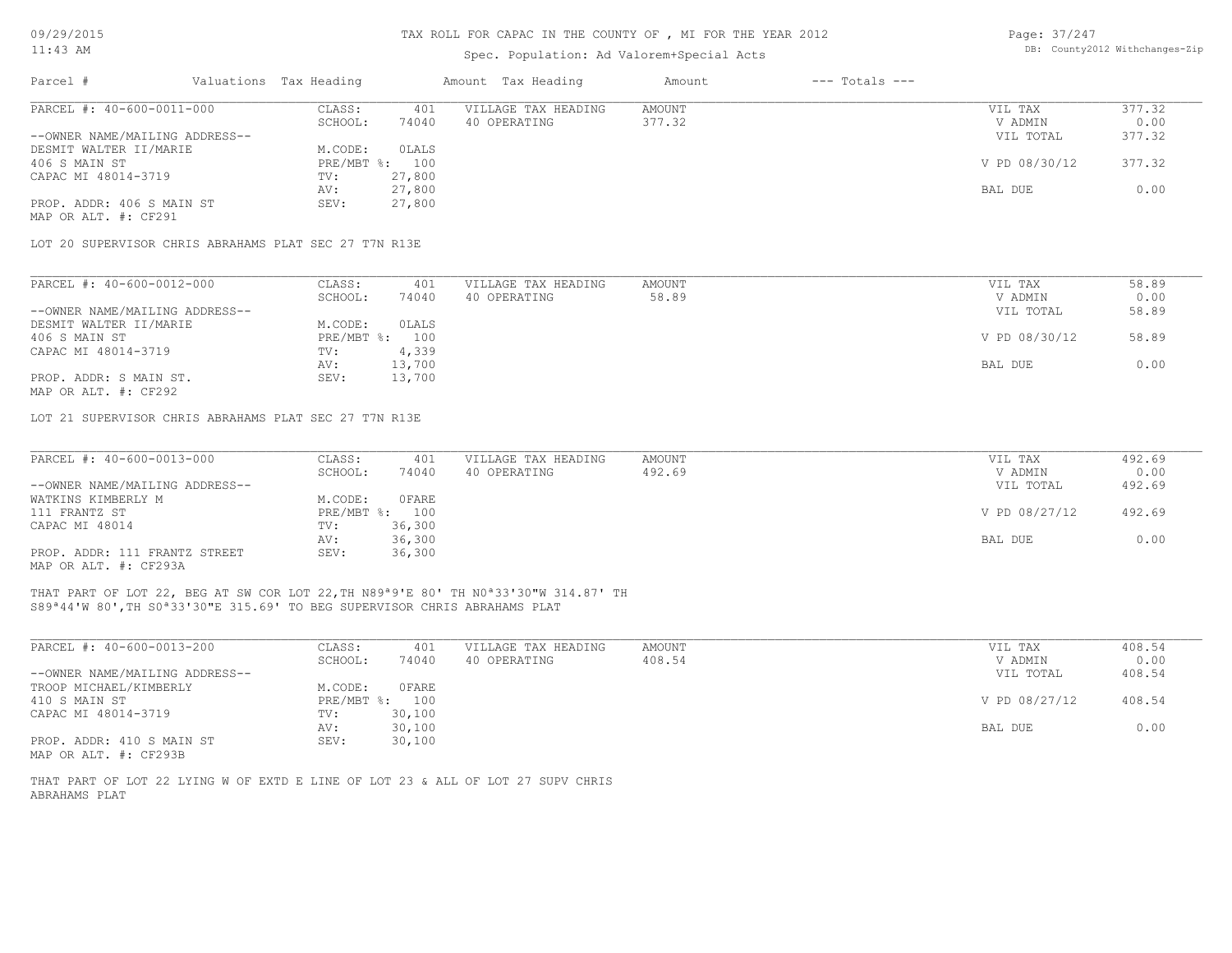09/29/2015

## 11:43 AM

#### TAX ROLL FOR CAPAC IN THE COUNTY OF , MI FOR THE YEAR 2012

# Spec. Population: Ad Valorem+Special Acts

| Page: 38/247 |                                |
|--------------|--------------------------------|
|              | DB: County2012 Withchanges-Zip |

| Parcel #                                               | Valuations Tax Heading |                | Amount Tax Heading  | Amount | $---$ Totals $---$ |               |        |
|--------------------------------------------------------|------------------------|----------------|---------------------|--------|--------------------|---------------|--------|
| PARCEL #: 40-600-0013-400                              | CLASS:                 | 401            | VILLAGE TAX HEADING | AMOUNT |                    | VIL TAX       | 518.48 |
|                                                        | SCHOOL:                | 74040          | 40 OPERATING        | 518.48 |                    | V ADMIN       | 0.00   |
| --OWNER NAME/MAILING ADDRESS--                         |                        |                |                     |        |                    | VIL TOTAL     | 518.48 |
| FOX LON/KATHLEEN                                       | M.CODE:                |                |                     |        |                    |               |        |
| 129 FRANTZ ST                                          |                        | PRE/MBT %: 100 |                     |        |                    | V PD 07/16/12 | 518.48 |
| CAPAC MI 48014                                         | TV:                    | 38,200         |                     |        |                    |               |        |
|                                                        | AV:                    | 38,200         |                     |        |                    | BAL DUE       | 0.00   |
| PROP. ADDR: 129 FRANTZ STREET<br>MAP OR ALT. #: CF293C | SEV:                   | 38,200         |                     |        |                    |               |        |

ABRAHMS PLAT N0ª33'30"W 314.06',TH S89ª44'W 80',TH S0ª33'30"E 314.87' TO BEG SUPERVISOR CHRIS THAT PART OF LOT 22, BEG N89ª9'E 80' FROM SW COR LOT 22, TH N89ª9'E 80',TH

| PARCEL #: 40-600-0013-600      | CLASS:     | 401    | VILLAGE TAX HEADING | AMOUNT | VIL TAX       | 495.41 |
|--------------------------------|------------|--------|---------------------|--------|---------------|--------|
|                                | SCHOOL:    | 74040  | 40 OPERATING        | 495.41 | V ADMIN       | 0.00   |
| --OWNER NAME/MAILING ADDRESS-- |            |        |                     |        | VIL TOTAL     | 495.41 |
| KRAMER BRUCE A SR              | M.CODE:    |        |                     |        |               |        |
| 279 DEER PARK S                | PRE/MBT %: |        |                     |        | V PD 08/31/12 | 495.41 |
| CAPAC MI 48014                 | TV:        | 36,500 |                     |        |               |        |
|                                | AV:        | 36,500 |                     |        | BAL DUE       | 0.00   |
| PROP. ADDR: 205 FRANTZ STREET  | SEV:       | 36,500 |                     |        |               |        |
| MAP OR ALT. #: CF292D          |            |        |                     |        |               |        |

314.06' TO BEG SUPERVISOR CHRIS ABRHAMS PLAT S0ª25'E 16.5',TH N89ª9'E 30.94',TH N0ª33'30"W 329.75',TH S89ª44'W 80',TH S0ª33'30"E THAT PART OF LOT 22, BEG N89ª9'E 160' FROM SW COR LOT 22 TH N89ª9'E 49.1',TH

| PARCEL #: 40-600-0013-800      | CLASS:  | 401            | VILLAGE TAX HEADING | AMOUNT | VIL TAX       | 742.44 |
|--------------------------------|---------|----------------|---------------------|--------|---------------|--------|
|                                | SCHOOL: | 74040          | 40 OPERATING        | 742.44 | V ADMIN       | 0.00   |
| --OWNER NAME/MAILING ADDRESS-- |         |                |                     |        | VIL TOTAL     | 742.44 |
| RODRIGUEZ EDWARD/CAMPOS        | M.CODE: | BACTS          |                     |        |               |        |
| 215 FRANTZ                     |         | PRE/MBT %: 100 |                     |        | V PD 07/26/12 | 742.44 |
| CAPAC, MI 48014                | TV:     | 54,700         |                     |        |               |        |
|                                | AV:     | 54,700         |                     |        | BAL DUE       | 0.00   |
| PROP. ADDR: 215 FRANTZ STREET  | SEV:    | 54,700         |                     |        |               |        |
| ---- -- --- " ----             |         |                |                     |        |               |        |

MAP OR ALT. #: CF293E

ABRAHAMS PLAT 142.09', TH S 0\* 33' 30" E 329.75', TH N 89\* 9' E 141.66' TO BEG. SUPERVISOR CHRIS THAT PART OF LOT 22, BEG AT SE COR OF LOT 22, TH N 0\* 29' W 328.3', TH S 89\* 44' W

| PARCEL #: 40-600-0014-000      | CLASS:  | 401            | VILLAGE TAX HEADING | AMOUNT | VIL TAX       | 405.83 |
|--------------------------------|---------|----------------|---------------------|--------|---------------|--------|
|                                | SCHOOL: | 74040          | 40 OPERATING        | 405.83 | V ADMIN       | 0.00   |
| --OWNER NAME/MAILING ADDRESS-- |         |                |                     |        | VIL TOTAL     | 405.83 |
| AGUILAR EDUARDO                | M.CODE: |                |                     |        |               |        |
| 109 FRANTZ STREET              |         | PRE/MBT %: 100 |                     |        | V PD 07/23/12 | 405.83 |
| CAPAC MI 48014                 | TV:     | 29,900         |                     |        |               |        |
|                                | AV:     | 29,900         |                     |        | BAL DUE       | 0.00   |
| PROP. ADDR: 109 FRANTZ STREET  | SEV:    | 29,900         |                     |        |               |        |
| MAP OR ALT. #: CF294           |         |                |                     |        |               |        |

LOT 23 SUPERVISOR CHRIS ABRAHAMS PLAT SEC 27 T7N R13E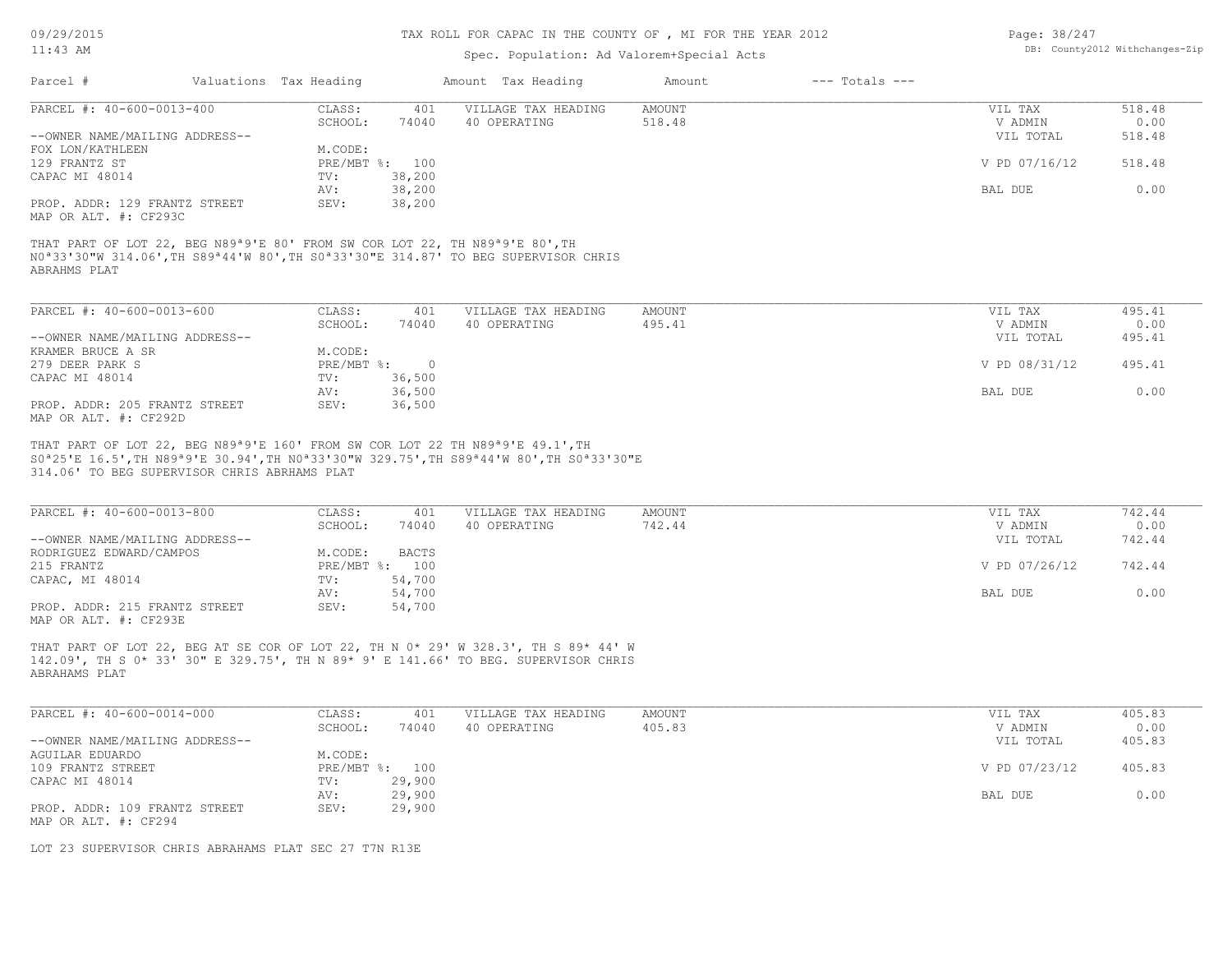# TAX ROLL FOR CAPAC IN THE COUNTY OF , MI FOR THE YEAR 2012

# Spec. Population: Ad Valorem+Special Acts

Page: 39/247 DB: County2012 Withchanges-Zip

| Parcel #                                              | Valuations Tax Heading |                | Amount Tax Heading  | Amount | $---$ Totals $---$ |               |        |
|-------------------------------------------------------|------------------------|----------------|---------------------|--------|--------------------|---------------|--------|
| PARCEL #: 40-600-0015-000                             | CLASS:                 | 401            | VILLAGE TAX HEADING | AMOUNT |                    | VIL TAX       | 488.62 |
|                                                       | SCHOOL:                | 74040          | 40 OPERATING        | 488.62 |                    | V ADMIN       | 0.00   |
| --OWNER NAME/MAILING ADDRESS--                        |                        |                |                     |        |                    | VIL TOTAL     | 488.62 |
| FINCH ROBERT                                          | M.CODE:                |                |                     |        |                    |               |        |
| 107 FRANTZ ST                                         |                        | PRE/MBT %: 100 |                     |        |                    | V PD 09/13/12 | 488.62 |
| CAPAC MI 48014                                        | TV:                    | 36,000         |                     |        |                    |               |        |
|                                                       | AV:                    | 36,000         |                     |        |                    | BAL DUE       | 0.00   |
| PROP. ADDR: 107 FRANTZ STREET                         | SEV:                   | 36,000         |                     |        |                    |               |        |
| MAP OR ALT. #: CF295                                  |                        |                |                     |        |                    |               |        |
| LOT 24 SUPERVISOR CHRIS ABRAHAMS PLAT SEC 27 T7N R13E |                        |                |                     |        |                    |               |        |
|                                                       |                        |                |                     |        |                    |               |        |
|                                                       |                        |                |                     |        |                    |               |        |

| PARCEL #: 40-600-0016-000      | CLASS:     | 401    | VILLAGE TAX HEADING | AMOUNT | VIL TAX       | 496.17 |
|--------------------------------|------------|--------|---------------------|--------|---------------|--------|
|                                | SCHOOL:    | 74040  | 40 OPERATING        | 496.17 | V ADMIN       | 0.00   |
| --OWNER NAME/MAILING ADDRESS-- |            |        |                     |        | VIL TOTAL     | 496.17 |
| KEGLER JEFFREY                 | M.CODE:    |        |                     |        |               |        |
| 15665 IMLAY CITY RD            | PRE/MBT %: |        |                     |        | V PD 09/13/12 | 496.17 |
| CAPAC MI 48014                 | TV:        | 36,556 |                     |        |               |        |
|                                | AV:        | 37,100 |                     |        | BAL DUE       | 0.00   |
| PROP. ADDR: 105 FRANTZ STREET  | SEV:       | 37,100 |                     |        |               |        |
| MAP OR ALT. #: CF296           |            |        |                     |        |               |        |

LOT 25 SUPERVISOR CHRIS ABRAHAMS PLAT SEC 27 T7N R13E

| PARCEL #: 40-600-0017-000      | CLASS:  | 401            | VILLAGE TAX HEADING | AMOUNT | VIL TAX       | 361.04 |
|--------------------------------|---------|----------------|---------------------|--------|---------------|--------|
|                                | SCHOOL: | 74040          | 40 OPERATING        | 361.04 | V ADMIN       | 0.00   |
| --OWNER NAME/MAILING ADDRESS-- |         |                |                     |        | VIL TOTAL     | 361.04 |
| THEEL SCOTT A                  | M.CODE: |                |                     |        |               |        |
| THEEL MARY ANN I               |         | PRE/MBT %: 100 |                     |        | V PD 08/30/12 | 361.04 |
| 103 FRANTZ ST                  | TV:     | 26,600         |                     |        |               |        |
| CAPAC MI 48014-3734            | AV:     | 26,600         |                     |        | BAL DUE       | 0.00   |
|                                | SEV:    | 26,600         |                     |        |               |        |
| PROP. ADDR: 103 FRANTZ STREET  |         |                |                     |        |               |        |

MAP OR ALT. #: CF297

LOT 26 SUPERVISOR CHRIS ABRAHAMS PLAT SEC 27 T7N R13E

| PARCEL #: 40-600-0019-000      | CLASS:         | 401    | VILLAGE TAX HEADING | AMOUNT | VIL TAX   | 453.33 |
|--------------------------------|----------------|--------|---------------------|--------|-----------|--------|
|                                | SCHOOL:        | 74040  | 40 OPERATING        | 453.33 | V ADMIN   | 0.00   |
| --OWNER NAME/MAILING ADDRESS-- |                |        |                     |        | VIL TOTAL | 453.33 |
| SCHNECK RICHARD R              | M.CODE:        |        |                     |        |           |        |
| ALLEN SHARON                   | PRE/MBT %: 100 |        |                     |        | BAL DUE   | 453.33 |
| 412 S MAIN ST                  | TV:            | 33,400 |                     |        |           |        |
| CAPAC MI 48014-3719            | AV:            | 33,400 |                     |        |           |        |
|                                | SEV:           | 33,400 |                     |        |           |        |
| PROP. ADDR: 412 S MAIN ST      |                |        |                     |        |           |        |

MAP OR ALT. #: CF298/299

LOT 28 SUPERVISOR CHRIS ABRAHAMS PLAT SEC 27 T7N R13E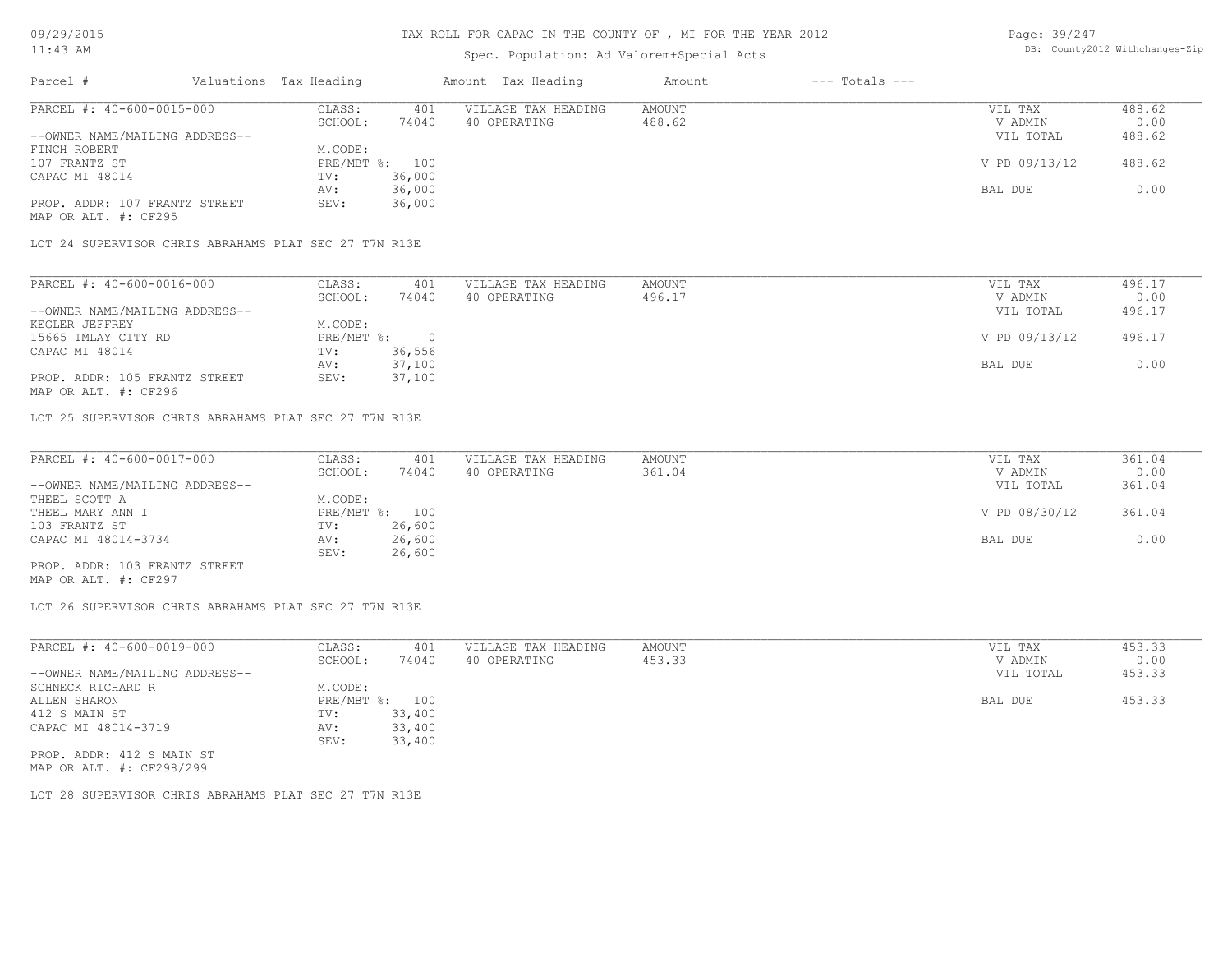# Spec. Population: Ad Valorem+Special Acts

Page: 40/247 DB: County2012 Withchanges-Zip

| Parcel #                       | Valuations Tax Heading |        | Amount Tax Heading  | Amount | $---$ Totals $---$ |               |        |
|--------------------------------|------------------------|--------|---------------------|--------|--------------------|---------------|--------|
| PARCEL #: 40-600-0020-000      | CLASS:                 | 401    | VILLAGE TAX HEADING | AMOUNT |                    | VIL TAX       | 504.91 |
|                                | SCHOOL:                | 74040  | 40 OPERATING        | 504.91 |                    | V ADMIN       | 0.00   |
| --OWNER NAME/MAILING ADDRESS-- |                        |        |                     |        |                    | VIL TOTAL     | 504.91 |
| ZAMMIT JOSEPH                  | M.CODE:                |        |                     |        |                    |               |        |
| ZAMMIT ROBYN                   | PRE/MBT %:             |        |                     |        |                    | V PD 08/17/12 | 504.91 |
| 15005 OLIVE ST                 | TV:                    | 37,200 |                     |        |                    |               |        |
| HESPERIA CA 92345              | AV:                    | 37,200 |                     |        |                    | BAL DUE       | 0.00   |
|                                | SEV:                   | 37,200 |                     |        |                    |               |        |
| PROP. ADDR: 414 S MAIN ST      |                        |        |                     |        |                    |               |        |

MAP OR ALT. #: CF300

LOT 29 SUPERVISOR CHRIS ABRAHAMS PLAT SEC 27 T7N R13E

| PARCEL #: 40-600-0021-000      | CLASS:     | 401    | VILLAGE TAX HEADING | AMOUNT | 229.38<br>VIL TAX       |  |
|--------------------------------|------------|--------|---------------------|--------|-------------------------|--|
|                                | SCHOOL:    | 74040  | 40 OPERATING        | 229.38 | 0.00<br>V ADMIN         |  |
| --OWNER NAME/MAILING ADDRESS-- |            |        |                     |        | 229.38<br>VIL TOTAL     |  |
| BOYNE GRACE / CLARK GERALDINE  | M.CODE:    |        |                     |        |                         |  |
| 6504 STERLING RD               | PRE/MBT %: | 100    |                     |        | V PD 08/09/12<br>229.38 |  |
| YALE MI 48097                  | TV:        | 16,900 |                     |        |                         |  |
|                                | AV:        | 16,900 |                     |        | 0.00<br>BAL DUE         |  |
| PROP. ADDR: 500 S MAIN ST      | SEV:       | 16,900 |                     |        |                         |  |
| MAP OR ALT. #: CF301A          |            |        |                     |        |                         |  |

PLAT SEC 27 T7N R13E LOT 31 EXC S 35 FT ALSO LOT 30 EXC E 40 FT OF BOTH LOTS SUPERVISOR CHRIS ABRAHAMS

| PARCEL #: 40-600-0022-000      | CLASS:       | 402   | VILLAGE TAX HEADING | AMOUNT | VIL TAX   | 86.86 |
|--------------------------------|--------------|-------|---------------------|--------|-----------|-------|
|                                | SCHOOL:      | 74040 | 40 OPERATING        | 86.86  | V ADMIN   | 0.00  |
| --OWNER NAME/MAILING ADDRESS-- |              |       |                     |        | VIL TOTAL | 86.86 |
| VILLEME DONALD                 | M.CODE:      |       |                     |        |           |       |
| VILLEME HEIDI                  | $PRE/MBT$ %: |       |                     |        | BAL DUE   | 86.86 |
| 104 FRANTZ ST                  | TV:          | 6,400 |                     |        |           |       |
| CAPAC MI 48014-3733            | AV:          | 6,400 |                     |        |           |       |
|                                | SEV:         | 6,400 |                     |        |           |       |
| PROP. ADDR: FRANTZ STREET      |              |       |                     |        |           |       |

MAP OR ALT. #: CF301B

E40 FT OF LOTS 30, 31 & 32 SUPERVISORS CHRIS ABRAHAMS PLAT SEC 27 T7N R13E

| PARCEL #: 40-600-0023-000      | CLASS:  | 401            | VILLAGE TAX HEADING | AMOUNT | VIL TAX       | 408.54 |
|--------------------------------|---------|----------------|---------------------|--------|---------------|--------|
|                                | SCHOOL: | 74040          | 40 OPERATING        | 408.54 | V ADMIN       | 0.00   |
| --OWNER NAME/MAILING ADDRESS-- |         |                |                     |        | VIL TOTAL     | 408.54 |
| SELECT, LLC                    | M.CODE: | <b>BACTS</b>   |                     |        |               |        |
| 15665 IMLAY CITY RD            |         | PRE/MBT %: 100 |                     |        | V PD 08/27/12 | 408.54 |
| CAPAC MI 48014                 | TV:     | 30,100         |                     |        |               |        |
|                                | AV:     | 30,100         |                     |        | BAL DUE       | 0.00   |
| PROP. ADDR: 502 S MAIN ST      | SEV:    | 30,100         |                     |        |               |        |
| MAP OR ALT. #: CF301C          |         |                |                     |        |               |        |

R13E LOTS 32 & S 35 FT OF LOT 31 EXC E 40 FT SUPERVISOR CHRIS ABRAHAMS PLAT SEC 27 T7N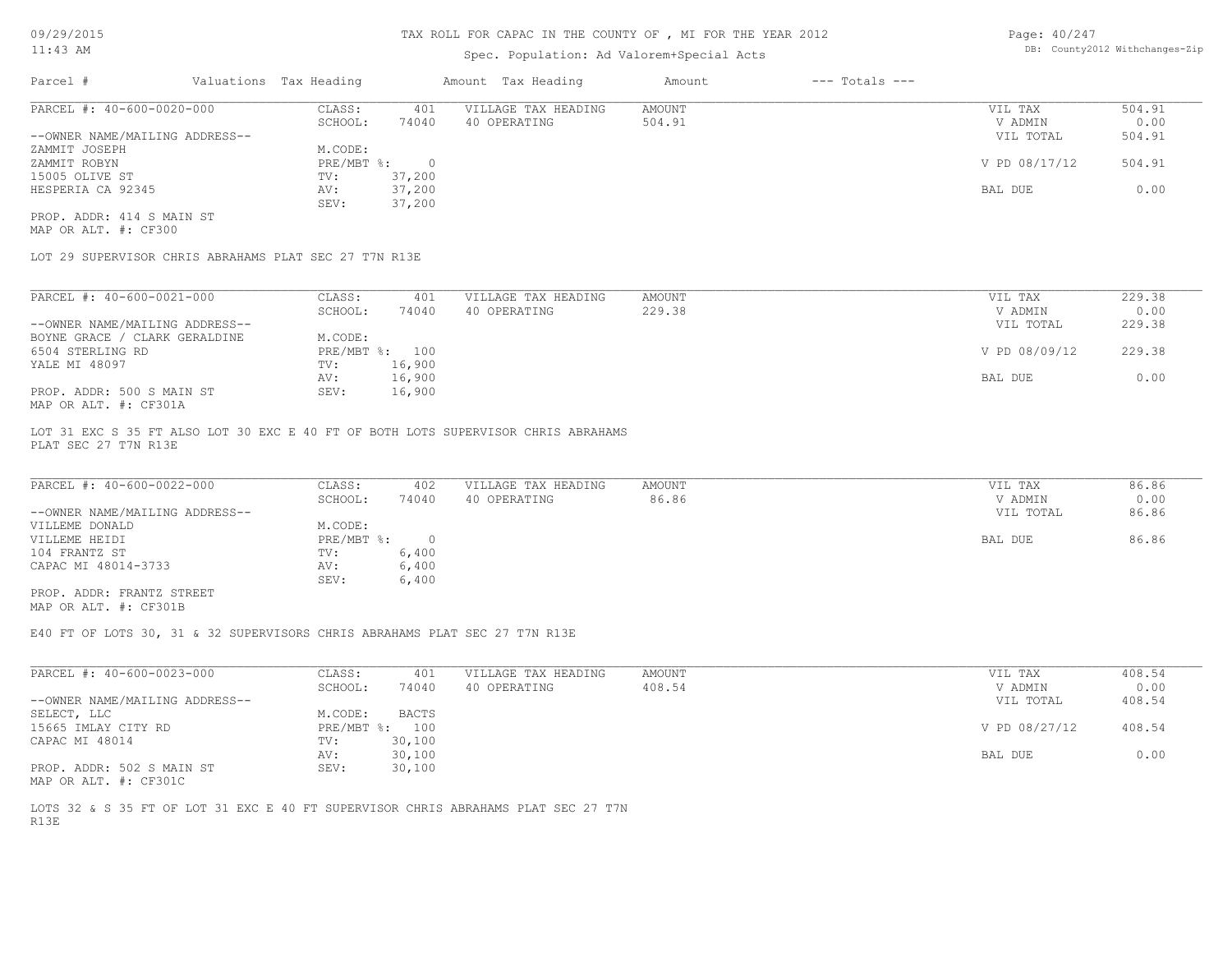# Spec. Population: Ad Valorem+Special Acts

Page: 41/247 DB: County2012 Withchanges-Zip

| Parcel #                       | Valuations Tax Heading |        | Amount Tax Heading  | Amount | $---$ Totals $---$ |           |        |
|--------------------------------|------------------------|--------|---------------------|--------|--------------------|-----------|--------|
| PARCEL #: 40-600-0024-000      | CLASS:                 | 401    | VILLAGE TAX HEADING | AMOUNT |                    | VIL TAX   | 477.76 |
|                                | SCHOOL:                | 74040  | 40 OPERATING        | 477.76 |                    | V ADMIN   | 0.00   |
| --OWNER NAME/MAILING ADDRESS-- |                        |        |                     |        |                    | VIL TOTAL | 477.76 |
| VILLEME DONALD                 | M.CODE:                |        |                     |        |                    |           |        |
| VILLEME HEIDI                  | PRE/MBT %: 100         |        |                     |        |                    | BAL DUE   | 477.76 |
| 104 FRANTZ ST                  | TV:                    | 35,200 |                     |        |                    |           |        |
| CAPAC MI 48014-3733            | AV:                    | 35,200 |                     |        |                    |           |        |
|                                | SEV:                   | 35,200 |                     |        |                    |           |        |
| PROP. ADDR: 104 FRANTZ STREET  |                        |        |                     |        |                    |           |        |

MAP OR ALT. #: CF302A1

LOT 33 & W 1/2 OF LOT 34 SUPERVISOR CHRIS ABRAHAMS PLAT SEC 27 T7N R13E

| PARCEL #: 40-600-0025-000                                                                                       | CLASS:  | 401            | VILLAGE TAX HEADING | AMOUNT | VIL TAX       | 413.97 |
|-----------------------------------------------------------------------------------------------------------------|---------|----------------|---------------------|--------|---------------|--------|
|                                                                                                                 | SCHOOL: | 74040          | 40 OPERATING        | 413.97 | V ADMIN       | 0.00   |
| --OWNER NAME/MAILING ADDRESS--                                                                                  |         |                |                     |        | VIL TOTAL     | 413.97 |
| LOPEZ DENISE/ELISANDRO                                                                                          | M.CODE: | 00WBF          |                     |        |               |        |
| 106 FRANTZ ST.                                                                                                  |         | PRE/MBT %: 100 |                     |        | V PD 08/30/12 | 413.97 |
| CAPAC, MI 48014-3733                                                                                            | TV:     | 30,500         |                     |        |               |        |
|                                                                                                                 | AV:     | 30,500         |                     |        | BAL DUE       | 0.00   |
| PROP. ADDR: 106 FRANTZ STREET<br>$M \land D$ $\land T \land T$ $\bot$ , $\land T \land \land \land \land \land$ | SEV:    | 30,500         |                     |        |               |        |

MAP OR ALT. #: CF302A2

R13E E1/2 OF LOT 34, LOT 35 & W 40 FT OF LOT 36 SUPERVISOR CHRIS ABRAHAMS PLAT SEC 7 T7N

| PARCEL #: 40-600-0026-000      | CLASS:  | 401            | VILLAGE TAX HEADING | AMOUNT | VIL TAX       | 329.82 |
|--------------------------------|---------|----------------|---------------------|--------|---------------|--------|
|                                | SCHOOL: | 74040          | 40 OPERATING        | 329.82 | V ADMIN       | 0.00   |
| --OWNER NAME/MAILING ADDRESS-- |         |                |                     |        | VIL TOTAL     | 329.82 |
| SMIGILL TIMOTHY                | M.CODE: | OLALS          |                     |        |               |        |
| 110 FRANTZ ST                  |         | PRE/MBT %: 100 |                     |        | V PD 08/27/12 | 329.82 |
| CAPAC MI 48014-3733            | TV:     | 24,300         |                     |        |               |        |
|                                | AV:     | 24,300         |                     |        | BAL DUE       | 0.00   |
| PROP. ADDR: 110 FRANTZ STREET  | SEV:    | 24,300         |                     |        |               |        |
|                                |         |                |                     |        |               |        |

MAP OR ALT. #: CF302B

LOT 37 & E 10 FT OF LOT 36 SUPERVISOR CHRIS ABRAHAMS PLAT SEC 27 T7N R13E

| PARCEL #: 40-600-0027-000      | CLASS:     | 401      | VILLAGE TAX HEADING | AMOUNT | VIL TAX       | 149.80 |  |
|--------------------------------|------------|----------|---------------------|--------|---------------|--------|--|
|                                | SCHOOL:    | 74040    | 40 OPERATING        | 149.80 | V ADMIN       | 0.00   |  |
| --OWNER NAME/MAILING ADDRESS-- |            |          |                     |        | VIL TOTAL     | 149.80 |  |
| HILL MATTHEW R/RANK ANTON      | M.CODE:    |          |                     |        |               |        |  |
| 16030 W PARK ST                | PRE/MBT %: | $\Omega$ |                     |        | V PD 08/31/12 | 149.80 |  |
| CAPAC MI 48014                 | TV:        | 11,037   |                     |        |               |        |  |
|                                | AV:        | 13,300   |                     |        | BAL DUE       | 0.00   |  |
| PROP. ADDR: FRANTZ STREET      | SEV:       | 13,300   |                     |        |               |        |  |
|                                |            |          |                     |        |               |        |  |

MAP OR ALT. #: CF303

LOT 38 SUPERVISOR CHRIS ABRAHAMS PLAT SEC 27 T7N R13E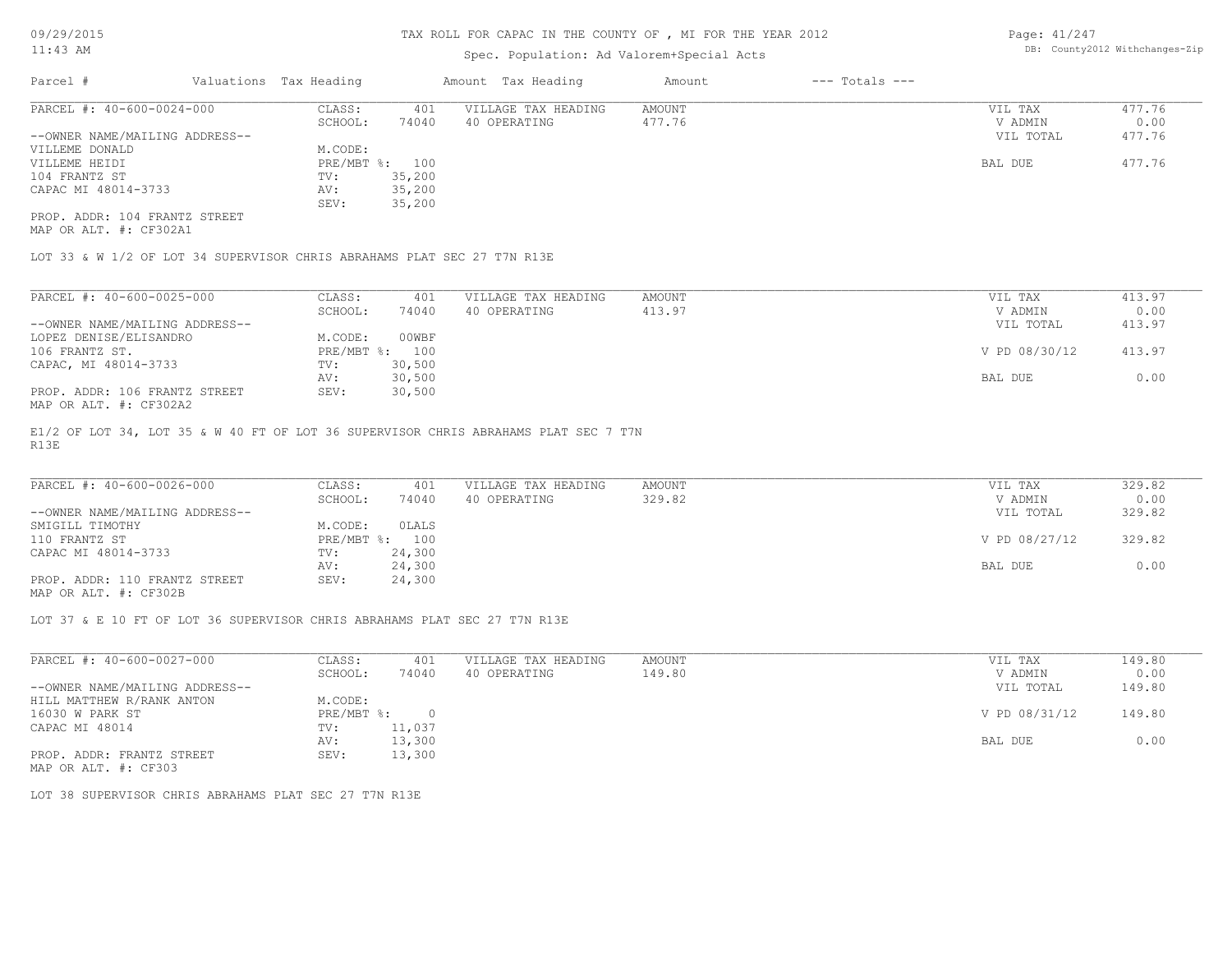## TAX ROLL FOR CAPAC IN THE COUNTY OF , MI FOR THE YEAR 2012

## Spec. Population: Ad Valorem+Special Acts

| Page: 42/247 |                                |
|--------------|--------------------------------|
|              | DB: County2012 Withchanges-Zip |

| Parcel #                       | Valuations Tax Heading |        | Amount Tax Heading  | Amount | $---$ Totals $---$ |                |        |
|--------------------------------|------------------------|--------|---------------------|--------|--------------------|----------------|--------|
| PARCEL #: 40-600-0028-000      | CLASS:                 | 401    | VILLAGE TAX HEADING | AMOUNT |                    | VIL TAX        | 363.75 |
|                                | SCHOOL:                | 74040  | 40 OPERATING        | 363.75 |                    | V ADMIN        | 0.00   |
| --OWNER NAME/MAILING ADDRESS-- |                        |        |                     |        |                    | VIL TOTAL      | 363.75 |
| SNELL SHELDON/RUTH             | M.CODE:                |        |                     |        |                    |                |        |
| 414 N HUNTER ST                | PRE/MBT %: 100         |        |                     |        |                    | V PD 08/09/12  | 363.75 |
| CAPAC MI 48014                 | TV:                    | 26,800 |                     |        |                    |                |        |
|                                | AV:                    | 26,800 |                     |        |                    | <b>BAL DUE</b> | 0.00   |
| PROP. ADDR: 204 FRANTZ STREET  | SEV:                   | 26,800 |                     |        |                    |                |        |
|                                |                        |        |                     |        |                    |                |        |

MAP OR ALT. #: CF304

T7N R13E LOT 39 & MOST NLY 14 FT OF LOT 40 ADJ THERETO SUPERVISOR CHRIS ABRAHAMS PLAT SEC 27

| PARCEL #: 40-600-0029-000           | CLASS:     | 201      | VILLAGE TAX HEADING | AMOUNT   | VIL TAX       | 1,731.91 |
|-------------------------------------|------------|----------|---------------------|----------|---------------|----------|
|                                     | SCHOOL:    | 74040    | 40 OPERATING        | 1,731.91 | V ADMIN       | 0.00     |
| --OWNER NAME/MAILING ADDRESS--      |            |          |                     |          | VIL TOTAL     | 1,731.91 |
| RUDGATE HUNTERS CROSSING            | M.CODE:    |          |                     |          |               |          |
| SUTE 720                            | PRE/MBT %: | $\Omega$ |                     |          | V PD 08/14/12 | 1,731.91 |
| COLUMBIA CENTER 201 W BIG BEAVER RD | TV:        | 127,600  |                     |          |               |          |
| TROY MI 48084                       | AV:        | 127,600  |                     |          | BAL DUE       | 0.00     |
|                                     | SEV:       | 127,600  |                     |          |               |          |
| PROP. ADDR:                         |            |          |                     |          |               |          |

MAP OR ALT. #:

BEG SUP ABRAHAMS PLAT FT, TH S 0D34M46S W 388.17 FT, TH N 89D51M20S W 62 FT TH 0D 34 M 46S E 388.31 FTTO LOT 40 EXCEPT THE MOST N'LY 14 FT AND EXC BEG AT NW COR LOT 40 TH S 89D44M22S E 62

| PARCEL #: 40-600-0029-100      | CLASS:  | 401            | VILLAGE TAX HEADING | AMOUNT | VIL TAX       | 802.16 |
|--------------------------------|---------|----------------|---------------------|--------|---------------|--------|
|                                | SCHOOL: | 74040          | 40 OPERATING        | 802.16 | V ADMIN       | 0.00   |
| --OWNER NAME/MAILING ADDRESS-- |         |                |                     |        | VIL TOTAL     | 802.16 |
| MCNUTT LINDA K                 | M.CODE: |                |                     |        |               |        |
| 602 S MAIN ST                  |         | PRE/MBT %: 100 |                     |        | V PD 08/24/12 | 802.16 |
| CAPAC MI 48014-3723            | TV:     | 59,100         |                     |        |               |        |
|                                | AV:     | 59,100         |                     |        | BAL DUE       | 0.00   |
| PROP. ADDR: 602 S MAIN ST      | SEV:    | 59,100         |                     |        |               |        |
| MAP OR ALT. #: CF305B          |         |                |                     |        |               |        |

69' TO BEG SUP CHRIS ABRAHAMS PLAT 62',TH N89^52'27"W 146.78',TH N72"58'38"W 69.03',TH N89^ 52'27"W 100',TH NO^1'44"W 313.71',TH NO^34'46"E 299' TH S89^44'22"E 62',TH SO^34'46"W 388.17' TH N89^51'20"W LOTS 41 & 45 & THAT PRT OF LOTS 40 & 46 DESC AS BEG AT NW COR LOT 46,TH S89^54'10"E

| PARCEL #: 40-600-0030-000      | CLASS:         | 401    | VILLAGE TAX HEADING | AMOUNT | VIL TAX       | 348.82 |
|--------------------------------|----------------|--------|---------------------|--------|---------------|--------|
|                                | SCHOOL:        | 74040  | 40 OPERATING        | 348.82 | V ADMIN       | 0.00   |
| --OWNER NAME/MAILING ADDRESS-- |                |        |                     |        | VIL TOTAL     | 348.82 |
| BRZEZICK HEATHER MAE           | M.CODE:        | OFARE  |                     |        |               |        |
| RENDON JR. JESSE               | PRE/MBT %: 100 |        |                     |        | V PD 08/27/12 | 348.82 |
| 504 S MAIN ST                  | TV:            | 25,700 |                     |        |               |        |
| CAPAC MI 48014-3721            | AV:            | 25,700 |                     |        | BAL DUE       | 0.00   |
|                                | SEV:           | 25,700 |                     |        |               |        |
| PROP. ADDR: 504 S MAIN ST      |                |        |                     |        |               |        |

MAP OR ALT. #: CF306

LOT 42 SUPERVISOR CHRIS ABRAHAMS PLAT SEC 27 T7N R13E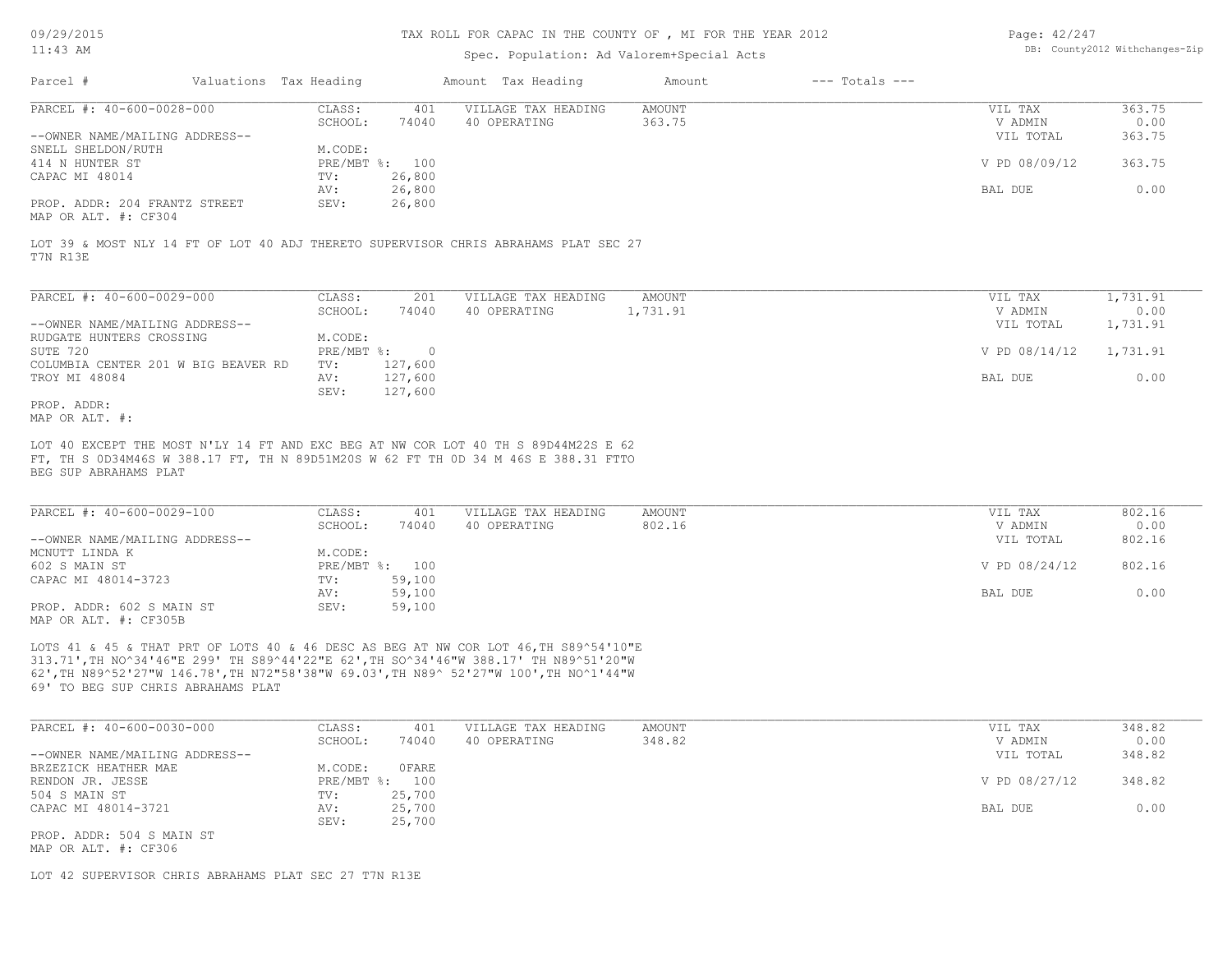# Spec. Population: Ad Valorem+Special Acts

Page: 43/247 DB: County2012 Withchanges-Zip

| Parcel #                       | Valuations Tax Heading |        | Amount Tax Heading  | Amount | $---$ Totals $---$ |           |        |
|--------------------------------|------------------------|--------|---------------------|--------|--------------------|-----------|--------|
| PARCEL #: 40-600-0031-000      | CLASS:                 | 401    | VILLAGE TAX HEADING | AMOUNT |                    | VIL TAX   | 329.82 |
|                                | SCHOOL:                | 74040  | 40 OPERATING        | 329.82 |                    | V ADMIN   | 0.00   |
| --OWNER NAME/MAILING ADDRESS-- |                        |        |                     |        |                    | VIL TOTAL | 329.82 |
| PASCOE SCOTT ALAN              | M.CODE:                |        |                     |        |                    |           |        |
| NIED CAREY LYNN                | PRE/MBT %: 100         |        |                     |        |                    | BAL DUE   | 329.82 |
| 506 S MAIN ST                  | TV:                    | 24,300 |                     |        |                    |           |        |
| CAPAC MI 48014-3721            | AV:                    | 24,300 |                     |        |                    |           |        |
|                                | SEV:                   | 24,300 |                     |        |                    |           |        |
| PROP. ADDR: 506 S MAIN ST      |                        |        |                     |        |                    |           |        |

MAP OR ALT. #: CF307

LOT 43 SUPERVISOR CHRIS ABRAHAMS PLAT SEC 27 T7N R13E

| PARCEL #: 40-600-0032-000      | CLASS:     | 401    | VILLAGE TAX HEADING | AMOUNT | VIL TAX   | 242.92 |
|--------------------------------|------------|--------|---------------------|--------|-----------|--------|
|                                | SCHOOL:    | 74040  | 40 OPERATING        | 242.92 | V ADMIN   | 0.00   |
| --OWNER NAME/MAILING ADDRESS-- |            |        |                     |        | VIL TOTAL | 242.92 |
| MCNUTT MEL ALGER               | M.CODE:    |        |                     |        |           |        |
| MCNUTT LINDA KATHLEEN          | PRE/MBT %: |        |                     |        | BAL DUE   | 242.92 |
| 602 S MAIN ST                  | TV:        | 17,898 |                     |        |           |        |
| CAPAC MI 48014                 | AV:        | 19,700 |                     |        |           |        |
|                                | SEV:       | 19,700 |                     |        |           |        |
| PROP. ADDR: 508 S MAIN ST      |            |        |                     |        |           |        |
| MAP OR ALT. #: CF308           |            |        |                     |        |           |        |

LOT 44 SUPERVISOR CHRIS ABRAHAMS PLAT SEC 27 T7N R13E

| PARCEL #: 40-600-0033-000      | CLASS:     | 202    | VILLAGE TAX HEADING | AMOUNT | VIL TAX       | 111.32 |
|--------------------------------|------------|--------|---------------------|--------|---------------|--------|
|                                | SCHOOL:    | 74040  | 40 OPERATING        | 111.32 | V ADMIN       | 0.00   |
| --OWNER NAME/MAILING ADDRESS-- |            |        |                     |        | VIL TOTAL     | 111.32 |
| RUDGATE HUNTERS CROSSING       | M.CODE:    |        |                     |        |               |        |
| 201 W BIG BEAVER STE 720       | PRE/MBT %: |        |                     |        | V PD 08/14/12 | 111.32 |
| TROY MI 48084-5297             | TV:        | 8,202  |                     |        |               |        |
|                                | AV:        | 16,500 |                     |        | BAL DUE       | 0.00   |
| PROP. ADDR: S MAIN ST          | SEV:       | 16,500 |                     |        |               |        |
|                                |            |        |                     |        |               |        |

MAP OR ALT. #: CF309

70' TO BEG SUP CHRIS ABRAHAMS PLAT 90',TH S89^52'27"E100',TH S 72^58'38"E 69.03'.TH S89^52'27"E 146.78' TH SO^34'46"W PART OF LOT 46 DESC AS BEG AT SE COR LOT 46, TH N89^52' 27"W 312.11',TH NO^1'44"W

| PARCEL #: 40-750-0001-000      | CLASS:     | 703   | VILLAGE TAX HEADING | AMOUNT | VIL TAX   | 0.00 |
|--------------------------------|------------|-------|---------------------|--------|-----------|------|
|                                | SCHOOL:    | 74040 | 40 OPERATING        | 0.00   | V ADMIN   | 0.00 |
| --OWNER NAME/MAILING ADDRESS-- |            |       |                     |        | VIL TOTAL | 0.00 |
| PARK STREET                    | M.CODE:    |       |                     |        |           |      |
|                                | PRE/MBT %: |       |                     |        | BAL DUE   | 0.00 |
| PROP. ADDR:                    | TV:        |       |                     |        |           |      |
| MAP OR ALT. #: CF310A          | AV:        |       |                     |        |           |      |
|                                | SEV:       |       |                     |        |           |      |

& 28 T7N R13E LOT 1 EXC S 9 FT SUPERVISOR JOHN BOWERS PLAT OF THE VILLAGE OF CAPAC SEC 21, 22 27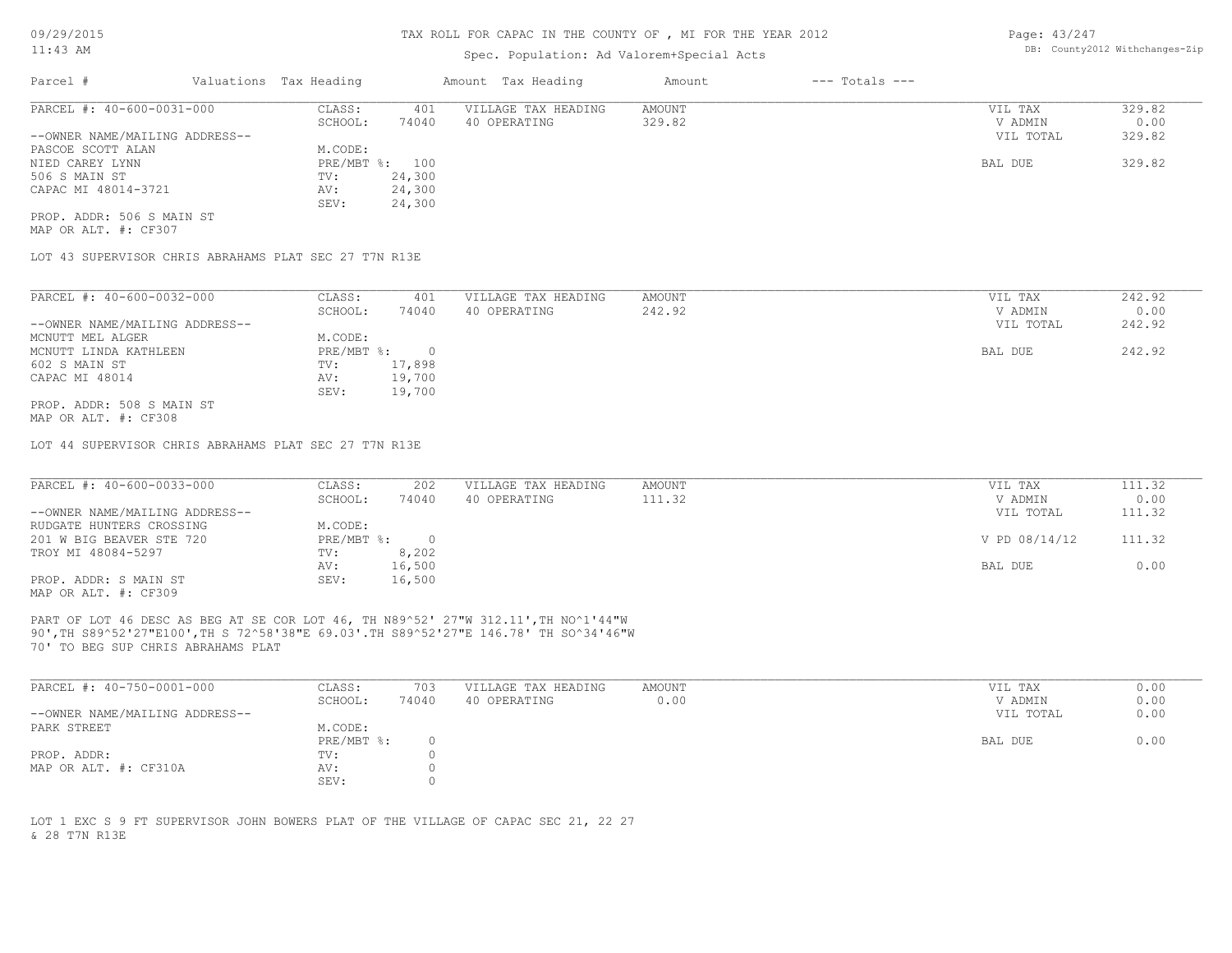## TAX ROLL FOR CAPAC IN THE COUNTY OF , MI FOR THE YEAR 2012

# Spec. Population: Ad Valorem+Special Acts

| Parcel #                       |         | Valuations Tax Heading |              | Amount Tax Heading  | Amount | $---$ Totals $---$ |           |          |
|--------------------------------|---------|------------------------|--------------|---------------------|--------|--------------------|-----------|----------|
| PARCEL #: 40-750-0002-000      |         | CLASS:                 | 201          | VILLAGE TAX HEADING | AMOUNT |                    | VIL TAX   | 1,170.26 |
|                                | SCHOOL: | 74040                  | 40 OPERATING | 1,170.26            |        | V ADMIN            | 0.00      |          |
| --OWNER NAME/MAILING ADDRESS-- |         |                        |              |                     |        |                    | VIL TOTAL | 1,170.26 |
| DIMOSKI LJUPCO / JOVONKA       |         | M.CODE:                |              |                     |        |                    |           |          |
| PO BOX 351                     |         | $PRE/MBT$ $\div$       | $\bigcap$    |                     |        |                    | BAL DUE   | 1,170.26 |
| 560 N MAIN ST                  |         | TV:                    | 86,220       |                     |        |                    |           |          |
| CAPAC MI 48014-3150            |         | AV:                    | 95,300       |                     |        |                    |           |          |
|                                |         | SEV:                   | 95,300       |                     |        |                    |           |          |
| PROP. ADDR: 560 N MAIN ST      |         |                        |              |                     |        |                    |           |          |
| MAP OR ALT. #: CF310B          |         |                        |              |                     |        |                    |           |          |

CAPAC SEC 21, 22, 27 & 28 T7N R13E TH W 187 FT, TH N 150 FT TO BEG. SUPERVISOR JOHN BOWERS PLAT OF THE VILLAGE OF THAT PART OF LOTS 1 & 2, COMM 66 FT S OF NW COR OF LOT 1, TH E 187 FT, TH S 150 FT,

| PARCEL #: 40-750-0003-000      | CLASS:     | 708   | VILLAGE TAX HEADING | AMOUNT | 0.00<br>VIL TAX   |
|--------------------------------|------------|-------|---------------------|--------|-------------------|
|                                | SCHOOL:    | 74040 | 40 OPERATING        | 0.00   | 0.00<br>V ADMIN   |
| --OWNER NAME/MAILING ADDRESS-- |            |       |                     |        | 0.00<br>VIL TOTAL |
| ST JOHNS LUTHERAN CHURCH       | M.CODE:    |       |                     |        |                   |
| 109 E KEMPT CT                 | PRE/MBT %: |       |                     |        | 0.00<br>BAL DUE   |
| CAPAC MI 48014                 | TV:        |       |                     |        |                   |
|                                | AV:        |       |                     |        |                   |
| PROP. ADDR: M-21               | SEV:       |       |                     |        |                   |
| MAP OR ALT. #: CF311A          |            |       |                     |        |                   |

PLAT OF THE VILLAGE OF CAPAC S289 FT OF LOT 2 LYING BETW M-21 & WALKER RDS EXC W 528 FT. SUPERVISOR JOHN BOWERS

| PARCEL #: 40-750-0004-000      | CLASS:       | 201    | VILLAGE TAX HEADING | AMOUNT | VIL TAX       | 852.06 |
|--------------------------------|--------------|--------|---------------------|--------|---------------|--------|
|                                | SCHOOL:      | 74040  | 40 OPERATING        | 531.70 | V ADMIN       | 0.00   |
| --OWNER NAME/MAILING ADDRESS-- |              |        | UTIL                | 320.36 | VIL TOTAL     | 852.06 |
| SESKI RICHARD                  | M.CODE:      |        |                     |        |               |        |
| SESKI JACOUELYN                | $PRE/MBT$ %: |        |                     |        | V PD 08/14/12 | 852.06 |
| 145 HUNTERS CROSSING BLVD      | TV:          | 39,174 |                     |        |               |        |
| CAPAC MI 48014                 | AV:          | 39,300 |                     |        | BAL DUE       | 0.00   |
|                                | SEV:         | 39,300 |                     |        |               |        |
| PROP. ADDR: 534 N MAIN ST      |              |        |                     |        |               |        |

MAP OR ALT. #: CF311B

22, 27 & 28 T7N R13E FT, TH N 75 FT TO BEG. SUPERVISOR JOHN BOWERS PLAT OF THE VILLAGE OF CAPAC SEC 21, PART OF LOT 2 COMM 216 FT S OF NW COR OF LOT 1, TH E 150 FT, TH S 75 FT, TH W 150

Page: 44/247 DB: County2012 Withchanges-Zip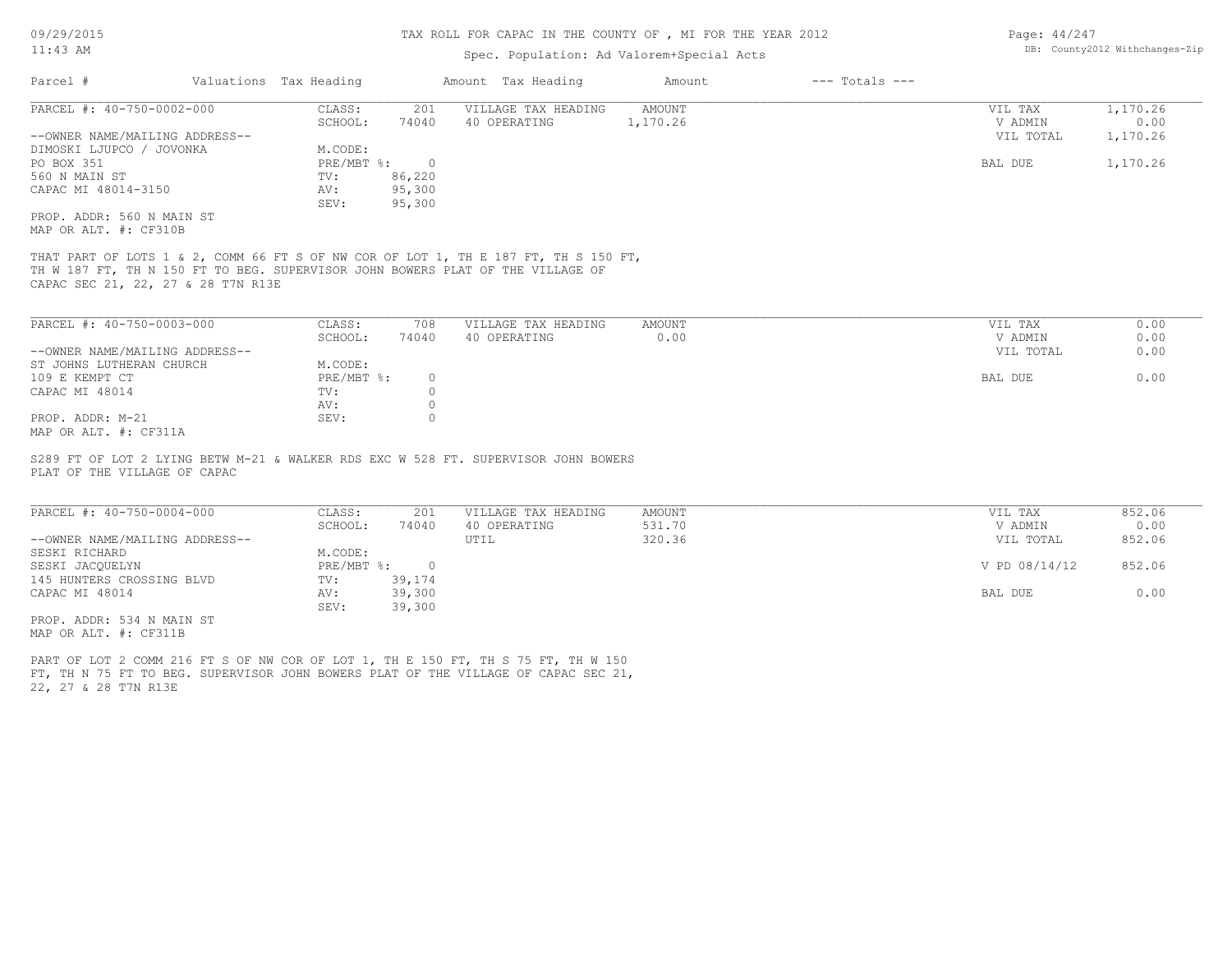# Spec. Population: Ad Valorem+Special Acts

| Page: 45/247 |                                |
|--------------|--------------------------------|
|              | DB: County2012 Withchanges-Zip |

| Parcel #                                                                 | Valuations Tax Heading |          | Amount Tax Heading                                                                 | Amount   | $---$ Totals $---$ |               |          |
|--------------------------------------------------------------------------|------------------------|----------|------------------------------------------------------------------------------------|----------|--------------------|---------------|----------|
| PARCEL #: 40-750-0005-000                                                | CLASS:                 | 201      | VILLAGE TAX HEADING                                                                | AMOUNT   |                    | VIL TAX       | 1,047.29 |
|                                                                          | SCHOOL:                | 74040    | 40 OPERATING                                                                       | 1,047.29 |                    | V ADMIN       | 0.00     |
| --OWNER NAME/MAILING ADDRESS--                                           |                        |          |                                                                                    |          |                    | VIL TOTAL     | 1,047.29 |
| DIMOSKI LJUBCO                                                           | M.CODE:                |          |                                                                                    |          |                    |               |          |
| DIMOSKI JOVANKA                                                          | PRE/MBT %:             | $\Omega$ |                                                                                    |          |                    | V PD 09/13/12 | 1,047.29 |
| 15690 GOULD RD.                                                          | TV:                    | 77,160   |                                                                                    |          |                    |               |          |
| ALLENTON MI 48002                                                        | AV:                    | 137,000  |                                                                                    |          |                    | BAL DUE       | 0.00     |
|                                                                          | SEV:                   | 137,000  |                                                                                    |          |                    |               |          |
| PROP. ADDR: 512 N MAIN ST                                                |                        |          |                                                                                    |          |                    |               |          |
| MAP OR ALT. #: CF311C                                                    |                        |          |                                                                                    |          |                    |               |          |
|                                                                          |                        |          |                                                                                    |          |                    |               |          |
|                                                                          |                        |          | PART OF LOT 2, COM AT NW COR OF LOT 1 TH S 0 DEG 2 MIN E 291 FT TO BEG, TH E 187   |          |                    |               |          |
|                                                                          |                        |          | FT, TH S 0 DEG 2 MIN E 174 FT TH W 187 FT, TH N 0 DEG 2 MIN W 174 FT TO PLACE OF   |          |                    |               |          |
|                                                                          |                        |          | BEG. SUPERVISORS JOHN BOWERS PLAT OF THE VILLAGE OF CAPAC ALSO INCL W 37 FT OF LOT |          |                    |               |          |
| 7 CLARKSON SUBD, OWNED & OCC AS ONE PARCEL. SEC 21, 22, 27 & 28 T7N R13E |                        |          |                                                                                    |          |                    |               |          |

| PARCEL #: 40-750-0006-000      | CLASS:       | 708   | VILLAGE TAX HEADING | AMOUNT | VIL TAX   | 0.00 |
|--------------------------------|--------------|-------|---------------------|--------|-----------|------|
|                                | SCHOOL:      | 74040 | 40 OPERATING        | 0.00   | V ADMIN   | 0.00 |
| --OWNER NAME/MAILING ADDRESS-- |              |       |                     |        | VIL TOTAL | 0.00 |
| ST JOHNS LUTHERAN CHURCH       | M.CODE:      |       |                     |        |           |      |
| 109 E KEMPF CT                 | $PRE/MBT$ %: |       |                     |        | BAL DUE   | 0.00 |
| CAPAC MI 48014-3130            | TV:          |       |                     |        |           |      |
|                                | AV:          |       |                     |        |           |      |
| PROP. ADDR: N WALKER ST        | SEV:         |       |                     |        |           |      |
| MAP OR ALT. $\#$ : CF311D/F    |              |       |                     |        |           |      |

28 T7N R13E 528 FT TO BEG. SUPERVISOR JOHN BOWERS PLAT OF THE VILLAGE OF CAPAC SEC 21, 22 27 & PART OF LOT 2 BEG AT NW COR OF LOT 9 TH N 289 FT, TH E 528 FT, TH S 289 FT, TH W

| PARCEL #: 40-750-0007-000      | CLASS:     | 708   | VILLAGE TAX HEADING | AMOUNT | VIL TAX   | 0.00 |
|--------------------------------|------------|-------|---------------------|--------|-----------|------|
|                                | SCHOOL:    | 74040 | 40 OPERATING        | 0.00   | V ADMIN   | 0.00 |
| --OWNER NAME/MAILING ADDRESS-- |            |       |                     |        | VIL TOTAL | 0.00 |
| ST JOHNS LUTHERAN CHURCH       | M.CODE:    |       |                     |        |           |      |
| 109 E KEMPF CT                 | PRE/MBT %: |       |                     |        | BAL DUE   | 0.00 |
| CAPAC MI 48014                 | TV:        |       |                     |        |           |      |
|                                | AV:        |       |                     |        |           |      |
| PROP. ADDR: 109 E KEMPF COURT  | SEV:       |       |                     |        |           |      |
| MAP OR ALT. #: CF311G          |            |       |                     |        |           |      |

21, 22, 27 & 28 T7N R13E 141 FT, TH E 150 FT TO BEG. SUPERVISOR JOHN BOWERS PLAT OF THE VILLAGE OF CAPAC SEC PART OF LOT 2, BEG ON S LOT LINE AT NE COR OF LOT 8, TH N 141 FT, TH W 150 FT, TH S

| PARCEL #: 40-750-0008-000      | CLASS:     | 201    | VILLAGE TAX HEADING | AMOUNT   | VIL TAX       | 1,285.14 |
|--------------------------------|------------|--------|---------------------|----------|---------------|----------|
|                                | SCHOOL:    | 74040  | 40 OPERATING        | 1,285.14 | V ADMIN       | 0.00     |
| --OWNER NAME/MAILING ADDRESS-- |            |        |                     |          | VIL TOTAL     | 1,285.14 |
| A.D. PROPANE INC- CAPAC        | M.CODE:    |        |                     |          |               |          |
| PO BOX 798                     | PRE/MBT %: |        |                     |          | V PD 07/16/12 | 1,285.14 |
| VALLEY FORGE PA 19482          | TV:        | 94,684 |                     |          |               |          |
|                                | AV:        | 97,200 |                     |          | BAL DUE       | 0.00     |
| PROP. ADDR: 14900 DOWNEY RD    | SEV:       | 97,200 |                     |          |               |          |
| MAP OR ALT. #: CF311H          |            |        |                     |          |               |          |

CAPAC SEC 21, 22, 27 & 28 T7N R13E THAT PART OF LOT 2 LYING NE OF M-21 SUPERVISOR JOHN BOWERS PLAT OF THE VILLAGE OF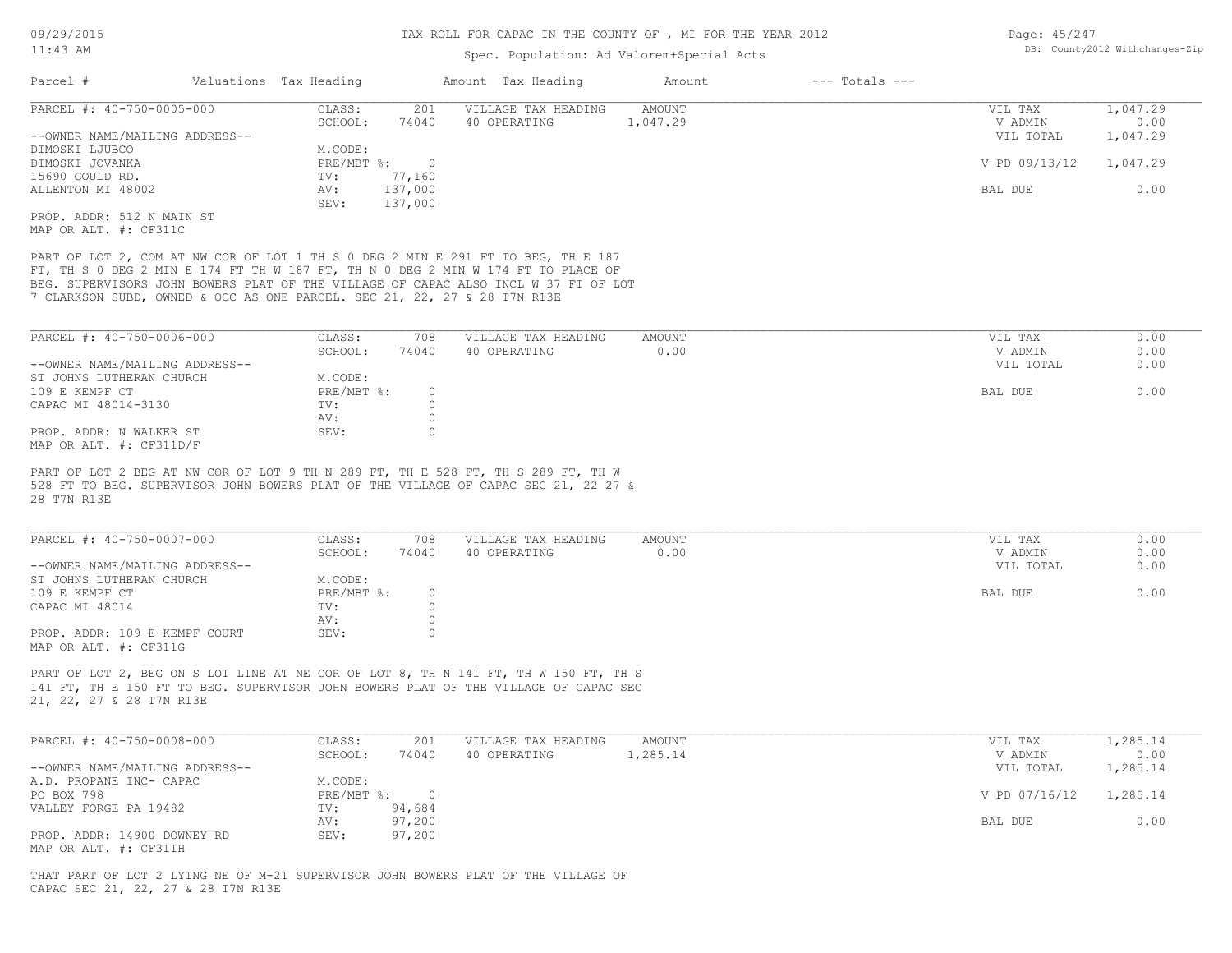## TAX ROLL FOR CAPAC IN THE COUNTY OF , MI FOR THE YEAR 2012

# Spec. Population: Ad Valorem+Special Acts

| Page: 46/247 |                                |
|--------------|--------------------------------|
|              | DB: County2012 Withchanges-Zip |

| Parcel #                       | Valuations Tax Heading |        | Amount Tax Heading  | Amount | $---$ Totals $---$ |               |        |
|--------------------------------|------------------------|--------|---------------------|--------|--------------------|---------------|--------|
| PARCEL #: 40-750-0009-000      | CLASS:                 | 401    | VILLAGE TAX HEADING | AMOUNT |                    | VIL TAX       | 631.14 |
|                                | SCHOOL:                | 74040  | 40 OPERATING        | 631.14 |                    | V ADMIN       | 0.00   |
| --OWNER NAME/MAILING ADDRESS-- |                        |        |                     |        |                    | VIL TOTAL     | 631.14 |
| SENYK VANESSA D                | M.CODE:                | 0 FARE |                     |        |                    |               |        |
| 222 CLARKSON CT                | PRE/MBT %: 100         |        |                     |        |                    | V PD 08/27/12 | 631.14 |
| CAPAC MI 48014-3118            | TV:                    | 46,500 |                     |        |                    |               |        |
|                                | AV:                    | 46,500 |                     |        |                    | BAL DUE       | 0.00   |
| PROP. ADDR: 222 CLARKSON COURT | SEV:                   | 46,500 |                     |        |                    |               |        |
| MAP OR ALT. #: CF311I          |                        |        |                     |        |                    |               |        |

THAT PART OF LOT 2 LYING W OF M-21 & E OF CLARKSON SUBD & S OF EXTD S LINE OF LOT

OF CAPAC SEC 21, 22, 27 & 28 T7N R13E 21 & N OF EXTD S LINE OF LOT 20 OF ABV PLAT. SUPV JOHN BOWERS PLAT OF THE VILLAGE

| PARCEL #: 40-750-0010-000            | CLASS:     | 401    | VILLAGE TAX HEADING | AMOUNT | VIL TAX       | 467.82 |
|--------------------------------------|------------|--------|---------------------|--------|---------------|--------|
|                                      | SCHOOL:    | 74040  | 40 OPERATING        | 467.82 | V ADMIN       | 0.00   |
| --OWNER NAME/MAILING ADDRESS--       |            |        |                     |        | VIL TOTAL     | 467.82 |
| QUAIN TIMOTHY, REBECCA               | M.CODE:    | 00WBF  |                     |        |               |        |
| QUAIN ABIGAEL R, NABORS JANE, WILLIA | PRE/MBT %: |        |                     |        | V PD 08/30/12 | 467.82 |
| P.O. BOX 551                         | TV:        | 34,467 |                     |        |               |        |
| ARMADA MI 48005                      | AV:        | 39,700 |                     |        | BAL DUE       | 0.00   |
|                                      | SEV:       | 39,700 |                     |        |               |        |
| PROP. ADDR: 406 N MAIN ST            |            |        |                     |        |               |        |

MAP OR ALT. #: CF312/313

LOT 4 SUPERVISOR JOHN BOWERS PLAT OF THE VILLAGE OF CAPAC

| PARCEL #: 40-750-0011-000<br>AMOUNT<br>VILLAGE TAX HEADING<br>CLASS:<br>VIL TAX<br>401<br>74040<br>617.57<br>40 OPERATING<br>SCHOOL:<br>V ADMIN | 617.57 |
|-------------------------------------------------------------------------------------------------------------------------------------------------|--------|
|                                                                                                                                                 | 0.00   |
| --OWNER NAME/MAILING ADDRESS--<br>VIL TOTAL                                                                                                     | 617.57 |
| CBSMT<br>HANEL CLAUDETTE<br>M.CODE:                                                                                                             |        |
| V PD 07/05/12<br>404 N MAIN ST<br>PRE/MBT %: 100                                                                                                | 617.57 |
| 45,500<br>CAPAC MI 48014<br>TV:                                                                                                                 |        |
| 45,500<br>BAL DUE<br>AV:                                                                                                                        | 0.00   |
| 45,500<br>PROP. ADDR: 404 N MAIN ST<br>SEV:                                                                                                     |        |

MAP OR ALT. #: CF314

R13E LOT 5 SUPERVISOR JOHN BOWERS PLAT OF THE VILLAGE OF CAPAC SEC 21, 22, 27 & 28 T7N

| PARCEL #: 40-750-0012-000      | CLASS:     | 401    | VILLAGE TAX HEADING | AMOUNT | VIL TAX       | 705.79 |      |
|--------------------------------|------------|--------|---------------------|--------|---------------|--------|------|
|                                | SCHOOL:    | 74040  | 40 OPERATING        | 705.79 | V ADMIN       |        | 0.00 |
| --OWNER NAME/MAILING ADDRESS-- |            |        |                     |        | VIL TOTAL     | 705.79 |      |
| LERNER MATTHEW T               | M.CODE:    | AMHOM  |                     |        |               |        |      |
| 402 N MAIN ST                  | PRE/MBT %: | 100    |                     |        | V PD 08/24/12 | 705.79 |      |
| CAPAC MI 48014-3148            | TV:        | 52,000 |                     |        |               |        |      |
|                                | AV:        | 52,000 |                     |        | BAL DUE       |        | 0.00 |
| PROP. ADDR: 402 N MAIN ST      | SEV:       | 52,000 |                     |        |               |        |      |
| MAP OR ALT. #: CF315           |            |        |                     |        |               |        |      |

R13E LOT 6 SUPERVISOR JOHN BOWERS PLAT OF THE VILLAGE OF CAPAC SEC 21, 22, 27 & 28 T7N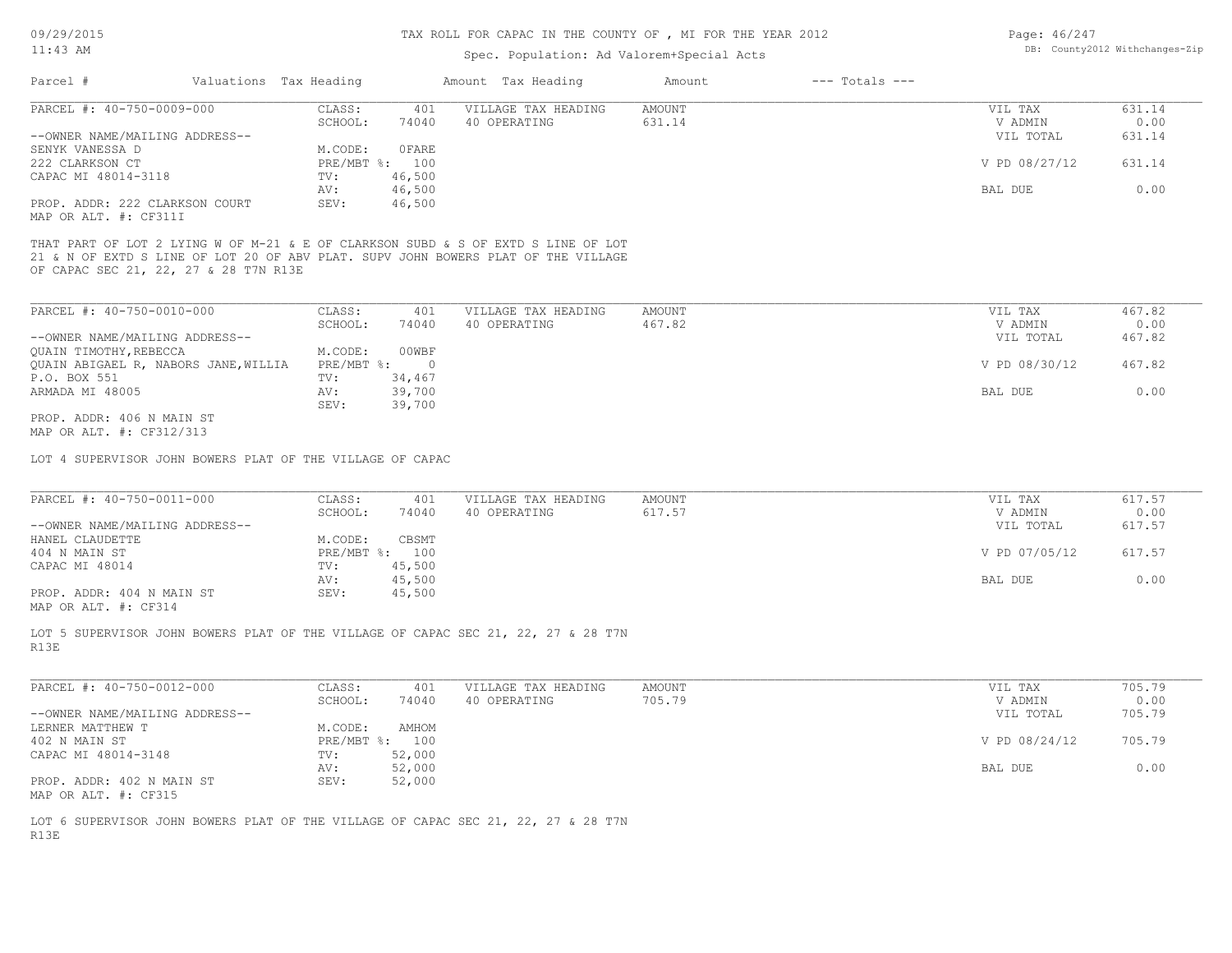## TAX ROLL FOR CAPAC IN THE COUNTY OF , MI FOR THE YEAR 2012

# Spec. Population: Ad Valorem+Special Acts

Page: 47/247 DB: County2012 Withchanges-Zip

| Parcel #                       | Valuations Tax Heading |       | Amount Tax Heading  | Amount | $---$ Totals $---$ |           |      |
|--------------------------------|------------------------|-------|---------------------|--------|--------------------|-----------|------|
| PARCEL #: 40-750-0013-000      | CLASS:                 | 708   | VILLAGE TAX HEADING | AMOUNT |                    | VIL TAX   | 0.00 |
|                                | SCHOOL:                | 74040 | 40 OPERATING        | 0.00   |                    | V ADMIN   | 0.00 |
| --OWNER NAME/MAILING ADDRESS-- |                        |       |                     |        |                    | VIL TOTAL | 0.00 |
| LUTHERAN CHURCH                | M.CODE:                |       |                     |        |                    |           |      |
| 109 E KEMPF CT                 | $PRE/MBT$ %:           |       |                     |        |                    | BAL DUE   | 0.00 |
| CAPAC MI 48014                 | TV:                    |       |                     |        |                    |           |      |
|                                | AV:                    |       |                     |        |                    |           |      |
| PROP. ADDR: 109 E KEMPF COURT  | SEV:                   |       |                     |        |                    |           |      |
|                                |                        |       |                     |        |                    |           |      |

MAP OR ALT. #: CF316

T7N R13E LOTS 7 & 8 SUPERVISOR JOHN BOWERS PLAT OF THE VILLAGE OF CAPAC SEC 21, 22, 27 & 28

| PARCEL #: 40-750-0014-000      | CLASS:       | 401    | VILLAGE TAX HEADING | AMOUNT | 419.40<br>VIL TAX   |  |
|--------------------------------|--------------|--------|---------------------|--------|---------------------|--|
|                                | SCHOOL:      | 74040  | 40 OPERATING        | 419.40 | 0.00<br>V ADMIN     |  |
| --OWNER NAME/MAILING ADDRESS-- |              |        |                     |        | 419.40<br>VIL TOTAL |  |
| HRIBAR DAVID M                 | M.CODE:      |        |                     |        |                     |  |
| HRIBAR SHEILA P                | $PRE/MBT$ %: | 100    |                     |        | 419.40<br>BAL DUE   |  |
| 400 N LESTER ST                | TV:          | 30,900 |                     |        |                     |  |
| CAPAC MI 48014                 | AV:          | 30,900 |                     |        |                     |  |
|                                | SEV:         | 30,900 |                     |        |                     |  |
| PROP. ADDR: 400 N LESTER ST    |              |        |                     |        |                     |  |
| MAP OR ALT. #: CF317A          |              |        |                     |        |                     |  |

VILLAGE OF CAPAC SEC 21, 22, 27 & 28 T7N R13E N85 FT OF S 151 FT OF LOT 9 EXC W 772 FT. SUPERVISOR JOHN BOWERS PLAT OF THE

| PARCEL #: 40-750-0015-000      | CLASS:       | 401    | VILLAGE TAX HEADING | AMOUNT | VIL TAX       | 564.63 |
|--------------------------------|--------------|--------|---------------------|--------|---------------|--------|
|                                | SCHOOL:      | 74040  | 40 OPERATING        | 564.63 | V ADMIN       | 0.00   |
| --OWNER NAME/MAILING ADDRESS-- |              |        |                     |        | VIL TOTAL     | 564.63 |
| GRIGGS JOHNNIE/WIXON LISA      | M.CODE:      | CBSMT  |                     |        |               |        |
| 203 E KEMPF COURT              | $PRE/MBT$ %: | 100    |                     |        | V PD 07/05/12 | 564.63 |
| CAPAC MI 48014-3133            | TV:          | 41,600 |                     |        |               |        |
|                                | AV:          | 41,600 |                     |        | BAL DUE       | 0.00   |
| PROP. ADDR: 203 KEMPF COURT    | SEV:         | 41,600 |                     |        |               |        |
| MAP OR ALT. #: CF317B          |              |        |                     |        |               |        |

 $\mathcal{L}_\mathcal{L} = \mathcal{L}_\mathcal{L} = \mathcal{L}_\mathcal{L} = \mathcal{L}_\mathcal{L} = \mathcal{L}_\mathcal{L} = \mathcal{L}_\mathcal{L} = \mathcal{L}_\mathcal{L} = \mathcal{L}_\mathcal{L} = \mathcal{L}_\mathcal{L} = \mathcal{L}_\mathcal{L} = \mathcal{L}_\mathcal{L} = \mathcal{L}_\mathcal{L} = \mathcal{L}_\mathcal{L} = \mathcal{L}_\mathcal{L} = \mathcal{L}_\mathcal{L} = \mathcal{L}_\mathcal{L} = \mathcal{L}_\mathcal{L}$ 

OF CAPAC SEC 21, 22, 27 & 28 T7N R13E N150 FT OF S 216 FT OF W 150 FT OF LOT 9 SUPERVISOR JOHN BOWERS PLAT OF THE VILLAGE

| PARCEL #: 40-750-0016-000       | CLASS:  | 401            | VILLAGE TAX HEADING | AMOUNT | VIL TAX       | 551.06 |
|---------------------------------|---------|----------------|---------------------|--------|---------------|--------|
|                                 | SCHOOL: | 74040          | 40 OPERATING        | 551.06 | V ADMIN       | 0.00   |
| --OWNER NAME/MAILING ADDRESS--  |         |                |                     |        | VIL TOTAL     | 551.06 |
| ROOSE KIMBERLY L                | M.CODE: | OFARE          |                     |        |               |        |
| 415 N HUNTER STREET             |         | PRE/MBT %: 100 |                     |        | V PD 08/27/12 | 551.06 |
| CAPAC MI 48014-3130             | TV:     | 40,600         |                     |        |               |        |
|                                 | AV:     | 40,600         |                     |        | BAL DUE       | 0.00   |
| PROP. ADDR: 415 N HUNTER STREET | SEV:    | 40,600         |                     |        |               |        |
| MAP OR ALT. #: CF317C1/2        |         |                |                     |        |               |        |

VILLAGE OF CAPAC SEC 21, 22, 27 & 28 T7N R13E E150 FT OF W 320 FT OF LOT 9 EXC S 206 FT. SUPERVISOR JOHN BOWERS PLAT OF THE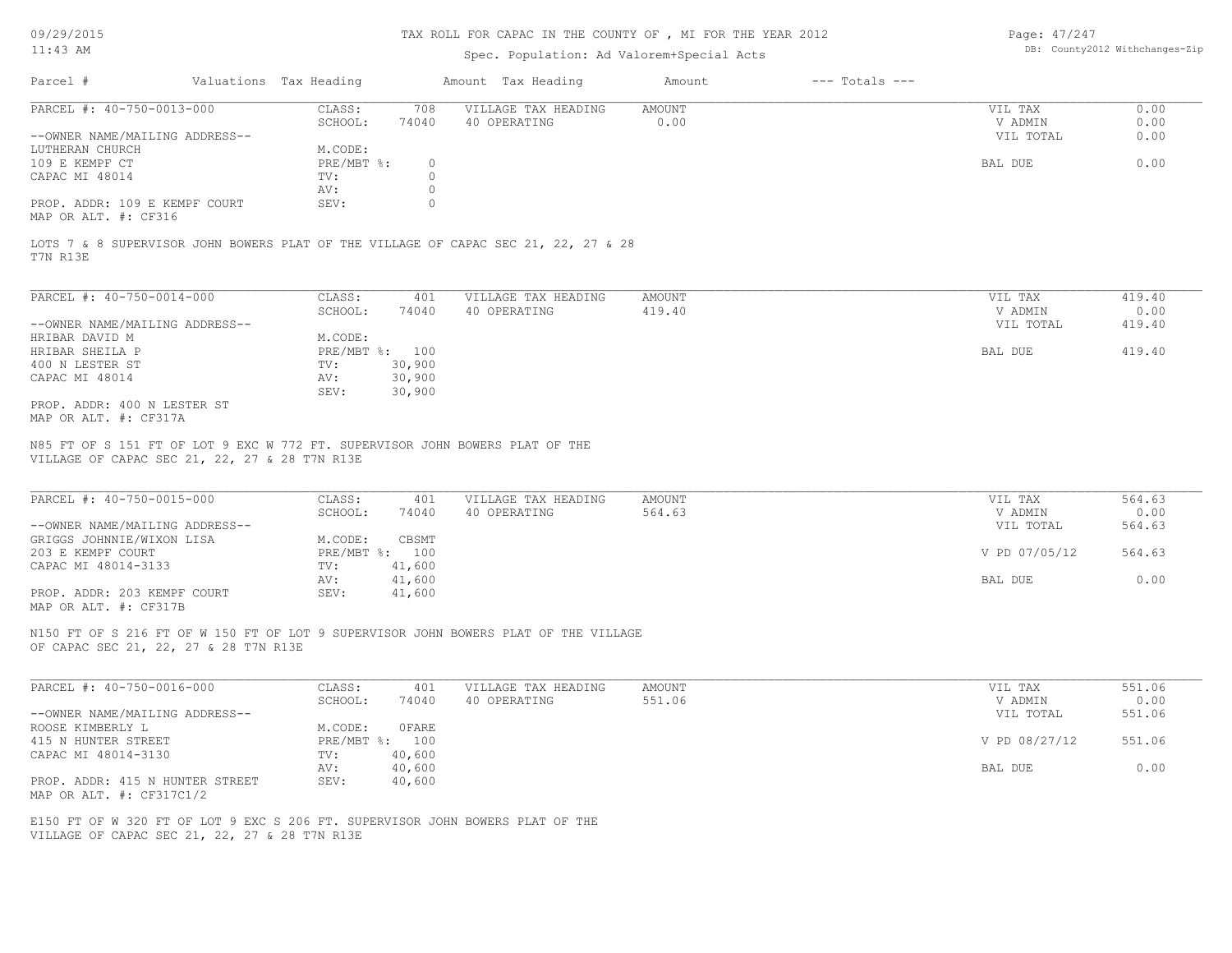## TAX ROLL FOR CAPAC IN THE COUNTY OF , MI FOR THE YEAR 2012

# Spec. Population: Ad Valorem+Special Acts

| Page: 48/247 |                                |
|--------------|--------------------------------|
|              | DB: County2012 Withchanges-Zip |

| Parcel #                       | Valuations Tax Heading |                | Amount Tax Heading  | Amount | $---$ Totals $---$ |               |        |
|--------------------------------|------------------------|----------------|---------------------|--------|--------------------|---------------|--------|
| PARCEL #: 40-750-0017-000      | CLASS:                 | 401            | VILLAGE TAX HEADING | AMOUNT |                    | VIL TAX       |        |
|                                | SCHOOL:                | 74040          | 40 OPERATING        | 584.99 |                    | V ADMIN       | 0.00   |
| --OWNER NAME/MAILING ADDRESS-- |                        |                |                     |        |                    | VIL TOTAL     | 584.99 |
| ANGERS MICHAEL/MARCELLE        | M.CODE:                |                |                     |        |                    |               |        |
| 235 E KEMPF CT                 |                        | PRE/MBT %: 100 |                     |        |                    | V PD 07/16/12 | 584.99 |
| CAPAC MI 48014-3133            | TV:                    | 43,100         |                     |        |                    |               |        |
|                                | AV:                    | 43,100         |                     |        |                    | BAL DUE       | 0.00   |
| PROP. ADDR: 235 E KEMPF COURT  | SEV:                   | 43,100         |                     |        |                    |               |        |
| MAP OR ALT. #: CF317C3         |                        |                |                     |        |                    |               |        |
|                                |                        |                |                     |        |                    |               |        |

THE VILLAGE OF CAPAC SEC 21, 22, 27 & 28 T7N R13E N140 FT OF S 206 FT OF E 75 FT OF W 245 FT OF LOT 9 SUPERVISOR JOHN BOWERS PLAT OF

| PARCEL #: 40-750-0018-000       | CLASS:  | 401            | VILLAGE TAX HEADING | AMOUNT | VIL TAX       | 498.12 |
|---------------------------------|---------|----------------|---------------------|--------|---------------|--------|
|                                 | SCHOOL: | 74040          | 40 OPERATING        | 498.12 | V ADMIN       | 0.00   |
| --OWNER NAME/MAILING ADDRESS--  |         |                |                     |        | VIL TOTAL     | 498.12 |
| SINDA STEPHEN JR/VIRGINIA       | M.CODE: |                |                     |        |               |        |
| 401 N HUNTER ST                 |         | PRE/MBT %: 100 |                     |        | V PD 08/31/12 | 498.12 |
| CAPAC MI 48014-3130             | TV:     | 36,700         |                     |        |               |        |
|                                 | AV:     | 36,700         |                     |        | BAL DUE       | 0.00   |
| PROP. ADDR: 401 N HUNTER STREET | SEV:    | 36,700         |                     |        |               |        |
| MAP OR ALT. #: CF317C4          |         |                |                     |        |               |        |

THE VILLAGE OF CAPAC SEC 21, 22, 27 & 28 T7N R13E E75 FT OF W 320 FT OF N 140 FT OF S 206 FT OF LOT 9 SUPERVISOR JOHN BOWERS PLAT OF

| PARCEL #: 40-750-0019-000      | CLASS:     | 703   | VILLAGE TAX HEADING | AMOUNT | VIL TAX   | 0.00 |
|--------------------------------|------------|-------|---------------------|--------|-----------|------|
|                                | SCHOOL:    | 74040 | 40 OPERATING        | 0.00   | V ADMIN   | 0.00 |
| --OWNER NAME/MAILING ADDRESS-- |            |       |                     |        | VIL TOTAL | 0.00 |
| VILLAGE OF CAPAC               | M.CODE:    |       |                     |        |           |      |
| 131 N MAIN ST                  | PRE/MBT %: |       |                     |        | BAL DUE   | 0.00 |
| CAPAC MI 48014                 | TV:        |       |                     |        |           |      |
|                                | AV:        |       |                     |        |           |      |
| PROP. ADDR: 406 N WALKER ST    | SEV:       |       |                     |        |           |      |
| MAP OR ALT. #: F317D           |            |       |                     |        |           |      |

THE VILLAGE OF CAPAC SEC 21, 22, 27 & 28 T7N R13E FT OF LOT 9 ALSO INCL W 150 FT OF LOT 9 EXC S 216 FT SUPERVISOR JOHN BOWERS PLAT OF OF W 772 FT OF LOT 9 EXC S 66 FT & E 20 FT OF W 556 FT OF LOT 9 EXC S 66 FT & S 66 E20 FT OF W 170 FT OF LOT 9, EXC S 66 FT, E 66 FT OF W 386 FT EXC S 66 FT & E 66 FT

| PARCEL #: 40-750-0020-000                                | CLASS:       | 401    | VILLAGE TAX HEADING | AMOUNT | VIL TAX   | 553.77 |
|----------------------------------------------------------|--------------|--------|---------------------|--------|-----------|--------|
|                                                          | SCHOOL:      | 74040  | 40 OPERATING        | 553.77 | V ADMIN   | 0.00   |
| --OWNER NAME/MAILING ADDRESS--                           |              |        |                     |        | VIL TOTAL | 553.77 |
| MILLER THOMAS E                                          | M.CODE:      |        |                     |        |           |        |
| 11736 LAMBS RD                                           | $PRE/MBT$ %: |        |                     |        | BAL DUE   | 553.77 |
| MEMPHIS MI 48041                                         | TV:          | 40,800 |                     |        |           |        |
|                                                          | AV:          | 40,800 |                     |        |           |        |
| PROP. ADDR: 402 N HUNTER STREET<br>MAP OR ALT. #: CF317E | SEV:         | 40,800 |                     |        |           |        |

THE VILLAGE OF CAPAC SEC 21, 22, 27 & 28 T7N R13E N75 FT OF S 141 FT OF E 150 FT OF W 536 FT OF LOT 9 SUPERVISOR JOHN BOWERS PLAT OF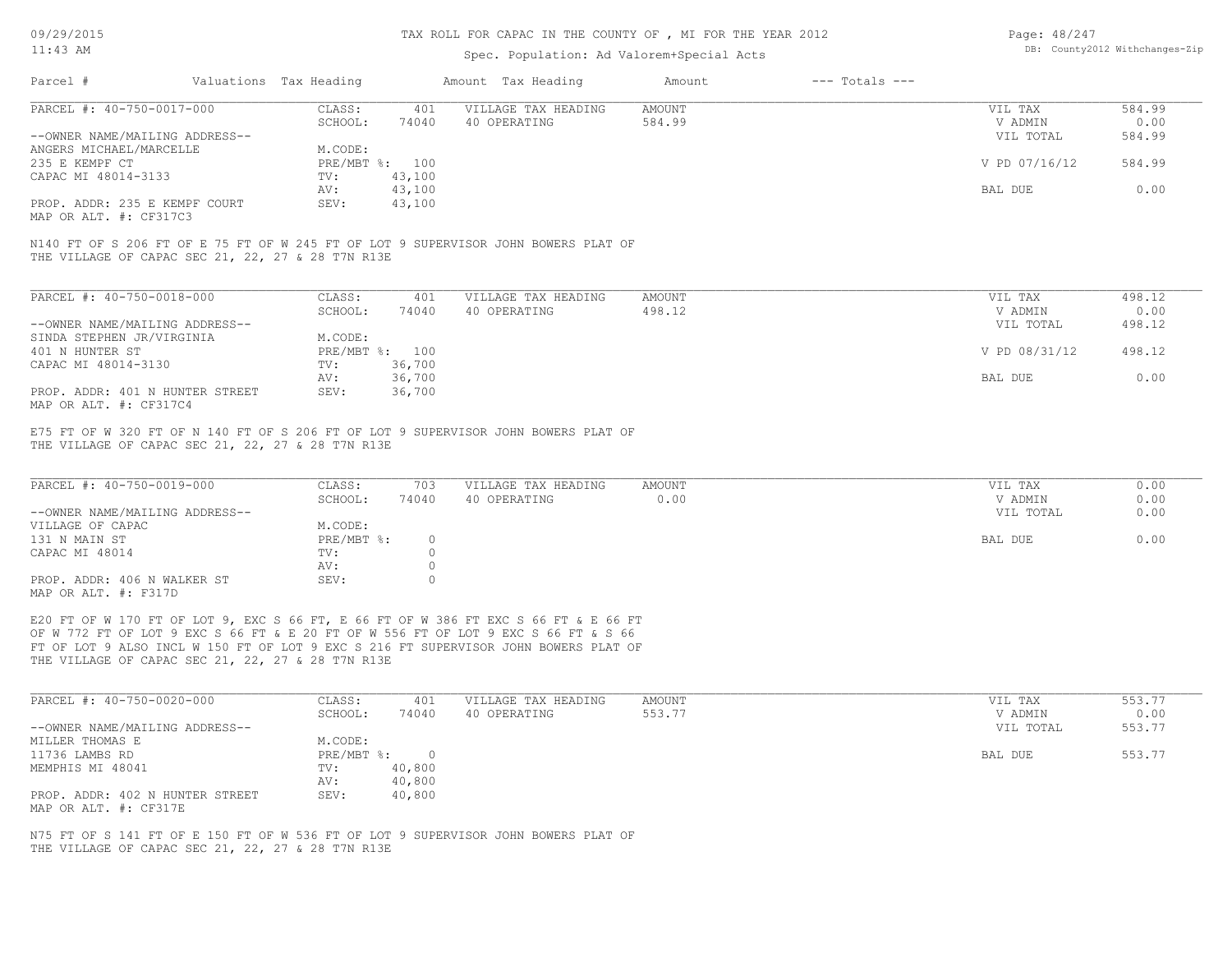## TAX ROLL FOR CAPAC IN THE COUNTY OF , MI FOR THE YEAR 2012

# Spec. Population: Ad Valorem+Special Acts

| Page: 49/247 |                                |
|--------------|--------------------------------|
|              | DB: County2012 Withchanges-Zip |

| Parcel #                        | Valuations Tax Heading |        | Amount Tax Heading  | Amount | $---$ Totals $---$ |               |        |
|---------------------------------|------------------------|--------|---------------------|--------|--------------------|---------------|--------|
| PARCEL #: 40-750-0021-000       | CLASS:                 | 401    | VILLAGE TAX HEADING | AMOUNT |                    | VIL TAX       | 426.19 |
|                                 | SCHOOL:                | 74040  | 40 OPERATING        | 426.19 |                    | V ADMIN       | 0.00   |
| --OWNER NAME/MAILING ADDRESS--  |                        |        |                     |        |                    | VIL TOTAL     | 426.19 |
| KRUM RICHARD/BONNIE LIV TRUST   | M.CODE:                |        |                     |        |                    |               |        |
| 414 N HUNTER ST                 | PRE/MBT %: 100         |        |                     |        |                    | V PD 08/09/12 | 426.19 |
| CAPAC MI 48014-3129             | TV:                    | 31,400 |                     |        |                    |               |        |
|                                 | AV:                    | 31,400 |                     |        |                    | BAL DUE       | 0.00   |
| PROP. ADDR: 414 N HUNTER STREET | SEV:                   | 31,400 |                     |        |                    |               |        |
|                                 |                        |        |                     |        |                    |               |        |

MAP OR ALT. #: CF317F

THE VILLAGE OF CAPAC SEC 21, 22, 27 & 28 T7N R13E E150 FT OF W 536 FT OF LOT 9 EXC S 216 FT THEREOF SUPERVISOR JOHN BOWERS PLAT OF

| PARCEL #: 40-750-0022-000       | CLASS:     | 401    | VILLAGE TAX HEADING | AMOUNT | VIL TAX       | 408.54 |
|---------------------------------|------------|--------|---------------------|--------|---------------|--------|
|                                 | SCHOOL:    | 74040  | 40 OPERATING        | 408.54 | V ADMIN       | 0.00   |
| --OWNER NAME/MAILING ADDRESS--  |            |        |                     |        | VIL TOTAL     | 408.54 |
| HOELSCHER DANIELLE              | M.CODE:    | BACTS  |                     |        |               |        |
| SAELENS MARY                    | PRE/MBT %: | 100    |                     |        | V PD 07/26/12 | 408.54 |
| 410 N HUNTER STREET             | TV:        | 30,100 |                     |        |               |        |
| CAPAC MI 48014-3129             | AV:        | 30,100 |                     |        | BAL DUE       | 0.00   |
|                                 | SEV:       | 30,100 |                     |        |               |        |
| PROP. ADDR: 410 N HUNTER STREET |            |        |                     |        |               |        |

MAP OR ALT. #: CF317G

THE VILLAGE OF CAPAC SEC 21, 22, 27 & 28 T7N R13E N75 FT OF S 216 FT OF E 150 FT OF W 536 FT OF LOT 9 SUPERVISOR JOHN BOWERS PLAT OF

| PARCEL #: 40-750-0023-000      | CLASS:       | 401    | VILLAGE TAX HEADING | AMOUNT | VIL TAX       | 547.62 |
|--------------------------------|--------------|--------|---------------------|--------|---------------|--------|
|                                | SCHOOL:      | 74040  | 40 OPERATING        | 547.62 | V ADMIN       | 0.00   |
| --OWNER NAME/MAILING ADDRESS-- |              |        |                     |        | VIL TOTAL     | 547.62 |
| MCDUNNAH, NORMAN JR.           | M.CODE:      | BACTS  |                     |        |               |        |
| 401 N LESTER ST                | $PRE/MBT$ %: | 100    |                     |        | V PD 07/26/12 | 547.62 |
| CAPAC MI 48014-3141            | TV:          | 40,347 |                     |        |               |        |
|                                | AV:          | 44,600 |                     |        | BAL DUE       | 0.00   |
| PROP. ADDR: 401 N LESTER ST    | SEV:         | 44,600 |                     |        |               |        |
| MAP OR ALT. #: CF317H          |              |        |                     |        |               |        |

 $\mathcal{L}_\mathcal{L} = \mathcal{L}_\mathcal{L} = \mathcal{L}_\mathcal{L} = \mathcal{L}_\mathcal{L} = \mathcal{L}_\mathcal{L} = \mathcal{L}_\mathcal{L} = \mathcal{L}_\mathcal{L} = \mathcal{L}_\mathcal{L} = \mathcal{L}_\mathcal{L} = \mathcal{L}_\mathcal{L} = \mathcal{L}_\mathcal{L} = \mathcal{L}_\mathcal{L} = \mathcal{L}_\mathcal{L} = \mathcal{L}_\mathcal{L} = \mathcal{L}_\mathcal{L} = \mathcal{L}_\mathcal{L} = \mathcal{L}_\mathcal{L}$ 

PLAT OF THE VILLAGE OF CAPAC SEC 21, 22, 27 & 28 T7N R13E E150 FT OF W 706 FT OF N 85.22 FT OF S 151.22 FT OF LOT 9 SUPERVISOR JOHN BOWERS

| PARCEL #: 40-750-0024-000      | CLASS:  | 401            | VILLAGE TAX HEADING | AMOUNT | VIL TAX       | 369.18 |
|--------------------------------|---------|----------------|---------------------|--------|---------------|--------|
|                                | SCHOOL: | 74040          | 40 OPERATING        | 369.18 | V ADMIN       | 0.00   |
| --OWNER NAME/MAILING ADDRESS-- |         |                |                     |        | VIL TOTAL     | 369.18 |
| FELKER EDWARD/JENNIFER         | M.CODE: | 0 FARE         |                     |        |               |        |
| 405 N LESTER ST                |         | PRE/MBT %: 100 |                     |        | V PD 08/27/12 | 369.18 |
| CAPAC MI 48014-3141            | TV:     | 27,200         |                     |        |               |        |
|                                | AV:     | 27,200         |                     |        | BAL DUE       | 0.00   |
| PROP. ADDR: 405 N LESTER ST    | SEV:    | 27,200         |                     |        |               |        |
| MAP OR ALT. #: CF317I          |         |                |                     |        |               |        |

OF THE VILLAGE OF CAPAC SEC 21, 22, 27 & 28 T7N R13E N75 FT OF S 226.22 FT OF E 150 FT OF W 706 FT OF LOT 9 SUPERVISOR JOHN BOWERS PLAT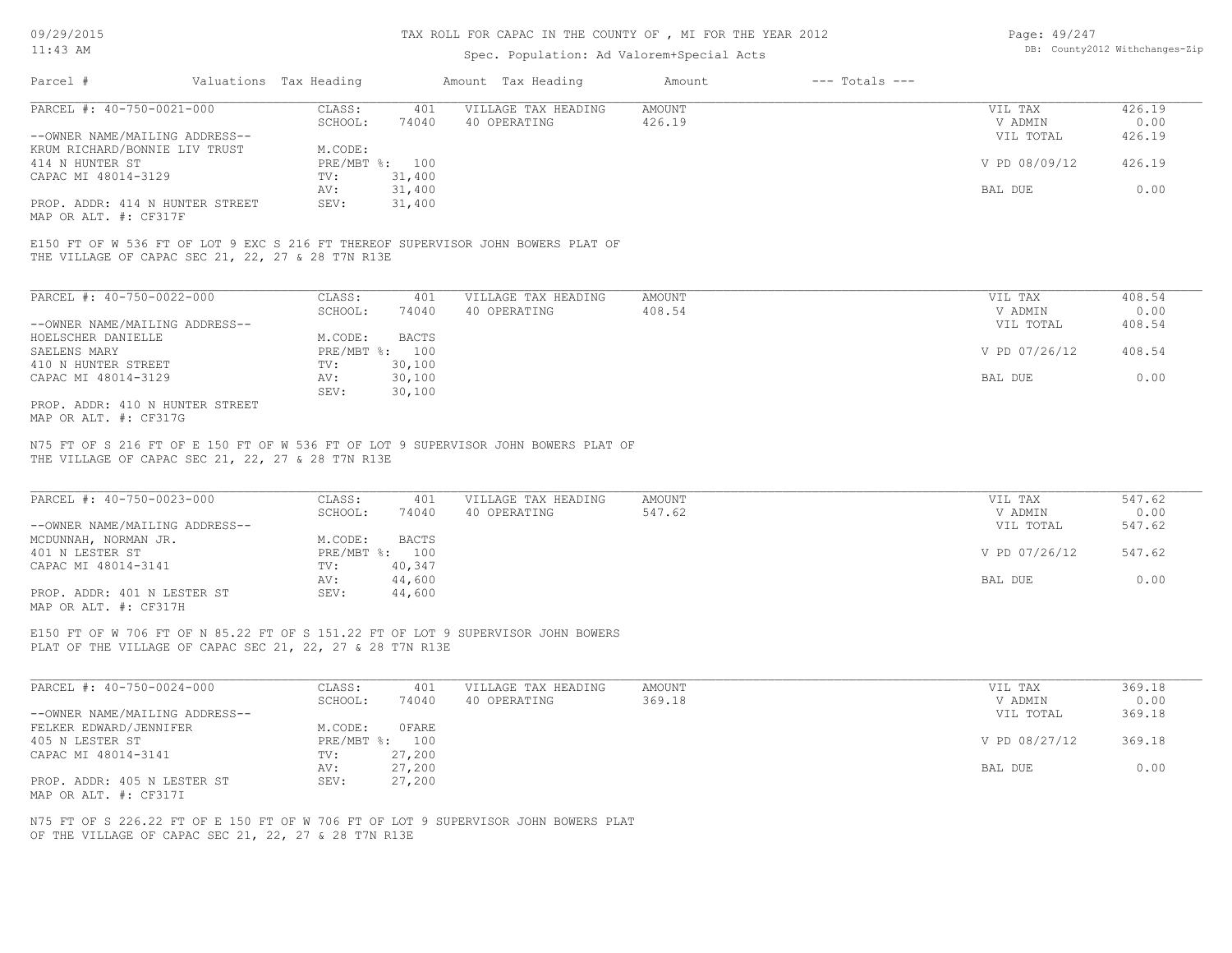# Spec. Population: Ad Valorem+Special Acts

| Page: 50/247 |                                |
|--------------|--------------------------------|
|              | DB: County2012 Withchanges-Zip |

| Parcel #                       | Valuations Tax Heading |              | Amount Tax Heading  | Amount | $---$ Totals $---$ |               |        |
|--------------------------------|------------------------|--------------|---------------------|--------|--------------------|---------------|--------|
| PARCEL #: 40-750-0025-000      | CLASS:                 | 401          | VILLAGE TAX HEADING | AMOUNT |                    | VIL TAX       | 370.54 |
|                                | SCHOOL:                | 74040        | 40 OPERATING        | 370.54 |                    | V ADMIN       | 0.00   |
| --OWNER NAME/MAILING ADDRESS-- |                        |              |                     |        |                    | VIL TOTAL     | 370.54 |
| SMITH CYNTHIA                  | M.CODE:                | <b>OFARE</b> |                     |        |                    |               |        |
| 409 N LESTER ST                | PRE/MBT %: 100         |              |                     |        |                    | V PD 08/27/12 | 370.54 |
| CAPAC MI 48014-3141            | TV:                    | 27,300       |                     |        |                    |               |        |
|                                | AV:                    | 27,300       |                     |        |                    | BAL DUE       | 0.00   |
| PROP. ADDR: 409 N LESTER ST    | SEV:                   | 27,300       |                     |        |                    |               |        |
| MAP OR ALT. #: CF317J          |                        |              |                     |        |                    |               |        |

BOWERS PLAT OF THE VILLAGE OF CAPAC SEC 21, 22, 27 & 28 T7N R13E E150 FT OF W 706 FT OF N 75 FT OF LOT 9 AS MEAS ON LESTER ST. SUPERVISOR JOHN

| PARCEL #: 40-750-0026-000                    | CLASS:     | 401    | VILLAGE TAX HEADING | AMOUNT | VIL TAX       | 332.53 |
|----------------------------------------------|------------|--------|---------------------|--------|---------------|--------|
|                                              | SCHOOL:    | 74040  | 40 OPERATING        | 332.53 | V ADMIN       | 0.00   |
| --OWNER NAME/MAILING ADDRESS--               |            |        |                     |        | VIL TOTAL     | 332.53 |
| NANNI CHRISTOPHER                            | M.CODE:    |        |                     |        |               |        |
| 14417 HOUGH RD                               | PRE/MBT %: | 100    |                     |        | V PD 08/09/12 | 332.53 |
| ALLENTON MI 48002                            | TV:        | 24,500 |                     |        |               |        |
|                                              | AV:        | 24,500 |                     |        | BAL DUE       | 0.00   |
| PROP. ADDR: 410 N LESTER ST                  | SEV:       | 24,500 |                     |        |               |        |
| $\cdots$ $\cdots$ $\cdots$ $\cdots$ $\cdots$ |            |        |                     |        |               |        |

MAP OR ALT. #: CF317K

SEC 21, 22, 27 & 28 T7N R13E N75 FT OF LOT 9 EXC W 772 FT. SUPERVISOR JOHN BOWERS PLAT OF THE VILLAGE OF CAPAC

| PARCEL #: 40-750-0027-000      | CLASS:     | 402   | VILLAGE TAX HEADING | AMOUNT   | VIL TAX   | 1,118.82 |
|--------------------------------|------------|-------|---------------------|----------|-----------|----------|
|                                | SCHOOL:    | 74040 | 40 OPERATING        | 108.58   | V ADMIN   | 0.00     |
| --OWNER NAME/MAILING ADDRESS-- |            |       | LAWN                | 1,010.24 | VIL TOTAL | 1,118.82 |
| MARDLIN FREDERICK/SHANNON      | M.CODE:    |       |                     |          |           |          |
| 16036 W PARK ST                | PRE/MBT %: | 100   |                     |          | BAL DUE   | 1,118.82 |
| CAPAC MI 48014-3140            | TV:        | 8,000 |                     |          |           |          |
|                                | AV:        | 8,000 |                     |          |           |          |
| PROP. ADDR: 406 N LESTER ST    | SEV:       | 8,000 |                     |          |           |          |
| MAP OR ALT. #: CF317L          |            |       |                     |          |           |          |

VILLAGE OF CAPAC S75 FT OF N 150 FT OF LOT 9 EXC W 772 FT. SUPERVISOR JOHN BOWERS PLAT OF THE

| PARCEL #: 40-750-0028-000      | CLASS:  | 102            | VILLAGE TAX HEADING | AMOUNT | VIL TAX       | 337.31 |
|--------------------------------|---------|----------------|---------------------|--------|---------------|--------|
|                                | SCHOOL: | 74040          | 40 OPERATING        | 337.31 | V ADMIN       | 0.00   |
| --OWNER NAME/MAILING ADDRESS-- |         |                |                     |        | VIL TOTAL     | 337.31 |
| STUEVER ALFRED/DORIS TRUST     | M.CODE: |                |                     |        |               |        |
| 15205 TURNER RD                |         | PRE/MBT %: 100 |                     |        | V PD 07/16/12 | 337.31 |
| YALE MI 48097                  | TV:     | 24,852         |                     |        |               |        |
|                                | AV:     | 33,800         |                     |        | BAL DUE       | 0.00   |
| PROP. ADDR: DOWNEY RD          | SEV:    | 33,800         |                     |        |               |        |
| MAP OR ALT. #: CF318A          |         |                |                     |        |               |        |

THE VILLAGE OF CAPAC SEC 21, 22, 27 & 28 T7N R13E THAT PART OF LOT 10 LYING N OF M-21 EXC W 400 FT. SUPERVISOR JOHN BOWERS PLAT OF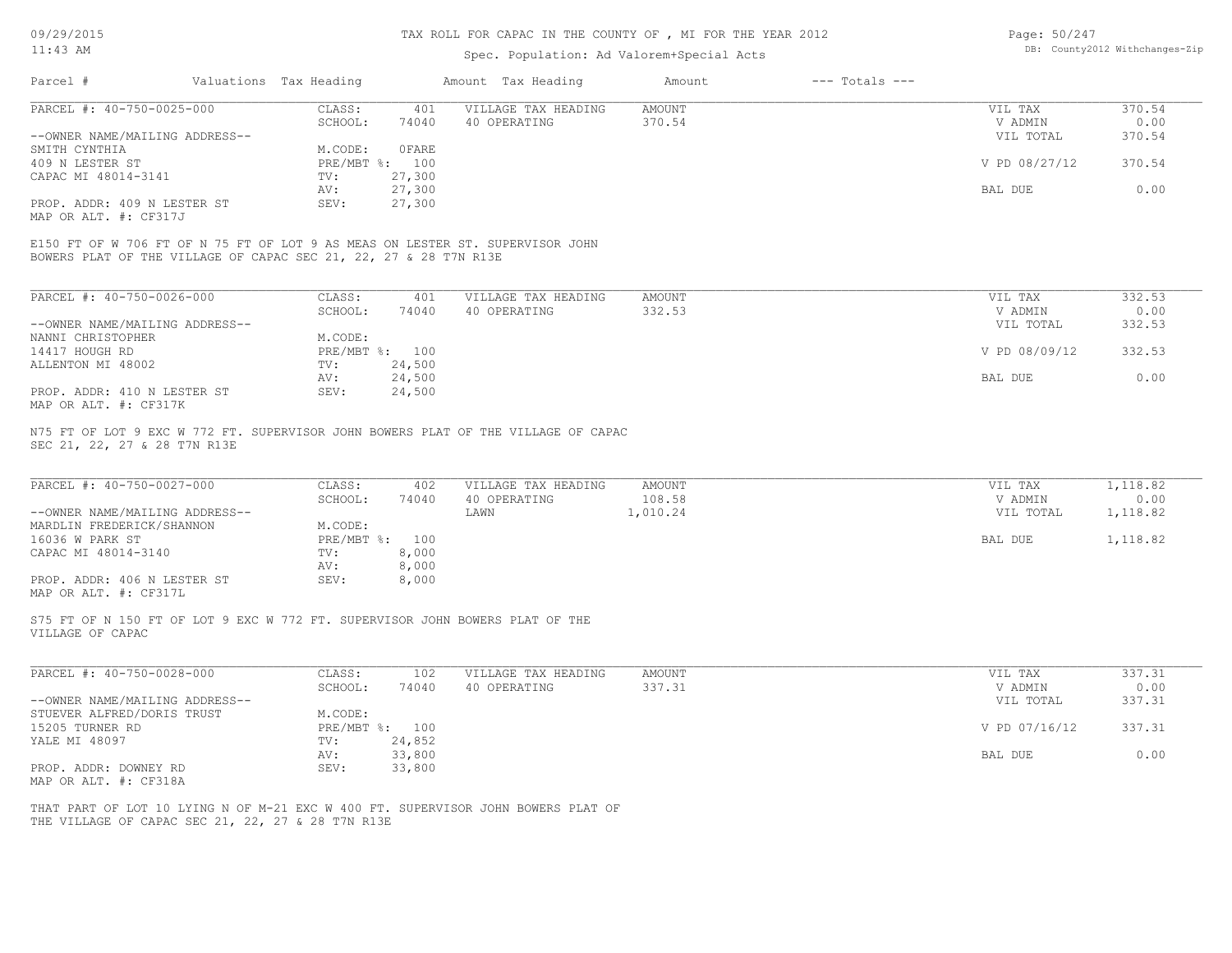## TAX ROLL FOR CAPAC IN THE COUNTY OF , MI FOR THE YEAR 2012

# Spec. Population: Ad Valorem+Special Acts

| Page: 51/247 |                                |
|--------------|--------------------------------|
|              | DB: County2012 Withchanges-Zip |

| Parcel #                       | Valuations Tax Heading |         | Amount Tax Heading  | Amount   | $---$ Totals $---$ |           |          |
|--------------------------------|------------------------|---------|---------------------|----------|--------------------|-----------|----------|
| PARCEL #: 40-750-0029-000      | CLASS:                 | 301     | VILLAGE TAX HEADING | AMOUNT   |                    | VIL TAX   | 3,890.00 |
|                                | SCHOOL:                | 74040   | 40 OPERATING        | 3,890.00 |                    | V ADMIN   | 0.00     |
| --OWNER NAME/MAILING ADDRESS-- |                        |         |                     |          |                    | VIL TOTAL | 3,890.00 |
| THUMB RIGGING & ERECTORS INC   | M.CODE:                |         |                     |          |                    |           |          |
| PO BOX 189                     | $PRE/MBT$ %:           |         |                     |          |                    | BAL DUE   | 3,890.00 |
| 14850 DOWNEY RD                | TV:                    | 286,599 |                     |          |                    |           |          |
| CAPAC MI 48014                 | AV:                    | 309,700 |                     |          |                    |           |          |
|                                | SEV:                   | 309,700 |                     |          |                    |           |          |
| PROP. ADDR: 14850 DOWNEY RD    |                        |         |                     |          |                    |           |          |

MAP OR ALT. #: CF318B

VILLAGE OF CAPAC SEC 21, 22, 27 & 28 T7N R13E W400 FT OF THAT PART OF LOT 10 LYING N OF M-21 SUPERVISOR JOHN BOWERS PLAT OF THE

| PARCEL #: 40-750-0030-000      | CLASS:     | 703   | VILLAGE TAX HEADING | AMOUNT | VIL TAX   | 0.00 |
|--------------------------------|------------|-------|---------------------|--------|-----------|------|
|                                | SCHOOL:    | 74040 | 40 OPERATING        | 0.00   | V ADMIN   | 0.00 |
| --OWNER NAME/MAILING ADDRESS-- |            |       |                     |        | VIL TOTAL | 0.00 |
| VILLAGE OF CAPAC               | M.CODE:    |       |                     |        |           |      |
|                                | PRE/MBT %: |       |                     |        | BAL DUE   | 0.00 |
| PROP. ADDR: 401 N LESTER       | TV:        |       |                     |        |           |      |
| MAP OR ALT. #: CF318C          | AV:        |       |                     |        |           |      |
|                                | SEV:       |       |                     |        |           |      |

CAPAC SEC 21, 22, 27 & 28 T7N R13E THAT PART OF LOT 10 LYING S OF M-21 SUPERVISOR JOHN BOWERS PLAT OF THE VILLAGE OF

| PARCEL #: 40-750-0031-000      | CLASS:       | 401    | VILLAGE TAX HEADING | AMOUNT | VIL TAX       | 489.98 |
|--------------------------------|--------------|--------|---------------------|--------|---------------|--------|
|                                | SCHOOL:      | 74040  | 40 OPERATING        | 489.98 | V ADMIN       | 0.00   |
| --OWNER NAME/MAILING ADDRESS-- |              |        |                     |        | VIL TOTAL     | 489.98 |
| STINE WAYNE MAURICE            | M.CODE:      |        |                     |        |               |        |
| 1546 NIGHTINGALE LN            | $PRE/MBT$ %: | 100    |                     |        | V PD 07/16/12 | 489.98 |
| KINGSLEY MI 49649-9212         | TV:          | 36,100 |                     |        |               |        |
|                                | AV:          | 36,100 |                     |        | BAL DUE       | 0.00   |
| PROP. ADDR: 326 N LESTER ST    | SEV:         | 36,100 |                     |        |               |        |
| MAP OR ALT. #: CF319A          |              |        |                     |        |               |        |

 $\mathcal{L}_\mathcal{L} = \mathcal{L}_\mathcal{L} = \mathcal{L}_\mathcal{L} = \mathcal{L}_\mathcal{L} = \mathcal{L}_\mathcal{L} = \mathcal{L}_\mathcal{L} = \mathcal{L}_\mathcal{L} = \mathcal{L}_\mathcal{L} = \mathcal{L}_\mathcal{L} = \mathcal{L}_\mathcal{L} = \mathcal{L}_\mathcal{L} = \mathcal{L}_\mathcal{L} = \mathcal{L}_\mathcal{L} = \mathcal{L}_\mathcal{L} = \mathcal{L}_\mathcal{L} = \mathcal{L}_\mathcal{L} = \mathcal{L}_\mathcal{L}$ 

& 28 T7N R13E N75 FT OF LOT 11 SUPERVISOR JOHN BOWERS PLAT OF THE VILLAGE OF CAPAC SEC 21, 22 27

| PARCEL #: 40-750-0032-000      | CLASS:       | 401    | VILLAGE TAX HEADING | AMOUNT | VIL TAX       | 340.68 |
|--------------------------------|--------------|--------|---------------------|--------|---------------|--------|
|                                | SCHOOL:      | 74040  | 40 OPERATING        | 340.68 | V ADMIN       | 0.00   |
| --OWNER NAME/MAILING ADDRESS-- |              |        |                     |        | VIL TOTAL     | 340.68 |
| PACK PAUL/BARBARA              | M.CODE:      | 0FARE  |                     |        |               |        |
| 318 N LESTER ST                | $PRE/MBT$ %: | 100    |                     |        | V PD 08/27/12 | 340.68 |
| CAPAC MI 48014-3138            | TV:          | 25,100 |                     |        |               |        |
|                                | AV:          | 25,100 |                     |        | BAL DUE       | 0.00   |
| PROP. ADDR: 318 N LESTER ST    | SEV:         | 25,100 |                     |        |               |        |
| MAP OR ALT. #: CF319B          |              |        |                     |        |               |        |

& 28 T7N R13E S75 FT OF LOT 11 SUPERVISOR JOHN BOWERS PLAT OF THE VILLAGE OF CAPAC SEC 21, 22 27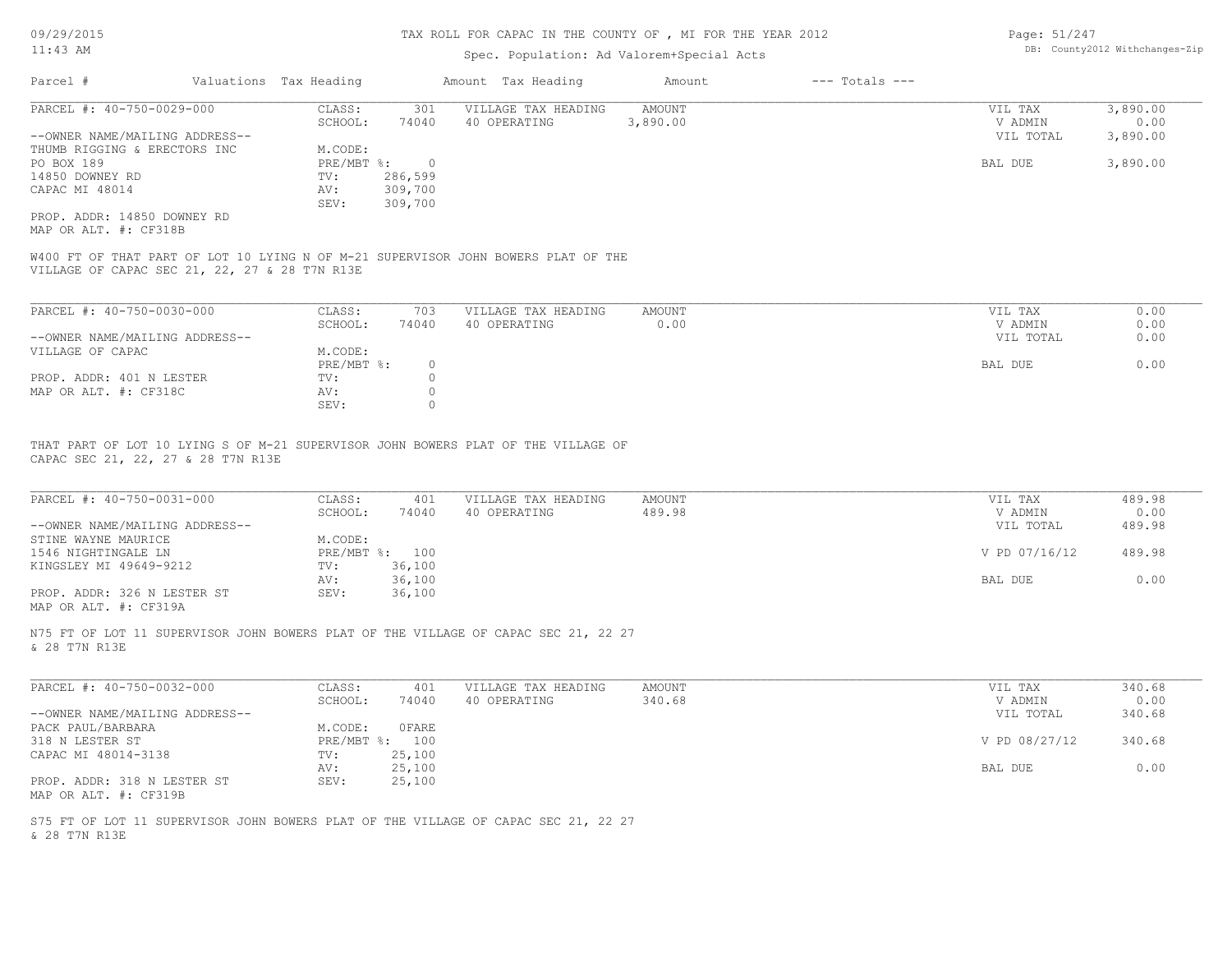## TAX ROLL FOR CAPAC IN THE COUNTY OF , MI FOR THE YEAR 2012

# Spec. Population: Ad Valorem+Special Acts

| Page: 52/247 |                                |
|--------------|--------------------------------|
|              | DB: County2012 Withchanges-Zip |

| Parcel #            |                                | Valuations Tax Heading |                | Amount Tax Heading  | Amount | $---$ Totals $---$ |               |        |
|---------------------|--------------------------------|------------------------|----------------|---------------------|--------|--------------------|---------------|--------|
|                     | PARCEL #: 40-750-0033-000      | CLASS:                 | 401            | VILLAGE TAX HEADING | AMOUNT |                    | VIL TAX       | 466.91 |
|                     |                                | SCHOOL:                | 74040          | 40 OPERATING        | 466.91 |                    | V ADMIN       | 0.00   |
|                     | --OWNER NAME/MAILING ADDRESS-- |                        |                |                     |        |                    | VIL TOTAL     | 466.91 |
| KLUG MARK/TERRI     |                                | M.CODE:                |                |                     |        |                    |               |        |
| 322 N LESTER ST     |                                |                        | PRE/MBT %: 100 |                     |        |                    | V PD 09/27/12 | 466.91 |
| CAPAC MI 48014-3138 |                                | TV:                    | 34,400         |                     |        |                    |               |        |
|                     |                                | AV:                    | 34,400         |                     |        |                    | BAL DUE       | 0.00   |
|                     | PROP. ADDR: 322 N LESTER ST    | SEV:                   | 34,400         |                     |        |                    |               |        |

MAP OR ALT. #: CF319C

SEC 21, 22, 27 & 28 T7N R13E S75 FT OF N 150 FT OF LOT 11 SUPERVISOR JOHN BOWERS PLAT OF THE VILLAGE OF CAPAC

| PARCEL #: 40-750-0034-000                            | CLASS:       | 401    | VILLAGE TAX HEADING | AMOUNT | VIL TAX   | 324.39 |
|------------------------------------------------------|--------------|--------|---------------------|--------|-----------|--------|
|                                                      | SCHOOL:      | 74040  | 40 OPERATING        | 324.39 | V ADMIN   | 0.00   |
| --OWNER NAME/MAILING ADDRESS--                       |              |        |                     |        | VIL TOTAL | 324.39 |
| BOLLAERT PEARL C                                     | M.CODE:      |        |                     |        |           |        |
| 314 N LESTER ST                                      | $PRE/MBT$ %: | 100    |                     |        | BAL DUE   | 324.39 |
| CAPAC MI 48014-3138                                  | TV:          | 23,900 |                     |        |           |        |
|                                                      | AV:          | 23,900 |                     |        |           |        |
| PROP. ADDR: 314 N LESTER ST<br>MAP OR ALT. #: CF320A | SEV:         | 23,900 |                     |        |           |        |

SUPERVISORS JOHN BOWER'S PLAT OF VILLAGE OF CAPAC 75',TH S89^57'7"E 139.36',TH SO^40'57"E 75',TH N89^57'21"W 139.66' TO BEG PART OF LOT 12 & VAC ALLEY ADJ,BEG NO^27'W 150' FROM SW COR LOT 12, TH NO^27'W

| PARCEL #: 40-750-0034-100      | CLASS:         | 402   | VILLAGE TAX HEADING | AMOUNT | VIL TAX   | 75.64 |
|--------------------------------|----------------|-------|---------------------|--------|-----------|-------|
|                                | SCHOOL:        | 74040 | 40 OPERATING        | 75.64  | V ADMIN   | 0.00  |
| --OWNER NAME/MAILING ADDRESS-- |                |       |                     |        | VIL TOTAL | 75.64 |
| BOLLAERT PEARL C               | M.CODE:        |       |                     |        |           |       |
| 314 N LESTER ST                | PRE/MBT %: 100 |       |                     |        | BAL DUE   | 75.64 |
| CAPAC MI 48014-3138            | TV:            | 5,573 |                     |        |           |       |
|                                | AV:            | 7,800 |                     |        |           |       |
| PROP. ADDR: N LESTER ST        | SEV:           | 7,800 |                     |        |           |       |
| MAP OR ALT. #: CF320           |                |       |                     |        |           |       |

SUPERVISOSR JOHN BOWER'S PLAT OF VILLAGE OF CAPAC 75',TH S89^57'21"E 139.66',TH SO^40'57"E 75', TH N89^57'21"W 139.97' TO BEG PART OF LOT 12 & VAC ALLEY ADJ, BEG NO^27'W 75' FROM SW COR LOT 12,TH NO^27'W

| PARCEL #: 40-750-0034-200      | CLASS:     | 401    | VILLAGE TAX HEADING | AMOUNT | VIL TAX       | 617.57 |
|--------------------------------|------------|--------|---------------------|--------|---------------|--------|
|                                | SCHOOL:    | 74040  | 40 OPERATING        | 617.57 | V ADMIN       | 0.00   |
| --OWNER NAME/MAILING ADDRESS-- |            |        |                     |        | VIL TOTAL     | 617.57 |
| CARROLL DOUGLAS/DARLEEN        | M.CODE:    | CBSMT  |                     |        |               |        |
| 300 N LESTER ST                | PRE/MBT %: | 100    |                     |        | V PD 07/05/12 | 617.57 |
| CAPAC MI 48014-3138            | TV:        | 45,500 |                     |        |               |        |
|                                | AV:        | 45,500 |                     |        | BAL DUE       | 0.00   |
| PROP. ADDR: 300 N LESTER ST    | SEV:       | 45,500 |                     |        |               |        |
| MAP OR ALT. #: CF320C          |            |        |                     |        |               |        |

BOWER'S PLAT OF VILLAGE OF CAPAC S89^57'21"E 139.97',TH SO^40'57"E 75',TH N89^57'21"W 140.27' TO BEG SUPRVISOR JOHN PART OF LOT 12& VAC ALLEY ADJ, BEG AT SW COR OF LOT 12, TH NO^27'W 75', TH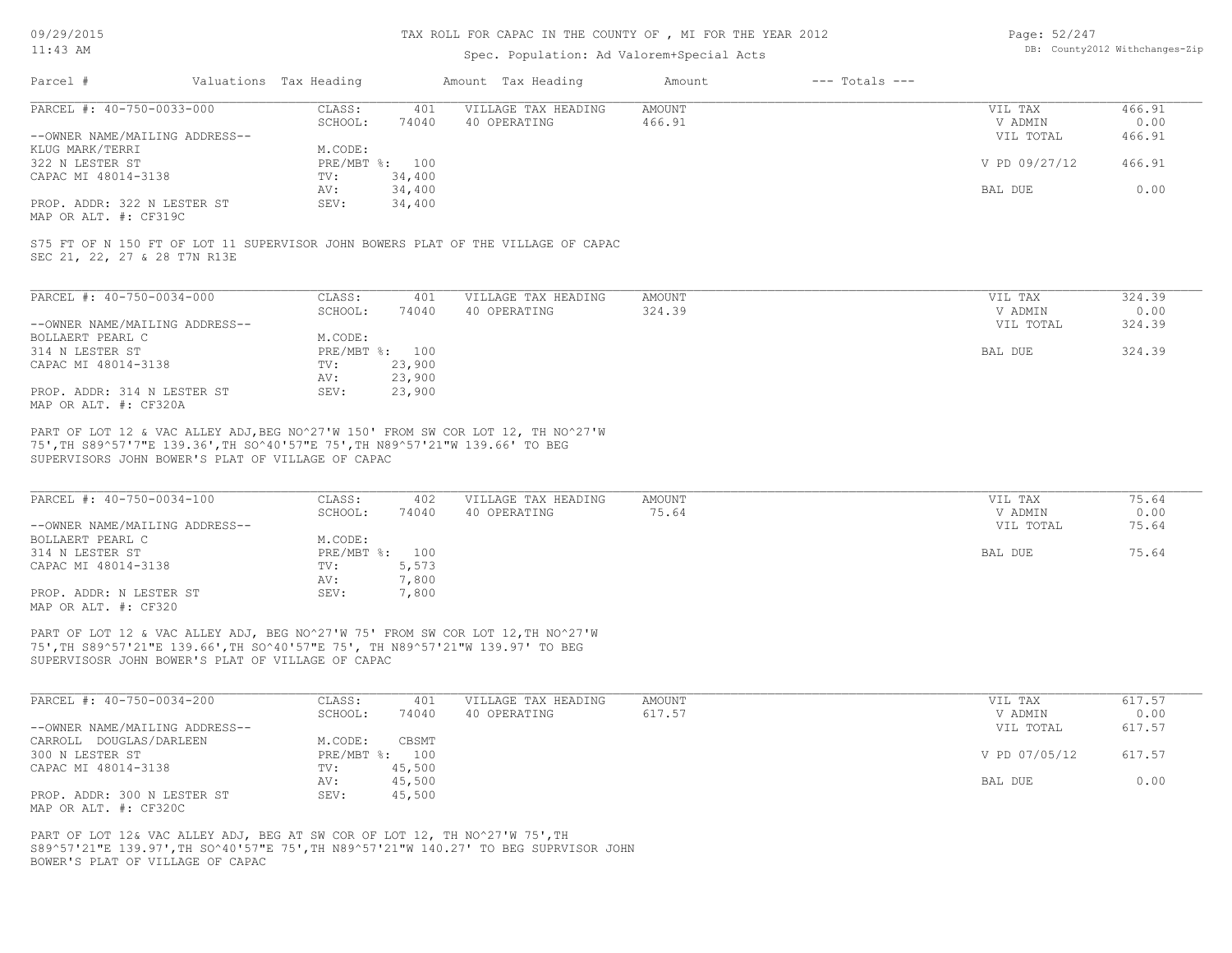# Spec. Population: Ad Valorem+Special Acts

| Page: 53/247 |                                |
|--------------|--------------------------------|
|              | DB: County2012 Withchanges-Zip |

| Parcel #                       | Valuations Tax Heading |        | Amount Tax Heading  | Amount | $---$ Totals $---$ |               |        |
|--------------------------------|------------------------|--------|---------------------|--------|--------------------|---------------|--------|
| PARCEL #: 40-750-0035-000      | CLASS:                 | 401    | VILLAGE TAX HEADING | AMOUNT |                    | VIL TAX       | 427.54 |
|                                | SCHOOL:                | 74040  | 40 OPERATING        | 427.54 |                    | V ADMIN       | 0.00   |
| --OWNER NAME/MAILING ADDRESS-- |                        |        |                     |        |                    | VIL TOTAL     | 427.54 |
| WITHUN DIANA                   | M.CODE:                | CBSMT  |                     |        |                    |               |        |
| MICHAEL WITHUN                 | PRE/MBT %: 100         |        |                     |        |                    | V PD 07/05/12 | 427.54 |
| 238 N LESTER ST                | TV:                    | 31,500 |                     |        |                    |               |        |
| CAPAC MI 48014-3136            | AV:                    | 31,500 |                     |        |                    | BAL DUE       | 0.00   |
|                                | SEV:                   | 31,500 |                     |        |                    |               |        |
| PROP. ADDR: 238 N LESTER ST    |                        |        |                     |        |                    |               |        |

MAP OR ALT. #: CF321A

LOT 13 EXC S 225' SUPERVISOR JOHN BOWER'S PLAT OF THE VILLAGE OF CAPAC

| PARCEL #: 40-750-0035-200                    | CLASS:       | 401    | VILLAGE TAX HEADING | AMOUNT | VIL TAX   | 389.54 |
|----------------------------------------------|--------------|--------|---------------------|--------|-----------|--------|
|                                              | SCHOOL:      | 74040  | 40 OPERATING        | 389.54 | V ADMIN   | 0.00   |
| --OWNER NAME/MAILING ADDRESS--               |              |        |                     |        | VIL TOTAL | 389.54 |
| ELLLIOTT RAYMOND JR/SHERRY                   | M.CODE:      |        |                     |        |           |        |
| 230 N LESTER ST                              | $PRE/MBT$ %: | 100    |                     |        | BAL DUE   | 389.54 |
| CAPAC MI 48014                               | TV:          | 28,700 |                     |        |           |        |
|                                              | AV:          | 28,700 |                     |        |           |        |
| PROP. ADDR: 230 N LESTER ST<br>$\frac{1}{2}$ | SEV:         | 28,700 |                     |        |           |        |

MAP OR ALT. #: CF321C

N75' OF S 225' OF LOT 13 SUPERVISOR JOHN BOWER'S PLAT OF THE VILLAGE OF CAPAC

| PARCEL #: 40-750-0035-500      | CLASS:  | 401            | VILLAGE TAX HEADING | AMOUNT | VIL TAX       | 650.14 |
|--------------------------------|---------|----------------|---------------------|--------|---------------|--------|
|                                | SCHOOL: | 74040          | 40 OPERATING        | 650.14 | V ADMIN       | 0.00   |
| --OWNER NAME/MAILING ADDRESS-- |         |                |                     |        | VIL TOTAL     | 650.14 |
| MOLINA JOSE E                  | M.CODE: | OFARE          |                     |        |               |        |
| 222 N LESTER ST                |         | PRE/MBT %: 100 |                     |        | V PD 08/27/12 | 650.14 |
| CAPAC MI 48014-3136            | TV:     | 47,900         |                     |        |               |        |
|                                | AV:     | 47,900         |                     |        | BAL DUE       | 0.00   |
| PROP. ADDR: 222 N LESTER ST    | SEV:    | 47,900         |                     |        |               |        |
| MAP OR ALT. #: CF321B          |         |                |                     |        |               |        |

S150' OF LOT 13 SUPERVISOR JOHN BOWER'S PLAT OF THE VILLAGE OF CAPAC

| PARCEL #: 40-750-0036-000      | CLASS:  | 401            | VILLAGE TAX HEADING | AMOUNT | VIL TAX   | 270.10 |
|--------------------------------|---------|----------------|---------------------|--------|-----------|--------|
|                                | SCHOOL: | 74040          | 40 OPERATING        | 270.10 | V ADMIN   | 0.00   |
| --OWNER NAME/MAILING ADDRESS-- |         |                |                     |        | VIL TOTAL | 270.10 |
| WALKER RITA                    | M.CODE: |                |                     |        |           |        |
| P.O. BOX 530                   |         | PRE/MBT %: 100 |                     |        | BAL DUE   | 270.10 |
| CAPAC MI 48014-3134            | TV:     | 19,900         |                     |        |           |        |
|                                | AV:     | 19,900         |                     |        |           |        |
| PROP. ADDR: 108 N LESTER ST    | SEV:    | 19,900         |                     |        |           |        |
| MAP OR ALT. #: CF322A          |         |                |                     |        |           |        |

22, 27 & 28 T7N R13E EXC N 195 FT THEREOF SUPERVISOR JOHN BOWERS PLAT OF THE VILLAGE OF CAPAC SEC 21, THAT PART OF LOT 14 LYING N OF A LINE 420 FT N OF & PARALLEL WITH CENTER OF M-21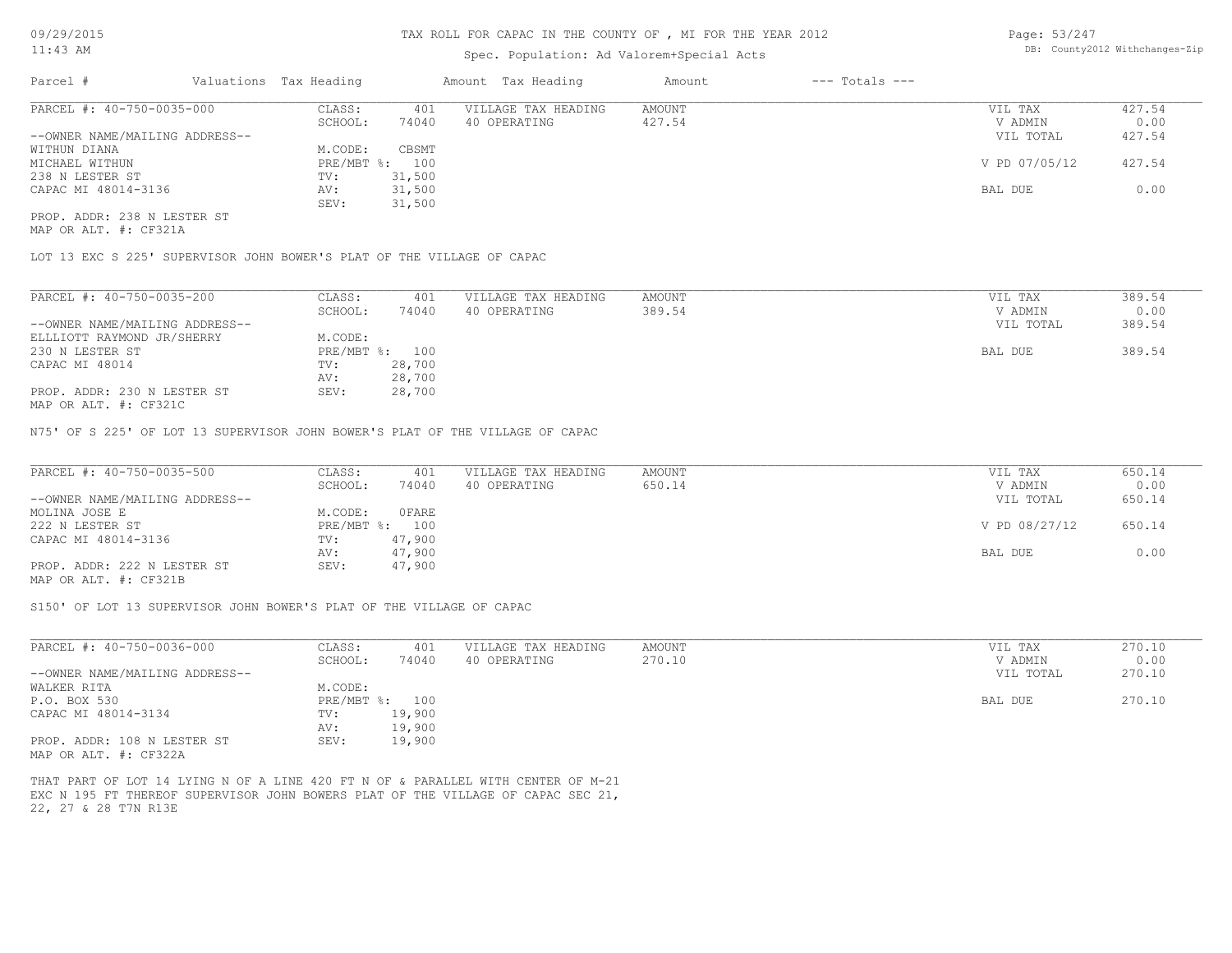## TAX ROLL FOR CAPAC IN THE COUNTY OF , MI FOR THE YEAR 2012

# Spec. Population: Ad Valorem+Special Acts

| Page: 54/247 |                                |
|--------------|--------------------------------|
|              | DB: County2012 Withchanges-Zip |

| Parcel #                            | Valuations Tax Heading |        | Amount Tax Heading  | Amount | $---$ Totals $---$ |               |        |
|-------------------------------------|------------------------|--------|---------------------|--------|--------------------|---------------|--------|
| PARCEL #: 40-750-0037-000           | CLASS:                 | 401    | VILLAGE TAX HEADING | AMOUNT |                    | VIL TAX       | 317.60 |
|                                     | SCHOOL:                | 74040  | 40 OPERATING        | 317.60 |                    | V ADMIN       | 0.00   |
| --OWNER NAME/MAILING ADDRESS--      |                        |        |                     |        |                    | VIL TOTAL     | 317.60 |
| HELZER LONNIE L                     | M.CODE:                |        |                     |        |                    |               |        |
| HELZER NICKET-AL, WALKER G WITHUM C | PRE/MBT %: 100         |        |                     |        |                    | V PD 07/16/12 | 317.60 |
| ARNOTT JANET                        | TV:                    | 23,400 |                     |        |                    |               |        |
| P.O. BOX 135                        | AV:                    | 23,400 |                     |        |                    | BAL DUE       | 0.00   |
| ROSE CITY MI 48654                  | SEV:                   | 23,400 |                     |        |                    |               |        |

MAP OR ALT. #: CF322B PROP. ADDR: 204 N LESTER ST

N129' OF LOT 14 SUPERVISOR JOHN BOWERS PLAT OF THE VILLAGE OF CAPAC

| PARCEL #: 40-750-0037-100      | CLASS:       | 703   | VILLAGE TAX HEADING | AMOUNT | VIL TAX   | 0.00 |
|--------------------------------|--------------|-------|---------------------|--------|-----------|------|
|                                | SCHOOL:      | 74040 | 40 OPERATING        | 0.00   | V ADMIN   | 0.00 |
| --OWNER NAME/MAILING ADDRESS-- |              |       |                     |        | VIL TOTAL | 0.00 |
| VILLAGE OF CAPAC               | M.CODE:      |       |                     |        |           |      |
| 131 N MAIN ST                  | $PRE/MBT$ %: |       |                     |        | BAL DUE   | 0.00 |
| CAPAC MI 48014                 | TV:          |       |                     |        |           |      |
|                                | AV:          |       |                     |        |           |      |
| PROP. ADDR: E CHURCH           | SEV:         |       |                     |        |           |      |
| MAP OR ALT. #: CF322C          |              |       |                     |        |           |      |

S66' OF N 195' OF LOT 14 SUPERVISOR JOHN BOWERS PLAT OF THE VILLAGE OF CAPAC

| PARCEL #: 40-750-0039-000      | CLASS:  | 401            | VILLAGE TAX HEADING | AMOUNT | VIL TAX       | 527.98 |
|--------------------------------|---------|----------------|---------------------|--------|---------------|--------|
|                                | SCHOOL: | 74040          | 40 OPERATING        | 527.98 | V ADMIN       | 0.00   |
| --OWNER NAME/MAILING ADDRESS-- |         |                |                     |        | VIL TOTAL     | 527.98 |
| BEISCHER RONALD/PATSY          | M.CODE: |                |                     |        |               |        |
| 403 E MILL ST                  |         | PRE/MBT %: 100 |                     |        | V PD 08/27/12 | 527.98 |
| CAPAC MI 48014-3164            | TV:     | 38,900         |                     |        |               |        |
|                                | AV:     | 38,900         |                     |        | BAL DUE       | 0.00   |
| PROP. ADDR: 403 E MILL ST      | SEV:    | 38,900         |                     |        |               |        |
| MAP OR ALT. #: CF323A          |         |                |                     |        |               |        |

28 T7N R13E FT N OF LOT 15 SUPERVISOR JOHN BOWERS PLAT OF THE VILLAGE OF CAPAC SEC 21, 22, 27 & THAT PART OF LOT 14 LYING S OF A LINE 167 FT N OF & PARALLEL TO S LOT LINE EXC W 52

| PARCEL #: 40-750-0040-000      | CLASS:  | 401            | VILLAGE TAX HEADING | AMOUNT | VIL TAX   | 316.25 |
|--------------------------------|---------|----------------|---------------------|--------|-----------|--------|
|                                | SCHOOL: | 74040          | 40 OPERATING        | 316.25 | V ADMIN   | 0.00   |
| --OWNER NAME/MAILING ADDRESS-- |         |                |                     |        | VIL TOTAL | 316.25 |
| KLUG BETTY                     | M.CODE: |                |                     |        |           |        |
| CONNIE MURRAY                  |         | PRE/MBT %: 100 |                     |        | BAL DUE   | 316.25 |
| 4676 DOWNINGTON RD             | TV:     | 23,300         |                     |        |           |        |
| DECKERVILLE MI 48427           | AV:     | 23,300         |                     |        |           |        |
|                                | SEV:    | 23,300         |                     |        |           |        |
| PROP. ADDR: 104 N LESTER ST    |         |                |                     |        |           |        |
| MAP OR ALT. #: CF323B          |         |                |                     |        |           |        |

JOHN BOWERS PLAT OF THE VILLAGE OF CAPAC SEC 21, 22, 27 & 28 T7N R13E N75 FT OF S 167 FT OF THAT PART OF LOT 14 LYING N OF N LINE OF LOT 15 SUPERVISOR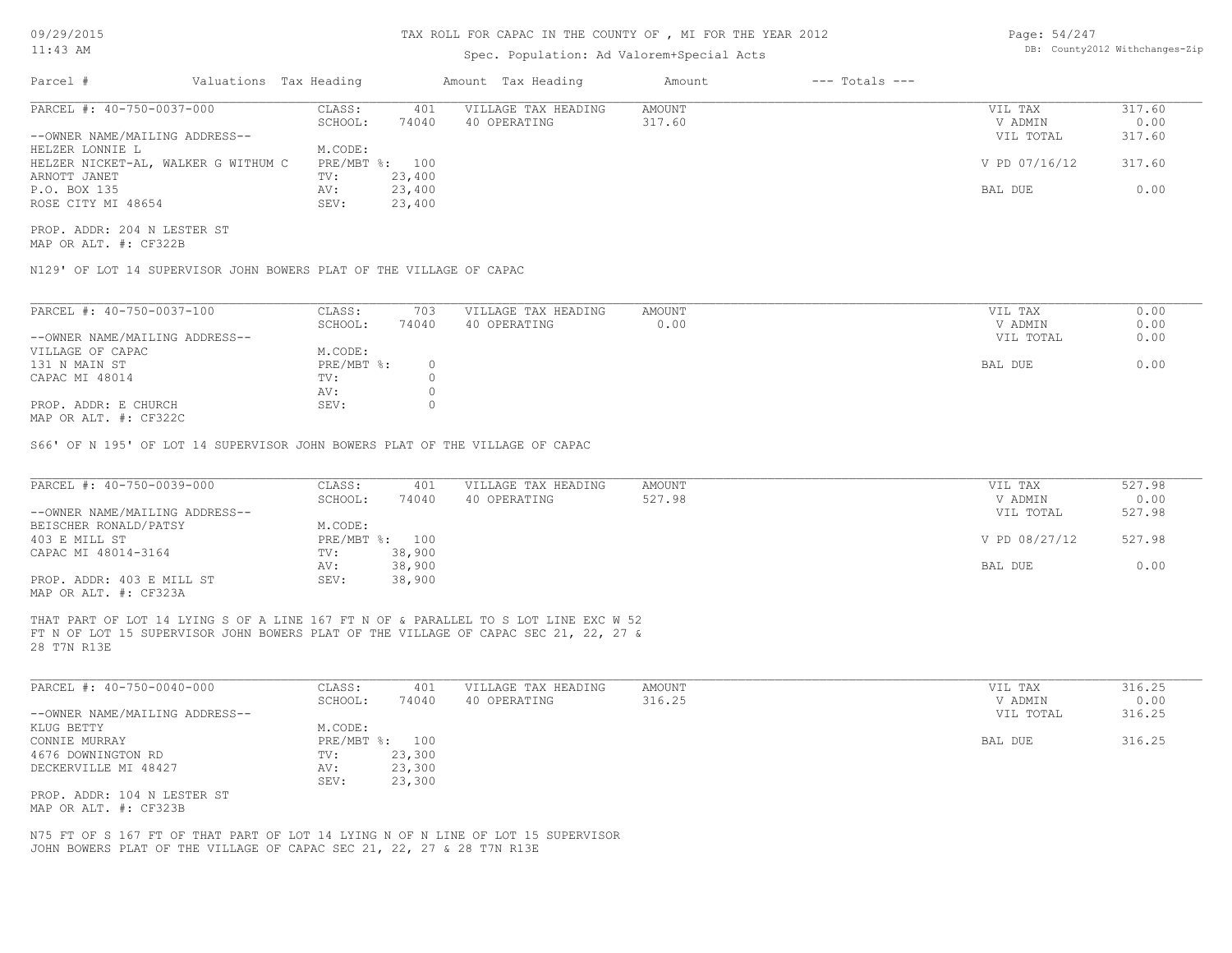# Spec. Population: Ad Valorem+Special Acts

| Page: 55/247 |                                |
|--------------|--------------------------------|
|              | DB: County2012 Withchanges-Zip |

| Parcel #                       | Valuations Tax Heading |        | Amount Tax Heading  | Amount | $---$ Totals $---$ |               |        |
|--------------------------------|------------------------|--------|---------------------|--------|--------------------|---------------|--------|
| PARCEL #: 40-750-0041-000      | CLASS:                 | 401    | VILLAGE TAX HEADING | AMOUNT |                    | VIL TAX       | 260.60 |
|                                | SCHOOL:                | 74040  | 40 OPERATING        | 260.60 |                    | V ADMIN       | 0.00   |
| --OWNER NAME/MAILING ADDRESS-- |                        |        |                     |        |                    | VIL TOTAL     | 260.60 |
| LYLE WILLIAM                   | M.CODE:                | OLALS  |                     |        |                    |               |        |
| 106 N LESTER ST                | PRE/MBT %: 100         |        |                     |        |                    | V PD 08/27/12 | 260.60 |
| CAPAC MI 48014-3134            | TV:                    | 19,200 |                     |        |                    |               |        |
|                                | AV:                    | 19,200 |                     |        |                    | BAL DUE       | 0.00   |
| PROP. ADDR: 106 N LESTER ST    | SEV:                   | 19,200 |                     |        |                    |               |        |
|                                |                        |        |                     |        |                    |               |        |

MAP OR ALT. #: CF323C

JOHN BOWERS PLAT OF THE VILLAGE OF CAPAC N70 FT OF S 237 FT OF THAT PART OF LOT 14 LYING N OF N LINE OF LOT 15 SUPERVISOR

| PARCEL #: 40-750-0042-000      | CLASS:     | 402   | VILLAGE TAX HEADING | AMOUNT | VIL TAX   | 118.08 |
|--------------------------------|------------|-------|---------------------|--------|-----------|--------|
|                                | SCHOOL:    | 74040 | 40 OPERATING        | 118.08 | V ADMIN   | 0.00   |
| --OWNER NAME/MAILING ADDRESS-- |            |       |                     |        | VIL TOTAL | 118.08 |
| KLUG BETTY                     | M.CODE:    |       |                     |        |           |        |
| CONNIE MURRAY                  | PRE/MBT %: | 100   |                     |        | BAL DUE   | 118.08 |
| 4676 DOWNINGTON RD             | TV:        | 8,700 |                     |        |           |        |
| DECKERVILLE MI 48427           | AV:        | 8,700 |                     |        |           |        |
|                                | SEV:       | 8,700 |                     |        |           |        |
| PROP. ADDR: N LESTER ST        |            |       |                     |        |           |        |
| MAP OR ALT. #: CF323D          |            |       |                     |        |           |        |

JOHN BOWERS PLAT OF THE VILLAGE OF CAPAC SEC 21, 22, 27 & 28 T7N R13E N75 FT OF S 92 FT OF THAT PART OF LOT 14 LYING N OF N LINE OF LOT 15 SUPERVISOR

| PARCEL #: 40-750-0043-000      | CLASS:  | 401            | VILLAGE TAX HEADING | AMOUNT | VIL TAX       | 366.47 |
|--------------------------------|---------|----------------|---------------------|--------|---------------|--------|
|                                | SCHOOL: | 74040          | 40 OPERATING        | 366.47 | V ADMIN       | 0.00   |
| --OWNER NAME/MAILING ADDRESS-- |         |                |                     |        | VIL TOTAL     | 366.47 |
| HILLER ERIC                    | M.CODE: | OFARE          |                     |        |               |        |
| 401 E MILL ST                  |         | PRE/MBT %: 100 |                     |        | V PD 08/27/12 | 366.47 |
| CAPAC MI 48014                 | TV:     | 27,000         |                     |        |               |        |
|                                | AV:     | 27,000         |                     |        | BAL DUE       | 0.00   |
| PROP. ADDR: 401 E MILL ST      | SEV:    | 27,000         |                     |        |               |        |
| ---- -- --- " ----             |         |                |                     |        |               |        |

MAP OR ALT. #: CF324

CAPAC SEC 21, 22, 27 & 28 T7N R13E FT TO W LOT LINE, TH S 17 FT TO BEG. SUPERVISOR JOHN BOWERS PLAT OF THE VILLAGE OF LOT 15 & THAT PART OF LOT 14 BEG AT NW COR OF LOT 15 TH E 52 FT, TH N 17 FT TH W 52

| PARCEL #: 40-750-0044-001      | CLASS:       | 402    | VILLAGE TAX HEADING | AMOUNT | VIL TAX       | 19.17 |
|--------------------------------|--------------|--------|---------------------|--------|---------------|-------|
|                                | SCHOOL:      | 74040  | 40 OPERATING        | 19.17  | V ADMIN       | 0.00  |
| --OWNER NAME/MAILING ADDRESS-- |              |        |                     |        | VIL TOTAL     | 19.17 |
| SANCHEZ JAMES                  | M.CODE:      |        |                     |        |               |       |
| 3111 WRIGHT ST                 | $PRE/MBT$ %: |        |                     |        | V PD 09/13/12 | 19.17 |
| PORT HURON MI 48060            | TV:          | 1,413  |                     |        |               |       |
|                                | AV:          | 12,500 |                     |        | BAL DUE       | 0.00  |
| PROP. ADDR: CHURCH STREET      | SEV:         | 12,500 |                     |        |               |       |
| MAP OR ALT. #:                 |              |        |                     |        |               |       |

146.8' TO BEG SUPERVISOR JOHN BOWERS PLAT OF THE VILLAGE OF CAPAC PARCEL A 33S E 129', TH S 89D 49M 35S W 146.55', TH N 0D 27M 0S W 129', TH N 89D 45M 35S E PART OF LOT 16 DESC AS BEG S 89D 49M 35S W 146' FROM NE COR OF LOT 16; TH S 0D 20M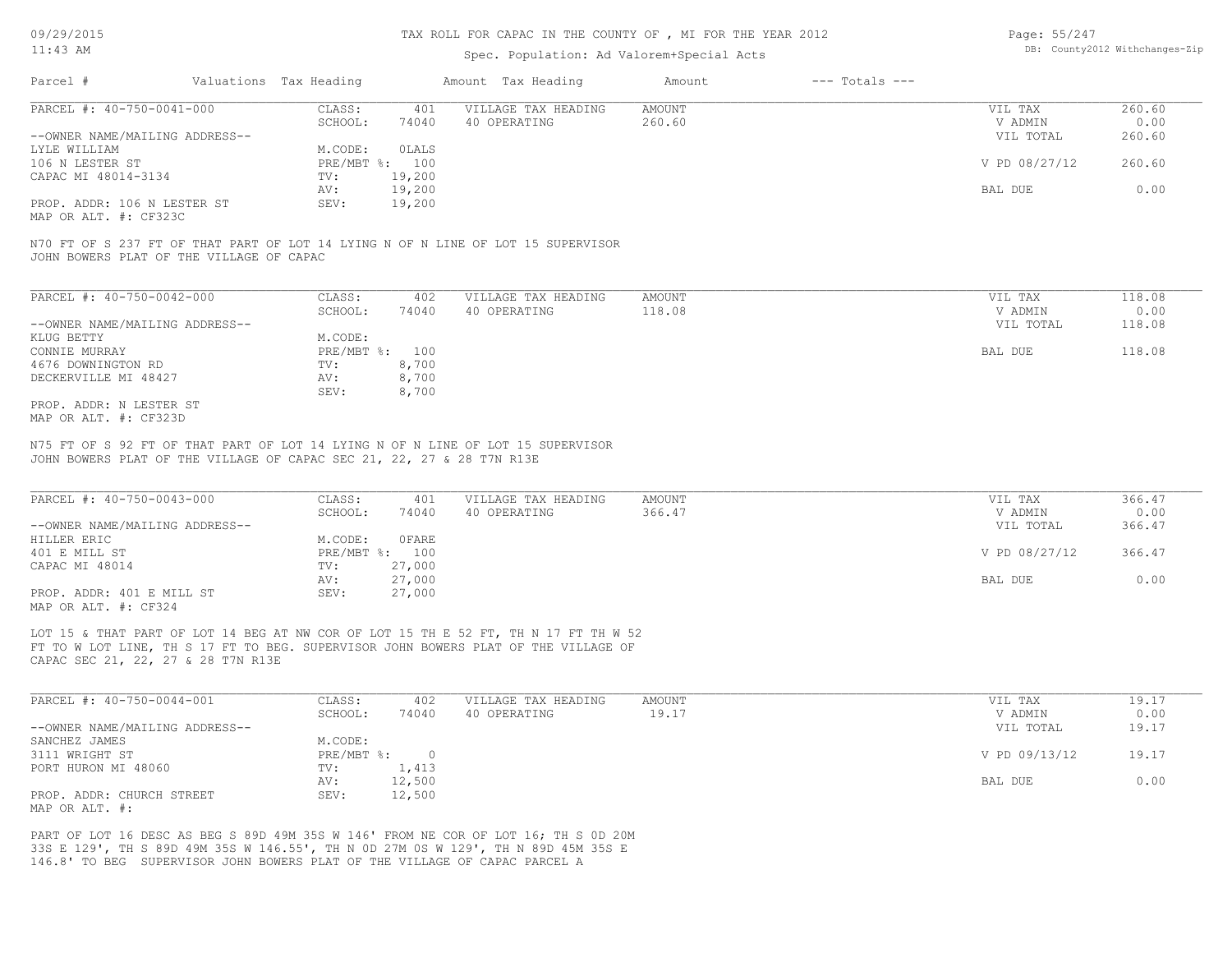# Spec. Population: Ad Valorem+Special Acts

| Page: 56/247 |                                |
|--------------|--------------------------------|
|              | DB: County2012 Withchanges-Zip |

| Parcel #                       | Valuations Tax Heading |       | Amount Tax Heading  | Amount | $---$ Totals $---$ |           |      |
|--------------------------------|------------------------|-------|---------------------|--------|--------------------|-----------|------|
| PARCEL #: 40-750-0044-002      | CLASS:                 | 402   | VILLAGE TAX HEADING | AMOUNT |                    | VIL TAX   | 0.00 |
|                                | SCHOOL:                | 74040 | 40 OPERATING        | 0.00   |                    | V ADMIN   | 0.00 |
| --OWNER NAME/MAILING ADDRESS-- |                        |       |                     |        |                    | VIL TOTAL | 0.00 |
| SANCHEZ JAMES                  | M.CODE:                |       |                     |        |                    |           |      |
| SANCHEZ FRANCISCA              | $PRE/MBT$ %:           |       |                     |        |                    | BAL DUE   | 0.00 |
| 207 RAILROAD ST                | TV:                    |       |                     |        |                    |           |      |
| CAPAC MI 48014-3623            | AV:                    |       |                     |        |                    |           |      |
|                                | SEV:                   |       |                     |        |                    |           |      |
| PROP. ADDR: E CHURCH ST        |                        |       |                     |        |                    |           |      |

MAP OR ALT. #:

BOWERS PLAT OF VILLAGE OF CAPAC PROPOSED CHURCH STREET EXTENSION W 292.43', TH N 0D 27M 0S W 66', TH N 89D 49M 35S E 292.56' TO BEG. SUPERVISOR JOHN BEG S 0D 20M 33S E 129' FROM NE COR LOT 16, TH S 0D 20M 33S E 66', TH S 89D 49M 35S

| PARCEL #: 40-750-0044-010      | CLASS:     | 402      | VILLAGE TAX HEADING | AMOUNT | VIL TAX       | 19.17 |
|--------------------------------|------------|----------|---------------------|--------|---------------|-------|
|                                | SCHOOL:    | 74040    | 40 OPERATING        | 19.17  | V ADMIN       | 0.00  |
| --OWNER NAME/MAILING ADDRESS-- |            |          |                     |        | VIL TOTAL     | 19.17 |
| SANCHEZ JAMES                  | M.CODE:    |          |                     |        |               |       |
| 3111 WRIGHT ST                 | PRE/MBT %: | $\Omega$ |                     |        | V PD 09/13/12 | 19.17 |
| PORT HURON MI 48060            | TV:        | 1,413    |                     |        |               |       |
|                                | AV:        | 12,500   |                     |        | BAL DUE       | 0.00  |
| PROP. ADDR: CHURCH STREET      | SEV:       | 12,500   |                     |        |               |       |
| MAP OR ALT. #:                 |            |          |                     |        |               |       |

JOHN BOWERS PLAT OF THE VILLAGE OF CAPAC PARCEL B 49M 35S W 146', TH N 0D 20M 33S W 129', TH N 89D 49M 35S E 146' TO BEG SUPERVISOR PART OF LOT 16 DESC AS BEG AT NE COR OF LOT 16; TH S 0D 20M 33S E 129', TH S 89D

| PARCEL #: 40-750-0044-020      | CLASS:     | 402    | VILLAGE TAX HEADING | AMOUNT | VIL TAX       | 19.17 |
|--------------------------------|------------|--------|---------------------|--------|---------------|-------|
|                                | SCHOOL:    | 74040  | 40 OPERATING        | 19.17  | V ADMIN       | 0.00  |
| --OWNER NAME/MAILING ADDRESS-- |            |        |                     |        | VIL TOTAL     | 19.17 |
| SANCHEZ JAMES                  | M.CODE:    |        |                     |        |               |       |
| 3111 WRIGHT ST                 | PRE/MBT %: |        |                     |        | V PD 09/13/12 | 19.17 |
| PORT HURON MI 48060            | TV:        | 1,413  |                     |        |               |       |
|                                | AV:        | 12,500 |                     |        | BAL DUE       | 0.00  |
| PROP. ADDR: CHURCH STREET      | SEV:       | 12,500 |                     |        |               |       |
| MAP OR ALT. #:                 |            |        |                     |        |               |       |

SUPERVISOR JOHN BOWERS PLAT OF THE VILLAGE OF CAPAC PARCEL D TH N 89D 57M 44S W 146', TH N 0D 20M 33S W 145.84', TH N 89D 49M 35S E 146' TO BEG PART OF LOT 16 DESC AS S 0D 20M 33S E 195' FROM THE COR, TH S 0D 20M 33S E 146.38',

| PARCEL #: 40-750-0044-030      | CLASS:     | 402    | VILLAGE TAX HEADING | AMOUNT | VIL TAX       | 19.19 |
|--------------------------------|------------|--------|---------------------|--------|---------------|-------|
|                                | SCHOOL:    | 74040  | 40 OPERATING        | 19.19  | V ADMIN       | 0.00  |
| --OWNER NAME/MAILING ADDRESS-- |            |        |                     |        | VIL TOTAL     | 19.19 |
| SANCHEZ JAMES                  | M.CODE:    |        |                     |        |               |       |
| 3111 WRIGHT ST                 | PRE/MBT %: |        |                     |        | V PD 09/13/12 | 19.19 |
| PORT HURON MI 48060            | TV:        | 1,414  |                     |        |               |       |
|                                | AV:        | 12,500 |                     |        | BAL DUE       | 0.00  |
| PROP. ADDR: CHURCH STREET      | SEV:       | 12,500 |                     |        |               |       |
| MAP OR ALT. #:                 |            |        |                     |        |               |       |

VILLAGE OF CAPAC PARCEL C 146.43', TH S 0D 20M 33S E 145.84' TO BEG SUPERVISOR JOHN BOWERS PLAT OF THE OF LOT 16; TH N 89D 57M 44S W 146.16', TH N 0D 27M 0S W 145.3', TH N 89D 49M 35S E PART OF LOT 16 DESC AS S 0D 20M 33S E 341.38', & N 89D 57M 44S W 146' FROM NE COR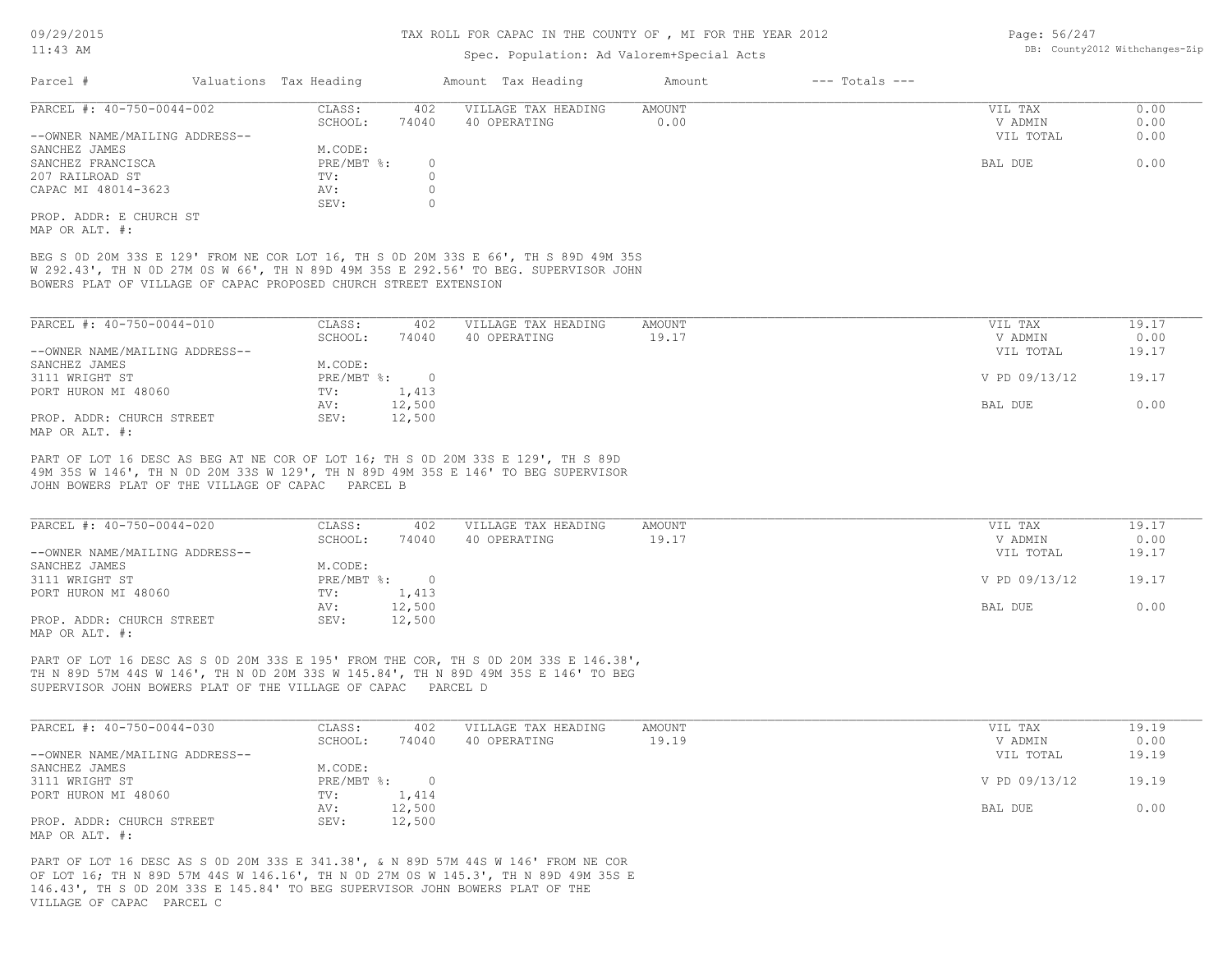| 09/29/2015                                                      |                        |                | TAX ROLL FOR CAPAC IN THE COUNTY OF , MI FOR THE YEAR 2012                                                                                                          |                       |                    | Page: 57/247       |                                |
|-----------------------------------------------------------------|------------------------|----------------|---------------------------------------------------------------------------------------------------------------------------------------------------------------------|-----------------------|--------------------|--------------------|--------------------------------|
| $11:43$ AM                                                      |                        |                | Spec. Population: Ad Valorem+Special Acts                                                                                                                           |                       |                    |                    | DB: County2012 Withchanges-Zip |
| Parcel #                                                        | Valuations Tax Heading |                | Amount Tax Heading                                                                                                                                                  | Amount                | $---$ Totals $---$ |                    |                                |
| PARCEL #: 40-750-0045-000                                       | CLASS:<br>SCHOOL:      | 703<br>74040   | VILLAGE TAX HEADING<br>40 OPERATING                                                                                                                                 | <b>AMOUNT</b><br>0.00 |                    | VIL TAX<br>V ADMIN | 0.00<br>0.00                   |
| --OWNER NAME/MAILING ADDRESS--<br>VILLAGE OF CAPAC              | M.CODE:                |                |                                                                                                                                                                     |                       |                    | VIL TOTAL          | 0.00                           |
| 131 N MAIN ST                                                   | PRE/MBT %:             | $\circ$        |                                                                                                                                                                     |                       |                    | BAL DUE            | 0.00                           |
| CAPAC MI 48014                                                  | TV:                    | $\circ$        |                                                                                                                                                                     |                       |                    |                    |                                |
|                                                                 | AV:                    | $\circ$        |                                                                                                                                                                     |                       |                    |                    |                                |
| PROP. ADDR: MILL STREET<br>MAP OR ALT. #: CF325B                | SEV:                   | $\circ$        |                                                                                                                                                                     |                       |                    |                    |                                |
| R13E                                                            |                        |                | THAT PART OF LOT 16 LYING W OF A LINE 170 FT E OF & PARALLEL TO E LINE OF LESTER<br>ST. SUPERVISOR JOHN BOWERS PLAT OF THE VILLAGE OF CAPAC SEC 21, 22, 27 & 28 T7N |                       |                    |                    |                                |
| PARCEL #: 40-750-0046-000                                       | CLASS:                 | 402            | VILLAGE TAX HEADING                                                                                                                                                 | <b>AMOUNT</b>         |                    | VIL TAX            | 125.27                         |
|                                                                 | SCHOOL:                | 74040          | 40 OPERATING                                                                                                                                                        | 125.27                |                    | V ADMIN            | 0.00                           |
| --OWNER NAME/MAILING ADDRESS--                                  |                        |                |                                                                                                                                                                     |                       |                    | VIL TOTAL          | 125.27                         |
| KLUG MARK A                                                     | M.CODE:                |                |                                                                                                                                                                     |                       |                    |                    |                                |
| 322 N LESTER ST                                                 | PRE/MBT %: 100         |                |                                                                                                                                                                     |                       |                    | V PD 09/27/12      | 125.27                         |
| CAPAC MI 48014                                                  | TV:                    | 9,230          |                                                                                                                                                                     |                       |                    |                    |                                |
|                                                                 | AV:                    | 12,500         |                                                                                                                                                                     |                       |                    | BAL DUE            | 0.00                           |
| PROP. ADDR: N LESTER ST<br>MAP OR ALT. #: CF326A                | SEV:                   | 12,500         |                                                                                                                                                                     |                       |                    |                    |                                |
| CAPAC SEC 21, 22, 27 & 28 T7N R13E<br>PARCEL #: 40-750-0047-000 | CLASS:                 | 401            | LOT 17 EXC S 172.2 FT OF W 76 FT. SUPERVISOR JOHN BOWERS PLAT OF THE VILLAGE OF<br>VILLAGE TAX HEADING                                                              | <b>AMOUNT</b>         |                    | VIL TAX            | 377.32                         |
|                                                                 | SCHOOL:                | 74040          | 40 OPERATING                                                                                                                                                        | 377.32                |                    | V ADMIN            | 0.00                           |
| --OWNER NAME/MAILING ADDRESS--                                  |                        |                |                                                                                                                                                                     |                       |                    | VIL TOTAL          | 377.32                         |
| THOMPSON DEAN                                                   | M.CODE:                |                |                                                                                                                                                                     |                       |                    |                    |                                |
| THOMPSON PAMELA J.                                              | $PRE/MBT$ $\div$       | $\circ$        |                                                                                                                                                                     |                       |                    | V PD 08/24/12      | 377.32                         |
| 2608 KINNEY RD10808 METCALF RD                                  | TV:                    | 27,800         |                                                                                                                                                                     |                       |                    |                    |                                |
| EMMETT MI 48022                                                 | AV:                    | 27,800         |                                                                                                                                                                     |                       |                    | BAL DUE            | 0.00                           |
| PROP. ADDR: 405 E MILL ST<br>MAP OR ALT. #: CF326B              | SEV:                   | 27,800         |                                                                                                                                                                     |                       |                    |                    |                                |
| SEC 21, 22, 27 & 28 T7N R13E                                    |                        |                | S172.2 FT OF W 76 FT OF LOT 17 SUPERVISOR JOHN BOWERS PLAT OF THE VILLAGE OF CAPAC                                                                                  |                       |                    |                    |                                |
| PARCEL #: 40-750-0048-000                                       | CLASS:                 | 201            | VILLAGE TAX HEADING                                                                                                                                                 | <b>AMOUNT</b>         |                    | VIL TAX            | 1,276.26                       |
|                                                                 | SCHOOL:                | 74040          | 40 OPERATING                                                                                                                                                        | 1,276.26              |                    | V ADMIN            | 0.00                           |
| --OWNER NAME/MAILING ADDRESS--                                  |                        |                |                                                                                                                                                                     |                       |                    | VIL TOTAL          | 1,276.26                       |
| REWALT JOHN J&M APTS ET-AL                                      | M.CODE:                |                |                                                                                                                                                                     |                       |                    |                    |                                |
| 58252 KIMBER                                                    | PRE/MBT %:             | $\overline{0}$ |                                                                                                                                                                     |                       |                    | V PD 07/16/12      | 1,276.26                       |
| WASHINGTON MI 48094-2849                                        | TV:                    | 94,030         |                                                                                                                                                                     |                       |                    |                    |                                |
|                                                                 | AV:<br>103,600         |                |                                                                                                                                                                     |                       |                    | BAL DUE            | 0.00                           |
| PROP. ADDR: 415 E MILL ST                                       | 103,600<br>SEV:        |                |                                                                                                                                                                     |                       |                    |                    |                                |

MAP OR ALT. #: CF327

R13E LOT 18 SUPERVISOR JOHN BOWERS PLAT OF THE VILLAGE OF CAPAC SEC 21, 22, 27 & 28 T7N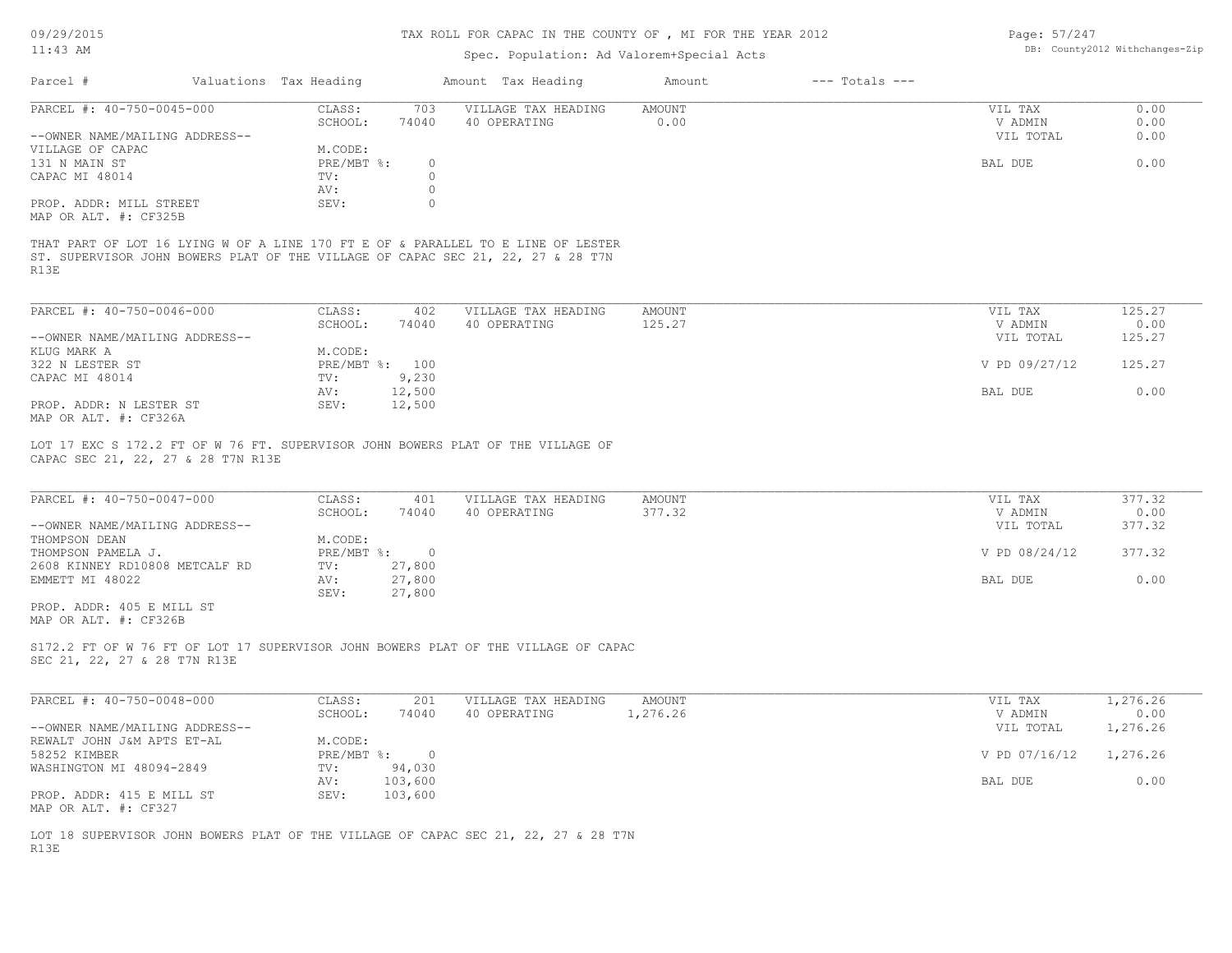# TAX ROLL FOR CAPAC IN THE COUNTY OF , MI FOR THE YEAR 2012

# Spec. Population: Ad Valorem+Special Acts

| Page: 58/247 |                                |
|--------------|--------------------------------|
|              | DB: County2012 Withchanges-Zip |

|                                | Valuations Tax Heading |                | Amount Tax Heading                                                                 | Amount | $---$ Totals $---$ |               |        |
|--------------------------------|------------------------|----------------|------------------------------------------------------------------------------------|--------|--------------------|---------------|--------|
| PARCEL #: 40-750-0049-000      | CLASS:                 | 401            | VILLAGE TAX HEADING                                                                | AMOUNT |                    | VIL TAX       | 404.47 |
|                                | SCHOOL:                | 74040          | 40 OPERATING                                                                       | 404.47 |                    | V ADMIN       | 0.00   |
| --OWNER NAME/MAILING ADDRESS-- |                        |                |                                                                                    |        |                    | VIL TOTAL     | 404.47 |
| KUTCHEY DANIEL                 | M.CODE:                | CBSMT          |                                                                                    |        |                    |               |        |
| 503 E MILL ST                  |                        | PRE/MBT %: 100 |                                                                                    |        |                    | V PD 07/05/12 | 404.47 |
| CAPAC MI 48014                 | TV:                    | 29,800         |                                                                                    |        |                    |               |        |
|                                | AV:                    | 29,800         |                                                                                    |        |                    | BAL DUE       | 0.00   |
| PROP. ADDR: 503 E MILL ST      | SEV:                   | 29,800         |                                                                                    |        |                    |               |        |
| MAP OR ALT. #: CF328           |                        |                |                                                                                    |        |                    |               |        |
|                                |                        |                |                                                                                    |        |                    |               |        |
| R13E                           |                        |                | LOT 19 SUPERVISOR JOHN BOWERS PLAT OF THE VILLAGE OF CAPAC SEC 21, 22, 27 & 28 T7N |        |                    |               |        |

| PARCEL #: 40-750-0050-000      | CLASS:     | 401    | VILLAGE TAX HEADING | AMOUNT | VIL TAX       | 331.18 |
|--------------------------------|------------|--------|---------------------|--------|---------------|--------|
|                                | SCHOOL:    | 74040  | 40 OPERATING        | 331.18 | V ADMIN       | 0.00   |
| --OWNER NAME/MAILING ADDRESS-- |            |        |                     |        | VIL TOTAL     | 331.18 |
| JOHNSON ELENA                  | M.CODE:    | OFARE  |                     |        |               |        |
| 505 E MILL ST                  | PRE/MBT %: | 100    |                     |        | V PD 08/27/12 | 331.18 |
| CAPAC MI 48014-3034            | TV:        | 24,400 |                     |        |               |        |
|                                | AV:        | 24,400 |                     |        | BAL DUE       | 0.00   |
| PROP. ADDR: 505 E MILL ST      | SEV:       | 24,400 |                     |        |               |        |
| MAP OR ALT. #: CF329           |            |        |                     |        |               |        |

VILLAGE OF CAPAC SEC 21, 22, 27 & 28 T7N R13E LOT 20 & W 19.25 FT OF S 150 FT OF LOT 21 SUPERVISOR JOHN BOWERS PLAT OF THE

| PARCEL #: 40-750-0051-000      | CLASS:  | 401            | VILLAGE TAX HEADING | AMOUNT | VIL TAX       | 405.83 |
|--------------------------------|---------|----------------|---------------------|--------|---------------|--------|
|                                | SCHOOL: | 74040          | 40 OPERATING        | 405.83 | V ADMIN       | 0.00   |
| --OWNER NAME/MAILING ADDRESS-- |         |                |                     |        | VIL TOTAL     | 405.83 |
| REVITZER RONALD/SHARAN         | M.CODE: |                |                     |        |               |        |
| 515 E MILL ST                  |         | PRE/MBT %: 100 |                     |        | V PD 07/30/12 | 405.83 |
| CAPAC MI 48014-3161            | TV:     | 29,900         |                     |        |               |        |
|                                | AV:     | 29,900         |                     |        | BAL DUE       | 0.00   |
| PROP. ADDR: 515 E MILL ST      | SEV:    | 29,900         |                     |        |               |        |
| MAP OR ALT. #: CF330           |         |                |                     |        |               |        |

LOT 21 EXC W 19.25 FT OF S 150 FT. SUPERVISOR JOHN BOWERS PLAT OF THE VILLAGE OF

CAPAC SEC 21, 22, 27 & 28 T7N R13E

| PARCEL #: 40-750-0052-001      | CLASS:       | 402    | VILLAGE TAX HEADING | AMOUNT | VIL TAX       | 282.31 |
|--------------------------------|--------------|--------|---------------------|--------|---------------|--------|
|                                | SCHOOL:      | 74040  | 40 OPERATING        | 282.31 | V ADMIN       | 0.00   |
| --OWNER NAME/MAILING ADDRESS-- |              |        |                     |        | VIL TOTAL     | 282.31 |
| CIARMITARO BROS REALTY LLC     | M.CODE:      |        |                     |        |               |        |
| 52462 CHESWICK ST              | $PRE/MBT$ %: |        |                     |        | V PD 08/27/12 | 282.31 |
| SHELBY TWP MI 48315            | TV:          | 20,800 |                     |        |               |        |
|                                | AV:          | 20,800 |                     |        | BAL DUE       | 0.00   |
| PROP. ADDR: E MILL ST          | SEV:         | 20,800 |                     |        |               |        |
| MAP OR ALT. #:                 |              |        |                     |        |               |        |

25M 29S E 140, TO BEG 17.62A SUPERVISORS JOHN BOWERS PLAT OF THE VILLAGE OF CAPAC 54D 10M 37S E 673.38', TH S 0D 25M 29S E 420.65', TH N 89D 58M W 117.41', THS 0D 54M 38S E 754.93', TH 673.98' ALONG CURVE TO LEFT, RADIUS 4583.75', LONG CHORD S TH N 0D 22M 10S W 514', TH S 89D56M 10S W 451', TH N 0D 55M 25S W 302', TH S 89D COR OF SECT 22, TH N 89D 58M W 400.12', TH N 0D 22M 10S W 140' TH N 89D 58M W 326', PART OF LOT 22DESC AS:BEG N 89D 58M W 119.50' & N 0D 10M 30S W 60' FROM THE S 1/4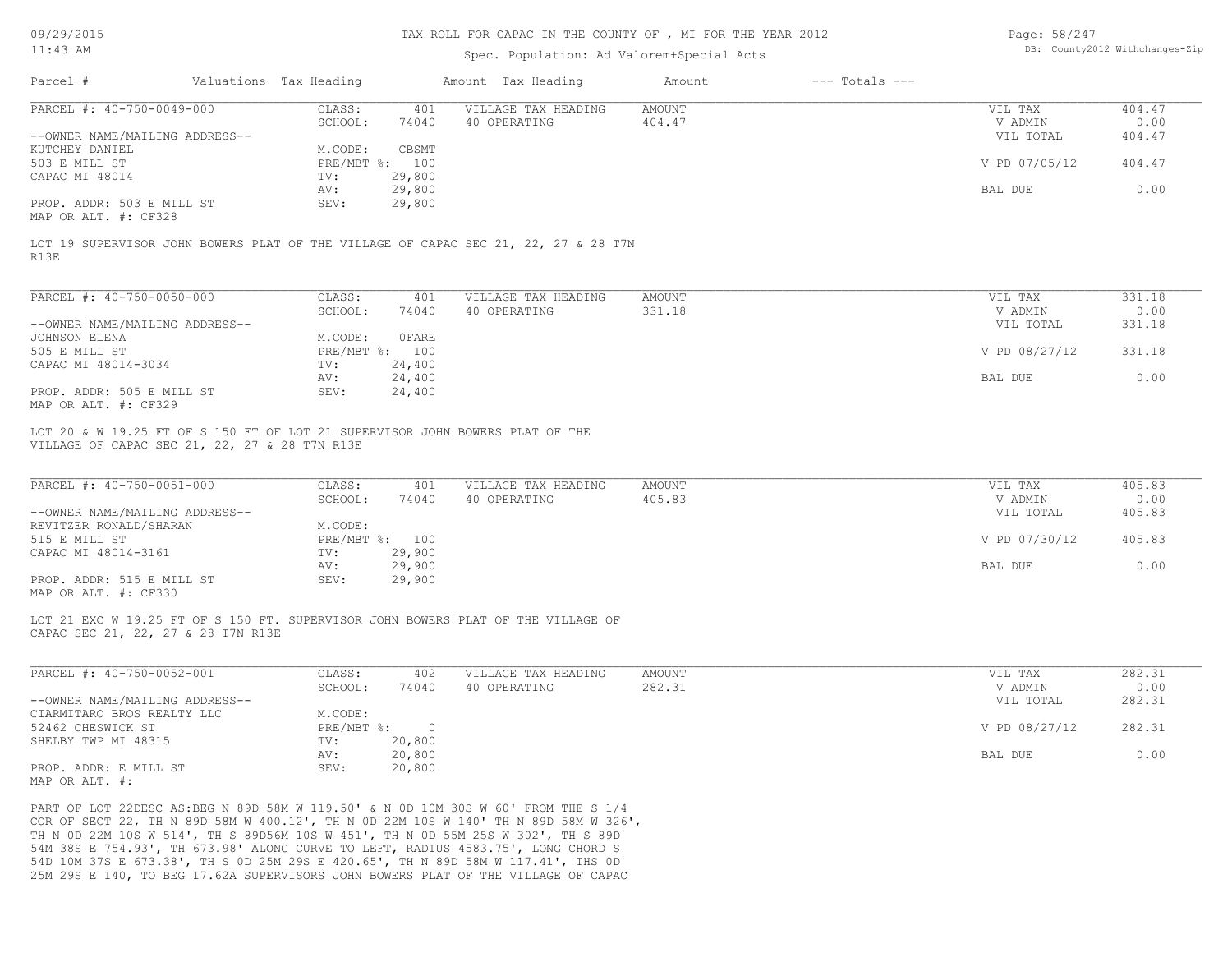# Spec. Population: Ad Valorem+Special Acts

| Page: 59/247 |                                |
|--------------|--------------------------------|
|              | DB: County2012 Withchanges-Zip |

| Parcel #                       | Valuations Tax Heading |       | Amount Tax Heading  | Amount | $---$ Totals $---$ |           |      |
|--------------------------------|------------------------|-------|---------------------|--------|--------------------|-----------|------|
| PARCEL #: 40-750-0052-100      | CLASS:                 | 703   | VILLAGE TAX HEADING | AMOUNT |                    | VIL TAX   | 0.00 |
|                                | SCHOOL:                | 74040 | 40 OPERATING        | 0.00   |                    | V ADMIN   | 0.00 |
| --OWNER NAME/MAILING ADDRESS-- |                        |       |                     |        |                    | VIL TOTAL | 0.00 |
| VILLAGE OF CAPAC               | M.CODE:                |       |                     |        |                    |           |      |
| 131 N MAIN ST                  | PRE/MBT %:             |       |                     |        |                    | BAL DUE   | 0.00 |
| CAPAC MI 48014-3143            | TV:                    |       |                     |        |                    |           |      |
|                                | AV:                    |       |                     |        |                    |           |      |
| PROP. ADDR: E ALDRICH STREET   | SEV:                   |       |                     |        |                    |           |      |
| MAP OR ALT. #: CF31F           |                        |       |                     |        |                    |           |      |

SUPERVISOR JOHN BOWER'S PLAT OF THE VILLAGE OF CAPAC S47ª17'E 200',TH S49ª28'9"E 102.18',TH N89ª42'W 756.64',TH N0ª27'E 291' TO BEG. BEG AT NW COR LOT 22,TH N87ª56'25"E 362.26',TH S47ª10'E 200',TH N40ª26'E 39.5' TH

| PARCEL #: 40-750-0052-300      | CLASS:  | 401            | VILLAGE TAX HEADING | AMOUNT | VIL TAX       | 565.99 |
|--------------------------------|---------|----------------|---------------------|--------|---------------|--------|
|                                | SCHOOL: | 74040          | 40 OPERATING        | 565.99 | V ADMIN       | 0.00   |
| --OWNER NAME/MAILING ADDRESS-- |         |                |                     |        | VIL TOTAL     | 565.99 |
| HANUS ERIC                     | M.CODE: | OLALS          |                     |        |               |        |
| 635 E MILL ST                  |         | PRE/MBT %: 100 |                     |        | V PD 08/27/12 | 565.99 |
| CAPAC MI 48014                 | TV:     | 41,700         |                     |        |               |        |
|                                | AV:     | 41,700         |                     |        | BAL DUE       | 0.00   |
| PROP. ADDR: 635 E MILL ST      | SEV:    | 41,700         |                     |        |               |        |
| MAP OR ALT. #: 331H            |         |                |                     |        |               |        |

BEG S89^58'E 100' FROM SW COR LOT 22,TH NO^23'W 167', TH S89^58'E 126',TH SO^23'E

167',TH N89^58'W 126' TO BEG SUPERVISOR JOHN BOWERS PLAT OF THE VILLAGE OF CAPAC

| PARCEL #: 40-750-0053-000      | CLASS:  | 401            | VILLAGE TAX HEADING | AMOUNT | VIL TAX       | 432.97 |
|--------------------------------|---------|----------------|---------------------|--------|---------------|--------|
|                                | SCHOOL: | 74040          | 40 OPERATING        | 432.97 | V ADMIN       | 0.00   |
| --OWNER NAME/MAILING ADDRESS-- |         |                |                     |        | VIL TOTAL     | 432.97 |
| CZERWINSKI MARK                | M.CODE: | OFARE          |                     |        |               |        |
| 655 E MILL ST                  |         | PRE/MBT %: 100 |                     |        | V PD 08/27/12 | 432.97 |
| CAPAC MI 48014                 | TV:     | 31,900         |                     |        |               |        |
|                                | AV:     | 31,900         |                     |        | BAL DUE       | 0.00   |
| PROP. ADDR: 655 E MILL ST      | SEV:    | 31,900         |                     |        |               |        |
|                                |         |                |                     |        |               |        |

MAP OR ALT. #: CF331B

VILLAGE OF CAPAC SEC 21, 22, 27 & 28 T7N R13E E100 FT OF W 326 FT OF S 167 FT OF LOT 22 SUPERVISOR JOHN BOWERS PLAT OF THE

| PARCEL #: 40-750-0054-000      | CLASS:     | 302    | VILLAGE TAX HEADING | AMOUNT | VIL TAX       | 259.24 |
|--------------------------------|------------|--------|---------------------|--------|---------------|--------|
|                                | SCHOOL:    | 74040  | 40 OPERATING        | 259.24 | V ADMIN       | 0.00   |
| --OWNER NAME/MAILING ADDRESS-- |            |        |                     |        | VIL TOTAL     | 259.24 |
| MILKES PENNY JO REVOC TRUST    | M.CODE:    |        |                     |        |               |        |
| 3316 W NEWARK RD               | PRE/MBT %: |        |                     |        | V PD 07/30/12 | 259.24 |
| LAPEER MI 48446                | TV:        | 19,100 |                     |        |               |        |
|                                | AV:        | 19,100 |                     |        | BAL DUE       | 0.00   |
| PROP. ADDR: DOWNEY RD          | SEV:       | 19,100 |                     |        |               |        |
| MAP OR ALT. #: CF331C          |            |        |                     |        |               |        |

VILLAGE OF CAPAC SEC 21, 22, 27 & 28 T7N R13E THAT PART OF LOT 22 LYING N OF NEW M-21 HWY. SUPERVISOR JOHN BOWERS PLAT OF THE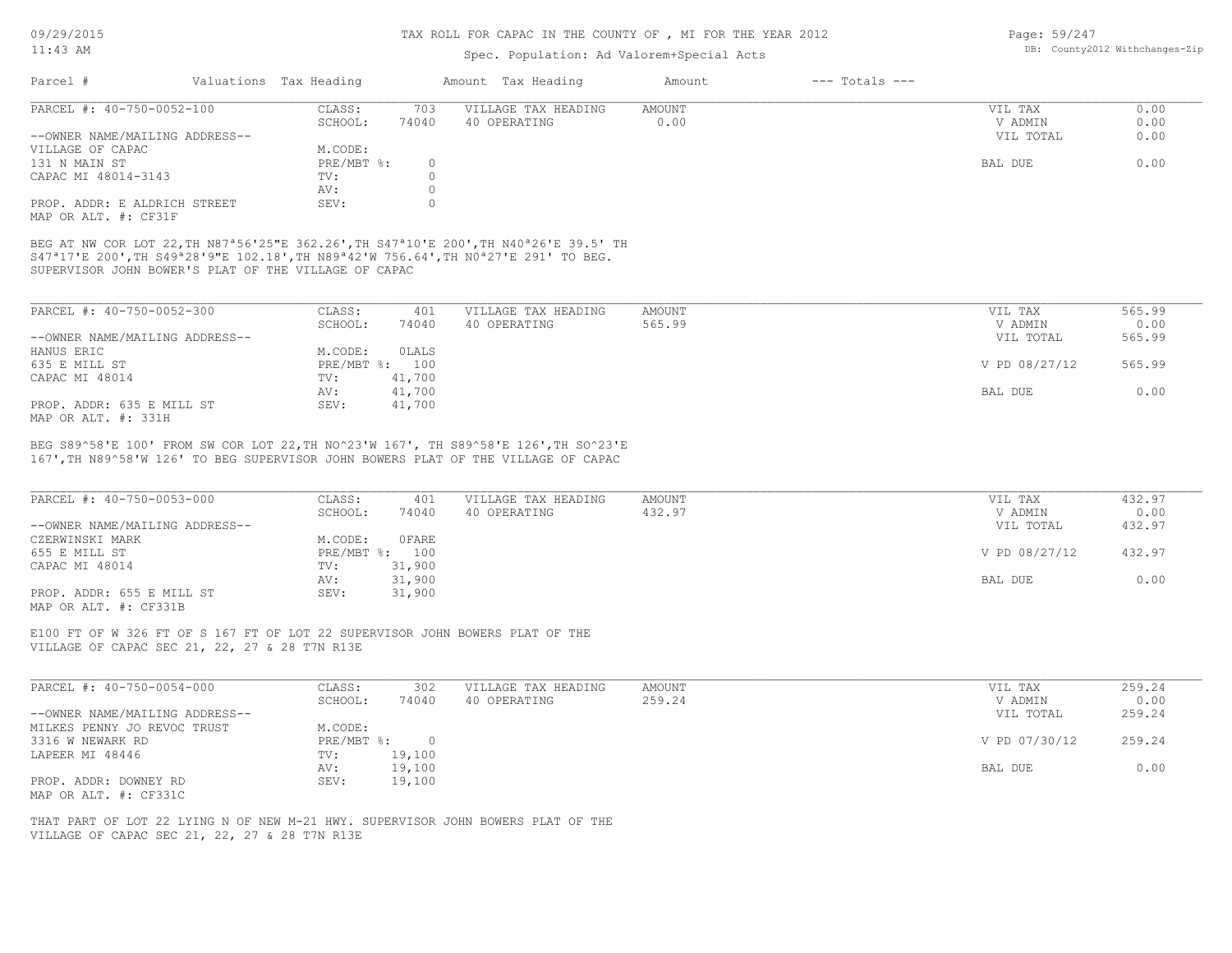## TAX ROLL FOR CAPAC IN THE COUNTY OF , MI FOR THE YEAR 2012

# Spec. Population: Ad Valorem+Special Acts

Page: 60/247 DB: County2012 Withchanges-Zip

| Parcel #<br>$---$ Totals $---$<br>Valuations Tax Heading<br>Amount Tax Heading<br>Amount |           |        |
|------------------------------------------------------------------------------------------|-----------|--------|
| PARCEL #: 40-750-0055-000<br>AMOUNT<br>CLASS:<br>401<br>VILLAGE TAX HEADING              | VIL TAX   | 540.20 |
| 74040<br>SCHOOL:<br>540.20<br>40 OPERATING                                               | V ADMIN   | 0.00   |
| --OWNER NAME/MAILING ADDRESS--                                                           | VIL TOTAL | 540.20 |
| POLZIN GLORIA<br>M.CODE:                                                                 |           |        |
| 603 E MILL ST<br>PRE/MBT %: 100                                                          | BAL DUE   | 540.20 |
| CAPAC MI 48014-3165<br>39,800<br>TV:                                                     |           |        |
| 39,800<br>AV:                                                                            |           |        |
| PROP. ADDR: 603 E MILL ST<br>39,800<br>SEV:                                              |           |        |

MAP OR ALT. #: CF331D

W100 FT OF S 167 FT OF LOT 22 SUPERVISOR JOHN BOWERS PLAT OF THE VILLAGE OF CAPAC

| PARCEL #: 40-750-0056-000      | CLASS:                    | 401    | VILLAGE TAX HEADING | AMOUNT | VIL TAX       | 540.20 |
|--------------------------------|---------------------------|--------|---------------------|--------|---------------|--------|
|                                | SCHOOL:                   | 74040  | 40 OPERATING        | 540.20 | V ADMIN       | 0.00   |
| --OWNER NAME/MAILING ADDRESS-- |                           |        |                     |        | VIL TOTAL     | 540.20 |
| OBARZANEK WALTER JR/MYRA       | M.CODE:                   | BACTS  |                     |        |               |        |
| 747 E MILL ST                  | $PRE/MBT$ $\frac{1}{6}$ : | 100    |                     |        | V PD 07/26/12 | 540.20 |
| CAPAC MI 48014-3163            | TV:                       | 39,800 |                     |        |               |        |
|                                | AV:                       | 39,800 |                     |        | BAL DUE       | 0.00   |
| PROP. ADDR: 747 E MILL ST      | SEV:                      | 39,800 |                     |        |               |        |
| MAP OR ALT. #: CF331E          |                           |        |                     |        |               |        |

CAPAC SEC 21, 22, 27 & 28 T7N R13E 115.96 FT, TH S TO BEG. PART LOT 22 SUPERVISOR JOHN BOWERS PLAT OF THE VILLAGE OF BEG AT S 1/4 COR OF SEC 22, TH W 119.50 FT TH N 0 DEG 08 1/2 MIN E 200 FT, TH E

| PARCEL #: 40-750-0057-000      | CLASS:  | 401            | VILLAGE TAX HEADING | AMOUNT | VIL TAX       | 481.84 |
|--------------------------------|---------|----------------|---------------------|--------|---------------|--------|
|                                | SCHOOL: | 74040          | 40 OPERATING        | 481.84 | V ADMIN       | 0.00   |
| --OWNER NAME/MAILING ADDRESS-- |         |                |                     |        | VIL TOTAL     | 481.84 |
| FIKE PHILIP/DONNA              | M.CODE: |                |                     |        |               |        |
| 740 E MILL ST                  |         | PRE/MBT %: 100 |                     |        | V PD 07/26/12 | 481.84 |
| CAPAC MI 48014-3162            | TV:     | 35,500         |                     |        |               |        |
|                                | AV:     | 35,500         |                     |        | BAL DUE       | 0.00   |
| PROP. ADDR: 740 E MILL ST      | SEV:    | 35,500         |                     |        |               |        |
|                                |         |                |                     |        |               |        |

MAP OR ALT. #: CF332

R13E LOT 23 SUPERVISOR JOHN BOWERS PLAT OF THE VILLAGE OF CAPAC SEC 21, 22, 27 & 28 T7N

| PARCEL #: 40-750-0058-000                         | CLASS:  | 401            | VILLAGE TAX HEADING | AMOUNT | VIL TAX   | 597.76 |
|---------------------------------------------------|---------|----------------|---------------------|--------|-----------|--------|
|                                                   | SCHOOL: | 74040          | 40 OPERATING        | 597.76 | V ADMIN   | 0.00   |
| --OWNER NAME/MAILING ADDRESS--                    |         |                |                     |        | VIL TOTAL | 597.76 |
| QUANDT LARRY D/KATHLEEN                           | M.CODE: |                |                     |        |           |        |
| 704 E MILL ST                                     |         | PRE/MBT %: 100 |                     |        | BAL DUE   | 597.76 |
| CAPAC MI 48014-3162                               | TV:     | 44,041         |                     |        |           |        |
|                                                   | AV:     | 49,400         |                     |        |           |        |
| PROP. ADDR: 704 E MILL ST<br>MAP OR ALT. #: CF333 | SEV:    | 49,400         |                     |        |           |        |

27 & 28 T7N R13E N297 FT OF LOT 24 SUPERVISOR JOHN BOWERS PLAT OF THE VILLAGE OF CAPAC SEC 21, 22,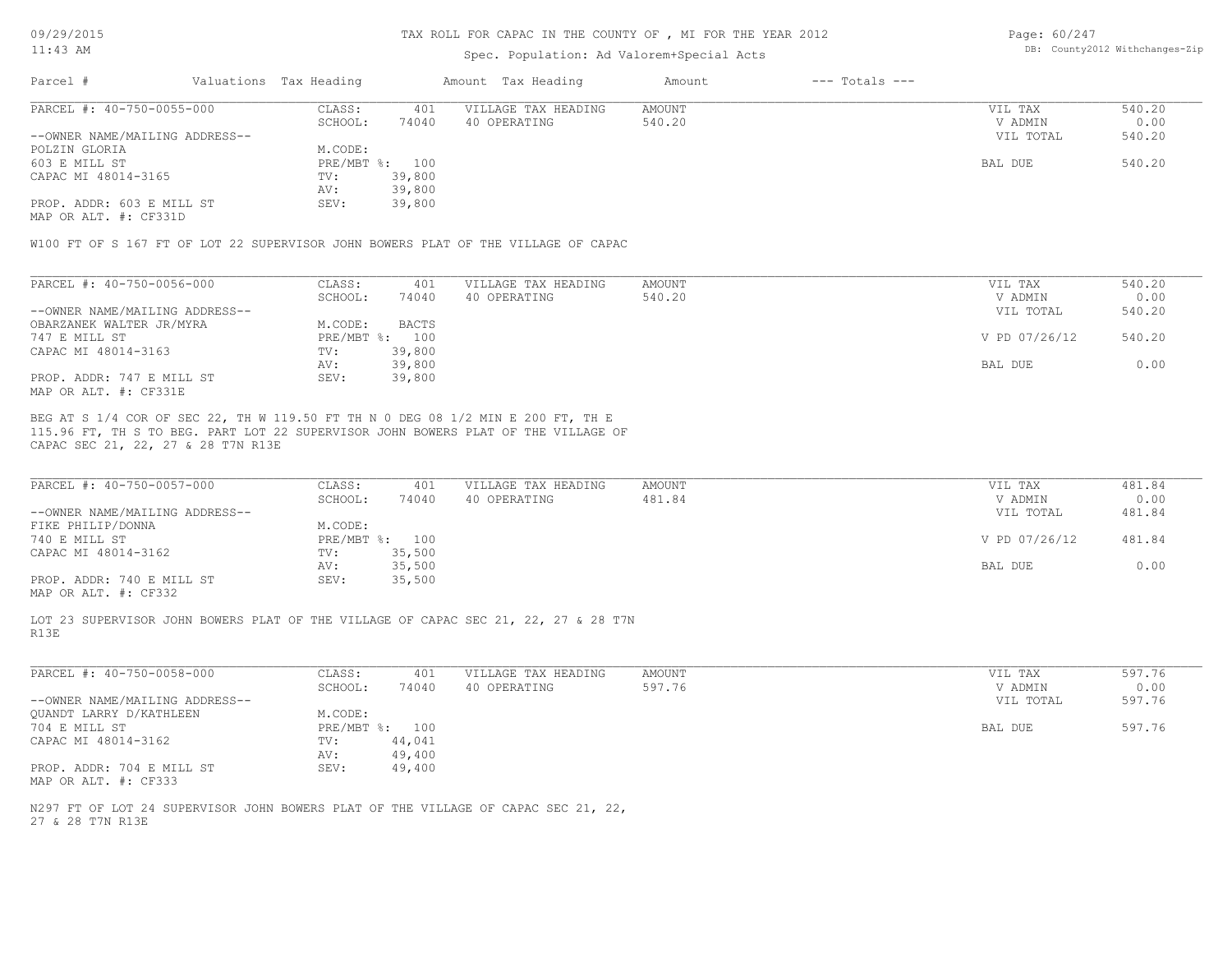## TAX ROLL FOR CAPAC IN THE COUNTY OF , MI FOR THE YEAR 2012

# Spec. Population: Ad Valorem+Special Acts

Page: 61/247 DB: County2012 Withchanges-Zip

| Parcel #                       | Valuations Tax Heading |        | Amount Tax Heading  | Amount | $---$ Totals $---$ |           |        |
|--------------------------------|------------------------|--------|---------------------|--------|--------------------|-----------|--------|
| PARCEL #: 40-750-0059-000      | CLASS:                 | 401    | VILLAGE TAX HEADING | AMOUNT |                    | VIL TAX   | 614.85 |
|                                | SCHOOL:                | 74040  | 40 OPERATING        | 614.85 |                    | V ADMIN   | 0.00   |
| --OWNER NAME/MAILING ADDRESS-- |                        |        |                     |        |                    | VIL TOTAL | 614.85 |
| SHULL ROSEMARY                 | M.CODE:                |        |                     |        |                    |           |        |
| 306 N MAIN ST                  | PRE/MBT %:             |        |                     |        |                    | BAL DUE   | 614.85 |
| CAPAC MI 48014-3700            | TV:                    | 45,300 |                     |        |                    |           |        |
|                                | AV:                    | 45,300 |                     |        |                    |           |        |
| PROP. ADDR: 604 E MILL ST      | SEV:                   | 45,300 |                     |        |                    |           |        |
|                                |                        |        |                     |        |                    |           |        |

MAP OR ALT. #: CF334

SEC 21, 22, 27 & 28 T7N R13E LOT 24 EXC N 297 FT & LOT 25 SUPERVISOR JOHN BOWERS PLAT OF THE VILLAGE OF CAPAC

| PARCEL #: 40-750-0060-000      | CLASS:                    | 401    | VILLAGE TAX HEADING | AMOUNT | VIL TAX       | 272.81 |
|--------------------------------|---------------------------|--------|---------------------|--------|---------------|--------|
|                                | SCHOOL:                   | 74040  | 40 OPERATING        | 272.81 | V ADMIN       | 0.00   |
| --OWNER NAME/MAILING ADDRESS-- |                           |        |                     |        | VIL TOTAL     | 272.81 |
| HANSEN TROY/SUSAN              | M.CODE:                   | BACTS  |                     |        |               |        |
| 504 E MILL ST                  | $PRE/MBT$ $\frac{1}{6}$ : | 100    |                     |        | V PD 07/26/12 | 272.81 |
| CAPAC MI 48014-3160            | TV:                       | 20,100 |                     |        |               |        |
|                                | AV:                       | 20,100 |                     |        | BAL DUE       | 0.00   |
| PROP. ADDR: 504 E MILL ST      | SEV:                      | 20,100 |                     |        |               |        |
| MAP OR ALT. #: CF335           |                           |        |                     |        |               |        |

R13E LOT 26 SUPERVISOR JOHN BOWERS PLAT OF THE VILLAGE OF CAPAC SEC 21, 22, 27 & 28 T7N

| PARCEL #: 40-750-0061-000      | CLASS:     | 401    | VILLAGE TAX HEADING | AMOUNT | VIL TAX       | 340.68 |
|--------------------------------|------------|--------|---------------------|--------|---------------|--------|
|                                | SCHOOL:    | 74040  | 40 OPERATING        | 340.68 | V ADMIN       | 0.00   |
| --OWNER NAME/MAILING ADDRESS-- |            |        |                     |        | VIL TOTAL     | 340.68 |
| HOMETOWN RENTALS, LLC          | M.CODE:    | CBSMT  |                     |        |               |        |
| P.O.BOX 614                    | PRE/MBT %: |        |                     |        | V PD 07/05/12 | 340.68 |
| CAPAC MI 48014                 | TV:        | 25,100 |                     |        |               |        |
|                                | AV:        | 25,100 |                     |        | BAL DUE       | 0.00   |
| PROP. ADDR: 502 E MILL ST      | SEV:       | 25,100 |                     |        |               |        |
|                                |            |        |                     |        |               |        |

MAP OR ALT. #: CF336

LOT 27 SUPERVISOR JOHN BOWERS PLAT OF THE VILLAGE OF CAPAC

| PARCEL #: 40-750-0062-000                                                                                                                                                                                                                                                                                                                                                 | CLASS:                    | 402   | VILLAGE TAX HEADING | AMOUNT | VIL TAX   | 54.29 |
|---------------------------------------------------------------------------------------------------------------------------------------------------------------------------------------------------------------------------------------------------------------------------------------------------------------------------------------------------------------------------|---------------------------|-------|---------------------|--------|-----------|-------|
|                                                                                                                                                                                                                                                                                                                                                                           | SCHOOL:                   | 74040 | 40 OPERATING        | 54.29  | V ADMIN   | 0.00  |
| --OWNER NAME/MAILING ADDRESS--                                                                                                                                                                                                                                                                                                                                            |                           |       |                     |        | VIL TOTAL | 54.29 |
| RATHKA ROCCO J                                                                                                                                                                                                                                                                                                                                                            | M.CODE:                   |       |                     |        |           |       |
| 4712 EMMONS CT                                                                                                                                                                                                                                                                                                                                                            | $PRE/MBT$ $\frac{1}{6}$ : | 100   |                     |        | BAL DUE   | 54.29 |
| STERLING HEIGHTS MI 48310                                                                                                                                                                                                                                                                                                                                                 | TV:                       | 4,000 |                     |        |           |       |
|                                                                                                                                                                                                                                                                                                                                                                           | AV:                       | 4,000 |                     |        |           |       |
| PROP. ADDR: FOURTH STREET<br>$M \wedge D$ $\wedge$ $\wedge$ $\wedge$ $\wedge$ $\wedge$ $\wedge$ $\wedge$ $\wedge$ $\wedge$ $\wedge$ $\wedge$ $\wedge$ $\wedge$ $\wedge$ $\wedge$ $\wedge$ $\wedge$ $\wedge$ $\wedge$ $\wedge$ $\wedge$ $\wedge$ $\wedge$ $\wedge$ $\wedge$ $\wedge$ $\wedge$ $\wedge$ $\wedge$ $\wedge$ $\wedge$ $\wedge$ $\wedge$ $\wedge$ $\wedge$ $\w$ | SEV:                      | 4,000 |                     |        |           |       |

MAP OR ALT. #: CF337

R13E LOT 28 SUPERVISOR JOHN BOWERS PLAT OF THE VILLAGE OF CAPAC SEC 21, 22, 27 & 28 T7N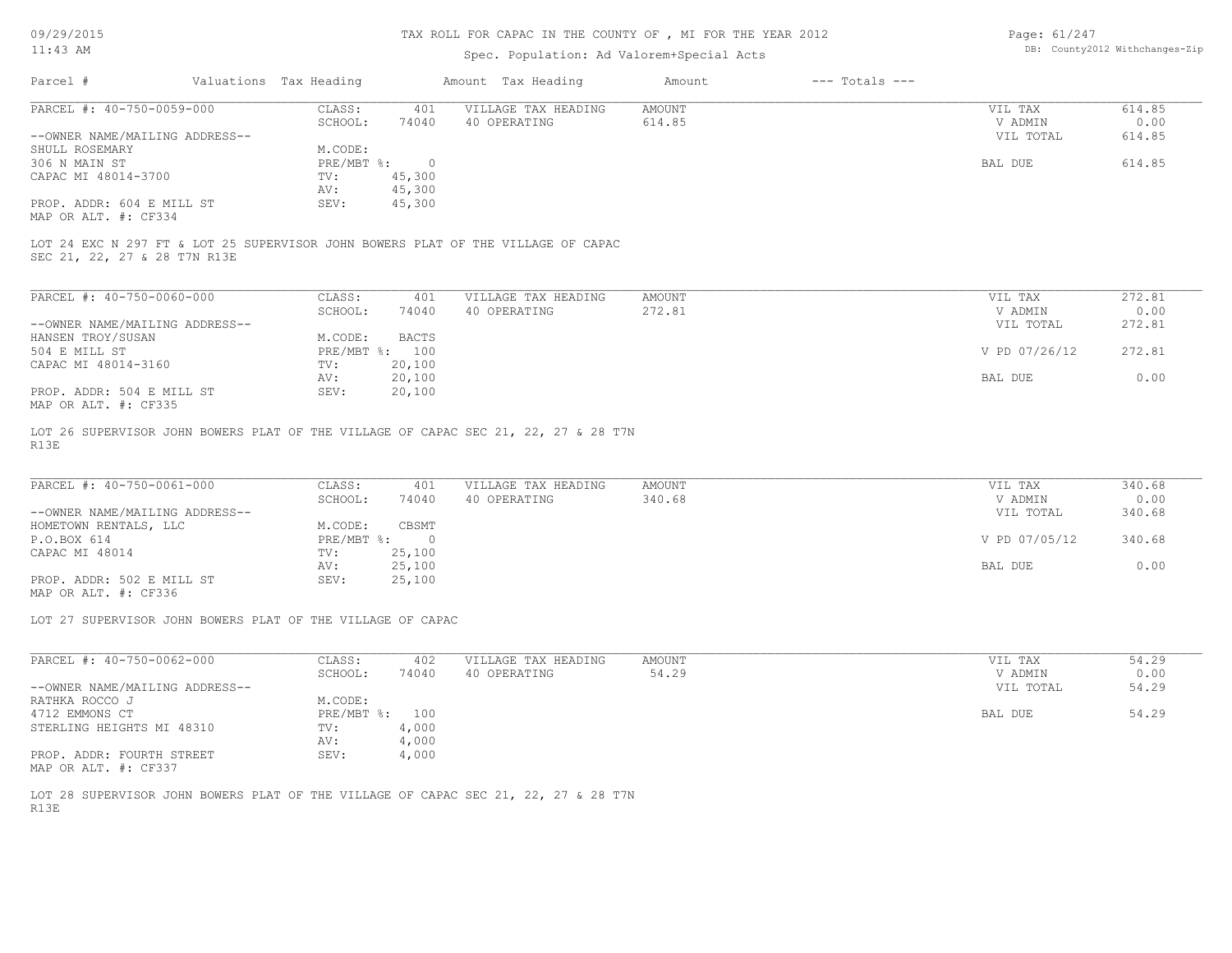| 09/29/2015                     |                        |                          | TAX ROLL FOR CAPAC IN THE COUNTY OF, MI FOR THE YEAR 2012                          | Page: 62/247    |                    |                                |               |
|--------------------------------|------------------------|--------------------------|------------------------------------------------------------------------------------|-----------------|--------------------|--------------------------------|---------------|
| $11:43$ AM                     |                        |                          | Spec. Population: Ad Valorem+Special Acts                                          |                 |                    | DB: County2012 Withchanges-Zip |               |
| Parcel #                       | Valuations Tax Heading |                          | Amount Tax Heading                                                                 | Amount          | $---$ Totals $---$ |                                |               |
| PARCEL #: 40-750-0063-000      | CLASS:                 | 402                      | VILLAGE TAX HEADING                                                                | AMOUNT          |                    | VIL TAX                        | 54.29         |
|                                | SCHOOL:                | 74040                    | 40 OPERATING                                                                       | 54.29           |                    | V ADMIN                        | 0.00          |
| --OWNER NAME/MAILING ADDRESS-- |                        |                          |                                                                                    |                 |                    | VIL TOTAL                      | 54.29         |
| RATHKA ROCCO J                 | M.CODE:                |                          |                                                                                    |                 |                    |                                |               |
| 4712 EMMONA CT                 | PRE/MBT %:             | $\overline{0}$           |                                                                                    |                 |                    | BAL DUE                        | 54.29         |
| STERLING HEIGHTS MI 48310      | TV:                    | 4,000                    |                                                                                    |                 |                    |                                |               |
|                                | AV:                    | 4,000                    |                                                                                    |                 |                    |                                |               |
| PROP. ADDR: FOURTH STREET      | SEV:                   | 4,000                    |                                                                                    |                 |                    |                                |               |
| MAP OR ALT. #: CF338           |                        |                          |                                                                                    |                 |                    |                                |               |
| R13E                           |                        |                          | LOT 29 SUPERVISOR JOHN BOWERS PLAT OF THE VILLAGE OF CAPAC SEC 21, 22, 27 & 28 T7N |                 |                    |                                |               |
| PARCEL #: 40-750-0064-000      | CLASS:                 | 402                      | VILLAGE TAX HEADING                                                                | AMOUNT          |                    | VIL TAX                        | 54.29         |
|                                | SCHOOL:                | 74040                    | 40 OPERATING                                                                       | 54.29           |                    | V ADMIN                        | 0.00          |
| --OWNER NAME/MAILING ADDRESS-- |                        |                          |                                                                                    |                 |                    | VIL TOTAL                      | 54.29         |
| RATHKA ROCCO J                 | M.CODE:                |                          |                                                                                    |                 |                    |                                |               |
| 4712 EMMONS CT                 | PRE/MBT %:             | $\overline{\phantom{0}}$ |                                                                                    |                 |                    | BAL DUE                        | 54.29         |
| STERLING HEIGHTS MI 48310      | TV:                    | 4,000                    |                                                                                    |                 |                    |                                |               |
|                                | AV:                    | 4,000                    |                                                                                    |                 |                    |                                |               |
| PROP. ADDR: FOURTH STREET      | SEV:                   | 4,000                    |                                                                                    |                 |                    |                                |               |
| MAP OR ALT. #: CF339           |                        |                          |                                                                                    |                 |                    |                                |               |
| PARCEL #: 40-750-0065-000      | CLASS:<br>SCHOOL:      | 402<br>74040             | VILLAGE TAX HEADING<br>40 OPERATING                                                | AMOUNT<br>31.93 |                    | VIL TAX<br>V ADMIN             | 31.93<br>0.00 |
| --OWNER NAME/MAILING ADDRESS-- |                        |                          |                                                                                    |                 |                    | VIL TOTAL                      | 31.93         |
| RICHARDS ALTHEA D TRUST        | M.CODE:                |                          |                                                                                    |                 |                    |                                |               |
| 3993 N RIVER RD                | PRE/MBT %: 100         |                          |                                                                                    |                 |                    | BAL DUE                        | 31.93         |
| FORT GRATIOT MI 48059          | TV:                    | 2,353                    |                                                                                    |                 |                    |                                |               |
|                                | AV:                    | 4,000                    |                                                                                    |                 |                    |                                |               |
| PROP. ADDR: FOURTH STREET      | SEV:                   | 4,000                    |                                                                                    |                 |                    |                                |               |
| MAP OR ALT. #: CF340           |                        |                          |                                                                                    |                 |                    |                                |               |
| R13E                           |                        |                          | LOT 31 SUPERVISOR JOHN BOWERS PLAT OF THE VILLAGE OF CAPAC SEC 21, 22, 27 & 28 T7N |                 |                    |                                |               |
| PARCEL #: 40-750-0066-000      | CLASS:                 | 402                      | VILLAGE TAX HEADING                                                                | AMOUNT          |                    | VIL TAX                        | 86.86         |
|                                | SCHOOL:                | 74040                    | 40 OPERATING                                                                       | 86.86           |                    | V ADMIN                        | 0.00          |
| --OWNER NAME/MAILING ADDRESS-- |                        |                          |                                                                                    |                 |                    | VIL TOTAL                      | 86.86         |
| RATHKA ROCCO J                 | M.CODE:                |                          |                                                                                    |                 |                    |                                |               |
| 4712 EMMONS CT                 | PRE/MBT %: 0           |                          |                                                                                    |                 |                    | BAL DUE                        | 86.86         |
| STERLING HEIGHTS MI 48310      | TV:                    | 6,400                    |                                                                                    |                 |                    |                                |               |
|                                | AV:                    | 6,400                    |                                                                                    |                 |                    |                                |               |
| PROP. ADDR: FOURTH STREET      | SEV:                   | 6,400                    |                                                                                    |                 |                    |                                |               |
| MAP OR ALT. #: CF341A/G        |                        |                          |                                                                                    |                 |                    |                                |               |
| & 28 T7N R13E                  |                        |                          | LOTS 32-38 INCL SUPERVISOR JOHN BOWERS PLAT OF THE VILLAGE OF CAPAC SEC 21, 22, 27 |                 |                    |                                |               |
|                                |                        |                          |                                                                                    |                 |                    |                                |               |
|                                |                        |                          |                                                                                    |                 |                    |                                |               |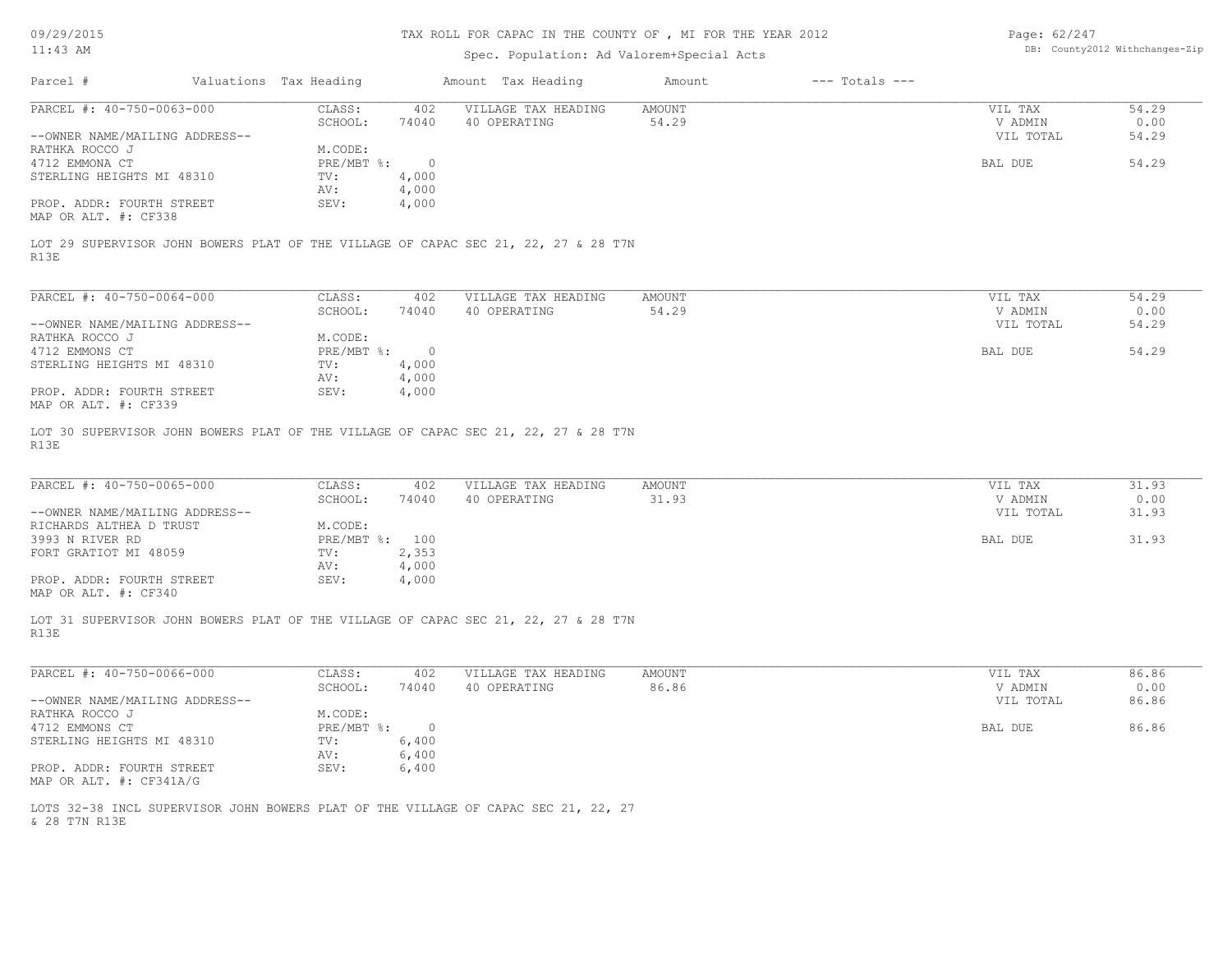## TAX ROLL FOR CAPAC IN THE COUNTY OF , MI FOR THE YEAR 2012

# Spec. Population: Ad Valorem+Special Acts

Page: 63/247 DB: County2012 Withchanges-Zip

| Parcel #                       | Valuations Tax Heading |       | Amount Tax Heading  | Amount | $---$ Totals $---$ |           |      |
|--------------------------------|------------------------|-------|---------------------|--------|--------------------|-----------|------|
| PARCEL #: 40-750-0067-000      | CLASS:                 | 402   | VILLAGE TAX HEADING | AMOUNT |                    | VIL TAX   | 0.00 |
|                                | SCHOOL:                | 74040 | 40 OPERATING        | 0.00   |                    | V ADMIN   | 0.00 |
| --OWNER NAME/MAILING ADDRESS-- |                        |       |                     |        |                    | VIL TOTAL | 0.00 |
| MICHIGAN LAND BANK             | M.CODE:                |       |                     |        |                    |           |      |
| MICH DEPT OF LABOR/ECO         | $PRE/MBT$ %:           |       |                     |        |                    | BAL DUE   | 0.00 |
| PO BOX 30004                   | TV:                    |       |                     |        |                    |           |      |
| LANSING MI 48909               | AV:                    |       |                     |        |                    |           |      |
|                                | SEV:                   |       |                     |        |                    |           |      |
| PROP. ADDR: MAIN ST            |                        |       |                     |        |                    |           |      |

MAP OR ALT. #: 341H/K

27 & 28 T7N R13E LOTS 39 TO 42 INC. SUPERVISOR JOHN BOWERS PLAT OF THE VILLAGE OF CAPAC SEC 21, 22,

| PARCEL #: 40-750-0068-000      | CLASS:     | 402   | VILLAGE TAX HEADING | AMOUNT | VIL TAX   | 22.53 |
|--------------------------------|------------|-------|---------------------|--------|-----------|-------|
|                                | SCHOOL:    | 74040 | 40 OPERATING        | 22.53  | V ADMIN   | 0.00  |
| --OWNER NAME/MAILING ADDRESS-- |            |       |                     |        | VIL TOTAL | 22.53 |
| POOLE ROBERTA                  | M.CODE:    |       |                     |        |           |       |
| 27840 PLYMOUTH RD              | PRE/MBT %: |       |                     |        | BAL DUE   | 22.53 |
| LIVONIA MI 48150               | TV:        | 1,660 |                     |        |           |       |
|                                | AV:        | 4,000 |                     |        |           |       |
| PROP. ADDR: FOURTH STREET      | SEV:       | 4,000 |                     |        |           |       |
| MAP OR ALT. #: CF342           |            |       |                     |        |           |       |

R13E LOT 43 SUPERVISOR JOHN BOWERS PLAT OF THE VILLAGE OF CAPAC SEC 21, 22, 27 & 28 T7N

| PARCEL #: 40-750-0069-000      | CLASS:       | 402   | VILLAGE TAX HEADING | AMOUNT | VIL TAX   | 54.29 |
|--------------------------------|--------------|-------|---------------------|--------|-----------|-------|
|                                | SCHOOL:      | 74040 | 40 OPERATING        | 54.29  | V ADMIN   | 0.00  |
| --OWNER NAME/MAILING ADDRESS-- |              |       |                     |        | VIL TOTAL | 54.29 |
| BRUNK GREGORY A                | M.CODE:      |       |                     |        |           |       |
| 216 S LESTER                   | $PRE/MBT$ %: | 100   |                     |        | BAL DUE   | 54.29 |
| CAPAC MI 48014                 | TV:          | 4,000 |                     |        |           |       |
|                                | AV:          | 4,000 |                     |        |           |       |
| PROP. ADDR: FOURTH STREET      | SEV:         | 4,000 |                     |        |           |       |
| MAP OR ALT. #: CF343           |              |       |                     |        |           |       |

 $\mathcal{L}_\mathcal{L} = \mathcal{L}_\mathcal{L} = \mathcal{L}_\mathcal{L} = \mathcal{L}_\mathcal{L} = \mathcal{L}_\mathcal{L} = \mathcal{L}_\mathcal{L} = \mathcal{L}_\mathcal{L} = \mathcal{L}_\mathcal{L} = \mathcal{L}_\mathcal{L} = \mathcal{L}_\mathcal{L} = \mathcal{L}_\mathcal{L} = \mathcal{L}_\mathcal{L} = \mathcal{L}_\mathcal{L} = \mathcal{L}_\mathcal{L} = \mathcal{L}_\mathcal{L} = \mathcal{L}_\mathcal{L} = \mathcal{L}_\mathcal{L}$ 

R13E LOT 44 SUPERVISOR JOHN BOWERS PLAT OF THE VILLAGE OF CAPAC SEC 21, 22, 27 & 28 T7N

| PARCEL #: 40-750-0070-000      | CLASS:       | 402   | VILLAGE TAX HEADING | AMOUNT | VIL TAX   | 22.53 |
|--------------------------------|--------------|-------|---------------------|--------|-----------|-------|
|                                | SCHOOL:      | 74040 | 40 OPERATING        | 22.53  | V ADMIN   | 0.00  |
| --OWNER NAME/MAILING ADDRESS-- |              |       |                     |        | VIL TOTAL | 22.53 |
| POOLE ROBERTA                  | M.CODE:      |       |                     |        |           |       |
| 27840 PLYMOUTH RD.             | $PRE/MBT$ %: |       |                     |        | BAL DUE   | 22.53 |
| LIVONIA MI 48150               | TV:          | 1,660 |                     |        |           |       |
|                                | AV:          | 4,000 |                     |        |           |       |
| PROP. ADDR: FOURTH STREET      | SEV:         | 4,000 |                     |        |           |       |
| MAP OR ALT. #: CF344           |              |       |                     |        |           |       |

R13E LOT 45 SUPERVISOR JOHN BOWERS PLAT OF THE VILLAGE OF CAPAC SEC 21, 22, 27 & 28 T7N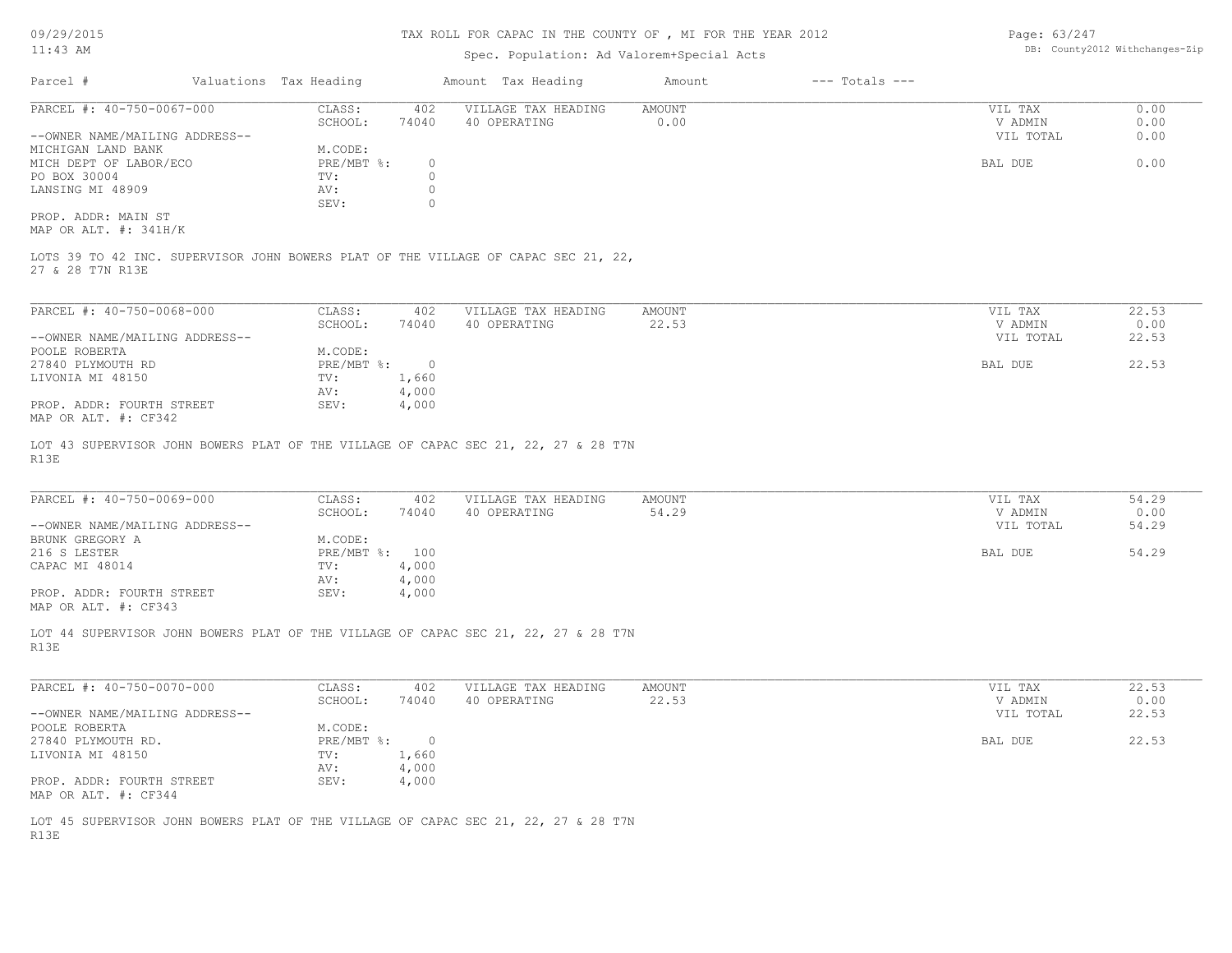## TAX ROLL FOR CAPAC IN THE COUNTY OF , MI FOR THE YEAR 2012

# Spec. Population: Ad Valorem+Special Acts

| Page: $64/247$ |                                |
|----------------|--------------------------------|
|                | DB: County2012 Withchanges-Zip |

| Parcel #                       | Valuations Tax Heading |       | Amount Tax Heading  | Amount | $---$ Totals $---$ |           |       |
|--------------------------------|------------------------|-------|---------------------|--------|--------------------|-----------|-------|
| PARCEL #: 40-750-0071-000      | CLASS:<br>402          |       | VILLAGE TAX HEADING | AMOUNT |                    | VIL TAX   | 33.07 |
|                                | SCHOOL:                | 74040 | 40 OPERATING        | 33.07  |                    | V ADMIN   | 0.00  |
| --OWNER NAME/MAILING ADDRESS-- |                        |       |                     |        |                    | VIL TOTAL | 33.07 |
| POOLE ROBERTA                  | M.CODE:                |       |                     |        |                    |           |       |
| 27840 PLYMOUTH RD              | PRE/MBT %:             |       |                     |        |                    | BAL DUE   | 33.07 |
| LIVONIA MI 48150               | TV:                    | 2,437 |                     |        |                    |           |       |
|                                | AV:                    | 6,000 |                     |        |                    |           |       |
| PROP. ADDR: FOURTH STREET      | SEV:                   | 6,000 |                     |        |                    |           |       |
|                                |                        |       |                     |        |                    |           |       |

MAP OR ALT. #: CF345A/C

& 28 T7N R13E LOTS 46, 47 & 48 SUPERVISOR JOHN BOWERS PLAT OF THE VILLAGE OF CAPAC SEC 21, 22 27

| PARCEL #: 40-750-0072-000      | CLASS:     | 402      | VILLAGE TAX HEADING | AMOUNT | VIL TAX   | 54.29 |
|--------------------------------|------------|----------|---------------------|--------|-----------|-------|
|                                | SCHOOL:    | 74040    | 40 OPERATING        | 54.29  | V ADMIN   | 0.00  |
| --OWNER NAME/MAILING ADDRESS-- |            |          |                     |        | VIL TOTAL | 54.29 |
| KILLINGBECK KARL T             | M.CODE:    |          |                     |        |           |       |
| KILLINGBECK COURTNEY           | PRE/MBT %: | $\Omega$ |                     |        | BAL DUE   | 54.29 |
| 202 S LESTER                   | TV:        | 4,000    |                     |        |           |       |
| CAPAC MI 48014                 | AV:        | 4,000    |                     |        |           |       |
|                                | SEV:       | 4,000    |                     |        |           |       |
| PROP. ADDR: FOURTH STREET      |            |          |                     |        |           |       |
| MAP OR ALT. #: CF345D          |            |          |                     |        |           |       |

27 & 28 T7N R13E LOT 49 EXC N 4 FT. SUPERVISOR JOHN BOWERS PLAT OF THE VILLAGE OF CAPAC SEC 21, 2,

| PARCEL #: 40-750-0073-000      | CLASS:       | 402   | VILLAGE TAX HEADING | AMOUNT | VIL TAX       | 54.29 |
|--------------------------------|--------------|-------|---------------------|--------|---------------|-------|
|                                | SCHOOL:      | 74040 | 40 OPERATING        | 54.29  | V ADMIN       | 0.00  |
| --OWNER NAME/MAILING ADDRESS-- |              |       |                     |        | VIL TOTAL     | 54.29 |
| KILLINGHAM KARL                | M.CODE:      | OFARE |                     |        |               |       |
| 202 S LESTER                   | $PRE/MBT$ %: | 100   |                     |        | V PD 08/27/12 | 54.29 |
| CAPAC MI 48014                 | TV:          | 4,000 |                     |        |               |       |
|                                | AV:          | 4,000 |                     |        | BAL DUE       | 0.00  |
| PROP. ADDR: FOURTH STREET      | SEV:         | 4,000 |                     |        |               |       |
| MAP OR ALT. #: CF345E          |              |       |                     |        |               |       |

 $\mathcal{L}_\mathcal{L} = \mathcal{L}_\mathcal{L} = \mathcal{L}_\mathcal{L} = \mathcal{L}_\mathcal{L} = \mathcal{L}_\mathcal{L} = \mathcal{L}_\mathcal{L} = \mathcal{L}_\mathcal{L} = \mathcal{L}_\mathcal{L} = \mathcal{L}_\mathcal{L} = \mathcal{L}_\mathcal{L} = \mathcal{L}_\mathcal{L} = \mathcal{L}_\mathcal{L} = \mathcal{L}_\mathcal{L} = \mathcal{L}_\mathcal{L} = \mathcal{L}_\mathcal{L} = \mathcal{L}_\mathcal{L} = \mathcal{L}_\mathcal{L}$ 

21, 22, 27 & 28 T7N R13E LOT 50 & N 4 FT OF LOT 49 SUPERVISOR JOHN BOWERS PLAT OF THE VILLAGE OF CAPAC SEC

| PARCEL #: 40-750-0074-000      | CLASS:     | 402          | VILLAGE TAX HEADING | AMOUNT | VIL TAX       | 54.29 |
|--------------------------------|------------|--------------|---------------------|--------|---------------|-------|
|                                | SCHOOL:    | 74040        | 40 OPERATING        | 54.29  | V ADMIN       | 0.00  |
| --OWNER NAME/MAILING ADDRESS-- |            |              |                     |        | VIL TOTAL     | 54.29 |
| SOCHACKI RICHARD M             | M.CODE:    | <b>BACTS</b> |                     |        |               |       |
| 200 S LESTER ST                | PRE/MBT %: | 100          |                     |        | V PD 07/26/12 | 54.29 |
| CAPAC MI 48014                 | TV:        | 4,000        |                     |        |               |       |
|                                | AV:        | 4,000        |                     |        | BAL DUE       | 0.00  |
| PROP. ADDR: FOURTH STREET      | SEV:       | 4,000        |                     |        |               |       |
| MAP OR ALT. #: CF346A          |            |              |                     |        |               |       |

R13E LOT 51 SUPERVISOR JOHN BOWERS PLAT OF THE VILLAGE OF CAPAC SEC 21, 22, 27 & 28 T7N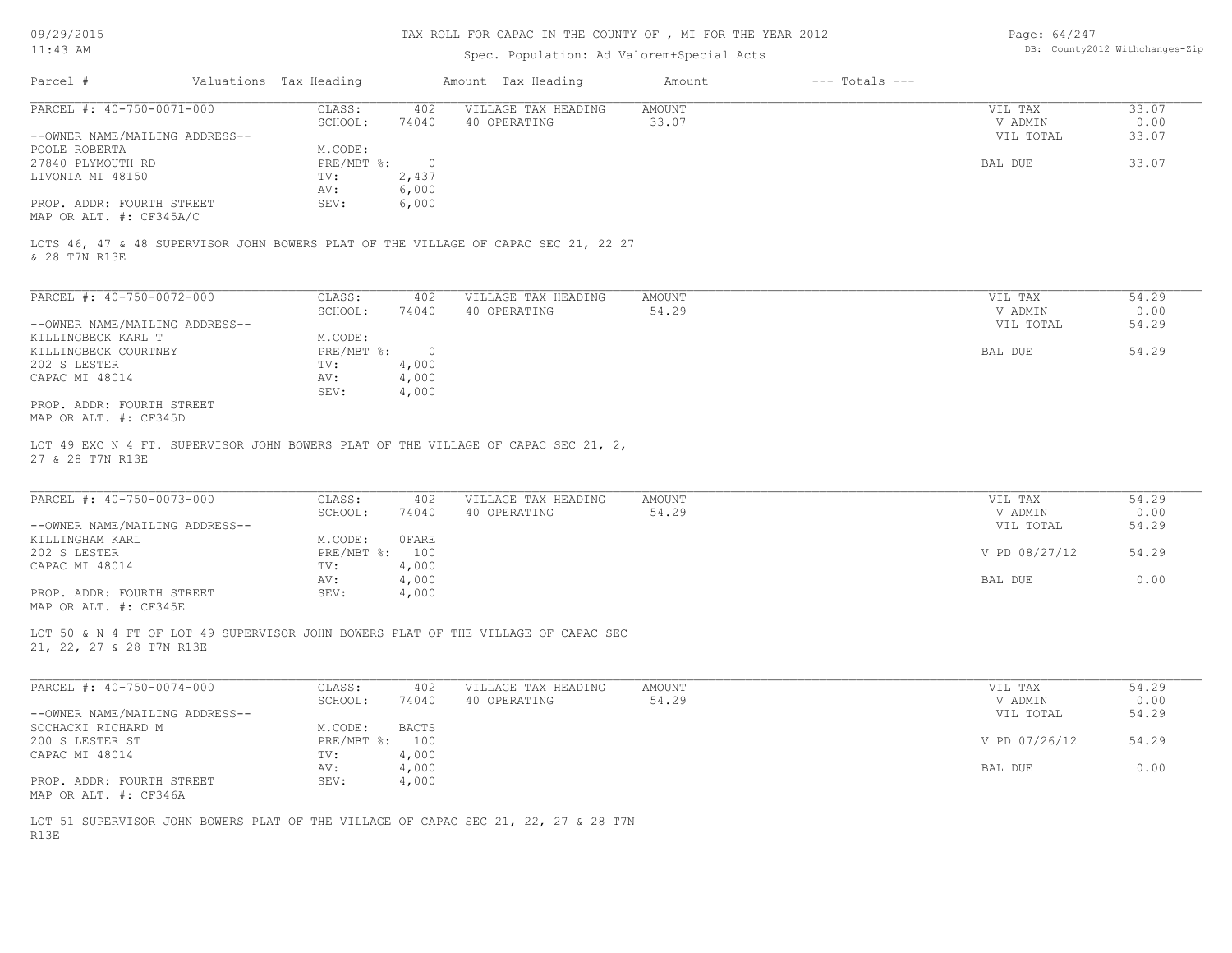| 09/29/2015                                                                                                   | TAX ROLL FOR CAPAC IN THE COUNTY OF , MI FOR THE YEAR 2012 |                         |                                           |                  |                                |                      | Page: 65/247   |  |  |
|--------------------------------------------------------------------------------------------------------------|------------------------------------------------------------|-------------------------|-------------------------------------------|------------------|--------------------------------|----------------------|----------------|--|--|
| $11:43$ AM                                                                                                   |                                                            |                         | Spec. Population: Ad Valorem+Special Acts |                  | DB: County2012 Withchanges-Zip |                      |                |  |  |
| Parcel #                                                                                                     | Valuations Tax Heading                                     |                         | Amount Tax Heading                        | Amount           | $---$ Totals $---$             |                      |                |  |  |
| PARCEL #: 40-750-0076-000                                                                                    | CLASS:<br>SCHOOL:                                          | 402<br>74040            | VILLAGE TAX HEADING<br>40 OPERATING       | AMOUNT<br>54.29  |                                | VIL TAX<br>V ADMIN   | 54.29<br>0.00  |  |  |
| --OWNER NAME/MAILING ADDRESS--<br>RATHKA ROCCO J                                                             | M.CODE:                                                    |                         |                                           |                  |                                | VIL TOTAL            | 54.29          |  |  |
| 4712 EMMONS<br>STERLING HEIGHTS MI 48310                                                                     | $PRE/MBT$ $\div$<br>TV:                                    | $\circ$<br>4,000        |                                           |                  |                                | BAL DUE              | 54.29          |  |  |
| PROP. ADDR: FOURTH STREET                                                                                    | AV:<br>SEV:                                                | 4,000<br>4,000          |                                           |                  |                                |                      |                |  |  |
| MAP OR ALT. #: CF347                                                                                         |                                                            |                         |                                           |                  |                                |                      |                |  |  |
| LOT 53 SUPERVISOR JOHN BOWERS PLAT OF THE VILLAGE OF CAPAC SEC 21, 22, 27 & 28 T7N<br>R13E                   |                                                            |                         |                                           |                  |                                |                      |                |  |  |
| PARCEL #: 40-750-0077-000                                                                                    | CLASS:                                                     | 703                     | VILLAGE TAX HEADING                       | AMOUNT           |                                | VIL TAX              | 0.00           |  |  |
| --OWNER NAME/MAILING ADDRESS--                                                                               | SCHOOL:                                                    | 74040                   | 40 OPERATING                              | 0.00             |                                | V ADMIN<br>VIL TOTAL | 0.00<br>0.00   |  |  |
| THE VILLAGE OF CAPAC<br>131 N MAIN ST                                                                        | M.CODE:<br>$PRE/MBT$ $\div$                                | $\circ$                 |                                           |                  |                                | BAL DUE              | 0.00           |  |  |
| CAPAC MI 48014                                                                                               | TV:                                                        | $\circ$                 |                                           |                  |                                |                      |                |  |  |
| PROP. ADDR: MILL ST E<br>MAP OR ALT. #: CF348                                                                | AV:<br>SEV:                                                | $\circ$<br>$\circ$      |                                           |                  |                                |                      |                |  |  |
| LOTS 54-55 SUPERVISOR JOHN BOWERS PLAT OF THE VILLAGE OF CAPAC SEC 21, 22, 27 & 28<br>T7N R13E               |                                                            |                         |                                           |                  |                                |                      |                |  |  |
|                                                                                                              |                                                            |                         |                                           |                  |                                |                      |                |  |  |
| PARCEL #: 40-750-0078-000                                                                                    | CLASS:<br>SCHOOL:                                          | 402<br>74040            | VILLAGE TAX HEADING<br>40 OPERATING       | AMOUNT<br>54.29  |                                | VIL TAX<br>V ADMIN   | 54.29<br>0.00  |  |  |
| --OWNER NAME/MAILING ADDRESS--<br>KATAKIS, ANTONIOS                                                          | M.CODE:                                                    |                         |                                           |                  |                                | VIL TOTAL            | 54.29          |  |  |
| 2320 FRED MOORE HWY.<br>ST. CLAIR, MI 48079                                                                  | $PRE/MBT$ $\div$<br>TV:                                    | $\overline{0}$<br>4,000 |                                           |                  |                                | V PD 09/06/12        | 54.29          |  |  |
|                                                                                                              | AV:                                                        | 4,000                   |                                           |                  |                                | BAL DUE              | 0.00           |  |  |
| PROP. ADDR: FOURTH STREET<br>MAP OR ALT. #: CF349                                                            | SEV:                                                       | 4,000                   |                                           |                  |                                |                      |                |  |  |
| LOT 56 SUPERVISOR JOHN BOWERS PLAT OF THE VILLAGE OF CAPAC SEC 21, 22, 27 & 28 T7N<br>R13E                   |                                                            |                         |                                           |                  |                                |                      |                |  |  |
|                                                                                                              |                                                            |                         |                                           |                  |                                |                      |                |  |  |
| PARCEL #: 40-750-0079-000                                                                                    | CLASS:<br>SCHOOL:                                          | 401<br>74040            | VILLAGE TAX HEADING<br>40 OPERATING       | AMOUNT<br>255.17 |                                | VIL TAX<br>V ADMIN   | 255.17<br>0.00 |  |  |
| --OWNER NAME/MAILING ADDRESS--                                                                               |                                                            |                         |                                           |                  |                                | VIL TOTAL            | 255.17         |  |  |
| CYRUS MARY/MICHAEL<br>426 E MILL ST                                                                          | M.CODE:<br>PRE/MBT %: 100                                  |                         |                                           |                  |                                | V PD 09/04/12        | 255.17         |  |  |
| CAPAC MI 48014-3158                                                                                          | TV:<br>AV:                                                 | 18,800<br>18,800        |                                           |                  |                                | BAL DUE              | 0.00           |  |  |
| PROP. ADDR: 426 E MILL ST<br>MAP OR ALT. #: CF350                                                            | SEV:                                                       | 18,800                  |                                           |                  |                                |                      |                |  |  |
| LOT 57 SUPERVISOR JOHN BOWERS PLAT OF THE VILLAGE OF CAPAC SEC 21, 22, 27 & 28 T7N<br>R13E 1700/546 ADD NAME |                                                            |                         |                                           |                  |                                |                      |                |  |  |
|                                                                                                              |                                                            |                         |                                           |                  |                                |                      |                |  |  |
|                                                                                                              |                                                            |                         |                                           |                  |                                |                      |                |  |  |
|                                                                                                              |                                                            |                         |                                           |                  |                                |                      |                |  |  |
|                                                                                                              |                                                            |                         |                                           |                  |                                |                      |                |  |  |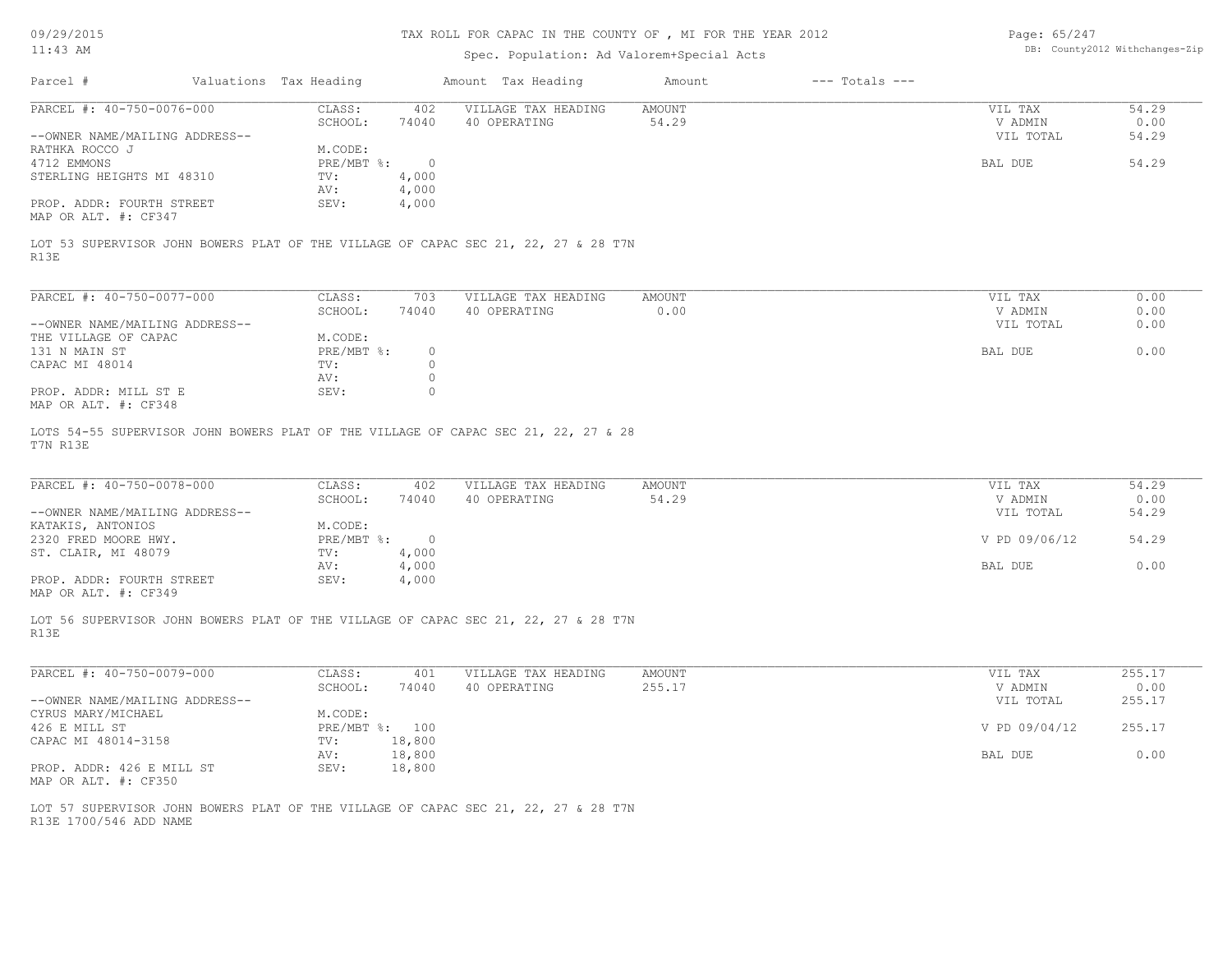| 09/29/2015<br>$11:43$ AM                             | TAX ROLL FOR CAPAC IN THE COUNTY OF , MI FOR THE YEAR 2012                         | Page: 66/247<br>DB: County2012 Withchanges-Zip |
|------------------------------------------------------|------------------------------------------------------------------------------------|------------------------------------------------|
|                                                      | Spec. Population: Ad Valorem+Special Acts                                          |                                                |
| Parcel #                                             | Valuations Tax Heading<br>$---$ Totals $---$<br>Amount Tax Heading<br>Amount       |                                                |
| PARCEL #: 40-750-0080-000                            | CLASS:<br>401<br>VILLAGE TAX HEADING<br><b>AMOUNT</b>                              | 287.74<br>VIL TAX                              |
|                                                      | 40 OPERATING<br>287.74<br>SCHOOL:<br>74040                                         | 0.00<br>V ADMIN                                |
| --OWNER NAME/MAILING ADDRESS--<br>HUNTER RICHARD E   | 00GTS<br>M.CODE:                                                                   | 287.74<br>VIL TOTAL                            |
| 406 E MILL ST                                        | PRE/MBT %: 100                                                                     | V PD 08/17/12<br>287.74                        |
| CAPAC MI 48014-3158                                  | TV:<br>21,200                                                                      |                                                |
|                                                      | 21,200<br>AV:                                                                      | 0.00<br>BAL DUE                                |
| PROP. ADDR: 406 E MILL ST<br>MAP OR ALT. #: CF351    | SEV:<br>21,200                                                                     |                                                |
|                                                      | LOT 58 SUPERVISOR JOHN BOWERS PLAT OF THE VILLAGE OF CAPAC SEC 21, 22, 27 & 28 T7N |                                                |
| R13E                                                 |                                                                                    |                                                |
| PARCEL #: 40-750-0081-000                            | CLASS:<br>401<br>VILLAGE TAX HEADING<br><b>AMOUNT</b>                              | VIL TAX<br>584.99                              |
|                                                      | SCHOOL:<br>74040<br>40 OPERATING<br>584.99                                         | V ADMIN<br>0.00                                |
| --OWNER NAME/MAILING ADDRESS--                       |                                                                                    | 584.99<br>VIL TOTAL                            |
| BRAUNSTEINER BERTRAM/JOAN                            | M.CODE:                                                                            |                                                |
| 404 E. MILL ST.                                      | PRE/MBT %: 100                                                                     | V PD 07/16/12<br>584.99                        |
| CAPAC MI 48014                                       | TV:<br>43,100                                                                      | 0.00                                           |
| PROP. ADDR: 404 E MILL ST<br>MAP OR ALT. #: CF352    | 43,100<br>AV:<br>43,100<br>SEV:                                                    | BAL DUE                                        |
| R13E                                                 | LOT 59 SUPERVISOR JOHN BOWERS PLAT OF THE VILLAGE OF CAPAC SEC 21, 22, 27 & 28 T7N |                                                |
| PARCEL #: 40-750-0082-000                            | CLASS:<br>401<br>VILLAGE TAX HEADING<br><b>AMOUNT</b>                              | 255.17<br>VIL TAX                              |
|                                                      | 255.17<br>SCHOOL:<br>40 OPERATING<br>74040                                         | 0.00<br>V ADMIN                                |
| --OWNER NAME/MAILING ADDRESS--                       |                                                                                    | 255.17<br>VIL TOTAL                            |
| KLEIN JOHN/SIMONE<br>402 E MILL ST                   | M.CODE:<br>PRE/MBT %: 100                                                          | V PD 07/16/12<br>255.17                        |
| CAPAC MI 48014                                       | 18,800<br>TV:                                                                      |                                                |
|                                                      | 18,800<br>AV:                                                                      | 0.00<br>BAL DUE                                |
| PROP. ADDR: 402 E MILL ST<br>MAP OR ALT. #: CF353    | 18,800<br>SEV:                                                                     |                                                |
| R13E                                                 | LOT 60 SUPERVISOR JOHN BOWERS PLAT OF THE VILLAGE OF CAPAC SEC 21, 22, 27 & 28 T7N |                                                |
| PARCEL #: 40-750-0083-000                            | CLASS:<br>VILLAGE TAX HEADING<br>401<br><b>AMOUNT</b>                              | 210.77<br>VIL TAX                              |
|                                                      | 210.77<br>SCHOOL:<br>40 OPERATING<br>74040                                         | 0.00<br>V ADMIN                                |
| --OWNER NAME/MAILING ADDRESS--                       |                                                                                    | VIL TOTAL<br>210.77                            |
| OCHOA JOSE/ANGELINE                                  | M.CODE:                                                                            |                                                |
| 106 S LESTER ST                                      | $PRE/MBT$ $\div$<br>$\overline{0}$                                                 | V PD 08/30/12<br>210.77                        |
| CAPAC MI 48014                                       | 15,529<br>TV:                                                                      |                                                |
| PROP. ADDR: 104 S LESTER ST<br>MAP OR ALT. #: CF354A | 20,300<br>AV:<br>SEV:<br>20,300                                                    | 0.00<br>BAL DUE                                |
|                                                      | LOT 61 EXC S 4' SUPERVISOR JOHN BOWER'S PLAT OF THE VILLAGE OF CAPAC               |                                                |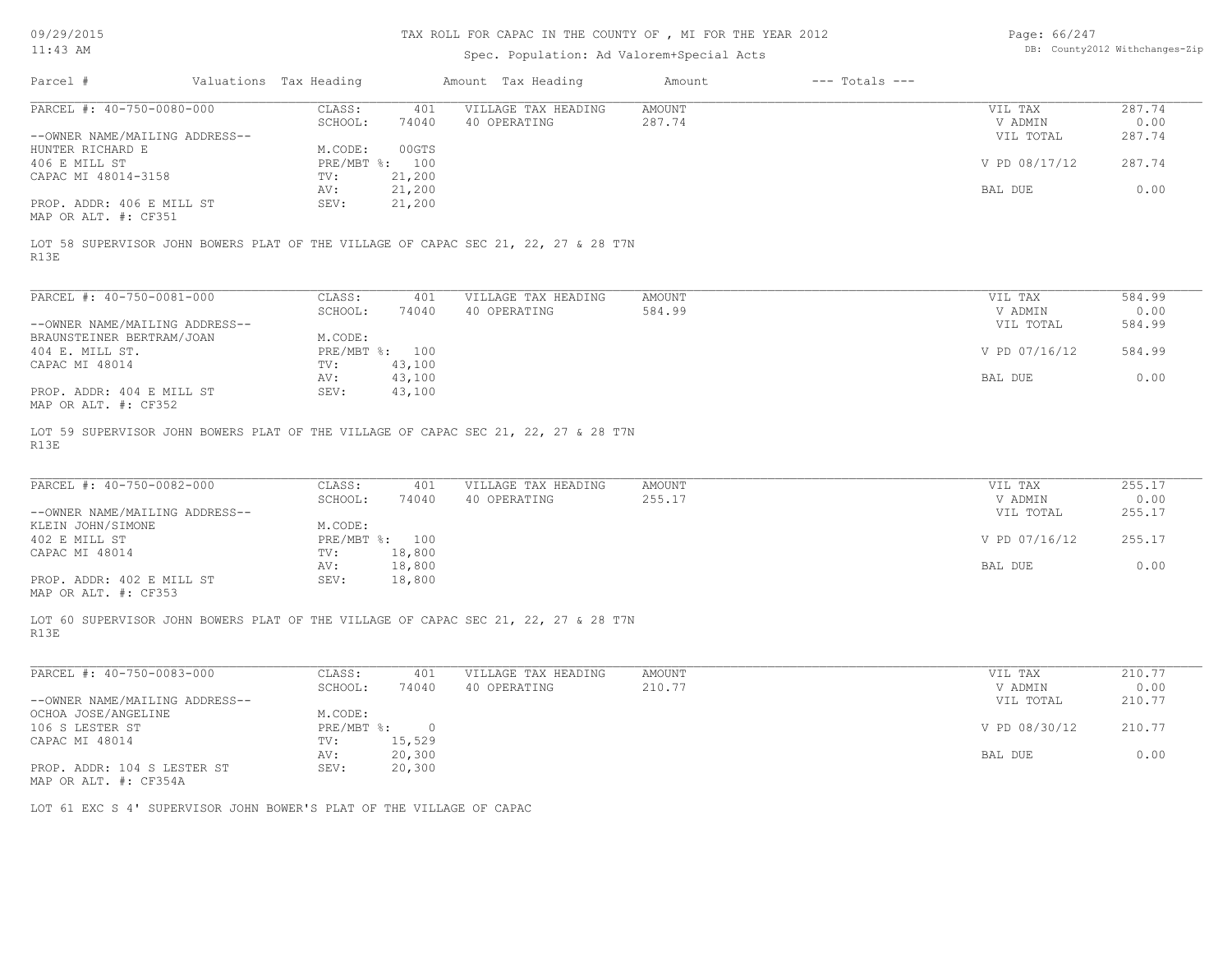# Spec. Population: Ad Valorem+Special Acts

| Page: 67/247 |                                |
|--------------|--------------------------------|
|              | DB: County2012 Withchanges-Zip |

| Parcel #                       | Valuations Tax Heading |        | Amount Tax Heading  | Amount | $---$ Totals $---$ |               |        |
|--------------------------------|------------------------|--------|---------------------|--------|--------------------|---------------|--------|
| PARCEL #: 40-750-0083-500      | CLASS:                 | 401    | VILLAGE TAX HEADING | AMOUNT |                    | VIL TAX       | 665.07 |
|                                | SCHOOL:                | 74040  | 40 OPERATING        | 665.07 |                    | V ADMIN       | 0.00   |
| --OWNER NAME/MAILING ADDRESS-- |                        |        |                     |        |                    | VIL TOTAL     | 665.07 |
| OCHOA JOSE/ANGELINE            | M.CODE:                |        |                     |        |                    |               |        |
| 106 S LESTER ST                | PRE/MBT %: 100         |        |                     |        |                    | V PD 08/30/12 | 665.07 |
| CAPAC MI 48014                 | TV:                    | 49,000 |                     |        |                    |               |        |
|                                | AV:                    | 49,000 |                     |        |                    | BAL DUE       | 0.00   |
| PROP. ADDR: 106 S LESTER ST    | SEV:                   | 49,000 |                     |        |                    |               |        |
|                                |                        |        |                     |        |                    |               |        |

MAP OR ALT. #: CF354B

S4' OF LOT 61 & ALL OF LOT 62 SUPERVISOR JOHN BOWER'S PLAT OF THE VILLAGE OF CAPAC

| PARCEL #: 40-750-0084-000      | CLASS:         | 401    | VILLAGE TAX HEADING | AMOUNT | VIL TAX       | 145.23 |
|--------------------------------|----------------|--------|---------------------|--------|---------------|--------|
|                                | SCHOOL:        | 74040  | 40 OPERATING        | 145.23 | V ADMIN       | 0.00   |
| --OWNER NAME/MAILING ADDRESS-- |                |        |                     |        | VIL TOTAL     | 145.23 |
| MCDONALD MICHAEL               | M.CODE:        |        |                     |        |               |        |
| GAVLINSKI MICHAEL & MICHELLE   | PRE/MBT %: 100 |        |                     |        | V PD 09/13/12 | 145.23 |
| 116 S LESTER ST                | TV:            | 10,700 |                     |        |               |        |
| CAPAC MI 48014                 | AV:            | 10,700 |                     |        | BAL DUE       | 0.00   |
|                                | SEV:           | 10,700 |                     |        |               |        |
| PROP. ADDR: 116 S LESTER ST    |                |        |                     |        |               |        |

MAP OR ALT. #: CF355

LOT 63 SUPERVISOR JOHN BOWERS PLAT OF THE VILLAGE OF CAPAC

| PARCEL #: 40-750-0085-000      | CLASS:  | 401            | VILLAGE TAX HEADING | AMOUNT | VIL TAX   | 233.45 |
|--------------------------------|---------|----------------|---------------------|--------|-----------|--------|
|                                | SCHOOL: | 74040          | 40 OPERATING        | 233.45 | V ADMIN   | 0.00   |
| --OWNER NAME/MAILING ADDRESS-- |         |                |                     |        | VIL TOTAL | 233.45 |
| MCDONALD MICHAEL               | M.CODE: |                |                     |        |           |        |
| GAVLINSKI MICHAEL & MICHELLE   |         | PRE/MBT %: 100 |                     |        | BAL DUE   | 233.45 |
| 116 S LESTER ST                | TV:     | 17,200         |                     |        |           |        |
| CAPAC MI 48014-3710            | AV:     | 17,200         |                     |        |           |        |
|                                | SEV:    | 17,200         |                     |        |           |        |
| PROP. ADDR: 116 S LESTER ST    |         |                |                     |        |           |        |
| MAP OR ALT. #: CF356A          |         |                |                     |        |           |        |

R13E LOT 64 SUPERVISOR JOHN BOWERS PLAT OF THE VILLAGE OF CAPAC SEC 21, 22, 27 & 28 T7N

| PARCEL #: 40-750-0086-000      | CLASS:       | 401    | VILLAGE TAX HEADING | AMOUNT | VIL TAX       | 233.45 |
|--------------------------------|--------------|--------|---------------------|--------|---------------|--------|
|                                | SCHOOL:      | 74040  | 40 OPERATING        | 233.45 | V ADMIN       | 0.00   |
| --OWNER NAME/MAILING ADDRESS-- |              |        |                     |        | VIL TOTAL     | 233.45 |
| GAVLINSKI MICHELLE             | M.CODE:      | OFARE  |                     |        |               |        |
| 120 S LESTER ST                | $PRE/MBT$ %: | 100    |                     |        | V PD 08/27/12 | 233.45 |
| CAPAC MI 48014-3710            | TV:          | 17,200 |                     |        |               |        |
|                                | AV:          | 17,200 |                     |        | BAL DUE       | 0.00   |
| PROP. ADDR: 120 S LESTER ST    | SEV:         | 17,200 |                     |        |               |        |
| MAP OR ALT. #: CF356B          |              |        |                     |        |               |        |

R13E LOT 65 SUPERVISOR JOHN BOWERS PLAT OF THE VILLAGE OF CAPAC SEC 21, 22, 27 & 28 T7N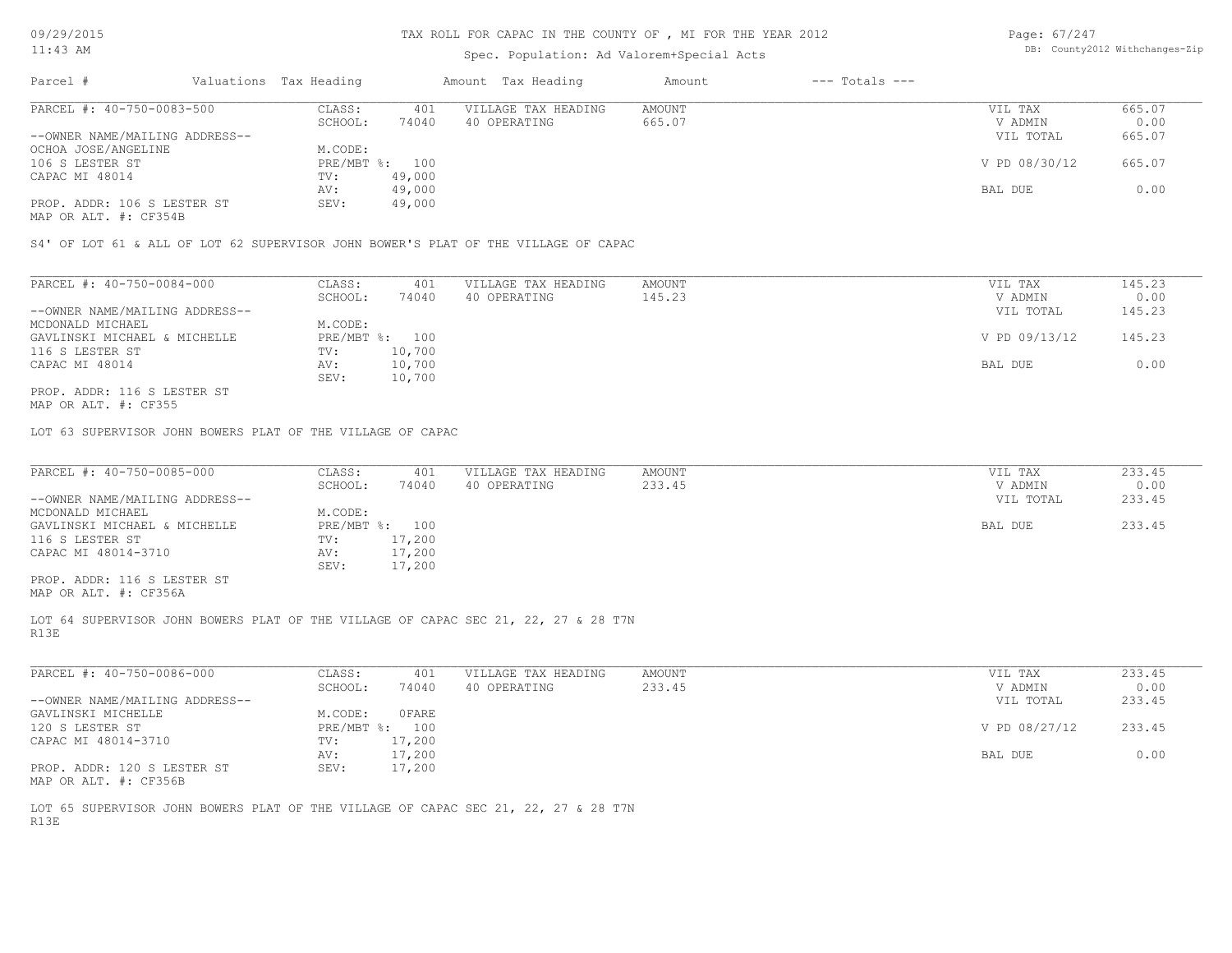## TAX ROLL FOR CAPAC IN THE COUNTY OF , MI FOR THE YEAR 2012

# Spec. Population: Ad Valorem+Special Acts

| Page: 68/247 |                                |
|--------------|--------------------------------|
|              | DB: County2012 Withchanges-Zip |

| Parcel #                       | Valuations Tax Heading |                | Amount Tax Heading                                                                 | Amount | $---$ Totals $---$ |               |        |
|--------------------------------|------------------------|----------------|------------------------------------------------------------------------------------|--------|--------------------|---------------|--------|
| PARCEL #: 40-750-0087-000      | CLASS:                 | 401            | VILLAGE TAX HEADING                                                                | AMOUNT |                    | VIL TAX       | 298.60 |
|                                | SCHOOL:                | 74040          | 40 OPERATING                                                                       | 298.60 |                    | V ADMIN       | 0.00   |
| --OWNER NAME/MAILING ADDRESS-- |                        |                |                                                                                    |        |                    | VIL TOTAL     | 298.60 |
| SOCHACKI RICHARD M             | M.CODE:                | BACTS          |                                                                                    |        |                    |               |        |
| 200 S LESTER ST                |                        | PRE/MBT %: 100 |                                                                                    |        |                    | V PD 07/26/12 | 298.60 |
| CAPAC MI 48014                 | TV:                    | 22,000         |                                                                                    |        |                    |               |        |
|                                | AV:                    | 22,000         |                                                                                    |        |                    | BAL DUE       | 0.00   |
| PROP. ADDR: 200 S LESTER ST    | SEV:                   | 22,000         |                                                                                    |        |                    |               |        |
| MAP OR ALT. #: CF357A          |                        |                |                                                                                    |        |                    |               |        |
|                                |                        |                |                                                                                    |        |                    |               |        |
| R13E                           |                        |                | LOT 66 SUPERVISOR JOHN BOWERS PLAT OF THE VILLAGE OF CAPAC SEC 21, 22, 27 & 28 T7N |        |                    |               |        |

| PARCEL #: 40-750-0088-000      | CLASS:       | 401          | VILLAGE TAX HEADING | AMOUNT | VIL TAX       | 382.75 |
|--------------------------------|--------------|--------------|---------------------|--------|---------------|--------|
|                                | SCHOOL:      | 74040        | 40 OPERATING        | 382.75 | V ADMIN       | 0.00   |
| --OWNER NAME/MAILING ADDRESS-- |              |              |                     |        | VIL TOTAL     | 382.75 |
| KILLINGBECK KARL               | M.CODE:      | <b>OFARE</b> |                     |        |               |        |
| 202 S LESTER ST                | $PRE/MBT$ %: | 100          |                     |        | V PD 08/27/12 | 382.75 |
| CAPAC MI 48014-3712            | TV:          | 28,200       |                     |        |               |        |
|                                | AV:          | 28,200       |                     |        | BAL DUE       | 0.00   |
| PROP. ADDR: 202 S LESTER ST    | SEV:         | 28,200       |                     |        |               |        |
| MAP OR ALT. #: CF357B          |              |              |                     |        |               |        |

21, 22, 27 & 28 T7N R13E LOT 67 & N 4 FT OF LOT 68 SUPERVISOR JOHN BOWERS PLAT OF THE VILLAGE OF CAPAC SEC

| PARCEL #: 40-750-0089-000      | CLASS:  | 401            | VILLAGE TAX HEADING | AMOUNT | VIL TAX       | 551.06 |
|--------------------------------|---------|----------------|---------------------|--------|---------------|--------|
|                                | SCHOOL: | 74040          | 40 OPERATING        | 551.06 | V ADMIN       | 0.00   |
| --OWNER NAME/MAILING ADDRESS-- |         |                |                     |        | VIL TOTAL     | 551.06 |
| HARVEY JAMIE L                 | M.CODE: | OFARE          |                     |        |               |        |
| HARVEY TAMMY                   |         | PRE/MBT %: 100 |                     |        | V PD 08/27/12 | 551.06 |
| 204 S LESTER ST                | TV:     | 40,600         |                     |        |               |        |
| CAPAC MI 48014-3712            | AV:     | 40,600         |                     |        | BAL DUE       | 0.00   |
|                                | SEV:    | 40,600         |                     |        |               |        |
| PROP. ADDR: 204 S LESTER ST    |         |                |                     |        |               |        |

MAP OR ALT. #: CF357C

27 & 28 T7N R13E LOT 68 EXC N 4 FT. SUPERVISOR JOHN BOWERS PLAT OF THE VILLAGE OF CAPAC SEC 21, 22,

| PARCEL #: 40-750-0090-000      | CLASS:  | 401            | VILLAGE TAX HEADING | AMOUNT | VIL TAX       | 285.03 |
|--------------------------------|---------|----------------|---------------------|--------|---------------|--------|
|                                | SCHOOL: | 74040          | 40 OPERATING        | 285.03 | V ADMIN       | 0.00   |
| --OWNER NAME/MAILING ADDRESS-- |         |                |                     |        | VIL TOTAL     | 285.03 |
| LEON VICTOR                    | M.CODE: | OFARE          |                     |        |               |        |
| LEON JENNA                     |         | PRE/MBT %: 100 |                     |        | V PD 08/27/12 | 285.03 |
| 208 S LESTER ST                | TV:     | 21,000         |                     |        |               |        |
| CAPAC MI 48014                 | AV:     | 21,000         |                     |        | BAL DUE       | 0.00   |
|                                | SEV:    | 21,000         |                     |        |               |        |
| PROP. ADDR: 208 S LESTER ST    |         |                |                     |        |               |        |
| MAP OR ALT. #: C358            |         |                |                     |        |               |        |

R13E LOT 69 SUPERVISOR JOHN BOWERS PLAT OF THE VILLAGE OF CAPAC SEC 21, 22, 27 & 28 T7N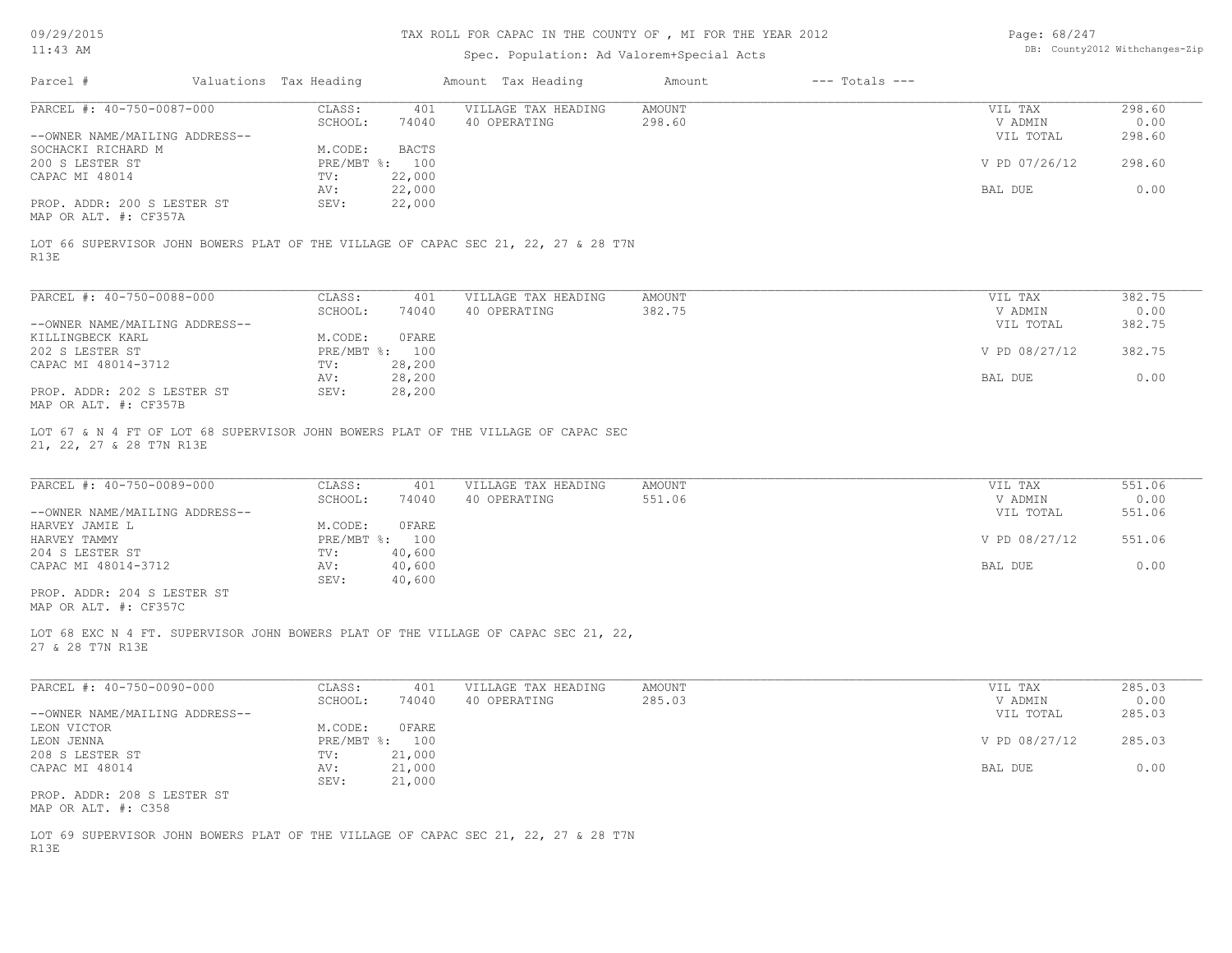## TAX ROLL FOR CAPAC IN THE COUNTY OF , MI FOR THE YEAR 2012

# Spec. Population: Ad Valorem+Special Acts

| Page: 69/247 |                                |
|--------------|--------------------------------|
|              | DB: County2012 Withchanges-Zip |

| Parcel #                       | Valuations Tax Heading |        | Amount Tax Heading  | Amount | $---$ Totals $---$ |               |        |
|--------------------------------|------------------------|--------|---------------------|--------|--------------------|---------------|--------|
| PARCEL #: 40-750-0091-000      | CLASS:                 | 401    | VILLAGE TAX HEADING | AMOUNT |                    | VIL TAX       | 339.32 |
|                                | SCHOOL:                | 74040  | 40 OPERATING        | 339.32 |                    | V ADMIN       | 0.00   |
| --OWNER NAME/MAILING ADDRESS-- |                        |        |                     |        |                    | VIL TOTAL     | 339.32 |
| MEYER CELESTE L                | M.CODE:                | OFARE  |                     |        |                    |               |        |
| 210 S LESTER ST                | PRE/MBT %: 100         |        |                     |        |                    | V PD 08/31/12 | 339.32 |
| CAPAC MI 48014-1904            | TV:                    | 25,000 |                     |        |                    |               |        |
|                                | AV:                    | 25,000 |                     |        |                    | BAL DUE       | 0.00   |
| PROP. ADDR: 210 S LESTER ST    | SEV:                   | 25,000 |                     |        |                    |               |        |
|                                |                        |        |                     |        |                    |               |        |

MAP OR ALT. #: CF359

R13E LOT 70 SUPERVISOR JOHN BOWERS PLAT OF THE VILLAGE OF CAPAC SEC 21, 22, 27 & 28 T7N

| PARCEL #: 40-750-0092-000      | CLASS:       | 401    | VILLAGE TAX HEADING | AMOUNT | VIL TAX       | 351.54 |
|--------------------------------|--------------|--------|---------------------|--------|---------------|--------|
|                                | SCHOOL:      | 74040  | 40 OPERATING        | 351.54 | V ADMIN       | 0.00   |
| --OWNER NAME/MAILING ADDRESS-- |              |        |                     |        | VIL TOTAL     | 351.54 |
| SMITH MARVIN/AMY SMITH         | M.CODE:      | OFARE  |                     |        |               |        |
| 212 S LESTER ST                | $PRE/MBT$ %: | 100    |                     |        | V PD 08/27/12 | 351.54 |
| CAPAC MI 48014                 | TV:          | 25,900 |                     |        |               |        |
|                                | AV:          | 25,900 |                     |        | BAL DUE       | 0.00   |
| PROP. ADDR: 212 S LESTER ST    | SEV:         | 25,900 |                     |        |               |        |
| MAP OR ALT. #: CF360           |              |        |                     |        |               |        |

R13E LOT 71 SUPERVISOR JOHN BOWERS PLAT OF THE VILLAGE OF CAPAC SEC 21, 22, 27 & 28 T7N

| 74040<br>337.96<br>40 OPERATING<br>SCHOOL:    | V ADMIN<br>VIL TOTAL | 0.00<br>337.96 |
|-----------------------------------------------|----------------------|----------------|
| --OWNER NAME/MAILING ADDRESS--                |                      |                |
|                                               |                      |                |
| BACTS<br>RAY DANIEL S<br>M.CODE:              |                      |                |
| 216 S LESTER ST<br>PRE/MBT %: 100             | V PD 07/26/12        | 337.96         |
| 24,900<br>CAPAC MI 48014<br>TV:               |                      |                |
| 24,900<br>AV:                                 | BAL DUE              | 0.00           |
| PROP. ADDR: 214 S LESTER ST<br>24,900<br>SEV: |                      |                |

MAP OR ALT. #: CF361

LOT 72 SUPERVISOR JOHN BOWERS PLAT OF THE VILLAGE OF CAPAC

| PARCEL #: 40-750-0094-000      | CLASS:       | 401    | VILLAGE TAX HEADING | AMOUNT | VIL TAX       | 550.38 |
|--------------------------------|--------------|--------|---------------------|--------|---------------|--------|
|                                | SCHOOL:      | 74040  | 40 OPERATING        | 550.38 | V ADMIN       | 0.00   |
| --OWNER NAME/MAILING ADDRESS-- |              |        |                     |        | VIL TOTAL     | 550.38 |
| RAY, DANIEL                    | M.CODE:      | OFARE  |                     |        |               |        |
| 216 S LESTER ST                | $PRE/MBT$ %: | 100    |                     |        | V PD 08/27/12 | 550.38 |
| CAPAC MI 48014-3712            | TV:          | 40,550 |                     |        |               |        |
|                                | AV:          | 42,100 |                     |        | BAL DUE       | 0.00   |
| PROP. ADDR: 216 S LESTER ST    | SEV:         | 42,100 |                     |        |               |        |

MAP OR ALT. #: CF362A

R13E LOT 73 SUPERVISOR JOHN BOWERS PLAT OF THE VILLAGE OF CAPAC SEC 21, 22, 27 & 28 T7N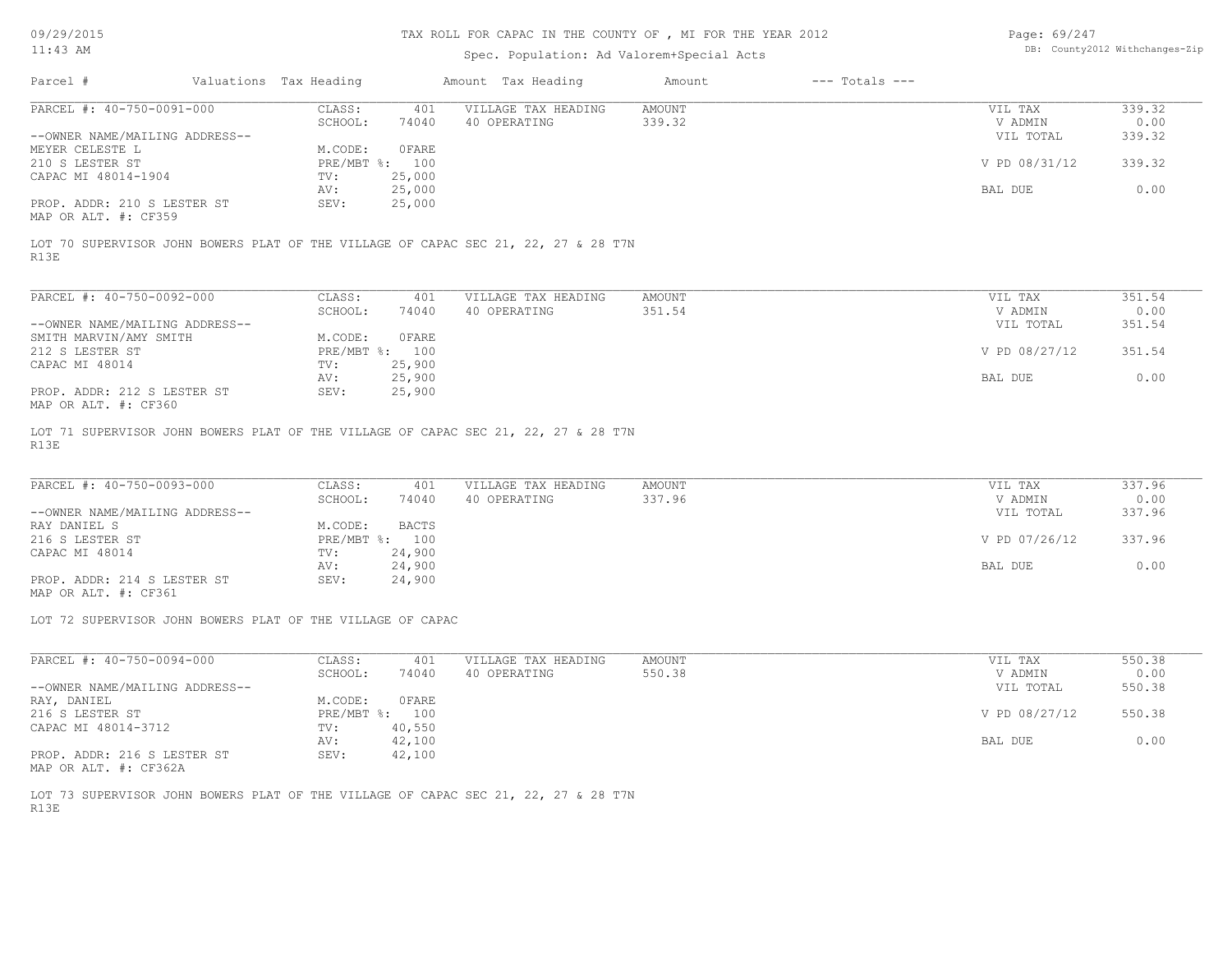#### TAX ROLL FOR CAPAC IN THE COUNTY OF , MI FOR THE YEAR 2012

# Spec. Population: Ad Valorem+Special Acts

| Page: 70/247 |                                |
|--------------|--------------------------------|
|              | DB: County2012 Withchanges-Zip |

|                                                                                                                     | Valuations Tax Heading |                | Amount Tax Heading                  | Amount                  |                    |                          |
|---------------------------------------------------------------------------------------------------------------------|------------------------|----------------|-------------------------------------|-------------------------|--------------------|--------------------------|
| PARCEL #: 40-750-0095-000                                                                                           | CLASS:                 | 401            | VILLAGE TAX HEADING                 | AMOUNT                  | VIL TAX            | 399.04                   |
|                                                                                                                     | SCHOOL:                | 74040          | 40 OPERATING                        | 399.04                  | V ADMIN            | 0.00                     |
| --OWNER NAME/MAILING ADDRESS--                                                                                      |                        |                |                                     |                         | VIL TOTAL          | 399.04                   |
| DOMBROWSKI RICKY/EMILY                                                                                              | M.CODE:                | 00GTS          |                                     |                         |                    |                          |
| 218 S LESTER ST                                                                                                     | PRE/MBT %: 100         |                |                                     |                         | V PD 08/17/12      | 399.04                   |
| CAPAC MI 48014-3712                                                                                                 | TV:                    | 29,400         |                                     |                         |                    |                          |
|                                                                                                                     | AV:                    | 29,400         |                                     |                         | BAL DUE            | 0.00                     |
|                                                                                                                     |                        |                |                                     |                         |                    |                          |
| PROP. ADDR: 218 S LESTER ST                                                                                         | SEV:                   | 29,400         |                                     |                         |                    |                          |
| MAP OR ALT. #: CF362B<br>LOT 74 SUPERVISOR JOHN BOWERS PLAT OF THE VILLAGE OF CAPAC SEC 21, 22, 27 & 28 T7N<br>R13E |                        |                |                                     |                         |                    |                          |
| PARCEL #: 40-750-0096-000                                                                                           | CLASS:<br>SCHOOL:      | 201<br>74040   | VILLAGE TAX HEADING<br>40 OPERATING | <b>AMOUNT</b><br>813.02 | VIL TAX<br>V ADMIN |                          |
| --OWNER NAME/MAILING ADDRESS--                                                                                      |                        |                |                                     |                         | VIL TOTAL          | 813.02<br>0.00<br>813.02 |
| STOLDT GARY                                                                                                         | M.CODE:                |                |                                     |                         |                    |                          |
| 155 S SAGINAW                                                                                                       | PRE/MBT %:             | $\overline{0}$ |                                     |                         | V PD 09/13/12      | 813.02                   |
| LAPEER MI 48446                                                                                                     | TV:                    | 59,900         |                                     |                         |                    |                          |
|                                                                                                                     | AV:                    | 59,900         |                                     |                         | BAL DUE            | 0.00                     |

SEV: 0 MAP OR ALT.  $\#$ : CF363B  $\qquad \qquad \text{AV:}$  0<br>SEV: 0 PROP. ADDR: E HILL STREET TV: 0 PRE/MBT  $\text{\$:}\quad \quad 0\quad \quad$ VILLAGE OF CAPAC M.CODE: --OWNER NAME/MAILING ADDRESS-- VIL TOTAL 0.00 SCHOOL: 74040 40 OPERATING 0.00 V ADMIN 0.00 PARCEL #: 40-750-0097-000 CLASS: 703 VILLAGE TAX HEADING AMOUNT AMOUNT VIL TAX VIL TAX 0.00<br>SCHOOL: 74040 40 OPERATING 0.00 000 VADMIN 0.00

 $\mathcal{L}_\mathcal{L} = \mathcal{L}_\mathcal{L} = \mathcal{L}_\mathcal{L} = \mathcal{L}_\mathcal{L} = \mathcal{L}_\mathcal{L} = \mathcal{L}_\mathcal{L} = \mathcal{L}_\mathcal{L} = \mathcal{L}_\mathcal{L} = \mathcal{L}_\mathcal{L} = \mathcal{L}_\mathcal{L} = \mathcal{L}_\mathcal{L} = \mathcal{L}_\mathcal{L} = \mathcal{L}_\mathcal{L} = \mathcal{L}_\mathcal{L} = \mathcal{L}_\mathcal{L} = \mathcal{L}_\mathcal{L} = \mathcal{L}_\mathcal{L}$ 

& 28 T7N R13E LOT 76 ADJ GT RR. SUPERVISOR JOHN BOWERS PLAT OF THE VILLAGE OF CAPAC SEC 21 22, 27 S40 FT OF LOT 75 & E 40 FT OF S 113.5 FT OF SAID LOT 75 & N 100 FT OF THAT PART OF

| PARCEL #: 40-750-0098-000      | CLASS:  | 402            | VILLAGE TAX HEADING | AMOUNT | VIL TAX       | 22.53 |
|--------------------------------|---------|----------------|---------------------|--------|---------------|-------|
|                                | SCHOOL: | 74040          | 40 OPERATING        | 22.53  | V ADMIN       | 0.00  |
| --OWNER NAME/MAILING ADDRESS-- |         |                |                     |        | VIL TOTAL     | 22.53 |
| SNELL SHELDON/RUTH             | M.CODE: |                |                     |        |               |       |
| 414 N HUNTER ST                |         | PRE/MBT %: 100 |                     |        | V PD 08/09/12 | 22.53 |
| CAPAC MI 48014-3735            | TV:     | 1,660          |                     |        |               |       |
|                                | AV:     | 12,200         |                     |        | BAL DUE       | 0.00  |
| PROP. ADDR: FRANTZ STREET      | SEV:    | 12,200         |                     |        |               |       |
| MAP OR ALT. #: CF364           |         |                |                     |        |               |       |

VILLAGE OF CAPAC SEC 21, 22, 27 & 28 T7N R13E W75 FT OF N 180.5 FT OF S 641 FT OF LOT 76 SUPERVISOR JOHN BOWERS PLAT OF THE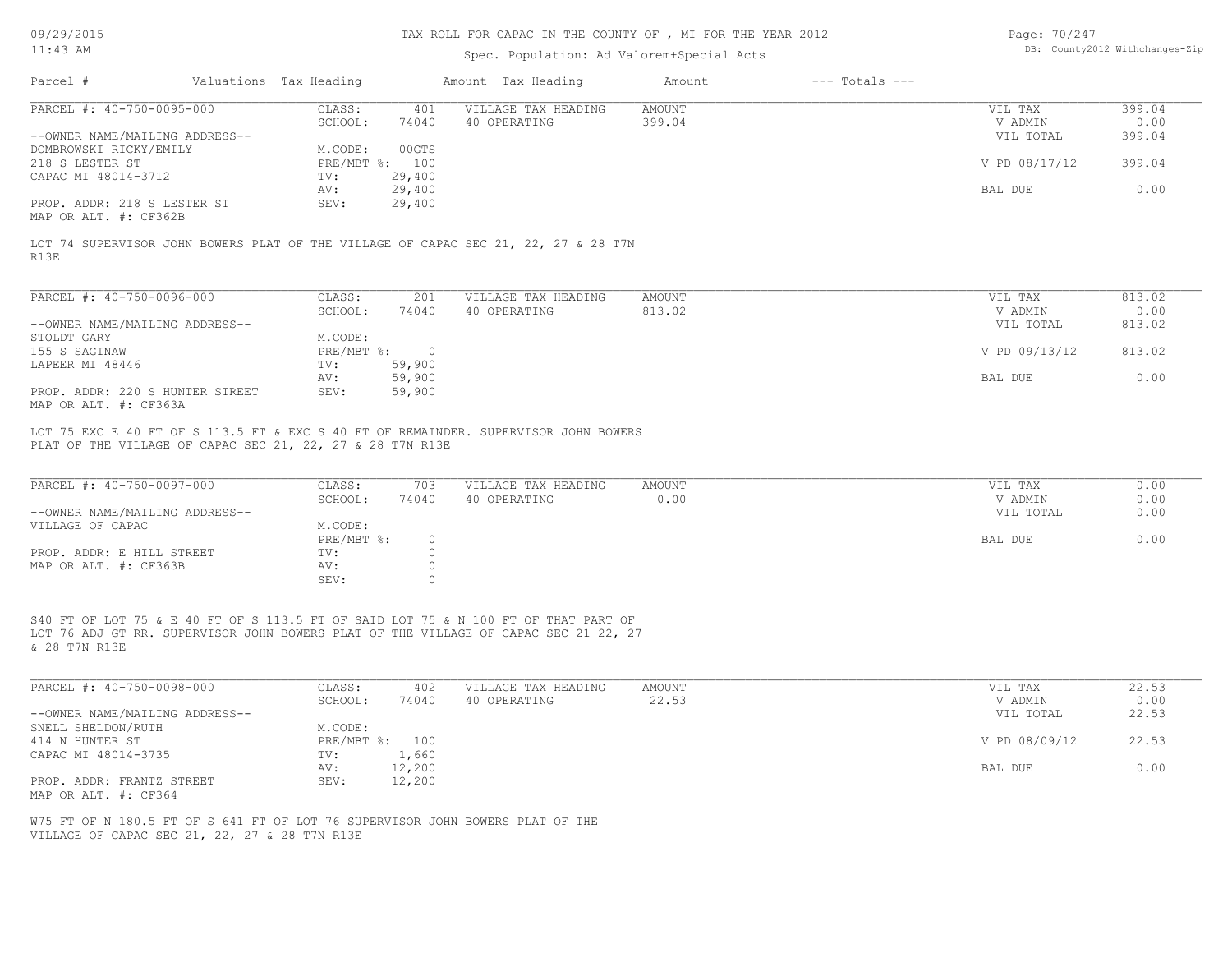| Page: 71/247 |                                |
|--------------|--------------------------------|
|              | DB: County2012 Withchanges-Zip |

|                                                                                            |                        |                    | TAX ROLL FOR CAPAC IN THE COUNTY OF , MI FOR THE YEAR 2012 |                  |                    | Page: 71/247         |                                |
|--------------------------------------------------------------------------------------------|------------------------|--------------------|------------------------------------------------------------|------------------|--------------------|----------------------|--------------------------------|
| $11:43$ AM                                                                                 |                        |                    | Spec. Population: Ad Valorem+Special Acts                  |                  |                    |                      | DB: County2012 Withchanges-Zip |
| Parcel #                                                                                   | Valuations Tax Heading |                    | Amount Tax Heading                                         | Amount           | $---$ Totals $---$ |                      |                                |
| PARCEL #: 40-750-0099-000                                                                  | CLASS:                 | 201                | VILLAGE TAX HEADING                                        | <b>AMOUNT</b>    |                    | VIL TAX              | 8,588.99                       |
| --OWNER NAME/MAILING ADDRESS--                                                             | SCHOOL:                | 74040              | 40 OPERATING                                               | 8,588.99         |                    | V ADMIN<br>VIL TOTAL | 0.00<br>8,588.99               |
| RUDGATE HUNTERS CROSSING                                                                   | M.CODE:                |                    |                                                            |                  |                    |                      |                                |
| 201 W BIG BEAVER RD STE 720                                                                | $PRE/MBT$ $\div$       | $\overline{0}$     |                                                            |                  |                    | V PD 08/14/12        | 8,588.99                       |
| TROY MI 48084                                                                              | TV:<br>AV:             | 632,800<br>632,800 |                                                            |                  |                    | BAL DUE              | 0.00                           |
| PROP. ADDR: 602 S MAIN ST                                                                  | SEV:                   | 632,800            |                                                            |                  |                    |                      |                                |
| MAP OR ALT. #: CF365                                                                       |                        |                    |                                                            |                  |                    |                      |                                |
| LOT 76 EXC W 75 FT OF N 180.5 FT OF S 641 FT & EXC N 100 FT OF THAT PART ADJ GT RR.        |                        |                    |                                                            |                  |                    |                      |                                |
| SUPERVISOR JOHN BOWERS PLAT OF THE VILLAGE OF CAPAC SEC 21, 22, 27 & 28 T7N R13E           |                        |                    |                                                            |                  |                    |                      |                                |
|                                                                                            |                        |                    |                                                            |                  |                    |                      |                                |
| PARCEL #: 40-750-0100-000                                                                  | CLASS:                 | 401                | VILLAGE TAX HEADING                                        | <b>AMOUNT</b>    |                    | VIL TAX              | 295.61                         |
|                                                                                            | SCHOOL:                | 74040              | 40 OPERATING                                               | 295.61           |                    | V ADMIN              | 0.00                           |
| --OWNER NAME/MAILING ADDRESS--                                                             |                        |                    |                                                            |                  |                    | VIL TOTAL            | 295.61                         |
| ROSSEAU LAWRENCE/SUSAN                                                                     | M.CODE:                |                    |                                                            |                  |                    |                      |                                |
| 607 S MAIN ST                                                                              | PRE/MBT %: 100         |                    |                                                            |                  |                    | V PD 08/17/12        | 295.61                         |
| CAPAC MI 48014-3724                                                                        | TV:                    | 21,780             |                                                            |                  |                    |                      |                                |
| PROP. ADDR: 607 S MAIN ST                                                                  | AV:<br>SEV:            | 23,000<br>23,000   |                                                            |                  |                    | <b>BAL DUE</b>       | 0.00                           |
| MAP OR ALT. #: CF366                                                                       |                        |                    |                                                            |                  |                    |                      |                                |
|                                                                                            |                        |                    |                                                            |                  |                    |                      |                                |
|                                                                                            |                        |                    |                                                            |                  |                    |                      |                                |
|                                                                                            |                        |                    |                                                            |                  |                    |                      |                                |
|                                                                                            |                        |                    |                                                            |                  |                    |                      |                                |
| LOT 77 SUPERVISOR JOHN BOWERS PLAT OF THE VILLAGE OF CAPAC SEC 21, 22, 27 & 28 T7N<br>R13E |                        |                    |                                                            |                  |                    |                      |                                |
| PARCEL #: 40-750-0101-000                                                                  | CLASS:<br>SCHOOL:      | 401<br>74040       | VILLAGE TAX HEADING<br>40 OPERATING                        | AMOUNT<br>382.75 |                    | VIL TAX<br>V ADMIN   | 382.75<br>0.00                 |
| --OWNER NAME/MAILING ADDRESS--                                                             |                        |                    |                                                            |                  |                    | VIL TOTAL            | 382.75                         |
| NANNI CHRIS                                                                                | M.CODE:                |                    |                                                            |                  |                    |                      |                                |
| 14417 HOUGH RD                                                                             | PRE/MBT %:             | $\circ$            |                                                            |                  |                    | V PD 08/09/12        | 382.75                         |
| ALLENTON MI 48002                                                                          | TV:                    | 28,200             |                                                            |                  |                    |                      |                                |
|                                                                                            | AV:                    | 28,200             |                                                            |                  |                    | BAL DUE              | 0.00                           |
| PROP. ADDR: 605 S MAIN ST                                                                  | SEV:                   | 28,200             |                                                            |                  |                    |                      |                                |
| MAP OR ALT. #: CF367                                                                       |                        |                    |                                                            |                  |                    |                      |                                |
|                                                                                            |                        |                    |                                                            |                  |                    |                      |                                |
| LOT 78 SUPERVISOR JOHN BOWERS PLAT OF THE VILLAGE OF CAPAC SEC 21, 22, 27 & 28 T7N<br>R13E |                        |                    |                                                            |                  |                    |                      |                                |
|                                                                                            |                        |                    |                                                            |                  |                    |                      |                                |
| PARCEL #: 40-750-0102-000                                                                  | CLASS:                 | 401                | VILLAGE TAX HEADING                                        | <b>AMOUNT</b>    |                    | VIL TAX              | 352.89                         |
|                                                                                            | SCHOOL:                | 74040              | 40 OPERATING                                               | 352.89           |                    | V ADMIN              | 0.00                           |
| --OWNER NAME/MAILING ADDRESS--                                                             |                        |                    |                                                            |                  |                    | VIL TOTAL            | 352.89                         |
| ELLIOTT ROBERT/GEORGIA                                                                     | M.CODE:                |                    |                                                            |                  |                    |                      |                                |
| 603 S MAIN ST                                                                              | PRE/MBT %: 100         |                    |                                                            |                  |                    | V PD 07/16/12        | 352.89                         |
| CAPAC MI 48014-3724                                                                        | TV:<br>AV:             | 26,000<br>26,000   |                                                            |                  |                    | BAL DUE              | 0.00                           |

MAP OR ALT. #: CF368

R13E LOT 79 SUPERVISOR JOHN BOWERS PLAT OF THE VILLAGE OF CAPAC SEC 21, 22, 27 & 28 T7N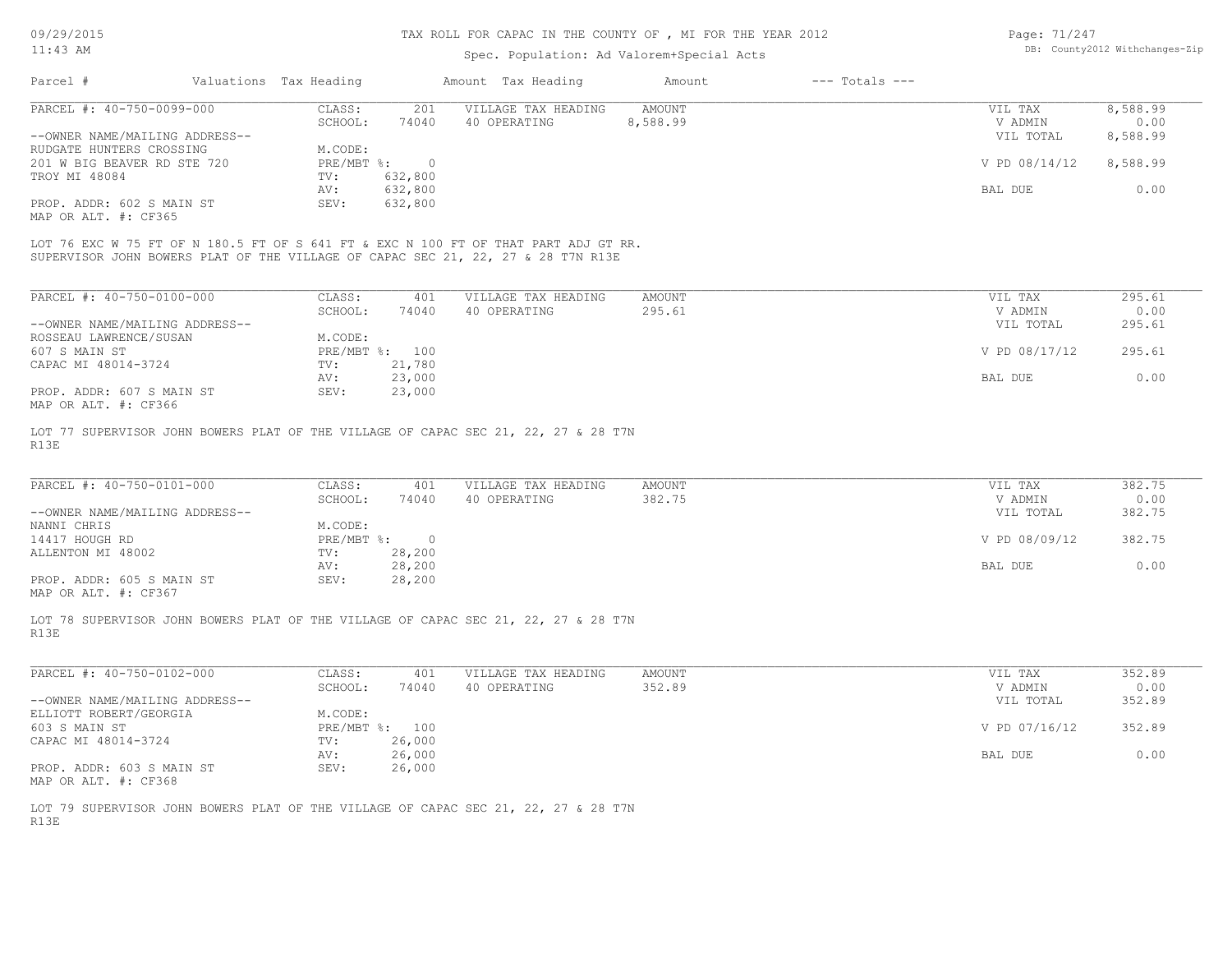| Page: 72/247 |                               |
|--------------|-------------------------------|
|              | DB: County2012 Withchanges-Zi |

| 11:43 AM                                                                                                                                                                                                                                                                                                                 |                                                       | Spec. Population: Ad Valorem+Special Acts |                         |                    |                                 | DB: County2012 Withchanges-Zip |  |
|--------------------------------------------------------------------------------------------------------------------------------------------------------------------------------------------------------------------------------------------------------------------------------------------------------------------------|-------------------------------------------------------|-------------------------------------------|-------------------------|--------------------|---------------------------------|--------------------------------|--|
| Parcel #                                                                                                                                                                                                                                                                                                                 | Valuations Tax Heading                                | Amount Tax Heading                        | Amount                  | $---$ Totals $---$ |                                 |                                |  |
| PARCEL #: 40-750-0104-000                                                                                                                                                                                                                                                                                                | CLASS:<br>402                                         | VILLAGE TAX HEADING                       | <b>AMOUNT</b>           |                    | VIL TAX                         | 135.86                         |  |
| --OWNER NAME/MAILING ADDRESS--                                                                                                                                                                                                                                                                                           | SCHOOL:<br>74040                                      | 40 OPERATING                              | 135.86                  |                    | V ADMIN<br>VIL TOTAL            | 0.00<br>135.86                 |  |
| CAPAC CONSTRUCTION CO                                                                                                                                                                                                                                                                                                    | M.CODE:                                               |                                           |                         |                    |                                 |                                |  |
| 216 HILL ST                                                                                                                                                                                                                                                                                                              | PRE/MBT %:<br>$\overline{0}$                          |                                           |                         |                    | V PD 09/27/12                   | 135.86                         |  |
| CAPAC MI 48014                                                                                                                                                                                                                                                                                                           | 10,010<br>TV:                                         |                                           |                         |                    |                                 |                                |  |
|                                                                                                                                                                                                                                                                                                                          | 20,400<br>AV:                                         |                                           |                         |                    | BAL DUE                         | 0.00                           |  |
| PROP. ADDR: ORCHARD ST                                                                                                                                                                                                                                                                                                   | SEV:<br>20,400                                        |                                           |                         |                    |                                 |                                |  |
| MAP OR ALT. #: CF369B1                                                                                                                                                                                                                                                                                                   |                                                       |                                           |                         |                    |                                 |                                |  |
| BEG AT SW COR OF LOT 77, TH W ON S LINE OF LOT 80 A DIST OF 493 FT, TH N WITH E<br>LINE 660 FT, TH E WITH S LINE 643 FT TO E LINE, TH S ON E LINE 10 FT, TH W 133 FT,<br>TH S 431 FT, TH W 17 FT, TH S 219 FT TO BEG. PART OF LOT 80 SUPERVISOR JOHN BOWERS<br>PLAT OF THE VILLAGE OF CAPAC SEC 21, 22, 27 & 28 T7N R13E |                                                       |                                           |                         |                    |                                 |                                |  |
| PARCEL #: 40-750-0105-000                                                                                                                                                                                                                                                                                                | CLASS:<br>401                                         | VILLAGE TAX HEADING                       | <b>AMOUNT</b>           |                    | VIL TAX                         | 549.70                         |  |
|                                                                                                                                                                                                                                                                                                                          | SCHOOL:<br>74040                                      | 40 OPERATING                              | 549.70                  |                    | V ADMIN                         | 0.00                           |  |
| --OWNER NAME/MAILING ADDRESS--                                                                                                                                                                                                                                                                                           |                                                       |                                           |                         |                    | VIL TOTAL                       | 549.70                         |  |
| WOLAK CHAD R                                                                                                                                                                                                                                                                                                             | M.CODE:                                               |                                           |                         |                    |                                 |                                |  |
| 507 S MAIN ST                                                                                                                                                                                                                                                                                                            | PRE/MBT %: 100                                        |                                           |                         |                    | V PD 08/30/12                   | 549.70                         |  |
| CAPAC MI 48014                                                                                                                                                                                                                                                                                                           | 40,500<br>TV:                                         |                                           |                         |                    |                                 |                                |  |
|                                                                                                                                                                                                                                                                                                                          | AV:<br>40,500                                         |                                           |                         |                    | BAL DUE                         | 0.00                           |  |
| PROP. ADDR: 507 S MAIN ST                                                                                                                                                                                                                                                                                                | SEV:<br>40,500                                        |                                           |                         |                    |                                 |                                |  |
| MAP OR ALT. #: CF369B2                                                                                                                                                                                                                                                                                                   |                                                       |                                           |                         |                    |                                 |                                |  |
| PARCEL #: 40-750-0106-000<br>--OWNER NAME/MAILING ADDRESS--                                                                                                                                                                                                                                                              | CLASS:<br>401<br>SCHOOL:<br>74040                     | VILLAGE TAX HEADING<br>40 OPERATING       | <b>AMOUNT</b><br>599.92 |                    | VIL TAX<br>V ADMIN<br>VIL TOTAL | 599.92<br>0.00<br>599.92       |  |
| VARGO JOSEPH/JAMES<br>505 S MAIN ST                                                                                                                                                                                                                                                                                      | M.CODE:<br>PRE/MBT %: 100                             |                                           |                         |                    | V PD 09/13/12                   | 599.92                         |  |
| CAPAC MI 48014                                                                                                                                                                                                                                                                                                           | 44,200<br>TV:<br>AV:<br>44,200                        |                                           |                         |                    | BAL DUE                         | 0.00                           |  |
| PROP. ADDR: 505 S MAIN ST                                                                                                                                                                                                                                                                                                | SEV:<br>44,200                                        |                                           |                         |                    |                                 |                                |  |
| MAP OR ALT. #: CF369B3                                                                                                                                                                                                                                                                                                   |                                                       |                                           |                         |                    |                                 |                                |  |
| N75 FT OF S 437.5 FT MEAS FROM 1/4 LINE OF E 133 FT OF LOT 80 SUPERVISOR JOHN<br>BOWERS PLAT OF THE VILLAGE OF CAPAC                                                                                                                                                                                                     |                                                       |                                           |                         |                    |                                 |                                |  |
| PARCEL #: 40-750-0107-000                                                                                                                                                                                                                                                                                                | CLASS:<br>401                                         | VILLAGE TAX HEADING                       | AMOUNT                  |                    | VIL TAX                         | 385.47                         |  |
|                                                                                                                                                                                                                                                                                                                          | 74040<br>SCHOOL:                                      | 40 OPERATING                              | 385.47                  |                    | V ADMIN                         | 0.00                           |  |
| --OWNER NAME/MAILING ADDRESS--                                                                                                                                                                                                                                                                                           |                                                       |                                           |                         |                    | VIL TOTAL                       | 385.47                         |  |
| RICHEY ANTHONY W/JAMIE K                                                                                                                                                                                                                                                                                                 | M.CODE: OFARE                                         |                                           |                         |                    |                                 |                                |  |
| 503 S MAIN ST                                                                                                                                                                                                                                                                                                            | $PRE/MBT$ $\frac{6}{3}$ :<br>$\overline{\phantom{0}}$ |                                           |                         |                    | V PD 08/27/12                   | 385.47                         |  |
| CAPAC MI 48014-3722                                                                                                                                                                                                                                                                                                      | 28,400<br>TV:                                         |                                           |                         |                    |                                 |                                |  |
|                                                                                                                                                                                                                                                                                                                          | 28,400<br>AV:                                         |                                           |                         |                    | BAL DUE                         | 0.00                           |  |
| PROP. ADDR: 503 S MAIN ST<br>MAP OR ALT. #: CF369B4                                                                                                                                                                                                                                                                      | 28,400<br>SEV:                                        |                                           |                         |                    |                                 |                                |  |
| N100' OF S 537.5' MEAS FROM 1/4 LINE OF E 133' OF LOT 80 SUPERVISOR JOHN BOWERS<br>PLAT OF THE VILLAGE OF CAPAC SEC 21, 22, 27 & 28 T7N R13E                                                                                                                                                                             |                                                       |                                           |                         |                    |                                 |                                |  |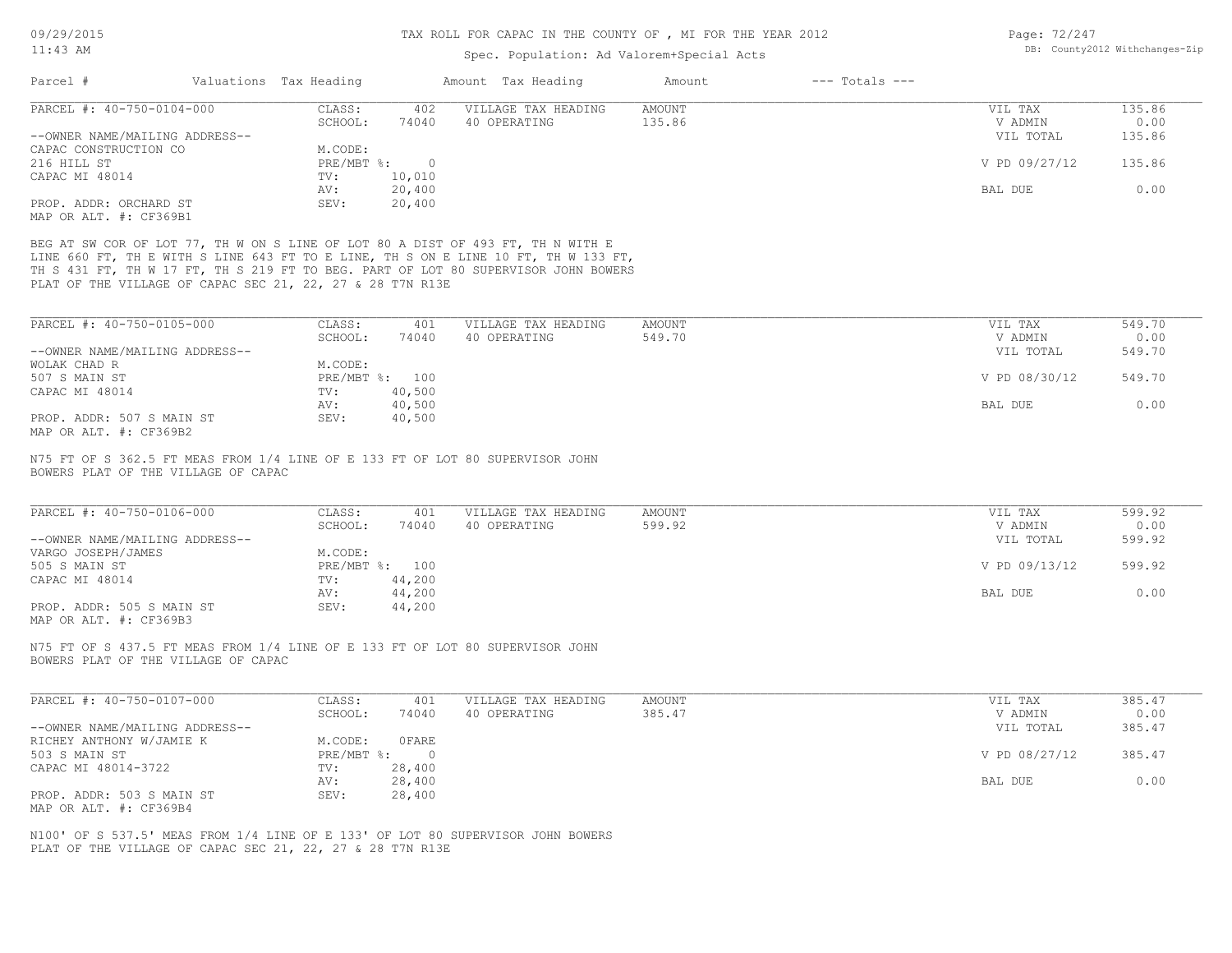#### TAX ROLL FOR CAPAC IN THE COUNTY OF , MI FOR THE YEAR 2012

### Spec. Population: Ad Valorem+Special Acts

| Page: 73/247 |                                |
|--------------|--------------------------------|
|              | DB: County2012 Withchanges-Zip |

| Parcel #                       | Valuations Tax Heading |                | Amount Tax Heading  | Amount | $---$ Totals $---$ |               |        |
|--------------------------------|------------------------|----------------|---------------------|--------|--------------------|---------------|--------|
| PARCEL #: 40-750-0108-000      | CLASS:                 | 401            | VILLAGE TAX HEADING | AMOUNT |                    | VIL TAX       | 555.13 |
|                                | SCHOOL:                | 74040          | 40 OPERATING        | 555.13 |                    | V ADMIN       | 0.00   |
| --OWNER NAME/MAILING ADDRESS-- |                        |                |                     |        |                    | VIL TOTAL     | 555.13 |
| TERZO SALVADOR/EMMA            | M.CODE:                |                |                     |        |                    |               |        |
| 501 S MAIN ST                  |                        | PRE/MBT %: 100 |                     |        |                    | V PD 07/16/12 | 555.13 |
| CAPAC MI 48014                 | TV:                    | 40,900         |                     |        |                    |               |        |
|                                | AV:                    | 40,900         |                     |        |                    | BAL DUE       | 0.00   |
| PROP. ADDR: 501 S MAIN ST      | SEV:                   | 40,900         |                     |        |                    |               |        |
| MAP OR ALT. #: CF369B5         |                        |                |                     |        |                    |               |        |
|                                |                        |                |                     |        |                    |               |        |

BOWERS PLAT OF THE VILLAGE OF CAPAC SEC 21, 22, 27 & 28 T7N R13E N112.5 FT OF S 650 FT, MEAS FROM 1/4 LINE OF E 133 FT OF LOT 80 SUPERVISOR JOHN

| PARCEL #: 40-750-0110-000      | CLASS:       | 401    | VILLAGE TAX HEADING | AMOUNT | VIL TAX       | 378.68 |
|--------------------------------|--------------|--------|---------------------|--------|---------------|--------|
|                                | SCHOOL:      | 74040  | 40 OPERATING        | 378.68 | V ADMIN       | 0.00   |
| --OWNER NAME/MAILING ADDRESS-- |              |        |                     |        | VIL TOTAL     | 378.68 |
| KOPP YVONNE J                  | M.CODE:      | OLCBT  |                     |        |               |        |
| 509 S MAIN ST                  | $PRE/MBT$ %: | 100    |                     |        | V PD 08/01/12 | 378.68 |
| CAPAC MI 48014                 | TV:          | 27,900 |                     |        |               |        |
|                                | AV:          | 27,900 |                     |        | BAL DUE       | 0.00   |
| PROP. ADDR: 509 S MAIN ST      | SEV:         | 27,900 |                     |        |               |        |
| MAP OR ALT. #: CF369C          |              |        |                     |        |               |        |

BOWERS PLAT OF THE VILLAGE OF CAPAC N68.5 FT OF S 287.5 FT, MEAS FROM 1/4 LINE, OF E 133 FT OF LOT 80 SUPERVISOR JOHN

| PARCEL #: 40-750-0111-000      | CLASS:       | 401    | VILLAGE TAX HEADING | AMOUNT | VIL TAX       | 327.10 |
|--------------------------------|--------------|--------|---------------------|--------|---------------|--------|
|                                | SCHOOL:      | 74040  | 40 OPERATING        | 327.10 | V ADMIN       | 0.00   |
| --OWNER NAME/MAILING ADDRESS-- |              |        |                     |        | VIL TOTAL     | 327.10 |
| FIRST ENDEAVOR LLC             | M.CODE:      |        |                     |        |               |        |
| 5551 SW 140TH AVE              | $PRE/MBT$ %: |        |                     |        | V PD 07/30/12 | 327.10 |
| OCALA FL 34481                 | TV:          | 24,100 |                     |        |               |        |
|                                | AV:          | 24,100 |                     |        | BAL DUE       | 0.00   |
| PROP. ADDR: 413 S MAIN ST      | SEV:         | 24,100 |                     |        |               |        |
| MAP OR ALT. #: CF369D          |              |        |                     |        |               |        |

PLAT OF THE VILLAGE OF CAPAC SEC 21, 22, 27 & 28 T7N R13E N70 FT OF S 855 FT MEAS FROM 1/4 LINE, OF E 150 FT OF LOT 80 SUPERVISOR JOHN BOWERS

| PARCEL #: 40-750-0112-000      | CLASS:  | 401            | VILLAGE TAX HEADING | AMOUNT | VIL TAX       | 381.40 |
|--------------------------------|---------|----------------|---------------------|--------|---------------|--------|
|                                | SCHOOL: | 74040          | 40 OPERATING        | 381.40 | V ADMIN       | 0.00   |
| --OWNER NAME/MAILING ADDRESS-- |         |                |                     |        | VIL TOTAL     | 381.40 |
| SUMRACK MARGARET               | M.CODE: |                |                     |        |               |        |
| 411 S MAIN ST                  |         | PRE/MBT %: 100 |                     |        | V PD 08/27/12 | 381.40 |
| CAPAC MI 48014-3720            | TV:     | 28,100         |                     |        |               |        |
|                                | AV:     | 28,100         |                     |        | BAL DUE       | 0.00   |
| PROP. ADDR: 411 S MAIN ST      | SEV:    | 28,100         |                     |        |               |        |
| MAP OR ALT. #: CF369E/H        |         |                |                     |        |               |        |

BOWERS PLAT OF THE VILLAGE OF CAPAC SEC 21, 22, 27 & 28 T7N R13E N70 FT OF S 925 FT, MEAS FROM 1/4 LINE, OF E 150 FT OF LOT 80 SUPERVISOR JOHN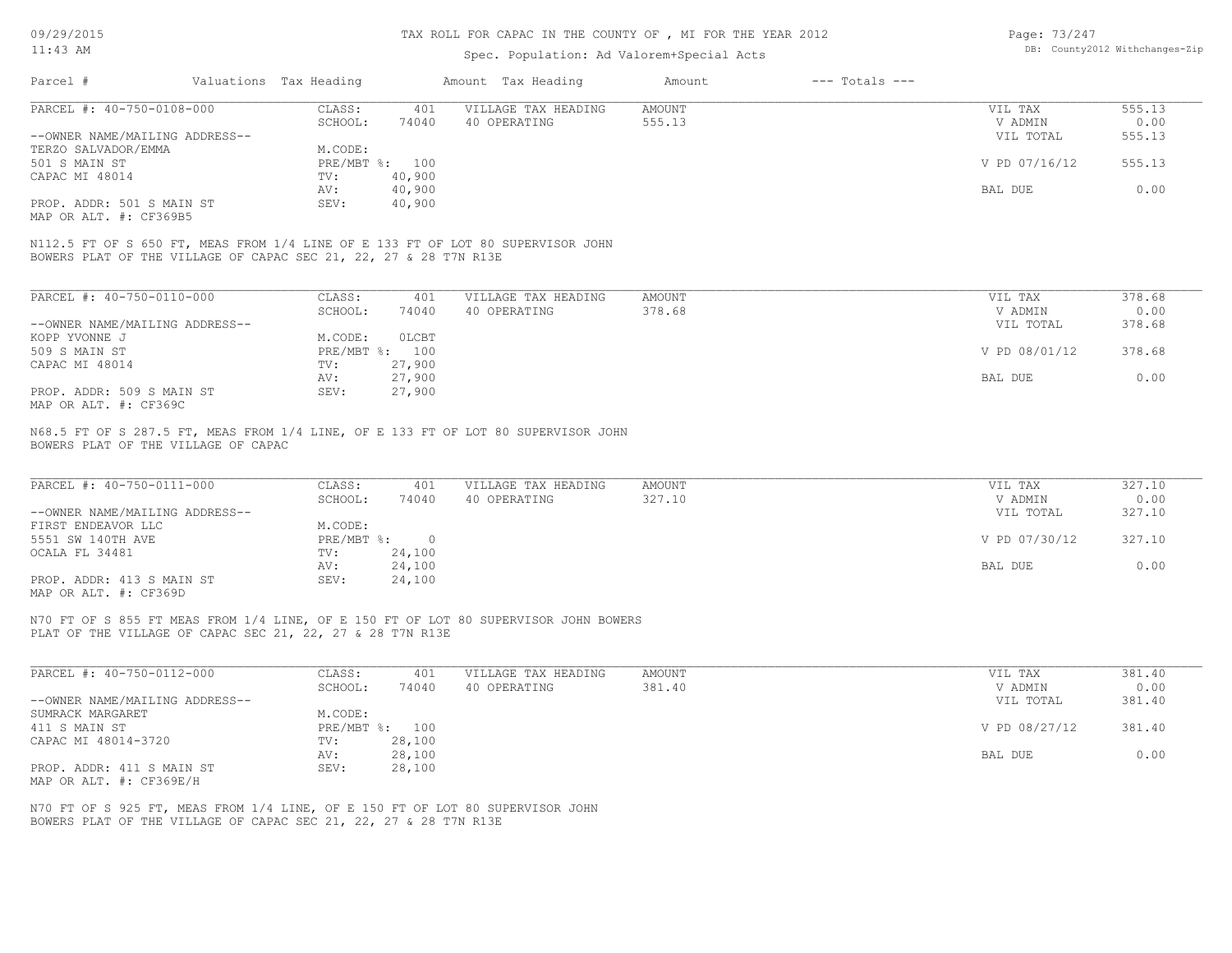#### TAX ROLL FOR CAPAC IN THE COUNTY OF , MI FOR THE YEAR 2012

# Spec. Population: Ad Valorem+Special Acts

| Page: 74/247 |                                |
|--------------|--------------------------------|
|              | DB: County2012 Withchanges-Zip |

| Parcel #                       | Valuations Tax Heading |        | Amount Tax Heading  | Amount | $---$ Totals $---$ |               |        |
|--------------------------------|------------------------|--------|---------------------|--------|--------------------|---------------|--------|
| PARCEL #: 40-750-0113-000      | CLASS:                 | 401    | VILLAGE TAX HEADING | AMOUNT |                    | VIL TAX       | 462.83 |
|                                | SCHOOL:                | 74040  | 40 OPERATING        | 462.83 |                    | V ADMIN       | 0.00   |
| --OWNER NAME/MAILING ADDRESS-- |                        |        |                     |        |                    | VIL TOTAL     | 462.83 |
| MEDRANO JOSE/ROJAS MARIA       | M.CODE:                |        |                     |        |                    |               |        |
| 405 S MAIN ST                  | PRE/MBT %:             |        |                     |        |                    | V PD 07/16/12 | 462.83 |
| CAPAC MI 48014-3720            | TV:                    | 34,100 |                     |        |                    |               |        |
|                                | AV:                    | 34,100 |                     |        |                    | BAL DUE       | 0.00   |
| PROP. ADDR: 405 S MAIN ST      | SEV:                   | 34,100 |                     |        |                    |               |        |
|                                |                        |        |                     |        |                    |               |        |

MAP OR ALT. #: CF369I

BOWERS PLAT OF THE VILLAGE OF CAPAC E150 FT OF N 92.79 FT OF THAT PART OF LOT 80 LYING S OF LOT 81 SUPERVISOR JOHN

| PARCEL #: 40-750-0114-000      | CLASS:     | 401      | VILLAGE TAX HEADING | AMOUNT | VIL TAX   | 365.11 |
|--------------------------------|------------|----------|---------------------|--------|-----------|--------|
|                                | SCHOOL:    | 74040    | 40 OPERATING        | 365.11 | V ADMIN   | 0.00   |
| --OWNER NAME/MAILING ADDRESS-- |            |          |                     |        | VIL TOTAL | 365.11 |
| KINCAID BRUCE L                | M.CODE:    |          |                     |        |           |        |
| FRIEDSBURG RODNEY L            | PRE/MBT %: | $\Omega$ |                     |        | BAL DUE   | 365.11 |
| 2554 BULLOCK                   | TV:        | 26,900   |                     |        |           |        |
| BROWN CITY MI 48416            | AV:        | 26,900   |                     |        |           |        |
|                                | SEV:       | 26,900   |                     |        |           |        |
| PROP. ADDR: 407 S MAIN ST      |            |          |                     |        |           |        |
| MAP OR ALT. #: CF369J          |            |          |                     |        |           |        |

THE VILLAGE OF CAPAC SEC 21, 22, 27 & 28 T7N R13E E150 FT OF LOT 80 EXC S 993.79 FT & EXC N 92.79 FT. SUPERVISOR JOHN BOWERS PLAT OF

| PARCEL #: 40-750-0115-000      | CLASS:  | 401            | VILLAGE TAX HEADING | AMOUNT | VIL TAX       | 491.34 |
|--------------------------------|---------|----------------|---------------------|--------|---------------|--------|
|                                | SCHOOL: | 74040          | 40 OPERATING        | 491.34 | V ADMIN       | 0.00   |
| --OWNER NAME/MAILING ADDRESS-- |         |                |                     |        | VIL TOTAL     | 491.34 |
| VON ZELLEN JOHN E              | M.CODE: | OFARE          |                     |        |               |        |
| 409 S MAIN ST                  |         | PRE/MBT %: 100 |                     |        | V PD 08/27/12 | 491.34 |
| CAPAC MI 48014-3720            | TV:     | 36,200         |                     |        |               |        |
|                                | AV:     | 36,200         |                     |        | BAL DUE       | 0.00   |
| PROP. ADDR: 409 S MAIN ST      | SEV:    | 36,200         |                     |        |               |        |
|                                |         |                |                     |        |               |        |

 $\mathcal{L}_\mathcal{L} = \mathcal{L}_\mathcal{L} = \mathcal{L}_\mathcal{L} = \mathcal{L}_\mathcal{L} = \mathcal{L}_\mathcal{L} = \mathcal{L}_\mathcal{L} = \mathcal{L}_\mathcal{L} = \mathcal{L}_\mathcal{L} = \mathcal{L}_\mathcal{L} = \mathcal{L}_\mathcal{L} = \mathcal{L}_\mathcal{L} = \mathcal{L}_\mathcal{L} = \mathcal{L}_\mathcal{L} = \mathcal{L}_\mathcal{L} = \mathcal{L}_\mathcal{L} = \mathcal{L}_\mathcal{L} = \mathcal{L}_\mathcal{L}$ 

MAP OR ALT. #: CF369K

VILLAGE OF CAPAC SEC 21, 22, 27 & 28 T7N R13E N68.79 FT OF S 993.79 FT OF E 150 FT OF LOT 80 SUPERVISOR JOHN BOWERS PLAT OF THE

| PARCEL #: 40-750-0116-000      | CLASS:  | 401            | VILLAGE TAX HEADING | AMOUNT | VIL TAX       | 386.83 |
|--------------------------------|---------|----------------|---------------------|--------|---------------|--------|
|                                | SCHOOL: | 74040          | 40 OPERATING        | 386.83 | V ADMIN       | 0.00   |
| --OWNER NAME/MAILING ADDRESS-- |         |                |                     |        | VIL TOTAL     | 386.83 |
| MILLER MAX/ILA                 | M.CODE: |                |                     |        |               |        |
| 415 S MAIN ST                  |         | PRE/MBT %: 100 |                     |        | V PD 08/14/12 | 386.83 |
| CAPAC MI 48014-3720            | TV:     | 28,500         |                     |        |               |        |
|                                | AV:     | 28,500         |                     |        | BAL DUE       | 0.00   |
| PROP. ADDR: 415 S MAIN ST      | SEV:    | 28,500         |                     |        |               |        |
| MAP OR ALT. #: CF369L-M        |         |                |                     |        |               |        |

22, 27 & 28 T7N R13E BOWERS PLAT OF THE VILLAGE OF CAPAC BEING LOT 6 BLOCK 1 UNREC SPARLING PT. SEC 21, N69 FT OF S 785 FT, MEAS FROM 1/4 LINE, OF E 150 FT OF LOT 80 SUPERVISOR JOHN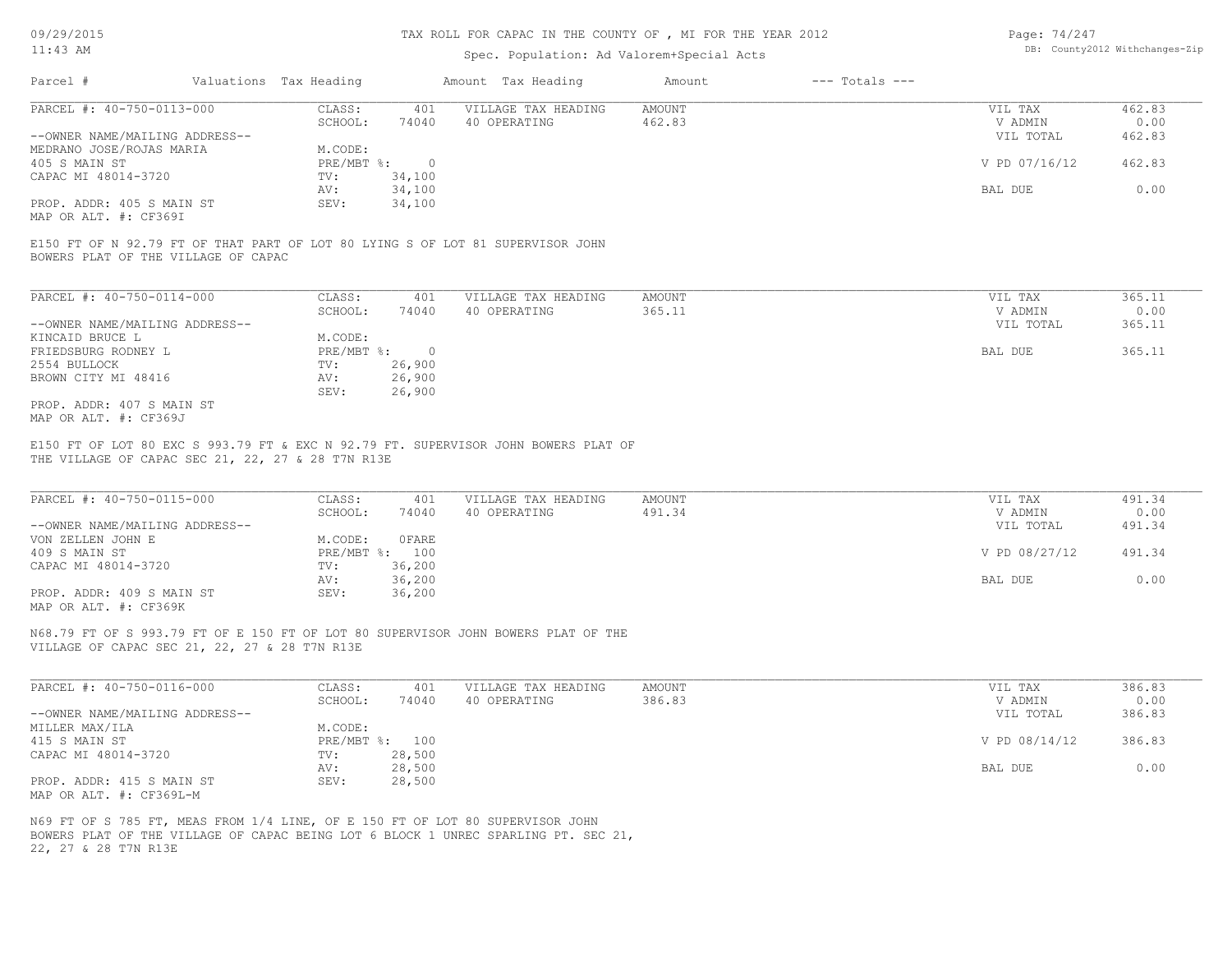#### TAX ROLL FOR CAPAC IN THE COUNTY OF , MI FOR THE YEAR 2012

### Spec. Population: Ad Valorem+Special Acts

Page: 75/247 DB: County2012 Withchanges-Zip

| Parcel #                       | Valuations Tax Heading |       | Amount Tax Heading  | Amount | $---$ Totals $---$ |           |      |
|--------------------------------|------------------------|-------|---------------------|--------|--------------------|-----------|------|
| PARCEL #: 40-750-0118-000      | CLASS:                 | 703   | VILLAGE TAX HEADING | AMOUNT |                    | VIL TAX   | 0.00 |
|                                | SCHOOL:                | 74040 | 40 OPERATING        | 0.00   |                    | V ADMIN   | 0.00 |
| --OWNER NAME/MAILING ADDRESS-- |                        |       |                     |        |                    | VIL TOTAL | 0.00 |
| VILLAGE OF CAPAC               | M.CODE:                |       |                     |        |                    |           |      |
| ORCHARD ST                     | PRE/MBT %:             |       |                     |        |                    | BAL DUE   | 0.00 |
|                                | TV:                    |       |                     |        |                    |           |      |
| PROP. ADDR: ORCHARD ST         | AV:                    |       |                     |        |                    |           |      |
| MAP OR ALT. #: CF369N/P        | SEV:                   |       |                     |        |                    |           |      |

SUPERVISOR JOHN BOWERS PLAT OF THE VILLAGE OF CAPAC SEC 21, 22, 27 & 28 T7N R13E N56 FT OF S 716 FT OF E 772 FT OF LOT 80, MEAS FROM & WITH E & W 1/4 LINE.

| PARCEL #: 40-750-0120-000      | CLASS:     | 301     | VILLAGE TAX HEADING | AMOUNT   | 2,524.57<br>VIL TAX       |  |
|--------------------------------|------------|---------|---------------------|----------|---------------------------|--|
|                                | SCHOOL:    | 74040   | 40 OPERATING        | 2,524.57 | 0.00<br>V ADMIN           |  |
| --OWNER NAME/MAILING ADDRESS-- |            |         |                     |          | 2,524.57<br>VIL TOTAL     |  |
| SUPERIOR MATERIALS, LLC        | M.CODE:    |         |                     |          |                           |  |
| P.O.BOX 2900                   | PRE/MBT %: | $\cap$  |                     |          | V PD 08/17/12<br>2,524.57 |  |
| FARMINGTON HILLS MI 48333      | TV:        | 186,000 |                     |          |                           |  |
|                                | AV:        | 186,000 |                     |          | 0.00<br>BAL DUE           |  |
| PROP. ADDR: 305 S MAIN ST      | SEV:       | 186,000 |                     |          |                           |  |
| MAP OR ALT. #: CF370/371       |            |         |                     |          |                           |  |

BOWERS PLAT OF THE VILLAGE OF CAPAC 40',TH NO^2'W 145.06',TH S82^2'E 414.02',TH SO^2'E 664.01' TO BEG SUPERVISOR JOHN E 1/4 COR OF SEC 28 T7N R13E,TH S89^33'W 450',TH NO^2'W 579.7',TH N89^45'58" E PART OF LOTS 80,81, & 82 DESC AS BEG NO^2'W 716',S89^ 33'W 372' & NO^2'W 150' FROM

| PARCEL #: 40-750-0121-000      | CLASS:     | 202    | VILLAGE TAX HEADING | AMOUNT | VIL TAX   | 365.11 |
|--------------------------------|------------|--------|---------------------|--------|-----------|--------|
|                                | SCHOOL:    | 74040  | 40 OPERATING        | 365.11 | V ADMIN   | 0.00   |
| --OWNER NAME/MAILING ADDRESS-- |            |        |                     |        | VIL TOTAL | 365.11 |
| CONLON LAND INVESTMENT LLC     | M.CODE:    |        |                     |        |           |        |
| PO BOX 147                     | PRE/MBT %: |        |                     |        | BAL DUE   | 365.11 |
| NAPOLEON MI 49261              | TV:        | 26,900 |                     |        |           |        |
|                                | AV:        | 26,900 |                     |        |           |        |
| PROP. ADDR: CAPAC RD           | SEV:       | 26,900 |                     |        |           |        |
| MAP OR ALT. #: CF372A/D        |            |        |                     |        |           |        |

T7N R13E LOT LINE. SUPERVISOR JOHN BOWERS PLAT OF THE VILLAGE OF CAPAC SEC 21, 22, 27 & 28 COR WITH A PTE IN N LOT LINE 948.9 FT E OF NW COR. EXC E 732 FT THEREOF MEAS ALG S THAT PART OF LOT 83 LYING E OF A LINE JOINING A PTE IN S LOT LINE 918.8 FT E OF SW

| PARCEL #: 40-750-0123-000      | CLASS:       | 703   | VILLAGE TAX HEADING | AMOUNT | VIL TAX   | 0.00 |
|--------------------------------|--------------|-------|---------------------|--------|-----------|------|
|                                | SCHOOL:      | 74040 | 40 OPERATING        | 0.00   | V ADMIN   | 0.00 |
| --OWNER NAME/MAILING ADDRESS-- |              |       |                     |        | VIL TOTAL | 0.00 |
| SCC ROAD COMMISSION            | M.CODE:      |       |                     |        |           |      |
| 21 AIRPORT DR                  | $PRE/MBT$ %: |       |                     |        | BAL DUE   | 0.00 |
| SMITHS CREEK MI 48074          | TV:          |       |                     |        |           |      |
|                                | AV:          |       |                     |        |           |      |
| PROP. ADDR: S MATTESON         | SEV:         |       |                     |        |           |      |
| MAP OR ALT. #: CF373           |              |       |                     |        |           |      |

R13E LOT 84 SUPERVISOR JOHN BOWERS PLAT OF THE VILLAGE OF CAPAC SEC 21, 22, 27 & 28 T7N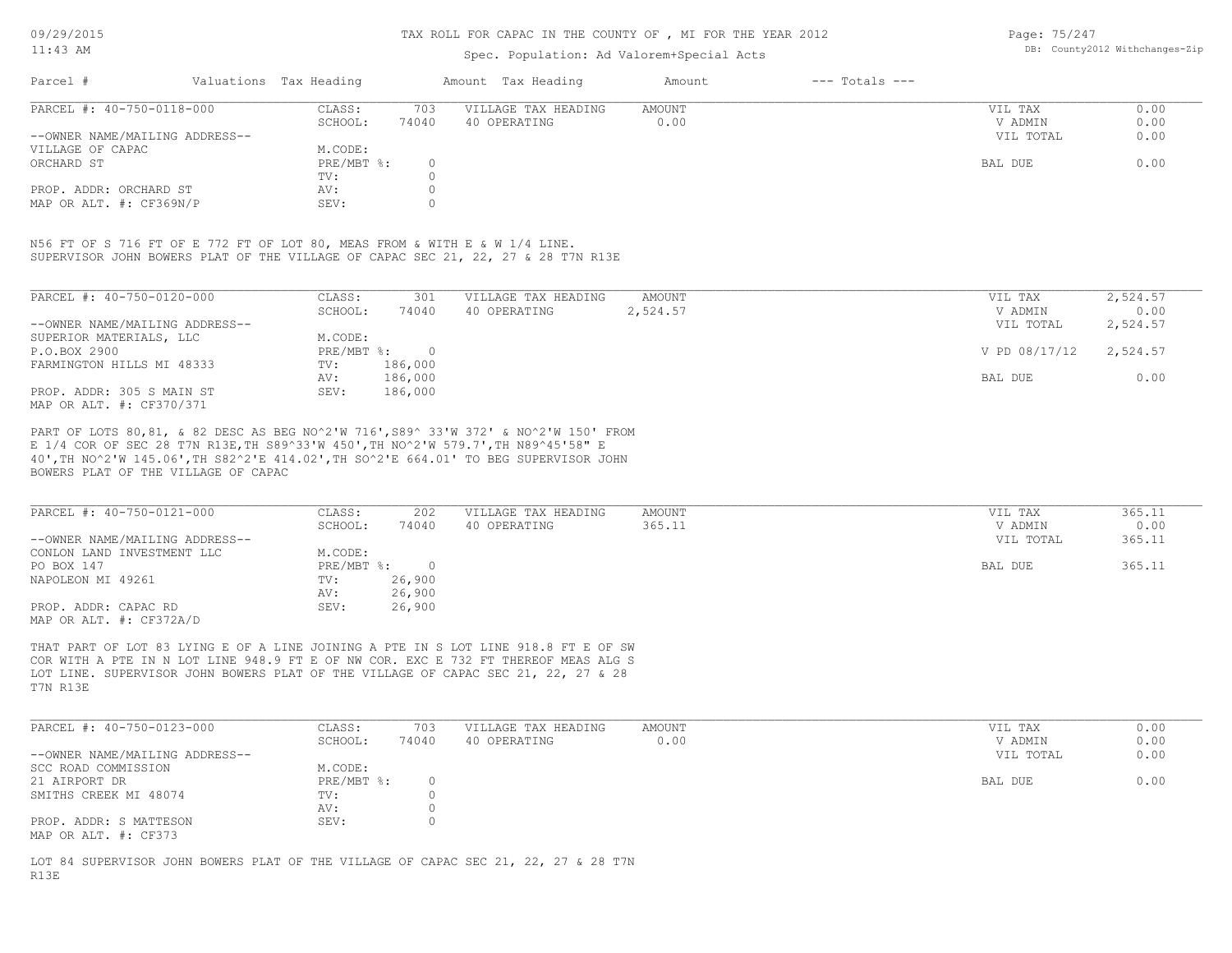#### TAX ROLL FOR CAPAC IN THE COUNTY OF , MI FOR THE YEAR 2012

# Spec. Population: Ad Valorem+Special Acts

Page: 76/247 DB: County2012 Withchanges-Zip

| Parcel #         |                                | Valuations Tax Heading |       | Amount Tax Heading  | Amount | $---$ Totals $---$ |           |      |
|------------------|--------------------------------|------------------------|-------|---------------------|--------|--------------------|-----------|------|
|                  | PARCEL #: 40-750-0124-000      | CLASS:                 | 703   | VILLAGE TAX HEADING | AMOUNT |                    | VIL TAX   | 0.00 |
|                  |                                | SCHOOL:                | 74040 | 40 OPERATING        | 0.00   |                    | V ADMIN   | 0.00 |
|                  | --OWNER NAME/MAILING ADDRESS-- |                        |       |                     |        |                    | VIL TOTAL | 0.00 |
| VILLAGE OF CAPAC |                                | M.CODE:                |       |                     |        |                    |           |      |
|                  |                                | $PRE/MBT$ %:           |       |                     |        |                    | BAL DUE   | 0.00 |
|                  | PROP. ADDR: MATTESON ST        | TV:                    |       |                     |        |                    |           |      |
|                  | MAP OR ALT. #: CF374/375       | AV:                    |       |                     |        |                    |           |      |
|                  |                                | SEV:                   |       |                     |        |                    |           |      |

OF CAPAC SEC 21, 22, 27 & 28 T7N R13E LOTS 85 & 86, ALSO LOT 87 EXC N 412 FT. SUPERVISOR JOHN BOWERS PLAT OF THE VILLAGE

| PARCEL #: 40-750-0125-000      | CLASS:     | 402    | VILLAGE TAX HEADING | AMOUNT | 146.96<br>VIL TAX       |  |
|--------------------------------|------------|--------|---------------------|--------|-------------------------|--|
|                                | SCHOOL:    | 74040  | 40 OPERATING        | 146.96 | 0.00<br>V ADMIN         |  |
| --OWNER NAME/MAILING ADDRESS-- |            |        |                     |        | 146.96<br>VIL TOTAL     |  |
| REITER CHARLES/GRACE ET-AL     | M.CODE:    |        |                     |        |                         |  |
| 55779 GRATIOT AVE              | PRE/MBT %: |        |                     |        | V PD 08/20/12<br>146.96 |  |
| CHESTERFIELD MI 48051          | TV:        | 10,828 |                     |        |                         |  |
|                                | AV:        | 15,900 |                     |        | 0.00<br>BAL DUE         |  |
| PROP. ADDR: BRYCE RD           | SEV:       | 15,900 |                     |        |                         |  |
| MAP OR ALT. #: CF376           |            |        |                     |        |                         |  |

27 & 28 T7N R13E N412 FT OF LOT 87 SUPERVISOR JOHN BOWERS PLAT OF THE VILLAGE OF CAPAC SEC 21, 22,

| PARCEL #: 40-750-0126-000      | CLASS:       | 703   | VILLAGE TAX HEADING | AMOUNT | VIL TAX   | 0.00 |
|--------------------------------|--------------|-------|---------------------|--------|-----------|------|
|                                | SCHOOL:      | 74040 | 40 OPERATING        | 0.00   | V ADMIN   | 0.00 |
| --OWNER NAME/MAILING ADDRESS-- |              |       |                     |        | VIL TOTAL | 0.00 |
| TOWNSHIP OF MUSSEY             | M.CODE:      |       |                     |        |           |      |
| $\Omega$                       | $PRE/MBT$ %: |       |                     |        | BAL DUE   | 0.00 |
| CAPAC MI 48014                 | TV:          |       |                     |        |           |      |
|                                | AV:          |       |                     |        |           |      |
| PROP. ADDR: W MILL ST          | SEV:         |       |                     |        |           |      |
| MAP OR ALT. #: CF377A          |              |       |                     |        |           |      |

TO BEG. SUPERVISORSS JOHN BOWER'S PLAT OF THE VILLAGE OF CAPAC 135',TH N89ª38'E 238.41',TH S30ª1'9" W 292.83',TH N82ª2'W 199.70',TH N0ª2'W 358.67' PART OF LOT 88, BEG S0<sup>ª2'E</sup> 7' FROM NW COR LOT 88, TH N89<sup>ª</sup> 38'E 106', TH S0<sup>ª2'E</sup>

| PARCEL #: 40-750-0126-100      | CLASS:  | 401            | VILLAGE TAX HEADING | AMOUNT | VIL TAX       | 443.83 |
|--------------------------------|---------|----------------|---------------------|--------|---------------|--------|
|                                | SCHOOL: | 74040          | 40 OPERATING        | 443.83 | V ADMIN       | 0.00   |
| --OWNER NAME/MAILING ADDRESS-- |         |                |                     |        | VIL TOTAL     | 443.83 |
| GRYZB JOHN C                   | M.CODE: | 0 FARE         |                     |        |               |        |
| 526 W MILL ST                  |         | PRE/MBT %: 100 |                     |        | V PD 08/27/12 | 443.83 |
| CAPAC MI 48014                 | TV:     | 32,700         |                     |        |               |        |
|                                | AV:     | 32,700         |                     |        | BAL DUE       | 0.00   |
| PROP. ADDR: 526 W MILL STREET  | SEV:    | 32,700         |                     |        |               |        |
| MAP OR ALT. #: CF377B          |         |                |                     |        |               |        |

THE VILLAGE OF CAPAC S0ª2'E 135',TH S89ª38'W 85',TH N0ª2'W 135' TO BEG. SUPERVISOR JOHN BOWER'S PLAT OF PART OF LOT 88, BEG S0ª2'E 7' & N89ª38'E 106' FROM NW COR LOT 88,TH N89ª38'E 85',TH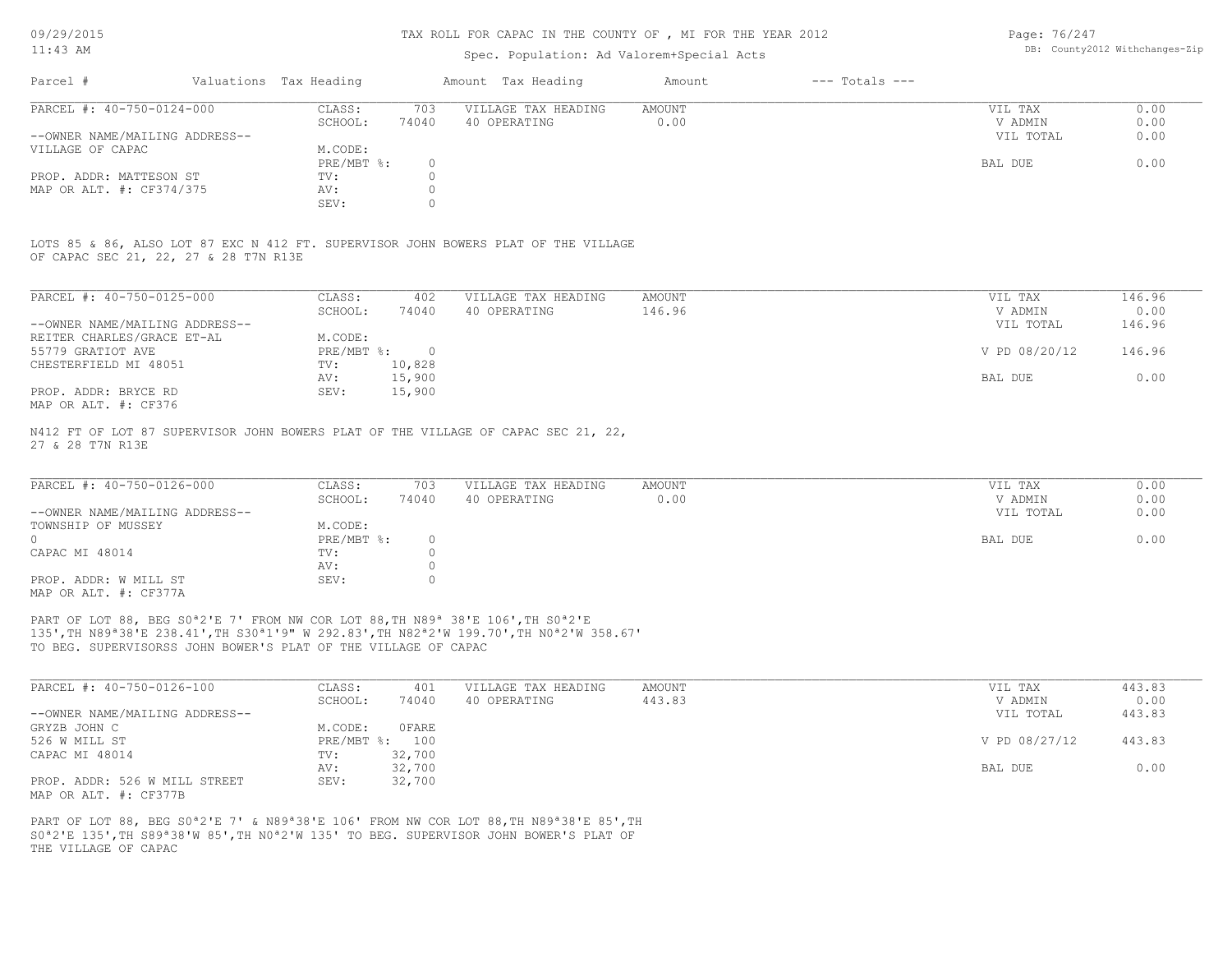#### TAX ROLL FOR CAPAC IN THE COUNTY OF , MI FOR THE YEAR 2012

# Spec. Population: Ad Valorem+Special Acts

| Page: 77/247 |                                |
|--------------|--------------------------------|
|              | DB: County2012 Withchanges-Zip |

|                                                    |                        |                  | Spec. ropulation. Au valuiem special Acts                                                                                   |                         |                    |                    |                |
|----------------------------------------------------|------------------------|------------------|-----------------------------------------------------------------------------------------------------------------------------|-------------------------|--------------------|--------------------|----------------|
| Parcel #                                           | Valuations Tax Heading |                  | Amount Tax Heading                                                                                                          | Amount                  | $---$ Totals $---$ |                    |                |
| PARCEL #: 40-750-0126-200                          | CLASS:<br>SCHOOL:      | 401<br>74040     | VILLAGE TAX HEADING<br>40 OPERATING                                                                                         | <b>AMOUNT</b><br>446.55 |                    | VIL TAX<br>V ADMIN | 446.55<br>0.00 |
| --OWNER NAME/MAILING ADDRESS--                     |                        |                  |                                                                                                                             |                         |                    | VIL TOTAL          | 446.55         |
| KRAUSE STEVEN J                                    | M.CODE:                |                  |                                                                                                                             |                         |                    |                    |                |
| 520 W MILL ST                                      |                        | PRE/MBT %: 100   |                                                                                                                             |                         |                    | BAL DUE            | 446.55         |
| CAPAC MI 48014                                     | TV:                    | 32,900           |                                                                                                                             |                         |                    |                    |                |
|                                                    | AV:                    | 32,900           |                                                                                                                             |                         |                    |                    |                |
| PROP. ADDR: 520 W MILL ST<br>MAP OR ALT. #: CF377C | SEV:                   | 32,900           |                                                                                                                             |                         |                    |                    |                |
| THE VILLAGE OF CAPAC                               |                        |                  | S0 <sup>a</sup> 2'E 135', TH S89 <sup>a</sup> 38'W 85', TH N0 <sup>a</sup> 2'W 135' TO BEG. SUPERVISOR JOHN BOWER'S PLAT OF |                         |                    |                    |                |
| PARCEL #: 40-750-0126-300                          | CLASS:                 | 401              | VILLAGE TAX HEADING                                                                                                         | AMOUNT                  |                    | VIL TAX            | 419.40         |
|                                                    | SCHOOL:                | 74040            | 40 OPERATING                                                                                                                | 419.40                  |                    | V ADMIN            | 0.00           |
| --OWNER NAME/MAILING ADDRESS--                     |                        |                  |                                                                                                                             |                         |                    | VIL TOTAL          | 419.40         |
| KLEIN ROBERT J/BETH ANN                            | M.CODE:                |                  |                                                                                                                             |                         |                    |                    |                |
| 518 W MILL ST                                      |                        | PRE/MBT %: 100   |                                                                                                                             |                         |                    | V PD 08/31/12      | 419.40         |
| CAPAC MI 48014-3030                                | TV:                    | 30,900           |                                                                                                                             |                         |                    |                    |                |
| PROP. ADDR: 518 W MILL ST                          | AV:<br>SEV:            | 30,900<br>30,900 |                                                                                                                             |                         |                    | BAL DUE            | 0.00           |
| MAP OR ALT. #: CF377D                              |                        |                  |                                                                                                                             |                         |                    |                    |                |
|                                                    |                        |                  | PART OF LOT 88, BEG S0 <sup>a</sup> 2'E 7' & N89 <sup>a</sup> 38'E 276' FROM NW COR LOT 88, TH N89 <sup>a</sup> 38'E        |                         |                    |                    |                |
|                                                    |                        |                  | 146.78', TH S30 <sup>a</sup> 1'9"W 156.49', TH S89 <sup>a</sup> 38'W 68.41', TH N0 <sup>a</sup> 2'W 135' TO BEG. SUPERVISOR |                         |                    |                    |                |
| JOHN BOWER'S PLAT OF THE VILLAGE OF CAPAC          |                        |                  |                                                                                                                             |                         |                    |                    |                |
| PARCEL #: 40-750-0127-000                          | CLASS:                 | 401              | VILLAGE TAX HEADING                                                                                                         | AMOUNT                  |                    | VIL TAX            | 380.04         |
|                                                    | SCHOOL:                | 74040            | 40 OPERATING                                                                                                                | 380.04                  |                    | V ADMIN            | 0.00           |
| --OWNER NAME/MAILING ADDRESS--                     |                        |                  |                                                                                                                             |                         |                    | VIL TOTAL          | 380.04         |

MAP OR ALT. #: CF378A PROP. ADDR: 506 W MILL ST SEV: 28,000 AV: 28,000 CAPAC MI 48014-3031 TV: 28,000 506 W MILL ST PRE/MBT %: 100 BAL DUE 380.04 LEMIER LACEY M.CODE:

SUPERVISOR'S JOHN BOWERS' PLAT OF THE VILLAGE OF CAPAC 150',TH N89ª38'E 100',TH S0ª 2'E 51',TH S89ª38'W 182',TH N0ª2'W 201' TO BEG THAT PART OF LOT 89, BEG N89ª38'E 214' FROM ITS NW COR, TH N89ª38'E 82',TH S0ª2'E

| PARCEL #: 40-750-0128-000      | CLASS:     | 401    | VILLAGE TAX HEADING | AMOUNT | VIL TAX       | 241.59 |
|--------------------------------|------------|--------|---------------------|--------|---------------|--------|
|                                | SCHOOL:    | 74040  | 40 OPERATING        | 241.59 | V ADMIN       | 0.00   |
| --OWNER NAME/MAILING ADDRESS-- |            |        |                     |        | VIL TOTAL     | 241.59 |
| RHEAUME DAVID J.               | M.CODE:    | OFARE  |                     |        |               |        |
| 507 W MEIER AVE                | PRE/MBT %: | 100    |                     |        | V PD 08/27/12 | 241.59 |
| CAPAC MI 48014-3618            | TV:        | 17,800 |                     |        |               |        |
|                                | AV:        | 17,800 |                     |        | BAL DUE       | 0.00   |
| PROP. ADDR: 507 W MEIER ST     | SEV:       | 17,800 |                     |        |               |        |
| MAP OR ALT. #: CF378B          |            |        |                     |        |               |        |

 $\mathcal{L}_\mathcal{L} = \mathcal{L}_\mathcal{L} = \mathcal{L}_\mathcal{L} = \mathcal{L}_\mathcal{L} = \mathcal{L}_\mathcal{L} = \mathcal{L}_\mathcal{L} = \mathcal{L}_\mathcal{L} = \mathcal{L}_\mathcal{L} = \mathcal{L}_\mathcal{L} = \mathcal{L}_\mathcal{L} = \mathcal{L}_\mathcal{L} = \mathcal{L}_\mathcal{L} = \mathcal{L}_\mathcal{L} = \mathcal{L}_\mathcal{L} = \mathcal{L}_\mathcal{L} = \mathcal{L}_\mathcal{L} = \mathcal{L}_\mathcal{L}$ 

E75 FT OF S 150 FT OF LOT 89 SUPERVISOR JOHN BOWERS PLAT OF THE VILLAGE OF CAPAC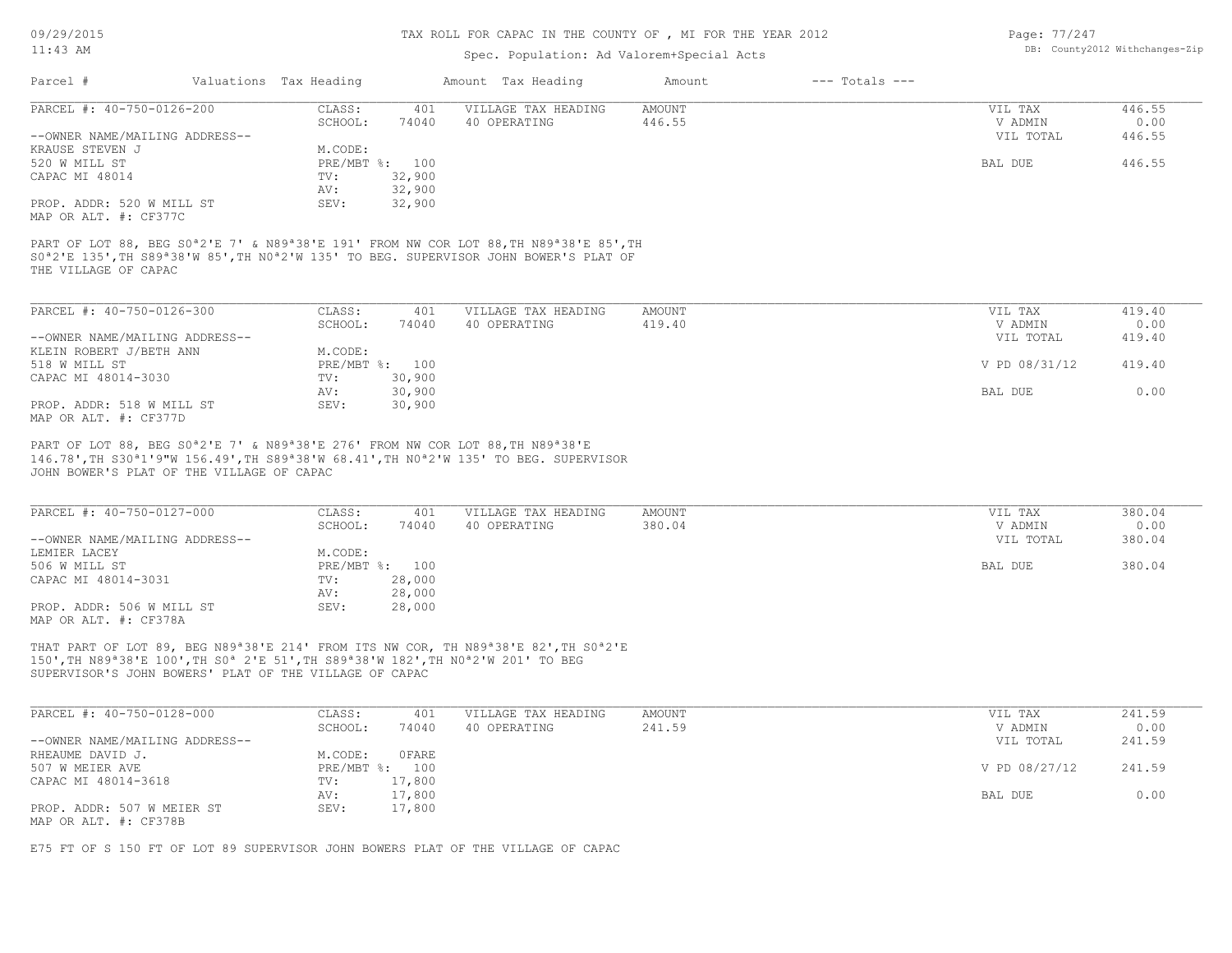#### TAX ROLL FOR CAPAC IN THE COUNTY OF , MI FOR THE YEAR 2012

# Spec. Population: Ad Valorem+Special Acts

| Page: 78/247 |                                |
|--------------|--------------------------------|
|              | DB: County2012 Withchanges-Zip |

| Parcel #                       | Valuations Tax Heading |        | Amount Tax Heading  | Amount | $---$ Totals $---$ |               |        |
|--------------------------------|------------------------|--------|---------------------|--------|--------------------|---------------|--------|
| PARCEL #: 40-750-0129-000      | CLASS:                 | 401    | VILLAGE TAX HEADING | AMOUNT |                    | VIL TAX       | 456.05 |
|                                | SCHOOL:                | 74040  | 40 OPERATING        | 456.05 |                    | V ADMIN       | 0.00   |
| --OWNER NAME/MAILING ADDRESS-- |                        |        |                     |        |                    | VIL TOTAL     | 456.05 |
| MANDEVILLE SR MARK E/LYNNE     | M.CODE:                |        |                     |        |                    |               |        |
| 509 W MILL ST                  | PRE/MBT %: 100         |        |                     |        |                    | V PD 08/14/12 | 456.05 |
| CAPAC MI 48014-3031            | TV:                    | 33,600 |                     |        |                    |               |        |
|                                | AV:                    | 33,600 |                     |        |                    | BAL DUE       | 0.00   |
| PROP. ADDR: 509 W MILL ST      | SEV:                   | 33,600 |                     |        |                    |               |        |
| MAP OR ALT. #: CF378C1         |                        |        |                     |        |                    |               |        |

CAPAC 330.69',TH N30^19"E 233' TO BEG SUPERVISOR'S JOHN BOWER'S PLAT OF THE VILLAGE OF PART OF LOT 89, BEG AT NW COR OF LOT 89,TH N89^38"E 214' TH SO^2'E 201',TH S89^38'W

| PARCEL #: 40-750-0129-100      | CLASS:  | 402            | VILLAGE TAX HEADING | AMOUNT | VIL TAX       | 43.78 |
|--------------------------------|---------|----------------|---------------------|--------|---------------|-------|
|                                | SCHOOL: | 74040          | 40 OPERATING        | 43.78  | V ADMIN       | 0.00  |
| --OWNER NAME/MAILING ADDRESS-- |         |                |                     |        | VIL TOTAL     | 43.78 |
| MANDEVILLE MARK SR/LYNNE       | M.CODE: |                |                     |        |               |       |
| 509 W MILL ST                  |         | PRE/MBT %: 100 |                     |        | V PD 08/20/12 | 43.78 |
| CAPAC MI 48014                 | TV:     | 3,226          |                     |        |               |       |
|                                | AV:     | 12,500         |                     |        | BAL DUE       | 0.00  |
| PROP. ADDR: W MEIER ST         | SEV:    | 12,500         |                     |        |               |       |
| MAP OR ALT. #: 378C2           |         |                |                     |        |               |       |

OF THE VILLAGE OF CAPAC 112.44",TH NO^2'W 249.71',TH N89^38'E 241.85' TO BEG SUPERVISOR'S JOHN BOWER'S PLAT 889,TH SO^2'E 116',TH S89^38'W 75', TH SO^2'E 150',TH S89^38'W 55.5',TH N82^2'W PART OF LOT 89, BEG N89^38'E 214',SO^2'E 201' & N89^38'E 182' FROM NW COR LOT

| PARCEL #: 40-750-0129-200      | CLASS:         | 402   | VILLAGE TAX HEADING | AMOUNT | VIL TAX       | 43.78 |
|--------------------------------|----------------|-------|---------------------|--------|---------------|-------|
|                                | SCHOOL:        | 74040 | 40 OPERATING        | 43.78  | V ADMIN       | 0.00  |
| --OWNER NAME/MAILING ADDRESS-- |                |       |                     |        | VIL TOTAL     | 43.78 |
| MANDEVILLE MARK SR/LYNNE       | M.CODE:        |       |                     |        |               |       |
| 509 W MILL ST                  | PRE/MBT %: 100 |       |                     |        | V PD 08/20/12 | 43.78 |
| CAPAC MI 48014                 | TV:            | 3,226 |                     |        |               |       |
|                                | AV:            | 9,500 |                     |        | BAL DUE       | 0.00  |
| PROP. ADDR: W MEIER ST         | SEV:           | 9,500 |                     |        |               |       |
| MAP OR ALT. #: 378C3           |                |       |                     |        |               |       |

TO BEG SUPERVISOR'S JOHN BOWER'S PLAT OF THE VILLAGE OF CAPAC 89D 38M E 166.37', TH S OD 2M E 249.71', TH N 82D 2M W 168', TH N OD 2M W 225.37' PART OF LOT 89, BEG S 30D 1M 9S W 233' & 89D 38M E 104.47' FRO W COR LOT 89, TH N

| PARCEL #: 40-750-0129-300      | CLASS:         | 402   | VILLAGE TAX HEADING | AMOUNT | VIL TAX       | 43.78 |
|--------------------------------|----------------|-------|---------------------|--------|---------------|-------|
|                                | SCHOOL:        | 74040 | 40 OPERATING        | 43.78  | V ADMIN       | 0.00  |
| --OWNER NAME/MAILING ADDRESS-- |                |       |                     |        | VIL TOTAL     | 43.78 |
| MANDEVILLE MARK SR/LYNNE       | M.CODE:        |       |                     |        |               |       |
| 509 W MILL ST                  | PRE/MBT %: 100 |       |                     |        | V PD 08/20/12 | 43.78 |
| CAPAC MI 48014                 | TV:            | 3,226 |                     |        |               |       |
|                                | AV:            | 8,300 |                     |        | BAL DUE       | 0.00  |
| PROP. ADDR: W MEIER ST         | SEV:           | 8,300 |                     |        |               |       |
| MAP OR ALT. #: 378C4           |                |       |                     |        |               |       |

SUPERVISOR'S JOHN BOWER'S PLAT OF THE VILLAGE OF CAPAC TG S OD 2M E 225.37', TH N 82D 2M W 219', TH N 30D 1M 9S E 224.45; TO BEG PART OF LOT 89, BEG S 30D 1M 9S W 233' FROM NW COR LOT 89,TH N 89D 38M E 104.47',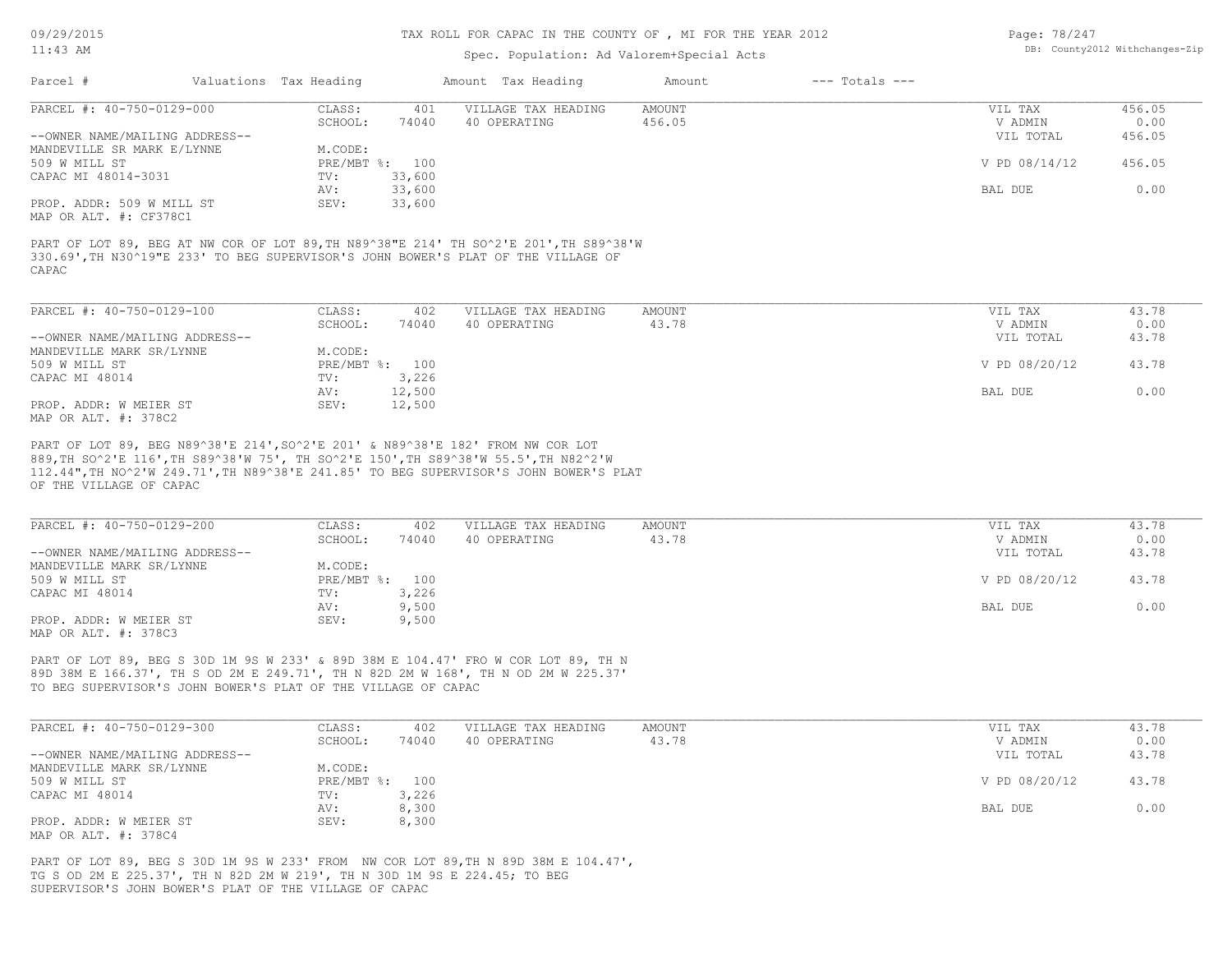#### TAX ROLL FOR CAPAC IN THE COUNTY OF , MI FOR THE YEAR 2012

# Spec. Population: Ad Valorem+Special Acts

| Page: 79/247 |                                |
|--------------|--------------------------------|
|              | DB: County2012 Withchanges-Zip |

| Parcel #                       | Valuations Tax Heading |        | Amount Tax Heading  | Amount | $---$ Totals $---$ |               |        |
|--------------------------------|------------------------|--------|---------------------|--------|--------------------|---------------|--------|
| PARCEL #: 40-750-0130-000      | CLASS:                 | 401    | VILLAGE TAX HEADING | AMOUNT |                    | VIL TAX       | 390.90 |
|                                | SCHOOL:                | 74040  | 40 OPERATING        | 390.90 |                    | V ADMIN       | 0.00   |
| --OWNER NAME/MAILING ADDRESS-- |                        |        |                     |        |                    | VIL TOTAL     | 390.90 |
| SCHAEFER SUE/JOHN              | M.CODE:                | OFARE  |                     |        |                    |               |        |
| 501 W MILL ST                  | PRE/MBT %: 100         |        |                     |        |                    | V PD 08/27/12 | 390.90 |
| CAPAC MI 48014-3031            | TV:                    | 28,800 |                     |        |                    |               |        |
|                                | AV:                    | 28,800 |                     |        |                    | BAL DUE       | 0.00   |
| PROP. ADDR: 501 W MILL ST      | SEV:                   | 28,800 |                     |        |                    |               |        |
|                                |                        |        |                     |        |                    |               |        |

MAP OR ALT. #: CF378D

SEC 21, 22, 27 & 28 T7N R13E E100 FT OF N 150 FT OF LOT 89 SUPERVISOR JOHN BOWERS PLAT OF THE VILLAGE OF CAPAC

| PARCEL #: 40-750-0131-000      | CLASS:     | 401      | VILLAGE TAX HEADING | AMOUNT | VIL TAX       | 371.90 |
|--------------------------------|------------|----------|---------------------|--------|---------------|--------|
|                                | SCHOOL:    | 74040    | 40 OPERATING        | 371.90 | V ADMIN       | 0.00   |
| --OWNER NAME/MAILING ADDRESS-- |            |          |                     |        | VIL TOTAL     | 371.90 |
| CHAVARRIA PETE G JR            | M.CODE:    | OFARE    |                     |        |               |        |
| 15103 IMLAY CITY RD            | PRE/MBT %: | $\Omega$ |                     |        | V PD 08/27/12 | 371.90 |
| CAPAC MI 48014                 | TV:        | 27,400   |                     |        |               |        |
|                                | AV:        | 27,400   |                     |        | BAL DUE       | 0.00   |
| PROP. ADDR: 111 S MATTESON ST  | SEV:       | 27,400   |                     |        |               |        |
| MAP OR ALT. #: CF379           |            |          |                     |        |               |        |

R13E LOT 90 SUPERVISOR JOHN BOWERS PLAT OF THE VILLAGE OF CAPAC SEC 21, 22, 27 & 28 T7N

| PARCEL #: 40-750-0133-000      | CLASS:       | 704   | VILLAGE TAX HEADING | AMOUNT | VIL TAX   | 0.00 |
|--------------------------------|--------------|-------|---------------------|--------|-----------|------|
|                                | SCHOOL:      | 74040 | 40 OPERATING        | 0.00   | V ADMIN   | 0.00 |
| --OWNER NAME/MAILING ADDRESS-- |              |       |                     |        | VIL TOTAL | 0.00 |
| CAPAC COMMUNITY SCHOOL DIST    | M.CODE:      |       |                     |        |           |      |
| 403 N GLASSFORD ST             | $PRE/MBT$ %: |       |                     |        | BAL DUE   | 0.00 |
| CAPAC MI 48014                 | TV:          |       |                     |        |           |      |
|                                | AV:          |       |                     |        |           |      |
| PROP. ADDR: W MEIER ST         | SEV:         |       |                     |        |           |      |
| MAP OR ALT. #: CF380A          |              |       |                     |        |           |      |

OF POPPS SUBDIVSION SUPERVISOR JOHN BOWER'S PLAT OF THE VILLAGE OF CAPAC S89ª58'36"W 410',TH S60ªW 225',TH SE'LY ALG E LINE OF MILLER-WALKER DRAIN TO N LINE & EXC THAT PART S & E OF A LINE, BEG S0ª33'50"E 324.21' FROM NE COR LOT 91,TH LOT 91 EXC S 499.82' OF THAT PART LYING E OF WALKER DRAIN & EXC KENWOOD SUBDIVISION

| PARCEL #: 40-750-0133-100      | CLASS:     | 201     | VILLAGE TAX HEADING | AMOUNT   | VIL TAX       | 2,880.42 |
|--------------------------------|------------|---------|---------------------|----------|---------------|----------|
|                                | SCHOOL:    | 74040   | 40 OPERATING        | 2,880.42 | V ADMIN       | 0.00     |
| --OWNER NAME/MAILING ADDRESS-- |            |         |                     |          | VIL TOTAL     | 2,880.42 |
| MATTESON STREET APT'S CO       | M.CODE:    |         |                     |          |               |          |
| 4930 CASCADE RD SE             | PRE/MBT %: |         |                     |          | V PD 08/20/12 | 2,880.42 |
| % AMERICAN PRFD MNGT           | TV:        | 212,217 |                     |          |               |          |
| GRAND RAPIDS MI 49546          | AV:        | 368,500 |                     |          | BAL DUE       | 0.00     |
|                                | SEV:       | 368,500 |                     |          |               |          |
| PROP. ADDR: 130 N MATTESON ST  |            |         |                     |          |               |          |

MAP OR ALT. #: CF380B

OF THE VILLAGE OF CAPAC 33',TH N89ª39'14"E 229.66',TH N0ª33'50"E 287' TO BEG SUPERVISOR JOHN BOWER'S PLAT SUBDIVISION,TH S89ª36'41"E 310.23' TO NE COR LOT 2 POPPS SUBDIVISION,TH N0ª23'30"W S60ªW 225',TH SE'LY ALG E LINE OF MILLER-WALKER DRAIN TO N LINE OF POPPS THAT PART OF LOT 91, BEG S0ª33'50"E 324.21' FROM NE COR, TH S89ª58'36"W 410',TH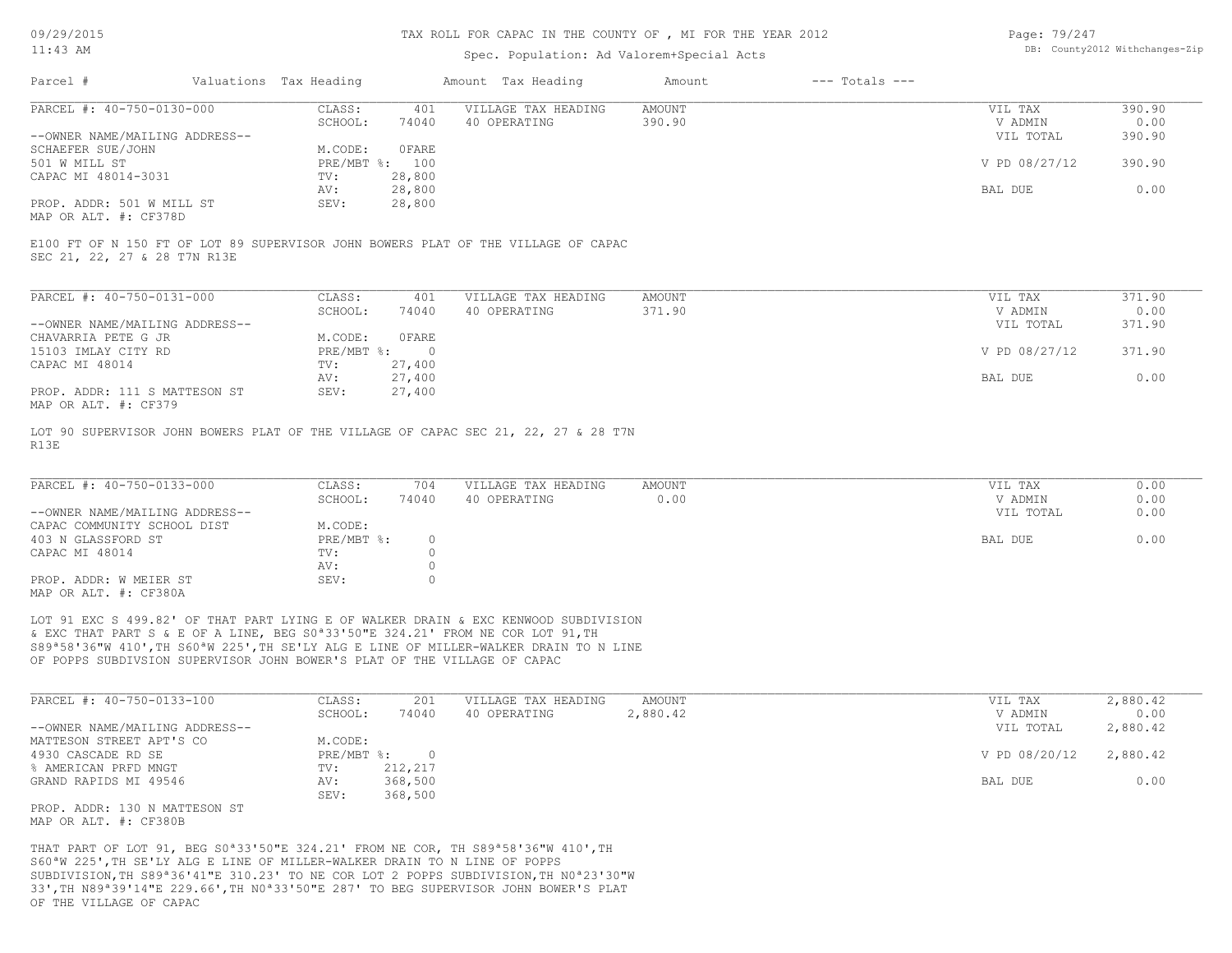#### TAX ROLL FOR CAPAC IN THE COUNTY OF , MI FOR THE YEAR 2012

# Spec. Population: Ad Valorem+Special Acts

Page: 80/247 DB: County2012 Withchanges-Zip

| Parcel #                       | Valuations Tax Heading |       | Amount Tax Heading  | Amount | $---$ Totals $---$ |           |      |
|--------------------------------|------------------------|-------|---------------------|--------|--------------------|-----------|------|
| PARCEL #: 40-750-0134-000      | CLASS:                 | 703   | VILLAGE TAX HEADING | AMOUNT |                    | VIL TAX   | 0.00 |
|                                | SCHOOL:                | 74040 | 40 OPERATING        | 0.00   |                    | V ADMIN   | 0.00 |
| --OWNER NAME/MAILING ADDRESS-- |                        |       |                     |        |                    | VIL TOTAL | 0.00 |
| VILLAGE OF CAPAC               | M.CODE:                |       |                     |        |                    |           |      |
|                                | $PRE/MBT$ %:           |       |                     |        |                    | BAL DUE   | 0.00 |
| PROP. ADDR: W MEIER ST         | TV:                    |       |                     |        |                    |           |      |
| MAP OR ALT. #: CF380C          | AV:                    |       |                     |        |                    |           |      |
|                                | SEV:                   |       |                     |        |                    |           |      |

JOHN BOWERS PLAT OF THE VILLAGE OF CAPAC SEC 21, 22, 27 & 28 T7N R13E E60 FT OF THAT PART OF S 499.82 FT OF LOT 91 LYING E OF WALKER DRAIN. SUPERVISOR

| PARCEL #: 40-750-0137-000                                     | CLASS:     | 704   | VILLAGE TAX HEADING | AMOUNT | 0.00<br>VIL TAX   |
|---------------------------------------------------------------|------------|-------|---------------------|--------|-------------------|
|                                                               | SCHOOL:    | 74040 | 40 OPERATING        | 0.00   | 0.00<br>V ADMIN   |
| --OWNER NAME/MAILING ADDRESS--                                |            |       |                     |        | 0.00<br>VIL TOTAL |
| CAPAC COMMUNITY SCHOOL                                        | M.CODE:    |       |                     |        |                   |
| 403 N GLASSFORD ST                                            | PRE/MBT %: |       |                     |        | 0.00<br>BAL DUE   |
| CAPAC MI 48014-3016                                           | TV:        |       |                     |        |                   |
|                                                               | AV:        |       |                     |        |                   |
| PROP. ADDR: 403 N GLASSFORD STREET<br>MAP OR ALT. #: CF381A/B | SEV:       |       |                     |        |                   |

SUPERVISOR JOHN BOWERS PLAT OF THE VILLAGE OF CAPAC FT & EXC N 358.5 FT OF W 716.18' OF E 1472' & EXC S 135' OF N 670' OF E 150' LOT 92 EXC W 6 AC & EXC N 360 FT OF E 755.82 FT & EXC S 175 FT OF N 535 FT OF E 150

| PARCEL #: 40-750-0137-100          | CLASS:  | 401            | VILLAGE TAX HEADING | AMOUNT | VIL TAX       | 487.27 |
|------------------------------------|---------|----------------|---------------------|--------|---------------|--------|
|                                    | SCHOOL: | 74040          | 40 OPERATING        | 487.27 | V ADMIN       | 0.00   |
| --OWNER NAME/MAILING ADDRESS--     |         |                |                     |        | VIL TOTAL     | 487.27 |
| HACKELBERG ROGER/LORI              | M.CODE: | 0FARE          |                     |        |               |        |
| 309 N GLASSFORD ST                 |         | PRE/MBT %: 100 |                     |        | V PD 08/20/12 | 487.27 |
| CAPAC MI 48014-3014                | TV:     | 35,900         |                     |        |               |        |
|                                    | AV:     | 35,900         |                     |        | BAL DUE       | 0.00   |
| PROP. ADDR: 309 N GLASSFORD STREET | SEV:    | 35,900         |                     |        |               |        |
| MAP OR ALT. #: CF381F              |         |                |                     |        |               |        |

CAPAC S135' OF N 670' OF E 150' OF LOT 92 SUPERVISOR JOHN BOWERS PLAT OF THE VILLAGE OF

| PARCEL #: 40-750-0138-000          | CLASS:     | 401    | VILLAGE TAX HEADING | AMOUNT | VIL TAX       | 342.03 |
|------------------------------------|------------|--------|---------------------|--------|---------------|--------|
|                                    | SCHOOL:    | 74040  | 40 OPERATING        | 342.03 | V ADMIN       | 0.00   |
| --OWNER NAME/MAILING ADDRESS--     |            |        |                     |        | VIL TOTAL     | 342.03 |
| OROSCO FRANCES/CHRISTINA           | M.CODE:    | CBSMT  |                     |        |               |        |
| 319 GLASSFORD ST                   | PRE/MBT %: | 100    |                     |        | V PD 07/05/12 | 342.03 |
| CAPAC MI 48014                     | TV:        | 25,200 |                     |        |               |        |
|                                    | AV:        | 25,200 |                     |        | BAL DUE       | 0.00   |
| PROP. ADDR: 319 N GLASSFORD STREET | SEV:       | 25,200 |                     |        |               |        |
| MAP OR ALT. #: CF381C              |            |        |                     |        |               |        |

OF CAPAC S75 FT OF N 435 FT OF E 150 FT OF LOT 92 SUPERVISOR JOHN BOWERS PLAT OF THE VILLAGE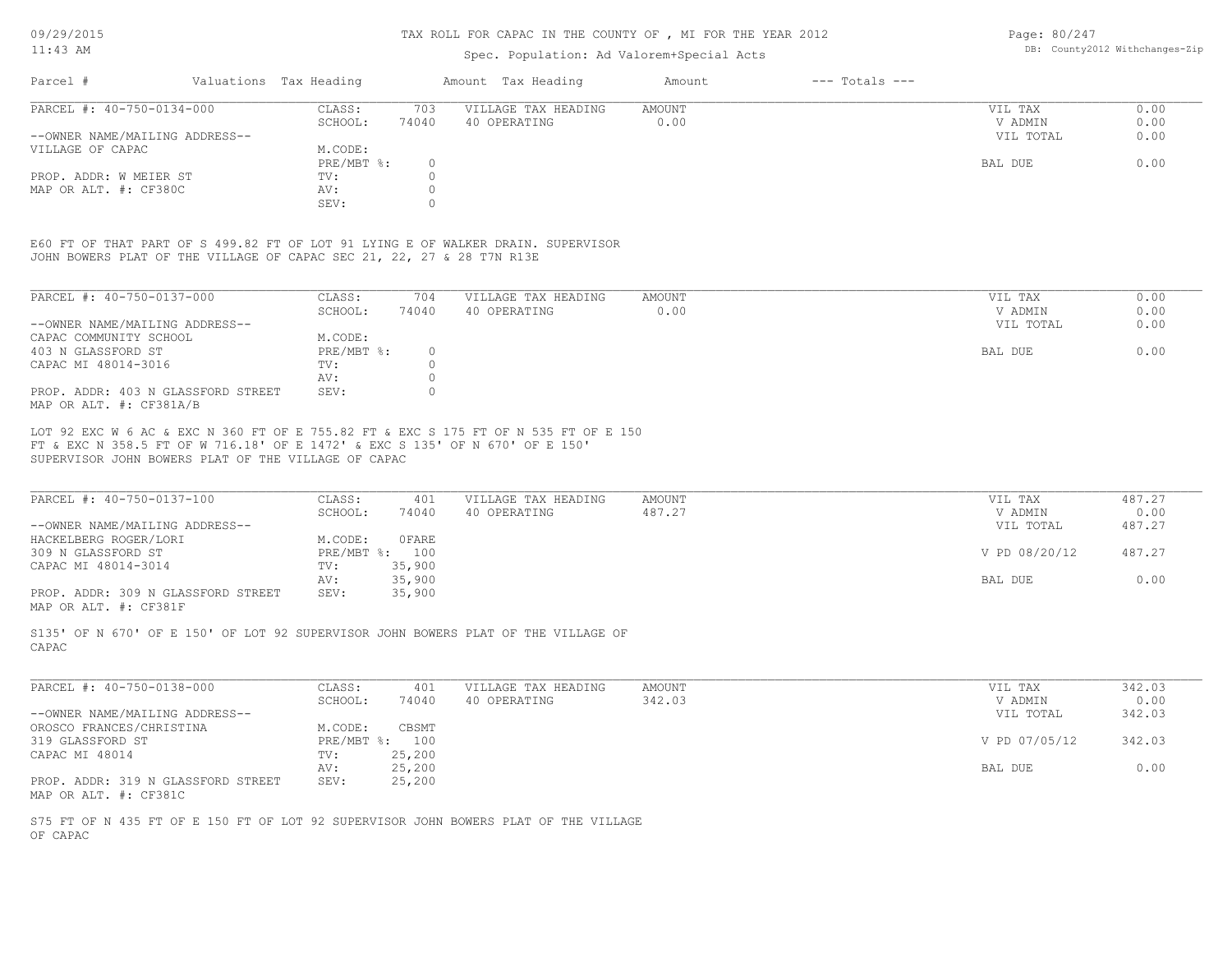# 11:43 AM

#### TAX ROLL FOR CAPAC IN THE COUNTY OF , MI FOR THE YEAR 2012

# Spec. Population: Ad Valorem+Special Acts

| Page: 81/247 |                                |
|--------------|--------------------------------|
|              | DB: County2012 Withchanges-Zip |

| Parcel #                                                    | Valuations Tax Heading |                | Amount Tax Heading  | Amount | $---$ Totals $---$ |               |        |
|-------------------------------------------------------------|------------------------|----------------|---------------------|--------|--------------------|---------------|--------|
| PARCEL #: 40-750-0139-000                                   | CLASS:                 | 401            | VILLAGE TAX HEADING | AMOUNT |                    | VIL TAX       | 584.99 |
|                                                             | SCHOOL:                | 74040          | 40 OPERATING        | 584.99 |                    | V ADMIN       | 0.00   |
| --OWNER NAME/MAILING ADDRESS--                              |                        |                |                     |        |                    | VIL TOTAL     | 584.99 |
| TARZWELL TIMOTHY L.                                         | M.CODE:                | OFARE          |                     |        |                    |               |        |
| 317 N GLASSFORD ST                                          |                        | PRE/MBT %: 100 |                     |        |                    | V PD 08/27/12 | 584.99 |
| CAPAC MI 48014-3014                                         | TV:                    | 43,100         |                     |        |                    |               |        |
|                                                             | AV:                    | 43,100         |                     |        |                    | BAL DUE       | 0.00   |
| PROP. ADDR: 317 N GLASSFORD STREET<br>MAP OR ALT. #: CF381D | SEV:                   | 43,100         |                     |        |                    |               |        |

VILLAGE OF CAPAC SEC 21, 22, 27 & 28 T7N R13E S100 FT OF N 535 FT OF E 150 FT OF LOT 92 SUPERVISOR JOHN BOWERS PLAT OF THE

| PARCEL #: 40-750-0140-000          | CLASS:     | 704   | VILLAGE TAX HEADING | AMOUNT | VIL TAX   | 0.00 |
|------------------------------------|------------|-------|---------------------|--------|-----------|------|
|                                    | SCHOOL:    | 74040 | 40 OPERATING        | 0.00   | V ADMIN   | 0.00 |
| --OWNER NAME/MAILING ADDRESS--     |            |       |                     |        | VIL TOTAL | 0.00 |
| CAPAC COMMUNITY SCHOOL             | M.CODE:    |       |                     |        |           |      |
| 411 N GLASSFORD ST                 | PRE/MBT %: | 0.    |                     |        | BAL DUE   | 0.00 |
| CAPAC MI 48014-3016                | TV:        |       |                     |        |           |      |
|                                    | AV:        |       |                     |        |           |      |
| PROP. ADDR: 411 N GLASSFORD STREET | SEV:       |       |                     |        |           |      |
| MAP OR ALT. #: CF381E              |            |       |                     |        |           |      |

OF CAPAC SEC 21, 22, 27 & 28 T7N R13E S75 FT OF N 150 FT OF E 150 FT OF LOT 92 SUPERVISOR JOHN BOWERS PLAT OF THE VILLAGE

| PARCEL #: 40-750-0141-000      | CLASS:       | 703   | VILLAGE TAX HEADING | AMOUNT | VIL TAX   | 0.00 |
|--------------------------------|--------------|-------|---------------------|--------|-----------|------|
|                                | SCHOOL:      | 74040 | 40 OPERATING        | 0.00   | V ADMIN   | 0.00 |
| --OWNER NAME/MAILING ADDRESS-- |              |       |                     |        | VIL TOTAL | 0.00 |
| VILLAGE OF CAPAC               | M.CODE:      |       |                     |        |           |      |
|                                | $PRE/MBT$ %: |       |                     |        | BAL DUE   | 0.00 |
| PROP. ADDR: N GLASSFORD S      | TV:          |       |                     |        |           |      |
| MAP OR ALT. #: CF382A          | AV:          |       |                     |        |           |      |
|                                | SEV:         |       |                     |        |           |      |

SEC 21, 22, 27 & 28 T7N R13E W360 FT OF LOT 93 EXC N 100 FT. SUPERVISOR JOHN BOWERS PLAT OF THE VILLAGE OF CAPAC

| PARCEL #: 40-750-0142-000          | CLASS:     | 704   | VILLAGE TAX HEADING | AMOUNT | VIL TAX   | 0.00 |
|------------------------------------|------------|-------|---------------------|--------|-----------|------|
|                                    | SCHOOL:    | 74040 | 40 OPERATING        | 00.0   | V ADMIN   | 0.00 |
| --OWNER NAME/MAILING ADDRESS--     |            |       |                     |        | VIL TOTAL | 0.00 |
| CAPAC COMM SCHOOL DIST             | M.CODE:    |       |                     |        |           |      |
|                                    | PRE/MBT %: |       |                     |        | BAL DUE   | 0.00 |
| PROP. ADDR: 523 N GLASSFORD STREET | TV:        |       |                     |        |           |      |
| MAP OR ALT. #: CF382B              | AV:        |       |                     |        |           |      |
|                                    | SEV:       |       |                     |        |           |      |

SEC 21, 22, 27 & 28 T7N R13E OF LOT 95 & W 6 AC OF LOT 92 SUPERVISOR JOHN BOWERS PLAT OF THE VILLAGE OF CAPAC 100 FT & EXC W 360 FT OF S 659 FT & W 499.04 FT OF LOT 94 EXC N 66 FT & W 499.04 FT N292.5 FT OF E 1472 FT OF LOT 92 EXC S 75 FT OF N 150 FT OF E 150 FT, LOT 93 EXC N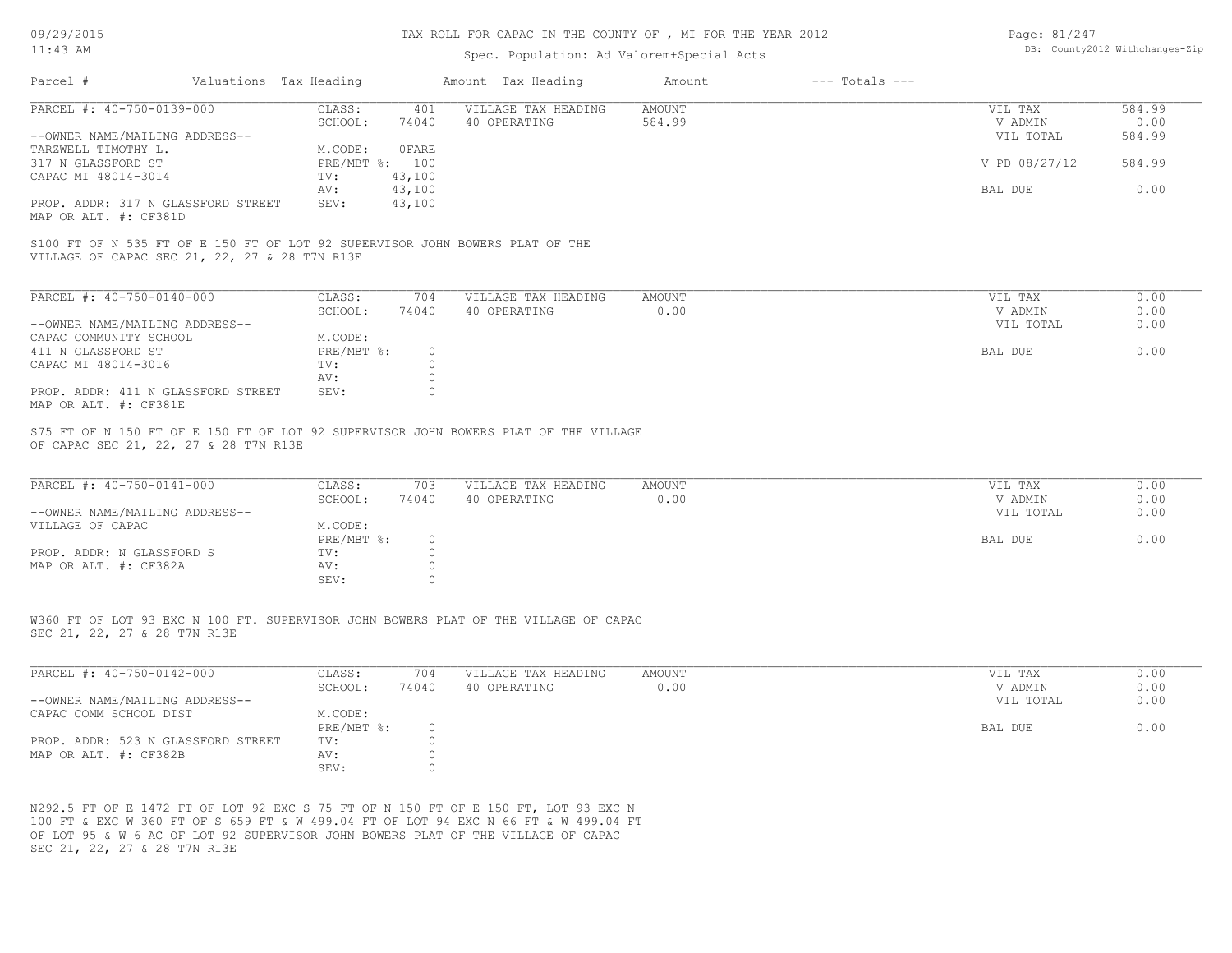| 09/29/2015                                           | TAX ROLL FOR CAPAC IN THE COUNTY OF , MI FOR THE YEAR 2012 |                        |                  |                                                                                     |               |                                | Page: 82/247  |        |  |
|------------------------------------------------------|------------------------------------------------------------|------------------------|------------------|-------------------------------------------------------------------------------------|---------------|--------------------------------|---------------|--------|--|
| $11:43$ AM                                           |                                                            |                        |                  | Spec. Population: Ad Valorem+Special Acts                                           |               | DB: County2012 Withchanges-Zip |               |        |  |
| Parcel #                                             |                                                            | Valuations Tax Heading |                  | Amount Tax Heading                                                                  | Amount        | $---$ Totals $---$             |               |        |  |
| PARCEL #: 40-750-0143-000                            |                                                            | CLASS:                 | 402              | VILLAGE TAX HEADING                                                                 | AMOUNT        |                                | VIL TAX       | 135.86 |  |
|                                                      |                                                            | SCHOOL:                | 74040            | 40 OPERATING                                                                        | 135.86        |                                | V ADMIN       | 0.00   |  |
| --OWNER NAME/MAILING ADDRESS--                       |                                                            |                        |                  |                                                                                     |               |                                | VIL TOTAL     | 135.86 |  |
| CONRAD, ALBERTA TRUST                                |                                                            | M.CODE:                |                  |                                                                                     |               |                                |               |        |  |
| 13807 BRYCE RD                                       |                                                            | PRE/MBT %:             | $\overline{0}$   |                                                                                     |               |                                | V PD 07/23/12 | 135.86 |  |
| CAPAC MI 48014-3306                                  |                                                            | TV:                    | 10,010           |                                                                                     |               |                                |               |        |  |
|                                                      |                                                            | AV:                    | 12,500           |                                                                                     |               |                                | BAL DUE       | 0.00   |  |
| PROP. ADDR: N MAIN ST<br>MAP OR ALT. #: CF383A       |                                                            | SEV:                   | 12,500           |                                                                                     |               |                                |               |        |  |
|                                                      | PLAT OF THE VILLAGE OF CAPAC SEC 21, 22, 27 & 28 T7N R13E  |                        |                  | N246 FT OF LOT 94 LYING E OF BONER SUB, EXC N 46 FT THEREOF. SUPERVISOR JOHN BOWERS |               |                                |               |        |  |
|                                                      |                                                            |                        |                  |                                                                                     |               |                                |               |        |  |
| PARCEL #: 40-750-0144-000                            |                                                            | CLASS:                 | 401              | VILLAGE TAX HEADING                                                                 | <b>AMOUNT</b> |                                | VIL TAX       | 488.62 |  |
|                                                      |                                                            | SCHOOL:                | 74040            | 40 OPERATING                                                                        | 488.62        |                                | V ADMIN       | 0.00   |  |
| --OWNER NAME/MAILING ADDRESS--                       |                                                            |                        |                  |                                                                                     |               |                                | VIL TOTAL     | 488.62 |  |
| LYDICK ARTHUR JR/PEGGY                               |                                                            | M.CODE:                | OFARE            |                                                                                     |               |                                |               |        |  |
| 509 N MAIN ST                                        |                                                            |                        | PRE/MBT %: 100   |                                                                                     |               |                                | V PD 08/27/12 | 488.62 |  |
| CAPAC MI 48014-3151                                  |                                                            | TV:                    | 36,000           |                                                                                     |               |                                |               |        |  |
|                                                      |                                                            | AV:                    | 36,000           |                                                                                     |               |                                | BAL DUE       | 0.00   |  |
| PROP. ADDR: 509 N MAIN ST<br>MAP OR ALT. #: CF383B   |                                                            | SEV:                   | 36,000           |                                                                                     |               |                                |               |        |  |
| PARCEL #: 40-750-0145-000                            |                                                            | CLASS:                 | 401              | VILLAGE TAX HEADING                                                                 | AMOUNT        |                                | VIL TAX       | 385.47 |  |
|                                                      |                                                            | SCHOOL:                | 74040            | 40 OPERATING                                                                        | 385.47        |                                | V ADMIN       | 0.00   |  |
| --OWNER NAME/MAILING ADDRESS--                       |                                                            |                        |                  |                                                                                     |               |                                | VIL TOTAL     | 385.47 |  |
| WHEELIHAN CHARLES M.                                 |                                                            | M.CODE:                |                  |                                                                                     |               |                                |               |        |  |
| 14266 IMLAY CITY RD                                  |                                                            | PRE/MBT %:             | $\overline{0}$   |                                                                                     |               |                                | V PD 07/23/12 | 385.47 |  |
| CAPAC MI 48014                                       |                                                            | TV:<br>AV:             | 28,400<br>28,400 |                                                                                     |               |                                | BAL DUE       | 0.00   |  |
| PROP. ADDR: 507 N MAIN ST                            |                                                            | SEV:                   | 28,400           |                                                                                     |               |                                |               |        |  |
| MAP OR ALT. #: CF384A                                |                                                            |                        |                  |                                                                                     |               |                                |               |        |  |
| SEC 21, 22, 27 & 28 T7N R13E                         |                                                            |                        |                  | E160 FT OF N 70 FT OF LOT 95 SUPERVISOR JOHN BOWERS PLAT OF THE VILLAGE OF CAPAC    |               |                                |               |        |  |
|                                                      |                                                            |                        |                  |                                                                                     |               |                                |               |        |  |
| PARCEL #: 40-750-0146-000                            |                                                            | CLASS:                 | 401              | VILLAGE TAX HEADING                                                                 | <b>AMOUNT</b> |                                | VIL TAX       | 337.96 |  |
|                                                      |                                                            | SCHOOL:                | 74040            | 40 OPERATING                                                                        | 337.96        |                                | V ADMIN       | 0.00   |  |
| --OWNER NAME/MAILING ADDRESS--                       |                                                            |                        |                  |                                                                                     |               |                                | VIL TOTAL     | 337.96 |  |
| LUMBARDO DOUGLAS W.                                  |                                                            | M.CODE:                | <b>BACTS</b>     |                                                                                     |               |                                |               |        |  |
| 538 N NEEPER ST                                      |                                                            |                        | PRE/MBT %: 100   |                                                                                     |               |                                | V PD 07/26/12 | 337.96 |  |
| CAPAC MI 48014-3038                                  |                                                            | TV:                    | 24,900           |                                                                                     |               |                                |               |        |  |
|                                                      |                                                            | AV:                    | 24,900           |                                                                                     |               |                                | BAL DUE       | 0.00   |  |
| PROP. ADDR: 538 N NEEPER ST<br>MAP OR ALT. #: CF384B |                                                            | SEV:                   | 24,900           |                                                                                     |               |                                |               |        |  |
|                                                      | OF CAPAC SEC 21, 22, 27 & 28 T7N R13E                      |                        |                  | W160 FT OF E 320 FT OF N 70 FT OF LOT 95 SUPERVISOR JOHN BOWERS PLAT OF THE VILLAGE |               |                                |               |        |  |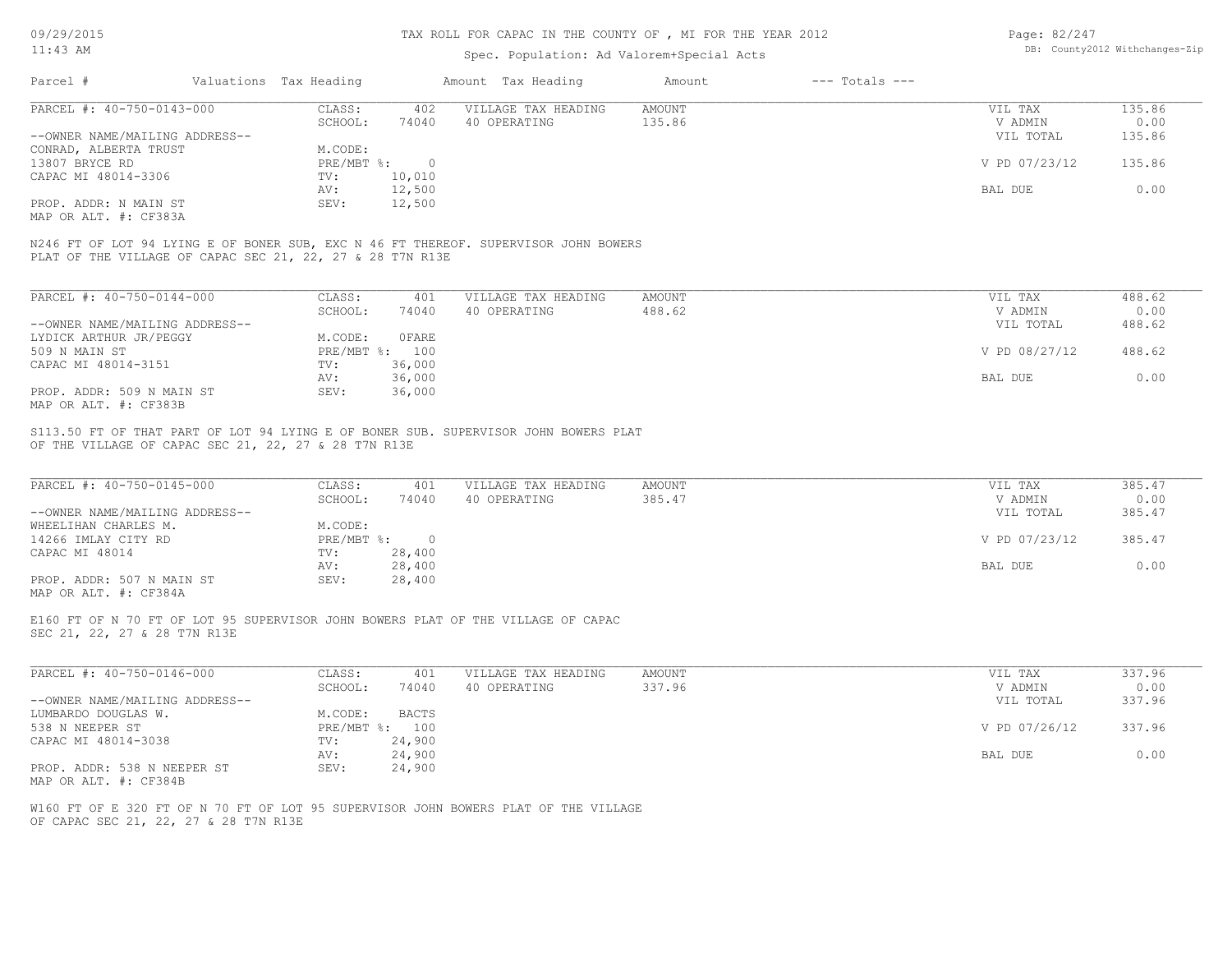| 09/29/2015<br>$11:43$ AM                                                                                                                                                                                                                                       |                        |                    | TAX ROLL FOR CAPAC IN THE COUNTY OF , MI FOR THE YEAR 2012 | Page: 83/247<br>DB: County2012 Withchanges-Zip |                    |               |        |
|----------------------------------------------------------------------------------------------------------------------------------------------------------------------------------------------------------------------------------------------------------------|------------------------|--------------------|------------------------------------------------------------|------------------------------------------------|--------------------|---------------|--------|
|                                                                                                                                                                                                                                                                |                        |                    | Spec. Population: Ad Valorem+Special Acts                  |                                                |                    |               |        |
| Parcel #                                                                                                                                                                                                                                                       | Valuations Tax Heading |                    | Amount Tax Heading                                         | Amount                                         | $---$ Totals $---$ |               |        |
| PARCEL #: 40-750-0147-000                                                                                                                                                                                                                                      | CLASS:                 | 703                | VILLAGE TAX HEADING                                        | <b>AMOUNT</b>                                  |                    | VIL TAX       | 0.00   |
|                                                                                                                                                                                                                                                                | SCHOOL:                | 74040              | 40 OPERATING                                               | 0.00                                           |                    | V ADMIN       | 0.00   |
| --OWNER NAME/MAILING ADDRESS--                                                                                                                                                                                                                                 |                        |                    |                                                            |                                                |                    | VIL TOTAL     | 0.00   |
| STREETS-VILLAGE OF CAPAC                                                                                                                                                                                                                                       | M.CODE:                |                    |                                                            |                                                |                    |               |        |
|                                                                                                                                                                                                                                                                | PRE/MBT %:             | $\Omega$           |                                                            |                                                |                    | BAL DUE       | 0.00   |
| PROP. ADDR:                                                                                                                                                                                                                                                    | TV:                    | $\Omega$           |                                                            |                                                |                    |               |        |
| MAP OR ALT. #: CF385A/B                                                                                                                                                                                                                                        | AV:<br>SEV:            | $\circ$<br>$\circ$ |                                                            |                                                |                    |               |        |
| S66 FT OF N 358.5 FT OF E 1472 FT OF LOT 92 & N 50 FT OF E 320 FT OF W 386 FT OF<br>LOT 97 & W 66 FT OF E 216 FT OF LOTS 96 & 97 & E 66 FT OF W 941.04 FT OF LOT 95 & E<br>150 FT OF N 66 FT OF LOT 97, & W 66 FT OF LOTS 96 & 97, & E 66 FT OF W 565.04 FT OF |                        |                    |                                                            |                                                |                    |               |        |
| LOTS 94 & 95 EXC N 46 FT THEREOF. ALSO N 46 FT OF LOT 94 & N 100 FT OF LOT 93<br>SUPERVISOR JOHN BOWERS PLAT OF THE VILLAGE OF CAPAC SEC 21, 22, 27 & 28 T7N R13E                                                                                              |                        |                    |                                                            |                                                |                    |               |        |
| PARCEL #: 40-750-0148-000                                                                                                                                                                                                                                      | CLASS:                 | 401                | VILLAGE TAX HEADING                                        | <b>AMOUNT</b>                                  |                    | VIL TAX       | 718.01 |
|                                                                                                                                                                                                                                                                | SCHOOL:                | 74040              | 40 OPERATING                                               | 718.01                                         |                    | V ADMIN       | 0.00   |
| --OWNER NAME/MAILING ADDRESS--                                                                                                                                                                                                                                 |                        |                    |                                                            |                                                |                    | VIL TOTAL     | 718.01 |
| LAW PAMELA                                                                                                                                                                                                                                                     | M.CODE:                | OFARE              |                                                            |                                                |                    |               |        |
| P O BOX 31                                                                                                                                                                                                                                                     | PRE/MBT %: 100         |                    |                                                            |                                                |                    | V PD 08/27/12 | 718.01 |
| 530 N GLASSFORD ST                                                                                                                                                                                                                                             | TV:                    | 52,900             |                                                            |                                                |                    |               |        |
| CAPAC MI 48014-3015                                                                                                                                                                                                                                            | AV:                    | 52,900             |                                                            |                                                |                    | BAL DUE       | 0.00   |
|                                                                                                                                                                                                                                                                | SEV:                   | 52,900             |                                                            |                                                |                    |               |        |
| PROP. ADDR: 530 N GLASSFORD STREET<br>MAP OR ALT. #: CF385C                                                                                                                                                                                                    |                        |                    |                                                            |                                                |                    |               |        |
| E160' OF W 725.04' OF N 146.64' OF LOT 95 SUPERVISOR JOHN BOWERS PLAT OF THE<br>VILLAGE OF CAPAC                                                                                                                                                               |                        |                    |                                                            |                                                |                    |               |        |
|                                                                                                                                                                                                                                                                |                        |                    |                                                            |                                                |                    |               |        |
| PARCEL #: 40-750-0148-250                                                                                                                                                                                                                                      | CLASS:                 | 401                | VILLAGE TAX HEADING                                        | <b>AMOUNT</b>                                  |                    | VIL TAX       | 603.99 |
|                                                                                                                                                                                                                                                                | SCHOOL:                | 74040              | 40 OPERATING                                               | 603.99                                         |                    | V ADMIN       | 0.00   |
| --OWNER NAME/MAILING ADDRESS--                                                                                                                                                                                                                                 |                        |                    |                                                            |                                                |                    | VIL TOTAL     | 603.99 |
| MORALES JUAN J                                                                                                                                                                                                                                                 | M.CODE:                | <b>BACTS</b>       |                                                            |                                                |                    |               |        |
| 480 N GLASSFORD ST                                                                                                                                                                                                                                             | PRE/MBT %: 100         |                    |                                                            |                                                |                    | V PD 07/26/12 | 603.99 |
| CAPAC MI 48014-3015                                                                                                                                                                                                                                            | TV:                    | 44,500             |                                                            |                                                |                    |               |        |
|                                                                                                                                                                                                                                                                | AV:                    | 44,500             |                                                            |                                                |                    | BAL DUE       | 0.00   |
| PROP. ADDR: 480 N GLASSFORD STREET<br>MAP OR ALT. #: CF385F                                                                                                                                                                                                    | SEV:                   | 44,500             |                                                            |                                                |                    |               |        |
| S82' OF N 228.64' OF E 160' OF W 725.04' OF LOT 95 SUPERVISOR JOHN BOWERS PLAT OF<br>THE VILLAGE OF CAPAC                                                                                                                                                      |                        |                    |                                                            |                                                |                    |               |        |
| PARCEL #: 40-750-0149-000                                                                                                                                                                                                                                      | CLASS:                 | 401                | VILLAGE TAX HEADING                                        | <b>AMOUNT</b>                                  |                    | VIL TAX       | 578.20 |
|                                                                                                                                                                                                                                                                | SCHOOL:                | 74040              | 40 OPERATING                                               | 578.20                                         |                    | V ADMIN       | 0.00   |

|                                | SCHOOL: | 74040          | 40 OPERATING | 578.20 | V ADMIN       | U.UU   |
|--------------------------------|---------|----------------|--------------|--------|---------------|--------|
| --OWNER NAME/MAILING ADDRESS-- |         |                |              |        | VIL TOTAL     | 578.20 |
| DAMS BRENT                     | M.CODE: | BACTS          |              |        |               |        |
| DAMS MARIA                     |         | PRE/MBT %: 100 |              |        | V PD 07/26/12 | 578.20 |
| 420 N GLASSFORD ST             | TV:     | 42,600         |              |        |               |        |
| CAPAC MI 48014                 | AV:     | 42,600         |              |        | BAL DUE       | 0.00   |
|                                | SEV:    | 42,600         |              |        |               |        |
|                                |         |                |              |        |               |        |

MAP OR ALT. #: CF385D PROP. ADDR: 420 N GLASSFORD STREET

PLAT OF THE VILLAGE OF CAPAC SEC 21, 22, 27 & 28 T7N R13E E160 FT OF W 725.04 FT OF LOT 95 EXC N 228.64 FT THEREOF. SUPERVISOR JOHN BOWERS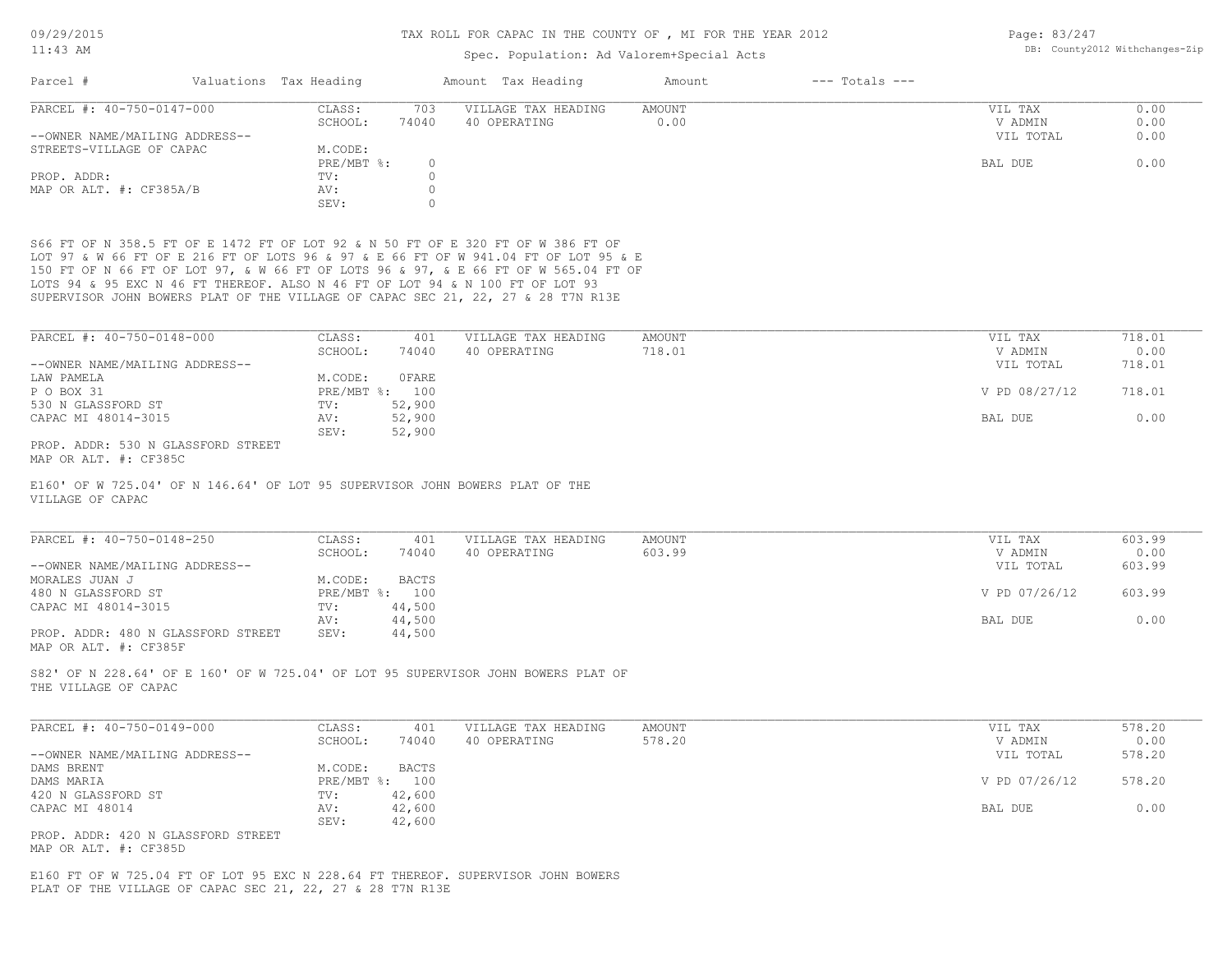### 11:43 AM

#### TAX ROLL FOR CAPAC IN THE COUNTY OF , MI FOR THE YEAR 2012

# Spec. Population: Ad Valorem+Special Acts

| Page: 84/247 |                                |
|--------------|--------------------------------|
|              | DB: County2012 Withchanges-Zip |

| Parcel #                         | Valuations Tax Heading |        | Amount Tax Heading  | Amount | $---$ Totals $---$ |               |        |
|----------------------------------|------------------------|--------|---------------------|--------|--------------------|---------------|--------|
| PARCEL #: 40-750-0150-000        | CLASS:                 | 401    | VILLAGE TAX HEADING | AMOUNT |                    | VIL TAX       | 578.20 |
|                                  | SCHOOL:                | 74040  | 40 OPERATING        | 578.20 |                    | V ADMIN       | 0.00   |
| --OWNER NAME/MAILING ADDRESS--   |                        |        |                     |        |                    | VIL TOTAL     | 578.20 |
| GLINSKI FRANK                    | M.CODE:                | TCBMT  |                     |        |                    |               |        |
| JACKSON SCOTT, JACKSON ELIZABETH | PRE/MBT %: 100         |        |                     |        |                    | V PD 08/09/12 | 578.20 |
| 505 N MAIN ST                    | TV:                    | 42,600 |                     |        |                    |               |        |
| CAPAC MI 48014-3151              | AV:                    | 42,600 |                     |        |                    | BAL DUE       | 0.00   |
|                                  | SEV:                   | 42,600 |                     |        |                    |               |        |
| PROP. ADDR: 505 N MAIN ST        |                        |        |                     |        |                    |               |        |

MAP OR ALT. #: CF385E

THE VILLAGE OF CAPAC E320' OF S 84.5' ADJ LOT 104 ON N OF LOT 95 EXC W 150' SUPV JOHN BOWER'S PLAT OF

| PARCEL #: 40-750-0150-250      | CLASS:     | 401    | VILLAGE TAX HEADING | AMOUNT | VIL TAX       | 113.18 |
|--------------------------------|------------|--------|---------------------|--------|---------------|--------|
|                                | SCHOOL:    | 74040  | 40 OPERATING        | 113.18 | V ADMIN       | 0.00   |
| --OWNER NAME/MAILING ADDRESS-- |            |        |                     |        | VIL TOTAL     | 113.18 |
| ANDERSON FAMILY TRUST          | M.CODE:    |        |                     |        |               |        |
| 6150 ATTICA RD                 | PRE/MBT %: |        |                     |        | V PD 08/24/12 | 113.18 |
| IMLAY CITY MI 48444            | TV:        | 8,339  |                     |        |               |        |
|                                | AV:        | 12,400 |                     |        | BAL DUE       | 0.00   |
| PROP. ADDR: 424 N NEEPER ST    | SEV:       | 12,400 |                     |        |               |        |
| MAP OR ALT. #: CF385G          |            |        |                     |        |               |        |

VILLAGE OF CAPAC QC 1742/745 05/20/98 W150' OF E 320' OF S 84.5' ADJ LOT 104 ON N OF LOT 95 SUPV JOHN BOWER'S PLAT OF THE

| PARCEL #: 40-750-0151-000      | CLASS:     | 401    | VILLAGE TAX HEADING | AMOUNT | VIL TAX       | 443.83 |
|--------------------------------|------------|--------|---------------------|--------|---------------|--------|
|                                | SCHOOL:    | 74040  | 40 OPERATING        | 443.83 | V ADMIN       | 0.00   |
| --OWNER NAME/MAILING ADDRESS-- |            |        |                     |        | VIL TOTAL     | 443.83 |
| SEIDLER JACK/JO                | M.CODE:    |        |                     |        |               |        |
| 400 N NEEPER ST P.O. BOX 40    | PRE/MBT %: | 100    |                     |        | V PD 09/04/12 | 443.83 |
| CAPAC MI 48014-3039            | TV:        | 32,700 |                     |        |               |        |
|                                | AV:        | 32,700 |                     |        | BAL DUE       | 0.00   |
| PROP. ADDR: 400 N NEEPER ST    | SEV:       | 32,700 |                     |        |               |        |
| MAP OR ALT. #: CF386A1         |            |        |                     |        |               |        |

 $\mathcal{L}_\mathcal{L} = \mathcal{L}_\mathcal{L} = \mathcal{L}_\mathcal{L} = \mathcal{L}_\mathcal{L} = \mathcal{L}_\mathcal{L} = \mathcal{L}_\mathcal{L} = \mathcal{L}_\mathcal{L} = \mathcal{L}_\mathcal{L} = \mathcal{L}_\mathcal{L} = \mathcal{L}_\mathcal{L} = \mathcal{L}_\mathcal{L} = \mathcal{L}_\mathcal{L} = \mathcal{L}_\mathcal{L} = \mathcal{L}_\mathcal{L} = \mathcal{L}_\mathcal{L} = \mathcal{L}_\mathcal{L} = \mathcal{L}_\mathcal{L}$ 

THE VILLAGE OF CAPAC SEC 21, 22, 27 & 28 T7N R13E W75 FT OF E 150 FT OF LOT 96 EXC N 146.5 FT THEREOF SUPERVISOR JOHN BOWERS PLAT OF

| PARCEL #: 40-750-0152-000      | CLASS:     | 401    | VILLAGE TAX HEADING | AMOUNT | VIL TAX       | 404.47 |
|--------------------------------|------------|--------|---------------------|--------|---------------|--------|
|                                | SCHOOL:    | 74040  | 40 OPERATING        | 404.47 | V ADMIN       | 0.00   |
| --OWNER NAME/MAILING ADDRESS-- |            |        |                     |        | VIL TOTAL     | 404.47 |
| BECKER GERALD/SANDRA           | M.CODE:    |        |                     |        |               |        |
| P.O. BOX 158                   | PRE/MBT %: |        |                     |        | V PD 08/24/12 | 404.47 |
| 134 N MAIN ST                  | TV:        | 29,800 |                     |        |               |        |
| CAPAC MI 48014                 | AV:        | 29,800 |                     |        | BAL DUE       | 0.00   |
|                                | SEV:       | 29,800 |                     |        |               |        |
| PROP. ADDR: 410 N NEEPER ST    |            |        |                     |        |               |        |
| MAP OR ALT. #: CF386A2         |            |        |                     |        |               |        |

N146.50' OF E 150' OF LOT 96 SUPERVISOR JOHN BOWERS PLAT OF THE VILLAGE OF CAPAC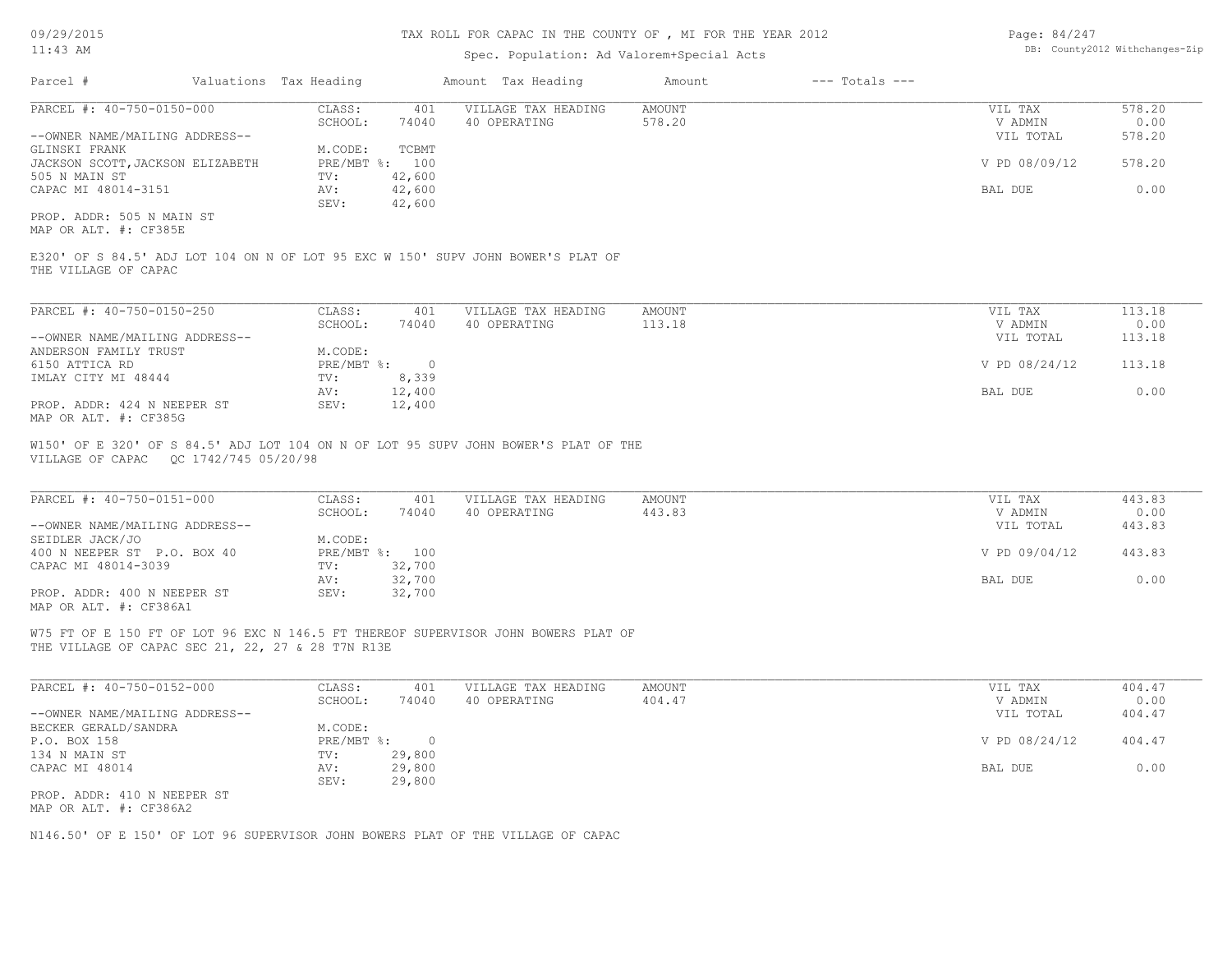#### TAX ROLL FOR CAPAC IN THE COUNTY OF , MI FOR THE YEAR 2012

# Spec. Population: Ad Valorem+Special Acts

| Page: 85/247 |                                |
|--------------|--------------------------------|
|              | DB: County2012 Withchanges-Zip |

|                                                                                                                                          |                        |                  |                     | DB: County2012 Withchanges-Zip |                    |               |        |
|------------------------------------------------------------------------------------------------------------------------------------------|------------------------|------------------|---------------------|--------------------------------|--------------------|---------------|--------|
| Parcel #                                                                                                                                 | Valuations Tax Heading |                  | Amount Tax Heading  | Amount                         | $---$ Totals $---$ |               |        |
| PARCEL #: 40-750-0153-000                                                                                                                | CLASS:                 | 401              | VILLAGE TAX HEADING | <b>AMOUNT</b>                  |                    | VIL TAX       | 514.41 |
|                                                                                                                                          | SCHOOL:                | 74040            | 40 OPERATING        | 514.41                         |                    | V ADMIN       | 0.00   |
| --OWNER NAME/MAILING ADDRESS--                                                                                                           |                        |                  |                     |                                |                    | VIL TOTAL     | 514.41 |
| AXT STEVEN W                                                                                                                             | M.CODE:                | OLALS            |                     |                                |                    |               |        |
| 115 KEMPF COURT                                                                                                                          | PRE/MBT %:             | 100              |                     |                                |                    | V PD 08/27/12 | 514.41 |
| CAPAC MI 48014                                                                                                                           | TV:                    | 37,900           |                     |                                |                    |               |        |
|                                                                                                                                          | AV:                    | 37,900           |                     |                                |                    | BAL DUE       | 0.00   |
|                                                                                                                                          |                        | 37,900           |                     |                                |                    |               |        |
| PROP. ADDR: 115 KEMPF COURT                                                                                                              | SEV:                   |                  |                     |                                |                    |               |        |
| MAP OR ALT. #: CF86B<br>S146 FT OF E 75 FT OF LOT 96 SUPERVISOR JOHN BOWERS PLAT OF THE VILLAGE OF CAPAC<br>SEC 21, 22, 27 & 28 T7N R13E |                        |                  |                     |                                |                    |               |        |
| PARCEL #: 40-750-0154-000                                                                                                                | CLASS:                 | 401              | VILLAGE TAX HEADING | <b>AMOUNT</b>                  |                    | VIL TAX       | 412.61 |
|                                                                                                                                          | SCHOOL:                | 74040            | 40 OPERATING        | 412.61                         |                    | V ADMIN       | 0.00   |
| --OWNER NAME/MAILING ADDRESS--                                                                                                           |                        |                  |                     |                                |                    | VIL TOTAL     | 412.61 |
| BARTLETT, BETTY                                                                                                                          | M.CODE:                |                  |                     |                                |                    |               |        |
| 401 N NEEPER ST                                                                                                                          | PRE/MBT %: 100         |                  |                     |                                |                    | V PD 08/31/12 | 412.61 |
| CAPAC MI 48014-3041                                                                                                                      | TV:                    | 30,400           |                     |                                |                    |               |        |
| PROP. ADDR: 401 N NEEPER ST                                                                                                              | AV:<br>SEV:            | 30,400<br>30,400 |                     |                                |                    | BAL DUE       | 0.00   |

| PARCEL #: 40-750-0155-000      | CLASS:       | 401    | VILLAGE TAX HEADING | AMOUNT | VIL TAX       | 610.78 |
|--------------------------------|--------------|--------|---------------------|--------|---------------|--------|
|                                | SCHOOL:      | 74040  | 40 OPERATING        | 610.78 | V ADMIN       | 0.00   |
| --OWNER NAME/MAILING ADDRESS-- |              |        |                     |        | VIL TOTAL     | 610.78 |
| GWISDALLA ANNETTE M            | M.CODE:      |        |                     |        |               |        |
| 405 N NEEPER ST                | $PRE/MBT$ %: | 100    |                     |        | V PD 08/31/12 | 610.78 |
| CAPAC MI 48014                 | TV:          | 45,000 |                     |        |               |        |
|                                | AV:          | 45,000 |                     |        | BAL DUE       | 0.00   |
| PROP. ADDR: 405 N NEEPER ST    | SEV:         | 45,000 |                     |        |               |        |
| MAP OR ALT. #: CF386D/F        |              |        |                     |        |               |        |

OF CAPAC SEC 21, 22, 27 & 28 T7N R13E 60 FT & EX N 110.5 FT OF SAID W 20 FT. SUPERVISOR JOHN BOWERS PLAT OF THE VILLAGE N122 FT OF S 182 FT OF W 150 FT OF E 366 FT & W 20 FT OF E 386 FT OF LOT 96 EXC S

| PARCEL #: 40-750-0156-000      | CLASS:  | 401            | VILLAGE TAX HEADING | AMOUNT | VIL TAX       | 567.35 |
|--------------------------------|---------|----------------|---------------------|--------|---------------|--------|
|                                | SCHOOL: | 74040          | 40 OPERATING        | 567.35 | V ADMIN       | 0.00   |
| --OWNER NAME/MAILING ADDRESS-- |         |                |                     |        | VIL TOTAL     | 567.35 |
| OCONNOR BETTY J                | M.CODE: |                |                     |        |               |        |
| 411 N NEEPER ST                |         | PRE/MBT %: 100 |                     |        | V PD 08/09/12 | 567.35 |
| CAPAC MI 48014-3041            | TV:     | 41,800         |                     |        |               |        |
|                                | AV:     | 41,800         |                     |        | BAL DUE       | 0.00   |
| PROP. ADDR: 411 N NEEPER ST    | SEV:    | 41,800         |                     |        |               |        |
| MAP OR ALT. #: CF386G/H        |         |                |                     |        |               |        |

T7N R13E FT OF LOT 96 SUPERVISOR JOHN BOWERS PLAT OF THE VILLAGE OF CAPAC SEC 21, 22 27 & 28 W150 FT OF E 366 FT OF LOT 96 EXC S 182 FT THEREOF & N 110.5 FT OF W 20 FT OF E 386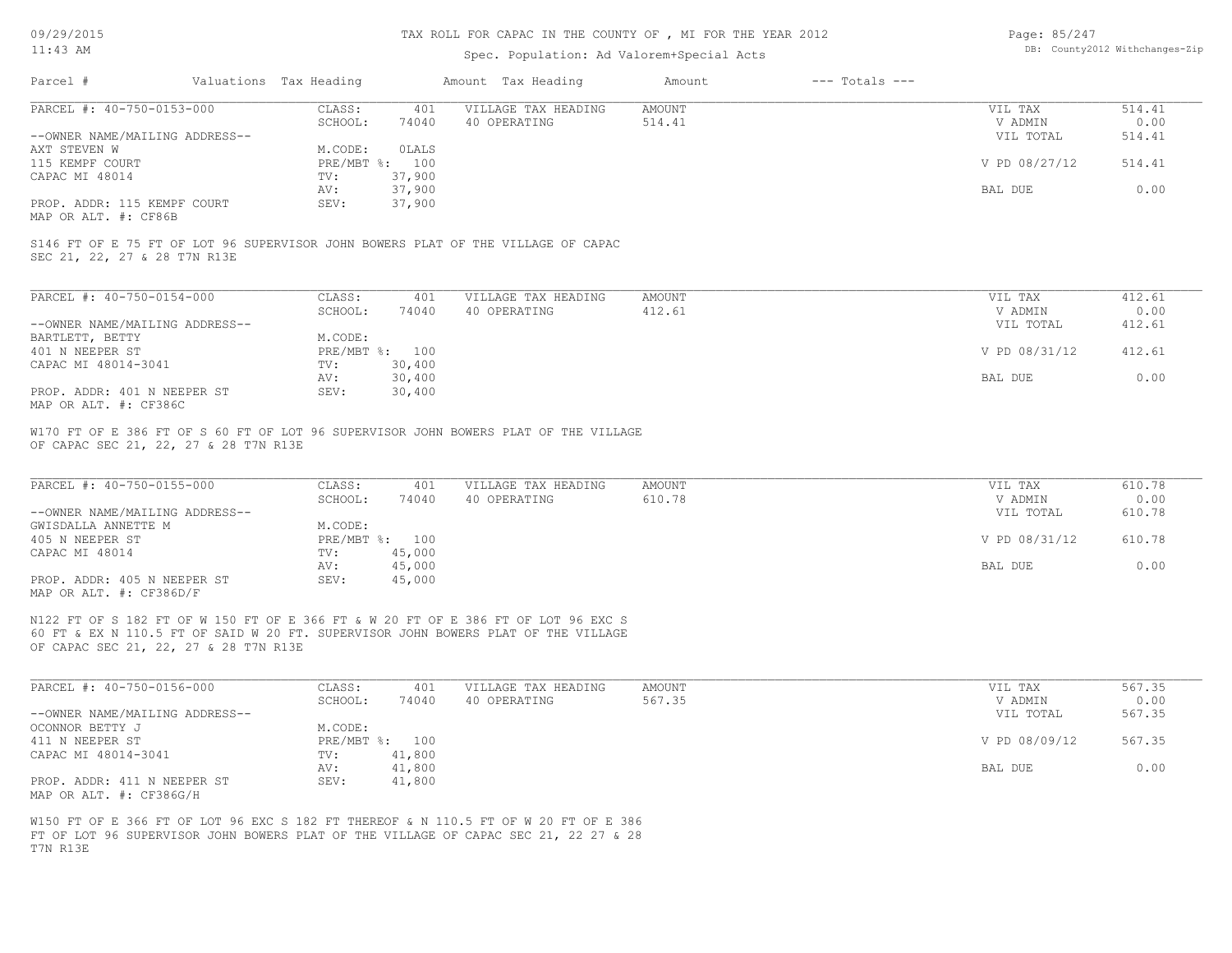#### TAX ROLL FOR CAPAC IN THE COUNTY OF , MI FOR THE YEAR 2012

# Spec. Population: Ad Valorem+Special Acts

| Page: 86/247 |                                |
|--------------|--------------------------------|
|              | DB: County2012 Withchanges-Zip |

| Parcel #                       | Valuations Tax Heading |        | Amount Tax Heading  | Amount | $---$ Totals $---$ |           |        |
|--------------------------------|------------------------|--------|---------------------|--------|--------------------|-----------|--------|
| PARCEL #: 40-750-0157-000      | CLASS:                 | 401    | VILLAGE TAX HEADING | AMOUNT |                    | VIL TAX   | 476.41 |
|                                | SCHOOL:                | 74040  | 40 OPERATING        | 476.41 |                    | V ADMIN   | 0.00   |
| --OWNER NAME/MAILING ADDRESS-- |                        |        |                     |        |                    | VIL TOTAL | 476.41 |
| MCDERMOTT MARTIN               | M.CODE:                | OFARE  |                     |        |                    |           |        |
| MCDERMOTT TAMMIE               | $PRE/MBT$ %:           | - 0    |                     |        |                    | BAL DUE   | 476.41 |
| 428 HOLMES RD                  | TV:                    | 35,100 |                     |        |                    |           |        |
| ALLENTON MI 48002              | AV:                    | 35,100 |                     |        |                    |           |        |
|                                | SEV:                   | 35,100 |                     |        |                    |           |        |
|                                |                        |        |                     |        |                    |           |        |

MAP OR ALT. #: CF386I PROP. ADDR: 408 N GLASSFORD STREET

OF THE VILLAGE OF CAPAC SEC 21, 22, 27 & 28 T7N R13E S100 FT OF N 200 FT OF E 150 FT OF W 216 FT OF LOT 96 SUPERVISOR JOHN BOWERS PLAT

| PARCEL #: 40-750-0158-000          | CLASS:  | 401            | VILLAGE TAX HEADING | AMOUNT | VIL TAX       | 507.63 |
|------------------------------------|---------|----------------|---------------------|--------|---------------|--------|
|                                    | SCHOOL: | 74040          | 40 OPERATING        | 507.63 | V ADMIN       | 0.00   |
| --OWNER NAME/MAILING ADDRESS--     |         |                |                     |        | VIL TOTAL     | 507.63 |
| BAKER DEWAYNE                      | M.CODE: | OFARE          |                     |        |               |        |
| 402 N GLASSFORD ST                 |         | PRE/MBT %: 100 |                     |        | V PD 08/27/12 | 507.63 |
| CAPAC MI 48014-3015                | TV:     | 37,400         |                     |        |               |        |
|                                    | AV:     | 37,400         |                     |        | BAL DUE       | 0.00   |
| PROP. ADDR: 402 N GLASSFORD STREET | SEV:    | 37,400         |                     |        |               |        |
| MAP OR ALT. #: CF386J              |         |                |                     |        |               |        |

VILLAGE OF CAPAC SEC 21, 22, 27 & 28 T7N R13E E150 FT OF W 216 FT OF LOT 96 EXC N 200 FT. SUPERVISOR JOHN BOWERS PLAT OF THE

| PARCEL #: 40-750-0159-000          | CLASS:     | 401    | VILLAGE TAX HEADING | AMOUNT | VIL TAX       | 460.12 |
|------------------------------------|------------|--------|---------------------|--------|---------------|--------|
|                                    | SCHOOL:    | 74040  | 40 OPERATING        | 460.12 | V ADMIN       | 0.00   |
| --OWNER NAME/MAILING ADDRESS--     |            |        |                     |        | VIL TOTAL     | 460.12 |
| CROMAS MARK F/LUCY M               | M.CODE:    |        |                     |        |               |        |
| 2447 S SUMERS RD                   | PRE/MBT %: | $\cap$ |                     |        | V PD 07/23/12 | 460.12 |
| IMLAY CITY MI 48444                | TV:        | 33,900 |                     |        |               |        |
|                                    | AV:        | 33,900 |                     |        | BAL DUE       | 0.00   |
| PROP. ADDR: 416 N GLASSFORD STREET | SEV:       | 33,900 |                     |        |               |        |
| MAP OR ALT. #: CF386K              |            |        |                     |        |               |        |

 $\mathcal{L}_\mathcal{L} = \mathcal{L}_\mathcal{L} = \mathcal{L}_\mathcal{L} = \mathcal{L}_\mathcal{L} = \mathcal{L}_\mathcal{L} = \mathcal{L}_\mathcal{L} = \mathcal{L}_\mathcal{L} = \mathcal{L}_\mathcal{L} = \mathcal{L}_\mathcal{L} = \mathcal{L}_\mathcal{L} = \mathcal{L}_\mathcal{L} = \mathcal{L}_\mathcal{L} = \mathcal{L}_\mathcal{L} = \mathcal{L}_\mathcal{L} = \mathcal{L}_\mathcal{L} = \mathcal{L}_\mathcal{L} = \mathcal{L}_\mathcal{L}$ 

VILLAGE OF CAPAC SEC 21, 22, 27 & 28 T7N R13E N100 FT OF E 150 FT OF W 216 FT OF LOT 96 SUPERVISOR JOHN BOWERS PLAT OF THE

| PARCEL #: 40-750-0160-000            | CLASS:  | 401            | VILLAGE TAX HEADING | AMOUNT | VIL TAX       | 446.55 |
|--------------------------------------|---------|----------------|---------------------|--------|---------------|--------|
|                                      | SCHOOL: | 74040          | 40 OPERATING        | 446.55 | V ADMIN       | 0.00   |
| --OWNER NAME/MAILING ADDRESS--       |         |                |                     |        | VIL TOTAL     | 446.55 |
| KRIESCH DAVID E., RAUTIOLA SANDRA K. | M.CODE: |                |                     |        |               |        |
| RASKA DEBORAH D.                     |         | PRE/MBT %: 100 |                     |        | V PD 07/16/12 | 446.55 |
| 316 N NEEPER ST                      | TV:     | 32,900         |                     |        |               |        |
| CAPAC MI 48014-3036                  | AV:     | 32,900         |                     |        | BAL DUE       | 0.00   |
|                                      | SEV:    | 32,900         |                     |        |               |        |
| PROP. ADDR: 316 N NEEPER ST          |         |                |                     |        |               |        |
|                                      |         |                |                     |        |               |        |

MAP OR ALT. #: CF387A1

SEC 21, 22, 27 & 28 T7N R13E S65 FT OF E 150 FT OF LOT 97 SUPERVISOR JOHN BOWERS PLAT OF THE VILLAGE OF CAPAC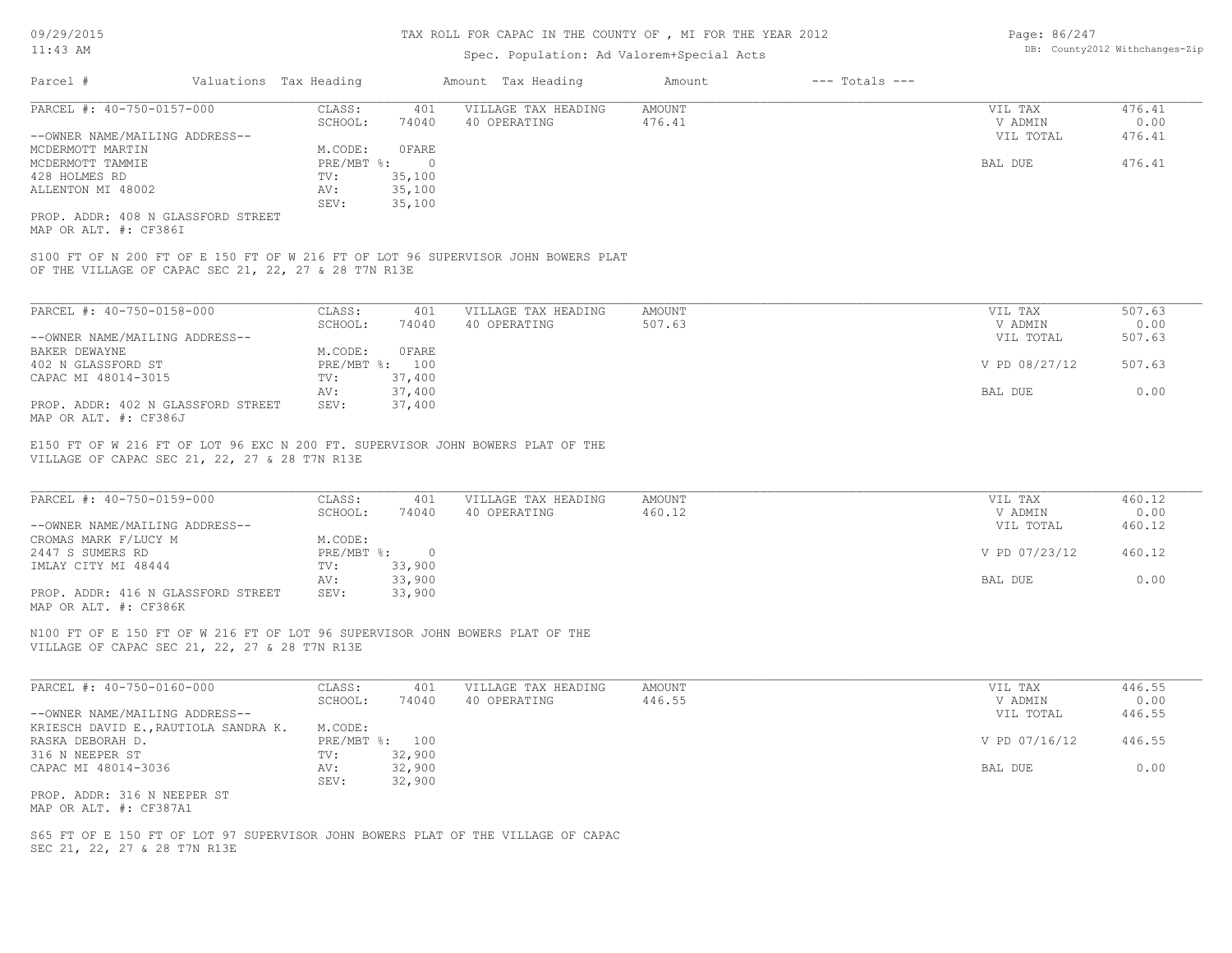#### TAX ROLL FOR CAPAC IN THE COUNTY OF , MI FOR THE YEAR 2012

### Spec. Population: Ad Valorem+Special Acts

Page: 87/247 DB: County2012 Withchanges-Zip

| Parcel #                       | Valuations Tax Heading |        | Amount Tax Heading  | Amount | $---$ Totals $---$ |               |        |
|--------------------------------|------------------------|--------|---------------------|--------|--------------------|---------------|--------|
| PARCEL #: 40-750-0161-000      | CLASS:                 | 401    | VILLAGE TAX HEADING | AMOUNT |                    | VIL TAX       | 534.77 |
|                                | SCHOOL:                | 74040  | 40 OPERATING        | 534.77 |                    | V ADMIN       | 0.00   |
| --OWNER NAME/MAILING ADDRESS-- |                        |        |                     |        |                    | VIL TOTAL     | 534.77 |
| STERN/LEVERENZ SALLY ANN       | M.CODE:                | OFARE  |                     |        |                    |               |        |
| P.O. BOX 539                   | PRE/MBT %: 100         |        |                     |        |                    | V PD 08/27/12 | 534.77 |
| CAPAC MI 48014-3036            | TV:                    | 39,400 |                     |        |                    |               |        |
|                                | AV:                    | 39,400 |                     |        |                    | BAL DUE       | 0.00   |
| PROP. ADDR: 320 N NEEPER ST    | SEV:                   | 39,400 |                     |        |                    |               |        |
|                                |                        |        |                     |        |                    |               |        |

MAP OR ALT. #: CF387A2

OF CAPAC SEC 21, 22, 27 & 28 T7N R13E N85 FT OF S 150 FT OF E 150 FT OF LOT 97 SUPERVISOR JOHN BOWERS PLAT OF THE VILLAGE

| PARCEL #: 40-750-0162-000      | CLASS:       | 401    | VILLAGE TAX HEADING | AMOUNT | VIL TAX       | 450.62 |
|--------------------------------|--------------|--------|---------------------|--------|---------------|--------|
|                                | SCHOOL:      | 74040  | 40 OPERATING        | 450.62 | V ADMIN       | 0.00   |
| --OWNER NAME/MAILING ADDRESS-- |              |        |                     |        | VIL TOTAL     | 450.62 |
| GRONE STEVEN                   | M.CODE:      | OFARE  |                     |        |               |        |
| GRONE MICHELLE                 | $PRE/MBT$ %: | 100    |                     |        | V PD 08/27/12 | 450.62 |
| 313 N NEEPER ST                | TV:          | 33,200 |                     |        |               |        |
| CAPAC MI 48014                 | AV:          | 33,200 |                     |        | BAL DUE       | 0.00   |
|                                | SEV:         | 33,200 |                     |        |               |        |
| PROP. ADDR: 313 N NEEPER ST    |              |        |                     |        |               |        |

MAP OR ALT. #: CF387B

OF CAPAC SEC 21, 22, 27 & 28 T7N R13E QC 1796/970 08/27/98 S75 FT OF W 150 FT OF E 366 FT OF LOT 97 SUPERVISOR JOHN BOWERS PLAT OF THE VILLAGE

| PARCEL #: 40-750-0163-000          | CLASS:       | 401    | VILLAGE TAX HEADING | AMOUNT | VIL TAX       | 481.84 |
|------------------------------------|--------------|--------|---------------------|--------|---------------|--------|
|                                    | SCHOOL:      | 74040  | 40 OPERATING        | 481.84 | V ADMIN       | 0.00   |
| --OWNER NAME/MAILING ADDRESS--     |              |        |                     |        | VIL TOTAL     | 481.84 |
| WHEELER, CLARENCE/VERNABELL        | M.CODE:      |        |                     |        |               |        |
| 19 SAND LAND DR.                   | $PRE/MBT$ %: | 100    |                     |        | V PD 08/09/12 | 481.84 |
| ATTICA MI 48412                    | TV:          | 35,500 |                     |        |               |        |
|                                    | AV:          | 35,500 |                     |        | BAL DUE       | 0.00   |
| PROP. ADDR: 320 N GLASSFORD STREET | SEV:         | 35,500 |                     |        |               |        |
| MAP OR ALT. #: CF387D/F            |              |        |                     |        |               |        |

 $\mathcal{L}_\mathcal{L} = \mathcal{L}_\mathcal{L} = \mathcal{L}_\mathcal{L} = \mathcal{L}_\mathcal{L} = \mathcal{L}_\mathcal{L} = \mathcal{L}_\mathcal{L} = \mathcal{L}_\mathcal{L} = \mathcal{L}_\mathcal{L} = \mathcal{L}_\mathcal{L} = \mathcal{L}_\mathcal{L} = \mathcal{L}_\mathcal{L} = \mathcal{L}_\mathcal{L} = \mathcal{L}_\mathcal{L} = \mathcal{L}_\mathcal{L} = \mathcal{L}_\mathcal{L} = \mathcal{L}_\mathcal{L} = \mathcal{L}_\mathcal{L}$ 

THE VILLAGE OF CAPAC SEC 21, 22, 27 & 28 T7N R13E S91 FT OF N 141 FT OF W 170 FT OF E 536 FT OF LOT 97 SUPERVISOR JOHN BOWERS PLAT OF

| PARCEL #: 40-750-0164-000      | CLASS:  | 401            | VILLAGE TAX HEADING | AMOUNT | VIL TAX       | 565.99 |
|--------------------------------|---------|----------------|---------------------|--------|---------------|--------|
|                                | SCHOOL: | 74040          | 40 OPERATING        | 565.99 | V ADMIN       | 0.00   |
| --OWNER NAME/MAILING ADDRESS-- |         |                |                     |        | VIL TOTAL     | 565.99 |
| LOGAN MATTHEW/TRACY            | M.CODE: | <b>BACTS</b>   |                     |        |               |        |
| 317 N NEEPER ST                |         | PRE/MBT %: 100 |                     |        | V PD 07/26/12 | 565.99 |
| CAPAC MI 48014-3037            | TV:     | 41,700         |                     |        |               |        |
|                                | AV:     | 41,700         |                     |        | BAL DUE       | 0.00   |
| PROP. ADDR: 317 N NEEPER ST    | SEV:    | 41,700         |                     |        |               |        |
| MAP OR ALT. #: CF387E          |         |                |                     |        |               |        |

OF THE VILLAGE OF CAPAC SEC 21, 22, 27 & 28 T7N R13E N 91 FT OF S 166 FT OF W 150 FT OF E 366 FT OF LOT 97 SUPERVISOR JOHN BOWERS PLAT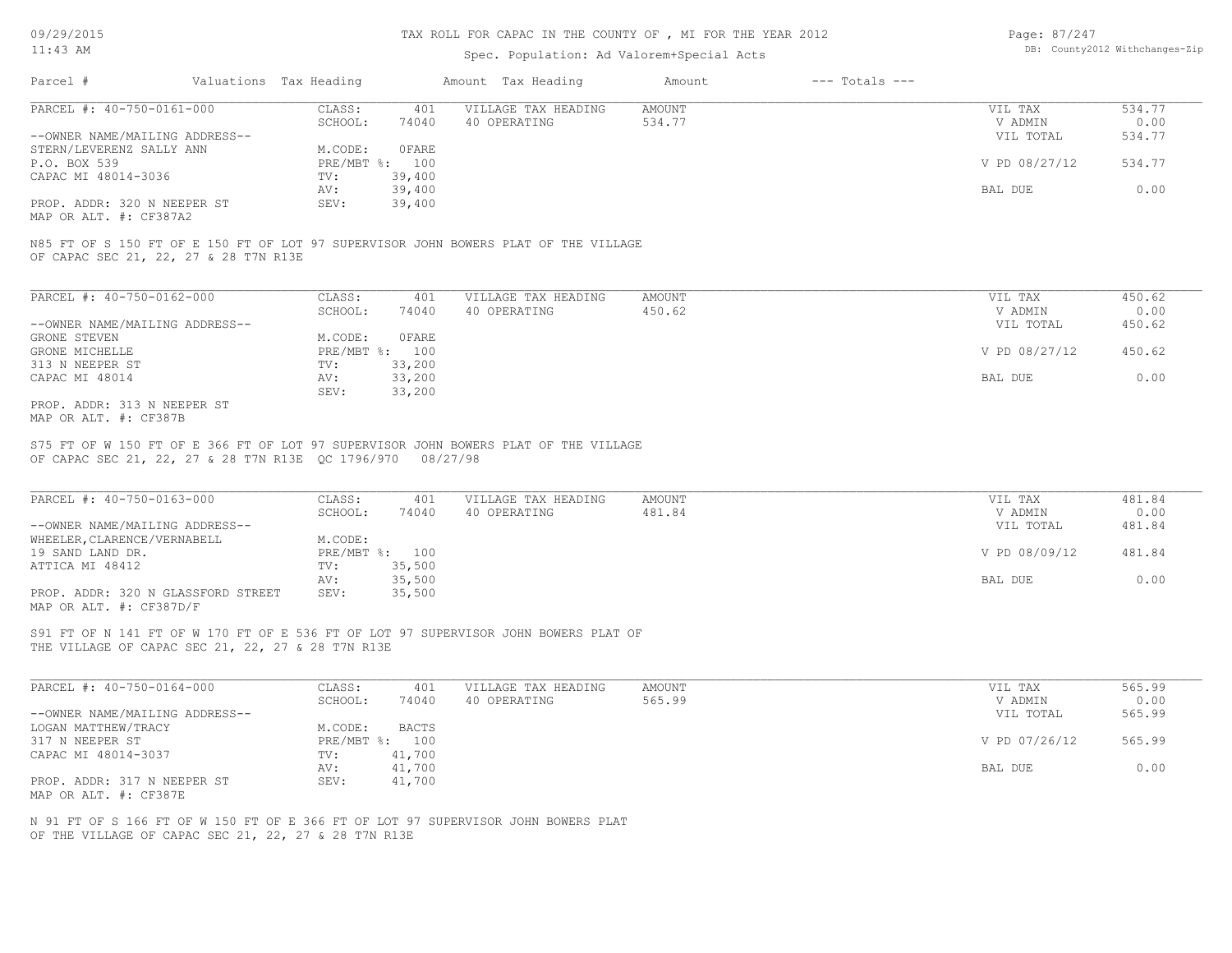#### TAX ROLL FOR CAPAC IN THE COUNTY OF , MI FOR THE YEAR 2012

# Spec. Population: Ad Valorem+Special Acts

| Page: 88/247 |                                |
|--------------|--------------------------------|
|              | DB: County2012 Withchanges-Zip |

| Parcel #                                                    | Valuations Tax Heading |          | Amount Tax Heading                                                                  | Amount | $---$ Totals $---$ |               |        |
|-------------------------------------------------------------|------------------------|----------|-------------------------------------------------------------------------------------|--------|--------------------|---------------|--------|
| PARCEL #: 40-750-0165-000                                   | CLASS:                 | 401      | VILLAGE TAX HEADING                                                                 | AMOUNT |                    | VIL TAX       | 354.25 |
|                                                             | SCHOOL:                | 74040    | 40 OPERATING                                                                        | 354.25 |                    | V ADMIN       | 0.00   |
| --OWNER NAME/MAILING ADDRESS--                              |                        |          |                                                                                     |        |                    | VIL TOTAL     | 354.25 |
| ROBBERSTAD TIMOYHY                                          | M.CODE:                |          |                                                                                     |        |                    |               |        |
| 1818 N VAN DYKE ROAD                                        | PRE/MBT %:             | $\Omega$ |                                                                                     |        |                    | V PD 09/13/12 | 354.25 |
| IMLAY CITY MI 48444                                         | TV:                    | 26,100   |                                                                                     |        |                    |               |        |
|                                                             | AV:                    | 26,100   |                                                                                     |        |                    | BAL DUE       | 0.00   |
| PROP. ADDR: 316 N GLASSFORD STREET<br>MAP OR ALT. #: CF387F | SEV:                   | 26,100   |                                                                                     |        |                    |               |        |
| OF CAPAC SEC 21, 22, 27 & 28 T7N R13E                       |                        |          | S75 FT OF W 170 FT OF E 536 FT OF LOT 97 SUPERVISOR JOHN BOWERS PLAT OF THE VILLAGE |        |                    |               |        |
|                                                             |                        |          |                                                                                     |        |                    |               |        |
| PARCEL #: 40-750-0166-000                                   | CLASS:                 | 401      | VILLAGE TAX HEADING                                                                 | AMOUNT |                    | VIL TAX       | 366.47 |

| PARCEL #: 40-750-0166-000          | CLASS:       | -401   | VILLAGE TAX HEADING | AMOUNT | VIL TAX   | 366.47 |
|------------------------------------|--------------|--------|---------------------|--------|-----------|--------|
|                                    | SCHOOL:      | 74040  | 40 OPERATING        | 366.47 | V ADMIN   | 0.00   |
| --OWNER NAME/MAILING ADDRESS--     |              |        |                     |        | VIL TOTAL | 366.47 |
| SHULL BRAIN                        | M.CODE:      |        |                     |        |           |        |
| SHULL WILLIAM T/RANDY & GRIFFITH B | $PRE/MBT$ %: |        |                     |        | BAL DUE   | 366.47 |
| 3520 CAPAC RD                      | TV:          | 27,000 |                     |        |           |        |
| CAPAC MI 48014                     | AV:          | 27,000 |                     |        |           |        |
|                                    | SEV:         | 27,000 |                     |        |           |        |
| PROP. ADDR: 401 N MAIN ST          |              |        |                     |        |           |        |
| MAP OR ALT. #: CF388               |              |        |                     |        |           |        |

R13E LOT 98 SUPERVISOR JOHN BOWERS PLAT OF THE VILLAGE OF CAPAC SEC 21, 22, 27 & 28 T7N

| PARCEL #: 40-750-0167-000        | CLASS:     | 401    | VILLAGE TAX HEADING | AMOUNT | VIL TAX       | 397.68 |
|----------------------------------|------------|--------|---------------------|--------|---------------|--------|
|                                  | SCHOOL:    | 74040  | 40 OPERATING        | 397.68 | V ADMIN       | 0.00   |
| --OWNER NAME/MAILING ADDRESS--   |            |        |                     |        | VIL TOTAL     | 397.68 |
| DENT, JAMES C./ROBERTS, CAROL A. | M.CODE:    | 0 FARE |                     |        |               |        |
| 405 N MAIN ST                    | PRE/MBT %: | 100    |                     |        | V PD 08/27/12 | 397.68 |
| CAPAC MI 48014-3149              | TV:        | 29,300 |                     |        |               |        |
|                                  | AV:        | 29,300 |                     |        | BAL DUE       | 0.00   |
| PROP. ADDR: 405 N MAIN ST        | SEV:       | 29,300 |                     |        |               |        |
| MAP OR ALT. #: CF389             |            |        |                     |        |               |        |

LOT 99 SUPERVISOR JOHN BOWERS PLAT OF THE VILLAGE OF CAPAC SEC 21, 22, 27 & 28 T7N

R13E

| PARCEL #: 40-750-0168-000      | CLASS:     | 401    | VILLAGE TAX HEADING | AMOUNT | VIL TAX       | 420.76 |
|--------------------------------|------------|--------|---------------------|--------|---------------|--------|
|                                | SCHOOL:    | 74040  | 40 OPERATING        | 420.76 | V ADMIN       | 0.00   |
| --OWNER NAME/MAILING ADDRESS-- |            |        |                     |        | VIL TOTAL     | 420.76 |
| NANNI C / MC CONNELL G         | M.CODE:    |        |                     |        |               |        |
| MC CONNELL GREGORY             | PRE/MBT %: |        |                     |        | V PD 08/09/12 | 420.76 |
| 14417 HOUGH RD                 | TV:        | 31,000 |                     |        |               |        |
| ALLENTON MI 48002              | AV:        | 31,000 |                     |        | BAL DUE       | 0.00   |
|                                | SEV:       | 31,000 |                     |        |               |        |
| PROP. ADDR: 407 N MAIN ST      |            |        |                     |        |               |        |
|                                |            |        |                     |        |               |        |

MAP OR ALT. #: CF390

R13E LOT 100 SUPERVISOR JOHN BOWERS PLAT OF THE VILLAGE OF CAPAC SEC 21, 22, 27 & 28 T7N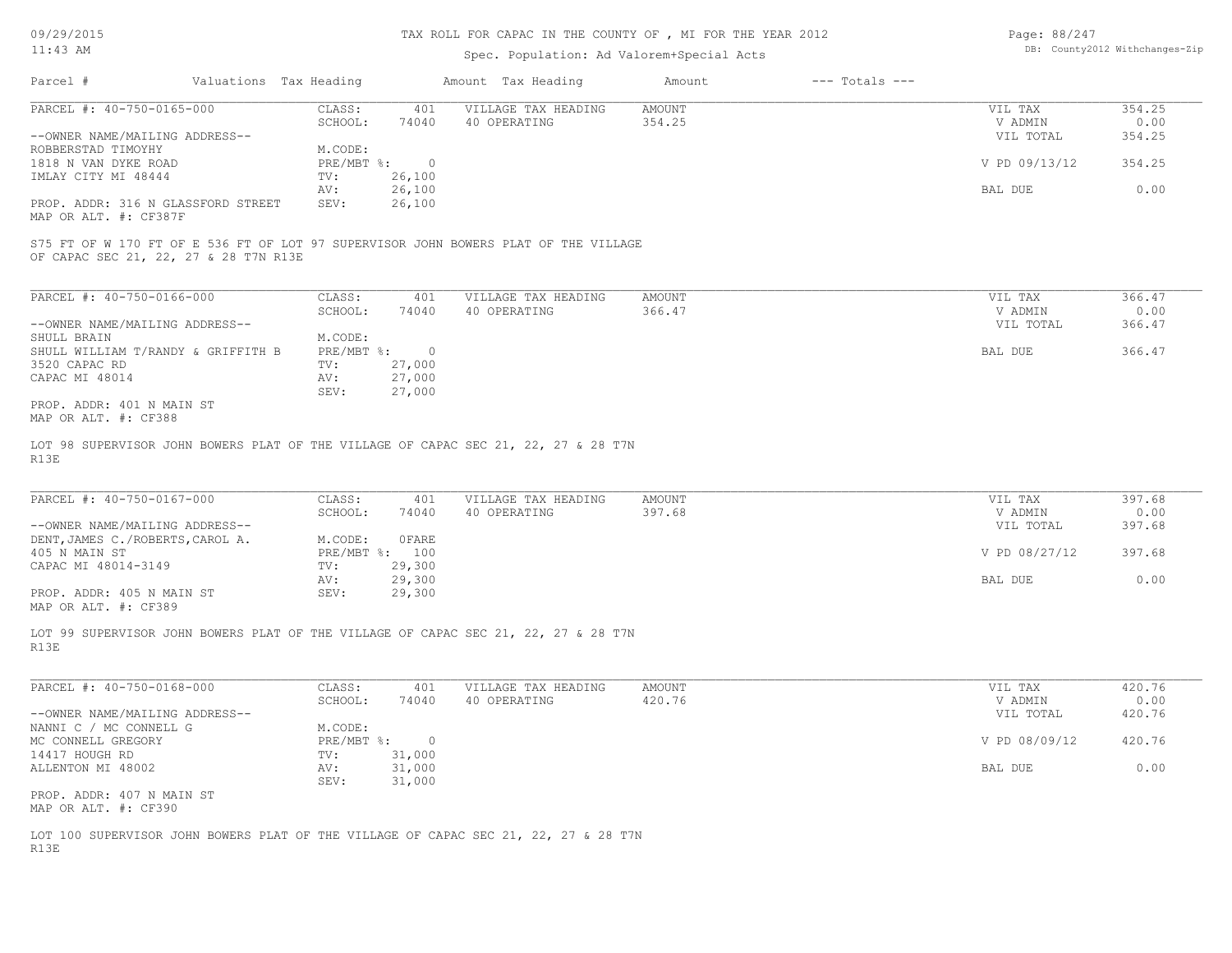#### TAX ROLL FOR CAPAC IN THE COUNTY OF , MI FOR THE YEAR 2012

# Spec. Population: Ad Valorem+Special Acts

| Page: 89/247 |                                |
|--------------|--------------------------------|
|              | DB: County2012 Withchanges-Zip |

| PARCEL #: 40-750-0169-000<br>CLASS:<br>VILLAGE TAX HEADING<br>401<br>AMOUNT<br>VIL TAX | 659.64 |
|----------------------------------------------------------------------------------------|--------|
| SCHOOL:<br>74040<br>40 OPERATING<br>659.64<br>V ADMIN                                  | 0.00   |
| --OWNER NAME/MAILING ADDRESS--<br>VIL TOTAL                                            | 659.64 |
| 0 FARE<br>M.CODE:<br>LAUZON MARK                                                       |        |
| $PRE/MBT$ %:<br>V PD 08/27/12<br>5840 ANNA DRIVE<br>100                                | 659.64 |
| KIMBALL MI 48074<br>48,600<br>TV:                                                      |        |
| 48,600<br>BAL DUE<br>AV:                                                               | 0.00   |
| PROP. ADDR: 409 N MAIN ST<br>48,600<br>SEV:                                            |        |

MAP OR ALT. #:

LOT 101 SUPERVISOR JOHN BOWERS PLAT OF THE VILLAGE OF CAPAC

| PARCEL #: 40-750-0170-000      | CLASS:  | 401            | VILLAGE TAX HEADING | AMOUNT | VIL TAX       | 530.70 |
|--------------------------------|---------|----------------|---------------------|--------|---------------|--------|
|                                | SCHOOL: | 74040          | 40 OPERATING        | 530.70 | V ADMIN       | 0.00   |
| --OWNER NAME/MAILING ADDRESS-- |         |                |                     |        | VIL TOTAL     | 530.70 |
| GUNN RUSSELL                   | M.CODE: |                |                     |        |               |        |
| GUNN CAROL                     |         | PRE/MBT %: 100 |                     |        | V PD 07/16/12 | 530.70 |
| 413 N MAIN                     | TV:     | 39,100         |                     |        |               |        |
| CAPAC MI 48014                 | AV:     | 39,100         |                     |        | BAL DUE       | 0.00   |
|                                | SEV:    | 39,100         |                     |        |               |        |
| PROP. ADDR: 413 N MAIN ST      |         |                |                     |        |               |        |

MAP OR ALT. #: CF392A

22, 27 & 28 T7N R13E LOT 102 EXC W 140 FT. SUPERVISOR JOHN BOWERS PLAT OF THE VILLAGE OF CAPAC SEC 21,

| PARCEL #: 40-750-0171-000      | CLASS:  | 401            | VILLAGE TAX HEADING | AMOUNT | VIL TAX       | 647.43 |
|--------------------------------|---------|----------------|---------------------|--------|---------------|--------|
|                                | SCHOOL: | 74040          | 40 OPERATING        | 647.43 | V ADMIN       | 0.00   |
| --OWNER NAME/MAILING ADDRESS-- |         |                |                     |        | VIL TOTAL     | 647.43 |
| BUZZELL SCOTT E                | M.CODE: | 00WBF          |                     |        |               |        |
| BUZZELL JANET M                |         | PRE/MBT %: 100 |                     |        | V PD 08/30/12 | 647.43 |
| 420 N NEEPER ST                | TV:     | 47,700         |                     |        |               |        |
| CAPAC MI 48014-3039            | AV:     | 47,700         |                     |        | BAL DUE       | 0.00   |
|                                | SEV:    | 47,700         |                     |        |               |        |
| PROP. ADDR: 420 N NEEPER ST    |         |                |                     |        |               |        |

MAP OR ALT. #: CF392B

BOWERS PLAT OF THE VILLAGE OF CAPAC SEC 21, 22, 27 & 28 T7N R13E W140 FT OF LOTS 102 & 103 & E 20 FT OF S 150 FT OF LOT 95 ADJ. SUPERVISOR JOHN

| PARCEL #: 40-750-0172-000      | CLASS:     | 401    | VILLAGE TAX HEADING | AMOUNT | VIL TAX       | 450.62 |
|--------------------------------|------------|--------|---------------------|--------|---------------|--------|
|                                | SCHOOL:    | 74040  | 40 OPERATING        | 450.62 | V ADMIN       | 0.00   |
| --OWNER NAME/MAILING ADDRESS-- |            |        |                     |        | VIL TOTAL     | 450.62 |
| MAZUR HEATHER A                | M.CODE:    | 0 FARE |                     |        |               |        |
| 415 N MAIN ST                  | PRE/MBT %: | 100    |                     |        | V PD 08/30/12 | 450.62 |
| CAPAC MI 48014                 | TV:        | 33,200 |                     |        |               |        |
|                                | AV:        | 33,200 |                     |        | BAL DUE       | 0.00   |
| PROP. ADDR: 415 N MAIN ST      | SEV:       | 33,200 |                     |        |               |        |
| MAP OR ALT. #: CF393           |            |        |                     |        |               |        |

LOT 103 EXC W 140 FT. SUPERVISOR JOHN BOWERS PLAT OF THE VILLAGE OF CAPAC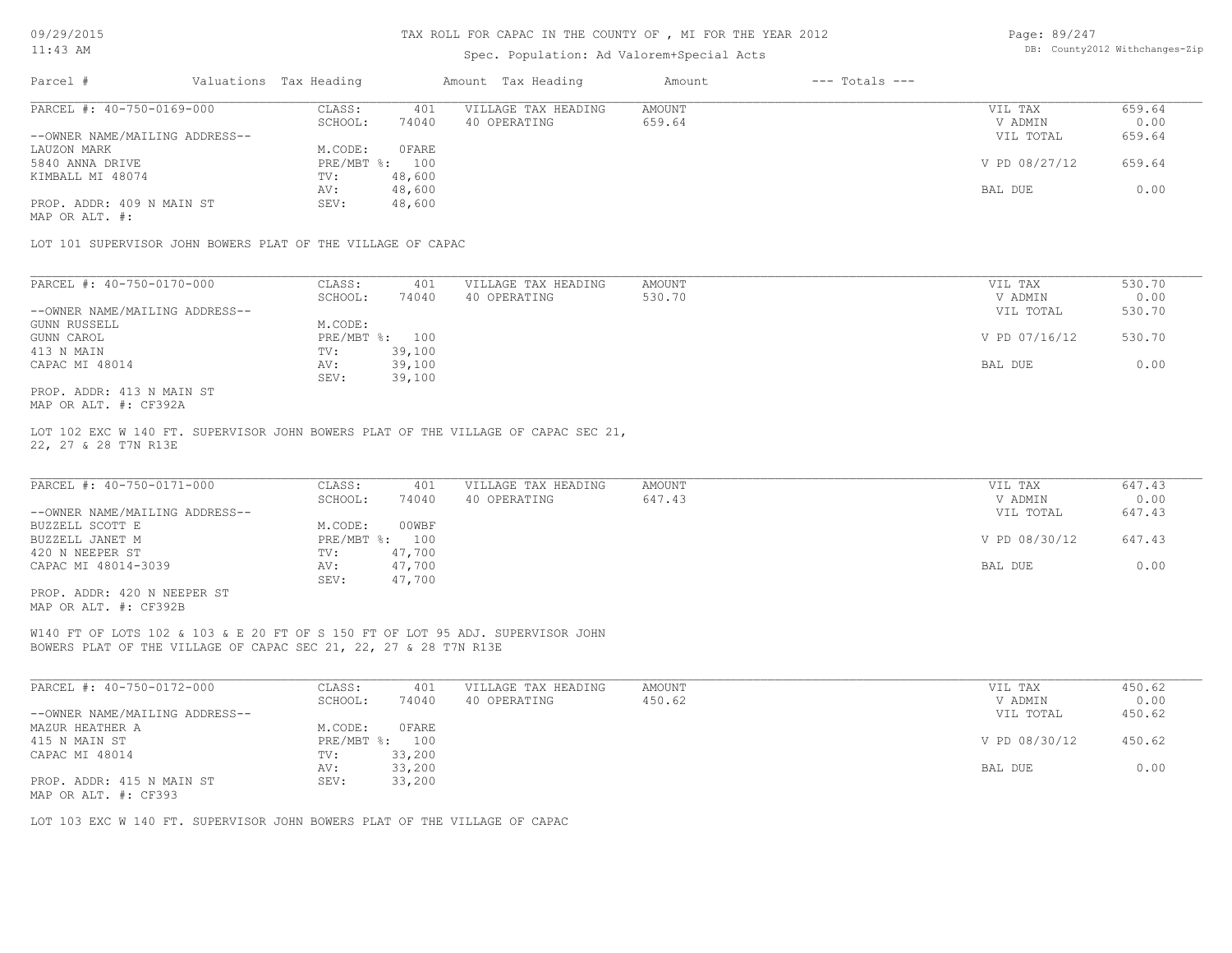#### TAX ROLL FOR CAPAC IN THE COUNTY OF , MI FOR THE YEAR 2012

# Spec. Population: Ad Valorem+Special Acts

| Page: 90/247 |                                |
|--------------|--------------------------------|
|              | DB: County2012 Withchanges-Zip |

| Parcel #                       | Valuations Tax Heading |        | Amount Tax Heading  | Amount | $---$ Totals $---$ |               |        |
|--------------------------------|------------------------|--------|---------------------|--------|--------------------|---------------|--------|
| PARCEL #: 40-750-0173-000      | CLASS:                 | 401    | VILLAGE TAX HEADING | AMOUNT |                    | VIL TAX       | 623.00 |
|                                | SCHOOL:                | 74040  | 40 OPERATING        | 623.00 |                    | V ADMIN       | 0.00   |
| --OWNER NAME/MAILING ADDRESS-- |                        |        |                     |        |                    | VIL TOTAL     | 623.00 |
| LESLIE WALLACE/BERNICE ET-AL   | M.CODE:                |        |                     |        |                    |               |        |
| MARCIA HAYWOOD ET-AL           | PRE/MBT %:             |        |                     |        |                    | V PD 08/27/12 | 623.00 |
| 607 COLUMBIA                   | TV:                    | 45,900 |                     |        |                    |               |        |
| MIDLAND MI 48640               | AV:                    | 45,900 |                     |        |                    | BAL DUE       | 0.00   |
|                                | SEV:                   | 45,900 |                     |        |                    |               |        |
| PROP. ADDR: 503 N MAIN ST      |                        |        |                     |        |                    |               |        |

MAP OR ALT. #: CF394/400

THE VILLAGE OF CAPAC SEC 21, 22, 27 & 28 T7N R13E LOT 104 & N 75 FT OF S 225 FT OF E 20 FT OF LOT 95 SUPERVISOR JOHN BOWERS PLAT OF

| PARCEL #: 40-750-0175-000      | CLASS:       | 705   | VILLAGE TAX HEADING | AMOUNT | VIL TAX   | 0.00 |
|--------------------------------|--------------|-------|---------------------|--------|-----------|------|
|                                | SCHOOL:      | 74040 | 40 OPERATING        | 0.00   | V ADMIN   | 0.00 |
| --OWNER NAME/MAILING ADDRESS-- |              |       |                     |        | VIL TOTAL | 0.00 |
| GRAND TRUNK R.R. CO            | M.CODE:      |       |                     |        |           |      |
| 1333 BREWERY PARK BLVD         | $PRE/MBT$ %: |       |                     |        | BAL DUE   | 0.00 |
| PROP MANAGEMENT DEPT           | TV:          |       |                     |        |           |      |
| DETROIT MI 48207               | AV:          |       |                     |        |           |      |
|                                | SEV:         |       |                     |        |           |      |
| PROP. ADDR: 108 RAILROAD ST    |              |       |                     |        |           |      |
|                                |              |       |                     |        |           |      |

MAP OR ALT. #: CF500

SEC 28 T7N R13E TH SELY ON SAID S LINE 340.5 FT TO WLY ST LINE, TH NLY 67.9 FT TO BEG. 12285 SQ FT. 16 FT, TH WLY 163 FT TO A PTE 140.9 FT SWLY OF SAID C.L., TH SLY 6.15 FT TO S LINE, BEG ON WLY LINE OF MAIN ST, 79.9 FT S OF C.L. OF MAIN TRACK, TH WLY 174 FT, TH SLY

| PARCEL #: 40-750-0176-000      | CLASS:       | 705   | VILLAGE TAX HEADING | AMOUNT | VIL TAX   | 0.00 |
|--------------------------------|--------------|-------|---------------------|--------|-----------|------|
|                                | SCHOOL:      | 74040 | 40 OPERATING        | 0.00   | V ADMIN   | 0.00 |
| --OWNER NAME/MAILING ADDRESS-- |              |       |                     |        | VIL TOTAL | 0.00 |
| G.T.W.R.R. CO                  | M.CODE:      |       |                     |        |           |      |
| 1333 BREWERY PARK BLVD         | $PRE/MBT$ %: |       |                     |        | BAL DUE   | 0.00 |
| PROP MANAGMENT DEPT            | TV:          |       |                     |        |           |      |
| DETROIT MI 48207               | AV:          |       |                     |        |           |      |
|                                | SEV:         |       |                     |        |           |      |
| PROP. ADDR: CAPAC RD           |              |       |                     |        |           |      |

MAP OR ALT. #: CF501

SEC 28 T7N R13E DEG 24 1/2 MIN E 218.11 FT, TH S 5 DEG 35 1/2 MIN W 33.15 FT TO BEG. 3615.17 SO FT. JOHN BOWERS PLAT OF THE VILLAGE OF CAPAC, TH N 82 DEG 1/2 MIN W 203.1 FT, TH S 84 BEG N 82 DEG 1/2 MIN W 340.5 FT FROM INT OF W LINE MAIN ST & N LINE OF LOT 83 SUP.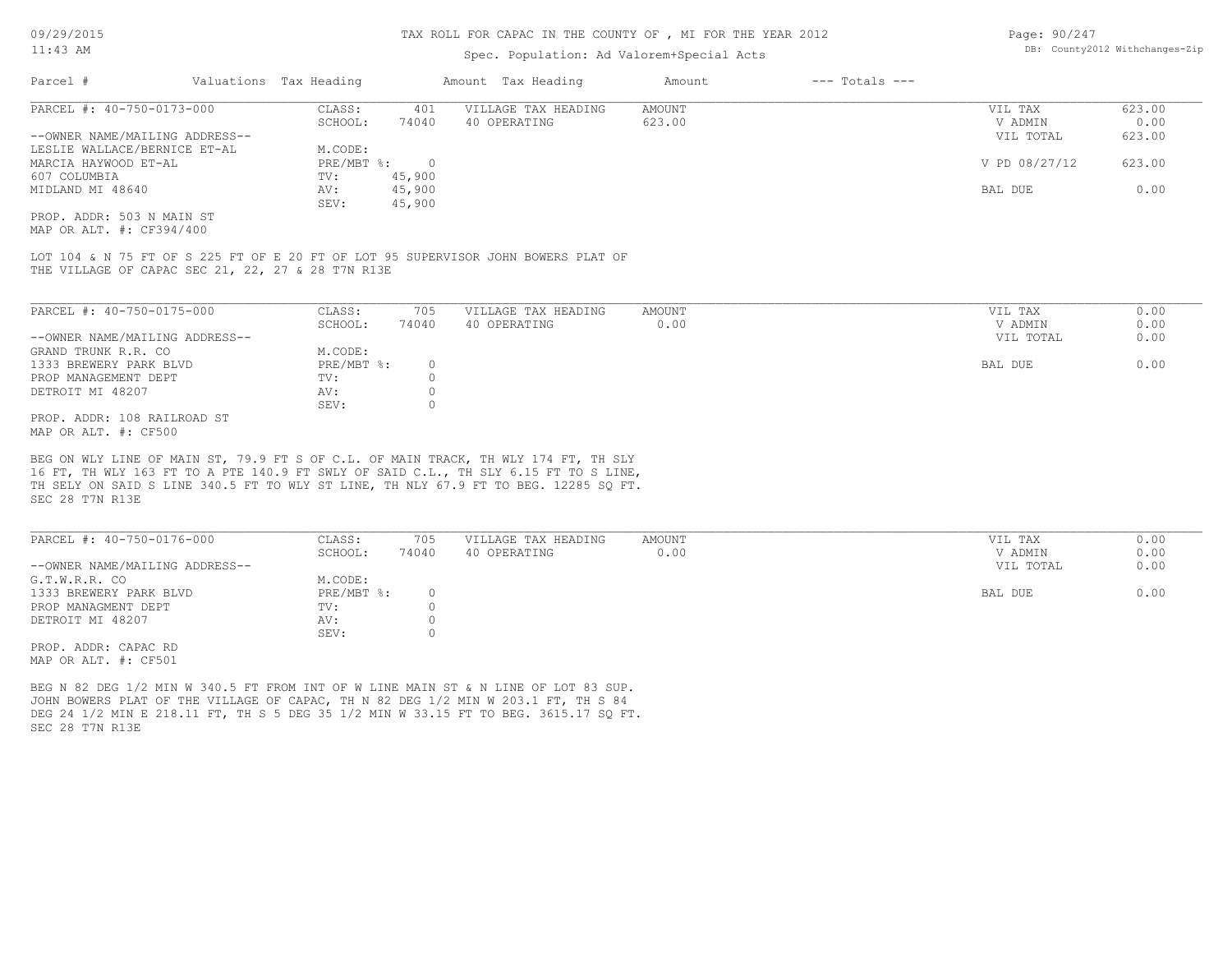#### TAX ROLL FOR CAPAC IN THE COUNTY OF , MI FOR THE YEAR 2012

# Spec. Population: Ad Valorem+Special Act

| YEAR 2012 | Page: 91/247                   |  |
|-----------|--------------------------------|--|
| 5S        | DB: County2012 Withchanges-Zip |  |
|           |                                |  |

| Parcel #                       | Valuations Tax Heading |       | Amount Tax Heading  | Amount | $---$ Totals $---$ |           |      |
|--------------------------------|------------------------|-------|---------------------|--------|--------------------|-----------|------|
| PARCEL #: 40-750-0177-000      | CLASS:                 | 705   | VILLAGE TAX HEADING | AMOUNT |                    | VIL TAX   | 0.00 |
|                                | SCHOOL:                | 74040 | 40 OPERATING        | 0.00   |                    | V ADMIN   | 0.00 |
| --OWNER NAME/MAILING ADDRESS-- |                        |       |                     |        |                    | VIL TOTAL | 0.00 |
| G.T.W.R.R. CO                  | M.CODE:                |       |                     |        |                    |           |      |
| 1333 BREWERY PARK BLVD         | $PRE/MBT$ %:           |       |                     |        |                    | BAL DUE   | 0.00 |
| PROP MANAGMENT DEPT            | TV:                    |       |                     |        |                    |           |      |
| DETROIT MI 48207               | AV:                    |       |                     |        |                    |           |      |
|                                | SEV:                   |       |                     |        |                    |           |      |
| PROP. ADDR: CAPAC RD           |                        |       |                     |        |                    |           |      |
|                                |                        |       |                     |        |                    |           |      |

MAP OR ALT. #: CF502

SEC 28 T7N R13E C.L. W BD TRACK, TH S 18 FT, TH W 36 FT, TH N 18 FT TH E 36 FT TO BEG. 11140 SQ FT. 95 FT, TH NLY 31 FT, TO BEG. ALSO SITE B BEG ON W MAIN ST 73.5 FT S OF ITS INT WITH 100 FT, TH SLY 10 FT TH ELY 10 FT, TH SLY 8 FT, TH ELY 62 FT, TH NLY 8 FT, TH ELY R.A. 35.8 FT TO BEG, TH WLY WITH TRACK 404, 271 FT, TH SLY AT R.A. 34 FT, TH ELY SITE A COM AT W LINE MAIN ST & C.L. W BD MAIN TRACK TH WLY 54 FT ON C.L. TH SLY AT

| PARCEL #: 40-755-0002-000        | CLASS:     | 201     | VILLAGE TAX HEADING | AMOUNT   | VIL TAX       | 1,866.28 |
|----------------------------------|------------|---------|---------------------|----------|---------------|----------|
|                                  | SCHOOL:    | 74040   | 40 OPERATING        | 1,866.28 | V ADMIN       | 0.00     |
| --OWNER NAME/MAILING ADDRESS--   |            |         |                     |          | VIL TOTAL     | 1,866.28 |
| CAPAC HIGH PERFORMANCE AUTO WASH | M.CODE:    |         |                     |          |               |          |
| 49729 NAUTICAL DR                | PRE/MBT %: |         |                     |          | V PD 08/30/12 | 1,866.28 |
| CHESTERFIELD MI 48047            | TV:        | 137,500 |                     |          |               |          |
|                                  | AV:        | 137,500 |                     |          | BAL DUE       | 0.00     |
| PROP. ADDR: 4334 N CAPAC RD      | SEV:       | 137,500 |                     |          |               |          |

MAP OR ALT. #: 401/420

R13E 99.50',TH W 150' TO BEG SUPERVISOR JOHN BOWERS PLAT OF W 1/2 OF NW 1/4 SEC 22 T7N BOWER'S PLAT OF W 1/2 OF NW 1/4 SEC 22, TH NO^27'W 99.50',TH E 150',TH SO^27'E PART OF LOTS 2,3 & 4 DESC AS BEG NO^27'W 395.50' FROM SW COR OF SUPERVISOR JOHN

| PARCEL #: 40-755-0003-000        | CLASS:     | 202    | VILLAGE TAX HEADING | AMOUNT | VIL TAX       | 192.73 |
|----------------------------------|------------|--------|---------------------|--------|---------------|--------|
|                                  | SCHOOL:    | 74040  | 40 OPERATING        | 192.73 | V ADMIN       | 0.00   |
| --OWNER NAME/MAILING ADDRESS--   |            |        |                     |        | VIL TOTAL     | 192.73 |
| CAPAC HIGH PERFORMANCE AUTO WASH | M.CODE:    |        |                     |        |               |        |
| 49729 NAUTICAL DR                | PRE/MBT %: | $\cap$ |                     |        | V PD 08/30/12 | 192.73 |
| CHESTERFIELD MI 48047            | TV:        | 14,200 |                     |        |               |        |
|                                  | AV:        | 14,200 |                     |        | BAL DUE       | 0.00   |
| PROP. ADDR: CAPAC RD.            | SEV:       | 14,200 |                     |        |               |        |
|                                  |            |        |                     |        |               |        |

MAP OR ALT. #: 421

1/2 OF NW 1/4 SEC 22 T7N R13E 100.11',TH S39^3'47"E 256.95',TH W 410.47' TO BEG SUPERVISOR JOHN BOWER'S PLAT OF W PLAT OF W 1/2 OF NW 1/4 SEC 22, TH NO^27'W 100',TH E 150',TH NO^27'W 99.50',TH E PART OF LOTS 2,3, & 4 DESC AS BEG NO^27'W 295.50' FROM SW COR OF SUP JOHN BOWERS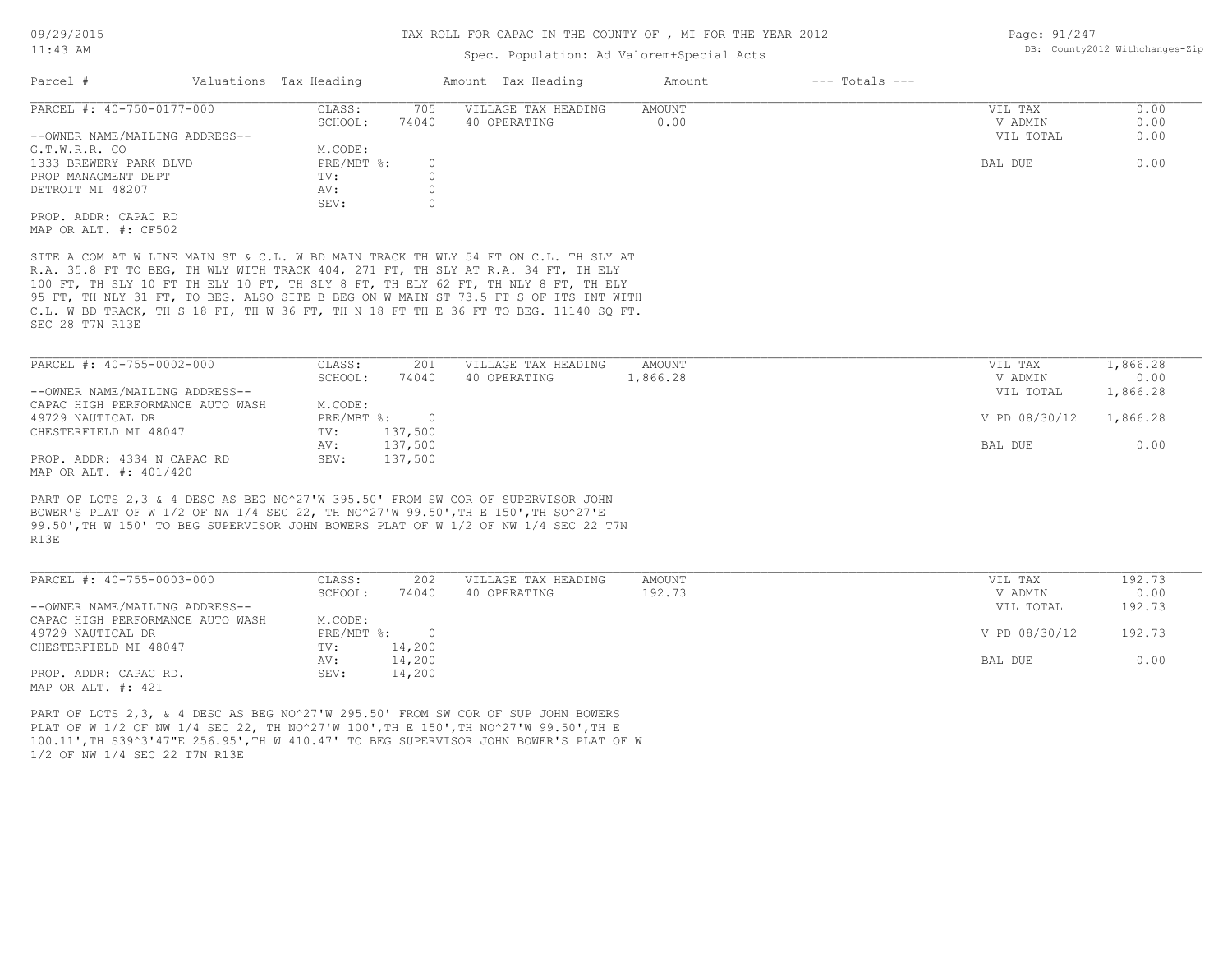# TAX ROLL FOR CAPAC IN THE COUNTY OF , MI FOR THE YEAR 2012

# Spec. Population: Ad Valorem+Special Acts

| Page: 92/247 |                                |
|--------------|--------------------------------|
|              | DB: County2012 Withchanges-Zip |

|                                                                                                               |                                              |                                     | Spec. Population: Ad Valorem+Special Acts |                    |                                 |                                  |
|---------------------------------------------------------------------------------------------------------------|----------------------------------------------|-------------------------------------|-------------------------------------------|--------------------|---------------------------------|----------------------------------|
| Parcel #<br>Valuations Tax Heading                                                                            |                                              | Amount Tax Heading                  | Amount                                    | $---$ Totals $---$ |                                 |                                  |
| PARCEL #: 40-755-0004-000                                                                                     | CLASS:<br>401                                | VILLAGE TAX HEADING                 | <b>AMOUNT</b>                             |                    | VIL TAX                         | 684.07                           |
|                                                                                                               | SCHOOL:<br>74040                             | 40 OPERATING                        | 684.07                                    |                    | V ADMIN                         | 0.00                             |
| --OWNER NAME/MAILING ADDRESS--                                                                                |                                              |                                     |                                           |                    | VIL TOTAL                       | 684.07                           |
| TOSCH RAY                                                                                                     | M.CODE:                                      |                                     |                                           |                    |                                 |                                  |
| 15536 IMLAY CITY RD                                                                                           | PRE/MBT %: 0                                 |                                     |                                           |                    | V PD 08/17/12                   | 684.07                           |
| CAPAC MI 48014                                                                                                | 50,400<br>TV:                                |                                     |                                           |                    |                                 |                                  |
|                                                                                                               | AV:<br>50,400                                |                                     |                                           |                    | BAL DUE                         | 0.00                             |
| PROP. ADDR: 4344 CAPAC RD                                                                                     | 50,400<br>SEV:                               |                                     |                                           |                    |                                 |                                  |
| MAP OR ALT. #: 422/475                                                                                        |                                              |                                     |                                           |                    |                                 |                                  |
| THAT PART OF LOT 5 LYING SW'LY OF THE C/L OF M-21 SUPV JOHN BOWERS PLAT OF W 1/2<br>OF NW 1/4 SEC 22 T7N R13E |                                              |                                     |                                           |                    |                                 |                                  |
| PARCEL #: 40-900-1001-002                                                                                     | CLASS:<br>305                                | VILLAGE TAX HEADING                 | <b>AMOUNT</b>                             |                    | VIL TAX                         | 24, 184.62                       |
|                                                                                                               |                                              | 40 OPERATING                        | 24, 184.62                                |                    | V ADMIN                         | 0.00                             |
|                                                                                                               | SCHOOL:<br>74040                             |                                     |                                           |                    |                                 |                                  |
| --OWNER NAME/MAILING ADDRESS--                                                                                |                                              |                                     |                                           |                    | VIL TOTAL                       | 24, 184.62                       |
| KEIHIN MICHIGAN MANUFACTURING, LLC                                                                            | M.CODE:                                      |                                     |                                           |                    |                                 |                                  |
| 14898 KOEHN RD.                                                                                               | $PRE/MBT$ $\div$ 0                           |                                     |                                           |                    | V PD 08/24/12 24,184.62         |                                  |
| CAPAC MI 48014                                                                                                | TV:<br>3,563,900                             |                                     |                                           |                    |                                 |                                  |
|                                                                                                               | 3,563,900<br>AV:                             |                                     |                                           |                    | BAL DUE                         | 0.00                             |
| PROP. ADDR: 14898 KOEHN RD<br>MAP OR ALT. #:                                                                  | SEV: 3,563,900                               |                                     |                                           |                    |                                 |                                  |
|                                                                                                               |                                              |                                     |                                           |                    |                                 |                                  |
| PARCEL #: 40-901-1001-002<br>--OWNER NAME/MAILING ADDRESS--<br>KEIHIN MICHIGAN MANUFACTURING, LLC             | CLASS:<br>352<br>SCHOOL:<br>74040<br>M.CODE: | VILLAGE TAX HEADING<br>40 OPERATING | AMOUNT<br>17, 133.38                      |                    | VIL TAX<br>V ADMIN<br>VIL TOTAL | 17, 133.38<br>0.00<br>17, 133.38 |
| 14898 KOEHN RD.                                                                                               | PRE/MBT %: 100                               |                                     |                                           |                    | V PD 08/24/12 17,133.38         |                                  |
| CAPAC MI 48014                                                                                                | 2,524,813<br>$TV$ :<br>2,524,813<br>AV:      |                                     |                                           |                    | BAL DUE                         | 0.00                             |
| PROP. ADDR: 14898 KOEHN RD                                                                                    | SEV: 2,524,813                               |                                     |                                           |                    |                                 |                                  |
| MAP OR ALT. #:                                                                                                |                                              |                                     |                                           |                    |                                 |                                  |
| IFT PERSONAL #2007-247 EXPIRATION 12-30-2019 Split on 05/19/2008 from<br>$42 - 034 - 1001 - 002$ ;            |                                              |                                     |                                           |                    |                                 |                                  |
| PARCEL #: 40-901-1001-003                                                                                     | CLASS:<br>352<br>SCHOOL:                     | VILLAGE TAX HEADING<br>40 OPERATING | <b>AMOUNT</b><br>3,672.06                 |                    | VIL TAX                         | 3,672.06                         |
| --OWNER NAME/MAILING ADDRESS--                                                                                | 74040                                        |                                     |                                           |                    | V ADMIN                         | 0.00                             |
|                                                                                                               |                                              |                                     |                                           |                    | VIL TOTAL                       | 3,672.06                         |
| KEIHIN MICHIGAN MANUFACTURING LLC                                                                             | M.CODE:                                      |                                     |                                           |                    |                                 |                                  |
| 14898 KOEHN RD.                                                                                               | PRE/MBT %: 100                               |                                     |                                           |                    | V PD 08/24/12                   | 3,672.06                         |
| CAPAC MI 48014                                                                                                | 541,124<br>TV:                               |                                     |                                           |                    |                                 |                                  |
|                                                                                                               | 541,124<br>AV:                               |                                     |                                           |                    | BAL DUE                         | 0.00                             |
| PROP. ADDR: 14898 KOEHN RD                                                                                    | 541,124<br>SEV:                              |                                     |                                           |                    |                                 |                                  |
| MAP OR ALT. #:                                                                                                |                                              |                                     |                                           |                    |                                 |                                  |
|                                                                                                               |                                              |                                     |                                           |                    |                                 |                                  |
| PERSONAL PROPERTY                                                                                             |                                              |                                     |                                           |                    |                                 |                                  |
|                                                                                                               |                                              |                                     |                                           |                    |                                 |                                  |
|                                                                                                               |                                              |                                     |                                           |                    |                                 |                                  |
|                                                                                                               |                                              |                                     |                                           |                    |                                 |                                  |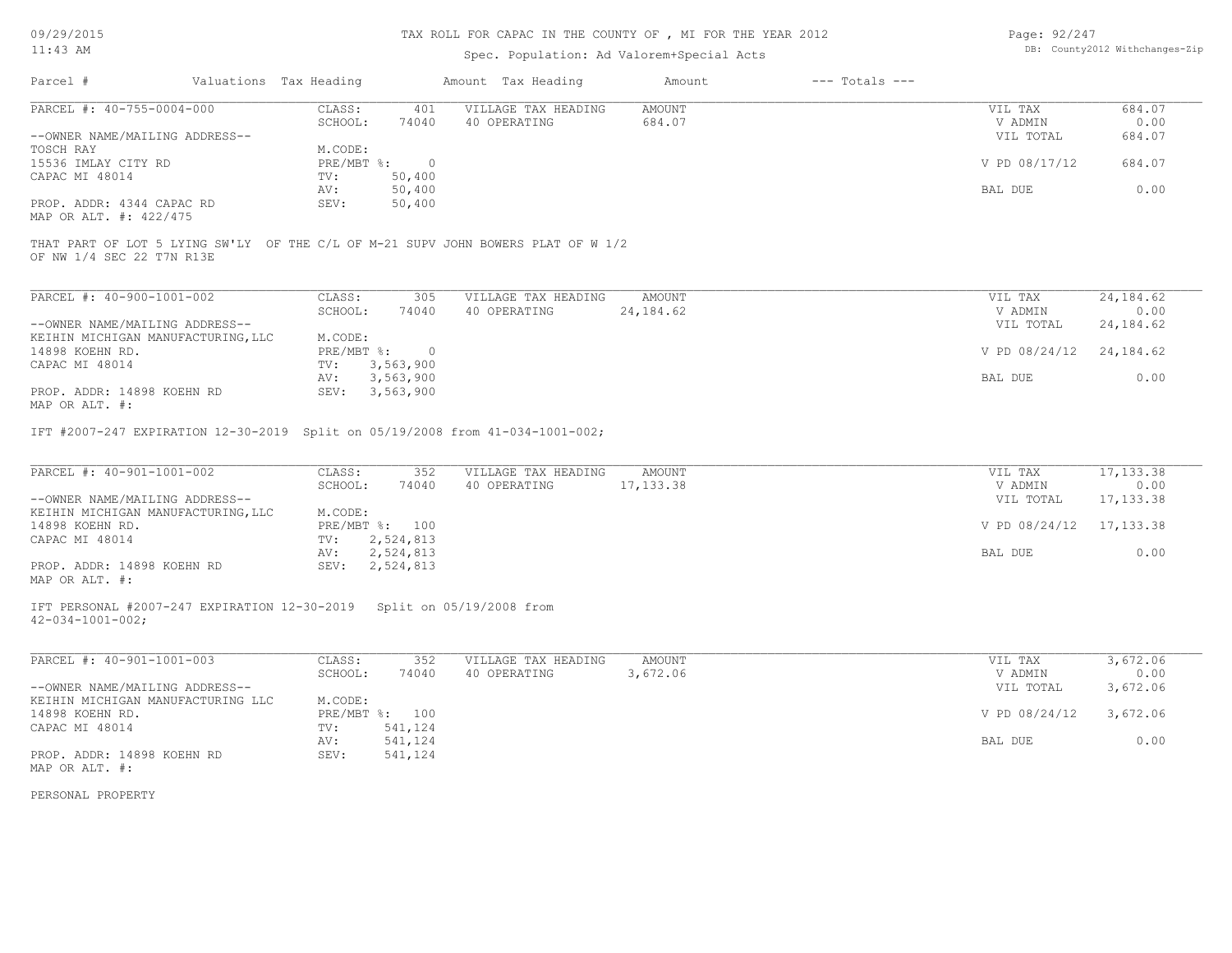# TAX ROLL FOR CAPAC IN THE COUNTY OF , MI FOR THE YEAR 2012

| Page: 93/247 |                                |
|--------------|--------------------------------|
|              | DB: County2012 Withchanges-Zip |

| $11:43$ AM                                                                                                              |                        |                          | Spec. Population: Ad Valorem+Special Acts |                         |                    |                    | DB: County2012 Withchanges-Zip |
|-------------------------------------------------------------------------------------------------------------------------|------------------------|--------------------------|-------------------------------------------|-------------------------|--------------------|--------------------|--------------------------------|
| Parcel #                                                                                                                | Valuations Tax Heading |                          | Amount Tax Heading                        | Amount                  | $---$ Totals $---$ |                    |                                |
| PARCEL #: 40-920-0001-000                                                                                               | CLASS:<br>SCHOOL:      | 401<br>74040             | VILLAGE TAX HEADING<br>40 OPERATING       | <b>AMOUNT</b><br>700.36 |                    | VIL TAX<br>V ADMIN | 700.36<br>0.00                 |
| --OWNER NAME/MAILING ADDRESS--<br>RODZOS KELLY A                                                                        | M.CODE:                |                          |                                           |                         |                    | VIL TOTAL          | 700.36                         |
| 151 DEER PARK EAST<br>CAPAC MI 48014                                                                                    | TV:                    | PRE/MBT %: 100<br>51,600 |                                           |                         |                    | V PD 08/09/12      | 700.36                         |
| PROP. ADDR: 151 DEER PARK EAST                                                                                          | AV:<br>SEV:            | 51,600<br>51,600         |                                           |                         |                    | BAL DUE            | 0.00                           |
| MAP OR ALT. #: CF651/750                                                                                                |                        |                          |                                           |                         |                    |                    |                                |
| UNIT 1 DEER PARK ESTATES CONDOMINIUM ST CLAIR COUNTY CONDOMINUM PLAN NO. 146<br>RECORDED IN LIBER 1788 PAGES 433 TO 491 |                        |                          |                                           |                         |                    |                    |                                |
| PARCEL #: 40-920-0002-000                                                                                               | CLASS:                 | 401                      | VILLAGE TAX HEADING                       | <b>AMOUNT</b>           |                    | VIL TAX            | 696.29                         |
|                                                                                                                         | SCHOOL:                | 74040                    | 40 OPERATING                              | 696.29                  |                    | V ADMIN            | 0.00                           |
| --OWNER NAME/MAILING ADDRESS--                                                                                          | M.CODE:                | 0FARE                    |                                           |                         |                    | VIL TOTAL          | 696.29                         |
| ESKEW D & A/BERGJOLTZ M<br>163 DEER PARK EAST                                                                           |                        | PRE/MBT %: 100           |                                           |                         |                    | V PD 08/27/12      | 696.29                         |
| CAPAC MI 48014                                                                                                          | TV:                    | 51,300                   |                                           |                         |                    |                    |                                |
|                                                                                                                         | AV:                    | 51,300                   |                                           |                         |                    | BAL DUE            | 0.00                           |
| PROP. ADDR: 163 DEER PARK EAST<br>MAP OR ALT. #: CF751                                                                  | SEV:                   | 51,300                   |                                           |                         |                    |                    |                                |
| PARCEL #: 40-920-0003-000                                                                                               | CLASS:<br>SCHOOL:      | 401<br>74040             | VILLAGE TAX HEADING<br>40 OPERATING       | <b>AMOUNT</b><br>690.86 |                    | VIL TAX<br>V ADMIN | 690.86<br>0.00                 |
| --OWNER NAME/MAILING ADDRESS--<br>KLINK JASON C / AMY M                                                                 | M.CODE:                | OFARE                    |                                           |                         |                    | VIL TOTAL          | 690.86                         |
| 175 DEER PARK EAST<br>CAPAC MI 48014                                                                                    | TV:                    | PRE/MBT %: 100<br>50,900 |                                           |                         |                    | V PD 08/27/12      | 690.86                         |
|                                                                                                                         | AV:                    | 50,900                   |                                           |                         |                    | <b>BAL DUE</b>     | 0.00                           |
| PROP. ADDR: 175 DEER PARK EAST<br>MAP OR ALT. #: CF753                                                                  | SEV:                   | 50,900                   |                                           |                         |                    |                    |                                |
| UNIT 3 DEERPARK ESTATES CONDOMINIUM ST CLAIR COUNTY CONDOMINUM PLAN NO. 146<br>RECORDED IN LIBER 1788 PAGES 433 TO 491  |                        |                          |                                           |                         |                    |                    |                                |
| PARCEL #: 40-920-0004-000                                                                                               | CLASS:                 | 401                      | VILLAGE TAX HEADING                       | <b>AMOUNT</b>           |                    | VIL TAX            | 800.80                         |
|                                                                                                                         | SCHOOL:                | 74040                    | 40 OPERATING                              | 800.80                  |                    | V ADMIN            | 0.00                           |
| --OWNER NAME/MAILING ADDRESS--<br>CHERRY SCOTT                                                                          |                        |                          |                                           |                         |                    | VIL TOTAL          | 800.80                         |
| 187 DEER PARK E                                                                                                         | M.CODE:                | PRE/MBT %: 100           |                                           |                         |                    | V PD 09/27/12      | 800.80                         |
| CAPAC MI 48014                                                                                                          | TV:                    | 59,000                   |                                           |                         |                    |                    |                                |
|                                                                                                                         | AV:<br>SEV:            | 59,000<br>59,000         |                                           |                         |                    | BAL DUE            | 0.00                           |
| PROP. ADDR: 187 DEER PARK E<br>MAP OR ALT. #: CF754                                                                     |                        |                          |                                           |                         |                    |                    |                                |
|                                                                                                                         |                        |                          |                                           |                         |                    |                    |                                |
| UNIT 4 DEERPARK ESTATES CONDOMINIUM ST CLAIR COUNTY CONDOMINUM PLAN NO. 146<br>RECORDED IN LIBER 1788 PAGES 433 TO 491  |                        |                          |                                           |                         |                    |                    |                                |
|                                                                                                                         |                        |                          |                                           |                         |                    |                    |                                |
|                                                                                                                         |                        |                          |                                           |                         |                    |                    |                                |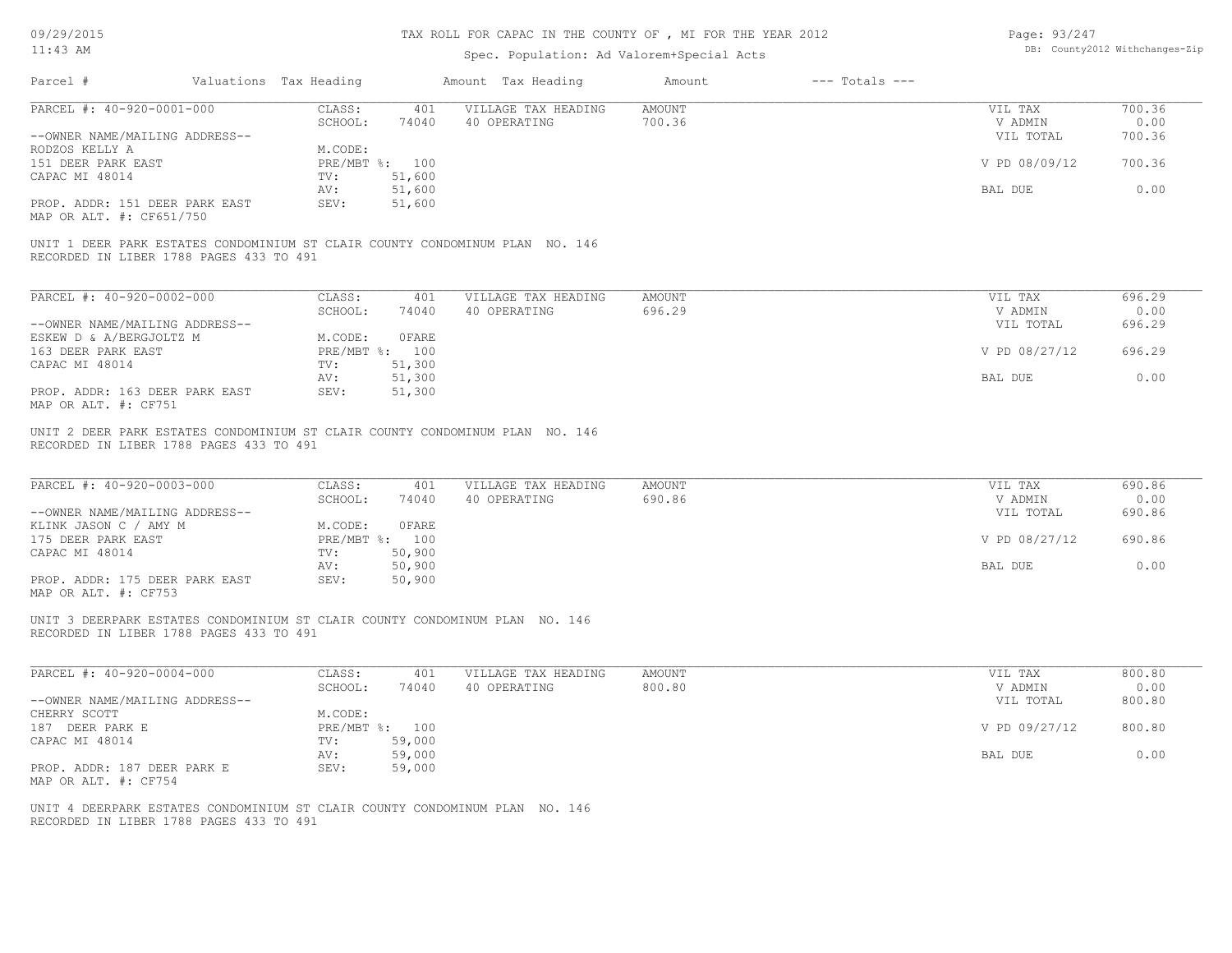# TAX ROLL FOR CAPAC IN THE COUNTY OF , MI FOR THE YEAR 2012

# Spec. Population: Ad Valorem+Special Acts

| Page: 94/247 |                                |
|--------------|--------------------------------|
|              | DB: County2012 Withchanges-Zip |

|                                                                                                                        |                |              | Amount Tax Heading  | Amount        | $---$ Totals $---$ |               |        |
|------------------------------------------------------------------------------------------------------------------------|----------------|--------------|---------------------|---------------|--------------------|---------------|--------|
| PARCEL #: 40-920-0005-000                                                                                              | CLASS:         | 401          | VILLAGE TAX HEADING | AMOUNT        |                    | VIL TAX       | 781.80 |
|                                                                                                                        | SCHOOL:        | 74040        | 40 OPERATING        | 781.80        |                    | V ADMIN       | 0.00   |
| --OWNER NAME/MAILING ADDRESS--                                                                                         |                |              |                     |               |                    | VIL TOTAL     | 781.80 |
| WEEMAES DARREL/CARD AMY                                                                                                | M.CODE:        | OFARE        |                     |               |                    |               |        |
| 195 S DEER PARK                                                                                                        | PRE/MBT %: 100 |              |                     |               |                    | V PD 08/27/12 | 781.80 |
| CAPAC MI 48014                                                                                                         | TV:            | 57,600       |                     |               |                    |               |        |
|                                                                                                                        | AV:            | 57,600       |                     |               |                    | BAL DUE       | 0.00   |
| PROP. ADDR: 195 S DEER PARK                                                                                            | SEV:           | 57,600       |                     |               |                    |               |        |
| MAP OR ALT. #: CF755                                                                                                   |                |              |                     |               |                    |               |        |
| UNIT 5 DEERPARK ESTATES CONDOMINIUM ST CLAIR COUNTY CONDOMINUM PLAN NO. 146<br>RECORDED IN LIBER 1788 PAGES 433 TO 491 |                |              |                     |               |                    |               |        |
| PARCEL #: 40-920-0006-000                                                                                              | CLASS: 401     |              | VILLAGE TAX HEADING | <b>AMOUNT</b> |                    | VIL TAX       | 880.88 |
|                                                                                                                        | SCHOOL:        | 74040        | 40 OPERATING        | 880.88        |                    | V ADMIN       | 0.00   |
| --OWNER NAME/MAILING ADDRESS--                                                                                         |                |              |                     |               |                    | VIL TOTAL     | 880.88 |
| ANDERSON MICHAEL                                                                                                       | M.CODE:        | <b>BACTS</b> |                     |               |                    |               |        |
| 205 DEER PARK SOUTH                                                                                                    | PRE/MBT %: 100 |              |                     |               |                    | V PD 07/26/12 | 880.88 |
|                                                                                                                        |                |              |                     |               |                    |               |        |
| CAPAC MI 48014                                                                                                         | TV:            | 64,900       |                     |               |                    |               |        |
|                                                                                                                        | AV:            | 64,900       |                     |               |                    | BAL DUE       | 0.00   |
| PROP. ADDR: 205 DEER PARK SOUTH<br>MAP OR ALT. #: CF756                                                                | SEV:           | 64,900       |                     |               |                    |               |        |
| RECORDED IN LIBER 1788 PAGES 433 TO 491                                                                                |                |              |                     |               |                    |               |        |
| PARCEL #: 40-920-0007-000                                                                                              | CLASS:         | 401          | VILLAGE TAX HEADING | AMOUNT        |                    | VIL TAX       | 811.66 |
|                                                                                                                        | SCHOOL:        | 74040        | 40 OPERATING        | 811.66        |                    | V ADMIN       | 0.00   |
| --OWNER NAME/MAILING ADDRESS--                                                                                         |                |              |                     |               |                    | VIL TOTAL     | 811.66 |
| REANESKI CARL M III                                                                                                    | M.CODE:        | OFARE        |                     |               |                    |               |        |
| 215 S DEER PARK SOUTH                                                                                                  | PRE/MBT %: 100 |              |                     |               |                    | V PD 08/27/12 | 811.66 |
| CAPAC MI 48014                                                                                                         | $TV$ :         | 59,800       |                     |               |                    |               |        |
|                                                                                                                        | AV:            | 59,800       |                     |               |                    | BAL DUE       | 0.00   |
| PROP. ADDR: 215 S DEER PARK SOUTH<br>MAP OR ALT. #: CF757                                                              | SEV:           | 59,800       |                     |               |                    |               |        |
| UNIT 7 DEERPARK ESTATES CONDOMINIUM ST CLAIR COUNTY CONDOMINUM PLAN NO. 146<br>RECORDED IN LIBER 1788 PAGES 433 TO 491 |                |              |                     |               |                    |               |        |
| PARCEL #: 40-920-0008-000                                                                                              | CLASS:         | 401          | VILLAGE TAX HEADING | AMOUNT        |                    | VIL TAX       | 703.08 |
|                                                                                                                        | SCHOOL:        | 74040        | 40 OPERATING        | 703.08        |                    | V ADMIN       | 0.00   |
| --OWNER NAME/MAILING ADDRESS--                                                                                         |                |              |                     |               |                    | VIL TOTAL     | 703.08 |
| SHERMAN CAROL K                                                                                                        | M.CODE:        |              |                     |               |                    |               |        |
| PO BOX 806293                                                                                                          | PRE/MBT %: 0   |              |                     |               |                    | V PD 07/16/12 | 703.08 |
| ST CLAIR SHORES MI 48080                                                                                               | TV:            | 51,800       |                     |               |                    |               |        |
|                                                                                                                        | AV:            | 51,800       |                     |               |                    | BAL DUE       | 0.00   |
| PROP. ADDR: 229 DEER PARK SOUTH<br>MAP OR ALT. #: CF758                                                                | SEV:           | 51,800       |                     |               |                    |               |        |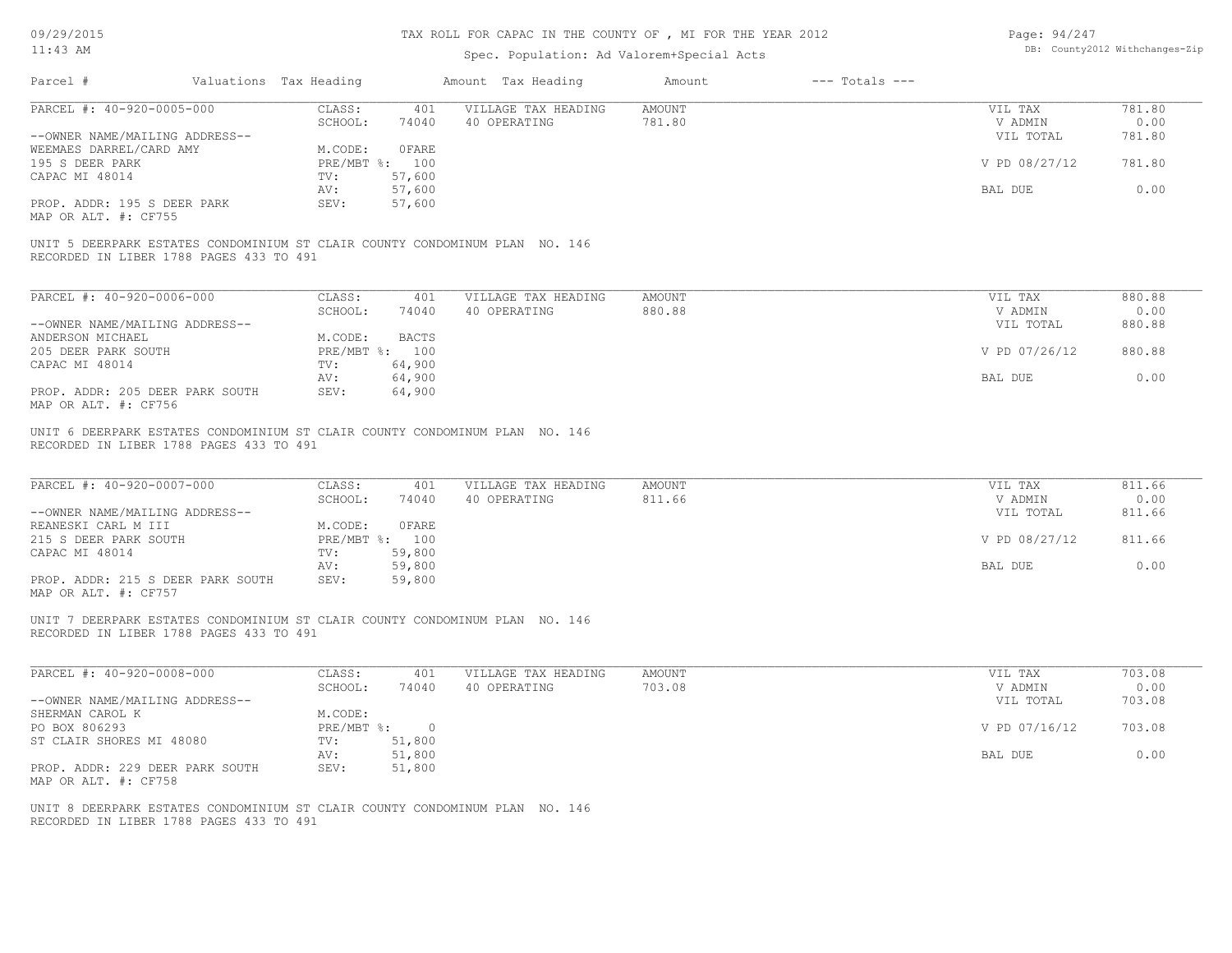# TAX ROLL FOR CAPAC IN THE COUNTY OF , MI FOR THE YEAR 2012

# Spec. Population: Ad Valorem+Special Acts

| Page: 95/247 |                                |
|--------------|--------------------------------|
|              | DB: County2012 Withchanges-Zip |

| Parcel #                                                                                                                | Valuations Tax Heading                     | Amount Tax Heading                  | Amount                  | $---$ Totals $---$ |                      |                |
|-------------------------------------------------------------------------------------------------------------------------|--------------------------------------------|-------------------------------------|-------------------------|--------------------|----------------------|----------------|
| PARCEL #: 40-920-0009-000                                                                                               | CLASS:<br>401<br>SCHOOL:<br>74040          | VILLAGE TAX HEADING<br>40 OPERATING | <b>AMOUNT</b><br>738.37 |                    | VIL TAX<br>V ADMIN   | 738.37<br>0.00 |
| --OWNER NAME/MAILING ADDRESS--                                                                                          |                                            |                                     |                         |                    | VIL TOTAL            | 738.37         |
| JOHNSON DENNIS & CARRIE<br>237 DEER PARK SOUTH<br>CAPAC MI 48014                                                        | M.CODE:<br>PRE/MBT %: 100<br>54,400<br>TV: |                                     |                         |                    | V PD 08/24/12        | 738.37         |
|                                                                                                                         | 54,400<br>AV:                              |                                     |                         |                    | BAL DUE              | 0.00           |
| PROP. ADDR: 237 DEER PARK SOUTH<br>MAP OR ALT. #: CF759                                                                 | 54,400<br>SEV:                             |                                     |                         |                    |                      |                |
| UNIT 9 DEERPARK ESTATES CONDOMINIUM ST CLAIR COUNTY CONDOMINUM PLAN NO. 146<br>RECORDED IN LIBER 1788 PAGES 433 TO 491  |                                            |                                     |                         |                    |                      |                |
| PARCEL #: 40-920-0010-000                                                                                               | CLASS:<br>401                              | VILLAGE TAX HEADING                 | AMOUNT                  |                    | VIL TAX              | 1,016.61       |
|                                                                                                                         | SCHOOL:<br>74040                           | 40 OPERATING                        | 1,016.61                |                    | V ADMIN              | 0.00           |
| --OWNER NAME/MAILING ADDRESS--                                                                                          |                                            |                                     |                         |                    | VIL TOTAL            | 1,016.61       |
| TROTTO MICHAEL A                                                                                                        | <b>OFARE</b><br>M.CODE:                    |                                     |                         |                    |                      |                |
| 245 DEER PARK SOUTH<br>CAPAC MI 48014                                                                                   | PRE/MBT %: 100<br>74,900<br>TV:            |                                     |                         |                    | V PD 08/27/12        | 1,016.61       |
|                                                                                                                         | AV:<br>74,900                              |                                     |                         |                    | BAL DUE              | 0.00           |
| PROP. ADDR: 245 DEER PARK SOUTH<br>MAP OR ALT. #: CF760                                                                 | SEV:<br>74,900                             |                                     |                         |                    |                      |                |
| UNIT 10 DEERPARK ESTATES CONDOMINIUM ST CLAIR COUNTY CONDOMINUM PLAN NO. 146<br>RECORDED IN LIBER 1788 PAGES 433 TO 491 |                                            |                                     |                         |                    |                      |                |
|                                                                                                                         |                                            |                                     |                         |                    |                      |                |
| PARCEL #: 40-920-0011-000                                                                                               | CLASS:<br>401<br>SCHOOL:<br>74040          | VILLAGE TAX HEADING<br>40 OPERATING | AMOUNT<br>720.72        |                    | VIL TAX<br>V ADMIN   | 720.72<br>0.00 |
| --OWNER NAME/MAILING ADDRESS--                                                                                          |                                            |                                     |                         |                    | VIL TOTAL            | 720.72         |
| RUEGSEGGER MICHELLE M                                                                                                   | M.CODE:<br>BACTS                           |                                     |                         |                    |                      |                |
| 253 S DEER PARK                                                                                                         | PRE/MBT %: 100                             |                                     |                         |                    | V PD 07/26/12        | 720.72         |
| CAPAC MI 48014                                                                                                          | 53,100<br>TV:<br>53,100<br>AV:             |                                     |                         |                    | BAL DUE              | 0.00           |
| PROP. ADDR: 253 DEER PARK SOUTH<br>MAP OR ALT. #: CF761                                                                 | SEV:<br>53,100                             |                                     |                         |                    |                      |                |
| UNIT 11 DEERPARK ESTATES CONDOMINIUM ST CLAIR COUNTY CONDOMINUM PLAN NO. 146<br>RECORDED IN LIBER 1788 PAGES 433 TO 491 |                                            |                                     |                         |                    |                      |                |
|                                                                                                                         |                                            |                                     |                         |                    |                      |                |
| PARCEL #: 40-920-0012-000                                                                                               | CLASS:<br>401                              | VILLAGE TAX HEADING                 | AMOUNT                  |                    | VIL TAX              | 742.44         |
| --OWNER NAME/MAILING ADDRESS--                                                                                          | SCHOOL:<br>74040                           | 40 OPERATING                        | 742.44                  |                    | V ADMIN<br>VIL TOTAL | 0.00<br>742.44 |
| FEE EMOGENE<br>261 DEER PARK SOUTH                                                                                      | M.CODE:<br>PRE/MBT %: 100                  |                                     |                         |                    | V PD 07/23/12        | 742.44         |
| CAPAC MI 48014                                                                                                          | 54,700<br>TV:                              |                                     |                         |                    |                      |                |
| PROP. ADDR: 261 DEER PARK SOUTH<br>MAP OR ALT. #: CF762                                                                 | 54,700<br>AV:<br>SEV:<br>54,700            |                                     |                         |                    | BAL DUE              | 0.00           |

RECORDED IN LIBER 1788 PAGES 433 TO 491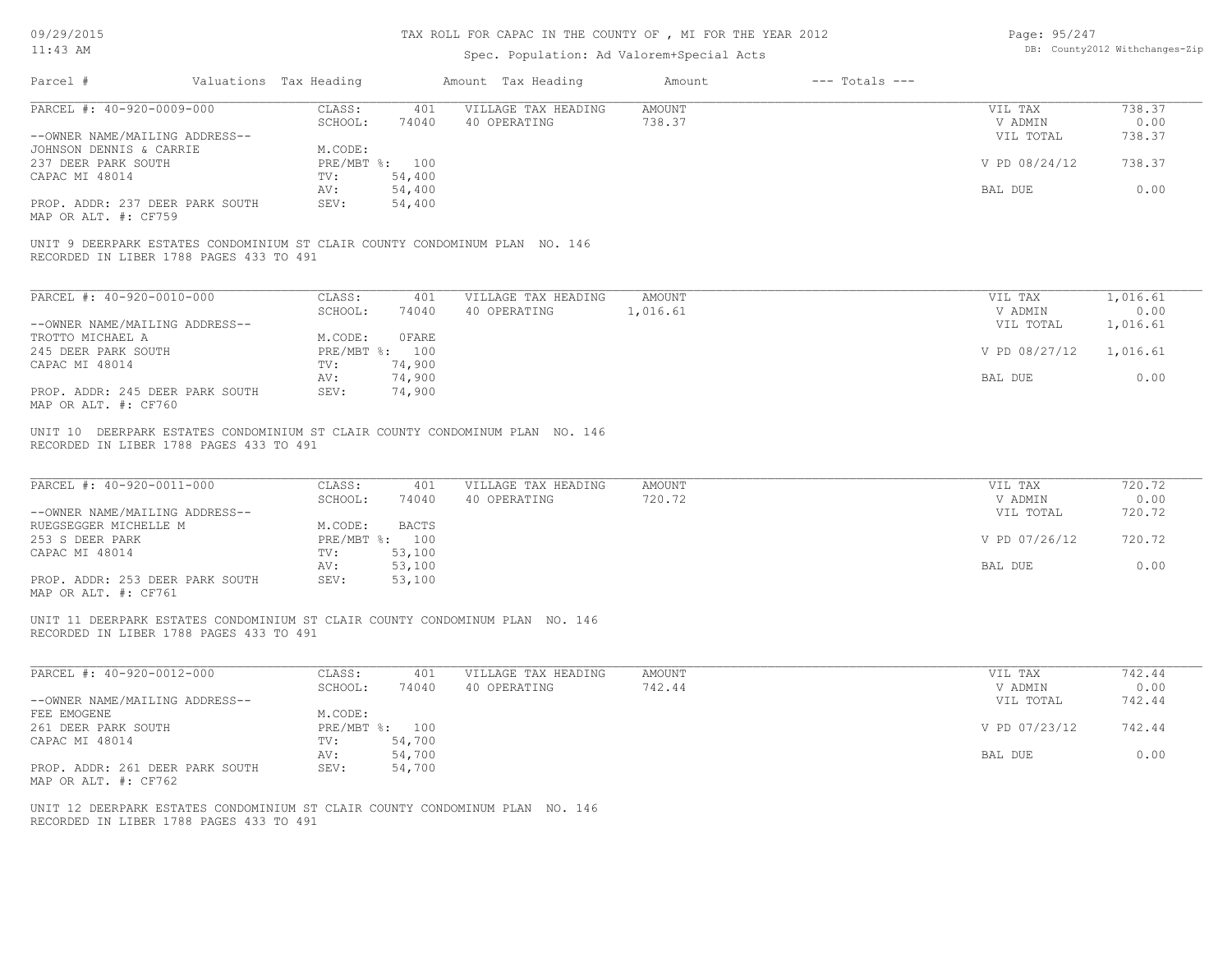# TAX ROLL FOR CAPAC IN THE COUNTY OF , MI FOR THE YEAR 2012

# Spec. Population: Ad Valorem+Special Acts

| Page: 96/247 |                                |
|--------------|--------------------------------|
|              | DB: County2012 Withchanges-Zip |

|                                                          |                        |                |                             | spec. ropulation. Ad valorem-special Acts                                    |               |                    |               |        |
|----------------------------------------------------------|------------------------|----------------|-----------------------------|------------------------------------------------------------------------------|---------------|--------------------|---------------|--------|
| Parcel #                                                 | Valuations Tax Heading |                |                             | Amount Tax Heading                                                           | Amount        | $---$ Totals $---$ |               |        |
| PARCEL #: 40-920-0013-000                                |                        | CLASS:         | 401                         | VILLAGE TAX HEADING                                                          | <b>AMOUNT</b> |                    | VIL TAX       | 779.09 |
|                                                          |                        | SCHOOL:        | 74040                       | 40 OPERATING                                                                 | 779.09        |                    | V ADMIN       | 0.00   |
| --OWNER NAME/MAILING ADDRESS--<br>KRAMER BRUCE A/DOROTHY |                        | M.CODE:        | 00GTS                       |                                                                              |               |                    | VIL TOTAL     | 779.09 |
| 279 DEER PARK SOUTH                                      |                        | PRE/MBT %: 100 |                             |                                                                              |               |                    | V PD 08/17/12 | 779.09 |
| CAPAC MI 48014                                           |                        | TV:            | 57,400                      |                                                                              |               |                    |               |        |
|                                                          |                        | AV:            | 57,400                      |                                                                              |               |                    | BAL DUE       | 0.00   |
| PROP. ADDR: 279 DEER PARK SOUTH                          |                        | SEV:           | 57,400                      |                                                                              |               |                    |               |        |
| MAP OR ALT. #: CF763                                     |                        |                |                             |                                                                              |               |                    |               |        |
| RECORDED IN LIBER 1788 PAGES 433 TO 491                  |                        |                |                             | UNIT 13 DEERPARK ESTATES CONDOMINIUM ST CLAIR COUNTY CONDOMINUM PLAN NO. 146 |               |                    |               |        |
| PARCEL #: 40-920-0014-000                                |                        | CLASS:         | 401                         | VILLAGE TAX HEADING                                                          | <b>AMOUNT</b> |                    | VIL TAX       | 931.10 |
|                                                          |                        | SCHOOL:        | 74040                       | 40 OPERATING                                                                 | 931.10        |                    | V ADMIN       | 0.00   |
| --OWNER NAME/MAILING ADDRESS--                           |                        |                |                             |                                                                              |               |                    | VIL TOTAL     | 931.10 |
| HEIDEN GREGORY A / DEANNA L                              |                        | M.CODE:        |                             |                                                                              |               |                    |               |        |
| 287 DEER PARK                                            |                        | PRE/MBT %: 100 |                             |                                                                              |               |                    | BAL DUE       | 931.10 |
| CAPAC MI 48014                                           |                        | TV:            | 68,600                      |                                                                              |               |                    |               |        |
|                                                          |                        | AV:            | 68,600                      |                                                                              |               |                    |               |        |
| PROP. ADDR: 287 DEER PARK SOUTH<br>MAP OR ALT. #: CF764  |                        | SEV:           | 68,600                      |                                                                              |               |                    |               |        |
| PARCEL #: 40-920-0015-000                                |                        | CLASS:         | 401                         | VILLAGE TAX HEADING                                                          | <b>AMOUNT</b> |                    | VIL TAX       | 810.30 |
|                                                          |                        | SCHOOL:        | 74040                       | 40 OPERATING                                                                 | 810.30        |                    | V ADMIN       | 0.00   |
| --OWNER NAME/MAILING ADDRESS--                           |                        |                |                             |                                                                              |               |                    | VIL TOTAL     | 810.30 |
| SAMS SCOTT T / SANDRA A                                  |                        | M.CODE:        | OFARE                       |                                                                              |               |                    |               |        |
| 295 DEER PARK SOUTH                                      |                        | PRE/MBT %: 100 |                             |                                                                              |               |                    | V PD 08/27/12 | 810.30 |
| CAPAC MI 48014                                           |                        | TV:            | 59,700                      |                                                                              |               |                    |               |        |
|                                                          |                        | AV:            | 59,700                      |                                                                              |               |                    | BAL DUE       | 0.00   |
| PROP. ADDR: 295 DEER PARK SOUTH<br>MAP OR ALT. #: CF765  |                        | SEV:           | 59,700                      |                                                                              |               |                    |               |        |
| RECORDED IN LIBER 1788 PAGES 433 TO 491                  |                        |                |                             | UNIT 15 DEERPARK ESTATES CONDOMINIUM ST CLAIR COUNTY CONDOMINUM PLAN NO. 146 |               |                    |               |        |
| PARCEL #: 40-920-0016-000                                |                        | CLASS:         | 402                         | VILLAGE TAX HEADING                                                          | <b>AMOUNT</b> |                    | VIL TAX       | 28.58  |
|                                                          |                        | SCHOOL:        | 74040                       | 40 OPERATING                                                                 | 28.58         |                    | V ADMIN       | 0.00   |
| --OWNER NAME/MAILING ADDRESS--                           |                        |                |                             |                                                                              |               |                    | VIL TOTAL     | 28.58  |
| DEER PARK LAND DEVELOPMENT                               |                        | M.CODE:        |                             |                                                                              |               |                    |               |        |
| 8155 ANNSBURY STE 109                                    |                        |                | $PRE/MBT$ $\frac{1}{6}$ : 0 |                                                                              |               |                    | V PD 09/06/12 | 28.58  |
| UTICA MI 48316                                           |                        | TV:            | 2,106                       |                                                                              |               |                    |               |        |
|                                                          |                        | AV:            | 6,000                       |                                                                              |               |                    | BAL DUE       | 0.00   |
| PROP. ADDR: DEER PARK                                    |                        | SEV:           | 6,000                       |                                                                              |               |                    |               |        |
| MAP OR ALT. #: CF766                                     |                        |                |                             |                                                                              |               |                    |               |        |
| RECORDED IN LIBER 1788 PAGES 433 TO 491                  |                        |                |                             | UNIT 16 DEERPARK ESTATES CONDOMINIUM ST CLAIR COUNTY CONDOMINUM PLAN NO. 146 |               |                    |               |        |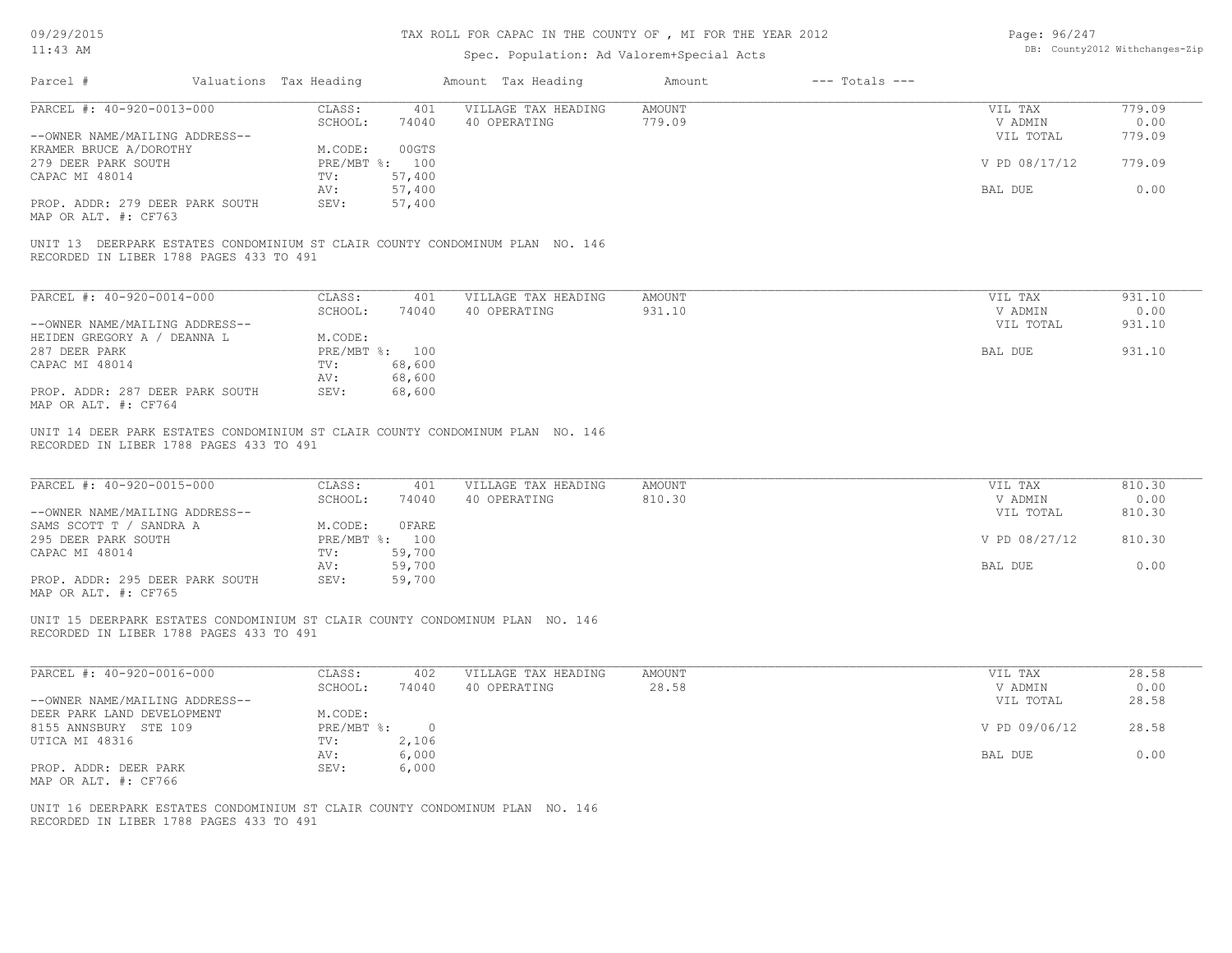# TAX ROLL FOR CAPAC IN THE COUNTY OF , MI FOR THE YEAR 2012

# Spec. Population: Ad Valorem+Special Acts

| Page: 97/247 |                                |
|--------------|--------------------------------|
|              | DB: County2012 Withchanges-Zip |

| PARCEL #: 40-920-0017-000                                                                                               | CLASS:<br>SCHOOL:<br>74040 | 402<br>VILLAGE TAX HEADING                 | <b>AMOUNT</b><br>28.58 | VIL TAX                         | 28.58<br>0.00          |
|-------------------------------------------------------------------------------------------------------------------------|----------------------------|--------------------------------------------|------------------------|---------------------------------|------------------------|
| --OWNER NAME/MAILING ADDRESS--                                                                                          |                            | 40 OPERATING                               |                        | V ADMIN<br>VIL TOTAL            | 28.58                  |
| DEER PARK LAND DEVELOPMENT                                                                                              | M.CODE:                    |                                            |                        |                                 |                        |
| 8155 ANNSBURY STE 109                                                                                                   | $PRE/MBT$ %:<br>$\sim$ 0   |                                            |                        | V PD 09/06/12                   | 28.58                  |
| UTICA MI 48316                                                                                                          | 2,106<br>TV:               |                                            |                        |                                 |                        |
|                                                                                                                         | 6,000<br>AV:               |                                            |                        | BAL DUE                         | 0.00                   |
| PROP. ADDR: DEER PARK                                                                                                   | SEV:<br>6,000              |                                            |                        |                                 |                        |
| MAP OR ALT. #: CF767                                                                                                    |                            |                                            |                        |                                 |                        |
| UNIT 17 DEERPARK ESTATES CONDOMINIUM ST CLAIR COUNTY CONDOMINUM PLAN NO. 146<br>RECORDED IN LIBER 1788 PAGES 433 TO 491 |                            |                                            |                        |                                 |                        |
| PARCEL #: 40-920-0018-000                                                                                               | CLASS:<br>402              | VILLAGE TAX HEADING                        | <b>AMOUNT</b>          | VIL TAX                         | 28.58                  |
|                                                                                                                         | SCHOOL:<br>74040           | 40 OPERATING                               | 28.58                  | V ADMIN                         | 0.00                   |
| --OWNER NAME/MAILING ADDRESS--                                                                                          |                            |                                            |                        | VIL TOTAL                       | 28.58                  |
| DEER PARK LAND DEVELOPMENT                                                                                              | M.CODE:                    |                                            |                        |                                 |                        |
| 8155 ANNSBURY STE 109                                                                                                   | $PRE/MBT$ $\div$ 0         |                                            |                        | V PD 09/06/12                   | 28.58                  |
| UTICA MI 48316                                                                                                          | 2,106<br>TV:               |                                            |                        |                                 |                        |
|                                                                                                                         | 6,000<br>AV:               |                                            |                        | BAL DUE                         | 0.00                   |
| PROP. ADDR: DEER PARK                                                                                                   | SEV:<br>6,000              |                                            |                        |                                 |                        |
| MAP OR ALT. #: CF768                                                                                                    |                            |                                            |                        |                                 |                        |
| UNIT 18 DEERPARK ESTATES CONDOMINIUM ST CLAIR COUNTY CONDOMINUM PLAN NO. 146<br>RECORDED IN LIBER 1788 PAGES 433 TO 491 |                            |                                            |                        |                                 |                        |
| PARCEL #: 40-920-0019-000<br>--OWNER NAME/MAILING ADDRESS--                                                             | CLASS:<br>SCHOOL:<br>74040 | 402<br>VILLAGE TAX HEADING<br>40 OPERATING | AMOUNT<br>28.58        | VIL TAX<br>V ADMIN<br>VIL TOTAL | 28.58<br>0.00<br>28.58 |
| DEER PARK LAND DEVELOPMENT                                                                                              | M.CODE:                    |                                            |                        |                                 |                        |
| 8155 ANNSBURY STE 109                                                                                                   | $PRE/MBT$ $\div$ 0         |                                            |                        | V PD 09/06/12                   | 28.58                  |
| UTICA MI 48316                                                                                                          | 2,106<br>TV:               |                                            |                        |                                 |                        |
|                                                                                                                         | 6,000<br>AV:               |                                            |                        | BAL DUE                         | 0.00                   |
| PROP. ADDR: DEER PARK<br>MAP OR ALT. #: CF769                                                                           | SEV:<br>6,000              |                                            |                        |                                 |                        |
| UNIT 19 DEERPARK ESTATES CONDOMINIUM ST CLAIR COUNTY CONDOMINUM PLAN NO. 146<br>RECORDED IN LIBER 1788 PAGES 433 TO 491 |                            |                                            |                        |                                 |                        |
|                                                                                                                         |                            |                                            |                        |                                 |                        |
| PARCEL #: 40-920-0020-000                                                                                               | CLASS:                     | 402<br>VILLAGE TAX HEADING                 | AMOUNT                 | VIL TAX                         | 28.58                  |
|                                                                                                                         | SCHOOL:<br>74040           | 40 OPERATING                               | 28.58                  | V ADMIN                         | 0.00                   |
| --OWNER NAME/MAILING ADDRESS--                                                                                          |                            |                                            |                        | VIL TOTAL                       | 28.58                  |
| DEER PARK LAND DEVELOPMENT<br>8155 ANNSBURY STE 109                                                                     | M.CODE:<br>PRE/MBT %: 0    |                                            |                        | V PD 09/06/12                   | 28.58                  |
| UTICA MI 48316                                                                                                          | 2,106<br>TV:               |                                            |                        |                                 |                        |
|                                                                                                                         | 6,000<br>AV:               |                                            |                        | BAL DUE                         | 0.00                   |
| PROP. ADDR: DEER PARK EAST                                                                                              | SEV:<br>6,000              |                                            |                        |                                 |                        |
| MAP OR ALT. #: CF770                                                                                                    |                            |                                            |                        |                                 |                        |
| UNIT 20 DEERPARK ESTATES CONDOMINIUM ST CLAIR COUNTY CONDOMINUM PLAN NO. 146                                            |                            |                                            |                        |                                 |                        |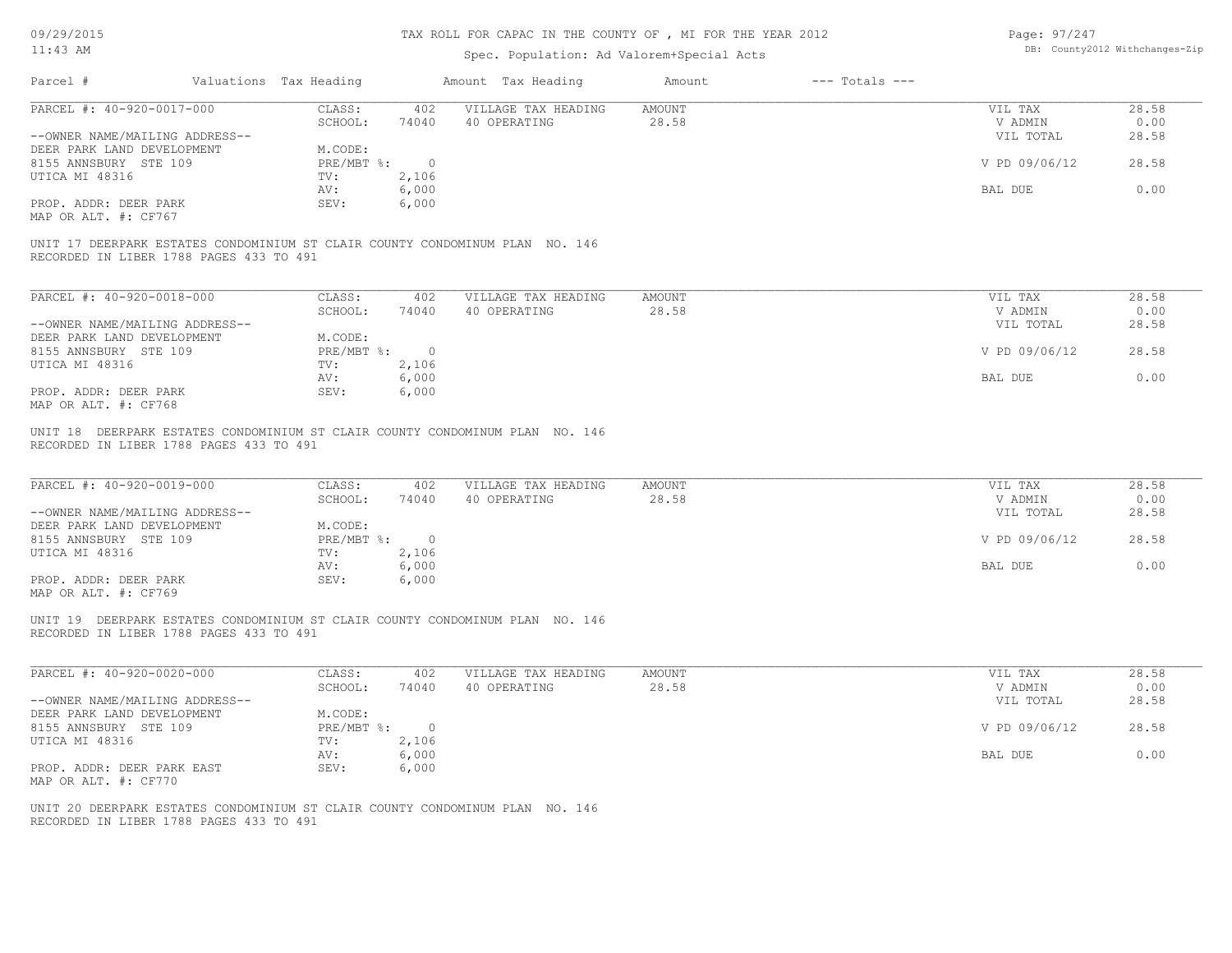# TAX ROLL FOR CAPAC IN THE COUNTY OF , MI FOR THE YEAR 2012

Page: 98/247 DB: County2012 Withchanges-Zip

| $11:43$ AM                                                                                                              |                                              | Spec. Population: Ad Valorem+Special Acts | DB: County2012 Withchanges-Zip |                                 |                      |
|-------------------------------------------------------------------------------------------------------------------------|----------------------------------------------|-------------------------------------------|--------------------------------|---------------------------------|----------------------|
| Parcel #                                                                                                                | Valuations Tax Heading                       | Amount Tax Heading                        | $---$ Totals $---$<br>Amount   |                                 |                      |
| PARCEL #: 40-920-0021-000                                                                                               | CLASS:<br>402                                | VILLAGE TAX HEADING                       | <b>AMOUNT</b>                  | VIL TAX                         | 6.21                 |
|                                                                                                                         | SCHOOL:<br>74040                             | 40 OPERATING                              | 6.21                           | V ADMIN                         | 0.00                 |
| --OWNER NAME/MAILING ADDRESS--                                                                                          |                                              |                                           |                                | VIL TOTAL                       | 6.21                 |
| DEER PARK LAND DEVELOPMENT                                                                                              | M.CODE:                                      |                                           |                                |                                 |                      |
| 8155 ANNSBURY STE 109                                                                                                   | $PRE/MBT$ $\div$<br>$\circ$                  |                                           |                                | V PD 09/06/12                   | 6.21                 |
| UTICA MI 48316                                                                                                          | 458<br>TV:                                   |                                           |                                |                                 |                      |
|                                                                                                                         | 6,000<br>AV:                                 |                                           |                                | BAL DUE                         | 0.00                 |
| PROP. ADDR: DEER PARK<br>MAP OR ALT. #: CF771                                                                           | 6,000<br>SEV:                                |                                           |                                |                                 |                      |
|                                                                                                                         |                                              |                                           |                                |                                 |                      |
| UNIT 21 DEERPARK ESTATES CONDOMINIUM ST CLAIR COUNTY CONDOMINUM PLAN NO. 146<br>RECORDED IN LIBER 1788 PAGES 433 TO 491 |                                              |                                           |                                |                                 |                      |
| PARCEL #: 40-920-0022-000                                                                                               | CLASS:<br>402                                | VILLAGE TAX HEADING                       | <b>AMOUNT</b>                  | VIL TAX                         | 6.21                 |
|                                                                                                                         | SCHOOL:<br>74040                             | 40 OPERATING                              | 6.21                           | V ADMIN                         | 0.00                 |
| --OWNER NAME/MAILING ADDRESS--                                                                                          |                                              |                                           |                                | VIL TOTAL                       | 6.21                 |
| DEER PARK LAND DEVELOPMENT                                                                                              | M.CODE:                                      |                                           |                                |                                 |                      |
| 8155 ANNSBURY STE 109                                                                                                   | $PRE/MBT$ %:<br>$\overline{0}$               |                                           |                                | V PD 09/06/12                   | 6.21                 |
| UTICA MI 48316                                                                                                          | 458<br>TV:                                   |                                           |                                |                                 |                      |
|                                                                                                                         | 6,000<br>AV:                                 |                                           |                                | BAL DUE                         | 0.00                 |
| PROP. ADDR: DEER PARK                                                                                                   | SEV:<br>6,000                                |                                           |                                |                                 |                      |
| MAP OR ALT. #: CF772                                                                                                    |                                              |                                           |                                |                                 |                      |
| PARCEL #: 40-920-0023-000<br>--OWNER NAME/MAILING ADDRESS--<br>DEER PARK LAND DEVELOPMENT                               | CLASS:<br>402<br>SCHOOL:<br>74040<br>M.CODE: | VILLAGE TAX HEADING<br>40 OPERATING       | AMOUNT<br>6.21                 | VIL TAX<br>V ADMIN<br>VIL TOTAL | 6.21<br>0.00<br>6.21 |
| 8155 ANNSBURY STE 109                                                                                                   | PRE/MBT %:<br>$\overline{0}$<br>458          |                                           |                                | V PD 09/06/12                   | 6.21                 |
| UTICA MI 48316                                                                                                          | TV:<br>6,000<br>AV:                          |                                           |                                | BAL DUE                         | 0.00                 |
| PROP. ADDR: DEER PARK                                                                                                   | SEV:<br>6,000                                |                                           |                                |                                 |                      |
| MAP OR ALT. #: CF773                                                                                                    |                                              |                                           |                                |                                 |                      |
| UNIT 23 DEERPARK ESTATES CONDOMINIUM ST CLAIR COUNTY CONDOMINUM PLAN NO. 146<br>RECORDED IN LIBER 1788 PAGES 433 TO 491 |                                              |                                           |                                |                                 |                      |
| PARCEL #: 40-920-0024-000                                                                                               | CLASS:<br>402<br>SCHOOL:                     | VILLAGE TAX HEADING<br>40 OPERATING       | AMOUNT<br>6.21                 | VIL TAX<br>V ADMIN              | 6.21<br>0.00         |
| --OWNER NAME/MAILING ADDRESS--                                                                                          | 74040                                        |                                           |                                | VIL TOTAL                       | 6.21                 |
| DEER PARK LAND DEVELOPMENT                                                                                              | M.CODE:                                      |                                           |                                |                                 |                      |
| 8155 ANNSBURY STE 109                                                                                                   | PRE/MBT %:<br>$\circ$                        |                                           |                                | V PD 09/06/12                   | 6.21                 |
| UTICA MI 48316                                                                                                          | 458<br>TV:                                   |                                           |                                |                                 |                      |
|                                                                                                                         | 6,000<br>AV:                                 |                                           |                                | BAL DUE                         | 0.00                 |
| PROP. ADDR: DEER PARK                                                                                                   | SEV:<br>6,000                                |                                           |                                |                                 |                      |
| MAP OR ALT. #: CF774                                                                                                    |                                              |                                           |                                |                                 |                      |
|                                                                                                                         |                                              |                                           |                                |                                 |                      |
| UNIT 24 DEERPARK ESTATES CONDOMINIUM ST CLAIR COUNTY CONDOMINUM PLAN NO. 146                                            |                                              |                                           |                                |                                 |                      |
| RECORDED IN LIBER 1788 PAGES 433 TO 491                                                                                 |                                              |                                           |                                |                                 |                      |
|                                                                                                                         |                                              |                                           |                                |                                 |                      |
|                                                                                                                         |                                              |                                           |                                |                                 |                      |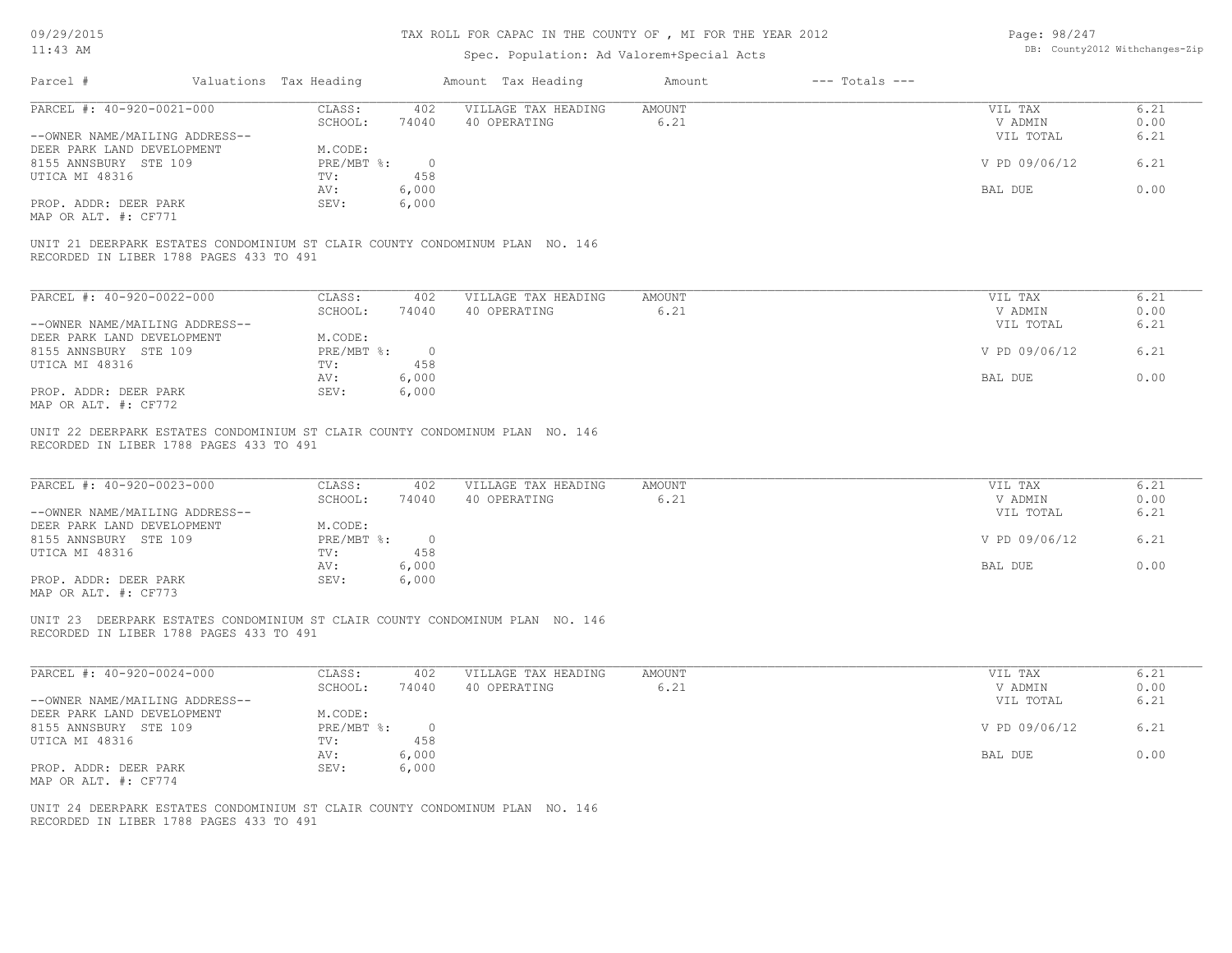# TAX ROLL FOR CAPAC IN THE COUNTY OF , MI FOR THE YEAR 2012

Page: 99/247 DB: County2012 Withchanges-Zip

| TT: 40 MM                                                                                                                                                                             |                                                                                                             | Spec. Population: Ad Valorem+Special Acts |                              |                                                             | DD. COUNCYZOIZ WICHCHANGES SIP       |
|---------------------------------------------------------------------------------------------------------------------------------------------------------------------------------------|-------------------------------------------------------------------------------------------------------------|-------------------------------------------|------------------------------|-------------------------------------------------------------|--------------------------------------|
| Parcel #                                                                                                                                                                              | Valuations Tax Heading                                                                                      | Amount Tax Heading                        | $---$ Totals $---$<br>Amount |                                                             |                                      |
| PARCEL #: 40-920-0025-000                                                                                                                                                             | CLASS:<br>402                                                                                               | VILLAGE TAX HEADING                       | <b>AMOUNT</b>                | VIL TAX                                                     | 6.21                                 |
|                                                                                                                                                                                       | SCHOOL:<br>74040                                                                                            | 40 OPERATING                              | 6.21                         | V ADMIN                                                     | 0.00                                 |
| --OWNER NAME/MAILING ADDRESS--                                                                                                                                                        |                                                                                                             |                                           |                              | VIL TOTAL                                                   | 6.21                                 |
| DEER PARK LAND DEVELOPMENT                                                                                                                                                            | M.CODE:                                                                                                     |                                           |                              |                                                             |                                      |
| 8155 ANNSBURY STE 109                                                                                                                                                                 | $PRE/MBT$ %:<br>$\overline{0}$                                                                              |                                           |                              | V PD 09/06/12                                               | 6.21                                 |
| UTICA MI 48316                                                                                                                                                                        | TV:<br>458                                                                                                  |                                           |                              |                                                             |                                      |
|                                                                                                                                                                                       | 6,000<br>AV:                                                                                                |                                           |                              | BAL DUE                                                     | 0.00                                 |
| PROP. ADDR: DEER PARK<br>MAP OR ALT. #: CF775                                                                                                                                         | SEV:<br>6,000                                                                                               |                                           |                              |                                                             |                                      |
|                                                                                                                                                                                       |                                                                                                             |                                           |                              |                                                             |                                      |
| UNIT 25 DEERPARK ESTATES CONDOMINIUM ST CLAIR COUNTY CONDOMINUM PLAN NO. 146<br>RECORDED IN LIBER 1788 PAGES 433 TO 491                                                               |                                                                                                             |                                           |                              |                                                             |                                      |
| PARCEL #: 40-920-0026-000                                                                                                                                                             | CLASS:<br>402                                                                                               | VILLAGE TAX HEADING                       | AMOUNT                       | VIL TAX                                                     | 6.21                                 |
|                                                                                                                                                                                       | SCHOOL:<br>74040                                                                                            | 40 OPERATING                              | 6.21                         | V ADMIN                                                     | 0.00                                 |
| --OWNER NAME/MAILING ADDRESS--                                                                                                                                                        |                                                                                                             |                                           |                              | VIL TOTAL                                                   | 6.21                                 |
| DEER PARK LAND DEVELOPMENT                                                                                                                                                            | M.CODE:                                                                                                     |                                           |                              |                                                             |                                      |
| 8155 ANNSBURY STE 109                                                                                                                                                                 | PRE/MBT %:<br>$\overline{0}$                                                                                |                                           |                              | V PD 09/06/12                                               | 6.21                                 |
| UTICA MI 48316                                                                                                                                                                        | 458<br>TV:                                                                                                  |                                           |                              |                                                             |                                      |
|                                                                                                                                                                                       | AV:<br>6,000                                                                                                |                                           |                              | BAL DUE                                                     | 0.00                                 |
| PROP. ADDR: DEER PARK<br>MAP OR ALT. #: CF776                                                                                                                                         | SEV:<br>6,000                                                                                               |                                           |                              |                                                             |                                      |
| PARCEL #: 40-920-0027-000<br>--OWNER NAME/MAILING ADDRESS--<br>DEER PARK LAND DEVELOPMENT<br>8155 ANNSBURY STE 109<br>UTICA MI 48316<br>PROP. ADDR: DEER PARK<br>MAP OR ALT. #: CF777 | CLASS:<br>402<br>SCHOOL:<br>74040<br>M.CODE:<br>PRE/MBT %: 0<br>458<br>TV:<br>6,000<br>AV:<br>6,000<br>SEV: | VILLAGE TAX HEADING<br>40 OPERATING       | AMOUNT<br>6.21               | VIL TAX<br>V ADMIN<br>VIL TOTAL<br>V PD 09/06/12<br>BAL DUE | 6.21<br>0.00<br>6.21<br>6.21<br>0.00 |
| UNIT 27 DEERPARK ESTATES CONDOMINIUM ST CLAIR COUNTY CONDOMINUM PLAN NO. 146<br>RECORDED IN LIBER 1788 PAGES 433 TO 491                                                               |                                                                                                             |                                           |                              |                                                             |                                      |
| PARCEL #: 40-920-0028-000                                                                                                                                                             | CLASS:<br>402                                                                                               | VILLAGE TAX HEADING                       | <b>AMOUNT</b>                | VIL TAX                                                     | 6.21                                 |
| --OWNER NAME/MAILING ADDRESS--                                                                                                                                                        | SCHOOL:<br>74040                                                                                            | 40 OPERATING                              | 6.21                         | V ADMIN<br>VIL TOTAL                                        | 0.00<br>6.21                         |
| DEER PARK LAND DEVELOPMENT                                                                                                                                                            | M.CODE:                                                                                                     |                                           |                              |                                                             |                                      |
| 8155 ANNSBURY STE 109                                                                                                                                                                 | $\overline{0}$<br>$PRE/MBT$ $\frac{1}{6}$ :                                                                 |                                           |                              | V PD 09/06/12                                               | 6.21                                 |
| UTICA MI 48316                                                                                                                                                                        | TV:<br>458                                                                                                  |                                           |                              |                                                             |                                      |
|                                                                                                                                                                                       | 6,000<br>AV:                                                                                                |                                           |                              | BAL DUE                                                     | 0.00                                 |
| PROP. ADDR: DEER PARK                                                                                                                                                                 | SEV:<br>6,000                                                                                               |                                           |                              |                                                             |                                      |
| MAP OR ALT. #: CF778                                                                                                                                                                  |                                                                                                             |                                           |                              |                                                             |                                      |
| UNIT 28 DEERPARK ESTATES CONDOMINIUM ST CLAIR COUNTY CONDOMINUM PLAN NO. 146<br>RECORDED IN LIBER 1788 PAGES 433 TO 491                                                               |                                                                                                             |                                           |                              |                                                             |                                      |
|                                                                                                                                                                                       |                                                                                                             |                                           |                              |                                                             |                                      |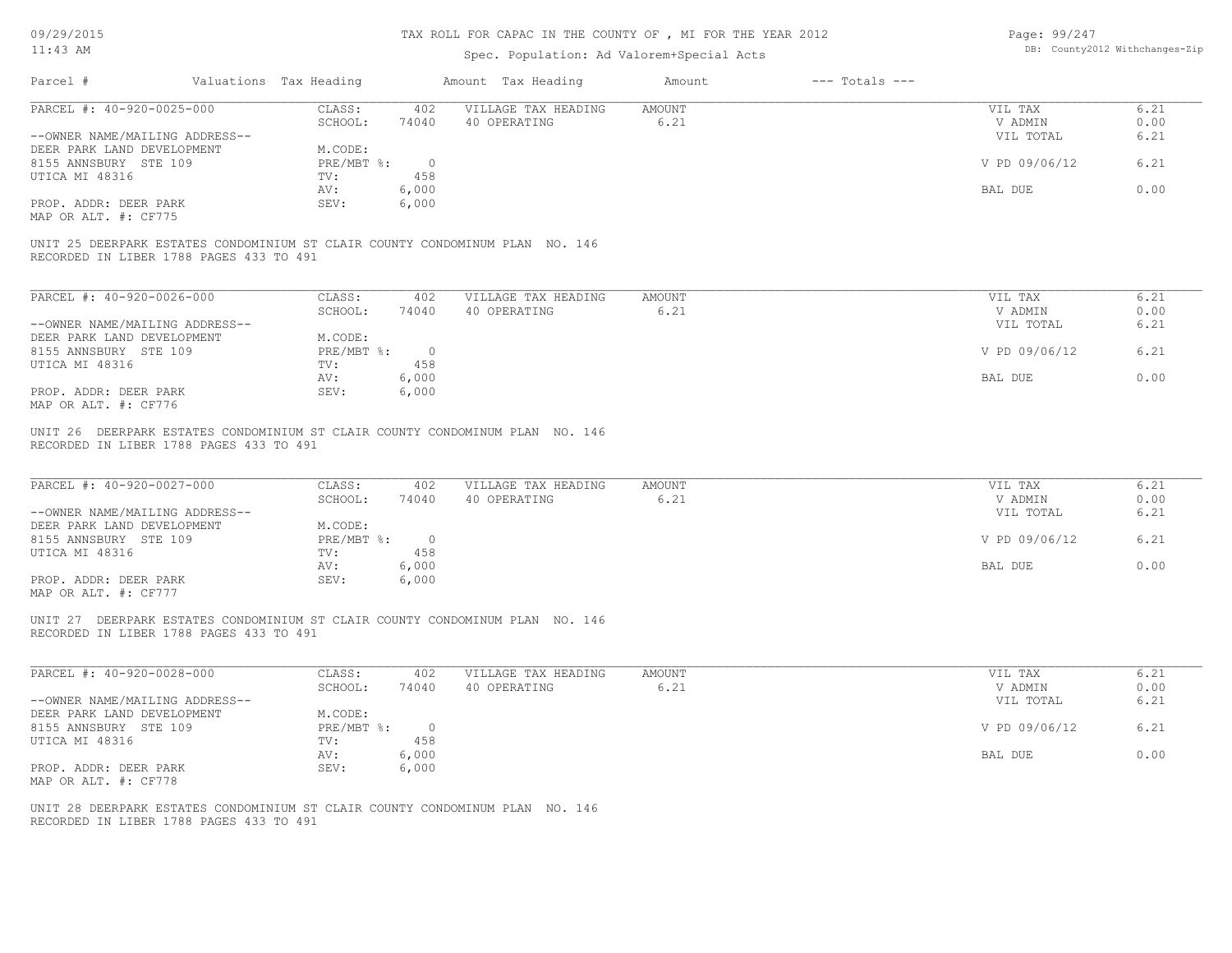# TAX ROLL FOR CAPAC IN THE COUNTY OF , MI FOR THE YEAR 2012

| Page: 100/247 |                                |
|---------------|--------------------------------|
|               | DB: County2012 Withchanges-Zip |

| $11:43$ AM                                                                                                              |                        |                              |                | Spec. Population: Ad Valorem+Special Acts                                    | DB: County2012 Withchanges-Zip |                    |                                 |                      |
|-------------------------------------------------------------------------------------------------------------------------|------------------------|------------------------------|----------------|------------------------------------------------------------------------------|--------------------------------|--------------------|---------------------------------|----------------------|
| Parcel #                                                                                                                | Valuations Tax Heading |                              |                | Amount Tax Heading                                                           | Amount                         | $---$ Totals $---$ |                                 |                      |
| PARCEL #: 40-920-0029-000                                                                                               |                        | CLASS:                       | 402            | VILLAGE TAX HEADING                                                          | <b>AMOUNT</b>                  |                    | VIL TAX                         | 6.21                 |
|                                                                                                                         |                        | SCHOOL:                      | 74040          | 40 OPERATING                                                                 | 6.21                           |                    | V ADMIN                         | 0.00                 |
| --OWNER NAME/MAILING ADDRESS--                                                                                          |                        |                              |                |                                                                              |                                |                    | VIL TOTAL                       | 6.21                 |
| DEER PARK LAND DEVELOPMENT                                                                                              |                        | M.CODE:                      |                |                                                                              |                                |                    |                                 |                      |
| 8155 ANSBURY STE 109                                                                                                    |                        | $PRE/MBT$ $\div$             | $\circ$        |                                                                              |                                |                    | V PD 09/06/12                   | 6.21                 |
| UTICA MI 48316                                                                                                          |                        | TV:                          | 458            |                                                                              |                                |                    |                                 |                      |
|                                                                                                                         |                        | AV:                          | 6,000          |                                                                              |                                |                    | BAL DUE                         | 0.00                 |
| PROP. ADDR: DEER PARK                                                                                                   |                        | SEV:                         | 6,000          |                                                                              |                                |                    |                                 |                      |
| MAP OR ALT. #: CF779                                                                                                    |                        |                              |                |                                                                              |                                |                    |                                 |                      |
| RECORDED IN LIBER 1788 PAGES 433 TO 491                                                                                 |                        |                              |                | UNIT 29 DEERPARK ESTATES CONDOMINIUM ST CLAIR COUNTY CONDOMINUM PLAN NO. 146 |                                |                    |                                 |                      |
| PARCEL #: 40-920-0030-000                                                                                               |                        | CLASS:                       | 402            | VILLAGE TAX HEADING                                                          | <b>AMOUNT</b>                  |                    | VIL TAX                         | 6.21                 |
|                                                                                                                         |                        | SCHOOL:                      | 74040          | 40 OPERATING                                                                 | 6.21                           |                    | V ADMIN                         | 0.00                 |
| --OWNER NAME/MAILING ADDRESS--                                                                                          |                        |                              |                |                                                                              |                                |                    | VIL TOTAL                       | 6.21                 |
| DEER PARK LAND DEVELOPMENT                                                                                              |                        | M.CODE:                      |                |                                                                              |                                |                    |                                 |                      |
| 8155 ANNSBURY STE 109                                                                                                   |                        | $PRE/MBT$ $\div$             | $\circ$        |                                                                              |                                |                    | V PD 09/06/12                   | 6.21                 |
| UTICA MI 48316                                                                                                          |                        | TV:                          | 458            |                                                                              |                                |                    |                                 |                      |
|                                                                                                                         |                        | AV:                          | 6,000          |                                                                              |                                |                    | BAL DUE                         | 0.00                 |
| PROP. ADDR: DEER PARK                                                                                                   |                        | SEV:                         | 6,000          |                                                                              |                                |                    |                                 |                      |
| MAP OR ALT. #: CF780                                                                                                    |                        |                              |                |                                                                              |                                |                    |                                 |                      |
| PARCEL #: 40-920-0031-000<br>--OWNER NAME/MAILING ADDRESS--<br>DEER PARK LAND DEVELOPMENT                               |                        | CLASS:<br>SCHOOL:<br>M.CODE: | 402<br>74040   | VILLAGE TAX HEADING<br>40 OPERATING                                          | <b>AMOUNT</b><br>6.21          |                    | VIL TAX<br>V ADMIN<br>VIL TOTAL | 6.21<br>0.00<br>6.21 |
| 8155 ANNSBURY STE 109                                                                                                   |                        | PRE/MBT %:                   | $\circ$        |                                                                              |                                |                    | V PD 09/06/12                   | 6.21                 |
| UTICA MI 48316                                                                                                          |                        | TV:                          | 458            |                                                                              |                                |                    |                                 |                      |
|                                                                                                                         |                        | AV:                          | 6,000          |                                                                              |                                |                    | BAL DUE                         | 0.00                 |
| PROP. ADDR: DEER PARK<br>MAP OR ALT. #: CF781                                                                           |                        | SEV:                         | 6,000          |                                                                              |                                |                    |                                 |                      |
| UNIT 31 DEERPARK ESTATES CONDOMINIUM ST CLAIR COUNTY CONDOMINUM PLAN NO. 146<br>RECORDED IN LIBER 1788 PAGES 433 TO 491 |                        |                              |                |                                                                              |                                |                    |                                 |                      |
| PARCEL #: 40-920-0032-000                                                                                               |                        | CLASS:<br>SCHOOL:            | 402<br>74040   | VILLAGE TAX HEADING<br>40 OPERATING                                          | <b>AMOUNT</b><br>6.21          |                    | VIL TAX<br>V ADMIN              | 6.21<br>0.00         |
| --OWNER NAME/MAILING ADDRESS--                                                                                          |                        |                              |                |                                                                              |                                |                    | VIL TOTAL                       | 6.21                 |
| JPS DEVELOPMENT, LLC                                                                                                    |                        | M.CODE:                      |                |                                                                              |                                |                    |                                 |                      |
| 8155 ANSBURY STE 103                                                                                                    |                        | $PRE/MBT$ $\div$             | $\overline{0}$ |                                                                              |                                |                    | V PD 09/06/12                   | 6.21                 |
| SHELBY TWP MI 48316                                                                                                     |                        | TV:                          | 458            |                                                                              |                                |                    |                                 |                      |
|                                                                                                                         |                        | AV:                          | 6,000          |                                                                              |                                |                    | BAL DUE                         | 0.00                 |
| PROP. ADDR: DEER PARK                                                                                                   |                        | SEV:                         | 6,000          |                                                                              |                                |                    |                                 |                      |
| MAP OR ALT. #: CF782                                                                                                    |                        |                              |                |                                                                              |                                |                    |                                 |                      |
|                                                                                                                         |                        |                              |                |                                                                              |                                |                    |                                 |                      |
| UNIT 32 DEERPARK ESTATES CONDOMINIUM ST CLAIR COUNTY CONDOMINUM PLAN NO. 146<br>RECORDED IN LIBER 1788 PAGES 433 TO 491 |                        |                              |                |                                                                              |                                |                    |                                 |                      |
|                                                                                                                         |                        |                              |                |                                                                              |                                |                    |                                 |                      |
|                                                                                                                         |                        |                              |                |                                                                              |                                |                    |                                 |                      |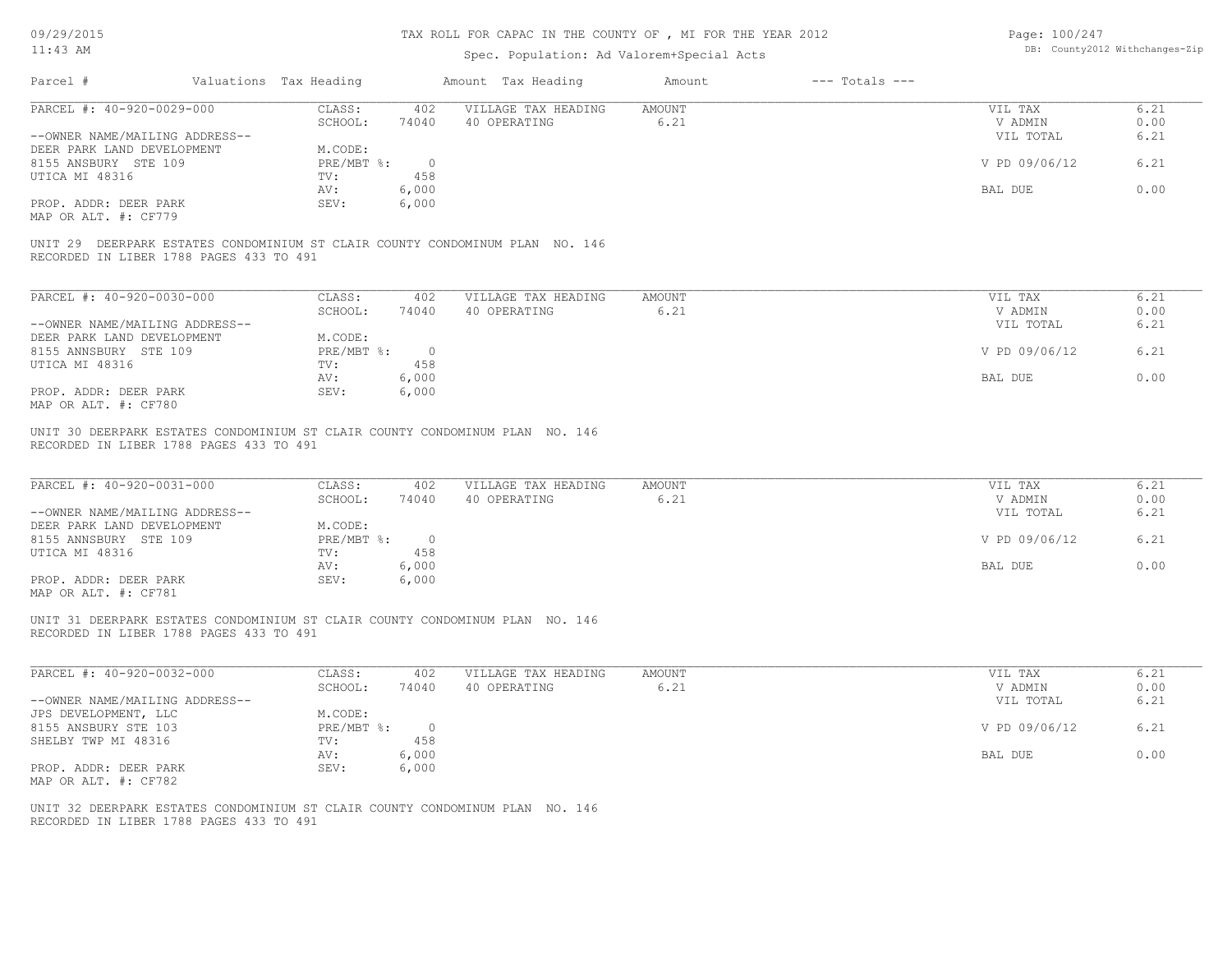# TAX ROLL FOR CAPAC IN THE COUNTY OF , MI FOR THE YEAR 2012

Page: 101/247

| $11:43$ AM                                                  |                        |                       | Spec. Population: Ad Valorem+Special Acts                                    |                       |                    |                                 | DB: County2012 Withchanges-Zip |
|-------------------------------------------------------------|------------------------|-----------------------|------------------------------------------------------------------------------|-----------------------|--------------------|---------------------------------|--------------------------------|
| Parcel #                                                    | Valuations Tax Heading |                       | Amount Tax Heading                                                           | Amount                | $---$ Totals $---$ |                                 |                                |
| PARCEL #: 40-920-0033-000                                   | CLASS:<br>SCHOOL:      | 402<br>74040          | VILLAGE TAX HEADING<br>40 OPERATING                                          | <b>AMOUNT</b><br>6.21 |                    | VIL TAX<br>V ADMIN              | 6.21<br>0.00                   |
| --OWNER NAME/MAILING ADDRESS--<br>JPS DEVELOPMENT, LLC      | M.CODE:                |                       |                                                                              |                       |                    | VIL TOTAL                       | 6.21                           |
| 8155 ANSBURY STE 103<br>SHELBY TWP MI 48316                 | PRE/MBT %:<br>TV:      | $\overline{0}$<br>458 |                                                                              |                       |                    | V PD 09/06/12                   | 6.21                           |
|                                                             | AV:                    | 6,000                 |                                                                              |                       |                    | BAL DUE                         | 0.00                           |
| PROP. ADDR: DEER PARK<br>MAP OR ALT. #: CF783               | SEV:                   | 6,000                 |                                                                              |                       |                    |                                 |                                |
| RECORDED IN LIBER 1788 PAGES 433 TO 491                     |                        |                       | UNIT 33 DEERPARK ESTATES CONDOMINIUM ST CLAIR COUNTY CONDOMINUM PLAN NO. 146 |                       |                    |                                 |                                |
| PARCEL #: 40-920-0034-000                                   | CLASS:                 | 402                   | VILLAGE TAX HEADING                                                          | AMOUNT                |                    | VIL TAX                         | 6.21                           |
| --OWNER NAME/MAILING ADDRESS--                              | SCHOOL:                | 74040                 | 40 OPERATING                                                                 | 6.21                  |                    | V ADMIN<br>VIL TOTAL            | 0.00<br>6.21                   |
| JPS DEVELOPMENT LLC<br>8155 ANSBURY STE 103                 | M.CODE:<br>PRE/MBT %:  | $\overline{0}$        |                                                                              |                       |                    | V PD 09/06/12                   | 6.21                           |
| SHELBY TWP MI 48316                                         | TV:                    | 458                   |                                                                              |                       |                    |                                 |                                |
| PROP. ADDR: DEER PARK<br>MAP OR ALT. #: CF784               | AV:<br>SEV:            | 6,000<br>6,000        |                                                                              |                       |                    | BAL DUE                         | 0.00                           |
| PARCEL #: 40-920-0035-000<br>--OWNER NAME/MAILING ADDRESS-- | CLASS:<br>SCHOOL:      | 402<br>74040          | VILLAGE TAX HEADING<br>40 OPERATING                                          | AMOUNT<br>6.21        |                    | VIL TAX<br>V ADMIN<br>VIL TOTAL | 6.21<br>0.00<br>6.21           |
| JPS DEVELOPMENT LLC<br>8155 ANSBURY STE 103                 | M.CODE:<br>PRE/MBT %:  | $\overline{0}$        |                                                                              |                       |                    | V PD 09/06/12                   | 6.21                           |
| SHELBY TWP MI 48316                                         | TV:<br>AV:             | 458<br>6,000          |                                                                              |                       |                    | BAL DUE                         | 0.00                           |
| PROP. ADDR: DEER PARK<br>MAP OR ALT. #: CF785               | SEV:                   | 6,000                 |                                                                              |                       |                    |                                 |                                |
| RECORDED IN LIBER 1788 PAGES 433 TO 491                     |                        |                       | UNIT 35 DEERPARK ESTATES CONDOMINIUM ST CLAIR COUNTY CONDOMINUM PLAN NO. 146 |                       |                    |                                 |                                |
| PARCEL #: 40-920-0036-000                                   | CLASS:<br>SCHOOL:      | 402<br>74040          | VILLAGE TAX HEADING<br>40 OPERATING                                          | AMOUNT<br>81.43       |                    | VIL TAX<br>V ADMIN              | 81.43<br>0.00                  |
| --OWNER NAME/MAILING ADDRESS--<br>KONEFKE ROBERT            | M.CODE:                |                       |                                                                              |                       |                    | VIL TOTAL                       | 81.43                          |
| 20461 PRATT RD.                                             | PRE/MBT %:             | $\circ$               |                                                                              |                       |                    | V PD 08/24/12                   | 81.43                          |
| ARMADA MI 48005                                             | TV: 6,000<br>AV:       | 6,000                 |                                                                              |                       |                    | BAL DUE                         | 0.00                           |
| PROP. ADDR: DEER PARK<br>MAP OR ALT. #: CF786               | SEV:                   | 6,000                 |                                                                              |                       |                    |                                 |                                |
| RECORDED IN LIBER 1788 PAGES 433 TO 491                     |                        |                       | UNIT 36 DEERPARK ESTATES CONDOMINIUM ST CLAIR COUNTY CONDOMINUM PLAN NO. 146 |                       |                    |                                 |                                |
|                                                             |                        |                       |                                                                              |                       |                    |                                 |                                |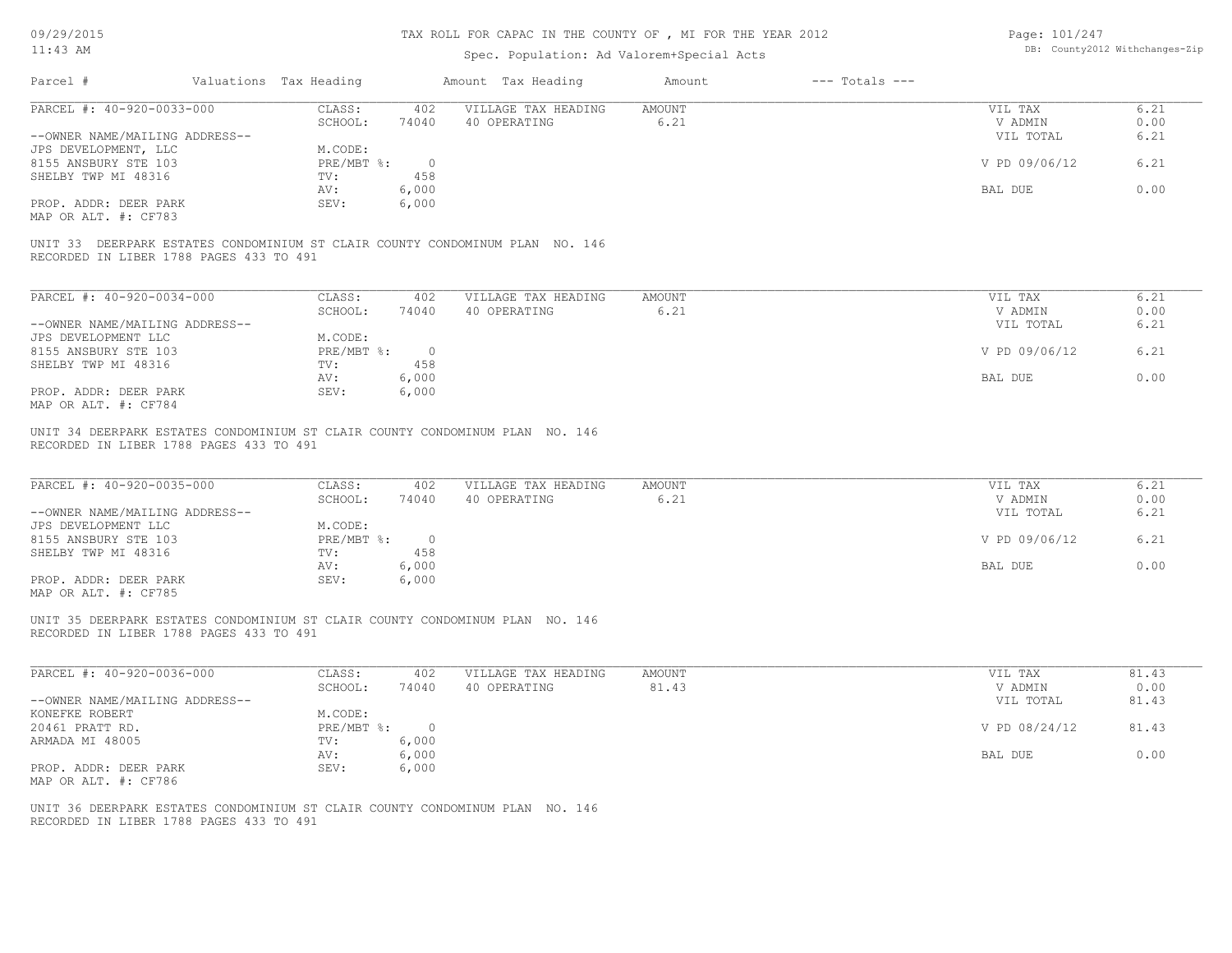#### TAX ROLL FOR CAPAC IN THE COUNTY OF , MI FOR THE YEAR 2012

# Spec. Population: Ad Valorem+Special Acts

| Page: 102/247 |                                |
|---------------|--------------------------------|
|               | DB: County2012 Withchanges-Zip |

| Parcel #                                                                                                                | Valuations Tax Heading | Amount Tax Heading         | Amount | $---$ Totals $---$ |               |        |
|-------------------------------------------------------------------------------------------------------------------------|------------------------|----------------------------|--------|--------------------|---------------|--------|
| PARCEL #: 40-920-0037-000                                                                                               | CLASS:                 | VILLAGE TAX HEADING<br>401 | AMOUNT |                    | VIL TAX       | 841.52 |
|                                                                                                                         | SCHOOL:                | 74040<br>40 OPERATING      | 841.52 |                    | V ADMIN       | 0.00   |
| --OWNER NAME/MAILING ADDRESS--                                                                                          |                        |                            |        |                    | VIL TOTAL     | 841.52 |
| BEISCHER CHRISTOPHER/ROXANNE                                                                                            | M.CODE:                | <b>BACTS</b>               |        |                    |               |        |
| 212 DEER PARK SOUTH                                                                                                     | PRE/MBT %:             | 100                        |        |                    | V PD 07/26/12 | 841.52 |
| CAPAC MI 48014                                                                                                          | TV:                    | 62,000                     |        |                    |               |        |
|                                                                                                                         | AV:                    | 62,000                     |        |                    | BAL DUE       | 0.00   |
| PROP. ADDR: 212 DEER PARK SOUTH<br>MAP OR ALT. #: CF787                                                                 | SEV:                   | 62,000                     |        |                    |               |        |
| UNIT 37 DEERPARK ESTATES CONDOMINIUM ST CLAIR COUNTY CONDOMINUM PLAN NO. 146<br>RECORDED IN LIBER 1788 PAGES 433 TO 491 |                        |                            |        |                    |               |        |
| PARCEL #: 40-920-0038-000                                                                                               | CLASS:                 | 401<br>VILLAGE TAX HEADING | AMOUNT |                    | VIL TAX       | 734.29 |
|                                                                                                                         | SCHOOL:                | 74040<br>40 OPERATING      | 734.29 |                    | V ADMIN       | 0.00   |
| --OWNER NAME/MAILING ADDRESS--                                                                                          |                        |                            |        |                    | VIL TOTAL     | 734.29 |
| LEWIS GREGORY A                                                                                                         | M.CODE:                | OFARE                      |        |                    |               |        |
| DELCOUA KIMBERLY A.                                                                                                     | PRE/MBT %: 100         |                            |        |                    | V PD 08/27/12 | 734.29 |
| 226 DEER PARK SOUTH                                                                                                     | TV:                    | 54,100                     |        |                    |               |        |
| CAPAC MI 48014                                                                                                          | AV:                    | 54,100                     |        |                    | BAL DUE       | 0.00   |
| PROP. ADDR: 226 DEER PARK SOUTH                                                                                         | SEV:                   | 54,100                     |        |                    |               |        |

RECORDED IN LIBER 1788 PAGES 433 TO 491 UNIT 38 DEERPARK ESTATES CONDOMINIUM ST CLAIR COUNTY CONDOMINUM PLAN NO. 146

| PARCEL #: 40-920-0039-000      | CLASS:     | 402   | VILLAGE TAX HEADING | AMOUNT | VIL TAX       | 81.43 |
|--------------------------------|------------|-------|---------------------|--------|---------------|-------|
|                                | SCHOOL:    | 74040 | 40 OPERATING        | 81.43  | V ADMIN       | 0.00  |
| --OWNER NAME/MAILING ADDRESS-- |            |       |                     |        | VIL TOTAL     | 81.43 |
| KONEFKE ROBERT                 | M.CODE:    |       |                     |        |               |       |
| 20461 PRATT RD.                | PRE/MBT %: | - 0   |                     |        | V PD 08/24/12 | 81.43 |
| ARMADA MI 48005                | TV:        | 6,000 |                     |        |               |       |
|                                | AV:        | 6,000 |                     |        | BAL DUE       | 0.00  |
| PROP. ADDR: DEER PARK          | SEV:       | 6,000 |                     |        |               |       |
| MAP OR ALT. #: CF789           |            |       |                     |        |               |       |

 $\mathcal{L}_\mathcal{L} = \mathcal{L}_\mathcal{L} = \mathcal{L}_\mathcal{L} = \mathcal{L}_\mathcal{L} = \mathcal{L}_\mathcal{L} = \mathcal{L}_\mathcal{L} = \mathcal{L}_\mathcal{L} = \mathcal{L}_\mathcal{L} = \mathcal{L}_\mathcal{L} = \mathcal{L}_\mathcal{L} = \mathcal{L}_\mathcal{L} = \mathcal{L}_\mathcal{L} = \mathcal{L}_\mathcal{L} = \mathcal{L}_\mathcal{L} = \mathcal{L}_\mathcal{L} = \mathcal{L}_\mathcal{L} = \mathcal{L}_\mathcal{L}$ 

RECORDED IN LIBER 1788 PAGES 433 TO 491 UNIT 39 DEERPARK ESTATES CONDOMINIUM ST CLAIR COUNTY CONDOMINUM PLAN NO. 146

| PARCEL #: 40-920-0040-000      | CLASS:     | 401    | VILLAGE TAX HEADING | AMOUNT | VIL TAX       | 734.29 |
|--------------------------------|------------|--------|---------------------|--------|---------------|--------|
|                                | SCHOOL:    | 74040  | 40 OPERATING        | 734.29 | V ADMIN       | 0.00   |
| --OWNER NAME/MAILING ADDRESS-- |            |        |                     |        | VIL TOTAL     | 734.29 |
| DOUTRY IRENE                   | M.CODE:    |        |                     |        |               |        |
| 240 DEER PARK                  | PRE/MBT %: | 100    |                     |        | V PD 08/24/12 | 734.29 |
| CAPAC MI 48014                 | TV:        | 54,100 |                     |        |               |        |
|                                | AV:        | 54,100 |                     |        | BAL DUE       | 0.00   |
| PROP. ADDR: 240 DEER PARK      | SEV:       | 54,100 |                     |        |               |        |
| MAP OR ALT. #: CF790           |            |        |                     |        |               |        |

RECORDED IN LIBER 1788 PAGES 433 TO 491 UNIT 40 DEERPARK ESTATES CONDOMINIUM ST CLAIR COUNTY CONDOMINUM PLAN NO. 146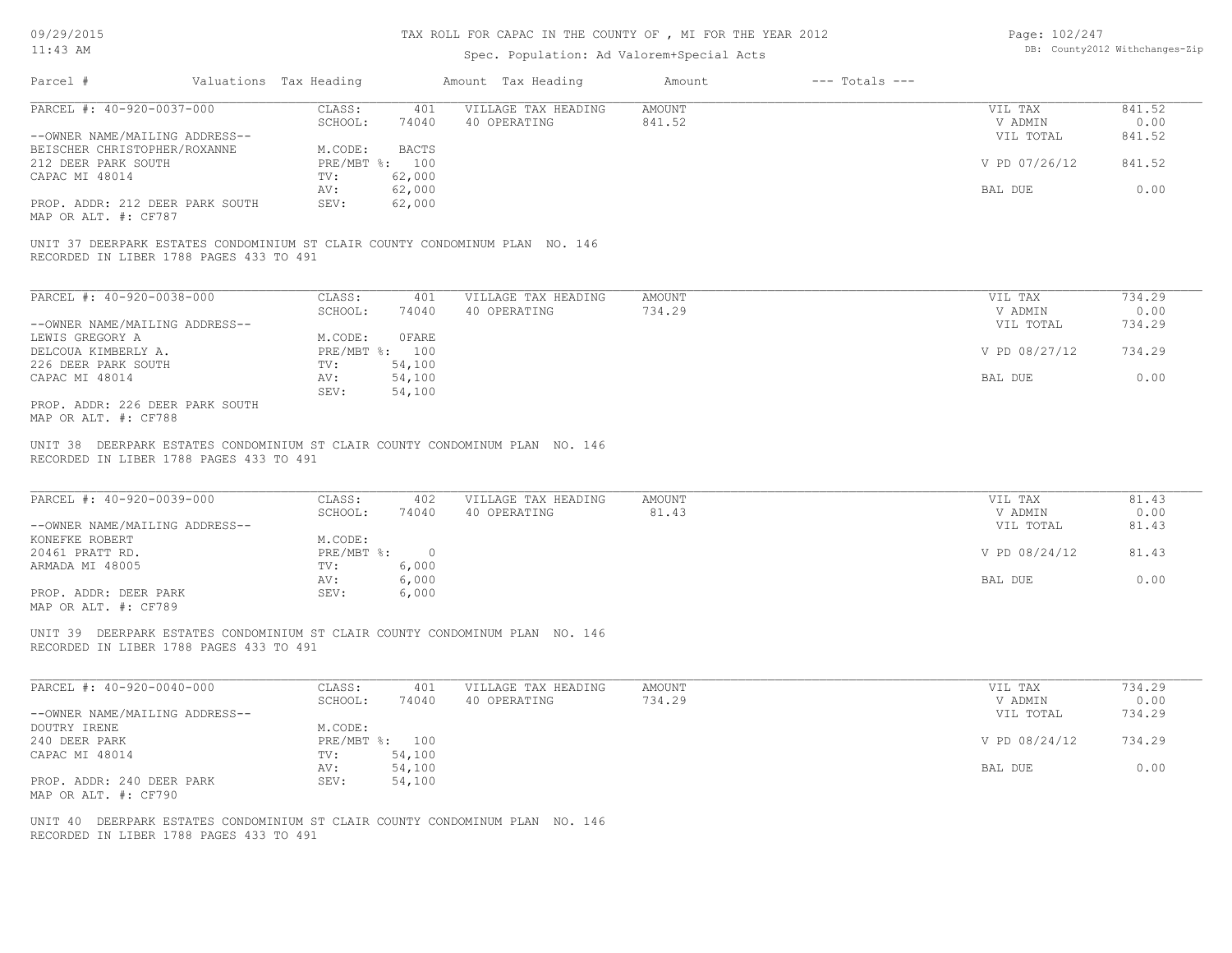# TAX ROLL FOR CAPAC IN THE COUNTY OF , MI FOR THE YEAR 2012

| Page: 103/247 |                                |
|---------------|--------------------------------|
|               | DB: County2012 Withchanges-Zip |

| 11:43 AM                                                                                                                |  |                        | Spec. Population: Ad Valorem+Special Acts | DB: County2012 Withchanges-Zip                                               |               |                    |                |        |
|-------------------------------------------------------------------------------------------------------------------------|--|------------------------|-------------------------------------------|------------------------------------------------------------------------------|---------------|--------------------|----------------|--------|
| Parcel #                                                                                                                |  | Valuations Tax Heading |                                           | Amount Tax Heading                                                           | Amount        | $---$ Totals $---$ |                |        |
| PARCEL #: 40-920-0041-000                                                                                               |  | CLASS:                 | 401                                       | VILLAGE TAX HEADING                                                          | <b>AMOUNT</b> |                    | VIL TAX        | 789.94 |
|                                                                                                                         |  | SCHOOL:                | 74040                                     | 40 OPERATING                                                                 | 789.94        |                    | V ADMIN        | 0.00   |
| --OWNER NAME/MAILING ADDRESS--                                                                                          |  |                        |                                           |                                                                              |               |                    | VIL TOTAL      | 789.94 |
| ROBERTS J SCOTT/CHRISTINA MAE                                                                                           |  | M.CODE:                | 00GTS                                     |                                                                              |               |                    |                |        |
| 250 DEER PARK SOUTH                                                                                                     |  |                        | PRE/MBT %: 100                            |                                                                              |               |                    | V PD 08/17/12  | 789.94 |
| CAPAC MI 48014                                                                                                          |  | TV:                    | 58,200                                    |                                                                              |               |                    |                |        |
|                                                                                                                         |  | AV:                    | 58,200                                    |                                                                              |               |                    | <b>BAL DUE</b> | 0.00   |
| PROP. ADDR: 250 DEER PARK SOUTH                                                                                         |  | SEV:                   | 58,200                                    |                                                                              |               |                    |                |        |
| MAP OR ALT. #: CF791                                                                                                    |  |                        |                                           |                                                                              |               |                    |                |        |
| UNIT 41 DEERPARK ESTATES CONDOMINIUM ST CLAIR COUNTY CONDOMINUM PLAN NO. 146<br>RECORDED IN LIBER 1788 PAGES 433 TO 491 |  |                        |                                           |                                                                              |               |                    |                |        |
| PARCEL #: 40-920-0042-000                                                                                               |  | CLASS:                 | 401                                       | VILLAGE TAX HEADING                                                          | <b>AMOUNT</b> |                    | VIL TAX        | 678.65 |
|                                                                                                                         |  | SCHOOL:                | 74040                                     | 40 OPERATING                                                                 | 678.65        |                    | V ADMIN        | 0.00   |
| --OWNER NAME/MAILING ADDRESS--                                                                                          |  |                        |                                           |                                                                              |               |                    | VIL TOTAL      | 678.65 |
| RUSIN BRIAN/CYNTHIA                                                                                                     |  | M.CODE:                |                                           |                                                                              |               |                    |                |        |
| 258 DEER PARK S                                                                                                         |  |                        | PRE/MBT %: 100                            |                                                                              |               |                    | V PD 08/31/12  | 678.65 |
| CAPAC MI 48014                                                                                                          |  | TV:                    | 50,000                                    |                                                                              |               |                    |                |        |
|                                                                                                                         |  | AV:                    | 50,000                                    |                                                                              |               |                    | BAL DUE        | 0.00   |
| PROP. ADDR: 258 DEER PARK SOUTH<br>MAP OR ALT. #: CF792                                                                 |  | SEV:                   | 50,000                                    |                                                                              |               |                    |                |        |
| PARCEL #: 40-920-0043-000                                                                                               |  | CLASS:                 | 401                                       | VILLAGE TAX HEADING                                                          | AMOUNT        |                    | VIL TAX        | 779.09 |
|                                                                                                                         |  | SCHOOL:                | 74040                                     | 40 OPERATING                                                                 | 779.09        |                    | V ADMIN        | 0.00   |
| --OWNER NAME/MAILING ADDRESS--                                                                                          |  |                        |                                           |                                                                              |               |                    | VIL TOTAL      | 779.09 |
| SPENCER KELLY L                                                                                                         |  | M.CODE:                | OFARE                                     |                                                                              |               |                    |                |        |
| 354 PHEASANT DR                                                                                                         |  |                        | PRE/MBT %: 100                            |                                                                              |               |                    | V PD 08/27/12  | 779.09 |
| CAPAC MI 48014                                                                                                          |  | TV:                    | 57,400                                    |                                                                              |               |                    |                |        |
|                                                                                                                         |  | AV:                    | 57,400                                    |                                                                              |               |                    | BAL DUE        | 0.00   |
| PROP. ADDR: 354 PHEASANT DR<br>MAP OR ALT. #: CF793                                                                     |  | SEV:                   | 57,400                                    |                                                                              |               |                    |                |        |
| RECORDED IN LIBER 1788 PAGES 433 TO 491                                                                                 |  |                        |                                           | UNIT 43 DEERPARK ESTATES CONDOMINIUM ST CLAIR COUNTY CONDOMINUM PLAN NO. 146 |               |                    |                |        |
| PARCEL #: 40-920-0044-000                                                                                               |  | CLASS:                 | 402                                       | VILLAGE TAX HEADING                                                          | <b>AMOUNT</b> |                    | VIL TAX        | 6.21   |
|                                                                                                                         |  | SCHOOL:                | 74040                                     | 40 OPERATING                                                                 | 6.21          |                    | V ADMIN        | 0.00   |
| --OWNER NAME/MAILING ADDRESS--                                                                                          |  |                        |                                           |                                                                              |               |                    | VIL TOTAL      | 6.21   |
| JPS DEVELOPMENT LLC                                                                                                     |  | M.CODE:                |                                           |                                                                              |               |                    |                |        |
| 8155 ANSBURY<br>STE 103                                                                                                 |  | $PRE/MBT$ $\div$       | $\circ$                                   |                                                                              |               |                    | V PD 09/06/12  | 6.21   |
| SHELBY TWP MI 48316                                                                                                     |  | TV:                    | 458                                       |                                                                              |               |                    |                |        |
|                                                                                                                         |  | AV:                    | 6,000                                     |                                                                              |               |                    | BAL DUE        | 0.00   |
| PROP. ADDR: DEER PARK<br>MAP OR ALT. #: CF794                                                                           |  | SEV:                   | 6,000                                     |                                                                              |               |                    |                |        |
| RECORDED IN LIBER 1788 PAGES 433 TO 491                                                                                 |  |                        |                                           | UNIT 44 DEERPARK ESTATES CONDOMINIUM ST CLAIR COUNTY CONDOMINUM PLAN NO. 146 |               |                    |                |        |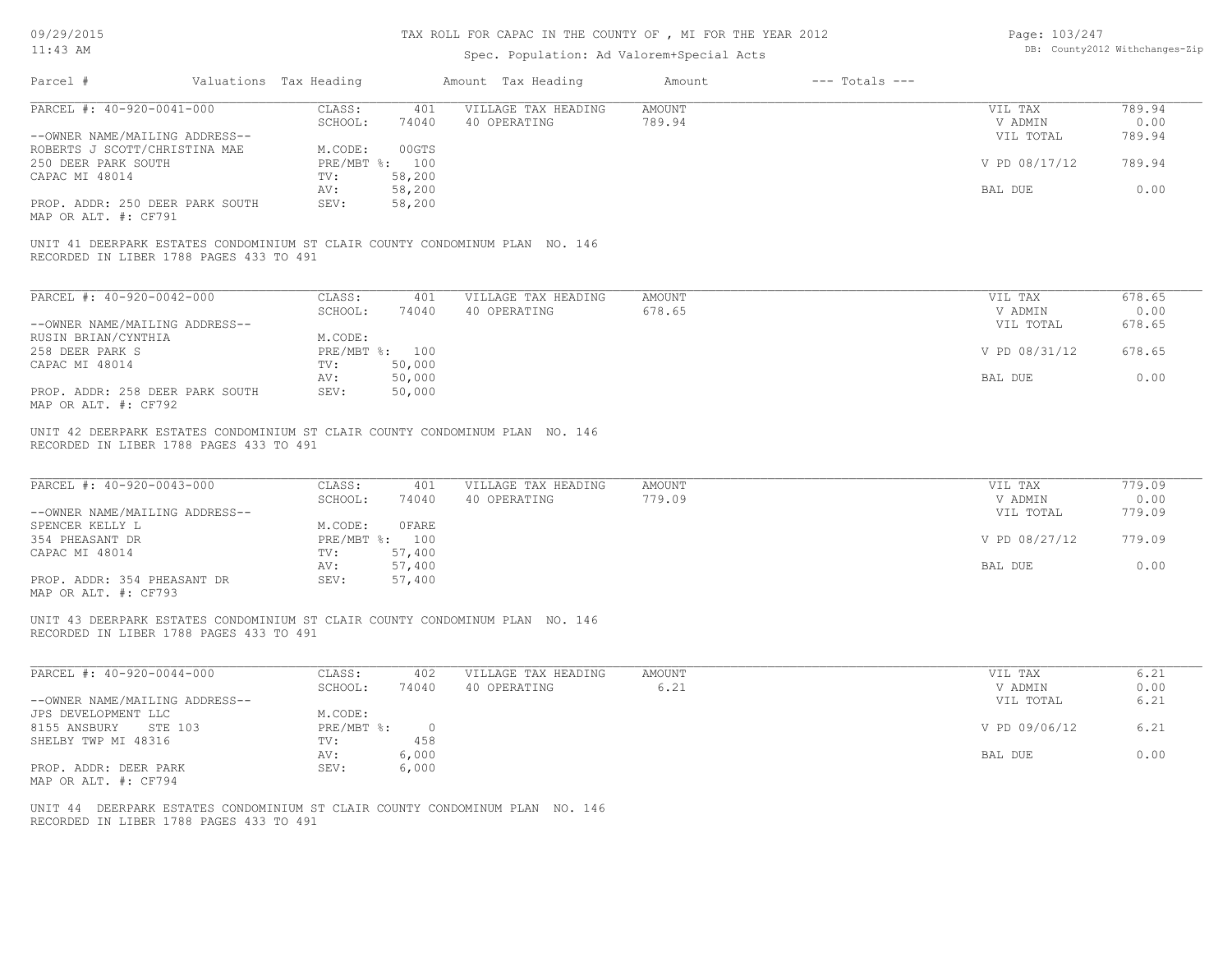# TAX ROLL FOR CAPAC IN THE COUNTY OF , MI FOR THE YEAR 2012

Page: 104/247

| $11:43$ AM                                            |                                                                              | Spec. Population: Ad Valorem+Special Acts  | DB: County2012 Withchanges-Zip |                      |              |
|-------------------------------------------------------|------------------------------------------------------------------------------|--------------------------------------------|--------------------------------|----------------------|--------------|
| Parcel #                                              | Valuations Tax Heading                                                       | Amount Tax Heading                         | $---$ Totals $---$<br>Amount   |                      |              |
| PARCEL #: 40-920-0045-000                             | CLASS:                                                                       | 402<br>VILLAGE TAX HEADING                 | AMOUNT                         | VIL TAX              | 6.21         |
|                                                       | SCHOOL:<br>74040                                                             | 40 OPERATING                               | 6.21                           | V ADMIN              | 0.00         |
| --OWNER NAME/MAILING ADDRESS--                        |                                                                              |                                            |                                | VIL TOTAL            | 6.21         |
| JPS DEVELOPMENT LLC                                   | M.CODE:                                                                      |                                            |                                |                      |              |
| 8155 ANSBURY<br>STE 103                               | $PRE/MBT$ $\div$                                                             | $\circ$                                    |                                | V PD 09/06/12        | 6.21         |
| SHELBY TWP MI 48316                                   | TV:                                                                          | 458                                        |                                |                      |              |
| PROP. ADDR: DEER PARK                                 | 6,000<br>AV:<br>SEV:                                                         |                                            |                                | BAL DUE              | 0.00         |
| MAP OR ALT. #: CF795                                  | 6,000                                                                        |                                            |                                |                      |              |
| RECORDED IN LIBER 1788 PAGES 433 TO 491               | UNIT 45 DEERPARK ESTATES CONDOMINIUM ST CLAIR COUNTY CONDOMINUM PLAN NO. 146 |                                            |                                |                      |              |
| PARCEL #: 40-920-0046-000                             | CLASS:                                                                       | 402<br>VILLAGE TAX HEADING                 | <b>AMOUNT</b>                  | VIL TAX              | 6.21         |
|                                                       | SCHOOL:<br>74040                                                             | 40 OPERATING                               | 6.21                           | V ADMIN              | 0.00         |
| --OWNER NAME/MAILING ADDRESS--                        |                                                                              |                                            |                                | VIL TOTAL            | 6.21         |
| JPS DEVELOPMENT LLC                                   | M.CODE:                                                                      |                                            |                                |                      |              |
| 8155 ANSBURY<br>STE 103                               | PRE/MBT %:                                                                   | $\circ$                                    |                                | V PD 09/06/12        | 6.21         |
| SHELBY TWP MI 48316                                   | TV:                                                                          | 458                                        |                                |                      |              |
|                                                       | 6,000<br>AV:                                                                 |                                            |                                | BAL DUE              | 0.00         |
| PROP. ADDR: DEER PARK<br>MAP OR ALT. #: CF796         | 6,000<br>SEV:                                                                |                                            |                                |                      |              |
| PARCEL #: 40-920-0047-000                             | CLASS:<br>SCHOOL:                                                            | 402<br>VILLAGE TAX HEADING<br>40 OPERATING | <b>AMOUNT</b>                  | VIL TAX              | 6.21<br>0.00 |
| --OWNER NAME/MAILING ADDRESS--                        | 74040                                                                        |                                            | 6.21                           | V ADMIN<br>VIL TOTAL | 6.21         |
| JPS DEVELOPMENT LLC                                   | M.CODE:                                                                      |                                            |                                |                      |              |
| 8155 ANSBURY<br>STE 103                               | $PRE/MBT$ $\div$                                                             | $\overline{0}$                             |                                | V PD 09/06/12        | 6.21         |
| SHELBY TWP MI 48316                                   | TV:                                                                          | 458                                        |                                |                      |              |
|                                                       | 6,000<br>AV:                                                                 |                                            |                                | BAL DUE              | 0.00         |
| PROP. ADDR: DEER PARK                                 | SEV:<br>6,000                                                                |                                            |                                |                      |              |
| MAP OR ALT. #: CF797                                  |                                                                              |                                            |                                |                      |              |
| RECORDED IN LIBER 1788 PAGES 433 TO 491               | UNIT 47 DEERPARK ESTATES CONDOMINIUM ST CLAIR COUNTY CONDOMINUM PLAN NO. 146 |                                            |                                |                      |              |
| PARCEL #: 40-920-0048-000                             | CLASS:                                                                       | 402<br>VILLAGE TAX HEADING                 | <b>AMOUNT</b>                  | VIL TAX              | 6.21         |
|                                                       | SCHOOL:<br>74040                                                             | 40 OPERATING                               | 6.21                           | V ADMIN              | 0.00         |
| --OWNER NAME/MAILING ADDRESS--<br>JPS DEVELOPMENT LLC | M.CODE:                                                                      |                                            |                                | VIL TOTAL            | 6.21         |
| 8155 ANSBURY<br>STE 103                               | PRE/MBT %:                                                                   | $\overline{0}$                             |                                | V PD 09/06/12        | 6.21         |
| SHELBY TWP MI 48316                                   | TV:                                                                          | 458                                        |                                |                      |              |
|                                                       | 6,000<br>AV:                                                                 |                                            |                                | BAL DUE              | 0.00         |
| PROP. ADDR: DEER PARK                                 | 6,000<br>SEV:                                                                |                                            |                                |                      |              |
| MAP OR ALT. #: CF798                                  |                                                                              |                                            |                                |                      |              |
|                                                       | UNIT 48 DEERPARK ESTATES CONDOMINIUM ST CLAIR COUNTY CONDOMINUM PLAN NO. 146 |                                            |                                |                      |              |
| RECORDED IN LIBER 1788 PAGES 433 TO 491               |                                                                              |                                            |                                |                      |              |
|                                                       |                                                                              |                                            |                                |                      |              |
|                                                       |                                                                              |                                            |                                |                      |              |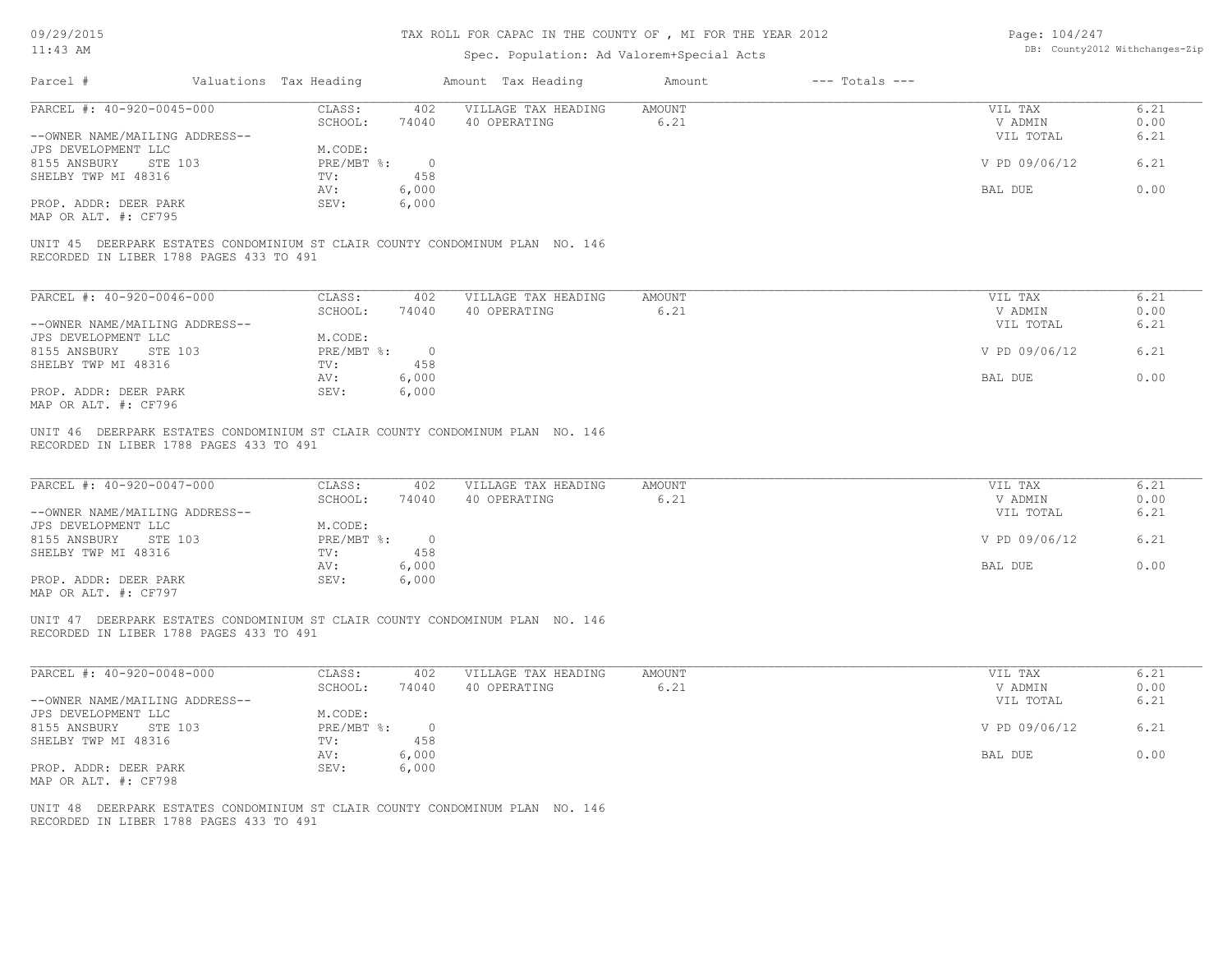# TAX ROLL FOR CAPAC IN THE COUNTY OF , MI FOR THE YEAR 2012

| Page: 105/247 |                                |
|---------------|--------------------------------|
|               | DB: County2012 Withchanges-Zip |

| Parcel #<br>Valuations Tax Heading<br>Amount Tax Heading<br>Amount<br>$---$ Totals $---$<br>PARCEL #: 40-920-0049-000<br>6.21<br>CLASS:<br>402<br>VILLAGE TAX HEADING<br>AMOUNT<br>VIL TAX<br>0.00<br>SCHOOL:<br>74040<br>40 OPERATING<br>6.21<br>V ADMIN<br>--OWNER NAME/MAILING ADDRESS--<br>VIL TOTAL<br>6.21<br>JPS DEVELOPMENT LLC<br>M.CODE:<br>6.21<br>8155 ANSBURY<br>STE 103<br>$PRE/MBT$ $\frac{1}{6}$ :<br>$\overline{\phantom{0}}$<br>V PD 09/06/12<br>SHELBY TWP MI 48316<br>458<br>TV:<br>6,000<br>0.00<br>AV:<br>BAL DUE<br>PROP. ADDR: DEER PARK<br>SEV:<br>6,000<br>MAP OR ALT. #: CF799<br>UNIT 49 DEERPARK ESTATES CONDOMINIUM ST CLAIR COUNTY CONDOMINUM PLAN NO. 146<br>RECORDED IN LIBER 1788 PAGES 433 TO 491<br>PARCEL #: 40-920-0050-000<br>6.21<br>CLASS:<br>402<br>VILLAGE TAX HEADING<br>AMOUNT<br>VIL TAX<br>40 OPERATING<br>6.21<br>V ADMIN<br>0.00<br>SCHOOL:<br>74040<br>--OWNER NAME/MAILING ADDRESS--<br>VIL TOTAL<br>6.21<br>JPS DEVELOPMENT LLC<br>M.CODE:<br>6.21<br>8155 ANSBURY STE 103<br>PRE/MBT %:<br>$\overline{\phantom{0}}$<br>V PD 09/06/12<br>458<br>SHELBY TWP MI 48316<br>TV:<br>0.00<br>AV:<br>6,000<br>BAL DUE<br>PROP. ADDR: DEER PARK<br>SEV:<br>6,000<br>MAP OR ALT. #: CF800<br>UNIT 50 DEERPARK ESTATES CONDOMINIUM ST CLAIR COUNTY CONDOMINUM PLAN NO. 146<br>RECORDED IN LIBER 1788 PAGES 433 TO 491<br>PARCEL #: 40-920-0051-000<br>CLASS:<br>402<br>VILLAGE TAX HEADING<br><b>AMOUNT</b><br>VIL TAX<br>6.21<br>SCHOOL:<br>6.21<br>V ADMIN<br>0.00<br>74040<br>40 OPERATING<br>6.21<br>--OWNER NAME/MAILING ADDRESS--<br>VIL TOTAL<br>JPS DEVELOPMENT LLC<br>M.CODE:<br>$PRE/MBT$ $\div$<br>6.21<br>8155 ANSBURY STE 103<br>$\overline{\phantom{0}}$<br>V PD 09/06/12<br>SHELBY TWP MI 48316<br>TV:<br>458<br>0.00<br>6,000<br>BAL DUE<br>AV:<br>PROP. ADDR: DEER PARK<br>SEV:<br>6,000<br>MAP OR ALT. #: CF801<br>UNIT 51 DEERPARK ESTATES CONDOMINIUM ST CLAIR COUNTY CONDOMINUM PLAN NO. 146<br>RECORDED IN LIBER 1788 PAGES 433 TO 491<br>PARCEL #: 40-920-0052-000<br>6.21<br>CLASS:<br>402<br>VILLAGE TAX HEADING<br>AMOUNT<br>VIL TAX<br>SCHOOL:<br>6.21<br>74040<br>40 OPERATING<br>V ADMIN<br>0.00<br>--OWNER NAME/MAILING ADDRESS--<br>6.21<br>VIL TOTAL<br>JPS DEVELOPMENT LLC<br>M.CODE:<br>6.21<br>8155 ANSBURY STE 103<br>$PRE/MBT$ %:<br>V PD 09/06/12<br>$\overline{0}$<br>SHELBY TWP MI 48316<br>458<br>TV:<br>BAL DUE<br>0.00<br>6,000<br>AV:<br>SEV:<br>6,000<br>PROP. ADDR: DEER PARK<br>MAP OR ALT. #: CF802<br>UNIT 52 DEERPARK ESTATES CONDOMINIUM ST CLAIR COUNTY CONDOMINUM PLAN NO. 146<br>RECORDED IN LIBER 1788 PAGES 433 TO 491 | 11:43 AM |  | Spec. Population: Ad Valorem+Special Acts | DB: County2012 Withchanges-Zip |  |  |
|-------------------------------------------------------------------------------------------------------------------------------------------------------------------------------------------------------------------------------------------------------------------------------------------------------------------------------------------------------------------------------------------------------------------------------------------------------------------------------------------------------------------------------------------------------------------------------------------------------------------------------------------------------------------------------------------------------------------------------------------------------------------------------------------------------------------------------------------------------------------------------------------------------------------------------------------------------------------------------------------------------------------------------------------------------------------------------------------------------------------------------------------------------------------------------------------------------------------------------------------------------------------------------------------------------------------------------------------------------------------------------------------------------------------------------------------------------------------------------------------------------------------------------------------------------------------------------------------------------------------------------------------------------------------------------------------------------------------------------------------------------------------------------------------------------------------------------------------------------------------------------------------------------------------------------------------------------------------------------------------------------------------------------------------------------------------------------------------------------------------------------------------------------------------------------------------------------------------------------------------------------------------------------------------------------------------------------------------------------------------------------------------------------------------------------------------------------------------------------------------------------------------------------------------------------------------------------------------------------------------------|----------|--|-------------------------------------------|--------------------------------|--|--|
|                                                                                                                                                                                                                                                                                                                                                                                                                                                                                                                                                                                                                                                                                                                                                                                                                                                                                                                                                                                                                                                                                                                                                                                                                                                                                                                                                                                                                                                                                                                                                                                                                                                                                                                                                                                                                                                                                                                                                                                                                                                                                                                                                                                                                                                                                                                                                                                                                                                                                                                                                                                                                         |          |  |                                           |                                |  |  |
|                                                                                                                                                                                                                                                                                                                                                                                                                                                                                                                                                                                                                                                                                                                                                                                                                                                                                                                                                                                                                                                                                                                                                                                                                                                                                                                                                                                                                                                                                                                                                                                                                                                                                                                                                                                                                                                                                                                                                                                                                                                                                                                                                                                                                                                                                                                                                                                                                                                                                                                                                                                                                         |          |  |                                           |                                |  |  |
|                                                                                                                                                                                                                                                                                                                                                                                                                                                                                                                                                                                                                                                                                                                                                                                                                                                                                                                                                                                                                                                                                                                                                                                                                                                                                                                                                                                                                                                                                                                                                                                                                                                                                                                                                                                                                                                                                                                                                                                                                                                                                                                                                                                                                                                                                                                                                                                                                                                                                                                                                                                                                         |          |  |                                           |                                |  |  |
|                                                                                                                                                                                                                                                                                                                                                                                                                                                                                                                                                                                                                                                                                                                                                                                                                                                                                                                                                                                                                                                                                                                                                                                                                                                                                                                                                                                                                                                                                                                                                                                                                                                                                                                                                                                                                                                                                                                                                                                                                                                                                                                                                                                                                                                                                                                                                                                                                                                                                                                                                                                                                         |          |  |                                           |                                |  |  |
|                                                                                                                                                                                                                                                                                                                                                                                                                                                                                                                                                                                                                                                                                                                                                                                                                                                                                                                                                                                                                                                                                                                                                                                                                                                                                                                                                                                                                                                                                                                                                                                                                                                                                                                                                                                                                                                                                                                                                                                                                                                                                                                                                                                                                                                                                                                                                                                                                                                                                                                                                                                                                         |          |  |                                           |                                |  |  |
|                                                                                                                                                                                                                                                                                                                                                                                                                                                                                                                                                                                                                                                                                                                                                                                                                                                                                                                                                                                                                                                                                                                                                                                                                                                                                                                                                                                                                                                                                                                                                                                                                                                                                                                                                                                                                                                                                                                                                                                                                                                                                                                                                                                                                                                                                                                                                                                                                                                                                                                                                                                                                         |          |  |                                           |                                |  |  |
|                                                                                                                                                                                                                                                                                                                                                                                                                                                                                                                                                                                                                                                                                                                                                                                                                                                                                                                                                                                                                                                                                                                                                                                                                                                                                                                                                                                                                                                                                                                                                                                                                                                                                                                                                                                                                                                                                                                                                                                                                                                                                                                                                                                                                                                                                                                                                                                                                                                                                                                                                                                                                         |          |  |                                           |                                |  |  |
|                                                                                                                                                                                                                                                                                                                                                                                                                                                                                                                                                                                                                                                                                                                                                                                                                                                                                                                                                                                                                                                                                                                                                                                                                                                                                                                                                                                                                                                                                                                                                                                                                                                                                                                                                                                                                                                                                                                                                                                                                                                                                                                                                                                                                                                                                                                                                                                                                                                                                                                                                                                                                         |          |  |                                           |                                |  |  |
|                                                                                                                                                                                                                                                                                                                                                                                                                                                                                                                                                                                                                                                                                                                                                                                                                                                                                                                                                                                                                                                                                                                                                                                                                                                                                                                                                                                                                                                                                                                                                                                                                                                                                                                                                                                                                                                                                                                                                                                                                                                                                                                                                                                                                                                                                                                                                                                                                                                                                                                                                                                                                         |          |  |                                           |                                |  |  |
|                                                                                                                                                                                                                                                                                                                                                                                                                                                                                                                                                                                                                                                                                                                                                                                                                                                                                                                                                                                                                                                                                                                                                                                                                                                                                                                                                                                                                                                                                                                                                                                                                                                                                                                                                                                                                                                                                                                                                                                                                                                                                                                                                                                                                                                                                                                                                                                                                                                                                                                                                                                                                         |          |  |                                           |                                |  |  |
|                                                                                                                                                                                                                                                                                                                                                                                                                                                                                                                                                                                                                                                                                                                                                                                                                                                                                                                                                                                                                                                                                                                                                                                                                                                                                                                                                                                                                                                                                                                                                                                                                                                                                                                                                                                                                                                                                                                                                                                                                                                                                                                                                                                                                                                                                                                                                                                                                                                                                                                                                                                                                         |          |  |                                           |                                |  |  |
|                                                                                                                                                                                                                                                                                                                                                                                                                                                                                                                                                                                                                                                                                                                                                                                                                                                                                                                                                                                                                                                                                                                                                                                                                                                                                                                                                                                                                                                                                                                                                                                                                                                                                                                                                                                                                                                                                                                                                                                                                                                                                                                                                                                                                                                                                                                                                                                                                                                                                                                                                                                                                         |          |  |                                           |                                |  |  |
|                                                                                                                                                                                                                                                                                                                                                                                                                                                                                                                                                                                                                                                                                                                                                                                                                                                                                                                                                                                                                                                                                                                                                                                                                                                                                                                                                                                                                                                                                                                                                                                                                                                                                                                                                                                                                                                                                                                                                                                                                                                                                                                                                                                                                                                                                                                                                                                                                                                                                                                                                                                                                         |          |  |                                           |                                |  |  |
|                                                                                                                                                                                                                                                                                                                                                                                                                                                                                                                                                                                                                                                                                                                                                                                                                                                                                                                                                                                                                                                                                                                                                                                                                                                                                                                                                                                                                                                                                                                                                                                                                                                                                                                                                                                                                                                                                                                                                                                                                                                                                                                                                                                                                                                                                                                                                                                                                                                                                                                                                                                                                         |          |  |                                           |                                |  |  |
|                                                                                                                                                                                                                                                                                                                                                                                                                                                                                                                                                                                                                                                                                                                                                                                                                                                                                                                                                                                                                                                                                                                                                                                                                                                                                                                                                                                                                                                                                                                                                                                                                                                                                                                                                                                                                                                                                                                                                                                                                                                                                                                                                                                                                                                                                                                                                                                                                                                                                                                                                                                                                         |          |  |                                           |                                |  |  |
|                                                                                                                                                                                                                                                                                                                                                                                                                                                                                                                                                                                                                                                                                                                                                                                                                                                                                                                                                                                                                                                                                                                                                                                                                                                                                                                                                                                                                                                                                                                                                                                                                                                                                                                                                                                                                                                                                                                                                                                                                                                                                                                                                                                                                                                                                                                                                                                                                                                                                                                                                                                                                         |          |  |                                           |                                |  |  |
|                                                                                                                                                                                                                                                                                                                                                                                                                                                                                                                                                                                                                                                                                                                                                                                                                                                                                                                                                                                                                                                                                                                                                                                                                                                                                                                                                                                                                                                                                                                                                                                                                                                                                                                                                                                                                                                                                                                                                                                                                                                                                                                                                                                                                                                                                                                                                                                                                                                                                                                                                                                                                         |          |  |                                           |                                |  |  |
|                                                                                                                                                                                                                                                                                                                                                                                                                                                                                                                                                                                                                                                                                                                                                                                                                                                                                                                                                                                                                                                                                                                                                                                                                                                                                                                                                                                                                                                                                                                                                                                                                                                                                                                                                                                                                                                                                                                                                                                                                                                                                                                                                                                                                                                                                                                                                                                                                                                                                                                                                                                                                         |          |  |                                           |                                |  |  |
|                                                                                                                                                                                                                                                                                                                                                                                                                                                                                                                                                                                                                                                                                                                                                                                                                                                                                                                                                                                                                                                                                                                                                                                                                                                                                                                                                                                                                                                                                                                                                                                                                                                                                                                                                                                                                                                                                                                                                                                                                                                                                                                                                                                                                                                                                                                                                                                                                                                                                                                                                                                                                         |          |  |                                           |                                |  |  |
|                                                                                                                                                                                                                                                                                                                                                                                                                                                                                                                                                                                                                                                                                                                                                                                                                                                                                                                                                                                                                                                                                                                                                                                                                                                                                                                                                                                                                                                                                                                                                                                                                                                                                                                                                                                                                                                                                                                                                                                                                                                                                                                                                                                                                                                                                                                                                                                                                                                                                                                                                                                                                         |          |  |                                           |                                |  |  |
|                                                                                                                                                                                                                                                                                                                                                                                                                                                                                                                                                                                                                                                                                                                                                                                                                                                                                                                                                                                                                                                                                                                                                                                                                                                                                                                                                                                                                                                                                                                                                                                                                                                                                                                                                                                                                                                                                                                                                                                                                                                                                                                                                                                                                                                                                                                                                                                                                                                                                                                                                                                                                         |          |  |                                           |                                |  |  |
|                                                                                                                                                                                                                                                                                                                                                                                                                                                                                                                                                                                                                                                                                                                                                                                                                                                                                                                                                                                                                                                                                                                                                                                                                                                                                                                                                                                                                                                                                                                                                                                                                                                                                                                                                                                                                                                                                                                                                                                                                                                                                                                                                                                                                                                                                                                                                                                                                                                                                                                                                                                                                         |          |  |                                           |                                |  |  |
|                                                                                                                                                                                                                                                                                                                                                                                                                                                                                                                                                                                                                                                                                                                                                                                                                                                                                                                                                                                                                                                                                                                                                                                                                                                                                                                                                                                                                                                                                                                                                                                                                                                                                                                                                                                                                                                                                                                                                                                                                                                                                                                                                                                                                                                                                                                                                                                                                                                                                                                                                                                                                         |          |  |                                           |                                |  |  |
|                                                                                                                                                                                                                                                                                                                                                                                                                                                                                                                                                                                                                                                                                                                                                                                                                                                                                                                                                                                                                                                                                                                                                                                                                                                                                                                                                                                                                                                                                                                                                                                                                                                                                                                                                                                                                                                                                                                                                                                                                                                                                                                                                                                                                                                                                                                                                                                                                                                                                                                                                                                                                         |          |  |                                           |                                |  |  |
|                                                                                                                                                                                                                                                                                                                                                                                                                                                                                                                                                                                                                                                                                                                                                                                                                                                                                                                                                                                                                                                                                                                                                                                                                                                                                                                                                                                                                                                                                                                                                                                                                                                                                                                                                                                                                                                                                                                                                                                                                                                                                                                                                                                                                                                                                                                                                                                                                                                                                                                                                                                                                         |          |  |                                           |                                |  |  |
|                                                                                                                                                                                                                                                                                                                                                                                                                                                                                                                                                                                                                                                                                                                                                                                                                                                                                                                                                                                                                                                                                                                                                                                                                                                                                                                                                                                                                                                                                                                                                                                                                                                                                                                                                                                                                                                                                                                                                                                                                                                                                                                                                                                                                                                                                                                                                                                                                                                                                                                                                                                                                         |          |  |                                           |                                |  |  |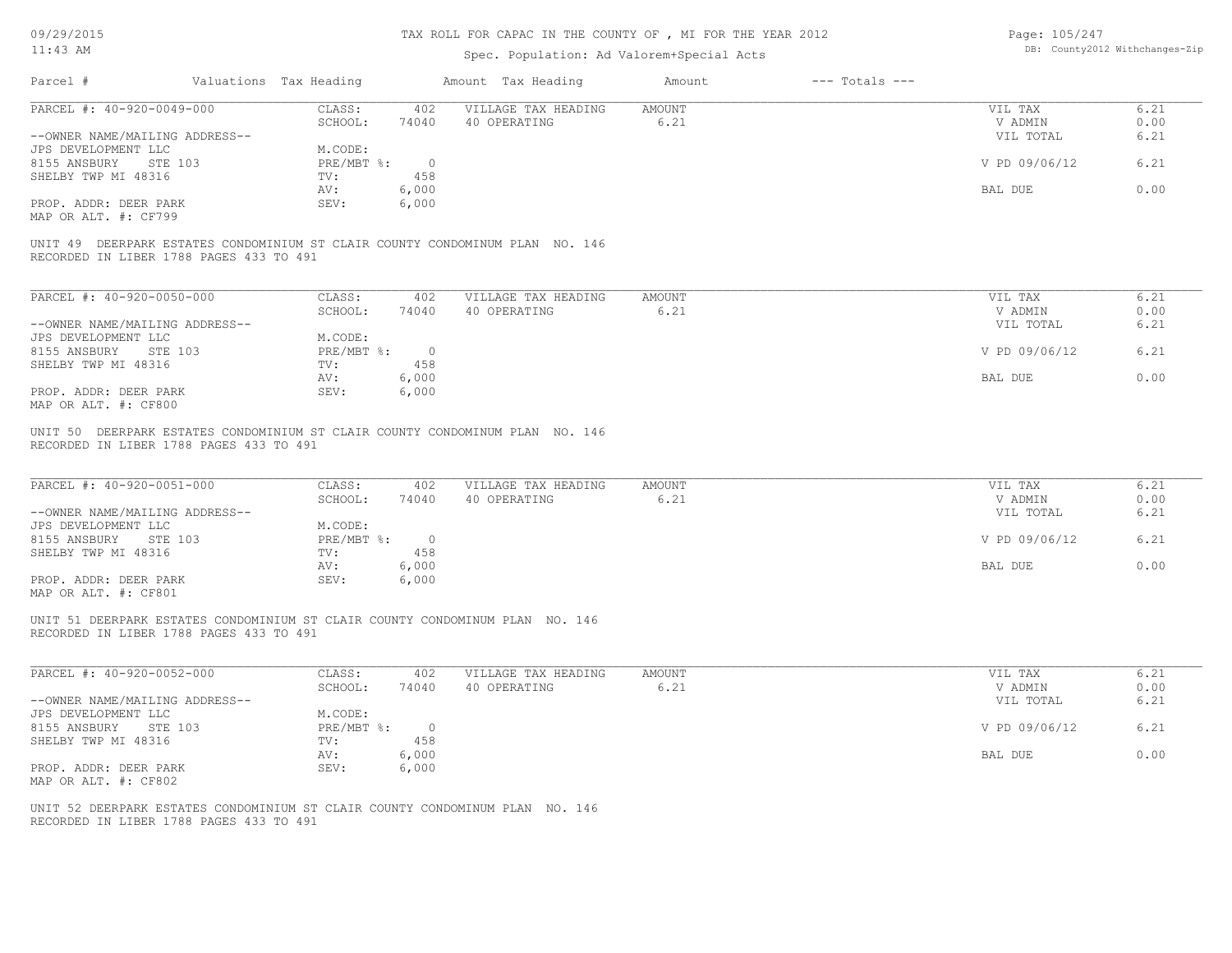# TAX ROLL FOR CAPAC IN THE COUNTY OF , MI FOR THE YEAR 2012

Page: 106/247

| Valuations Tax Heading<br>Amount Tax Heading<br>Amount<br>$---$ Totals $---$<br>CLASS:<br>VILLAGE TAX HEADING<br>VIL TAX<br>6.21<br>402<br>AMOUNT<br>6.21<br>0.00<br>SCHOOL:<br>74040<br>40 OPERATING<br>V ADMIN<br>6.21<br>VIL TOTAL<br>M.CODE:<br>$\circ$<br>6.21<br>$PRE/MBT$ %:<br>V PD 09/06/12<br>458<br>TV:<br>0.00<br>6,000<br>BAL DUE<br>AV:<br>6,000<br>SEV:<br>UNIT 53 DEERPARK ESTATES CONDOMINIUM ST CLAIR COUNTY CONDOMINUM PLAN NO. 146<br>RECORDED IN LIBER 1788 PAGES 433 TO 491<br>CLASS:<br>VILLAGE TAX HEADING<br><b>AMOUNT</b><br>6.21<br>402<br>VIL TAX<br>6.21<br>0.00<br>SCHOOL:<br>74040<br>40 OPERATING<br>V ADMIN<br>VIL TOTAL<br>6.21<br>M.CODE:<br>6.21<br>$PRE/MBT$ $\div$<br>$\overline{0}$<br>V PD 09/06/12<br>458<br>TV:<br>0.00<br>AV:<br>6,000<br>BAL DUE<br>SEV:<br>6,000<br>UNIT 54 DEERPARK ESTATES CONDOMINIUM ST CLAIR COUNTY CONDOMINUM PLAN NO. 146<br>RECORDED IN LIBER 1788 PAGES 433 TO 491<br>6.21<br>CLASS:<br>VILLAGE TAX HEADING<br><b>AMOUNT</b><br>402<br>VIL TAX<br>SCHOOL:<br>6.21<br>0.00<br>74040<br>40 OPERATING<br>V ADMIN<br>6.21<br>VIL TOTAL<br>M.CODE:<br>$PRE/MBT$ $\div$<br>$\circ$<br>V PD 09/06/12<br>6.21<br>458<br>TV:<br>0.00<br>6,000<br>BAL DUE<br>AV:<br>SEV:<br>6,000<br>UNIT 55 DEERPARK ESTATES CONDOMINIUM ST CLAIR COUNTY CONDOMINUM PLAN NO. 146<br>RECORDED IN LIBER 1788 PAGES 433 TO 491<br>CLASS:<br>VILLAGE TAX HEADING<br><b>AMOUNT</b><br>VIL TAX<br>6.21<br>402<br>SCHOOL:<br>6.21<br>74040<br>40 OPERATING<br>V ADMIN<br>0.00<br>VIL TOTAL<br>6.21<br>M.CODE: |
|-----------------------------------------------------------------------------------------------------------------------------------------------------------------------------------------------------------------------------------------------------------------------------------------------------------------------------------------------------------------------------------------------------------------------------------------------------------------------------------------------------------------------------------------------------------------------------------------------------------------------------------------------------------------------------------------------------------------------------------------------------------------------------------------------------------------------------------------------------------------------------------------------------------------------------------------------------------------------------------------------------------------------------------------------------------------------------------------------------------------------------------------------------------------------------------------------------------------------------------------------------------------------------------------------------------------------------------------------------------------------------------------------------------------------------------------------------------------------------------------------------------------------------------------------------|
|                                                                                                                                                                                                                                                                                                                                                                                                                                                                                                                                                                                                                                                                                                                                                                                                                                                                                                                                                                                                                                                                                                                                                                                                                                                                                                                                                                                                                                                                                                                                                     |
|                                                                                                                                                                                                                                                                                                                                                                                                                                                                                                                                                                                                                                                                                                                                                                                                                                                                                                                                                                                                                                                                                                                                                                                                                                                                                                                                                                                                                                                                                                                                                     |
|                                                                                                                                                                                                                                                                                                                                                                                                                                                                                                                                                                                                                                                                                                                                                                                                                                                                                                                                                                                                                                                                                                                                                                                                                                                                                                                                                                                                                                                                                                                                                     |
|                                                                                                                                                                                                                                                                                                                                                                                                                                                                                                                                                                                                                                                                                                                                                                                                                                                                                                                                                                                                                                                                                                                                                                                                                                                                                                                                                                                                                                                                                                                                                     |
|                                                                                                                                                                                                                                                                                                                                                                                                                                                                                                                                                                                                                                                                                                                                                                                                                                                                                                                                                                                                                                                                                                                                                                                                                                                                                                                                                                                                                                                                                                                                                     |
|                                                                                                                                                                                                                                                                                                                                                                                                                                                                                                                                                                                                                                                                                                                                                                                                                                                                                                                                                                                                                                                                                                                                                                                                                                                                                                                                                                                                                                                                                                                                                     |
|                                                                                                                                                                                                                                                                                                                                                                                                                                                                                                                                                                                                                                                                                                                                                                                                                                                                                                                                                                                                                                                                                                                                                                                                                                                                                                                                                                                                                                                                                                                                                     |
|                                                                                                                                                                                                                                                                                                                                                                                                                                                                                                                                                                                                                                                                                                                                                                                                                                                                                                                                                                                                                                                                                                                                                                                                                                                                                                                                                                                                                                                                                                                                                     |
|                                                                                                                                                                                                                                                                                                                                                                                                                                                                                                                                                                                                                                                                                                                                                                                                                                                                                                                                                                                                                                                                                                                                                                                                                                                                                                                                                                                                                                                                                                                                                     |
|                                                                                                                                                                                                                                                                                                                                                                                                                                                                                                                                                                                                                                                                                                                                                                                                                                                                                                                                                                                                                                                                                                                                                                                                                                                                                                                                                                                                                                                                                                                                                     |
|                                                                                                                                                                                                                                                                                                                                                                                                                                                                                                                                                                                                                                                                                                                                                                                                                                                                                                                                                                                                                                                                                                                                                                                                                                                                                                                                                                                                                                                                                                                                                     |
|                                                                                                                                                                                                                                                                                                                                                                                                                                                                                                                                                                                                                                                                                                                                                                                                                                                                                                                                                                                                                                                                                                                                                                                                                                                                                                                                                                                                                                                                                                                                                     |
|                                                                                                                                                                                                                                                                                                                                                                                                                                                                                                                                                                                                                                                                                                                                                                                                                                                                                                                                                                                                                                                                                                                                                                                                                                                                                                                                                                                                                                                                                                                                                     |
|                                                                                                                                                                                                                                                                                                                                                                                                                                                                                                                                                                                                                                                                                                                                                                                                                                                                                                                                                                                                                                                                                                                                                                                                                                                                                                                                                                                                                                                                                                                                                     |
|                                                                                                                                                                                                                                                                                                                                                                                                                                                                                                                                                                                                                                                                                                                                                                                                                                                                                                                                                                                                                                                                                                                                                                                                                                                                                                                                                                                                                                                                                                                                                     |
|                                                                                                                                                                                                                                                                                                                                                                                                                                                                                                                                                                                                                                                                                                                                                                                                                                                                                                                                                                                                                                                                                                                                                                                                                                                                                                                                                                                                                                                                                                                                                     |
|                                                                                                                                                                                                                                                                                                                                                                                                                                                                                                                                                                                                                                                                                                                                                                                                                                                                                                                                                                                                                                                                                                                                                                                                                                                                                                                                                                                                                                                                                                                                                     |
|                                                                                                                                                                                                                                                                                                                                                                                                                                                                                                                                                                                                                                                                                                                                                                                                                                                                                                                                                                                                                                                                                                                                                                                                                                                                                                                                                                                                                                                                                                                                                     |
|                                                                                                                                                                                                                                                                                                                                                                                                                                                                                                                                                                                                                                                                                                                                                                                                                                                                                                                                                                                                                                                                                                                                                                                                                                                                                                                                                                                                                                                                                                                                                     |
|                                                                                                                                                                                                                                                                                                                                                                                                                                                                                                                                                                                                                                                                                                                                                                                                                                                                                                                                                                                                                                                                                                                                                                                                                                                                                                                                                                                                                                                                                                                                                     |
|                                                                                                                                                                                                                                                                                                                                                                                                                                                                                                                                                                                                                                                                                                                                                                                                                                                                                                                                                                                                                                                                                                                                                                                                                                                                                                                                                                                                                                                                                                                                                     |
|                                                                                                                                                                                                                                                                                                                                                                                                                                                                                                                                                                                                                                                                                                                                                                                                                                                                                                                                                                                                                                                                                                                                                                                                                                                                                                                                                                                                                                                                                                                                                     |
|                                                                                                                                                                                                                                                                                                                                                                                                                                                                                                                                                                                                                                                                                                                                                                                                                                                                                                                                                                                                                                                                                                                                                                                                                                                                                                                                                                                                                                                                                                                                                     |
|                                                                                                                                                                                                                                                                                                                                                                                                                                                                                                                                                                                                                                                                                                                                                                                                                                                                                                                                                                                                                                                                                                                                                                                                                                                                                                                                                                                                                                                                                                                                                     |
|                                                                                                                                                                                                                                                                                                                                                                                                                                                                                                                                                                                                                                                                                                                                                                                                                                                                                                                                                                                                                                                                                                                                                                                                                                                                                                                                                                                                                                                                                                                                                     |
|                                                                                                                                                                                                                                                                                                                                                                                                                                                                                                                                                                                                                                                                                                                                                                                                                                                                                                                                                                                                                                                                                                                                                                                                                                                                                                                                                                                                                                                                                                                                                     |
|                                                                                                                                                                                                                                                                                                                                                                                                                                                                                                                                                                                                                                                                                                                                                                                                                                                                                                                                                                                                                                                                                                                                                                                                                                                                                                                                                                                                                                                                                                                                                     |
|                                                                                                                                                                                                                                                                                                                                                                                                                                                                                                                                                                                                                                                                                                                                                                                                                                                                                                                                                                                                                                                                                                                                                                                                                                                                                                                                                                                                                                                                                                                                                     |
| 6.21<br>$PRE/MBT$ %:<br>$\circ$<br>V PD 09/06/12                                                                                                                                                                                                                                                                                                                                                                                                                                                                                                                                                                                                                                                                                                                                                                                                                                                                                                                                                                                                                                                                                                                                                                                                                                                                                                                                                                                                                                                                                                    |
|                                                                                                                                                                                                                                                                                                                                                                                                                                                                                                                                                                                                                                                                                                                                                                                                                                                                                                                                                                                                                                                                                                                                                                                                                                                                                                                                                                                                                                                                                                                                                     |
| 0.00                                                                                                                                                                                                                                                                                                                                                                                                                                                                                                                                                                                                                                                                                                                                                                                                                                                                                                                                                                                                                                                                                                                                                                                                                                                                                                                                                                                                                                                                                                                                                |
|                                                                                                                                                                                                                                                                                                                                                                                                                                                                                                                                                                                                                                                                                                                                                                                                                                                                                                                                                                                                                                                                                                                                                                                                                                                                                                                                                                                                                                                                                                                                                     |
|                                                                                                                                                                                                                                                                                                                                                                                                                                                                                                                                                                                                                                                                                                                                                                                                                                                                                                                                                                                                                                                                                                                                                                                                                                                                                                                                                                                                                                                                                                                                                     |
|                                                                                                                                                                                                                                                                                                                                                                                                                                                                                                                                                                                                                                                                                                                                                                                                                                                                                                                                                                                                                                                                                                                                                                                                                                                                                                                                                                                                                                                                                                                                                     |
| 458<br>$\text{TV}$ :<br>6,000<br>BAL DUE<br>AV:<br>SEV:<br>6,000<br>UNIT 56 DEERPARK ESTATES CONDOMINIUM ST CLAIR COUNTY CONDOMINUM PLAN NO. 146<br>RECORDED IN LIBER 1788 PAGES 433 TO 491                                                                                                                                                                                                                                                                                                                                                                                                                                                                                                                                                                                                                                                                                                                                                                                                                                                                                                                                                                                                                                                                                                                                                                                                                                                                                                                                                         |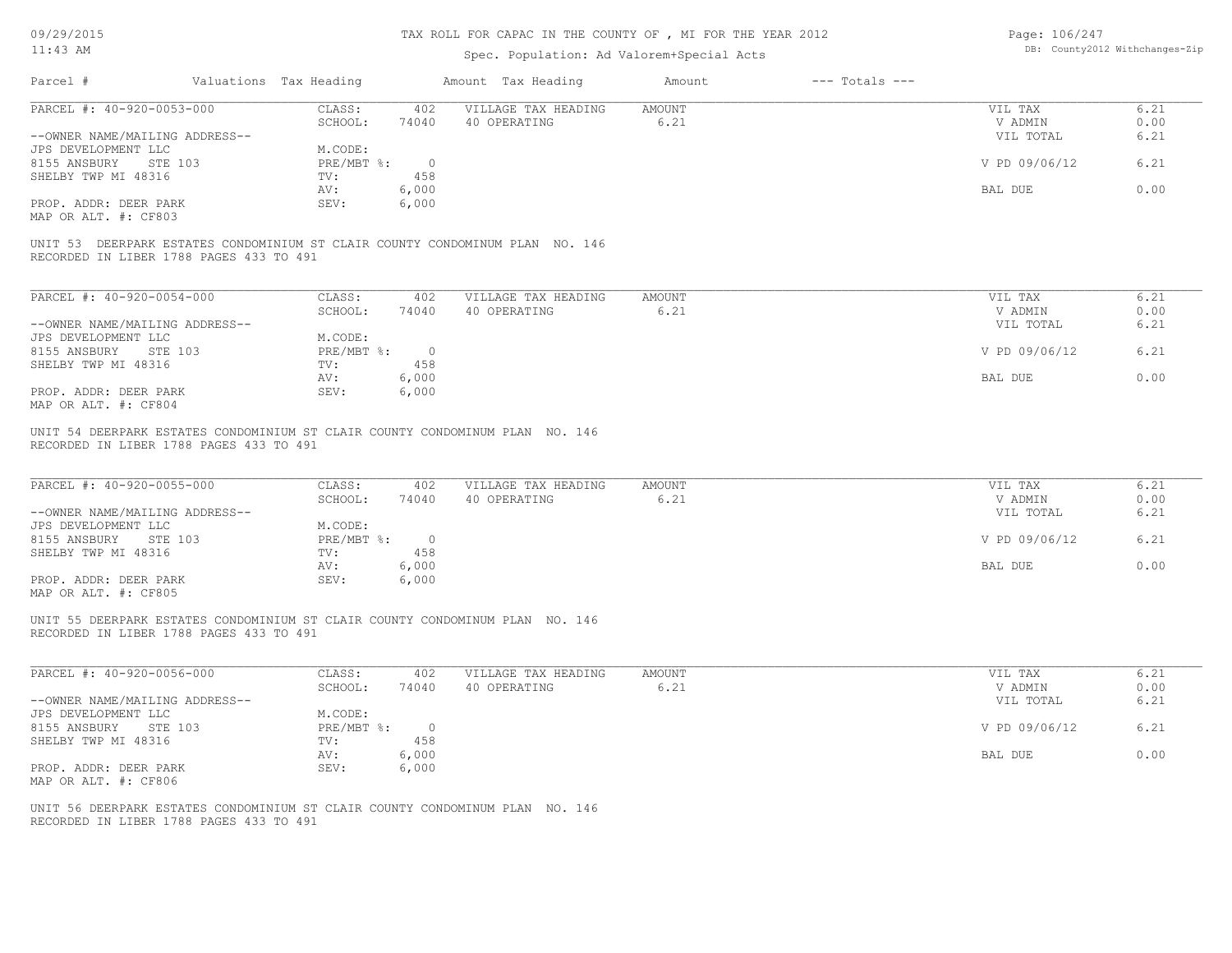# TAX ROLL FOR CAPAC IN THE COUNTY OF , MI FOR THE YEAR 2012

| Page: 107/247 |                                |
|---------------|--------------------------------|
|               | DB: County2012 Withchanges-Zip |

| 09/29/2013<br>$11:43$ AM                                                                                                                                                              |                        |                                                                  |                                                  | TAX ROLL FOR CAPAC IN THE COUNTI OF , MI FOR THE IEAR ZUIZ<br>Spec. Population: Ad Valorem+Special Acts |                       |                    | rage: $101/241$                                             | DB: County2012 Withchanges-Zip       |
|---------------------------------------------------------------------------------------------------------------------------------------------------------------------------------------|------------------------|------------------------------------------------------------------|--------------------------------------------------|---------------------------------------------------------------------------------------------------------|-----------------------|--------------------|-------------------------------------------------------------|--------------------------------------|
| Parcel #                                                                                                                                                                              | Valuations Tax Heading |                                                                  |                                                  | Amount Tax Heading                                                                                      | Amount                | $---$ Totals $---$ |                                                             |                                      |
| PARCEL #: 40-920-0057-000                                                                                                                                                             |                        | CLASS:<br>SCHOOL:                                                | 402<br>74040                                     | VILLAGE TAX HEADING<br>40 OPERATING                                                                     | AMOUNT<br>6.21        |                    | VIL TAX<br>V ADMIN                                          | 6.21<br>0.00                         |
| --OWNER NAME/MAILING ADDRESS--<br>JPS DEVELOPMENT LLC                                                                                                                                 |                        | M.CODE:                                                          |                                                  |                                                                                                         |                       |                    | VIL TOTAL                                                   | 6.21                                 |
| 8155 ANSBURY                                                                                                                                                                          | STE 103                | $PRE/MBT$ $\div$                                                 | $\overline{0}$                                   |                                                                                                         |                       |                    | V PD 09/06/12                                               | 6.21                                 |
| SHELBY TWP MI 48316                                                                                                                                                                   |                        | TV:<br>AV:                                                       | 458<br>6,000                                     |                                                                                                         |                       |                    | BAL DUE                                                     | 0.00                                 |
| PROP. ADDR: DEER PARK<br>MAP OR ALT. #: CF807                                                                                                                                         |                        | SEV:                                                             | 6,000                                            |                                                                                                         |                       |                    |                                                             |                                      |
| RECORDED IN LIBER 1788 PAGES 433 TO 491                                                                                                                                               |                        |                                                                  |                                                  | UNIT 57 DEERPARK ESTATES CONDOMINIUM ST CLAIR COUNTY CONDOMINUM PLAN NO. 146                            |                       |                    |                                                             |                                      |
| PARCEL #: 40-920-0058-000                                                                                                                                                             |                        | CLASS:                                                           | 402                                              | VILLAGE TAX HEADING                                                                                     | AMOUNT                |                    | VIL TAX                                                     | 6.21                                 |
| --OWNER NAME/MAILING ADDRESS--                                                                                                                                                        |                        | SCHOOL:                                                          | 74040                                            | 40 OPERATING                                                                                            | 6.21                  |                    | V ADMIN<br>VIL TOTAL                                        | 0.00<br>6.21                         |
| DEER PARK LAND DEVELOPMENT                                                                                                                                                            |                        | M.CODE:                                                          |                                                  |                                                                                                         |                       |                    |                                                             |                                      |
| 8155 ANNSBURY STE 109                                                                                                                                                                 |                        | PRE/MBT %:                                                       | $\overline{0}$                                   |                                                                                                         |                       |                    | V PD 09/06/12                                               | 6.21                                 |
| UTICA MI 48316                                                                                                                                                                        |                        | TV:<br>AV:                                                       | 458                                              |                                                                                                         |                       |                    | BAL DUE                                                     | 0.00                                 |
| PROP. ADDR: DEER PARK<br>MAP OR ALT. #: CF808                                                                                                                                         |                        | SEV:                                                             | 6,000<br>6,000                                   |                                                                                                         |                       |                    |                                                             |                                      |
| PARCEL #: 40-920-0059-000<br>--OWNER NAME/MAILING ADDRESS--<br>DEER PARK LAND DEVELOPMENT<br>8155 ANNSBURY STE 109<br>UTICA MI 48316<br>PROP. ADDR: DEER PARK<br>MAP OR ALT. #: CF809 |                        | CLASS:<br>SCHOOL:<br>M.CODE:<br>PRE/MBT %:<br>TV:<br>AV:<br>SEV: | 402<br>74040<br>$\circ$<br>458<br>6,000<br>6,000 | VILLAGE TAX HEADING<br>40 OPERATING                                                                     | <b>AMOUNT</b><br>6.21 |                    | VIL TAX<br>V ADMIN<br>VIL TOTAL<br>V PD 09/06/12<br>BAL DUE | 6.21<br>0.00<br>6.21<br>6.21<br>0.00 |
| RECORDED IN LIBER 1788 PAGES 433 TO 491                                                                                                                                               |                        |                                                                  |                                                  | UNIT 59 DEERPARK ESTATES CONDOMINIUM ST CLAIR COUNTY CONDOMINUM PLAN NO. 146                            |                       |                    |                                                             |                                      |
| PARCEL #: $40-920-0060-000$<br>--OWNER NAME/MAILING ADDRESS--                                                                                                                         |                        | CLASS:<br>SCHOOL:                                                | 402<br>74040                                     | VILLAGE TAX HEADING<br>40 OPERATING                                                                     | <b>AMOUNT</b><br>6.21 |                    | VIL TAX<br>V ADMIN<br>VIL TOTAL                             | 6.21<br>0.00<br>6.21                 |
| DEER PARK LAND DEVELOPMENT<br>8155 ANNSBURY STE 109                                                                                                                                   |                        | M.CODE:<br>PRE/MBT %:                                            | $\circ$                                          |                                                                                                         |                       |                    | V PD 09/06/12                                               | 6.21                                 |
| UTICA MI 48316                                                                                                                                                                        |                        | TV:<br>AV:                                                       | 458<br>6,000                                     |                                                                                                         |                       |                    | BAL DUE                                                     | 0.00                                 |
| PROP. ADDR: DEER PARK<br>MAP OR ALT. #: CF810                                                                                                                                         |                        | SEV:                                                             | 6,000                                            |                                                                                                         |                       |                    |                                                             |                                      |
| RECORDED IN LIBER 1788 PAGES 433 TO 491                                                                                                                                               |                        |                                                                  |                                                  | UNIT 60 DEERPARK ESTATES CONDOMINIUM ST CLAIR COUNTY CONDOMINUM PLAN NO. 146                            |                       |                    |                                                             |                                      |
|                                                                                                                                                                                       |                        |                                                                  |                                                  |                                                                                                         |                       |                    |                                                             |                                      |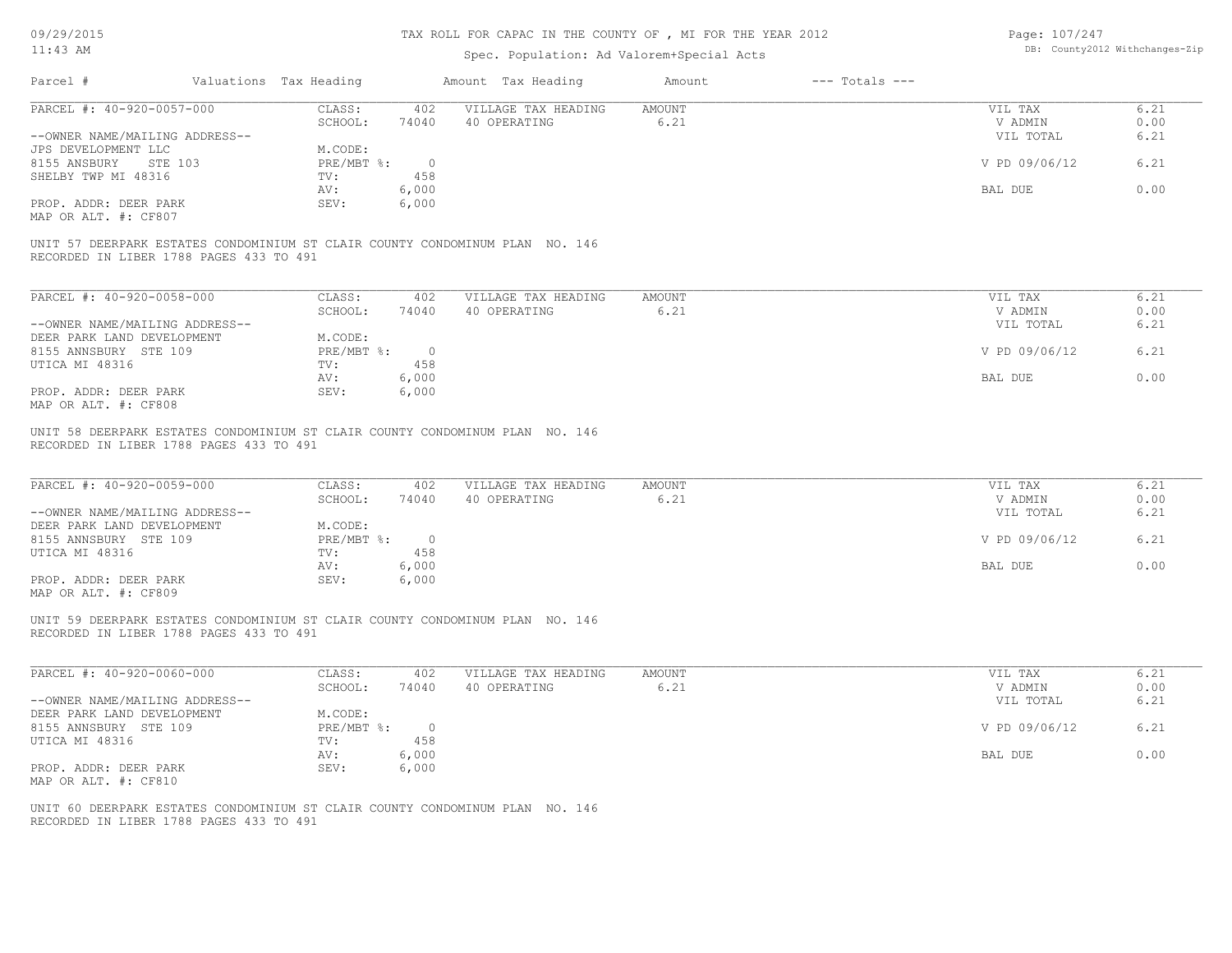# TAX ROLL FOR CAPAC IN THE COUNTY OF , MI FOR THE YEAR 2012

| Page: 108/247 |                                |
|---------------|--------------------------------|
|               | DB: County2012 Withchanges-Zip |

| $11:43$ AM                                                                                                                                                                            |                                                                        | Spec. Population: Ad Valorem+Special Acts                                                      |                              | DB: County2012 Withchanges-Zip                              |                                      |
|---------------------------------------------------------------------------------------------------------------------------------------------------------------------------------------|------------------------------------------------------------------------|------------------------------------------------------------------------------------------------|------------------------------|-------------------------------------------------------------|--------------------------------------|
| Parcel #                                                                                                                                                                              | Valuations Tax Heading                                                 | Amount Tax Heading                                                                             | $---$ Totals $---$<br>Amount |                                                             |                                      |
| PARCEL #: 40-920-0061-000                                                                                                                                                             | CLASS:                                                                 | VILLAGE TAX HEADING<br>402                                                                     | <b>AMOUNT</b>                | VIL TAX                                                     | 6.21                                 |
|                                                                                                                                                                                       | SCHOOL:                                                                | 74040<br>40 OPERATING                                                                          | 6.21                         | V ADMIN                                                     | 0.00                                 |
| --OWNER NAME/MAILING ADDRESS--<br>DEER PARK LAND DEVELOPMENT                                                                                                                          | M.CODE:                                                                |                                                                                                |                              | VIL TOTAL                                                   | 6.21                                 |
| 8155 ANNSBURY STE 109                                                                                                                                                                 | $PRE/MBT$ $\frac{1}{6}$ :                                              | $\overline{0}$                                                                                 |                              | V PD 09/06/12                                               | 6.21                                 |
| UTICA MI 48316                                                                                                                                                                        | TV:                                                                    | 458                                                                                            |                              |                                                             |                                      |
|                                                                                                                                                                                       | AV:                                                                    | 6,000                                                                                          |                              | BAL DUE                                                     | 0.00                                 |
| PROP. ADDR: DEER PARK                                                                                                                                                                 | SEV:                                                                   | 6,000                                                                                          |                              |                                                             |                                      |
| MAP OR ALT. #: CF811                                                                                                                                                                  |                                                                        |                                                                                                |                              |                                                             |                                      |
| UNIT 61 DEERPARK ESTATES CONDOMINIUM ST CLAIR COUNTY CONDOMINUM PLAN NO. 146<br>RECORDED IN LIBER 1788 PAGES 433 TO 491                                                               |                                                                        |                                                                                                |                              |                                                             |                                      |
| PARCEL #: 40-920-0062-000                                                                                                                                                             | CLASS:                                                                 | 402<br>VILLAGE TAX HEADING                                                                     | AMOUNT                       | VIL TAX                                                     | 6.21                                 |
|                                                                                                                                                                                       | SCHOOL:                                                                | 74040<br>40 OPERATING                                                                          | 6.21                         | V ADMIN                                                     | 0.00                                 |
| --OWNER NAME/MAILING ADDRESS--                                                                                                                                                        |                                                                        |                                                                                                |                              | VIL TOTAL                                                   | 6.21                                 |
| DEER PARK LAND DEVELOPMENT                                                                                                                                                            | M.CODE:                                                                |                                                                                                |                              |                                                             |                                      |
| 8155 ANNSBURY STE 109                                                                                                                                                                 | PRE/MBT %:                                                             | $\overline{0}$                                                                                 |                              | V PD 09/06/12                                               | 6.21                                 |
| UTICA MI 48316                                                                                                                                                                        | TV:                                                                    | 458                                                                                            |                              |                                                             |                                      |
|                                                                                                                                                                                       | AV:                                                                    | 6,000                                                                                          |                              | BAL DUE                                                     | 0.00                                 |
| PROP. ADDR: DEER PARK<br>MAP OR ALT. #: CF812                                                                                                                                         | SEV:                                                                   | 6,000                                                                                          |                              |                                                             |                                      |
| PARCEL #: 40-920-0063-000<br>--OWNER NAME/MAILING ADDRESS--<br>DEER PARK LAND DEVELOPMENT<br>8155 ANNSBURY STE 109<br>UTICA MI 48316<br>PROP. ADDR: DEER PARK<br>MAP OR ALT. #: CF813 | CLASS:<br>SCHOOL:<br>M.CODE:<br>$PRE/MBT$ $\div$<br>TV:<br>AV:<br>SEV: | VILLAGE TAX HEADING<br>402<br>74040<br>40 OPERATING<br>$\overline{0}$<br>458<br>6,000<br>6,000 | <b>AMOUNT</b><br>6.21        | VIL TAX<br>V ADMIN<br>VIL TOTAL<br>V PD 09/06/12<br>BAL DUE | 6.21<br>0.00<br>6.21<br>6.21<br>0.00 |
| UNIT 63 DEERPARK ESTATES CONDOMINIUM ST CLAIR COUNTY CONDOMINUM PLAN NO. 146<br>RECORDED IN LIBER 1788 PAGES 433 TO 491                                                               |                                                                        |                                                                                                |                              |                                                             |                                      |
| PARCEL #: 40-920-0064-000                                                                                                                                                             | CLASS:                                                                 | VILLAGE TAX HEADING<br>401                                                                     | <b>AMOUNT</b>                | VIL TAX                                                     | 234.77                               |
|                                                                                                                                                                                       | SCHOOL:                                                                | 74040<br>40 OPERATING                                                                          | 234.77                       | V ADMIN                                                     | 0.00                                 |
| --OWNER NAME/MAILING ADDRESS--                                                                                                                                                        |                                                                        |                                                                                                |                              | VIL TOTAL                                                   | 234.77                               |
| O'BRIEN GERALD<br>202 QUAIL DR                                                                                                                                                        | M.CODE:<br>PRE/MBT %: 100                                              |                                                                                                |                              | V PD 08/24/12                                               | 234.77                               |
| CAPAC MI 48014                                                                                                                                                                        | TV: 17,297                                                             |                                                                                                |                              |                                                             |                                      |
|                                                                                                                                                                                       | 33,300<br>AV:                                                          |                                                                                                |                              | BAL DUE                                                     | 0.00                                 |
| PROP. ADDR: 202 QUAIL DR                                                                                                                                                              | SEV:<br>33,300                                                         |                                                                                                |                              |                                                             |                                      |
| MAP OR ALT. #: CF814A                                                                                                                                                                 |                                                                        |                                                                                                |                              |                                                             |                                      |
|                                                                                                                                                                                       |                                                                        |                                                                                                |                              |                                                             |                                      |
|                                                                                                                                                                                       |                                                                        | UNIT A BUILDING 1 DEERPARK ESTATES CONDOMINIUM ST CLAIR COUNTY CONDOMINUM PLAN NO.             |                              |                                                             |                                      |
| 146 RECORDED IN LIBER 1788 PAGES 433 TO 491                                                                                                                                           |                                                                        |                                                                                                |                              |                                                             |                                      |
|                                                                                                                                                                                       |                                                                        |                                                                                                |                              |                                                             |                                      |
|                                                                                                                                                                                       |                                                                        |                                                                                                |                              |                                                             |                                      |
|                                                                                                                                                                                       |                                                                        |                                                                                                |                              |                                                             |                                      |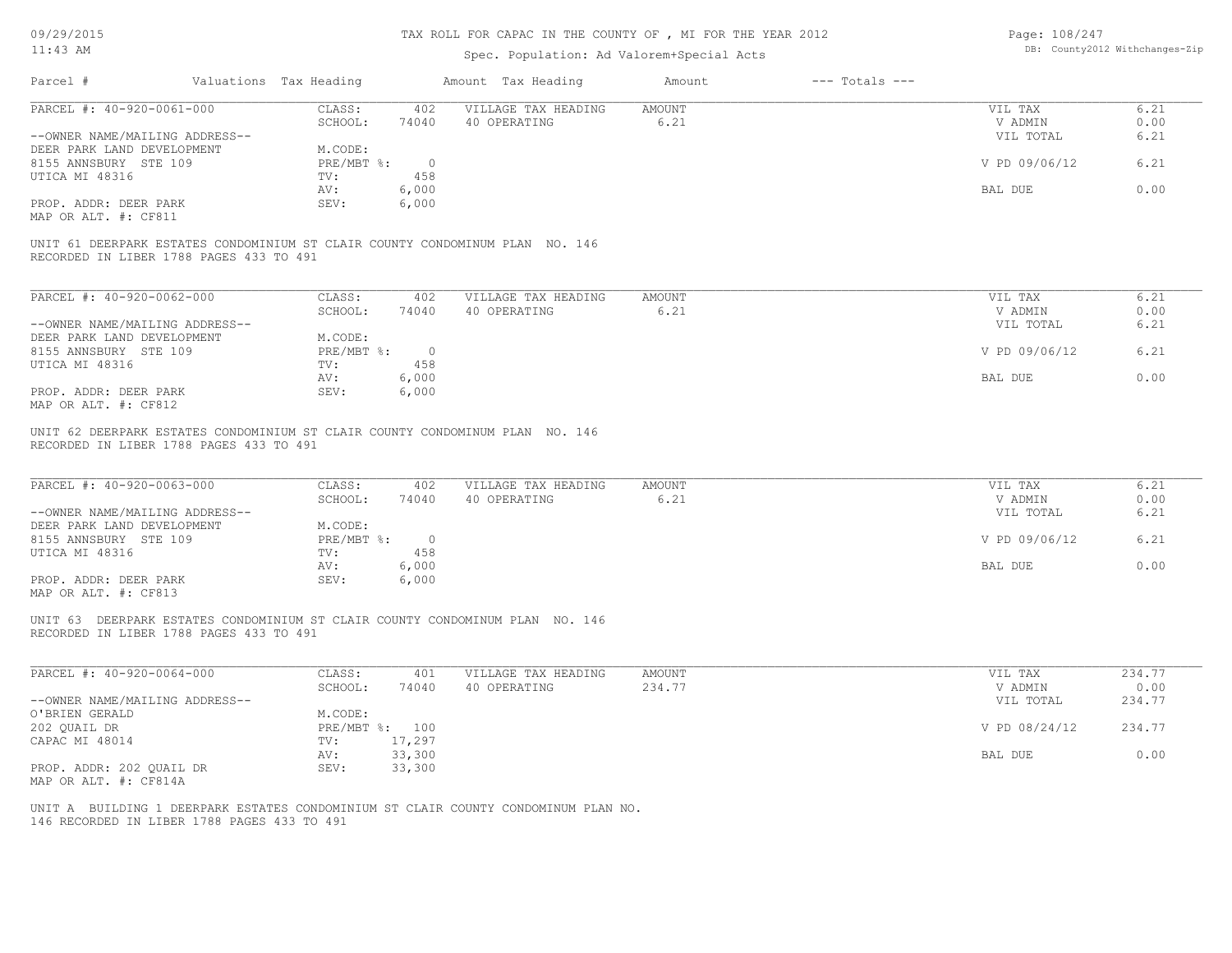#### TAX ROLL FOR CAPAC IN THE COUNTY OF , MI FOR THE YEAR 2012

### Spec. Population: Ad Valorem+Special Acts

| Page: 109/247 |                                |
|---------------|--------------------------------|
|               | DB: County2012 Withchanges-Zip |

| Parcel #                       | Valuations Tax Heading |                | Amount Tax Heading  | Amount | $---$ Totals $---$ |               |        |
|--------------------------------|------------------------|----------------|---------------------|--------|--------------------|---------------|--------|
| PARCEL #: 40-920-0065-000      | CLASS:                 | 401            | VILLAGE TAX HEADING | AMOUNT |                    | VIL TAX       | 432.97 |
|                                | SCHOOL:                | 74040          | 40 OPERATING        | 432.97 |                    | V ADMIN       | 0.00   |
| --OWNER NAME/MAILING ADDRESS-- |                        |                |                     |        |                    | VIL TOTAL     | 432.97 |
| KWIATKOSKI, JAMES/JOAN         | M.CODE:                |                |                     |        |                    |               |        |
| 204 QUAIL DR                   |                        | PRE/MBT %: 100 |                     |        |                    | V PD 08/14/12 | 432.97 |
| CAPAC MI 48014                 | TV:                    | 31,900         |                     |        |                    |               |        |
|                                | AV:                    | 31,900         |                     |        |                    | BAL DUE       | 0.00   |
| PROP. ADDR: 204 QUAIL DR       | SEV:                   | 31,900         |                     |        |                    |               |        |
| MAP OR ALT. #: CF814B          |                        |                |                     |        |                    |               |        |
|                                |                        |                |                     |        |                    |               |        |

NO. 146 RECORDED IN LIBER 1788 PAGES 433 TO 491 UNIT B BUIULDING 1 DEER PARK ESTATES CONDOMINIUM ST CLAIR COUNTY CONDOMINUM PLAN

| PARCEL #: 40-920-0066-000      | CLASS:     | 401    | VILLAGE TAX HEADING | AMOUNT | VIL TAX       | 451.98 |
|--------------------------------|------------|--------|---------------------|--------|---------------|--------|
|                                | SCHOOL:    | 74040  | 40 OPERATING        | 451.98 | V ADMIN       | 0.00   |
| --OWNER NAME/MAILING ADDRESS-- |            |        |                     |        | VIL TOTAL     | 451.98 |
| MAYER, DAVID S./HELENA         | M.CODE:    |        |                     |        |               |        |
| 206 OUAIL DR                   | PRE/MBT %: | 100    |                     |        | V PD 08/27/12 | 451.98 |
| CAPAC, MI 48014                | TV:        | 33,300 |                     |        |               |        |
|                                | AV:        | 33,300 |                     |        | BAL DUE       | 0.00   |
| PROP. ADDR: 206 OUAIL DR       | SEV:       | 33,300 |                     |        |               |        |
| MAP OR ALT. #: CF814C          |            |        |                     |        |               |        |

NO. 146 RECORDED IN LIBER 1788 PAGES 433 TO 491 UNIT C BUIULDING 1 DEERPARK ESTATES CONDOMINIUM ST CLAIR COUNTY CONDOMINUM PLAN

| PARCEL #: 40-920-0067-000      | CLASS:  | 401            | VILLAGE TAX HEADING | AMOUNT | VIL TAX       | 451.98 |
|--------------------------------|---------|----------------|---------------------|--------|---------------|--------|
|                                | SCHOOL: | 74040          | 40 OPERATING        | 451.98 | V ADMIN       | 0.00   |
| --OWNER NAME/MAILING ADDRESS-- |         |                |                     |        | VIL TOTAL     | 451.98 |
| WHITE PAMELA                   | M.CODE: | <b>BACTS</b>   |                     |        |               |        |
| 102 QUAIL CT                   |         | PRE/MBT %: 100 |                     |        | V PD 07/26/12 | 451.98 |
| CAPAC MI 48014                 | TV:     | 33,300         |                     |        |               |        |
|                                | AV:     | 33,300         |                     |        | BAL DUE       | 0.00   |
| PROP. ADDR: 102 QUAIL CT       | SEV:    | 33,300         |                     |        |               |        |
|                                |         |                |                     |        |               |        |

MAP OR ALT. #: CF815A

NO. 146 RECORDED IN LIBER 1788 PAGES 433 TO 491 UNIT A BUILDING 2 DEER PARK ESTATES CONDOMINIUM ST CLAIR COUNTY CONDOMINUM PLAN

| PARCEL #: 40-920-0068-000      | CLASS:  | 401            | VILLAGE TAX HEADING | AMOUNT | VIL TAX   | 432.97 |
|--------------------------------|---------|----------------|---------------------|--------|-----------|--------|
|                                | SCHOOL: | 74040          | 40 OPERATING        | 432.97 | V ADMIN   | 0.00   |
| --OWNER NAME/MAILING ADDRESS-- |         |                |                     |        | VIL TOTAL | 432.97 |
| SHEARER CHARLES J TRUST        | M.CODE: |                |                     |        |           |        |
| 5947 BAYPOINTE BLVD            |         | PRE/MBT %: 100 |                     |        | BAL DUE   | 432.97 |
| CLARKSTON MI 48346             | TV:     | 31,900         |                     |        |           |        |
|                                | AV:     | 31,900         |                     |        |           |        |
| PROP. ADDR: 104 OUAIL CT       | SEV:    | 31,900         |                     |        |           |        |
| MAP OR ALT. #: CF815B          |         |                |                     |        |           |        |

NO. 146 RECORDED IN LIBER 1788 PAGES 433 TO 491 UNIT B BUILDING 2 DEER PARK ESTATES CONDOMINIUM ST CLAIR COUNTY CONDOMINUM PLAN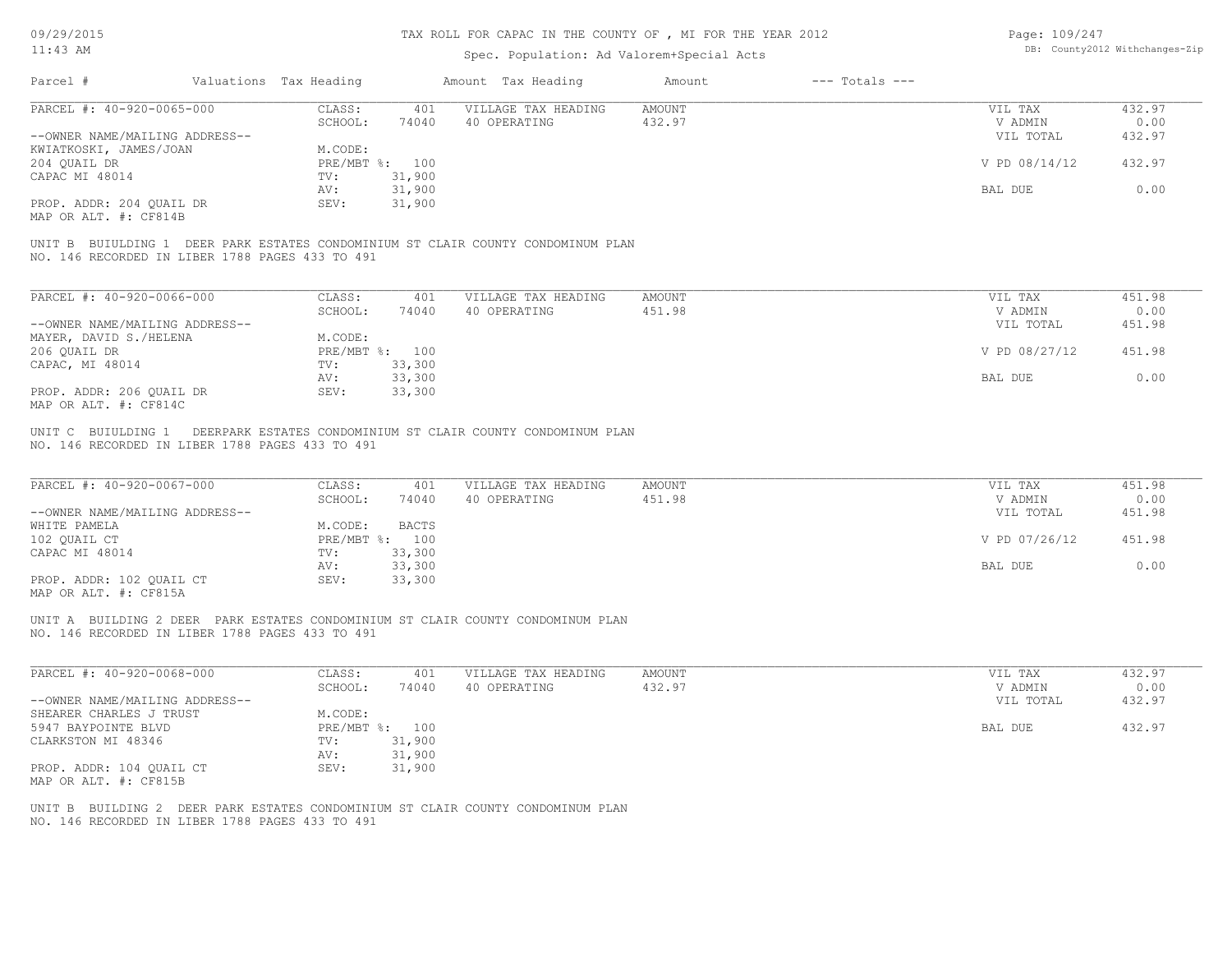### Spec. Population: Ad Valorem+Special Acts

| Page: 110/247 |                                |
|---------------|--------------------------------|
|               | DB: County2012 Withchanges-Zip |

| Parcel #                       | Valuations Tax Heading |        | Amount Tax Heading  | Amount | $---$ Totals $---$ |               |        |
|--------------------------------|------------------------|--------|---------------------|--------|--------------------|---------------|--------|
| PARCEL #: 40-920-0069-000      | CLASS:                 | 401    | VILLAGE TAX HEADING | AMOUNT |                    | VIL TAX       | 451.98 |
|                                | SCHOOL:                | 74040  | 40 OPERATING        | 451.98 |                    | V ADMIN       | 0.00   |
| --OWNER NAME/MAILING ADDRESS-- |                        |        |                     |        |                    | VIL TOTAL     | 451.98 |
| EVON N PFEILSTUCKER            | M.CODE:                | OFARE  |                     |        |                    |               |        |
| 106 OUAIL CT                   | PRE/MBT %: 100         |        |                     |        |                    | V PD 08/27/12 | 451.98 |
| CAPAC, MI 48014                | TV:                    | 33,300 |                     |        |                    |               |        |
|                                | AV:                    | 33,300 |                     |        |                    | BAL DUE       | 0.00   |
| PROP. ADDR: 106 OUAIL CT       | SEV:                   | 33,300 |                     |        |                    |               |        |
|                                |                        |        |                     |        |                    |               |        |

MAP OR ALT. #: CF815C

NO. 146 RECORDED IN LIBER 1788 PAGES 433 TO 491 UNIT C BUILDING 2 DEER PARK ESTATES CONDOMINIUM ST CLAIR COUNTY CONDOMINUM PLAN

| PARCEL #: 40-920-0070-000      | CLASS:     | 401    | VILLAGE TAX HEADING | AMOUNT | VIL TAX       | 451.98 |
|--------------------------------|------------|--------|---------------------|--------|---------------|--------|
|                                | SCHOOL:    | 74040  | 40 OPERATING        | 451.98 | V ADMIN       | 0.00   |
| --OWNER NAME/MAILING ADDRESS-- |            |        |                     |        | VIL TOTAL     | 451.98 |
| LEDBETTER RICK                 | M.CODE:    |        |                     |        |               |        |
| LEDBETTER DEBRA                | PRE/MBT %: |        |                     |        | V PD 08/24/12 | 451.98 |
| P.O. BOX 7                     | TV:        | 33,300 |                     |        |               |        |
| PORTALES NM 88130              | AV:        | 33,300 |                     |        | BAL DUE       | 0.00   |
|                                | SEV:       | 33,300 |                     |        |               |        |
| PROP. ADDR: 108 OUAIL CT       |            |        |                     |        |               |        |

MAP OR ALT. #: CF816A

146 RECORDED IN LIBER 1788 PAGES 433 TO 491 UNIT A BLDG 3 DEER PARK ESTATES CONDOMINIUM ST CLAIR COUNTY CONDOMINUM PLAN NO.

| PARCEL #: 40-920-0071-000      | CLASS:     | 401    | VILLAGE TAX HEADING | AMOUNT | VIL TAX       | 432.97 |
|--------------------------------|------------|--------|---------------------|--------|---------------|--------|
|                                | SCHOOL:    | 74040  | 40 OPERATING        | 432.97 | V ADMIN       | 0.00   |
| --OWNER NAME/MAILING ADDRESS-- |            |        |                     |        | VIL TOTAL     | 432.97 |
| WOOSLEY DAVID J.               | M.CODE:    | 0FARE  |                     |        |               |        |
| 110 OUAIL CT                   | PRE/MBT %: | 100    |                     |        | V PD 08/27/12 | 432.97 |
| CAPAC MI 48014                 | TV:        | 31,900 |                     |        |               |        |
|                                | AV:        | 31,900 |                     |        | BAL DUE       | 0.00   |
| PROP. ADDR: 110 OUAIL CT       | SEV:       | 31,900 |                     |        |               |        |
|                                |            |        |                     |        |               |        |

 $\mathcal{L}_\mathcal{L} = \mathcal{L}_\mathcal{L} = \mathcal{L}_\mathcal{L} = \mathcal{L}_\mathcal{L} = \mathcal{L}_\mathcal{L} = \mathcal{L}_\mathcal{L} = \mathcal{L}_\mathcal{L} = \mathcal{L}_\mathcal{L} = \mathcal{L}_\mathcal{L} = \mathcal{L}_\mathcal{L} = \mathcal{L}_\mathcal{L} = \mathcal{L}_\mathcal{L} = \mathcal{L}_\mathcal{L} = \mathcal{L}_\mathcal{L} = \mathcal{L}_\mathcal{L} = \mathcal{L}_\mathcal{L} = \mathcal{L}_\mathcal{L}$ 

MAP OR ALT. #: CF816B

NO. 146 RECORDED IN LIBER 1788 PAGES 433 TO 491 UNIT B BUILDING 3 DEER PARK ESTATES CONDOMINIUM ST CLAIR COUNTY CONDOMINUM PLAN

| PARCEL #: 40-920-0072-000      | CLASS:     | 401    | VILLAGE TAX HEADING | AMOUNT | VIL TAX       | 451.98 |
|--------------------------------|------------|--------|---------------------|--------|---------------|--------|
|                                | SCHOOL:    | 74040  | 40 OPERATING        | 451.98 | V ADMIN       | 0.00   |
| --OWNER NAME/MAILING ADDRESS-- |            |        |                     |        | VIL TOTAL     | 451.98 |
| HUTTON ROBERT W                | M.CODE:    | OFARE  |                     |        |               |        |
| HUTTON JOANNE F                | PRE/MBT %: | 100    |                     |        | V PD 08/27/12 | 451.98 |
| 112 QUAIL CT                   | TV:        | 33,300 |                     |        |               |        |
| CAPAC MI 48014                 | AV:        | 33,300 |                     |        | BAL DUE       | 0.00   |
|                                | SEV:       | 33,300 |                     |        |               |        |
| PROP. ADDR: 112 QUAIL CT       |            |        |                     |        |               |        |

MAP OR ALT. #: CF816C

NO. 146 RECORDED IN LIBER 1788 PAGES 433 TO 491 UNIT C BUIULDING 3 DEER PARK ESTATES CONDOMINIUM ST CLAIR COUNTY CONDOMINUM PLAN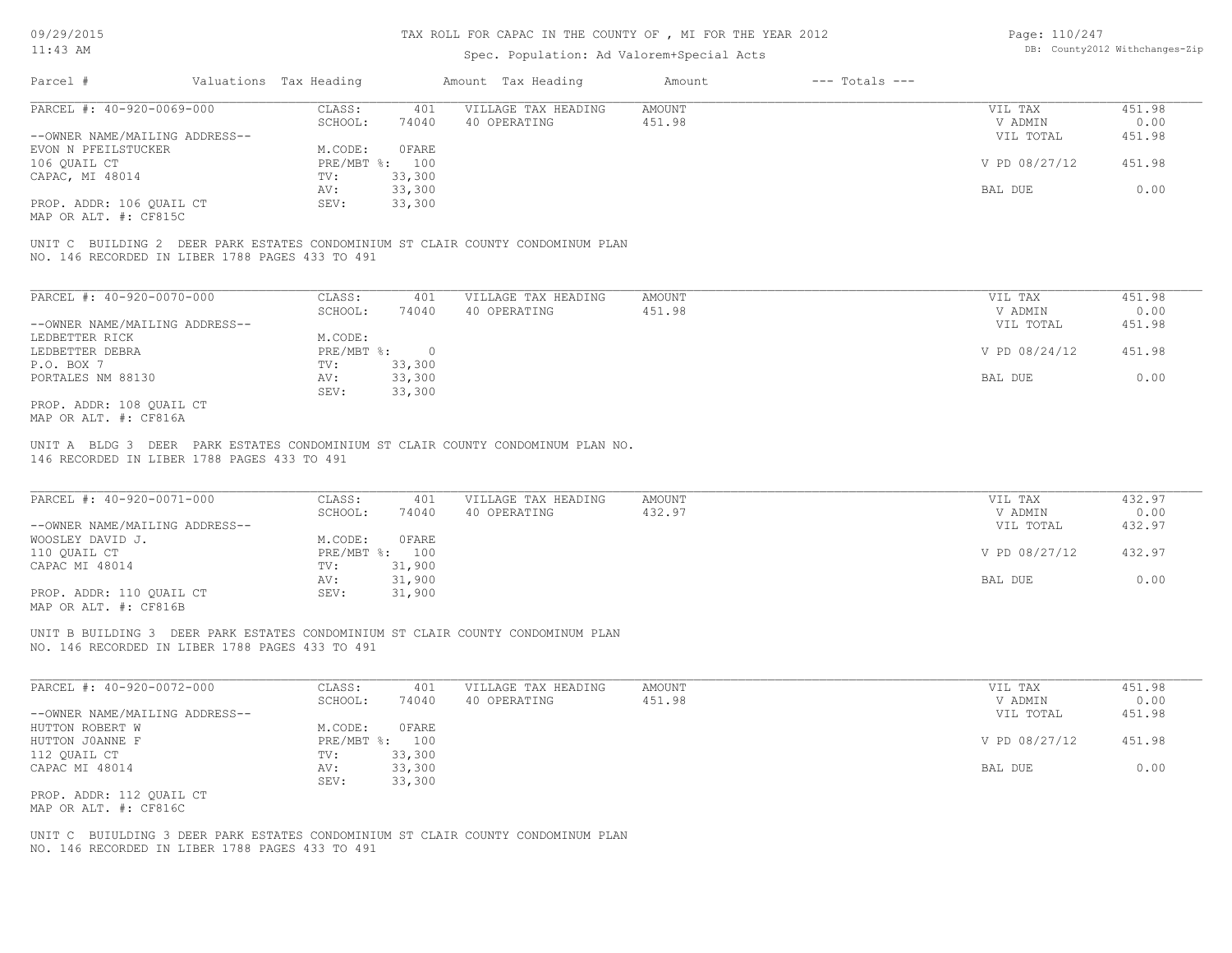#### TAX ROLL FOR CAPAC IN THE COUNTY OF , MI FOR THE YEAR 2012

### Spec. Population: Ad Valorem+Special Acts

| Page: 111/247 |                                |
|---------------|--------------------------------|
|               | DB: County2012 Withchanges-Zip |

| Parcel #                                          | Valuations Tax Heading |                           | Amount Tax Heading                                                              | Amount | $---$ Totals $---$ |               |        |
|---------------------------------------------------|------------------------|---------------------------|---------------------------------------------------------------------------------|--------|--------------------|---------------|--------|
| PARCEL #: 40-920-0073-000                         | CLASS:                 | 401                       | VILLAGE TAX HEADING                                                             | AMOUNT |                    | VIL TAX       | 451.98 |
|                                                   | SCHOOL:                | 74040                     | 40 OPERATING                                                                    | 451.98 |                    | V ADMIN       | 0.00   |
| --OWNER NAME/MAILING ADDRESS--                    |                        |                           |                                                                                 |        |                    | VIL TOTAL     | 451.98 |
| VALENTINO, VIVIAN M.                              | M.CODE:                | CBSMT                     |                                                                                 |        |                    |               |        |
| 111 QUAIL DR.                                     |                        | PRE/MBT %: 100            |                                                                                 |        |                    | V PD 07/05/12 | 451.98 |
| CAPAC MI 48014                                    | TV:                    | 33,300                    |                                                                                 |        |                    |               |        |
|                                                   | AV:                    | 33,300                    |                                                                                 |        |                    | BAL DUE       | 0.00   |
| PROP. ADDR: 111 QUAIL CT<br>MAP OR ALT. #: CF817A | SEV:                   | 33,300                    |                                                                                 |        |                    |               |        |
| NO. 146 RECORDED IN LIBER 1788 PAGES 433 TO 491   |                        |                           | UNIT A BUIULDING 4 DEERPARK ESTATES CONDOMINIUM ST CLAIR COUNTY CONDOMINUM PLAN |        |                    |               |        |
|                                                   |                        |                           |                                                                                 |        |                    |               |        |
| PARCEL #: 40-920-0074-000                         | CLASS:                 | 401                       | VILLAGE TAX HEADING                                                             | AMOUNT |                    | VIL TAX       | 432.97 |
|                                                   | SCHOOL:                | 74040                     | 40 OPERATING                                                                    | 432.97 |                    | V ADMIN       | 0.00   |
| --OWNER NAME/MAILING ADDRESS--                    |                        |                           |                                                                                 |        |                    | VIL TOTAL     | 432.97 |
| LEWIS CARMEN O TRUST                              | M.CODE:                |                           |                                                                                 |        |                    |               |        |
| 109 QUAIL CT                                      |                        | $PRE/MBT$ $\div$ :<br>100 |                                                                                 |        |                    | V PD 08/17/12 | 432.97 |
| CAPAC MI 48014                                    | TV:                    | 31,900                    |                                                                                 |        |                    |               |        |
|                                                   | AV:                    | 31,900                    |                                                                                 |        |                    | BAL DUE       | 0.00   |

MAP OR ALT. #: CF817B PROP. ADDR: 109 QUAIL CT SEV: 31,900

COUNTY CONDOMINIUM PLAN NO 146 RECORDED IN LIBER 1788 PAGES 433 TO 491 UNIT B BLDG 4 DEER PARK ESTATES CONDOMINIUM ST CLAIR COUNT CONDOMINIUM ST CLAIR

| PARCEL #: 40-920-0075-000      | CLASS:  | 401            | VILLAGE TAX HEADING | AMOUNT | VIL TAX       | 451.98 |
|--------------------------------|---------|----------------|---------------------|--------|---------------|--------|
|                                | SCHOOL: | 74040          | 40 OPERATING        | 451.98 | V ADMIN       | 0.00   |
| --OWNER NAME/MAILING ADDRESS-- |         |                |                     |        | VIL TOTAL     | 451.98 |
| ADAMS LARRY G/JUDITH A         | M.CODE: |                |                     |        |               |        |
| 107 QUAIL COURT                |         | PRE/MBT %: 100 |                     |        | V PD 08/24/12 | 451.98 |
| CAPAC MI 48014                 | TV:     | 33,300         |                     |        |               |        |
|                                | AV:     | 33,300         |                     |        | BAL DUE       | 0.00   |
| PROP. ADDR: 107 QUAIL CT       | SEV:    | 33,300         |                     |        |               |        |
| MAP OR ALT. #: CF817C          |         |                |                     |        |               |        |

UNIT C BUIULDING 4 DEERPARK ESTATES CONDOMINIUM ST CLAIR COUNTY CONDOMINUM PLAN

NO. 146 RECORDED IN LIBER 1788 PAGES 433 TO 491

| PARCEL #: 40-920-0076-000      | CLASS:     | 401    | VILLAGE TAX HEADING | AMOUNT | VIL TAX       | 451.98 |
|--------------------------------|------------|--------|---------------------|--------|---------------|--------|
|                                | SCHOOL:    | 74040  | 40 OPERATING        | 451.98 | V ADMIN       | 0.00   |
| --OWNER NAME/MAILING ADDRESS-- |            |        |                     |        | VIL TOTAL     | 451.98 |
| SMITH, DANIEL/LINDA            | M.CODE:    | CBSMT  |                     |        |               |        |
| 1208 HEMINGWAY LN              | PRE/MBT %: |        |                     |        | V PD 07/05/12 | 451.98 |
| ROSWELL GA 30075-7014          | TV:        | 33,300 |                     |        |               |        |
|                                | AV:        | 33,300 |                     |        | BAL DUE       | 0.00   |
| PROP. ADDR: 105 QUAIL CT       | SEV:       | 33,300 |                     |        |               |        |
| MAP OR ALT. #: CF818A          |            |        |                     |        |               |        |

146 RECORDED IN LIBER 1788 PAGES 433 TO 491 UNIT A BUILDING 5 DEERPARK ESTATES CONDOMINIUM ST CLAIR COUNTY CONDOMINUM PLAN NO.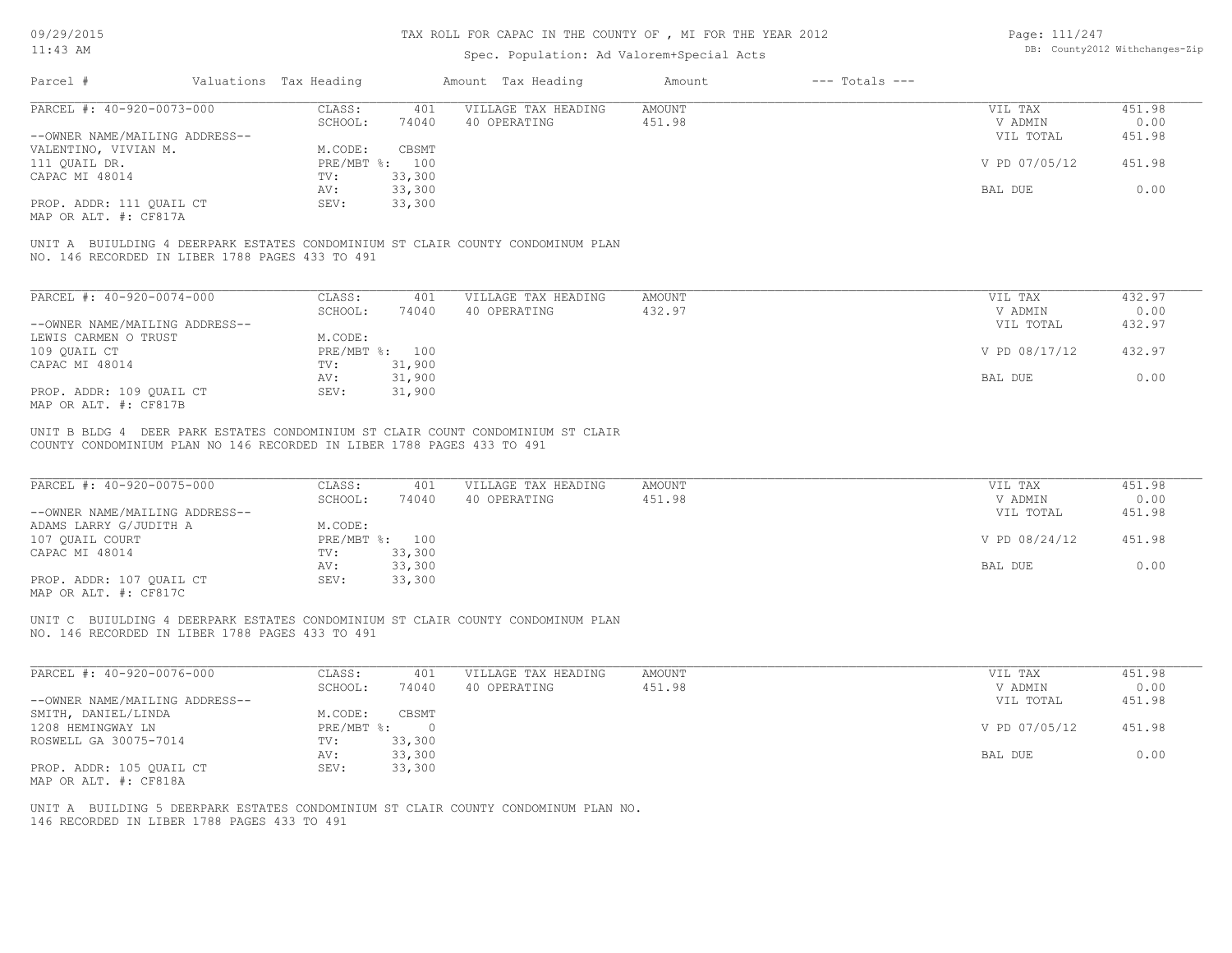| 09/29/2015                                                                   |                        |                   |                | TAX ROLL FOR CAPAC IN THE COUNTY OF, MI FOR THE YEAR 2012                          |                         |                    | Page: 112/247      | DB: County2012 Withchanges-Zip |
|------------------------------------------------------------------------------|------------------------|-------------------|----------------|------------------------------------------------------------------------------------|-------------------------|--------------------|--------------------|--------------------------------|
| $11:43$ AM                                                                   |                        |                   |                | Spec. Population: Ad Valorem+Special Acts                                          |                         |                    |                    |                                |
| Parcel #                                                                     | Valuations Tax Heading |                   |                | Amount Tax Heading                                                                 | Amount                  | $---$ Totals $---$ |                    |                                |
| PARCEL #: 40-920-0077-000                                                    |                        | CLASS:            | 401            | VILLAGE TAX HEADING                                                                | AMOUNT                  |                    | VIL TAX            | 432.97                         |
|                                                                              |                        | SCHOOL:           | 74040          | 40 OPERATING                                                                       | 432.97                  |                    | V ADMIN            | 0.00                           |
| --OWNER NAME/MAILING ADDRESS--                                               |                        |                   |                |                                                                                    |                         |                    | VIL TOTAL          | 432.97                         |
| LAGROW FRANCIS/SALLY                                                         |                        | M.CODE:           |                |                                                                                    |                         |                    |                    |                                |
|                                                                              |                        |                   |                |                                                                                    |                         |                    |                    |                                |
| 206 CLARKSON CT                                                              |                        | PRE/MBT %:        | $\overline{0}$ |                                                                                    |                         |                    | V PD 08/20/12      | 432.97                         |
| CAPAC MI 48014                                                               |                        | TV:               | 31,900         |                                                                                    |                         |                    |                    |                                |
|                                                                              |                        | AV:               | 31,900         |                                                                                    |                         |                    | BAL DUE            | 0.00                           |
| PROP. ADDR: 103 QUAIL CT                                                     |                        | SEV:              | 31,900         |                                                                                    |                         |                    |                    |                                |
| MAP OR ALT. #: CF818B                                                        |                        |                   |                |                                                                                    |                         |                    |                    |                                |
| NO. 146 RECORDED IN LIBER 1788 PAGES 433 TO 491                              |                        |                   |                | UNIT B BUIULDING 5 DEERPARK ESTATES CONDOMINIUM ST CLAIR COUNTY CONDOMINUM PLAN    |                         |                    |                    |                                |
| PARCEL #: 40-920-0078-000                                                    |                        | CLASS:            | 401            | VILLAGE TAX HEADING                                                                | <b>AMOUNT</b>           |                    | VIL TAX            | 451.98                         |
|                                                                              |                        | SCHOOL:           | 74040          | 40 OPERATING                                                                       | 451.98                  |                    | V ADMIN            | 0.00                           |
| --OWNER NAME/MAILING ADDRESS--                                               |                        |                   |                |                                                                                    |                         |                    | VIL TOTAL          | 451.98                         |
| LANGLEY KEITH D                                                              |                        | M.CODE:           |                |                                                                                    |                         |                    |                    |                                |
| 101 QUAIL CT                                                                 |                        |                   | PRE/MBT %: 100 |                                                                                    |                         |                    | V PD 09/04/12      | 451.98                         |
| CAPAC MI 48014                                                               |                        | TV:               | 33,300         |                                                                                    |                         |                    |                    |                                |
|                                                                              |                        | AV:               | 33,300         |                                                                                    |                         |                    | BAL DUE            | 0.00                           |
| PROP. ADDR: 101 QUAIL CT                                                     |                        | SEV:              | 33,300         |                                                                                    |                         |                    |                    |                                |
| MAP OR ALT. #: CF818C                                                        |                        |                   |                |                                                                                    |                         |                    |                    |                                |
|                                                                              |                        |                   |                |                                                                                    |                         |                    |                    |                                |
| NO. 146 RECORDED IN LIBER 1788 PAGES 433 TO 491<br>PARCEL #: 40-920-0079-000 |                        | CLASS:<br>SCHOOL: | 401<br>74040   | VILLAGE TAX HEADING<br>40 OPERATING                                                | <b>AMOUNT</b><br>451.98 |                    | VIL TAX<br>V ADMIN | 451.98<br>0.00                 |
| --OWNER NAME/MAILING ADDRESS--                                               |                        |                   |                |                                                                                    |                         |                    | VIL TOTAL          | 451.98                         |
| HUGHSON JACK C.                                                              |                        | M.CODE:           |                |                                                                                    |                         |                    |                    |                                |
| HUGHSON L. R.                                                                |                        |                   | PRE/MBT %: 100 |                                                                                    |                         |                    | V PD 08/09/12      | 451.98                         |
| 218 QUAIL DR                                                                 |                        | TV:               | 33,300         |                                                                                    |                         |                    |                    |                                |
| CAPAC MI 48014                                                               |                        | AV:               | 33,300         |                                                                                    |                         |                    | BAL DUE            | 0.00                           |
|                                                                              |                        | SEV:              | 33,300         |                                                                                    |                         |                    |                    |                                |
| PROP. ADDR: 218 QUAIL DR                                                     |                        |                   |                |                                                                                    |                         |                    |                    |                                |
| MAP OR ALT. #: CF819A                                                        |                        |                   |                |                                                                                    |                         |                    |                    |                                |
| RECORDED IN LIBER 1788 PAGES 433 TO 491                                      |                        |                   |                | UNIT A BLDG 6 DEERPARK ESTATES CONDOMINIUM ST CLAIR COUNTY CONDOMINUM PLAN NO. 146 |                         |                    |                    |                                |
| PARCEL #: 40-920-0080-000                                                    |                        | CLASS:            | 401            | VILLAGE TAX HEADING                                                                | AMOUNT                  |                    | VIL TAX            | 432.97                         |
|                                                                              |                        | SCHOOL:           | 74040          | 40 OPERATING                                                                       | 432.97                  |                    | V ADMIN            | 0.00                           |
| --OWNER NAME/MAILING ADDRESS-                                                |                        |                   |                |                                                                                    |                         |                    | VIL TOTAL          | 432.97                         |
| ERISCH, CYNTHIA                                                              |                        | M.CODE:           |                |                                                                                    |                         |                    |                    |                                |
|                                                                              |                        |                   | PRE/MBT %: 100 |                                                                                    |                         |                    |                    |                                |
| 220 QUAIL DR.                                                                |                        |                   |                |                                                                                    |                         |                    | V PD 09/13/12      | 432.97                         |
| CAPAC MI 48014                                                               |                        | $\text{TV}$ :     | 31,900         |                                                                                    |                         |                    |                    |                                |
|                                                                              |                        | AV:               | 31,900         |                                                                                    |                         |                    | BAL DUE            | 0.00                           |
| PROP. ADDR: 220 QUAIL DR.                                                    |                        | SEV:              | 31,900         |                                                                                    |                         |                    |                    |                                |
| MAP OR ALT. #: CF819B                                                        |                        |                   |                |                                                                                    |                         |                    |                    |                                |
| 146 RECORDED IN LIBER 1788 PAGES 433 TO 491                                  |                        |                   |                | UNIT B BLDG 6 DEER PARK ESTATES CONDOMINIUM ST CLAIR COUNTY CONDOMINUM PLAN NO.    |                         |                    |                    |                                |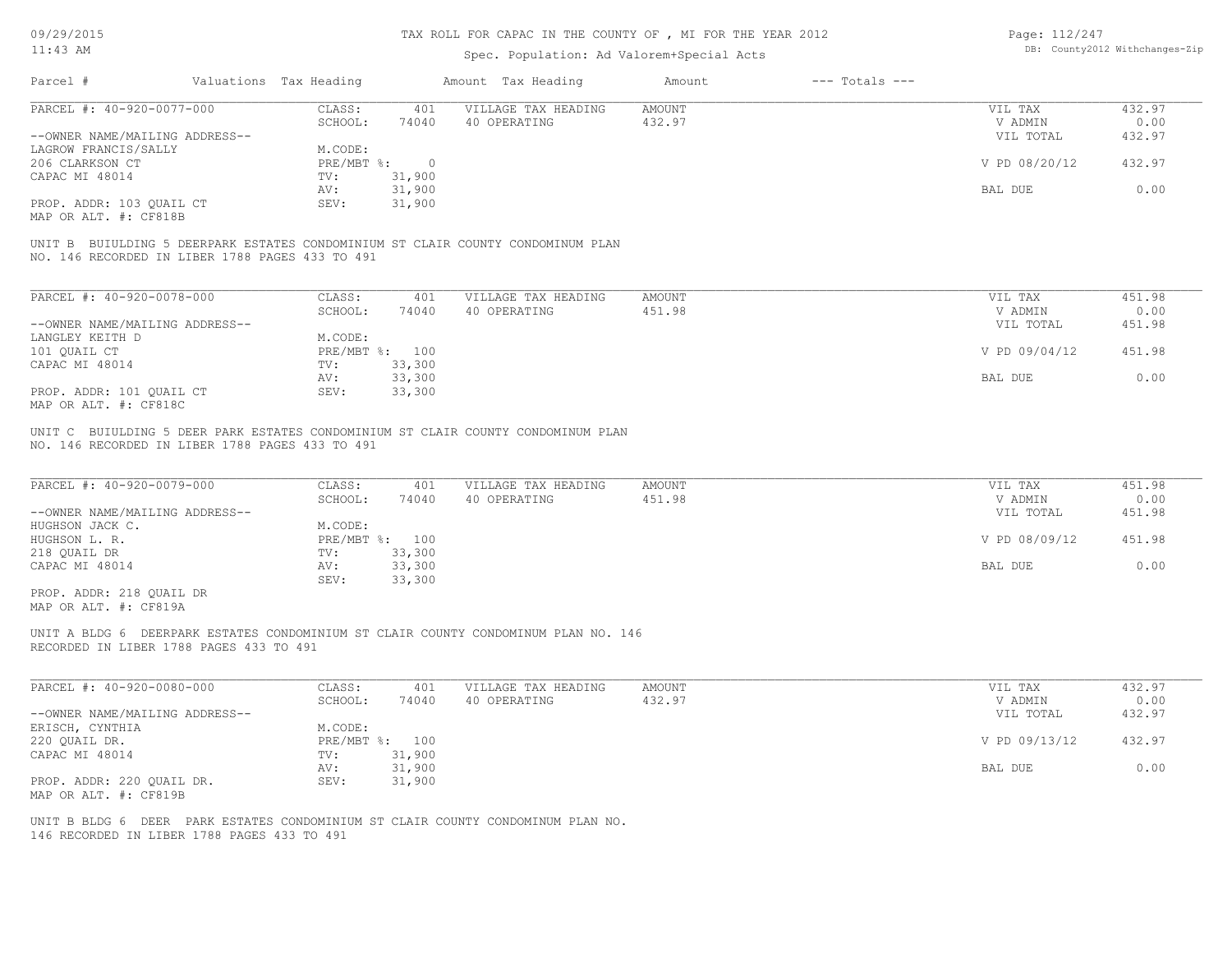09/29/2015

# TAX ROLL FOR CAPAC IN THE COUNTY OF , MI FOR THE YEAR 2012

| Page: 113/247 |                                |
|---------------|--------------------------------|
|               | DB: County2012 Withchanges-Zip |

| $11:43$ AM                                                                                                                     |                              |                       | Spec. Population: Ad Valorem+Special Acts |                         |                    |                                 | DB: County2012 Withchanges-Zip |
|--------------------------------------------------------------------------------------------------------------------------------|------------------------------|-----------------------|-------------------------------------------|-------------------------|--------------------|---------------------------------|--------------------------------|
| Parcel #                                                                                                                       | Valuations Tax Heading       |                       | Amount Tax Heading                        | Amount                  | $---$ Totals $---$ |                                 |                                |
| PARCEL #: 40-920-0081-000                                                                                                      | CLASS:                       | 401                   | VILLAGE TAX HEADING                       | <b>AMOUNT</b>           |                    | VIL TAX                         | 451.98                         |
|                                                                                                                                | SCHOOL:                      | 74040                 | 40 OPERATING                              | 451.98                  |                    | V ADMIN                         | 0.00                           |
| --OWNER NAME/MAILING ADDRESS--                                                                                                 |                              |                       |                                           |                         |                    | VIL TOTAL                       | 451.98                         |
| MEYERS CHARLOTTE J                                                                                                             | M.CODE:                      |                       |                                           |                         |                    |                                 |                                |
| 222 OUAIL DR                                                                                                                   |                              | PRE/MBT %: 100        |                                           |                         |                    | V PD 08/01/12                   | 451.98                         |
| CAPAC MI 48014                                                                                                                 | TV:                          | 33,300                |                                           |                         |                    |                                 |                                |
|                                                                                                                                | AV:                          | 33,300                |                                           |                         |                    | BAL DUE                         | 0.00                           |
| PROP. ADDR: 222 QUAIL DR.<br>MAP OR ALT. #: CF819C                                                                             | SEV:                         | 33,300                |                                           |                         |                    |                                 |                                |
| UNIT C BLDG 6 DEER PARK ESTATES CONDOMINIUM ST CLAIR COUNTY CONDOMINUM PLAN NO. 146<br>RECORDED IN LIBER 1788 PAGES 433 TO 491 |                              |                       |                                           |                         |                    |                                 |                                |
| PARCEL #: 40-920-0082-000                                                                                                      | CLASS:                       | 401                   | VILLAGE TAX HEADING                       | <b>AMOUNT</b>           |                    | VIL TAX                         | 451.98                         |
|                                                                                                                                | SCHOOL:                      | 74040                 | 40 OPERATING                              | 451.98                  |                    | V ADMIN                         | 0.00                           |
| --OWNER NAME/MAILING ADDRESS--                                                                                                 |                              |                       |                                           |                         |                    | VIL TOTAL                       | 451.98                         |
| CHRISTIAN DARLENE                                                                                                              | M.CODE:                      |                       |                                           |                         |                    |                                 |                                |
| 392 BROOK DR                                                                                                                   |                              | PRE/MBT %: 100        |                                           |                         |                    | V PD 08/24/12                   | 451.98                         |
| ROMEO MI 48065-5028                                                                                                            | TV:                          | 33,300                |                                           |                         |                    |                                 |                                |
|                                                                                                                                | AV:                          | 33,300                |                                           |                         |                    | BAL DUE                         | 0.00                           |
| PROP. ADDR: 236 QUAIL DR                                                                                                       | SEV:                         | 33,300                |                                           |                         |                    |                                 |                                |
| MAP OR ALT. #: CF820A                                                                                                          |                              |                       |                                           |                         |                    |                                 |                                |
| PARCEL #: 40-920-0083-000<br>--OWNER NAME/MAILING ADDRESS--<br>SOPER DEBORAH                                                   | CLASS:<br>SCHOOL:<br>M.CODE: | 401<br>74040<br>00WBF | VILLAGE TAX HEADING<br>40 OPERATING       | <b>AMOUNT</b><br>432.97 |                    | VIL TAX<br>V ADMIN<br>VIL TOTAL | 432.97<br>0.00<br>432.97       |
| 238 QUAIL DR                                                                                                                   |                              | PRE/MBT %: 100        |                                           |                         |                    | V PD 08/30/12                   | 432.97                         |
| CAPAC MI 48014                                                                                                                 | TV:                          | 31,900                |                                           |                         |                    |                                 |                                |
|                                                                                                                                | AV:                          | 31,900                |                                           |                         |                    | BAL DUE                         | 0.00                           |
| PROP. ADDR: 238 QUAIL DR<br>MAP OR ALT. #: CF820B                                                                              | SEV:                         | 31,900                |                                           |                         |                    |                                 |                                |
| UNIT B BLDG 7 DEERPARK ESTATES CONDOMINIUM ST CLAIR COUNTY CONDOMINUM PLAN NO. 146<br>RECORDED IN LIBER 1788 PAGES 433 TO 491  |                              |                       |                                           |                         |                    |                                 |                                |
| PARCEL #: 40-920-0084-000                                                                                                      | CLASS:<br>SCHOOL:            | 401                   | VILLAGE TAX HEADING<br>40 OPERATING       | <b>AMOUNT</b><br>451.98 |                    | VIL TAX                         | 451.98<br>0.00                 |
| --OWNER NAME/MAILING ADDRESS--                                                                                                 |                              | 74040                 |                                           |                         |                    | V ADMIN<br>VIL TOTAL            | 451.98                         |
| FANNIE MAE                                                                                                                     | M.CODE:                      | 00WBF                 |                                           |                         |                    |                                 |                                |
| 14221 DALLAS PARKWAY SUITE 1000                                                                                                | PRE/MBT %:                   | $\overline{0}$        |                                           |                         |                    | V PD 08/01/12                   | 451.98                         |
| DALLAS TX 75254                                                                                                                | TV:                          | 33,300                |                                           |                         |                    |                                 |                                |
|                                                                                                                                | AV:                          | 33,300                |                                           |                         |                    | BAL DUE                         | 0.00                           |
| PROP. ADDR: 240 QUAIL DR                                                                                                       | SEV:                         | 33,300                |                                           |                         |                    |                                 |                                |
| MAP OR ALT. #: CF820C                                                                                                          |                              |                       |                                           |                         |                    |                                 |                                |
|                                                                                                                                |                              |                       |                                           |                         |                    |                                 |                                |
| UNIT C BLDG 7 DEERPARK ESTATES CONDOMINIUM ST CLAIR COUNTY CONDOMINUM PLAN NO. 146<br>RECORDED IN LIBER 1788 PAGES 433 TO 491  |                              |                       |                                           |                         |                    |                                 |                                |
|                                                                                                                                |                              |                       |                                           |                         |                    |                                 |                                |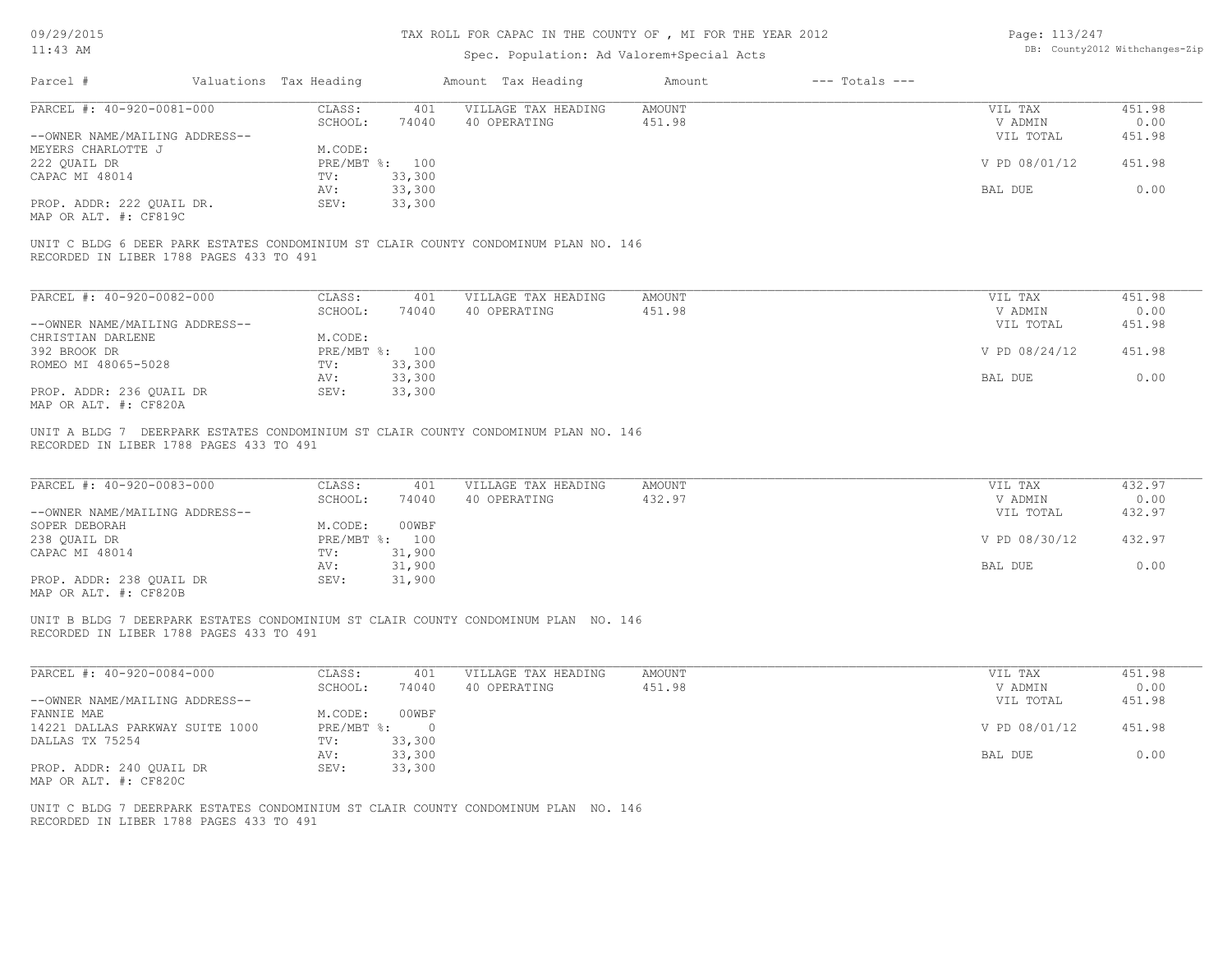Page: 114/247 DB: County2012 Withchanges-Zip

| Valuations Tax Heading<br>$---$ Totals $---$<br>Parcel #<br>Amount Tax Heading<br>Amount<br>PARCEL #: 40-920-0085-000<br>CLASS:<br>VILLAGE TAX HEADING<br><b>AMOUNT</b><br>VIL TAX<br>763.53<br>401<br>40 OPERATING<br>456.05<br>SCHOOL:<br>74040<br>V ADMIN<br>0.00<br>307.48<br>--OWNER NAME/MAILING ADDRESS--<br>UTIL<br>VIL TOTAL<br>763.53<br>M.CODE:<br><b>BACTS</b><br>242 QUAIL DR<br>456.05<br>PRE/MBT %: 100<br>V PD 07/26/12<br>33,600<br>TV:<br>33,600<br>307.48<br>AV:<br>BAL DUE<br>33,600<br>PROP. ADDR: 242 QUAIL DR<br>SEV:<br>MAP OR ALT. #: CF821A<br>UNIT A BLDG 8 DEERPARK ESTATES CONDOMINIUM ST CLAIR COUNTY CONDOMINUM PLAN NO. 146<br>RECORDED IN LIBER 1788 PAGES 433 TO 491<br>PARCEL #: 40-920-0086-000<br>CLASS:<br>VILLAGE TAX HEADING<br>437.05<br>401<br>AMOUNT<br>VIL TAX<br>437.05<br>0.00<br>SCHOOL:<br>74040<br>40 OPERATING<br>V ADMIN<br>--OWNER NAME/MAILING ADDRESS--<br>437.05<br>VIL TOTAL<br>OFARE<br>GUTIERREZ MEGAN/HENRY<br>M.CODE:<br>PRE/MBT %: 100<br>V PD 08/27/12<br>437.05<br>CAPAC MI 48014<br>32,200<br>TV:<br>32,200<br>0.00<br>BAL DUE<br>AV:<br>32,200<br>PROP. ADDR: 244 QUAIL DR<br>SEV:<br>MAP OR ALT. #: CF821B<br>UNIT B BLDG 8 DEERPARK ESTATES CONDOMINIUM ST CLAIR COUNTY CONDOMINUM PLAN NO. 146<br>RECORDED IN LIBER 1788 PAGES 433 TO 491<br>PARCEL #: 40-920-0087-000<br>VILLAGE TAX HEADING<br>CLASS:<br><b>AMOUNT</b><br>456.05<br>401<br>VIL TAX<br>SCHOOL:<br>40 OPERATING<br>V ADMIN<br>0.00<br>74040<br>456.05<br>456.05<br>--OWNER NAME/MAILING ADDRESS--<br>VIL TOTAL<br>M.CODE:<br>PRE/MBT %:<br>$\overline{0}$<br>V PD 08/01/12<br>456.05<br>33,600<br>11076 NORMAN<br>TV:<br>33,600<br>0.00<br>AV:<br>BAL DUE<br>33,600<br>SEV:<br>PROP. ADDR: 246 QUAIL DR<br>MAP OR ALT. #: CF821C<br>UNIT C BLDG 8 DEERPARK ESTATES CONDOMINIUM ST CLAIR COUNTY CONDOMINUM PLAN NO. 146<br>RECORDED IN LIBER 1788 PAGES 433 TO 491<br>PARCEL #: 40-920-0088-000<br>CLASS:<br>VILLAGE TAX HEADING<br>AMOUNT<br>461.48<br>401<br>VIL TAX<br>SCHOOL:<br>74040<br>40 OPERATING<br>461.48<br>V ADMIN<br>0.00<br>--OWNER NAME/MAILING ADDRESS--<br>461.48<br>VIL TOTAL<br>M.CODE:<br>00WBF<br>V PD 08/30/12<br>9000 US HWY 192 LOT 250<br>$PRE/MBT$ %:<br>$\overline{0}$<br>461.48<br>CLERMONT FL 34714-8218<br>34,000<br>TV:<br>34,000<br>BAL DUE<br>0.00<br>AV:<br>34,000<br>PROP. ADDR: 252 QUAIL DR<br>SEV:<br>MAP OR ALT. #: CF822A<br>UNIT A BLDG 9 DEERPARK ESTATES CONDOMINIUM ST CLAIR COUNTY CONDOMINUM PLAN NO. 146<br>RECORDED IN LIBER 1788 PAGES 433 TO 491 | U <i>JI 4 JI 4</i> U 1 J<br>$11:43$ AM |  | THA NUMBER CAPACING THE COUNTING THE FOR THE TEAR ZUIZ<br>Spec. Population: Ad Valorem+Special Acts |  | rayt. 114/44/ | DB: County2012 Withchanges-Zip |
|----------------------------------------------------------------------------------------------------------------------------------------------------------------------------------------------------------------------------------------------------------------------------------------------------------------------------------------------------------------------------------------------------------------------------------------------------------------------------------------------------------------------------------------------------------------------------------------------------------------------------------------------------------------------------------------------------------------------------------------------------------------------------------------------------------------------------------------------------------------------------------------------------------------------------------------------------------------------------------------------------------------------------------------------------------------------------------------------------------------------------------------------------------------------------------------------------------------------------------------------------------------------------------------------------------------------------------------------------------------------------------------------------------------------------------------------------------------------------------------------------------------------------------------------------------------------------------------------------------------------------------------------------------------------------------------------------------------------------------------------------------------------------------------------------------------------------------------------------------------------------------------------------------------------------------------------------------------------------------------------------------------------------------------------------------------------------------------------------------------------------------------------------------------------------------------------------------------------------------------------------------------------------------------------------------------------------------------------------------------------------------------------------------------------------------------------------------------------------------------------------------------------------------------|----------------------------------------|--|-----------------------------------------------------------------------------------------------------|--|---------------|--------------------------------|
|                                                                                                                                                                                                                                                                                                                                                                                                                                                                                                                                                                                                                                                                                                                                                                                                                                                                                                                                                                                                                                                                                                                                                                                                                                                                                                                                                                                                                                                                                                                                                                                                                                                                                                                                                                                                                                                                                                                                                                                                                                                                                                                                                                                                                                                                                                                                                                                                                                                                                                                                        |                                        |  |                                                                                                     |  |               |                                |
|                                                                                                                                                                                                                                                                                                                                                                                                                                                                                                                                                                                                                                                                                                                                                                                                                                                                                                                                                                                                                                                                                                                                                                                                                                                                                                                                                                                                                                                                                                                                                                                                                                                                                                                                                                                                                                                                                                                                                                                                                                                                                                                                                                                                                                                                                                                                                                                                                                                                                                                                        |                                        |  |                                                                                                     |  |               |                                |
|                                                                                                                                                                                                                                                                                                                                                                                                                                                                                                                                                                                                                                                                                                                                                                                                                                                                                                                                                                                                                                                                                                                                                                                                                                                                                                                                                                                                                                                                                                                                                                                                                                                                                                                                                                                                                                                                                                                                                                                                                                                                                                                                                                                                                                                                                                                                                                                                                                                                                                                                        |                                        |  |                                                                                                     |  |               |                                |
|                                                                                                                                                                                                                                                                                                                                                                                                                                                                                                                                                                                                                                                                                                                                                                                                                                                                                                                                                                                                                                                                                                                                                                                                                                                                                                                                                                                                                                                                                                                                                                                                                                                                                                                                                                                                                                                                                                                                                                                                                                                                                                                                                                                                                                                                                                                                                                                                                                                                                                                                        | COOK ROGER/GLORIA                      |  |                                                                                                     |  |               |                                |
|                                                                                                                                                                                                                                                                                                                                                                                                                                                                                                                                                                                                                                                                                                                                                                                                                                                                                                                                                                                                                                                                                                                                                                                                                                                                                                                                                                                                                                                                                                                                                                                                                                                                                                                                                                                                                                                                                                                                                                                                                                                                                                                                                                                                                                                                                                                                                                                                                                                                                                                                        | CAPAC MI 48014                         |  |                                                                                                     |  |               |                                |
|                                                                                                                                                                                                                                                                                                                                                                                                                                                                                                                                                                                                                                                                                                                                                                                                                                                                                                                                                                                                                                                                                                                                                                                                                                                                                                                                                                                                                                                                                                                                                                                                                                                                                                                                                                                                                                                                                                                                                                                                                                                                                                                                                                                                                                                                                                                                                                                                                                                                                                                                        |                                        |  |                                                                                                     |  |               |                                |
|                                                                                                                                                                                                                                                                                                                                                                                                                                                                                                                                                                                                                                                                                                                                                                                                                                                                                                                                                                                                                                                                                                                                                                                                                                                                                                                                                                                                                                                                                                                                                                                                                                                                                                                                                                                                                                                                                                                                                                                                                                                                                                                                                                                                                                                                                                                                                                                                                                                                                                                                        |                                        |  |                                                                                                     |  |               |                                |
|                                                                                                                                                                                                                                                                                                                                                                                                                                                                                                                                                                                                                                                                                                                                                                                                                                                                                                                                                                                                                                                                                                                                                                                                                                                                                                                                                                                                                                                                                                                                                                                                                                                                                                                                                                                                                                                                                                                                                                                                                                                                                                                                                                                                                                                                                                                                                                                                                                                                                                                                        |                                        |  |                                                                                                     |  |               |                                |
|                                                                                                                                                                                                                                                                                                                                                                                                                                                                                                                                                                                                                                                                                                                                                                                                                                                                                                                                                                                                                                                                                                                                                                                                                                                                                                                                                                                                                                                                                                                                                                                                                                                                                                                                                                                                                                                                                                                                                                                                                                                                                                                                                                                                                                                                                                                                                                                                                                                                                                                                        |                                        |  |                                                                                                     |  |               |                                |
|                                                                                                                                                                                                                                                                                                                                                                                                                                                                                                                                                                                                                                                                                                                                                                                                                                                                                                                                                                                                                                                                                                                                                                                                                                                                                                                                                                                                                                                                                                                                                                                                                                                                                                                                                                                                                                                                                                                                                                                                                                                                                                                                                                                                                                                                                                                                                                                                                                                                                                                                        |                                        |  |                                                                                                     |  |               |                                |
|                                                                                                                                                                                                                                                                                                                                                                                                                                                                                                                                                                                                                                                                                                                                                                                                                                                                                                                                                                                                                                                                                                                                                                                                                                                                                                                                                                                                                                                                                                                                                                                                                                                                                                                                                                                                                                                                                                                                                                                                                                                                                                                                                                                                                                                                                                                                                                                                                                                                                                                                        | 244 QUAIL DR                           |  |                                                                                                     |  |               |                                |
|                                                                                                                                                                                                                                                                                                                                                                                                                                                                                                                                                                                                                                                                                                                                                                                                                                                                                                                                                                                                                                                                                                                                                                                                                                                                                                                                                                                                                                                                                                                                                                                                                                                                                                                                                                                                                                                                                                                                                                                                                                                                                                                                                                                                                                                                                                                                                                                                                                                                                                                                        |                                        |  |                                                                                                     |  |               |                                |
|                                                                                                                                                                                                                                                                                                                                                                                                                                                                                                                                                                                                                                                                                                                                                                                                                                                                                                                                                                                                                                                                                                                                                                                                                                                                                                                                                                                                                                                                                                                                                                                                                                                                                                                                                                                                                                                                                                                                                                                                                                                                                                                                                                                                                                                                                                                                                                                                                                                                                                                                        |                                        |  |                                                                                                     |  |               |                                |
|                                                                                                                                                                                                                                                                                                                                                                                                                                                                                                                                                                                                                                                                                                                                                                                                                                                                                                                                                                                                                                                                                                                                                                                                                                                                                                                                                                                                                                                                                                                                                                                                                                                                                                                                                                                                                                                                                                                                                                                                                                                                                                                                                                                                                                                                                                                                                                                                                                                                                                                                        | BREWER YOUNG G.                        |  |                                                                                                     |  |               |                                |
|                                                                                                                                                                                                                                                                                                                                                                                                                                                                                                                                                                                                                                                                                                                                                                                                                                                                                                                                                                                                                                                                                                                                                                                                                                                                                                                                                                                                                                                                                                                                                                                                                                                                                                                                                                                                                                                                                                                                                                                                                                                                                                                                                                                                                                                                                                                                                                                                                                                                                                                                        | BREWER PATTI L.                        |  |                                                                                                     |  |               |                                |
|                                                                                                                                                                                                                                                                                                                                                                                                                                                                                                                                                                                                                                                                                                                                                                                                                                                                                                                                                                                                                                                                                                                                                                                                                                                                                                                                                                                                                                                                                                                                                                                                                                                                                                                                                                                                                                                                                                                                                                                                                                                                                                                                                                                                                                                                                                                                                                                                                                                                                                                                        | YALE MI 48097                          |  |                                                                                                     |  |               |                                |
|                                                                                                                                                                                                                                                                                                                                                                                                                                                                                                                                                                                                                                                                                                                                                                                                                                                                                                                                                                                                                                                                                                                                                                                                                                                                                                                                                                                                                                                                                                                                                                                                                                                                                                                                                                                                                                                                                                                                                                                                                                                                                                                                                                                                                                                                                                                                                                                                                                                                                                                                        |                                        |  |                                                                                                     |  |               |                                |
|                                                                                                                                                                                                                                                                                                                                                                                                                                                                                                                                                                                                                                                                                                                                                                                                                                                                                                                                                                                                                                                                                                                                                                                                                                                                                                                                                                                                                                                                                                                                                                                                                                                                                                                                                                                                                                                                                                                                                                                                                                                                                                                                                                                                                                                                                                                                                                                                                                                                                                                                        |                                        |  |                                                                                                     |  |               |                                |
|                                                                                                                                                                                                                                                                                                                                                                                                                                                                                                                                                                                                                                                                                                                                                                                                                                                                                                                                                                                                                                                                                                                                                                                                                                                                                                                                                                                                                                                                                                                                                                                                                                                                                                                                                                                                                                                                                                                                                                                                                                                                                                                                                                                                                                                                                                                                                                                                                                                                                                                                        |                                        |  |                                                                                                     |  |               |                                |
|                                                                                                                                                                                                                                                                                                                                                                                                                                                                                                                                                                                                                                                                                                                                                                                                                                                                                                                                                                                                                                                                                                                                                                                                                                                                                                                                                                                                                                                                                                                                                                                                                                                                                                                                                                                                                                                                                                                                                                                                                                                                                                                                                                                                                                                                                                                                                                                                                                                                                                                                        |                                        |  |                                                                                                     |  |               |                                |
|                                                                                                                                                                                                                                                                                                                                                                                                                                                                                                                                                                                                                                                                                                                                                                                                                                                                                                                                                                                                                                                                                                                                                                                                                                                                                                                                                                                                                                                                                                                                                                                                                                                                                                                                                                                                                                                                                                                                                                                                                                                                                                                                                                                                                                                                                                                                                                                                                                                                                                                                        | GREEN PATRICK A                        |  |                                                                                                     |  |               |                                |
|                                                                                                                                                                                                                                                                                                                                                                                                                                                                                                                                                                                                                                                                                                                                                                                                                                                                                                                                                                                                                                                                                                                                                                                                                                                                                                                                                                                                                                                                                                                                                                                                                                                                                                                                                                                                                                                                                                                                                                                                                                                                                                                                                                                                                                                                                                                                                                                                                                                                                                                                        |                                        |  |                                                                                                     |  |               |                                |
|                                                                                                                                                                                                                                                                                                                                                                                                                                                                                                                                                                                                                                                                                                                                                                                                                                                                                                                                                                                                                                                                                                                                                                                                                                                                                                                                                                                                                                                                                                                                                                                                                                                                                                                                                                                                                                                                                                                                                                                                                                                                                                                                                                                                                                                                                                                                                                                                                                                                                                                                        |                                        |  |                                                                                                     |  |               |                                |
|                                                                                                                                                                                                                                                                                                                                                                                                                                                                                                                                                                                                                                                                                                                                                                                                                                                                                                                                                                                                                                                                                                                                                                                                                                                                                                                                                                                                                                                                                                                                                                                                                                                                                                                                                                                                                                                                                                                                                                                                                                                                                                                                                                                                                                                                                                                                                                                                                                                                                                                                        |                                        |  |                                                                                                     |  |               |                                |
|                                                                                                                                                                                                                                                                                                                                                                                                                                                                                                                                                                                                                                                                                                                                                                                                                                                                                                                                                                                                                                                                                                                                                                                                                                                                                                                                                                                                                                                                                                                                                                                                                                                                                                                                                                                                                                                                                                                                                                                                                                                                                                                                                                                                                                                                                                                                                                                                                                                                                                                                        |                                        |  |                                                                                                     |  |               |                                |
|                                                                                                                                                                                                                                                                                                                                                                                                                                                                                                                                                                                                                                                                                                                                                                                                                                                                                                                                                                                                                                                                                                                                                                                                                                                                                                                                                                                                                                                                                                                                                                                                                                                                                                                                                                                                                                                                                                                                                                                                                                                                                                                                                                                                                                                                                                                                                                                                                                                                                                                                        |                                        |  |                                                                                                     |  |               |                                |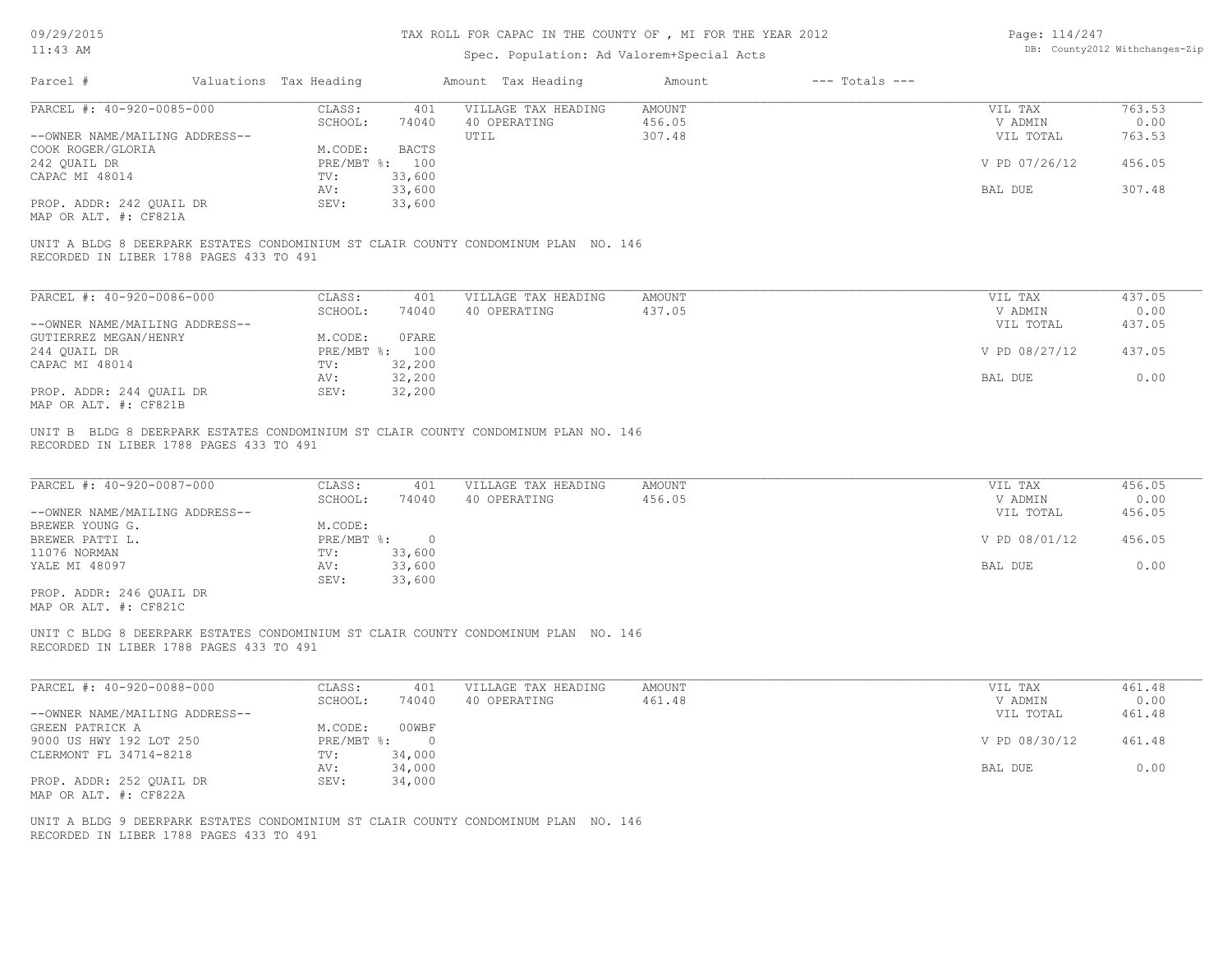09/29/2015

# TAX ROLL FOR CAPAC IN THE COUNTY OF , MI FOR THE YEAR 2012

| Page: 115/247 |                                |
|---------------|--------------------------------|
|               | DB: County2012 Withchanges-Zip |

| 11:43 AM                                                     |                         |                                | Spec. Population: Ad Valorem+Special Acts                                           |                         |                    |                      | DB: County2012 Withchanges-Zip |
|--------------------------------------------------------------|-------------------------|--------------------------------|-------------------------------------------------------------------------------------|-------------------------|--------------------|----------------------|--------------------------------|
| Parcel #                                                     | Valuations Tax Heading  |                                | Amount Tax Heading                                                                  | Amount                  | $---$ Totals $---$ |                      |                                |
| PARCEL #: 40-920-0089-000                                    | CLASS:<br>SCHOOL:       | 401<br>74040                   | VILLAGE TAX HEADING<br>40 OPERATING                                                 | <b>AMOUNT</b><br>442.47 |                    | VIL TAX<br>V ADMIN   | 442.47<br>0.00                 |
| --OWNER NAME/MAILING ADDRESS--                               |                         |                                |                                                                                     |                         |                    | VIL TOTAL            | 442.47                         |
| NAGEY JR RICHARD A<br>254 QUAIL DR                           | M.CODE:                 | <b>OFARE</b><br>PRE/MBT %: 100 |                                                                                     |                         |                    | V PD 08/27/12        | 442.47                         |
| CAPAC MI 48014                                               | TV:<br>AV:              | 32,600<br>32,600               |                                                                                     |                         |                    | BAL DUE              | 0.00                           |
| PROP. ADDR: 254 QUAIL DR<br>MAP OR ALT. #: CF822B            | SEV:                    | 32,600                         |                                                                                     |                         |                    |                      |                                |
| RECORDED IN LIBER 1788 PAGES 433 TO 491                      |                         |                                | UNIT B BLDG 9 DEERPARK ESTATES CONDOMINIUM ST CLAIR COUNTY CONDOMINUM PLAN NO. 146  |                         |                    |                      |                                |
| PARCEL #: 40-920-0090-000                                    | CLASS:                  | 401                            | VILLAGE TAX HEADING                                                                 | <b>AMOUNT</b>           |                    | VIL TAX              | 461.48                         |
| --OWNER NAME/MAILING ADDRESS--                               | SCHOOL:                 | 74040                          | 40 OPERATING                                                                        | 461.48                  |                    | V ADMIN<br>VIL TOTAL | 0.00<br>461.48                 |
| FOLLMER STEVEN J                                             | M.CODE:                 | TCBMT                          |                                                                                     |                         |                    |                      |                                |
| 256 QUAIL DR<br>CAPAC MI 48014                               | TV:                     | PRE/MBT %: 100<br>34,000       |                                                                                     |                         |                    | V PD 08/09/12        | 461.48                         |
|                                                              | AV:                     | 34,000                         |                                                                                     |                         |                    | BAL DUE              | 0.00                           |
| PROP. ADDR: 256 QUAIL DR<br>MAP OR ALT. #: CF822C            | SEV:                    | 34,000                         |                                                                                     |                         |                    |                      |                                |
| PARCEL #: 40-920-0091-000                                    | CLASS:<br>SCHOOL:       | 402<br>74040                   | VILLAGE TAX HEADING<br>40 OPERATING                                                 | <b>AMOUNT</b><br>6.21   |                    | VIL TAX<br>V ADMIN   | 6.21<br>0.00                   |
| --OWNER NAME/MAILING ADDRESS--<br>DEER PARK LAND DEVELOPMENT | M.CODE:                 |                                |                                                                                     |                         |                    | VIL TOTAL            | 6.21                           |
| 8155 ANNSBURY STE 109<br>UTICA MI 48316                      | $PRE/MBT$ $\div$<br>TV: | $\overline{0}$<br>458          |                                                                                     |                         |                    | V PD 09/06/12        | 6.21                           |
|                                                              | AV:                     | 2,500                          |                                                                                     |                         |                    | BAL DUE              | 0.00                           |
| PROP. ADDR: DEER PARK<br>MAP OR ALT. #: CF823A               | SEV:                    | 2,500                          |                                                                                     |                         |                    |                      |                                |
| RECORDED IN LIBER 1788 PAGES 433 TO 491                      |                         |                                | UNIT A BLDG 10 DEERPARK ESTATES CONDOMINIUM ST CLAIR COUNTY CONDOMINUM PLAN NO. 146 |                         |                    |                      |                                |
| PARCEL #: 40-920-0092-000                                    | CLASS:                  | 402                            | VILLAGE TAX HEADING                                                                 | <b>AMOUNT</b>           |                    | VIL TAX              | 6.21                           |
| --OWNER NAME/MAILING ADDRESS--                               | SCHOOL:                 | 74040                          | 40 OPERATING                                                                        | 6.21                    |                    | V ADMIN<br>VIL TOTAL | 0.00<br>6.21                   |
| DEER PARK LAND DEVELOPMENT<br>8155 ANNSBURY STE 109          | M.CODE:<br>PRE/MBT %:   | $\circ$                        |                                                                                     |                         |                    | V PD 09/06/12        | 6.21                           |
| UTICA MI 48316                                               | TV:<br>AV:              | 458<br>2,500                   |                                                                                     |                         |                    | BAL DUE              | 0.00                           |
| PROP. ADDR: DEER PARK<br>MAP OR ALT. #: CF823B               | SEV:                    | 2,500                          |                                                                                     |                         |                    |                      |                                |
| RECORDED IN LIBER 1788 PAGES 433 TO 491                      |                         |                                | UNIT B BLDG 10 DEERPARK ESTATES CONDOMINIUM ST CLAIR COUNTY CONDOMINUM PLAN NO. 146 |                         |                    |                      |                                |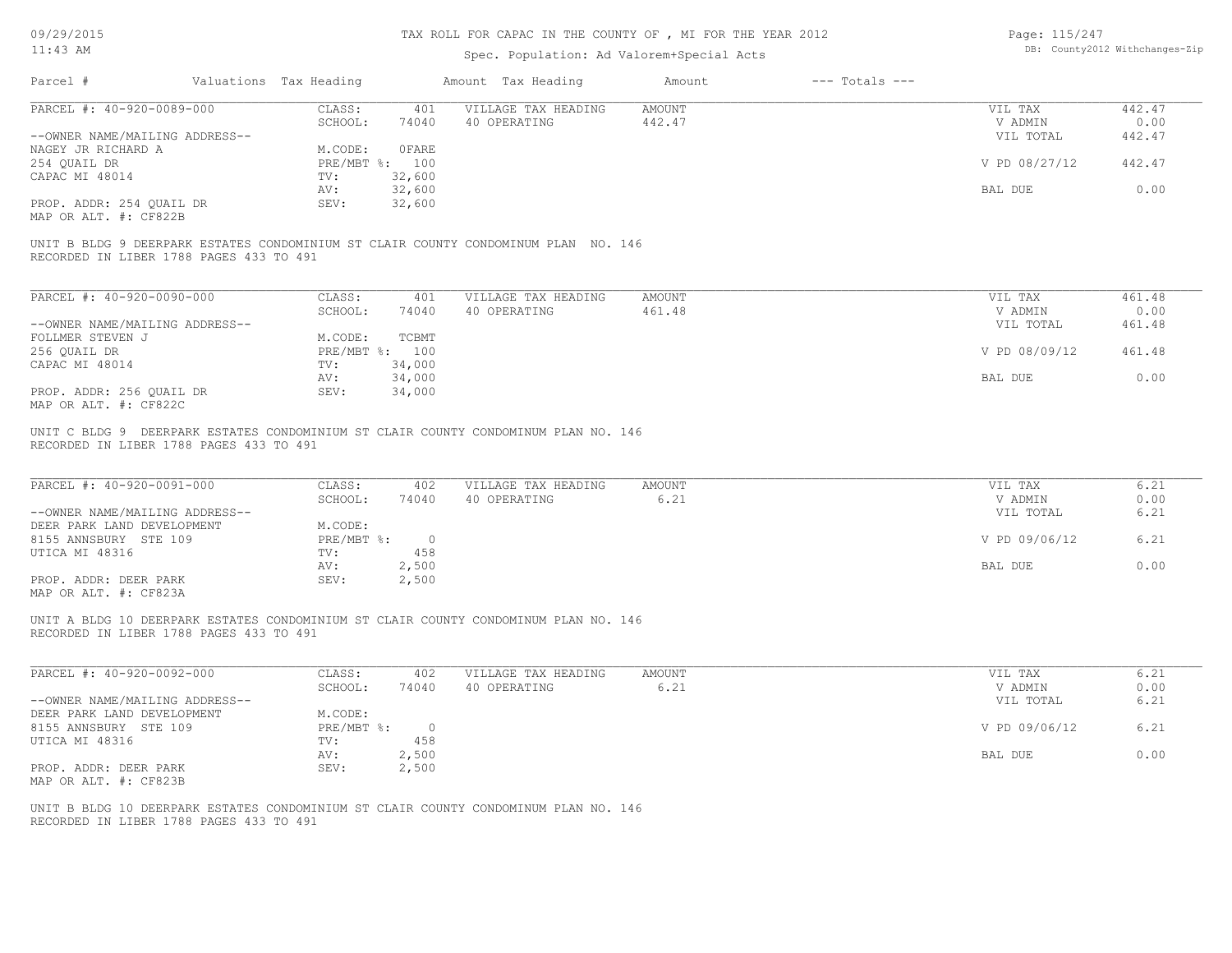| 09/29/2015<br>$11:43$ AM                            |                             |                       | TAX ROLL FOR CAPAC IN THE COUNTY OF, MI FOR THE YEAR 2012<br>Spec. Population: Ad Valorem+Special Acts |                |                    | Page: 116/247      | DB: County2012 Withchanges-Zip |
|-----------------------------------------------------|-----------------------------|-----------------------|--------------------------------------------------------------------------------------------------------|----------------|--------------------|--------------------|--------------------------------|
| Parcel #                                            | Valuations Tax Heading      |                       | Amount Tax Heading                                                                                     | Amount         | $---$ Totals $---$ |                    |                                |
| PARCEL #: 40-920-0093-000                           | CLASS:                      | 402                   | VILLAGE TAX HEADING                                                                                    | AMOUNT         |                    | VIL TAX            | 6.21                           |
|                                                     | SCHOOL:                     | 74040                 | 40 OPERATING                                                                                           | 6.21           |                    | V ADMIN            | 0.00                           |
| --OWNER NAME/MAILING ADDRESS--                      |                             |                       |                                                                                                        |                |                    | VIL TOTAL          | 6.21                           |
| DEER PARK LAND DEVELOPMENT<br>8155 ANNSBURY STE 109 | M.CODE:<br>PRE/MBT %:       | $\overline{0}$        |                                                                                                        |                |                    | V PD 09/06/12      | 6.21                           |
| UTICA MI 48316                                      | TV:                         | 458                   |                                                                                                        |                |                    |                    |                                |
|                                                     | AV:                         | 2,500                 |                                                                                                        |                |                    | BAL DUE            | 0.00                           |
| PROP. ADDR: DEER PARK<br>MAP OR ALT. #: CF824A      | SEV:                        | 2,500                 |                                                                                                        |                |                    |                    |                                |
| RECORDED IN LIBER 1788 PAGES 433 TO 491             |                             |                       | UNIT A BLDG 11 DEERPARK ESTATES CONDOMINIUM ST CLAIR COUNTY CONDOMINUM PLAN NO. 146                    |                |                    |                    |                                |
|                                                     |                             |                       |                                                                                                        |                |                    |                    |                                |
| PARCEL #: 40-920-0094-000                           | CLASS:                      | 402                   | VILLAGE TAX HEADING                                                                                    | AMOUNT         |                    | VIL TAX            | 6.21                           |
|                                                     | SCHOOL:                     | 74040                 | 40 OPERATING                                                                                           | 6.21           |                    | V ADMIN            | 0.00                           |
| --OWNER NAME/MAILING ADDRESS--                      |                             |                       |                                                                                                        |                |                    | VIL TOTAL          | 6.21                           |
| DEER PARK LAND DEVELOPMENT<br>8155 ANNSBURY STE 109 | M.CODE:<br>$PRE/MBT$ $\div$ | $\overline{0}$        |                                                                                                        |                |                    | V PD 09/06/12      | 6.21                           |
| UTICA MI 48316                                      | TV:                         | 458                   |                                                                                                        |                |                    |                    |                                |
|                                                     | AV:                         | 2,500                 |                                                                                                        |                |                    | BAL DUE            | 0.00                           |
| PROP. ADDR: DEER PARK                               | SEV:                        | 2,500                 |                                                                                                        |                |                    |                    |                                |
| MAP OR ALT. #: CF824B                               |                             |                       |                                                                                                        |                |                    |                    |                                |
|                                                     |                             |                       | UNIT B UBLDG 11 DEERPARK ESTATES CONDOMINIUM ST CLAIR COUNTY CONDOMINUM PLAN NO.                       |                |                    |                    |                                |
| 146 RECORDED IN LIBER 1788 PAGES 433 TO 491         |                             |                       |                                                                                                        |                |                    |                    |                                |
|                                                     |                             |                       |                                                                                                        |                |                    |                    |                                |
| PARCEL #: 40-920-0095-000                           | CLASS:<br>SCHOOL:           | 402<br>74040          | VILLAGE TAX HEADING<br>40 OPERATING                                                                    | AMOUNT<br>6.21 |                    | VIL TAX<br>V ADMIN | 6.21<br>0.00                   |
| --OWNER NAME/MAILING ADDRESS--                      |                             |                       |                                                                                                        |                |                    | VIL TOTAL          | 6.21                           |
| DEER PARK LAND DEVELOPMENT                          | M.CODE:                     |                       |                                                                                                        |                |                    |                    |                                |
| 8155 ANNSBURY STE 109                               | PRE/MBT %:                  | $\overline{0}$        |                                                                                                        |                |                    | V PD 09/06/12      | 6.21                           |
| UTICA MI 48316                                      | TV:<br>AV:                  | 458<br>2,500          |                                                                                                        |                |                    | BAL DUE            | 0.00                           |
| PROP. ADDR: DEER PARK                               | SEV:                        | 2,500                 |                                                                                                        |                |                    |                    |                                |
| MAP OR ALT. #: CF824C                               |                             |                       |                                                                                                        |                |                    |                    |                                |
|                                                     |                             |                       | UNIT C BLDG 11 DEERPARK ESTATES CONDOMINIUM ST CLAIR COUNTY CONDOMINUM PLAN NO. 146                    |                |                    |                    |                                |
| RECORDED IN LIBER 1788 PAGES 433 TO 491             |                             |                       |                                                                                                        |                |                    |                    |                                |
|                                                     |                             |                       |                                                                                                        |                |                    |                    |                                |
| PARCEL #: 40-920-0096-000                           | CLASS:                      | 402                   | VILLAGE TAX HEADING                                                                                    | <b>AMOUNT</b>  |                    | VIL TAX            | 6.21                           |
|                                                     | SCHOOL:                     | 74040                 | 40 OPERATING                                                                                           | 6.21           |                    | V ADMIN            | 0.00                           |
| --OWNER NAME/MAILING ADDRESS--                      |                             |                       |                                                                                                        |                |                    | VIL TOTAL          | 6.21                           |
| DEER PARK LAND DEVELOPMENT                          | M.CODE:                     |                       |                                                                                                        |                |                    |                    |                                |
| 8155 ANNSBURY STE 109<br>UTICA MI 48316             | PRE/MBT %:<br>TV:           | $\overline{0}$<br>458 |                                                                                                        |                |                    | V PD 09/06/12      | 6.21                           |
|                                                     | AV:                         | 2,500                 |                                                                                                        |                |                    | <b>BAL DUE</b>     | 0.00                           |
| PROP. ADDR: DEER PARK                               | SEV:                        | 2,500                 |                                                                                                        |                |                    |                    |                                |

RECORDED IN LIBER 1788 PAGES 433 TO 491 UNIT A BLDG 12 DEERPARK ESTATES CONDOMINIUM ST CLAIR COUNTY CONDOMINUM PLAN NO. 146

MAP OR ALT. #: CF825A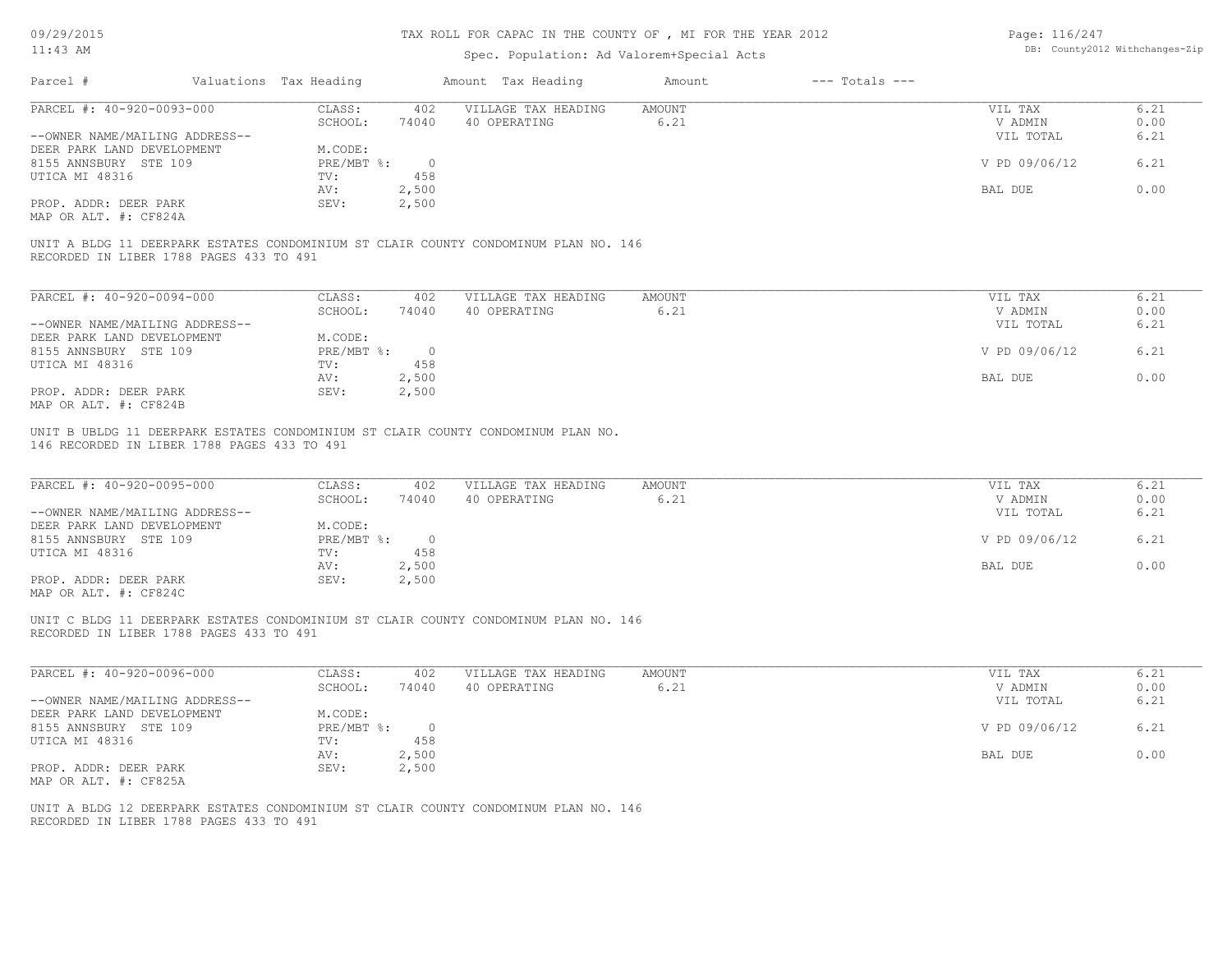| 09/29/2015                                                                                                                     | TAX ROLL FOR CAPAC IN THE COUNTY OF , MI FOR THE YEAR 2012 |                        |                |  |                                     |                                           |  |                    | Page: 117/247<br>DB: County2012 Withchanges-Zip |                      |  |
|--------------------------------------------------------------------------------------------------------------------------------|------------------------------------------------------------|------------------------|----------------|--|-------------------------------------|-------------------------------------------|--|--------------------|-------------------------------------------------|----------------------|--|
| 11:43 AM                                                                                                                       |                                                            |                        |                |  |                                     | Spec. Population: Ad Valorem+Special Acts |  |                    |                                                 |                      |  |
| Parcel #                                                                                                                       |                                                            | Valuations Tax Heading |                |  | Amount Tax Heading                  | Amount                                    |  | $---$ Totals $---$ |                                                 |                      |  |
| PARCEL #: 40-920-0097-000                                                                                                      |                                                            | CLASS:<br>SCHOOL:      | 402<br>74040   |  | VILLAGE TAX HEADING<br>40 OPERATING | AMOUNT<br>6.21                            |  |                    | VIL TAX<br>V ADMIN                              | 6.21<br>0.00         |  |
| --OWNER NAME/MAILING ADDRESS--                                                                                                 |                                                            |                        |                |  |                                     |                                           |  |                    | VIL TOTAL                                       | 6.21                 |  |
| DEER PARK LAND DEVELOPMENT                                                                                                     |                                                            | M.CODE:                |                |  |                                     |                                           |  |                    |                                                 |                      |  |
| 8155 ANSBURY STE 109                                                                                                           |                                                            | $PRE/MBT$ $\div$       | $\overline{0}$ |  |                                     |                                           |  |                    | V PD 09/06/12                                   | 6.21                 |  |
| UTICA MI 48316                                                                                                                 |                                                            | TV:<br>AV:             | 458<br>2,500   |  |                                     |                                           |  |                    | BAL DUE                                         | 0.00                 |  |
| PROP. ADDR: DEER PARK                                                                                                          |                                                            | SEV:                   | 2,500          |  |                                     |                                           |  |                    |                                                 |                      |  |
| MAP OR ALT. #: CF825B                                                                                                          |                                                            |                        |                |  |                                     |                                           |  |                    |                                                 |                      |  |
| UNIT B BLDG 12 DEERPARK ESTATES CONDOMINIUM ST CLAIR COUNTY CONDOMINUM PLAN NO.<br>146 RECORDED IN LIBER 1788 PAGES 433 TO 491 |                                                            |                        |                |  |                                     |                                           |  |                    |                                                 |                      |  |
| PARCEL #: 40-920-0098-000                                                                                                      |                                                            | CLASS:                 | 402            |  | VILLAGE TAX HEADING                 | AMOUNT                                    |  |                    | VIL TAX                                         | 6.21                 |  |
|                                                                                                                                |                                                            | SCHOOL:                | 74040          |  | 40 OPERATING                        | 6.21                                      |  |                    | V ADMIN                                         | 0.00                 |  |
| --OWNER NAME/MAILING ADDRESS--                                                                                                 |                                                            |                        |                |  |                                     |                                           |  |                    | VIL TOTAL                                       | 6.21                 |  |
| DEER PARK LAND DEVELOPMENT                                                                                                     |                                                            | M.CODE:                |                |  |                                     |                                           |  |                    |                                                 |                      |  |
| 8155 ANNSBURY STE 109                                                                                                          |                                                            | $PRE/MBT$ %:           | $\overline{0}$ |  |                                     |                                           |  |                    | V PD 09/06/12                                   | 6.21                 |  |
| UTICA MI 48316                                                                                                                 |                                                            | TV:                    | 458            |  |                                     |                                           |  |                    |                                                 |                      |  |
|                                                                                                                                |                                                            | AV:                    | 2,500          |  |                                     |                                           |  |                    | BAL DUE                                         | 0.00                 |  |
| PROP. ADDR: DEER PARK<br>MAP OR ALT. #: CF925C                                                                                 |                                                            | SEV:                   | 2,500          |  |                                     |                                           |  |                    |                                                 |                      |  |
| PARCEL #: 40-920-0099-000<br>--OWNER NAME/MAILING ADDRESS--                                                                    |                                                            | CLASS:<br>SCHOOL:      | 402<br>74040   |  | VILLAGE TAX HEADING<br>40 OPERATING | AMOUNT<br>6.21                            |  |                    | VIL TAX<br>V ADMIN<br>VIL TOTAL                 | 6.21<br>0.00<br>6.21 |  |
| DEER PARK LAND DEVELOPMENT<br>8155 ANNSBURY STE 109                                                                            |                                                            | M.CODE:<br>PRE/MBT %:  | $\overline{0}$ |  |                                     |                                           |  |                    | V PD 09/06/12                                   | 6.21                 |  |
| UTICA MI 48316                                                                                                                 |                                                            | TV:                    | 458            |  |                                     |                                           |  |                    |                                                 |                      |  |
|                                                                                                                                |                                                            | AV:                    | 2,500          |  |                                     |                                           |  |                    | BAL DUE                                         | 0.00                 |  |
| PROP. ADDR: DEER PARK<br>MAP OR ALT. #: CF826A                                                                                 |                                                            | SEV:                   | 2,500          |  |                                     |                                           |  |                    |                                                 |                      |  |
| UNIT A BLDG 13 DEERPARK ESTATES CONDOMINIUM ST CLAIR COUNTY CONDOMINUM PLAN NO. 146<br>RECORDED IN LIBER 1788 PAGES 433 TO 491 |                                                            |                        |                |  |                                     |                                           |  |                    |                                                 |                      |  |
| PARCEL #: 40-920-0100-000                                                                                                      |                                                            | CLASS:                 | 402            |  | VILLAGE TAX HEADING                 | AMOUNT                                    |  |                    | VIL TAX                                         | 6.21                 |  |
|                                                                                                                                |                                                            | SCHOOL:                | 74040          |  | 40 OPERATING                        | 6.21                                      |  |                    | V ADMIN                                         | 0.00                 |  |
| --OWNER NAME/MAILING ADDRESS--<br>DEER PARK LAND DEVELOPMENT                                                                   |                                                            | M.CODE:                |                |  |                                     |                                           |  |                    | VIL TOTAL                                       | 6.21                 |  |
| 8155 ANNSBURY STE 109                                                                                                          |                                                            | $PRE/MBT$ %:           | $\overline{0}$ |  |                                     |                                           |  |                    | V PD 09/06/12                                   | 6.21                 |  |
| UTICA MI 48316                                                                                                                 |                                                            | TV:                    | 458            |  |                                     |                                           |  |                    |                                                 |                      |  |
|                                                                                                                                |                                                            | AV:                    | 2,500          |  |                                     |                                           |  |                    | BAL DUE                                         | 0.00                 |  |
| PROP. ADDR: DEER PARK                                                                                                          |                                                            | SEV:                   | 2,500          |  |                                     |                                           |  |                    |                                                 |                      |  |
| MAP OR ALT. #: CF826B                                                                                                          |                                                            |                        |                |  |                                     |                                           |  |                    |                                                 |                      |  |
| UNIT B BLDG 13 DEERPARK ESTATES CONDOMINIUM ST CLAIR COUNTY CONDOMINUM PLAN NO. 146<br>RECORDED IN LIBER 1788 PAGES 433 TO 491 |                                                            |                        |                |  |                                     |                                           |  |                    |                                                 |                      |  |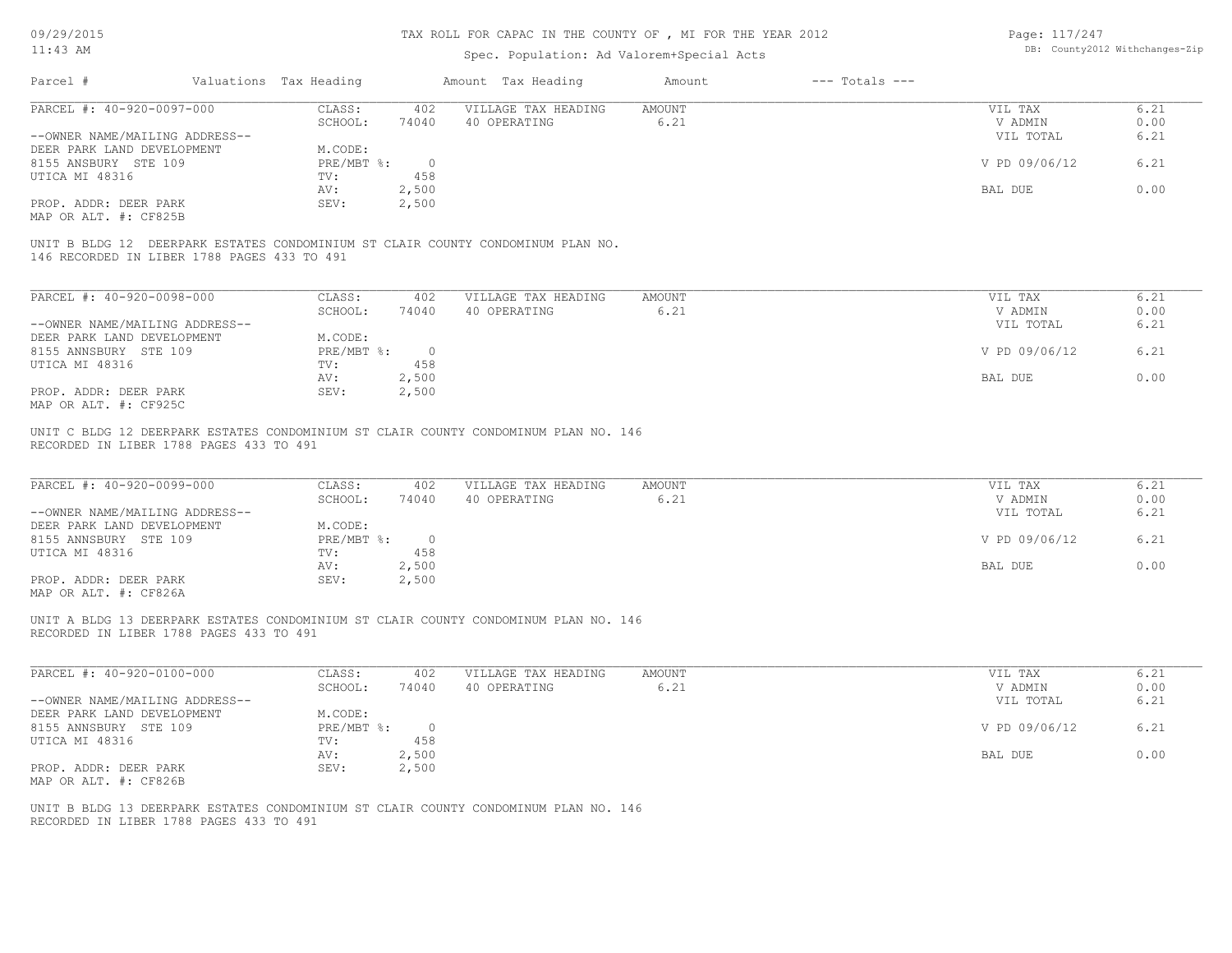| $11:43$ AM                                                                                                                                                                                                |                                   |                | TAX ROLL FOR CAPAC IN THE COUNTY OF, MI FOR THE YEAR 2012 | Page: 118/247<br>DB: County2012 Withchanges-Zip |                    |                    |              |
|-----------------------------------------------------------------------------------------------------------------------------------------------------------------------------------------------------------|-----------------------------------|----------------|-----------------------------------------------------------|-------------------------------------------------|--------------------|--------------------|--------------|
|                                                                                                                                                                                                           |                                   |                | Spec. Population: Ad Valorem+Special Acts                 |                                                 |                    |                    |              |
| Parcel #<br>Valuations Tax Heading                                                                                                                                                                        |                                   |                | Amount Tax Heading                                        | Amount                                          | $---$ Totals $---$ |                    |              |
| PARCEL #: 40-920-0101-000                                                                                                                                                                                 | CLASS:<br>402                     |                | VILLAGE TAX HEADING                                       | <b>AMOUNT</b>                                   |                    | VIL TAX            | 6.21         |
|                                                                                                                                                                                                           | SCHOOL:<br>74040                  |                | 40 OPERATING                                              | 6.21                                            |                    | V ADMIN            | 0.00         |
| --OWNER NAME/MAILING ADDRESS--<br>DEER PARK LAND DEVELOPMENT                                                                                                                                              | M.CODE:                           |                |                                                           |                                                 |                    | VIL TOTAL          | 6.21         |
| 8155 ANNSBURY STE 109                                                                                                                                                                                     | PRE/MBT %:                        | $\overline{0}$ |                                                           |                                                 |                    | V PD 09/06/12      | 6.21         |
| UTICA MI 48316                                                                                                                                                                                            | 458<br>TV:                        |                |                                                           |                                                 |                    |                    |              |
|                                                                                                                                                                                                           | 2,500<br>AV:                      |                |                                                           |                                                 |                    | BAL DUE            | 0.00         |
| PROP. ADDR: DEER PARK                                                                                                                                                                                     | SEV:<br>2,500                     |                |                                                           |                                                 |                    |                    |              |
| MAP OR ALT. #: CF826C                                                                                                                                                                                     |                                   |                |                                                           |                                                 |                    |                    |              |
| UNIT C BLDG 13 DEERPARK ESTATES CONDOMINIUM ST CLAIR COUNTY CONDOMINUM PLAN NO. 146<br>RECORDED IN LIBER 1788 PAGES 433 TO 491                                                                            |                                   |                |                                                           |                                                 |                    |                    |              |
| PARCEL #: 40-920-0102-000                                                                                                                                                                                 | CLASS:<br>402                     |                | VILLAGE TAX HEADING                                       | AMOUNT                                          |                    | VIL TAX            | 6.21         |
|                                                                                                                                                                                                           | SCHOOL:<br>74040                  |                | 40 OPERATING                                              | 6.21                                            |                    | V ADMIN            | 0.00         |
| --OWNER NAME/MAILING ADDRESS--                                                                                                                                                                            |                                   |                |                                                           |                                                 |                    | VIL TOTAL          | 6.21         |
| DEER PARK LAND DEVELOPMENT                                                                                                                                                                                | M.CODE:                           |                |                                                           |                                                 |                    |                    |              |
|                                                                                                                                                                                                           |                                   | $\overline{0}$ |                                                           |                                                 |                    | V PD 09/06/12      | 6.21         |
|                                                                                                                                                                                                           | PRE/MBT %:                        |                |                                                           |                                                 |                    |                    |              |
|                                                                                                                                                                                                           | TV:<br>458                        |                |                                                           |                                                 |                    |                    |              |
|                                                                                                                                                                                                           | 2,500<br>AV:                      |                |                                                           |                                                 |                    | BAL DUE            | 0.00         |
|                                                                                                                                                                                                           | SEV:<br>2,500                     |                |                                                           |                                                 |                    |                    |              |
| 8155 ANNSBURY STE 109<br>PROP. ADDR: DEER PARK<br>MAP OR ALT. #: CF827A<br>UNIT A BLDG 14 DEERPARK ESTATES CONDOMINIUM ST CLAIR COUNTY CONDOMINUM PLAN NO.<br>146 RECORDED IN LIBER 1788 PAGES 433 TO 491 |                                   |                |                                                           |                                                 |                    |                    |              |
| PARCEL #: 40-920-0103-000                                                                                                                                                                                 | CLASS:<br>402<br>SCHOOL:<br>74040 |                | VILLAGE TAX HEADING<br>40 OPERATING                       | <b>AMOUNT</b><br>6.21                           |                    | VIL TAX<br>V ADMIN | 6.21<br>0.00 |
| --OWNER NAME/MAILING ADDRESS--                                                                                                                                                                            |                                   |                |                                                           |                                                 |                    | VIL TOTAL          | 6.21         |
| DEER PARK LAND DEVELOPMENT                                                                                                                                                                                | M.CODE:                           |                |                                                           |                                                 |                    |                    |              |
|                                                                                                                                                                                                           | PRE/MBT %:                        | $\overline{0}$ |                                                           |                                                 |                    | V PD 09/06/12      | 6.21         |
| 8155 ANNSBURY STE 109                                                                                                                                                                                     | 458<br>TV:                        |                |                                                           |                                                 |                    |                    |              |
|                                                                                                                                                                                                           | 2,500<br>AV:                      |                |                                                           |                                                 |                    | BAL DUE            | 0.00         |
| PROP. ADDR: DEER PARK                                                                                                                                                                                     | 2,500<br>SEV:                     |                |                                                           |                                                 |                    |                    |              |
| UTICA MI 48316<br>UTICA MI 48316<br>MAP OR ALT. #: CF827B<br>UNIT B BLDG 14 DEERPARK ESTATES CONDOMINIUM ST CLAIR COUNTY CONDOMINUM PLAN NO. 146<br>RECORDED IN LIBER 1788 PAGES 433 TO 491               |                                   |                |                                                           |                                                 |                    |                    |              |
| PARCEL #: 40-920-0104-000                                                                                                                                                                                 | CLASS:<br>402                     |                | VILLAGE TAX HEADING                                       | <b>AMOUNT</b>                                   |                    | VIL TAX            | 6.21         |
|                                                                                                                                                                                                           | SCHOOL:<br>74040                  |                | 40 OPERATING                                              | 6.21                                            |                    | V ADMIN            | 0.00         |
| --OWNER NAME/MAILING ADDRESS--                                                                                                                                                                            |                                   |                |                                                           |                                                 |                    | VIL TOTAL          | 6.21         |
|                                                                                                                                                                                                           | M.CODE:                           |                |                                                           |                                                 |                    |                    |              |
|                                                                                                                                                                                                           | PRE/MBT %:                        | $\overline{0}$ |                                                           |                                                 |                    | V PD 09/06/12      | 6.21         |
| DEER PARK LAND DEVELOPMENT<br>8155 ANNSBURY STE 109<br>UTICA MI 48316                                                                                                                                     | TV:<br>458                        |                |                                                           |                                                 |                    |                    |              |
| PROP. ADDR: DEER PARK                                                                                                                                                                                     | 2,500<br>AV:<br>2,500<br>SEV:     |                |                                                           |                                                 |                    | BAL DUE            | 0.00         |

RECORDED IN LIBER 1788 PAGES 433 TO 491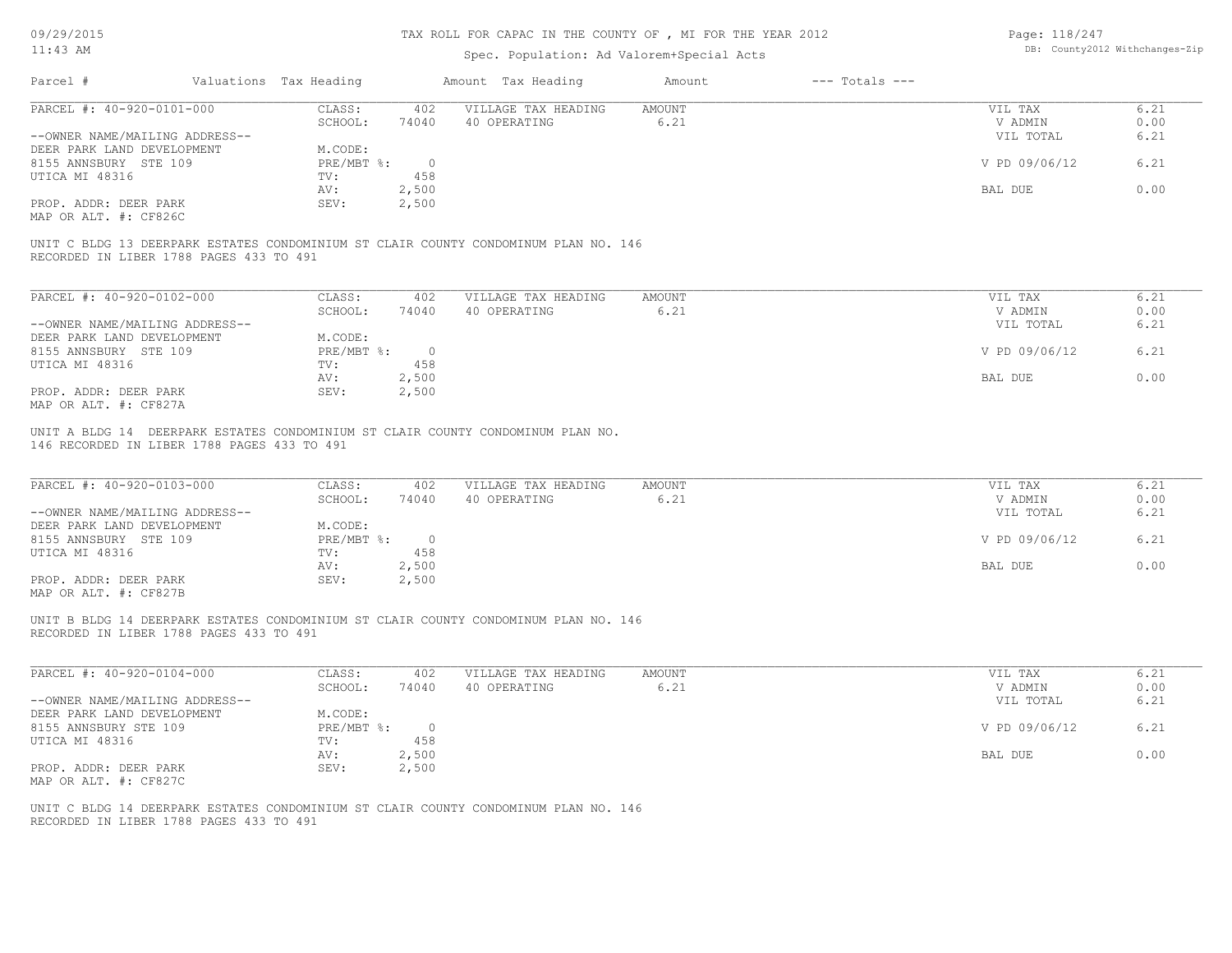| 09/29/2015                                     |                        |                | TAX ROLL FOR CAPAC IN THE COUNTY OF, MI FOR THE YEAR 2012                           |                |                    | Page: 119/247      |                                |
|------------------------------------------------|------------------------|----------------|-------------------------------------------------------------------------------------|----------------|--------------------|--------------------|--------------------------------|
| $11:43$ AM                                     |                        |                | Spec. Population: Ad Valorem+Special Acts                                           |                |                    |                    | DB: County2012 Withchanges-Zip |
| Parcel #                                       | Valuations Tax Heading |                | Amount Tax Heading                                                                  | Amount         | $---$ Totals $---$ |                    |                                |
| PARCEL #: 40-920-0105-000                      | CLASS:                 | 402            | VILLAGE TAX HEADING                                                                 | <b>AMOUNT</b>  |                    | VIL TAX            | 6.21                           |
|                                                | SCHOOL:                | 74040          | 40 OPERATING                                                                        | 6.21           |                    | V ADMIN            | 0.00                           |
| --OWNER NAME/MAILING ADDRESS--                 |                        |                |                                                                                     |                |                    | VIL TOTAL          | 6.21                           |
| DEER PARK LAND DEVELOPMENT                     | M.CODE:                |                |                                                                                     |                |                    |                    |                                |
| 8155 ANNSBURY STE 109                          | PRE/MBT %:             | $\circ$        |                                                                                     |                |                    | V PD 09/06/12      | 6.21                           |
| UTICA MI 48316                                 | TV:                    | 458            |                                                                                     |                |                    |                    |                                |
|                                                | AV:                    | 2,500          |                                                                                     |                |                    | BAL DUE            | 0.00                           |
| PROP. ADDR: DEER PARK<br>MAP OR ALT. #: CF828A | SEV:                   | 2,500          |                                                                                     |                |                    |                    |                                |
| RECORDED IN LIBER 1788 PAGES 433 TO 491        |                        |                | UNIT A BLDG 15 DEERPARK ESTATES CONDOMINIUM ST CLAIR COUNTY CONDOMINUM PLAN NO. 146 |                |                    |                    |                                |
| PARCEL #: 40-920-0106-000                      | CLASS:                 | 402            | VILLAGE TAX HEADING                                                                 | <b>AMOUNT</b>  |                    | VIL TAX            | 6.21                           |
|                                                | SCHOOL:                | 74040          | 40 OPERATING                                                                        | 6.21           |                    | V ADMIN            | 0.00                           |
| --OWNER NAME/MAILING ADDRESS--                 |                        |                |                                                                                     |                |                    | VIL TOTAL          | 6.21                           |
| DEER PARK LAND DEVELOPMENT                     | M.CODE:                |                |                                                                                     |                |                    |                    |                                |
| 8155 ANNSBURY STE 109                          | PRE/MBT %:             | $\circ$        |                                                                                     |                |                    | V PD 09/06/12      | 6.21                           |
| UTICA MI 48316                                 | TV:                    | 458            |                                                                                     |                |                    |                    |                                |
|                                                | AV:                    | 2,500          |                                                                                     |                |                    | BAL DUE            | 0.00                           |
| PROP. ADDR: DEER PARK                          | SEV:                   | 2,500          |                                                                                     |                |                    |                    |                                |
| MAP OR ALT. #: CF828B                          |                        |                |                                                                                     |                |                    |                    |                                |
| PARCEL #: 40-920-0107-000                      | CLASS:<br>SCHOOL:      | 402<br>74040   | VILLAGE TAX HEADING<br>40 OPERATING                                                 | AMOUNT<br>6.21 |                    | VIL TAX<br>V ADMIN | 6.21<br>0.00                   |
| --OWNER NAME/MAILING ADDRESS--                 |                        |                |                                                                                     |                |                    | VIL TOTAL          | 6.21                           |
| DEER PARK LAND DEVELOPMENT                     | M.CODE:                |                |                                                                                     |                |                    |                    |                                |
| 8155 ANNSBURY STE 109                          | $PRE/MBT$ $\div$       | $\overline{0}$ |                                                                                     |                |                    | V PD 09/06/12      | 6.21                           |
| UTICA MI 48316                                 | TV:                    | 458            |                                                                                     |                |                    |                    |                                |
|                                                | AV:                    | 2,500          |                                                                                     |                |                    | BAL DUE            | 0.00                           |
| PROP. ADDR: DEER PARK                          | SEV:                   | 2,500          |                                                                                     |                |                    |                    |                                |
| MAP OR ALT. #: CF828C                          |                        |                |                                                                                     |                |                    |                    |                                |
| RECORDED IN LIBER 1788 PAGES 433 TO 491        |                        |                | UNIT C BLDG 15 DEERPARK ESTATES CONDOMINIUM ST CLAIR COUNTY CONDOMINUM PLAN NO. 146 |                |                    |                    |                                |
| PARCEL #: 40-920-0108-000                      | CLASS:<br>SCHOOL:      | 402<br>74040   | VILLAGE TAX HEADING<br>40 OPERATING                                                 | AMOUNT<br>6.21 |                    | VIL TAX<br>V ADMIN | 6.21<br>0.00                   |
| --OWNER NAME/MAILING ADDRESS--                 |                        |                |                                                                                     |                |                    | VIL TOTAL          | 6.21                           |
| DEER PARK LAND DEVELOPMENT                     | M.CODE:                |                |                                                                                     |                |                    |                    |                                |
| 8155 ANNSBURY STE 109                          | PRE/MBT %: 0           |                |                                                                                     |                |                    | V PD 09/06/12      | 6.21                           |
| UTICA MI 48316                                 | TV:                    | 458            |                                                                                     |                |                    |                    |                                |
|                                                | AV:                    | 2,500          |                                                                                     |                |                    | BAL DUE            | 0.00                           |
| PROP. ADDR: DEER PARK                          | SEV:                   | 2,500          |                                                                                     |                |                    |                    |                                |
| MAP OR ALT. #: CF829A                          |                        |                |                                                                                     |                |                    |                    |                                |
|                                                |                        |                |                                                                                     |                |                    |                    |                                |
|                                                |                        |                | UNIT A BLDG 16 DEERPARK ESTATES CONDOMINIUM ST CLAIR COUNTY CONDOMINUM PLAN NO. 146 |                |                    |                    |                                |
| RECORDED IN LIBER 1788 PAGES 433 TO 491        |                        |                |                                                                                     |                |                    |                    |                                |
|                                                |                        |                |                                                                                     |                |                    |                    |                                |
|                                                |                        |                |                                                                                     |                |                    |                    |                                |
|                                                |                        |                |                                                                                     |                |                    |                    |                                |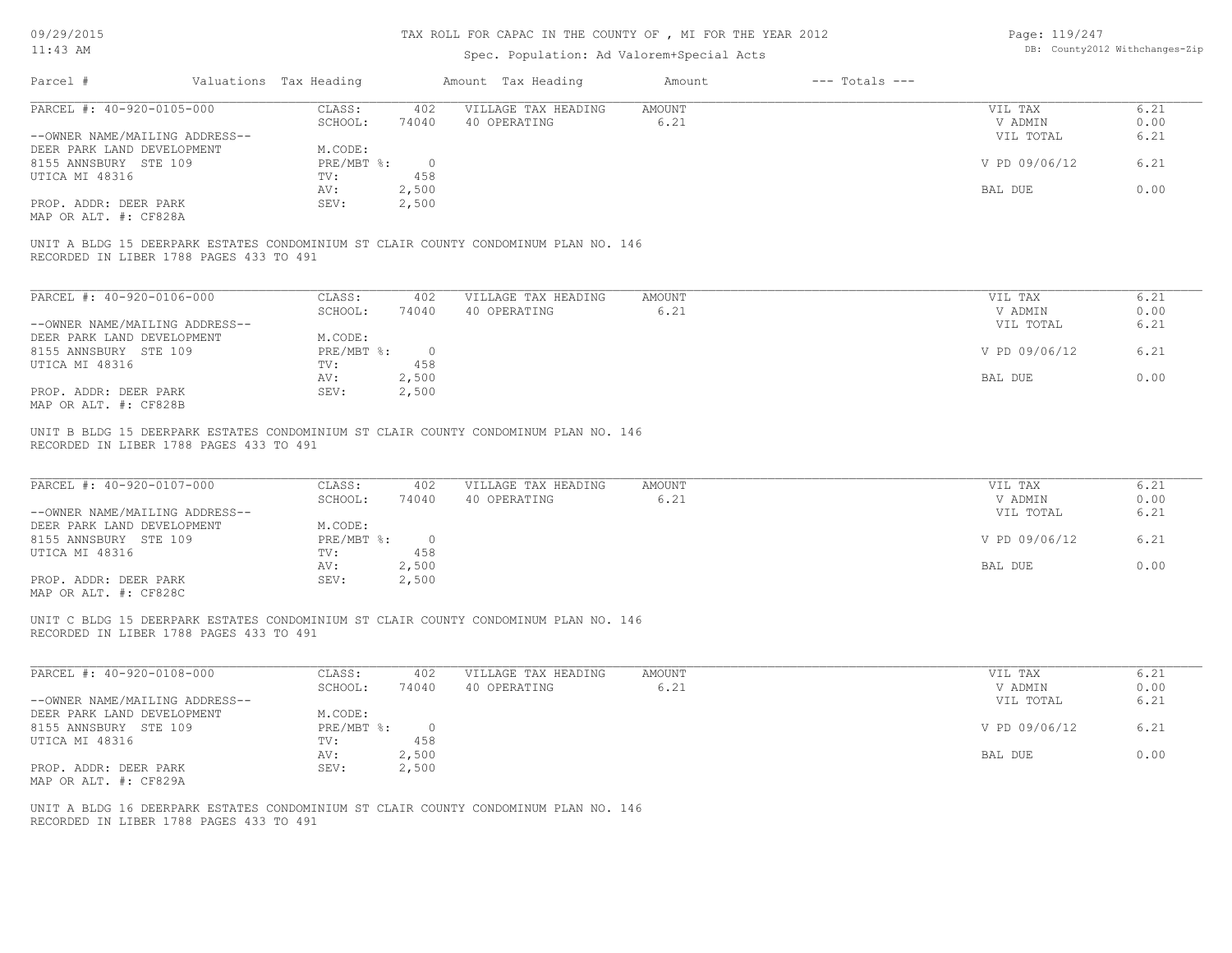| DB: County2012 Withchanges-Zip<br>$11:43$ AM<br>Spec. Population: Ad Valorem+Special Acts<br>Parcel #<br>Valuations Tax Heading<br>Amount Tax Heading<br>$---$ Totals $---$<br>Amount<br>PARCEL #: 40-920-0109-000<br>CLASS:<br>VILLAGE TAX HEADING<br><b>AMOUNT</b><br>VIL TAX<br>402<br>SCHOOL:<br>74040<br>40 OPERATING<br>6.21<br>V ADMIN<br>--OWNER NAME/MAILING ADDRESS--<br>VIL TOTAL<br>DEER PARK LAND DEVELOPMENT<br>M.CODE:<br>V PD 09/06/12<br>8155 ANNSBURY STE 109<br>$PRE/MBT$ $\div$<br>$\overline{0}$<br>UTICA MI 48316<br>TV:<br>458<br>2,500<br>BAL DUE<br>AV:<br>PROP. ADDR: DEER PARK<br>2,500<br>SEV:<br>MAP OR ALT. #: CF829B<br>UNIT B BLDG 16 DEERPARK ESTATES CONDOMINIUM ST CLAIR COUNTY CONDOMINUM PLAN NO. 146<br>RECORDED IN LIBER 1788 PAGES 433 TO 491<br>PARCEL #: 40-920-0110-000<br>CLASS:<br>402<br>VILLAGE TAX HEADING<br>AMOUNT<br>VIL TAX<br>6.21<br>SCHOOL:<br>74040<br>40 OPERATING<br>V ADMIN<br>--OWNER NAME/MAILING ADDRESS--<br>VIL TOTAL<br>DEER PARK LAND DEVELOPMENT<br>M.CODE:<br>8155 ANNSBURY STE 109<br>$PRE/MBT$ $\div$<br>$\overline{\phantom{0}}$<br>V PD 09/06/12<br>458<br>UTICA MI 48316<br>TV:<br>2,500<br>BAL DUE<br>AV:<br>PROP. ADDR: DEER PARK<br>SEV:<br>2,500<br>MAP OR ALT. #: CF829C<br>UNIT C BLDG 16 DEERPARK ESTATES CONDOMINIUM ST CLAIR COUNTY CONDOMINUM PLAN NO. 146<br>RECORDED IN LIBER 1788 PAGES 433 TO 491<br>PARCEL #: 40-920-0111-000<br>CLASS:<br>VILLAGE TAX HEADING<br><b>AMOUNT</b><br>402<br>VIL TAX<br>40 OPERATING<br>6.21<br>SCHOOL:<br>74040<br>V ADMIN<br>--OWNER NAME/MAILING ADDRESS--<br>VIL TOTAL<br>DEER PARK LAND DEVELOPMENT<br>M.CODE:<br>PRE/MBT %:<br>8155 ANNSBURY STE 109<br>$\overline{0}$<br>V PD 09/06/12<br>458<br>UTICA MI 48316<br>TV:<br>2,500<br>BAL DUE<br>AV:<br>PROP. ADDR: DEER PARK<br>2,500<br>SEV:<br>MAP OR ALT. #: CF830A<br>UNIT A BLDG 17 DEERPARK ESTATES CONDOMINIUM ST CLAIR COUNTY CONDOMINUM PLAN NO. 146<br>RECORDED IN LIBER 1788 PAGES 433 TO 491<br>PARCEL #: 40-920-0112-000<br>CLASS:<br>VILLAGE TAX HEADING<br><b>AMOUNT</b><br>402<br>VIL TAX<br>SCHOOL:<br>40 OPERATING<br>6.21<br>V ADMIN<br>74040<br>--OWNER NAME/MAILING ADDRESS--<br>VIL TOTAL<br>DEER PARK LAND DEVELOPMENT<br>M.CODE:<br>V PD 09/06/12<br>$\overline{0}$<br>$PRE/MBT$ $\div$<br>8155 ANNSBURY STE 109<br>UTICA MI 48316<br>TV:<br>458<br>2,500<br>AV:<br>BAL DUE<br>PROP. ADDR: DEER PARK<br>SEV:<br>2,500<br>MAP OR ALT. #: CF830B<br>UNIT B BLDG 17 DEERPARK ESTATES CONDOMINIUM ST CLAIR COUNTY CONDOMINUM PLAN NO. 146 |  | TAX ROLL FOR CAPAC IN THE COUNTY OF , MI FOR THE YEAR 2012 |  | Page: 120/247 |              |
|-----------------------------------------------------------------------------------------------------------------------------------------------------------------------------------------------------------------------------------------------------------------------------------------------------------------------------------------------------------------------------------------------------------------------------------------------------------------------------------------------------------------------------------------------------------------------------------------------------------------------------------------------------------------------------------------------------------------------------------------------------------------------------------------------------------------------------------------------------------------------------------------------------------------------------------------------------------------------------------------------------------------------------------------------------------------------------------------------------------------------------------------------------------------------------------------------------------------------------------------------------------------------------------------------------------------------------------------------------------------------------------------------------------------------------------------------------------------------------------------------------------------------------------------------------------------------------------------------------------------------------------------------------------------------------------------------------------------------------------------------------------------------------------------------------------------------------------------------------------------------------------------------------------------------------------------------------------------------------------------------------------------------------------------------------------------------------------------------------------------------------------------------------------------------------------------------------------------------------------------------------------------------------------------------------------------------------------------------------------------------------------------------------------------------------------------------------------------------------------------------------------------------------------------|--|------------------------------------------------------------|--|---------------|--------------|
|                                                                                                                                                                                                                                                                                                                                                                                                                                                                                                                                                                                                                                                                                                                                                                                                                                                                                                                                                                                                                                                                                                                                                                                                                                                                                                                                                                                                                                                                                                                                                                                                                                                                                                                                                                                                                                                                                                                                                                                                                                                                                                                                                                                                                                                                                                                                                                                                                                                                                                                                         |  |                                                            |  |               |              |
|                                                                                                                                                                                                                                                                                                                                                                                                                                                                                                                                                                                                                                                                                                                                                                                                                                                                                                                                                                                                                                                                                                                                                                                                                                                                                                                                                                                                                                                                                                                                                                                                                                                                                                                                                                                                                                                                                                                                                                                                                                                                                                                                                                                                                                                                                                                                                                                                                                                                                                                                         |  |                                                            |  |               |              |
|                                                                                                                                                                                                                                                                                                                                                                                                                                                                                                                                                                                                                                                                                                                                                                                                                                                                                                                                                                                                                                                                                                                                                                                                                                                                                                                                                                                                                                                                                                                                                                                                                                                                                                                                                                                                                                                                                                                                                                                                                                                                                                                                                                                                                                                                                                                                                                                                                                                                                                                                         |  |                                                            |  |               | 6.21         |
|                                                                                                                                                                                                                                                                                                                                                                                                                                                                                                                                                                                                                                                                                                                                                                                                                                                                                                                                                                                                                                                                                                                                                                                                                                                                                                                                                                                                                                                                                                                                                                                                                                                                                                                                                                                                                                                                                                                                                                                                                                                                                                                                                                                                                                                                                                                                                                                                                                                                                                                                         |  |                                                            |  |               | 0.00         |
|                                                                                                                                                                                                                                                                                                                                                                                                                                                                                                                                                                                                                                                                                                                                                                                                                                                                                                                                                                                                                                                                                                                                                                                                                                                                                                                                                                                                                                                                                                                                                                                                                                                                                                                                                                                                                                                                                                                                                                                                                                                                                                                                                                                                                                                                                                                                                                                                                                                                                                                                         |  |                                                            |  |               | 6.21         |
|                                                                                                                                                                                                                                                                                                                                                                                                                                                                                                                                                                                                                                                                                                                                                                                                                                                                                                                                                                                                                                                                                                                                                                                                                                                                                                                                                                                                                                                                                                                                                                                                                                                                                                                                                                                                                                                                                                                                                                                                                                                                                                                                                                                                                                                                                                                                                                                                                                                                                                                                         |  |                                                            |  |               |              |
|                                                                                                                                                                                                                                                                                                                                                                                                                                                                                                                                                                                                                                                                                                                                                                                                                                                                                                                                                                                                                                                                                                                                                                                                                                                                                                                                                                                                                                                                                                                                                                                                                                                                                                                                                                                                                                                                                                                                                                                                                                                                                                                                                                                                                                                                                                                                                                                                                                                                                                                                         |  |                                                            |  |               | 6.21         |
|                                                                                                                                                                                                                                                                                                                                                                                                                                                                                                                                                                                                                                                                                                                                                                                                                                                                                                                                                                                                                                                                                                                                                                                                                                                                                                                                                                                                                                                                                                                                                                                                                                                                                                                                                                                                                                                                                                                                                                                                                                                                                                                                                                                                                                                                                                                                                                                                                                                                                                                                         |  |                                                            |  |               |              |
|                                                                                                                                                                                                                                                                                                                                                                                                                                                                                                                                                                                                                                                                                                                                                                                                                                                                                                                                                                                                                                                                                                                                                                                                                                                                                                                                                                                                                                                                                                                                                                                                                                                                                                                                                                                                                                                                                                                                                                                                                                                                                                                                                                                                                                                                                                                                                                                                                                                                                                                                         |  |                                                            |  |               | 0.00         |
|                                                                                                                                                                                                                                                                                                                                                                                                                                                                                                                                                                                                                                                                                                                                                                                                                                                                                                                                                                                                                                                                                                                                                                                                                                                                                                                                                                                                                                                                                                                                                                                                                                                                                                                                                                                                                                                                                                                                                                                                                                                                                                                                                                                                                                                                                                                                                                                                                                                                                                                                         |  |                                                            |  |               |              |
|                                                                                                                                                                                                                                                                                                                                                                                                                                                                                                                                                                                                                                                                                                                                                                                                                                                                                                                                                                                                                                                                                                                                                                                                                                                                                                                                                                                                                                                                                                                                                                                                                                                                                                                                                                                                                                                                                                                                                                                                                                                                                                                                                                                                                                                                                                                                                                                                                                                                                                                                         |  |                                                            |  |               |              |
|                                                                                                                                                                                                                                                                                                                                                                                                                                                                                                                                                                                                                                                                                                                                                                                                                                                                                                                                                                                                                                                                                                                                                                                                                                                                                                                                                                                                                                                                                                                                                                                                                                                                                                                                                                                                                                                                                                                                                                                                                                                                                                                                                                                                                                                                                                                                                                                                                                                                                                                                         |  |                                                            |  |               |              |
|                                                                                                                                                                                                                                                                                                                                                                                                                                                                                                                                                                                                                                                                                                                                                                                                                                                                                                                                                                                                                                                                                                                                                                                                                                                                                                                                                                                                                                                                                                                                                                                                                                                                                                                                                                                                                                                                                                                                                                                                                                                                                                                                                                                                                                                                                                                                                                                                                                                                                                                                         |  |                                                            |  |               |              |
|                                                                                                                                                                                                                                                                                                                                                                                                                                                                                                                                                                                                                                                                                                                                                                                                                                                                                                                                                                                                                                                                                                                                                                                                                                                                                                                                                                                                                                                                                                                                                                                                                                                                                                                                                                                                                                                                                                                                                                                                                                                                                                                                                                                                                                                                                                                                                                                                                                                                                                                                         |  |                                                            |  |               |              |
|                                                                                                                                                                                                                                                                                                                                                                                                                                                                                                                                                                                                                                                                                                                                                                                                                                                                                                                                                                                                                                                                                                                                                                                                                                                                                                                                                                                                                                                                                                                                                                                                                                                                                                                                                                                                                                                                                                                                                                                                                                                                                                                                                                                                                                                                                                                                                                                                                                                                                                                                         |  |                                                            |  |               | 6.21<br>0.00 |
|                                                                                                                                                                                                                                                                                                                                                                                                                                                                                                                                                                                                                                                                                                                                                                                                                                                                                                                                                                                                                                                                                                                                                                                                                                                                                                                                                                                                                                                                                                                                                                                                                                                                                                                                                                                                                                                                                                                                                                                                                                                                                                                                                                                                                                                                                                                                                                                                                                                                                                                                         |  |                                                            |  |               |              |
|                                                                                                                                                                                                                                                                                                                                                                                                                                                                                                                                                                                                                                                                                                                                                                                                                                                                                                                                                                                                                                                                                                                                                                                                                                                                                                                                                                                                                                                                                                                                                                                                                                                                                                                                                                                                                                                                                                                                                                                                                                                                                                                                                                                                                                                                                                                                                                                                                                                                                                                                         |  |                                                            |  |               | 6.21         |
|                                                                                                                                                                                                                                                                                                                                                                                                                                                                                                                                                                                                                                                                                                                                                                                                                                                                                                                                                                                                                                                                                                                                                                                                                                                                                                                                                                                                                                                                                                                                                                                                                                                                                                                                                                                                                                                                                                                                                                                                                                                                                                                                                                                                                                                                                                                                                                                                                                                                                                                                         |  |                                                            |  |               |              |
|                                                                                                                                                                                                                                                                                                                                                                                                                                                                                                                                                                                                                                                                                                                                                                                                                                                                                                                                                                                                                                                                                                                                                                                                                                                                                                                                                                                                                                                                                                                                                                                                                                                                                                                                                                                                                                                                                                                                                                                                                                                                                                                                                                                                                                                                                                                                                                                                                                                                                                                                         |  |                                                            |  |               | 6.21         |
|                                                                                                                                                                                                                                                                                                                                                                                                                                                                                                                                                                                                                                                                                                                                                                                                                                                                                                                                                                                                                                                                                                                                                                                                                                                                                                                                                                                                                                                                                                                                                                                                                                                                                                                                                                                                                                                                                                                                                                                                                                                                                                                                                                                                                                                                                                                                                                                                                                                                                                                                         |  |                                                            |  |               | 0.00         |
|                                                                                                                                                                                                                                                                                                                                                                                                                                                                                                                                                                                                                                                                                                                                                                                                                                                                                                                                                                                                                                                                                                                                                                                                                                                                                                                                                                                                                                                                                                                                                                                                                                                                                                                                                                                                                                                                                                                                                                                                                                                                                                                                                                                                                                                                                                                                                                                                                                                                                                                                         |  |                                                            |  |               |              |
|                                                                                                                                                                                                                                                                                                                                                                                                                                                                                                                                                                                                                                                                                                                                                                                                                                                                                                                                                                                                                                                                                                                                                                                                                                                                                                                                                                                                                                                                                                                                                                                                                                                                                                                                                                                                                                                                                                                                                                                                                                                                                                                                                                                                                                                                                                                                                                                                                                                                                                                                         |  |                                                            |  |               |              |
|                                                                                                                                                                                                                                                                                                                                                                                                                                                                                                                                                                                                                                                                                                                                                                                                                                                                                                                                                                                                                                                                                                                                                                                                                                                                                                                                                                                                                                                                                                                                                                                                                                                                                                                                                                                                                                                                                                                                                                                                                                                                                                                                                                                                                                                                                                                                                                                                                                                                                                                                         |  |                                                            |  |               |              |
|                                                                                                                                                                                                                                                                                                                                                                                                                                                                                                                                                                                                                                                                                                                                                                                                                                                                                                                                                                                                                                                                                                                                                                                                                                                                                                                                                                                                                                                                                                                                                                                                                                                                                                                                                                                                                                                                                                                                                                                                                                                                                                                                                                                                                                                                                                                                                                                                                                                                                                                                         |  |                                                            |  |               | 6.21         |
|                                                                                                                                                                                                                                                                                                                                                                                                                                                                                                                                                                                                                                                                                                                                                                                                                                                                                                                                                                                                                                                                                                                                                                                                                                                                                                                                                                                                                                                                                                                                                                                                                                                                                                                                                                                                                                                                                                                                                                                                                                                                                                                                                                                                                                                                                                                                                                                                                                                                                                                                         |  |                                                            |  |               | 0.00         |
|                                                                                                                                                                                                                                                                                                                                                                                                                                                                                                                                                                                                                                                                                                                                                                                                                                                                                                                                                                                                                                                                                                                                                                                                                                                                                                                                                                                                                                                                                                                                                                                                                                                                                                                                                                                                                                                                                                                                                                                                                                                                                                                                                                                                                                                                                                                                                                                                                                                                                                                                         |  |                                                            |  |               | 6.21         |
|                                                                                                                                                                                                                                                                                                                                                                                                                                                                                                                                                                                                                                                                                                                                                                                                                                                                                                                                                                                                                                                                                                                                                                                                                                                                                                                                                                                                                                                                                                                                                                                                                                                                                                                                                                                                                                                                                                                                                                                                                                                                                                                                                                                                                                                                                                                                                                                                                                                                                                                                         |  |                                                            |  |               |              |
|                                                                                                                                                                                                                                                                                                                                                                                                                                                                                                                                                                                                                                                                                                                                                                                                                                                                                                                                                                                                                                                                                                                                                                                                                                                                                                                                                                                                                                                                                                                                                                                                                                                                                                                                                                                                                                                                                                                                                                                                                                                                                                                                                                                                                                                                                                                                                                                                                                                                                                                                         |  |                                                            |  |               | 6.21         |
|                                                                                                                                                                                                                                                                                                                                                                                                                                                                                                                                                                                                                                                                                                                                                                                                                                                                                                                                                                                                                                                                                                                                                                                                                                                                                                                                                                                                                                                                                                                                                                                                                                                                                                                                                                                                                                                                                                                                                                                                                                                                                                                                                                                                                                                                                                                                                                                                                                                                                                                                         |  |                                                            |  |               |              |
|                                                                                                                                                                                                                                                                                                                                                                                                                                                                                                                                                                                                                                                                                                                                                                                                                                                                                                                                                                                                                                                                                                                                                                                                                                                                                                                                                                                                                                                                                                                                                                                                                                                                                                                                                                                                                                                                                                                                                                                                                                                                                                                                                                                                                                                                                                                                                                                                                                                                                                                                         |  |                                                            |  |               | 0.00         |
|                                                                                                                                                                                                                                                                                                                                                                                                                                                                                                                                                                                                                                                                                                                                                                                                                                                                                                                                                                                                                                                                                                                                                                                                                                                                                                                                                                                                                                                                                                                                                                                                                                                                                                                                                                                                                                                                                                                                                                                                                                                                                                                                                                                                                                                                                                                                                                                                                                                                                                                                         |  |                                                            |  |               |              |
|                                                                                                                                                                                                                                                                                                                                                                                                                                                                                                                                                                                                                                                                                                                                                                                                                                                                                                                                                                                                                                                                                                                                                                                                                                                                                                                                                                                                                                                                                                                                                                                                                                                                                                                                                                                                                                                                                                                                                                                                                                                                                                                                                                                                                                                                                                                                                                                                                                                                                                                                         |  |                                                            |  |               |              |
|                                                                                                                                                                                                                                                                                                                                                                                                                                                                                                                                                                                                                                                                                                                                                                                                                                                                                                                                                                                                                                                                                                                                                                                                                                                                                                                                                                                                                                                                                                                                                                                                                                                                                                                                                                                                                                                                                                                                                                                                                                                                                                                                                                                                                                                                                                                                                                                                                                                                                                                                         |  |                                                            |  |               |              |
|                                                                                                                                                                                                                                                                                                                                                                                                                                                                                                                                                                                                                                                                                                                                                                                                                                                                                                                                                                                                                                                                                                                                                                                                                                                                                                                                                                                                                                                                                                                                                                                                                                                                                                                                                                                                                                                                                                                                                                                                                                                                                                                                                                                                                                                                                                                                                                                                                                                                                                                                         |  |                                                            |  |               | 6.21         |
|                                                                                                                                                                                                                                                                                                                                                                                                                                                                                                                                                                                                                                                                                                                                                                                                                                                                                                                                                                                                                                                                                                                                                                                                                                                                                                                                                                                                                                                                                                                                                                                                                                                                                                                                                                                                                                                                                                                                                                                                                                                                                                                                                                                                                                                                                                                                                                                                                                                                                                                                         |  |                                                            |  |               | 0.00         |
|                                                                                                                                                                                                                                                                                                                                                                                                                                                                                                                                                                                                                                                                                                                                                                                                                                                                                                                                                                                                                                                                                                                                                                                                                                                                                                                                                                                                                                                                                                                                                                                                                                                                                                                                                                                                                                                                                                                                                                                                                                                                                                                                                                                                                                                                                                                                                                                                                                                                                                                                         |  |                                                            |  |               | 6.21         |
|                                                                                                                                                                                                                                                                                                                                                                                                                                                                                                                                                                                                                                                                                                                                                                                                                                                                                                                                                                                                                                                                                                                                                                                                                                                                                                                                                                                                                                                                                                                                                                                                                                                                                                                                                                                                                                                                                                                                                                                                                                                                                                                                                                                                                                                                                                                                                                                                                                                                                                                                         |  |                                                            |  |               |              |
|                                                                                                                                                                                                                                                                                                                                                                                                                                                                                                                                                                                                                                                                                                                                                                                                                                                                                                                                                                                                                                                                                                                                                                                                                                                                                                                                                                                                                                                                                                                                                                                                                                                                                                                                                                                                                                                                                                                                                                                                                                                                                                                                                                                                                                                                                                                                                                                                                                                                                                                                         |  |                                                            |  |               | 6.21         |
|                                                                                                                                                                                                                                                                                                                                                                                                                                                                                                                                                                                                                                                                                                                                                                                                                                                                                                                                                                                                                                                                                                                                                                                                                                                                                                                                                                                                                                                                                                                                                                                                                                                                                                                                                                                                                                                                                                                                                                                                                                                                                                                                                                                                                                                                                                                                                                                                                                                                                                                                         |  |                                                            |  |               |              |
|                                                                                                                                                                                                                                                                                                                                                                                                                                                                                                                                                                                                                                                                                                                                                                                                                                                                                                                                                                                                                                                                                                                                                                                                                                                                                                                                                                                                                                                                                                                                                                                                                                                                                                                                                                                                                                                                                                                                                                                                                                                                                                                                                                                                                                                                                                                                                                                                                                                                                                                                         |  |                                                            |  |               | 0.00         |
|                                                                                                                                                                                                                                                                                                                                                                                                                                                                                                                                                                                                                                                                                                                                                                                                                                                                                                                                                                                                                                                                                                                                                                                                                                                                                                                                                                                                                                                                                                                                                                                                                                                                                                                                                                                                                                                                                                                                                                                                                                                                                                                                                                                                                                                                                                                                                                                                                                                                                                                                         |  |                                                            |  |               |              |
|                                                                                                                                                                                                                                                                                                                                                                                                                                                                                                                                                                                                                                                                                                                                                                                                                                                                                                                                                                                                                                                                                                                                                                                                                                                                                                                                                                                                                                                                                                                                                                                                                                                                                                                                                                                                                                                                                                                                                                                                                                                                                                                                                                                                                                                                                                                                                                                                                                                                                                                                         |  |                                                            |  |               |              |
| RECORDED IN LIBER 1788 PAGES 433 TO 491                                                                                                                                                                                                                                                                                                                                                                                                                                                                                                                                                                                                                                                                                                                                                                                                                                                                                                                                                                                                                                                                                                                                                                                                                                                                                                                                                                                                                                                                                                                                                                                                                                                                                                                                                                                                                                                                                                                                                                                                                                                                                                                                                                                                                                                                                                                                                                                                                                                                                                 |  |                                                            |  |               |              |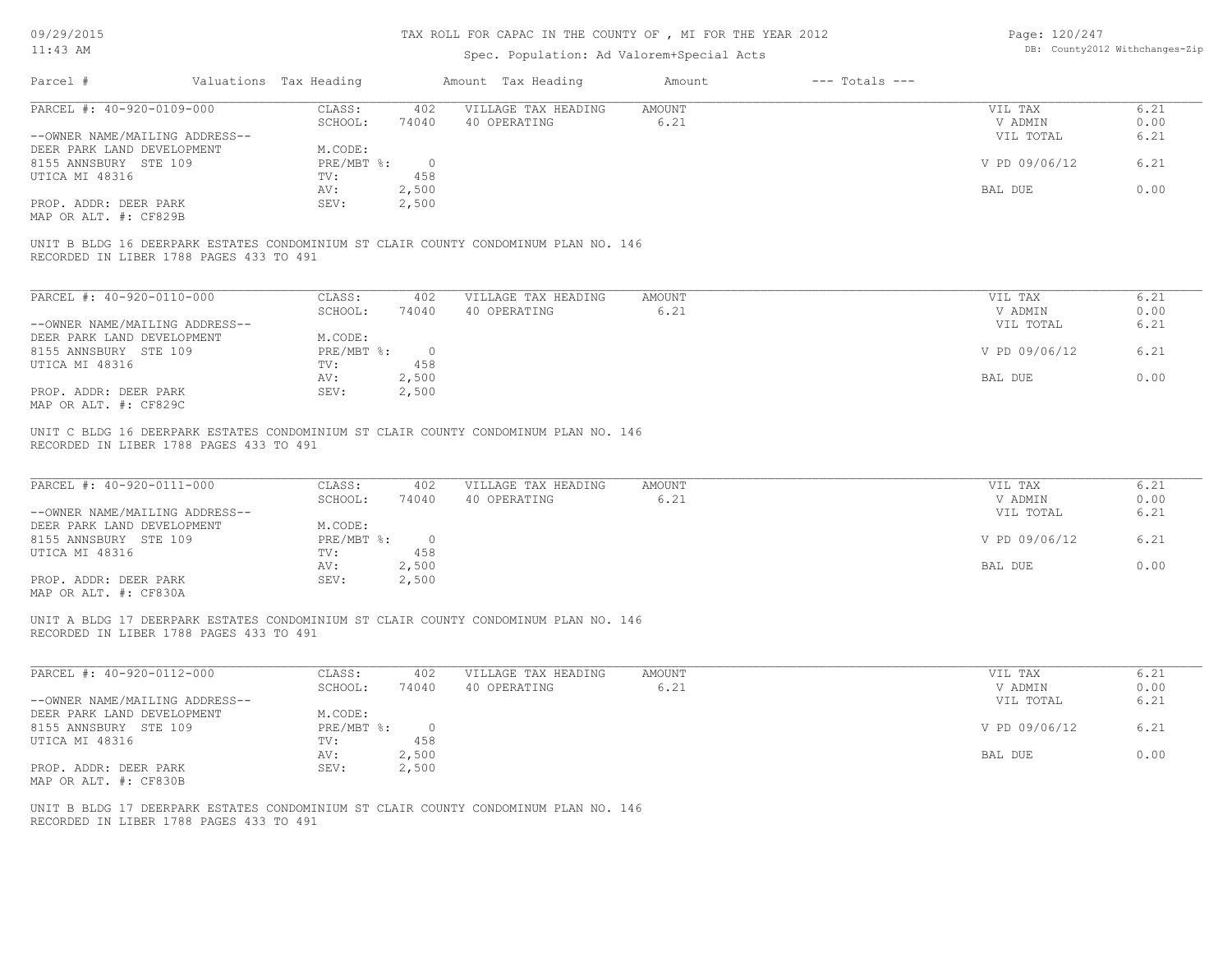| DB: County2012 Withchanges-Zip<br>$11:43$ AM<br>Spec. Population: Ad Valorem+Special Acts<br>Parcel #<br>Valuations Tax Heading<br>Amount Tax Heading<br>$---$ Totals $---$<br>Amount<br>PARCEL #: 40-920-0113-000<br>VILLAGE TAX HEADING<br>CLASS:<br>402<br>AMOUNT<br>VIL TAX<br>SCHOOL:<br>74040<br>40 OPERATING<br>6.21<br>V ADMIN<br>--OWNER NAME/MAILING ADDRESS--<br>VIL TOTAL<br>DEER PARK LAND DEVELOPMENT<br>M.CODE:<br>V PD 09/06/12<br>8155 ANNSBURY STE 109<br>$PRE/MBT$ $\div$<br>$\overline{0}$<br>458<br>TV:<br>2,500<br>BAL DUE<br>AV:<br>PROP. ADDR: DEER PARK<br>SEV:<br>2,500<br>MAP OR ALT. #: CF830C<br>UNIT C BLDG 17 DEERPARK ESTATES CONDOMINIUM ST CLAIR COUNTY CONDOMINUM PLAN NO. 146<br>RECORDED IN LIBER 1788 PAGES 433 TO 491<br>PARCEL #: 40-920-0114-000<br>CLASS:<br>402<br>VILLAGE TAX HEADING<br>AMOUNT<br>VIL TAX<br>40 OPERATING<br>SCHOOL:<br>74040<br>6.21<br>V ADMIN<br>--OWNER NAME/MAILING ADDRESS--<br>VIL TOTAL<br>DEER PARK LAND DEVELOPMENT<br>M.CODE:<br>V PD 09/06/12<br>8155 ANNSBURY STE 109<br>$PRE/MBT$ $\div$<br>$\overline{\phantom{0}}$<br>458<br>TV:<br>2,500<br>BAL DUE<br>AV:<br>PROP. ADDR: DEER PARK<br>2,500<br>SEV:<br>MAP OR ALT. #: CF831A<br>UNIT A BLDG 18 DEERPARK ESTATES CONDOMINIUM ST CLAIR COUNTY CONDOMINUM PLAN NO. 146<br>RECORDED IN LIBER 1788 PAGES 433 TO 491<br>PARCEL #: 40-920-0115-000<br>CLASS:<br>VILLAGE TAX HEADING<br><b>AMOUNT</b><br>402<br>VIL TAX<br>6.21<br>SCHOOL:<br>74040<br>40 OPERATING<br>V ADMIN<br>--OWNER NAME/MAILING ADDRESS--<br>VIL TOTAL<br>DEER PARK LAND DEVELOPMENT<br>M.CODE:<br>PRE/MBT %:<br>$\overline{0}$<br>V PD 09/06/12<br>8155 ANNSBURY STE 109<br>TV:<br>458<br>2,500<br>AV:<br>BAL DUE<br>PROP. ADDR: DEER PARK<br>SEV:<br>2,500<br>UNIT B BLDG 18 DEERPARK ESTATES CONDOMINIUM ST CLAIR COUNTY CONDOMINUM PLAN NO. 146<br>RECORDED IN LIBER 1788 PAGES 433 TO 491<br>PARCEL #: 40-920-0116-000<br>CLASS:<br>402<br>VILLAGE TAX HEADING<br>AMOUNT<br>VIL TAX<br>6.21<br>SCHOOL:<br>74040<br>40 OPERATING<br>V ADMIN<br>--OWNER NAME/MAILING ADDRESS--<br>VIL TOTAL<br>DEER PARK LAND DEVELOPMENT<br>M.CODE:<br>V PD 09/06/12<br>PRE/MBT %: 0<br>8155 ANNSBURY STE 109<br>UTICA MI 48316<br>458<br>TV:<br>2,500<br>AV:<br>BAL DUE<br>SEV:<br>2,500<br>PROP. ADDR: DEER PARK<br>MAP OR ALT. #: CF831C<br>UNIT C BLDG 18 DEERPARK ESTATES CONDOMINIUM ST CLAIR COUNTY CONDOMINUM PLAN NO. 146 | 09/29/2015 |  | TAX ROLL FOR CAPAC IN THE COUNTY OF , MI FOR THE YEAR 2012 |  | Page: 121/247 |              |
|----------------------------------------------------------------------------------------------------------------------------------------------------------------------------------------------------------------------------------------------------------------------------------------------------------------------------------------------------------------------------------------------------------------------------------------------------------------------------------------------------------------------------------------------------------------------------------------------------------------------------------------------------------------------------------------------------------------------------------------------------------------------------------------------------------------------------------------------------------------------------------------------------------------------------------------------------------------------------------------------------------------------------------------------------------------------------------------------------------------------------------------------------------------------------------------------------------------------------------------------------------------------------------------------------------------------------------------------------------------------------------------------------------------------------------------------------------------------------------------------------------------------------------------------------------------------------------------------------------------------------------------------------------------------------------------------------------------------------------------------------------------------------------------------------------------------------------------------------------------------------------------------------------------------------------------------------------------------------------------------------------------------------------------------------------------------------------------------------------------------------------------------------------------------------------------------------------------------------------------------------------------------------------------------------------------------------------------------------------------------------------------------------------------------|------------|--|------------------------------------------------------------|--|---------------|--------------|
|                                                                                                                                                                                                                                                                                                                                                                                                                                                                                                                                                                                                                                                                                                                                                                                                                                                                                                                                                                                                                                                                                                                                                                                                                                                                                                                                                                                                                                                                                                                                                                                                                                                                                                                                                                                                                                                                                                                                                                                                                                                                                                                                                                                                                                                                                                                                                                                                                      |            |  |                                                            |  |               |              |
| UTICA MI 48316<br>UTICA MI 48316<br>UTICA MI 48316<br>MAP OR ALT. #: CF831B                                                                                                                                                                                                                                                                                                                                                                                                                                                                                                                                                                                                                                                                                                                                                                                                                                                                                                                                                                                                                                                                                                                                                                                                                                                                                                                                                                                                                                                                                                                                                                                                                                                                                                                                                                                                                                                                                                                                                                                                                                                                                                                                                                                                                                                                                                                                          |            |  |                                                            |  |               |              |
|                                                                                                                                                                                                                                                                                                                                                                                                                                                                                                                                                                                                                                                                                                                                                                                                                                                                                                                                                                                                                                                                                                                                                                                                                                                                                                                                                                                                                                                                                                                                                                                                                                                                                                                                                                                                                                                                                                                                                                                                                                                                                                                                                                                                                                                                                                                                                                                                                      |            |  |                                                            |  |               | 6.21         |
|                                                                                                                                                                                                                                                                                                                                                                                                                                                                                                                                                                                                                                                                                                                                                                                                                                                                                                                                                                                                                                                                                                                                                                                                                                                                                                                                                                                                                                                                                                                                                                                                                                                                                                                                                                                                                                                                                                                                                                                                                                                                                                                                                                                                                                                                                                                                                                                                                      |            |  |                                                            |  |               | 0.00         |
|                                                                                                                                                                                                                                                                                                                                                                                                                                                                                                                                                                                                                                                                                                                                                                                                                                                                                                                                                                                                                                                                                                                                                                                                                                                                                                                                                                                                                                                                                                                                                                                                                                                                                                                                                                                                                                                                                                                                                                                                                                                                                                                                                                                                                                                                                                                                                                                                                      |            |  |                                                            |  |               | 6.21         |
|                                                                                                                                                                                                                                                                                                                                                                                                                                                                                                                                                                                                                                                                                                                                                                                                                                                                                                                                                                                                                                                                                                                                                                                                                                                                                                                                                                                                                                                                                                                                                                                                                                                                                                                                                                                                                                                                                                                                                                                                                                                                                                                                                                                                                                                                                                                                                                                                                      |            |  |                                                            |  |               |              |
|                                                                                                                                                                                                                                                                                                                                                                                                                                                                                                                                                                                                                                                                                                                                                                                                                                                                                                                                                                                                                                                                                                                                                                                                                                                                                                                                                                                                                                                                                                                                                                                                                                                                                                                                                                                                                                                                                                                                                                                                                                                                                                                                                                                                                                                                                                                                                                                                                      |            |  |                                                            |  |               | 6.21         |
|                                                                                                                                                                                                                                                                                                                                                                                                                                                                                                                                                                                                                                                                                                                                                                                                                                                                                                                                                                                                                                                                                                                                                                                                                                                                                                                                                                                                                                                                                                                                                                                                                                                                                                                                                                                                                                                                                                                                                                                                                                                                                                                                                                                                                                                                                                                                                                                                                      |            |  |                                                            |  |               |              |
|                                                                                                                                                                                                                                                                                                                                                                                                                                                                                                                                                                                                                                                                                                                                                                                                                                                                                                                                                                                                                                                                                                                                                                                                                                                                                                                                                                                                                                                                                                                                                                                                                                                                                                                                                                                                                                                                                                                                                                                                                                                                                                                                                                                                                                                                                                                                                                                                                      |            |  |                                                            |  |               | 0.00         |
|                                                                                                                                                                                                                                                                                                                                                                                                                                                                                                                                                                                                                                                                                                                                                                                                                                                                                                                                                                                                                                                                                                                                                                                                                                                                                                                                                                                                                                                                                                                                                                                                                                                                                                                                                                                                                                                                                                                                                                                                                                                                                                                                                                                                                                                                                                                                                                                                                      |            |  |                                                            |  |               |              |
|                                                                                                                                                                                                                                                                                                                                                                                                                                                                                                                                                                                                                                                                                                                                                                                                                                                                                                                                                                                                                                                                                                                                                                                                                                                                                                                                                                                                                                                                                                                                                                                                                                                                                                                                                                                                                                                                                                                                                                                                                                                                                                                                                                                                                                                                                                                                                                                                                      |            |  |                                                            |  |               |              |
|                                                                                                                                                                                                                                                                                                                                                                                                                                                                                                                                                                                                                                                                                                                                                                                                                                                                                                                                                                                                                                                                                                                                                                                                                                                                                                                                                                                                                                                                                                                                                                                                                                                                                                                                                                                                                                                                                                                                                                                                                                                                                                                                                                                                                                                                                                                                                                                                                      |            |  |                                                            |  |               |              |
|                                                                                                                                                                                                                                                                                                                                                                                                                                                                                                                                                                                                                                                                                                                                                                                                                                                                                                                                                                                                                                                                                                                                                                                                                                                                                                                                                                                                                                                                                                                                                                                                                                                                                                                                                                                                                                                                                                                                                                                                                                                                                                                                                                                                                                                                                                                                                                                                                      |            |  |                                                            |  |               | 6.21         |
|                                                                                                                                                                                                                                                                                                                                                                                                                                                                                                                                                                                                                                                                                                                                                                                                                                                                                                                                                                                                                                                                                                                                                                                                                                                                                                                                                                                                                                                                                                                                                                                                                                                                                                                                                                                                                                                                                                                                                                                                                                                                                                                                                                                                                                                                                                                                                                                                                      |            |  |                                                            |  |               | 0.00         |
|                                                                                                                                                                                                                                                                                                                                                                                                                                                                                                                                                                                                                                                                                                                                                                                                                                                                                                                                                                                                                                                                                                                                                                                                                                                                                                                                                                                                                                                                                                                                                                                                                                                                                                                                                                                                                                                                                                                                                                                                                                                                                                                                                                                                                                                                                                                                                                                                                      |            |  |                                                            |  |               | 6.21         |
|                                                                                                                                                                                                                                                                                                                                                                                                                                                                                                                                                                                                                                                                                                                                                                                                                                                                                                                                                                                                                                                                                                                                                                                                                                                                                                                                                                                                                                                                                                                                                                                                                                                                                                                                                                                                                                                                                                                                                                                                                                                                                                                                                                                                                                                                                                                                                                                                                      |            |  |                                                            |  |               |              |
|                                                                                                                                                                                                                                                                                                                                                                                                                                                                                                                                                                                                                                                                                                                                                                                                                                                                                                                                                                                                                                                                                                                                                                                                                                                                                                                                                                                                                                                                                                                                                                                                                                                                                                                                                                                                                                                                                                                                                                                                                                                                                                                                                                                                                                                                                                                                                                                                                      |            |  |                                                            |  |               | 6.21         |
|                                                                                                                                                                                                                                                                                                                                                                                                                                                                                                                                                                                                                                                                                                                                                                                                                                                                                                                                                                                                                                                                                                                                                                                                                                                                                                                                                                                                                                                                                                                                                                                                                                                                                                                                                                                                                                                                                                                                                                                                                                                                                                                                                                                                                                                                                                                                                                                                                      |            |  |                                                            |  |               |              |
|                                                                                                                                                                                                                                                                                                                                                                                                                                                                                                                                                                                                                                                                                                                                                                                                                                                                                                                                                                                                                                                                                                                                                                                                                                                                                                                                                                                                                                                                                                                                                                                                                                                                                                                                                                                                                                                                                                                                                                                                                                                                                                                                                                                                                                                                                                                                                                                                                      |            |  |                                                            |  |               | 0.00         |
|                                                                                                                                                                                                                                                                                                                                                                                                                                                                                                                                                                                                                                                                                                                                                                                                                                                                                                                                                                                                                                                                                                                                                                                                                                                                                                                                                                                                                                                                                                                                                                                                                                                                                                                                                                                                                                                                                                                                                                                                                                                                                                                                                                                                                                                                                                                                                                                                                      |            |  |                                                            |  |               |              |
|                                                                                                                                                                                                                                                                                                                                                                                                                                                                                                                                                                                                                                                                                                                                                                                                                                                                                                                                                                                                                                                                                                                                                                                                                                                                                                                                                                                                                                                                                                                                                                                                                                                                                                                                                                                                                                                                                                                                                                                                                                                                                                                                                                                                                                                                                                                                                                                                                      |            |  |                                                            |  |               |              |
|                                                                                                                                                                                                                                                                                                                                                                                                                                                                                                                                                                                                                                                                                                                                                                                                                                                                                                                                                                                                                                                                                                                                                                                                                                                                                                                                                                                                                                                                                                                                                                                                                                                                                                                                                                                                                                                                                                                                                                                                                                                                                                                                                                                                                                                                                                                                                                                                                      |            |  |                                                            |  |               | 6.21         |
|                                                                                                                                                                                                                                                                                                                                                                                                                                                                                                                                                                                                                                                                                                                                                                                                                                                                                                                                                                                                                                                                                                                                                                                                                                                                                                                                                                                                                                                                                                                                                                                                                                                                                                                                                                                                                                                                                                                                                                                                                                                                                                                                                                                                                                                                                                                                                                                                                      |            |  |                                                            |  |               | 0.00         |
|                                                                                                                                                                                                                                                                                                                                                                                                                                                                                                                                                                                                                                                                                                                                                                                                                                                                                                                                                                                                                                                                                                                                                                                                                                                                                                                                                                                                                                                                                                                                                                                                                                                                                                                                                                                                                                                                                                                                                                                                                                                                                                                                                                                                                                                                                                                                                                                                                      |            |  |                                                            |  |               | 6.21         |
|                                                                                                                                                                                                                                                                                                                                                                                                                                                                                                                                                                                                                                                                                                                                                                                                                                                                                                                                                                                                                                                                                                                                                                                                                                                                                                                                                                                                                                                                                                                                                                                                                                                                                                                                                                                                                                                                                                                                                                                                                                                                                                                                                                                                                                                                                                                                                                                                                      |            |  |                                                            |  |               | 6.21         |
|                                                                                                                                                                                                                                                                                                                                                                                                                                                                                                                                                                                                                                                                                                                                                                                                                                                                                                                                                                                                                                                                                                                                                                                                                                                                                                                                                                                                                                                                                                                                                                                                                                                                                                                                                                                                                                                                                                                                                                                                                                                                                                                                                                                                                                                                                                                                                                                                                      |            |  |                                                            |  |               |              |
|                                                                                                                                                                                                                                                                                                                                                                                                                                                                                                                                                                                                                                                                                                                                                                                                                                                                                                                                                                                                                                                                                                                                                                                                                                                                                                                                                                                                                                                                                                                                                                                                                                                                                                                                                                                                                                                                                                                                                                                                                                                                                                                                                                                                                                                                                                                                                                                                                      |            |  |                                                            |  |               | 0.00         |
|                                                                                                                                                                                                                                                                                                                                                                                                                                                                                                                                                                                                                                                                                                                                                                                                                                                                                                                                                                                                                                                                                                                                                                                                                                                                                                                                                                                                                                                                                                                                                                                                                                                                                                                                                                                                                                                                                                                                                                                                                                                                                                                                                                                                                                                                                                                                                                                                                      |            |  |                                                            |  |               |              |
|                                                                                                                                                                                                                                                                                                                                                                                                                                                                                                                                                                                                                                                                                                                                                                                                                                                                                                                                                                                                                                                                                                                                                                                                                                                                                                                                                                                                                                                                                                                                                                                                                                                                                                                                                                                                                                                                                                                                                                                                                                                                                                                                                                                                                                                                                                                                                                                                                      |            |  |                                                            |  |               |              |
|                                                                                                                                                                                                                                                                                                                                                                                                                                                                                                                                                                                                                                                                                                                                                                                                                                                                                                                                                                                                                                                                                                                                                                                                                                                                                                                                                                                                                                                                                                                                                                                                                                                                                                                                                                                                                                                                                                                                                                                                                                                                                                                                                                                                                                                                                                                                                                                                                      |            |  |                                                            |  |               |              |
|                                                                                                                                                                                                                                                                                                                                                                                                                                                                                                                                                                                                                                                                                                                                                                                                                                                                                                                                                                                                                                                                                                                                                                                                                                                                                                                                                                                                                                                                                                                                                                                                                                                                                                                                                                                                                                                                                                                                                                                                                                                                                                                                                                                                                                                                                                                                                                                                                      |            |  |                                                            |  |               | 6.21<br>0.00 |
|                                                                                                                                                                                                                                                                                                                                                                                                                                                                                                                                                                                                                                                                                                                                                                                                                                                                                                                                                                                                                                                                                                                                                                                                                                                                                                                                                                                                                                                                                                                                                                                                                                                                                                                                                                                                                                                                                                                                                                                                                                                                                                                                                                                                                                                                                                                                                                                                                      |            |  |                                                            |  |               | 6.21         |
|                                                                                                                                                                                                                                                                                                                                                                                                                                                                                                                                                                                                                                                                                                                                                                                                                                                                                                                                                                                                                                                                                                                                                                                                                                                                                                                                                                                                                                                                                                                                                                                                                                                                                                                                                                                                                                                                                                                                                                                                                                                                                                                                                                                                                                                                                                                                                                                                                      |            |  |                                                            |  |               |              |
|                                                                                                                                                                                                                                                                                                                                                                                                                                                                                                                                                                                                                                                                                                                                                                                                                                                                                                                                                                                                                                                                                                                                                                                                                                                                                                                                                                                                                                                                                                                                                                                                                                                                                                                                                                                                                                                                                                                                                                                                                                                                                                                                                                                                                                                                                                                                                                                                                      |            |  |                                                            |  |               | 6.21         |
|                                                                                                                                                                                                                                                                                                                                                                                                                                                                                                                                                                                                                                                                                                                                                                                                                                                                                                                                                                                                                                                                                                                                                                                                                                                                                                                                                                                                                                                                                                                                                                                                                                                                                                                                                                                                                                                                                                                                                                                                                                                                                                                                                                                                                                                                                                                                                                                                                      |            |  |                                                            |  |               |              |
|                                                                                                                                                                                                                                                                                                                                                                                                                                                                                                                                                                                                                                                                                                                                                                                                                                                                                                                                                                                                                                                                                                                                                                                                                                                                                                                                                                                                                                                                                                                                                                                                                                                                                                                                                                                                                                                                                                                                                                                                                                                                                                                                                                                                                                                                                                                                                                                                                      |            |  |                                                            |  |               | 0.00         |
|                                                                                                                                                                                                                                                                                                                                                                                                                                                                                                                                                                                                                                                                                                                                                                                                                                                                                                                                                                                                                                                                                                                                                                                                                                                                                                                                                                                                                                                                                                                                                                                                                                                                                                                                                                                                                                                                                                                                                                                                                                                                                                                                                                                                                                                                                                                                                                                                                      |            |  |                                                            |  |               |              |
|                                                                                                                                                                                                                                                                                                                                                                                                                                                                                                                                                                                                                                                                                                                                                                                                                                                                                                                                                                                                                                                                                                                                                                                                                                                                                                                                                                                                                                                                                                                                                                                                                                                                                                                                                                                                                                                                                                                                                                                                                                                                                                                                                                                                                                                                                                                                                                                                                      |            |  |                                                            |  |               |              |
|                                                                                                                                                                                                                                                                                                                                                                                                                                                                                                                                                                                                                                                                                                                                                                                                                                                                                                                                                                                                                                                                                                                                                                                                                                                                                                                                                                                                                                                                                                                                                                                                                                                                                                                                                                                                                                                                                                                                                                                                                                                                                                                                                                                                                                                                                                                                                                                                                      |            |  |                                                            |  |               |              |
| RECORDED IN LIBER 1788 PAGES 433 TO 491                                                                                                                                                                                                                                                                                                                                                                                                                                                                                                                                                                                                                                                                                                                                                                                                                                                                                                                                                                                                                                                                                                                                                                                                                                                                                                                                                                                                                                                                                                                                                                                                                                                                                                                                                                                                                                                                                                                                                                                                                                                                                                                                                                                                                                                                                                                                                                              |            |  |                                                            |  |               |              |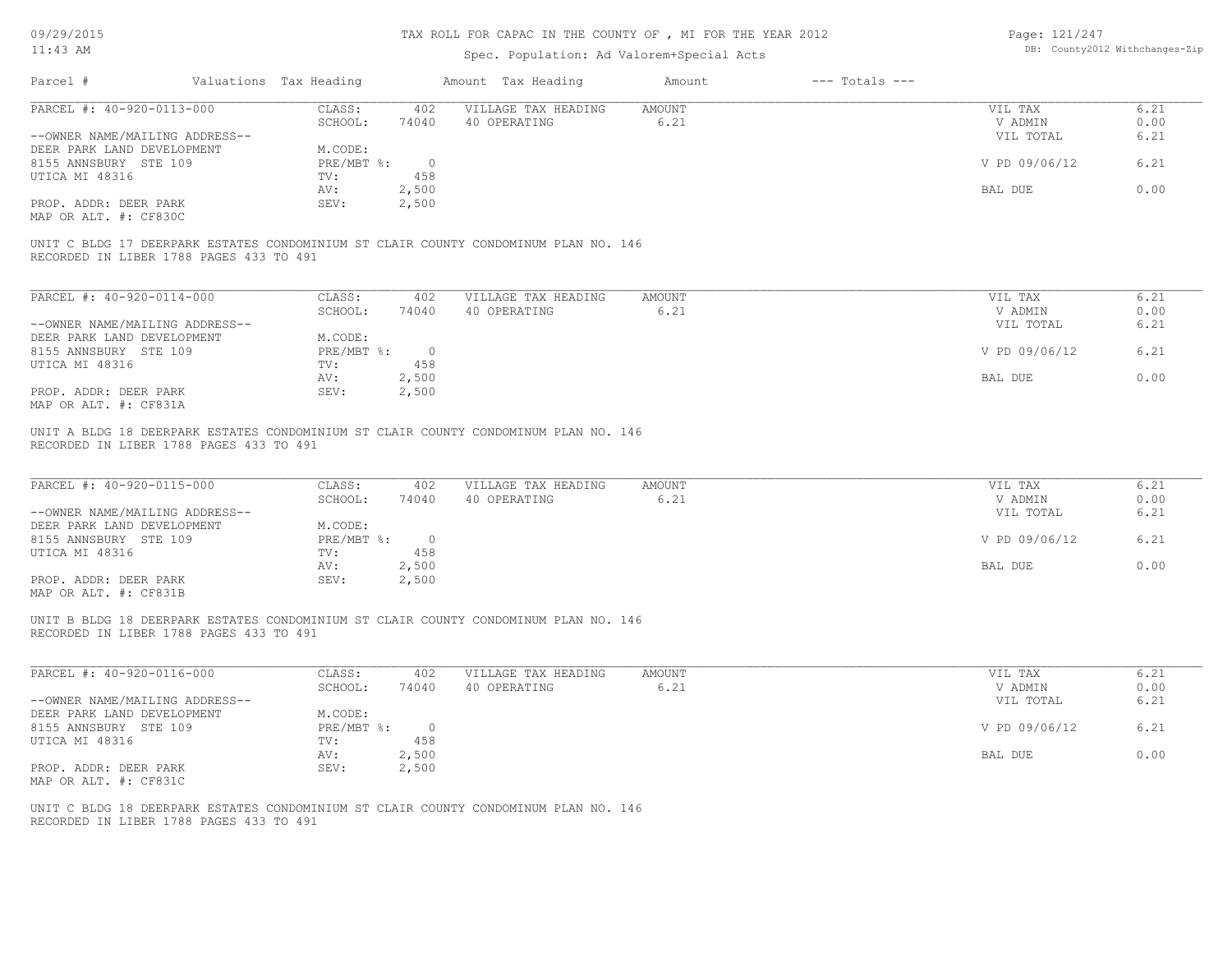| 09/29/2015                                                   |                                             |                        |              | TAX ROLL FOR CAPAC IN THE COUNTY OF , MI FOR THE YEAR 2012                          |                       |                    | Page: 122/247      |                                |
|--------------------------------------------------------------|---------------------------------------------|------------------------|--------------|-------------------------------------------------------------------------------------|-----------------------|--------------------|--------------------|--------------------------------|
| $11:43$ AM                                                   |                                             |                        |              | Spec. Population: Ad Valorem+Special Acts                                           |                       |                    |                    | DB: County2012 Withchanges-Zip |
| Parcel #                                                     |                                             | Valuations Tax Heading |              | Amount Tax Heading                                                                  | Amount                | $---$ Totals $---$ |                    |                                |
| PARCEL #: 40-920-0117-000                                    |                                             | CLASS:                 | 402          | VILLAGE TAX HEADING                                                                 | AMOUNT                |                    | VIL TAX            | 6.21                           |
|                                                              |                                             | SCHOOL:                | 74040        | 40 OPERATING                                                                        | 6.21                  |                    | V ADMIN            | 0.00                           |
| --OWNER NAME/MAILING ADDRESS--                               |                                             |                        |              |                                                                                     |                       |                    | VIL TOTAL          | 6.21                           |
| DEER PARK LAND DEVELOPMENT                                   |                                             | M.CODE:                |              |                                                                                     |                       |                    |                    |                                |
| 8155 ANNSBURY STE 109                                        |                                             | PRE/MBT %:             | $\circ$      |                                                                                     |                       |                    | V PD 09/06/12      | 6.21                           |
| UTICA MI 48316                                               |                                             | TV:                    | 458          |                                                                                     |                       |                    |                    |                                |
|                                                              |                                             | AV:                    | 2,500        |                                                                                     |                       |                    | BAL DUE            | 0.00                           |
| PROP. ADDR: DEER PARK<br>MAP OR ALT. #: CF832A               |                                             | SEV:                   | 2,500        |                                                                                     |                       |                    |                    |                                |
|                                                              | 146 RECORDED IN LIBER 1788 PAGES 433 TO 491 |                        |              | UNIT A BLDG 19 DEERPARK ESTATES CONDOMINIUM ST CLAIR COUNTY CONDOMINUM PLAN NO.     |                       |                    |                    |                                |
| PARCEL #: 40-920-0118-000                                    |                                             | CLASS:                 | 402          | VILLAGE TAX HEADING                                                                 | <b>AMOUNT</b>         |                    | VIL TAX            | 6.21                           |
|                                                              |                                             | SCHOOL:                | 74040        | 40 OPERATING                                                                        | 6.21                  |                    | V ADMIN            | 0.00                           |
| --OWNER NAME/MAILING ADDRESS--                               |                                             |                        |              |                                                                                     |                       |                    | VIL TOTAL          | 6.21                           |
| DEER PARK LAND DEVELOPMENT                                   |                                             | M.CODE:                |              |                                                                                     |                       |                    |                    |                                |
| 8155 ANNSBURY STE 109                                        |                                             | PRE/MBT %:             | $\circ$      |                                                                                     |                       |                    | V PD 09/06/12      | 6.21                           |
| UTICA MI 48316                                               |                                             | TV:                    | 458          |                                                                                     |                       |                    |                    |                                |
|                                                              |                                             | AV:                    | 2,500        |                                                                                     |                       |                    | BAL DUE            | 0.00                           |
| PROP. ADDR: DEER PARK                                        |                                             | SEV:                   | 2,500        |                                                                                     |                       |                    |                    |                                |
| MAP OR ALT. #: CF832B                                        |                                             |                        |              |                                                                                     |                       |                    |                    |                                |
| PARCEL #: 40-920-0119-000                                    |                                             | CLASS:<br>SCHOOL:      | 402<br>74040 | VILLAGE TAX HEADING<br>40 OPERATING                                                 | <b>AMOUNT</b><br>6.21 |                    | VIL TAX<br>V ADMIN | 6.21<br>0.00                   |
| --OWNER NAME/MAILING ADDRESS--<br>DEER PARK LAND DEVELOPMENT |                                             | M.CODE:                |              |                                                                                     |                       |                    | VIL TOTAL          | 6.21                           |
| 8155 ANNSBURY STE 109                                        |                                             | PRE/MBT %:             | $\circ$      |                                                                                     |                       |                    | V PD 09/06/12      | 6.21                           |
| UTICA MI 48316                                               |                                             | TV:                    | 458          |                                                                                     |                       |                    |                    |                                |
|                                                              |                                             | AV:                    | 2,500        |                                                                                     |                       |                    | BAL DUE            | 0.00                           |
| PROP. ADDR: DEER PARK                                        |                                             | SEV:                   | 2,500        |                                                                                     |                       |                    |                    |                                |
| MAP OR ALT. #: CF832C                                        |                                             |                        |              |                                                                                     |                       |                    |                    |                                |
|                                                              | RECORDED IN LIBER 1788 PAGES 433 TO 491     |                        |              | UNIT C BLDG 19 DEERPARK ESTATES CONDOMINIUM ST CLAIR COUNTY CONDOMINUM PLAN NO. 146 |                       |                    |                    |                                |
| PARCEL #: 40-920-0120-000                                    |                                             | CLASS:<br>SCHOOL:      | 402<br>74040 | VILLAGE TAX HEADING<br>40 OPERATING                                                 | <b>AMOUNT</b><br>6.21 |                    | VIL TAX<br>V ADMIN | 6.21<br>0.00                   |
| --OWNER NAME/MAILING ADDRESS--                               |                                             |                        |              |                                                                                     |                       |                    | VIL TOTAL          | 6.21                           |
| DEER PARK LAND DEVELOPMENT                                   |                                             | M.CODE:                |              |                                                                                     |                       |                    |                    |                                |
| 8155 ANNSBURY STE 109                                        |                                             | PRE/MBT %:             | $\circ$      |                                                                                     |                       |                    | V PD 09/06/12      | 6.21                           |
| UTICA MI 48316                                               |                                             | TV:                    | 458          |                                                                                     |                       |                    |                    |                                |
|                                                              |                                             | AV:                    | 2,500        |                                                                                     |                       |                    | BAL DUE            | 0.00                           |
| PROP. ADDR: DEER PARK                                        |                                             | SEV:                   | 2,500        |                                                                                     |                       |                    |                    |                                |
| MAP OR ALT. #: CF833A                                        |                                             |                        |              |                                                                                     |                       |                    |                    |                                |
|                                                              | RECORDED IN LIBER 1788 PAGES 433 TO 491     |                        |              | UNIT A BLDG 20 DEERPARK ESTATES CONDOMINIUM ST CLAIR COUNTY CONDOMINUM PLAN NO. 146 |                       |                    |                    |                                |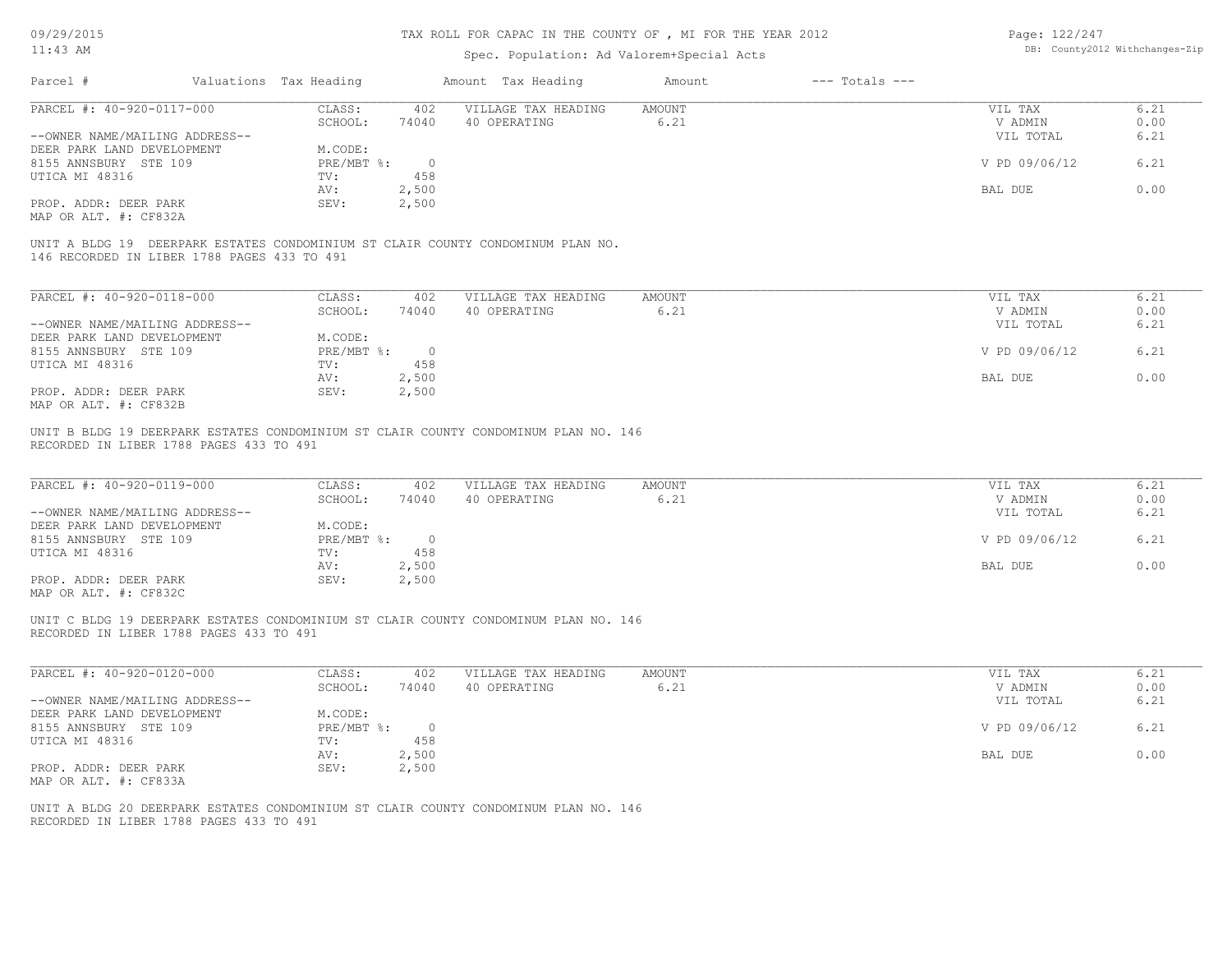| 09/29/2015                                                                                                                     |                                              | TAX ROLL FOR CAPAC IN THE COUNTY OF , MI FOR THE YEAR 2012 |                       |                    | Page: 123/247      |                                |
|--------------------------------------------------------------------------------------------------------------------------------|----------------------------------------------|------------------------------------------------------------|-----------------------|--------------------|--------------------|--------------------------------|
| $11:43$ AM                                                                                                                     |                                              | Spec. Population: Ad Valorem+Special Acts                  |                       |                    |                    | DB: County2012 Withchanges-Zip |
| Parcel #                                                                                                                       | Valuations Tax Heading                       | Amount Tax Heading                                         | Amount                | $---$ Totals $---$ |                    |                                |
| PARCEL #: 40-920-0121-000                                                                                                      | CLASS:<br>402                                | VILLAGE TAX HEADING                                        | AMOUNT                |                    | VIL TAX            | 6.21                           |
|                                                                                                                                | SCHOOL:<br>74040                             | 40 OPERATING                                               | 6.21                  |                    | V ADMIN            | 0.00                           |
| --OWNER NAME/MAILING ADDRESS--                                                                                                 |                                              |                                                            |                       |                    | VIL TOTAL          | 6.21                           |
| DEER PARK LAND DEVELOPMENT                                                                                                     | M.CODE:                                      |                                                            |                       |                    |                    |                                |
| 8155 ANNSBURY STE 109                                                                                                          | $PRE/MBT$ $\div$<br>$\overline{0}$           |                                                            |                       |                    | V PD 09/06/12      | 6.21                           |
| UTICA MI 48316                                                                                                                 | 458<br>TV:                                   |                                                            |                       |                    |                    |                                |
|                                                                                                                                | 2,500<br>AV:                                 |                                                            |                       |                    | BAL DUE            | 0.00                           |
| PROP. ADDR: DEER PARK<br>MAP OR ALT. #: CF833B                                                                                 | SEV:<br>2,500                                |                                                            |                       |                    |                    |                                |
| UNIT B BLDG 20 DEERPARK ESTATES CONDOMINIUM ST CLAIR COUNTY CONDOMINUM PLAN NO. 146<br>RECORDED IN LIBER 1788 PAGES 433 TO 491 |                                              |                                                            |                       |                    |                    |                                |
|                                                                                                                                |                                              |                                                            |                       |                    |                    |                                |
| PARCEL #: 40-920-0122-000                                                                                                      | CLASS:<br>402                                | VILLAGE TAX HEADING                                        | AMOUNT                |                    | VIL TAX            | 6.21                           |
|                                                                                                                                | SCHOOL:<br>74040                             | 40 OPERATING                                               | 6.21                  |                    | V ADMIN            | 0.00                           |
| --OWNER NAME/MAILING ADDRESS--                                                                                                 |                                              |                                                            |                       |                    | VIL TOTAL          | 6.21                           |
| DEER PARK LAND DEVELOPMENT                                                                                                     | M.CODE:                                      |                                                            |                       |                    |                    |                                |
| 8155 ANNSBURY STE 109                                                                                                          | $PRE/MBT$ $\div$<br>$\overline{\phantom{0}}$ |                                                            |                       |                    | V PD 09/06/12      | 6.21                           |
| UTICA MI 48316                                                                                                                 | 458<br>TV:                                   |                                                            |                       |                    |                    |                                |
|                                                                                                                                | 2,500<br>AV:                                 |                                                            |                       |                    | BAL DUE            | 0.00                           |
| PROP. ADDR: DEER PARK                                                                                                          | 2,500<br>SEV:                                |                                                            |                       |                    |                    |                                |
| MAP OR ALT. #: CF833C                                                                                                          |                                              |                                                            |                       |                    |                    |                                |
| PARCEL #: 40-920-0123-000                                                                                                      | CLASS:<br>402<br>SCHOOL:<br>74040            | VILLAGE TAX HEADING<br>40 OPERATING                        | <b>AMOUNT</b><br>6.21 |                    | VIL TAX<br>V ADMIN | 6.21<br>0.00                   |
| --OWNER NAME/MAILING ADDRESS--                                                                                                 |                                              |                                                            |                       |                    | VIL TOTAL          | 6.21                           |
| DEER PARK LAND DEVELOPMENT                                                                                                     | M.CODE:                                      |                                                            |                       |                    |                    |                                |
| 8155 ANNSBURY STE 109                                                                                                          | PRE/MBT %:<br>$\overline{0}$                 |                                                            |                       |                    | V PD 09/06/12      | 6.21                           |
| UTICA MI 48316                                                                                                                 | TV:<br>458                                   |                                                            |                       |                    |                    |                                |
|                                                                                                                                | 2,500<br>AV:                                 |                                                            |                       |                    | BAL DUE            | 0.00                           |
| PROP. ADDR: DEER PARK                                                                                                          | SEV:<br>2,500                                |                                                            |                       |                    |                    |                                |
| MAP OR ALT. #: CF834A                                                                                                          |                                              |                                                            |                       |                    |                    |                                |
| UNIT A BLDG 21 DEERPARK ESTATES CONDOMINIUM ST CLAIR COUNTY CONDOMINUM PLAN NO. 146<br>RECORDED IN LIBER 1788 PAGES 433 TO 491 |                                              |                                                            |                       |                    |                    |                                |
| PARCEL #: 40-920-0124-000                                                                                                      | CLASS:<br>402                                | VILLAGE TAX HEADING                                        | AMOUNT                |                    | VIL TAX            | 6.21                           |
|                                                                                                                                | SCHOOL:<br>74040                             | 40 OPERATING                                               | 6.21                  |                    | V ADMIN            | 0.00                           |
| --OWNER NAME/MAILING ADDRESS--                                                                                                 |                                              |                                                            |                       |                    | VIL TOTAL          | 6.21                           |
| DEER PARK LAND DEVELOPMENT                                                                                                     | M.CODE:                                      |                                                            |                       |                    |                    |                                |
| 8155 ANNSBURY STE 109                                                                                                          | PRE/MBT %: 0                                 |                                                            |                       |                    | V PD 09/06/12      | 6.21                           |
| UTICA MI 48316                                                                                                                 | 458<br>TV:                                   |                                                            |                       |                    |                    |                                |
|                                                                                                                                | 2,500<br>AV:                                 |                                                            |                       |                    | BAL DUE            | 0.00                           |
| PROP. ADDR: DEER PARK                                                                                                          | SEV:<br>2,500                                |                                                            |                       |                    |                    |                                |
| MAP OR ALT. #: CF834B                                                                                                          |                                              |                                                            |                       |                    |                    |                                |
| UNIT B BLDG 21 DEERPARK ESTATES CONDOMINIUM ST CLAIR COUNTY CONDOMINUM PLAN NO. 146<br>RECORDED IN LIBER 1788 PAGES 433 TO 491 |                                              |                                                            |                       |                    |                    |                                |
|                                                                                                                                |                                              |                                                            |                       |                    |                    |                                |
|                                                                                                                                |                                              |                                                            |                       |                    |                    |                                |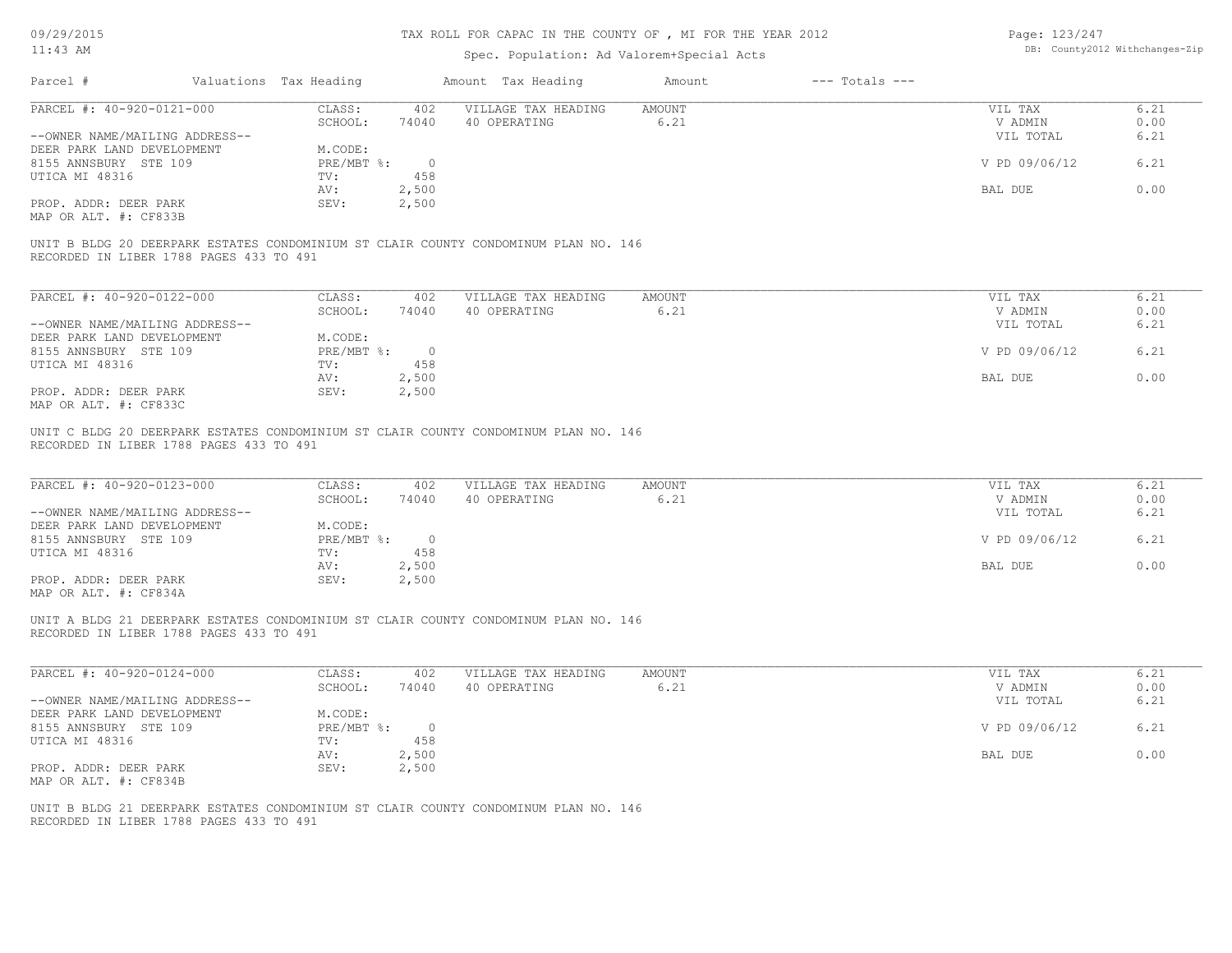| 09/29/2015                                                                                                                     |                        |                | TAX ROLL FOR CAPAC IN THE COUNTY OF , MI FOR THE YEAR 2012 |               |                    | Page: 124/247  |                                |
|--------------------------------------------------------------------------------------------------------------------------------|------------------------|----------------|------------------------------------------------------------|---------------|--------------------|----------------|--------------------------------|
| $11:43$ AM                                                                                                                     |                        |                | Spec. Population: Ad Valorem+Special Acts                  |               |                    |                | DB: County2012 Withchanges-Zip |
| Parcel #                                                                                                                       | Valuations Tax Heading |                | Amount Tax Heading                                         | Amount        | $---$ Totals $---$ |                |                                |
| PARCEL #: 40-920-0125-000                                                                                                      | CLASS:                 | 402            | VILLAGE TAX HEADING                                        | <b>AMOUNT</b> |                    | VIL TAX        | 6.21                           |
|                                                                                                                                | SCHOOL:                | 74040          | 40 OPERATING                                               | 6.21          |                    | V ADMIN        | 0.00                           |
| --OWNER NAME/MAILING ADDRESS--                                                                                                 |                        |                |                                                            |               |                    | VIL TOTAL      | 6.21                           |
| DEER PARK LAND DEVELOPMENT                                                                                                     | M.CODE:                |                |                                                            |               |                    |                |                                |
| 8155 ANNSBURY STE 109                                                                                                          | PRE/MBT %:             | $\overline{0}$ |                                                            |               |                    | V PD 09/06/12  | 6.21                           |
| UTICA MI 48316                                                                                                                 | TV:                    | 458            |                                                            |               |                    |                |                                |
| PROP. ADDR: DEER PARK                                                                                                          | AV:<br>SEV:            | 2,500<br>2,500 |                                                            |               |                    | BAL DUE        | 0.00                           |
| MAP OR ALT. #: CF834C                                                                                                          |                        |                |                                                            |               |                    |                |                                |
|                                                                                                                                |                        |                |                                                            |               |                    |                |                                |
| UNIT C BLDG 21 DEERPARK ESTATES CONDOMINIUM ST CLAIR COUNTY CONDOMINUM PLAN NO. 146<br>RECORDED IN LIBER 1788 PAGES 433 TO 491 |                        |                |                                                            |               |                    |                |                                |
| PARCEL #: 40-920-0126-000                                                                                                      | CLASS:                 | 402            | VILLAGE TAX HEADING                                        | AMOUNT        |                    | VIL TAX        | 6.21                           |
|                                                                                                                                | SCHOOL:                | 74040          | 40 OPERATING                                               | 6.21          |                    | V ADMIN        | 0.00                           |
| --OWNER NAME/MAILING ADDRESS--                                                                                                 |                        |                |                                                            |               |                    | VIL TOTAL      | 6.21                           |
| DEER PARK LAND DEVELOPMENT                                                                                                     | M.CODE:                |                |                                                            |               |                    |                |                                |
| 8155 ANNSBURY STE 109                                                                                                          | $PRE/MBT$ $\div$       | $\circ$        |                                                            |               |                    | V PD 09/06/12  | 6.21                           |
| UTICA MI 48316                                                                                                                 | TV:                    | 458            |                                                            |               |                    |                |                                |
|                                                                                                                                | AV:                    | 2,500          |                                                            |               |                    | <b>BAL DUE</b> | 0.00                           |
| PROP. ADDR: DEER PARK<br>MAP OR ALT. #: CF835A                                                                                 | SEV:                   | 2,500          |                                                            |               |                    |                |                                |
| PARCEL #: 40-920-0127-000                                                                                                      | CLASS:                 | 402            | VILLAGE TAX HEADING                                        | <b>AMOUNT</b> |                    | VIL TAX        | 6.21                           |
|                                                                                                                                | SCHOOL:                | 74040          | 40 OPERATING                                               | 6.21          |                    | V ADMIN        | 0.00                           |
| --OWNER NAME/MAILING ADDRESS--<br>DEER PARK LAND DEVELOPMENT                                                                   | M.CODE:                |                |                                                            |               |                    | VIL TOTAL      | 6.21                           |
| 8155 ANNSBURY STE 109                                                                                                          | PRE/MBT %:             | $\overline{0}$ |                                                            |               |                    | V PD 09/06/12  | 6.21                           |
| UTICA MI 48316                                                                                                                 | TV:                    | 458            |                                                            |               |                    |                |                                |
|                                                                                                                                | AV:                    | 2,500          |                                                            |               |                    | BAL DUE        | 0.00                           |
| PROP. ADDR: DEER PARK<br>MAP OR ALT. #: CF835B                                                                                 | SEV:                   | 2,500          |                                                            |               |                    |                |                                |
| UNIT B BLDG 22 DEERPARK ESTATES CONDOMINIUM ST CLAIR COUNTY CONDOMINUM PLAN NO. 146<br>RECORDED IN LIBER 1788 PAGES 433 TO 491 |                        |                |                                                            |               |                    |                |                                |
| PARCEL #: 40-920-0128-000                                                                                                      | CLASS:                 | 402            | VILLAGE TAX HEADING                                        | <b>AMOUNT</b> |                    | VIL TAX        | 6.21                           |
|                                                                                                                                | SCHOOL:                | 74040          | 40 OPERATING                                               | 6.21          |                    | V ADMIN        | 0.00                           |
| --OWNER NAME/MAILING ADDRESS--                                                                                                 |                        |                |                                                            |               |                    | VIL TOTAL      | 6.21                           |
| DEER PARK LAND DEVELOPMENT                                                                                                     | M.CODE:                |                |                                                            |               |                    |                |                                |
| 8155 ANNSBURY STE 109                                                                                                          | PRE/MBT %:             | $\overline{0}$ |                                                            |               |                    | V PD 09/06/12  | 6.21                           |
| UTICA MI 48316                                                                                                                 | TV:                    | 458            |                                                            |               |                    |                |                                |
|                                                                                                                                | AV:                    | 2,500          |                                                            |               |                    | BAL DUE        | 0.00                           |
| PROP. ADDR: DEER PARK<br>MAP OR ALT. #: CF835C                                                                                 | SEV:                   | 2,500          |                                                            |               |                    |                |                                |
| UNIT C BLDG 22 DEERPARK ESTATES CONDOMINIUM ST CLAIR COUNTY CONDOMINUM PLAN NO. 146<br>RECORDED IN LIBER 1788 PAGES 433 TO 491 |                        |                |                                                            |               |                    |                |                                |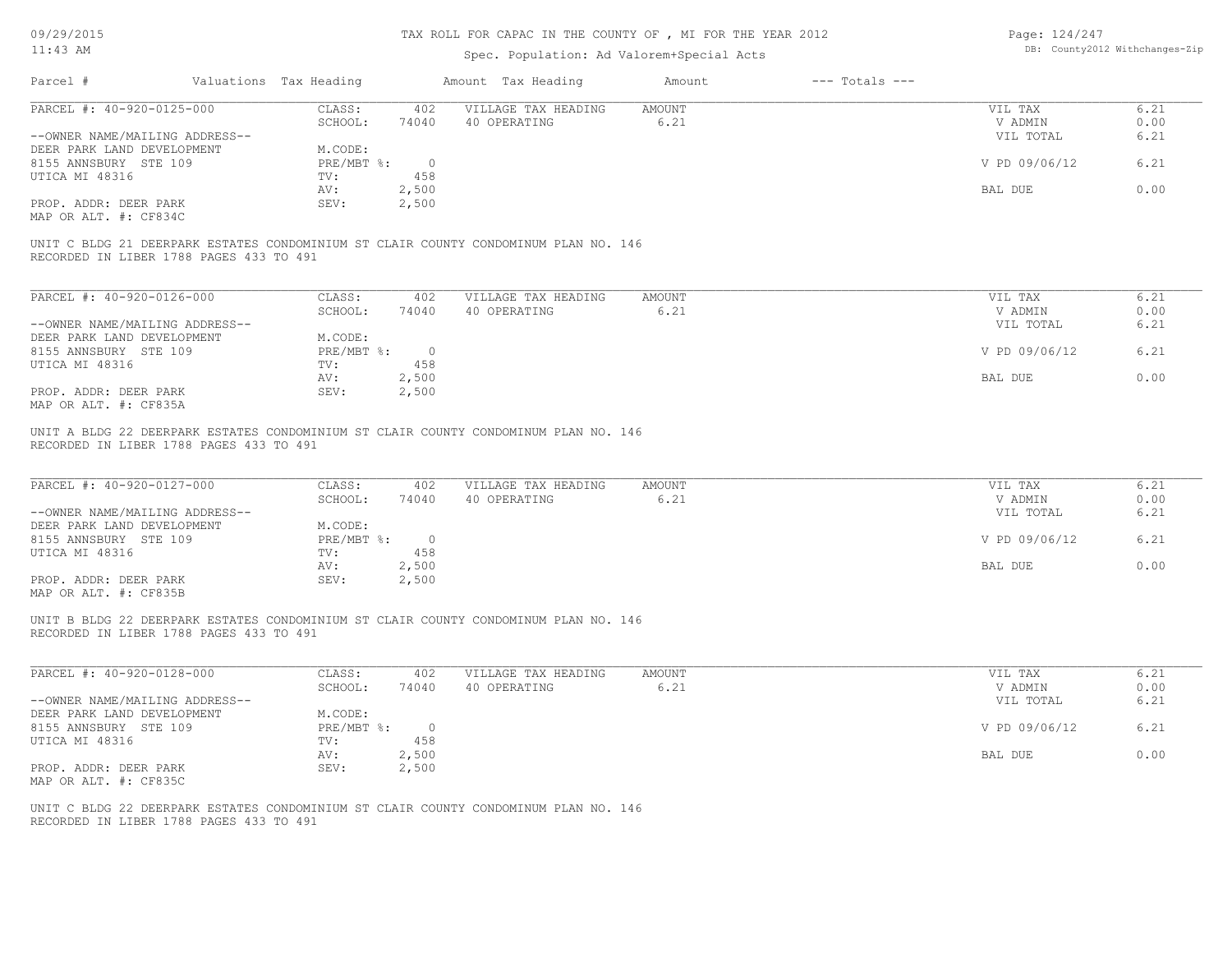| 09/29/2015                              |                        |                | TAX ROLL FOR CAPAC IN THE COUNTY OF, MI FOR THE YEAR 2012                           |                |                    | Page: 125/247      |                                |
|-----------------------------------------|------------------------|----------------|-------------------------------------------------------------------------------------|----------------|--------------------|--------------------|--------------------------------|
| $11:43$ AM                              |                        |                | Spec. Population: Ad Valorem+Special Acts                                           |                |                    |                    | DB: County2012 Withchanges-Zip |
| Parcel #                                | Valuations Tax Heading |                | Amount Tax Heading                                                                  | Amount         | $---$ Totals $---$ |                    |                                |
| PARCEL #: 40-920-0129-000               | CLASS:                 | 402            | VILLAGE TAX HEADING                                                                 | <b>AMOUNT</b>  |                    | VIL TAX            | 6.21                           |
|                                         | SCHOOL:                | 74040          | 40 OPERATING                                                                        | 6.21           |                    | V ADMIN            | 0.00                           |
| --OWNER NAME/MAILING ADDRESS--          |                        |                |                                                                                     |                |                    | VIL TOTAL          | 6.21                           |
| DEER PARK LAND DEVELOPMENT              | M.CODE:                |                |                                                                                     |                |                    |                    |                                |
| 8155 ANNSBURY STE 109                   | PRE/MBT %:             | $\circ$        |                                                                                     |                |                    | V PD 09/06/12      | 6.21                           |
| UTICA MI 48316                          | TV:                    | 458            |                                                                                     |                |                    |                    |                                |
|                                         | AV:                    | 2,500          |                                                                                     |                |                    | BAL DUE            | 0.00                           |
| PROP. ADDR: DEER PARK                   | SEV:                   | 2,500          |                                                                                     |                |                    |                    |                                |
| MAP OR ALT. #: CF836A                   |                        |                |                                                                                     |                |                    |                    |                                |
| RECORDED IN LIBER 1788 PAGES 433 TO 491 |                        |                | UNIT A BLDG 23 DEERPARK ESTATES CONDOMINIUM ST CLAIR COUNTY CONDOMINUM PLAN NO. 146 |                |                    |                    |                                |
| PARCEL #: 40-920-0130-000               | CLASS:                 | 402            | VILLAGE TAX HEADING                                                                 | <b>AMOUNT</b>  |                    | VIL TAX            | 6.21                           |
|                                         | SCHOOL:                | 74040          | 40 OPERATING                                                                        | 6.21           |                    | V ADMIN            | 0.00                           |
| --OWNER NAME/MAILING ADDRESS--          |                        |                |                                                                                     |                |                    | VIL TOTAL          | 6.21                           |
| DEER PARK LAND DEVELOPMENT              | M.CODE:                |                |                                                                                     |                |                    |                    |                                |
| 8155 ANNSBURY STE 109                   | PRE/MBT %:             | $\overline{0}$ |                                                                                     |                |                    | V PD 09/06/12      | 6.21                           |
| UTICA MI 48316                          | TV:                    | 458            |                                                                                     |                |                    |                    |                                |
|                                         | AV:                    | 2,500          |                                                                                     |                |                    | BAL DUE            | 0.00                           |
| PROP. ADDR: DEER PARK                   | SEV:                   | 2,500          |                                                                                     |                |                    |                    |                                |
| MAP OR ALT. #: CF836B                   |                        |                |                                                                                     |                |                    |                    |                                |
| PARCEL #: 40-920-0131-000               | CLASS:<br>SCHOOL:      | 402<br>74040   | VILLAGE TAX HEADING<br>40 OPERATING                                                 | AMOUNT<br>6.21 |                    | VIL TAX<br>V ADMIN | 6.21<br>0.00                   |
| --OWNER NAME/MAILING ADDRESS--          |                        |                |                                                                                     |                |                    | VIL TOTAL          | 6.21                           |
| DEER PARK LAND DEVELOPMENT              | M.CODE:                |                |                                                                                     |                |                    |                    |                                |
| 8155 ANNSBURY STE 109                   | $PRE/MBT$ $\div$       | $\overline{0}$ |                                                                                     |                |                    | V PD 09/06/12      | 6.21                           |
| UTICA MI 48316                          | TV:                    | 458            |                                                                                     |                |                    |                    |                                |
|                                         | AV:                    | 2,500          |                                                                                     |                |                    | BAL DUE            | 0.00                           |
| PROP. ADDR: DEER PARK                   | SEV:                   | 2,500          |                                                                                     |                |                    |                    |                                |
| MAP OR ALT. #: CF836C                   |                        |                |                                                                                     |                |                    |                    |                                |
| RECORDED IN LIBER 1788 PAGES 433 TO 491 |                        |                | UNIT C BLDG 23 DEERPARK ESTATES CONDOMINIUM ST CLAIR COUNTY CONDOMINUM PLAN NO. 146 |                |                    |                    |                                |
| PARCEL #: 40-920-0132-000               | CLASS:                 | 401            | VILLAGE TAX HEADING                                                                 | AMOUNT         |                    | VIL TAX            | 461.48                         |
|                                         | SCHOOL:                | 74040          | 40 OPERATING                                                                        | 461.48         |                    | V ADMIN            | 0.00                           |
| --OWNER NAME/MAILING ADDRESS--          |                        |                |                                                                                     |                |                    | VIL TOTAL          | 461.48                         |
| PHILLIPS JAMES M                        | M.CODE:                | 0 FARE         |                                                                                     |                |                    |                    |                                |
| 255 QUAIL DR                            | PRE/MBT %: 100         |                |                                                                                     |                |                    | V PD 08/27/12      | 461.48                         |
| CAPAC MI 48014                          | TV:                    | 34,000         |                                                                                     |                |                    |                    |                                |
|                                         | AV:                    | 34,000         |                                                                                     |                |                    | BAL DUE            | 0.00                           |
| PROP. ADDR: 255 QUAIL DR                | SEV:                   | 34,000         |                                                                                     |                |                    |                    |                                |
| MAP OR ALT. #: CF837A                   |                        |                |                                                                                     |                |                    |                    |                                |
|                                         |                        |                |                                                                                     |                |                    |                    |                                |
|                                         |                        |                | UNIT A BLDG 24DEERPARK ESTATES CONDOMINIUM ST CLAIR COUNTY CONDOMINUM PLAN NO. 146  |                |                    |                    |                                |
| RECORDED IN LIBER 1788 PAGES 433 TO 491 |                        |                |                                                                                     |                |                    |                    |                                |
|                                         |                        |                |                                                                                     |                |                    |                    |                                |
|                                         |                        |                |                                                                                     |                |                    |                    |                                |
|                                         |                        |                |                                                                                     |                |                    |                    |                                |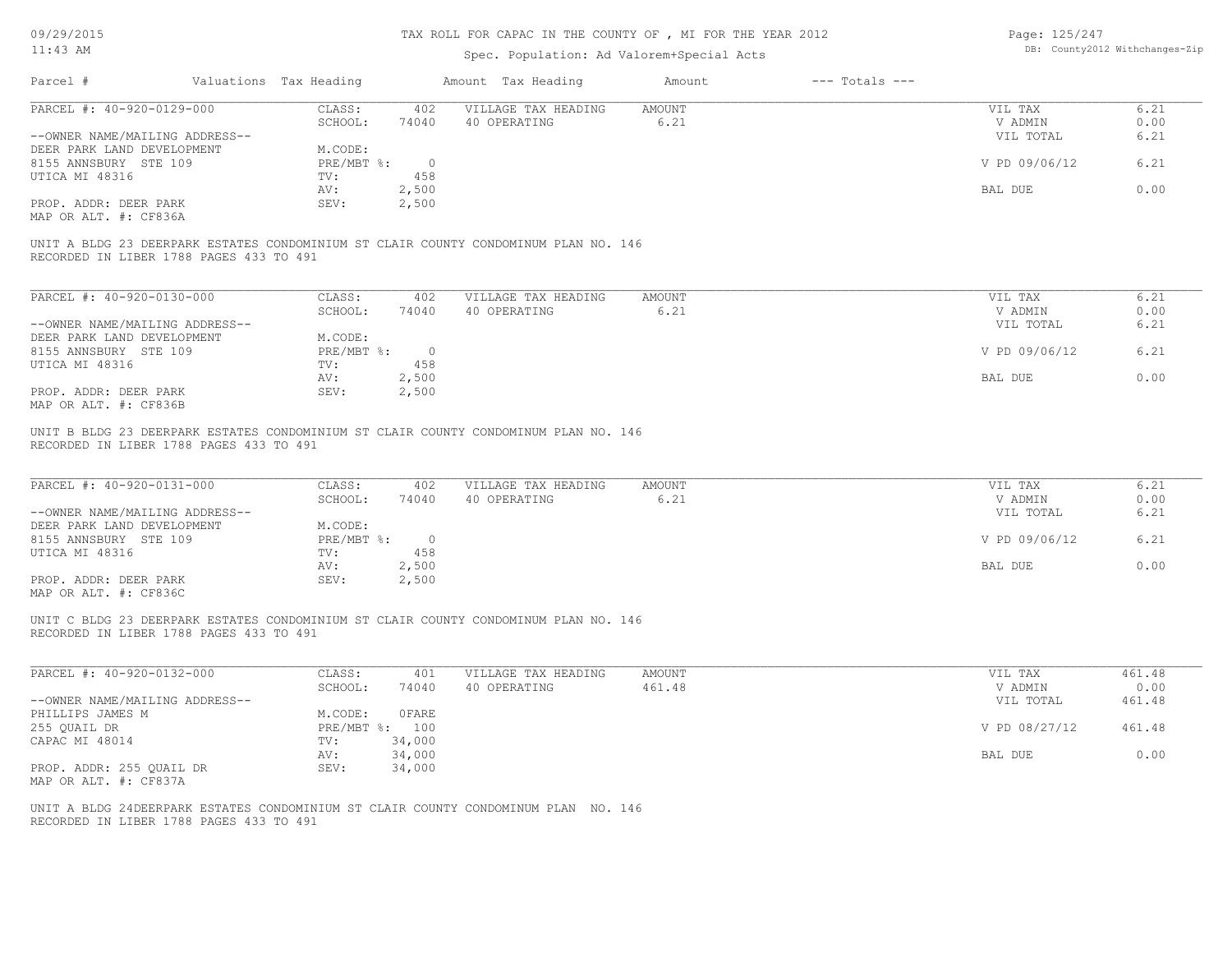#### TAX ROLL FOR CAPAC IN THE COUNTY OF , MI FOR THE YEAR 2012

# Spec. Population: Ad Valorem+Special Acts

Page: 126/247 DB: County2012 Withchanges-Zip

| Parcel #                       | Valuations Tax Heading |        | Amount Tax Heading  | Amount | $---$ Totals $---$ |               |        |
|--------------------------------|------------------------|--------|---------------------|--------|--------------------|---------------|--------|
| PARCEL #: 40-920-0133-000      | CLASS:                 | 401    | VILLAGE TAX HEADING | AMOUNT |                    | VIL TAX       | 442.47 |
|                                | SCHOOL:                | 74040  | 40 OPERATING        | 442.47 |                    | V ADMIN       | 0.00   |
| --OWNER NAME/MAILING ADDRESS-- |                        |        |                     |        |                    | VIL TOTAL     | 442.47 |
| MILLER JEFFERY                 | M.CODE:                |        |                     |        |                    |               |        |
| MILLER KRISTY                  | PRE/MBT %:             |        |                     |        |                    | V PD 09/13/12 | 442.47 |
| 36193 ST CLAIR DR              | TV:                    | 32,600 |                     |        |                    |               |        |
| NEW BALTIMORE MI 48047         | AV:                    | 32,600 |                     |        |                    | BAL DUE       | 0.00   |
|                                | SEV:                   | 32,600 |                     |        |                    |               |        |
| PROP. ADDR: 253 OUAIL DR       |                        |        |                     |        |                    |               |        |

MAP OR ALT. #: CF837B

146 RECORDED IN LIBER 1788 PAGES 433 TO 491 UNIT B BLDG 24 DEERPARK ESTATES CONDOMINIUM ST CLAIR COUNTY CONDOMINUM PLAN NO.

| PARCEL #: 40-920-0134-000      | CLASS:  | 401            | VILLAGE TAX HEADING | AMOUNT | VIL TAX       | 461.48 |
|--------------------------------|---------|----------------|---------------------|--------|---------------|--------|
|                                | SCHOOL: | 74040          | 40 OPERATING        | 461.48 | V ADMIN       | 0.00   |
| --OWNER NAME/MAILING ADDRESS-- |         |                |                     |        | VIL TOTAL     | 461.48 |
| LEMKE ROGER L.                 | M.CODE: | OFARE          |                     |        |               |        |
| 251 OUAIL DR                   |         | PRE/MBT %: 100 |                     |        | V PD 08/27/12 | 461.48 |
| CAPAC MI 48014                 | TV:     | 34,000         |                     |        |               |        |
|                                | AV:     | 34,000         |                     |        | BAL DUE       | 0.00   |
| PROP. ADDR: 251 OUAIL DR       | SEV:    | 34,000         |                     |        |               |        |
| MAP OR ALT. #: CF837C          |         |                |                     |        |               |        |

146 RECORDED IN LIBER 1788 PAGES 433 TO 491 UNIT C BLDG 24 DEER PARK ESTATES CONDOMINIUM ST CLAIR COUNTY CONDOMINUM PLAN NO.

| PARCEL #: 40-920-0136-000      | CLASS:  | 401            | VILLAGE TAX HEADING | AMOUNT | VIL TAX       | 461.48 |
|--------------------------------|---------|----------------|---------------------|--------|---------------|--------|
|                                | SCHOOL: | 74040          | 40 OPERATING        | 461.48 | V ADMIN       | 0.00   |
| --OWNER NAME/MAILING ADDRESS-- |         |                |                     |        | VIL TOTAL     | 461.48 |
| KRUGER EUGENE H                | M.CODE: | OFARE          |                     |        |               |        |
| KRUGER BRIDGET A               |         | PRE/MBT %: 100 |                     |        | V PD 08/27/12 | 461.48 |
| 241 QUAIL DR                   | TV:     | 34,000         |                     |        |               |        |
| CAPAC MI 48014                 | AV:     | 34,000         |                     |        | BAL DUE       | 0.00   |
|                                | SEV:    | 34,000         |                     |        |               |        |
| PROP. ADDR: 241 OUAIL DR       |         |                |                     |        |               |        |

MAP OR ALT. #: CF838A

RECORDED IN LIBER 1788 PAGES 433 TO 491 UNIT A BLDG 25 DEERPARK ESTATES CONDOMINIUM ST CLAIR COUNTY CONDOMINUM PLAN NO. 146

| PARCEL #: 40-920-0137-000      | CLASS:       | 401    | VILLAGE TAX HEADING | AMOUNT | VIL TAX       | 442.47 |
|--------------------------------|--------------|--------|---------------------|--------|---------------|--------|
|                                | SCHOOL:      | 74040  | 40 OPERATING        | 442.47 | V ADMIN       | 0.00   |
| --OWNER NAME/MAILING ADDRESS-- |              |        |                     |        | VIL TOTAL     | 442.47 |
| JKM PROPERTY MANAGEMENT LLC    | M.CODE:      |        |                     |        |               |        |
| 36193 ST CLAIR DR              | $PRE/MBT$ %: |        |                     |        | V PD 09/13/12 | 442.47 |
| NEW BALTIMORE MI 48047         | TV:          | 32,600 |                     |        |               |        |
|                                | AV:          | 32,600 |                     |        | BAL DUE       | 0.00   |
| PROP. ADDR: 239 QUAIL DR       | SEV:         | 32,600 |                     |        |               |        |
| MAP OR ALT. #: CF838B          |              |        |                     |        |               |        |

RECORDED IN LIBER 1788 PAGES 433 TO 491 UNIT B BLDG 25 DEERPARK ESTATES CONDOMINIUM ST CLAIR COUNTY CONDOMINUM PLAN NO. 146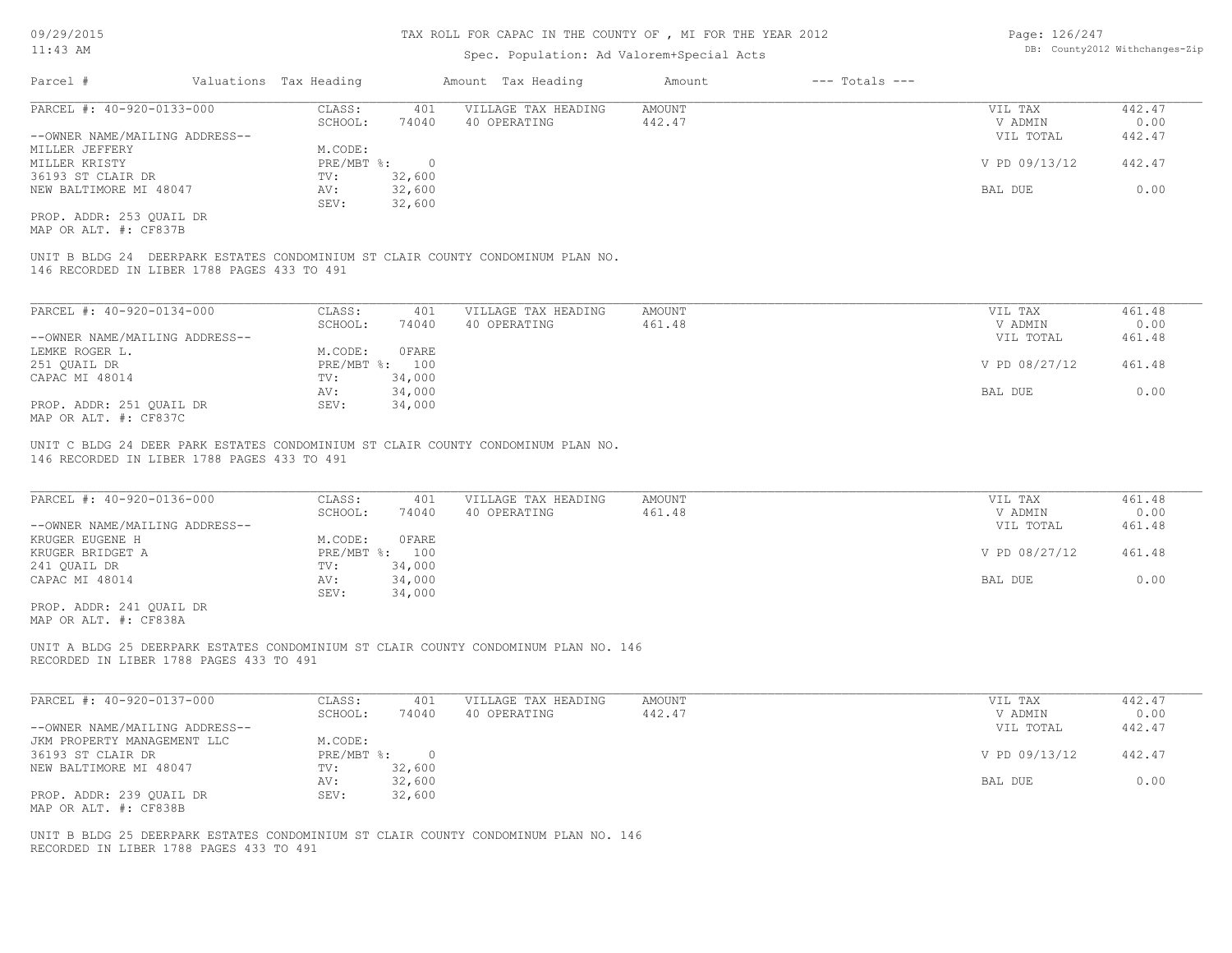# Spec. Population: Ad Valorem+Special Acts

| Page: 127/247 |                                |
|---------------|--------------------------------|
|               | DB: County2012 Withchanges-Zip |

| Parcel #                       | Valuations Tax Heading |        | Amount Tax Heading  | Amount | $---$ Totals $---$ |               |        |
|--------------------------------|------------------------|--------|---------------------|--------|--------------------|---------------|--------|
| PARCEL #: 40-920-0138-000      | CLASS:                 | 401    | VILLAGE TAX HEADING | AMOUNT |                    | VIL TAX       | 461.48 |
|                                | SCHOOL:                | 74040  | 40 OPERATING        | 461.48 |                    | V ADMIN       | 0.00   |
| --OWNER NAME/MAILING ADDRESS-- |                        |        |                     |        |                    | VIL TOTAL     | 461.48 |
| CUTCHER WILLIAM                | M.CODE:                | TCBMT  |                     |        |                    |               |        |
| CUTCHER PATRICIA               | PRE/MBT %: 100         |        |                     |        |                    | V PD 08/09/12 | 461.48 |
| 237 QUAIL DR.                  | TV:                    | 34,000 |                     |        |                    |               |        |
| CAPAC MI 48014                 | AV:                    | 34,000 |                     |        |                    | BAL DUE       | 0.00   |
|                                | SEV:                   | 34,000 |                     |        |                    |               |        |
| PROP. ADDR: 237 OUAIL DR.      |                        |        |                     |        |                    |               |        |

MAP OR ALT. #: CF838C

146 RECORDED IN LIBER 1788 PAGES 433 TO 491 UNIT C BLDG 25 DEERPARK ESTATES CONDOMINIUM ST CLAIR COUNTY CONDOMINUM PLAN NO.

| PARCEL #: 40-920-0139-000      | CLASS:  | 401            | VILLAGE TAX HEADING | AMOUNT | VIL TAX       | 456.05 |
|--------------------------------|---------|----------------|---------------------|--------|---------------|--------|
|                                | SCHOOL: | 74040          | 40 OPERATING        | 456.05 | V ADMIN       | 0.00   |
| --OWNER NAME/MAILING ADDRESS-- |         |                |                     |        | VIL TOTAL     | 456.05 |
| CRIMBOLI LUELLA                | M.CODE: |                |                     |        |               |        |
| 235 QUAIL                      |         | PRE/MBT %: 100 |                     |        | V PD 08/09/12 | 456.05 |
| CAPAC MI 48014                 | TV:     | 33,600         |                     |        |               |        |
|                                | AV:     | 33,600         |                     |        | BAL DUE       | 0.00   |
| PROP. ADDR: 235 OUAIL DR       | SEV:    | 33,600         |                     |        |               |        |
| MAP OR ALT. #: CF839A          |         |                |                     |        |               |        |

RECORDED IN LIBER 1788 PAGES 433 TO 491 UNIT A BLDG 26 DEERPARK ESTATES CONDOMINIUM ST CLAIR COUNTY CONDOMINUM PLAN NO. 146

| PARCEL #: 40-920-0140-000                             | CLASS:       | 401    | VILLAGE TAX HEADING | AMOUNT | VIL TAX       | 437.05 |
|-------------------------------------------------------|--------------|--------|---------------------|--------|---------------|--------|
|                                                       | SCHOOL:      | 74040  | 40 OPERATING        | 437.05 | V ADMIN       | 0.00   |
| --OWNER NAME/MAILING ADDRESS--                        |              |        |                     |        | VIL TOTAL     | 437.05 |
| KASHOUTY TRUST                                        | M.CODE:      | CBSMT  |                     |        |               |        |
| 18000 PRATT RD                                        | $PRE/MBT$ %: | $\Box$ |                     |        | V PD 07/05/12 | 437.05 |
| ARMADA MI 48005-1138                                  | TV:          | 32,200 |                     |        |               |        |
|                                                       | AV:          | 32,200 |                     |        | BAL DUE       | 0.00   |
| PROP. ADDR: 233 OUAIL DR                              | SEV:         | 32,200 |                     |        |               |        |
| $\cdots$ $\cdots$ $\cdots$ $\cdots$ $\cdots$ $\cdots$ |              |        |                     |        |               |        |

 $\mathcal{L}_\mathcal{L} = \mathcal{L}_\mathcal{L} = \mathcal{L}_\mathcal{L} = \mathcal{L}_\mathcal{L} = \mathcal{L}_\mathcal{L} = \mathcal{L}_\mathcal{L} = \mathcal{L}_\mathcal{L} = \mathcal{L}_\mathcal{L} = \mathcal{L}_\mathcal{L} = \mathcal{L}_\mathcal{L} = \mathcal{L}_\mathcal{L} = \mathcal{L}_\mathcal{L} = \mathcal{L}_\mathcal{L} = \mathcal{L}_\mathcal{L} = \mathcal{L}_\mathcal{L} = \mathcal{L}_\mathcal{L} = \mathcal{L}_\mathcal{L}$ 

MAP OR ALT. #: CF839B

RECORDED IN LIBER 1788 PAGES 433 TO 491 UNIT B BLDG 26 DEERPARK ESTATES CONDOMINIUM ST CLAIR COUNTY CONDOMINUM PLAN NO. 146

| PARCEL #: 40-920-0141-000      | CLASS:  | 401            | VILLAGE TAX HEADING | AMOUNT | VIL TAX       | 456.05 |
|--------------------------------|---------|----------------|---------------------|--------|---------------|--------|
|                                | SCHOOL: | 74040          | 40 OPERATING        | 456.05 | V ADMIN       | 0.00   |
| --OWNER NAME/MAILING ADDRESS-- |         |                |                     |        | VIL TOTAL     | 456.05 |
| BROWN BARBARA                  | M.CODE: | 00WBF          |                     |        |               |        |
| 231 QUAIL DR                   |         | PRE/MBT %: 100 |                     |        | V PD 08/30/12 | 456.05 |
| CAPAC MI 48014                 | TV:     | 33,600         |                     |        |               |        |
|                                | AV:     | 33,600         |                     |        | BAL DUE       | 0.00   |
| PROP. ADDR: 231 OUAIL DR       | SEV:    | 33,600         |                     |        |               |        |
| MAP OR ALT. #: CF839C          |         |                |                     |        |               |        |

RECORDED IN LIBER 1788 PAGES 433 TO 491 UNIT C BLDG 26 DEERPARK ESTATES CONDOMINIUM ST CLAIR COUNTY CONDOMINUM PLAN NO. 146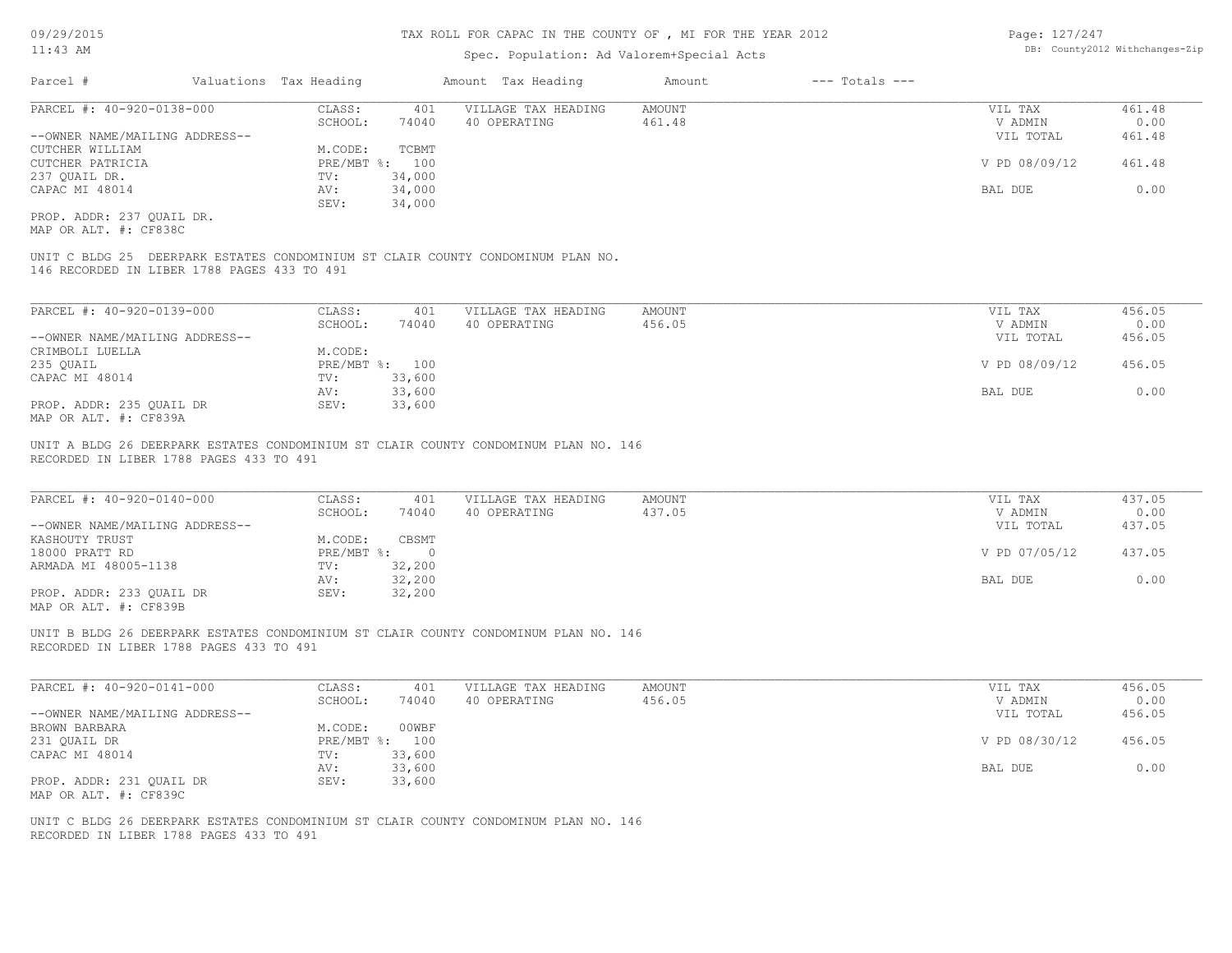09/29/2015

# TAX ROLL FOR CAPAC IN THE COUNTY OF , MI FOR THE YEAR 2012

| Page: 128/247 |                                |
|---------------|--------------------------------|
|               | DB: County2012 Withchanges-Zip |

| 11:43 AM                                                             |                        |                         |                          | Spec. Population: Ad Valorem+Special Acts                                           | DB: County2012 Withchanges-Zip |                    |                      |                |
|----------------------------------------------------------------------|------------------------|-------------------------|--------------------------|-------------------------------------------------------------------------------------|--------------------------------|--------------------|----------------------|----------------|
| Parcel #                                                             | Valuations Tax Heading |                         |                          | Amount Tax Heading                                                                  | Amount                         | $---$ Totals $---$ |                      |                |
| PARCEL #: 40-920-0142-000                                            |                        | CLASS:<br>SCHOOL:       | 401<br>74040             | VILLAGE TAX HEADING<br>40 OPERATING                                                 | <b>AMOUNT</b><br>456.05        |                    | VIL TAX<br>V ADMIN   | 456.05<br>0.00 |
| --OWNER NAME/MAILING ADDRESS--<br>JKM PROPERTY MANAGEMENT, LLC       |                        | M.CODE:                 |                          |                                                                                     |                                |                    | VIL TOTAL            | 456.05         |
| 36193 SAINT CLAIR DR<br>NEW BALTIMORE MI 48047                       |                        | $PRE/MBT$ $\div$<br>TV: | $\overline{0}$<br>33,600 |                                                                                     |                                |                    | V PD 09/13/12        | 456.05         |
| PROP. ADDR: 227 QUAIL DR                                             |                        | AV:<br>SEV:             | 33,600<br>33,600         |                                                                                     |                                |                    | BAL DUE              | 0.00           |
| MAP OR ALT. #: CF840A                                                |                        |                         |                          |                                                                                     |                                |                    |                      |                |
| RECORDED IN LIBER 1788 PAGES 433 TO 491                              |                        |                         |                          | UNIT A BLDG 27 DEERPARK ESTATES CONDOMINIUM ST CLAIR COUNTY CONDOMINUM PLAN NO. 146 |                                |                    |                      |                |
| PARCEL #: 40-920-0143-000                                            |                        | CLASS:                  | 401                      | VILLAGE TAX HEADING                                                                 | <b>AMOUNT</b>                  |                    | VIL TAX              | 437.05         |
| --OWNER NAME/MAILING ADDRESS--                                       |                        | SCHOOL:                 | 74040                    | 40 OPERATING                                                                        | 437.05                         |                    | V ADMIN<br>VIL TOTAL | 0.00<br>437.05 |
| URBAN BERNAD & LEOCADIA TRUST                                        |                        | M.CODE:                 |                          |                                                                                     |                                |                    |                      |                |
| 3570 CONNORS<br>EMMETT MI 48022                                      |                        | TV:                     | PRE/MBT %: 100<br>32,200 |                                                                                     |                                |                    | V PD 07/26/12        | 437.05         |
|                                                                      |                        | AV:                     | 32,200                   |                                                                                     |                                |                    | BAL DUE              | 0.00           |
| PROP. ADDR: 225 QUAIL DR<br>MAP OR ALT. #: CF840B                    |                        | SEV:                    | 32,200                   |                                                                                     |                                |                    |                      |                |
| RECORDED IN LIBER 1788 PAGES 433 TO 491<br>PARCEL #: 40-920-0144-000 |                        | CLASS:                  | 401                      | VILLAGE TAX HEADING                                                                 | <b>AMOUNT</b>                  |                    | VIL TAX              | 456.05         |
|                                                                      |                        | SCHOOL:                 | 74040                    | 40 OPERATING                                                                        | 456.05                         |                    | V ADMIN              | 0.00           |
| --OWNER NAME/MAILING ADDRESS--<br>WRIGHT CATHERINE                   |                        | M.CODE:                 | OFARE                    |                                                                                     |                                |                    | VIL TOTAL            | 456.05         |
| 223 QUAIL DR.                                                        |                        |                         | PRE/MBT %: 100           |                                                                                     |                                |                    | V PD 08/27/12        | 456.05         |
| CAPAC MI 48014                                                       |                        | TV:<br>AV:              | 33,600<br>33,600         |                                                                                     |                                |                    | <b>BAL DUE</b>       | 0.00           |
| PROP. ADDR: 223 QUAIL DR.<br>MAP OR ALT. #: CF840C                   |                        | SEV:                    | 33,600                   |                                                                                     |                                |                    |                      |                |
| RECORDED IN LIBER 1788 PAGES 433 TO 491                              |                        |                         |                          | UNIT C BLDG 27 DEERPARK ESTATES CONDOMINIUM ST CLAIR COUNTY CONDOMINUM PLAN NO. 146 |                                |                    |                      |                |
| PARCEL #: 40-920-0145-000                                            |                        | CLASS:                  | 401                      | VILLAGE TAX HEADING                                                                 | <b>AMOUNT</b>                  |                    | VIL TAX              | 456.05         |
| --OWNER NAME/MAILING ADDRESS--                                       |                        | SCHOOL:                 | 74040                    | 40 OPERATING                                                                        | 456.05                         |                    | V ADMIN<br>VIL TOTAL | 0.00<br>456.05 |
| CLOSURDO DAVID/NINA E                                                |                        | M.CODE:                 | 00WBF                    |                                                                                     |                                |                    |                      |                |
| 21050 33 MILE ROAD<br>ARMADA MI 48005                                |                        | PRE/MBT %:<br>TV:       | $\overline{0}$<br>33,600 |                                                                                     |                                |                    | V PD 08/30/12        | 456.05         |
|                                                                      |                        | AV:                     | 33,600                   |                                                                                     |                                |                    | BAL DUE              | 0.00           |
| PROP. ADDR: 221 QUAIL DR.<br>MAP OR ALT. #: CF841A                   |                        | SEV:                    | 33,600                   |                                                                                     |                                |                    |                      |                |
|                                                                      |                        |                         |                          |                                                                                     |                                |                    |                      |                |
|                                                                      |                        |                         |                          | UNIT A BLDG 28 DEERPARK ESTATES CONDOMINIUM ST CLAIR COUNTY CONDOMINUM PLAN NO. 146 |                                |                    |                      |                |
| RECORDED IN LIBER 1788 PAGES 433 TO 491                              |                        |                         |                          |                                                                                     |                                |                    |                      |                |
|                                                                      |                        |                         |                          |                                                                                     |                                |                    |                      |                |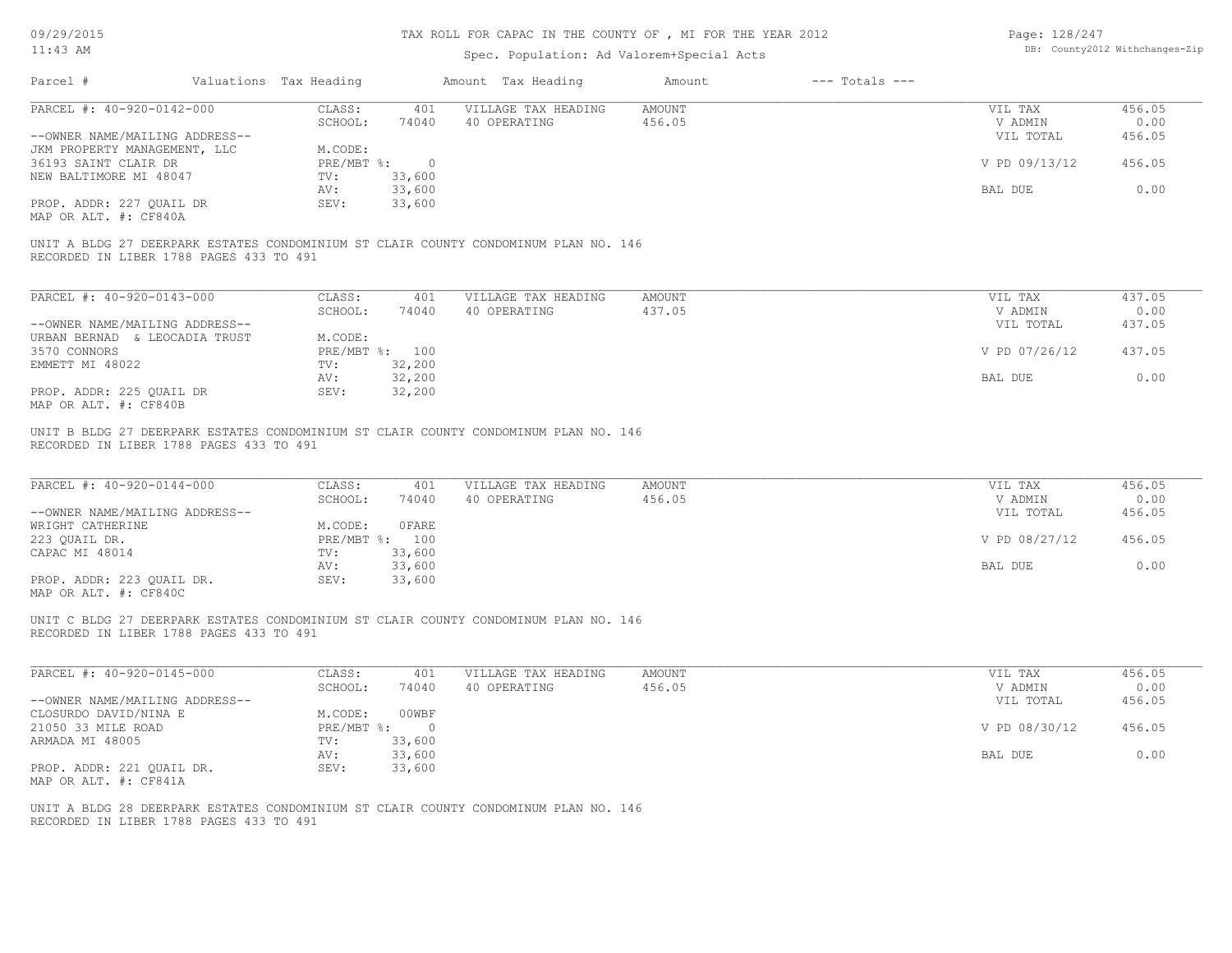#### TAX ROLL FOR CAPAC IN THE COUNTY OF , MI FOR THE YEAR 2012

### Spec. Population: Ad Valorem+Special Acts

| Page: 129/247 |                                |
|---------------|--------------------------------|
|               | DB: County2012 Withchanges-Zip |

| Parcel #                       | Valuations Tax Heading |        | Amount Tax Heading  | Amount | $---$ Totals $---$ |               |        |
|--------------------------------|------------------------|--------|---------------------|--------|--------------------|---------------|--------|
| PARCEL #: 40-920-0146-000      | CLASS:                 | 401    | VILLAGE TAX HEADING | AMOUNT |                    | VIL TAX       | 437.05 |
|                                | SCHOOL:                | 74040  | 40 OPERATING        | 437.05 |                    | V ADMIN       | 0.00   |
| --OWNER NAME/MAILING ADDRESS-- |                        |        |                     |        |                    | VIL TOTAL     | 437.05 |
| KAMINSKI MARY JO               | M.CODE:                |        |                     |        |                    |               |        |
| 6056 POND DR                   | PRE/MBT %:             |        |                     |        |                    | V PD 08/24/12 | 437.05 |
| WASHINGTON MI 48094            | TV:                    | 32,200 |                     |        |                    |               |        |
|                                | AV:                    | 32,200 |                     |        |                    | BAL DUE       | 0.00   |
| PROP. ADDR: 219 OUAIL DR       | SEV:                   | 32,200 |                     |        |                    |               |        |
| $1.135$ $0.5$ $1.75$ $1.75$    |                        |        |                     |        |                    |               |        |

MAP OR ALT. #: CF841B

RECORDED IN LIBER 1788 PAGES 433 TO 491 UNIT B BLDG 28 DEERPARK ESTATES CONDOMINIUM ST CLAIR COUNTY CONDOMINUM PLAN NO. 146

| PARCEL #: 40-920-0147-000      | CLASS:       | 401    | VILLAGE TAX HEADING | AMOUNT | VIL TAX       | 456.05 |
|--------------------------------|--------------|--------|---------------------|--------|---------------|--------|
|                                | SCHOOL:      | 74040  | 40 OPERATING        | 456.05 | V ADMIN       | 0.00   |
| --OWNER NAME/MAILING ADDRESS-- |              |        |                     |        | VIL TOTAL     | 456.05 |
| LEWIS CHARLES R.               | M.CODE:      |        |                     |        |               |        |
| HUSTON-LEWIS MARGARET M.       | $PRE/MBT$ %: | 100    |                     |        | V PD 08/24/12 | 456.05 |
| 217 OUAIL CT                   | TV:          | 33,600 |                     |        |               |        |
| CAPAC MI 48014                 | AV:          | 33,600 |                     |        | BAL DUE       | 0.00   |
|                                | SEV:         | 33,600 |                     |        |               |        |
| PROP. ADDR: 217 OUAIL DR       |              |        |                     |        |               |        |

MAP OR ALT. #: CF841C

RECORDED IN LIBER 1788 PAGES 433 TO 491 UNIT C BLDG 28 DEERPARK ESTATES CONDOMINIUM ST CLAIR COUNTY CONDOMINUM PLAN NO. 146

| PARCEL #: 40-920-0148-000      | CLASS:     | 401    | VILLAGE TAX HEADING | AMOUNT | VIL TAX   | 456.05 |
|--------------------------------|------------|--------|---------------------|--------|-----------|--------|
|                                | SCHOOL:    | 74040  | 40 OPERATING        | 456.05 | V ADMIN   | 0.00   |
| --OWNER NAME/MAILING ADDRESS-- |            |        |                     |        | VIL TOTAL | 456.05 |
| BOLLAERT MICHELLE A.           | M.CODE:    |        |                     |        |           |        |
| 213 OUAIL DR                   | PRE/MBT %: | 100    |                     |        | BAL DUE   | 456.05 |
| CAPAC MI 48014                 | TV:        | 33,600 |                     |        |           |        |
|                                | AV:        | 33,600 |                     |        |           |        |
| PROP. ADDR: 213 OUAIL DR       | SEV:       | 33,600 |                     |        |           |        |
| MAP OR ALT. #: CF842A          |            |        |                     |        |           |        |

 $\mathcal{L}_\mathcal{L} = \mathcal{L}_\mathcal{L} = \mathcal{L}_\mathcal{L} = \mathcal{L}_\mathcal{L} = \mathcal{L}_\mathcal{L} = \mathcal{L}_\mathcal{L} = \mathcal{L}_\mathcal{L} = \mathcal{L}_\mathcal{L} = \mathcal{L}_\mathcal{L} = \mathcal{L}_\mathcal{L} = \mathcal{L}_\mathcal{L} = \mathcal{L}_\mathcal{L} = \mathcal{L}_\mathcal{L} = \mathcal{L}_\mathcal{L} = \mathcal{L}_\mathcal{L} = \mathcal{L}_\mathcal{L} = \mathcal{L}_\mathcal{L}$ 

RECORDED IN LIBER 1788 PAGES 433 TO 491 UNIT A BLDG 29 DEERPARK ESTATES CONDOMINIUM ST CLAIR COUNTY CONDOMINUM PLAN NO. 146

| PARCEL #: 40-920-0149-000      | CLASS:  | 401            | VILLAGE TAX HEADING | AMOUNT | VIL TAX       | 437.05 |
|--------------------------------|---------|----------------|---------------------|--------|---------------|--------|
|                                | SCHOOL: | 74040          | 40 OPERATING        | 437.05 | V ADMIN       | 0.00   |
| --OWNER NAME/MAILING ADDRESS-- |         |                |                     |        | VIL TOTAL     | 437.05 |
| THURSTON ROSE MARIE            | M.CODE: | 00WBF          |                     |        |               |        |
| 211 QUAIL DR                   |         | PRE/MBT %: 100 |                     |        | V PD 08/30/12 | 437.05 |
| CAPAC MI 48014                 | TV:     | 32,200         |                     |        |               |        |
|                                | AV:     | 32,200         |                     |        | BAL DUE       | 0.00   |
| PROP. ADDR: 211 QUAIL DR       | SEV:    | 32,200         |                     |        |               |        |
| MAP OR ALT. #: CF842B          |         |                |                     |        |               |        |

RECORDED IN LIBER 1788 PAGES 433 TO 491 UNIT B BLDG 29 DEERPARK ESTATES CONDOMINIUM ST CLAIR COUNTY CONDOMINUM PLAN NO. 146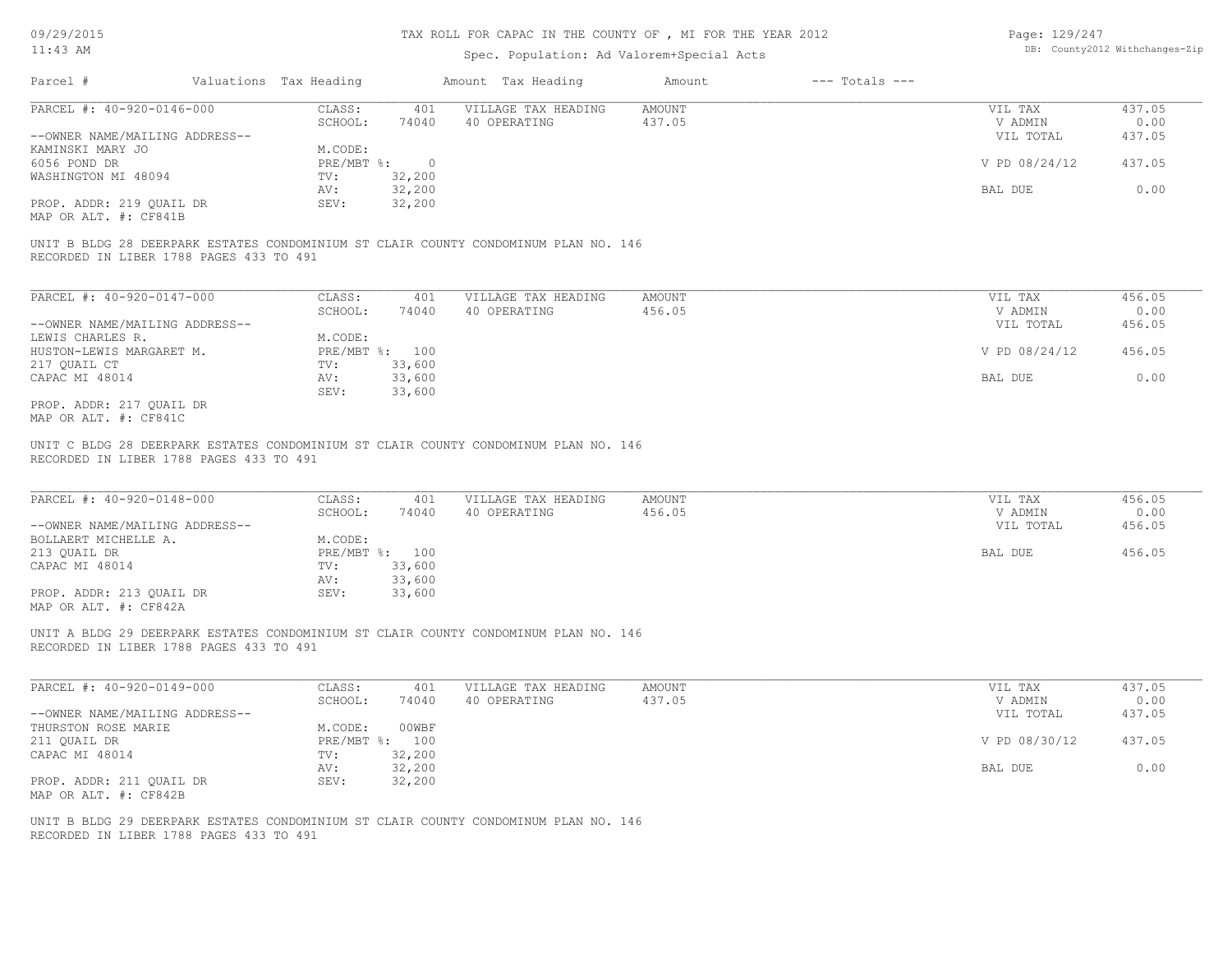### TAX ROLL FOR CAPAC IN THE COUNTY OF , MI FOR THE YEAR 2012

# Spec. Population: Ad Valorem+Special Acts

Page: 130/247 DB: County2012 Withchanges-Zip

| Parcel #                                    | Valuations Tax Heading |                | Amount Tax Heading                                                               | Amount | $---$ Totals $---$ |               |        |
|---------------------------------------------|------------------------|----------------|----------------------------------------------------------------------------------|--------|--------------------|---------------|--------|
| PARCEL #: 40-920-0150-000                   | CLASS:                 | 401            | VILLAGE TAX HEADING                                                              | AMOUNT |                    | VIL TAX       | 456.05 |
|                                             | SCHOOL:                | 74040          | 40 OPERATING                                                                     | 456.05 |                    | V ADMIN       | 0.00   |
| --OWNER NAME/MAILING ADDRESS--              |                        |                |                                                                                  |        |                    | VIL TOTAL     | 456.05 |
| KMETZ STEPHEN W                             | M.CODE:                | OFARE          |                                                                                  |        |                    |               |        |
| 209 OUAIL DR.                               |                        | PRE/MBT %: 100 |                                                                                  |        |                    | V PD 08/27/12 | 456.05 |
| CAPAC MI 48014                              | TV:                    | 33,600         |                                                                                  |        |                    |               |        |
|                                             | AV:                    | 33,600         |                                                                                  |        |                    | BAL DUE       | 0.00   |
| PROP. ADDR: 209 QUAIL DR.                   | SEV:                   | 33,600         |                                                                                  |        |                    |               |        |
| MAP OR ALT. #: CF842C                       |                        |                |                                                                                  |        |                    |               |        |
|                                             |                        |                |                                                                                  |        |                    |               |        |
| 146 RECORDED IN LIBER 1788 PAGES 433 TO 491 |                        |                | UNIT C BLDG 29 DEER PARK ESTATES CONDOMINIUM ST CLAIR COUNTY CONDOMINUM PLAN NO. |        |                    |               |        |
|                                             |                        |                |                                                                                  |        |                    |               |        |

| PARCEL #: 40-920-0151-000      | CLASS:     | 401    | VILLAGE TAX HEADING | AMOUNT | VIL TAX       | 456.05 |
|--------------------------------|------------|--------|---------------------|--------|---------------|--------|
|                                | SCHOOL:    | 74040  | 40 OPERATING        | 456.05 | V ADMIN       | 0.00   |
| --OWNER NAME/MAILING ADDRESS-- |            |        |                     |        | VIL TOTAL     | 456.05 |
| MORAN CAROL L                  | M.CODE:    |        |                     |        |               |        |
| 203 OUAIL DR                   | PRE/MBT %: | 100    |                     |        | V PD 07/16/12 | 456.05 |
| CAPAC MI 48014                 | TV:        | 33,600 |                     |        |               |        |
|                                | AV:        | 33,600 |                     |        | BAL DUE       | 0.00   |
| PROP. ADDR: 203 OUAIL DR       | SEV:       | 33,600 |                     |        |               |        |
| MAP OR ALT. #: CF843A          |            |        |                     |        |               |        |

RECORDED IN LIBER 1788 PAGES 433 TO 491 UNIT A BLDG 30 DEERPARK ESTATES CONDOMINIUM ST CLAIR COUNTY CONDOMINUM PLAN NO. 146

| PARCEL #: 40-920-0152-000      | CLASS:  | 401            | VILLAGE TAX HEADING | AMOUNT | VIL TAX       | 437.05 |
|--------------------------------|---------|----------------|---------------------|--------|---------------|--------|
|                                | SCHOOL: | 74040          | 40 OPERATING        | 437.05 | V ADMIN       | 0.00   |
| --OWNER NAME/MAILING ADDRESS-- |         |                |                     |        | VIL TOTAL     | 437.05 |
| MCKNIGHT DANIEL                | M.CODE: |                |                     |        |               |        |
| 201 QUAIL DR                   |         | PRE/MBT %: 100 |                     |        | V PD 08/24/12 | 437.05 |
| CAPAC MI 48014                 | TV:     | 32,200         |                     |        |               |        |
|                                | AV:     | 32,200         |                     |        | BAL DUE       | 0.00   |
| PROP. ADDR: 201 OUAIL DR       | SEV:    | 32,200         |                     |        |               |        |
| MAP OR ALT. #: CF843B          |         |                |                     |        |               |        |

RECORDED IN LIBER 1788 PAGES 433 TO 491 UNIT B BLDG 30 DEERPARK ESTATES CONDOMINIUM ST CLAIR COUNTY CONDOMINUM PLAN NO. 146

| PARCEL #: 40-920-0153-000      | CLASS:     | 401    | VILLAGE TAX HEADING | AMOUNT | VIL TAX       | 456.05 |
|--------------------------------|------------|--------|---------------------|--------|---------------|--------|
|                                | SCHOOL:    | 74040  | 40 OPERATING        | 456.05 | V ADMIN       | 0.00   |
| --OWNER NAME/MAILING ADDRESS-- |            |        |                     |        | VIL TOTAL     | 456.05 |
| SEIDEL BARBARA N TRUST         | M.CODE:    | OFARE  |                     |        |               |        |
| 199 OUAIL DR                   | PRE/MBT %: | 100    |                     |        | V PD 08/27/12 | 456.05 |
| CAPAC MI 48014                 | TV:        | 33,600 |                     |        |               |        |
|                                | AV:        | 33,600 |                     |        | BAL DUE       | 0.00   |
| PROP. ADDR: 199 QUAIL DR       | SEV:       | 33,600 |                     |        |               |        |
| MAP OR ALT. #: CF843C          |            |        |                     |        |               |        |

 $\mathcal{L}_\mathcal{L} = \mathcal{L}_\mathcal{L} = \mathcal{L}_\mathcal{L} = \mathcal{L}_\mathcal{L} = \mathcal{L}_\mathcal{L} = \mathcal{L}_\mathcal{L} = \mathcal{L}_\mathcal{L} = \mathcal{L}_\mathcal{L} = \mathcal{L}_\mathcal{L} = \mathcal{L}_\mathcal{L} = \mathcal{L}_\mathcal{L} = \mathcal{L}_\mathcal{L} = \mathcal{L}_\mathcal{L} = \mathcal{L}_\mathcal{L} = \mathcal{L}_\mathcal{L} = \mathcal{L}_\mathcal{L} = \mathcal{L}_\mathcal{L}$ 

RECORDED IN LIBER 1788 PAGES 433 TO 491 UNIT C BLDG 30 DEERPARK ESTATES CONDOMINIUM ST CLAIR COUNTY CONDOMINUM PLAN NO. 146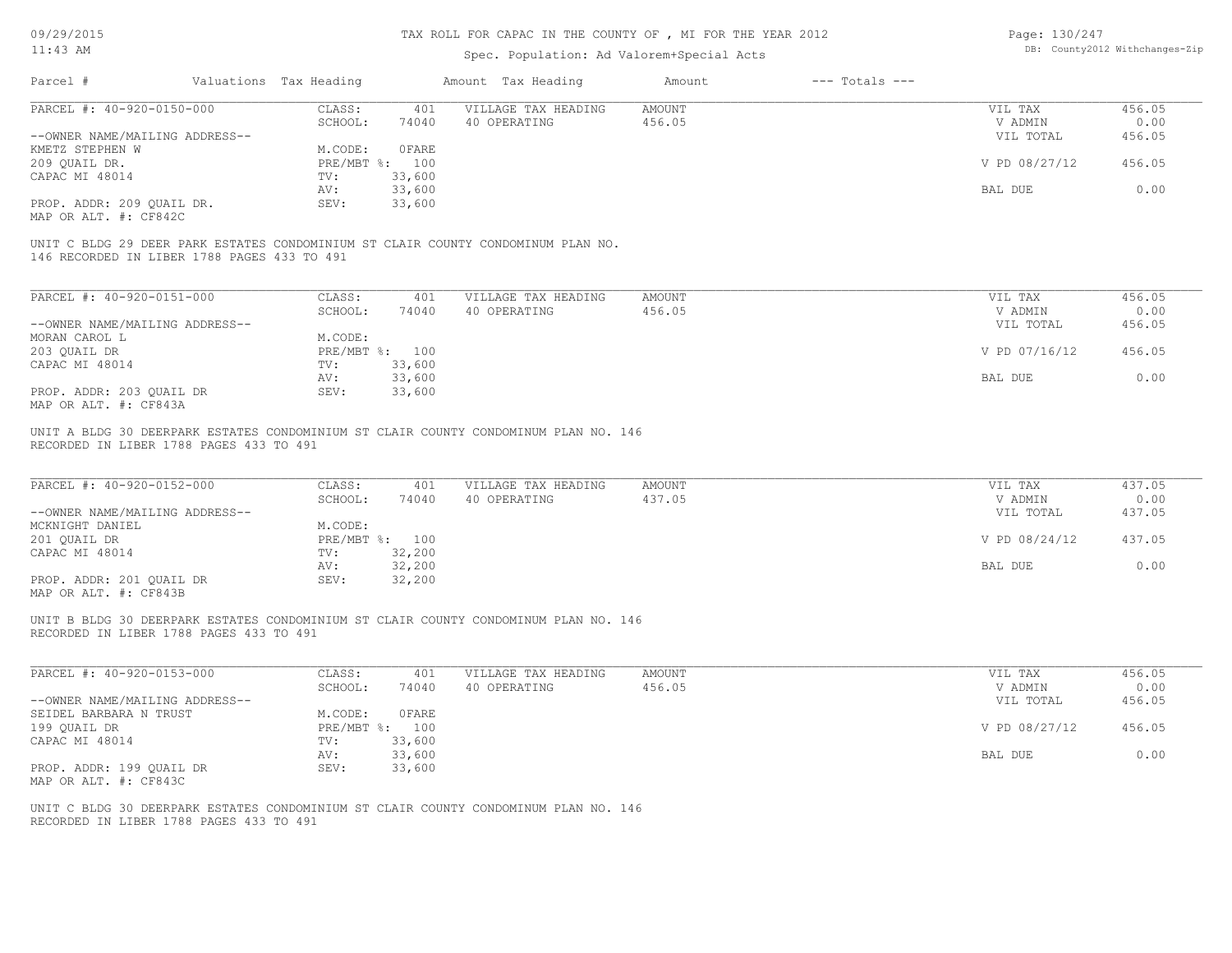# Spec. Population: Ad Valorem+Special Acts

Page: 131/247 DB: County2012 Withchanges-Zip

| Parcel #                       |         | Valuations Tax Heading |              | Amount Tax Heading  | Amount | $---$ Totals $---$ |           |       |
|--------------------------------|---------|------------------------|--------------|---------------------|--------|--------------------|-----------|-------|
| PARCEL #: 40-945-0001-000      |         | CLASS:                 | 202          | VILLAGE TAX HEADING | AMOUNT |                    | VIL TAX   | 57.02 |
|                                | SCHOOL: | 74040                  | 40 OPERATING | 57.02               |        | V ADMIN            | 0.00      |       |
| --OWNER NAME/MAILING ADDRESS-- |         |                        |              |                     |        |                    | VIL TOTAL | 57.02 |
| HOMELAND DEVELOPMENT           |         | M.CODE:                |              |                     |        |                    |           |       |
| 1337 CARILLON                  |         | PRE/MBT %:             |              |                     |        |                    | BAL DUE   | 57.02 |
| BLOOMFIELD HILLS MI 48302      |         | TV:                    | 4,201        |                     |        |                    |           |       |
|                                |         | AV:                    | 16,500       |                     |        |                    |           |       |
| PROP. ADDR: S MAIN ST          |         | SEV:                   | 16,500       |                     |        |                    |           |       |
|                                |         |                        |              |                     |        |                    |           |       |

MAP OR ALT. #: 844/950

IN LIBER 1988 PAGES 841 TO 874 UNIT 1 HOMELAND PLAZA CONDOMINIUM ST CLAIR COUNTY CONDOMINIUM PLAN NO.156 RECORDED

| PARCEL #: 40-950-0001-000      | CLASS:     | 201    | VILLAGE TAX HEADING | AMOUNT | VIL TAX       | 504.91 |
|--------------------------------|------------|--------|---------------------|--------|---------------|--------|
|                                | SCHOOL:    | 74040  | 40 OPERATING        | 504.91 | V ADMIN       | 0.00   |
| --OWNER NAME/MAILING ADDRESS-- |            |        |                     |        | VIL TOTAL     | 504.91 |
| GP ICE CREAM, INC.,            | M.CODE:    |        |                     |        |               |        |
| 4401 VALENCIA DR               | PRE/MBT %: |        |                     |        | V PD 09/04/12 | 504.91 |
| CAPAC MI 48014                 | TV:        | 37,200 |                     |        |               |        |
|                                | AV:        | 37,200 |                     |        | BAL DUE       | 0.00   |
| PROP. ADDR: 100 N MAIN ST      | SEV:       | 37,200 |                     |        |               |        |
| MAP OR ALT. #:                 |            |        |                     |        |               |        |

OF LOT 2 30 00 FEET OF THE WEST 80 00 FEET OF THE NORTH 16 00 FEET OF THE SOUTH 45 00 FEET FEET OF THE NORTH 20 00 FEET OF THE SOUTH 45 00 FEET OF LOT 2,AND EXECPT THE EAST 37 75 FEET TO THE EAST LINE OF THE WEST 80 00 FEET OF LOT 2, EXCEPT THE WEST 50 00 EAST 42 25 FEET, THENCE NORTH 00D 10.5 WEST 5 95 FEET, THENCE NORTH 89D 49.5 EAST LOT 2,13 35 FEET NORTH OF THE SOUTHWEST CORNER OF SAID LOT 2, THENCE NORTH 89D 49.5 OFFICE, LYING NORTH OF THE FOLLOWING DESCRIBED LINE BEGINNING ON THE WEST LINE OF THEREOF AS RECORDED IN LIBER H OF PLATS, PAGE 72, ST CLAIR COUNTY REGISTER OF DEEDS MILL STREET, RANGE 1 EAST OF MAIN STREET, VILLAGE OF CAPAC, ACCORDING TO THE PLAT ALL THAT PART OF THE SOUTH 45 FEET OF THE WEST 80 FEET OF LOT 2, BLOCK 1, NORTH OF

| PARCEL #: 40-950-0002-000      | CLASS:     | 202    | VILLAGE TAX HEADING | AMOUNT | VIL TAX   | 23.01 |
|--------------------------------|------------|--------|---------------------|--------|-----------|-------|
|                                | SCHOOL:    | 74040  | 40 OPERATING        | 23.01  | V ADMIN   | 0.00  |
| --OWNER NAME/MAILING ADDRESS-- |            |        |                     |        | VIL TOTAL | 23.01 |
| GEORGE THOMAS J/MARY           | M.CODE:    |        |                     |        |           |       |
| 112 MAIN ST                    | PRE/MBT %: |        |                     |        | BAL DUE   | 23.01 |
| CAPAC MI 48014                 | TV:        | 1,696  |                     |        |           |       |
|                                | AV:        | 11,300 |                     |        |           |       |
| PROP. ADDR: E MILL ST          | SEV:       | 11,300 |                     |        |           |       |
| MAP OR ALT. #:                 |            |        |                     |        |           |       |

 $\mathcal{L}_\mathcal{L} = \mathcal{L}_\mathcal{L} = \mathcal{L}_\mathcal{L} = \mathcal{L}_\mathcal{L} = \mathcal{L}_\mathcal{L} = \mathcal{L}_\mathcal{L} = \mathcal{L}_\mathcal{L} = \mathcal{L}_\mathcal{L} = \mathcal{L}_\mathcal{L} = \mathcal{L}_\mathcal{L} = \mathcal{L}_\mathcal{L} = \mathcal{L}_\mathcal{L} = \mathcal{L}_\mathcal{L} = \mathcal{L}_\mathcal{L} = \mathcal{L}_\mathcal{L} = \mathcal{L}_\mathcal{L} = \mathcal{L}_\mathcal{L}$ 

T7N R13E E 50 FT OF LOT 1 & E 50 FT OF S 15 FT OF LOT 2 BIN R1E VILLAGE OF CAPAC SEC 21/22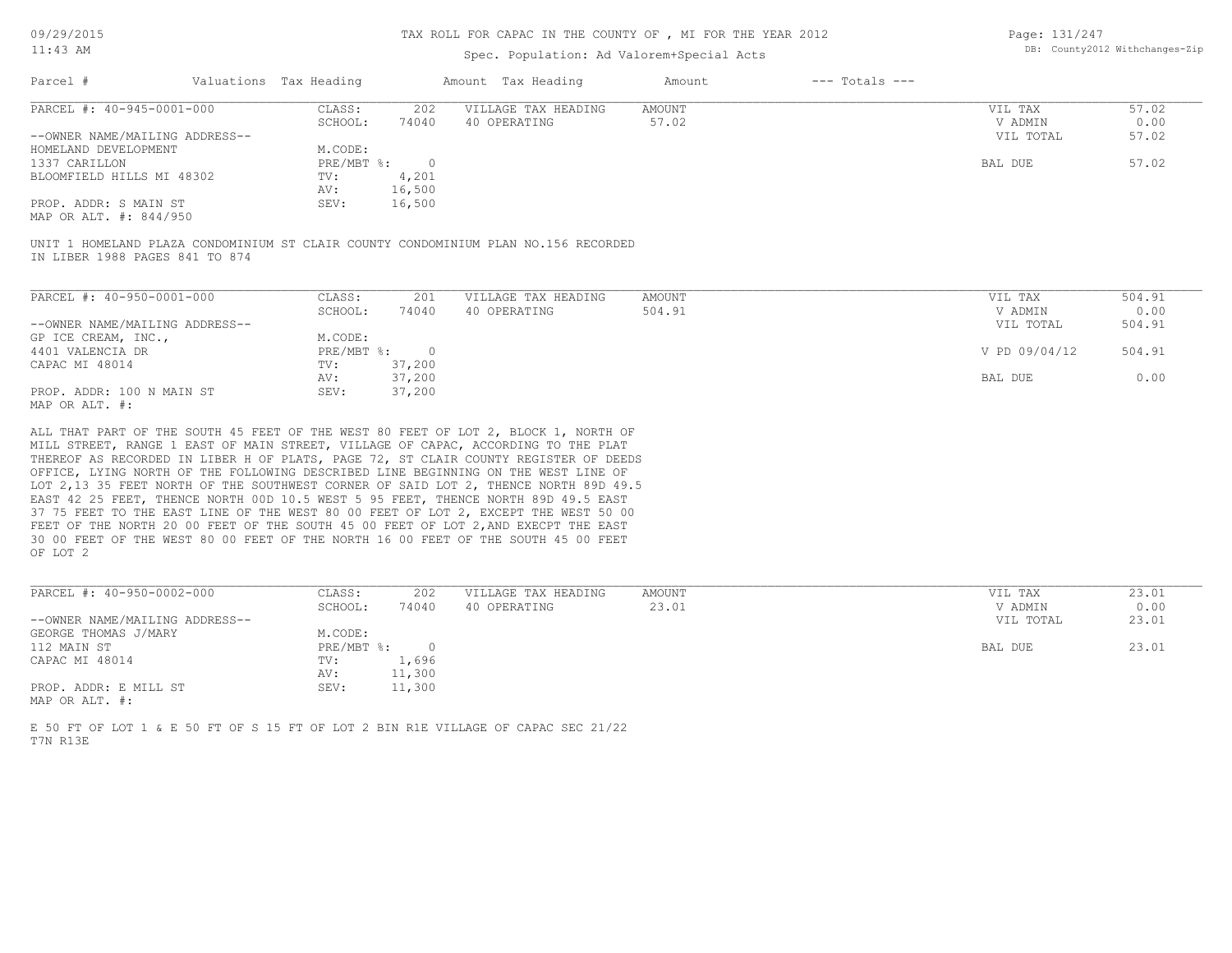| Page: 132/247 |                                |
|---------------|--------------------------------|
|               | DB: County2012 Withchanges-Zip |

| Parcel #<br>Valuations Tax Heading                                                                                                                                                                                                                                                                                                                                       |                               |                          | Amount Tax Heading                  | Amount                  | $---$ Totals $---$ |                    |                |
|--------------------------------------------------------------------------------------------------------------------------------------------------------------------------------------------------------------------------------------------------------------------------------------------------------------------------------------------------------------------------|-------------------------------|--------------------------|-------------------------------------|-------------------------|--------------------|--------------------|----------------|
| PARCEL #: 40-950-0003-000                                                                                                                                                                                                                                                                                                                                                | CLASS:<br>SCHOOL:             | 202<br>74040             | VILLAGE TAX HEADING<br>40 OPERATING | <b>AMOUNT</b><br>28.50  |                    | VIL TAX<br>V ADMIN | 28.50<br>0.00  |
| --OWNER NAME/MAILING ADDRESS--                                                                                                                                                                                                                                                                                                                                           |                               |                          |                                     |                         |                    | VIL TOTAL          | 28.50          |
| GP ICE CREAM, INC.,                                                                                                                                                                                                                                                                                                                                                      | M.CODE:                       |                          |                                     |                         |                    |                    |                |
| 4401 VALENCIA DR<br>CAPAC MI 48014                                                                                                                                                                                                                                                                                                                                       | PRE/MBT %:<br>TV:             | $\overline{0}$<br>2,100  |                                     |                         |                    | V PD 09/04/12      | 28.50          |
|                                                                                                                                                                                                                                                                                                                                                                          | AV:                           | 2,100                    |                                     |                         |                    | BAL DUE            | 0.00           |
| PROP. ADDR: N MAIN ST<br>MAP OR ALT. #:                                                                                                                                                                                                                                                                                                                                  | SEV:                          | 2,100                    |                                     |                         |                    |                    |                |
| THAT PART OF LOTS 1 AND 2, LYING SOUTH OF A LINE BEGINNING ON THE WESTLINE OF LOTS<br>2, 13FEET NORTH OF ITS SOUTHWEST CORNER, THENCE EAST 42 FEET THENCE NORTH 5 875<br>FEET, THENCE EAST 38 FEET, THENCE SOUTH 3 875 FEET, THENCE EAST 70 FEET, EXECPT THE<br>EAST 50 FEET THEREOF, BLOCK 1, RANGE 1 EAST, VILLAGE OF CAPAC, ACCORDING TO THE<br>RECORDED PLAT THEREOF |                               |                          |                                     |                         |                    |                    |                |
| PARCEL #: 40-950-0004-000                                                                                                                                                                                                                                                                                                                                                | CLASS:                        | 201                      | VILLAGE TAX HEADING                 | AMOUNT                  |                    | VIL TAX            | 131.67         |
|                                                                                                                                                                                                                                                                                                                                                                          | SCHOOL:                       | 74040                    | 40 OPERATING                        | 131.67                  |                    | V ADMIN            | 0.00           |
| --OWNER NAME/MAILING ADDRESS--                                                                                                                                                                                                                                                                                                                                           |                               |                          |                                     |                         |                    | VIL TOTAL          | 131.67         |
| KLUG KERRY/NANCY<br>4228 SHERIDAN RD                                                                                                                                                                                                                                                                                                                                     | M.CODE:<br>$PRE/MBT$ $\div$ 0 |                          |                                     |                         |                    | V PD 09/13/12      | 131.67         |
| EMMETT MI 48022                                                                                                                                                                                                                                                                                                                                                          | TV:                           | 9,701                    |                                     |                         |                    |                    |                |
|                                                                                                                                                                                                                                                                                                                                                                          | AV:                           | 23,000                   |                                     |                         |                    | BAL DUE            | 0.00           |
| PROP. ADDR: 110 N MAIN ST                                                                                                                                                                                                                                                                                                                                                | SEV:                          | 23,000                   |                                     |                         |                    |                    |                |
| MAP OR ALT. #:<br>BEG AT A PTE 30 FT S OF THE NW COR OF LOT 2 TH E 80 FT TH S 16 FT TH W 30 FT TH S 4<br>FT TH W 50 FT TO MAIN ST TH N ALG MAIN ST 20 FT TO THE BEG. B1N R1E VILLAGE OF                                                                                                                                                                                  |                               |                          |                                     |                         |                    |                    |                |
| CAPAC SEC 21 & 22 T7N R13E                                                                                                                                                                                                                                                                                                                                               |                               |                          |                                     |                         |                    |                    |                |
| PARCEL #: 40-950-0005-000                                                                                                                                                                                                                                                                                                                                                | CLASS:<br>SCHOOL:             | 201<br>74040             | VILLAGE TAX HEADING<br>40 OPERATING | <b>AMOUNT</b><br>708.51 |                    | VIL TAX<br>V ADMIN | 708.51<br>0.00 |
| --OWNER NAME/MAILING ADDRESS--                                                                                                                                                                                                                                                                                                                                           |                               |                          |                                     |                         |                    | VIL TOTAL          | 708.51         |
| GEORGE THOMAS J/MARY                                                                                                                                                                                                                                                                                                                                                     | M.CODE:                       |                          |                                     |                         |                    |                    |                |
| 112 N MAIN ST<br>CAPAC MI 48014                                                                                                                                                                                                                                                                                                                                          | $PRE/MBT$ $\div$<br>TV:       | $\overline{0}$<br>52,200 |                                     |                         |                    | BAL DUE            | 708.51         |
|                                                                                                                                                                                                                                                                                                                                                                          | AV:                           | 52,200                   |                                     |                         |                    |                    |                |
| PROP. ADDR: 112 N MAIN ST<br>MAP OR ALT. #: CF3                                                                                                                                                                                                                                                                                                                          | SEV:                          | 52,200                   |                                     |                         |                    |                    |                |
| N30 FT OF S 45 FT OF E 70 FT OF LOT 2 & TH S 28 FT OF THE N 30 FT OF LOT 2 B1N R1E<br>VILLAGE OF CAPAC SEC 21 & 22 T7N R13E                                                                                                                                                                                                                                              |                               |                          |                                     |                         |                    |                    |                |
| PARCEL #: 40-950-0006-000                                                                                                                                                                                                                                                                                                                                                | CLASS:                        | 708                      | VILLAGE TAX HEADING                 | AMOUNT                  |                    | VIL TAX            | 0.00           |
|                                                                                                                                                                                                                                                                                                                                                                          | SCHOOL:                       | 74040                    | 40 OPERATING                        | 0.00                    |                    | V ADMIN            | 0.00           |
| --OWNER NAME/MAILING ADDRESS--<br>C3 CONNECTION, INC. THE                                                                                                                                                                                                                                                                                                                | M.CODE:                       |                          |                                     |                         |                    | VIL TOTAL          | 0.00           |
| 235 LESTER                                                                                                                                                                                                                                                                                                                                                               | PRE/MBT %:                    | $\circ$                  |                                     |                         |                    | BAL DUE            | 0.00           |
| CAPAC MI 48014                                                                                                                                                                                                                                                                                                                                                           | TV:                           | $\circ$                  |                                     |                         |                    |                    |                |
| PROP. ADDR: 114 N MAIN ST<br>MAP OR ALT. #: CF4                                                                                                                                                                                                                                                                                                                          | AV:<br>SEV:                   | $\circ$<br>$\circ$       |                                     |                         |                    |                    |                |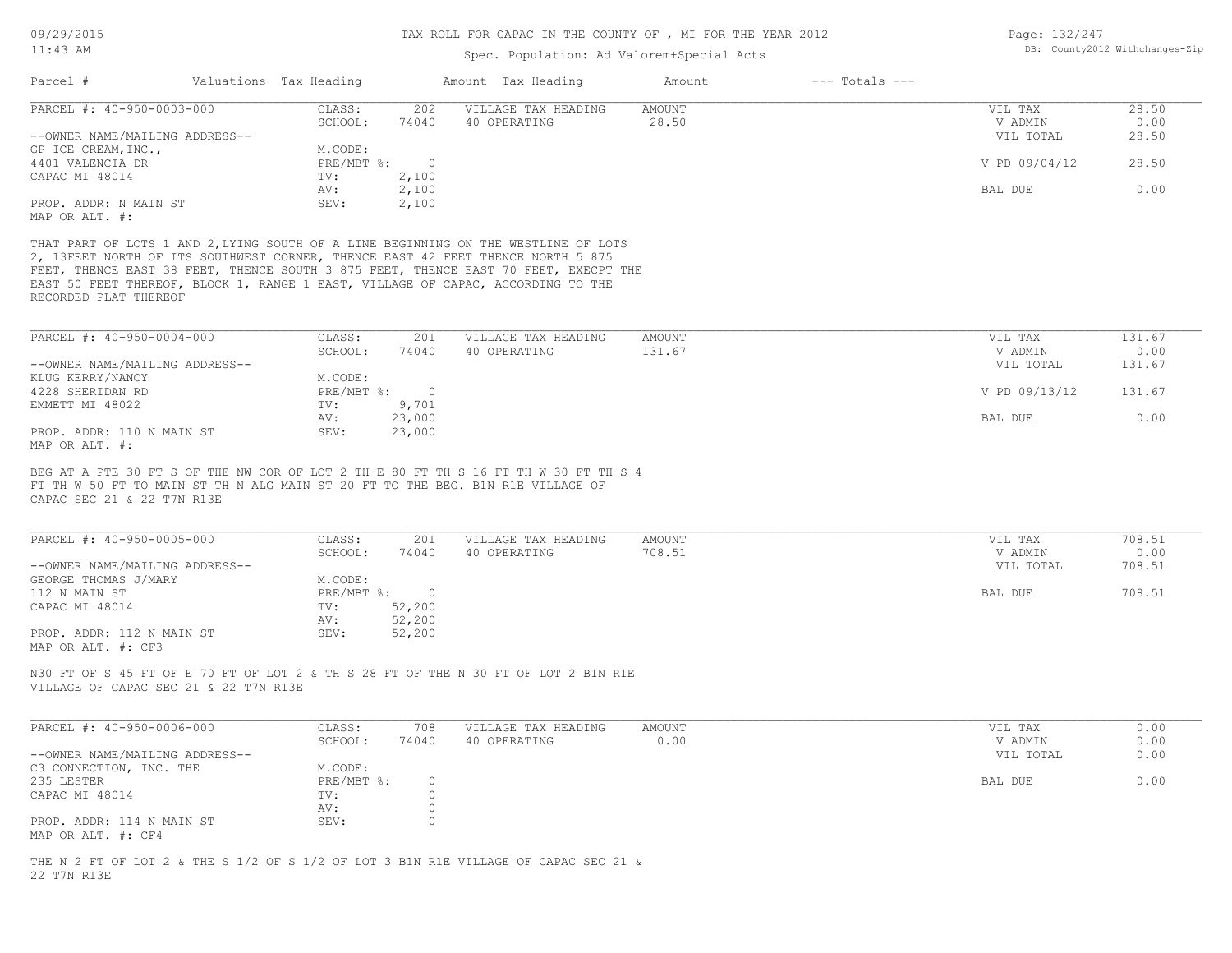09/29/2015

# TAX ROLL FOR CAPAC IN THE COUNTY OF , MI FOR THE YEAR 2012

| Page: 133/247 |                                |
|---------------|--------------------------------|
|               | DB: County2012 Withchanges-Zip |

| $11:43$ AM                                                                         |                              |                          | Spec. Population: Ad Valorem+Special Acts                                          |                  |                    |                                 | DB: County2012 Withchanges-Zip |
|------------------------------------------------------------------------------------|------------------------------|--------------------------|------------------------------------------------------------------------------------|------------------|--------------------|---------------------------------|--------------------------------|
| Parcel #                                                                           | Valuations Tax Heading       |                          | Amount Tax Heading                                                                 | Amount           | $---$ Totals $---$ |                                 |                                |
| PARCEL #: 40-950-0007-000                                                          | CLASS:                       | 201                      | VILLAGE TAX HEADING                                                                | AMOUNT           |                    | VIL TAX                         | 633.85                         |
|                                                                                    | SCHOOL:                      | 74040                    | 40 OPERATING                                                                       | 633.85           |                    | V ADMIN                         | 0.00                           |
| --OWNER NAME/MAILING ADDRESS--                                                     |                              |                          |                                                                                    |                  |                    | VIL TOTAL                       | 633.85                         |
| SABA SAMIER J/SABA SAMIRA T                                                        | M.CODE:                      |                          |                                                                                    |                  |                    |                                 |                                |
| 18500 PRATT RD                                                                     | $PRE/MBT$ %:                 | $\overline{0}$           |                                                                                    |                  |                    | V PD 09/06/12                   | 633.85                         |
| ARMADA MI 48005                                                                    | TV:                          | 46,700                   |                                                                                    |                  |                    |                                 |                                |
|                                                                                    | AV:                          | 46,700                   |                                                                                    |                  |                    | BAL DUE                         | 0.00                           |
| PROP. ADDR: 122 N MAIN ST                                                          | SEV:                         | 46,700                   |                                                                                    |                  |                    |                                 |                                |
|                                                                                    |                              |                          |                                                                                    |                  |                    |                                 |                                |
| MAP OR ALT. #: CF5A                                                                |                              |                          |                                                                                    |                  |                    |                                 |                                |
| OF CAPAC                                                                           |                              |                          | S22.7' OF N 32.7' OF LOT 3 & N 4.2' OF S 42.3' OF W 21.5' OF LOT 3 B1N R1E VILLAGE |                  |                    |                                 |                                |
| PARCEL #: 40-950-0008-000                                                          | CLASS:                       | 201                      | VILLAGE TAX HEADING                                                                | AMOUNT           |                    | VIL TAX                         | 597.21                         |
|                                                                                    | SCHOOL:                      | 74040                    | 40 OPERATING                                                                       | 597.21           |                    | V ADMIN                         | 0.00                           |
| --OWNER NAME/MAILING ADDRESS--                                                     |                              |                          |                                                                                    |                  |                    | VIL TOTAL                       | 597.21                         |
|                                                                                    |                              |                          |                                                                                    |                  |                    |                                 |                                |
| GRUBB TODD E                                                                       | M.CODE:                      |                          |                                                                                    |                  |                    |                                 |                                |
| 116 N MAIN ST                                                                      | PRE/MBT %:                   | $\overline{0}$           |                                                                                    |                  |                    | <b>BAL DUE</b>                  | 597.21                         |
| CAPAC MI 48014                                                                     | TV:                          | 44,000                   |                                                                                    |                  |                    |                                 |                                |
|                                                                                    | AV:                          | 44,000                   |                                                                                    |                  |                    |                                 |                                |
| PROP. ADDR: 116 N MAIN ST                                                          | SEV:                         | 44,000                   |                                                                                    |                  |                    |                                 |                                |
| MAP OR ALT. #: CF5B                                                                |                              |                          |                                                                                    |                  |                    |                                 |                                |
| PARCEL #: 40-950-0009-000<br>--OWNER NAME/MAILING ADDRESS--<br>HULETT MARK/CYNTHIA | CLASS:<br>SCHOOL:<br>M.CODE: | 201<br>74040             | VILLAGE TAX HEADING<br>40 OPERATING                                                | AMOUNT<br>399.20 |                    | VIL TAX<br>V ADMIN<br>VIL TOTAL | 399.20<br>0.00<br>399.20       |
| 738 HOWELL RD.                                                                     | PRE/MBT %:                   | $\overline{\phantom{0}}$ |                                                                                    |                  |                    | V PD 07/16/12                   | 399.20                         |
| ALLENTON, MI 48002                                                                 | TV:                          | 29,412                   |                                                                                    |                  |                    |                                 |                                |
|                                                                                    | AV:                          | 63,400                   |                                                                                    |                  |                    | BAL DUE                         | 0.00                           |
| PROP. ADDR: 124 N MAIN ST<br>MAP OR ALT. #: CF6                                    | SEV:                         | 63,400                   |                                                                                    |                  |                    |                                 |                                |
| R13E                                                                               |                              |                          | N 10 FT OF LOT 3 & THE S 14 FT OF LOT 4 B1N R1E VILLAGE OF CAPAC SEC 21 & 22 T7N   |                  |                    |                                 |                                |
| PARCEL #: 40-950-0010-000                                                          | CLASS:                       | 201                      | VILLAGE TAX HEADING                                                                | AMOUNT           |                    | VIL TAX                         | 444.92                         |
|                                                                                    | SCHOOL:                      | 74040                    | 40 OPERATING                                                                       | 444.92           |                    | V ADMIN                         | 0.00                           |
| --OWNER NAME/MAILING ADDRESS--                                                     |                              |                          |                                                                                    |                  |                    | VIL TOTAL                       | 444.92                         |
|                                                                                    |                              |                          |                                                                                    |                  |                    |                                 |                                |
| CELANI DANIEL                                                                      | M.CODE:                      |                          |                                                                                    |                  |                    |                                 |                                |
| 1920 S ALLEN RD                                                                    | $PRE/MBT$ $\div$             | $\overline{0}$           |                                                                                    |                  |                    | V PD 08/31/12                   | 444.92                         |
| SAINT CLAIR MI 48079-3307                                                          | TV:                          | 32,780                   |                                                                                    |                  |                    |                                 |                                |
|                                                                                    | AV:                          | 38,500                   |                                                                                    |                  |                    | BAL DUE                         | 0.00                           |
| PROP. ADDR: 126 N MAIN ST                                                          | SEV:                         | 38,500                   |                                                                                    |                  |                    |                                 |                                |
| MAP OR ALT. #: CF7                                                                 |                              |                          |                                                                                    |                  |                    |                                 |                                |
|                                                                                    |                              |                          |                                                                                    |                  |                    |                                 |                                |
| N23 1/2 FT OF S 1/2 OF LOT 4 B1N R1E VILLAGE OF CAPAC SEC 21 & 22 T7N R13E         |                              |                          |                                                                                    |                  |                    |                                 |                                |
|                                                                                    |                              |                          |                                                                                    |                  |                    |                                 |                                |
|                                                                                    |                              |                          |                                                                                    |                  |                    |                                 |                                |
|                                                                                    |                              |                          |                                                                                    |                  |                    |                                 |                                |
|                                                                                    |                              |                          |                                                                                    |                  |                    |                                 |                                |
|                                                                                    |                              |                          |                                                                                    |                  |                    |                                 |                                |
|                                                                                    |                              |                          |                                                                                    |                  |                    |                                 |                                |
|                                                                                    |                              |                          |                                                                                    |                  |                    |                                 |                                |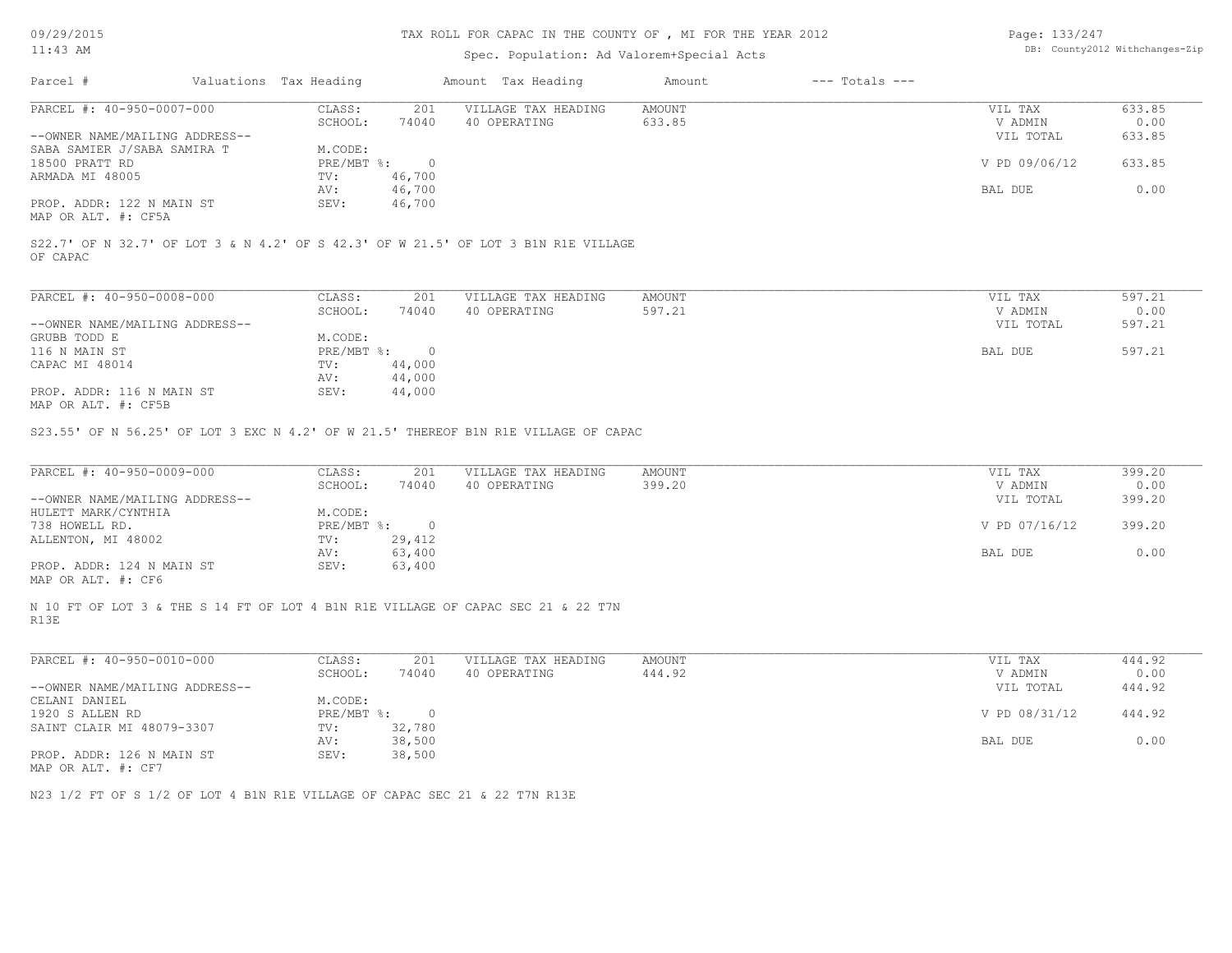### TAX ROLL FOR CAPAC IN THE COUNTY OF , MI FOR THE YEAR 2012

# Spec. Population: Ad Valorem+Special Acts

| Page: 134/247 |                                |
|---------------|--------------------------------|
|               | DB: County2012 Withchanges-Zip |

|        |               | $---$ Totals $---$ | Amount | Amount Tax Heading  |        | Valuations Tax Heading | Parcel #                                                                       |
|--------|---------------|--------------------|--------|---------------------|--------|------------------------|--------------------------------------------------------------------------------|
| 161.51 | VIL TAX       |                    | AMOUNT | VILLAGE TAX HEADING | 202    | CLASS:                 | PARCEL #: 40-950-0011-000                                                      |
| 0.00   | V ADMIN       |                    | 161.51 | 40 OPERATING        | 74040  | SCHOOL:                |                                                                                |
| 161.51 | VIL TOTAL     |                    |        |                     |        |                        | --OWNER NAME/MAILING ADDRESS--                                                 |
|        |               |                    |        |                     |        | M.CODE:                | GRUBB TODD E                                                                   |
| 161.51 | V PD 08/17/12 |                    |        |                     |        | $PRE/MBT$ %:           | 116 N MAIN ST                                                                  |
|        |               |                    |        |                     | 11,900 | TV:                    | CAPAC MI 48014                                                                 |
| 0.00   | BAL DUE       |                    |        |                     | 11,900 | AV:                    |                                                                                |
|        |               |                    |        |                     | 11,900 | SEV:                   | PROP. ADDR: 128 N MAIN ST                                                      |
|        |               |                    |        |                     |        |                        |                                                                                |
|        |               |                    |        |                     |        |                        | MAP OR ALT. #: CF8<br>N1/2 LOT 4 B1N R1E VILLAGE OF CAPAC SEC 21 & 22 T7N R13E |

| PARCEL #: 40-950-0012-000      | CLASS:     | 201    | VILLAGE TAX HEADING | AMOUNT | VIL TAX       | 367.86 |
|--------------------------------|------------|--------|---------------------|--------|---------------|--------|
|                                | SCHOOL:    | 74040  | 40 OPERATING        | 367.86 | V ADMIN       | 0.00   |
| --OWNER NAME/MAILING ADDRESS-- |            |        |                     |        | VIL TOTAL     | 367.86 |
| GASS-BECKER INS AGENCY INC     | M.CODE:    |        |                     |        |               |        |
| 134 N MAIN ST                  | PRE/MBT %: |        |                     |        | V PD 08/24/12 | 367.86 |
| CAPAC MI 48014-3142            | TV:        | 27,103 |                     |        |               |        |
|                                | AV:        | 47,300 |                     |        | BAL DUE       | 0.00   |
| PROP. ADDR: 134 N MAIN ST      | SEV:       | 47,300 |                     |        |               |        |
| MAP OR ALT. #: CF9             |            |        |                     |        |               |        |

LOT 5 B1N R1E VILLAGE OF CAPAC SEC 21 & 22 T7N R13E

| PARCEL #: 40-950-0013-000      | CLASS:       | 201    | VILLAGE TAX HEADING | AMOUNT | VIL TAX       | 337.31 |
|--------------------------------|--------------|--------|---------------------|--------|---------------|--------|
|                                | SCHOOL:      | 74040  | 40 OPERATING        | 337.31 | V ADMIN       | 0.00   |
| --OWNER NAME/MAILING ADDRESS-- |              |        |                     |        | VIL TOTAL     | 337.31 |
| BECKER GERALD/SANDRA           | M.CODE:      |        |                     |        |               |        |
| PO BOX 158                     | $PRE/MBT$ %: |        |                     |        | V PD 08/24/12 | 337.31 |
| 134 N MAIN ST                  | TV:          | 24,852 |                     |        |               |        |
| CAPAC MI 48014                 | AV:          | 50,800 |                     |        | BAL DUE       | 0.00   |
|                                | SEV:         | 50,800 |                     |        |               |        |
| PROP. ADDR: 136 N MAIN ST      |              |        |                     |        |               |        |

MAP OR ALT. #: CF10

#### B1N R1E VILLAGE OF CAPAC SEC 21 & 22 T7N R13E S21.5 FT OF LOT 6 & N 0.66 FT OF S 22.16 FT OF W 53.25 FT OF E 80.75 FT OF LOT 6

| PARCEL #: 40-950-0014-000      | CLASS:     | 201    | VILLAGE TAX HEADING | AMOUNT | VIL TAX       | 434.40 |
|--------------------------------|------------|--------|---------------------|--------|---------------|--------|
|                                | SCHOOL:    | 74040  | 40 OPERATING        | 434.40 | V ADMIN       | 0.00   |
| --OWNER NAME/MAILING ADDRESS-- |            |        |                     |        | VIL TOTAL     | 434.40 |
| KS PROPERTIES LLC              | M.CODE:    |        |                     |        |               |        |
| 25 S MAIN ST                   | PRE/MBT %: |        |                     |        | V PD 08/27/12 | 434.40 |
| YALE MI 48097                  | TV:        | 32,005 |                     |        |               |        |
|                                | AV:        | 35,600 |                     |        | BAL DUE       | 0.00   |
| PROP. ADDR: 138 N MAIN ST      | SEV:       | 35,600 |                     |        |               |        |

MAP OR ALT. #: CF11A

W1/2 OF N 53.5 FT OF LOT 6 B1N R1E VILLAGE OF CAPAC SEC 21 & 22 T7N R13E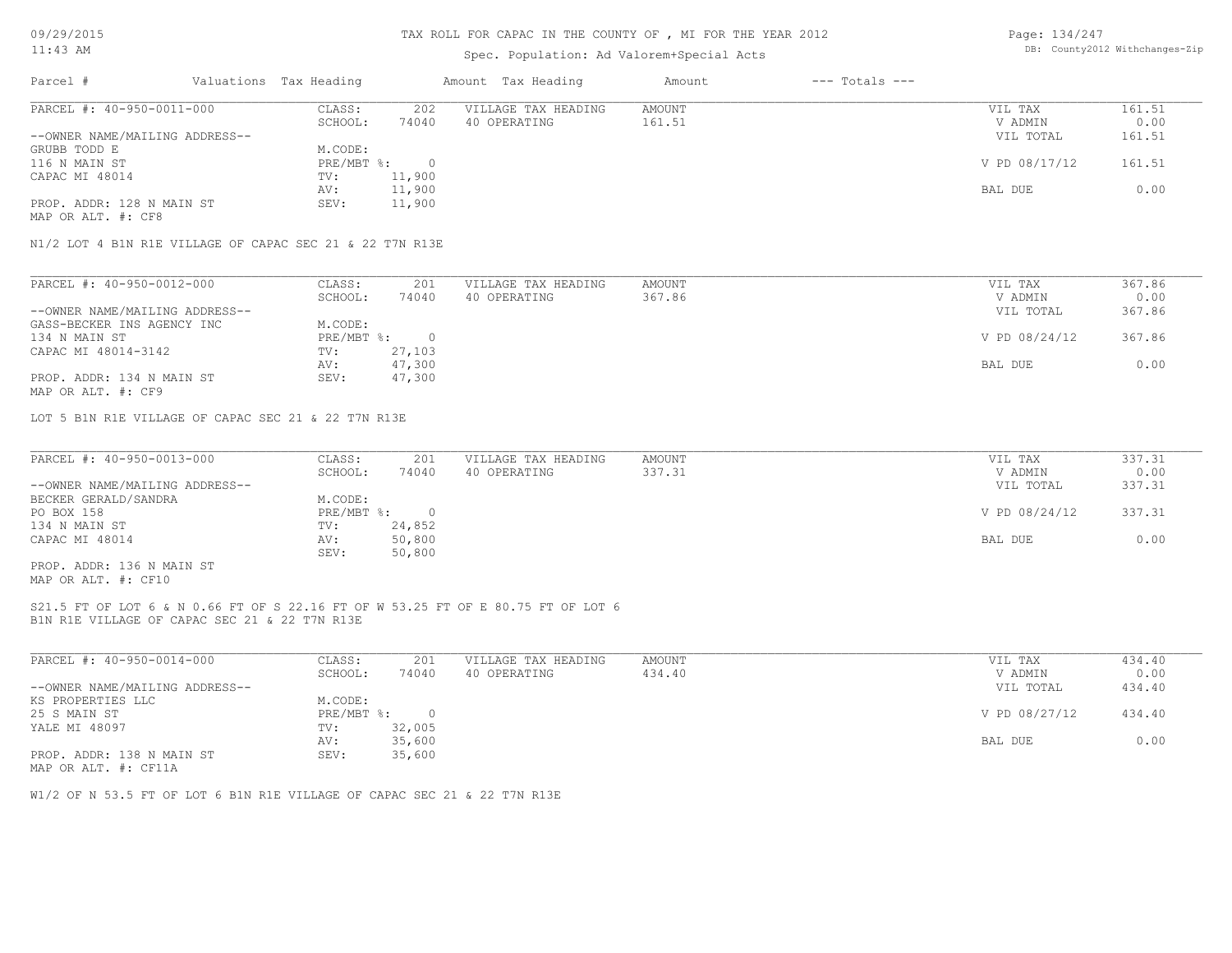# TAX ROLL FOR CAPAC IN THE COUNTY OF , MI FOR THE YEAR 2012

# Spec. Population: Ad Valorem+Special Acts

Page: 135/247 DB: County2012 Withchanges-Zip

| Parcel #                        | Valuations Tax Heading |        | Amount Tax Heading  | Amount | $---$ Totals $---$ |               |        |
|---------------------------------|------------------------|--------|---------------------|--------|--------------------|---------------|--------|
| PARCEL #: 40-950-0015-000       | CLASS:                 | 201    | VILLAGE TAX HEADING | AMOUNT |                    | VIL TAX       | 665.07 |
|                                 | SCHOOL:                | 74040  | 40 OPERATING        | 665.07 |                    | V ADMIN       | 0.00   |
| --OWNER NAME/MAILING ADDRESS--  |                        |        |                     |        |                    | VIL TOTAL     | 665.07 |
| KS PROPERTIES, L.L.C.           | M.CODE:                |        |                     |        |                    |               |        |
| 25 S. MAIN ST.                  | PRE/MBT %:             |        |                     |        |                    | V PD 08/27/12 | 665.07 |
| YALE MI 48097                   | TV:                    | 49,000 |                     |        |                    |               |        |
|                                 | AV:                    | 49,000 |                     |        |                    | BAL DUE       | 0.00   |
| PROP. ADDR: 102 E CHURCH STREET | SEV:                   | 49,000 |                     |        |                    |               |        |
|                                 |                        |        |                     |        |                    |               |        |

MAP OR ALT. #: CF11B

B1N R1E VILLAGE OF CAPAC SEC 21 & 22 T7N R13E E1/2 OF N 53.5 FT OF LOT 6 EXC N 0.66 FT OF S 22.16 FT OF W 53.25 FT OF E 80.75 FT

| PARCEL #: 40-950-0016-000                                        | CLASS:       | 401    | VILLAGE TAX HEADING | AMOUNT | VIL TAX       | 557.85 |
|------------------------------------------------------------------|--------------|--------|---------------------|--------|---------------|--------|
|                                                                  | SCHOOL:      | 74040  | 40 OPERATING        | 557.85 | V ADMIN       | 0.00   |
| --OWNER NAME/MAILING ADDRESS--                                   |              |        |                     |        | VIL TOTAL     | 557.85 |
| LAEDER WILLIAM/JULIE                                             | M.CODE:      | 0 FARE |                     |        |               |        |
| 106 E CHURCH ST                                                  | $PRE/MBT$ %: | 100    |                     |        | V PD 08/27/12 | 557.85 |
| CAPAC MI 48014-3112                                              | TV:          | 41,100 |                     |        |               |        |
|                                                                  | AV:          | 41,100 |                     |        | BAL DUE       | 0.00   |
| PROP. ADDR: 106 E CHURCH STREET<br>$MAD$ $CD$ $ATH$ $H$ , $CD12$ | SEV:         | 41,100 |                     |        |               |        |

MAP OR ALT. #: CF12

W1/2 OF LOTS 7 & 8 EXC S 25' OF W 1/2 OF LOT 8 B1N R1E VILLAGE OF CAPAC

| PARCEL #: 40-950-0017-000       | CLASS:  | 401            | VILLAGE TAX HEADING | AMOUNT | VIL TAX   | 234.81 |
|---------------------------------|---------|----------------|---------------------|--------|-----------|--------|
|                                 | SCHOOL: | 74040          | 40 OPERATING        | 234.81 | V ADMIN   | 0.00   |
| --OWNER NAME/MAILING ADDRESS--  |         |                |                     |        | VIL TOTAL | 234.81 |
| MCCOY SANDRA A                  | M.CODE: |                |                     |        |           |        |
| 108 E CHURCH STREET             |         | PRE/MBT %: 100 |                     |        | BAL DUE   | 234.81 |
| CAPAC MI 48014-3112             | TV:     | 17,300         |                     |        |           |        |
|                                 | AV:     | 17,300         |                     |        |           |        |
| PROP. ADDR: 108 E CHURCH STREET | SEV:    | 17,300         |                     |        |           |        |
| MAP OR ALT. #: CF13             |         |                |                     |        |           |        |

E1/2 OF LOTS 7 & 8 EXC S 25' B1N R1E VILLAGE OF CAPAC

| PARCEL #: 40-950-0018-000        | CLASS:     | 401    | VILLAGE TAX HEADING | AMOUNT | VIL TAX       | 682.65 |
|----------------------------------|------------|--------|---------------------|--------|---------------|--------|
|                                  | SCHOOL:    | 74040  | 40 OPERATING        | 682.65 | V ADMIN       | 0.00   |
| --OWNER NAME/MAILING ADDRESS--   |            |        |                     |        | VIL TOTAL     | 682.65 |
| NEMECEK, CARMAN/STEWART, H.WHITN | M.CODE:    |        |                     |        |               |        |
| PO BOX 397                       | PRE/MBT %: | 100    |                     |        | V PD 09/13/12 | 682.65 |
| CAPAC MI 48014                   | TV:        | 50,295 |                     |        |               |        |
|                                  | AV:        | 54,800 |                     |        | BAL DUE       | 0.00   |
| PROP. ADDR: 107 N WALKER ST      | SEV:       | 54,800 |                     |        |               |        |
| MAP OR ALT. #: CF14              |            |        |                     |        |               |        |

N56' OF LOT 9 & S 25' OF LOT 8 B1N R1E VILLAGE OF CAPAC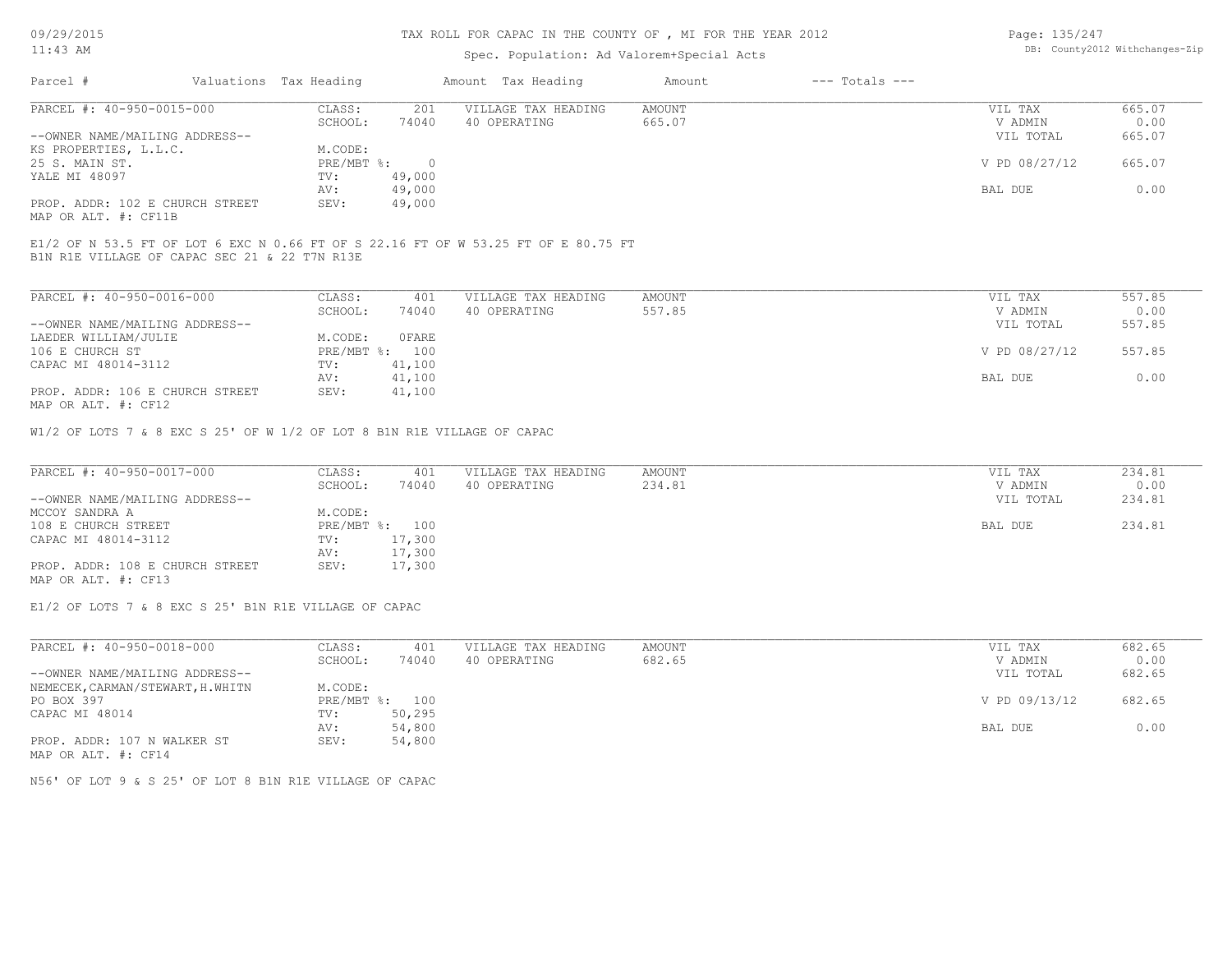### TAX ROLL FOR CAPAC IN THE COUNTY OF , MI FOR THE YEAR 2012

# Spec. Population: Ad Valorem+Special Acts

Page: 136/247 DB: County2012 Withchanges-Zip

| Parcel #                       | Valuations Tax Heading |        | Amount Tax Heading  | Amount | $---$ Totals $---$ |               |        |
|--------------------------------|------------------------|--------|---------------------|--------|--------------------|---------------|--------|
| PARCEL #: 40-950-0019-000      | CLASS:                 | 401    | VILLAGE TAX HEADING | AMOUNT |                    | VIL TAX       | 365.11 |
|                                | SCHOOL:                | 74040  | 40 OPERATING        | 365.11 |                    | V ADMIN       | 0.00   |
| --OWNER NAME/MAILING ADDRESS-- |                        |        |                     |        |                    | VIL TOTAL     | 365.11 |
| SPILLER GEO/THELMA             | M.CODE:                |        |                     |        |                    |               |        |
| 105 N WALKER ST                | PRE/MBT %: 100         |        |                     |        |                    | V PD 07/23/12 | 365.11 |
| CAPAC MI 48014-3168            | TV:                    | 26,900 |                     |        |                    |               |        |
|                                | AV:                    | 26,900 |                     |        |                    | BAL DUE       | 0.00   |
| PROP. ADDR: 105 N WALKER ST    | SEV:                   | 26,900 |                     |        |                    |               |        |
|                                |                        |        |                     |        |                    |               |        |

MAP OR ALT. #: CF15

S19 FT OF LOT 9 & N 1/2 OF LOT 10 B1N R1E VILLAGE OF CAPAC SEC 21 & 22 T7N R13E

| PARCEL #: 40-950-0020-000      | CLASS:  | 401            | VILLAGE TAX HEADING | AMOUNT | VIL TAX       | 317.60 |
|--------------------------------|---------|----------------|---------------------|--------|---------------|--------|
|                                | SCHOOL: | 74040          | 40 OPERATING        | 317.60 | V ADMIN       | 0.00   |
| --OWNER NAME/MAILING ADDRESS-- |         |                |                     |        | VIL TOTAL     | 317.60 |
| GROENEWOUD PAUL B II           | M.CODE: |                |                     |        |               |        |
| 103 N WALKER ST                |         | PRE/MBT %: 100 |                     |        | V PD 09/04/12 | 317.60 |
| CAPAC MI 48014                 | TV:     | 23,400         |                     |        |               |        |
|                                | AV:     | 23,400         |                     |        | BAL DUE       | 0.00   |
| PROP. ADDR: 103 N WALKER ST    | SEV:    | 23,400         |                     |        |               |        |
| MAP OR ALT. #: CF16            |         |                |                     |        |               |        |

R13E S37.5 FT OF LOT 10 & N 10 FT OF LOT 12 B1N R1E VILLAGE OF CAPAC SEC 21 & 22 T7N

| PARCEL #: 40-950-0021-000      | CLASS:     | 201    | VILLAGE TAX HEADING | AMOUNT | VIL TAX       | 779.70 |
|--------------------------------|------------|--------|---------------------|--------|---------------|--------|
|                                | SCHOOL:    | 74040  | 40 OPERATING        | 779.70 | V ADMIN       | 0.00   |
| --OWNER NAME/MAILING ADDRESS-- |            |        |                     |        | VIL TOTAL     | 779.70 |
| CAPAC CAR WASH, LLC            | M.CODE:    |        |                     |        |               |        |
| 1915 N VAN DYKE RD             | PRE/MBT %: |        |                     |        | V PD 09/27/12 | 779.70 |
| IMLAY CITY MI 48444-9522       | TV:        | 57,445 |                     |        |               |        |
|                                | AV:        | 59,600 |                     |        | BAL DUE       | 0.00   |
| PROP. ADDR: 105 E MILL STREET  | SEV:       | 59,600 |                     |        |               |        |
| MAP OR ALT. #: CF17            |            |        |                     |        |               |        |

LOT 11 B1N R1E VILLAGE OF CAPAC

| PARCEL #: 40-950-0022-000      | 201<br>CLASS:    | VILLAGE TAX HEADING<br>AMOUNT | VIL TAX   | 1,062.76 |
|--------------------------------|------------------|-------------------------------|-----------|----------|
|                                | 74040<br>SCHOOL: | 1,062.76<br>40 OPERATING      | V ADMIN   | 0.00     |
| --OWNER NAME/MAILING ADDRESS-- |                  |                               | VIL TOTAL | 1,062.76 |
| SHULL ROSEMARY                 | M.CODE:          |                               |           |          |
| 306 N MAIN ST                  | PRE/MBT %:       |                               | BAL DUE   | 1,062.76 |
| CAPAC MI 48014-3700            | 78,300<br>TV:    |                               |           |          |
|                                | 102,900<br>AV:   |                               |           |          |
| PROP. ADDR: 101 N WALKER ST    | 102,900<br>SEV:  |                               |           |          |
| MAP OR ALT. #: CF18            |                  |                               |           |          |

LOT 12 EXC N 10 FT THEREOF B1N R1E VILLAGE OF CAPAC SEC 21 & 22 T7N R13E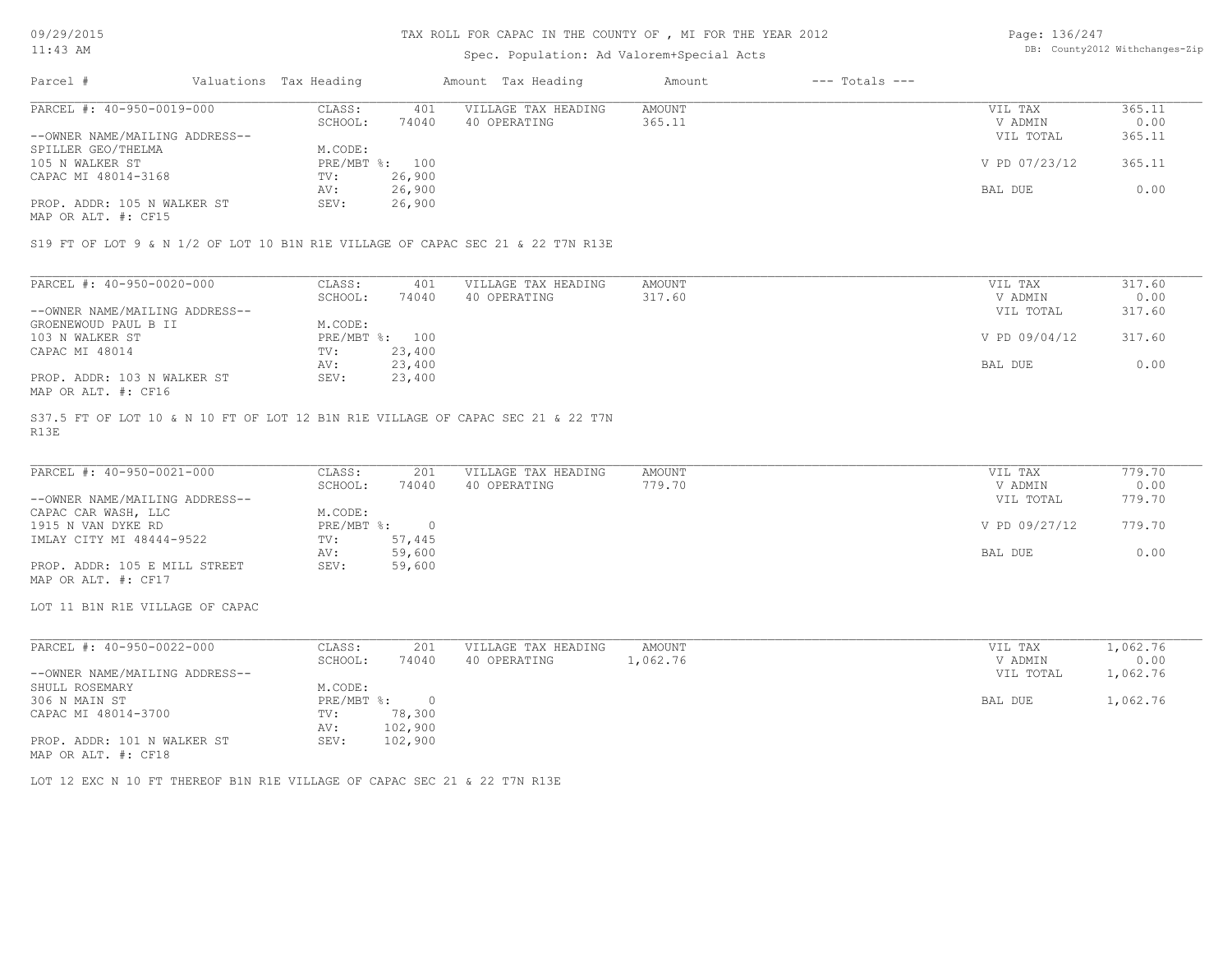# Spec. Population: Ad Valorem+Special Acts

| Page: 137/247 |                                |
|---------------|--------------------------------|
|               | DB: County2012 Withchanges-Zip |

| Parcel #                       | Valuations Tax Heading |        | Amount Tax Heading  | Amount | $---$ Totals $---$ |               |        |
|--------------------------------|------------------------|--------|---------------------|--------|--------------------|---------------|--------|
| PARCEL #: 40-950-0023-000      | CLASS:                 | 401    | VILLAGE TAX HEADING | AMOUNT |                    | VIL TAX       | 397.68 |
|                                | SCHOOL:                | 74040  | 40 OPERATING        | 397.68 |                    | V ADMIN       | 0.00   |
| --OWNER NAME/MAILING ADDRESS-- |                        |        |                     |        |                    | VIL TOTAL     | 397.68 |
| SCHRADER C M / BALDWIN M       | M.CODE:                | CBSMT  |                     |        |                    |               |        |
| 201 E MILL ST                  | PRE/MBT %: 100         |        |                     |        |                    | V PD 07/05/12 | 397.68 |
| CAPAC MI 48014-3155            | TV:                    | 29,300 |                     |        |                    |               |        |
|                                | AV:                    | 29,300 |                     |        |                    | BAL DUE       | 0.00   |
| PROP. ADDR: 201 E MILL STREET  | SEV:                   | 29,300 |                     |        |                    |               |        |
|                                |                        |        |                     |        |                    |               |        |

MAP OR ALT. #: CF19

S96 FT OF LOT 1 B1N R2E VILLAGE OF CAPAC SEC 21 & 22 T7N R13E

| PARCEL #: 40-950-0024-000      | CLASS:  | 401            | VILLAGE TAX HEADING | AMOUNT | VIL TAX       | 513.05 |
|--------------------------------|---------|----------------|---------------------|--------|---------------|--------|
|                                | SCHOOL: | 74040          | 40 OPERATING        | 513.05 | V ADMIN       | 0.00   |
| --OWNER NAME/MAILING ADDRESS-- |         |                |                     |        | VIL TOTAL     | 513.05 |
| HAZEL ROBERT/MARY              | M.CODE: |                |                     |        |               |        |
| 104 N WALKER ST                |         | PRE/MBT %: 100 |                     |        | V PD 08/24/12 | 513.05 |
| CAPAC MI 48014-3167            | TV:     | 37,800         |                     |        |               |        |
|                                | AV:     | 37,800         |                     |        | BAL DUE       | 0.00   |
| PROP. ADDR: 104 N WALKER ST    | SEV:    | 37,800         |                     |        |               |        |
|                                |         |                |                     |        |               |        |

MAP OR ALT. #: CF20

N54' OF LOT 1, LOT 2 EXC S 96' & S 19' OF LOT 3 B1N R2E VILLAGE OF CAPAC

| PARCEL #: 40-950-0025-000      | CLASS:  | 401            | VILLAGE TAX HEADING | AMOUNT | VIL TAX       | 324.39 |
|--------------------------------|---------|----------------|---------------------|--------|---------------|--------|
|                                | SCHOOL: | 74040          | 40 OPERATING        | 324.39 | V ADMIN       | 0.00   |
| --OWNER NAME/MAILING ADDRESS-- |         |                |                     |        | VIL TOTAL     | 324.39 |
| WILSON G. CURTIS/KELLY HARTMAN | M.CODE: | 00WBF          |                     |        |               |        |
| 203 E MILL ST                  |         | PRE/MBT %: 100 |                     |        | V PD 08/30/12 | 324.39 |
| CAPAC MI 48014-3155            | TV:     | 23,900         |                     |        |               |        |
|                                | AV:     | 23,900         |                     |        | BAL DUE       | 0.00   |
| PROP. ADDR: 203 E MILL STREET  | SEV:    | 23,900         |                     |        |               |        |
| MAP OR ALT. #: CF21A           |         |                |                     |        |               |        |

S96 FT OF LOT 2 B1N R2E VILLAGE OF CAPAC SEC 21 & 22 T7N R13E

| PARCEL #: 40-950-0026-000      | CLASS:       | 401    | VILLAGE TAX HEADING | AMOUNT | VIL TAX       | 552.42 |
|--------------------------------|--------------|--------|---------------------|--------|---------------|--------|
|                                | SCHOOL:      | 74040  | 40 OPERATING        | 552.42 | V ADMIN       | 0.00   |
| --OWNER NAME/MAILING ADDRESS-- |              |        |                     |        | VIL TOTAL     | 552.42 |
| NEMECEK JOSEPH/ CAROL          | M.CODE:      |        |                     |        |               |        |
| 106 N WALKER ST                | $PRE/MBT$ %: | 100    |                     |        | V PD 09/27/12 | 552.42 |
| CAPAC MI 48014-3167            | TV:          | 40,700 |                     |        |               |        |
|                                | AV:          | 40,700 |                     |        | BAL DUE       | 0.00   |
| PROP. ADDR: 106 N WALKER ST    | SEV:         | 40,700 |                     |        |               |        |
| MAP OR ALT. #: CF21B           |              |        |                     |        |               |        |

LOT 3 EXC S 19' LOT 4 B1N R2E VILLAGE OF CAPAC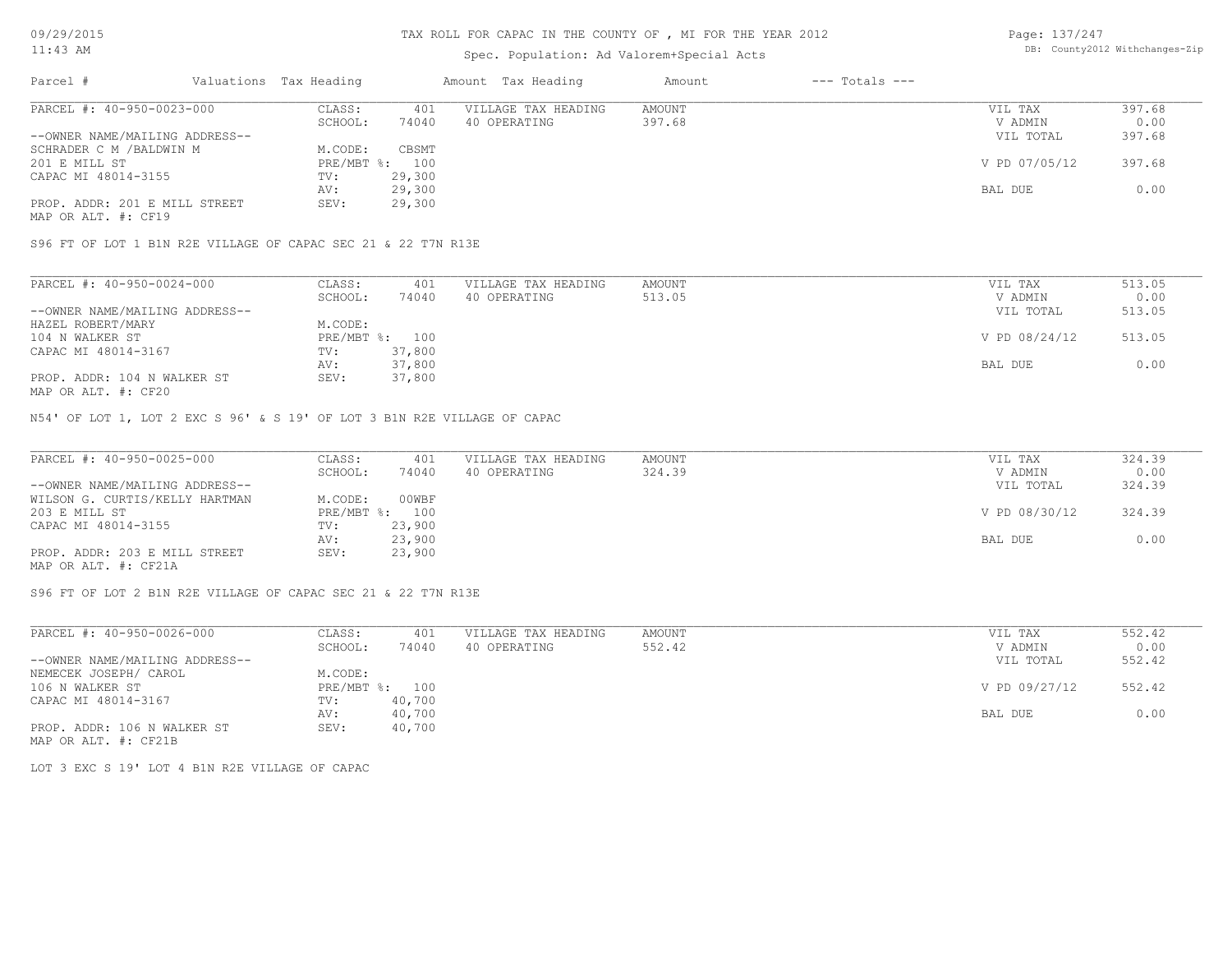# Spec. Population: Ad Valorem+Special Acts

Page: 138/247 DB: County2012 Withchanges-Zip

| Parcel #                       | Valuations Tax Heading |        | Amount Tax Heading  | Amount | $---$ Totals $---$ |               |        |
|--------------------------------|------------------------|--------|---------------------|--------|--------------------|---------------|--------|
| PARCEL #: 40-950-0027-000      | CLASS:                 | 401    | VILLAGE TAX HEADING | AMOUNT |                    | VIL TAX       | 212.63 |
|                                | SCHOOL:                | 74040  | 40 OPERATING        | 212.63 |                    | V ADMIN       | 0.00   |
| --OWNER NAME/MAILING ADDRESS-- |                        |        |                     |        |                    | VIL TOTAL     | 212.63 |
| NEMECEK JOSEPH J               | M.CODE:                |        |                     |        |                    |               |        |
| NEMECEK C A                    | $PRE/MBT$ %:           |        |                     |        |                    | V PD 09/27/12 | 212.63 |
| 106 N WALKER ST                | TV:                    | 15,666 |                     |        |                    |               |        |
| CAPAC MI 48014                 | AV:                    | 26,100 |                     |        |                    | BAL DUE       | 0.00   |
|                                | SEV:                   | 26,100 |                     |        |                    |               |        |
| PROP. ADDR: 108 N WALKER ST    |                        |        |                     |        |                    |               |        |

MAP OR ALT. #: CF22

LOT 5 B1N R2E VILLAGE OF CAPAC SEC 21 & 22 T7N R13E

| PARCEL #: 40-950-0028-000                        | CLASS:     | 401    | VILLAGE TAX HEADING | AMOUNT | VIL TAX   | 290.46 |
|--------------------------------------------------|------------|--------|---------------------|--------|-----------|--------|
|                                                  | SCHOOL:    | 74040  | 40 OPERATING        | 290.46 | V ADMIN   | 0.00   |
| --OWNER NAME/MAILING ADDRESS--                   |            |        |                     |        | VIL TOTAL | 290.46 |
| NASON BRIAN/JESSICA                              | M.CODE:    |        |                     |        |           |        |
| 202 E CHURCH ST                                  | PRE/MBT %: | 100    |                     |        | BAL DUE   | 290.46 |
| CAPAC MI 48014-3114                              | TV:        | 21,400 |                     |        |           |        |
|                                                  | AV:        | 21,400 |                     |        |           |        |
| PROP. ADDR: 202 E CHURCH STREET<br>$\frac{1}{2}$ | SEV:       | 21,400 |                     |        |           |        |

MAP OR ALT. #: CF23

W1/2 OF LOT 6 B1N R2E VILLAGE OF CAPAC SEC 21 & 22 T7N R13E

| PARCEL #: 40-950-0029-000       | CLASS:       | 401    | VILLAGE TAX HEADING | AMOUNT | VIL TAX       | 259.24 |
|---------------------------------|--------------|--------|---------------------|--------|---------------|--------|
|                                 | SCHOOL:      | 74040  | 40 OPERATING        | 259.24 | V ADMIN       | 0.00   |
| --OWNER NAME/MAILING ADDRESS--  |              |        |                     |        | VIL TOTAL     | 259.24 |
| HOOVER JAMES/JANE               | M.CODE:      |        |                     |        |               |        |
| 5997 STERLING RD                | $PRE/MBT$ %: |        |                     |        | V PD 08/17/12 | 259.24 |
| CAPAC MI 48014                  | TV:          | 19,100 |                     |        |               |        |
|                                 | AV:          | 19,100 |                     |        | BAL DUE       | 0.00   |
| PROP. ADDR: 204 E CHURCH STREET | SEV:         | 19,100 |                     |        |               |        |
| MAP OR ALT. #: CF24             |              |        |                     |        |               |        |

E1/2 OF LOT 6 B1N R2E VILLAGE OF CAPAC SEC 21 & 22 T7N R13E

MAP OR ALT. #: CF25 PROP. ADDR: 208 E CHURCH STREET SEV: 41,100 AV: 41,100 AV: 41,100 AV: 41,100 BAL DUE 0.00 CAPAC MI 48014-3114 TV: 41,100<br>AV: 41,100 208 E CHURCH ST PRE/MBT %: 100 V PD 08/30/12 557.85 HEATON JAMES TRUST<br>
208 E CHURCH ST

208 E CHURCH ST

209 E CHURCH ST

209 E CHURCH ST

209 E CHURCH ST

209 E CHURCH ST

209 E CHURCH ST

209 E CHURCH ST

209 E CHURCH ST

209 E CHURCH ST --OWNER NAME/MAILING ADDRESS-- VIL TOTAL 557.85 SCHOOL: 74040 40 OPERATING 557.85 Shows that the second values of  $\sim$  557.85 Shows that the second values of  $\sim$  0.00 PARCEL #: 40-950-0030-000 CLASS: 401 VILLAGE TAX HEADING AMOUNT AMOUNT VIL TAX 557.85<br>SCHOOL: 74040 40 OPERATING 557.85 VADMIN 0.00  $\mathcal{L}_\mathcal{L} = \mathcal{L}_\mathcal{L} = \mathcal{L}_\mathcal{L} = \mathcal{L}_\mathcal{L} = \mathcal{L}_\mathcal{L} = \mathcal{L}_\mathcal{L} = \mathcal{L}_\mathcal{L} = \mathcal{L}_\mathcal{L} = \mathcal{L}_\mathcal{L} = \mathcal{L}_\mathcal{L} = \mathcal{L}_\mathcal{L} = \mathcal{L}_\mathcal{L} = \mathcal{L}_\mathcal{L} = \mathcal{L}_\mathcal{L} = \mathcal{L}_\mathcal{L} = \mathcal{L}_\mathcal{L} = \mathcal{L}_\mathcal{L}$ 

LOT 7 B1N R2E VILLAGE OF CAPAC SEC 21 & 22 T7N R13E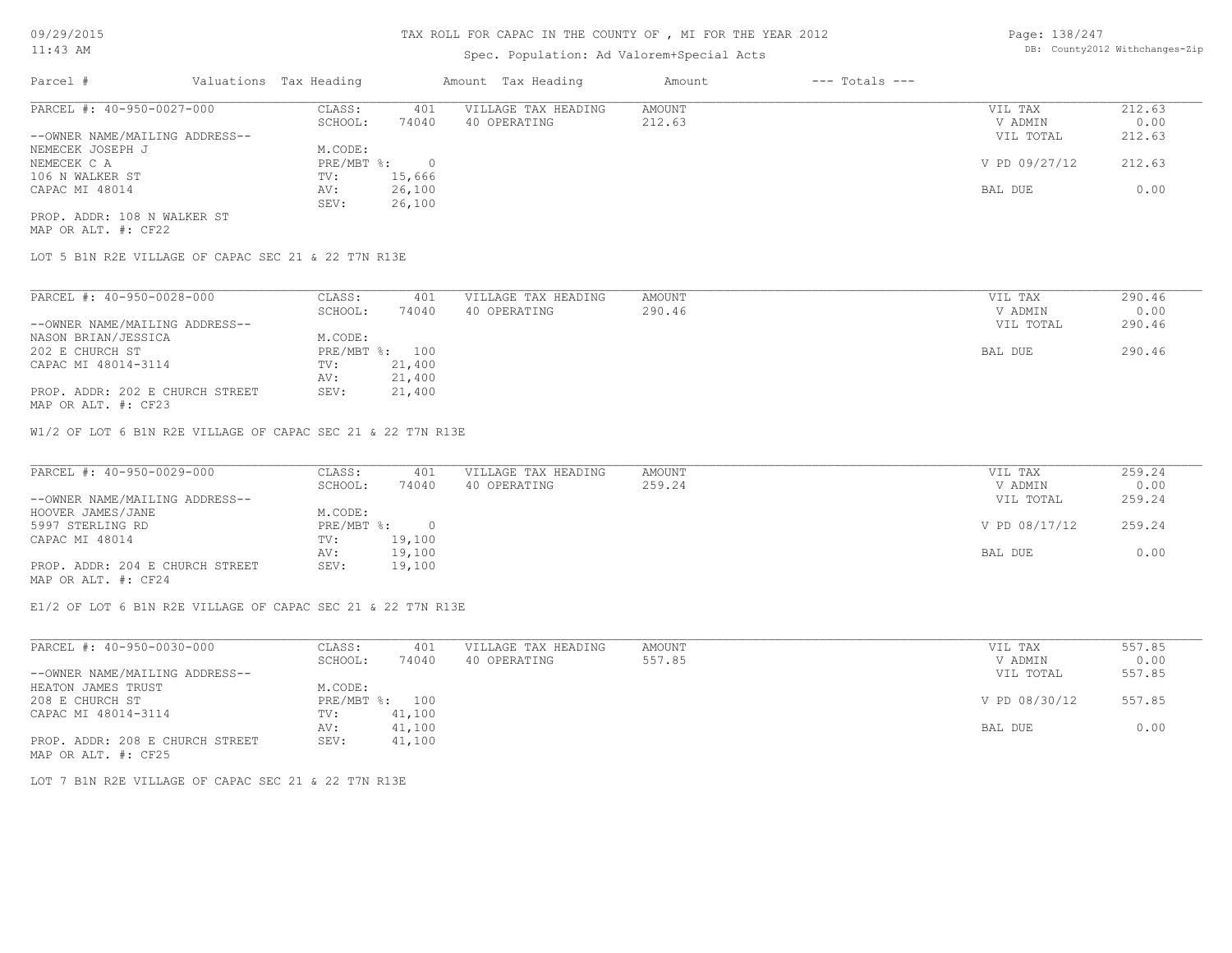# TAX ROLL FOR CAPAC IN THE COUNTY OF , MI FOR THE YEAR 2012

# Spec. Population: Ad Valorem+Special Acts

| Page: 139/247 |                                |
|---------------|--------------------------------|
|               | DB: County2012 Withchanges-Zip |

| Parcel #                                               | Valuations Tax Heading |          | Amount Tax Heading  | Amount | $---$ Totals $---$ |               |        |
|--------------------------------------------------------|------------------------|----------|---------------------|--------|--------------------|---------------|--------|
| PARCEL #: 40-950-0031-000                              | CLASS:                 | 401      | VILLAGE TAX HEADING | AMOUNT |                    | VIL TAX       | 354.25 |
|                                                        | SCHOOL:                | 74040    | 40 OPERATING        | 354.25 |                    | V ADMIN       | 0.00   |
| --OWNER NAME/MAILING ADDRESS--                         |                        |          |                     |        |                    | VIL TOTAL     | 354.25 |
| ANDERSEN FAMILY TRUST                                  | M.CODE:                |          |                     |        |                    |               |        |
| 6150 ATTICA RD                                         | PRE/MBT %:             | $\Omega$ |                     |        |                    | V PD 08/24/12 | 354.25 |
| IMLAY CITY MI 48444                                    | TV:                    | 26,100   |                     |        |                    |               |        |
|                                                        | AV:                    | 26,100   |                     |        |                    | BAL DUE       | 0.00   |
| PROP. ADDR: 107 N HUNTER STREET<br>MAP OR ALT. #: CF26 | SEV:                   | 26,100   |                     |        |                    |               |        |
| LOT 8 B1N R2E VILLAGE OF CAPAC SEC 21 & 22 T7N R13E    |                        |          |                     |        |                    |               |        |
|                                                        |                        |          |                     |        |                    |               |        |
| PARCEL #: 40-950-0032-000                              | CLASS:                 | 401      | VILLAGE TAX HEADING | AMOUNT |                    | VIL TAX       | 343.39 |
|                                                        | SCHOOL:                | 74040    | 40 OPERATING        | 343.39 |                    | V ADMIN       | 0.00   |
| --OWNER NAME/MAILING ADDRESS--                         |                        |          |                     |        |                    | VIL TOTAL     | 343.39 |

|                                 |            |        |               | .      |
|---------------------------------|------------|--------|---------------|--------|
| KEGLER JEFFREY                  | M.CODE:    | CBSMT  |               |        |
| 15665 IMLAY CITY RD             | PRE/MBT %: | $\cap$ | V PD 07/05/12 | 343.39 |
| CAPAC MI 48014                  | TV:        | 25,300 |               |        |
|                                 | AV:        | 25,300 | BAL DUE       | 0.00   |
| PROP. ADDR: 105 N HUNTER STREET | SEV:       | 25,300 |               |        |
| MAP OR ALT. #: CF27             |            |        |               |        |

LOT 9 B1N R2E VILLAGE OF CAPAC SEC 21 & 22 T7N R13E

| PARCEL #: 40-950-0033-000         | CLASS:       | 401    | VILLAGE TAX HEADING | AMOUNT | VIL TAX       | 416.69 |
|-----------------------------------|--------------|--------|---------------------|--------|---------------|--------|
|                                   | SCHOOL:      | 74040  | 40 OPERATING        | 416.69 | V ADMIN       | 0.00   |
| --OWNER NAME/MAILING ADDRESS--    |              |        |                     |        | VIL TOTAL     | 416.69 |
| DEUTSCHE NATIONAL TRUST COMPANY   | M.CODE:      |        |                     |        |               |        |
| AMERICAN HOME MORTGAGE SERVICING, | $PRE/MBT$ %: |        |                     |        | V PD 08/14/12 | 416.69 |
| 1525 S BELTLINE RD                | TV:          | 30,700 |                     |        |               |        |
| COPPELL TX 75019                  | AV:          | 30,700 |                     |        | BAL DUE       | 0.00   |
|                                   | SEV:         | 30,700 |                     |        |               |        |
| PROP. ADDR: 103 N HUNTER STREET   |              |        |                     |        |               |        |

MAP OR ALT. #: CF28

LOT 10 B1N R2E VILLAGE OF CAPAC SEC 21 & 22 T7N R13E

| PARCEL #: 40-950-0034-000      | CLASS:       | 401    | VILLAGE TAX HEADING | AMOUNT | VIL TAX       | 483.19 |
|--------------------------------|--------------|--------|---------------------|--------|---------------|--------|
|                                | SCHOOL:      | 74040  | 40 OPERATING        | 483.19 | V ADMIN       | 0.00   |
| --OWNER NAME/MAILING ADDRESS-- |              |        |                     |        | VIL TOTAL     | 483.19 |
| SZOSTAK DIANE                  | M.CODE:      |        |                     |        |               |        |
| 4633 CAPAC ROAD                | $PRE/MBT$ %: |        |                     |        | V PD 09/13/12 | 483.19 |
| CAPAC MI 48014                 | TV:          | 35,600 |                     |        |               |        |
|                                | AV:          | 35,600 |                     |        | BAL DUE       | 0.00   |
| PROP. ADDR: 207 E MILL STREET  | SEV:         | 35,600 |                     |        |               |        |
| MAP OR ALT. #: CF29            |              |        |                     |        |               |        |

LOT 11 B1N R2E VILLAGE OF CAPAC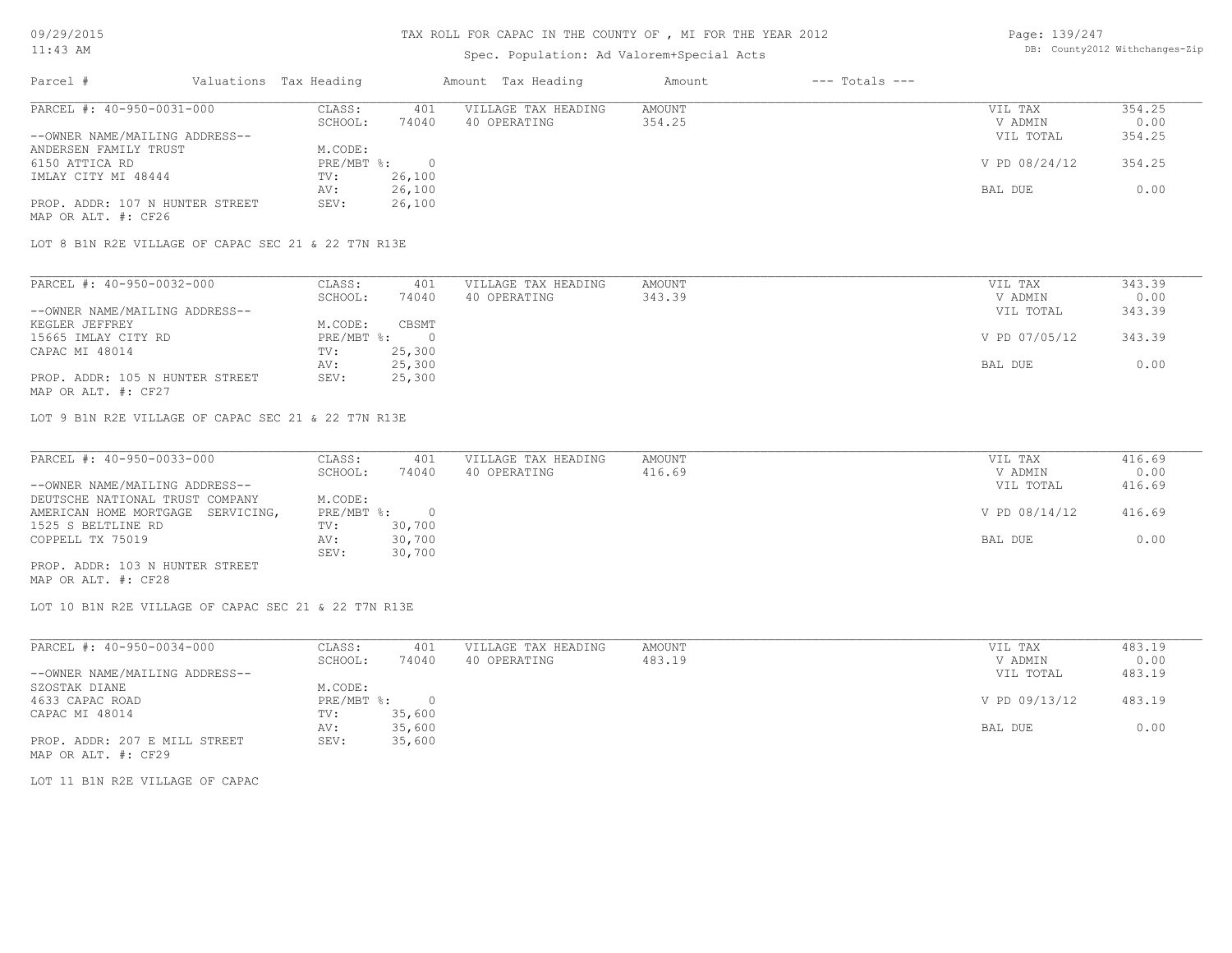### TAX ROLL FOR CAPAC IN THE COUNTY OF , MI FOR THE YEAR 2012

# Spec. Population: Ad Valorem+Special Acts

Page: 140/247 DB: County2012 Withchanges-Zip

| Parcel #                        | Valuations Tax Heading |              | Amount Tax Heading  | Amount | $---$ Totals $---$ |               |        |
|---------------------------------|------------------------|--------------|---------------------|--------|--------------------|---------------|--------|
| PARCEL #: 40-950-0035-000       | CLASS:                 | 401          | VILLAGE TAX HEADING | AMOUNT |                    | VIL TAX       | 438.40 |
|                                 | SCHOOL:                | 74040        | 40 OPERATING        | 438.40 |                    | V ADMIN       | 0.00   |
| --OWNER NAME/MAILING ADDRESS--  |                        |              |                     |        |                    | VIL TOTAL     | 438.40 |
| PELC STACEY / KAREN             | M.CODE:                |              |                     |        |                    |               |        |
| 209 E MILL ST                   | $PRE/MBT$ %:           | 100          |                     |        |                    | V PD 08/31/12 | 438.40 |
| CAPAC MI 48014                  | TV:                    | 32,300       |                     |        |                    |               |        |
|                                 | AV:                    | 32,300       |                     |        |                    | BAL DUE       | 0.00   |
| PROP. ADDR: 209 E MILL ST       | SEV:                   | 32,300       |                     |        |                    |               |        |
| MAP OR ALT. #: CF30             |                        |              |                     |        |                    |               |        |
| LOT 12 B1N R2E VILLAGE OF CAPAC |                        |              |                     |        |                    |               |        |
| PARCEL #: 40-950-0036-000       | CLASS:                 | 401          | VILLAGE TAX HEADING | AMOUNT |                    | VIL TAX       | 335.25 |
|                                 | SCHOOL:                | 74040        | 40 OPERATING        | 335.25 |                    | V ADMIN       | 0.00   |
| --OWNER NAME/MAILING ADDRESS--  |                        |              |                     |        |                    | VIL TOTAL     | 335.25 |
| PHILLIPS KAREN                  | M.CODE:                | <b>BACTS</b> |                     |        |                    |               |        |
| 301 E MILL ST                   | $PRE/MBT$ $\div$       | 100          |                     |        |                    | V PD 07/26/12 | 335.25 |
| CAPAC MI 48014-3157             | TV:                    | 24,700       |                     |        |                    |               |        |
|                                 | AV:                    | 24,700       |                     |        |                    | BAL DUE       | 0.00   |

MAP OR ALT. #: CF31A PROP. ADDR: 301 E MILL ST SEV: 24,700 AV: 24,700 BAL DUE 0.00

LOT 1 EXC E 19.5 FT B1N R3E VILLAGE OF CAPAC SEC 21 & 22 T7N R13E

| PARCEL #: 40-950-0037-000      | CLASS:  | 401            | VILLAGE TAX HEADING | AMOUNT | VIL TAX       | 386.83 |
|--------------------------------|---------|----------------|---------------------|--------|---------------|--------|
|                                | SCHOOL: | 74040          | 40 OPERATING        | 386.83 | V ADMIN       | 0.00   |
| --OWNER NAME/MAILING ADDRESS-- |         |                |                     |        | VIL TOTAL     | 386.83 |
| FREZZA JOHN                    | M.CODE: |                |                     |        |               |        |
| 303 E MILL                     |         | PRE/MBT %: 100 |                     |        | V PD 08/17/12 | 386.83 |
| CAPAC MI 48014                 | TV:     | 28,500         |                     |        |               |        |
|                                | AV:     | 28,500         |                     |        | BAL DUE       | 0.00   |
| PROP. ADDR: 303 E MILL ST      | SEV:    | 28,500         |                     |        |               |        |
|                                |         |                |                     |        |               |        |

MAP OR ALT. #: CF31B

R13E E19 1/2 FT OF LOT 1 & THE W 1/2 OF LOT 2 B1N R3E VILLAGE OF CAPAC SEC 21 & 22 T7N

| PARCEL #: 40-950-0038-000       | CLASS:       | 401    | VILLAGE TAX HEADING | AMOUNT | VIL TAX   | 356.96 |
|---------------------------------|--------------|--------|---------------------|--------|-----------|--------|
|                                 | SCHOOL:      | 74040  | 40 OPERATING        | 356.96 | V ADMIN   | 0.00   |
| --OWNER NAME/MAILING ADDRESS--  |              |        |                     |        | VIL TOTAL | 356.96 |
| FEDERAL HOME LOAN MORTGAGE CORP | M.CODE:      |        |                     |        |           |        |
| ORLANS ASSOCIATES, P.C.         | $PRE/MBT$ %: |        |                     |        | BAL DUE   | 356.96 |
| 1650 WEST BIG BEAVER ROAD       | TV:          | 26,300 |                     |        |           |        |
| TROY MI 48084                   | AV:          | 26,300 |                     |        |           |        |
|                                 | SEV:         | 26,300 |                     |        |           |        |
| PROP. ADDR: 305 E MILL ST       |              |        |                     |        |           |        |
| MAP OR ALT. #: 32               |              |        |                     |        |           |        |

E1/2 OF LOT 2 B1N R3E VILLAGE OF CAPAC SEC 21 & 22 T7N R13E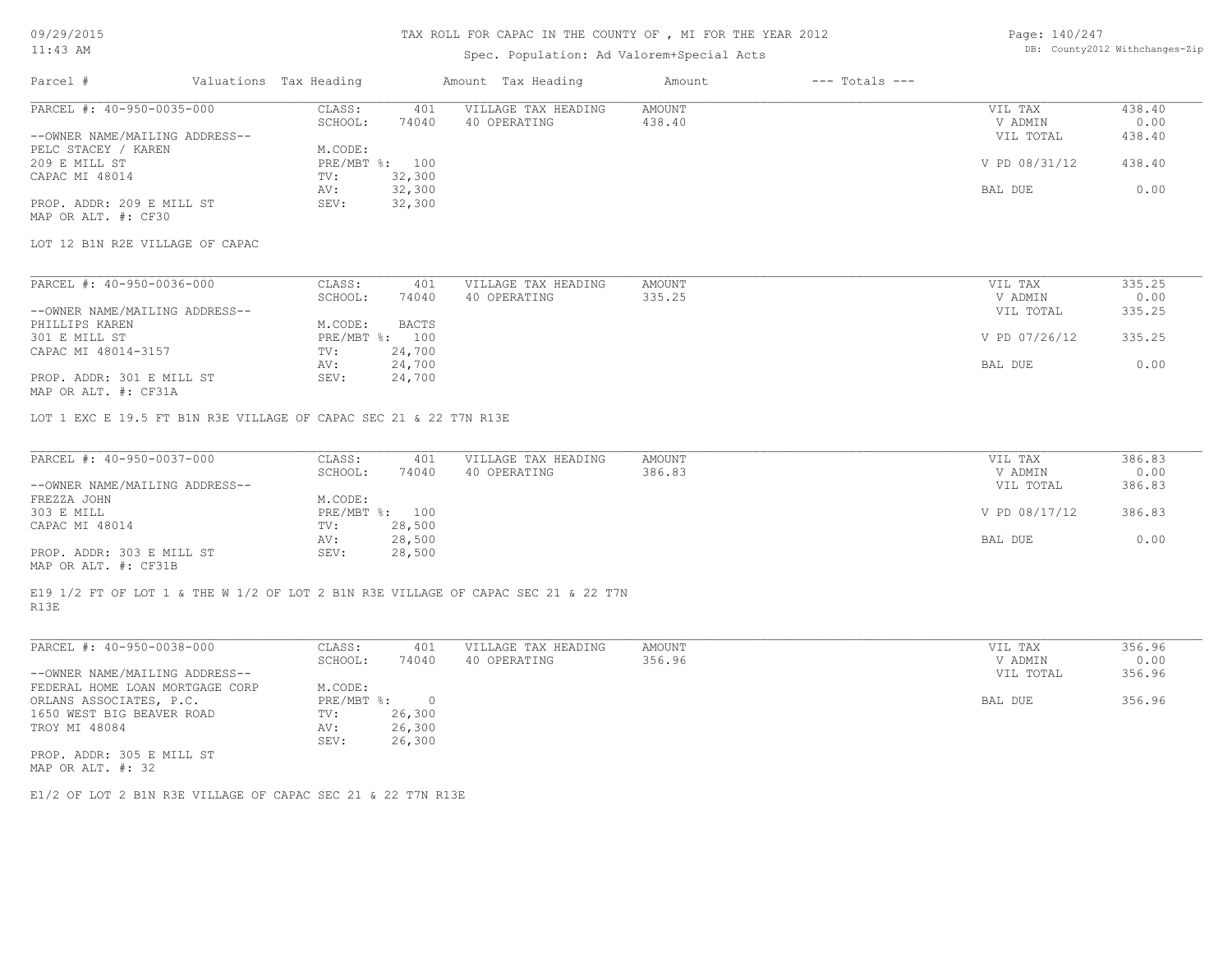# TAX ROLL FOR CAPAC IN THE COUNTY OF , MI FOR THE YEAR 2012

# Spec. Population: Ad Valorem+Special Acts

Page: 141/247 DB: County2012 Withchanges-Zip

| Parcel #                            | Valuations Tax Heading |        | Amount Tax Heading  | Amount | $---$ Totals $---$ |               |        |
|-------------------------------------|------------------------|--------|---------------------|--------|--------------------|---------------|--------|
| PARCEL #: 40-950-0039-000           | CLASS:                 | 401    | VILLAGE TAX HEADING | AMOUNT |                    | VIL TAX       | 350.18 |
|                                     | SCHOOL:                | 74040  | 40 OPERATING        | 350.18 |                    | V ADMIN       | 0.00   |
| --OWNER NAME/MAILING ADDRESS--      |                        |        |                     |        |                    | VIL TOTAL     | 350.18 |
| VAN NESTE JEROME P & CAROL TRUSTEES | M.CODE:                |        |                     |        |                    |               |        |
| PO BOX 494                          | $PRE/MBT$ %:           |        |                     |        |                    | V PD 07/26/12 | 350.18 |
| CAPAC MI 48014                      | TV:                    | 25,800 |                     |        |                    |               |        |
|                                     | AV:                    | 25,800 |                     |        |                    | BAL DUE       | 0.00   |
| PROP. ADDR: 102 N HUNTER STREET     | SEV:                   | 25,800 |                     |        |                    |               |        |
| MAP OR ALT. #: CF33                 |                        |        |                     |        |                    |               |        |

LOT 3 B1N R3E VILLAGE OF CAPAC SEC 21 & 22 T7N R13E

| PARCEL #: 40-950-0040-000       | CLASS:     | 401    | VILLAGE TAX HEADING | AMOUNT | VIL TAX       | 420.76 |
|---------------------------------|------------|--------|---------------------|--------|---------------|--------|
|                                 | SCHOOL:    | 74040  | 40 OPERATING        | 420.76 | V ADMIN       | 0.00   |
| --OWNER NAME/MAILING ADDRESS--  |            |        |                     |        | VIL TOTAL     | 420.76 |
| YODER RONALD/BETTY              | M.CODE:    |        |                     |        |               |        |
| 5694 VAN DYKE                   | PRE/MBT %: |        |                     |        | V PD 07/26/12 | 420.76 |
| ALMONT MI 48003                 | TV:        | 31,000 |                     |        |               |        |
|                                 | AV:        | 31,000 |                     |        | BAL DUE       | 0.00   |
| PROP. ADDR: 104 N HUNTER STREET | SEV:       | 31,000 |                     |        |               |        |
| MAP OR ALT. #: CF34             |            |        |                     |        |               |        |

LOT 4 B1N R3E VILLAGE OF CAPAC SEC 21 & 22 T7N R13E

| PARCEL #: 40-950-0041-000       | CLASS:  | 401            | VILLAGE TAX HEADING | AMOUNT | VIL TAX       | 415.33 |
|---------------------------------|---------|----------------|---------------------|--------|---------------|--------|
|                                 | SCHOOL: | 74040          | 40 OPERATING        | 415.33 | V ADMIN       | 0.00   |
| --OWNER NAME/MAILING ADDRESS--  |         |                |                     |        | VIL TOTAL     | 415.33 |
| DOTSON DAVID ET-AL              | M.CODE: |                |                     |        |               |        |
| 108 N HUNTER ST                 |         | PRE/MBT %: 100 |                     |        | V PD 07/16/12 | 415.33 |
| CAPAC MI 48014-3123             | TV:     | 30,600         |                     |        |               |        |
|                                 | AV:     | 30,600         |                     |        | BAL DUE       | 0.00   |
| PROP. ADDR: 108 N HUNTER STREET | SEV:    | 30,600         |                     |        |               |        |
| MAP OR ALT. #: CF35             |         |                |                     |        |               |        |

LOT 5 B1N R3E VILLAGE OF CAPAC SEC 21 & 22 T7N R13E

| PARCEL #: 40-950-0042-000       | CLASS:  | 401            | VILLAGE TAX HEADING | AMOUNT | VIL TAX       | 508.98 |
|---------------------------------|---------|----------------|---------------------|--------|---------------|--------|
|                                 | SCHOOL: | 74040          | 40 OPERATING        | 508.98 | V ADMIN       | 0.00   |
| --OWNER NAME/MAILING ADDRESS--  |         |                |                     |        | VIL TOTAL     | 508.98 |
| SAELENS MARY A                  | M.CODE: | CBSMT          |                     |        |               |        |
| 302 E CHURCH ST                 |         | PRE/MBT %: 100 |                     |        | V PD 07/05/12 | 508.98 |
| CAPAC MI 48014-3116             | TV:     | 37,500         |                     |        |               |        |
|                                 | AV:     | 37,500         |                     |        | BAL DUE       | 0.00   |
| PROP. ADDR: 302 E CHURCH STREET | SEV:    | 37,500         |                     |        |               |        |
| MAP OR ALT. #: CF36             |         |                |                     |        |               |        |

LOT 6 B1N R3E VILLAGE OF CAPAC SEC 21 & 22 T7N R13E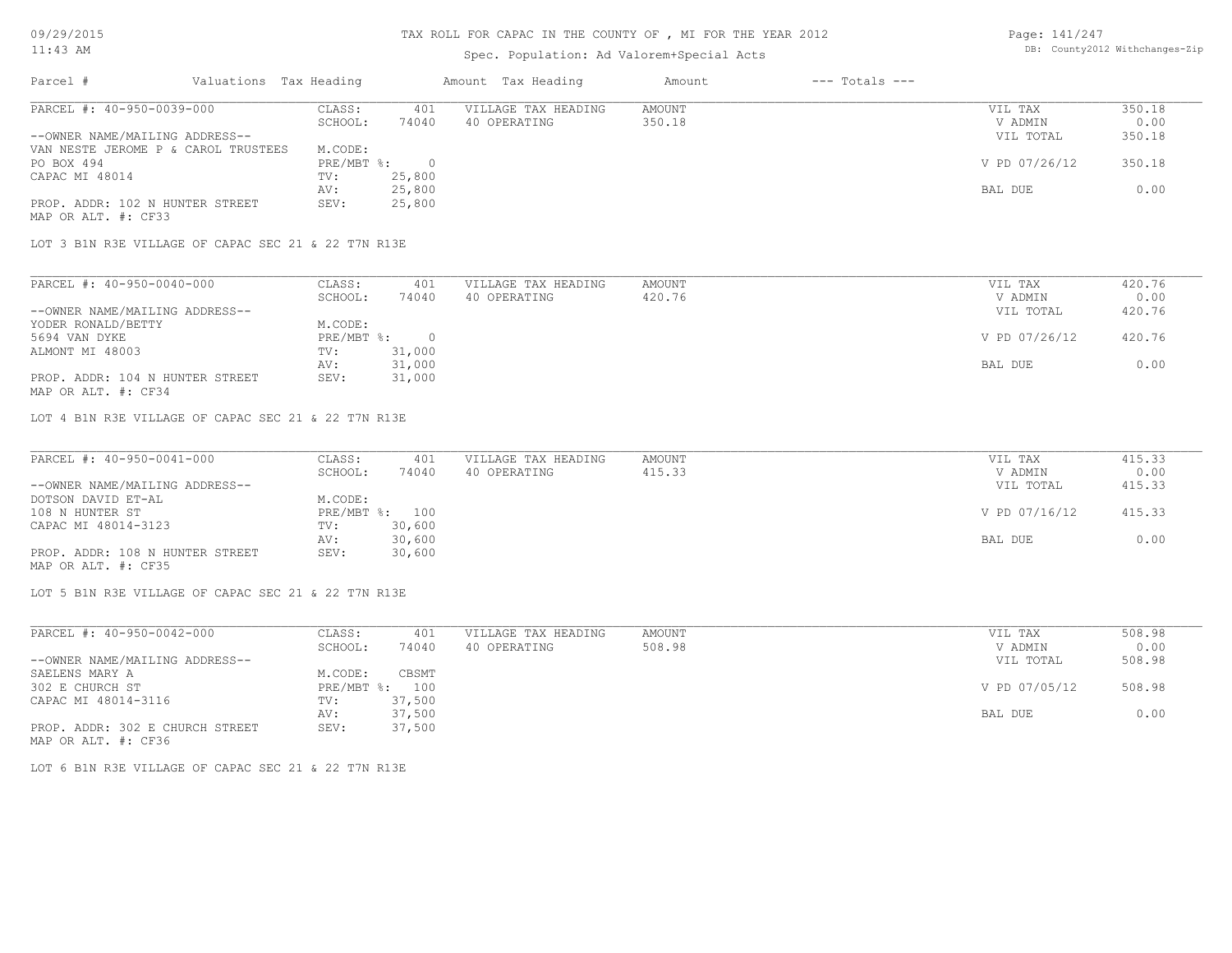# TAX ROLL FOR CAPAC IN THE COUNTY OF , MI FOR THE YEAR 2012

# Spec. Population: Ad Valorem+Special Acts

Page: 142/247 DB: County2012 Withchanges-Zip

| Parcel #                       | Valuations Tax Heading |        | Amount Tax Heading  | Amount | $---$ Totals $---$ |           |        |
|--------------------------------|------------------------|--------|---------------------|--------|--------------------|-----------|--------|
| PARCEL #: 40-950-0043-000      | CLASS:                 | 401    | VILLAGE TAX HEADING | AMOUNT |                    | VIL TAX   | 194.93 |
|                                | SCHOOL:                | 74040  | 40 OPERATING        | 194.93 |                    | V ADMIN   | 0.00   |
| --OWNER NAME/MAILING ADDRESS-- |                        |        |                     |        |                    | VIL TOTAL | 194.93 |
| CUMMINGS HAROLD L/JANET S      | M.CODE:                |        |                     |        |                    |           |        |
| 29665 PRATT RD.                | $PRE/MBT$ %:           |        |                     |        |                    | BAL DUE   | 194.93 |
| RICHMOND MI 48062              | TV:                    | 14,362 |                     |        |                    |           |        |
|                                | AV:                    | 16,300 |                     |        |                    |           |        |
| PROP. ADDR: 107 N LESTER ST    | SEV:                   | 16,300 |                     |        |                    |           |        |
| MAP OR ALT. #: CF37A           |                        |        |                     |        |                    |           |        |
|                                |                        |        |                     |        |                    |           |        |

LOT 7 B1N R3E VILLAGE OF CAPAC SEC 21 & 22 T7N R13E

| PARCEL #: 40-950-0044-000      | CLASS:     | 401    | VILLAGE TAX HEADING | AMOUNT | VIL TAX       | 390.90 |
|--------------------------------|------------|--------|---------------------|--------|---------------|--------|
|                                | SCHOOL:    | 74040  | 40 OPERATING        | 390.90 | V ADMIN       | 0.00   |
| --OWNER NAME/MAILING ADDRESS-- |            |        |                     |        | VIL TOTAL     | 390.90 |
| TOSCH RAY/BARBARA TRUST        | M.CODE:    |        |                     |        |               |        |
| 15536 IMLAY CITY RD.           | PRE/MBT %: |        |                     |        | V PD 08/17/12 | 390.90 |
| CAPAC MI 48014                 | TV:        | 28,800 |                     |        |               |        |
|                                | AV:        | 28,800 |                     |        | BAL DUE       | 0.00   |
| PROP. ADDR: 105 N LESTER ST    | SEV:       | 28,800 |                     |        |               |        |
| MAP OR ALT. #: CF37B           |            |        |                     |        |               |        |

LOT 8 B1N R3E VILLAGE OF CAPAC SEC 21 & 22 T7N R13E

| PARCEL #: 40-950-0045-000      | CLASS:     | 401    | VILLAGE TAX HEADING | AMOUNT | VIL TAX       | 397.68 |
|--------------------------------|------------|--------|---------------------|--------|---------------|--------|
|                                | SCHOOL:    | 74040  | 40 OPERATING        | 397.68 | V ADMIN       | 0.00   |
| --OWNER NAME/MAILING ADDRESS-- |            |        |                     |        | VIL TOTAL     | 397.68 |
| TAYLOR EUGENE                  | M.CODE:    |        |                     |        |               |        |
| TAYLOR SHERRIE                 | PRE/MBT %: |        |                     |        | V PD 09/04/12 | 397.68 |
| 15819 ALMONT RD                | TV:        | 29,300 |                     |        |               |        |
| ALLENTON MI 48002              | AV:        | 29,300 |                     |        | BAL DUE       | 0.00   |
|                                | SEV:       | 29,300 |                     |        |               |        |
| PROP. ADDR: 103 N LESTER ST    |            |        |                     |        |               |        |

MAP OR ALT. #: CF37C

LOT 9 B1N R3E VILLAGE OF CAPAC

| PARCEL #: 40-950-0046-000      | CLASS:  | 401            | VILLAGE TAX HEADING | AMOUNT | VIL TAX       | 336.61 |
|--------------------------------|---------|----------------|---------------------|--------|---------------|--------|
|                                | SCHOOL: | 74040          | 40 OPERATING        | 336.61 | V ADMIN       | 0.00   |
| --OWNER NAME/MAILING ADDRESS-- |         |                |                     |        | VIL TOTAL     | 336.61 |
| PRINTZ JOSEPH                  | M.CODE: |                |                     |        |               |        |
| PRATT LAURA                    |         | PRE/MBT %: 100 |                     |        | V PD 08/31/12 | 336.61 |
| 101 N LESTER ST                | TV:     | 24,800         |                     |        |               |        |
| CAPAC MI 48014                 | AV:     | 24,800         |                     |        | BAL DUE       | 0.00   |
|                                | SEV:    | 24,800         |                     |        |               |        |
| PROP. ADDR: 101 N LESTER ST    |         |                |                     |        |               |        |

MAP OR ALT. #: CF37D

LOT 10 B1N R3E VILLAGE OF CAPAC SEC 21 & 22 T7N R13E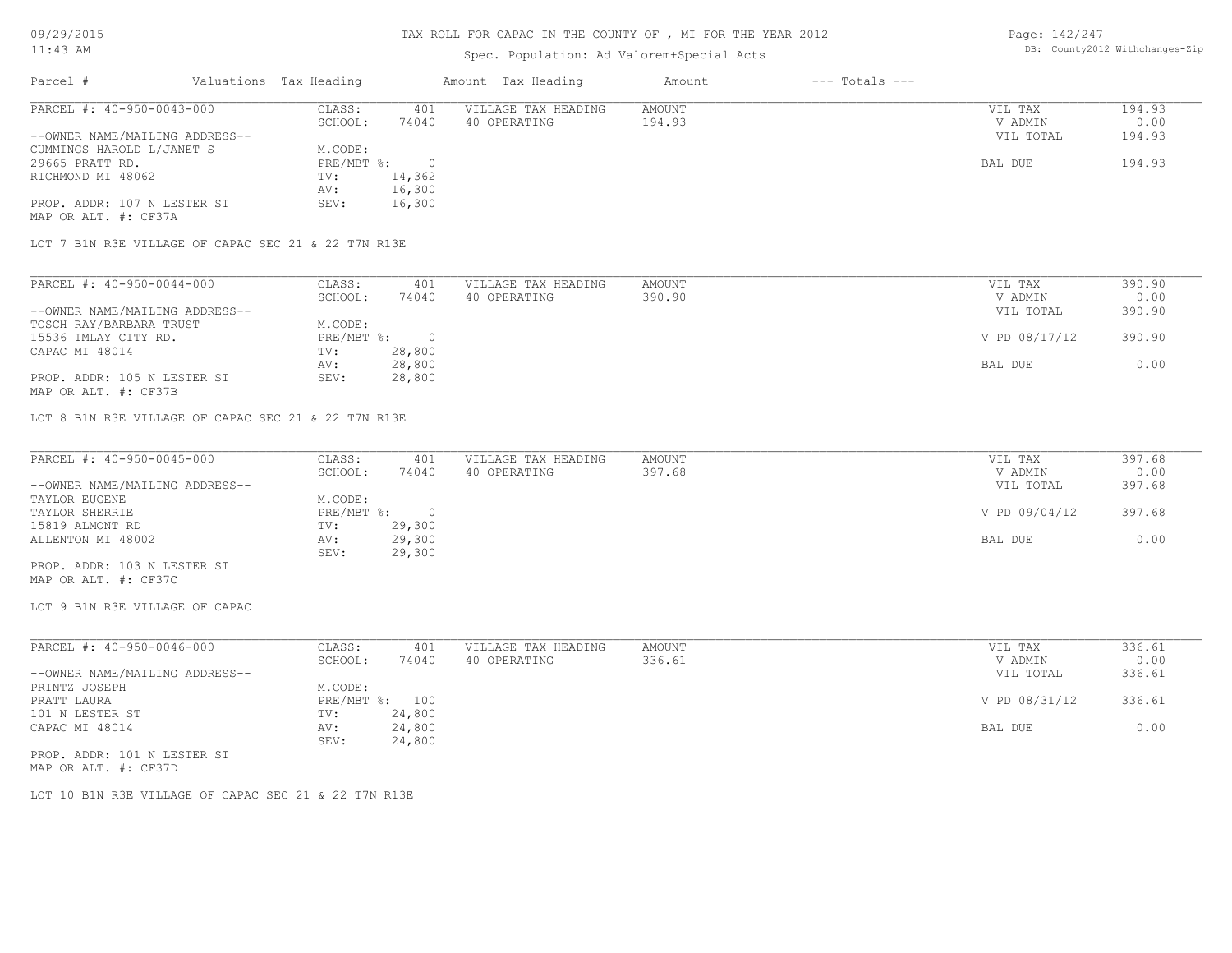# Spec. Population: Ad Valorem+Special Acts

| Page: 143/247 |                                |
|---------------|--------------------------------|
|               | DB: County2012 Withchanges-Zip |

| Parcel #                       |         | Valuations Tax Heading |              | Amount Tax Heading  | Amount   | $---$ Totals $---$ |               |          |
|--------------------------------|---------|------------------------|--------------|---------------------|----------|--------------------|---------------|----------|
| PARCEL #: 40-950-0047-000      |         | CLASS:                 | 401          | VILLAGE TAX HEADING | AMOUNT   |                    | VIL TAX       | 2,436.31 |
|                                | SCHOOL: | 74040                  | 40 OPERATING | 491.34              |          | V ADMIN            | 0.00          |          |
| --OWNER NAME/MAILING ADDRESS-- |         |                        |              | LAWN                | 91.84    |                    | VIL TOTAL     | 2,436.31 |
| WATSON, JAMES D.JR/CINDY L.    |         | M.CODE:                | OFARE        | UTIL                | 1,853.13 |                    |               |          |
| 200 CHERI CIR                  |         | $PRE/MBT$ %:           |              |                     |          |                    | V PD 08/27/12 | 491.34   |
| WHITWELL TN 37397-             |         | TV:                    | 36,200       |                     |          |                    |               |          |
|                                |         | AV:                    | 36,200       |                     |          |                    | BAL DUE       | 1,944.97 |
| PROP. ADDR: 307 E MILL ST      |         | SEV:                   | 36,200       |                     |          |                    |               |          |
| MAP OR ALT. #: CF38            |         |                        |              |                     |          |                    |               |          |

LOT 11 B1N R3E VILLAGE OF CAPAC SEC 21 & 22 T7N R13E

| PARCEL #: 40-950-0048-000      | CLASS:  | 401            | VILLAGE TAX HEADING | AMOUNT | VIL TAX       | 440.07 |
|--------------------------------|---------|----------------|---------------------|--------|---------------|--------|
|                                | SCHOOL: | 74040          | 40 OPERATING        | 440.07 | V ADMIN       | 0.00   |
| --OWNER NAME/MAILING ADDRESS-- |         |                |                     |        | VIL TOTAL     | 440.07 |
| RICHEY THERESA                 | M.CODE: | OFARE          |                     |        |               |        |
| 309 E MILL ST                  |         | PRE/MBT %: 100 |                     |        | V PD 08/27/12 | 440.07 |
| CAPAC MI 48014                 | TV:     | 32,423         |                     |        |               |        |
|                                | AV:     | 33,600         |                     |        | BAL DUE       | 0.00   |
| PROP. ADDR: 309 E MILL ST      | SEV:    | 33,600         |                     |        |               |        |
| MAP OR ALT. #: CF39            |         |                |                     |        |               |        |

LOT 12 B1N R3E VILLAGE OF CAPAC

| PARCEL #: 40-950-0049-000      | CLASS:       | 201     | VILLAGE TAX HEADING | AMOUNT   | VIL TAX       | 1,533.55 |
|--------------------------------|--------------|---------|---------------------|----------|---------------|----------|
|                                | SCHOOL:      | 74040   | 40 OPERATING        | 1,533.55 | V ADMIN       | 0.00     |
| --OWNER NAME/MAILING ADDRESS-- |              |         |                     |          | VIL TOTAL     | 1,533.55 |
| KAATZ DICK                     | M.CODE:      |         |                     |          |               |          |
| 10 S MAIN ST                   | $PRE/MBT$ %: |         |                     |          | V PD 09/27/12 | 1,533.55 |
| YALE MI 48097-3316             | TV:          | 112,986 |                     |          |               |          |
|                                | AV:          | 139,400 |                     |          | BAL DUE       | 0.00     |
| PROP. ADDR: 202 N MAIN ST      | SEV:         | 139,400 |                     |          |               |          |
| MAP OR ALT. #: CF40            |              |         |                     |          |               |          |

LOT 1 & S 7 FT OF LOT 2 B2N R1E VILLAGE OF CAPAC SEC 21 & 22 T7N R13E

| PARCEL #: 40-950-0050-000      | CLASS:     | 201      | VILLAGE TAX HEADING | AMOUNT   | VIL TAX       | 7,059.31 |
|--------------------------------|------------|----------|---------------------|----------|---------------|----------|
|                                | SCHOOL:    | 74040    | 40 OPERATING        | 7,059.31 | V ADMIN       | 0.00     |
| --OWNER NAME/MAILING ADDRESS-- |            |          |                     |          | VIL TOTAL     | 7,059.31 |
| CAPAC STATE SAVINGS BANK       | M.CODE:    |          |                     |          |               |          |
| 206 N MAIN ST                  | PRE/MBT %: | $\Omega$ |                     |          | V PD 08/30/12 | 7,059.31 |
| CAPAC MI 48014-3144            | TV:        | 520,100  |                     |          |               |          |
|                                | AV:        | 520,100  |                     |          | BAL DUE       | 0.00     |
| PROP. ADDR: 206 N MAIN ST      | SEV:       | 520,100  |                     |          |               |          |
| MAP OR ALT. $\#$ : CF41/43     |            |          |                     |          |               |          |

LOT 2 EXC S 7', LOTS 3,4,5 & E 50' OF LOT 6B2N R1E VILLAGE OF CAPAC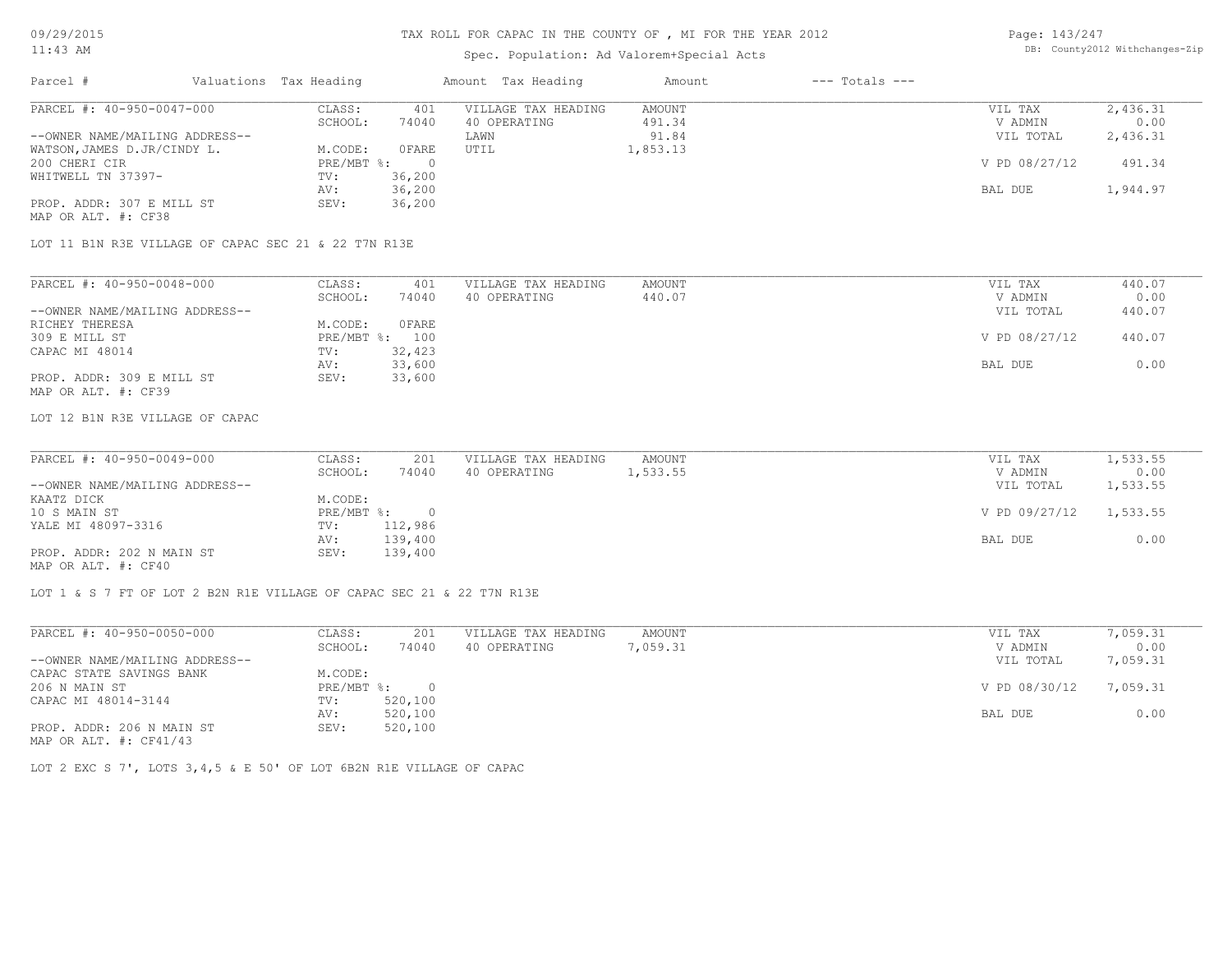#### TAX ROLL FOR CAPAC IN THE COUNTY OF , MI FOR THE YEAR 2012

### Spec. Population: Ad Valorem+Special Acts

Page: 144/247 DB: County2012 Withchanges-Zip

| Parcel #                       | Valuations Tax Heading |        | Amount Tax Heading  | Amount | $---$ Totals $---$ |               |        |
|--------------------------------|------------------------|--------|---------------------|--------|--------------------|---------------|--------|
| PARCEL #: 40-950-0052-000      | CLASS:                 | 401    | VILLAGE TAX HEADING | AMOUNT |                    | VIL TAX       | 393.61 |
|                                | SCHOOL:                | 74040  | 40 OPERATING        | 393.61 |                    | V ADMIN       | 0.00   |
| --OWNER NAME/MAILING ADDRESS-- |                        |        |                     |        |                    | VIL TOTAL     | 393.61 |
| VOELKER RITA                   | M.CODE:                |        |                     |        |                    |               |        |
| 214 N MAIN ST                  | PRE/MBT %: 100         |        |                     |        |                    | V PD 07/16/12 | 393.61 |
| CAPAC MI 48014                 | TV:                    | 29,000 |                     |        |                    |               |        |
|                                | AV:                    | 29,000 |                     |        |                    | BAL DUE       | 0.00   |
| PROP. ADDR: 214 N MAIN ST      | SEV:                   | 29,000 |                     |        |                    |               |        |
|                                |                        |        |                     |        |                    |               |        |

MAP OR ALT. #: CF44/45

LOT 6 EXC THE E 50 FT THEREOF B2N R1E VILLAGE OF CAPAC SEC 21 & 22 T7N R13E

| PARCEL #: 40-950-0054-000      | CLASS:     | 705   | VILLAGE TAX HEADING | AMOUNT | VIL TAX   | 0.00 |
|--------------------------------|------------|-------|---------------------|--------|-----------|------|
|                                | SCHOOL:    | 74040 | 40 OPERATING        | 0.00   | V ADMIN   | 0.00 |
| --OWNER NAME/MAILING ADDRESS-- |            |       |                     |        | VIL TOTAL | 0.00 |
| VERIZON COMMUNICATIONS INC     | M.CODE:    |       |                     |        |           |      |
| FKA: GERERAL TELE CO OF MICH   | PRE/MBT %: |       |                     |        | BAL DUE   | 0.00 |
| FTD01B21                       | TV:        |       |                     |        |           |      |
| P.O.BOX 619015                 | AV:        |       |                     |        |           |      |
| DALLAS TX 75261-9015           | SEV:       |       |                     |        |           |      |

MAP OR ALT. #: CF46 PROP. ADDR: 106 E ALDRICH STREET

R13E W1/2 OF LOT 7 & W 1/2 OF LOT 8 EXC S 35 FT B2N R1E VILLAGE OF CAPAC SEC 21 & 22 T7N

| PARCEL #: 40-950-0055-000<br>AMOUNT<br>VILLAGE TAX HEADING<br>CLASS:<br>705 | VIL TAX   | 0.00 |
|-----------------------------------------------------------------------------|-----------|------|
| 74040<br>40 OPERATING<br>0.00<br>SCHOOL:                                    | V ADMIN   | 0.00 |
| --OWNER NAME/MAILING ADDRESS--                                              | VIL TOTAL | 0.00 |
| VERIZON COMMUNICATIONS INC<br>M.CODE:                                       |           |      |
| PRE/MBT %:<br>FKA: GENERAL TELE CO OF MICH                                  | BAL DUE   | 0.00 |
| FTD01B21<br>TV:                                                             |           |      |
| P.O. BOX 619015<br>AV:                                                      |           |      |
| SEV:<br>DALLAS TX 75261-9015                                                |           |      |

MAP OR ALT. #: CF47 PROP. ADDR: 106 E ALDRICH STREET

OF CAPAC SEC 21 & 22 T7N R13E W50 FT OF N 15 FT OF LOT 9 & W 50 FT OF S 35 FT OF W 1/2 OF LOT 8 B2N R1E VILLAGE

| PARCEL #: 40-950-0056-000        | CLASS:  | 401            | VILLAGE TAX HEADING | AMOUNT | VIL TAX   | 334.94 |
|----------------------------------|---------|----------------|---------------------|--------|-----------|--------|
|                                  | SCHOOL: | 74040          | 40 OPERATING        | 334.94 | V ADMIN   | 0.00   |
| --OWNER NAME/MAILING ADDRESS--   |         |                |                     |        | VIL TOTAL | 334.94 |
| SCHOCKE GRACE C                  | M.CODE: |                |                     |        |           |        |
| 108 E ALDRICH ST                 |         | PRE/MBT %: 100 |                     |        | BAL DUE   | 334.94 |
| CAPAC MI 48014-1700              | TV:     | 24,677         |                     |        |           |        |
|                                  | AV:     | 27,500         |                     |        |           |        |
| PROP. ADDR: 108 E ALDRICH STREET | SEV:    | 27,500         |                     |        |           |        |
| MAP OR ALT. #: CF48              |         |                |                     |        |           |        |

OF LOT 9 B2N R1E VILLAGE OF CAPAC SEC 21 & 22 T7N R13E E1/2 OF LOTS 7 & 8 & E 25 FT OF W 75 FT OF S 35 FT OF LOT 8 & N 15 FT OF E 100 FT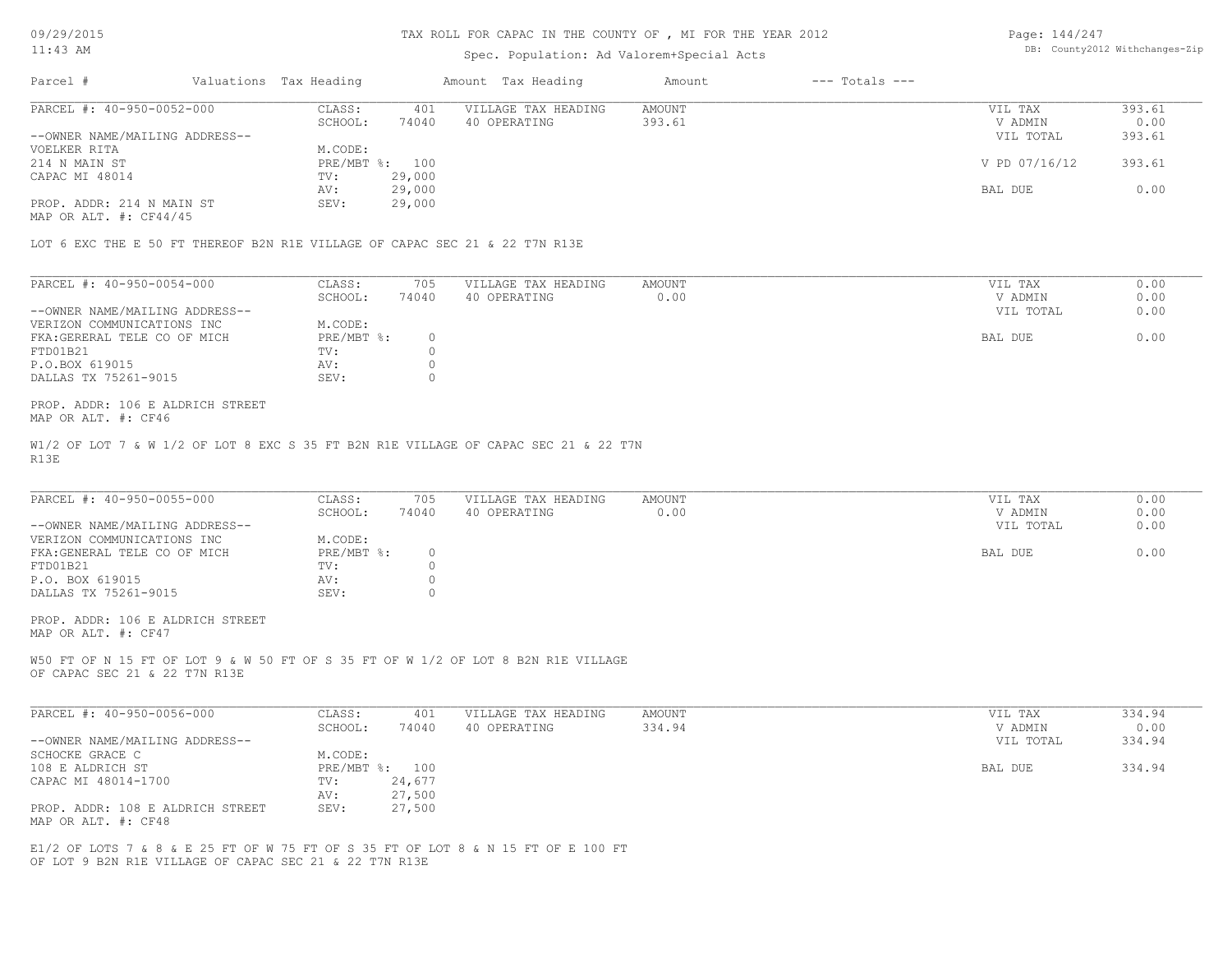# Spec. Population: Ad Valorem+Special Acts

Page: 145/247 DB: County2012 Withchanges-Zip

| Parcel #                       | Valuations Tax Heading |        | Amount Tax Heading  | Amount | $---$ Totals $---$ |               |        |
|--------------------------------|------------------------|--------|---------------------|--------|--------------------|---------------|--------|
| PARCEL #: 40-950-0057-000      | CLASS:                 | 401    | VILLAGE TAX HEADING | AMOUNT |                    | VIL TAX       | 492.69 |
|                                | SCHOOL:                | 74040  | 40 OPERATING        | 492.69 |                    | V ADMIN       | 0.00   |
| --OWNER NAME/MAILING ADDRESS-- |                        |        |                     |        |                    | VIL TOTAL     | 492.69 |
| WILLIAMS RANDY                 | M.CODE:                | OFARE  |                     |        |                    |               |        |
| 205 N WALKER ST                | PRE/MBT %: 100         |        |                     |        |                    | V PD 08/27/12 | 492.69 |
| CAPAC MI 48014-3170            | TV:                    | 36,300 |                     |        |                    |               |        |
|                                | AV:                    | 36,300 |                     |        |                    | BAL DUE       | 0.00   |
| PROP. ADDR: 205 N WALKER ST    | SEV:                   | 36,300 |                     |        |                    |               |        |
|                                |                        |        |                     |        |                    |               |        |

MAP OR ALT. #: CF49

LOT 9 EXC THE N 15 FT THEREOF B2N R1E VILLAGE OF CAPAC SEC 21 & 22 T7N R13E

| PARCEL #: 40-950-0058-000      | CLASS:  | 401            | VILLAGE TAX HEADING | AMOUNT | VIL TAX       | 384.11 |
|--------------------------------|---------|----------------|---------------------|--------|---------------|--------|
|                                | SCHOOL: | 74040          | 40 OPERATING        | 384.11 | V ADMIN       | 0.00   |
| --OWNER NAME/MAILING ADDRESS-- |         |                |                     |        | VIL TOTAL     | 384.11 |
| SMITH JANICE                   | M.CODE: |                |                     |        |               |        |
| 203 N WALKER ST                |         | PRE/MBT %: 100 |                     |        | V PD 09/13/12 | 384.11 |
| CAPAC MI 48014-3170            | TV:     | 28,300         |                     |        |               |        |
|                                | AV:     | 28,300         |                     |        | BAL DUE       | 0.00   |
| PROP. ADDR: 203 N WALKER ST    | SEV:    | 28,300         |                     |        |               |        |
| MAP OR ALT. #: CF50            |         |                |                     |        |               |        |

LOT 10 B2N R1E VILLAGE OF CAPAC

| PARCEL #: 40-950-0059-000       | CLASS:     | 703      | VILLAGE TAX HEADING | AMOUNT | VIL TAX   | 0.00 |
|---------------------------------|------------|----------|---------------------|--------|-----------|------|
|                                 | SCHOOL:    | 74040    | 40 OPERATING        | 0.00   | V ADMIN   | 0.00 |
| --OWNER NAME/MAILING ADDRESS--  |            |          |                     |        | VIL TOTAL | 0.00 |
| VILLAGE OF CAPAC                | M.CODE:    |          |                     |        |           |      |
| 131 N MAIN                      | PRE/MBT %: | $\Omega$ |                     |        | BAL DUE   | 0.00 |
| CAPAC MI 48014                  | TV:        |          |                     |        |           |      |
|                                 | AV:        |          |                     |        |           |      |
| PROP. ADDR: 103 E CHURCH STREET | SEV:       |          |                     |        |           |      |
| MAP OR ALT. #: CF51A            |            |          |                     |        |           |      |

 $\_$  , and the state of the state of the state of the state of the state of the state of the state of the state of the state of the state of the state of the state of the state of the state of the state of the state of the

LOT 11 EXC S 8' OF W 100' B2N R1E VILLAGE OF CAPAC

| PARCEL #: 40-950-0060-000       | CLASS:       | 402    | VILLAGE TAX HEADING | AMOUNT | VIL TAX       | 70.81 |
|---------------------------------|--------------|--------|---------------------|--------|---------------|-------|
|                                 | SCHOOL:      | 74040  | 40 OPERATING        | 70.81  | V ADMIN       | 0.00  |
| --OWNER NAME/MAILING ADDRESS--  |              |        |                     |        | VIL TOTAL     | 70.81 |
| KAATZ RICHARD TRUST             | M.CODE:      |        |                     |        |               |       |
| 10 S MAIN ST                    | $PRE/MBT$ %: |        |                     |        | V PD 09/27/12 | 70.81 |
| YALE MI 48097                   | TV:          | 5,217  |                     |        |               |       |
|                                 | AV:          | 15,600 |                     |        | BAL DUE       | 0.00  |
| PROP. ADDR: 103 E CHURCH STREET | SEV:         | 15,600 |                     |        |               |       |
| $\frac{1}{2}$                   |              |        |                     |        |               |       |

MAP OR ALT. #: CF51B

S8' OF W 100' OF LOT 11 & W 100' OF LOT 12 B2N R1E VILLAGE OF CAPAC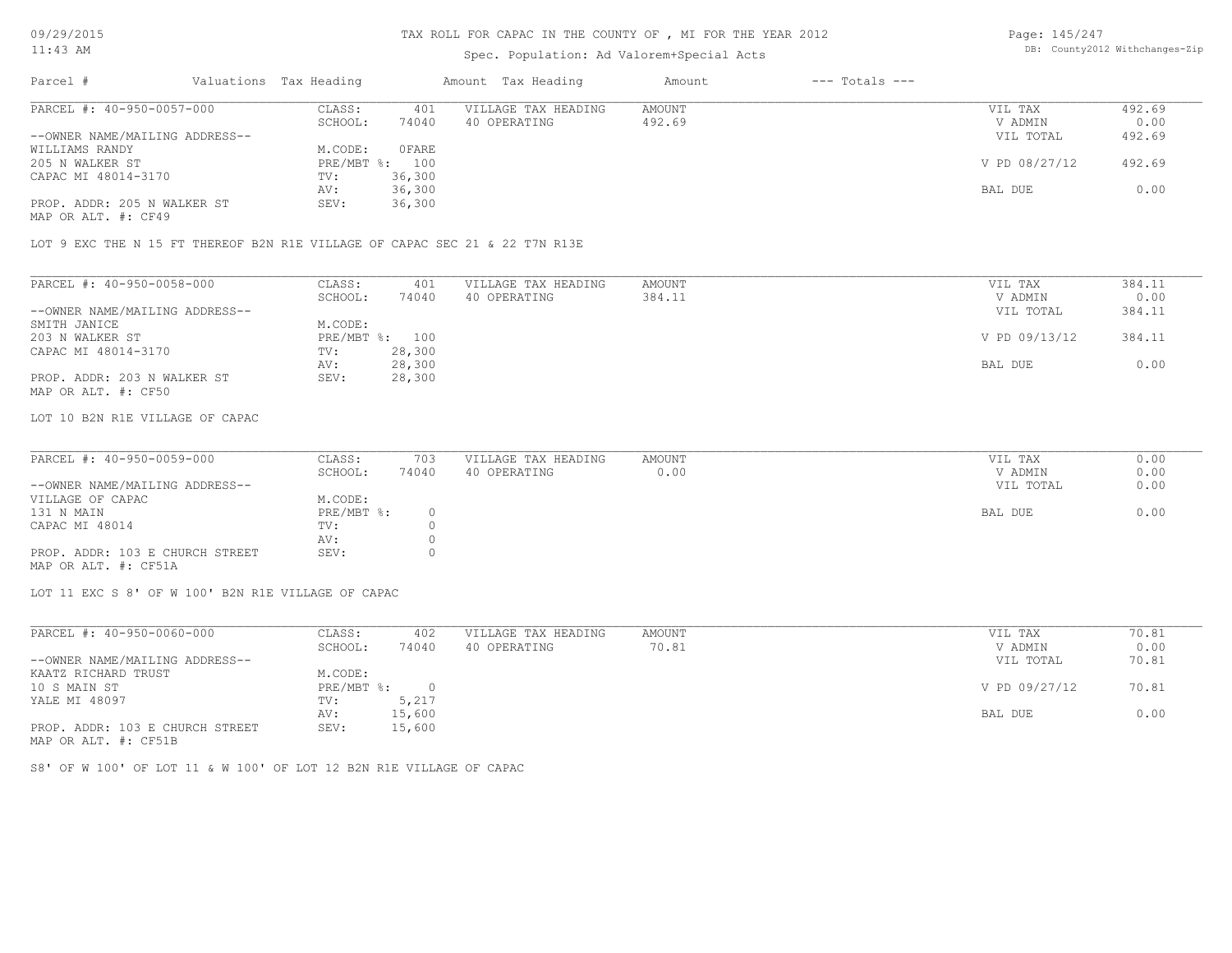# Spec. Population: Ad Valorem+Special Acts

| Page: 146/247 |                                |
|---------------|--------------------------------|
|               | DB: County2012 Withchanges-Zip |

| Parcel #                       | Valuations Tax Heading |        | Amount Tax Heading  | Amount | $---$ Totals $---$ |               |        |
|--------------------------------|------------------------|--------|---------------------|--------|--------------------|---------------|--------|
| PARCEL #: 40-950-0061-000      | CLASS:                 | 401    | VILLAGE TAX HEADING | AMOUNT |                    | VIL TAX       | 313.53 |
|                                | SCHOOL:                | 74040  | 40 OPERATING        | 313.53 |                    | V ADMIN       | 0.00   |
| --OWNER NAME/MAILING ADDRESS-- |                        |        |                     |        |                    | VIL TOTAL     | 313.53 |
| HOMETOWN RENTALS, LLC          | M.CODE:                | CBSMT  |                     |        |                    |               |        |
| P.O. BOX 614                   | $PRE/MBT$ %:           |        |                     |        |                    | V PD 07/05/12 | 313.53 |
| CAPAC MI 48014                 | TV:                    | 23,100 |                     |        |                    |               |        |
|                                | AV:                    | 23,100 |                     |        |                    | BAL DUE       | 0.00   |
| PROP. ADDR: 201 N WALKER ST    | SEV:                   | 23,100 |                     |        |                    |               |        |
| MAP OR ALT. #: CF51C           |                        |        |                     |        |                    |               |        |

THE E 50 FT OF LOT 12 B2N R1E VILLAGE OF CAPAC

| PARCEL #: 40-950-0062-000       | CLASS:     | 401    | VILLAGE TAX HEADING | AMOUNT | VIL TAX       | 625.71 |
|---------------------------------|------------|--------|---------------------|--------|---------------|--------|
|                                 | SCHOOL:    | 74040  | 40 OPERATING        | 625.71 | V ADMIN       | 0.00   |
| --OWNER NAME/MAILING ADDRESS--  |            |        |                     |        | VIL TOTAL     | 625.71 |
| MURPHY MICHAEL / REWALT JOHN    | M.CODE:    |        |                     |        |               |        |
| 58252 KIMBER                    | PRE/MBT %: |        |                     |        | V PD 07/16/12 | 625.71 |
| WASHINGTON MI 48094             | TV:        | 46,100 |                     |        |               |        |
|                                 | AV:        | 46,100 |                     |        | BAL DUE       | 0.00   |
| PROP. ADDR: 203 E CHURCH STREET | SEV:       | 46,100 |                     |        |               |        |
| MAP OR ALT. #: CF52             |            |        |                     |        |               |        |

LOT 1 B2N R2E VILLAGE OF CAPAC SEC 21 & 22 T7N R13E

| PARCEL #: 40-950-0063-000      | CLASS:  | 401            | VILLAGE TAX HEADING | AMOUNT | VIL TAX       | 617.57 |
|--------------------------------|---------|----------------|---------------------|--------|---------------|--------|
|                                | SCHOOL: | 74040          | 40 OPERATING        | 617.57 | V ADMIN       | 0.00   |
| --OWNER NAME/MAILING ADDRESS-- |         |                |                     |        | VIL TOTAL     | 617.57 |
| IRONSIDE JASON                 | M.CODE: | MISCG          |                     |        |               |        |
| 204 N WALKER ST                |         | PRE/MBT %: 100 |                     |        | V PD 07/16/12 | 617.57 |
| CAPAC MI 48014-3169            | TV:     | 45,500         |                     |        |               |        |
|                                | AV:     | 45,500         |                     |        | BAL DUE       | 0.00   |
| PROP. ADDR: 204 N WALKER ST    | SEV:    | 45,500         |                     |        |               |        |
| MAP OR ALT. #: CF53            |         |                |                     |        |               |        |

LOT 2 B2N R2E VILLAGE OF CAPAC SEC 21 & 22 T7N R13E

| PARCEL #: 40-950-0064-000      | CLASS:     | 401    | VILLAGE TAX HEADING | AMOUNT | VIL TAX       | 678.25 |  |
|--------------------------------|------------|--------|---------------------|--------|---------------|--------|--|
|                                | SCHOOL:    | 74040  | 40 OPERATING        | 415.33 | V ADMIN       | 0.00   |  |
| --OWNER NAME/MAILING ADDRESS-- |            |        | UTIL                | 262.92 | VIL TOTAL     | 678.25 |  |
| REIL RANDY SR/ RANDY JR        | M.CODE:    | OFARE  |                     |        |               |        |  |
| 206 N WALKER ST                | PRE/MBT %: | 100    |                     |        | V PD 09/13/12 | 678.25 |  |
| CAPAC MI 48014-3169            | TV:        | 30,600 |                     |        |               |        |  |
|                                | AV:        | 30,600 |                     |        | BAL DUE       | 0.00   |  |
| PROP. ADDR: 206 N WALKER ST    | SEV:       | 30,600 |                     |        |               |        |  |
|                                |            |        |                     |        |               |        |  |

MAP OR ALT. #: CF54

LOT 3 & THE S 8 FT OF LOT 4 B2N R2E VILLAGE OF CAPAC SEC 21 & 22 T7N R13E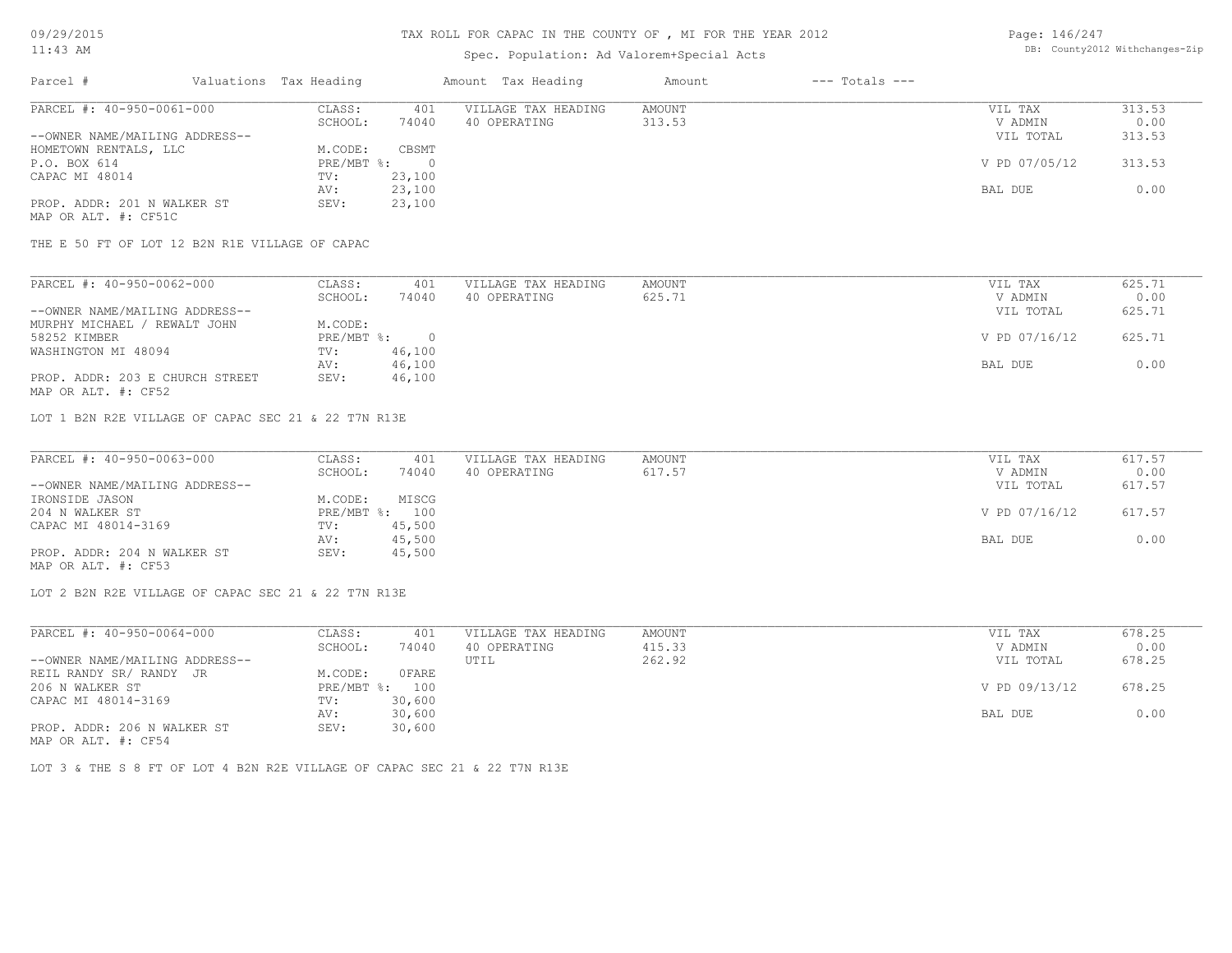# Spec. Population: Ad Valorem+Special Acts

Page: 147/247 DB: County2012 Withchanges-Zip

| Parcel #                       | Valuations Tax Heading |        | Amount Tax Heading  | Amount | $---$ Totals $---$ |               |        |
|--------------------------------|------------------------|--------|---------------------|--------|--------------------|---------------|--------|
| PARCEL #: 40-950-0065-000      | CLASS:                 | 401    | VILLAGE TAX HEADING | AMOUNT |                    | VIL TAX       | 361.04 |
|                                | SCHOOL:                | 74040  | 40 OPERATING        | 361.04 |                    | V ADMIN       | 0.00   |
| --OWNER NAME/MAILING ADDRESS-- |                        |        |                     |        |                    | VIL TOTAL     | 361.04 |
| HAGEL ROBERT                   | M.CODE:                | BACTS  |                     |        |                    |               |        |
| BROWN KELLY J.                 | PRE/MBT %: 100         |        |                     |        |                    | V PD 07/26/12 | 361.04 |
| 208 N WALKER ST                | TV:                    | 26,600 |                     |        |                    |               |        |
| CAPAC MI 48014                 | AV:                    | 26,600 |                     |        |                    | BAL DUE       | 0.00   |
|                                | SEV:                   | 26,600 |                     |        |                    |               |        |
| PROP. ADDR: 208 N WALKER ST    |                        |        |                     |        |                    |               |        |

MAP OR ALT. #: CF55

N50 FT OF THE S 58 FT OF LOT 4 B2N R2E VILLAGE OF CAPAC SEC 21 & 22 T7N R13E

| PARCEL #: 40-950-0066-000      | CLASS:     | 401    | VILLAGE TAX HEADING | AMOUNT | VIL TAX       | 313.53 |
|--------------------------------|------------|--------|---------------------|--------|---------------|--------|
|                                | SCHOOL:    | 74040  | 40 OPERATING        | 313.53 | V ADMIN       | 0.00   |
| --OWNER NAME/MAILING ADDRESS-- |            |        |                     |        | VIL TOTAL     | 313.53 |
| EDIE TIMOTHY II                | M.CODE:    |        |                     |        |               |        |
| 210 N WALKER ST                | PRE/MBT %: | 100    |                     |        | V PD 07/26/12 | 313.53 |
| CAPAC MI 48014-3169            | TV:        | 23,100 |                     |        |               |        |
|                                | AV:        | 23,100 |                     |        | BAL DUE       | 0.00   |
| PROP. ADDR: 210 N WALKER ST    | SEV:       | 23,100 |                     |        |               |        |
| $\frac{1}{2}$                  |            |        |                     |        |               |        |

MAP OR ALT. #: CF56

N17 FT OF LOT 4 & THE S 1/2 OF LOT 5 B2N R2E VILLAGE OF CAPAC SEC 21 & 22 T7N R13E

| PARCEL #: 40-950-0067-000      | CLASS:     | 401    | VILLAGE TAX HEADING | AMOUNT | VIL TAX       | 526.63 |
|--------------------------------|------------|--------|---------------------|--------|---------------|--------|
|                                | SCHOOL:    | 74040  | 40 OPERATING        | 526.63 | V ADMIN       | 0.00   |
| --OWNER NAME/MAILING ADDRESS-- |            |        |                     |        | VIL TOTAL     | 526.63 |
| MURPHY MICHAEL J/ROSE E        | M.CODE:    |        |                     |        |               |        |
| 625 SUNSET DRIVE               | PRE/MBT %: |        |                     |        | V PD 08/24/12 | 526.63 |
| IMLAY CITY MI 48444            | TV:        | 38,800 |                     |        |               |        |
|                                | AV:        | 38,800 |                     |        | BAL DUE       | 0.00   |
| PROP. ADDR: 212 N WALKER ST    | SEV:       | 38,800 |                     |        |               |        |
| MAP OR ALT. #: CF57            |            |        |                     |        |               |        |

N1/2 OF LOT 5 & ALL OF LOT 6 B2N R2E VILLAGE OF CAPAC SEC 21 & 22 T7N R13E

| PARCEL #: 40-950-0068-000      | CLASS:     | 401    | VILLAGE TAX HEADING | AMOUNT | VIL TAX       | 475.05 |
|--------------------------------|------------|--------|---------------------|--------|---------------|--------|
|                                | SCHOOL:    | 74040  | 40 OPERATING        | 475.05 | V ADMIN       | 0.00   |
| --OWNER NAME/MAILING ADDRESS-- |            |        |                     |        | VIL TOTAL     | 475.05 |
| HOOVER JAMES A                 | M.CODE:    |        |                     |        |               |        |
| HOOVER JANE L                  | PRE/MBT %: |        |                     |        | V PD 08/17/12 | 475.05 |
| 5997 STERLING RD               | TV:        | 35,000 |                     |        |               |        |
| CAPAC MI 48014-3102            | AV:        | 35,000 |                     |        | BAL DUE       | 0.00   |
|                                | SEV:       | 35,000 |                     |        |               |        |
|                                |            |        |                     |        |               |        |

MAP OR ALT. #: CF58 PROP. ADDR: 208 E ALDRICH STREET

LOT 7 & THE N 15 FT OF LOT 8 B2N R2E VILLAGE OF CAPAC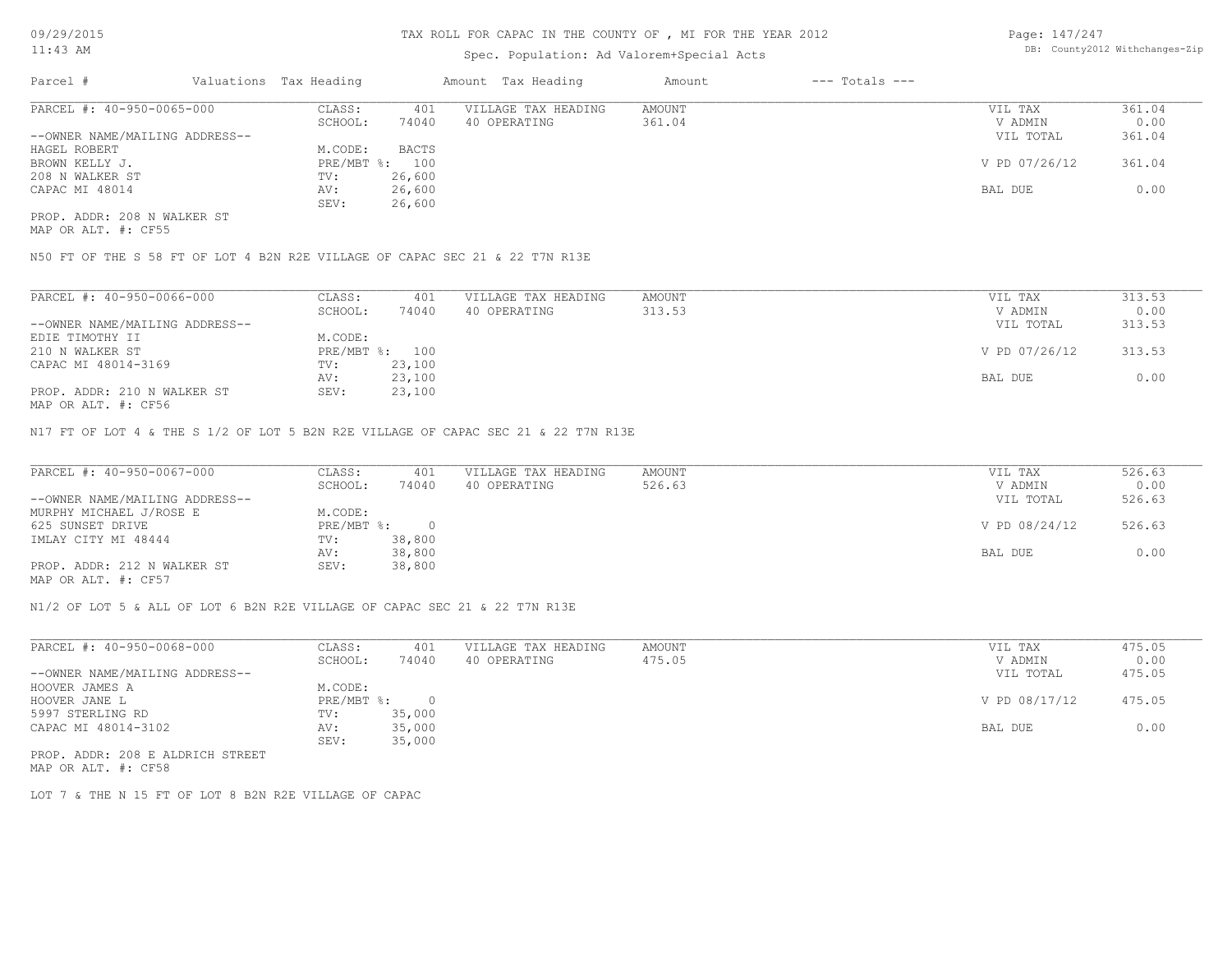# Spec. Population: Ad Valorem+Special Acts

| Page: 148/247 |                                |
|---------------|--------------------------------|
|               | DB: County2012 Withchanges-Zip |

| Parcel #                        | Valuations Tax Heading |        | Amount Tax Heading  | Amount | $---$ Totals $---$ |               |        |
|---------------------------------|------------------------|--------|---------------------|--------|--------------------|---------------|--------|
| PARCEL #: 40-950-0069-000       | CLASS:                 | 401    | VILLAGE TAX HEADING | AMOUNT |                    | VIL TAX       | 398.54 |
|                                 | SCHOOL:                | 74040  | 40 OPERATING        | 398.54 |                    | V ADMIN       | 0.00   |
| --OWNER NAME/MAILING ADDRESS--  |                        |        |                     |        |                    | VIL TOTAL     | 398.54 |
| HOOVER JAMES A.                 | M.CODE:                |        |                     |        |                    |               |        |
| HOOVER JANE L                   | $PRE/MBT$ %:           |        |                     |        |                    | V PD 08/17/12 | 398.54 |
| 5997 STERLING RD                | TV:                    | 29,363 |                     |        |                    |               |        |
| CAPAC MI 48014                  | AV:                    | 30,500 |                     |        |                    | BAL DUE       | 0.00   |
|                                 | SEV:                   | 30,500 |                     |        |                    |               |        |
| PROP. ADDR: 207 N HUNTER STREET |                        |        |                     |        |                    |               |        |

MAP OR ALT. #: CF59

LOT 8 EXC THE N 15 FT THEREOF B2N R2E VILLAGE OF CAPAC SEC 21 & 22 T7N R13E

| CLASS:  | 401    | VILLAGE TAX HEADING | AMOUNT | VIL TAX       | 412.61 |
|---------|--------|---------------------|--------|---------------|--------|
| SCHOOL: | 74040  | 40 OPERATING        | 412.61 | V ADMIN       | 0.00   |
|         |        |                     |        | VIL TOTAL     | 412.61 |
| M.CODE: | OLALS  |                     |        |               |        |
|         | 100    |                     |        | V PD 08/27/12 | 412.61 |
| TV:     | 30,400 |                     |        |               |        |
| AV:     | 30,400 |                     |        | BAL DUE       | 0.00   |
| SEV:    | 30,400 |                     |        |               |        |
|         |        | $PRE/MBT$ %:        |        |               |        |

MAP OR ALT. #: CF60

LOT 9 B2N R2E VILLAGE OF CAPAC SEC 21 & 22 T7N R13E

| PARCEL #: 40-950-0071-000       | CLASS:  | 401            | VILLAGE TAX HEADING | AMOUNT | VIL TAX       | 407.39 |
|---------------------------------|---------|----------------|---------------------|--------|---------------|--------|
|                                 | SCHOOL: | 74040          | 40 OPERATING        | 407.39 | V ADMIN       | 0.00   |
| --OWNER NAME/MAILING ADDRESS--  |         |                |                     |        | VIL TOTAL     | 407.39 |
| KOWALEWSKI PAUL/ANGELA          | M.CODE: | CBSMT          |                     |        |               |        |
| 203 N HUNTER STREET             |         | PRE/MBT %: 100 |                     |        | V PD 07/05/12 | 407.39 |
| CAPAC MI 48014                  | TV:     | 30,015         |                     |        |               |        |
|                                 | AV:     | 38,900         |                     |        | BAL DUE       | 0.00   |
| PROP. ADDR: 203 N HUNTER STREET | SEV:    | 38,900         |                     |        |               |        |
| MAP OR ALT. #: CF61             |         |                |                     |        |               |        |

LOT 10 B2N R2E VILLAGE OF CAPAC SEC 21 & 22 T7N R13E

| PARCEL #: 40-950-0072-000       | CLASS:  | 401            | VILLAGE TAX HEADING | AMOUNT | VIL TAX       | 508.98 |
|---------------------------------|---------|----------------|---------------------|--------|---------------|--------|
|                                 | SCHOOL: | 74040          | 40 OPERATING        | 508.98 | V ADMIN       | 0.00   |
| --OWNER NAME/MAILING ADDRESS--  |         |                |                     |        | VIL TOTAL     | 508.98 |
| ANDRUS STEVEN/CAROL             | M.CODE: | OFARE          |                     |        |               |        |
| 209 E CHURCH ST                 |         | PRE/MBT %: 100 |                     |        | V PD 08/27/12 | 508.98 |
| CAPAC MI 48014-3115             | TV:     | 37,500         |                     |        |               |        |
|                                 | AV:     | 37,500         |                     |        | BAL DUE       | 0.00   |
| PROP. ADDR: 209 E CHURCH STREET | SEV:    | 37,500         |                     |        |               |        |
| MAP OR ALT. #: CF62             |         |                |                     |        |               |        |

E1/2 OF LOTS 11 & 12 B2N R2E VILLAGE OF CAPAC SEC 21 & 22 T7N R13E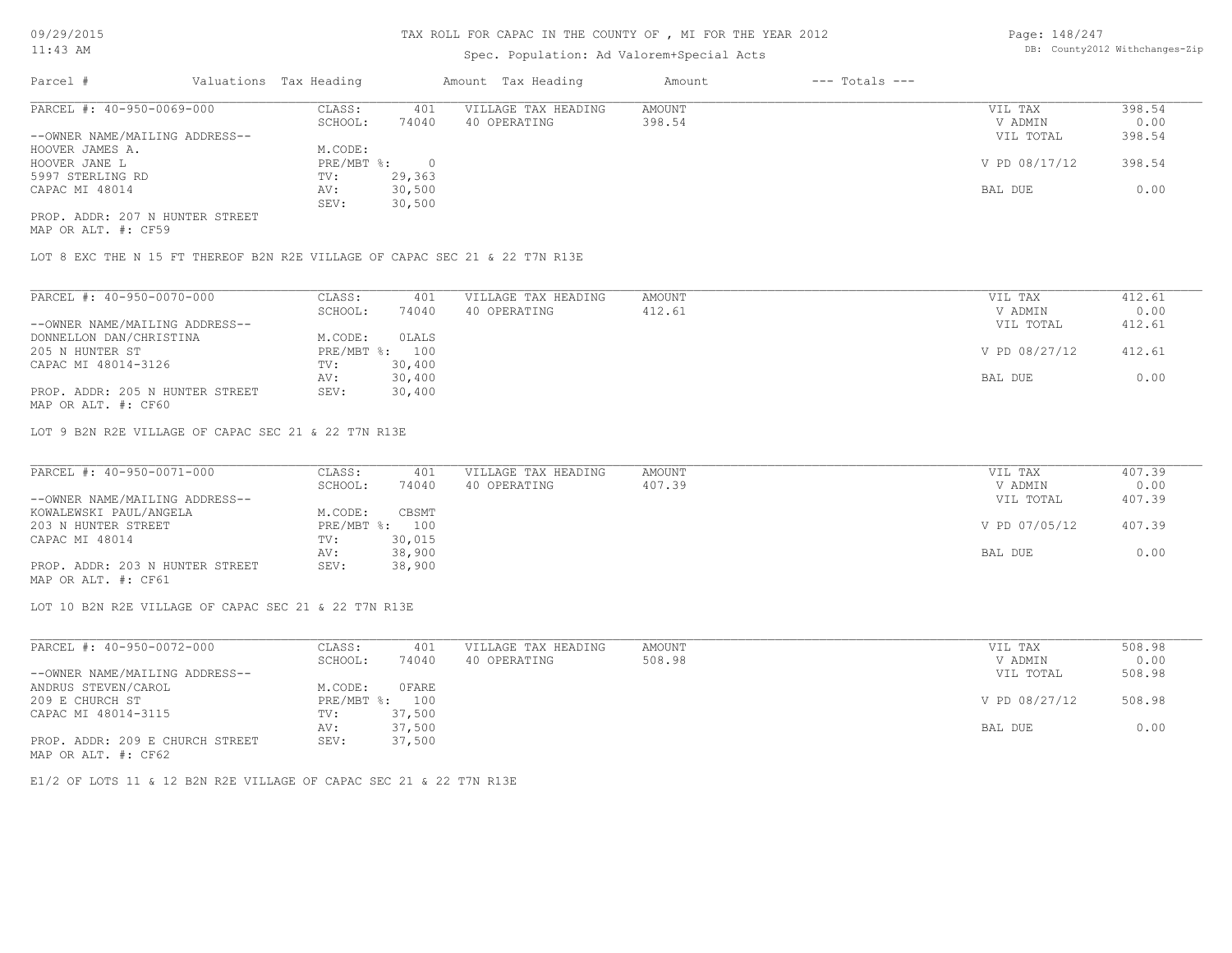# Spec. Population: Ad Valorem+Special Acts

Page: 149/247 DB: County2012 Withchanges-Zip

| Parcel #                        | Valuations Tax Heading |                | Amount Tax Heading  | Amount | $---$ Totals $---$ |               |        |
|---------------------------------|------------------------|----------------|---------------------|--------|--------------------|---------------|--------|
| PARCEL #: 40-950-0073-000       | CLASS:                 | 401            | VILLAGE TAX HEADING | AMOUNT |                    | VIL TAX       | 424.83 |
|                                 | SCHOOL:                | 74040          | 40 OPERATING        | 424.83 |                    | V ADMIN       | 0.00   |
| --OWNER NAME/MAILING ADDRESS--  |                        |                |                     |        |                    | VIL TOTAL     | 424.83 |
| LIBKIE PAUL/MASHA LIVING TRUST  | M.CODE:                | CBSMT          |                     |        |                    |               |        |
| 207 E CHURCH ST                 |                        | PRE/MBT %: 100 |                     |        |                    | V PD 07/05/12 | 424.83 |
| CAPAC MI 48014-3115             | TV:                    | 31,300         |                     |        |                    |               |        |
|                                 | AV:                    | 31,300         |                     |        |                    | BAL DUE       | 0.00   |
| PROP. ADDR: 207 E CHURCH STREET | SEV:                   | 31,300         |                     |        |                    |               |        |
|                                 |                        |                |                     |        |                    |               |        |

MAP OR ALT. #: CF63

W1/2 OF LOTS 11 & 12 B2N R2E VILLAGE OF CAPAC SEC 21 & 22 T7N R13E

| PARCEL #: 40-950-0074-000       | CLASS:  | 401            | VILLAGE TAX HEADING | AMOUNT | VIL TAX       | 329.82 |
|---------------------------------|---------|----------------|---------------------|--------|---------------|--------|
|                                 | SCHOOL: | 74040          | 40 OPERATING        | 329.82 | V ADMIN       | 0.00   |
| --OWNER NAME/MAILING ADDRESS--  |         |                |                     |        | VIL TOTAL     | 329.82 |
| STANLEY JAMES/VERONICA          | M.CODE: |                |                     |        |               |        |
| 305 E CHURCH ST                 |         | PRE/MBT %: 100 |                     |        | V PD 07/16/12 | 329.82 |
| CAPAC MI 48014-3117             | TV:     | 24,300         |                     |        |               |        |
|                                 | AV:     | 24,300         |                     |        | BAL DUE       | 0.00   |
| PROP. ADDR: 305 E CHURCH STREET | SEV:    | 24,300         |                     |        |               |        |
| MAP OR ALT. #: CF64             |         |                |                     |        |               |        |

E1/2 OF LOTS 1 & 2 B2N R3E VILLAGE OF CAPAC SEC 21 & 22 T7N R13E

| PARCEL #: 40-950-0075-000       | CLASS:  | 401            | VILLAGE TAX HEADING | AMOUNT | VIL TAX       | 442.47 |
|---------------------------------|---------|----------------|---------------------|--------|---------------|--------|
|                                 | SCHOOL: | 74040          | 40 OPERATING        | 442.47 | V ADMIN       | 0.00   |
| --OWNER NAME/MAILING ADDRESS--  |         |                |                     |        | VIL TOTAL     | 442.47 |
| DAWE MARION JEAN                | M.CODE: |                |                     |        |               |        |
| P.O. BOX 366                    |         | PRE/MBT %: 100 |                     |        | V PD 07/23/12 | 442.47 |
| CAPAC MI 48014-0366             | TV:     | 32,600         |                     |        |               |        |
|                                 | AV:     | 32,600         |                     |        | BAL DUE       | 0.00   |
| PROP. ADDR: 303 E CHURCH STREET | SEV:    | 32,600         |                     |        |               |        |
| MAP OR ALT. #: CF65             |         |                |                     |        |               |        |

W1/2 OF LOTS 1 & 2 B2N R3E VILLAGE OF CAPAC SEC 21 & 22 T7N R13E

| PARCEL #: 40-950-0076-000       | CLASS:     | 401    | VILLAGE TAX HEADING | AMOUNT | VIL TAX       | 465.55 |
|---------------------------------|------------|--------|---------------------|--------|---------------|--------|
|                                 | SCHOOL:    | 74040  | 40 OPERATING        | 465.55 | V ADMIN       | 0.00   |
| --OWNER NAME/MAILING ADDRESS--  |            |        |                     |        | VIL TOTAL     | 465.55 |
| YPMA, BRIAN/JENNIFER LUMBARDO   | M.CODE:    | OFARE  |                     |        |               |        |
| 204 N HUNTER ST                 | PRE/MBT %: | 100    |                     |        | V PD 08/27/12 | 465.55 |
| CAPAC MI 48014-3125             | TV:        | 34,300 |                     |        |               |        |
|                                 | AV:        | 34,300 |                     |        | BAL DUE       | 0.00   |
| PROP. ADDR: 204 N HUNTER STREET | SEV:       | 34,300 |                     |        |               |        |
| MAP OR ALT. #: CF66A            |            |        |                     |        |               |        |

LOT 3 B2N R3E VILLAGE OF CAPAC SEC 21 & 22 T7N R13E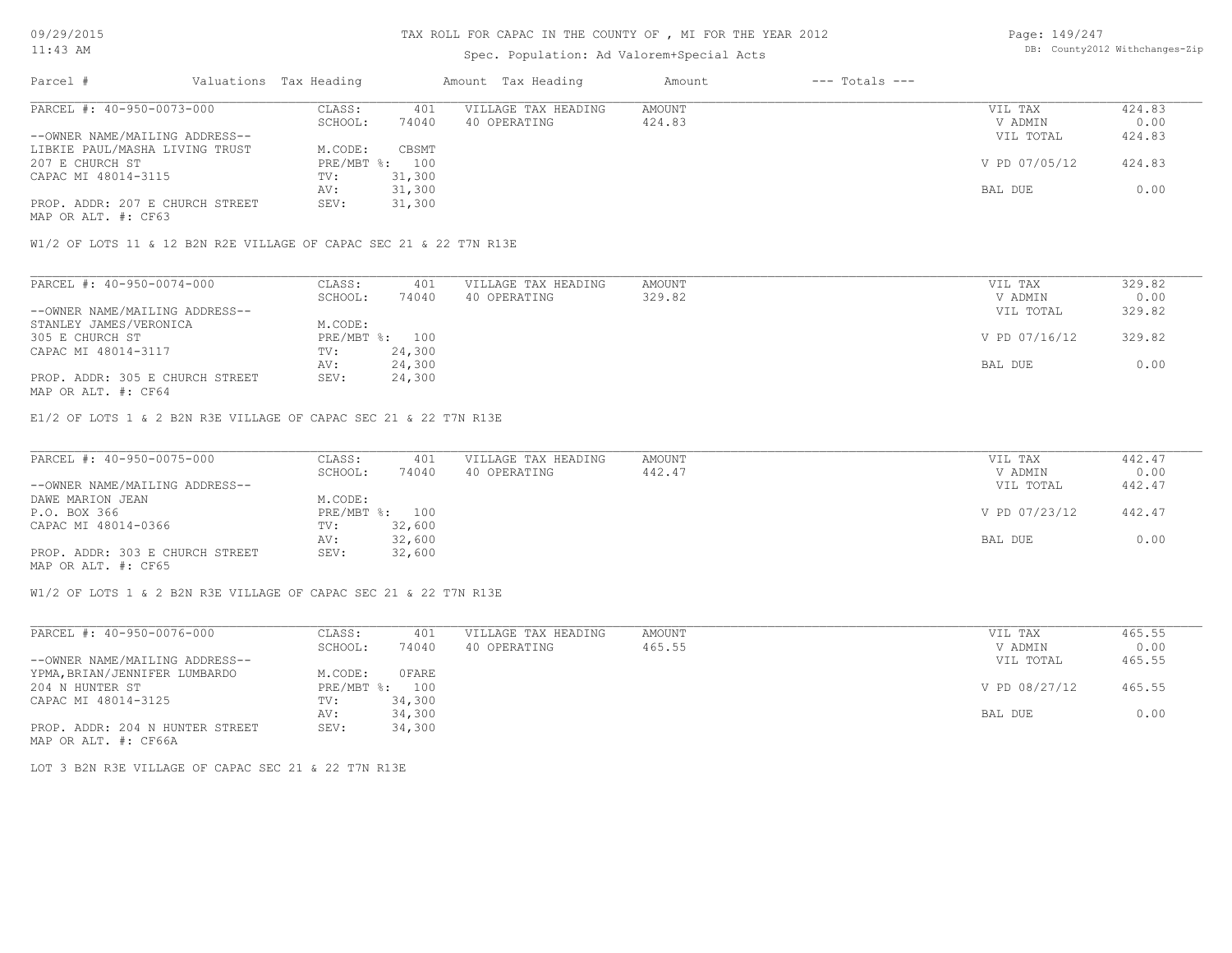### TAX ROLL FOR CAPAC IN THE COUNTY OF , MI FOR THE YEAR 2012

# Spec. Population: Ad Valorem+Special Acts

Page: 150/247 DB: County2012 Withchanges-Zip

| Parcel #                       | Valuations Tax Heading |        | Amount Tax Heading  | Amount | $---$ Totals $---$ |               |        |
|--------------------------------|------------------------|--------|---------------------|--------|--------------------|---------------|--------|
| PARCEL #: 40-950-0077-000      | CLASS:                 | 401    | VILLAGE TAX HEADING | AMOUNT |                    | VIL TAX       | 388.18 |
|                                | SCHOOL:                | 74040  | 40 OPERATING        | 388.18 |                    | V ADMIN       | 0.00   |
| --OWNER NAME/MAILING ADDRESS-- |                        |        |                     |        |                    | VIL TOTAL     | 388.18 |
| STOWERS MARY/BOB               | M.CODE:                |        |                     |        |                    |               |        |
| 1470 ORA RD                    | PRE/MBT %:             |        |                     |        |                    | V PD 08/27/12 | 388.18 |
| OXFORD MI 48371-3238           | TV:                    | 28,600 |                     |        |                    |               |        |
|                                | AV:                    | 28,600 |                     |        |                    | BAL DUE       | 0.00   |
| PROP. ADDR: 235 N LESTER ST    | SEV:                   | 28,600 |                     |        |                    |               |        |
| MAP OR ALT. #: CF66B           |                        |        |                     |        |                    |               |        |

LOT 7 B2N R3E VILLAGE OF CAPAC SEC 21 & 22 T7N R13E

| PARCEL #: 40-950-0078-000      | CLASS:     | 401    | VILLAGE TAX HEADING | AMOUNT | VIL TAX       | 367.82 |
|--------------------------------|------------|--------|---------------------|--------|---------------|--------|
|                                | SCHOOL:    | 74040  | 40 OPERATING        | 367.82 | V ADMIN       | 0.00   |
| --OWNER NAME/MAILING ADDRESS-- |            |        |                     |        | VIL TOTAL     | 367.82 |
| SHERIDAN MATTHEW A             | M.CODE:    | 00ESB  |                     |        |               |        |
| SHERIDAN AMANDA M              | PRE/MBT %: | 100    |                     |        | V PD 08/09/12 | 367.82 |
| 229 N LESTER ST                | TV:        | 27,100 |                     |        |               |        |
| CAPAC MI 48014                 | AV:        | 27,100 |                     |        | BAL DUE       | 0.00   |
|                                | SEV:       | 27,100 |                     |        |               |        |
| PROP. ADDR: 229 N LESTER ST    |            |        |                     |        |               |        |

MAP OR ALT. #: CF66C

LOT 8 B2N R3E VILLAGE OF CAPAC SEC 21 & 22 T7N R13E

| PARCEL #: 40-950-0079-000      | CLASS:  | 401            | VILLAGE TAX HEADING | AMOUNT | VIL TAX       | 374.61 |
|--------------------------------|---------|----------------|---------------------|--------|---------------|--------|
|                                | SCHOOL: | 74040          | 40 OPERATING        | 374.61 | V ADMIN       | 0.00   |
| --OWNER NAME/MAILING ADDRESS-- |         |                |                     |        | VIL TOTAL     | 374.61 |
| BERGEN PATRICIA A              | M.CODE: | OFARE          |                     |        |               |        |
| 223 N LESTER ST                |         | PRE/MBT %: 100 |                     |        | V PD 08/27/12 | 374.61 |
| CAPAC MI 48014                 | TV:     | 27,600         |                     |        |               |        |
|                                | AV:     | 27,600         |                     |        | BAL DUE       | 0.00   |
| PROP. ADDR: 223 N LESTER ST    | SEV:    | 27,600         |                     |        |               |        |
| MAP OR ALT. #: CF66D           |         |                |                     |        |               |        |

LOT 9 B2N R3E VILLAGE OF CAPAC SEC 21 & 22 T7N R13E

| PARCEL #: 40-950-0080-000      | CLASS:  | 401            | VILLAGE TAX HEADING | AMOUNT | VIL TAX       | 446.55 |
|--------------------------------|---------|----------------|---------------------|--------|---------------|--------|
|                                | SCHOOL: | 74040          | 40 OPERATING        | 446.55 | V ADMIN       | 0.00   |
| --OWNER NAME/MAILING ADDRESS-- |         |                |                     |        | VIL TOTAL     | 446.55 |
| SOCIA LAURA LYNN               | M.CODE: |                |                     |        |               |        |
| 217 N LESTER ST                |         | PRE/MBT %: 100 |                     |        | V PD 08/31/12 | 446.55 |
| CAPAC MI 48014                 | TV:     | 32,900         |                     |        |               |        |
|                                | AV:     | 32,900         |                     |        | BAL DUE       | 0.00   |
| PROP. ADDR: 217 N LESTER ST    | SEV:    | 32,900         |                     |        |               |        |
| MAP OR ALT. #: CF66E           |         |                |                     |        |               |        |

LOT 10 B2N R3E VILLAGE OF CAPAC SEC 21 & 22 T7N R13E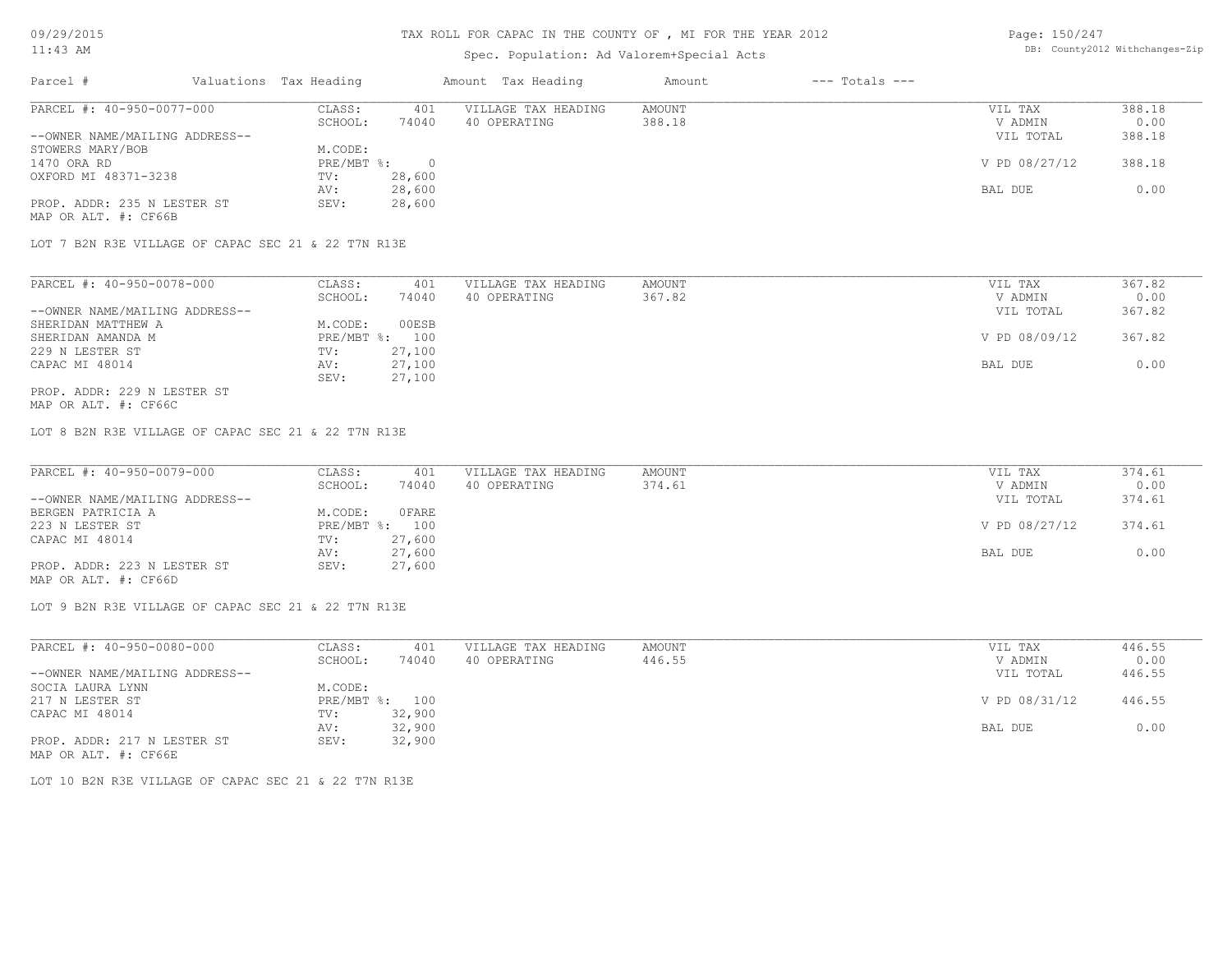### TAX ROLL FOR CAPAC IN THE COUNTY OF , MI FOR THE YEAR 2012

# Spec. Population: Ad Valorem+Special Acts

Page: 151/247 DB: County2012 Withchanges-Zip

| Parcel #                        | Valuations Tax Heading |        | Amount Tax Heading  | Amount | $---$ Totals $---$ |               |        |
|---------------------------------|------------------------|--------|---------------------|--------|--------------------|---------------|--------|
| PARCEL #: 40-950-0081-000       | CLASS:                 | 401    | VILLAGE TAX HEADING | AMOUNT |                    | VIL TAX       | 317.60 |
|                                 | SCHOOL:                | 74040  | 40 OPERATING        | 317.60 |                    | V ADMIN       | 0.00   |
| --OWNER NAME/MAILING ADDRESS--  |                        |        |                     |        |                    | VIL TOTAL     | 317.60 |
| KOCIS FRANK JOHN                | M.CODE:                |        |                     |        |                    |               |        |
| 8599 MASON RD                   | $PRE/MBT$ %:           |        |                     |        |                    | V PD 08/14/12 | 317.60 |
| YALE MI 48097                   | TV:                    | 23,400 |                     |        |                    |               |        |
|                                 | AV:                    | 23,400 |                     |        |                    | BAL DUE       | 0.00   |
| PROP. ADDR: 206 N HUNTER STREET | SEV:                   | 23,400 |                     |        |                    |               |        |
| MAP OR ALT. #: CF67             |                        |        |                     |        |                    |               |        |

LOT 4 B2N R3E VILLAGE OF CAPAC SEC 21 & 22 T7N R13E

| PARCEL #: 40-950-0082-000       | CLASS:  | 401            | VILLAGE TAX HEADING | AMOUNT | VIL TAX       | 359.68 |
|---------------------------------|---------|----------------|---------------------|--------|---------------|--------|
|                                 | SCHOOL: | 74040          | 40 OPERATING        | 359.68 | V ADMIN       | 0.00   |
| --OWNER NAME/MAILING ADDRESS--  |         |                |                     |        | VIL TOTAL     | 359.68 |
| BARBIER ROBERT                  | M.CODE: | OFARE          |                     |        |               |        |
| 208 N HUNTER ST                 |         | PRE/MBT %: 100 |                     |        | V PD 08/27/12 | 359.68 |
| CAPAC MI 48014-3125             | TV:     | 26,500         |                     |        |               |        |
|                                 | AV:     | 26,500         |                     |        | BAL DUE       | 0.00   |
| PROP. ADDR: 208 N HUNTER STREET | SEV:    | 26,500         |                     |        |               |        |
| MAP OR ALT. #: CF68             |         |                |                     |        |               |        |

LOT 5 B2N R3E VILLAGE OF CAPAC

| PARCEL #: 40-950-0083-000      | CLASS:     | 401    | VILLAGE TAX HEADING | AMOUNT | VIL TAX       | 354.25 |
|--------------------------------|------------|--------|---------------------|--------|---------------|--------|
|                                | SCHOOL:    | 74040  | 40 OPERATING        | 354.25 | V ADMIN       | 0.00   |
| --OWNER NAME/MAILING ADDRESS-- |            |        |                     |        | VIL TOTAL     | 354.25 |
| HOOVER JAMES/JANE              | M.CODE:    |        |                     |        |               |        |
| 5997 STERLING RD               | PRE/MBT %: |        |                     |        | V PD 08/17/12 | 354.25 |
| CAPAC MI 48014                 | TV:        | 26,100 |                     |        |               |        |
|                                | AV:        | 26,100 |                     |        | BAL DUE       | 0.00   |
| PROP. ADDR: 210 N HUNTER ST    | SEV:       | 26,100 |                     |        |               |        |
| MAP OR ALT. #: CF69            |            |        |                     |        |               |        |

LOT 6 B2N R3E VILLAGE OF CAPAC SEC 21 & 22 T7N R13E

| PARCEL #: 40-950-0084-000       | CLASS:     | 401      | VILLAGE TAX HEADING | AMOUNT | VIL TAX       | 413.97 |
|---------------------------------|------------|----------|---------------------|--------|---------------|--------|
|                                 | SCHOOL:    | 74040    | 40 OPERATING        | 413.97 | V ADMIN       | 0.00   |
| --OWNER NAME/MAILING ADDRESS--  |            |          |                     |        | VIL TOTAL     | 413.97 |
| MOORE PAULIE K                  | M.CODE:    |          |                     |        |               |        |
| 311 E CHURCH ST                 | PRE/MBT %: | $\Omega$ |                     |        | V PD 08/24/12 | 413.97 |
| CAPAC MI 48014-3117             | TV:        | 30,500   |                     |        |               |        |
|                                 | AV:        | 30,500   |                     |        | BAL DUE       | 0.00   |
| PROP. ADDR: 311 E CHURCH STREET | SEV:       | 30,500   |                     |        |               |        |
| MAP OR ALT. #: CF70             |            |          |                     |        |               |        |

E1/2 OF LOTS 11 & 12 B2N R3E VILLAGE OF CAPAC SEC 21 & 22 T7N R13E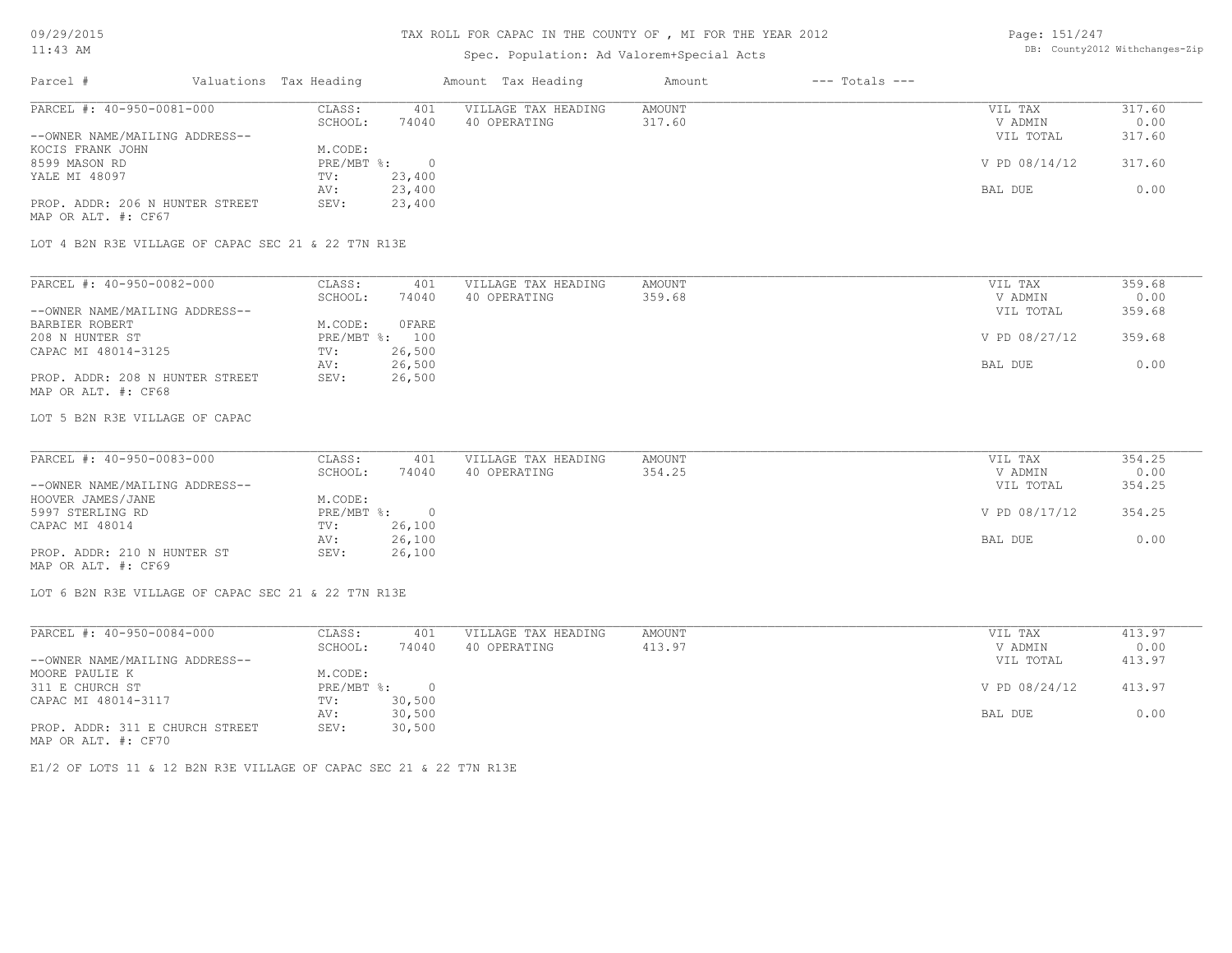### Spec. Population: Ad Valorem+Special Acts

Page: 152/247 DB: County2012 Withchanges-Zip

| Parcel #                        | Valuations Tax Heading |        | Amount Tax Heading  | Amount | $---$ Totals $---$ |               |        |
|---------------------------------|------------------------|--------|---------------------|--------|--------------------|---------------|--------|
| PARCEL #: 40-950-0085-000       | CLASS:                 | 401    | VILLAGE TAX HEADING | AMOUNT |                    | VIL TAX       | 302.67 |
|                                 | SCHOOL:                | 74040  | 40 OPERATING        | 302.67 |                    | V ADMIN       | 0.00   |
| --OWNER NAME/MAILING ADDRESS--  |                        |        |                     |        |                    | VIL TOTAL     | 302.67 |
| ROSILLO GUILLERMINA ROJAS       | M.CODE:                | CBSMT  |                     |        |                    |               |        |
| 307 E CHURCH STREET             | PRE/MBT %: 100         |        |                     |        |                    | V PD 07/05/12 | 302.67 |
| CAPAC MI 48014                  | TV:                    | 22,300 |                     |        |                    |               |        |
|                                 | AV:                    | 22,300 |                     |        |                    | BAL DUE       | 0.00   |
| PROP. ADDR: 307 E CHURCH STREET | SEV:                   | 22,300 |                     |        |                    |               |        |
|                                 |                        |        |                     |        |                    |               |        |

MAP OR ALT. #: CF71

W1/2 OF LOTS 11 & 12 B2N R3E VILLAGE OF CAPAC SEC 21 & 22 T7N R13E

| PARCEL #: 40-950-0086-000        | CLASS:  | 401            | VILLAGE TAX HEADING | AMOUNT | VIL TAX       | 420.76 |
|----------------------------------|---------|----------------|---------------------|--------|---------------|--------|
|                                  | SCHOOL: | 74040          | 40 OPERATING        | 420.76 | V ADMIN       | 0.00   |
| --OWNER NAME/MAILING ADDRESS--   |         |                |                     |        | VIL TOTAL     | 420.76 |
| HARGRAVE BERTHA                  | M.CODE: |                |                     |        |               |        |
| 103 E ALDRICH ST                 |         | PRE/MBT %: 100 |                     |        | V PD 09/04/12 | 420.76 |
| CAPAC MI 48014                   | TV:     | 31,000         |                     |        |               |        |
|                                  | AV:     | 31,000         |                     |        | BAL DUE       | 0.00   |
| PROP. ADDR: 103 E ALDRICH STREET | SEV:    | 31,000         |                     |        |               |        |
| MAP OR ALT. #: CF72              |         |                |                     |        |               |        |

& 22 T7N R13E SW COR, TH TO A PTE ON E LINE 12 FT N OF ITS SE COR B3N R1E VILLAGE OF CAPAC SEC 21 E60 FT OF LOT 1 & E 60 FT OF THAT PART OF LOT 2 LYING S OF A LINE BEG 4 FT N OF ITS

| PARCEL #: 40-950-0087-000      | CLASS:  | 401            | VILLAGE TAX HEADING | AMOUNT | VIL TAX       | 400.40 |
|--------------------------------|---------|----------------|---------------------|--------|---------------|--------|
|                                | SCHOOL: | 74040          | 40 OPERATING        | 400.40 | V ADMIN       | 0.00   |
| --OWNER NAME/MAILING ADDRESS-- |         |                |                     |        | VIL TOTAL     | 400.40 |
| HARGRAVE EUGENE/E              | M.CODE: | 0 FARE         |                     |        |               |        |
| 302 N MAIN ST                  |         | PRE/MBT %: 100 |                     |        | V PD 08/27/12 | 400.40 |
| CAPAC MI 48014-3146            | TV:     | 29,500         |                     |        |               |        |
|                                | AV:     | 29,500         |                     |        | BAL DUE       | 0.00   |
| PROP. ADDR: 302 N MAIN ST      | SEV:    | 29,500         |                     |        |               |        |
| MAP OR ALT. #: CF7             |         |                |                     |        |               |        |

& 22 T7N R13E LOT LINE 12 FT N OF ITS SE COR, EXC E 60 FT THEREOF B3N R1E VILLAGE OF CAPAC SEC 21 LOT 1 & THAT PART LOT 2 LYING S OF A LINE BEG 4 FT N OF ITS SW COR, TH TO PTE ON E

| PARCEL #: 40-950-0088-000      | CLASS:     | 401    | VILLAGE TAX HEADING | AMOUNT | VIL TAX   | 454.69 |
|--------------------------------|------------|--------|---------------------|--------|-----------|--------|
|                                | SCHOOL:    | 74040  | 40 OPERATING        | 454.69 | V ADMIN   | 0.00   |
| --OWNER NAME/MAILING ADDRESS-- |            |        |                     |        | VIL TOTAL | 454.69 |
| SHULL ROSEMARY                 | M.CODE:    |        |                     |        |           |        |
| 306 N MAIN ST                  | PRE/MBT %: |        |                     |        | BAL DUE   | 454.69 |
| CAPAC MI 48014                 | TV:        | 33,500 |                     |        |           |        |
|                                | AV:        | 33,500 |                     |        |           |        |
| PROP. ADDR: 306 N MAIN ST      | SEV:       | 33,500 |                     |        |           |        |
| MAP OR ALT. #: CF74            |            |        |                     |        |           |        |

FT N OF SE COR B3N R1E VILLAGE OF CAPAC SEC 21 & 22 T7N R13E LOT 2 EXC PART LYING S OF A LINE, BEG 4 FT N OF SW COR, TH TO PTE ON E LOT LINE 12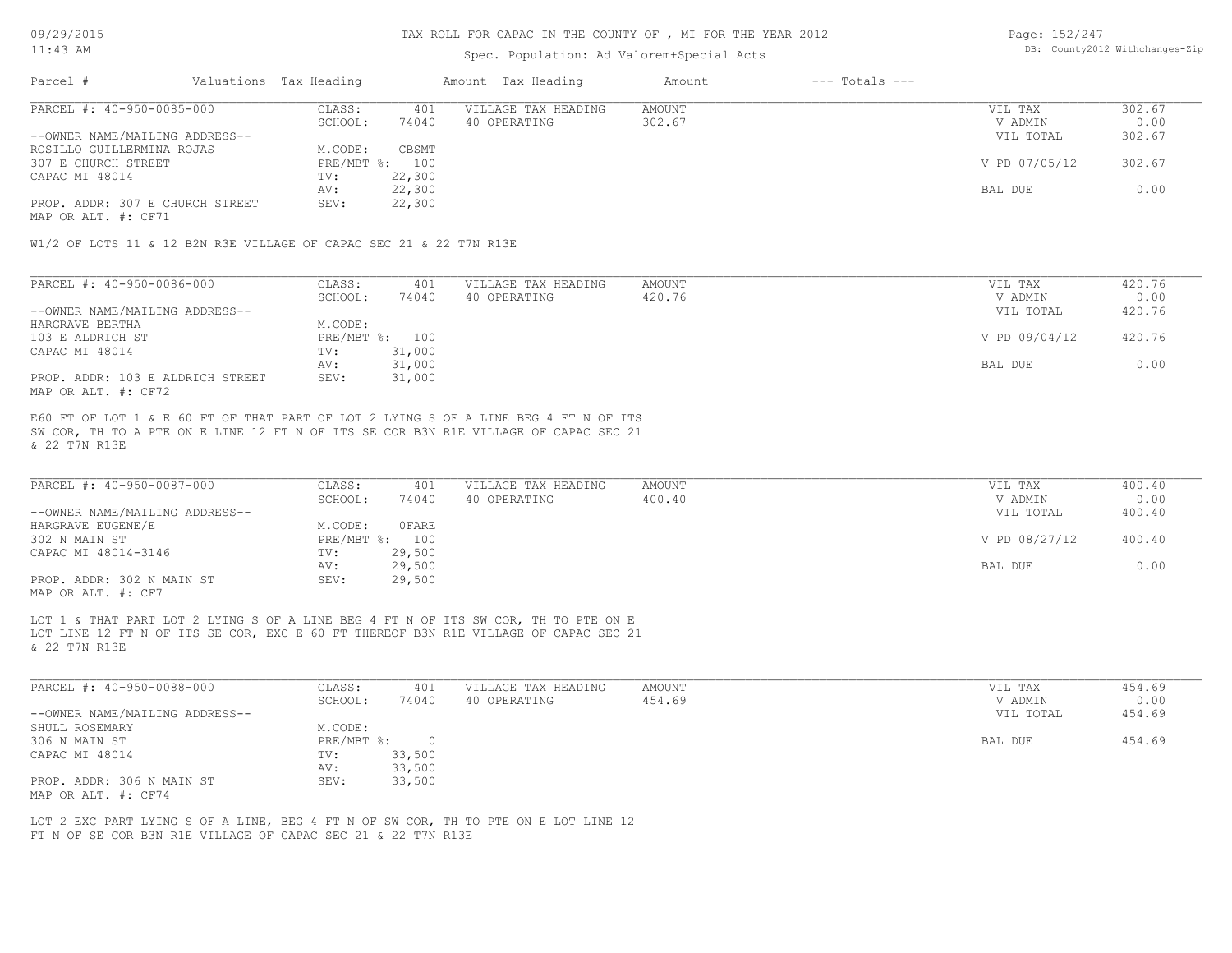# Spec. Population: Ad Valorem+Special Acts

| Page: 153/247 |                                |
|---------------|--------------------------------|
|               | DB: County2012 Withchanges-Zip |

| Parcel #                       | Valuations Tax Heading |        | Amount Tax Heading  | Amount | $---$ Totals $---$ |               |        |
|--------------------------------|------------------------|--------|---------------------|--------|--------------------|---------------|--------|
| PARCEL #: 40-950-0089-000      | CLASS:                 | 401    | VILLAGE TAX HEADING | AMOUNT |                    | VIL TAX       | 536.13 |
|                                | SCHOOL:                | 74040  | 40 OPERATING        | 536.13 |                    | V ADMIN       | 0.00   |
| --OWNER NAME/MAILING ADDRESS-- |                        |        |                     |        |                    | VIL TOTAL     | 536.13 |
| LEWTHWAITE NAOMI & SARAH       | M.CODE:                | 00WBF  |                     |        |                    |               |        |
| 308 N MAIN ST                  | $PRE/MBT$ %:           | 100    |                     |        |                    | V PD 08/30/12 | 536.13 |
| CAPAC MI 48014-3146            | TV:                    | 39,500 |                     |        |                    |               |        |
|                                | AV:                    | 39,500 |                     |        |                    | BAL DUE       | 0.00   |
| PROP. ADDR: 308 N MAIN ST      | SEV:                   | 39,500 |                     |        |                    |               |        |
| MAP OR ALT. #: CF75            |                        |        |                     |        |                    |               |        |

LOT 3 B3N R1E VILLAGE OF CAPAC SEC 21 & 22 T7N R13E

| PARCEL #: 40-950-0090-000      | CLASS:     | 401    | VILLAGE TAX HEADING | AMOUNT | VIL TAX       | 488.62 |
|--------------------------------|------------|--------|---------------------|--------|---------------|--------|
|                                | SCHOOL:    | 74040  | 40 OPERATING        | 488.62 | V ADMIN       | 0.00   |
| --OWNER NAME/MAILING ADDRESS-- |            |        |                     |        | VIL TOTAL     | 488.62 |
| PAYNE NEIL C.                  | M.CODE:    | OFARE  |                     |        |               |        |
| PAYNE NICOLE H.                | PRE/MBT %: | 100    |                     |        | V PD 08/27/12 | 488.62 |
| 312 N MAIN ST                  | TV:        | 36,000 |                     |        |               |        |
| CAPAC MI 48014-3146            | AV:        | 36,000 |                     |        | BAL DUE       | 0.00   |
|                                | SEV:       | 36,000 |                     |        |               |        |
| PROP. ADDR: 312 N MAIN ST      |            |        |                     |        |               |        |

MAP OR ALT. #: CF76

LOT 4 & S 16' OF LOT 5 B3N R1E VILLAGE OF CAPAC

| PARCEL #: 40-950-0092-001                             | CLASS:     | 401    | VILLAGE TAX HEADING | AMOUNT | VIL TAX       | 504.91 |
|-------------------------------------------------------|------------|--------|---------------------|--------|---------------|--------|
|                                                       | SCHOOL:    | 74040  | 40 OPERATING        | 504.91 | V ADMIN       | 0.00   |
| --OWNER NAME/MAILING ADDRESS--                        |            |        |                     |        | VIL TOTAL     | 504.91 |
| COSTA ANTHONY                                         | M.CODE:    |        |                     |        |               |        |
| 31660 MCNAMEE                                         | PRE/MBT %: |        |                     |        | V PD 07/16/12 | 504.91 |
| FRASER MI 48026                                       | TV:        | 37,200 |                     |        |               |        |
|                                                       | AV:        | 37,200 |                     |        | BAL DUE       | 0.00   |
| PROP. ADDR: 316 N MAIN ST                             | SEV:       | 37,200 |                     |        |               |        |
| $\cdots$ $\cdots$ $\cdots$ $\cdots$ $\cdots$ $\cdots$ |            |        |                     |        |               |        |

MAP OR ALT. #: CF77A

N 2' OF LOT 5 AND ALL OF LOT 6 B3N R1E VILLAGE OF CAPAC SEC 21 & 22 T7N R13E

| PARCEL #: 40-950-0093-001      | CLASS:     | 401    | VILLAGE TAX HEADING | AMOUNT | VIL TAX       | 438.40 |
|--------------------------------|------------|--------|---------------------|--------|---------------|--------|
|                                | SCHOOL:    | 74040  | 40 OPERATING        | 438.40 | V ADMIN       | 0.00   |
| --OWNER NAME/MAILING ADDRESS-- |            |        |                     |        | VIL TOTAL     | 438.40 |
| LANGEVIN RICHARD               | M.CODE:    | OFARE  |                     |        |               |        |
| 314 N MAIN ST                  | PRE/MBT %: | 100    |                     |        | V PD 08/27/12 | 438.40 |
| CAPAC MI 48014-3146            | TV:        | 32,300 |                     |        |               |        |
|                                | AV:        | 32,300 |                     |        | BAL DUE       | 0.00   |
| PROP. ADDR: 314 N MAIN ST      | SEV:       | 32,300 |                     |        |               |        |
| MAP OR ALT. #: CF77B           |            |        |                     |        |               |        |

S57 FT OF N 59 FT OF LOT 5 B3N R1E VILLAGE OF CAPAC SEC 21 & 22 T7N R13E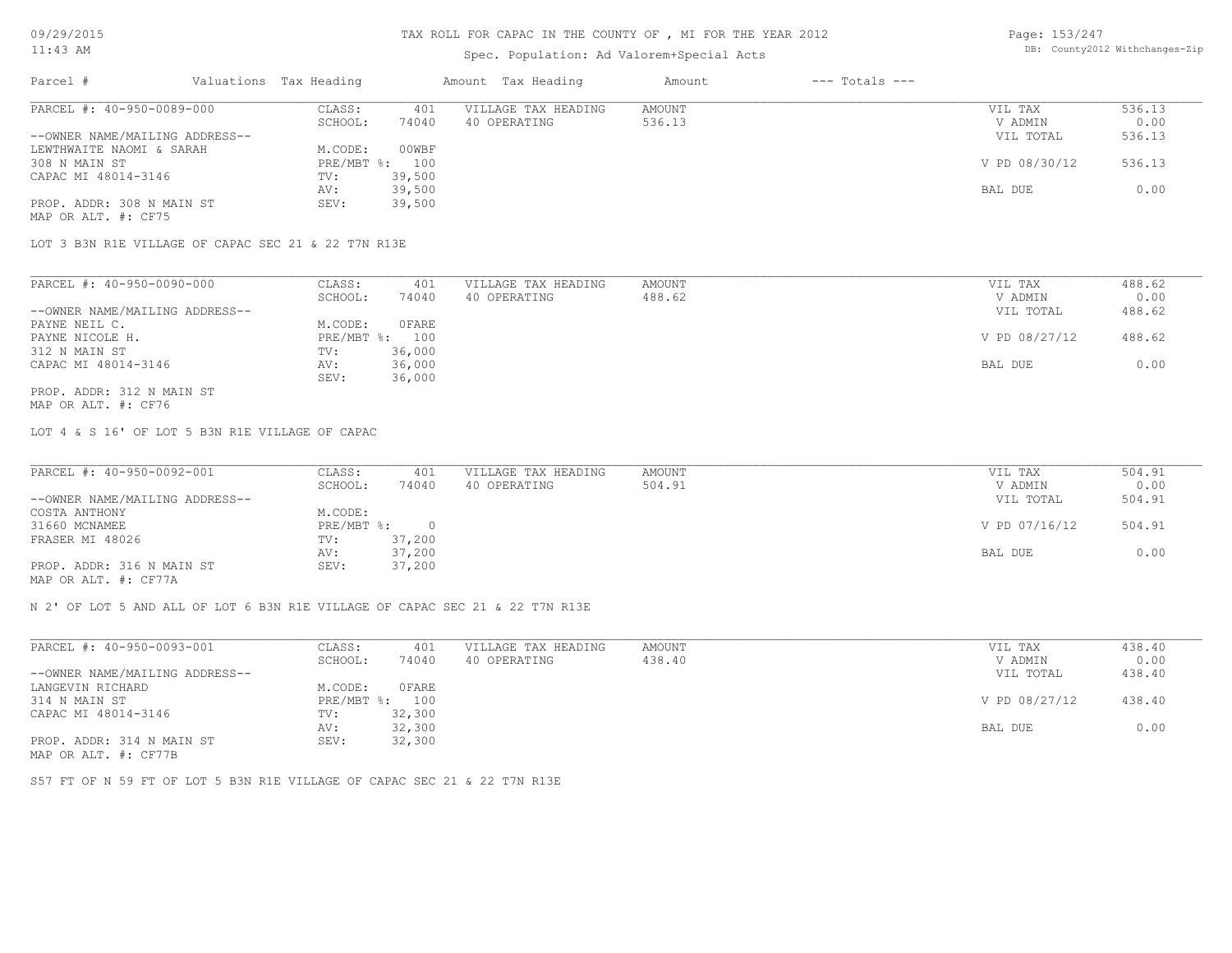# TAX ROLL FOR CAPAC IN THE COUNTY OF , MI FOR THE YEAR 2012

### Spec. Population: Ad Valorem+Special Acts

Page: 154/247 DB: County2012 Withchanges-Zip

| Parcel #                       | Valuations Tax Heading |        | Amount Tax Heading  | Amount | $---$ Totals $---$ |               |        |
|--------------------------------|------------------------|--------|---------------------|--------|--------------------|---------------|--------|
| PARCEL #: 40-950-0094-000      | CLASS:                 | 401    | VILLAGE TAX HEADING | AMOUNT |                    | VIL TAX       | 617.57 |
|                                | SCHOOL:                | 74040  | 40 OPERATING        | 617.57 |                    | V ADMIN       | 0.00   |
| --OWNER NAME/MAILING ADDRESS-- |                        |        |                     |        |                    | VIL TOTAL     | 617.57 |
| POTTER DENNIS/LORI             | M.CODE:                |        |                     |        |                    |               |        |
| 323 N WALKER ST                | $PRE/MBT$ %:           | 60     |                     |        |                    | V PD 08/09/12 | 617.57 |
| CAPAC MI 48014-3172            | TV:                    | 45,500 |                     |        |                    |               |        |
|                                | AV:                    | 45,500 |                     |        |                    | BAL DUE       | 0.00   |
| PROP. ADDR: 323 N WALKER ST    | SEV:                   | 45,500 |                     |        |                    |               |        |
| MAP OR ALT. #: CF78A           |                        |        |                     |        |                    |               |        |

LOT 7 B3N R1E VILLAGE OF CAPAC SEC 21 & 22 T7N R13E

| PARCEL #: 40-950-0095-000      | CLASS:     | 401    | VILLAGE TAX HEADING | AMOUNT | VIL TAX       | 465.55 |
|--------------------------------|------------|--------|---------------------|--------|---------------|--------|
|                                | SCHOOL:    | 74040  | 40 OPERATING        | 465.55 | V ADMIN       | 0.00   |
| --OWNER NAME/MAILING ADDRESS-- |            |        |                     |        | VIL TOTAL     | 465.55 |
| FOWLER MICHELE LYNN            | M.CODE:    |        |                     |        |               |        |
| 736 S FLICKER CT               | PRE/MBT %: |        |                     |        | V PD 08/09/12 | 465.55 |
| ANAHEIM CA 92807               | TV:        | 34,300 |                     |        |               |        |
|                                | AV:        | 34,300 |                     |        | BAL DUE       | 0.00   |
| PROP. ADDR: 317 N WALKER ST    | SEV:       | 34,300 |                     |        |               |        |
| MAP OR ALT. #: CF78B           |            |        |                     |        |               |        |

LOT 8 B3N R1E VILLAGE OF CAPAC SEC 21 & 22 T7N R13E

| PARCEL #: 40-950-0096-000      | CLASS:  | 401            | VILLAGE TAX HEADING | AMOUNT | VIL TAX       | 548.34 |
|--------------------------------|---------|----------------|---------------------|--------|---------------|--------|
|                                | SCHOOL: | 74040          | 40 OPERATING        | 548.34 | V ADMIN       | 0.00   |
| --OWNER NAME/MAILING ADDRESS-- |         |                |                     |        | VIL TOTAL     | 548.34 |
| PATTON KEVIN E                 | M.CODE: | CBSMT          |                     |        |               |        |
| PATTON DONNA G                 |         | PRE/MBT %: 100 |                     |        | V PD 07/05/12 | 548.34 |
| 309 N WALKER ST                | TV:     | 40,400         |                     |        |               |        |
| CAPAC MI 48014-3172            | AV:     | 40,400         |                     |        | BAL DUE       | 0.00   |
|                                | SEV:    | 40,400         |                     |        |               |        |
| PROP. ADDR: 309 N WALKER ST    |         |                |                     |        |               |        |

MAP OR ALT. #: CF79

LOT 9 B3N R1E VILLAGE OF CAPAC SEC 21 & 22 T7N R13E

| PARCEL #: 40-950-0097-000      | CLASS:     | 401    | VILLAGE TAX HEADING | AMOUNT | VIL TAX       | 408.54 |
|--------------------------------|------------|--------|---------------------|--------|---------------|--------|
|                                | SCHOOL:    | 74040  | 40 OPERATING        | 408.54 | V ADMIN       | 0.00   |
| --OWNER NAME/MAILING ADDRESS-- |            |        |                     |        | VIL TOTAL     | 408.54 |
| TREECE WESLEY/CAROLINE TRUST   | M.CODE:    |        |                     |        |               |        |
| 2325 MILLER RD                 | PRE/MBT %: |        |                     |        | V PD 07/05/12 | 408.54 |
| ALLENTON MI 48002              | TV:        | 30,100 |                     |        |               |        |
|                                | AV:        | 30,100 |                     |        | BAL DUE       | 0.00   |
| PROP. ADDR: 303 N WALKER ST    | SEV:       | 30,100 |                     |        |               |        |
| MAP OR ALT. #: CF80            |            |        |                     |        |               |        |

LOT 10 B3N R1E VILLAGE OF CAPAC SEC 21 & 22 T7N R13E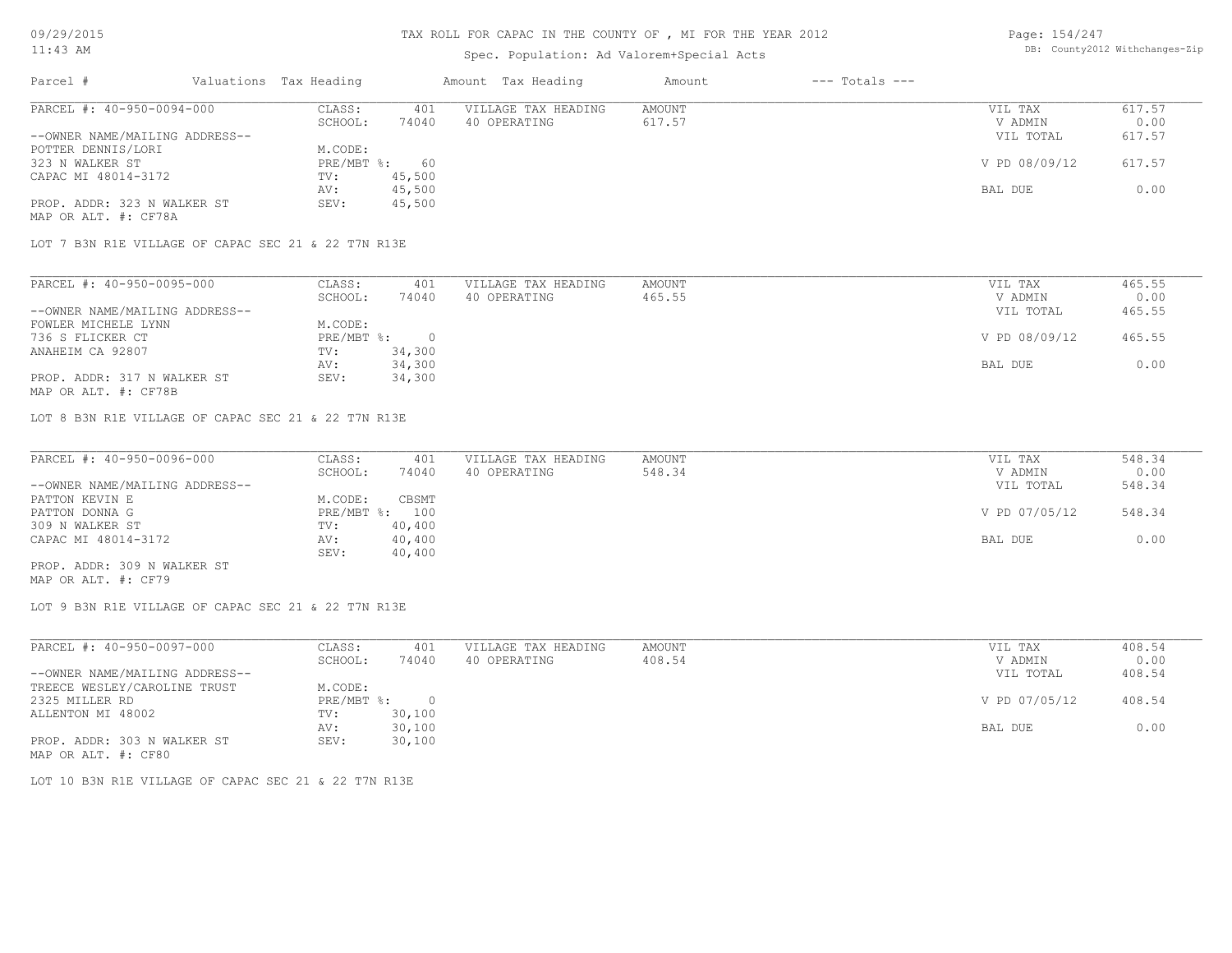#### TAX ROLL FOR CAPAC IN THE COUNTY OF , MI FOR THE YEAR 2012

### Spec. Population: Ad Valorem+Special Acts

Page: 155/247 DB: County2012 Withchanges-Zip

| Parcel #                       | Valuations Tax Heading |        | Amount Tax Heading  | Amount | $---$ Totals $---$ |               |        |
|--------------------------------|------------------------|--------|---------------------|--------|--------------------|---------------|--------|
| PARCEL #: 40-950-0098-000      | CLASS:                 | 401    | VILLAGE TAX HEADING | AMOUNT |                    | VIL TAX       | 267.38 |
|                                | SCHOOL:                | 74040  | 40 OPERATING        | 267.38 |                    | V ADMIN       | 0.00   |
| --OWNER NAME/MAILING ADDRESS-- |                        |        |                     |        |                    | VIL TOTAL     | 267.38 |
| GLOMBOWSKI. SCOTT & CHRISTINE  | M.CODE:                | AMHOM  |                     |        |                    |               |        |
| 301 N WALKER ST                | PRE/MBT %: 100         |        |                     |        |                    | V PD 08/24/12 | 267.38 |
| CAPAC MI 48014-3172            | TV:                    | 19,700 |                     |        |                    |               |        |
|                                | AV:                    | 19,700 |                     |        |                    | BAL DUE       | 0.00   |
| PROP. ADDR: 301 N WALKER ST    | SEV:                   | 19,700 |                     |        |                    |               |        |
|                                |                        |        |                     |        |                    |               |        |

MAP OR ALT. #: CF81A

N50 FT OF E 1/2 OF LOT 11 B3N R1E VILLAGE OF CAPAC SEC 21 & 22 T7N R13E

| PARCEL #: 40-950-0099-000        | CLASS:     | 401    | VILLAGE TAX HEADING | AMOUNT | VIL TAX       | 294.53 |
|----------------------------------|------------|--------|---------------------|--------|---------------|--------|
|                                  | SCHOOL:    | 74040  | 40 OPERATING        | 294.53 | V ADMIN       | 0.00   |
| --OWNER NAME/MAILING ADDRESS--   |            |        |                     |        | VIL TOTAL     | 294.53 |
| HAMADA NORMAN/MARJORIE TRUST     | M.CODE:    |        |                     |        |               |        |
| 8218 RAVINE DR                   | PRE/MBT %: |        |                     |        | V PD 08/27/12 | 294.53 |
| WESTLAND MI 48185-1108           | TV:        | 21,700 |                     |        |               |        |
|                                  | AV:        | 21,700 |                     |        | BAL DUE       | 0.00   |
| PROP. ADDR: 107 E ALDRICH STREET | SEV:       | 21,700 |                     |        |               |        |
| MAP OR ALT. #: CF81B             |            |        |                     |        |               |        |

& 22 T7N R13E E1/2 OF LOTS 11 & 12 EXC N 50 FT OF E 1/2 OF LOT 11 B3N R1E VILLAGE OF CAPAC SEC 21

| PARCEL #: 40-950-0100-000        | CLASS:       | 401    | VILLAGE TAX HEADING | AMOUNT | VIL TAX       | 430.26 |
|----------------------------------|--------------|--------|---------------------|--------|---------------|--------|
|                                  | SCHOOL:      | 74040  | 40 OPERATING        | 430.26 | V ADMIN       | 0.00   |
| --OWNER NAME/MAILING ADDRESS--   |              |        |                     |        | VIL TOTAL     | 430.26 |
| GOTTSCHALK ALFRED                | M.CODE:      |        |                     |        |               |        |
| 105 E ALDRICH ST                 | $PRE/MBT$ %: | 100    |                     |        | V PD 07/16/12 | 430.26 |
| CAPAC MI 48014-3101              | TV:          | 31,700 |                     |        |               |        |
|                                  | AV:          | 31,700 |                     |        | BAL DUE       | 0.00   |
| PROP. ADDR: 105 E ALDRICH STREET | SEV:         | 31,700 |                     |        |               |        |
| MAP OR ALT. #: CF82              |              |        |                     |        |               |        |

 $\_$  , and the state of the state of the state of the state of the state of the state of the state of the state of the state of the state of the state of the state of the state of the state of the state of the state of the

W1/2 OF LOTS 11 & 12 B3N R1E VILLAGE OF CAPAC SEC 21 & 22 T7N R13E

| PARCEL #: 40-950-0101-000        | CLASS:  | 401            | VILLAGE TAX HEADING | AMOUNT | VIL TAX   | 568.70 |
|----------------------------------|---------|----------------|---------------------|--------|-----------|--------|
|                                  | SCHOOL: | 74040          | 40 OPERATING        | 568.70 | V ADMIN   | 0.00   |
| --OWNER NAME/MAILING ADDRESS--   |         |                |                     |        | VIL TOTAL | 568.70 |
| RODRIGUEZ JR JOHN                | M.CODE: |                |                     |        |           |        |
| 205 E ALDRICH ST                 |         | PRE/MBT %: 100 |                     |        | BAL DUE   | 568.70 |
| CAPAC MI 48014-3103              | TV:     | 41,900         |                     |        |           |        |
|                                  | AV:     | 41,900         |                     |        |           |        |
| PROP. ADDR: 205 E ALDRICH STREET | SEV:    | 41,900         |                     |        |           |        |
| MAP OR ALT. #: CF83              |         |                |                     |        |           |        |

55' OF LOTS 1 & 2 & ALLEY ADJ TO E VILLAGE OF CAPAC BEG AT SW COR LOT 12 B3N R2E,TH N 150',TH W 75',TH S 150',TH E 75' TO BEG. BEING E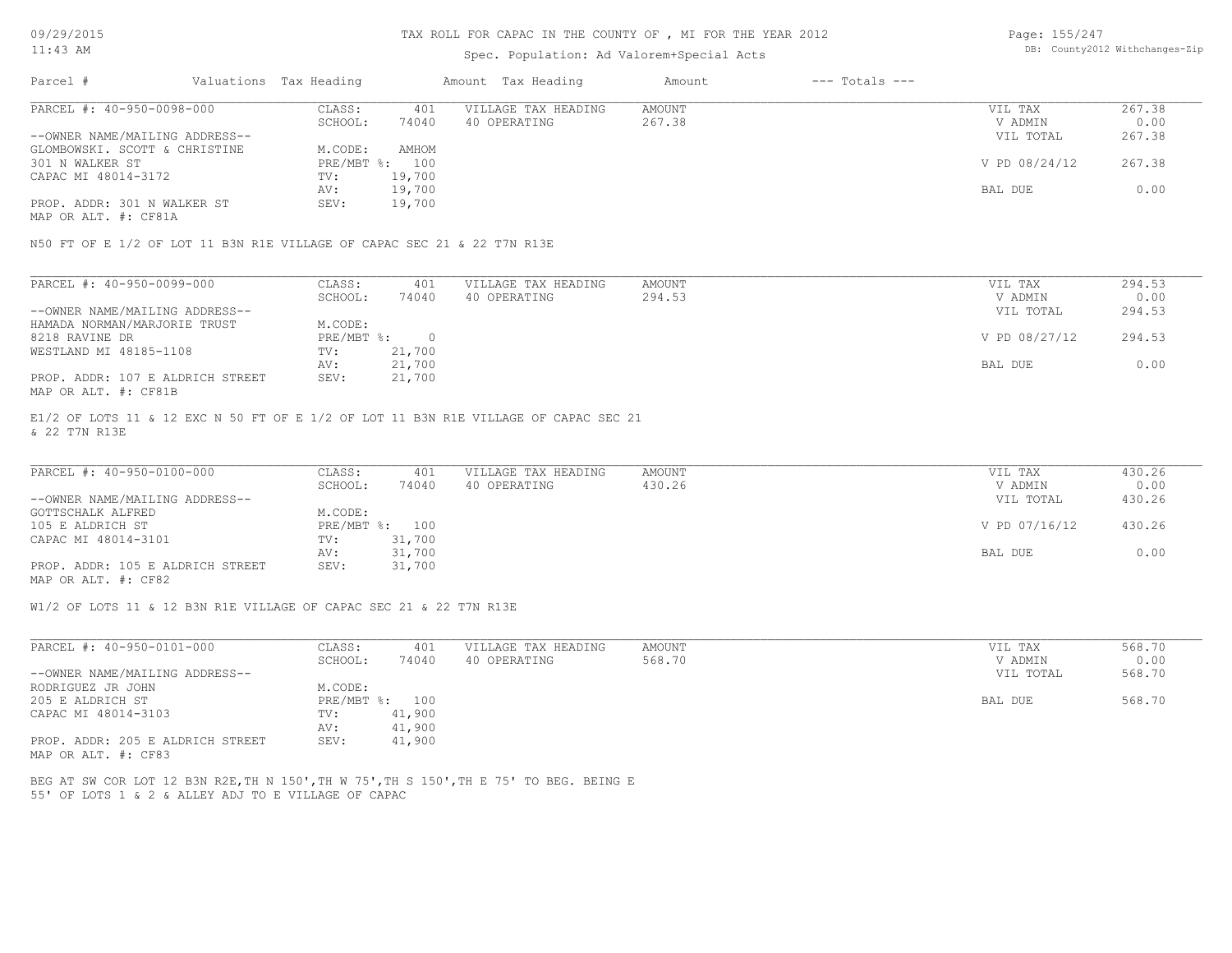### Spec. Population: Ad Valorem+Special Acts

| Page: 156/247 |                                |
|---------------|--------------------------------|
|               | DB: County2012 Withchanges-Zip |

| Parcel #                         | Valuations Tax Heading |        | Amount Tax Heading  | Amount | $---$ Totals $---$ |               |        |
|----------------------------------|------------------------|--------|---------------------|--------|--------------------|---------------|--------|
| PARCEL #: 40-950-0102-000        | CLASS:                 | 401    | VILLAGE TAX HEADING | AMOUNT |                    | VIL TAX       | 748.58 |
|                                  | SCHOOL:                | 74040  | 40 OPERATING        | 182.31 |                    | V ADMIN       | 0.00   |
| --OWNER NAME/MAILING ADDRESS--   |                        |        | UTIL                | 566.27 |                    | VIL TOTAL     | 748.58 |
| NINO RUBEN & DEANNA              | M.CODE:                |        |                     |        |                    |               |        |
| 203 E ALDRICH ST                 | PRE/MBT %: 100         |        |                     |        |                    | V PD 08/14/12 | 566.27 |
| CAPAC MI 48014-3103              | TV:                    | 13,432 |                     |        |                    |               |        |
|                                  | AV:                    | 20,800 |                     |        |                    | BAL DUE       | 182.31 |
| PROP. ADDR: 203 E ALDRICH STREET | SEV:                   | 20,800 |                     |        |                    |               |        |
|                                  |                        |        |                     |        |                    |               |        |

MAP OR ALT. #: CF84

W95' OF LOT 1 ALSO THE S 10' OF W 95' OF LOT 2 B3N R2E VILLAGE OF CAPAC

| PARCEL #: 40-950-0103-000      | CLASS:  | 401            | VILLAGE TAX HEADING | AMOUNT | VIL TAX       | 313.53 |
|--------------------------------|---------|----------------|---------------------|--------|---------------|--------|
|                                | SCHOOL: | 74040          | 40 OPERATING        | 313.53 | V ADMIN       | 0.00   |
| --OWNER NAME/MAILING ADDRESS-- |         |                |                     |        | VIL TOTAL     | 313.53 |
| MARLATT MELISA E               | M.CODE: | <b>BACTS</b>   |                     |        |               |        |
| WALLIS LINDA, WALLIS LARRY     |         | PRE/MBT %: 100 |                     |        | V PD 07/26/12 | 313.53 |
| 302 N WALKER ST                | TV:     | 23,100         |                     |        |               |        |
| CAPAC MI 48014                 | AV:     | 23,100         |                     |        | BAL DUE       | 0.00   |
|                                | SEV:    | 23,100         |                     |        |               |        |
| PROP. ADDR: 302 N WALKER ST    |         |                |                     |        |               |        |

MAP OR ALT. #: CF85

OF CAPAC SEC 21 & 22 T7N R13E N65 FT OF THE W 95 FT OF LOT 2 & THE S 5 FT OF THE W 95 FT OF LOT 3 B3N R2E VILLAGE

| PARCEL #: 40-950-0104-000      | CLASS:  | 401            | VILLAGE TAX HEADING | AMOUNT | VIL TAX       | 394.97 |
|--------------------------------|---------|----------------|---------------------|--------|---------------|--------|
|                                | SCHOOL: | 74040          | 40 OPERATING        | 394.97 | V ADMIN       | 0.00   |
| --OWNER NAME/MAILING ADDRESS-- |         |                |                     |        | VIL TOTAL     | 394.97 |
| GUTIERREZ BENITA               | M.CODE: | OFARE          |                     |        |               |        |
| 304 N WALKER ST                |         | PRE/MBT %: 100 |                     |        | V PD 08/27/12 | 394.97 |
| CAPAC MI 48014-3171            | TV:     | 29,100         |                     |        |               |        |
|                                | AV:     | 29,100         |                     |        | BAL DUE       | 0.00   |
| PROP. ADDR: 304 N WALKER ST    | SEV:    | 29,100         |                     |        |               |        |
|                                |         |                |                     |        |               |        |

MAP OR ALT. #: CF86

VILLAGE OF CAPAC W95' OF THE N 70' OF LOT 3 & E 55' OF LOT 3 & ALL THAT PART OF ALLEY ADJ B3N R2E

| PARCEL #: 40-950-0105-000      | CLASS:     | 401    | VILLAGE TAX HEADING | AMOUNT | VIL TAX |           | 496.77 |
|--------------------------------|------------|--------|---------------------|--------|---------|-----------|--------|
|                                | SCHOOL:    | 74040  | 40 OPERATING        | 496.77 |         | V ADMIN   | 0.00   |
| --OWNER NAME/MAILING ADDRESS-- |            |        |                     |        |         | VIL TOTAL | 496.77 |
| FRANKOWIAK MEGAN               | M.CODE:    |        |                     |        |         |           |        |
| 308 N WALKER ST                | PRE/MBT %: |        |                     |        | BAL DUE |           | 496.77 |
| CAPAC, MI 48014                | TV:        | 36,600 |                     |        |         |           |        |
|                                | AV:        | 36,600 |                     |        |         |           |        |
| PROP. ADDR: 308 N WALKER ST    | SEV:       | 36,600 |                     |        |         |           |        |
| MAP OR ALT. #: CF87            |            |        |                     |        |         |           |        |

 $\_$  , and the state of the state of the state of the state of the state of the state of the state of the state of the state of the state of the state of the state of the state of the state of the state of the state of the

LOT 4 B3N R2E VILLAGE OF CAPAC SEC 21 & 22 T7N R13E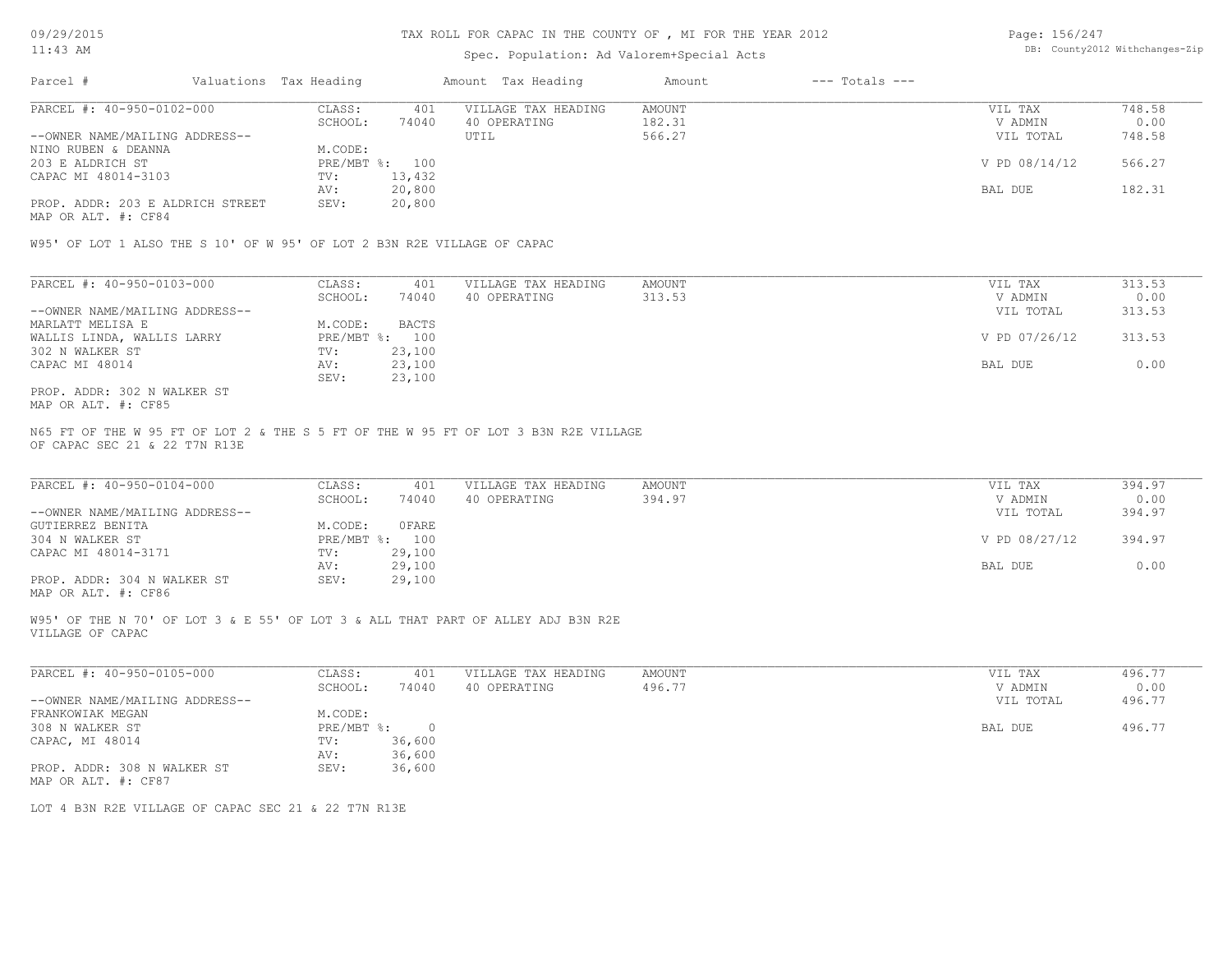# Spec. Population: Ad Valorem+Special Acts

| Page: 157/247 |                                |
|---------------|--------------------------------|
|               | DB: County2012 Withchanges-Zip |

| Parcel #                       |         | Valuations Tax Heading |              | Amount Tax Heading  | Amount | $---$ Totals $---$ |               |        |
|--------------------------------|---------|------------------------|--------------|---------------------|--------|--------------------|---------------|--------|
| PARCEL #: 40-950-0106-000      |         | CLASS:                 | 401          | VILLAGE TAX HEADING | AMOUNT |                    | VIL TAX       | 526.63 |
|                                | SCHOOL: | 74040                  | 40 OPERATING | 526.63              |        | V ADMIN            | 0.00          |        |
| --OWNER NAME/MAILING ADDRESS-- |         |                        |              |                     |        |                    | VIL TOTAL     | 526.63 |
| SNIDER BRIAN D                 |         | M.CODE:                | <b>BACTS</b> |                     |        |                    |               |        |
| 316 N WALKER ST                |         | PRE/MBT %: 100         |              |                     |        |                    | V PD 07/26/12 | 526.63 |
| CAPAC MI 48014-3171            |         | TV:                    | 38,800       |                     |        |                    |               |        |
|                                |         | AV:                    | 38,800       |                     |        |                    | BAL DUE       | 0.00   |
| PROP. ADDR: 316 N WALKER ST    |         | SEV:                   | 38,800       |                     |        |                    |               |        |
| MAP OR ALT. #: CF88            |         |                        |              |                     |        |                    |               |        |

LOT 5 B3N R2E VILLAGE OF CAPAC SEC 21 & 22 T7N R13E

| PARCEL #: 40-950-0107-000      | CLASS:  | 401            | VILLAGE TAX HEADING | AMOUNT | VIL TAX       | 597.21 |
|--------------------------------|---------|----------------|---------------------|--------|---------------|--------|
|                                | SCHOOL: | 74040          | 40 OPERATING        | 597.21 | V ADMIN       | 0.00   |
| --OWNER NAME/MAILING ADDRESS-- |         |                |                     |        | VIL TOTAL     | 597.21 |
| SCHAEFER THOMAS/JILL           | M.CODE: |                |                     |        |               |        |
| 320 N WALKER ST                |         | PRE/MBT %: 100 |                     |        | V PD 07/23/12 | 597.21 |
| CAPAC MI 48014-3171            | TV:     | 44,000         |                     |        |               |        |
|                                | AV:     | 44,000         |                     |        | BAL DUE       | 0.00   |
| PROP. ADDR: 320 N WALKER ST    | SEV:    | 44,000         |                     |        |               |        |
| MAP OR ALT. #: CF89A           |         |                |                     |        |               |        |

LOT 6 B3N R2E VILLAGE OF CAPAC SEC 21 & 22 T7N R13E

| PARCEL #: 40-950-0108-000      | CLASS:  | 401            | VILLAGE TAX HEADING | AMOUNT | VIL TAX       | 534.77 |
|--------------------------------|---------|----------------|---------------------|--------|---------------|--------|
|                                | SCHOOL: | 74040          | 40 OPERATING        | 534.77 | V ADMIN       | 0.00   |
| --OWNER NAME/MAILING ADDRESS-- |         |                |                     |        | VIL TOTAL     | 534.77 |
| JENNEX GERALD A/DEBORAH L      | M.CODE: |                |                     |        |               |        |
| 250 E KEMPF CT                 |         | PRE/MBT %: 100 |                     |        | V PD 08/27/12 | 534.77 |
| CAPAC MI 48014-3132            | TV:     | 39,400         |                     |        |               |        |
|                                | AV:     | 39,400         |                     |        | BAL DUE       | 0.00   |
| PROP. ADDR: 250 E KEMPF COURT  | SEV:    | 39,400         |                     |        |               |        |
| MAP OR ALT. #: CF89B           |         |                |                     |        |               |        |

LOT 7 B3N R2E VILLAGE OF CAPAC SEC 21 & 22 T7N R13E

| PARCEL #: 40-950-0109-000       | CLASS:       | 401    | VILLAGE TAX HEADING | AMOUNT | VIL TAX   | 466.91 |
|---------------------------------|--------------|--------|---------------------|--------|-----------|--------|
|                                 | SCHOOL:      | 74040  | 40 OPERATING        | 466.91 | V ADMIN   | 0.00   |
| --OWNER NAME/MAILING ADDRESS--  |              |        |                     |        | VIL TOTAL | 466.91 |
| WAGNER CHRISTOPHER / PAUL       | M.CODE:      |        |                     |        |           |        |
| 315 N HUNTER ST                 | $PRE/MBT$ %: | 100    |                     |        | BAL DUE   | 466.91 |
| CAPAC MI 48014-3128             | TV:          | 34,400 |                     |        |           |        |
|                                 | AV:          | 34,400 |                     |        |           |        |
| PROP. ADDR: 315 N HUNTER STREET | SEV:         | 34,400 |                     |        |           |        |
| MAP OR ALT. #: CF89C1           |              |        |                     |        |           |        |

LOT 8 B3N R2E VILLAGE OF CAPAC SEC 21 & 22 T7N R13E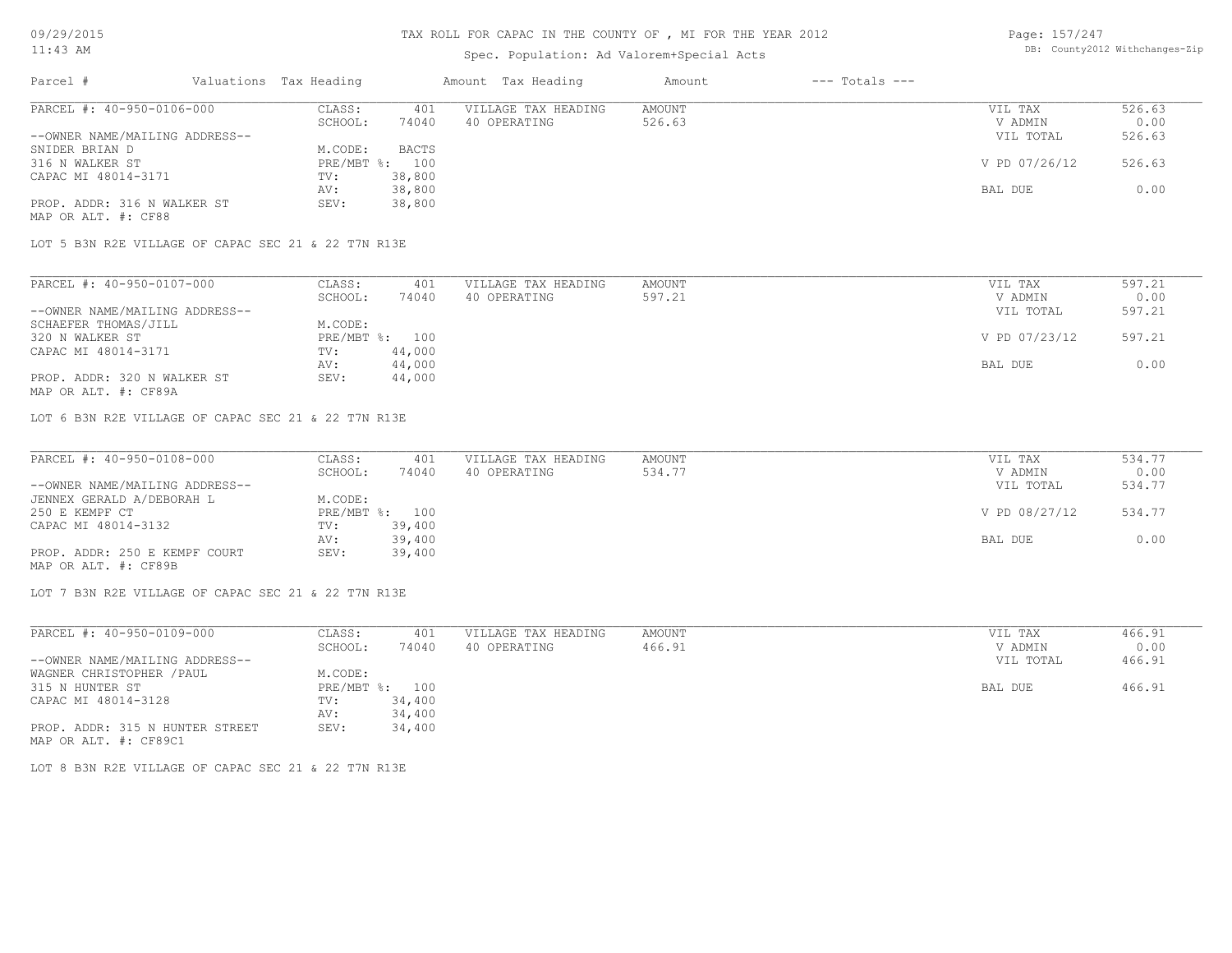# Spec. Population: Ad Valorem+Special Acts

| Page: 158/247 |                                |
|---------------|--------------------------------|
|               | DB: County2012 Withchanges-Zip |

| Parcel #                        |  | Valuations Tax Heading |        | Amount Tax Heading  | Amount | $---$ Totals $---$ |               |        |
|---------------------------------|--|------------------------|--------|---------------------|--------|--------------------|---------------|--------|
| PARCEL #: 40-950-0109-100       |  | CLASS:                 | 401    | VILLAGE TAX HEADING | AMOUNT |                    | VIL TAX       | 114.46 |
|                                 |  | SCHOOL:                | 74040  | 40 OPERATING        | 114.46 |                    | V ADMIN       | 0.00   |
| --OWNER NAME/MAILING ADDRESS--  |  |                        |        |                     |        |                    | VIL TOTAL     | 114.46 |
| KAVANAGH WILLIAM J              |  | M.CODE:                |        |                     |        |                    |               |        |
| 11539 SPEAKER                   |  | PRE/MBT %:             |        |                     |        |                    | V PD 07/16/12 | 114.46 |
| YALE MI 48097                   |  | TV:                    | 8,433  |                     |        |                    |               |        |
|                                 |  | AV:                    | 11,300 |                     |        |                    | BAL DUE       | 0.00   |
| PROP. ADDR: 311 N HUNTER STREET |  | SEV:                   | 11,300 |                     |        |                    |               |        |
|                                 |  |                        |        |                     |        |                    |               |        |

MAP OR ALT. #: 089C2

LOT 9 EXC W 35 FT B3N R2E VILLAGE OF CAPAC

| PARCEL #: 40-950-0110-000      | CLASS:     | 402   | VILLAGE TAX HEADING | AMOUNT | VIL TAX   | 159.70 |
|--------------------------------|------------|-------|---------------------|--------|-----------|--------|
|                                | SCHOOL:    | 74040 | 40 OPERATING        | 67.86  | V ADMIN   | 0.00   |
| --OWNER NAME/MAILING ADDRESS-- |            |       | LAWN                | 91.84  | VIL TOTAL | 159.70 |
| FRANKOWIAK MEGAN               | M.CODE:    |       |                     |        |           |        |
| 306 N WALKER ST                | PRE/MBT %: |       |                     |        | BAL DUE   | 159.70 |
| CAPAC MI 48014                 | TV:        | 5,000 |                     |        |           |        |
|                                | AV:        | 5,000 |                     |        |           |        |
| PROP. ADDR: 306 N WALKER ST    | SEV:       | 5,000 |                     |        |           |        |
|                                |            |       |                     |        |           |        |

MAP OR ALT. #: CF89D

W35 FT OF LOT 9 B3N R2E VILLAGE OF CAPAC SEC 21 & 22 T7N R13E

| PARCEL #: 40-950-0111-000        | CLASS:       | 401    | VILLAGE TAX HEADING | AMOUNT | VIL TAX   | 424.83 |
|----------------------------------|--------------|--------|---------------------|--------|-----------|--------|
|                                  | SCHOOL:      | 74040  | 40 OPERATING        | 424.83 | V ADMIN   | 0.00   |
| --OWNER NAME/MAILING ADDRESS--   |              |        |                     |        | VIL TOTAL | 424.83 |
| CURTIS STEVE                     | M.CODE:      |        |                     |        |           |        |
| 6633 OLEN                        | $PRE/MBT$ %: |        |                     |        | BAL DUE   | 424.83 |
| SHELBY MI 48317                  | TV:          | 31,300 |                     |        |           |        |
|                                  | AV:          | 31,300 |                     |        |           |        |
| PROP. ADDR: 209 E ALDRICH STREET | SEV:         | 31,300 |                     |        |           |        |
| MAP OR ALT. #: CF90              |              |        |                     |        |           |        |

T7N R13E E1/2 OF S 50 FT OF LOT 11 & E 1/2 OF LOT 12 B3N R2E VILLAGE OF CAPAC SEC 21 & 22

| PARCEL #: 40-950-0112-000        | CLASS:  | 401            | VILLAGE TAX HEADING | AMOUNT | VIL TAX       | 373.25 |
|----------------------------------|---------|----------------|---------------------|--------|---------------|--------|
|                                  | SCHOOL: | 74040          | 40 OPERATING        | 373.25 | V ADMIN       | 0.00   |
| --OWNER NAME/MAILING ADDRESS--   |         |                |                     |        | VIL TOTAL     | 373.25 |
| SCHMIDT ROGER                    | M.CODE: | 0 FARE         |                     |        |               |        |
| 207 E ALDRICH ST                 |         | PRE/MBT %: 100 |                     |        | V PD 08/27/12 | 373.25 |
| CAPAC MI 48014                   | TV:     | 27,500         |                     |        |               |        |
|                                  | AV:     | 27,500         |                     |        | BAL DUE       | 0.00   |
| PROP. ADDR: 207 E ALDRICH STREET | SEV:    | 27,500         |                     |        |               |        |
|                                  |         |                |                     |        |               |        |

MAP OR ALT. #: CF91A

R13E W1/2 OF LOTS 11 & 12 EXC N 25 FT OF LOT 11 B3N R2E VILLAGE OF CAPAC SEC 21 & 22 T7N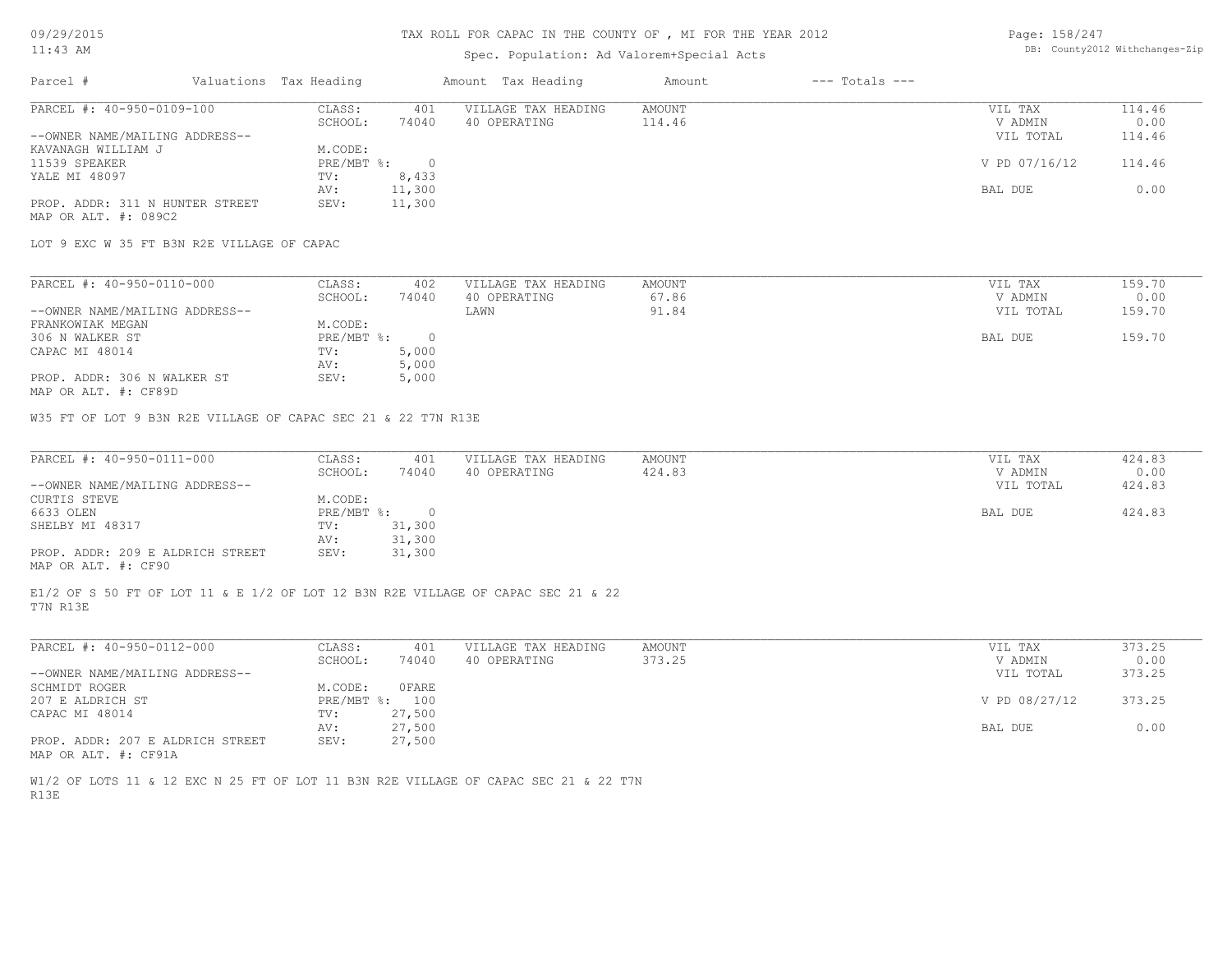### TAX ROLL FOR CAPAC IN THE COUNTY OF , MI FOR THE YEAR 2012

### Spec. Population: Ad Valorem+Special Acts

Page: 159/247 DB: County2012 Withchanges-Zip

| Parcel #                        | Valuations Tax Heading |        | Amount Tax Heading  | Amount | $---$ Totals $---$ |               |        |
|---------------------------------|------------------------|--------|---------------------|--------|--------------------|---------------|--------|
| PARCEL #: 40-950-0113-000       | CLASS:                 | 401    | VILLAGE TAX HEADING | AMOUNT |                    | VIL TAX       | 544.27 |
|                                 | SCHOOL:                | 74040  | 40 OPERATING        | 544.27 |                    | V ADMIN       | 0.00   |
| --OWNER NAME/MAILING ADDRESS--  |                        |        |                     |        |                    | VIL TOTAL     | 544.27 |
| CAMPBELL KENNETH                | M.CODE:                |        |                     |        |                    |               |        |
| 307 N HUNTER ST                 | PRE/MBT %: 100         |        |                     |        |                    | V PD 08/31/12 | 544.27 |
| CAPAC MI 48014-3128             | TV:                    | 40,100 |                     |        |                    |               |        |
|                                 | AV:                    | 40,100 |                     |        |                    | BAL DUE       | 0.00   |
| PROP. ADDR: 307 N HUNTER STREET | SEV:                   | 40,100 |                     |        |                    |               |        |
| MAP OR ALT. #: CF91B            |                        |        |                     |        |                    |               |        |

LOT 10 & N 25 FT OF LOT 11 B3N R2E VILLAGE OF CAPAC SEC 21 & 22 T7N R13E

| PARCEL #: 40-950-0114-000       | CLASS:  | 401            | VILLAGE TAX HEADING | AMOUNT | VIL TAX       | 407.19 |
|---------------------------------|---------|----------------|---------------------|--------|---------------|--------|
|                                 | SCHOOL: | 74040          | 40 OPERATING        | 407.19 | V ADMIN       | 0.00   |
| --OWNER NAME/MAILING ADDRESS--  |         |                |                     |        | VIL TOTAL     | 407.19 |
| TYSON JASON/ERIN                | M.CODE: | <b>BACTS</b>   |                     |        |               |        |
| 302 N HUNTER                    |         | PRE/MBT %: 100 |                     |        | V PD 07/26/12 | 407.19 |
| CAPAC MI 48014                  | TV:     | 30,000         |                     |        |               |        |
|                                 | AV:     | 30,000         |                     |        | BAL DUE       | 0.00   |
| PROP. ADDR: 302 N HUNTER STREET | SEV:    | 30,000         |                     |        |               |        |
| MAP OR ALT. #: CF92             |         |                |                     |        |               |        |

S60 FT LOT 1 B3N R3E VILLAGE OF CAPAC

| PARCEL #: 40-950-0115-000       | CLASS:  | 401            | VILLAGE TAX HEADING | AMOUNT | VIL TAX       | 590.42 |
|---------------------------------|---------|----------------|---------------------|--------|---------------|--------|
|                                 | SCHOOL: | 74040          | 40 OPERATING        | 590.42 | V ADMIN       | 0.00   |
| --OWNER NAME/MAILING ADDRESS--  |         |                |                     |        | VIL TOTAL     | 590.42 |
| MOORE PAULIE KIM                | M.CODE: |                |                     |        |               |        |
| 304 N HUNTER ST                 |         | PRE/MBT %: 100 |                     |        | V PD 08/24/12 | 590.42 |
| CAPAC MI 48014-3127             | TV:     | 43,500         |                     |        |               |        |
|                                 | AV:     | 43,500         |                     |        | BAL DUE       | 0.00   |
| PROP. ADDR: 304 N HUNTER STREET | SEV:    | 43,500         |                     |        |               |        |
| MAP OR ALT. #: CF93             |         |                |                     |        |               |        |

N15 FT LOT 1 ALSO LOT 2 B3N R3E VILLAGE OF CAPAC

| PARCEL #: 40-950-0116-000       | CLASS:     | 401    | VILLAGE TAX HEADING | AMOUNT | VIL TAX       | 282.31 |
|---------------------------------|------------|--------|---------------------|--------|---------------|--------|
|                                 | SCHOOL:    | 74040  | 40 OPERATING        | 282.31 | V ADMIN       | 0.00   |
| --OWNER NAME/MAILING ADDRESS--  |            |        |                     |        | VIL TOTAL     | 282.31 |
| LOWE KAREN                      | M.CODE:    | 00WBF  |                     |        |               |        |
| 306 N HUNTER ST                 | PRE/MBT %: | - 0    |                     |        | V PD 08/30/12 | 282.31 |
| CAPAC MI 48014-3127             | TV:        | 20,800 |                     |        |               |        |
|                                 | AV:        | 20,800 |                     |        | BAL DUE       | 0.00   |
| PROP. ADDR: 306 N HUNTER STREET | SEV:       | 20,800 |                     |        |               |        |
| MAP OR ALT. #: CF94             |            |        |                     |        |               |        |

LOT 3 B3N R3E VILLAGE OF CAPAC SEC 21 & 22 T7N R13E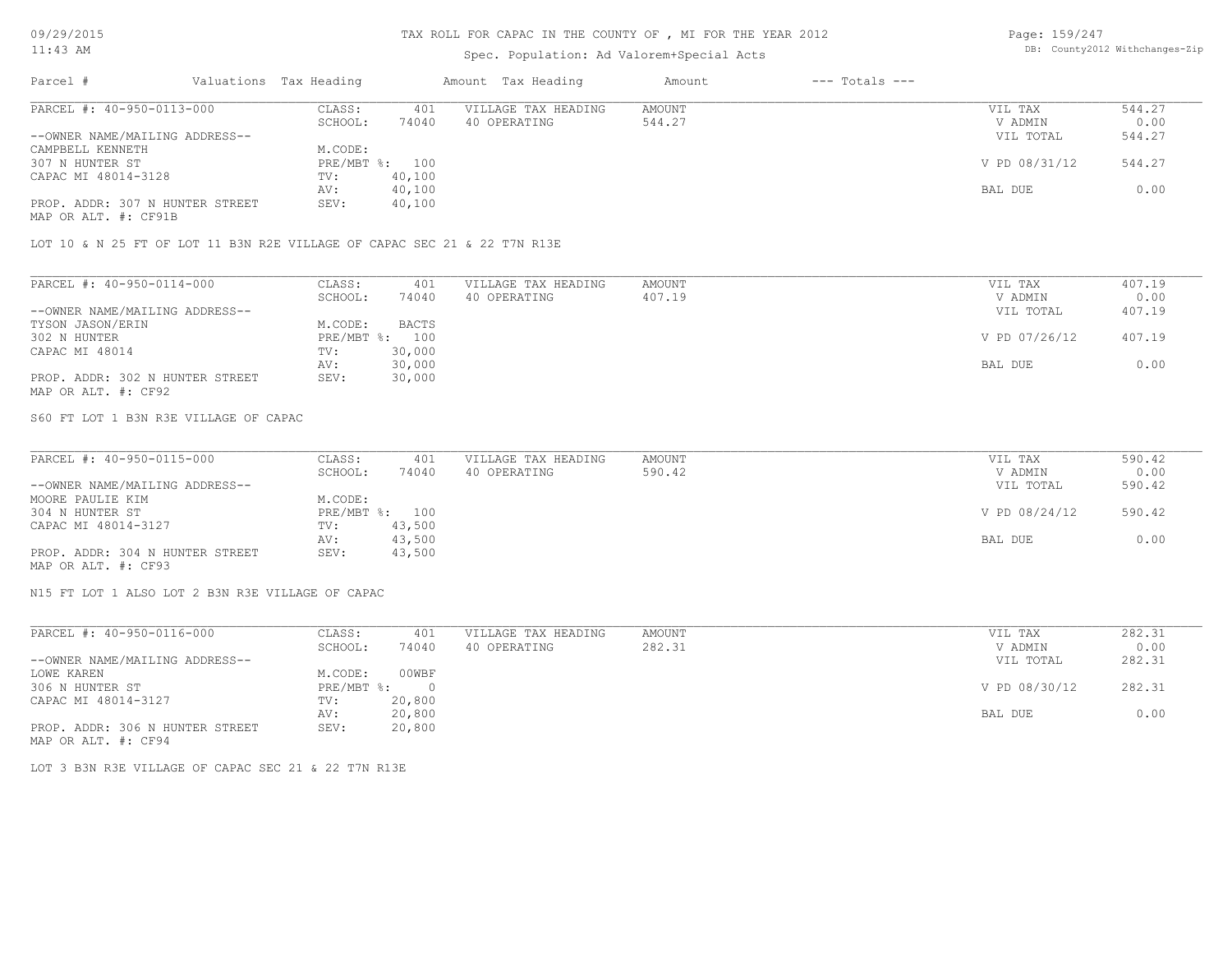# Spec. Population: Ad Valorem+Special Acts

Page: 160/247 DB: County2012 Withchanges-Zip

| Parcel #                        | Valuations Tax Heading |        | Amount Tax Heading  | Amount | $---$ Totals $---$ |           |        |
|---------------------------------|------------------------|--------|---------------------|--------|--------------------|-----------|--------|
| PARCEL #: 40-950-0117-000       | CLASS:                 | 401    | VILLAGE TAX HEADING | AMOUNT |                    | VIL TAX   | 729.30 |
|                                 | SCHOOL:                | 74040  | 40 OPERATING        | 270.10 |                    | V ADMIN   | 0.00   |
| --OWNER NAME/MAILING ADDRESS--  |                        |        | LAWN                | 459.20 |                    | VIL TOTAL | 729.30 |
| LACEY STEVEN                    | M.CODE:                |        |                     |        |                    |           |        |
| 29299 32 MILE RD                | $PRE/MBT$ %:           |        |                     |        |                    | BAL DUE   | 729.30 |
| RICHMOND MI 48062               | TV:                    | 19,900 |                     |        |                    |           |        |
|                                 | AV:                    | 19,900 |                     |        |                    |           |        |
| PROP. ADDR: 308 N HUNTER STREET | SEV:                   | 19,900 |                     |        |                    |           |        |
| MAP OR ALT. #: CF95             |                        |        |                     |        |                    |           |        |

LOT 4 B3N R3E VILLAGE OF CAPAC SEC 21 & 22 T7N R13E

| PARCEL #: 40-950-0118-000       | CLASS:  | 401            | VILLAGE TAX HEADING | AMOUNT | VIL TAX       | 462.83 |
|---------------------------------|---------|----------------|---------------------|--------|---------------|--------|
|                                 | SCHOOL: | 74040          | 40 OPERATING        | 462.83 | V ADMIN       | 0.00   |
| --OWNER NAME/MAILING ADDRESS--  |         |                |                     |        | VIL TOTAL     | 462.83 |
| COOK JOSEPH                     | M.CODE: | OFARE          |                     |        |               |        |
| 316 N HUNTER ST                 |         | PRE/MBT %: 100 |                     |        | V PD 08/27/12 | 462.83 |
| CAPAC MI 48014-3127             | TV:     | 34,100         |                     |        |               |        |
|                                 | AV:     | 34,100         |                     |        | BAL DUE       | 0.00   |
| PROP. ADDR: 316 N HUNTER STREET | SEV:    | 34,100         |                     |        |               |        |
| MAP OR ALT. #: CF96A            |         |                |                     |        |               |        |

LOT 5 B3N R3E VILLAGE OF CAPAC

| PARCEL #: 40-950-0119-000       | CLASS:  | 401            | VILLAGE TAX HEADING | AMOUNT | VIL TAX       | 352.89 |
|---------------------------------|---------|----------------|---------------------|--------|---------------|--------|
|                                 | SCHOOL: | 74040          | 40 OPERATING        | 352.89 | V ADMIN       | 0.00   |
| --OWNER NAME/MAILING ADDRESS--  |         |                |                     |        | VIL TOTAL     | 352.89 |
| SMITH JORDAN R                  | M.CODE: |                |                     |        |               |        |
| 324 N HUNTER STREET             |         | PRE/MBT %: 100 |                     |        | V PD 08/24/12 | 352.89 |
| CAPAC MI 48014-3127             | TV:     | 26,000         |                     |        |               |        |
|                                 | AV:     | 26,000         |                     |        | BAL DUE       | 0.00   |
| PROP. ADDR: 324 N HUNTER STREET | SEV:    | 26,000         |                     |        |               |        |
| MAP OR ALT. #: CF96B            |         |                |                     |        |               |        |

LOT 6 B3N R3E VILLAGE OF CAPAC SEC 21 & 22 T7N R13E

| PARCEL #: 40-950-0120-000      | CLASS:       | 401    | VILLAGE TAX HEADING | AMOUNT | VIL TAX       | 419.40 |
|--------------------------------|--------------|--------|---------------------|--------|---------------|--------|
|                                | SCHOOL:      | 74040  | 40 OPERATING        | 419.40 | V ADMIN       | 0.00   |
| --OWNER NAME/MAILING ADDRESS-- |              |        |                     |        | VIL TOTAL     | 419.40 |
| KRIESCH RONALD/SHARON          | M.CODE:      |        |                     |        |               |        |
| 325 N LESTER ST                | $PRE/MBT$ %: | 100    |                     |        | V PD 08/27/12 | 419.40 |
| CAPAC MI 48014-3139            | TV:          | 30,900 |                     |        |               |        |
|                                | AV:          | 30,900 |                     |        | BAL DUE       | 0.00   |
| PROP. ADDR: 325 N LESTER ST    | SEV:         | 30,900 |                     |        |               |        |
| MAP OR ALT. #: CF96C           |              |        |                     |        |               |        |

LOT 7 B3N R3E VILLAGE OF CAPAC SEC 21 & 22 T7N R13E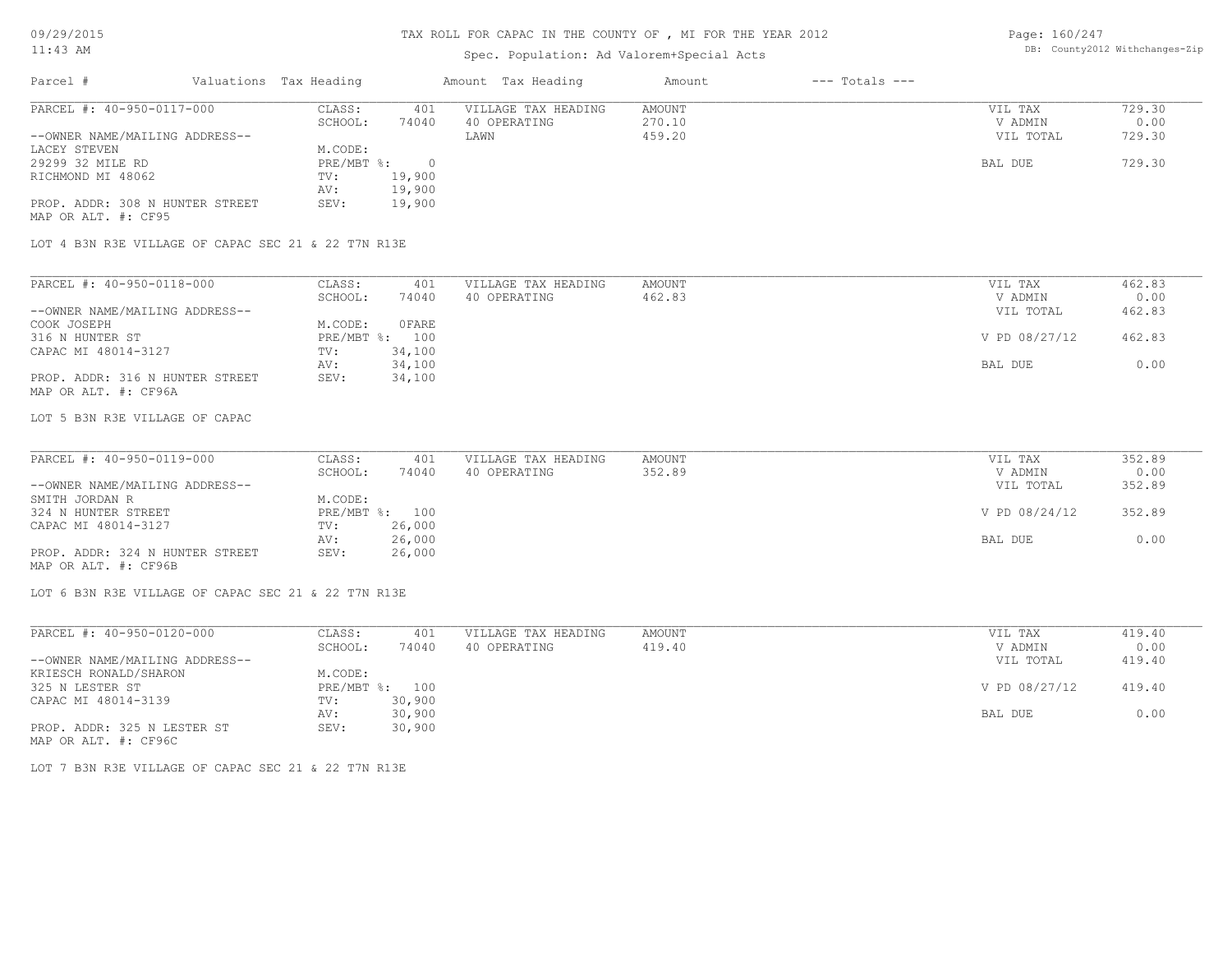# Spec. Population: Ad Valorem+Special Acts

Page: 161/247 DB: County2012 Withchanges-Zip

| Parcel #                       | Valuations Tax Heading |        | Amount Tax Heading  | Amount | $---$ Totals $---$ |               |        |
|--------------------------------|------------------------|--------|---------------------|--------|--------------------|---------------|--------|
| PARCEL #: 40-950-0121-000      | CLASS:                 | 401    | VILLAGE TAX HEADING | AMOUNT |                    | VIL TAX       | 366.47 |
|                                | SCHOOL:                | 74040  | 40 OPERATING        | 366.47 |                    | V ADMIN       | 0.00   |
| --OWNER NAME/MAILING ADDRESS-- |                        |        |                     |        |                    | VIL TOTAL     | 366.47 |
| GUERRERO VANESSA               | M.CODE:                |        |                     |        |                    |               |        |
| GUERRERO VIOLETA               | PRE/MBT %: 100         |        |                     |        |                    | V PD 08/09/12 | 366.47 |
| 321 N LESTER ST                | TV:                    | 27,000 |                     |        |                    |               |        |
| CAPAC MI 48014-3139            | AV:                    | 27,000 |                     |        |                    | BAL DUE       | 0.00   |
|                                | SEV:                   | 27,000 |                     |        |                    |               |        |
| PROP. ADDR: 321 N LESTER ST    |                        |        |                     |        |                    |               |        |

MAP OR ALT. #: CF96D

LOT 8 B3N R3E VILLAGE OF CAPAC SEC 21 & 22 T7N R13E

| PARCEL #: 40-950-0122-000          | CLASS:       | 401    | VILLAGE TAX HEADING | AMOUNT | VIL TAX       | 397.68 |
|------------------------------------|--------------|--------|---------------------|--------|---------------|--------|
|                                    | SCHOOL:      | 74040  | 40 OPERATING        | 397.68 | V ADMIN       | 0.00   |
| --OWNER NAME/MAILING ADDRESS--     |              |        |                     |        | VIL TOTAL     | 397.68 |
| ADAMS DENNIS A/DIANE L ADAMS TRUST | M.CODE:      |        |                     |        |               |        |
| 317 N LESTER ST                    | $PRE/MBT$ %: | 100    |                     |        | V PD 09/06/12 | 397.68 |
| CAPAC MI 48014-3139                | TV:          | 29,300 |                     |        |               |        |
|                                    | AV:          | 29,300 |                     |        | BAL DUE       | 0.00   |
| PROP. ADDR: 317 N LESTER ST        | SEV:         | 29,300 |                     |        |               |        |
| MAP OR ALT. #: CF96E               |              |        |                     |        |               |        |

LOT 9 B3N R3E VILLAGE OF CAPAC SEC 21 & 22 T7N R13E

| PARCEL #: 40-950-0123-000        | CLASS:  | 401            | VILLAGE TAX HEADING | AMOUNT | VIL TAX       | 454.69 |
|----------------------------------|---------|----------------|---------------------|--------|---------------|--------|
|                                  | SCHOOL: | 74040          | 40 OPERATING        | 454.69 | V ADMIN       | 0.00   |
| --OWNER NAME/MAILING ADDRESS--   |         |                |                     |        | VIL TOTAL     | 454.69 |
| STEELE MARGARET G.               | M.CODE: |                |                     |        |               |        |
| DRAKE EVELYN L.                  |         | PRE/MBT %: 100 |                     |        | V PD 08/17/12 | 454.69 |
| 315 E ALDRICH ST                 | TV:     | 33,500         |                     |        |               |        |
| CAPAC MI 48014-3104              | AV:     | 33,500         |                     |        | BAL DUE       | 0.00   |
|                                  | SEV:    | 33,500         |                     |        |               |        |
| PROP. ADDR: 315 E ALDRICH STREET |         |                |                     |        |               |        |

MAP OR ALT. #: CF97A

E73' OF LOTS 11 & 12 BLK 3N R3E VILLAGE OF CAPAC

| PARCEL #: 40-950-0123-250      | CLASS:     | 402   | VILLAGE TAX HEADING | AMOUNT | 101.06<br>VIL TAX       |
|--------------------------------|------------|-------|---------------------|--------|-------------------------|
|                                | SCHOOL:    | 74040 | 40 OPERATING        | 101.06 | 0.00<br>V ADMIN         |
| --OWNER NAME/MAILING ADDRESS-- |            |       |                     |        | 101.06<br>VIL TOTAL     |
| ADAMS DENNIS/DIANE REV. TRUST  | M.CODE:    |       |                     |        |                         |
| 317 N LESTER ST P.O.BOX 507    | PRE/MBT %: | 100   |                     |        | V PD 09/06/12<br>101.06 |
| CAPAC MI 48014-3138            | TV:        | , 446 |                     |        |                         |
|                                | AV:        | 9,300 |                     |        | 0.00<br>BAL DUE         |
| PROP. ADDR: N LESTER ST.       | SEV:       | 9,300 |                     |        |                         |
| MAP OR ALT. #: CF97B           |            |       |                     |        |                         |

LOT 10 B3N R3E VILLAGE OF CAPAC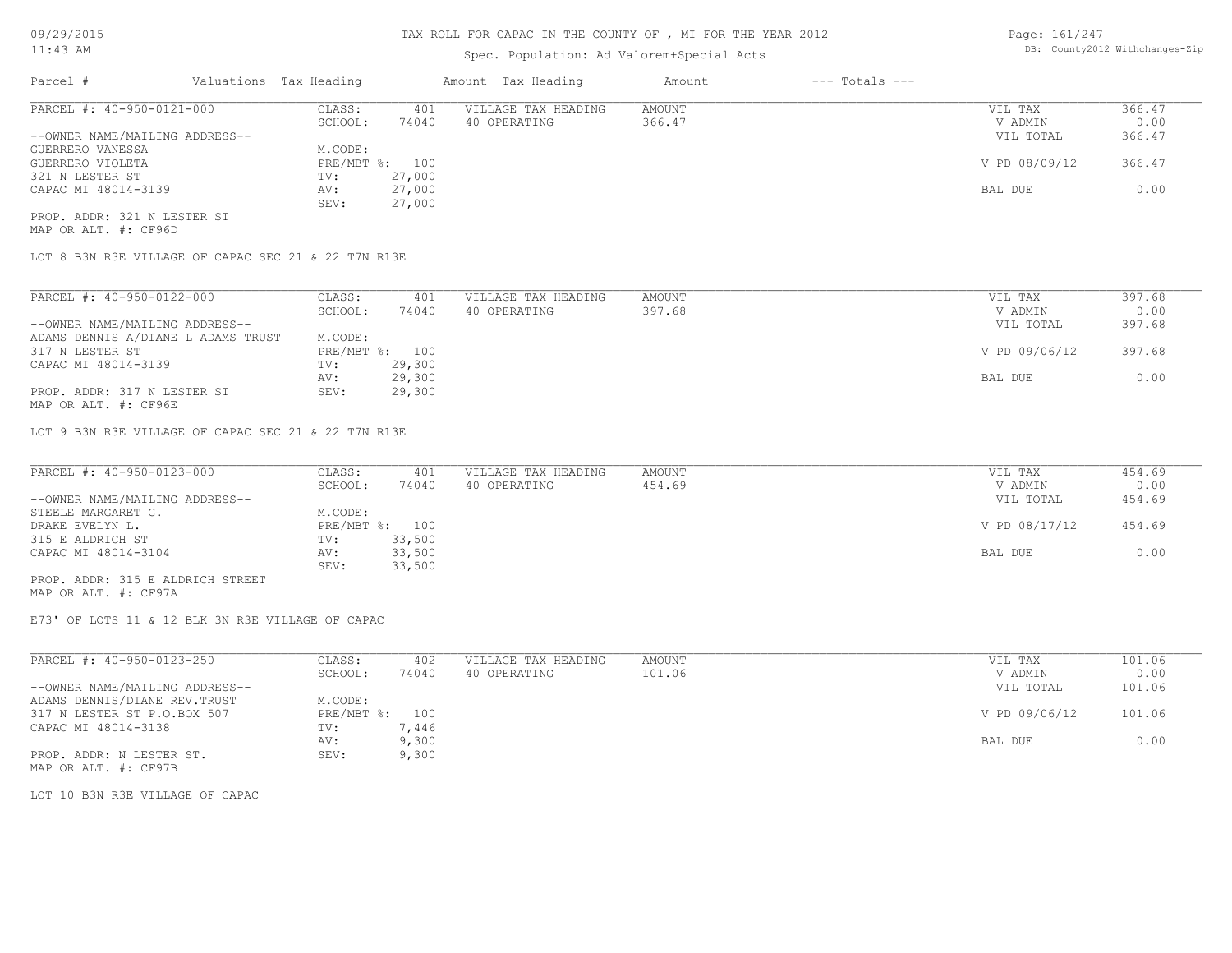### Spec. Population: Ad Valorem+Special Acts

| Page: 162/247 |                                |
|---------------|--------------------------------|
|               | DB: County2012 Withchanges-Zip |

| Parcel #                         | Valuations Tax Heading |        | Amount Tax Heading  | Amount | $---$ Totals $---$ |               |        |
|----------------------------------|------------------------|--------|---------------------|--------|--------------------|---------------|--------|
| PARCEL #: 40-950-0124-000        | CLASS:                 | 401    | VILLAGE TAX HEADING | AMOUNT |                    | VIL TAX       | 400.40 |
|                                  | SCHOOL:                | 74040  | 40 OPERATING        | 400.40 |                    | V ADMIN       | 0.00   |
| --OWNER NAME/MAILING ADDRESS--   |                        |        |                     |        |                    | VIL TOTAL     | 400.40 |
| WITHUN GERALD/DIANA              | M.CODE:                | CBSMT  |                     |        |                    |               |        |
| 305 E ALDRICH ST                 | PRE/MBT %: 100         |        |                     |        |                    | V PD 07/05/12 | 400.40 |
| CAPAC MI 48014-3104              | TV:                    | 29,500 |                     |        |                    |               |        |
|                                  | AV:                    | 29,500 |                     |        |                    | BAL DUE       | 0.00   |
| PROP. ADDR: 305 E ALDRICH STREET | SEV:                   | 29,500 |                     |        |                    |               |        |
| MAP OR ALT. #: CF98              |                        |        |                     |        |                    |               |        |

E75' OF W 77' OF LOTS 11 & 12 B3N R3E VILLAGE OF CAPAC

| PARCEL #: 40-950-0125-000      | CLASS:     | 201    | VILLAGE TAX HEADING | AMOUNT | VIL TAX       | 818.45 |
|--------------------------------|------------|--------|---------------------|--------|---------------|--------|
|                                | SCHOOL:    | 74040  | 40 OPERATING        | 818.45 | V ADMIN       | 0.00   |
| --OWNER NAME/MAILING ADDRESS-- |            |        |                     |        | VIL TOTAL     | 818.45 |
| DIMOSKI JASON                  | M.CODE:    | CBSMT  |                     |        |               |        |
| 5094 NORTH PEAK                | PRE/MBT %: |        |                     |        | V PD 07/05/12 | 818.45 |
| KALAMAZOO MI 49004             | TV:        | 60,300 |                     |        |               |        |
|                                | AV:        | 60,300 |                     |        | BAL DUE       | 0.00   |
| PROP. ADDR: 101 N MAIN ST      | SEV:       | 60,300 |                     |        |               |        |
|                                |            |        |                     |        |               |        |

MAP OR ALT. #: CF99

THE S 37 FT OF THE E 92 FT OF LOT 1 B1N R1W VILLAGE OF CAPAC SEC 21 & 22 T7N R13E

| PARCEL #: 40-950-0126-000      | CLASS:       | 201    | VILLAGE TAX HEADING | AMOUNT | VIL TAX       | 563.27 |
|--------------------------------|--------------|--------|---------------------|--------|---------------|--------|
|                                | SCHOOL:      | 74040  | 40 OPERATING        | 563.27 | V ADMIN       | 0.00   |
| --OWNER NAME/MAILING ADDRESS-- |              |        |                     |        | VIL TOTAL     | 563.27 |
| DEMIL, ROBERT/SUSAN            | M.CODE:      |        |                     |        |               |        |
| P.O. BOX 911                   | $PRE/MBT$ %: |        |                     |        | V PD 09/13/12 | 563.27 |
| ARMADA MI 48005                | TV:          | 41,500 |                     |        |               |        |
|                                | AV:          | 41,500 |                     |        | BAL DUE       | 0.00   |
| PROP. ADDR: 103 N MAIN ST      | SEV:         | 41,500 |                     |        |               |        |
| MAP OR ALT. #: CF100           |              |        |                     |        |               |        |

THEREOF ALSO EXC THE N 16 FT THEREOF B1N R1W VILLAGE OF CAPAC SEC 21 & 22 T7N R13E LOT 1 EXC THE S 37 FT OF THE E 92 FT THEREOF ALSO EXC THE W 51 FT OF THE S 56.5 FT

| PARCEL #: 40-950-0127-000      | CLASS:       | 201    | VILLAGE TAX HEADING | AMOUNT | VIL TAX       | 364.69 |
|--------------------------------|--------------|--------|---------------------|--------|---------------|--------|
|                                | SCHOOL:      | 74040  | 40 OPERATING        | 364.69 | V ADMIN       | 0.00   |
| --OWNER NAME/MAILING ADDRESS-- |              |        |                     |        | VIL TOTAL     | 364.69 |
| CAPAC AUTO & TRUCK             | M.CODE:      |        |                     |        |               |        |
| 103 W MILL ST                  | $PRE/MBT$ %: |        |                     |        | V PD 07/23/12 | 364.69 |
| CAPAC MI 48014-3022            | TV:          | 26,869 |                     |        |               |        |
|                                | AV:          | 34,700 |                     |        | BAL DUE       | 0.00   |
| PROP. ADDR: 103 W MILL ST      | SEV:         | 34,700 |                     |        |               |        |
| MAP OR ALT. #: CF101           |              |        |                     |        |               |        |

THE W 51 FT OF THE S 56.5 FT OF LOT 1 B1N R1W VILLAGE OF CAPAC SEC 21 & 22 T7N R13E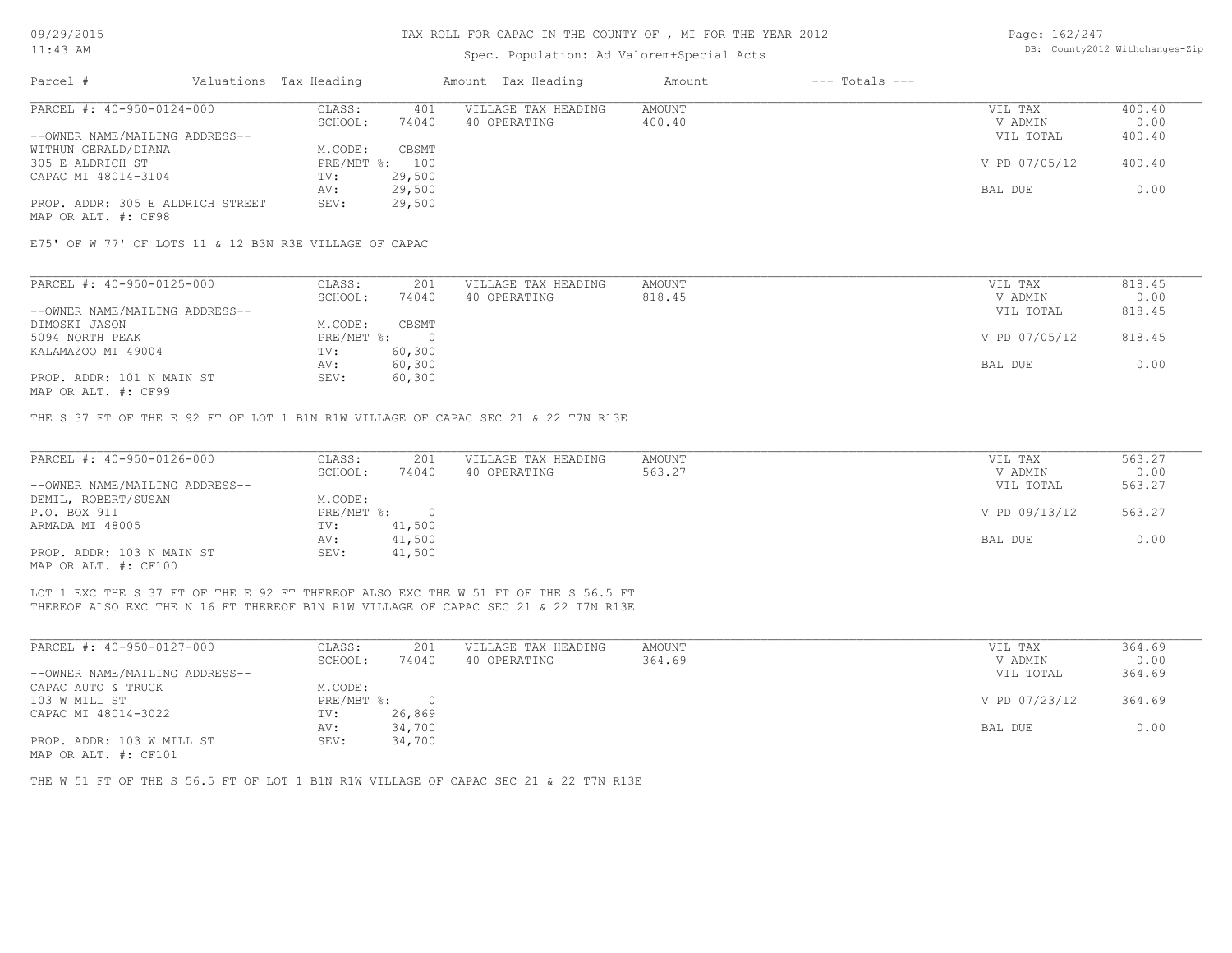### TAX ROLL FOR CAPAC IN THE COUNTY OF , MI FOR THE YEAR 2012

### Spec. Population: Ad Valorem+Special Acts

Page: 163/247 DB: County2012 Withchanges-Zip

| Parcel #                       | Valuations Tax Heading |        | Amount Tax Heading  | Amount | $---$ Totals $---$ |           |          |
|--------------------------------|------------------------|--------|---------------------|--------|--------------------|-----------|----------|
| PARCEL #: 40-950-0128-000      | CLASS:                 | 201    | VILLAGE TAX HEADING | AMOUNT |                    | VIL TAX   | 1,038.36 |
|                                | SCHOOL:                | 74040  | 40 OPERATING        | 769.58 |                    | V ADMIN   | 0.00     |
| --OWNER NAME/MAILING ADDRESS-- |                        |        | UTIL                | 268.78 |                    | VIL TOTAL | 1,038.36 |
| KHAN MAOBULUR R.               | M.CODE:                |        |                     |        |                    |           |          |
| HAO IHSAN                      | $PRE/MBT$ %:           |        |                     |        |                    | BAL DUE   | 1,038.36 |
| P.O.BOX 479                    | TV:                    | 56,700 |                     |        |                    |           |          |
| ARMADA MI 48005                | AV:                    | 56,700 |                     |        |                    |           |          |
|                                | SEV:                   | 56,700 |                     |        |                    |           |          |
| PROP. ADDR: 107 N MAIN ST      |                        |        |                     |        |                    |           |          |

MAP OR ALT. #: CF102

T7N R13E THE N 16 FT OF LOT 1 & THE S 22 FT OF LOT 2 B1N R1W VILLAGE OF CAPAC SEC 21 & 22

| PARCEL #: 40-950-0129-000      | CLASS:       | 201    | VILLAGE TAX HEADING | AMOUNT | VIL TAX       | 424.83 |
|--------------------------------|--------------|--------|---------------------|--------|---------------|--------|
|                                | SCHOOL:      | 74040  | 40 OPERATING        | 424.83 | V ADMIN       | 0.00   |
| --OWNER NAME/MAILING ADDRESS-- |              |        |                     |        | VIL TOTAL     | 424.83 |
| 109 N MAIN, LLC                | M.CODE:      |        |                     |        |               |        |
| 6419 STERLING ROAD             | $PRE/MBT$ %: |        |                     |        | V PD 07/26/12 | 424.83 |
| YALE MI 48097                  | TV:          | 31,300 |                     |        |               |        |
|                                | AV:          | 31,300 |                     |        | BAL DUE       | 0.00   |
| PROP. ADDR: 109 N MAIN ST      | SEV:         | 31,300 |                     |        |               |        |
| MAP OR ALT. #: CF103           |              |        |                     |        |               |        |

THE N 25 FT OF THE S 47 FT OF LOT 2 B1N R1W VILLAGE OF CAPAC

| PARCEL #: 40-950-0130-000      | CLASS:     | 703   | VILLAGE TAX HEADING | AMOUNT | VIL TAX   | 0.00 |
|--------------------------------|------------|-------|---------------------|--------|-----------|------|
|                                | SCHOOL:    | 74040 | 40 OPERATING        | 0.00   | V ADMIN   | 0.00 |
| --OWNER NAME/MAILING ADDRESS-- |            |       |                     |        | VIL TOTAL | 0.00 |
| VILLAGE OF CAPAC               | M.CODE:    |       |                     |        |           |      |
| 131 N MAIN ST                  | PRE/MBT %: |       |                     |        | BAL DUE   | 0.00 |
| CAPAC MI 48014                 | TV:        |       |                     |        |           |      |
|                                | AV:        |       |                     |        |           |      |
| PROP. ADDR: 111 N MAIN ST      | SEV:       |       |                     |        |           |      |
| MAP OR ALT. #: C104            |            |       |                     |        |           |      |

THE S 27.5 FT OF THE N 28 FT OF LOT 2 B1N R1W VILLAGE OF CAPAC SEC 21 & 22 T7N R13E

| PARCEL #: 40-950-0131-000      | CLASS:     | 201    | VILLAGE TAX HEADING | AMOUNT | VIL TAX       | 708.51 |
|--------------------------------|------------|--------|---------------------|--------|---------------|--------|
|                                | SCHOOL:    | 74040  | 40 OPERATING        | 708.51 | V ADMIN       | 0.00   |
| --OWNER NAME/MAILING ADDRESS-- |            |        |                     |        | VIL TOTAL     | 708.51 |
| CSB BANK                       | M.CODE:    |        |                     |        |               |        |
| 206 NORTH MAIN ST              | PRE/MBT %: |        |                     |        | V PD 08/30/12 | 708.51 |
| CAPAC MI 48014                 | TV:        | 52,200 |                     |        |               |        |
|                                | AV:        | 52,200 |                     |        | BAL DUE       | 0.00   |
| PROP. ADDR: 113 N MAIN ST      | SEV:       | 52,200 |                     |        |               |        |

MAP OR ALT. #: CF105

T7N R13E THE S 25 FT OF LOT 3 & THE N 0.5 FT OF LOT 2 B1N R1W VILLAGE OF CAPAC SEC 21 & 22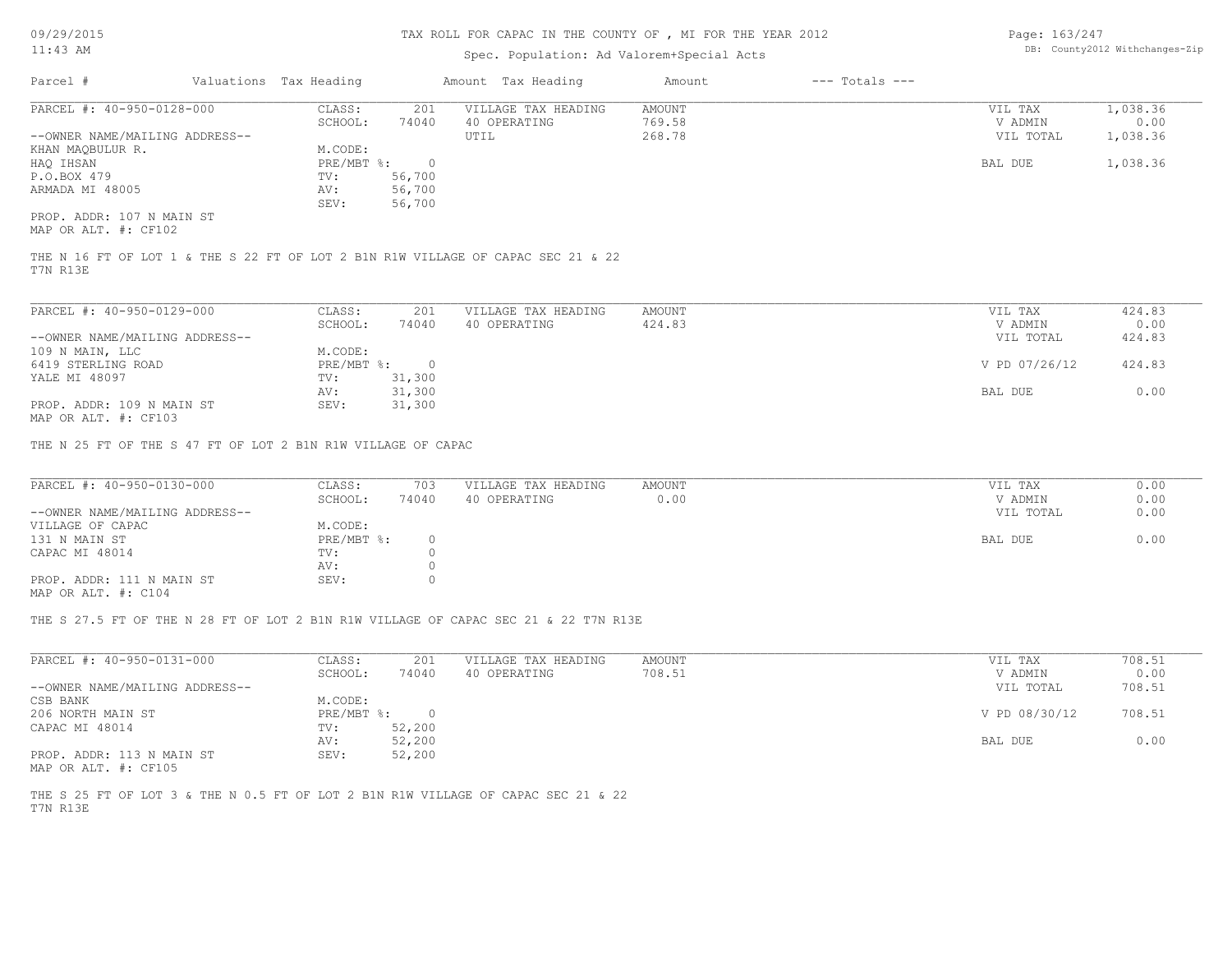#### TAX ROLL FOR CAPAC IN THE COUNTY OF , MI FOR THE YEAR 2012

# Spec. Population: Ad Valorem+Special Acts

Page: 164/247 DB: County2012 Withchanges-Zip

| Parcel #                       | Valuations Tax Heading |       | Amount Tax Heading  | Amount | $---$ Totals $---$ |           |      |
|--------------------------------|------------------------|-------|---------------------|--------|--------------------|-----------|------|
| PARCEL #: 40-950-0132-000      | CLASS:                 | 705   | VILLAGE TAX HEADING | AMOUNT |                    | VIL TAX   | 0.00 |
|                                | SCHOOL:                | 74040 | 40 OPERATING        | 0.00   |                    | V ADMIN   | 0.00 |
| --OWNER NAME/MAILING ADDRESS-- |                        |       |                     |        |                    | VIL TOTAL | 0.00 |
| AMERICAN LEGION INC #142       | M.CODE:                |       |                     |        |                    |           |      |
| 101 N LESTER ST                | PRE/MBT %:             |       |                     |        |                    | BAL DUE   | 0.00 |
| % WARD WALKER                  | TV:                    |       |                     |        |                    |           |      |
| CAPAC MI 48014                 | AV:                    |       |                     |        |                    |           |      |
|                                | SEV:                   |       |                     |        |                    |           |      |
| PROP. ADDR: 115 N MAIN ST      |                        |       |                     |        |                    |           |      |

MAP OR ALT. #: CF106

R13E LOT 3 EXC N 26.5 FT & EXC S 25 FT THEREOF B1N R1W VILLAGE OF CAPAC SEC 21 & 22 T7N

| PARCEL #: 40-950-0133-000      | CLASS:     | 201    | VILLAGE TAX HEADING | AMOUNT | VIL TAX       | 890.38 |
|--------------------------------|------------|--------|---------------------|--------|---------------|--------|
|                                | SCHOOL:    | 74040  | 40 OPERATING        | 890.38 | V ADMIN       | 0.00   |
| --OWNER NAME/MAILING ADDRESS-- |            |        |                     |        | VIL TOTAL     | 890.38 |
| SCHROEDER C & R REV TRUST      | M.CODE:    |        |                     |        |               |        |
| 6066 PRESTIGE DR               | PRE/MBT %: |        |                     |        | V PD 08/24/12 | 890.38 |
| IMLAY CITY MI 48444            | TV:        | 65,600 |                     |        |               |        |
|                                | AV:        | 65,600 |                     |        | BAL DUE       | 0.00   |
| PROP. ADDR: 117 N MAIN ST      | SEV:       | 65,600 |                     |        |               |        |
| $\frac{1}{2}$                  |            |        |                     |        |               |        |

MAP OR ALT. #: CF107

R13E N26.5 FT OF LOT 3 & S 1.83 FT OF LOT 4 B1N R1W VILLAGE OF CAPAC SEC 21 & 22 T7N

| PARCEL #: 40-950-0134-000      | CLASS:                    | 201    | VILLAGE TAX HEADING | AMOUNT | VIL TAX       | 668.93 |
|--------------------------------|---------------------------|--------|---------------------|--------|---------------|--------|
|                                | SCHOOL:                   | 74040  | 40 OPERATING        | 668.93 | V ADMIN       | 0.00   |
| --OWNER NAME/MAILING ADDRESS-- |                           |        |                     |        | VIL TOTAL     | 668.93 |
| SCHROEDER C & R REV TRUST      | M.CODE:                   |        |                     |        |               |        |
| 6066 PRESTIGE DR               | $PRE/MBT$ $\frac{1}{6}$ : | $\cap$ |                     |        | V PD 08/24/12 | 668.93 |
| IMLAY CITY MI 48444            | TV:                       | 49,284 |                     |        |               |        |
|                                | AV:                       | 88,900 |                     |        | BAL DUE       | 0.00   |
| PROP. ADDR: 119 N MAIN ST      | SEV:                      | 88,900 |                     |        |               |        |

 $\_$  , and the state of the state of the state of the state of the state of the state of the state of the state of the state of the state of the state of the state of the state of the state of the state of the state of the

MAP OR ALT. #: CF108

T7N R13E LOT 4 EXC S 1.83 FT & EXC N 6.50 FT THEREOF B1N R1W VILLAGE OF CAPAC SEC 21 & 22

| PARCEL #: 40-950-0135-000      | CLASS:     | 201    | VILLAGE TAX HEADING | AMOUNT   | VIL TAX       | 1,296.22 |
|--------------------------------|------------|--------|---------------------|----------|---------------|----------|
|                                | SCHOOL:    | 74040  | 40 OPERATING        | 1,296.22 | V ADMIN       | 0.00     |
| --OWNER NAME/MAILING ADDRESS-- |            |        |                     |          | VIL TOTAL     | 1,296.22 |
| AGF PROPERTIES, INC            | M.CODE:    | OFARE  |                     |          |               |          |
| 12270 FRANKDRIVE               | PRE/MBT %: |        |                     |          | V PD 08/27/12 | 1,296.22 |
| ROMEO MI 48065                 | TV:        | 95,500 |                     |          |               |          |
|                                | AV:        | 95,500 |                     |          | BAL DUE       | 0.00     |
| PROP. ADDR: 127 N MAIN ST      | SEV:       | 95,500 |                     |          |               |          |
| MAP OR ALT. #: CF109           |            |        |                     |          |               |          |

T7N R13E THE N 6.5 FT OF LOT 4 & THE S 70 FT OF LOT 5 B1N R1W VILLAGE OF CAPAC SEC 21 & 22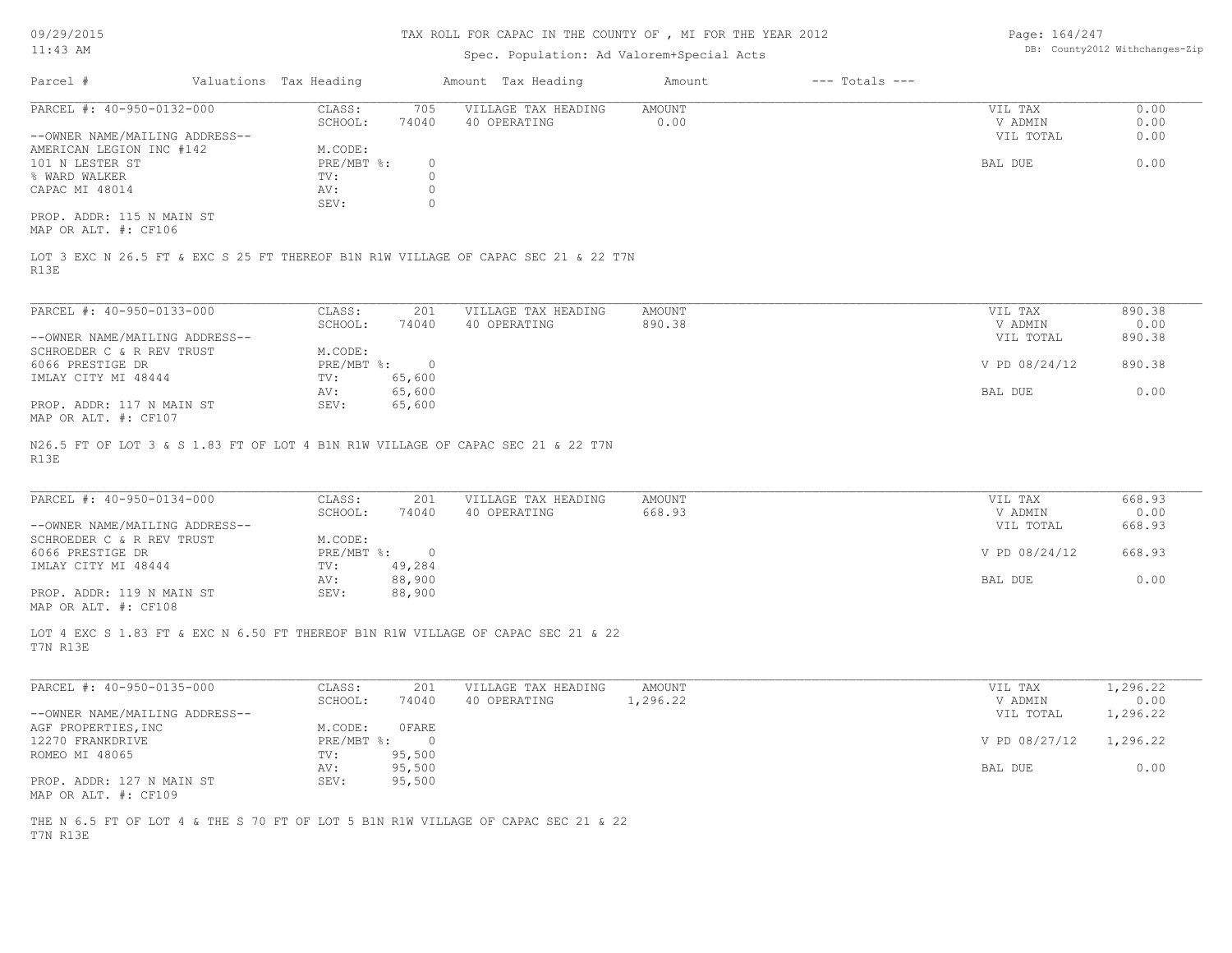### TAX ROLL FOR CAPAC IN THE COUNTY OF , MI FOR THE YEAR 2012

# Spec. Population: Ad Valorem+Special Acts

Page: 165/247 DB: County2012 Withchanges-Zip

| Parcel #                       | Valuations Tax Heading |       | Amount Tax Heading  | Amount | $---$ Totals $---$ |           |      |
|--------------------------------|------------------------|-------|---------------------|--------|--------------------|-----------|------|
| PARCEL #: 40-950-0136-000      | CLASS:                 | 703   | VILLAGE TAX HEADING | AMOUNT |                    | VIL TAX   | 0.00 |
|                                | SCHOOL:                | 74040 | 40 OPERATING        | 0.00   |                    | V ADMIN   | 0.00 |
| --OWNER NAME/MAILING ADDRESS-- |                        |       |                     |        |                    | VIL TOTAL | 0.00 |
| TOWNSHIP OF MUSSEY HALL        | M.CODE:                |       |                     |        |                    |           |      |
|                                | $PRE/MBT$ %:           |       |                     |        |                    | BAL DUE   | 0.00 |
| PROP. ADDR: 135 N MAIN ST      | TV:                    |       |                     |        |                    |           |      |
| MAP OR ALT. $\#$ : CF110/111   | AV:                    |       |                     |        |                    |           |      |
|                                | SEV:                   |       |                     |        |                    |           |      |

E58' OF N 30' & S 3' OF N 33' OF E 60' OF LOT 6 BIN R/W VILLAGE OF CAPAC

| PARCEL #: 40-950-0137-000      | CLASS:     | 703   | VILLAGE TAX HEADING | AMOUNT | VIL TAX   | 0.00 |
|--------------------------------|------------|-------|---------------------|--------|-----------|------|
|                                | SCHOOL:    | 74040 | 40 OPERATING        | 0.00   | V ADMIN   | 0.00 |
| --OWNER NAME/MAILING ADDRESS-- |            |       |                     |        | VIL TOTAL | 0.00 |
| VILLAGE OF CAPAC               | M.CODE:    |       |                     |        |           |      |
| 131 N MAIN ST                  | PRE/MBT %: |       |                     |        | BAL DUE   | 0.00 |
| CAPAC MI 48014                 | TV:        |       |                     |        |           |      |
|                                | AV:        |       |                     |        |           |      |
| PROP. ADDR: 131 N MAIN ST      | SEV:       |       |                     |        |           |      |
| MAP OR ALT. #: CF112           |            |       |                     |        |           |      |

R/W VILLAGE OF CAPAC LOT 6 & N 5' OF LOT 5 EXC E 58' OF N 30' & EXC S 3' OF N 33' OF E 60' OF LOT 6 BIN

| PARCEL #: 40-950-0139-000       | CLASS:     | 708   | VILLAGE TAX HEADING | AMOUNT | VIL TAX   | 0.00 |
|---------------------------------|------------|-------|---------------------|--------|-----------|------|
|                                 | SCHOOL:    | 74040 | 40 OPERATING        | 0.00   | V ADMIN   | 0.00 |
| --OWNER NAME/MAILING ADDRESS--  |            |       |                     |        | VIL TOTAL | 0.00 |
| FIRST BAPTIST CHURCH            | M.CODE:    |       |                     |        |           |      |
| 108 W CHURCH ST                 | PRE/MBT %: |       |                     |        | BAL DUE   | 0.00 |
| CAPAC MI 48014-3005             | TV:        |       |                     |        |           |      |
|                                 | AV:        |       |                     |        |           |      |
| PROP. ADDR: 108 W CHURCH STRRET | SEV:       |       |                     |        |           |      |
| MAP OR ALT. #: CF113/114        |            |       |                     |        |           |      |

LOTS 7,8 & 9 BIN R/W VILLAGE OF CAPAC

| PARCEL #: 40-950-0140-000      | CLASS:  | 401            | VILLAGE TAX HEADING | AMOUNT | VIL TAX       | 333.89 |
|--------------------------------|---------|----------------|---------------------|--------|---------------|--------|
|                                | SCHOOL: | 74040          | 40 OPERATING        | 333.89 | V ADMIN       | 0.00   |
| --OWNER NAME/MAILING ADDRESS-- |         |                |                     |        | VIL TOTAL     | 333.89 |
| LOPER DWAYNE A/MELANIE         | M.CODE: | OLALS          |                     |        |               |        |
| 106 N NEEPER                   |         | PRE/MBT %: 100 |                     |        | V PD 10/08/12 | 333.89 |
| CAPAC MI 48014                 | TV:     | 24,600         |                     |        |               |        |
|                                | AV:     | 24,600         |                     |        | BAL DUE       | 0.00   |
| PROP. ADDR: 106 N NEEPER ST    | SEV:    | 24,600         |                     |        |               |        |
| MAP OR ALT. #: CF115           |         |                |                     |        |               |        |

N50 FT OF LOT 10 B1N R1W VILLAGE OF CAPAC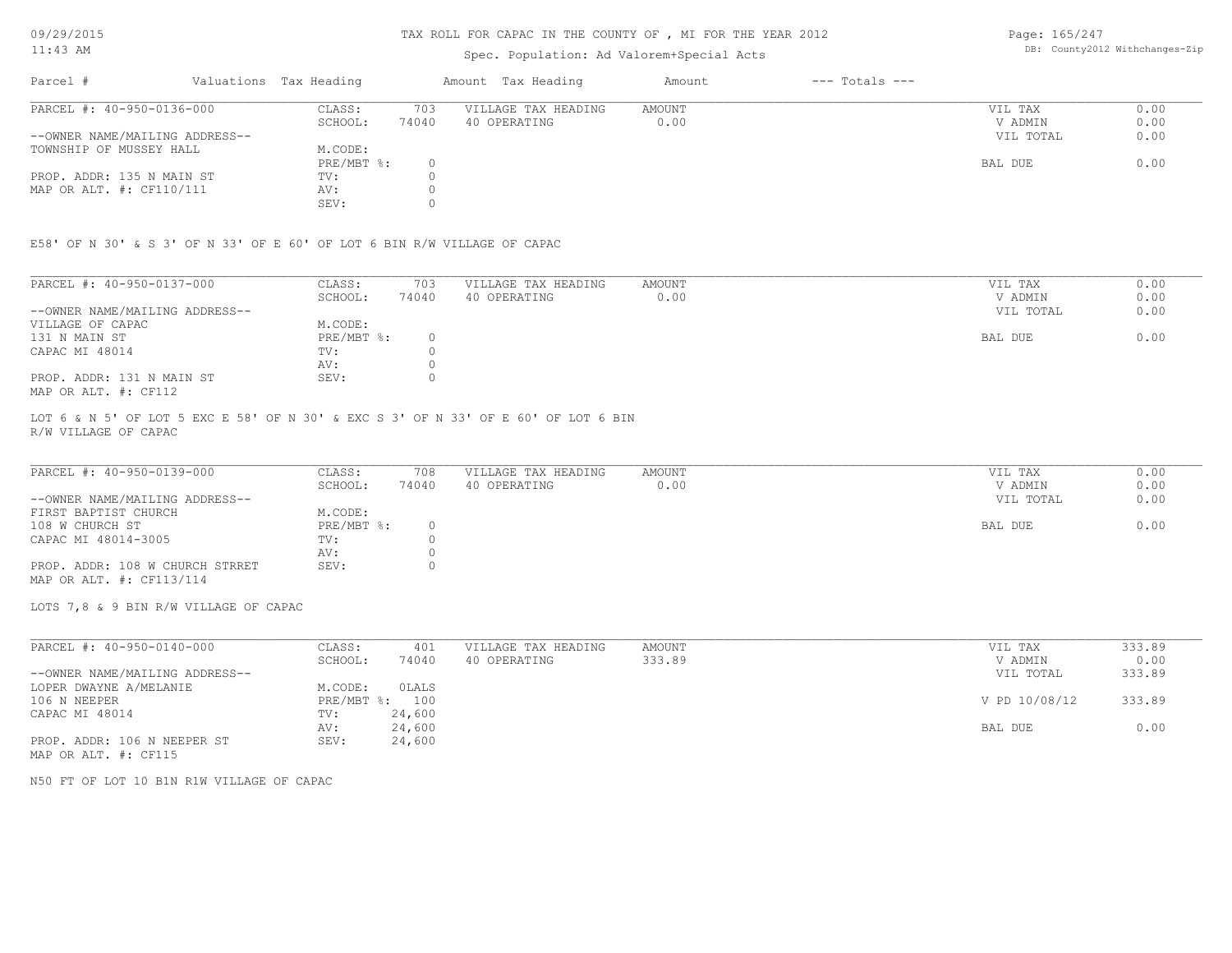### TAX ROLL FOR CAPAC IN THE COUNTY OF , MI FOR THE YEAR 2012

### Spec. Population: Ad Valorem+Special Acts

| Page: 166/247 |                                |
|---------------|--------------------------------|
|               | DB: County2012 Withchanges-Zip |

| Parcel #                       | Valuations Tax Heading |        | Amount Tax Heading  | Amount | $---$ Totals $---$ |           |        |
|--------------------------------|------------------------|--------|---------------------|--------|--------------------|-----------|--------|
| PARCEL #: 40-950-0141-000      | CLASS:                 | 401    | VILLAGE TAX HEADING | AMOUNT |                    | VIL TAX   | 324.39 |
|                                | SCHOOL:                | 74040  | 40 OPERATING        | 324.39 |                    | V ADMIN   | 0.00   |
| --OWNER NAME/MAILING ADDRESS-- |                        |        |                     |        |                    | VIL TOTAL | 324.39 |
| SCHONEMAN HAROLD/ROGER         | M.CODE:                |        |                     |        |                    |           |        |
| 7608 LANSING AVE               | $PRE/MBT$ %:           |        |                     |        |                    | BAL DUE   | 324.39 |
| JACKSON MI 49201               | TV:                    | 23,900 |                     |        |                    |           |        |
|                                | AV:                    | 23,900 |                     |        |                    |           |        |
| PROP. ADDR: 104 N NEEPER ST    | SEV:                   | 23,900 |                     |        |                    |           |        |
|                                |                        |        |                     |        |                    |           |        |

MAP OR ALT. #: CF116

& 22 T7N R13E THE S 25 FT OF LOT 10 & THE N 25 FT OF LOTS 11 & 12 B1N R1W VILLAGE OF CAPAC SEC 21

| PARCEL #: 40-950-0142-000      | CLASS:     | 401    | VILLAGE TAX HEADING | AMOUNT | VIL TAX |               | 458.76 |
|--------------------------------|------------|--------|---------------------|--------|---------|---------------|--------|
|                                | SCHOOL:    | 74040  | 40 OPERATING        | 458.76 | V ADMIN |               | 0.00   |
| --OWNER NAME/MAILING ADDRESS-- |            |        |                     |        |         | VIL TOTAL     | 458.76 |
| BECKER GERALD/SANDRA           | M.CODE:    |        |                     |        |         |               |        |
| P O BOX 158                    | PRE/MBT %: |        |                     |        |         | V PD 08/24/12 | 458.76 |
| CAPAC MI 48014                 | TV:        | 33,800 |                     |        |         |               |        |
|                                | AV:        | 33,800 |                     |        | BAL DUE |               | 0.00   |
| PROP. ADDR: 107 W MILL ST      | SEV:       | 33,800 |                     |        |         |               |        |
| MAP OR ALT. #: CF117           |            |        |                     |        |         |               |        |

LOTS 11 & 12 EXC THE N 25 FT THEREOF B1N R1W VILLAGE OF CAPAC SEC 21 & 22 T7N R13E

| PARCEL #: 40-950-0143-000      | CLASS:  | 401            | VILLAGE TAX HEADING | AMOUNT | VIL TAX       | 411.26 |
|--------------------------------|---------|----------------|---------------------|--------|---------------|--------|
|                                | SCHOOL: | 74040          | 40 OPERATING        | 411.26 | V ADMIN       | 0.00   |
| --OWNER NAME/MAILING ADDRESS-- |         |                |                     |        | VIL TOTAL     | 411.26 |
| ROSILLO ROGELIO/MARIA          | M.CODE: |                |                     |        |               |        |
| 201 W MILL ST                  |         | PRE/MBT %: 100 |                     |        | V PD 09/04/12 | 411.26 |
| CAPAC MI 48014-3025            | TV:     | 30,300         |                     |        |               |        |
|                                | AV:     | 30,300         |                     |        | BAL DUE       | 0.00   |
| PROP. ADDR: 201 W MILL ST      | SEV:    | 30,300         |                     |        |               |        |
| MAP OR ALT. #: CF118           |         |                |                     |        |               |        |

S90 FT OF LOT 1 B1N R2W VILLAGE OF CAPAC

| PARCEL #: 40-950-0144-000      | CLASS:       | 401    | VILLAGE TAX HEADING | AMOUNT | VIL TAX       | 400.40 |
|--------------------------------|--------------|--------|---------------------|--------|---------------|--------|
|                                | SCHOOL:      | 74040  | 40 OPERATING        | 400.40 | V ADMIN       | 0.00   |
| --OWNER NAME/MAILING ADDRESS-- |              |        |                     |        | VIL TOTAL     | 400.40 |
| STROUP KEVIN R/CARRIE E        | M.CODE:      | 0FARE  |                     |        |               |        |
| 103 NEEPER ST                  | $PRE/MBT$ %: | 100    |                     |        | V PD 08/27/12 | 400.40 |
| CAPAC MI 48014                 | TV:          | 29,500 |                     |        |               |        |
|                                | AV:          | 29,500 |                     |        | BAL DUE       | 0.00   |
| PROP. ADDR: 103 N NEEPER ST    | SEV:         | 29,500 |                     |        |               |        |
| MAP OR ALT. #: CF119           |              |        |                     |        |               |        |

N60 FT OF LOT 1 & N 25 FT OF LOT 2 B1N R2W VILLAGE OF CAPAC SEC 21 & 22 T7N R13E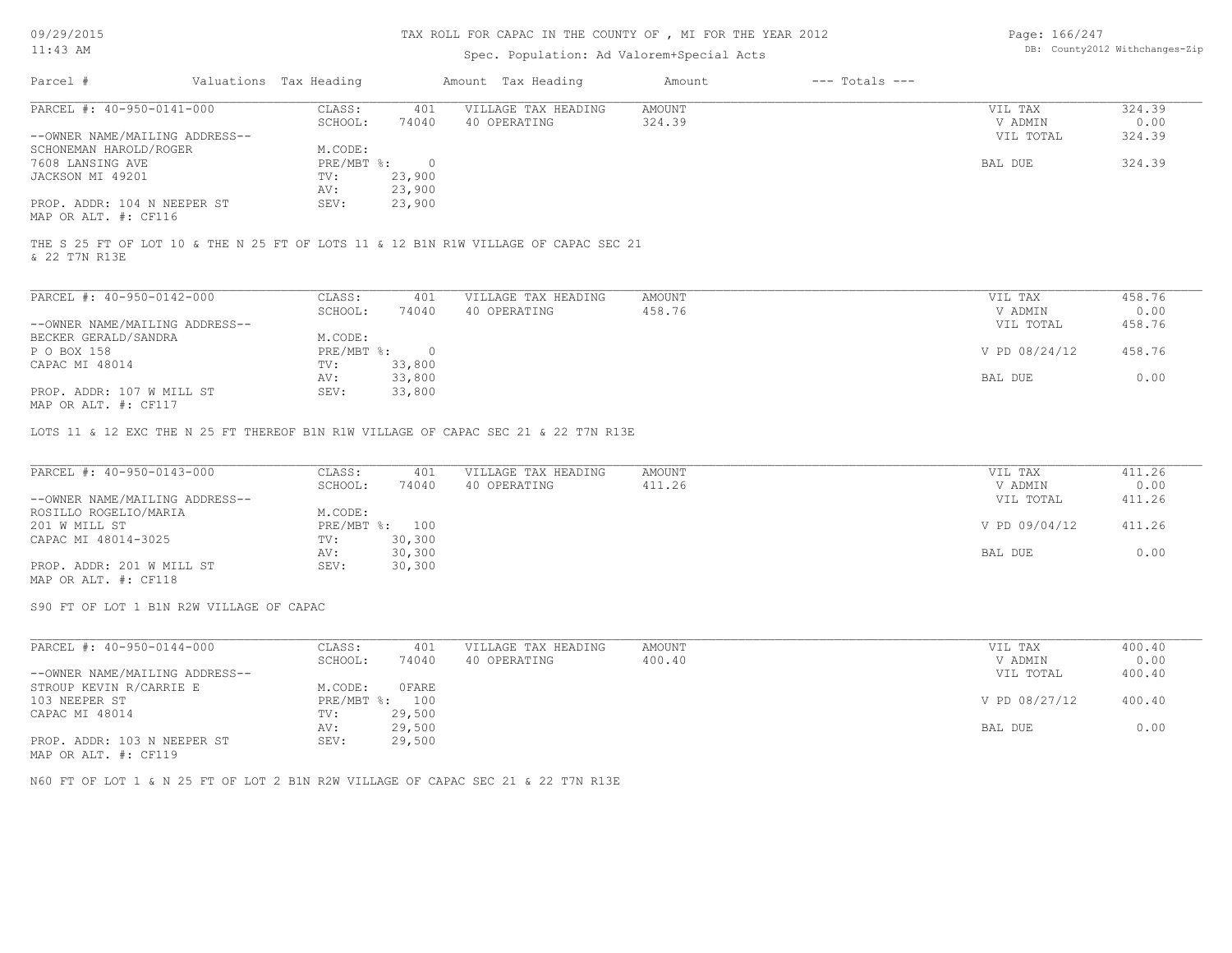### TAX ROLL FOR CAPAC IN THE COUNTY OF , MI FOR THE YEAR 2012

# Spec. Population: Ad Valorem+Special Acts

Page: 167/247 DB: County2012 Withchanges-Zip

| Parcel #                       | Valuations Tax Heading |        | Amount Tax Heading  | Amount | $---$ Totals $---$ |               |        |
|--------------------------------|------------------------|--------|---------------------|--------|--------------------|---------------|--------|
| PARCEL #: 40-950-0145-000      | CLASS:                 | 401    | VILLAGE TAX HEADING | AMOUNT |                    | VIL TAX       | 548.34 |
|                                | SCHOOL:                | 74040  | 40 OPERATING        | 548.34 |                    | V ADMIN       | 0.00   |
| --OWNER NAME/MAILING ADDRESS-- |                        |        |                     |        |                    | VIL TOTAL     | 548.34 |
| VICTORY DAMIEN                 | M.CODE:                | OFARE  |                     |        |                    |               |        |
| 46574 OLD OAK LN               | $PRE/MBT$ %:           |        |                     |        |                    | V PD 08/27/12 | 548.34 |
| MACOMB MI 48042-5388           | TV:                    | 40,400 |                     |        |                    |               |        |
|                                | AV:                    | 40,400 |                     |        |                    | BAL DUE       | 0.00   |
| PROP. ADDR: 203 W MILL ST      | SEV:                   | 40,400 |                     |        |                    |               |        |
| MAP OR ALT. #: CF120           |                        |        |                     |        |                    |               |        |

LOT 2 EXC N 25 FT B1N R2W VILLAGE OF CAPAC SEC 21 & 22 T7N R13E

| PARCEL #: 40-950-0146-000      | CLASS:       | 401    | VILLAGE TAX HEADING | AMOUNT | VIL TAX       | 544.27 |
|--------------------------------|--------------|--------|---------------------|--------|---------------|--------|
|                                | SCHOOL:      | 74040  | 40 OPERATING        | 544.27 | V ADMIN       | 0.00   |
| --OWNER NAME/MAILING ADDRESS-- |              |        |                     |        | VIL TOTAL     | 544.27 |
| BYERS KEVIN F                  | M.CODE:      |        |                     |        |               |        |
| BYERS SANDRA L                 | $PRE/MBT$ %: |        |                     |        | V PD 09/13/12 | 544.27 |
| 14080 KOEHN RD                 | TV:          | 40,100 |                     |        |               |        |
| CAPAC MI 48014                 | AV:          | 40,100 |                     |        | BAL DUE       | 0.00   |
|                                | SEV:         | 40,100 |                     |        |               |        |
| PROP. ADDR: 105 N NEEPER ST    |              |        |                     |        |               |        |

MAP OR ALT. #: CF121

| PARCEL #: 40-950-0147-000<br>AMOUNT<br>CLASS:<br>VILLAGE TAX HEADING<br>401 | VIL TAX       | 492.69 |
|-----------------------------------------------------------------------------|---------------|--------|
| 74040<br>492.69<br>40 OPERATING<br>SCHOOL:                                  | V ADMIN       | 0.00   |
| --OWNER NAME/MAILING ADDRESS--                                              | VIL TOTAL     | 492.69 |
| SONNER JANET<br>M.CODE:                                                     |               |        |
| 107 N NEEPER ST<br>PRE/MBT %: 100                                           | V PD 07/23/12 | 492.69 |
| 36,300<br>CAPAC MI 48014<br>TV:                                             |               |        |
| 36,300<br>AV:                                                               | BAL DUE       | 0.00   |
| PROP. ADDR: 107 N NEEPER ST<br>36,300<br>SEV:                               |               |        |

MAP OR ALT. #: CF122

LOT 4 B1N R2W VILLAGE OF CAPAC SEC 21 & 22 T7N R13E

| PARCEL #: 40-950-0148-000      | CLASS:  | 401            | VILLAGE TAX HEADING | AMOUNT | VIL TAX       | 438.40 |
|--------------------------------|---------|----------------|---------------------|--------|---------------|--------|
|                                | SCHOOL: | 74040          | 40 OPERATING        | 438.40 | V ADMIN       | 0.00   |
| --OWNER NAME/MAILING ADDRESS-- |         |                |                     |        | VIL TOTAL     | 438.40 |
| LUBAHN EDW JR/LOUISE           | M.CODE: |                |                     |        |               |        |
| 109 N NEEPER ST                |         | PRE/MBT %: 100 |                     |        | V PD 08/17/12 | 438.40 |
| CAPAC MI 48014                 | TV:     | 32,300         |                     |        |               |        |
|                                | AV:     | 32,300         |                     |        | BAL DUE       | 0.00   |
| PROP. ADDR: 109 N NEEPER ST    | SEV:    | 32,300         |                     |        |               |        |
| MAP OR ALT. #: CB123           |         |                |                     |        |               |        |

LOT 5 B1N R2W VILLAGE OF CAPAC SEC 21 & 22 T7N R13E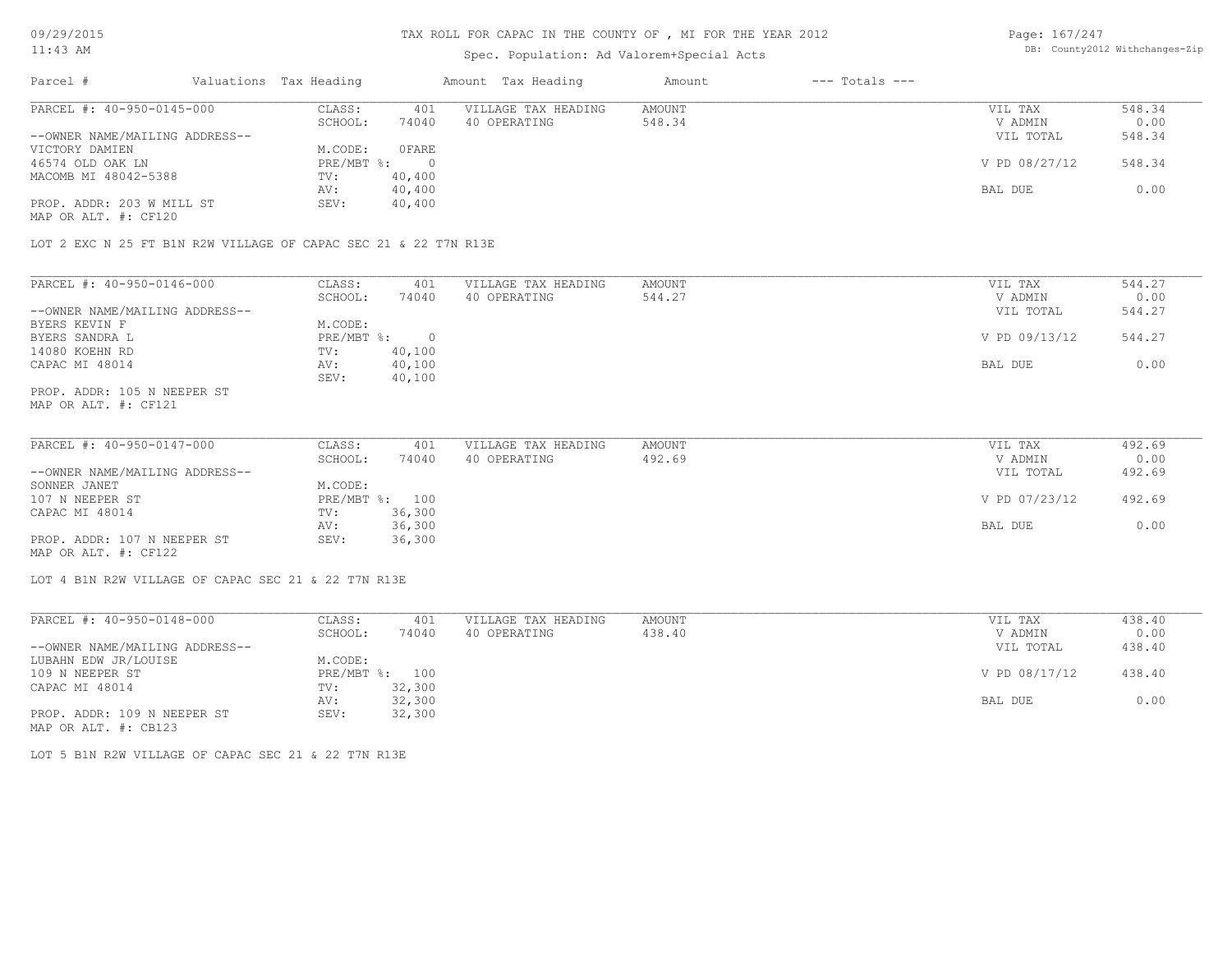### TAX ROLL FOR CAPAC IN THE COUNTY OF , MI FOR THE YEAR 2012

# Spec. Population: Ad Valorem+Special Acts

| Page: 168/247 |                                |
|---------------|--------------------------------|
|               | DB: County2012 Withchanges-Zip |

| Parcel #                                            | Valuations Tax Heading |        | Amount Tax Heading  | Amount | $---$ Totals $---$ |               |        |
|-----------------------------------------------------|------------------------|--------|---------------------|--------|--------------------|---------------|--------|
| PARCEL #: 40-950-0149-000                           | CLASS:                 | 401    | VILLAGE TAX HEADING | AMOUNT |                    | VIL TAX       | 424.83 |
|                                                     | SCHOOL:                | 74040  | 40 OPERATING        | 424.83 |                    | V ADMIN       | 0.00   |
| --OWNER NAME/MAILING ADDRESS--                      |                        |        |                     |        |                    | VIL TOTAL     | 424.83 |
| LEIGH RONALD/CAROLYN                                | M.CODE:                |        |                     |        |                    |               |        |
| 113 N NEEPER ST                                     | PRE/MBT %: 100         |        |                     |        |                    | V PD 09/27/12 | 424.83 |
| CAPAC MI 48014-3033                                 | TV:                    | 31,300 |                     |        |                    |               |        |
|                                                     | AV:                    | 31,300 |                     |        |                    | BAL DUE       | 0.00   |
| PROP. ADDR: 113 N NEEPER ST<br>MAP OR ALT. #: CF124 | SEV:                   | 31,300 |                     |        |                    |               |        |

LOT 6 B1N R2W VILLAGE OF CAPAC SEC 21 & 22 T7N R13E

| PARCEL #: 40-950-0150-000          | CLASS:  | 401            | VILLAGE TAX HEADING | AMOUNT | VIL TAX       | 380.04 |
|------------------------------------|---------|----------------|---------------------|--------|---------------|--------|
|                                    | SCHOOL: | 74040          | 40 OPERATING        | 380.04 | V ADMIN       | 0.00   |
| --OWNER NAME/MAILING ADDRESS--     |         |                |                     |        | VIL TOTAL     | 380.04 |
| HIGGINS JR ALVIN                   | M.CODE: | OFARE          |                     |        |               |        |
| 108 N GLASSFORD                    |         | PRE/MBT %: 100 |                     |        | V PD 08/27/12 | 380.04 |
| CAPAC MI 48014                     | TV:     | 28,000         |                     |        |               |        |
|                                    | AV:     | 28,000         |                     |        | BAL DUE       | 0.00   |
| PROP. ADDR: 108 N GLASSFORD STREET | SEV:    | 28,000         |                     |        |               |        |
| MAP OR ALT. #: CF125               |         |                |                     |        |               |        |

LOT 7 B1N R2W VILLAGE OF CAPAC SEC 21 & 22 T7N R13E

| PARCEL #: 40-950-0151-000          | CLASS:       | 401    | VILLAGE TAX HEADING | AMOUNT | VIL TAX       | 610.78 |
|------------------------------------|--------------|--------|---------------------|--------|---------------|--------|
|                                    | SCHOOL:      | 74040  | 40 OPERATING        | 610.78 | V ADMIN       | 0.00   |
| --OWNER NAME/MAILING ADDRESS--     |              |        |                     |        | VIL TOTAL     | 610.78 |
| BROWN JUDY / MACE LINDA            | M.CODE:      |        |                     |        |               |        |
| 106 N GLASSFORD ST                 | $PRE/MBT$ %: | 67     |                     |        | V PD 07/16/12 | 610.78 |
| CAPAC MI 48014-3009                | TV:          | 45,000 |                     |        |               |        |
|                                    | AV:          | 45,000 |                     |        | BAL DUE       | 0.00   |
| PROP. ADDR: 106 N GLASSFORD STREET | SEV:         | 45,000 |                     |        |               |        |
| MAP OR ALT. #: CF126               |              |        |                     |        |               |        |

LOT 8 B1N R2W VILLAGE OF CAPAC SEC 21 & 22 T7N R13E

| PARCEL #: 40-950-0152-000          | CLASS:       | 401    | VILLAGE TAX HEADING | AMOUNT | VIL TAX       | 485.91 |
|------------------------------------|--------------|--------|---------------------|--------|---------------|--------|
|                                    | SCHOOL:      | 74040  | 40 OPERATING        | 485.91 | V ADMIN       | 0.00   |
| --OWNER NAME/MAILING ADDRESS--     |              |        |                     |        | VIL TOTAL     | 485.91 |
| SMITH ROBERT/DOROTHY               | M.CODE:      |        |                     |        |               |        |
| 104 N GLASSFORD ST                 | $PRE/MBT$ %: | 100    |                     |        | V PD 08/24/12 | 485.91 |
| CAPAC MI 48014-3009                | TV:          | 35,800 |                     |        |               |        |
|                                    | AV:          | 35,800 |                     |        | BAL DUE       | 0.00   |
| PROP. ADDR: 104 N GLASSFORD STREET | SEV:         | 35,800 |                     |        |               |        |
| MAP OR ALT. #: CF127A              |              |        |                     |        |               |        |

LOT 9 B1N R2W VILLAGE OF CAPAC SEC 21 & 22 T7N R13E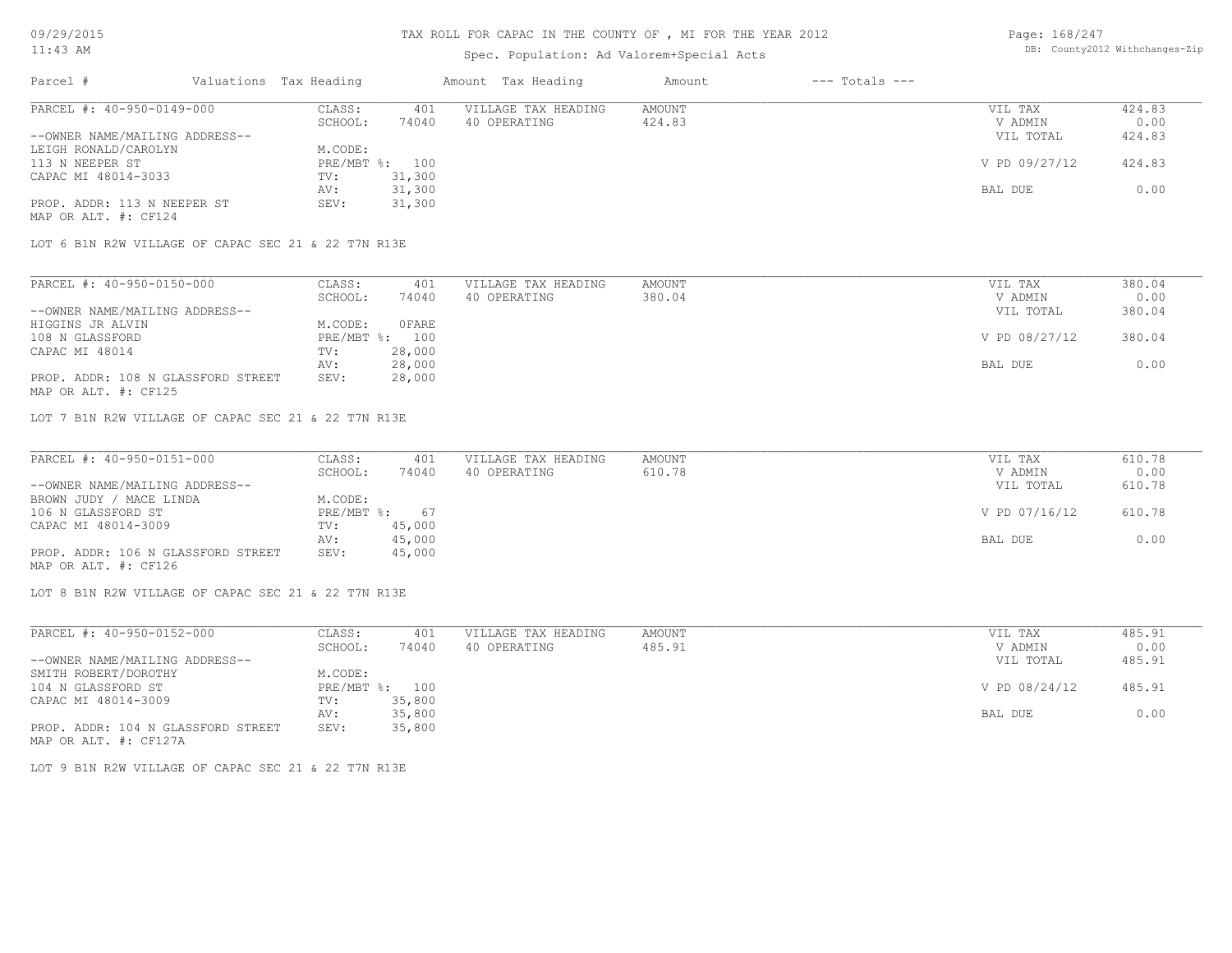### TAX ROLL FOR CAPAC IN THE COUNTY OF , MI FOR THE YEAR 2012

# Spec. Population: Ad Valorem+Special Acts

Page: 169/247 DB: County2012 Withchanges-Zip

| Parcel #                       | Valuations Tax Heading |                | Amount Tax Heading  | Amount | $---$ Totals $---$ |               |       |
|--------------------------------|------------------------|----------------|---------------------|--------|--------------------|---------------|-------|
| PARCEL #: 40-950-0153-000      | CLASS:                 | 401            | VILLAGE TAX HEADING | AMOUNT |                    | VIL TAX       | 95.28 |
|                                | SCHOOL:                | 74040          | 40 OPERATING        | 95.28  |                    | V ADMIN       | 0.00  |
| --OWNER NAME/MAILING ADDRESS-- |                        |                |                     |        |                    | VIL TOTAL     | 95.28 |
| SMITH ROBERT/DOROTHY           | M.CODE:                |                |                     |        |                    |               |       |
| N GLASSFORD STREET             |                        | PRE/MBT %: 100 |                     |        |                    | V PD 08/24/12 | 95.28 |
| CAPAC MI 48014                 | TV:                    | 7,020          |                     |        |                    |               |       |
|                                | AV:                    | 15,100         |                     |        |                    | BAL DUE       | 0.00  |
| PROP. ADDR: N GLASSFORD STREET | SEV:                   | 15,100         |                     |        |                    |               |       |
| MAP OR ALT. #: CF127B          |                        |                |                     |        |                    |               |       |

| PARCEL #: 40-950-0154-000      | CLASS:  | 401            | VILLAGE TAX HEADING | AMOUNT | VIL TAX       | 527.98 |
|--------------------------------|---------|----------------|---------------------|--------|---------------|--------|
|                                | SCHOOL: | 74040          | 40 OPERATING        | 527.98 | V ADMIN       | 0.00   |
| --OWNER NAME/MAILING ADDRESS-- |         |                |                     |        | VIL TOTAL     | 527.98 |
| STANTON DALLAS I               | M.CODE: | OFARE          |                     |        |               |        |
| 207 W MILL ST                  |         | PRE/MBT %: 100 |                     |        | V PD 08/27/12 | 527.98 |
| CAPAC MI 48014-3025            | TV:     | 38,900         |                     |        |               |        |
|                                | AV:     | 38,900         |                     |        | BAL DUE       | 0.00   |
| PROP. ADDR: 207 W MILL ST      | SEV:    | 38,900         |                     |        |               |        |
|                                |         |                |                     |        |               |        |

MAP OR ALT. #: CF128A

LOT 11 B1N R2W VILLAGE OF CAPAC SEC 21 & 22 T7N R13E

| PARCEL #: 40-950-0154-500      | CLASS:     | 708   | VILLAGE TAX HEADING | AMOUNT | VIL TAX   | 0.00 |
|--------------------------------|------------|-------|---------------------|--------|-----------|------|
|                                | SCHOOL:    | 74040 | 40 OPERATING        | 0.00   | V ADMIN   | 0.00 |
| --OWNER NAME/MAILING ADDRESS-- |            |       |                     |        | VIL TOTAL | 0.00 |
| FIRST METH CH OF CAPAC         | M.CODE:    |       |                     |        |           |      |
| 211 W MILL ST                  | PRE/MBT %: |       |                     |        | BAL DUE   | 0.00 |
| CAPAC MI 48014                 | TV:        |       |                     |        |           |      |
|                                | AV:        |       |                     |        |           |      |
| PROP. ADDR: 211 W MILL ST      | SEV:       |       |                     |        |           |      |
| MAP OR ALT. #: CF128B          |            |       |                     |        |           |      |

 $\_$  , and the state of the state of the state of the state of the state of the state of the state of the state of the state of the state of the state of the state of the state of the state of the state of the state of the

LOT 12 B1N R2W VILLAGE OF CAPAC SEC 21 & 22 T7N R13E

| PARCEL #: 40-950-0155-000      | CLASS:     | 401    | VILLAGE TAX HEADING | AMOUNT | 308.10<br>VIL TAX   |
|--------------------------------|------------|--------|---------------------|--------|---------------------|
|                                | SCHOOL:    | 74040  | 40 OPERATING        | 308.10 | 0.00<br>V ADMIN     |
| --OWNER NAME/MAILING ADDRESS-- |            |        |                     |        | 308.10<br>VIL TOTAL |
| MCNUTT MEL ALGER               | M.CODE:    |        |                     |        |                     |
| 14176 IMLAY CITY RD            | PRE/MBT %: |        |                     |        | 308.10<br>BAL DUE   |
| CAPAC MI 48014                 | TV:        | 22,700 |                     |        |                     |
|                                | AV:        | 22,700 |                     |        |                     |
| PROP. ADDR: 303 W MILL ST      | SEV:       | 22,700 |                     |        |                     |
| MAP OR ALT. #: CF129A          |            |        |                     |        |                     |

LOT 1 EXC N 50 FT THEREOF B1N R3W VILLAGE OF CAPAC SEC 21 & 22 T7N R13E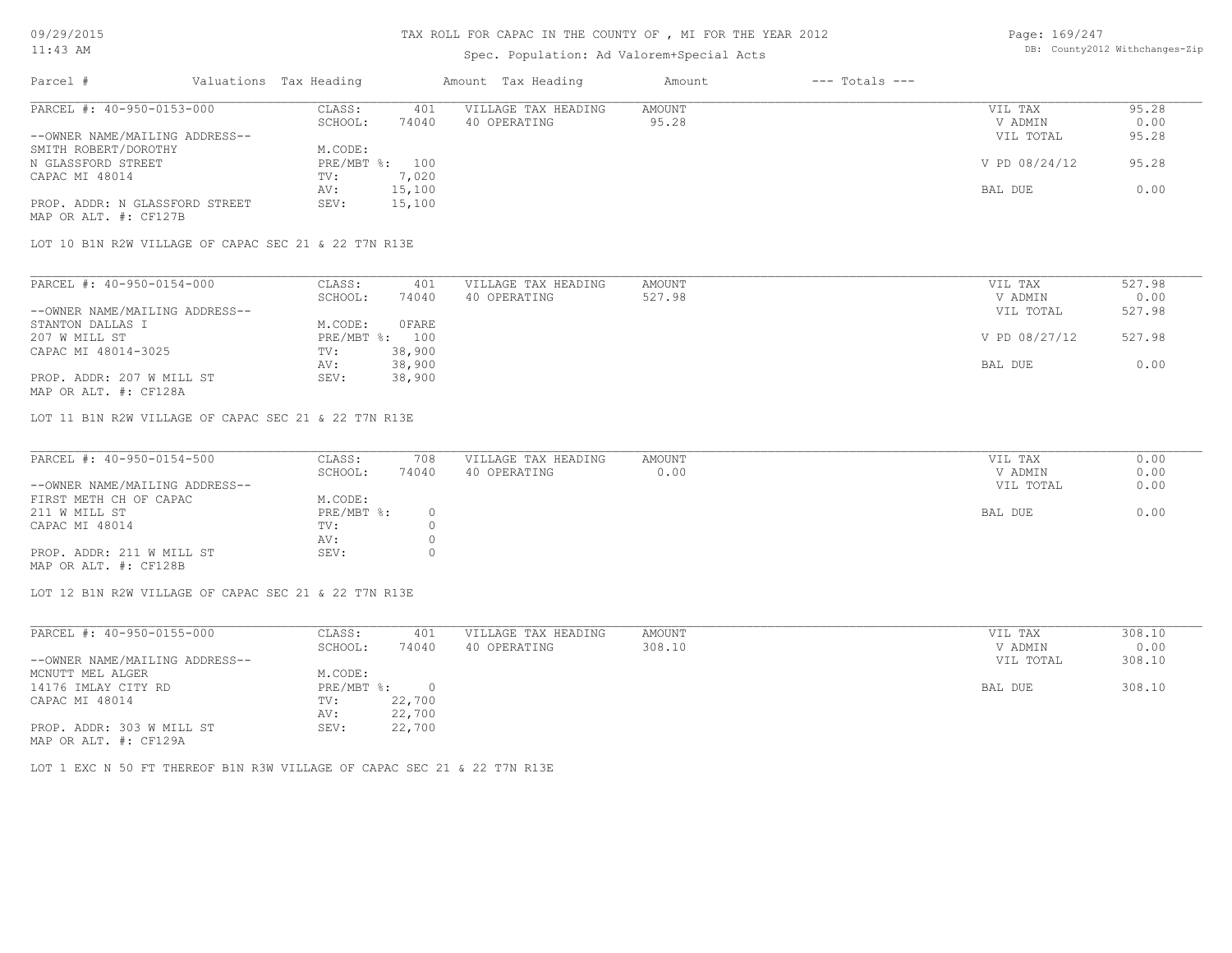### 11:43 AM

# TAX ROLL FOR CAPAC IN THE COUNTY OF , MI FOR THE YEAR 2012

# Spec. Population: Ad Valorem+Special Acts

| Page: 170/247 |                                |
|---------------|--------------------------------|
|               | DB: County2012 Withchanges-Zip |

| Parcel #                           | Valuations Tax Heading |                | Amount Tax Heading  | Amount | $---$ Totals $---$ |               |        |
|------------------------------------|------------------------|----------------|---------------------|--------|--------------------|---------------|--------|
| PARCEL #: 40-950-0156-000          | CLASS:                 | 401            | VILLAGE TAX HEADING | AMOUNT |                    | VIL TAX       | 234.81 |
|                                    | SCHOOL:                | 74040          | 40 OPERATING        | 234.81 |                    | V ADMIN       | 0.00   |
| --OWNER NAME/MAILING ADDRESS--     |                        |                |                     |        |                    | VIL TOTAL     | 234.81 |
| HARVEY JAMIE                       | M.CODE:                | <b>BACTS</b>   |                     |        |                    |               |        |
| 101 N GLASSFORD ST                 |                        | PRE/MBT %: 100 |                     |        |                    | V PD 07/26/12 | 234.81 |
| CAPAC MI 48014                     | TV:                    | 17,300         |                     |        |                    |               |        |
|                                    | AV:                    | 17,300         |                     |        |                    | BAL DUE       | 0.00   |
| PROP. ADDR: 101 N GLASSFORD STREET | SEV:                   | 17,300         |                     |        |                    |               |        |
| MAP OR ALT. #: CF129B              |                        |                |                     |        |                    |               |        |

N50 FT OF LOT 1 B1N R3W VILLAGE OF CAPAC

| PARCEL #: 40-950-0157-000      | CLASS:  | 401            | VILLAGE TAX HEADING | AMOUNT | VIL TAX       | 450.62 |
|--------------------------------|---------|----------------|---------------------|--------|---------------|--------|
|                                | SCHOOL: | 74040          | 40 OPERATING        | 450.62 | V ADMIN       | 0.00   |
| --OWNER NAME/MAILING ADDRESS-- |         |                |                     |        | VIL TOTAL     | 450.62 |
| KURTZHALS KYLE                 | M.CODE: | OLALS          |                     |        |               |        |
| 305 W MILL ST                  |         | PRE/MBT %: 100 |                     |        | V PD 08/27/12 | 450.62 |
| CAPAC MI 48014-3027            | TV:     | 33,200         |                     |        |               |        |
|                                | AV:     | 33,200         |                     |        | BAL DUE       | 0.00   |
| PROP. ADDR: 305 W MILL ST      | SEV:    | 33,200         |                     |        |               |        |
| MAP OR ALT. #: CF130A          |         |                |                     |        |               |        |

LOT 2 B1N R3W VILLAGE OF CAPAC

| PARCEL #: 40-950-0158-000          | CLASS:  | 401            | VILLAGE TAX HEADING | AMOUNT | VIL TAX       | 460.12 |
|------------------------------------|---------|----------------|---------------------|--------|---------------|--------|
|                                    | SCHOOL: | 74040          | 40 OPERATING        | 460.12 | V ADMIN       | 0.00   |
| --OWNER NAME/MAILING ADDRESS--     |         |                |                     |        | VIL TOTAL     | 460.12 |
| KNOLL HENRIETTA                    | M.CODE: |                |                     |        |               |        |
| 103 N GLASSFORD ST                 |         | PRE/MBT %: 100 |                     |        | V PD 07/16/12 | 460.12 |
| CAPAC MI 48014                     | TV:     | 33,900         |                     |        |               |        |
|                                    | AV:     | 33,900         |                     |        | BAL DUE       | 0.00   |
| PROP. ADDR: 103 N GLASSFORD STREET | SEV:    | 33,900         |                     |        |               |        |
| MAP OR ALT. #: CF130B              |         |                |                     |        |               |        |

LOT 3 B1N R3W VILLAGE OF CAPAC SEC 21 & 22 T7N R13E

| PARCEL #: 40-950-0159-000          | CLASS:     | 401        | VILLAGE TAX HEADING | AMOUNT | VIL TAX       | 884.95 |
|------------------------------------|------------|------------|---------------------|--------|---------------|--------|
|                                    | SCHOOL:    | 74040      | 40 OPERATING        | 884.95 | V ADMIN       | 0.00   |
| --OWNER NAME/MAILING ADDRESS--     |            |            |                     |        | VIL TOTAL     | 884.95 |
| MULTI CORP INC                     | M.CODE:    |            |                     |        |               |        |
| 14835 LOIS LN                      | PRE/MBT %: | $\bigcirc$ |                     |        | V PD 08/09/12 | 884.95 |
| CAPAC MI 48014                     | TV:        | 65,200     |                     |        |               |        |
|                                    | AV:        | 65,200     |                     |        | BAL DUE       | 0.00   |
| PROP. ADDR: 105 N GLASSFORD STREET | SEV:       | 65,200     |                     |        |               |        |
| MAP OR ALT. #: CF131               |            |            |                     |        |               |        |

LOT 4 & S 1/4 OF LOT 5 B1N R3W VILLAGE OF CAPAC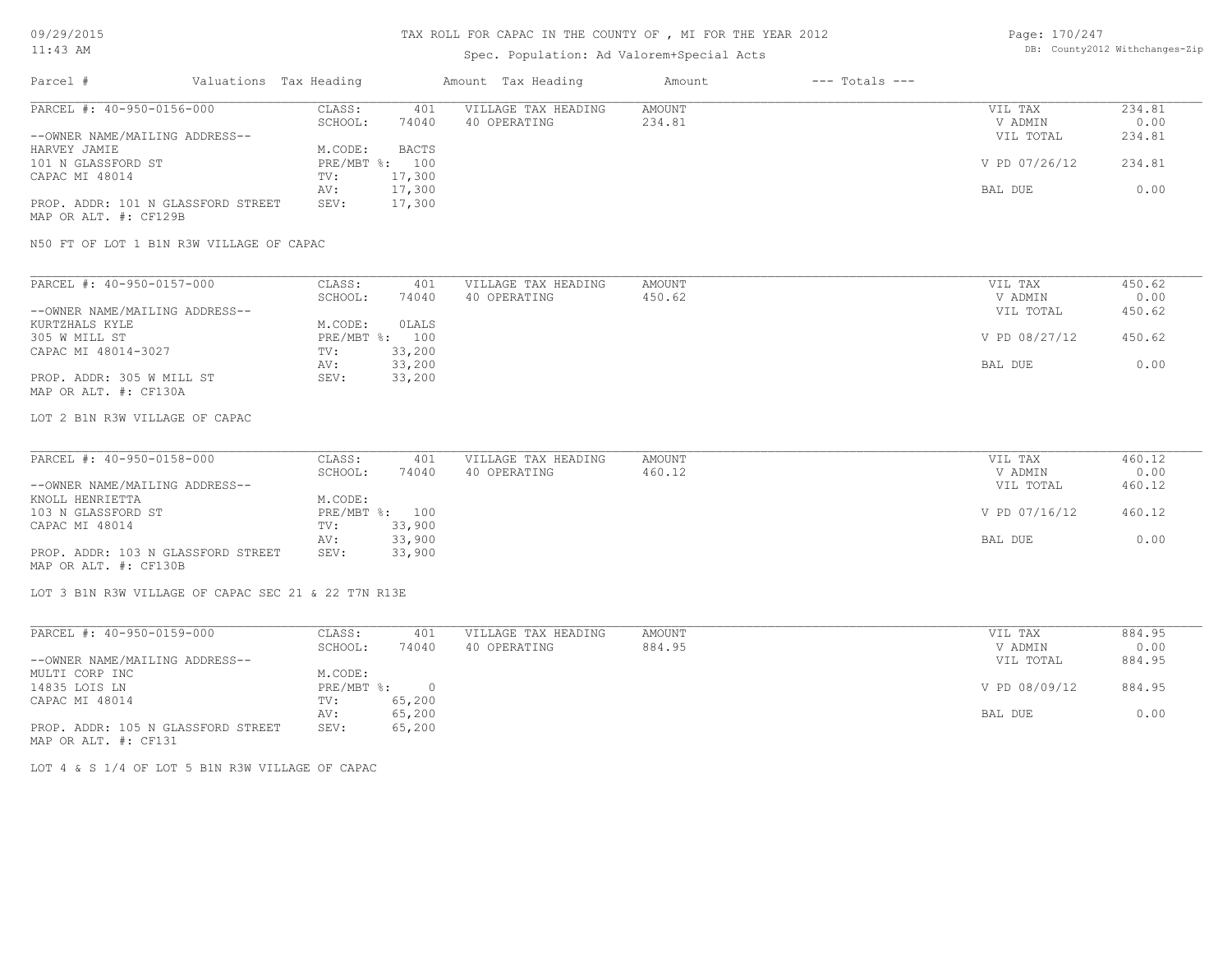# Spec. Population: Ad Valorem+Special Acts

| Page: 171/247 |                                |
|---------------|--------------------------------|
|               | DB: County2012 Withchanges-Zip |

| Parcel #                           | Valuations Tax Heading |              | Amount Tax Heading  | Amount | $---$ Totals $---$ |               |        |
|------------------------------------|------------------------|--------------|---------------------|--------|--------------------|---------------|--------|
| PARCEL #: 40-950-0160-000          | CLASS:                 | 401          | VILLAGE TAX HEADING | AMOUNT |                    | VIL TAX       | 318.96 |
|                                    | SCHOOL:                | 74040        | 40 OPERATING        | 318.96 |                    | V ADMIN       | 0.00   |
| --OWNER NAME/MAILING ADDRESS--     |                        |              |                     |        |                    | VIL TOTAL     | 318.96 |
| CORONADO JOSE/SUSAN                | M.CODE:                | <b>BACTS</b> |                     |        |                    |               |        |
| 107 N GLASSFORD                    | $PRE/MBT$ %:           | 100          |                     |        |                    | V PD 07/26/12 | 318.96 |
| CAPAC MI 48014                     | TV:                    | 23,500       |                     |        |                    |               |        |
|                                    | AV:                    | 23,500       |                     |        |                    | BAL DUE       | 0.00   |
| PROP. ADDR: 107 N GLASSFORD STREET | SEV:                   | 23,500       |                     |        |                    |               |        |
| MAP OR ALT. #: CF132               |                        |              |                     |        |                    |               |        |

N3/4 OF LOT 5 B1N R3W VILLAGE OF CAPAC

| PARCEL #: 40-950-0161-000          | CLASS:  | 401            | VILLAGE TAX HEADING | AMOUNT | VIL TAX       | 380.04 |
|------------------------------------|---------|----------------|---------------------|--------|---------------|--------|
|                                    | SCHOOL: | 74040          | 40 OPERATING        | 380.04 | V ADMIN       | 0.00   |
| --OWNER NAME/MAILING ADDRESS--     |         |                |                     |        | VIL TOTAL     | 380.04 |
| PASELK, SR.DAVID/DONNA             | M.CODE: | 0 FARE         |                     |        |               |        |
| 109 N GLASSFORD ST                 |         | PRE/MBT %: 100 |                     |        | V PD 08/27/12 | 380.04 |
| CAPAC MI 48014                     | TV:     | 28,000         |                     |        |               |        |
|                                    | AV:     | 28,000         |                     |        | BAL DUE       | 0.00   |
| PROP. ADDR: 109 N GLASSFORD STREET | SEV:    | 28,000         |                     |        |               |        |
| MAP OR ALT. #: CF133               |         |                |                     |        |               |        |

LOT 6 B1N R3W VILLAGE OF CAPAC SEC 21 & 22 T7N R13E

| PARCEL #: 40-950-0162-000      | CLASS:  | 401            | VILLAGE TAX HEADING | AMOUNT | VIL TAX       | 551.06 |
|--------------------------------|---------|----------------|---------------------|--------|---------------|--------|
|                                | SCHOOL: | 74040          | 40 OPERATING        | 551.06 | V ADMIN       | 0.00   |
| --OWNER NAME/MAILING ADDRESS-- |         |                |                     |        | VIL TOTAL     | 551.06 |
| RUDDOCK DONALD/LINDA           | M.CODE: |                |                     |        |               |        |
| 104 N MATTESON ST              |         | PRE/MBT %: 100 |                     |        | V PD 09/13/12 | 551.06 |
| CAPAC MI 48014                 | TV:     | 40,600         |                     |        |               |        |
|                                | AV:     | 40,600         |                     |        | BAL DUE       | 0.00   |
| PROP. ADDR: 104 N MATTESON ST  | SEV:    | 40,600         |                     |        |               |        |
| MAP OR ALT. #: CF134A          |         |                |                     |        |               |        |

S25 FT OF LOT 9 & LOT 10 B1N R3W VILLAGE OF CAPAC

| PARCEL #: 40-950-0162-250      | CLASS:                    | 401    | VILLAGE TAX HEADING | AMOUNT | VIL TAX       | 595.85 |
|--------------------------------|---------------------------|--------|---------------------|--------|---------------|--------|
|                                | SCHOOL:                   | 74040  | 40 OPERATING        | 595.85 | V ADMIN       | 0.00   |
| --OWNER NAME/MAILING ADDRESS-- |                           |        |                     |        | VIL TOTAL     | 595.85 |
| LEON MARTIN/MARGARITA          | M.CODE:                   | OFARE  |                     |        |               |        |
| 108 N MATTESON ST              | $PRE/MBT$ $\frac{1}{6}$ : | 100    |                     |        | V PD 08/27/12 | 595.85 |
| CAPAC MI 48014-3019            | TV:                       | 43,900 |                     |        |               |        |
|                                | AV:                       | 43,900 |                     |        | BAL DUE       | 0.00   |
| PROP. ADDR: 108 N MATTESON ST  | SEV:                      | 43,900 |                     |        |               |        |
| MAP OR ALT. #: CF134C          |                           |        |                     |        |               |        |

S50 FT OF LOT 8 & N 50 FT OF LOT 9 B1N R3W VILLAGE OF CAPAC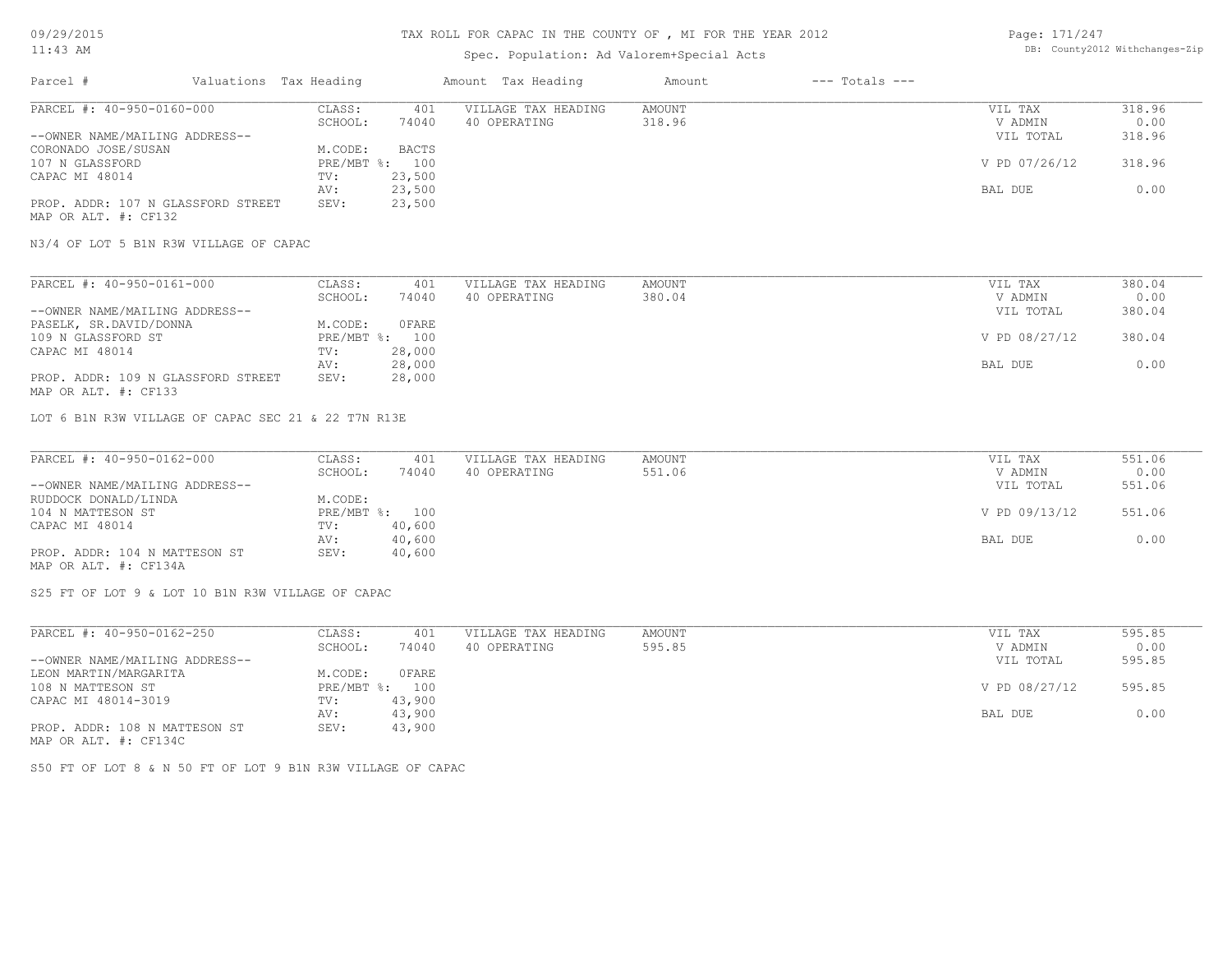### Spec. Population: Ad Valorem+Special Acts

| Page: 172/247 |                                |
|---------------|--------------------------------|
|               | DB: County2012 Withchanges-Zip |

| Parcel #                       | Valuations Tax Heading |        | Amount Tax Heading  | Amount | $---$ Totals $---$ |               |        |
|--------------------------------|------------------------|--------|---------------------|--------|--------------------|---------------|--------|
| PARCEL #: 40-950-0162-500      | CLASS:                 | 401    | VILLAGE TAX HEADING | AMOUNT |                    | VIL TAX       | 678.65 |
|                                | SCHOOL:                | 74040  | 40 OPERATING        | 678.65 |                    | V ADMIN       | 0.00   |
| --OWNER NAME/MAILING ADDRESS-- |                        |        |                     |        |                    | VIL TOTAL     | 678.65 |
| JONES MICHELLE                 | M.CODE:                | OFARE  |                     |        |                    |               |        |
| 110 N MATTESON ST              | PRE/MBT %: 100         |        |                     |        |                    | V PD 08/27/12 | 678.65 |
| CAPAC MI 48014-3019            | TV:                    | 50,000 |                     |        |                    |               |        |
|                                | AV:                    | 50,000 |                     |        |                    | BAL DUE       | 0.00   |
| PROP. ADDR: 110 N MATTESON ST  | SEV:                   | 50,000 |                     |        |                    |               |        |
| MAP OR ALT. #: 134B            |                        |        |                     |        |                    |               |        |

LOT 7 & N 25 FT OF LOT 8 B1N R3W VILLAGE OF CAPAC

| PARCEL #: 40-950-0163-000      | CLASS:         | 401    | VILLAGE TAX HEADING | AMOUNT | VIL TAX       | 397.68 |
|--------------------------------|----------------|--------|---------------------|--------|---------------|--------|
|                                | SCHOOL:        | 74040  | 40 OPERATING        | 397.68 | V ADMIN       | 0.00   |
| --OWNER NAME/MAILING ADDRESS-- |                |        |                     |        | VIL TOTAL     | 397.68 |
| GRZYB JOHN JR/SANDRA           | M.CODE:        |        |                     |        |               |        |
| 307 W MILL ST                  | PRE/MBT %: 100 |        |                     |        | V PD 08/24/12 | 397.68 |
| CAPAC MI 48014-3027            | TV:            | 29,300 |                     |        |               |        |
|                                | AV:            | 29,300 |                     |        | BAL DUE       | 0.00   |
| PROP. ADDR: 307 W MILL ST      | SEV:           | 29,300 |                     |        |               |        |

MAP OR ALT. #: CF135A

LOT 11 B1N R3W VILLAGE OF CAPAC SEC 21 & 22 T7N R13E

| PARCEL #: 40-950-0164-000      | CLASS:  | 401            | VILLAGE TAX HEADING | AMOUNT | VIL TAX       | 344.75 |
|--------------------------------|---------|----------------|---------------------|--------|---------------|--------|
|                                | SCHOOL: | 74040          | 40 OPERATING        | 344.75 | V ADMIN       | 0.00   |
| --OWNER NAME/MAILING ADDRESS-- |         |                |                     |        | VIL TOTAL     | 344.75 |
| BEDNARSKI DENNIS/RENEE         | M.CODE: | 0FARE          |                     |        |               |        |
| 311 W MILL ST                  |         | PRE/MBT %: 100 |                     |        | V PD 08/27/12 | 344.75 |
| CAPAC MI 48014-3027            | TV:     | 25,400         |                     |        |               |        |
|                                | AV:     | 25,400         |                     |        | BAL DUE       | 0.00   |
| PROP. ADDR: 311 W MILL ST      | SEV:    | 25,400         |                     |        |               |        |
| MAP OR ALT. #: CF135B          |         |                |                     |        |               |        |

LOT 12 B1N R3W VILLAGE OF CAPAC

| PARCEL #: 40-950-0165-000       | CLASS:     | 201    | VILLAGE TAX HEADING | AMOUNT | VIL TAX       | 870.11 |
|---------------------------------|------------|--------|---------------------|--------|---------------|--------|
|                                 | SCHOOL:    | 74040  | 40 OPERATING        | 586.35 | V ADMIN       | 0.00   |
| --OWNER NAME/MAILING ADDRESS--  |            |        | UTIL                | 283.76 | VIL TOTAL     | 870.11 |
| CSB BANK                        | M.CODE:    |        |                     |        |               |        |
| 206 N MAIN ST                   | PRE/MBT %: |        |                     |        | V PD 08/30/12 | 870.11 |
| CAPAC MI 48014                  | TV:        | 43,200 |                     |        |               |        |
|                                 | AV:        | 43,200 |                     |        | BAL DUE       | 0.00   |
| PROP. ADDR: 103 W CHURCH STREET | SEV:       | 43,200 |                     |        |               |        |

MAP OR ALT. #: CF136A

VILLAGE OF CAPAC SEC 21 & 22 T7N R13E THE S 75 FT OF THE E 160 FT OF PARK BLOCK, NOW KNOWN AS LOT 1 B2N R1W, EXC E 75 FT.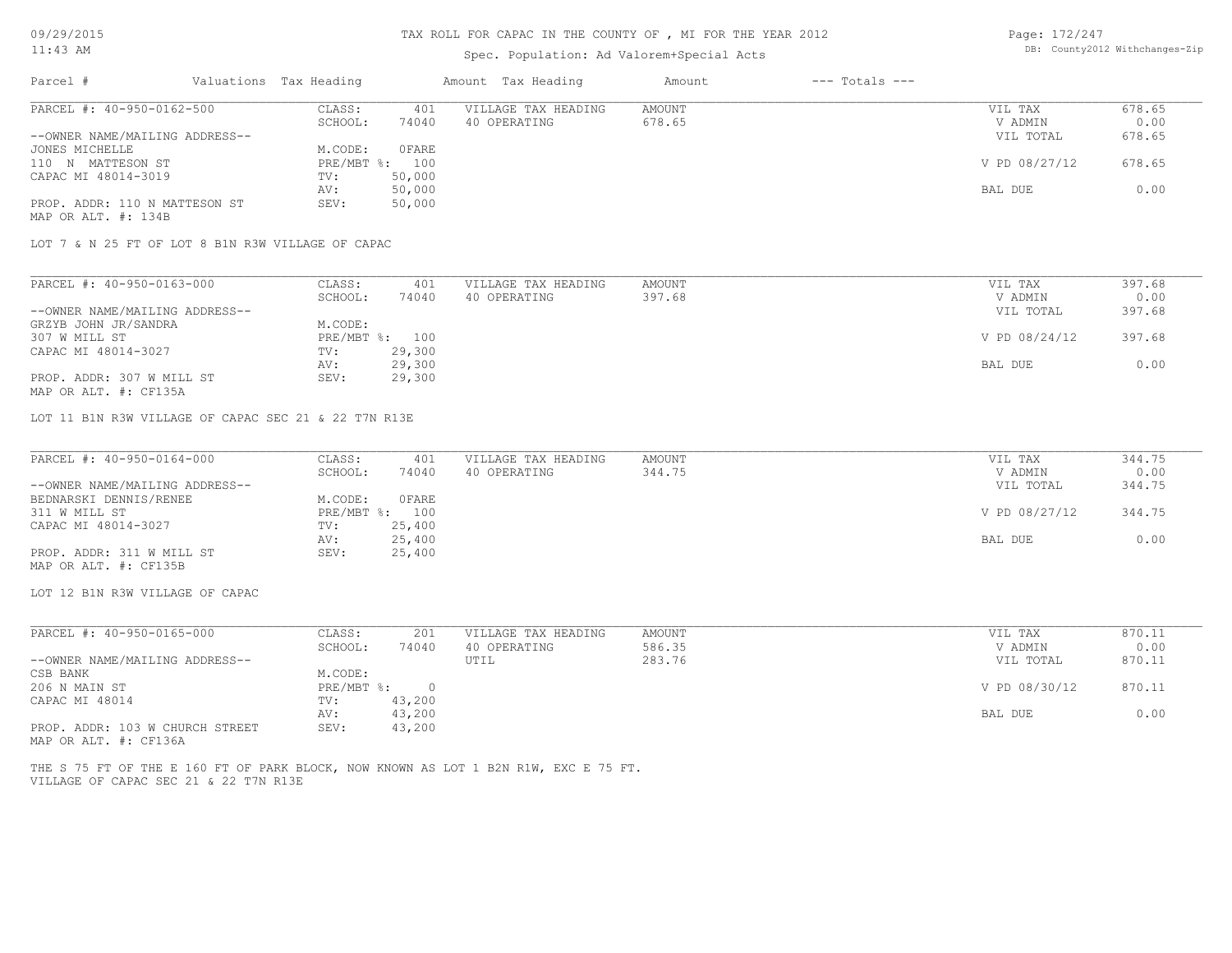# TAX ROLL FOR CAPAC IN THE COUNTY OF , MI FOR THE YEAR 2012

# Spec. Population: Ad Valorem+Special Acts

Page: 173/247 DB: County2012 Withchanges-Zip

| PARCEL #: 40-950-0166-000                                                                                                                                                                                   | CLASS:<br>201                      | VILLAGE TAX HEADING                 | <b>AMOUNT</b>           | VIL TAX                         | 674.57                   |
|-------------------------------------------------------------------------------------------------------------------------------------------------------------------------------------------------------------|------------------------------------|-------------------------------------|-------------------------|---------------------------------|--------------------------|
|                                                                                                                                                                                                             | SCHOOL:<br>74040                   | 40 OPERATING                        | 674.57                  | V ADMIN                         | 0.00                     |
| --OWNER NAME/MAILING ADDRESS--                                                                                                                                                                              |                                    |                                     |                         | VIL TOTAL                       | 674.57                   |
| M G FOOD & GAS INC                                                                                                                                                                                          | M.CODE:                            |                                     |                         |                                 |                          |
| 110 SOUTH WATSON ST                                                                                                                                                                                         | $PRE/MBT$ $\div$<br>$\overline{0}$ |                                     |                         | BAL DUE                         | 674.57                   |
| ST LOUIS MI 48880                                                                                                                                                                                           | TV:<br>49,700                      |                                     |                         |                                 |                          |
|                                                                                                                                                                                                             | AV:<br>49,700                      |                                     |                         |                                 |                          |
| PROP. ADDR: 201 N MAIN ST                                                                                                                                                                                   | 49,700<br>SEV:                     |                                     |                         |                                 |                          |
| MAP OR ALT. #: CF136B                                                                                                                                                                                       |                                    |                                     |                         |                                 |                          |
| S75 FT OF E 75 FT OF PARK BLK, KNOWN AS E 75 FT OF LOT 1 B2N R1W VILLAGE OF CAPAC<br>SEC 21 & 22 T7N R13E                                                                                                   |                                    |                                     |                         |                                 |                          |
| PARCEL #: 40-950-0167-000                                                                                                                                                                                   | CLASS:<br>401                      | VILLAGE TAX HEADING                 | <b>AMOUNT</b>           | VIL TAX                         | 169.66                   |
|                                                                                                                                                                                                             | SCHOOL:<br>74040                   | 40 OPERATING                        | 169.66                  | V ADMIN                         | 0.00                     |
| --OWNER NAME/MAILING ADDRESS--                                                                                                                                                                              |                                    |                                     |                         | VIL TOTAL                       | 169.66                   |
| NINO DEANNA                                                                                                                                                                                                 | M.CODE:                            |                                     |                         |                                 |                          |
| 203 N MAIN ST                                                                                                                                                                                               | PRE/MBT %: 100                     |                                     |                         | BAL DUE                         | 169.66                   |
| CAPAC MI 48014-3145                                                                                                                                                                                         | 12,500<br>TV:                      |                                     |                         |                                 |                          |
|                                                                                                                                                                                                             | 12,500<br>AV:                      |                                     |                         |                                 |                          |
| PROP. ADDR: 203 N MAIN ST                                                                                                                                                                                   | 12,500<br>SEV:                     |                                     |                         |                                 |                          |
|                                                                                                                                                                                                             |                                    |                                     |                         |                                 |                          |
|                                                                                                                                                                                                             |                                    |                                     |                         |                                 |                          |
| MAP OR ALT. #: CF137<br>THE N 75 FT OF S 150 FT OF E 160 FT OF PARK BLK, NOW KNOWN AS LOT 2 B2N R1W VILLAGE<br>OF CAPAC SEC 21 & 22 T7N R13E<br>PARCEL #: 40-950-0168-000<br>--OWNER NAME/MAILING ADDRESS-- | CLASS:<br>401<br>SCHOOL:<br>74040  | VILLAGE TAX HEADING<br>40 OPERATING | <b>AMOUNT</b><br>426.88 | VIL TAX<br>V ADMIN<br>VIL TOTAL | 426.88<br>0.00<br>426.88 |
| BELL DANIEL                                                                                                                                                                                                 | M.CODE:                            |                                     |                         |                                 |                          |
|                                                                                                                                                                                                             | PRE/MBT %: 0                       |                                     |                         | V PD 08/24/12                   | 426.88                   |
| P.O. BOX 835<br>MARQUETTE MI 49855-0835                                                                                                                                                                     | 31,451<br>TV:                      |                                     |                         |                                 |                          |
| PROP. ADDR: 205 N MAIN ST<br>MAP OR ALT. #: CF138                                                                                                                                                           | 36,100<br>AV:<br>SEV:<br>36,100    |                                     |                         | BAL DUE                         | 0.00                     |
| THE N 75 FT OF S 225 FT OF E 160 FT OF PARK BLK, NOW KNOWN AS LOT 3 B2N R1W VILLAGE<br>OF CAPAC SEC 21 & 22 T7N R13E                                                                                        |                                    |                                     |                         |                                 |                          |
| PARCEL #: 40-950-0169-000                                                                                                                                                                                   | CLASS:<br>401                      | VILLAGE TAX HEADING                 | <b>AMOUNT</b>           | VIL TAX                         | 667.79                   |
|                                                                                                                                                                                                             | SCHOOL:<br>74040                   | 40 OPERATING                        | 667.79                  | V ADMIN                         | 0.00                     |
|                                                                                                                                                                                                             | M.CODE:<br><b>OFARE</b>            |                                     |                         | VIL TOTAL                       | 667.79                   |
|                                                                                                                                                                                                             | PRE/MBT %: 100                     |                                     |                         | V PD 08/27/12                   | 667.79                   |
|                                                                                                                                                                                                             | 49,200<br>TV:                      |                                     |                         |                                 |                          |
| --OWNER NAME/MAILING ADDRESS--<br>FRANGEDAKIS PETER/MICHELE<br>209 N MAIN ST<br>CAPAC MI 48014-3034                                                                                                         | 49,200<br>AV:                      |                                     |                         | BAL DUE                         | 0.00                     |
| PROP. ADDR: 209 N MAIN ST                                                                                                                                                                                   | SEV:<br>49,200                     |                                     |                         |                                 |                          |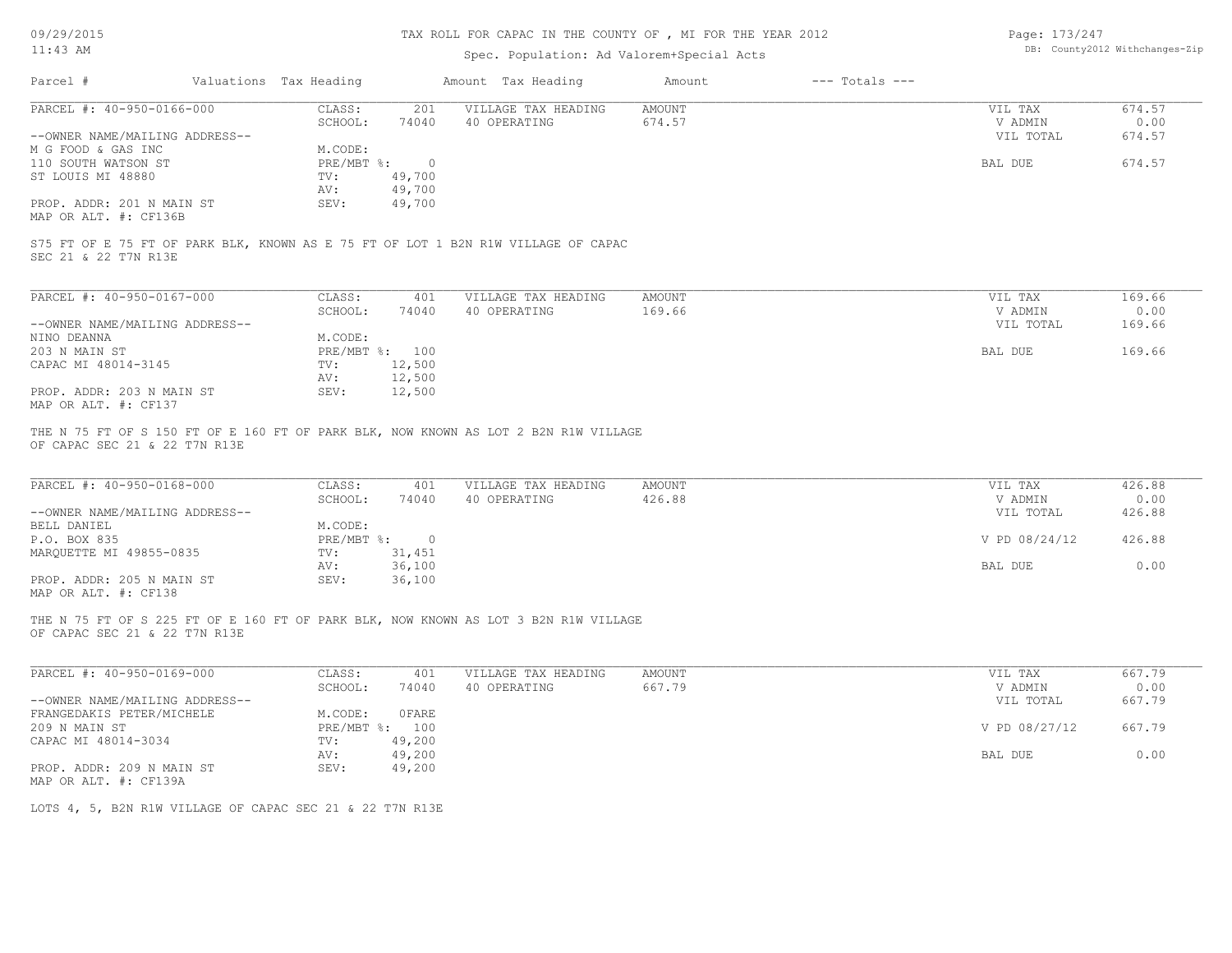### TAX ROLL FOR CAPAC IN THE COUNTY OF , MI FOR THE YEAR 2012

# Spec. Population: Ad Valorem+Special Acts

Page: 174/247 DB: County2012 Withchanges-Zip

| Parcel #                                                  | Valuations Tax Heading |                         | Amount Tax Heading  | Amount        | $---$ Totals $---$ |               |        |
|-----------------------------------------------------------|------------------------|-------------------------|---------------------|---------------|--------------------|---------------|--------|
| PARCEL #: 40-950-0169-400                                 | CLASS:                 | 402                     | VILLAGE TAX HEADING | <b>AMOUNT</b> |                    | VIL TAX       | 81.15  |
|                                                           | SCHOOL:                | 74040                   | 40 OPERATING        | 81.15         |                    | V ADMIN       | 0.00   |
| --OWNER NAME/MAILING ADDRESS--<br>WYSS RICHARD 11/DEBORAH | M.CODE:                |                         |                     |               |                    | VIL TOTAL     | 81.15  |
| 1037 N OAKLAND BLVD APT 2<br>WATERFORD MI 48327-1563      | PRE/MBT %:<br>TV:      | $\overline{0}$<br>5,979 |                     |               |                    | V PD 08/14/12 | 81.15  |
|                                                           | AV:                    | 9,300                   |                     |               |                    | BAL DUE       | 0.00   |
| PROP. ADDR: N NEEPER ST<br>MAP OR ALT. #: CF139A3         | SEV:                   | 9,300                   |                     |               |                    |               |        |
| LOT 8 B2N R1W                                             |                        |                         |                     |               |                    |               |        |
| PARCEL #: 40-950-0169-600                                 | CLASS:                 | 402                     | VILLAGE TAX HEADING | <b>AMOUNT</b> |                    | VIL TAX       | 122.94 |
|                                                           | SCHOOL:                | 74040                   | 40 OPERATING        | 122.94        |                    | V ADMIN       | 0.00   |
| --OWNER NAME/MAILING ADDRESS--                            |                        |                         |                     |               |                    | VIL TOTAL     | 122.94 |
| WYSS RICHARD II/DEBORAH                                   | M.CODE:                |                         |                     |               |                    |               |        |
| 1037 N OAKLAND BLVD APT 2                                 | PRE/MBT %:             | $\overline{0}$          |                     |               |                    | V PD 08/14/12 | 122.94 |
| WATERFORD MI 48327-1563                                   | TV:                    | 9,058                   |                     |               |                    |               |        |
|                                                           | AV:                    | 9,300                   |                     |               |                    | BAL DUE       | 0.00   |
| PROP. ADDR: N NEEPER ST                                   | SEV:                   | 9,300                   |                     |               |                    |               |        |
| MAP OR ALT. #: CF139A4                                    |                        |                         |                     |               |                    |               |        |
| LOT 9 B2N R1W                                             |                        |                         |                     |               |                    |               |        |
| PARCEL #: 40-950-0170-000                                 | CLASS:                 | 704                     | VILLAGE TAX HEADING | <b>AMOUNT</b> |                    | VIL TAX       | 0.00   |
|                                                           | SCHOOL:                | 74040                   | 40 OPERATING        | 0.00          |                    | V ADMIN       | 0.00   |
| --OWNER NAME/MAILING ADDRESS--                            |                        |                         |                     |               |                    | VIL TOTAL     | 0.00   |
| CAPAC COMM SCHOOL DIST                                    | M.CODE:                |                         |                     |               |                    |               |        |
|                                                           | PRE/MBT %:             | $\circ$                 |                     |               |                    | BAL DUE       | 0.00   |
| PROP. ADDR: 201 N NEEPER ST                               | TV:                    | $\circ$                 |                     |               |                    |               |        |
| MAP OR ALT. #: CF139B                                     | AV:                    |                         |                     |               |                    |               |        |
|                                                           | SEV:                   | $\Omega$                |                     |               |                    |               |        |

LOT 10 & N 50' OF LOT 11 B2N R1W VILLAGE OF CAPAC

| PARCEL #: 40-950-0171-000      | CLASS:       | 401    | VILLAGE TAX HEADING | AMOUNT | 557.11<br>VIL TAX       |  |
|--------------------------------|--------------|--------|---------------------|--------|-------------------------|--|
|                                | SCHOOL:      | 74040  | 40 OPERATING        | 557.11 | 0.00<br>V ADMIN         |  |
| --OWNER NAME/MAILING ADDRESS-- |              |        |                     |        | 557.11<br>VIL TOTAL     |  |
| GUERRERO DOMINGO               | M.CODE:      | OFARE  |                     |        |                         |  |
| 215 N MAIN ST                  | $PRE/MBT$ %: | 100    |                     |        | 557.11<br>V PD 08/27/12 |  |
| CAPAC MI 48014                 | TV:          | 41,046 |                     |        |                         |  |
|                                | AV:          | 51,800 |                     |        | 0.00<br>BAL DUE         |  |
| PROP. ADDR: 215 N MAIN ST      | SEV:         | 51,800 |                     |        |                         |  |
| MAP OR ALT. #: CF140A          |              |        |                     |        |                         |  |

CAPAC SEC 21 & 22 T7N R13E THE N 75 FT OF THE E 160 FT OF PARK BLK, NOW KNOWN AS LOT 6 B2N R1W VILLAGE OF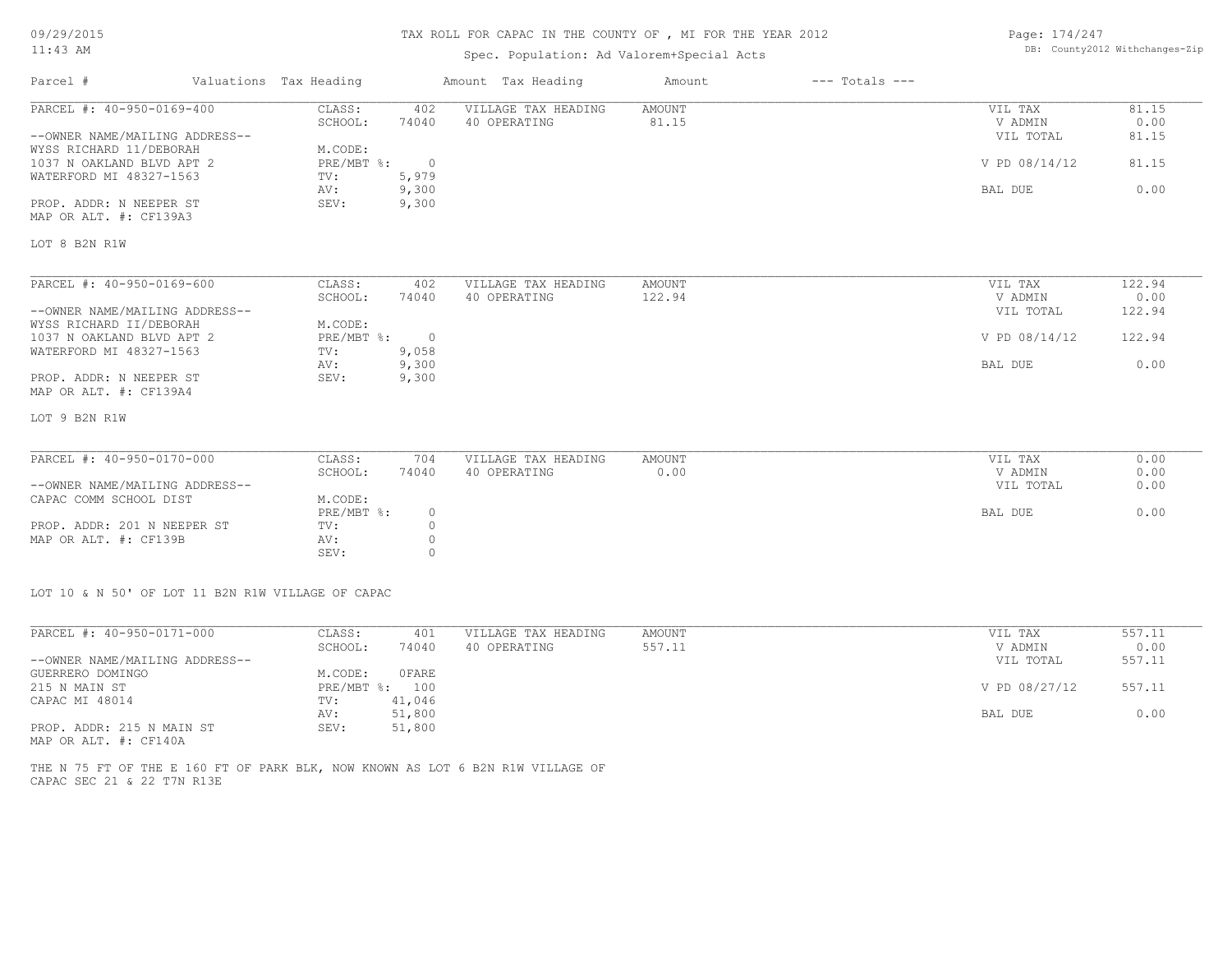# TAX ROLL FOR CAPAC IN THE COUNTY OF , MI FOR THE YEAR 2012

### Spec. Population: Ad Valorem+Special Acts

Page: 175/247 DB: County2012 Withchanges-Zip

| Parcel #                       | Valuations Tax Heading |        | Amount Tax Heading  | Amount | $---$ Totals $---$ |           |        |
|--------------------------------|------------------------|--------|---------------------|--------|--------------------|-----------|--------|
| PARCEL #: 40-950-0172-000      | CLASS:<br>401          |        | VILLAGE TAX HEADING | AMOUNT |                    | VIL TAX   | 739.72 |
|                                | SCHOOL:                | 74040  | 40 OPERATING        | 739.72 |                    | V ADMIN   | 0.00   |
| --OWNER NAME/MAILING ADDRESS-- |                        |        |                     |        |                    | VIL TOTAL | 739.72 |
| RODRIGUEZ RALPH                | M.CODE:                |        |                     |        |                    |           |        |
| 7080 STERLING RD               | PRE/MBT %:             |        |                     |        |                    | BAL DUE   | 739.72 |
| YALE MI 48097                  | TV:                    | 54,500 |                     |        |                    |           |        |
|                                | AV:                    | 54,500 |                     |        |                    |           |        |
| PROP. ADDR: 240 N NEEPER ST    | SEV:                   | 54,500 |                     |        |                    |           |        |
|                                |                        |        |                     |        |                    |           |        |

MAP OR ALT. #: CF140B

CAPAC SEC 21 & 22 T7N R13E THE N 75 FT OF THE W 160 FT OF PARK BLK, NOW KNOWN AS LOT 7 B2N R1W VILLAGE OF

| PARCEL #: 40-950-0173-000       | CLASS:       | 401    | VILLAGE TAX HEADING | AMOUNT | VIL TAX       | 387.25 |
|---------------------------------|--------------|--------|---------------------|--------|---------------|--------|
|                                 | SCHOOL:      | 74040  | 40 OPERATING        | 387.25 | V ADMIN       | 0.00   |
| --OWNER NAME/MAILING ADDRESS--  |              |        |                     |        | VIL TOTAL     | 387.25 |
| GRIBOWSKAS THOMAS/TERRY DODD    | M.CODE:      |        |                     |        |               |        |
| PO BOX 399                      | $PRE/MBT$ %: | 100    |                     |        | V PD 08/09/12 | 387.25 |
| 107 CHURCH ST                   | TV:          | 28,531 |                     |        |               |        |
| CAPAC MI 48014                  | AV:          | 28,700 |                     |        | BAL DUE       | 0.00   |
|                                 | SEV:         | 28,700 |                     |        |               |        |
| PROP. ADDR: 107 W CHURCH STREET |              |        |                     |        |               |        |

MAP OR ALT. #: CF141

E 70' OF LOT 12 & E 70' OF S 25' OF LOT 11 B2N R1W VILLAGE OF CAPAC

| PARCEL #: 40-950-0174-000      | CLASS:       | 401    | VILLAGE TAX HEADING | AMOUNT | VIL TAX       | 437.05 |
|--------------------------------|--------------|--------|---------------------|--------|---------------|--------|
|                                | SCHOOL:      | 74040  | 40 OPERATING        | 437.05 | V ADMIN       | 0.00   |
| --OWNER NAME/MAILING ADDRESS-- |              |        |                     |        | VIL TOTAL     | 437.05 |
| MULTI CORP, INC.               | M.CODE:      |        |                     |        |               |        |
| 14835 LOIS LANE                | $PRE/MBT$ %: |        |                     |        | V PD 08/09/12 | 437.05 |
| CAPAC MI 48014                 | TV:          | 32,200 |                     |        |               |        |
|                                | AV:          | 32,200 |                     |        | BAL DUE       | 0.00   |
| PROP. ADDR: 202 N NEEPER ST    | SEV:         | 32,200 |                     |        |               |        |
| MAP OR ALT. #: CF142           |              |        |                     |        |               |        |

W 80' OF LOT 12 & W 80' OF S 25' OF LOT 11 B2N R1W VILLAGE OF CAPAC

| PARCEL #: 40-950-0175-000      | CLASS:     | 704   | VILLAGE TAX HEADING | AMOUNT | VIL TAX   | 0.00 |
|--------------------------------|------------|-------|---------------------|--------|-----------|------|
|                                | SCHOOL:    | 74040 | 40 OPERATING        | 0.00   | V ADMIN   | 0.00 |
| --OWNER NAME/MAILING ADDRESS-- |            |       |                     |        | VIL TOTAL | 0.00 |
| SCHOOL SITE                    | M.CODE:    |       |                     |        |           |      |
|                                | PRE/MBT %: |       |                     |        | BAL DUE   | 0.00 |
| PROP. ADDR: N NEEPER ST        | TV:        |       |                     |        |           |      |
| MAP OR ALT. #: CF143           | AV:        |       |                     |        |           |      |
|                                | SEV:       |       |                     |        |           |      |

LOTS 1 TO 12 INCL. B2N R2W VILLAGE OF CAPAC SEC 21 & 22 T7N R13E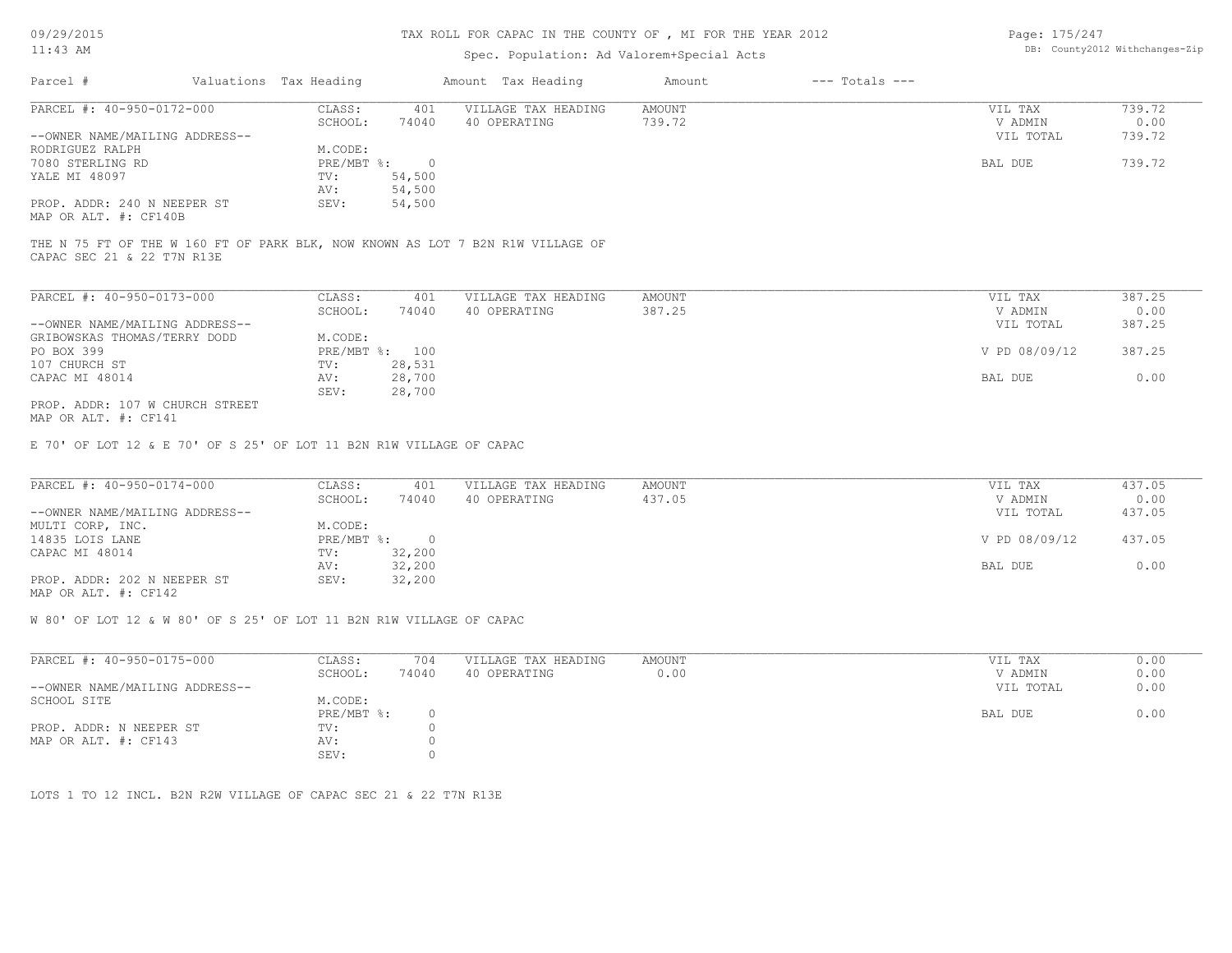# TAX ROLL FOR CAPAC IN THE COUNTY OF , MI FOR THE YEAR 2012

# Spec. Population: Ad Valorem+Special Acts

| Page: 176/247 |                                |
|---------------|--------------------------------|
|               | DB: County2012 Withchanges-Zip |

| Parcel #                                            | Valuations Tax Heading |                | Amount Tax Heading  | Amount | $---$ Totals $---$ |               |        |
|-----------------------------------------------------|------------------------|----------------|---------------------|--------|--------------------|---------------|--------|
| PARCEL #: 40-950-0176-000                           | CLASS:                 | 401            | VILLAGE TAX HEADING | AMOUNT |                    | VIL TAX       | 476.41 |
|                                                     | SCHOOL:                | 74040          | 40 OPERATING        | 476.41 |                    | V ADMIN       | 0.00   |
| --OWNER NAME/MAILING ADDRESS--                      |                        |                |                     |        |                    | VIL TOTAL     | 476.41 |
| CORBEIL PAUL R                                      | M.CODE:                | OFARE          |                     |        |                    |               |        |
| 201 N GLASSFORD STREET                              |                        | PRE/MBT %: 100 |                     |        |                    | V PD 08/27/12 | 476.41 |
| CAPAC MI 48014                                      | TV:                    | 35,100         |                     |        |                    |               |        |
|                                                     | AV:                    | 35,100         |                     |        |                    | BAL DUE       | 0.00   |
| PROP. ADDR: 201 N GLASSFORD STREET                  | SEV:                   | 35,100         |                     |        |                    |               |        |
| MAP OR ALT. #: CF144                                |                        |                |                     |        |                    |               |        |
|                                                     |                        |                |                     |        |                    |               |        |
| LOT 1 B2N R3W VILLAGE OF CAPAC SEC 21 & 22 T7N R13E |                        |                |                     |        |                    |               |        |

| PARCEL #: 40-950-0177-000          | CLASS:     | 401    | VILLAGE TAX HEADING | AMOUNT | 248.07<br>VIL TAX   |
|------------------------------------|------------|--------|---------------------|--------|---------------------|
|                                    | SCHOOL:    | 74040  | 40 OPERATING        | 248.07 | 0.00<br>V ADMIN     |
| --OWNER NAME/MAILING ADDRESS--     |            |        |                     |        | 248.07<br>VIL TOTAL |
| MCNUTT MEL ALGER                   | M.CODE:    |        |                     |        |                     |
| 602 S MAIN ST                      | PRE/MBT %: |        |                     |        | 248.07<br>BAL DUE   |
| CAPAC MI 48014-3723                | TV:        | 18,277 |                     |        |                     |
|                                    | AV:        | 20,000 |                     |        |                     |
| PROP. ADDR: 203 N GLASSFORD STREET | SEV:       | 20,000 |                     |        |                     |
| MAP OR ALT. #: CF145               |            |        |                     |        |                     |

LOT 2 B2N R3W VILLAGE OF CAPAC SEC 21 & 22 T7N R13E

| PARCEL #: 40-950-0178-000          | CLASS:       | 401    | VILLAGE TAX HEADING | AMOUNT | VIL TAX |           | 574.13 |
|------------------------------------|--------------|--------|---------------------|--------|---------|-----------|--------|
|                                    | SCHOOL:      | 74040  | 40 OPERATING        | 574.13 |         | V ADMIN   | 0.00   |
| --OWNER NAME/MAILING ADDRESS--     |              |        |                     |        |         | VIL TOTAL | 574.13 |
| GRIFFIN DANIEL                     | M.CODE:      |        |                     |        |         |           |        |
| P.O. BOX 323                       | $PRE/MBT$ %: |        |                     |        | BAL DUE |           | 574.13 |
| SAINT CLAIR MI 48079               | TV:          | 42,300 |                     |        |         |           |        |
|                                    | AV:          | 42,300 |                     |        |         |           |        |
| PROP. ADDR: 205 N GLASSFORD STREET | SEV:         | 42,300 |                     |        |         |           |        |
| MAP OR ALT. #: CF146               |              |        |                     |        |         |           |        |

LOT 3 B2N R3W VILLAGE OF CAPAC

| PARCEL #: 40-950-0179-000          | CLASS:     | 401    | VILLAGE TAX HEADING | AMOUNT | VIL TAX       | 310.82 |
|------------------------------------|------------|--------|---------------------|--------|---------------|--------|
|                                    | SCHOOL:    | 74040  | 40 OPERATING        | 310.82 | V ADMIN       | 0.00   |
| --OWNER NAME/MAILING ADDRESS--     |            |        |                     |        | VIL TOTAL     | 310.82 |
| PETZ RUTH / SHANNON LORETTA        | M.CODE:    |        |                     |        |               |        |
| P.O.BOX 683                        | PRE/MBT %: | - 0    |                     |        | V PD 09/13/12 | 310.82 |
| GREYBULL WY 82426                  | TV:        | 22,900 |                     |        |               |        |
|                                    | AV:        | 22,900 |                     |        | BAL DUE       | 0.00   |
| PROP. ADDR: 207 N GLASSFORD STREET | SEV:       | 22,900 |                     |        |               |        |
| MAP OR ALT. #: CF147               |            |        |                     |        |               |        |

LOT 4 B2N R3W VILLAGE OF CAPAC SEC 21 & 22 T7N R13E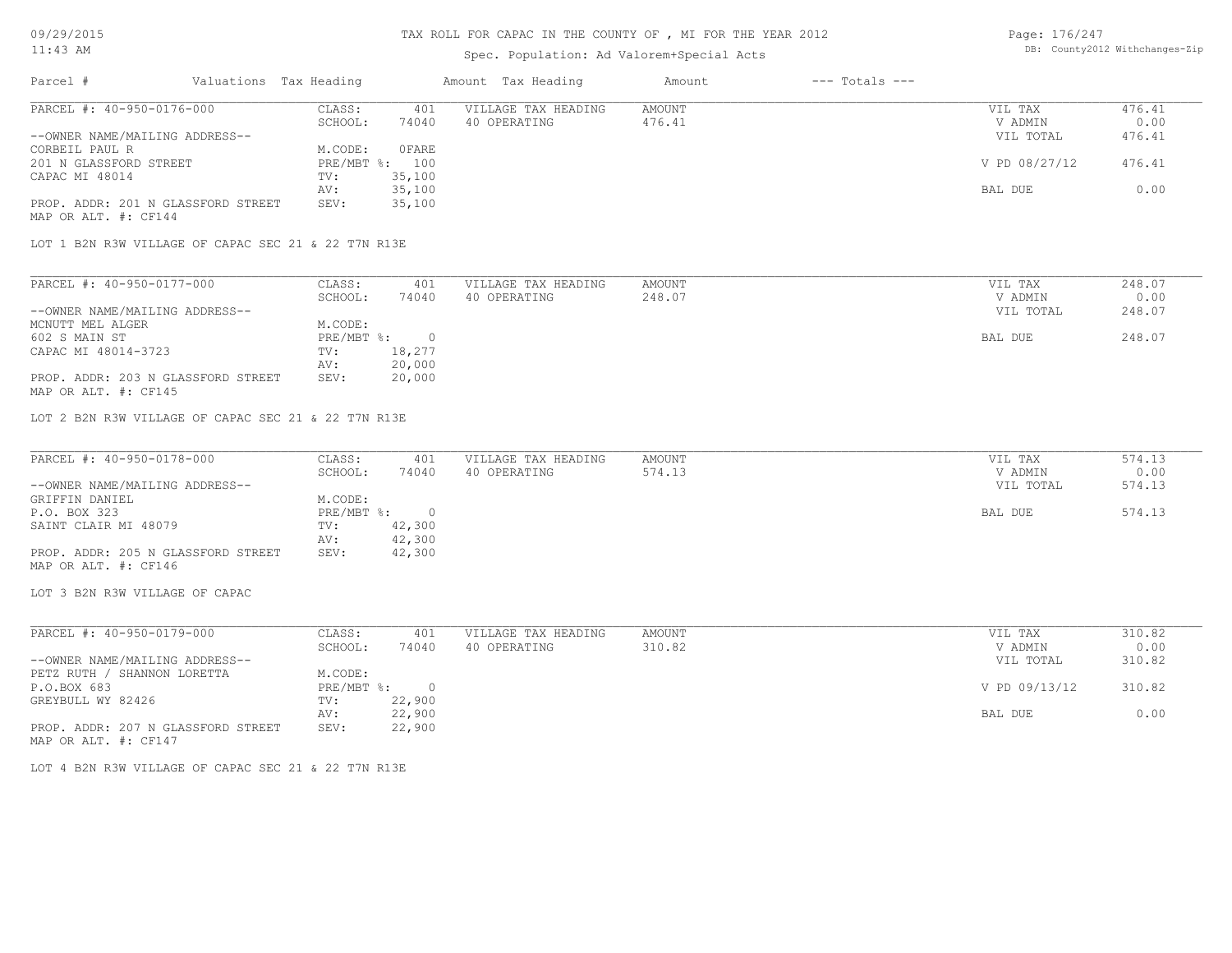| 09/29/2015                                        |                                                        |                        |                          | TAX ROLL FOR CAPAC IN THE COUNTY OF, MI FOR THE YEAR 2012                           |                  |                    | Page: 177/247      |                                |  |
|---------------------------------------------------|--------------------------------------------------------|------------------------|--------------------------|-------------------------------------------------------------------------------------|------------------|--------------------|--------------------|--------------------------------|--|
| $11:43$ AM                                        |                                                        |                        |                          | Spec. Population: Ad Valorem+Special Acts                                           |                  |                    |                    | DB: County2012 Withchanges-Zip |  |
| Parcel #                                          |                                                        | Valuations Tax Heading |                          | Amount Tax Heading                                                                  | Amount           | $---$ Totals $---$ |                    |                                |  |
| PARCEL #: 40-950-0180-000                         |                                                        | CLASS:<br>SCHOOL:      | 401<br>74040             | VILLAGE TAX HEADING<br>40 OPERATING                                                 | AMOUNT<br>422.12 |                    | VIL TAX<br>V ADMIN | 422.12<br>0.00                 |  |
| --OWNER NAME/MAILING ADDRESS--                    |                                                        |                        |                          |                                                                                     |                  |                    | VIL TOTAL          | 422.12                         |  |
| KALBFLEISCH NATHAN                                |                                                        | M.CODE:                |                          |                                                                                     |                  |                    |                    |                                |  |
| 209 N GLASSFORD STREET                            |                                                        |                        | PRE/MBT %: 100           |                                                                                     |                  |                    | V PD 08/01/12      | 422.12                         |  |
| CAPAC MI 48014                                    |                                                        | TV:                    | 31,100                   |                                                                                     |                  |                    |                    |                                |  |
|                                                   |                                                        | AV:                    | 31,100                   |                                                                                     |                  |                    | BAL DUE            | 0.00                           |  |
| MAP OR ALT. #: CF148                              | PROP. ADDR: 209 N GLASSFORD STREET                     | SEV:                   | 31,100                   |                                                                                     |                  |                    |                    |                                |  |
|                                                   | LOT 5 B2N R3W VILLAGE OF CAPAC SEC 21 & 22 T7N R13E    |                        |                          |                                                                                     |                  |                    |                    |                                |  |
| PARCEL #: 40-950-0181-000                         |                                                        | CLASS:                 | 401                      | VILLAGE TAX HEADING                                                                 | <b>AMOUNT</b>    |                    | VIL TAX            | 374.61                         |  |
|                                                   |                                                        | SCHOOL:                | 74040                    | 40 OPERATING                                                                        | 374.61           |                    | V ADMIN            | 0.00                           |  |
| --OWNER NAME/MAILING ADDRESS--                    |                                                        |                        |                          |                                                                                     |                  |                    | VIL TOTAL          | 374.61                         |  |
| SHARPE CLARE                                      |                                                        | M.CODE:                |                          |                                                                                     |                  |                    |                    |                                |  |
| 215 N GLASSFORD ST                                |                                                        |                        | PRE/MBT %: 100           |                                                                                     |                  |                    | V PD 07/16/12      | 374.61                         |  |
| CAPAC MI 48014-3012                               |                                                        | TV:                    | 27,600                   |                                                                                     |                  |                    |                    |                                |  |
|                                                   |                                                        | AV:                    | 27,600                   |                                                                                     |                  |                    | BAL DUE            | 0.00                           |  |
| MAP OR ALT. #: CF149A                             | PROP. ADDR: 215 N GLASSFORD STREET                     | SEV:                   | 27,600                   |                                                                                     |                  |                    |                    |                                |  |
|                                                   | LOT 6 B2N R3W VILLAGE OF CAPAC SEC 21 & 22 T7N R13E    |                        |                          |                                                                                     |                  |                    |                    |                                |  |
| PARCEL #: 40-950-0182-000                         |                                                        | CLASS:                 | 401                      | VILLAGE TAX HEADING                                                                 | <b>AMOUNT</b>    |                    | VIL TAX            | 374.61                         |  |
|                                                   |                                                        | SCHOOL:                | 74040                    | 40 OPERATING                                                                        | 374.61           |                    | V ADMIN            | 0.00                           |  |
| --OWNER NAME/MAILING ADDRESS--                    |                                                        |                        |                          |                                                                                     |                  |                    | VIL TOTAL          | 374.61                         |  |
| ATKESON CLIFFORD/DONNA                            |                                                        | M.CODE:                |                          |                                                                                     |                  |                    |                    |                                |  |
| P.O. BOX 457<br>CAPAC MI 48014-3014               |                                                        | TV:                    | PRE/MBT %: 100<br>27,600 |                                                                                     |                  |                    | V PD 08/09/12      | 374.61                         |  |
|                                                   |                                                        | AV:                    | 27,600                   |                                                                                     |                  |                    | BAL DUE            | 0.00                           |  |
| MAP OR ALT. #: CF149B                             | PROP. ADDR: 303 N GLASSFORD STREET                     | SEV:                   | 27,600                   |                                                                                     |                  |                    |                    |                                |  |
|                                                   | W 2ND ST B3N R3W VILLAGE OF CAPAC SEC 21 & 22 T7N R13E |                        |                          | LOT 1 & S 22 FT OF LOT 2 & THAT PART OF E 150 FT OF ALDRICH ST LYING W OF W LINE OF |                  |                    |                    |                                |  |
| PARCEL #: 40-950-0183-000                         |                                                        | CLASS:                 | 401                      | VILLAGE TAX HEADING                                                                 | <b>AMOUNT</b>    |                    | VIL TAX            | 422.12                         |  |
|                                                   |                                                        | SCHOOL:                | 74040                    | 40 OPERATING                                                                        | 422.12           |                    | V ADMIN            | 0.00                           |  |
| --OWNER NAME/MAILING ADDRESS--                    |                                                        |                        |                          |                                                                                     |                  |                    | VIL TOTAL          | 422.12                         |  |
| OSMULSKI JOSEPH/PATRICIA                          |                                                        | M.CODE:                | TCBMT                    |                                                                                     |                  |                    |                    |                                |  |
| 301 N MAIN ST                                     |                                                        |                        | PRE/MBT %: 100           |                                                                                     |                  |                    | V PD 08/09/12      | 422.12                         |  |
| CAPAC MI 48014-3147                               |                                                        | TV:                    | 31,100                   |                                                                                     |                  |                    |                    |                                |  |
|                                                   |                                                        | AV:                    | 31,100                   |                                                                                     |                  |                    | BAL DUE            | 0.00                           |  |
| PROP. ADDR: 301 N MAIN ST<br>MAP OR ALT. #: CF150 |                                                        | SEV:                   | 31,100                   |                                                                                     |                  |                    |                    |                                |  |
|                                                   |                                                        |                        |                          |                                                                                     |                  |                    |                    |                                |  |

THE E 90 FT OF LOT 1 B3N R1W VILLAGE OF CAPAC SEC 21 & 22 T7N R13E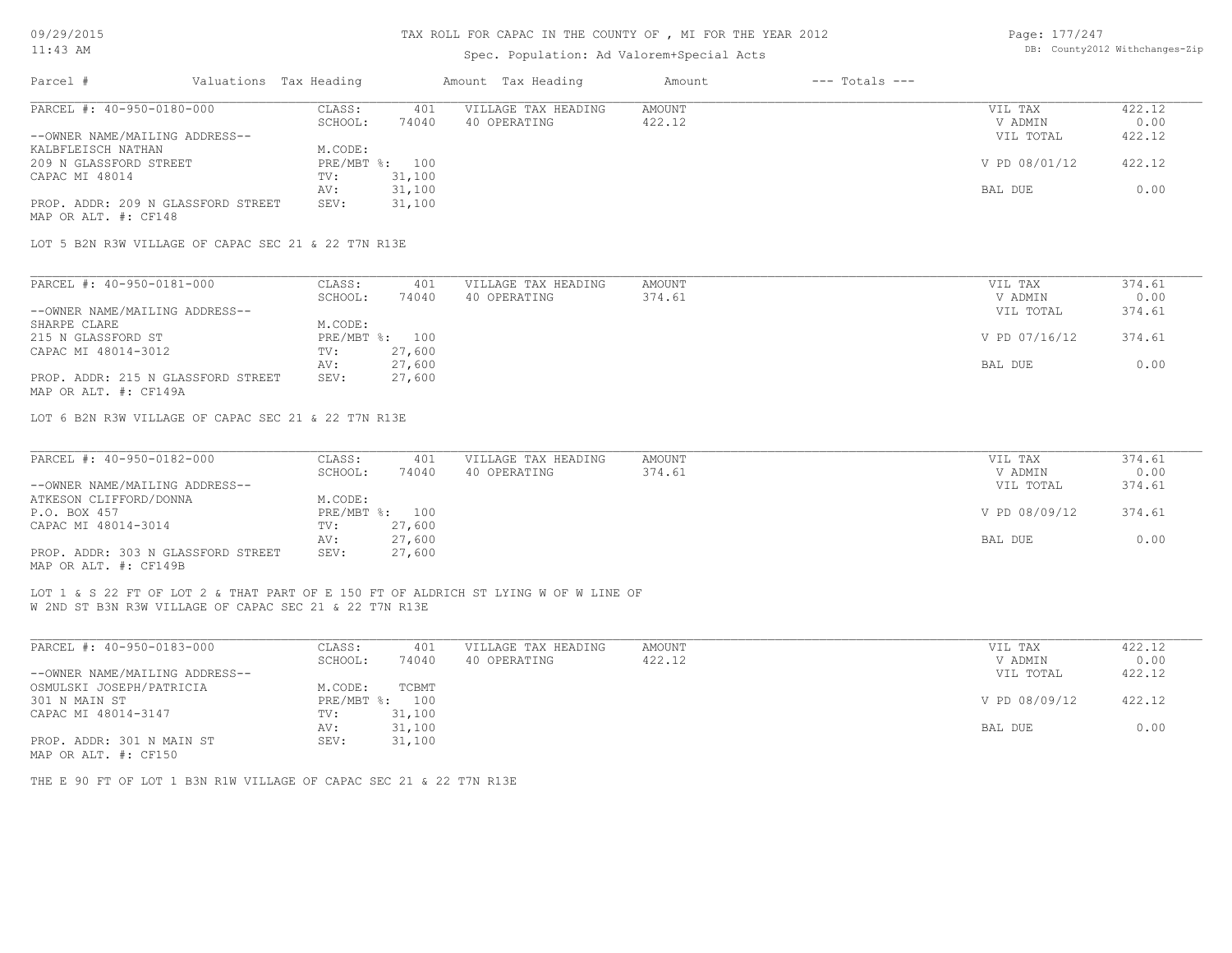# Spec. Population: Ad Valorem+Special Acts

Page: 178/247 DB: County2012 Withchanges-Zip

| Parcel #                         | Valuations Tax Heading |        | Amount Tax Heading  | Amount | $---$ Totals $---$ |               |        |
|----------------------------------|------------------------|--------|---------------------|--------|--------------------|---------------|--------|
| PARCEL #: 40-950-0184-000        | CLASS:                 | 401    | VILLAGE TAX HEADING | AMOUNT |                    | VIL TAX       | 419.40 |
|                                  | SCHOOL:                | 74040  | 40 OPERATING        | 419.40 |                    | V ADMIN       | 0.00   |
| --OWNER NAME/MAILING ADDRESS--   |                        |        |                     |        |                    | VIL TOTAL     | 419.40 |
| BEATTY JEREMY D.                 | M.CODE:                | 0 FARE |                     |        |                    |               |        |
| BEATTY ERIN N.                   | PRE/MBT %: 100         |        |                     |        |                    | V PD 08/27/12 | 419.40 |
| 103 W ALDRICH ST                 | TV:                    | 30,900 |                     |        |                    |               |        |
| CAPAC MI 48014-3000              | AV:                    | 30,900 |                     |        |                    | BAL DUE       | 0.00   |
|                                  | SEV:                   | 30,900 |                     |        |                    |               |        |
| PROP. ADDR: 103 W ALDRICH STREET |                        |        |                     |        |                    |               |        |

MAP OR ALT. #: CF151

THE W 60 FT OF LOT 1 B3N R1W VILLAGE OF CAPAC SEC 21 & 22 T7N R13E

| PARCEL #: 40-950-0185-000      | CLASS:     | 401    | VILLAGE TAX HEADING | AMOUNT | VIL TAX       | 452.74 |
|--------------------------------|------------|--------|---------------------|--------|---------------|--------|
|                                | SCHOOL:    | 74040  | 40 OPERATING        | 452.74 | V ADMIN       | 0.00   |
| --OWNER NAME/MAILING ADDRESS-- |            |        |                     |        | VIL TOTAL     | 452.74 |
| TRAUB LAWRENCE/ROSAMOND        | M.CODE:    |        |                     |        |               |        |
| 303 N MAIN ST                  | PRE/MBT %: | 100    |                     |        | V PD 07/16/12 | 452.74 |
| CAPAC MI 48014-3147            | TV:        | 33,356 |                     |        |               |        |
|                                | AV:        | 41,200 |                     |        | BAL DUE       | 0.00   |
| PROP. ADDR: 303 N MAIN ST      | SEV:       | 41,200 |                     |        |               |        |
| MAP OR ALT. #: CF152           |            |        |                     |        |               |        |

#### LOT 2 B3N R1W VILLAGE OF CAPAC

| PARCEL #: 40-950-0186-000      | CLASS:  | 401            | VILLAGE TAX HEADING | AMOUNT | VIL TAX       | 483.19 |
|--------------------------------|---------|----------------|---------------------|--------|---------------|--------|
|                                | SCHOOL: | 74040          | 40 OPERATING        | 483.19 | V ADMIN       | 0.00   |
| --OWNER NAME/MAILING ADDRESS-- |         |                |                     |        | VIL TOTAL     | 483.19 |
| BEISCHER DAVID/SHARI           | M.CODE: |                |                     |        |               |        |
| 307 N MAIN ST PO BOX 360       |         | PRE/MBT %: 100 |                     |        | V PD 08/27/12 | 483.19 |
| CAPAC MI 48014-3147            | TV:     | 35,600         |                     |        |               |        |
|                                | AV:     | 35,600         |                     |        | BAL DUE       | 0.00   |
| PROP. ADDR: 307 N MAIN ST      | SEV:    | 35,600         |                     |        |               |        |
| MAP OR ALT. #: CF153           |         |                |                     |        |               |        |

LOT 3 B3N R1W VILLAGE OF CAPAC

| PARCEL #: 40-950-0187-000      | CLASS:  | 401            | VILLAGE TAX HEADING | AMOUNT | VIL TAX       | 434.33 |
|--------------------------------|---------|----------------|---------------------|--------|---------------|--------|
|                                | SCHOOL: | 74040          | 40 OPERATING        | 434.33 | V ADMIN       | 0.00   |
| --OWNER NAME/MAILING ADDRESS-- |         |                |                     |        | VIL TOTAL     | 434.33 |
| GOLEMBIEWSKI KEVIN J           | M.CODE: | OFARE          |                     |        |               |        |
| 309 N MAIN ST                  |         | PRE/MBT %: 100 |                     |        | V PD 08/27/12 | 434.33 |
| CAPAC MI 48014-3147            | TV:     | 32,000         |                     |        |               |        |
|                                | AV:     | 32,000         |                     |        | BAL DUE       | 0.00   |
| PROP. ADDR: 309 N MAIN ST      | SEV:    | 32,000         |                     |        |               |        |
| MAP OR ALT. #: CF154           |         |                |                     |        |               |        |

LOT 4 B3N R1W VILLAGE OF CAPAC SEC 21 & 22 T7N R13E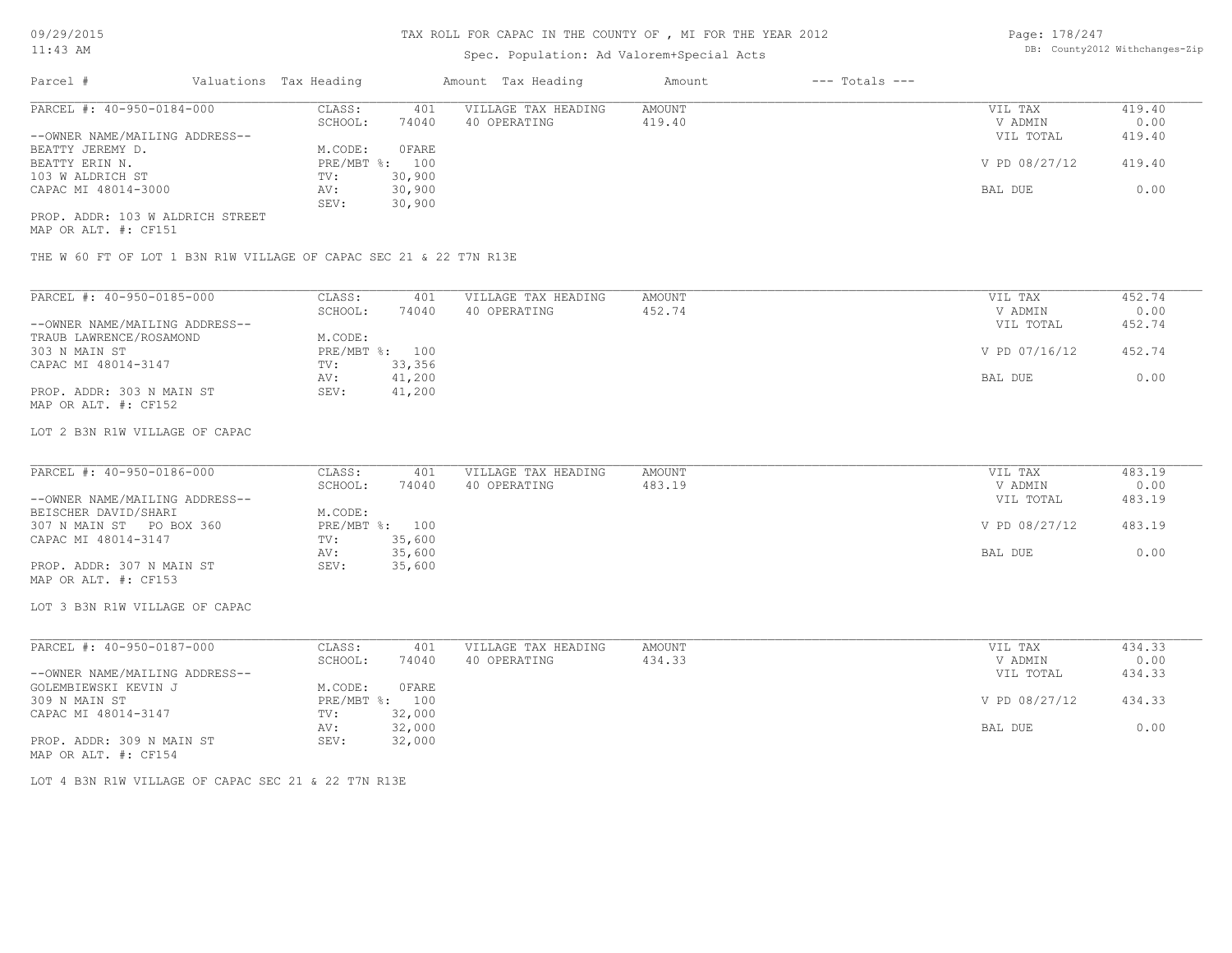# Spec. Population: Ad Valorem+Special Acts

| Page: 179/247 |                                |
|---------------|--------------------------------|
|               | DB: County2012 Withchanges-Zip |

| Parcel #                                          | Valuations Tax Heading |                | Amount Tax Heading            | Amount | $---$ Totals $---$ |               |        |
|---------------------------------------------------|------------------------|----------------|-------------------------------|--------|--------------------|---------------|--------|
| PARCEL #: 40-950-0188-000                         | CLASS:                 | 401            | AMOUNT<br>VILLAGE TAX HEADING |        | VIL TAX            | 412.61        |        |
|                                                   | SCHOOL:                | 74040          | 40 OPERATING                  | 412.61 |                    | V ADMIN       | 0.00   |
| --OWNER NAME/MAILING ADDRESS--                    |                        |                |                               |        |                    | VIL TOTAL     | 412.61 |
| REVITZER CLARENCE/SARAH                           | M.CODE:                |                |                               |        |                    |               |        |
| 313 N MAIN ST                                     |                        | PRE/MBT %: 100 |                               |        |                    | V PD 08/31/12 | 412.61 |
| CAPAC MI 48014-3147                               | TV:                    | 30,400         |                               |        |                    |               |        |
|                                                   | AV:                    | 30,400         |                               |        |                    | BAL DUE       | 0.00   |
| PROP. ADDR: 313 N MAIN ST<br>MAP OR ALT. #: CF155 | SEV:                   | 30,400         |                               |        |                    |               |        |

LOT 5 B3N R1W VILLAGE OF CAPAC SEC 21 & 22 T7N R13E

| PARCEL #: 40-950-0189-000      | CLASS:     | 401    | VILLAGE TAX HEADING | AMOUNT | VIL TAX       | 399.04 |
|--------------------------------|------------|--------|---------------------|--------|---------------|--------|
|                                | SCHOOL:    | 74040  | 40 OPERATING        | 399.04 | V ADMIN       | 0.00   |
| --OWNER NAME/MAILING ADDRESS-- |            |        |                     |        | VIL TOTAL     | 399.04 |
| ABRAHAM MICHAEL J.             | M.CODE:    |        |                     |        |               |        |
| ABRAHAM LYNN D.                | PRE/MBT %: |        |                     |        | V PD 08/31/12 | 399.04 |
| 12800 MASTERS RD               | TV:        | 29,400 |                     |        |               |        |
| MEMPHIS MI 48041               | AV:        | 29,400 |                     |        | BAL DUE       | 0.00   |
|                                | SEV:       | 29,400 |                     |        |               |        |
| PROP. ADDR: 315 N MAIN ST      |            |        |                     |        |               |        |

MAP OR ALT. #: CF156

#### LOT 6 B3N R1W VILLAGE OF CAPAC

| PARCEL #: 40-950-0190-000      | CLASS:  | 401            | VILLAGE TAX HEADING | AMOUNT | VIL TAX       | 272.81<br>0.00<br>V ADMIN<br>272.81<br>VIL TOTAL<br>272.81 |
|--------------------------------|---------|----------------|---------------------|--------|---------------|------------------------------------------------------------|
|                                | SCHOOL: | 74040          | 40 OPERATING        | 272.81 |               |                                                            |
| --OWNER NAME/MAILING ADDRESS-- |         |                |                     |        |               |                                                            |
| OCHOA JOSE                     | M.CODE: |                |                     |        |               |                                                            |
| OCHOA ANGELINE                 |         | PRE/MBT %: 100 |                     |        | V PD 08/24/12 |                                                            |
| 106 N LESTER                   | TV:     | 20,100         |                     |        |               |                                                            |
| CAPAC MI 48014                 | AV:     | 20,100         |                     |        | BAL DUE       | 0.00                                                       |
|                                | SEV:    | 20,100         |                     |        |               |                                                            |
| PROP. ADDR: 312 N NEEPER ST    |         |                |                     |        |               |                                                            |

MAP OR ALT. #: CF157A

LOT 9 B3N R1W VILLAGE OF CAPAC

| PARCEL #: 40-950-0191-000      | CLASS:           | 401    | VILLAGE TAX HEADING | AMOUNT | 481.84<br>VIL TAX       |      |
|--------------------------------|------------------|--------|---------------------|--------|-------------------------|------|
|                                | SCHOOL:          | 74040  | 40 OPERATING        | 481.84 | V ADMIN                 | 0.00 |
| --OWNER NAME/MAILING ADDRESS-- |                  |        |                     |        | 481.84<br>VIL TOTAL     |      |
| WITHUN DEBRA S TRUST           | M.CODE:          | OFARE  |                     |        |                         |      |
| 308 N NEEPER ST                | $PRE/MBT$ $\div$ | 100    |                     |        | V PD 08/27/12<br>481.84 |      |
| CAPAC MI 48014-3036            | TV:              | 35,500 |                     |        |                         |      |
|                                | AV:              | 35,500 |                     |        | BAL DUE                 | 0.00 |
| PROP. ADDR: 308 N NEEPER ST    | SEV:             | 35,500 |                     |        |                         |      |
| MAP OR ALT. #: CF157B          |                  |        |                     |        |                         |      |

LOT 10 B3N R1W VILLAGE OF CAPAC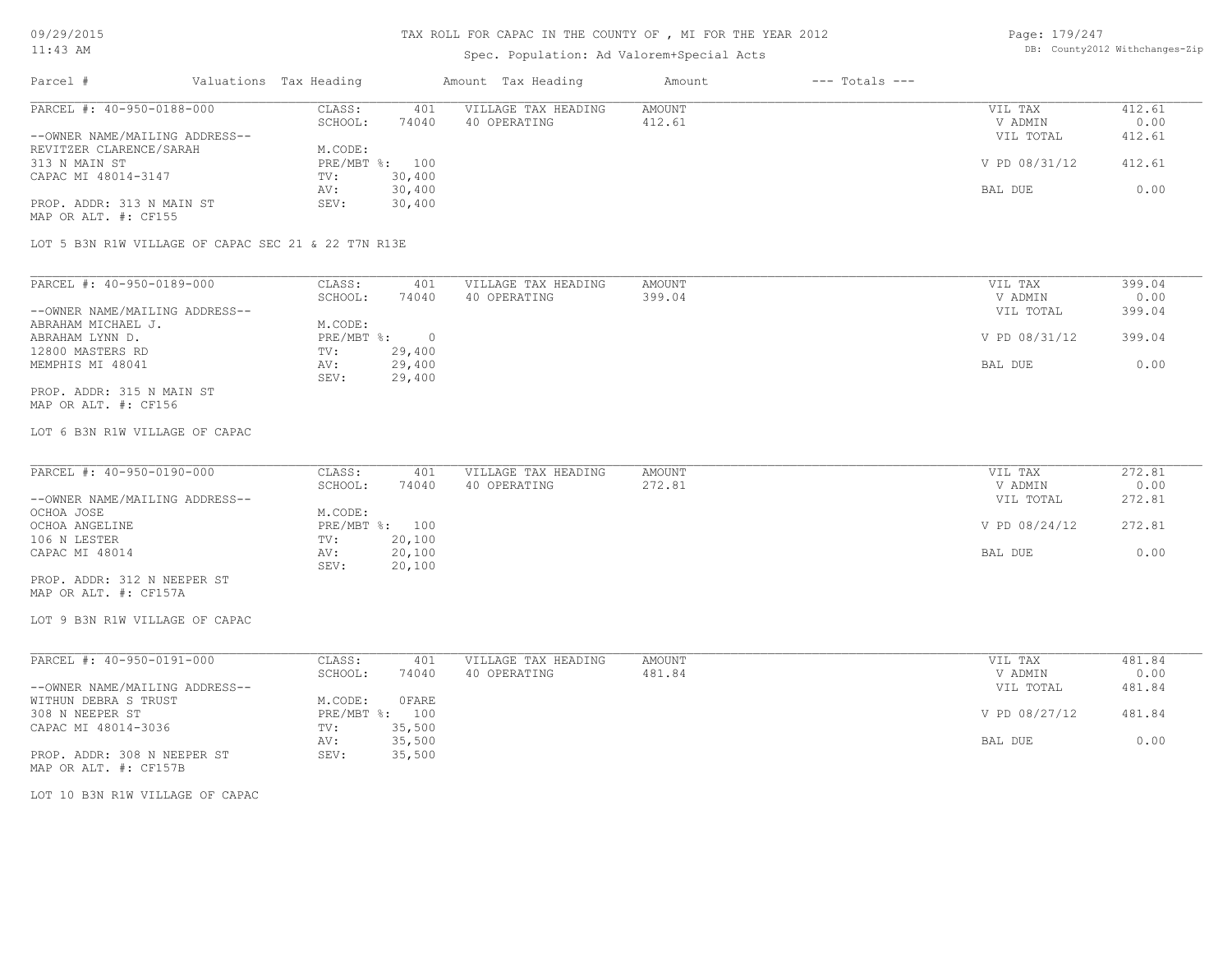### TAX ROLL FOR CAPAC IN THE COUNTY OF , MI FOR THE YEAR 2012

# Spec. Population: Ad Valorem+Special Acts

Page: 180/247 DB: County2012 Withchanges-Zip

| Parcel #                         | Valuations Tax Heading |        | Amount Tax Heading  | Amount | $---$ Totals $---$ |               |        |
|----------------------------------|------------------------|--------|---------------------|--------|--------------------|---------------|--------|
| PARCEL #: 40-950-0192-000        | CLASS:                 | 401    | VILLAGE TAX HEADING | AMOUNT |                    | VIL TAX       | 500.84 |
|                                  | SCHOOL:                | 74040  | 40 OPERATING        | 500.84 |                    | V ADMIN       | 0.00   |
| --OWNER NAME/MAILING ADDRESS--   |                        |        |                     |        |                    | VIL TOTAL     | 500.84 |
| MILLS LARRY/CAROLYN              | M.CODE:                |        |                     |        |                    |               |        |
| 105 W ALDRICH ST                 | PRE/MBT %: 100         |        |                     |        |                    | V PD 08/14/12 | 500.84 |
| CAPAC MI 48014-3000              | TV:                    | 36,900 |                     |        |                    |               |        |
|                                  | AV:                    | 36,900 |                     |        |                    | BAL DUE       | 0.00   |
| PROP. ADDR: 105 W ALDRICH STREET | SEV:                   | 36,900 |                     |        |                    |               |        |
|                                  |                        |        |                     |        |                    |               |        |

MAP OR ALT. #: CF158B

E1/2 OF LOTS 11 & 12 B3N R1W VILLAGE OF CAPAC SEC 21 & 22 T7N R13E

| PARCEL #: 40-950-0193-000        | CLASS:     | 401    | VILLAGE TAX HEADING | AMOUNT | VIL TAX       | 526.63 |
|----------------------------------|------------|--------|---------------------|--------|---------------|--------|
|                                  | SCHOOL:    | 74040  | 40 OPERATING        | 526.63 | V ADMIN       | 0.00   |
| --OWNER NAME/MAILING ADDRESS--   |            |        |                     |        | VIL TOTAL     | 526.63 |
| SHARPE JOSEPH                    | M.CODE:    | OFARE  |                     |        |               |        |
| 107 W ALDRICH ST                 | PRE/MBT %: | 100    |                     |        | V PD 08/01/12 | 526.63 |
| CAPAC MI 48014-3000              | TV:        | 38,800 |                     |        |               |        |
|                                  | AV:        | 38,800 |                     |        | BAL DUE       | 0.00   |
| PROP. ADDR: 107 W ALDRICH STREET | SEV:       | 38,800 |                     |        |               |        |
|                                  |            |        |                     |        |               |        |

MAP OR ALT. #: CF159

W1/2 OF LOTS 11 & 12 B3N R1W VILLAGE OF CAPAC SEC 21 & 22 T7N R13E

| PARCEL #: 40-950-0194-000      | CLASS:       | 401   | VILLAGE TAX HEADING | AMOUNT | VIL TAX       | 124.87 |
|--------------------------------|--------------|-------|---------------------|--------|---------------|--------|
|                                | SCHOOL:      | 74040 | 40 OPERATING        | 124.87 | V ADMIN       | 0.00   |
| --OWNER NAME/MAILING ADDRESS-- |              |       |                     |        | VIL TOTAL     | 124.87 |
| MONTPETIT WILLIAM              | M.CODE:      |       |                     |        |               |        |
| MONTPETIT SHARON               | $PRE/MBT$ %: |       |                     |        | V PD 09/13/12 | 124.87 |
| 27400 BERTRAND                 | TV:          | 9,200 |                     |        |               |        |
| NEW BALTIMORE MI 48051         | AV:          | 9,200 |                     |        | BAL DUE       | 0.00   |
|                                | SEV:         | 9,200 |                     |        |               |        |
| PROP. ADDR: 301 N NEEPER ST    |              |       |                     |        |               |        |

MAP OR ALT. #: CF160

21 & 22 T7N R13E E90 FT OF LOTS 1 & 2 EXC E 90' FT OF N 30 FT OF LOT 2 B3N R2W VILLAGE OF CAPAC SEC

| PARCEL #: 40-950-0195-000      | CLASS:     | 401    | VILLAGE TAX HEADING | AMOUNT | VIL TAX       | 552.42 |
|--------------------------------|------------|--------|---------------------|--------|---------------|--------|
|                                | SCHOOL:    | 74040  | 40 OPERATING        | 552.42 | V ADMIN       | 0.00   |
| --OWNER NAME/MAILING ADDRESS-- |            |        |                     |        | VIL TOTAL     | 552.42 |
| SCHWARTZKOPF VICTOR/G          | M.CODE:    |        |                     |        |               |        |
| 307 N NEEPER ST                | PRE/MBT %: | 100    |                     |        | V PD 07/16/12 | 552.42 |
| CAPAC MI 48014-3037            | TV:        | 40,700 |                     |        |               |        |
|                                | AV:        | 40,700 |                     |        | BAL DUE       | 0.00   |
| PROP. ADDR: 307 N NEEPER ST    | SEV:       | 40,700 |                     |        |               |        |
| $\frac{1}{2}$                  |            |        |                     |        |               |        |

MAP OR ALT. #: CF161A

LOT 3 & E 90' OF LOT 2 & LOT 4 EXC N 65' B2N R2W VILLAGE OF CAPAC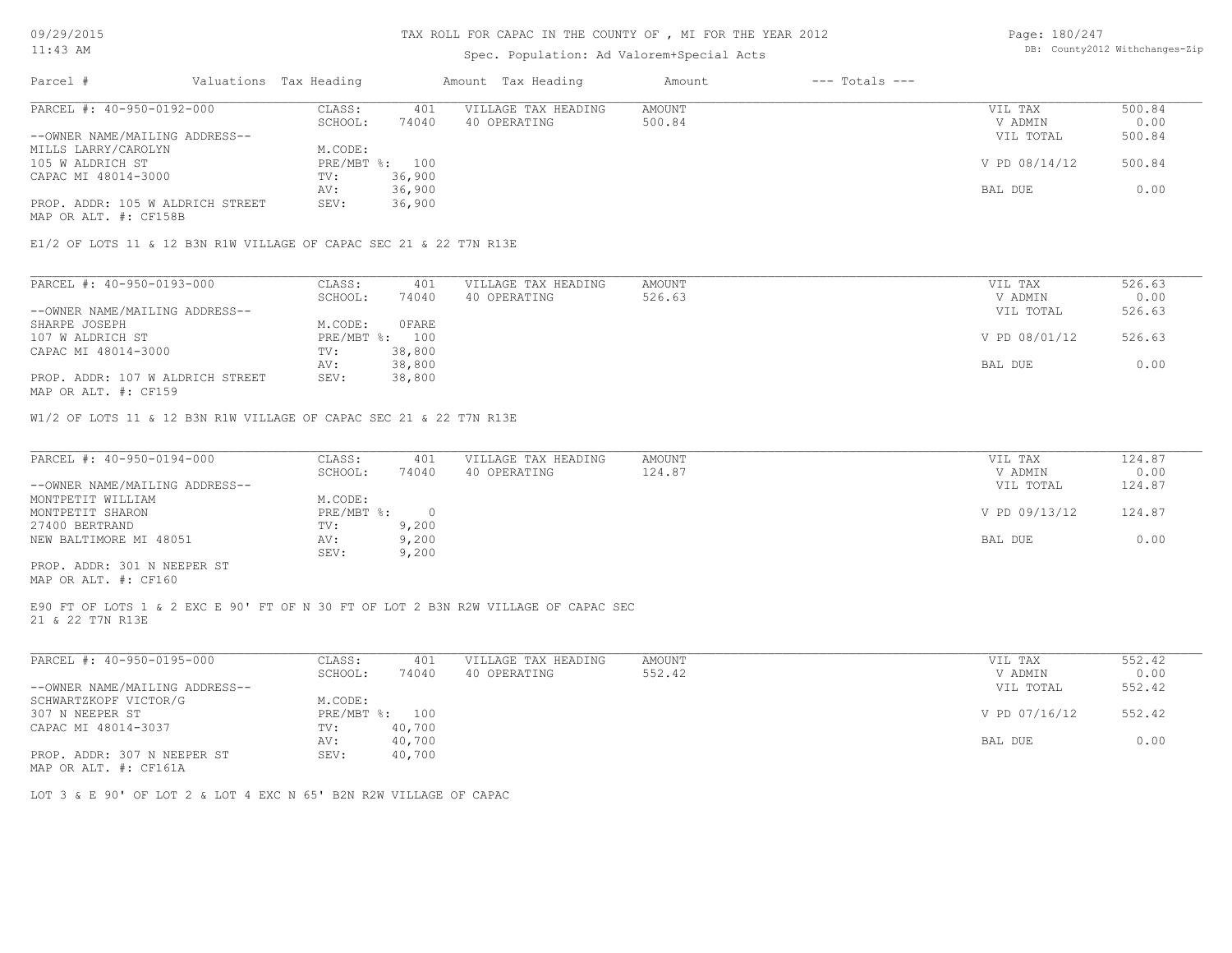### TAX ROLL FOR CAPAC IN THE COUNTY OF , MI FOR THE YEAR 2012

### Spec. Population: Ad Valorem+Special Acts

Page: 181/247 DB: County2012 Withchanges-Zip

| Parcel #                         |  | Valuations Tax Heading |        | Amount Tax Heading  | Amount | $---$ Totals $---$ |               |        |
|----------------------------------|--|------------------------|--------|---------------------|--------|--------------------|---------------|--------|
| PARCEL #: 40-950-0196-000        |  | CLASS:                 | 401    | VILLAGE TAX HEADING | AMOUNT |                    | VIL TAX       | 519.84 |
|                                  |  | SCHOOL:                | 74040  | 40 OPERATING        | 519.84 |                    | V ADMIN       | 0.00   |
| --OWNER NAME/MAILING ADDRESS--   |  |                        |        |                     |        |                    | VIL TOTAL     | 519.84 |
| TREECE WESLEY/CAROLINE TRUST     |  | M.CODE:                |        |                     |        |                    |               |        |
| 2325 MILLER ROAD                 |  | PRE/MBT %:             |        |                     |        |                    | V PD 07/05/12 | 519.84 |
| BERLIN MI 48002                  |  | TV:                    | 38,300 |                     |        |                    |               |        |
|                                  |  | AV:                    | 38,300 |                     |        |                    | BAL DUE       | 0.00   |
| PROP. ADDR: 203 W ALDRICH STREET |  | SEV:                   | 38,300 |                     |        |                    |               |        |
|                                  |  |                        |        |                     |        |                    |               |        |

MAP OR ALT. #: CF161B

VILLAGE OF CAPAC W60' OF LOTS 1 & 2 & INCL E 1/2 OF VAC ALLEY & S 100' OF W 1/2 OF VAC ALLEY B3N R2W

| PARCEL #: 40-950-0197-000                                                                   | CLASS:     | 401    | VILLAGE TAX HEADING | AMOUNT | VIL TAX       | 331.18 |
|---------------------------------------------------------------------------------------------|------------|--------|---------------------|--------|---------------|--------|
|                                                                                             | SCHOOL:    | 74040  | 40 OPERATING        | 331.18 | V ADMIN       | 0.00   |
| --OWNER NAME/MAILING ADDRESS--                                                              |            |        |                     |        | VIL TOTAL     | 331.18 |
| GARRY CHANEY PROPERTIES LLC                                                                 | M.CODE:    |        |                     |        |               |        |
| 35250 30 MILE RD.                                                                           | PRE/MBT %: |        |                     |        | V PD 09/13/12 | 331.18 |
| LENOX TWP MI 48050                                                                          | TV:        | 24,400 |                     |        |               |        |
|                                                                                             | AV:        | 24,400 |                     |        | BAL DUE       | 0.00   |
| PROP. ADDR: 311 N NEEPER ST<br>$M \land D$ $\land T$ $m$ $\#$ , $\land T$ $\land C$ $\land$ | SEV:       | 24,400 |                     |        |               |        |

MAP OR ALT. #: CF162

N65 FT LOT 4 INCL 1/2 OF VAC ALLEY B3N R2W VILLAGE OF CAPAC SEC 21 & 22 T7N R13E

| PARCEL #: 40-950-0198-000          | CLASS:     | 401    | VILLAGE TAX HEADING | AMOUNT | VIL TAX       | 251.10 |
|------------------------------------|------------|--------|---------------------|--------|---------------|--------|
|                                    | SCHOOL:    | 74040  | 40 OPERATING        | 251.10 | V ADMIN       | 0.00   |
| --OWNER NAME/MAILING ADDRESS--     |            |        |                     |        | VIL TOTAL     | 251.10 |
| ROBBERSTAD TIMOTHY                 | M.CODE:    |        |                     |        |               |        |
| ROBBERSTAD NICOLE                  | PRE/MBT %: |        |                     |        | V PD 09/13/12 | 251.10 |
| 1818 N VAN DYKE                    | TV:        | 18,500 |                     |        |               |        |
| IMLAY CITY MI 48444                | AV:        | 18,500 |                     |        | BAL DUE       | 0.00   |
|                                    | SEV:       | 18,500 |                     |        |               |        |
| PROP. ADDR: 312 N GLASSFORD STREET |            |        |                     |        |               |        |

MAP OR ALT. #: CF163A

LOT 9 E 1/2 INCL 1/2 OF VAC ALLEY B3N R2W VILLAGE OF CAPAC SEC 21 & 22 T7N R13E

| PARCEL #: 40-950-0199-000          | CLASS:     | 401    | VILLAGE TAX HEADING | AMOUNT | VIL TAX       | 227.60 |
|------------------------------------|------------|--------|---------------------|--------|---------------|--------|
|                                    | SCHOOL:    | 74040  | 40 OPERATING        | 227.60 | V ADMIN       | 0.00   |
| --OWNER NAME/MAILING ADDRESS--     |            |        |                     |        | VIL TOTAL     | 227.60 |
| ELLIOTT GEORGIA ANN                | M.CODE:    |        |                     |        |               |        |
| 603 S MAIN ST                      | PRE/MBT %: |        |                     |        | V PD 07/16/12 | 227.60 |
| CAPAC MI 48014-3724                | TV:        | 16,769 |                     |        |               |        |
|                                    | AV:        | 17,500 |                     |        | BAL DUE       | 0.00   |
| PROP. ADDR: 308 N GLASSFORD STREET | SEV:       | 17,500 |                     |        |               |        |

MAP OR ALT. #: CF163B

LOT 10 INCL 1/2 OF VAC ALLEY B3N R2W VILLAGE OF CAPAC SEC 21 & 22 T7N R13E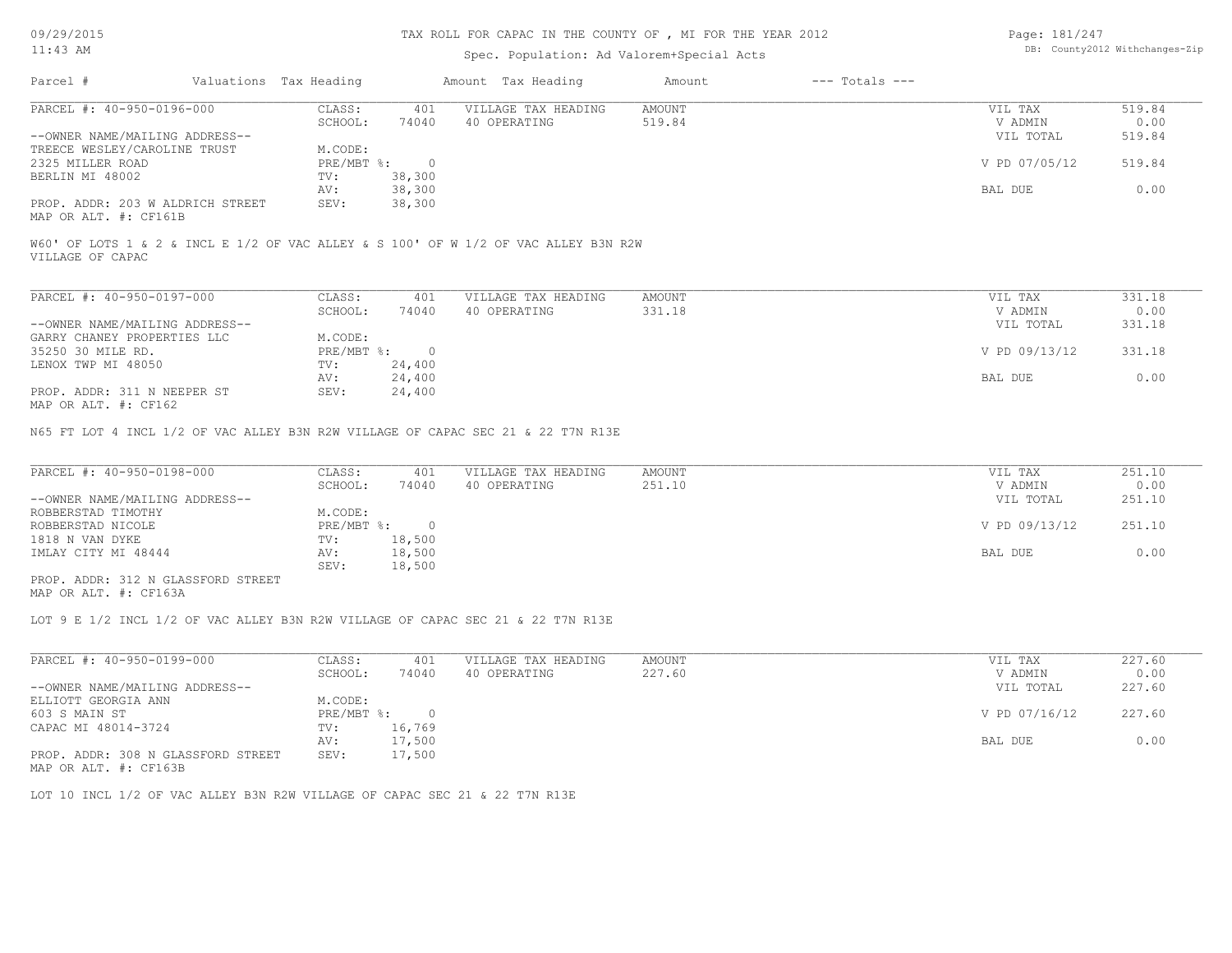## Spec. Population: Ad Valorem+Special Acts

| Page: 182/247 |                                |
|---------------|--------------------------------|
|               | DB: County2012 Withchanges-Zip |

| Parcel #                         | Valuations Tax Heading |        | Amount Tax Heading  | Amount | $---$ Totals $---$ |           |        |
|----------------------------------|------------------------|--------|---------------------|--------|--------------------|-----------|--------|
| PARCEL #: 40-950-0200-000        | CLASS:                 | 401    | VILLAGE TAX HEADING | AMOUNT |                    | VIL TAX   | 435.88 |
|                                  | SCHOOL:                | 74040  | 40 OPERATING        | 435.88 |                    | V ADMIN   | 0.00   |
| --OWNER NAME/MAILING ADDRESS--   |                        |        |                     |        |                    | VIL TOTAL | 435.88 |
| SHULL BRAIN L                    | M.CODE:                |        |                     |        |                    |           |        |
| SHULL W/R & GRIFFITH B           | $PRE/MBT$ %:           |        |                     |        |                    | BAL DUE   | 435.88 |
| 3520 CAPAC RD                    | TV:                    | 32,114 |                     |        |                    |           |        |
| CAPAC MI 48014-3700              | AV:                    | 36,000 |                     |        |                    |           |        |
|                                  | SEV:                   | 36,000 |                     |        |                    |           |        |
| PROP. ADDR: 209 W ALDRICH STREET |                        |        |                     |        |                    |           |        |

MAP OR ALT. #: 164A/B

W1/2 OF LOTS 11 & 12 B3N R2W VILLAGE OF CAPAC

| PARCEL #: 40-950-0201-000        | CLASS:  | 401            | VILLAGE TAX HEADING | AMOUNT | VIL TAX       | 301.32 |
|----------------------------------|---------|----------------|---------------------|--------|---------------|--------|
|                                  | SCHOOL: | 74040          | 40 OPERATING        | 301.32 | V ADMIN       | 0.00   |
| --OWNER NAME/MAILING ADDRESS--   |         |                |                     |        | VIL TOTAL     | 301.32 |
| SCOTT WILLIAM & MICHELLE         | M.CODE: | MISCG          |                     |        |               |        |
| 207 W ALDRICH ST                 |         | PRE/MBT %: 100 |                     |        | V PD 07/16/12 | 301.32 |
| CAPAC MI 48014                   | TV:     | 22,200         |                     |        |               |        |
|                                  | AV:     | 22,200         |                     |        | BAL DUE       | 0.00   |
| PROP. ADDR: 207 W ALDRICH STREET | SEV:    | 22,200         |                     |        |               |        |
| MAP OR ALT. #: CF164C            |         |                |                     |        |               |        |

E1/2 OF LOTS 11 & 12 B3N R2W VILLAGE OF CAPAC

| PARCEL #: 40-950-0202-000      | CLASS:     | 703   | VILLAGE TAX HEADING | AMOUNT | VIL TAX   | 0.00 |
|--------------------------------|------------|-------|---------------------|--------|-----------|------|
|                                | SCHOOL:    | 74040 | 40 OPERATING        | 0.00   | V ADMIN   | 0.00 |
| --OWNER NAME/MAILING ADDRESS-- |            |       |                     |        | VIL TOTAL | 0.00 |
| FD CAPAC LLC                   | M.CODE:    |       |                     |        |           |      |
| 54401 26TH ST.                 | PRE/MBT %: |       |                     |        | BAL DUE   | 0.00 |
| SOUTH BEND IN 46635            | TV:        |       |                     |        |           |      |
|                                | AV:        |       |                     |        |           |      |
| PROP. ADDR: 101 S MAIN ST      | SEV:       |       |                     |        |           |      |
| MAP OR ALT. #: CF165           |            |       |                     |        |           |      |

PART OF THE VILLAGE OF CAPAC SEC 28 T7N R13E LOT 1 EXC THE W 36 FT THEREOF ALSO THE N 10 FT OF THE E 114 FT OF LOT 2 B1S R1W

| PARCEL #: 40-950-0203-000      | CLASS:     | 201    | VILLAGE TAX HEADING | AMOUNT | 475.01<br>VIL TAX       |
|--------------------------------|------------|--------|---------------------|--------|-------------------------|
|                                | SCHOOL:    | 74040  | 40 OPERATING        | 475.01 | 0.00<br>V ADMIN         |
| --OWNER NAME/MAILING ADDRESS-- |            |        |                     |        | VIL TOTAL<br>475.01     |
| CHIERA RICHARD J               | M.CODE:    |        |                     |        |                         |
| RJC INVESTMENTS                | PRE/MBT %: |        |                     |        | V PD 09/04/12<br>475.01 |
| 920 MONTROSE AVE               | TV:        | 34,997 |                     |        |                         |
| ROYAL OAK MI 48073             | AV:        | 36,500 |                     |        | 0.00<br>BAL DUE         |
|                                | SEV:       | 36,500 |                     |        |                         |
| PROP. ADDR: 102 W MILL ST      |            |        |                     |        |                         |

MAP OR ALT. #: CF166

SEC 28 T7N R13E W36 FT OF LOT 1 & N 10 FT OF W 36 FT OF LOT 2 B1S R1W PART OF THE VILLAGE OF CAPAC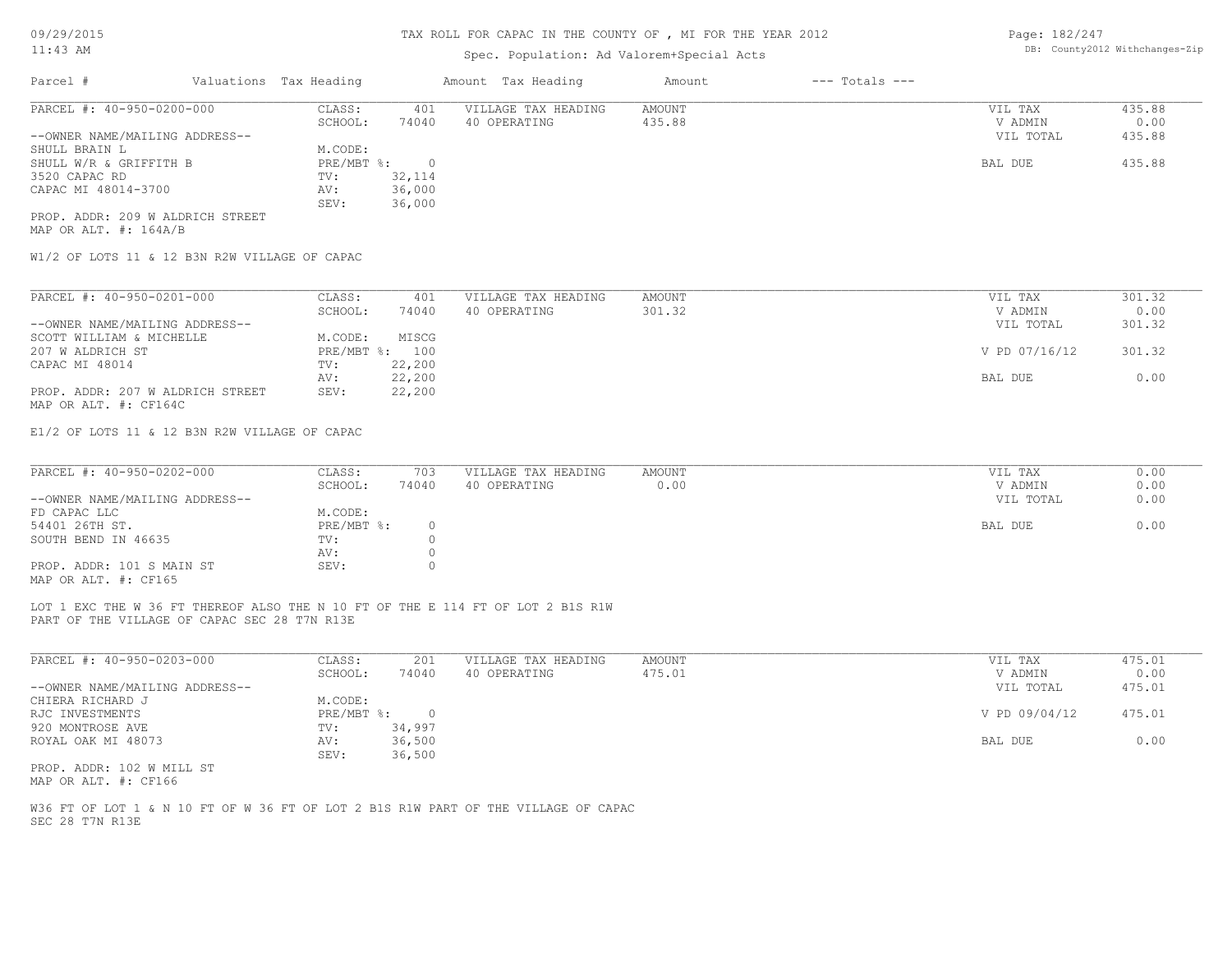### TAX ROLL FOR CAPAC IN THE COUNTY OF , MI FOR THE YEAR 2012

### Spec. Population: Ad Valorem+Special Acts

Page: 183/247 DB: County2012 Withchanges-Zip

| Parcel #                       |  | Valuations Tax Heading |        | Amount Tax Heading  | Amount | $---$ Totals $---$ |               |        |
|--------------------------------|--|------------------------|--------|---------------------|--------|--------------------|---------------|--------|
| PARCEL #: 40-950-0204-000      |  | CLASS:                 | 201    | VILLAGE TAX HEADING | AMOUNT |                    | VIL TAX       | 814.38 |
|                                |  | SCHOOL:                | 74040  | 40 OPERATING        | 814.38 |                    | V ADMIN       | 0.00   |
| --OWNER NAME/MAILING ADDRESS-- |  |                        |        |                     |        |                    | VIL TOTAL     | 814.38 |
| FD CAPAC LLC                   |  | M.CODE:                |        |                     |        |                    |               |        |
| 54401 26TH ST.                 |  | PRE/MBT %:             |        |                     |        |                    | V PD 08/09/12 | 814.38 |
| SOUTH BEND IN 46635            |  | TV:                    | 60,000 |                     |        |                    |               |        |
|                                |  | AV:                    | 60,000 |                     |        |                    | BAL DUE       | 0.00   |
| PROP. ADDR: 107 S MAIN ST      |  | SEV:                   | 60,000 |                     |        |                    |               |        |
|                                |  |                        |        |                     |        |                    |               |        |

MAP OR ALT. #: CF167

N2/3 OF LOT 2 EXC THE N 10 FT B1S R1W PART OF THE VILLAGE OF CAPAC SEC 28 T7N R13E

| PARCEL #: 40-950-0205-000      | CLASS:     | 201    | VILLAGE TAX HEADING | AMOUNT | VIL TAX       | 498.08 |
|--------------------------------|------------|--------|---------------------|--------|---------------|--------|
|                                | SCHOOL:    | 74040  | 40 OPERATING        | 498.08 | V ADMIN       | 0.00   |
| --OWNER NAME/MAILING ADDRESS-- |            |        |                     |        | VIL TOTAL     | 498.08 |
| QUAIN BARBARA                  | M.CODE:    |        |                     |        |               |        |
| 109 S MAIN ST                  | PRE/MBT %: |        |                     |        | V PD 09/27/12 | 498.08 |
| CAPAC MI 48014                 | TV:        | 36,697 |                     |        |               |        |
|                                | AV:        | 42,900 |                     |        | BAL DUE       | 0.00   |
| PROP. ADDR: 109 S MAIN ST      | SEV:       | 42,900 |                     |        |               |        |
| MAP OR ALT. #: CF168A          |            |        |                     |        |               |        |

S1/3 OF LOT 2 & N 2.03 FT OF LOT 3 B1S R1W VILLAGE OF CAPAC SEC 28 T7N R13E

| PARCEL #: 40-950-0206-000      | CLASS:       | 703   | VILLAGE TAX HEADING | AMOUNT | VIL TAX   | 0.00 |
|--------------------------------|--------------|-------|---------------------|--------|-----------|------|
|                                | SCHOOL:      | 74040 | 40 OPERATING        | 0.00   | V ADMIN   | 0.00 |
| --OWNER NAME/MAILING ADDRESS-- |              |       |                     |        | VIL TOTAL | 0.00 |
| VILLAGE/CAPAC DOWNTOWN DEV     | M.CODE:      |       |                     |        |           |      |
| 131 N MAIN ST                  | $PRE/MBT$ %: |       |                     |        | BAL DUE   | 0.00 |
| CAPAC MI 48014                 | TV:          |       |                     |        |           |      |
|                                | AV:          |       |                     |        |           |      |
| PROP. ADDR: 111 S MAIN ST      | SEV:         |       |                     |        |           |      |
| MAP OR ALT. #: CF168B          |              |       |                     |        |           |      |

R1W VILLAGE OF CAPAC SEC 28 T7N R13E LOT 3 EXC N 2.03 FT & EXC S 30 FT & EXC N 14 FT OF S 44 FT OF E 82 FT OF LOT 3 B1S

| PARCEL #: 40-950-0207-000      | CLASS:       | 201     | VILLAGE TAX HEADING | AMOUNT   | VIL TAX       | 1,387.16 |
|--------------------------------|--------------|---------|---------------------|----------|---------------|----------|
|                                | SCHOOL:      | 74040   | 40 OPERATING        | 1,387.16 | V ADMIN       | 0.00     |
| --OWNER NAME/MAILING ADDRESS-- |              |         |                     |          | VIL TOTAL     | 1,387.16 |
| MALBURG MARY ELLEN TRUST       | M.CODE:      |         |                     |          |               |          |
| 15300 ALMONT RD                | $PRE/MBT$ %: |         |                     |          | V PD 08/24/12 | 1,387.16 |
| ALLENTON MI 48002              | TV:          | 102,200 |                     |          |               |          |
|                                | AV:          | 102,200 |                     |          | BAL DUE       | 0.00     |
| PROP. ADDR: 113 S MAIN ST      | SEV:         | 102,200 |                     |          |               |          |
| MAP OR ALT. #: CF168C          |              |         |                     |          |               |          |

SEC 28 T7N R13E S30 FT OF LOT 3 & N 14 FT OF S 44 FT OF E 82 FT OF LOT 3 B1S R1W VILLAG E OF CAPAC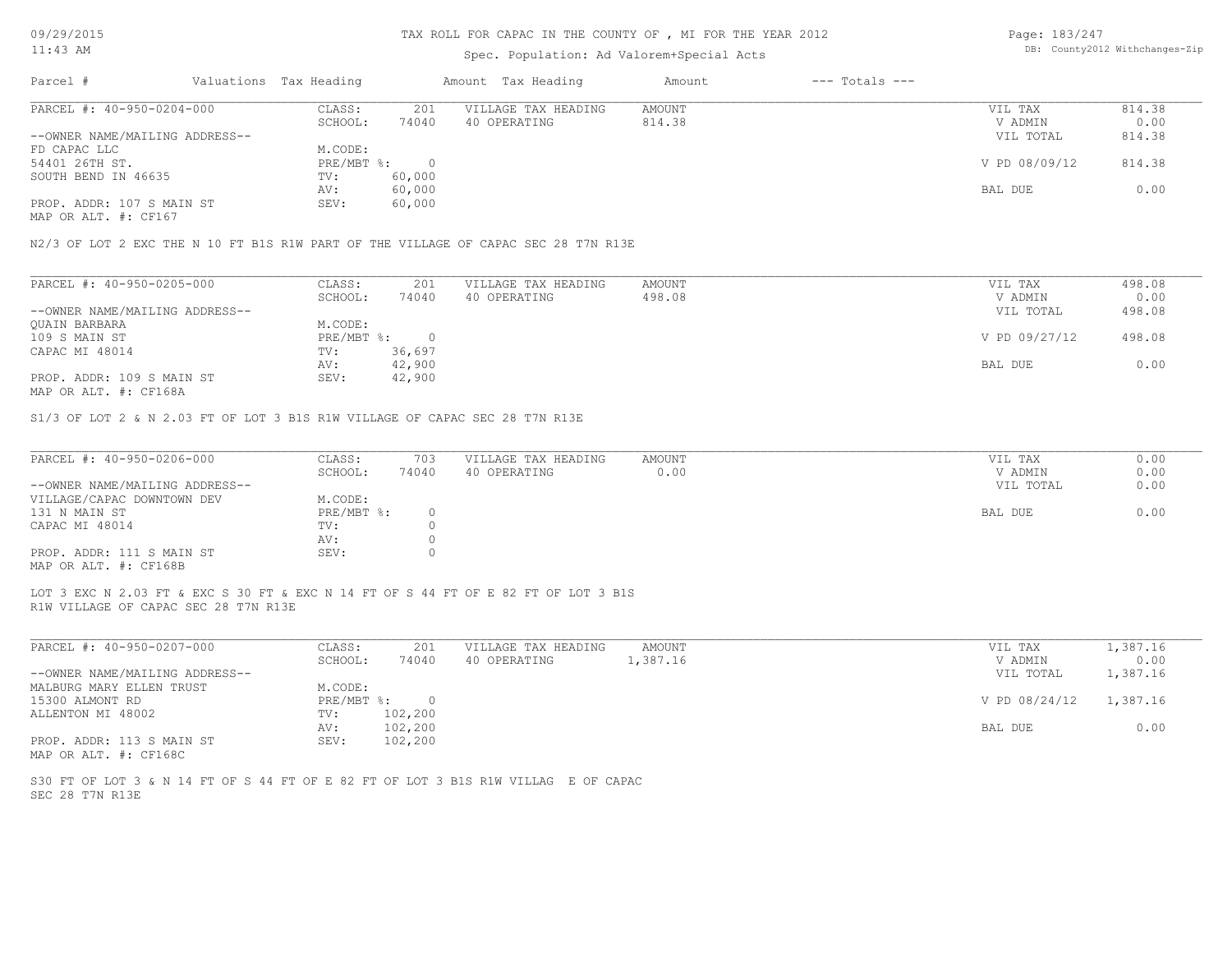## Spec. Population: Ad Valorem+Special Acts

| Page: 184/247 |                                |
|---------------|--------------------------------|
|               | DB: County2012 Withchanges-Zip |

| Parcel #                       | Valuations Tax Heading |         | Amount Tax Heading  | Amount   | $---$ Totals $---$ |               |          |
|--------------------------------|------------------------|---------|---------------------|----------|--------------------|---------------|----------|
| PARCEL #: 40-950-0210-000      | CLASS:                 | 201     | VILLAGE TAX HEADING | AMOUNT   |                    | VIL TAX       | 4,009.46 |
|                                | SCHOOL:                | 74040   | 40 OPERATING        | 4,009.46 |                    | V ADMIN       | 0.00     |
| --OWNER NAME/MAILING ADDRESS-- |                        |         |                     |          |                    | VIL TOTAL     | 4,009.46 |
| PARKVIEW PROP. MANGT. CORP.    | M.CODE:                |         |                     |          |                    |               |          |
| 1225 RICHARDSON ST.            | PRE/MBT %:             |         |                     |          |                    | V PD 08/24/12 | 4,009.46 |
| PORT HURON, MI 48060           | TV:                    | 295,400 |                     |          |                    |               |          |
|                                | AV:                    | 295,400 |                     |          |                    | BAL DUE       | 0.00     |
| PROP. ADDR: 119 S MAIN ST      | SEV:                   | 295,400 |                     |          |                    |               |          |
| MAP OR ALT. #: CF169/172       |                        |         |                     |          |                    |               |          |

LOTS 4, 5, 6 B1S R1W PART OF THE VILLAGE OF CAPAC

| PARCEL #: 40-950-0212-000           | CLASS:     | 401    | VILLAGE TAX HEADING | AMOUNT | VIL TAX       | 930.72 |
|-------------------------------------|------------|--------|---------------------|--------|---------------|--------|
|                                     | SCHOOL:    | 74040  | 40 OPERATING        | 378.68 | V ADMIN       | 0.00   |
| --OWNER NAME/MAILING ADDRESS--      |            |        | UTIL                | 552.04 | VIL TOTAL     | 930.72 |
| FEDERAL HOME LOAN MORTGAGE CORPORAT | M.CODE:    | OFARE  |                     |        |               |        |
| TROTT & TROTT                       | PRE/MBT %: |        |                     |        | V PD 09/13/12 | 930.72 |
| 31440 NORTHWESTERN HWY STE 200      | TV:        | 27,900 |                     |        |               |        |
| FARMINGTON HILLS MI 48334-2525      | AV:        | 27,900 |                     |        | BAL DUE       | 0.00   |
|                                     | SEV:       | 27,900 |                     |        |               |        |
| PROP. ADDR: 105 W MEIER ST          |            |        |                     |        |               |        |

MAP OR ALT. #: CF173

E1/2 OF LOT 7 & S 1/2 OF E 1/2 OF LOT 8 B1S R1W VILLAGE OF CAPAC

| PARCEL #: 40-950-0213-000      | CLASS:  | 401            | VILLAGE TAX HEADING | AMOUNT | VIL TAX   | 304.03 |
|--------------------------------|---------|----------------|---------------------|--------|-----------|--------|
|                                | SCHOOL: | 74040          | 40 OPERATING        | 304.03 | V ADMIN   | 0.00   |
| --OWNER NAME/MAILING ADDRESS-- |         |                |                     |        | VIL TOTAL | 304.03 |
| SMITH STACEY L                 | M.CODE: |                |                     |        |           |        |
| 107 W MEIER ST                 |         | PRE/MBT %: 100 |                     |        | BAL DUE   | 304.03 |
| CAPAC MI 48014                 | TV:     | 22,400         |                     |        |           |        |
|                                | AV:     | 22,400         |                     |        |           |        |
| PROP. ADDR: 107 W MEIER ST     | SEV:    | 22,400         |                     |        |           |        |
| MAP OR ALT. #: CF174           |         |                |                     |        |           |        |

T7N R13E W1/2 OF LOT 7 & S 1/2 OF W 1/2 OF LOT 8 B1S R1W PART OF THE VILLAGE OF CAPAC SEC 28

| PARCEL #: 40-950-0214-000      | CLASS:       | 401    | VILLAGE TAX HEADING | AMOUNT | VIL TAX       | 401.76 |
|--------------------------------|--------------|--------|---------------------|--------|---------------|--------|
|                                | SCHOOL:      | 74040  | 40 OPERATING        | 401.76 | V ADMIN       | 0.00   |
| --OWNER NAME/MAILING ADDRESS-- |              |        |                     |        | VIL TOTAL     | 401.76 |
| BROWN TIMOTHY S / JANIE C      | M.CODE:      | OFARE  |                     |        |               |        |
| 108 S NEEPER ST                | $PRE/MBT$ %: | 100    |                     |        | V PD 08/27/12 | 401.76 |
| CAPAC MI 48014-3013            | TV:          | 29,600 |                     |        |               |        |
|                                | AV:          | 29,600 |                     |        | BAL DUE       | 0.00   |
| PROP. ADDR: 108 S NEEPER ST    | SEV:         | 29,600 |                     |        |               |        |

MAP OR ALT. #: CF175

N1/2 OF LOT 8 & S 18.75 FT OF LOT 9 B1S R1W VILLAGE OF CAPAC SEC 28 T7N R13E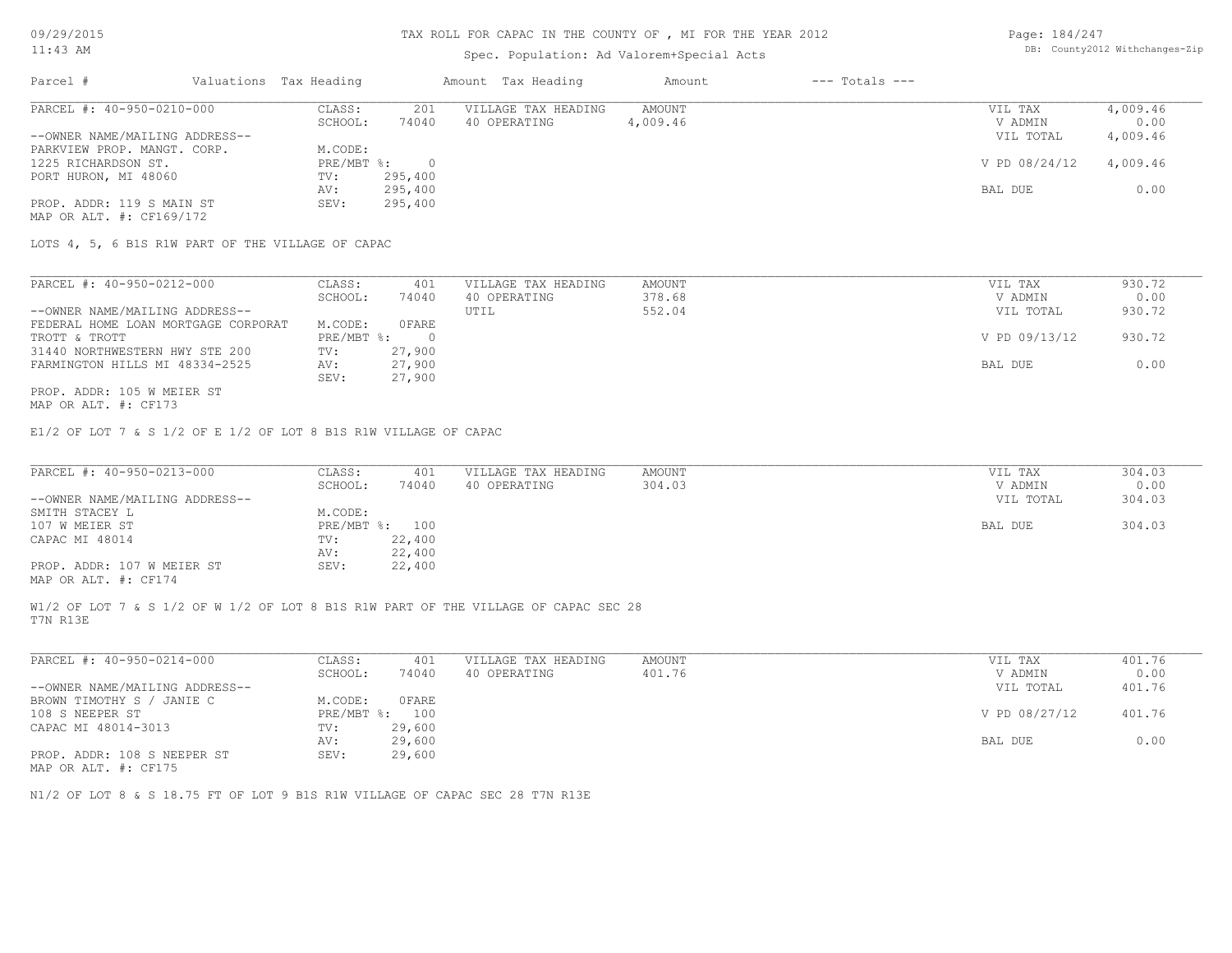#### TAX ROLL FOR CAPAC IN THE COUNTY OF , MI FOR THE YEAR 2012

### Spec. Population: Ad Valorem+Special Acts

Page: 185/247 DB: County2012 Withchanges-Zip

| Parcel #                       | Valuations Tax Heading | Amount Tax Heading |                     | Amount | $---$ Totals $---$ |           |        |
|--------------------------------|------------------------|--------------------|---------------------|--------|--------------------|-----------|--------|
| PARCEL #: 40-950-0215-000      | CLASS:                 | 401                | VILLAGE TAX HEADING | AMOUNT |                    | VIL TAX   | 422.12 |
|                                | SCHOOL:                | 74040              | 40 OPERATING        | 422.12 |                    | V ADMIN   | 0.00   |
| --OWNER NAME/MAILING ADDRESS-- |                        |                    |                     |        |                    | VIL TOTAL | 422.12 |
| VIGILETTI CANDY LEA            | M.CODE:                |                    |                     |        |                    |           |        |
| 209 EAST ALDRICH               | $PRE/MBT$ %:           | $\Omega$           |                     |        |                    | BAL DUE   | 422.12 |
| CAPAC MI 48014                 | TV:                    | 31,100             |                     |        |                    |           |        |
|                                | AV:                    | 31,100             |                     |        |                    |           |        |
| PROP. ADDR: 106 S NEEPER ST    | SEV:                   | 31,100             |                     |        |                    |           |        |
| MAP OR ALT. #: CF176           |                        |                    |                     |        |                    |           |        |
|                                |                        |                    |                     |        |                    |           |        |

N56.25 FT OF LOT 9 B1S R1W VILLAGE OF CAPAC SEC 28 T7N R13E

| PARCEL #: 40-950-0216-000      | CLASS:  | 401            | VILLAGE TAX HEADING | AMOUNT | VIL TAX       | 361.01 |
|--------------------------------|---------|----------------|---------------------|--------|---------------|--------|
|                                | SCHOOL: | 74040          | 40 OPERATING        | 361.01 | V ADMIN       | 0.00   |
| --OWNER NAME/MAILING ADDRESS-- |         |                |                     |        | VIL TOTAL     | 361.01 |
| SOLLMAN PATRICIA               | M.CODE: |                |                     |        |               |        |
| P.O. BOX 487                   |         | PRE/MBT %: 100 |                     |        | V PD 08/30/12 | 361.01 |
| CAPAC MI 48014                 | TV:     | 26,598         |                     |        |               |        |
|                                | AV:     | 27,100         |                     |        | BAL DUE       | 0.00   |
| PROP. ADDR: 104 S NEEPER ST    | SEV:    | 27,100         |                     |        |               |        |
| MAP OR ALT. #: CF177           |         |                |                     |        |               |        |

LOT 10 B1S R1W PART OF THE VILLAGE OF CAPAC SEC 28 T7N R13E

| PARCEL #: 40-950-0217-000      | CLASS:     | 703   | VILLAGE TAX HEADING | AMOUNT | VIL TAX   | 0.00 |
|--------------------------------|------------|-------|---------------------|--------|-----------|------|
|                                | SCHOOL:    | 74040 | 40 OPERATING        | 0.00   | V ADMIN   | 0.00 |
| --OWNER NAME/MAILING ADDRESS-- |            |       |                     |        | VIL TOTAL | 0.00 |
| VILLAGE OF CAPAC               | M.CODE:    |       |                     |        |           |      |
| 131 N MAIN ST                  | PRE/MBT %: |       |                     |        | BAL DUE   | 0.00 |
| CAPAC MI 48014                 | TV:        |       |                     |        |           |      |
|                                | AV:        |       |                     |        |           |      |
| PROP. ADDR: W MILL ST          | SEV:       |       |                     |        |           |      |
| MAD OD ATTL # + CE178          |            |       |                     |        |           |      |

 $\mathcal{L}_\mathcal{L} = \mathcal{L}_\mathcal{L} = \mathcal{L}_\mathcal{L} = \mathcal{L}_\mathcal{L} = \mathcal{L}_\mathcal{L} = \mathcal{L}_\mathcal{L} = \mathcal{L}_\mathcal{L} = \mathcal{L}_\mathcal{L} = \mathcal{L}_\mathcal{L} = \mathcal{L}_\mathcal{L} = \mathcal{L}_\mathcal{L} = \mathcal{L}_\mathcal{L} = \mathcal{L}_\mathcal{L} = \mathcal{L}_\mathcal{L} = \mathcal{L}_\mathcal{L} = \mathcal{L}_\mathcal{L} = \mathcal{L}_\mathcal{L}$ 

MAP OR ALT. #: CF178

93 FT TO BEG PART OF THE VILLAGE OF CAPAC SEC 28 T7N R13E FT THEREOF & beg 48FT FROM NW COR LOT 12 TH E 5.29 TH S 93.02 FT TH W 3.74 FT TH N LOT 11 ALSO LOT 12 EXC THE W 48 FT OF THE N 93 FT ALSO EXC THE S 57 FT OF THE W 71

| PARCEL #: 40-950-0218-000      | CLASS:     | 401    | VILLAGE TAX HEADING | AMOUNT | VIL TAX       | 321.68 |
|--------------------------------|------------|--------|---------------------|--------|---------------|--------|
|                                | SCHOOL:    | 74040  | 40 OPERATING        | 321.68 | V ADMIN       | 0.00   |
| --OWNER NAME/MAILING ADDRESS-- |            |        |                     |        | VIL TOTAL     | 321.68 |
| CHOATE JACOUELINE              | M.CODE:    |        |                     |        |               |        |
| JACOBS CAROL                   | PRE/MBT %: | 100    |                     |        | V PD 08/31/12 | 321.68 |
| 108 W MILL ST                  | TV:        | 23,700 |                     |        |               |        |
| CAPAC MI 48014-3021            | AV:        | 23,700 |                     |        | BAL DUE       | 0.00   |
|                                | SEV:       | 23,700 |                     |        |               |        |
| PROP. ADDR: 108 W MILL ST      |            |        |                     |        |               |        |

MAP OR ALT. #: CF179

B1S R1W PART OF THE VILLAGE OF CAPAC SEC 28 TYN R13E 12,TH N89^42'40"E 5.29',TH SO^57' 21"W 93.02',TH S89^42'40"W 3.74',TH N93" TO BEG THE W 48 FT OF THE N 93 FT OF LOT 12 & BEG E N89^42'40"E 48' FROM NW COR OF LOT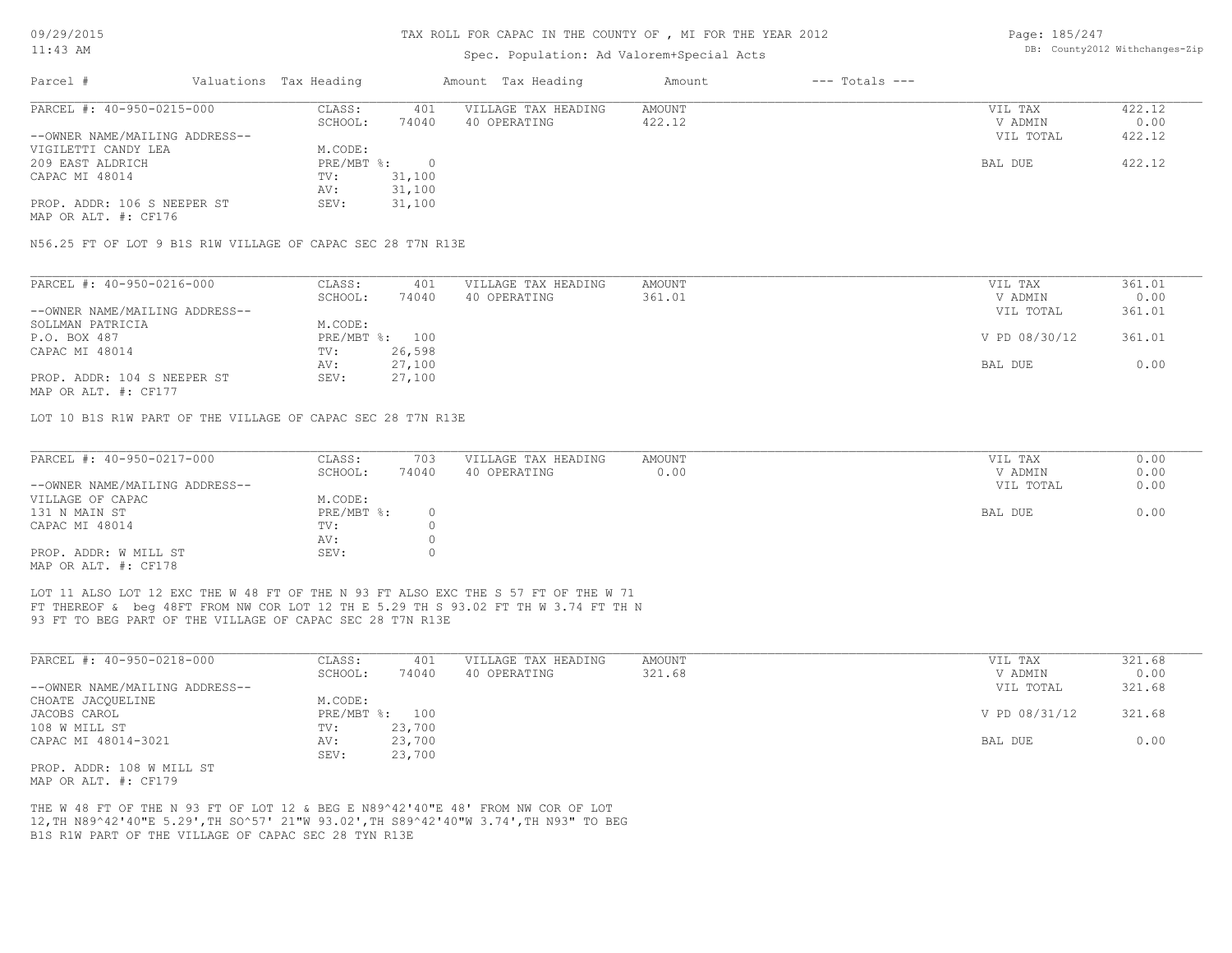09/29/2015

## TAX ROLL FOR CAPAC IN THE COUNTY OF , MI FOR THE YEAR 2012

| Page: 186/247 |                                |
|---------------|--------------------------------|
|               | DB: County2012 Withchanges-Zip |

| UY/29/2015<br>$11:43$ AM                                                                     |                        | TAX ROLL FOR CAPAC IN THE COUNTY OF , MI FOR THE YEAR ZUIZ | Page: $186/Z4/$<br>DB: County2012 Withchanges-Zip |                         |                    |                      |                |
|----------------------------------------------------------------------------------------------|------------------------|------------------------------------------------------------|---------------------------------------------------|-------------------------|--------------------|----------------------|----------------|
| Parcel #                                                                                     | Valuations Tax Heading |                                                            | Amount Tax Heading                                | Amount                  | $---$ Totals $---$ |                      |                |
| PARCEL #: 40-950-0219-000                                                                    | CLASS:<br>SCHOOL:      | 401<br>74040                                               | VILLAGE TAX HEADING<br>40 OPERATING               | <b>AMOUNT</b><br>266.03 |                    | VIL TAX<br>V ADMIN   | 266.03<br>0.00 |
| --OWNER NAME/MAILING ADDRESS--<br>PELTON-BAIRD SHERRY                                        | M.CODE:                |                                                            |                                                   |                         |                    | VIL TOTAL            | 266.03         |
| P.O. BOX 142                                                                                 | PRE/MBT %: 100         |                                                            |                                                   |                         |                    | V PD 08/17/12        | 266.03         |
| CAPAC MI 48014                                                                               | TV:<br>AV:             | 19,600<br>19,600                                           |                                                   |                         |                    | BAL DUE              | 0.00           |
| PROP. ADDR: 102 S NEEPER ST<br>MAP OR ALT. #: CF180                                          | SEV:                   | 19,600                                                     |                                                   |                         |                    |                      |                |
| THE W 71 FT OF THE S 57 FT OF LOT 12 B1S R1W PART OF THE VILLAGE OF CAPAC SEC 28<br>T7N R13E |                        |                                                            |                                                   |                         |                    |                      |                |
| PARCEL #: 40-950-0220-000                                                                    | CLASS:                 | 401                                                        | VILLAGE TAX HEADING                               | <b>AMOUNT</b>           |                    | VIL TAX              | 396.33         |
| --OWNER NAME/MAILING ADDRESS--                                                               | SCHOOL:                | 74040                                                      | 40 OPERATING                                      | 396.33                  |                    | V ADMIN<br>VIL TOTAL | 0.00<br>396.33 |
| ATWOOD RICHARD G                                                                             | M.CODE:                |                                                            |                                                   |                         |                    |                      |                |
| 202 W MILL ST                                                                                | PRE/MBT %: 100         |                                                            |                                                   |                         |                    | BAL DUE              | 396.33         |
| CAPAC MI 48014-3024                                                                          | TV:                    | 29,200                                                     |                                                   |                         |                    |                      |                |
| PROP. ADDR: 202 W MILL ST                                                                    | AV:<br>SEV:            | 29,200<br>29,200                                           |                                                   |                         |                    |                      |                |
| MAP OR ALT. #: CF181                                                                         |                        |                                                            |                                                   |                         |                    |                      |                |
| PARCEL #: 40-950-0221-000                                                                    | CLASS:<br>SCHOOL:      | 401<br>74040                                               | VILLAGE TAX HEADING<br>40 OPERATING               | <b>AMOUNT</b><br>481.84 |                    | VIL TAX<br>V ADMIN   | 481.84<br>0.00 |
| --OWNER NAME/MAILING ADDRESS--<br>RICHARDS KENNETH/P                                         | M.CODE:                |                                                            |                                                   |                         |                    | VIL TOTAL            | 481.84         |
| 204 W MILL ST<br>CAPAC MI 48014                                                              | PRE/MBT %: 100<br>TV:  | 35,500                                                     |                                                   |                         |                    | V PD 08/09/12        | 481.84         |
|                                                                                              | AV:                    | 35,500                                                     |                                                   |                         |                    | BAL DUE              | 0.00           |
| PROP. ADDR: 204 W MILL ST<br>MAP OR ALT. #: CF182/183                                        | SEV:                   | 35,500                                                     |                                                   |                         |                    |                      |                |
| W75' OF E 150' OF N 150' OF LOT 1 BIS R2W PLAT OF THE VILLAGE OF CAPAC SEC 28 T7N<br>R13E    |                        |                                                            |                                                   |                         |                    |                      |                |
| PARCEL #: 40-950-0223-000                                                                    | CLASS:                 | 401                                                        | VILLAGE TAX HEADING                               | <b>AMOUNT</b>           |                    | VIL TAX              | 426.19         |
|                                                                                              | SCHOOL:                | 74040                                                      | 40 OPERATING                                      | 426.19                  |                    | V ADMIN              | 0.00           |
| --OWNER NAME/MAILING ADDRESS--<br>LIBKIE PAUL & MARSHA REV LIV TRUST                         | M.CODE:                |                                                            |                                                   |                         |                    | VIL TOTAL            | 426.19         |
| 207 E CHURCH ST                                                                              | PRE/MBT %:             | $\overline{0}$                                             |                                                   |                         |                    | V PD 07/16/12        | 426.19         |
| CAPAC MI 48014                                                                               | TV:                    | 31,400                                                     |                                                   |                         |                    |                      |                |
| PROP. ADDR: 103 S NEEPER ST                                                                  | AV:<br>SEV:            | 31,400<br>31,400                                           |                                                   |                         |                    | BAL DUE              | 0.00           |
| MAP OR ALT. #: CF184                                                                         |                        |                                                            |                                                   |                         |                    |                      |                |
| E150 FT OF LOT 1 EXC N 150 FT THEREOF B1S R2W PLAT OF VILLAGE OF CAPAC SEC 28 T7N<br>R13E    |                        |                                                            |                                                   |                         |                    |                      |                |
|                                                                                              |                        |                                                            |                                                   |                         |                    |                      |                |
|                                                                                              |                        |                                                            |                                                   |                         |                    |                      |                |
|                                                                                              |                        |                                                            |                                                   |                         |                    |                      |                |
|                                                                                              |                        |                                                            |                                                   |                         |                    |                      |                |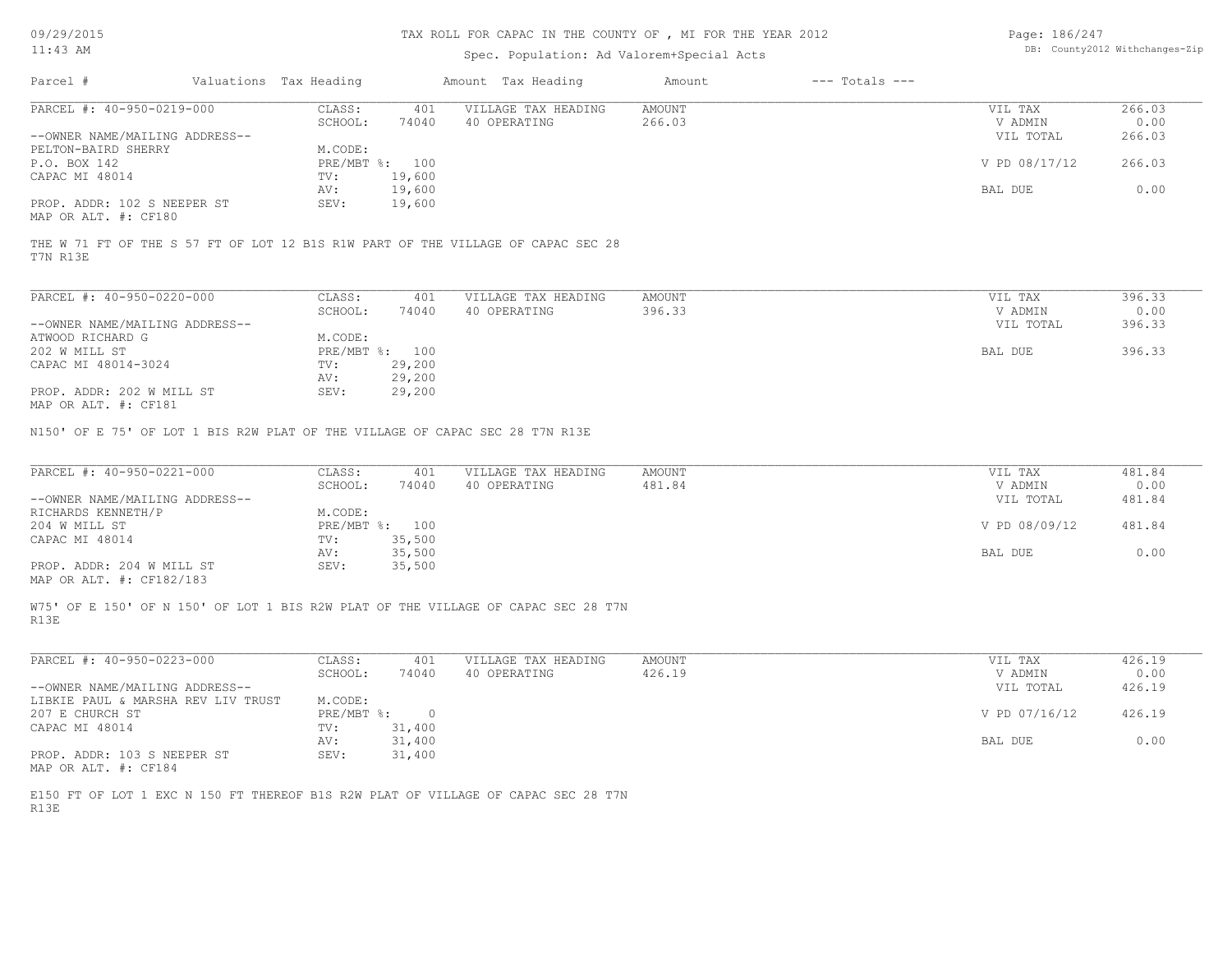### TAX ROLL FOR CAPAC IN THE COUNTY OF , MI FOR THE YEAR 2012

## Spec. Population: Ad Valorem+Special Acts

Page: 187/247 DB: County2012 Withchanges-Zip

| Parcel #<br>Valuations Tax Heading |              |       | Amount Tax Heading  | Amount | $---$ Totals $---$ |           |      |
|------------------------------------|--------------|-------|---------------------|--------|--------------------|-----------|------|
| PARCEL #: 40-950-0224-000          | CLASS:       | 705   | VILLAGE TAX HEADING | AMOUNT |                    | VIL TAX   | 0.00 |
|                                    | SCHOOL:      | 74040 | 40 OPERATING        | 0.00   |                    | V ADMIN   | 0.00 |
| --OWNER NAME/MAILING ADDRESS--     |              |       |                     |        |                    | VIL TOTAL | 0.00 |
| FIRST UNITED METHODIST CHURCH      | M.CODE:      |       |                     |        |                    |           |      |
| 206 WEST MILL ST                   | $PRE/MBT$ %: |       |                     |        |                    | BAL DUE   | 0.00 |
| CAPAC MI 48014                     | TV:          |       |                     |        |                    |           |      |
|                                    | AV:          |       |                     |        |                    |           |      |
| PROP. ADDR: 206 W MILL ST          | SEV:         |       |                     |        |                    |           |      |

MAP OR ALT. #: CF185

W 150' OF LOT 1 EXC S 1/3 OF W 1/2 OF LOT 1 B1S R2W PLAT OF VILLAGE OF CAPAC

| PARCEL #: 40-950-0224-100          | CLASS:     | 401    | VILLAGE TAX HEADING | AMOUNT | VIL TAX       | 521.20 |
|------------------------------------|------------|--------|---------------------|--------|---------------|--------|
|                                    | SCHOOL:    | 74040  | 40 OPERATING        | 521.20 | V ADMIN       | 0.00   |
| --OWNER NAME/MAILING ADDRESS--     |            |        |                     |        | VIL TOTAL     | 521.20 |
| LAGROW GERALD D                    | M.CODE:    |        |                     |        |               |        |
| MERLONE RACHEL E                   | PRE/MBT %: |        |                     |        | V PD 07/16/12 | 521.20 |
| 1413 SHERMAN COURT                 | TV:        | 38,400 |                     |        |               |        |
| LAPEER MI 48446                    | AV:        | 38,400 |                     |        | BAL DUE       | 0.00   |
|                                    | SEV:       | 38,400 |                     |        |               |        |
| PROP. ADDR: 104 S GLASSFORD STREET |            |        |                     |        |               |        |

MAP OR ALT. #: 185B

S 1/3 OF W 1/2 OF LOT 1 EXC E 10' THEREOF B1S R2W PLAT OF VILLAGE OF CAPAC

| PARCEL #: 40-950-0225-000                    | CLASS:     | 703   | VILLAGE TAX HEADING | AMOUNT | VIL TAX   | 0.00 |
|----------------------------------------------|------------|-------|---------------------|--------|-----------|------|
|                                              | SCHOOL:    | 74040 | 40 OPERATING        | 0.00   | V ADMIN   | 0.00 |
| --OWNER NAME/MAILING ADDRESS--               |            |       |                     |        | VIL TOTAL | 0.00 |
| VILLAGE ALLEY                                | M.CODE:    |       |                     |        |           |      |
| 131 N MAIN ST                                | PRE/MBT %: |       |                     |        | BAL DUE   | 0.00 |
| CAPAC MI 48014                               | TV:        |       |                     |        |           |      |
|                                              | AV:        |       |                     |        |           |      |
| PROP. ADDR: ALLEY                            | SEV:       |       |                     |        |           |      |
| $\cdots$ $\cdots$ $\cdots$ $\cdots$ $\cdots$ |            |       |                     |        |           |      |

MAP OR ALT. #: CF186

28 T7N R13E LOT 1 EXC E 150 FT & EXC W 150 FT THEREOF B1S R2W PLAT OF THE VILLAGE OF CAPAC SEC

| PARCEL #: 40-950-0226-000           | CLASS:     | 401    | VILLAGE TAX HEADING | AMOUNT | VIL TAX       | 385.47 |
|-------------------------------------|------------|--------|---------------------|--------|---------------|--------|
|                                     | SCHOOL:    | 74040  | 40 OPERATING        | 385.47 | V ADMIN       | 0.00   |
| --OWNER NAME/MAILING ADDRESS--      |            |        |                     |        | VIL TOTAL     | 385.47 |
| WELCH MELISSA A/MORNINGSTAR MICHAEL | M.CODE:    | OFARE  |                     |        |               |        |
| 105 S NEEPER ST                     | PRE/MBT %: | 100    |                     |        | V PD 08/27/12 | 385.47 |
| CAPAC MI 48014-3620                 | TV:        | 28,400 |                     |        |               |        |
|                                     | AV:        | 28,400 |                     |        | BAL DUE       | 0.00   |
| PROP. ADDR: 105 S NEEPER ST         | SEV:       | 28,400 |                     |        |               |        |
| MAP OR ALT. #: CF187                |            |        |                     |        |               |        |

LOT 2 B1S R2W PART OF THE VILLAGE OF CAPAC SEC 28 T7N R13E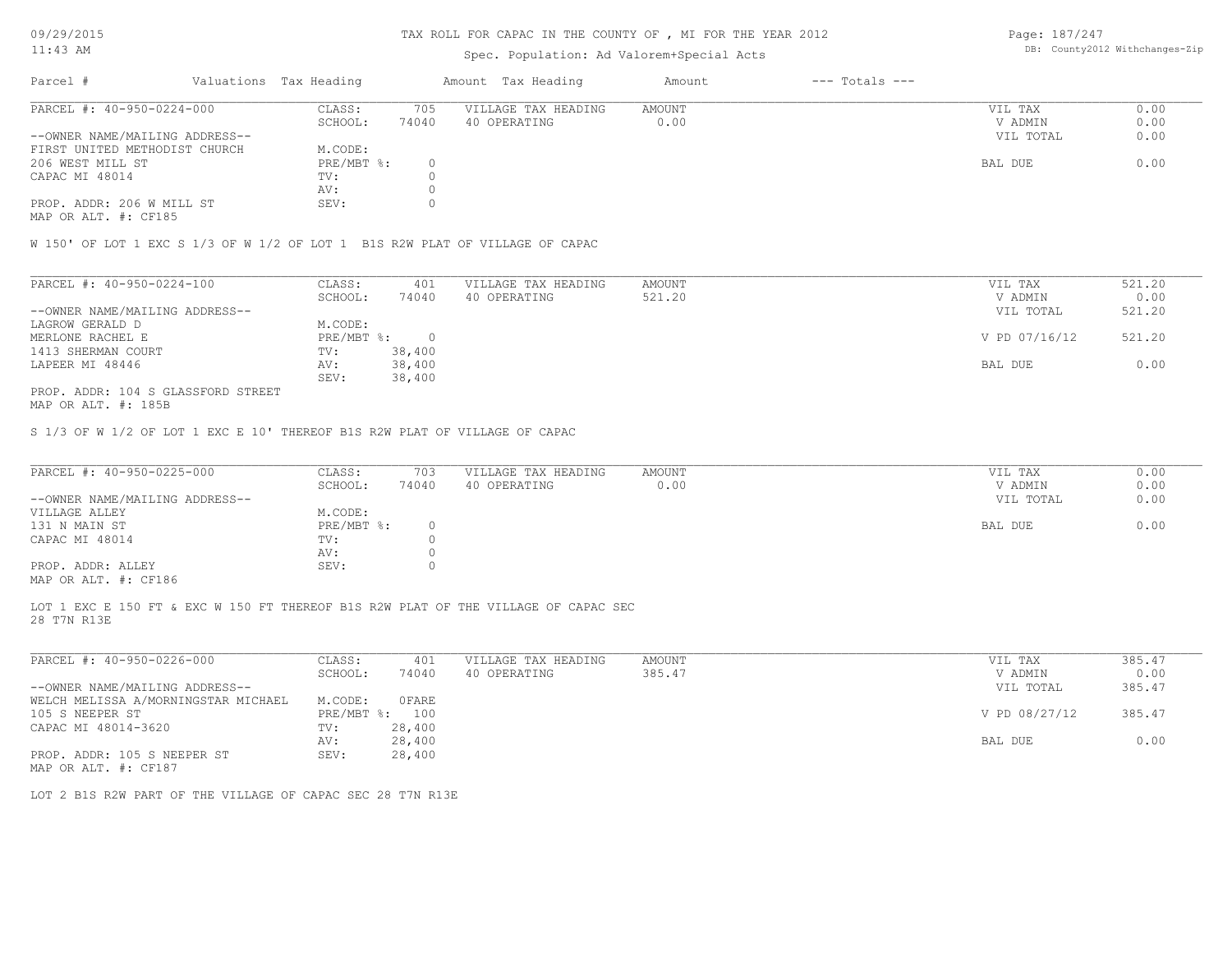## Spec. Population: Ad Valorem+Special Acts

| Page: 188/247 |                                |
|---------------|--------------------------------|
|               | DB: County2012 Withchanges-Zip |

| Parcel #                       | Valuations Tax Heading |        | Amount Tax Heading  | Amount | $---$ Totals $---$ |               |        |
|--------------------------------|------------------------|--------|---------------------|--------|--------------------|---------------|--------|
| PARCEL #: 40-950-0227-000      | CLASS:                 | 401    | VILLAGE TAX HEADING | AMOUNT |                    | VIL TAX       | 351.54 |
|                                | SCHOOL:                | 74040  | 40 OPERATING        | 351.54 |                    | V ADMIN       | 0.00   |
| --OWNER NAME/MAILING ADDRESS-- |                        |        |                     |        |                    | VIL TOTAL     | 351.54 |
| MILLER ROBERT/LINDA            | M.CODE:                | OFARE  |                     |        |                    |               |        |
| 107 S NEEPER ST                | PRE/MBT %: 100         |        |                     |        |                    | V PD 08/27/12 | 351.54 |
| CAPAC MI 48014-3620            | TV:                    | 25,900 |                     |        |                    |               |        |
|                                | AV:                    | 25,900 |                     |        |                    | BAL DUE       | 0.00   |
| PROP. ADDR: 107 S NEEPER ST    | SEV:                   | 25,900 |                     |        |                    |               |        |
|                                |                        |        |                     |        |                    |               |        |

MAP OR ALT. #: CF188

LOT 3 B1S R2W PART OF THE VILLAGE OF CAPAC SEC 28 T7N R13E

| SCHOOL:<br>74040<br>419.40<br>40 OPERATING<br>M.CODE:<br>PRE/MBT %: 100 | V ADMIN<br>VIL TOTAL | 0.00<br>419.40 |
|-------------------------------------------------------------------------|----------------------|----------------|
| --OWNER NAME/MAILING ADDRESS--                                          |                      |                |
| KANDLER GARCIA TRUST<br>109 S NEEPER ST                                 |                      |                |
|                                                                         |                      |                |
|                                                                         | V PD 08/14/12        | 419.40         |
| 30,900<br>CAPAC MI 48014<br>TV:                                         |                      |                |
| 30,900<br>AV:                                                           | BAL DUE              | 0.00           |
| PROP. ADDR: 109 S NEEPER ST<br>30,900<br>SEV:                           |                      |                |

MAP OR ALT. #: CF189

LOT 4 B1S R2W PART OF THE VILLAGE OF CAPAC SEC 28 T7N R13E

| PARCEL #: 40-950-0229-000      | CLASS:  | 401            | VILLAGE TAX HEADING | AMOUNT | VIL TAX       | 524.56 |
|--------------------------------|---------|----------------|---------------------|--------|---------------|--------|
|                                | SCHOOL: | 74040          | 40 OPERATING        | 432.72 | V ADMIN       | 0.00   |
| --OWNER NAME/MAILING ADDRESS-- |         |                | LAWN                | 91.84  | VIL TOTAL     | 524.56 |
| WATTS THOMAS                   | M.CODE: |                |                     |        |               |        |
| 207 W MEIER AVE                |         | PRE/MBT %: 100 |                     |        | V PD 08/27/12 | 432.72 |
| CAPAC MI 48014-3615            | TV:     | 31,881         |                     |        |               |        |
|                                | AV:     | 33,300         |                     |        | BAL DUE       | 91.84  |
| PROP. ADDR: 207 W MEIER ST     | SEV:    | 33,300         |                     |        |               |        |
| MAP OR ALT. #: CF190           |         |                |                     |        |               |        |

LOT 5 B1S R2W PART OF THE VILLAGE OF CAPAC SEC 28 T7N R13E

| PARCEL #: 40-950-0230-000          | CLASS:     | 401      | VILLAGE TAX HEADING | AMOUNT | VIL TAX       | 503.55 |
|------------------------------------|------------|----------|---------------------|--------|---------------|--------|
|                                    | SCHOOL:    | 74040    | 40 OPERATING        | 503.55 | V ADMIN       | 0.00   |
| --OWNER NAME/MAILING ADDRESS--     |            |          |                     |        | VIL TOTAL     | 503.55 |
| ALPHA TO OMEGA PROPERTIES LLC      | M.CODE:    |          |                     |        |               |        |
| 4161 ADAMS RD.                     | PRE/MBT %: | $\Omega$ |                     |        | V PD 08/09/12 | 503.55 |
| ROCHESTER MI 48306                 | TV:        | 37,100   |                     |        |               |        |
|                                    | AV:        | 37,100   |                     |        | BAL DUE       | 0.00   |
| PROP. ADDR: 108 S GLASSFORD STREET | SEV:       | 37,100   |                     |        |               |        |
| MAP OR ALT. #: CF191               |            |          |                     |        |               |        |

LOT 6 B1S R2W PART OF THE VILLAGE OF CAPAC SEC 28 T7N R13E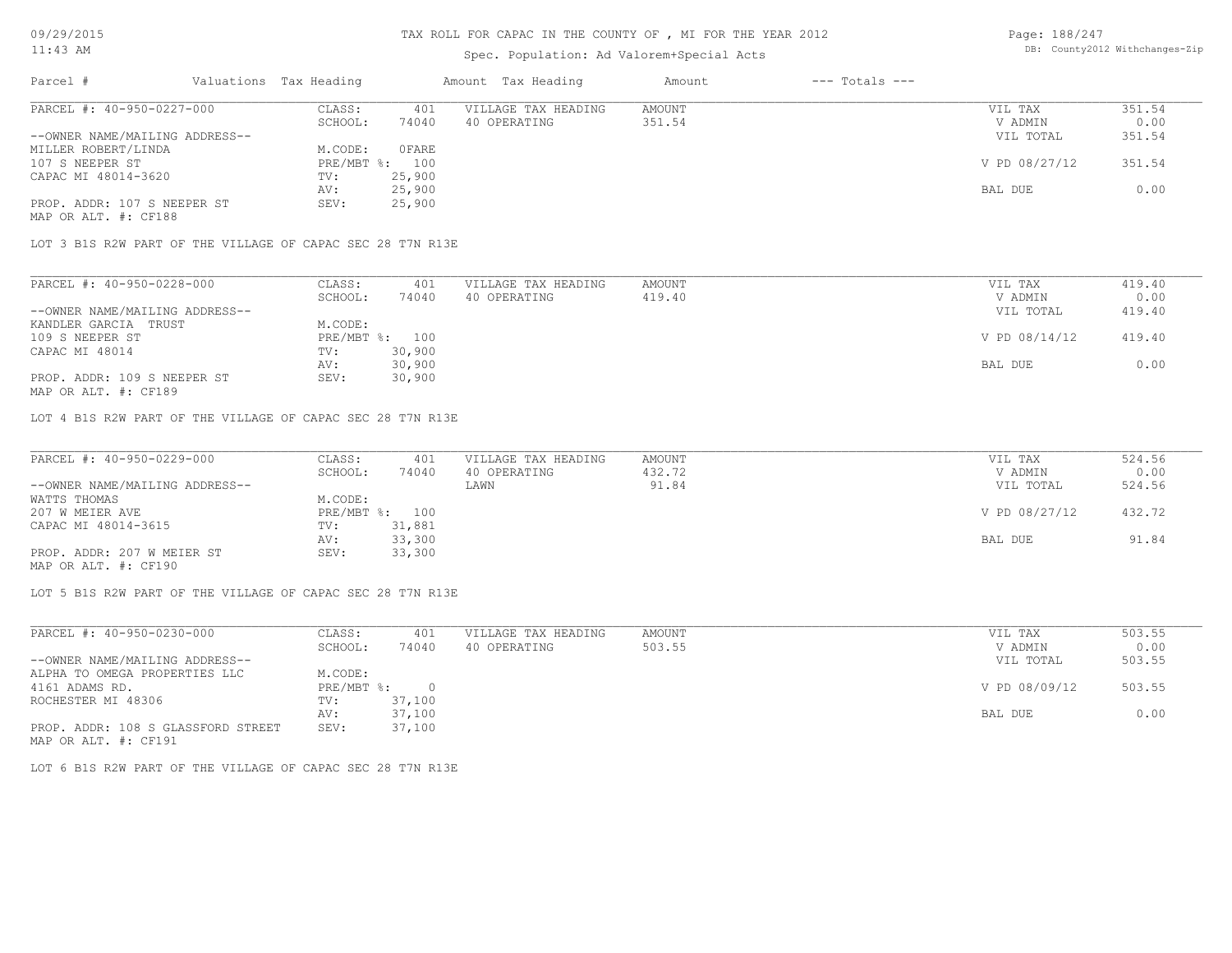### TAX ROLL FOR CAPAC IN THE COUNTY OF , MI FOR THE YEAR 2012

### Spec. Population: Ad Valorem+Special Acts

| Page: 189/247 |                                |
|---------------|--------------------------------|
|               | DB: County2012 Withchanges-Zip |

| Parcel #                           | Valuations Tax Heading |        | Amount Tax Heading  | Amount | $---$ Totals $---$ |               |        |
|------------------------------------|------------------------|--------|---------------------|--------|--------------------|---------------|--------|
| PARCEL #: 40-950-0231-000          | CLASS:                 | 401    | VILLAGE TAX HEADING | AMOUNT |                    | VIL TAX       | 320.32 |
|                                    | SCHOOL:                | 74040  | 40 OPERATING        | 320.32 |                    | V ADMIN       | 0.00   |
| --OWNER NAME/MAILING ADDRESS--     |                        |        |                     |        |                    | VIL TOTAL     | 320.32 |
| HULL JAMES                         | M.CODE:                |        |                     |        |                    |               |        |
| 11933 BRYCE RD                     | $PRE/MBT$ %:           |        |                     |        |                    | V PD 09/13/12 | 320.32 |
| EMMETT MI 48022                    | TV:                    | 23,600 |                     |        |                    |               |        |
|                                    | AV:                    | 23,600 |                     |        |                    | BAL DUE       | 0.00   |
| PROP. ADDR: 106 S GLASSFORD STREET | SEV:                   | 23,600 |                     |        |                    |               |        |
|                                    |                        |        |                     |        |                    |               |        |

MAP OR ALT. #: CF192

LOT 7 B1S R2W PART OF THE VILLAGE OF CAPAC SEC 28 T7N R13E

| PARCEL #: 40-950-0232-000          | CLASS:  | 401            | VILLAGE TAX HEADING | AMOUNT | VIL TAX       | 453.33 |
|------------------------------------|---------|----------------|---------------------|--------|---------------|--------|
|                                    | SCHOOL: | 74040          | 40 OPERATING        | 453.33 | V ADMIN       | 0.00   |
| --OWNER NAME/MAILING ADDRESS--     |         |                |                     |        | VIL TOTAL     | 453.33 |
| SMITH GREGORY                      | M.CODE: | CBSMT          |                     |        |               |        |
| 101 S GLASSFORD ST                 |         | PRE/MBT %: 100 |                     |        | V PD 07/05/12 | 453.33 |
| CAPAC MI 48014                     | TV:     | 33,400         |                     |        |               |        |
|                                    | AV:     | 33,400         |                     |        | BAL DUE       | 0.00   |
| PROP. ADDR: 101 S GLASSFORD STREET | SEV:    | 33,400         |                     |        |               |        |
|                                    |         |                |                     |        |               |        |

MAP OR ALT. #: CF193

N1/2 OF LOTS 1 & 2 B1S R3W PART OF THE VILLAGE OF CAPAC SEC 28 T7N R13E

| PARCEL #: 40-950-0233-000          | CLASS:  | 401            | VILLAGE TAX HEADING | AMOUNT | VIL TAX       | 293.17 |
|------------------------------------|---------|----------------|---------------------|--------|---------------|--------|
|                                    | SCHOOL: | 74040          | 40 OPERATING        | 293.17 | V ADMIN       | 0.00   |
| --OWNER NAME/MAILING ADDRESS--     |         |                |                     |        | VIL TOTAL     | 293.17 |
| LOPEZ JORGE L / NORA               | M.CODE: | OFARE          |                     |        |               |        |
| 103 S GLASSFORD                    |         | PRE/MBT %: 100 |                     |        | V PD 08/27/12 | 293.17 |
| CAPAC MI 48014                     | TV:     | 21,600         |                     |        |               |        |
|                                    | AV:     | 21,600         |                     |        | BAL DUE       | 0.00   |
| PROP. ADDR: 103 S GLASSFORD STREET | SEV:    | 21,600         |                     |        |               |        |
| MAP OR ALT. #: CF194               |         |                |                     |        |               |        |

S1/2 OF LOTS 1 & 2 B1S R3W PART OF THE VILLAGE OF CAPAC SEC 28 T7N R13E

| PARCEL #: 40-950-0234-000          | CLASS:     | 401    | VILLAGE TAX HEADING | AMOUNT | VIL TAX       | 452.27 |
|------------------------------------|------------|--------|---------------------|--------|---------------|--------|
|                                    | SCHOOL:    | 74040  | 40 OPERATING        | 452.27 | V ADMIN       | 0.00   |
| --OWNER NAME/MAILING ADDRESS--     |            |        |                     |        | VIL TOTAL     | 452.27 |
| TICE HARRY C. SR. & DIANE M.       | M.CODE:    |        |                     |        |               |        |
| 14546 YALE RD                      | PRE/MBT %: |        |                     |        | V PD 08/31/12 | 452.27 |
| YALE MI 48097                      | TV:        | 33,322 |                     |        |               |        |
|                                    | AV:        | 43,400 |                     |        | BAL DUE       | 0.00   |
| PROP. ADDR: 105 S GLASSFORD STREET | SEV:       | 43,400 |                     |        |               |        |
| MAP OR ALT. #: CF195               |            |        |                     |        |               |        |

LOT 3 B1S R3W PART OF THE VILLAGE OF CAPAC SEC 28 T7N R13E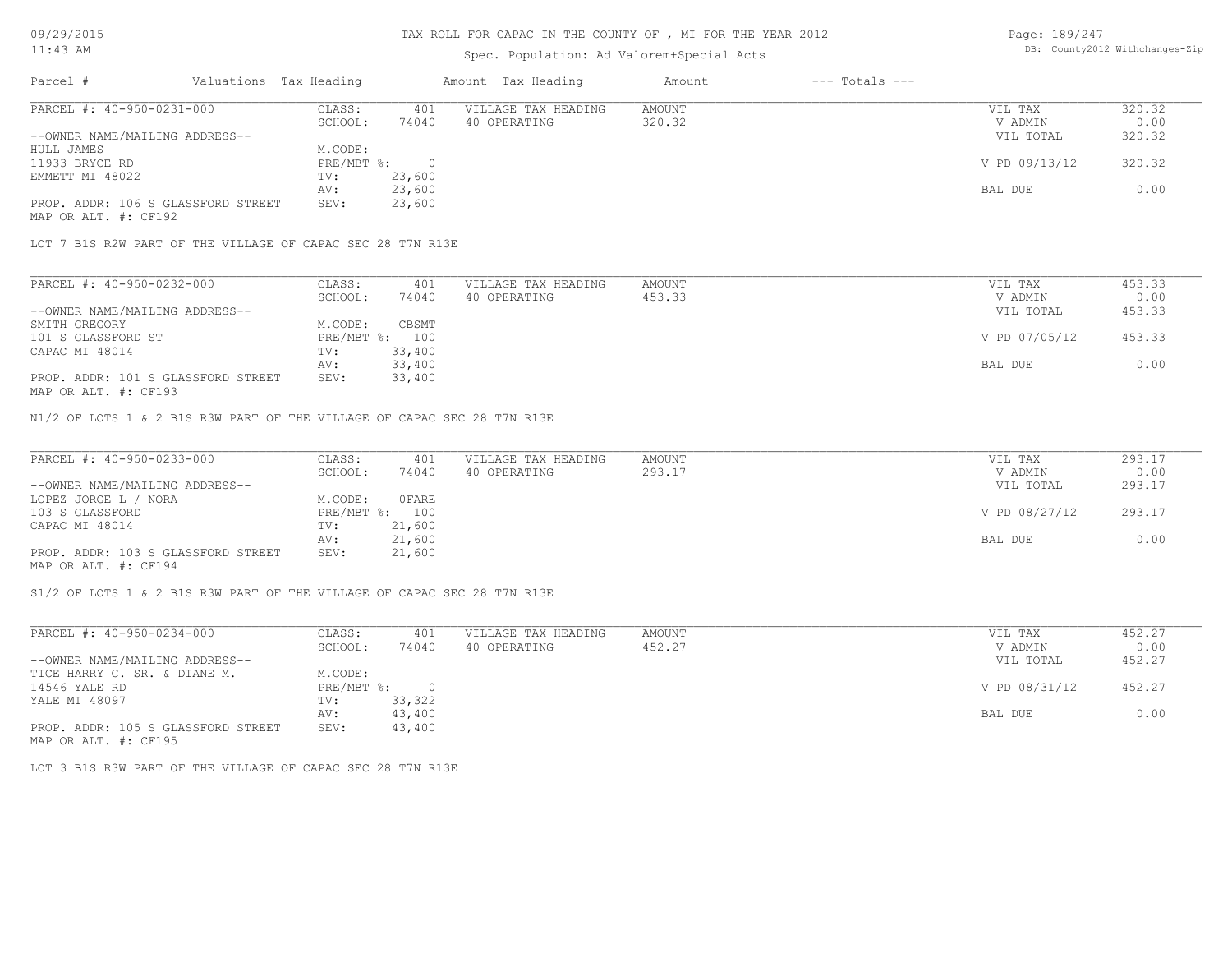09/29/2015

#### TAX ROLL FOR CAPAC IN THE COUNTY OF , MI FOR THE YEAR 2012

Page: 190/247

| $11:43$ AM                                                  |                        |                | TAX ROLL FOR CAPAC IN THE COUNTY OF , MI FOR THE YEAR 2012 |               |                    | Page: 190/247 |                                |
|-------------------------------------------------------------|------------------------|----------------|------------------------------------------------------------|---------------|--------------------|---------------|--------------------------------|
|                                                             |                        |                | Spec. Population: Ad Valorem+Special Acts                  |               |                    |               | DB: County2012 Withchanges-Zip |
| Parcel #                                                    | Valuations Tax Heading |                | Amount Tax Heading                                         | Amount        | $---$ Totals $---$ |               |                                |
| PARCEL #: 40-950-0235-000                                   | CLASS:                 | 401            | VILLAGE TAX HEADING                                        | <b>AMOUNT</b> |                    | VIL TAX       | 390.90                         |
|                                                             | SCHOOL:                | 74040          | 40 OPERATING                                               | 390.90        |                    | V ADMIN       | 0.00                           |
| --OWNER NAME/MAILING ADDRESS--                              |                        |                |                                                            |               |                    | VIL TOTAL     | 390.90                         |
| DAVILA DANIEL                                               | M.CODE:                |                |                                                            |               |                    |               |                                |
| 107 S GLASSFORD ST                                          |                        | PRE/MBT %: 100 |                                                            |               |                    | BAL DUE       | 390.90                         |
| CAPAC MI 48014-3607                                         | TV:                    | 28,800         |                                                            |               |                    |               |                                |
|                                                             | AV:                    | 28,800         |                                                            |               |                    |               |                                |
| PROP. ADDR: 107 S GLASSFORD STREET                          | SEV:                   | 28,800         |                                                            |               |                    |               |                                |
| MAP OR ALT. #: CF196                                        |                        |                |                                                            |               |                    |               |                                |
|                                                             |                        |                |                                                            |               |                    |               |                                |
| LOT 4 B1S R3W VILLAGE OF CAPAC                              |                        |                |                                                            |               |                    |               |                                |
|                                                             |                        |                |                                                            |               |                    |               |                                |
| PARCEL #: 40-950-0236-000                                   | CLASS:                 | 401            | VILLAGE TAX HEADING                                        | <b>AMOUNT</b> |                    | VIL TAX       | 749.22                         |
|                                                             | SCHOOL:                | 74040          | 40 OPERATING                                               | 749.22        |                    | V ADMIN       | 0.00                           |
| --OWNER NAME/MAILING ADDRESS--                              |                        |                |                                                            |               |                    | VIL TOTAL     | 749.22                         |
| CINDRIC IVAN JOHN                                           | M.CODE:                |                |                                                            |               |                    |               |                                |
| CINDRIC BARBARA                                             |                        | PRE/MBT %: 100 |                                                            |               |                    | V PD 08/31/12 | 749.22                         |
| 111 S GLASSFORD ST                                          | TV:                    | 55,200         |                                                            |               |                    |               |                                |
| CAPAC MI 48014-3607                                         | AV:                    | 55,200         |                                                            |               |                    | BAL DUE       | 0.00                           |
|                                                             | SEV:                   | 55,200         |                                                            |               |                    |               |                                |
| PROP. ADDR: 111 S GLASSFORD STREET<br>MAP OR ALT. #: CF197A |                        |                |                                                            |               |                    |               |                                |
|                                                             |                        |                |                                                            |               |                    |               |                                |
|                                                             |                        |                |                                                            |               |                    |               |                                |
| LOT 5 B1S R3W PART OF THE VILLAGE OF CAPAC SEC 28 T7N R13E  |                        |                |                                                            |               |                    |               |                                |
| PARCEL #: 40-950-0237-000                                   | CLASS:                 | 401            | VILLAGE TAX HEADING                                        | AMOUNT        |                    | VIL TAX       | 529.34                         |
|                                                             | SCHOOL:                | 74040          | 40 OPERATING                                               | 529.34        |                    | V ADMIN       | 0.00                           |
| --OWNER NAME/MAILING ADDRESS--                              |                        |                |                                                            |               |                    | VIL TOTAL     | 529.34                         |
| SCHWARTZKOPF GERALD/M TRUST                                 | M.CODE:                |                |                                                            |               |                    |               |                                |
| 113 GLASSFORD                                               |                        | PRE/MBT %: 100 |                                                            |               |                    | V PD 07/23/12 | 529.34                         |
| CAPAC MI 48014                                              | TV:                    | 39,000         |                                                            |               |                    |               |                                |
|                                                             | AV:                    | 39,000         |                                                            |               |                    | BAL DUE       | 0.00                           |
| PROP. ADDR: 113 S GLASSFORD STREET<br>MAP OR ALT. #: CF197B | SEV:                   | 39,000         |                                                            |               |                    |               |                                |
| LOT 6 B1S R3W PART OF THE VILLAGE OF CAPAC SEC 28 T7N R13E  |                        |                |                                                            |               |                    |               |                                |
| PARCEL #: 40-950-0238-000                                   | CLASS:                 | 705            | VILLAGE TAX HEADING                                        | <b>AMOUNT</b> |                    | VIL TAX       | 0.00                           |
|                                                             | SCHOOL:                | 74040          | 40 OPERATING                                               | 0.00          |                    | V ADMIN       | 0.00                           |
| --OWNER NAME/MAILING ADDRESS--                              |                        |                |                                                            |               |                    | VIL TOTAL     | 0.00                           |
| CAPAC LIONS CLUB                                            | M.CODE:                |                |                                                            |               |                    |               |                                |
|                                                             |                        |                |                                                            |               |                    |               |                                |
| 315 W MEIER ST                                              | PRE/MBT %:             | $\circ$        |                                                            |               |                    | BAL DUE       | 0.00                           |
| CAPAC MI 48014                                              | TV:                    | $\circ$        |                                                            |               |                    |               |                                |
|                                                             | AV:                    | $\circ$        |                                                            |               |                    |               |                                |
| PROP. ADDR: 315 W MEIER ST                                  | SEV:                   | 0              |                                                            |               |                    |               |                                |
| MAP OR ALT. #: CF198                                        |                        |                |                                                            |               |                    |               |                                |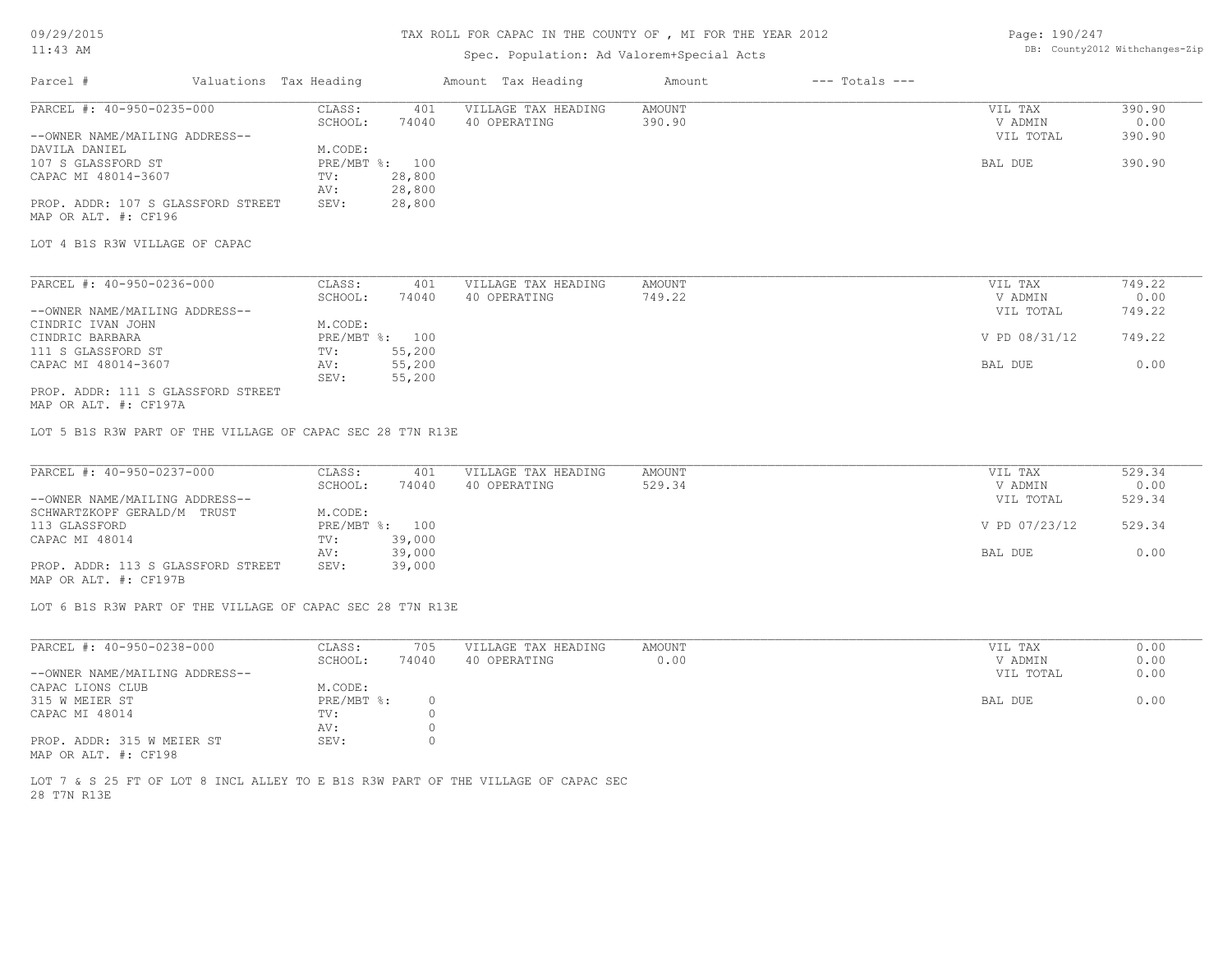## Spec. Population: Ad Valorem+Special Acts

Page: 191/247 DB: County2012 Withchanges-Zip

| Parcel #                       | Valuations Tax Heading |        | Amount Tax Heading  | Amount | $---$ Totals $---$ |               |        |
|--------------------------------|------------------------|--------|---------------------|--------|--------------------|---------------|--------|
| PARCEL #: 40-950-0239-000      | CLASS:                 | 401    | VILLAGE TAX HEADING | AMOUNT |                    | VIL TAX       | 457.41 |
|                                | SCHOOL:                | 74040  | 40 OPERATING        | 457.41 |                    | V ADMIN       | 0.00   |
| --OWNER NAME/MAILING ADDRESS-- |                        |        |                     |        |                    | VIL TOTAL     | 457.41 |
| STIMSON MARGARET               | M.CODE:                | 0 FARE |                     |        |                    |               |        |
| 108 S MATTESON ST              | PRE/MBT %: 100         |        |                     |        |                    | V PD 08/27/12 | 457.41 |
| CAPAC MI 48014                 | TV:                    | 33,700 |                     |        |                    |               |        |
|                                | AV:                    | 33,700 |                     |        |                    | BAL DUE       | 0.00   |
| PROP. ADDR: 108 S MATTESON ST  | SEV:                   | 33,700 |                     |        |                    |               |        |
|                                |                        |        |                     |        |                    |               |        |

MAP OR ALT. #: CF199

N50 FT OF LOT 8 B1S R3W VILLAGE OF CAPAC

| PARCEL #: 40-950-0240-000      | CLASS:     | 401    | VILLAGE TAX HEADING | AMOUNT | VIL TAX       | 339.32 |
|--------------------------------|------------|--------|---------------------|--------|---------------|--------|
|                                | SCHOOL:    | 74040  | 40 OPERATING        | 339.32 | V ADMIN       | 0.00   |
| --OWNER NAME/MAILING ADDRESS-- |            |        |                     |        | VIL TOTAL     | 339.32 |
| DOMINGUEZ MANUEL               | M.CODE:    | OLALS  |                     |        |               |        |
| 106 S MATTESON ST              | PRE/MBT %: | 100    |                     |        | V PD 08/27/12 | 339.32 |
| CAPAC MI 48014                 | TV:        | 25,000 |                     |        |               |        |
|                                | AV:        | 25,000 |                     |        | BAL DUE       | 0.00   |
| PROP. ADDR: 106 S MATTESON ST  | SEV:       | 25,000 |                     |        |               |        |
| MAP OR ALT. #: CF200           |            |        |                     |        |               |        |

S50 FT OF LOT 9 B1S R3W VILLAGE OF CAPAC

| PARCEL #: 40-950-0241-000      | CLASS:       | 401    | VILLAGE TAX HEADING | AMOUNT | VIL TAX       | 242.95 |
|--------------------------------|--------------|--------|---------------------|--------|---------------|--------|
|                                | SCHOOL:      | 74040  | 40 OPERATING        | 242.95 | V ADMIN       | 0.00   |
| --OWNER NAME/MAILING ADDRESS-- |              |        |                     |        | VIL TOTAL     | 242.95 |
| KEGLER JEFFREY J               | M.CODE:      | CBSMT  |                     |        |               |        |
| 15665 IMLAY CITY RD            | $PRE/MBT$ %: |        |                     |        | V PD 07/05/12 | 242.95 |
| CAPAC MI 48014-3700            | TV:          | 17,900 |                     |        |               |        |
|                                | AV:          | 17,900 |                     |        | BAL DUE       | 0.00   |
| PROP. ADDR: 104 S MATTESON ST  | SEV:         | 17,900 |                     |        |               |        |
| ---- -- --- " ---              |              |        |                     |        |               |        |

MAP OR ALT. #: CF201

R13E N1/3 OF LOT 9 & S 1/3 OF LOT 10 B1S R3W PART OF THE VILLAGE OF CAPAC SEC 28 T7N

| PARCEL #: 40-950-0242-000      | CLASS:       | 401    | VILLAGE TAX HEADING | AMOUNT | VIL TAX   | 317.60 |
|--------------------------------|--------------|--------|---------------------|--------|-----------|--------|
|                                | SCHOOL:      | 74040  | 40 OPERATING        | 317.60 | V ADMIN   | 0.00   |
| --OWNER NAME/MAILING ADDRESS-- |              |        |                     |        | VIL TOTAL | 317.60 |
| SELECT LLC                     | M.CODE:      |        |                     |        |           |        |
| KEGLER JEFF                    | $PRE/MBT$ %: |        |                     |        | BAL DUE   | 317.60 |
| 15665 IMLAY CITY RD            | TV:          | 23,400 |                     |        |           |        |
| CAPAC MI 48014                 | AV:          | 23,400 |                     |        |           |        |
|                                | SEV:         | 23,400 |                     |        |           |        |
| PROP. ADDR: 102 S MATTESON ST  |              |        |                     |        |           |        |

MAP OR ALT. #: CF202

N50 FT OF LOT 10 B1S R3W PART OF THE VILLAGE OF CAPAC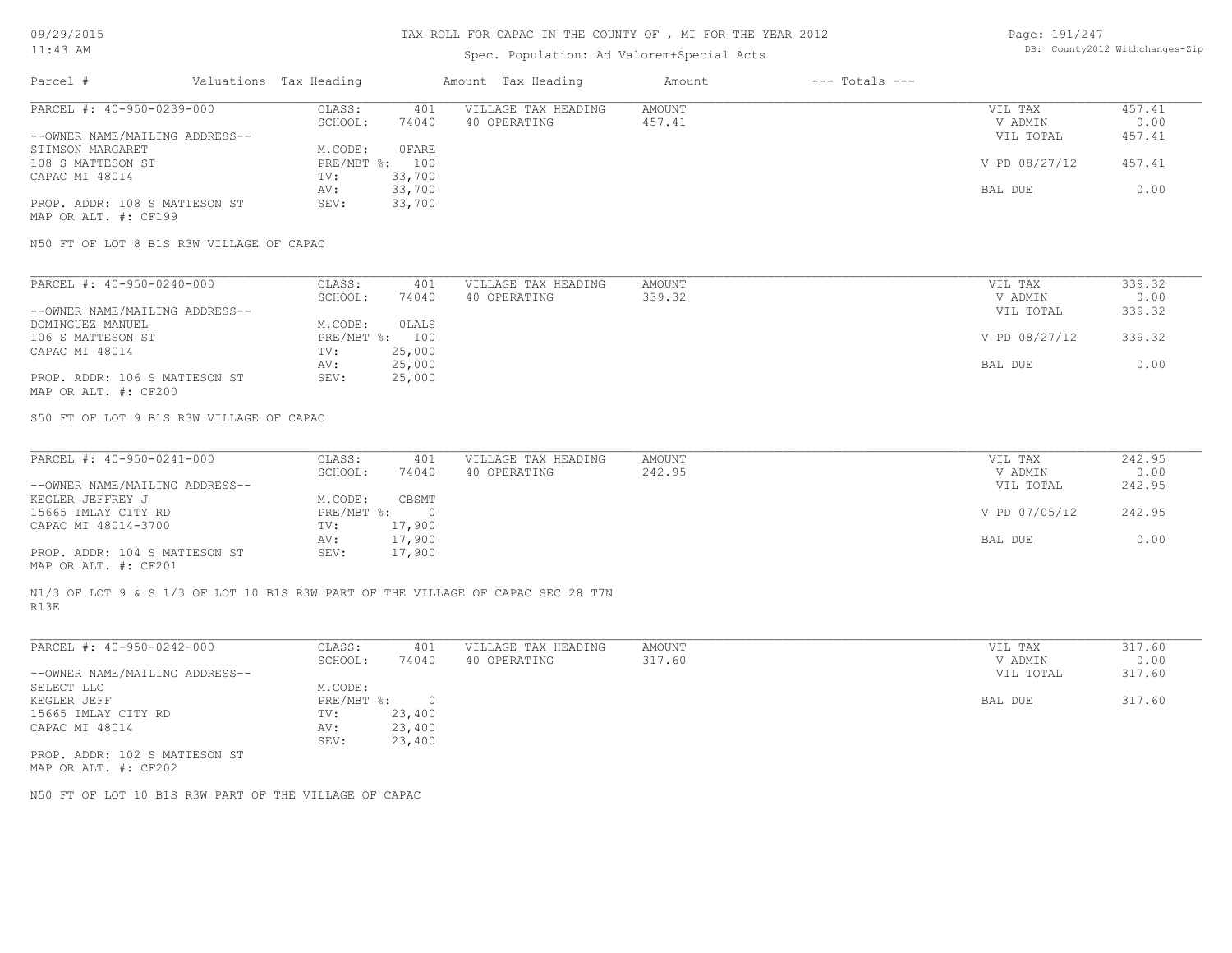## TAX ROLL FOR CAPAC IN THE COUNTY OF , MI FOR THE YEAR 2012

## Spec. Population: Ad Valorem+Special Acts

Page: 192/247 DB: County2012 Withchanges-Zip

| Parcel #                       | Valuations Tax Heading |        | Amount Tax Heading  | Amount | $---$ Totals $---$ |               |        |
|--------------------------------|------------------------|--------|---------------------|--------|--------------------|---------------|--------|
| PARCEL #: 40-950-0243-000      | CLASS:                 | 401    | VILLAGE TAX HEADING | AMOUNT |                    | VIL TAX       | 354.25 |
|                                | SCHOOL:                | 74040  | 40 OPERATING        | 354.25 |                    | V ADMIN       | 0.00   |
| --OWNER NAME/MAILING ADDRESS-- |                        |        |                     |        |                    | VIL TOTAL     | 354.25 |
| VAN NESTE CAROL A              | M.CODE:                |        |                     |        |                    |               |        |
| 304 W MILL ST                  | PRE/MBT %: 100         |        |                     |        |                    | V PD 07/26/12 | 354.25 |
| CAPAC MI 48014                 | TV:                    | 26,100 |                     |        |                    |               |        |
|                                | AV:                    | 26,100 |                     |        |                    | BAL DUE       | 0.00   |
| PROP. ADDR: 304 W MILL ST      | SEV:                   | 26,100 |                     |        |                    |               |        |
|                                |                        |        |                     |        |                    |               |        |

MAP OR ALT. #: CF203

E50 FT LOT 11 B1S R3W PART OF THE VILLAGE OF CAPAC SEC 28 T7N R13E

| PARCEL #: 40-950-0244-000      | CLASS:  | 401            | VILLAGE TAX HEADING | AMOUNT | VIL TAX       | 365.11 |
|--------------------------------|---------|----------------|---------------------|--------|---------------|--------|
|                                | SCHOOL: | 74040          | 40 OPERATING        | 365.11 | V ADMIN       | 0.00   |
| --OWNER NAME/MAILING ADDRESS-- |         |                |                     |        | VIL TOTAL     | 365.11 |
| HEDLUND JAMES/RACHEL           | M.CODE: |                |                     |        |               |        |
| 306 W MILL ST                  |         | PRE/MBT %: 100 |                     |        | V PD 08/20/12 | 365.11 |
| CAPAC MI 48014-3026            | TV:     | 26,900         |                     |        |               |        |
|                                | AV:     | 26,900         |                     |        | BAL DUE       | 0.00   |
| PROP. ADDR: 306 W MILL ST      | SEV:    | 26,900         |                     |        |               |        |
| MAP OR ALT. #: CF204           |         |                |                     |        |               |        |

T7N R13E W25 FT OF LOT 11 & E 25 FT OF LOT 12 B1S R3W PART OF THE VILLAGE OF CAPAC SEC 28

| PARCEL #: 40-950-0245-000      | CLASS:     | 401    | VILLAGE TAX HEADING | AMOUNT | VIL TAX       | 362.39 |
|--------------------------------|------------|--------|---------------------|--------|---------------|--------|
|                                | SCHOOL:    | 74040  | 40 OPERATING        | 362.39 | V ADMIN       | 0.00   |
| --OWNER NAME/MAILING ADDRESS-- |            |        |                     |        | VIL TOTAL     | 362.39 |
| CARRENO JOSE                   | M.CODE:    | 0FARE  |                     |        |               |        |
| 308 W MILL ST                  | PRE/MBT %: | 100    |                     |        | V PD 08/27/12 | 362.39 |
| CAPAC MI 48014-3026            | TV:        | 26,700 |                     |        |               |        |
|                                | AV:        | 26,700 |                     |        | BAL DUE       | 0.00   |
| PROP. ADDR: 308 W MILL ST      | SEV:       | 26,700 |                     |        |               |        |
| MAP OR ALT. #: CF205           |            |        |                     |        |               |        |

W50 FT OF LOT 12 B1S R3W PART OF THE VILLAGE OF CAPAC

| PARCEL #: 40-950-0246-000      | CLASS:  | 401            | VILLAGE TAX HEADING | AMOUNT | VIL TAX       | 489.98 |
|--------------------------------|---------|----------------|---------------------|--------|---------------|--------|
|                                | SCHOOL: | 74040          | 40 OPERATING        | 489.98 | V ADMIN       | 0.00   |
| --OWNER NAME/MAILING ADDRESS-- |         |                |                     |        | VIL TOTAL     | 489.98 |
| BERGEN DORTHY                  | M.CODE: | OFARE          |                     |        |               |        |
| 203 S MAIN ST                  |         | PRE/MBT %: 100 |                     |        | V PD 08/27/12 | 489.98 |
| CAPAC MI 48014-3717            | TV:     | 36,100         |                     |        |               |        |
|                                | AV:     | 36,100         |                     |        | BAL DUE       | 0.00   |
| PROP. ADDR: 203 S MAIN ST      | SEV:    | 36,100         |                     |        |               |        |
| MAP OR ALT. #: CF206           |         |                |                     |        |               |        |

LOT 1 B2S R1W PART OF THE VILLAGE OF CAPAC SEC 28 T7N R13E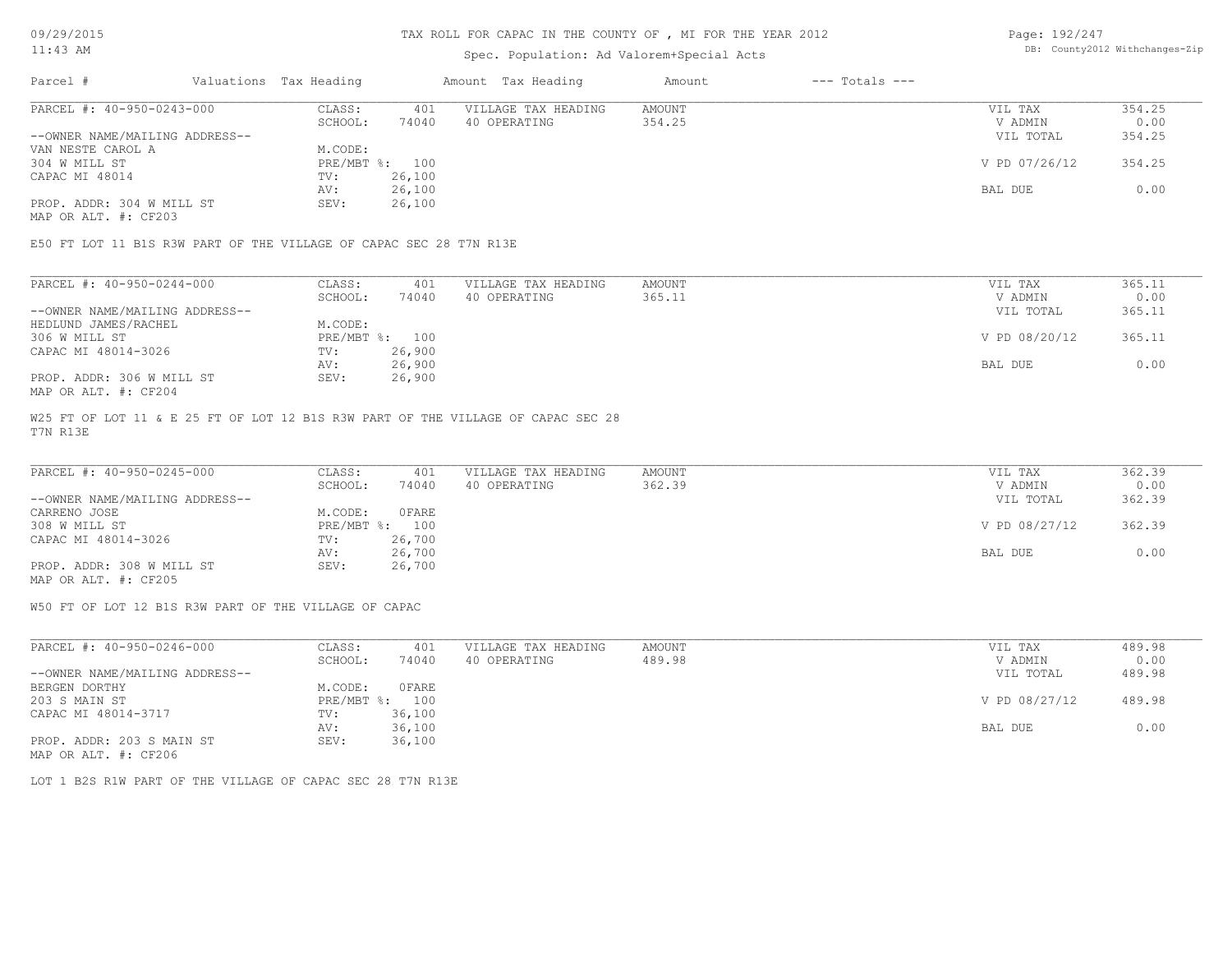## TAX ROLL FOR CAPAC IN THE COUNTY OF , MI FOR THE YEAR 2012

### Spec. Population: Ad Valorem+Special Acts

Page: 193/247 DB: County2012 Withchanges-Zip

| Parcel #                       | Valuations Tax Heading |        | Amount Tax Heading  | Amount | $---$ Totals $---$ |               |        |
|--------------------------------|------------------------|--------|---------------------|--------|--------------------|---------------|--------|
| PARCEL #: 40-950-0247-000      | CLASS:                 | 401    | VILLAGE TAX HEADING | AMOUNT |                    | VIL TAX       | 404.47 |
|                                | SCHOOL:                | 74040  | 40 OPERATING        | 404.47 |                    | V ADMIN       | 0.00   |
| --OWNER NAME/MAILING ADDRESS-- |                        |        |                     |        |                    | VIL TOTAL     | 404.47 |
| MILLER WILLIAM/E ET-AL         | M.CODE:                |        |                     |        |                    |               |        |
| 205 S MAIN ST                  | PRE/MBT %:             | 100    |                     |        |                    | V PD 08/24/12 | 404.47 |
| CAPAC MI 48014-3717            | TV:                    | 29,800 |                     |        |                    |               |        |
|                                | AV:                    | 29,800 |                     |        |                    | BAL DUE       | 0.00   |
| PROP. ADDR: 205 S MAIN ST      | SEV:                   | 29,800 |                     |        |                    |               |        |
| MAP OR ALT. #: CF207A          |                        |        |                     |        |                    |               |        |

LOT 2 B2S R1W PART OF THE VILLAGE OF CAPAC SEC 28 T7N R13E

| PARCEL #: 40-950-0248-000      | CLASS:  | 401            | VILLAGE TAX HEADING | AMOUNT | VIL TAX       | 534.77 |
|--------------------------------|---------|----------------|---------------------|--------|---------------|--------|
|                                | SCHOOL: | 74040          | 40 OPERATING        | 534.77 | V ADMIN       | 0.00   |
| --OWNER NAME/MAILING ADDRESS-- |         |                |                     |        | VIL TOTAL     | 534.77 |
| VAN SICE DOUGLAS/WENDY         | M.CODE: |                |                     |        |               |        |
| 207 S MAIN ST                  |         | PRE/MBT %: 100 |                     |        | V PD 08/31/12 | 534.77 |
| CAPAC MI 48014-3717            | TV:     | 39,400         |                     |        |               |        |
|                                | AV:     | 39,400         |                     |        | BAL DUE       | 0.00   |
| PROP. ADDR: 207 S MAIN ST      | SEV:    | 39,400         |                     |        |               |        |
|                                |         |                |                     |        |               |        |

MAP OR ALT. #: CF207B

LOT 3 B2S R1W PART OF THE VILLAGE OF CAPAC SEC 28 T7N R13E

| PARCEL #: 40-950-0249-000      | CLASS:       | 401    | VILLAGE TAX HEADING | AMOUNT | VIL TAX       | 291.81 |
|--------------------------------|--------------|--------|---------------------|--------|---------------|--------|
|                                | SCHOOL:      | 74040  | 40 OPERATING        | 291.81 | V ADMIN       | 0.00   |
| --OWNER NAME/MAILING ADDRESS-- |              |        |                     |        | VIL TOTAL     | 291.81 |
| MIKE PIRRONE PRODUCE, INC.     | M.CODE:      |        |                     |        |               |        |
| P.O. BOX 100                   | $PRE/MBT$ %: |        |                     |        | V PD 09/04/12 | 291.81 |
| CAPAC MI 48014                 | TV:          | 21,500 |                     |        |               |        |
|                                | AV:          | 21,500 |                     |        | BAL DUE       | 0.00   |
| PROP. ADDR: 209 S MAIN ST      | SEV:         | 21,500 |                     |        |               |        |
| MAP OR ALT. #: CF208           |              |        |                     |        |               |        |

LOT 4 B2S R1W PART OF THE VILLAGE OF CAPAC SEC 28 T7N R13E

| PARCEL #: 40-950-0250-000      | CLASS:       | 401    | VILLAGE TAX HEADING | AMOUNT | VIL TAX       | 412.61 |
|--------------------------------|--------------|--------|---------------------|--------|---------------|--------|
|                                | SCHOOL:      | 74040  | 40 OPERATING        | 412.61 | V ADMIN       | 0.00   |
| --OWNER NAME/MAILING ADDRESS-- |              |        |                     |        | VIL TOTAL     | 412.61 |
| ELLIOTT RAYMOND/PHYLLIS        | M.CODE:      |        |                     |        |               |        |
| 107 RAILROAD ST                | $PRE/MBT$ %: | 100    |                     |        | V PD 08/14/12 | 412.61 |
| CAPAC MI 48014-3622            | TV:          | 30,400 |                     |        |               |        |
|                                | AV:          | 30,400 |                     |        | BAL DUE       | 0.00   |
| PROP. ADDR: 107 RAILROAD ST    | SEV:         | 30,400 |                     |        |               |        |

MAP OR ALT. #: CF209

CAPAC SEC 28 T7N R13E E1/2 OF LOTS 5 & 6 ALSO S 1/3 OF E 1/2 OF LOT 7 B2S R1W PART OF THE VILLAGE OF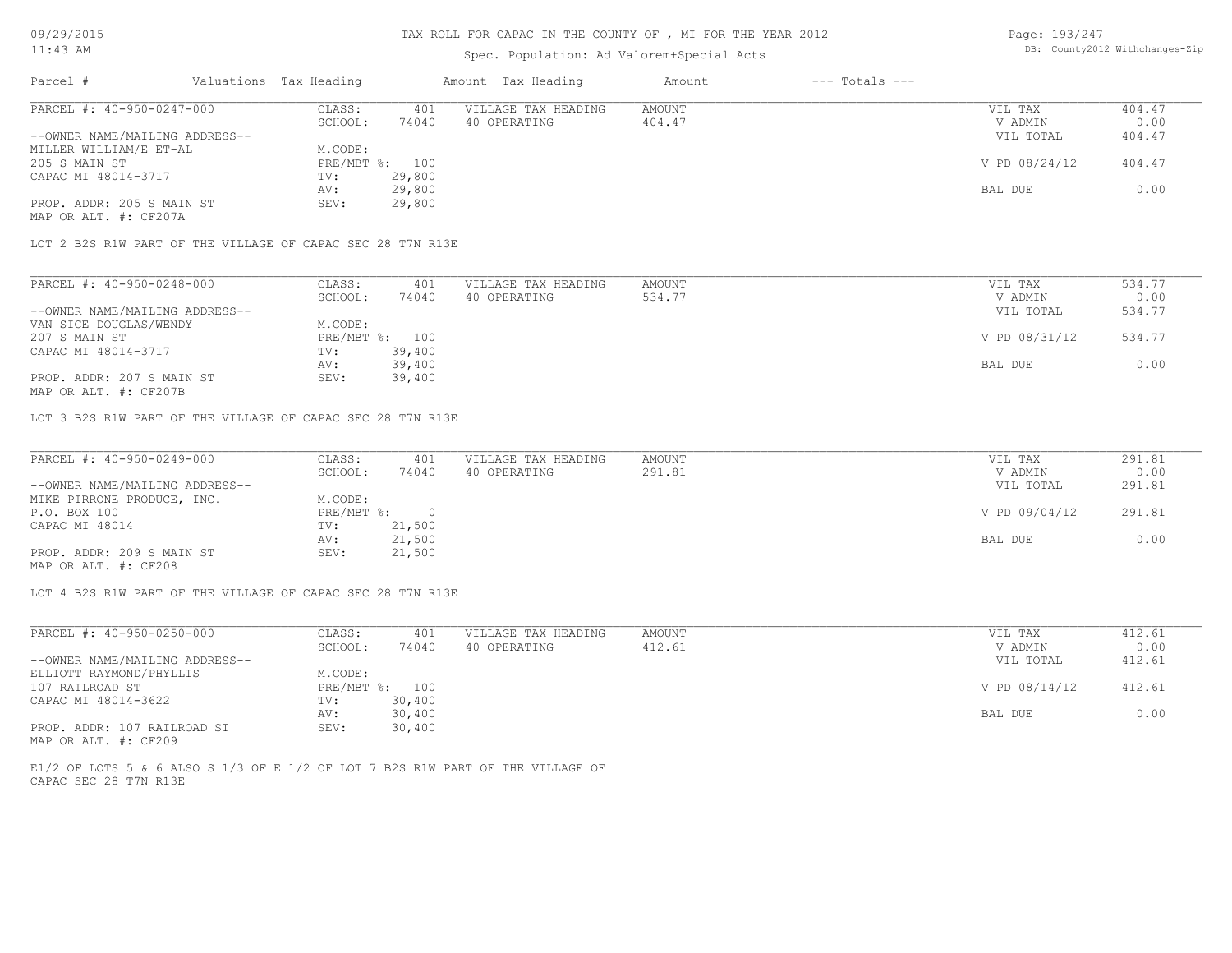### TAX ROLL FOR CAPAC IN THE COUNTY OF , MI FOR THE YEAR 2012

### Spec. Population: Ad Valorem+Special Acts

| Page: 194/247 |                                |
|---------------|--------------------------------|
|               | DB: County2012 Withchanges-Zip |

| Parcel #                       | Valuations Tax Heading |        | Amount Tax Heading                                                              | Amount | $---$ Totals $---$ |           |        |
|--------------------------------|------------------------|--------|---------------------------------------------------------------------------------|--------|--------------------|-----------|--------|
| PARCEL #: 40-950-0251-000      | CLASS:                 | 401    | VILLAGE TAX HEADING                                                             | AMOUNT |                    | VIL TAX   | 425.33 |
|                                | SCHOOL:                | 74040  | 40 OPERATING                                                                    | 425.33 |                    | V ADMIN   | 0.00   |
| --OWNER NAME/MAILING ADDRESS-- |                        |        |                                                                                 |        |                    | VIL TOTAL | 425.33 |
| KUENZEL WANDA J                | M.CODE:                |        |                                                                                 |        |                    |           |        |
| 109 RAILROAD STEEET            | PRE/MBT %: 100         |        |                                                                                 |        |                    | BAL DUE   | 425.33 |
| CAPAC MI 48014                 | TV:                    | 31,337 |                                                                                 |        |                    |           |        |
|                                | AV:                    | 35,300 |                                                                                 |        |                    |           |        |
| PROP. ADDR: 109 RAILROAD ST    | SEV:                   | 35,300 |                                                                                 |        |                    |           |        |
| MAP OR ALT. #: CF210           |                        |        |                                                                                 |        |                    |           |        |
|                                |                        |        |                                                                                 |        |                    |           |        |
| CAPAC SEC 28 T7N R13E          |                        |        | W1/2 OF LOTS 5 & 6, ALSO W 1/2 OF S 1/3 OF LOT 7 B2S R1W PART OF THE VILLAGE OF |        |                    |           |        |
|                                |                        |        |                                                                                 |        |                    |           |        |

| PARCEL #: 40-950-0252-000      | CLASS:                    | 401    | VILLAGE TAX HEADING | AMOUNT | VIL TAX |               | 460.12 |
|--------------------------------|---------------------------|--------|---------------------|--------|---------|---------------|--------|
|                                | SCHOOL:                   | 74040  | 40 OPERATING        | 460.12 |         | V ADMIN       | 0.00   |
| --OWNER NAME/MAILING ADDRESS-- |                           |        |                     |        |         | VIL TOTAL     | 460.12 |
| DISS LAURA                     | M.CODE:                   | CBSMT  |                     |        |         |               |        |
| 106 W MEIER AVE                | $PRE/MBT$ $\frac{6}{3}$ : | 100    |                     |        |         | V PD 07/05/12 | 460.12 |
| CAPAC MI 48014-3612            | TV:                       | 33,900 |                     |        |         |               |        |
|                                | AV:                       | 33,900 |                     |        | BAL DUE |               | 0.00   |
| PROP. ADDR: 106 W MEIER ST     | SEV:                      | 33,900 |                     |        |         |               |        |
| MAP OR ALT. #: CF211           |                           |        |                     |        |         |               |        |

SEC 28 T7N R13E E1/2 OF LOT 8, ALSO E 1/2 OF N 2/3 OF LOT 7 B2S R1W PART OF THE VILLAGE OF CAPAC

| PARCEL #: 40-950-0253-000      | CLASS:       | 401    | VILLAGE TAX HEADING | AMOUNT | VIL TAX       | 352.89 |
|--------------------------------|--------------|--------|---------------------|--------|---------------|--------|
|                                | SCHOOL:      | 74040  | 40 OPERATING        | 352.89 | V ADMIN       | 0.00   |
| --OWNER NAME/MAILING ADDRESS-- |              |        |                     |        | VIL TOTAL     | 352.89 |
| HOFERT WARREN                  | M.CODE:      |        |                     |        |               |        |
| HOFERT PATRICIA                | $PRE/MBT$ %: |        |                     |        | V PD 08/17/12 | 352.89 |
| 4025 MARTIN RD                 | TV:          | 26,000 |                     |        |               |        |
| CAPAC, MI 48014                | AV:          | 26,000 |                     |        | BAL DUE       | 0.00   |
|                                | SEV:         | 26,000 |                     |        |               |        |
| PROP. ADDR: 108 W MEIER ST     |              |        |                     |        |               |        |

MAP OR ALT. #: CF212

SEC 28 T7N R13E W1/2 OF LOT 8, ALSO W 1/2 OF N 2/3 OF LOT 7 B2S R1W PART OF THE VILLAGE OF CAPAC

| PARCEL #: 40-950-0254-000      | CLASS:     | 401    | VILLAGE TAX HEADING | AMOUNT | VIL TAX       | 241.59 |
|--------------------------------|------------|--------|---------------------|--------|---------------|--------|
|                                | SCHOOL:    | 74040  | 40 OPERATING        | 241.59 | V ADMIN       | 0.00   |
| --OWNER NAME/MAILING ADDRESS-- |            |        |                     |        | VIL TOTAL     | 241.59 |
| HOOVER JAMES A / JANE L        | M.CODE:    |        |                     |        |               |        |
| 5997 STERLING RD               | PRE/MBT %: |        |                     |        | V PD 08/17/12 | 241.59 |
| CAPAC MI 48014                 | TV:        | 17,800 |                     |        |               |        |
|                                | AV:        | 17,800 |                     |        | BAL DUE       | 0.00   |
| PROP. ADDR: 202 W MEIER ST     | SEV:       | 17,800 |                     |        |               |        |
| MAP OR ALT. #: CF213A          |            |        |                     |        |               |        |

LOT 1 EXC E 85 FT B2S R2W PART OF THE VILLAGE OF CAPAC SEC 28 T7N R13E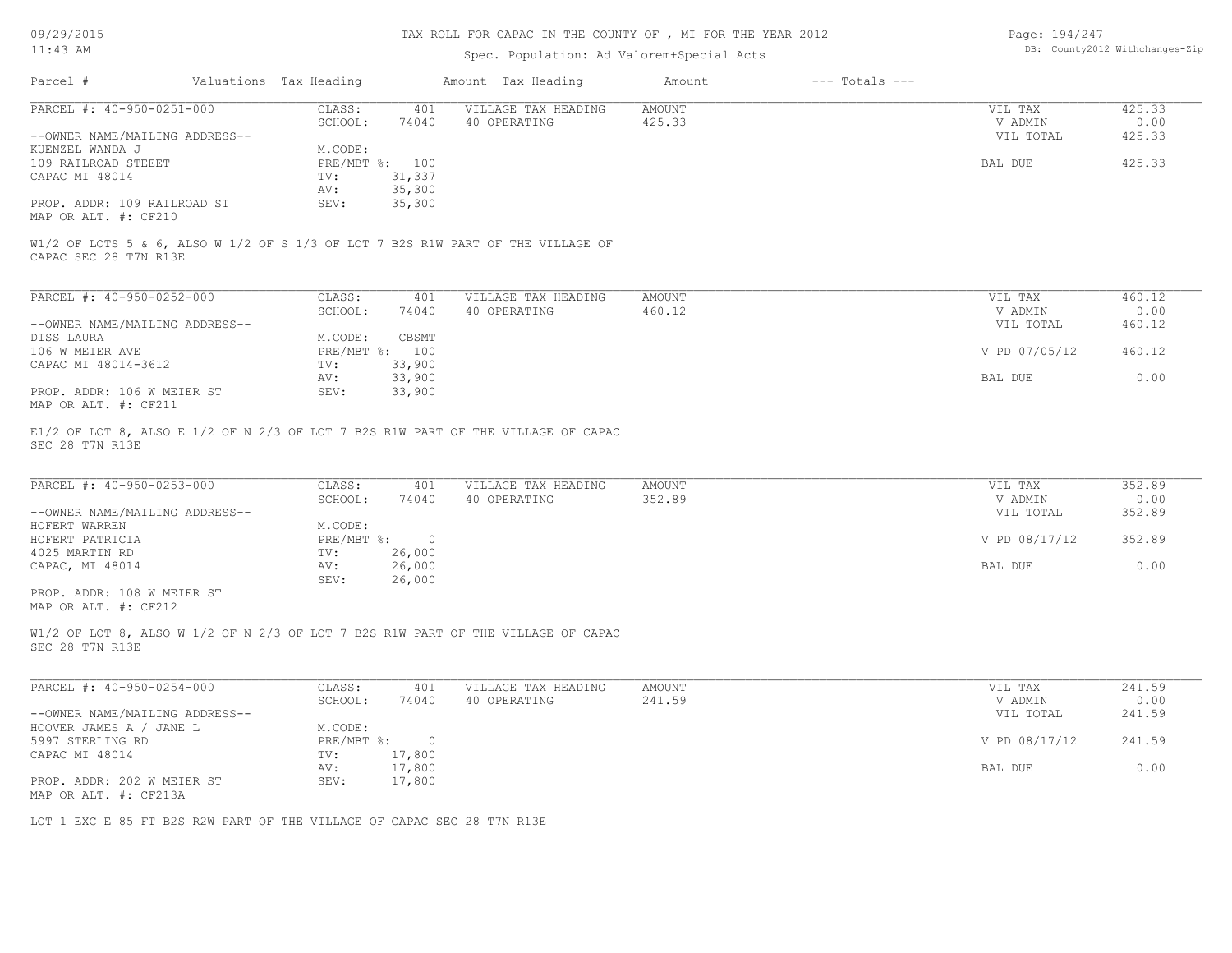## Spec. Population: Ad Valorem+Special Acts

| Page: 195/247 |                                |
|---------------|--------------------------------|
|               | DB: County2012 Withchanges-Zip |

| Parcel #                       | Valuations Tax Heading |        | Amount Tax Heading  | Amount | $---$ Totals $---$ |               |        |
|--------------------------------|------------------------|--------|---------------------|--------|--------------------|---------------|--------|
| PARCEL #: 40-950-0255-000      | CLASS:                 | 401    | VILLAGE TAX HEADING | AMOUNT |                    | VIL TAX       | 348.82 |
|                                | SCHOOL:                | 74040  | 40 OPERATING        | 348.82 |                    | V ADMIN       | 0.00   |
| --OWNER NAME/MAILING ADDRESS-- |                        |        |                     |        |                    | VIL TOTAL     | 348.82 |
| CUTINO JOSEPH R TRUST          | M.CODE:                |        |                     |        |                    |               |        |
| CUTINO MARLENE A TRUST         | PRE/MBT %:             |        |                     |        |                    | V PD 08/14/12 | 348.82 |
| 5346 BURTON RD.                | TV:                    | 25,700 |                     |        |                    |               |        |
| MUSSEY TWP. MI 48014           | AV:                    | 25,700 |                     |        |                    | BAL DUE       | 0.00   |
|                                | SEV:                   | 25,700 |                     |        |                    |               |        |
| PROP. ADDR: 203 S NEEPER ST    |                        |        |                     |        |                    |               |        |

MAP OR ALT. #: CF213B

E85 FT OF LOT 1 B2S R2W PART OF THE VILLAGE OF CAPAC

| PARCEL #: 40-950-0256-000      | CLASS:     | 401    | VILLAGE TAX HEADING | AMOUNT | VIL TAX       | 532.82 |
|--------------------------------|------------|--------|---------------------|--------|---------------|--------|
|                                | SCHOOL:    | 74040  | 40 OPERATING        | 532.82 | V ADMIN       | 0.00   |
| --OWNER NAME/MAILING ADDRESS-- |            |        |                     |        | VIL TOTAL     | 532.82 |
| MC NUTT MATTHEW                | M.CODE:    | CBSMT  |                     |        |               |        |
| 205 S NEEPER ST                | PRE/MBT %: | 100    |                     |        | V PD 07/05/12 | 532.82 |
| CAPAC MI 48014                 | TV:        | 39,256 |                     |        |               |        |
|                                | AV:        | 48,400 |                     |        | BAL DUE       | 0.00   |
| PROP. ADDR: 205 S NEEPER ST    | SEV:       | 48,400 |                     |        |               |        |
| $\cdots$                       |            |        |                     |        |               |        |

MAP OR ALT. #: CF214/215

FRL. LOT 2 B2S R2W PART OF THE VILLAGE OF CAPAC SEC 28 T7N R13E

| PARCEL #: 40-950-0257-000      | CLASS:     | 401    | VILLAGE TAX HEADING | AMOUNT | VIL TAX   | 355.61 |
|--------------------------------|------------|--------|---------------------|--------|-----------|--------|
|                                | SCHOOL:    | 74040  | 40 OPERATING        | 355.61 | V ADMIN   | 0.00   |
| --OWNER NAME/MAILING ADDRESS-- |            |        |                     |        | VIL TOTAL | 355.61 |
| TRUDO RICHARD & ANGELA         | M.CODE:    |        |                     |        |           |        |
| 12636 DUNN                     | PRE/MBT %: |        |                     |        | BAL DUE   | 355.61 |
| MEMPHIS MI 48041               | TV:        | 26,200 |                     |        |           |        |
|                                | AV:        | 26,200 |                     |        |           |        |
| PROP. ADDR: 209 S NEEPER ST    | SEV:       | 26,200 |                     |        |           |        |
| MAP OR ALT. #: CF216           |            |        |                     |        |           |        |

FRL LOT 3 B2S R2W PART OF THE VILLAGE OF CAPAC SEC 28 T7N R13E QC 10/17/98

| PARCEL #: 40-950-0258-000          | CLASS:     | 401    | VILLAGE TAX HEADING | AMOUNT | VIL TAX       | 302.67 |
|------------------------------------|------------|--------|---------------------|--------|---------------|--------|
|                                    | SCHOOL:    | 74040  | 40 OPERATING        | 302.67 | V ADMIN       | 0.00   |
| --OWNER NAME/MAILING ADDRESS--     |            |        |                     |        | VIL TOTAL     | 302.67 |
| DEBLOUW HENRY/DEANNA               | M.CODE:    |        |                     |        |               |        |
| 26350 24 MILE RD                   | PRE/MBT %: |        |                     |        | V PD 07/30/12 | 302.67 |
| CHESTERFIELD MI 48051              | TV:        | 22,300 |                     |        |               |        |
|                                    | AV:        | 22,300 |                     |        | BAL DUE       | 0.00   |
| PROP. ADDR: 212 S GLASSFORD STREET | SEV:       | 22,300 |                     |        |               |        |
| MAP OR ALT. #: CF217A1             |            |        |                     |        |               |        |

W85 FT OF FRL. LOT 4 B2S R2W PART OF THE VILLAGE OF CAPAC SEC 28 T7N R13E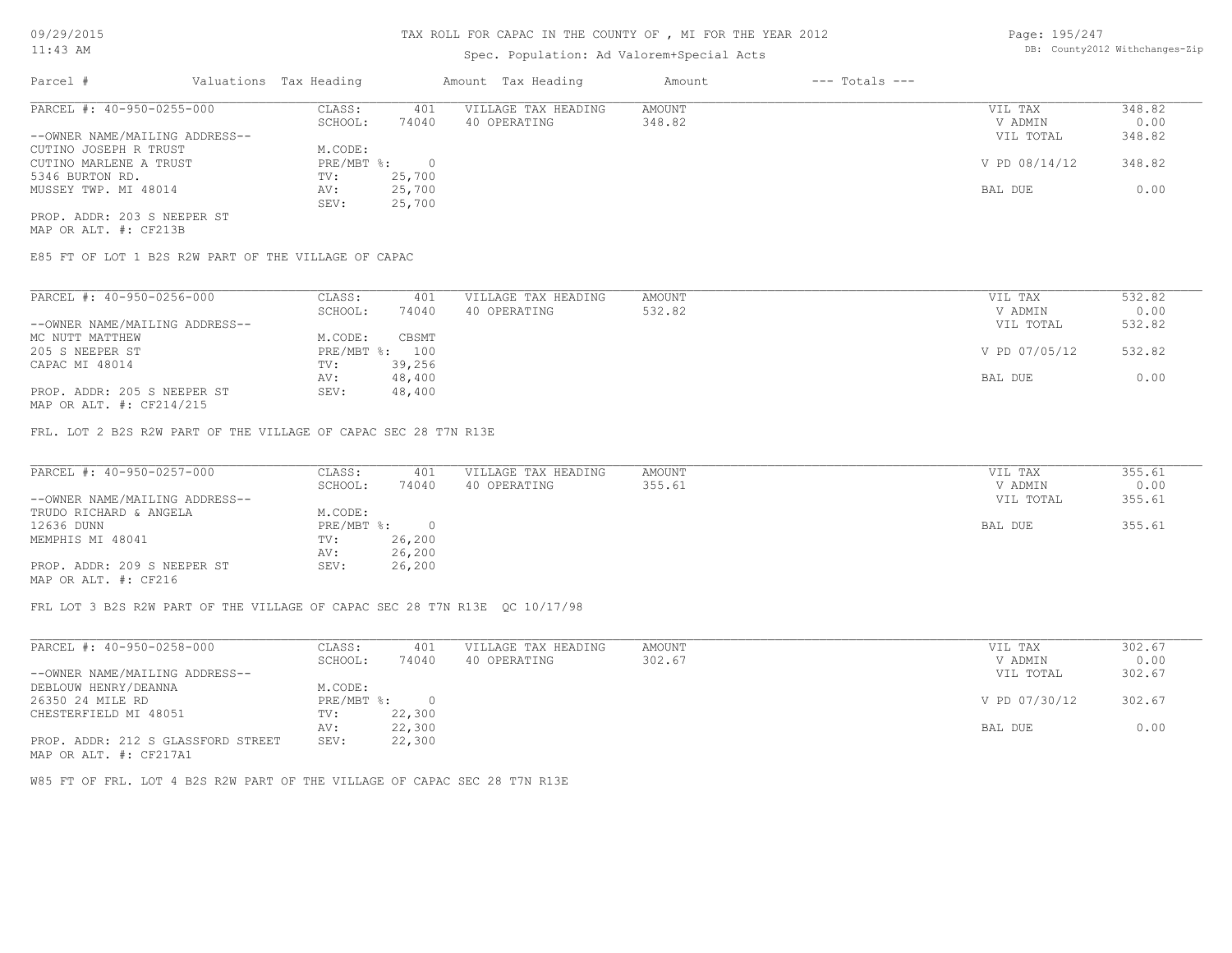### TAX ROLL FOR CAPAC IN THE COUNTY OF , MI FOR THE YEAR 2012

## Spec. Population: Ad Valorem+Special Acts

Page: 196/247 DB: County2012 Withchanges-Zip

| Parcel #                       | Valuations Tax Heading |        | Amount Tax Heading  | Amount | $---$ Totals $---$ |           |        |
|--------------------------------|------------------------|--------|---------------------|--------|--------------------|-----------|--------|
| PARCEL #: 40-950-0259-000      | CLASS:                 | 401    | VILLAGE TAX HEADING | AMOUNT |                    | VIL TAX   | 287.74 |
|                                | SCHOOL:                | 74040  | 40 OPERATING        | 287.74 |                    | V ADMIN   | 0.00   |
| --OWNER NAME/MAILING ADDRESS-- |                        |        |                     |        |                    | VIL TOTAL | 287.74 |
| MEIER ROBBIN                   | M.CODE:                |        |                     |        |                    |           |        |
| PO BOX 173                     | PRE/MBT %: 100         |        |                     |        |                    | BAL DUE   | 287.74 |
| CAPAC MI 48014                 | TV:                    | 21,200 |                     |        |                    |           |        |
|                                | AV:                    | 21,200 |                     |        |                    |           |        |
| PROP. ADDR: 207 RAILROAD ST    | SEV:                   | 21,200 |                     |        |                    |           |        |

MAP OR ALT. #: CF217A2

FRL LOT 4 EXC W 85 FT B2S R2W PART OF THE VILLAGE OF CAPAC SEC 28 T7N R13E

| PARCEL #: 40-950-0260-000               | CLASS:  | 401            | VILLAGE TAX HEADING | AMOUNT | VIL TAX       | 286.66 |
|-----------------------------------------|---------|----------------|---------------------|--------|---------------|--------|
|                                         | SCHOOL: | 74040          | 40 OPERATING        | 286.66 | V ADMIN       | 0.00   |
| --OWNER NAME/MAILING ADDRESS--          |         |                |                     |        | VIL TOTAL     | 286.66 |
| ROSAS MARGARITO JR/ET-AL                | M.CODE: |                |                     |        |               |        |
| OROSCO.ROSAS, CADINA, A, Y, R, R ROSAS, |         | PRE/MBT %: 100 |                     |        | V PD 07/16/12 | 286.66 |
| 202 S GLASSFORD ST                      | TV:     | 21,120         |                     |        |               |        |
| CAPAC MI 48014-3608                     | AV:     | 24,400         |                     |        | BAL DUE       | 0.00   |
|                                         | SEV:    | 24,400         |                     |        |               |        |
| PROP. ADDR: 202 S GLASSFORD STREET      |         |                |                     |        |               |        |

MAP OR ALT. #: CF217B

W1/2 OF LOTS 5 & 6 B2S R2W PART OF THE VILLAGE OF CAPAC SEC 28 T7N R13E

| PARCEL #: 40-950-0261-000           | CLASS:     | 401          | VILLAGE TAX HEADING | AMOUNT | VIL TAX       | 1,276.40 |
|-------------------------------------|------------|--------------|---------------------|--------|---------------|----------|
|                                     | SCHOOL:    | 74040        | 40 OPERATING        | 325.75 | V ADMIN       | 0.00     |
| --OWNER NAME/MAILING ADDRESS--      |            |              | LAWN                | 642.88 | VIL TOTAL     | 1,276.40 |
| FEDERAL NATIONAL MORTGAGE ASSOCIATI | M.CODE:    | <b>BACTS</b> | UTIL                | 307.77 |               |          |
| ONE SOUTH WACKER DR SUITE 1300      | PRE/MBT %: |              |                     |        | V PD 07/26/12 | 325.75   |
| CHICAGO IL 60606-4667               | TV:        | 24,000       |                     |        |               |          |
|                                     | AV:        | 24,000       |                     |        | BAL DUE       | 950.65   |
| PROP. ADDR: 206 W MEIER ST          | SEV:       | 24,000       |                     |        |               |          |
|                                     |            |              |                     |        |               |          |

MAP OR ALT. #: CF218

E1/2 OF LOTS 5 & 6 B2S R2W PART OF THE VILLAGE OF CAPAC SEC 28 T7N R13E

| PARCEL #: 40-950-0262-000      | CLASS:     | 401    | VILLAGE TAX HEADING | AMOUNT | VIL TAX       | 297.24 |
|--------------------------------|------------|--------|---------------------|--------|---------------|--------|
|                                | SCHOOL:    | 74040  | 40 OPERATING        | 297.24 | V ADMIN       | 0.00   |
| --OWNER NAME/MAILING ADDRESS-- |            |        |                     |        | VIL TOTAL     | 297.24 |
| HOPKINS SHANE R                | M.CODE:    | CBSMT  |                     |        |               |        |
| HOPKINS MELISSA R              | PRE/MBT %: |        |                     |        | V PD 07/05/12 | 297.24 |
| 3305 KNOLL RD                  | TV:        | 21,900 |                     |        |               |        |
| CAPAC MI 48014                 | AV:        | 21,900 |                     |        | BAL DUE       | 0.00   |
|                                | SEV:       | 21,900 |                     |        |               |        |

MAP OR ALT. #: CF219A PROP. ADDR: 203 S GLASSFORD STREET

S1/2 OF LOT 1 B2S R3W VILLAGE OF CAPAC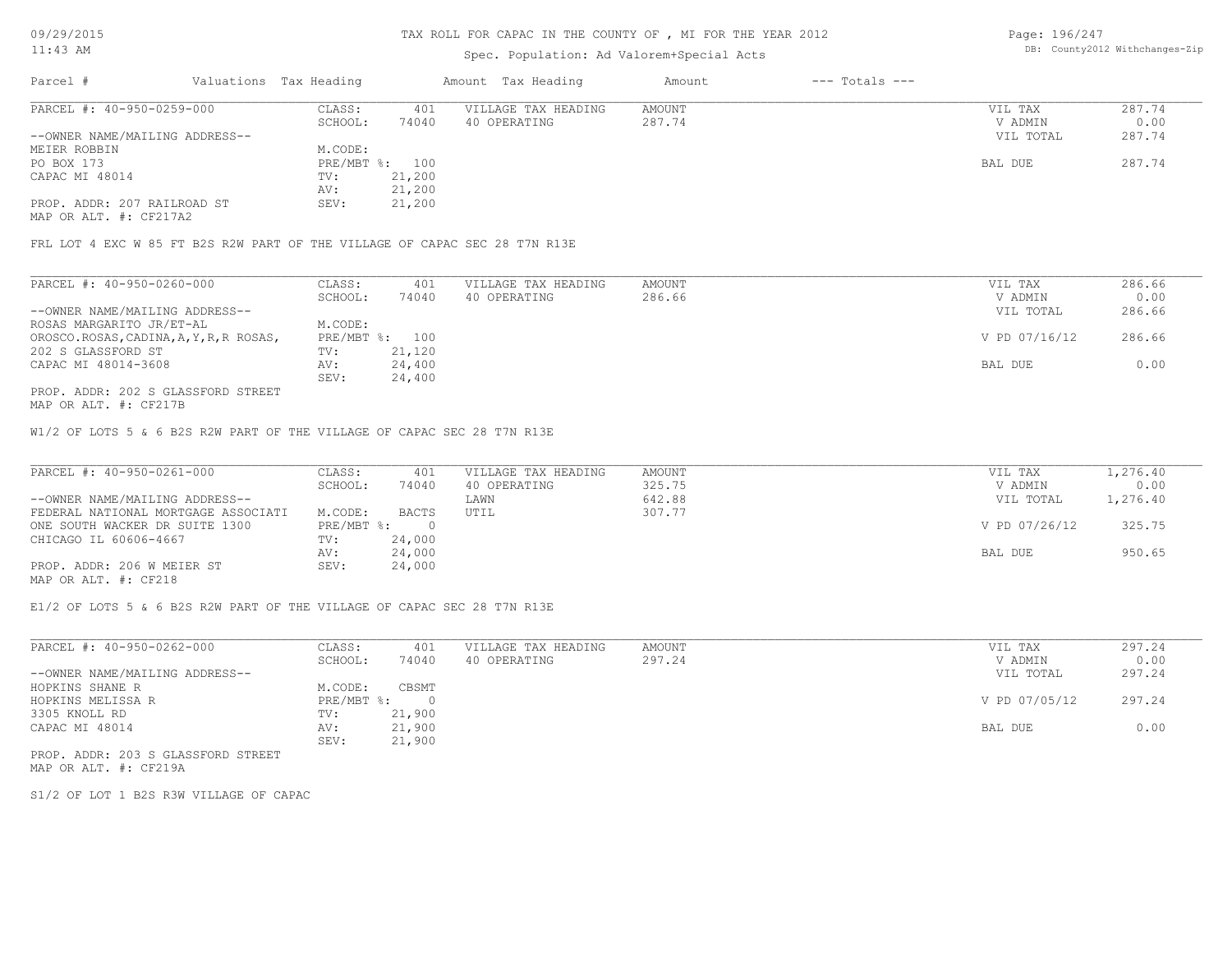### TAX ROLL FOR CAPAC IN THE COUNTY OF , MI FOR THE YEAR 2012

## Spec. Population: Ad Valorem+Special Acts

Page: 197/247 DB: County2012 Withchanges-Zip

| Parcel #                       | Valuations Tax Heading |        | Amount Tax Heading  | Amount | $---$ Totals $---$ |           |        |
|--------------------------------|------------------------|--------|---------------------|--------|--------------------|-----------|--------|
| PARCEL #: 40-950-0263-000      | CLASS:                 | 401    | VILLAGE TAX HEADING | AMOUNT |                    | VIL TAX   | 209.02 |
|                                | SCHOOL:                | 74040  | 40 OPERATING        | 209.02 |                    | V ADMIN   | 0.00   |
| --OWNER NAME/MAILING ADDRESS-- |                        |        |                     |        |                    | VIL TOTAL | 209.02 |
| CASCADDAN ANNETTE S            | M.CODE:                |        |                     |        |                    |           |        |
| 5985 CAPAC RD                  | PRE/MBT %:             |        |                     |        |                    | BAL DUE   | 209.02 |
| CAPAC MI 48014-1303            | TV:                    | 15,400 |                     |        |                    |           |        |
|                                | AV:                    | 15,400 |                     |        |                    |           |        |
| PROP. ADDR: 302 W MEIER ST     | SEV:                   | 15,400 |                     |        |                    |           |        |

MAP OR ALT. #: CF219B

N1/2 OF LOT 1 EXC W 60 FT THEREOF B2S R3W VILLAGE OF CAPAC SEC 28 T7N R13E

| PARCEL #: 40-950-0264-000      | CLASS:  | 401            | VILLAGE TAX HEADING | AMOUNT | VIL TAX       | 210.38 |
|--------------------------------|---------|----------------|---------------------|--------|---------------|--------|
|                                | SCHOOL: | 74040          | 40 OPERATING        | 210.38 | V ADMIN       | 0.00   |
| --OWNER NAME/MAILING ADDRESS-- |         |                |                     |        | VIL TOTAL     | 210.38 |
| RODRIGUEZ, JOHNNY JR.          | M.CODE: | OFARE          |                     |        |               |        |
| 310 W MEIER AVE                |         | PRE/MBT %: 100 |                     |        | V PD 08/27/12 | 210.38 |
| CAPAC MI 48014-3616            | TV:     | 15,500         |                     |        |               |        |
|                                | AV:     | 15,500         |                     |        | BAL DUE       | 0.00   |
| PROP. ADDR: 310 W MEIER ST     | SEV:    | 15,500         |                     |        |               |        |
| MAP OR ALT. #: CF219C/D        |         |                |                     |        |               |        |

W60 FT OF N 1/2 OF LOT 1 B2S R3W VILLAGE OF CAPAC

| PARCEL #: 40-950-0265-000          | CLASS:     | 401    | VILLAGE TAX HEADING | AMOUNT | VIL TAX |               | 278.72 |
|------------------------------------|------------|--------|---------------------|--------|---------|---------------|--------|
|                                    | SCHOOL:    | 74040  | 40 OPERATING        | 278.72 |         | V ADMIN       | 0.00   |
| --OWNER NAME/MAILING ADDRESS--     |            |        |                     |        |         | VIL TOTAL     | 278.72 |
| ROSAS MICHAEL/MARGIE               | M.CODE:    |        |                     |        |         |               |        |
| 205 S GLASSFORD ST                 | PRE/MBT %: | 100    |                     |        |         | V PD 08/24/12 | 278.72 |
| CAPAC MI 48014-3609                | TV:        | 20,535 |                     |        |         |               |        |
|                                    | AV:        | 30,400 |                     |        | BAL DUE |               | 0.00   |
| PROP. ADDR: 205 S GLASSFORD STREET | SEV:       | 30,400 |                     |        |         |               |        |
| MAP OR ALT. #: CF220A              |            |        |                     |        |         |               |        |

 $\mathcal{L}_\mathcal{L} = \mathcal{L}_\mathcal{L} = \mathcal{L}_\mathcal{L} = \mathcal{L}_\mathcal{L} = \mathcal{L}_\mathcal{L} = \mathcal{L}_\mathcal{L} = \mathcal{L}_\mathcal{L} = \mathcal{L}_\mathcal{L} = \mathcal{L}_\mathcal{L} = \mathcal{L}_\mathcal{L} = \mathcal{L}_\mathcal{L} = \mathcal{L}_\mathcal{L} = \mathcal{L}_\mathcal{L} = \mathcal{L}_\mathcal{L} = \mathcal{L}_\mathcal{L} = \mathcal{L}_\mathcal{L} = \mathcal{L}_\mathcal{L}$ 

LOT 2 B2S R3W VILLAGE OF CAPAC SEC 28 T7N R13E

| PARCEL #: 40-950-0266-000          | CLASS:       | 401    | VILLAGE TAX HEADING | AMOUNT | VIL TAX       | 268.75 |
|------------------------------------|--------------|--------|---------------------|--------|---------------|--------|
|                                    | SCHOOL:      | 74040  | 40 OPERATING        | 268.75 | V ADMIN       | 0.00   |
| --OWNER NAME/MAILING ADDRESS--     |              |        |                     |        | VIL TOTAL     | 268.75 |
| MAILLOUX MARYANN                   | M.CODE:      |        |                     |        |               |        |
| 207 S GLASSFORD                    | $PRE/MBT$ %: | 100    |                     |        | V PD 08/31/12 | 268.75 |
| CAPAC MI 48014-4305                | TV:          | 19,801 |                     |        |               |        |
|                                    | AV:          | 22,000 |                     |        | BAL DUE       | 0.00   |
| PROP. ADDR: 207 S GLASSFORD STREET | SEV:         | 22,000 |                     |        |               |        |
| MAP OR ALT. #: CF220B              |              |        |                     |        |               |        |

LOT 3 B2S R3W VILLAGE OF CAPAC SEC 28 T7N R13E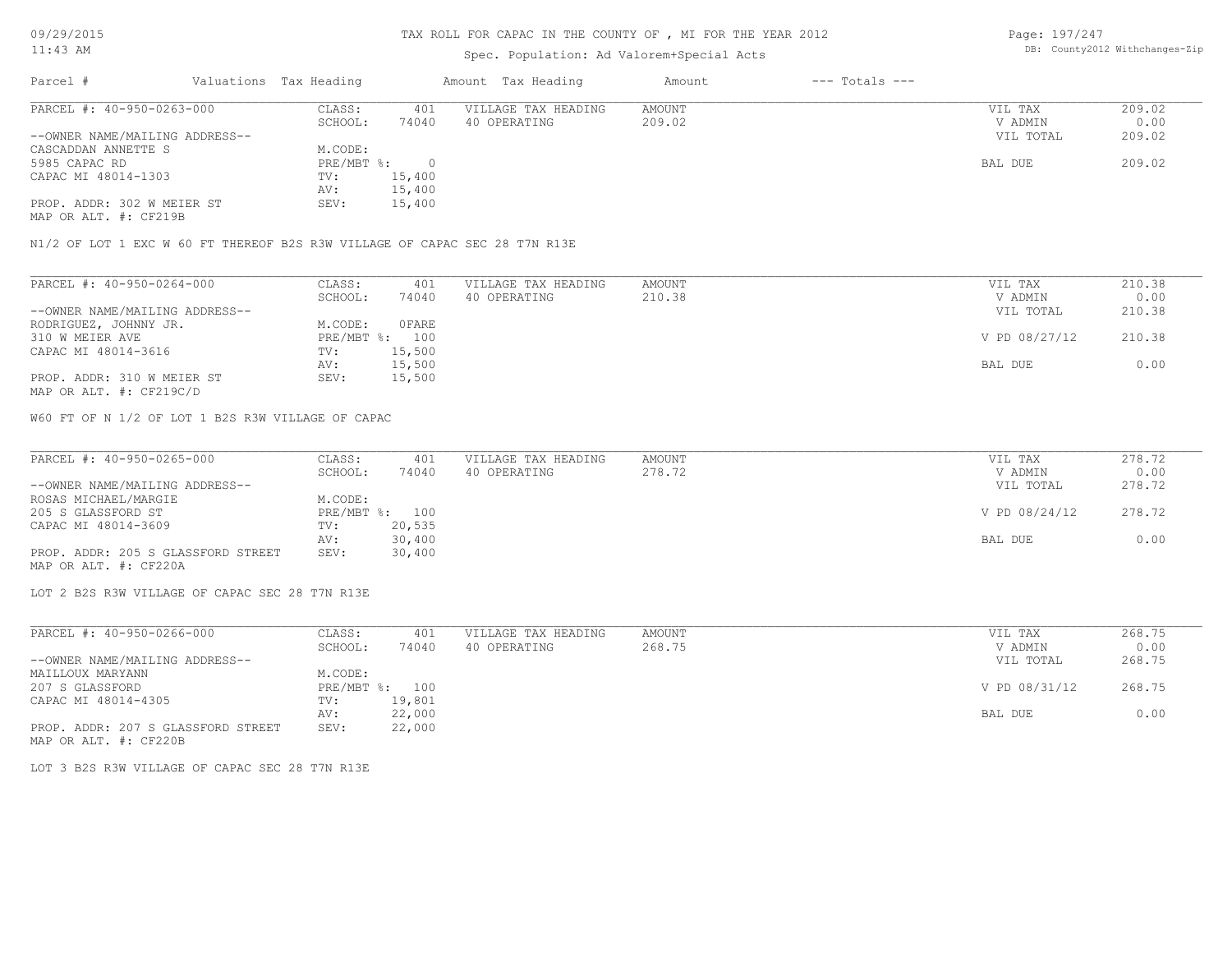### Spec. Population: Ad Valorem+Special Acts

Page: 198/247 DB: County2012 Withchanges-Zip

| Parcel #                       | Valuations Tax Heading |        | Amount Tax Heading  | Amount | $---$ Totals $---$ |               |        |
|--------------------------------|------------------------|--------|---------------------|--------|--------------------|---------------|--------|
| PARCEL #: 40-950-0267-000      | CLASS:                 | 302    | VILLAGE TAX HEADING | AMOUNT |                    | VIL TAX       | 275.53 |
|                                | SCHOOL:                | 74040  | 40 OPERATING        | 275.53 |                    | V ADMIN       | 0.00   |
| --OWNER NAME/MAILING ADDRESS-- |                        |        |                     |        |                    | VIL TOTAL     | 275.53 |
| DETROIT EDISON CO              | M.CODE:                |        |                     |        |                    |               |        |
| PROPERTY TAX DEPARTMENT        | PRE/MBT %:             |        |                     |        |                    | V PD 08/20/12 | 275.53 |
| P.O.BOX 33017                  | TV:                    | 20,300 |                     |        |                    |               |        |
| DETROIT MI 48232               | AV:                    | 20,300 |                     |        |                    | BAL DUE       | 0.00   |
|                                | SEV:                   | 20,300 |                     |        |                    |               |        |
| PROP. ADDR: 351 W MEIER ST     |                        |        |                     |        |                    |               |        |

MAP OR ALT. #: CF221

LOTS 4 & 5 B2S R3W PART OF THE VILLAGE OF CAPAC SEC 28 T7N R13E

| PARCEL #: 40-950-0268-000      | CLASS:     | 202      | VILLAGE TAX HEADING | AMOUNT | 15.09<br>VIL TAX       |
|--------------------------------|------------|----------|---------------------|--------|------------------------|
|                                | SCHOOL:    | 74040    | 40 OPERATING        | 15.09  | 0.00<br>V ADMIN        |
| --OWNER NAME/MAILING ADDRESS-- |            |          |                     |        | 15.09<br>VIL TOTAL     |
| HADER DAVID SR                 | M.CODE:    |          |                     |        |                        |
| 12878 RYNN RD                  | PRE/MBT %: | $\Omega$ |                     |        | V PD 07/16/12<br>15.09 |
| EMMETT MI 48022-3514           | TV:        | 1,112    |                     |        |                        |
|                                | AV:        | 3,000    |                     |        | 0.00<br>BAL DUE        |
| PROP. ADDR: RAILROAD ST        | SEV:       | 3,000    |                     |        |                        |
| MAP OR ALT. #: CF222           |            |          |                     |        |                        |

B2S R3W PART OF THE VILLAGE OF CAPAC SEC 28 T7N R13E SAID LINE OF LOT 4 TH W FOLLOWING WITH THE SAID LINE OF SAID LOT 4 TO PLACE OF BEG. TO N LINE OF GT RR TH E ALG THE N LINE OF GT RR 75 FT. TH N TO A PTE 32 FT S OF COMM AT A PTE 32 FT S OF THE SW COR OF LOT 4 BLK 2 S OF MILL ST R3W OF MAIN ST TH S

| PARCEL #: 40-950-0270-000      | CLASS:     | 201    | VILLAGE TAX HEADING | AMOUNT | VIL TAX       | 388.18 |
|--------------------------------|------------|--------|---------------------|--------|---------------|--------|
|                                | SCHOOL:    | 74040  | 40 OPERATING        | 388.18 | V ADMIN       | 0.00   |
| --OWNER NAME/MAILING ADDRESS-- |            |        |                     |        | VIL TOTAL     | 388.18 |
| CHIND TIMOTHY B SR             | M.CODE:    |        |                     |        |               |        |
| 104 E MILL STREET              | PRE/MBT %: |        |                     |        | V PD 08/31/12 | 388.18 |
| CAPAC MI 48014-3152            | TV:        | 28,600 |                     |        |               |        |
|                                | AV:        | 28,600 |                     |        | BAL DUE       | 0.00   |
| PROP. ADDR: 104 E MILL STREET  | SEV:       | 28,600 |                     |        |               |        |
| MAP OR ALT. #: CF223           |            |        |                     |        |               |        |

B1S R1E VILLAGE OF CAPAC SEC 27 T7N R13E E56 FT OF LOT 1 EXC S 33.42' ALSO INC N 22.5' OF S 33.42' OF E 24 FT OF LOT 1

| PARCEL #: 40-950-0271-000      | CLASS:     | 201    | VILLAGE TAX HEADING | AMOUNT | VIL TAX   | 320.37 |
|--------------------------------|------------|--------|---------------------|--------|-----------|--------|
|                                | SCHOOL:    | 74040  | 40 OPERATING        | 320.37 | V ADMIN   | 0.00   |
| --OWNER NAME/MAILING ADDRESS-- |            |        |                     |        | VIL TOTAL | 320.37 |
| MARQUARDT DANIEL/DELLA         | M.CODE:    |        |                     |        |           |        |
| 461 ELK LAKE RD                | PRE/MBT %: |        |                     |        | BAL DUE   | 320.37 |
| ATTICA MI 48412-9807           | TV:        | 23,604 |                     |        |           |        |
|                                | AV:        | 55,800 |                     |        |           |        |
| PROP. ADDR: 100 S MAIN ST      | SEV:       | 55,800 |                     |        |           |        |
| MAP OR ALT. #: CF224           |            |        |                     |        |           |        |

SEC 27 T7N R13E LOT 1 EXC S 38 FT & EXC E 56 FT OF THE REMAINDER THEREOF B1S R1E VILLAGE OF CAPAC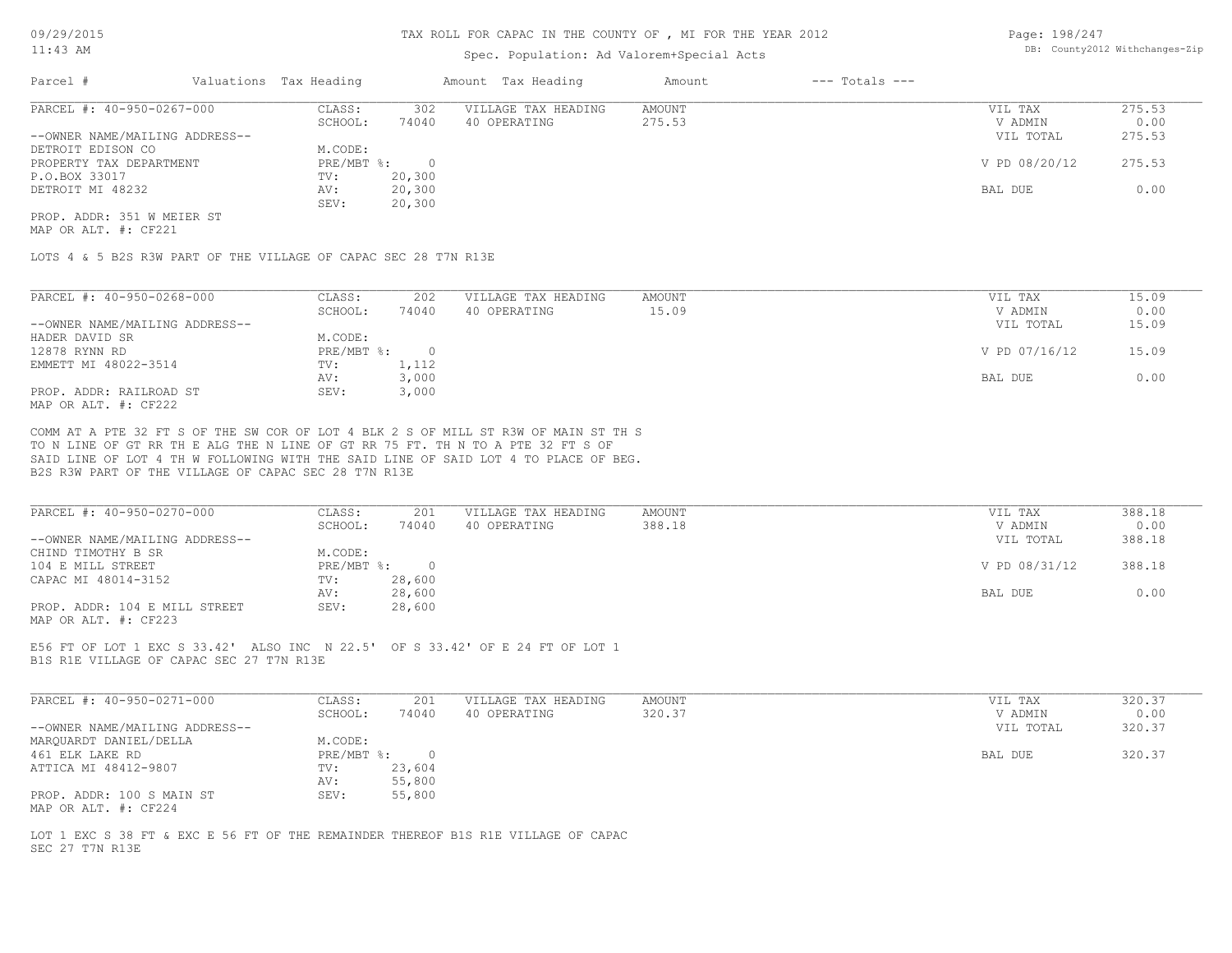## Spec. Population: Ad Valorem+Special Acts

Page: 199/247 DB: County2012 Withchanges-Zip

| Parcel #                       |         | Valuations Tax Heading |              | Amount Tax Heading  | Amount | $---$ Totals $---$ |           |        |
|--------------------------------|---------|------------------------|--------------|---------------------|--------|--------------------|-----------|--------|
| PARCEL #: 40-950-0272-000      |         | CLASS:                 | 201          | VILLAGE TAX HEADING | AMOUNT |                    | VIL TAX   | 247.09 |
|                                | SCHOOL: | 74040                  | 40 OPERATING | 247.09              |        | V ADMIN            | 0.00      |        |
| --OWNER NAME/MAILING ADDRESS-- |         |                        |              |                     |        |                    | VIL TOTAL | 247.09 |
| MARQUARDT DANIEL/DELLA         |         | M.CODE:                |              |                     |        |                    |           |        |
| 461 ELK LAKE RD                |         | $PRE/MBT$ %:           |              |                     |        |                    | BAL DUE   | 247.09 |
| ATTICA MI 48412-9807           |         | TV:                    | 18,205       |                     |        |                    |           |        |
|                                |         | AV:                    | 74,500       |                     |        |                    |           |        |
| PROP. ADDR: 102 S MAIN ST      |         | SEV:                   | 74,500       |                     |        |                    |           |        |
|                                |         |                        |              |                     |        |                    |           |        |

MAP OR ALT. #: CF225

24 FT OF LOT 1 B1S R1E VILLAGE OF CAPAC SEC 27 T7N R13E S38 FT OF LOT 1 EXC N 4.58 FT OF E 56 FT THEREOF & EXC N 22.5 FT OF S 33.42 FT OF E

| PARCEL #: 40-950-0273-000      | CLASS:     | 201    | VILLAGE TAX HEADING | AMOUNT | VIL TAX   | 836.36 |
|--------------------------------|------------|--------|---------------------|--------|-----------|--------|
|                                | SCHOOL:    | 74040  | 40 OPERATING        | 836.36 | V ADMIN   | 0.00   |
| --OWNER NAME/MAILING ADDRESS-- |            |        |                     |        | VIL TOTAL | 836.36 |
| CAPAC RESALE, LLC              | M.CODE:    |        |                     |        |           |        |
| 47511 HENNINGS                 | PRE/MBT %: |        |                     |        | BAL DUE   | 836.36 |
| NEW BALTIMORE MI 48047         | TV:        | 61,620 |                     |        |           |        |
|                                | AV:        | 69,100 |                     |        |           |        |
| PROP. ADDR: 108 S MAIN ST      | SEV:       | 69,100 |                     |        |           |        |
| MAP OR ALT. #: CF226/227       |            |        |                     |        |           |        |

N45' OF LOT 2 B1S R1E VILLAGE OF CAPAC

| PARCEL #: 40-950-0275-000      | CLASS:     | 201    | VILLAGE TAX HEADING | AMOUNT | VIL TAX       | 571.42 |
|--------------------------------|------------|--------|---------------------|--------|---------------|--------|
|                                | SCHOOL:    | 74040  | 40 OPERATING        | 571.42 | V ADMIN       | 0.00   |
| --OWNER NAME/MAILING ADDRESS-- |            |        |                     |        | VIL TOTAL     | 571.42 |
| SCHOFIELD KIMBERLY             | M.CODE:    |        |                     |        |               |        |
| 7075 WINN RD                   | PRE/MBT %: |        |                     |        | V PD 08/17/12 | 571.42 |
| YALE MI 48097                  | TV:        | 42,100 |                     |        |               |        |
|                                | AV:        | 42,100 |                     |        | BAL DUE       | 0.00   |
| PROP. ADDR: 112 S MAIN ST      | SEV:       | 42,100 |                     |        |               |        |
| MAP OR ALT. #: CF228           |            |        |                     |        |               |        |

S30 FT OF LOT 2 B1S R1E VILLAGE OF CAPAC SEC 27 T7N R13E

| PARCEL #: 40-950-0276-000      | CLASS:     | 201    | VILLAGE TAX HEADING | AMOUNT | VIL TAX   | 548.30 |
|--------------------------------|------------|--------|---------------------|--------|-----------|--------|
|                                | SCHOOL:    | 74040  | 40 OPERATING        | 548.30 | V ADMIN   | 0.00   |
| --OWNER NAME/MAILING ADDRESS-- |            |        |                     |        | VIL TOTAL | 548.30 |
| PD LAND DEVELOPMENT            | M.CODE:    |        |                     |        |           |        |
| 116 S MAIN ST                  | PRE/MBT %: |        |                     |        | BAL DUE   | 548.30 |
| CAPAC MI 48014                 | TV:        | 40,397 |                     |        |           |        |
|                                | AV:        | 47,000 |                     |        |           |        |
| PROP. ADDR: 116 S MAIN ST      | SEV:       | 47,000 |                     |        |           |        |
| MAP OR ALT. #: CF229           |            |        |                     |        |           |        |

LOT 3 EXC S 32 FT B1S R1E VILLAGE OF CAPAC SEC 27 T7N R13E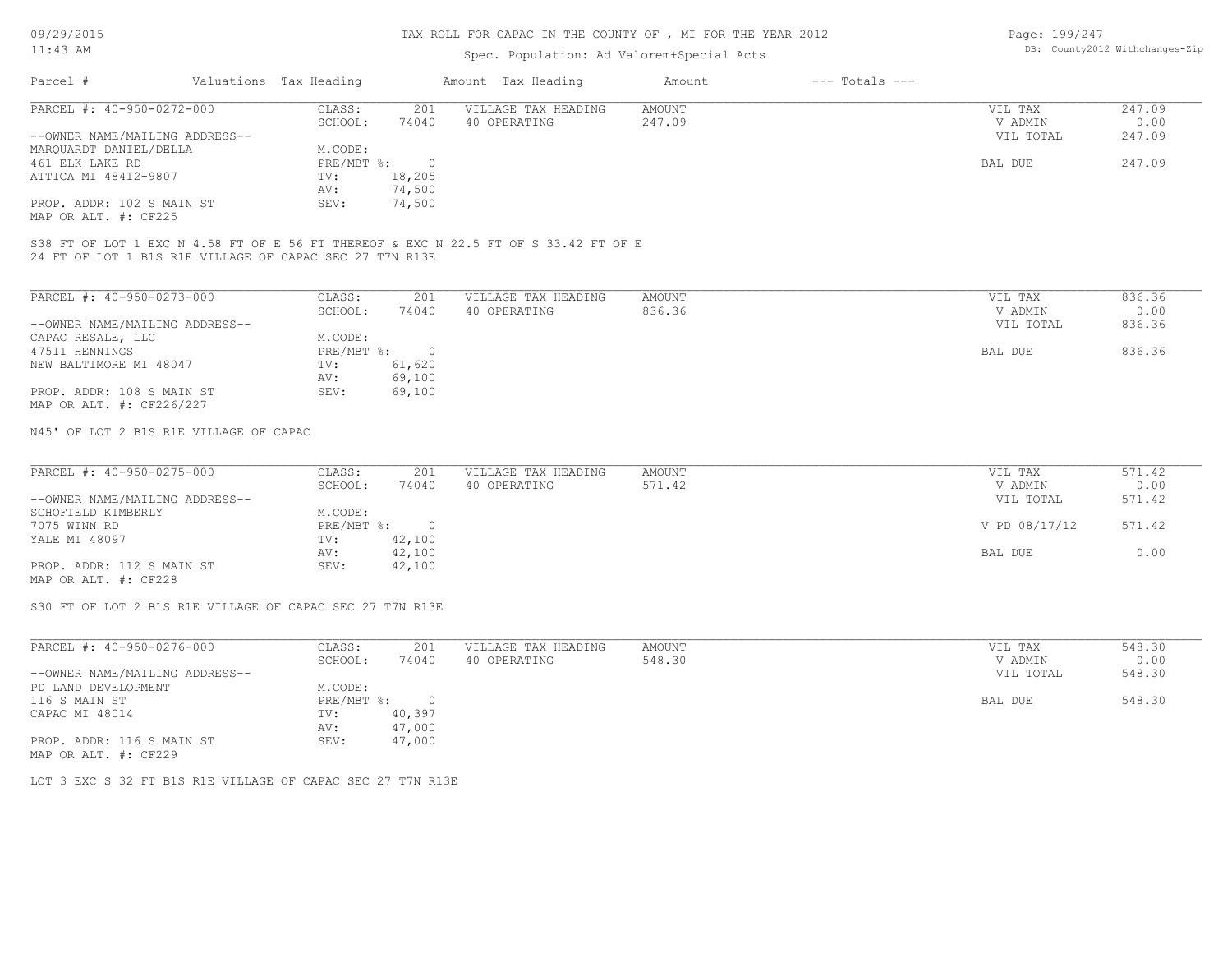#### TAX ROLL FOR CAPAC IN THE COUNTY OF , MI FOR THE YEAR 2012

### Spec. Population: Ad Valorem+Special Acts

| Page: 200/247 |                                |
|---------------|--------------------------------|
|               | DB: County2012 Withchanges-Zip |

| Parcel #                       | Valuations Tax Heading |         | Amount Tax Heading  | Amount   | $---$ Totals $---$ |               |          |
|--------------------------------|------------------------|---------|---------------------|----------|--------------------|---------------|----------|
| PARCEL #: 40-950-0277-000      | CLASS:                 | 201     | VILLAGE TAX HEADING | AMOUNT   |                    | VIL TAX       | 1,310.02 |
|                                | SCHOOL:                | 74040   | 40 OPERATING        | 1,310.02 |                    | V ADMIN       | 0.00     |
| --OWNER NAME/MAILING ADDRESS-- |                        |         |                     |          |                    | VIL TOTAL     | 1,310.02 |
| SSCHWEIHOFER SP LLC            | M.CODE:                |         |                     |          |                    |               |          |
| 69245 BURKE DR                 | PRE/MBT %:             |         |                     |          |                    | V PD 08/24/12 | 1,310.02 |
| RICHMOND MI 48062              | TV:                    | 96,517  |                     |          |                    |               |          |
|                                | AV:                    | 103,500 |                     |          |                    | BAL DUE       | 0.00     |
| PROP. ADDR: 120 S MAIN ST      | SEV:                   | 103,500 |                     |          |                    |               |          |
|                                |                        |         |                     |          |                    |               |          |

MAP OR ALT. #: CF230/231

98' OF THE S 1/2 OF LOT 4 B15 R1E VILLAGE OF CAPAC S32' OF LOT 3 & N 37.5' OF LOT 4 & N 26' OF W 52' OF S 1/2 OF LOT 4 & N 27' OF E

| PARCEL #: 40-950-0279-000      | CLASS:     | 202    | VILLAGE TAX HEADING | AMOUNT | VIL TAX       | 113.48 |
|--------------------------------|------------|--------|---------------------|--------|---------------|--------|
|                                | SCHOOL:    | 74040  | 40 OPERATING        | 113.48 | V ADMIN       | 0.00   |
| --OWNER NAME/MAILING ADDRESS-- |            |        |                     |        | VIL TOTAL     | 113.48 |
| SCHWEIHOFER SP LLC             | M.CODE:    |        |                     |        |               |        |
| 69245 BURKE DR                 | PRE/MBT %: |        |                     |        | V PD 08/24/12 | 113.48 |
| RICHMOND MI 48062              | TV:        | 8,361  |                     |        |               |        |
|                                | AV:        | 19,900 |                     |        | BAL DUE       | 0.00   |
| PROP. ADDR: 120 S MAIN ST      | SEV:       | 19,900 |                     |        |               |        |
| MAP OR ALT. #: CF232           |            |        |                     |        |               |        |

N 25 FT OF LOT 5 B1S R1E VILLAGE OF CAPAC SEC 27 T7N R13E THE S 11.5 FT OF THE W 52 FT OF LOT 4 & S 10.5 FT OF THE E 98 FT OF LOT 4 ALSO THE

| PARCEL #: 40-950-0280-000      | CLASS:     | 202    | VILLAGE TAX HEADING | AMOUNT | VIL TAX       | 361.04 |
|--------------------------------|------------|--------|---------------------|--------|---------------|--------|
|                                | SCHOOL:    | 74040  | 40 OPERATING        | 361.04 | V ADMIN       | 0.00   |
| --OWNER NAME/MAILING ADDRESS-- |            |        |                     |        | VIL TOTAL     | 361.04 |
| SCHWEIHOFER SP LLC             | M.CODE:    |        |                     |        |               |        |
| 69245 BURKE DR                 | PRE/MBT %: |        |                     |        | V PD 08/24/12 | 361.04 |
| RICHMOND MI 48062              | TV:        | 26,600 |                     |        |               |        |
|                                | AV:        | 26,600 |                     |        | BAL DUE       | 0.00   |
| PROP. ADDR: 132 S MAIN ST      | SEV:       | 26,600 |                     |        |               |        |

MAP OR ALT. #: CF233

S2/3 OF LOT 5 B1S R1E VILLAGE OF CAPAC

| PARCEL #: 40-950-0281-000      | CLASS:     | 201    | VILLAGE TAX HEADING | AMOUNT | VIL TAX       | 883.60 |
|--------------------------------|------------|--------|---------------------|--------|---------------|--------|
|                                | SCHOOL:    | 74040  | 40 OPERATING        | 883.60 | V ADMIN       | 0.00   |
| --OWNER NAME/MAILING ADDRESS-- |            |        |                     |        | VIL TOTAL     | 883.60 |
| REMCO PROPERTIES, LLC          | M.CODE:    |        |                     |        |               |        |
| 8882 HOUGH RD                  | PRE/MBT %: |        |                     |        | V PD 08/14/12 | 883.60 |
| ALMONT MI 48003                | TV:        | 65,100 |                     |        |               |        |
|                                | AV:        | 65,100 |                     |        | BAL DUE       | 0.00   |
| PROP. ADDR: 136 S MAIN ST      | SEV:       | 65,100 |                     |        |               |        |
| MAP OR ALT. #: CF234           |            |        |                     |        |               |        |

LOT 6 B1S R1E VILLAGE OF CAPAC SEC 27 T7N R13E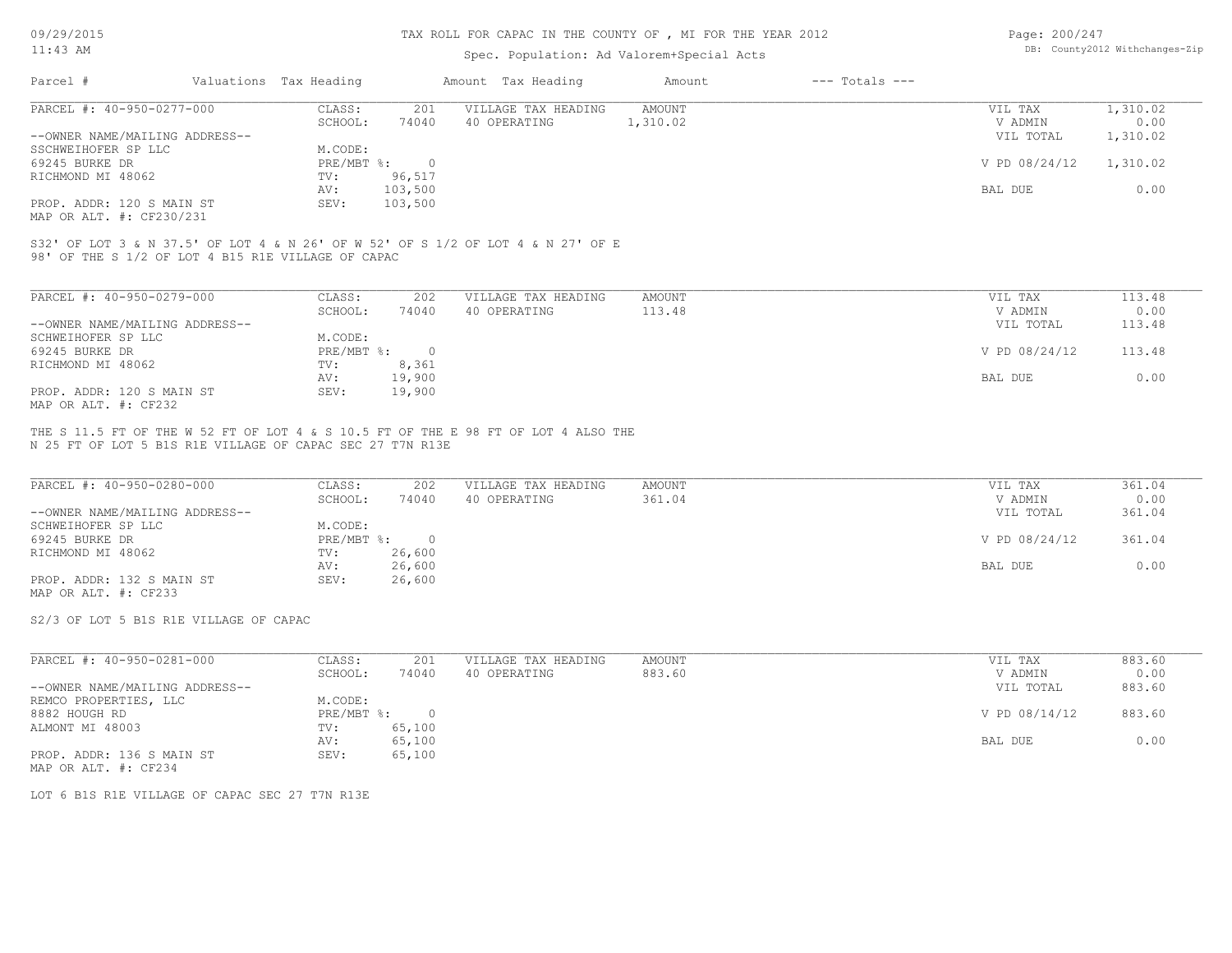### TAX ROLL FOR CAPAC IN THE COUNTY OF , MI FOR THE YEAR 2012

## Spec. Population: Ad Valorem+Special Acts

Page: 201/247 DB: County2012 Withchanges-Zip

| Parcel #                       | Valuations Tax Heading |        | Amount Tax Heading  | Amount | $---$ Totals $---$ |               |        |
|--------------------------------|------------------------|--------|---------------------|--------|--------------------|---------------|--------|
| PARCEL #: 40-950-0282-000      | CLASS:                 | 401    | VILLAGE TAX HEADING | AMOUNT |                    | VIL TAX       | 397.68 |
|                                | SCHOOL:                | 74040  | 40 OPERATING        | 397.68 |                    | V ADMIN       | 0.00   |
| --OWNER NAME/MAILING ADDRESS-- |                        |        |                     |        |                    | VIL TOTAL     | 397.68 |
| LINDSAY MARK                   | M.CODE:                |        |                     |        |                    |               |        |
| P.O.BOX 567                    | PRE/MBT %: 100         |        |                     |        |                    | V PD 07/16/12 | 397.68 |
| CAPAC MI 48014                 | TV:                    | 29,300 |                     |        |                    |               |        |
|                                | AV:                    | 29,300 |                     |        |                    | BAL DUE       | 0.00   |
| PROP. ADDR: 109 S WALKER ST    | SEV:                   | 29,300 |                     |        |                    |               |        |
|                                |                        |        |                     |        |                    |               |        |

MAP OR ALT. #: CF235

E1/2 OF LOTS 7 & 8 B1S R1E VILLAGE OF CAPAC SEC 27 T7N R13E

| PARCEL #: 40-950-0283-000      | CLASS:     | 401    | VILLAGE TAX HEADING | AMOUNT | VIL TAX       | 523.91 |
|--------------------------------|------------|--------|---------------------|--------|---------------|--------|
|                                | SCHOOL:    | 74040  | 40 OPERATING        | 523.91 | V ADMIN       | 0.00   |
| --OWNER NAME/MAILING ADDRESS-- |            |        |                     |        | VIL TOTAL     | 523.91 |
| BOGGESS STEVEN C               | M.CODE:    | OLALS  |                     |        |               |        |
| 105 E MEIER ST                 | PRE/MBT %: | 100    |                     |        | V PD 08/27/12 | 523.91 |
| CAPAC MI 48014-3726            | TV:        | 38,600 |                     |        |               |        |
|                                | AV:        | 38,600 |                     |        | BAL DUE       | 0.00   |
| PROP. ADDR: 105 E MEIER ST     | SEV:       | 38,600 |                     |        |               |        |
| MAP OR ALT. #: CF236           |            |        |                     |        |               |        |

W1/2 OF LOTS 7 & 8 B1S R1E VILLAGE OF CAPAC

| PARCEL #: 40-950-0284-000      | CLASS:  | 401            | VILLAGE TAX HEADING | AMOUNT | VIL TAX       | 594.49 |
|--------------------------------|---------|----------------|---------------------|--------|---------------|--------|
|                                | SCHOOL: | 74040          | 40 OPERATING        | 594.49 | V ADMIN       | 0.00   |
| --OWNER NAME/MAILING ADDRESS-- |         |                |                     |        | VIL TOTAL     | 594.49 |
| AKERS JOSEPH R / MARIE A       | M.CODE: |                |                     |        |               |        |
| 105 S WALKER ST                |         | PRE/MBT %: 100 |                     |        | V PD 09/13/12 | 594.49 |
| CAPAC MI 48014-3730            | TV:     | 43,800         |                     |        |               |        |
|                                | AV:     | 43,800         |                     |        | BAL DUE       | 0.00   |
| PROP. ADDR: 105 S WALKER ST    | SEV:    | 43,800         |                     |        |               |        |
| MAP OR ALT. #: CF237           |         |                |                     |        |               |        |

LOT 9 B1S R1E VILLAGE OF CAPAC SEC 27 T7N R13E

| PARCEL #: 40-950-0285-000      | CLASS:       | 401    | VILLAGE TAX HEADING | AMOUNT | VIL TAX   | 331.33 |
|--------------------------------|--------------|--------|---------------------|--------|-----------|--------|
|                                | SCHOOL:      | 74040  | 40 OPERATING        | 331.33 | V ADMIN   | 0.00   |
| --OWNER NAME/MAILING ADDRESS-- |              |        |                     |        | VIL TOTAL | 331.33 |
| RICH DAVID                     | M.CODE:      |        |                     |        |           |        |
| RICH TERESA L.                 | $PRE/MBT$ %: | 100    |                     |        | BAL DUE   | 331.33 |
| 103 S WALKER ST                | TV:          | 24,411 |                     |        |           |        |
| CAPAC MI 48014                 | AV:          | 27,100 |                     |        |           |        |
|                                | SEV:         | 27,100 |                     |        |           |        |
| PROP. ADDR: 103 S WALKER ST    |              |        |                     |        |           |        |
| MAP OR ALT. #: CF238           |              |        |                     |        |           |        |

LOT 10 B1S R1E VILLAGE OF CAPAC SEC 27 T7N R13E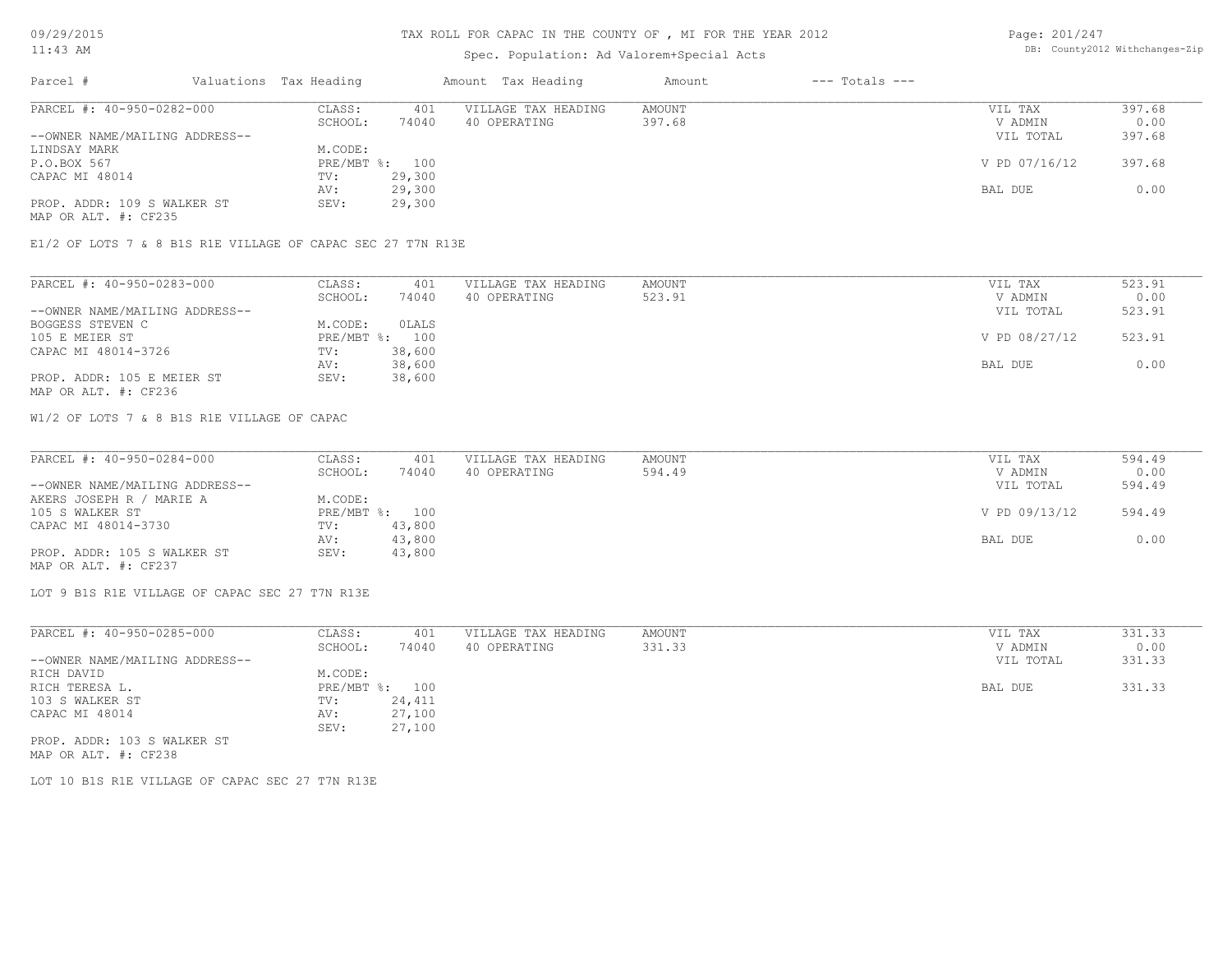## Spec. Population: Ad Valorem+Special Acts

| Page: 202/247 |                                |
|---------------|--------------------------------|
|               | DB: County2012 Withchanges-Zip |

| Parcel #                       | Valuations Tax Heading |              | Amount Tax Heading  | Amount | $---$ Totals $---$ |               |        |
|--------------------------------|------------------------|--------------|---------------------|--------|--------------------|---------------|--------|
| PARCEL #: 40-950-0286-000      | CLASS:                 | 401          | VILLAGE TAX HEADING | AMOUNT |                    | VIL TAX       | 496.50 |
|                                | SCHOOL:                | 74040        | 40 OPERATING        | 496.50 |                    | V ADMIN       | 0.00   |
| --OWNER NAME/MAILING ADDRESS-- |                        |              |                     |        |                    | VIL TOTAL     | 496.50 |
| LAWRENCE BRUCE/SUSAN           | M.CODE:                | <b>BACTS</b> |                     |        |                    |               |        |
| 106 E MILL ST                  | $PRE/MBT$ %:           | 100          |                     |        |                    | V PD 07/26/12 | 496.50 |
| CAPAC MI 48014-3152            | TV:                    | 36,580       |                     |        |                    |               |        |
|                                | AV:                    | 44,800       |                     |        |                    | BAL DUE       | 0.00   |
| PROP. ADDR: 106 E MILL STREET  | SEV:                   | 44,800       |                     |        |                    |               |        |
| MAP OR ALT. #: CF239           |                        |              |                     |        |                    |               |        |

LOT 11 B1S R1E VILLAGE OF CAPAC SEC 27 T7N R13E

| PARCEL #: 40-950-0287-000      | CLASS:  | 401            | VILLAGE TAX HEADING | AMOUNT | VIL TAX       | 610.78 |
|--------------------------------|---------|----------------|---------------------|--------|---------------|--------|
|                                | SCHOOL: | 74040          | 40 OPERATING        | 610.78 | V ADMIN       | 0.00   |
| --OWNER NAME/MAILING ADDRESS-- |         |                |                     |        | VIL TOTAL     | 610.78 |
| ESCHENBURG LISA & MICHAEL      | M.CODE: | OFARE          |                     |        |               |        |
| 108 E MILL STREET              |         | PRE/MBT %: 100 |                     |        | V PD 08/27/12 | 610.78 |
| CAPAC MI 48014                 | TV:     | 45,000         |                     |        |               |        |
|                                | AV:     | 45,000         |                     |        | BAL DUE       | 0.00   |
| PROP. ADDR: 108 E MILL STREET  | SEV:    | 45,000         |                     |        |               |        |
| MAP OR ALT. #: CF240           |         |                |                     |        |               |        |

LOT 12 B1S R1E VILLAGE OF CAPAC SEC 27 T7N R13E

| PARCEL #: 40-950-0288-000      | CLASS:  | 401            | VILLAGE TAX HEADING | AMOUNT | VIL TAX       | 472.34 |
|--------------------------------|---------|----------------|---------------------|--------|---------------|--------|
|                                | SCHOOL: | 74040          | 40 OPERATING        | 472.34 | V ADMIN       | 0.00   |
| --OWNER NAME/MAILING ADDRESS-- |         |                |                     |        | VIL TOTAL     | 472.34 |
| BLACK BRYAN/SUZANNE            | M.CODE: | CBSMT          |                     |        |               |        |
| 202 E MILL ST                  |         | PRE/MBT %: 100 |                     |        | V PD 07/05/12 | 472.34 |
| CAPAC MI 48014-3154            | TV:     | 34,800         |                     |        |               |        |
|                                | AV:     | 34,800         |                     |        | BAL DUE       | 0.00   |
| PROP. ADDR: 202 E MILL STREET  | SEV:    | 34,800         |                     |        |               |        |
| MAP OR ALT. #: CF241           |         |                |                     |        |               |        |

LOT 1 EXC THE S 35 FT THEREOF B1S R2E VILLAGE OF CAPAC SEC 27 T7N R13E

| PARCEL #: 40-950-0289-000      | CLASS:       | 401    | VILLAGE TAX HEADING | AMOUNT | VIL TAX       | 511.70 |
|--------------------------------|--------------|--------|---------------------|--------|---------------|--------|
|                                | SCHOOL:      | 74040  | 40 OPERATING        | 511.70 | V ADMIN       | 0.00   |
| --OWNER NAME/MAILING ADDRESS-- |              |        |                     |        | VIL TOTAL     | 511.70 |
| PFEIFAUF GEORGE/MARY           | M.CODE:      | 0 FARE |                     |        |               |        |
| 204 E MILL ST                  | $PRE/MBT$ %: | 100    |                     |        | V PD 08/27/12 | 511.70 |
| CAPAC MI 48014-3154            | TV:          | 37,700 |                     |        |               |        |
|                                | AV:          | 37,700 |                     |        | BAL DUE       | 0.00   |
| PROP. ADDR: 204 E MILL STREET  | SEV:         | 37,700 |                     |        |               |        |
| MAP OR ALT. #: CF242           |              |        |                     |        |               |        |

LOT 2 EXC THE S 31.5 FT THEREOF B1S R2E VILLAGE OF CAPAC SEC 27 T7N R13E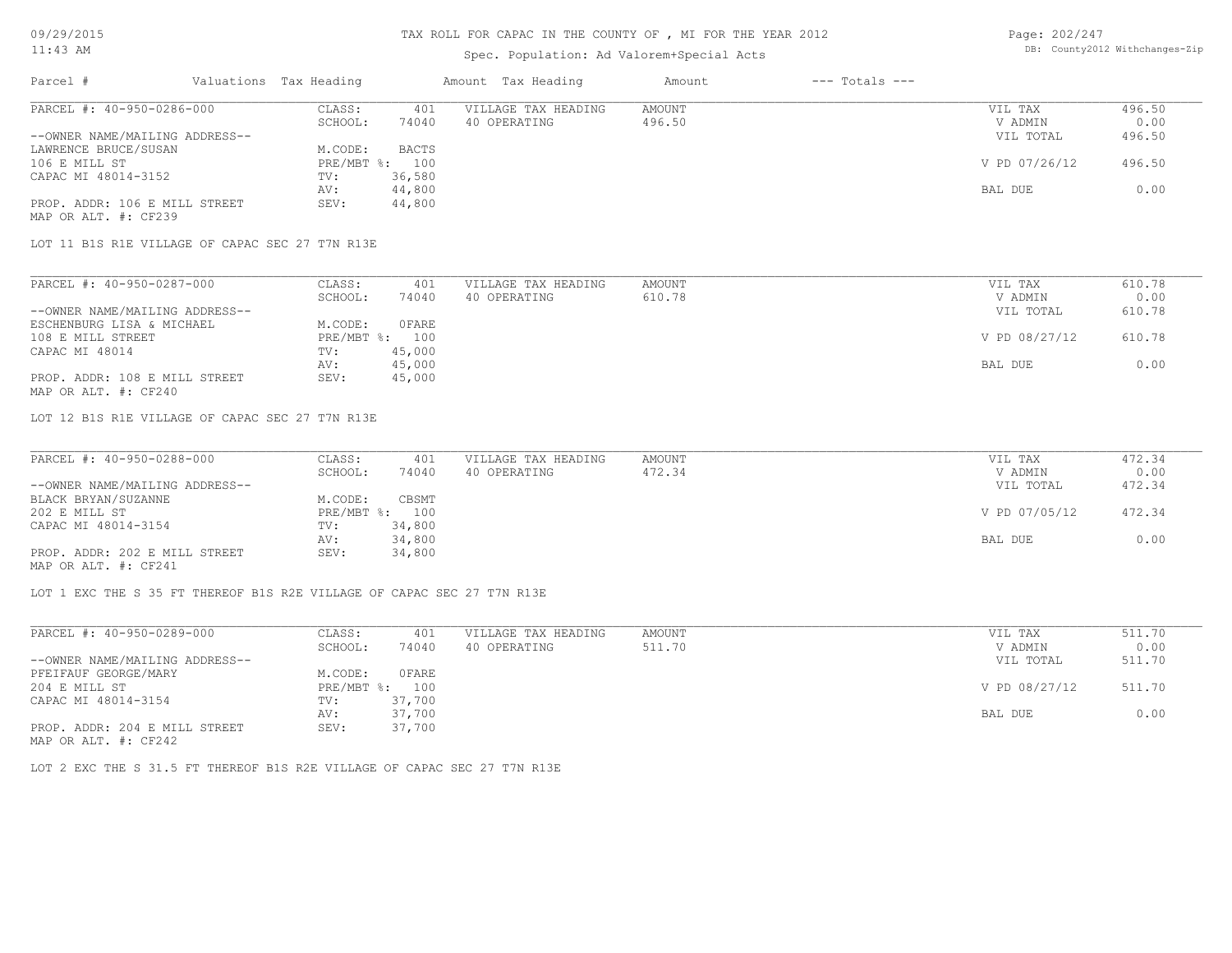## TAX ROLL FOR CAPAC IN THE COUNTY OF , MI FOR THE YEAR 2012

### Spec. Population: Ad Valorem+Special Acts

| Page: 203/247 |                                |
|---------------|--------------------------------|
|               | DB: County2012 Withchanges-Zip |

| Parcel #                       | Valuations Tax Heading |        | Amount Tax Heading  | Amount | $---$ Totals $---$ |               |        |
|--------------------------------|------------------------|--------|---------------------|--------|--------------------|---------------|--------|
| PARCEL #: 40-950-0290-000      | CLASS:                 | 401    | VILLAGE TAX HEADING | AMOUNT |                    | VIL TAX       | 361.04 |
|                                | SCHOOL:                | 74040  | 40 OPERATING        | 361.04 |                    | V ADMIN       | 0.00   |
| --OWNER NAME/MAILING ADDRESS-- |                        |        |                     |        |                    | VIL TOTAL     | 361.04 |
| CLINE HOWARD/LAURINA           | M.CODE:                |        |                     |        |                    |               |        |
| 102 S WALKER ST                | PRE/MBT %: 100         |        |                     |        |                    | V PD 08/17/12 | 361.04 |
| CAPAC MI 48014-3730            | TV:                    | 26,600 |                     |        |                    |               |        |
|                                | AV:                    | 26,600 |                     |        |                    | BAL DUE       | 0.00   |
| PROP. ADDR: 102 S WALKER ST    | SEV:                   | 26,600 |                     |        |                    |               |        |
|                                |                        |        |                     |        |                    |               |        |

MAP OR ALT. #: CF243

SEC 27 T7N R13E S35 FT OF LOT 1, S 31.5 FT OF LOT 2 & N 23.75 FT OF LOT 3 B1S R2E VILLAGE OF CAPAC

| PARCEL #: 40-950-0291-000                                                                                                                              | CLASS:       | 401    | VILLAGE TAX HEADING | AMOUNT | 469.62<br>VIL TAX   |  |
|--------------------------------------------------------------------------------------------------------------------------------------------------------|--------------|--------|---------------------|--------|---------------------|--|
|                                                                                                                                                        | SCHOOL:      | 74040  | 40 OPERATING        | 469.62 | 0.00<br>V ADMIN     |  |
| --OWNER NAME/MAILING ADDRESS--                                                                                                                         |              |        |                     |        | 469.62<br>VIL TOTAL |  |
| WELLS FARGO BANK                                                                                                                                       | M.CODE:      |        |                     |        |                     |  |
| 4600 REGENT BLVD STE 200 2ND FLR                                                                                                                       | $PRE/MBT$ %: | 100    |                     |        | 469.62<br>BAL DUE   |  |
| IRVING TX 75063-1730                                                                                                                                   | TV:          | 34,600 |                     |        |                     |  |
|                                                                                                                                                        | AV:          | 34,600 |                     |        |                     |  |
| PROP. ADDR: 104 S WALKER ST<br>$M \wedge D$ $\wedge D$ $\wedge T$ $\wedge T$ $\wedge T$ $\wedge$ $\wedge$ $\wedge$ $\wedge$ $\wedge$ $\wedge$ $\wedge$ | SEV:         | 34,600 |                     |        |                     |  |

MAP OR ALT. #: CF244

LOT 3 EXC THE N 23.75 FT THEREOF B1S R2E VILLAGE OF CAPAC SEC 27 T7N R13E

| PARCEL #: 40-950-0292-000      | CLASS:  | 401            | VILLAGE TAX HEADING | AMOUNT | VIL TAX       | 335.25 |
|--------------------------------|---------|----------------|---------------------|--------|---------------|--------|
|                                | SCHOOL: | 74040          | 40 OPERATING        | 335.25 | V ADMIN       | 0.00   |
| --OWNER NAME/MAILING ADDRESS-- |         |                |                     |        | VIL TOTAL     | 335.25 |
| BENASKE LAWRENCE D             | M.CODE: |                |                     |        |               |        |
| 106 S WALKER ST                |         | PRE/MBT %: 100 |                     |        | V PD 08/27/12 | 335.25 |
| CAPAC MI 48014-3729            | TV:     | 24,700         |                     |        |               |        |
|                                | AV:     | 24,700         |                     |        | BAL DUE       | 0.00   |
| PROP. ADDR: 106 S WALKER ST    | SEV:    | 24,700         |                     |        |               |        |
| MAP OR ALT. $\#$ : C245        |         |                |                     |        |               |        |

LOT 4 B1S R2E VILLAGE OF CAPAC SEC 27 T7N R13E

| PARCEL #: 40-950-0293-000      | CLASS:       | 401    | VILLAGE TAX HEADING | AMOUNT | VIL TAX       | 335.25 |
|--------------------------------|--------------|--------|---------------------|--------|---------------|--------|
|                                | SCHOOL:      | 74040  | 40 OPERATING        | 335.25 | V ADMIN       | 0.00   |
| --OWNER NAME/MAILING ADDRESS-- |              |        |                     |        | VIL TOTAL     | 335.25 |
| HILL MARCELLA                  | M.CODE:      |        |                     |        |               |        |
| 14660 KOEHN RD                 | $PRE/MBT$ %: |        |                     |        | V PD 09/27/12 | 335.25 |
| CAPAC MI 48014                 | TV:          | 24,700 |                     |        |               |        |
|                                | AV:          | 24,700 |                     |        | BAL DUE       | 0.00   |
| PROP. ADDR: 108 S WALKER ST    | SEV:         | 24,700 |                     |        |               |        |
| MAP OR ALT. #: CF246           |              |        |                     |        |               |        |

LOT 5 B1S R2E VILLAGE OF CAPAC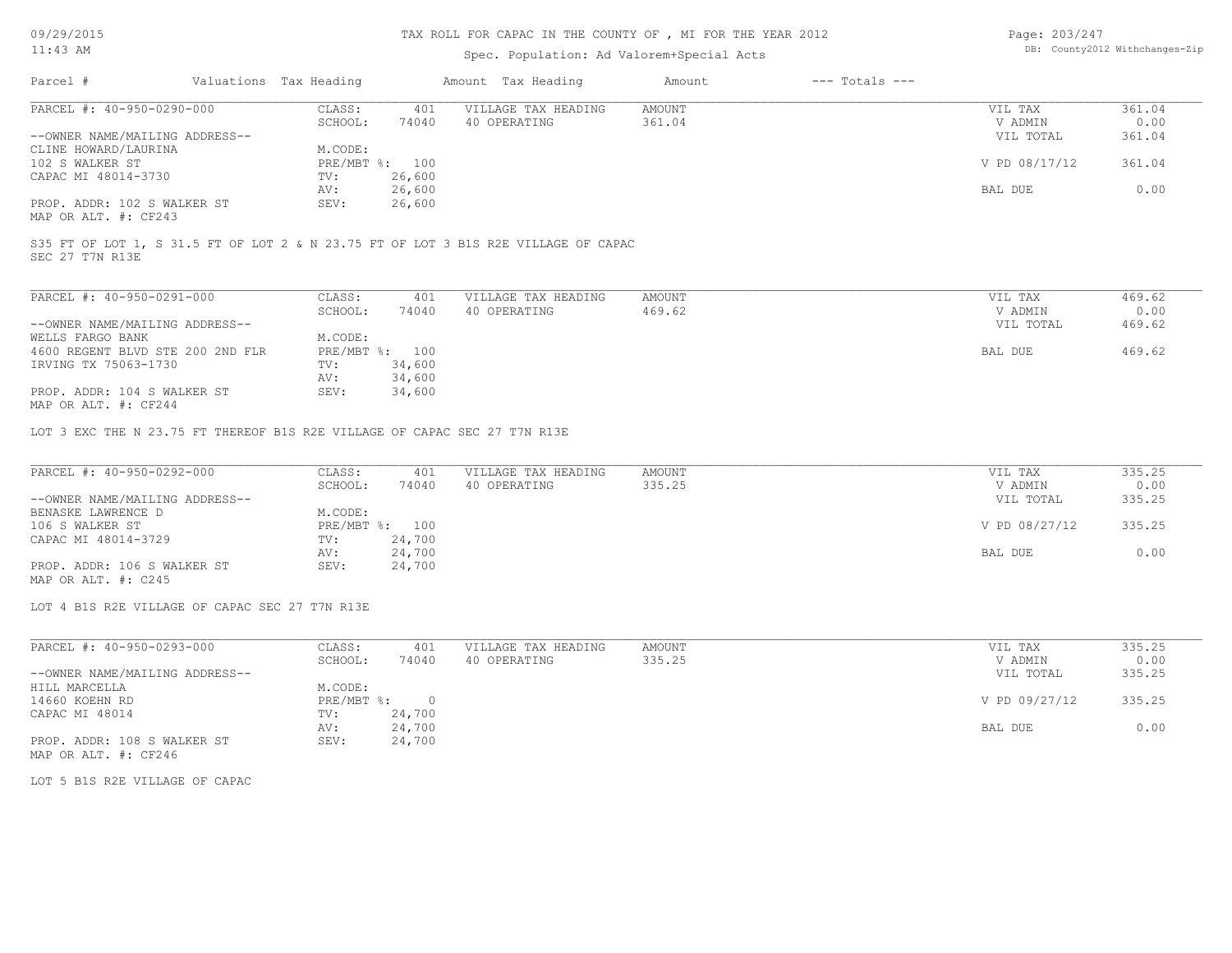## Spec. Population: Ad Valorem+Special Acts

| Page: 204/247 |                                |
|---------------|--------------------------------|
|               | DB: County2012 Withchanges-Zip |

| Parcel #                       | Valuations Tax Heading |        | Amount Tax Heading  | Amount | $---$ Totals $---$ |               |        |
|--------------------------------|------------------------|--------|---------------------|--------|--------------------|---------------|--------|
| PARCEL #: 40-950-0294-000      | CLASS:                 | 401    | VILLAGE TAX HEADING | AMOUNT |                    | VIL TAX       | 408.54 |
|                                | SCHOOL:                | 74040  | 40 OPERATING        | 408.54 |                    | V ADMIN       | 0.00   |
| --OWNER NAME/MAILING ADDRESS-- |                        |        |                     |        |                    | VIL TOTAL     | 408.54 |
| GUNDERSON CHARLES/ANNETTE      | M.CODE:                | OFARE  |                     |        |                    |               |        |
| 110 S WALKER ST                | $PRE/MBT$ %:           | 100    |                     |        |                    | V PD 08/27/12 | 408.54 |
| CAPAC MI 48014-3729            | TV:                    | 30,100 |                     |        |                    |               |        |
|                                | AV:                    | 30,100 |                     |        |                    | BAL DUE       | 0.00   |
| PROP. ADDR: 110 S WALKER ST    | SEV:                   | 30,100 |                     |        |                    |               |        |
| MAP OR ALT. #: CF247           |                        |        |                     |        |                    |               |        |

LOT 6 B1S R2E VILLAGE OF CAPAC SEC 27 T7N R13E

| PARCEL #: 40-950-0295-000       | CLASS:     | 401    | VILLAGE TAX HEADING | AMOUNT | VIL TAX       | 397.68 |
|---------------------------------|------------|--------|---------------------|--------|---------------|--------|
|                                 | SCHOOL:    | 74040  | 40 OPERATING        | 397.68 | V ADMIN       | 0.00   |
| --OWNER NAME/MAILING ADDRESS--  |            |        |                     |        | VIL TOTAL     | 397.68 |
| BLOCK PAUL JR                   | M.CODE:    |        |                     |        |               |        |
| 14691 KOEHN RD                  | PRE/MBT %: |        |                     |        | V PD 07/16/12 | 397.68 |
| CAPAC MI 48014                  | TV:        | 29,300 |                     |        |               |        |
|                                 | AV:        | 29,300 |                     |        | BAL DUE       | 0.00   |
| PROP. ADDR: 109 S HUNTER STREET | SEV:       | 29,300 |                     |        |               |        |
| MAP OR ALT. #: CF248            |            |        |                     |        |               |        |

LOT 7 B1S R2E VILLAGE OF CAPAC SEC 27 T7N R13E

| PARCEL #: 40-950-0296-000       | CLASS:  | 401            | VILLAGE TAX HEADING | AMOUNT | VIL TAX       | 437.05 |
|---------------------------------|---------|----------------|---------------------|--------|---------------|--------|
|                                 | SCHOOL: | 74040          | 40 OPERATING        | 437.05 | V ADMIN       | 0.00   |
| --OWNER NAME/MAILING ADDRESS--  |         |                |                     |        | VIL TOTAL     | 437.05 |
| VIGIL RALPH                     | M.CODE: |                |                     |        |               |        |
| BOX 181                         |         | PRE/MBT %: 100 |                     |        | V PD 08/31/12 | 437.05 |
| 107 HUNTER                      | TV:     | 32,200         |                     |        |               |        |
| CAPAC MI 48014                  | AV:     | 32,200         |                     |        | BAL DUE       | 0.00   |
|                                 | SEV:    | 32,200         |                     |        |               |        |
| PROP. ADDR: 107 S HUNTER STREET |         |                |                     |        |               |        |

MAP OR ALT. #: CF249A

LOT 8 B1S R2E VILLAGE OF CAPAC SEC 27 T7N R13E

| PARCEL #: 40-950-0297-000       | CLASS:       | 401    | VILLAGE TAX HEADING | AMOUNT | VIL TAX       | 690.86 |
|---------------------------------|--------------|--------|---------------------|--------|---------------|--------|
|                                 | SCHOOL:      | 74040  | 40 OPERATING        | 690.86 | V ADMIN       | 0.00   |
| --OWNER NAME/MAILING ADDRESS--  |              |        |                     |        | VIL TOTAL     | 690.86 |
| KATKIC DAVID A                  | M.CODE:      |        |                     |        |               |        |
| KATKIC DAWN M                   | $PRE/MBT$ %: | 100    |                     |        | V PD 08/31/12 | 690.86 |
| P.O.BOX 87                      | TV:          | 50,900 |                     |        |               |        |
| CAPAC MI 48014-3706             | AV:          | 50,900 |                     |        | BAL DUE       | 0.00   |
|                                 | SEV:         | 50,900 |                     |        |               |        |
| PROP. ADDR: 105 S HUNTER STREET |              |        |                     |        |               |        |

MAP OR ALT. #: CF249B

LOT 9 B1S R2E VILLAGE OF CAPAC SEC 27 T7N R13E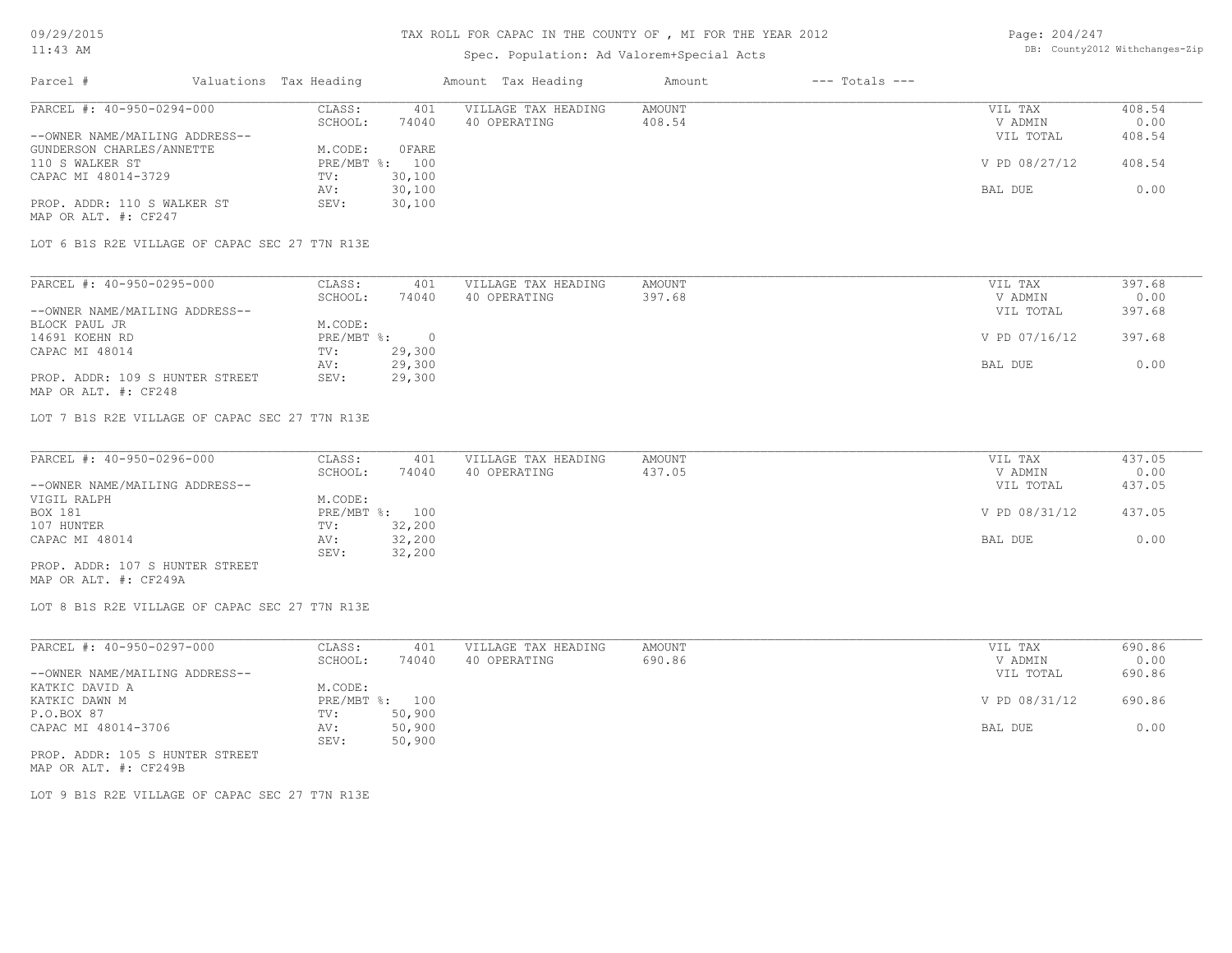### TAX ROLL FOR CAPAC IN THE COUNTY OF , MI FOR THE YEAR 2012

## Spec. Population: Ad Valorem+Special Acts

Page: 205/247 DB: County2012 Withchanges-Zip

| Parcel #                        | Valuations Tax Heading |                | Amount Tax Heading  | Amount | $---$ Totals $---$ |           |        |
|---------------------------------|------------------------|----------------|---------------------|--------|--------------------|-----------|--------|
| PARCEL #: 40-950-0298-000       | CLASS:                 | 401            | VILLAGE TAX HEADING | AMOUNT |                    | VIL TAX   | 412.61 |
|                                 | SCHOOL:                | 74040          | 40 OPERATING        | 412.61 |                    | V ADMIN   | 0.00   |
| --OWNER NAME/MAILING ADDRESS--  |                        |                |                     |        |                    | VIL TOTAL | 412.61 |
| FANNIE MAE                      | M.CODE:                | OLALS          |                     |        |                    |           |        |
| 14221 DALLAS PARKWAY SUITE 1000 |                        | PRE/MBT %: 100 |                     |        |                    | BAL DUE   | 412.61 |
| DALLAS TX 75254                 | TV:                    | 30,400         |                     |        |                    |           |        |
|                                 | AV:                    | 30,400         |                     |        |                    |           |        |
| PROP. ADDR: 103 S HUNTER STREET | SEV:                   | 30,400         |                     |        |                    |           |        |
| MAP OR ALT. #: CF250            |                        |                |                     |        |                    |           |        |
| LOT 10 B1S R2E VILLAGE OF CAPAC |                        |                |                     |        |                    |           |        |

| PARCEL #: 40-950-0299-000      | CLASS:  | 401            | VILLAGE TAX HEADING | AMOUNT | VIL TAX       | 419.40 |
|--------------------------------|---------|----------------|---------------------|--------|---------------|--------|
|                                | SCHOOL: | 74040          | 40 OPERATING        | 419.40 | V ADMIN       | 0.00   |
| --OWNER NAME/MAILING ADDRESS-- |         |                |                     |        | VIL TOTAL     | 419.40 |
| MAILLOUX SCOTT / AILOR MELANIE | M.CODE: | 00WBF          |                     |        |               |        |
| 206 E MILL ST                  |         | PRE/MBT %: 100 |                     |        | V PD 08/30/12 | 419.40 |
| CAPAC MI 48014-3154            | TV:     | 30,900         |                     |        |               |        |
|                                | AV:     | 30,900         |                     |        | BAL DUE       | 0.00   |
| PROP. ADDR: 206 E MILL STREET  | SEV:    | 30,900         |                     |        |               |        |
| MAP OR ALT. #: CF251           |         |                |                     |        |               |        |

LOT 11 B1S R2E VILLAGE OF CAPAC SEC 27 T7N R13E

| PARCEL #: 40-950-0300-000      | CLASS:     | 401    | VILLAGE TAX HEADING | AMOUNT | VIL TAX       | 300.91 |
|--------------------------------|------------|--------|---------------------|--------|---------------|--------|
|                                | SCHOOL:    | 74040  | 40 OPERATING        | 300.91 | V ADMIN       | 0.00   |
| --OWNER NAME/MAILING ADDRESS-- |            |        |                     |        | VIL TOTAL     | 300.91 |
| ZABIK MARGARET                 | M.CODE:    |        |                     |        |               |        |
| 74079 COON CREEK RD            | PRE/MBT %: |        |                     |        | V PD 09/13/12 | 300.91 |
| ARMADA MI 48005-3007           | TV:        | 22,170 |                     |        |               |        |
|                                | AV:        | 32,200 |                     |        | BAL DUE       | 0.00   |
| PROP. ADDR: 208 E MILL ST      | SEV:       | 32,200 |                     |        |               |        |
| MAP OR ALT. #: CF252           |            |        |                     |        |               |        |

LOT 12 B1S R2E VILLAGE OF CAPAC SEC 27 T7N R13E

| PARCEL #: 40-950-0301-000      | CLASS:       | 401    | VILLAGE TAX HEADING | AMOUNT | VIL TAX       | 517.13 |
|--------------------------------|--------------|--------|---------------------|--------|---------------|--------|
|                                | SCHOOL:      | 74040  | 40 OPERATING        | 517.13 | V ADMIN       | 0.00   |
| --OWNER NAME/MAILING ADDRESS-- |              |        |                     |        | VIL TOTAL     | 517.13 |
| PFEILSTUCKER HENRY             | M.CODE:      | OFARE  |                     |        |               |        |
| 302 E MILL ST                  | $PRE/MBT$ %: | 100    |                     |        | V PD 08/27/12 | 517.13 |
| CAPAC MI 48014-3156            | TV:          | 38,100 |                     |        |               |        |
|                                | AV:          | 38,100 |                     |        | BAL DUE       | 0.00   |
| PROP. ADDR: 302 E MILL ST      | SEV:         | 38,100 |                     |        |               |        |
|                                |              |        |                     |        |               |        |

MAP OR ALT. #: CF253A

LOT 1 & W 7.5 FT OF LOT 2 B1S R3E VILLAGE OF CAPAC SEC 27 T7N R13E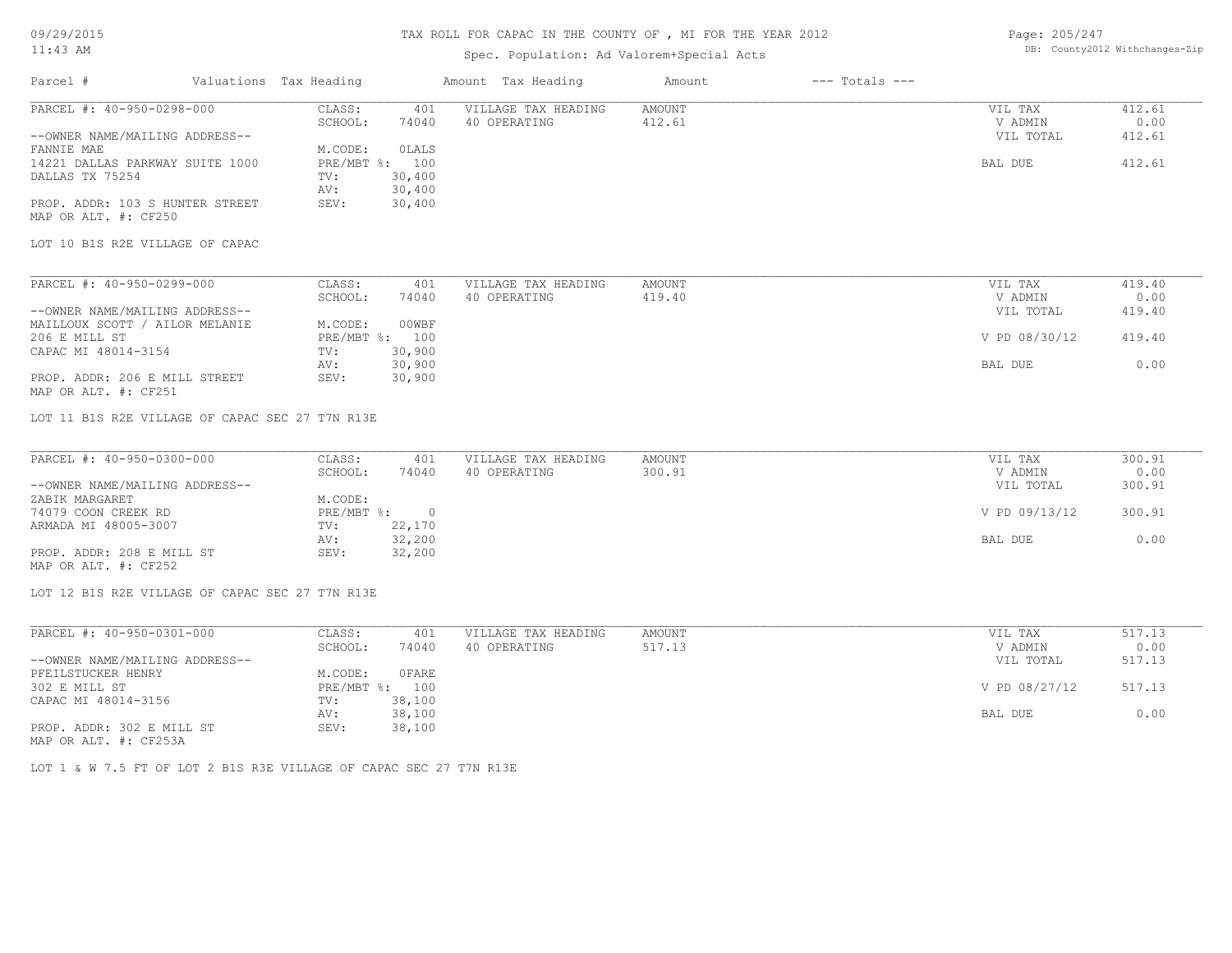## Spec. Population: Ad Valorem+Special Acts

Page: 206/247 DB: County2012 Withchanges-Zip

| Parcel #                  |                                | Valuations Tax Heading |        | Amount Tax Heading  | Amount | $---$ Totals $---$ |               |        |
|---------------------------|--------------------------------|------------------------|--------|---------------------|--------|--------------------|---------------|--------|
| PARCEL #: 40-950-0302-000 |                                | CLASS:                 | 401    | VILLAGE TAX HEADING | AMOUNT |                    | VIL TAX       | 446.55 |
|                           |                                | SCHOOL:                | 74040  | 40 OPERATING        | 446.55 |                    | V ADMIN       | 0.00   |
|                           | --OWNER NAME/MAILING ADDRESS-- |                        |        |                     |        |                    | VIL TOTAL     | 446.55 |
| GAUTHIER TERILYN L.       |                                | M.CODE:                | 0 FARE |                     |        |                    |               |        |
| 304 E MILL ST             |                                | $PRE/MBT$ %:           | 100    |                     |        |                    | V PD 08/27/12 | 446.55 |
| CAPAC MI 48014            |                                | TV:                    | 32,900 |                     |        |                    |               |        |
|                           |                                | AV:                    | 32,900 |                     |        |                    | BAL DUE       | 0.00   |
| PROP. ADDR: 304 E MILL ST |                                | SEV:                   | 32,900 |                     |        |                    |               |        |

MAP OR ALT. #: CF253B

LOT 2 EXC W 7.5 FT THEREOF B1S R3E VILLAGE OF CAPAC SEC 27 T7N R13E

| PARCEL #: 40-950-0303-000       | CLASS:  | 401            | VILLAGE TAX HEADING | AMOUNT | VIL TAX       | 361.04 |
|---------------------------------|---------|----------------|---------------------|--------|---------------|--------|
|                                 | SCHOOL: | 74040          | 40 OPERATING        | 361.04 | V ADMIN       | 0.00   |
| --OWNER NAME/MAILING ADDRESS--  |         |                |                     |        | VIL TOTAL     | 361.04 |
| WIXON JR WILLIAM                | M.CODE: | <b>BACTS</b>   |                     |        |               |        |
| 102 S HUNTER ST                 |         | PRE/MBT %: 100 |                     |        | V PD 08/24/12 | 361.04 |
| CAPAC MI 48014                  | TV:     | 26,600         |                     |        |               |        |
|                                 | AV:     | 26,600         |                     |        | BAL DUE       | 0.00   |
| PROP. ADDR: 102 S HUNTER STREET | SEV:    | 26,600         |                     |        |               |        |
| MAP OR ALT. #: CF254            |         |                |                     |        |               |        |

#### LOT 3 B1S R3E VILLAGE OF CAPAC

| PARCEL #: 40-950-0304-000      | CLASS:  | 401            | VILLAGE TAX HEADING | AMOUNT | VIL TAX       | 404.47 |
|--------------------------------|---------|----------------|---------------------|--------|---------------|--------|
|                                | SCHOOL: | 74040          | 40 OPERATING        | 404.47 | V ADMIN       | 0.00   |
| --OWNER NAME/MAILING ADDRESS-- |         |                |                     |        | VIL TOTAL     | 404.47 |
| SARRACH ANDREA L               | M.CODE: | <b>OFARE</b>   |                     |        |               |        |
| 104 S HUNTER                   |         | PRE/MBT %: 100 |                     |        | V PD 08/20/12 | 404.47 |
| CAPAC MI 48014                 | TV:     | 29,800         |                     |        |               |        |
|                                | AV:     | 29,800         |                     |        | BAL DUE       | 0.00   |
| PROP. ADDR: 104 S HUNTER ST    | SEV:    | 29,800         |                     |        |               |        |

 $\mathcal{L}_\mathcal{L} = \mathcal{L}_\mathcal{L} = \mathcal{L}_\mathcal{L} = \mathcal{L}_\mathcal{L} = \mathcal{L}_\mathcal{L} = \mathcal{L}_\mathcal{L} = \mathcal{L}_\mathcal{L} = \mathcal{L}_\mathcal{L} = \mathcal{L}_\mathcal{L} = \mathcal{L}_\mathcal{L} = \mathcal{L}_\mathcal{L} = \mathcal{L}_\mathcal{L} = \mathcal{L}_\mathcal{L} = \mathcal{L}_\mathcal{L} = \mathcal{L}_\mathcal{L} = \mathcal{L}_\mathcal{L} = \mathcal{L}_\mathcal{L}$ 

MAP OR ALT. #: CF255

LOT 4 B1S R3E VILLAGE OF CAPAC SEC 27 T7N R13E

| PARCEL #: 40-950-0305-000       | CLASS:     | 401     | VILLAGE TAX HEADING | AMOUNT | VIL TAX       | 302.67 |
|---------------------------------|------------|---------|---------------------|--------|---------------|--------|
|                                 | SCHOOL:    | 74040   | 40 OPERATING        | 302.67 | V ADMIN       | 0.00   |
| --OWNER NAME/MAILING ADDRESS--  |            |         |                     |        | VIL TOTAL     | 302.67 |
| KEGLER JEFFREY                  | M.CODE:    | CBSMT   |                     |        |               |        |
| 15665 IMLAY CITY RD.            | PRE/MBT %: | $\circ$ |                     |        | V PD 07/05/12 | 302.67 |
| CAPAC MI 48014                  | TV:        | 22,300  |                     |        |               |        |
|                                 | AV:        | 22,300  |                     |        | BAL DUE       | 0.00   |
| PROP. ADDR: 106 S HUNTER STREET | SEV:       | 22,300  |                     |        |               |        |
| MAP OR ALT. #: CF256            |            |         |                     |        |               |        |

LOT 5 B1S R3E VILLAGE OF CAPAC SEC 27 T7N R13E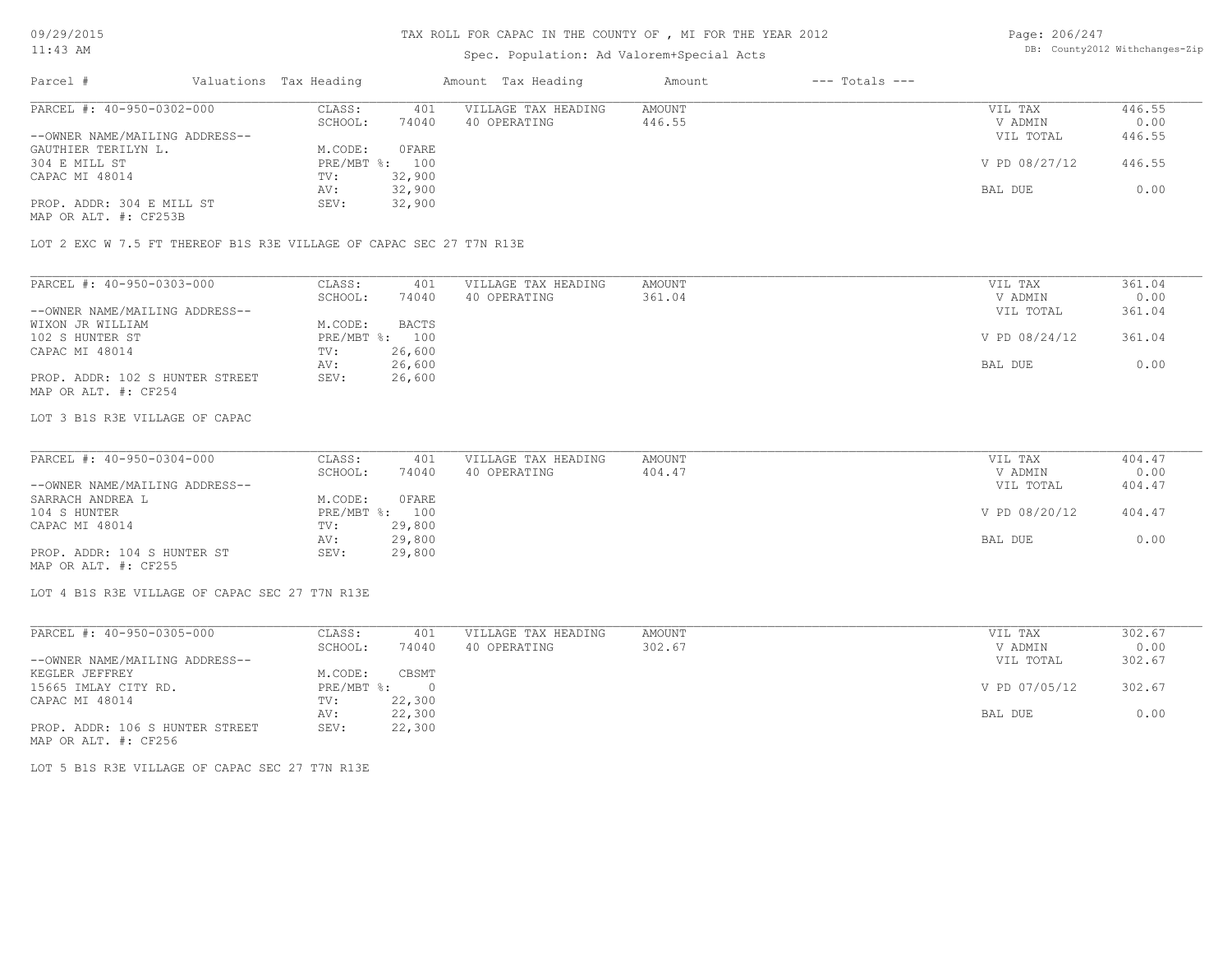### TAX ROLL FOR CAPAC IN THE COUNTY OF , MI FOR THE YEAR 2012

### Spec. Population: Ad Valorem+Special Acts

Page: 207/247 DB: County2012 Withchanges-Zip

| Parcel #                        | Valuations Tax Heading |        | Amount Tax Heading  | Amount | $---$ Totals $---$ |               |        |
|---------------------------------|------------------------|--------|---------------------|--------|--------------------|---------------|--------|
| PARCEL #: 40-950-0306-000       | CLASS:                 | 401    | VILLAGE TAX HEADING | AMOUNT |                    | VIL TAX       | 214.45 |
|                                 | SCHOOL:                | 74040  | 40 OPERATING        | 214.45 |                    | V ADMIN       | 0.00   |
| --OWNER NAME/MAILING ADDRESS--  |                        |        |                     |        |                    | VIL TOTAL     | 214.45 |
| MCCONNELL GREGORY               | M.CODE:                |        |                     |        |                    |               |        |
| P.O.BOX 160                     | PRE/MBT %:             |        |                     |        |                    | V PD 08/31/12 | 214.45 |
| CAPAC MI 48014                  | TV:                    | 15,800 |                     |        |                    |               |        |
|                                 | AV:                    | 15,800 |                     |        |                    | BAL DUE       | 0.00   |
| PROP. ADDR: 108 S HUNTER STREET | SEV:                   | 15,800 |                     |        |                    |               |        |
| MAP OR ALT. #: 257A             |                        |        |                     |        |                    |               |        |

LOT 6 EXC E 60 FT B1S R3E VILLAGE OF CAPAC SEC 27 T7N R13E

| PARCEL #: 40-950-0307-000      | CLASS:  | 401            | VILLAGE TAX HEADING | AMOUNT | VIL TAX       | 366.47 |
|--------------------------------|---------|----------------|---------------------|--------|---------------|--------|
|                                | SCHOOL: | 74040          | 40 OPERATING        | 366.47 | V ADMIN       | 0.00   |
| --OWNER NAME/MAILING ADDRESS-- |         |                |                     |        | VIL TOTAL     | 366.47 |
| BIGGS, FAITH K.                | M.CODE: |                |                     |        |               |        |
| 305 E MEIER ST                 |         | PRE/MBT %: 100 |                     |        | V PD 08/31/12 | 366.47 |
| CAPAC MI 48014                 | TV:     | 27,000         |                     |        |               |        |
|                                | AV:     | 27,000         |                     |        | BAL DUE       | 0.00   |
| PROP. ADDR: 305 E MEIER ST     | SEV:    | 27,000         |                     |        |               |        |
|                                |         |                |                     |        |               |        |

MAP OR ALT. #: CF257B

E60 FT OF LOT 6 B1S R3E VILLAGE OF CAPAC SEC 27 T7N R13E

| PARCEL #: 40-950-0308-000      | CLASS:  | 401            | VILLAGE TAX HEADING | AMOUNT | VIL TAX       | 366.47 |
|--------------------------------|---------|----------------|---------------------|--------|---------------|--------|
|                                | SCHOOL: | 74040          | 40 OPERATING        | 366.47 | V ADMIN       | 0.00   |
| --OWNER NAME/MAILING ADDRESS-- |         |                |                     |        | VIL TOTAL     | 366.47 |
| WAGNER TIMOTHY                 | M.CODE: | OFARE          |                     |        |               |        |
| 309 E MEIER AVE                |         | PRE/MBT %: 100 |                     |        | V PD 08/27/12 | 366.47 |
| CAPAC MI 48014-3728            | TV:     | 27,000         |                     |        |               |        |
|                                | AV:     | 27,000         |                     |        | BAL DUE       | 0.00   |
| PROP. ADDR: 309 E MEIER ST     | SEV:    | 27,000         |                     |        |               |        |
| MAP OR ALT. #: 258A            |         |                |                     |        |               |        |

W1/2 OF LOTS 7 & 8 B1S R3E VILLAGE OF CAPAC SEC 27 T7N R13E

| PARCEL #: 40-950-0309-000      | CLASS:                    | 401    | VILLAGE TAX HEADING | AMOUNT | VIL TAX       | 340.68 |
|--------------------------------|---------------------------|--------|---------------------|--------|---------------|--------|
|                                | SCHOOL:                   | 74040  | 40 OPERATING        | 340.68 | V ADMIN       | 0.00   |
| --OWNER NAME/MAILING ADDRESS-- |                           |        |                     |        | VIL TOTAL     | 340.68 |
| FINAZZO ANTHONY C              | M.CODE:                   |        |                     |        |               |        |
| 315 E MEIER ST                 | $PRE/MBT$ $\frac{1}{6}$ : | 100    |                     |        | V PD 08/14/12 | 340.68 |
| CAPAC MI 48014                 | TV:                       | 25,100 |                     |        |               |        |
|                                | AV:                       | 25,100 |                     |        | BAL DUE       | 0.00   |
| PROP. ADDR: 315 E MEIER ST     | SEV:                      | 25,100 |                     |        |               |        |
| MAP OR ALT. #: CF00258B        |                           |        |                     |        |               |        |

E1/2 OF LOTS 7 & 8 B1S R3E VILLAGE OF CAPAC SEC 27 T7N R13E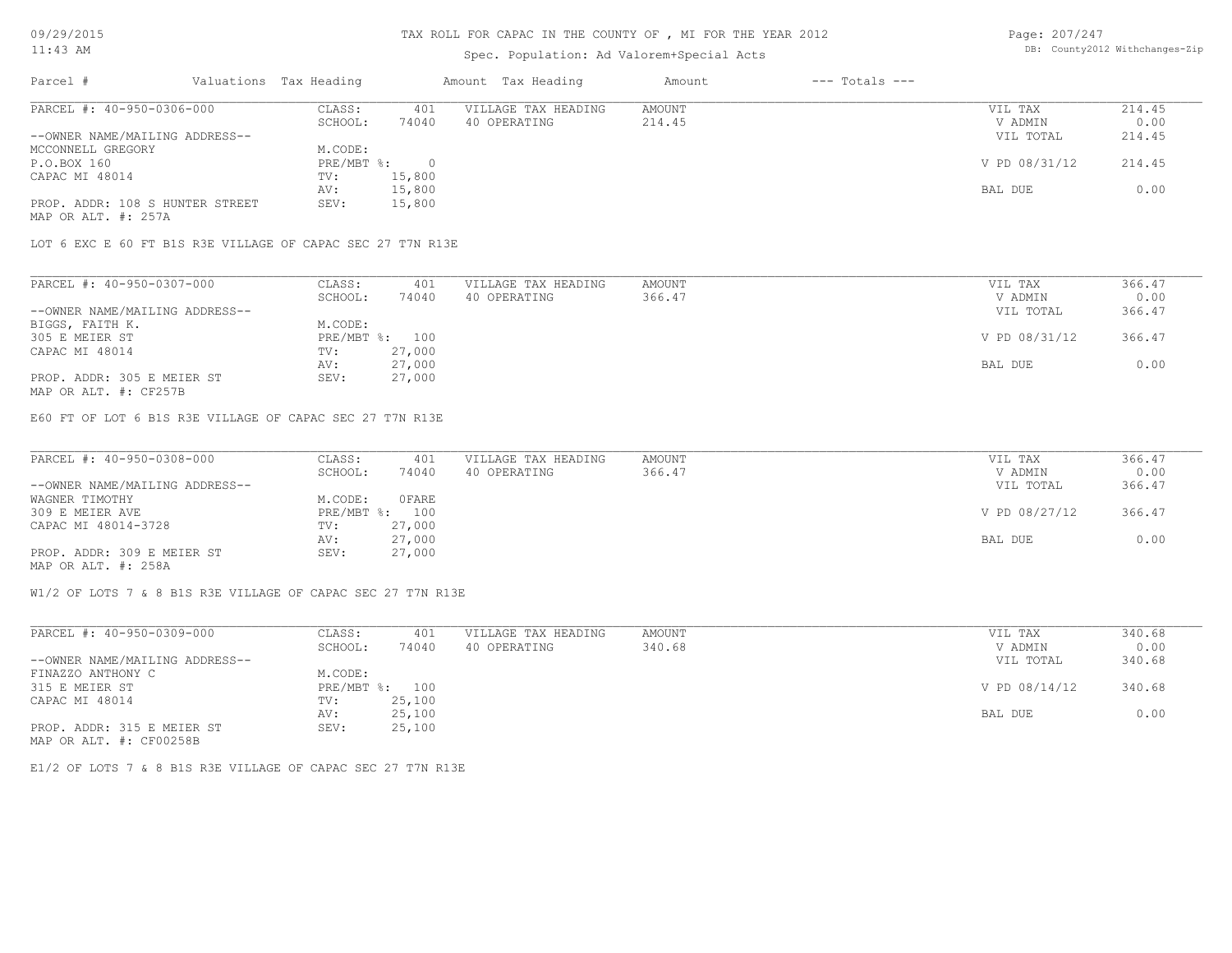### Spec. Population: Ad Valorem+Special Acts

| Page: 208/247 |                                |
|---------------|--------------------------------|
|               | DB: County2012 Withchanges-Zip |

| Parcel #                       | Valuations Tax Heading |              | Amount Tax Heading  | Amount | $---$ Totals $---$ |               |        |
|--------------------------------|------------------------|--------------|---------------------|--------|--------------------|---------------|--------|
| PARCEL #: 40-950-0310-000      | CLASS:                 | 401          | VILLAGE TAX HEADING | AMOUNT |                    | VIL TAX       | 249.74 |
|                                | SCHOOL:                | 74040        | 40 OPERATING        | 249.74 |                    | V ADMIN       | 0.00   |
| --OWNER NAME/MAILING ADDRESS-- |                        |              |                     |        |                    | VIL TOTAL     | 249.74 |
| ALCALA ULA/WEST CHARLES        | M.CODE:                | <b>OFARE</b> |                     |        |                    |               |        |
| P.O.BOX 442                    | PRE/MBT %: 100         |              |                     |        |                    | V PD 08/27/12 | 249.74 |
| CAPAC MI 48014-0442            | TV:                    | 18,400       |                     |        |                    |               |        |
|                                | AV:                    | 18,400       |                     |        |                    | BAL DUE       | 0.00   |
| PROP. ADDR: 107 S LESTER ST    | SEV:                   | 18,400       |                     |        |                    |               |        |
| MAP OR ALT. #: CF259A          |                        |              |                     |        |                    |               |        |

LOT 9 B1S R3E VILLAGE OF CAPAC SEC 27 T7N R13E

MAP OR ALT. #: CF259B PROP. ADDR: 105 S LESTER ST SEV: 18,400 AV: 18,400 BAL DUE 0.00 CAPAC MI 48014 TV: 18,400<br>
AV: 18,400 14691 KOEHN RD PRE/MBT %: 0 V PD 07/16/12 249.74 BLOCK PAUL JR M.CODE: --OWNER NAME/MAILING ADDRESS-- VIL TOTAL 249.74 SCHOOL: 74040 40 OPERATING 249.74 2000 2000 2000 V ADMIN 0.00 PARCEL #: 40-950-0311-000 CLASS: 401 VILLAGE TAX HEADING AMOUNT VIL TAX VIL TAX 249.74 9:00  $\mathcal{L}_\mathcal{L} = \mathcal{L}_\mathcal{L} = \mathcal{L}_\mathcal{L} = \mathcal{L}_\mathcal{L} = \mathcal{L}_\mathcal{L} = \mathcal{L}_\mathcal{L} = \mathcal{L}_\mathcal{L} = \mathcal{L}_\mathcal{L} = \mathcal{L}_\mathcal{L} = \mathcal{L}_\mathcal{L} = \mathcal{L}_\mathcal{L} = \mathcal{L}_\mathcal{L} = \mathcal{L}_\mathcal{L} = \mathcal{L}_\mathcal{L} = \mathcal{L}_\mathcal{L} = \mathcal{L}_\mathcal{L} = \mathcal{L}_\mathcal{L}$ 

LOT 10 B1S R3E VILLAGE OF CAPAC

| PARCEL #: 40-950-0312-000      | CLASS:  | 401            | VILLAGE TAX HEADING | AMOUNT | VIL TAX       | 426.19 |
|--------------------------------|---------|----------------|---------------------|--------|---------------|--------|
|                                | SCHOOL: | 74040          | 40 OPERATING        | 426.19 | V ADMIN       | 0.00   |
| --OWNER NAME/MAILING ADDRESS-- |         |                |                     |        | VIL TOTAL     | 426.19 |
| MILLER BRYAN/MICHELLE          | M.CODE: |                |                     |        |               |        |
| 306 E MILL ST                  |         | PRE/MBT %: 100 |                     |        | V PD 09/13/12 | 426.19 |
| CAPAC MI 48014-3156            | TV:     | 31,400         |                     |        |               |        |
|                                | AV:     | 31,400         |                     |        | BAL DUE       | 0.00   |
| PROP. ADDR: 306 E MILL ST      | SEV:    | 31,400         |                     |        |               |        |
| MAP OR ALT. #: CF260           |         |                |                     |        |               |        |

LOT 11 B1S R3E VILLAGE OF CAPAC

| PARCEL #: 40-950-0313-000      | CLASS:  | 401            | VILLAGE TAX HEADING | AMOUNT | VIL TAX   | 435.69 |
|--------------------------------|---------|----------------|---------------------|--------|-----------|--------|
|                                | SCHOOL: | 74040          | 40 OPERATING        | 435.69 | V ADMIN   | 0.00   |
| --OWNER NAME/MAILING ADDRESS-- |         |                |                     |        | VIL TOTAL | 435.69 |
| KLOBNOCK WILLIAM               | M.CODE: |                |                     |        |           |        |
| 308 E MILL ST                  |         | PRE/MBT %: 100 |                     |        | BAL DUE   | 435.69 |
| CAPAC MI 48014-3156            | TV:     | 32,100         |                     |        |           |        |
|                                | AV:     | 32,100         |                     |        |           |        |
| PROP. ADDR: 308 E MILL ST      | SEV:    | 32,100         |                     |        |           |        |
| MAP OR ALT. #: CF261           |         |                |                     |        |           |        |

LOT 12 B1S R3E VILLAGE OF CAPAC SEC 27 T7N R13E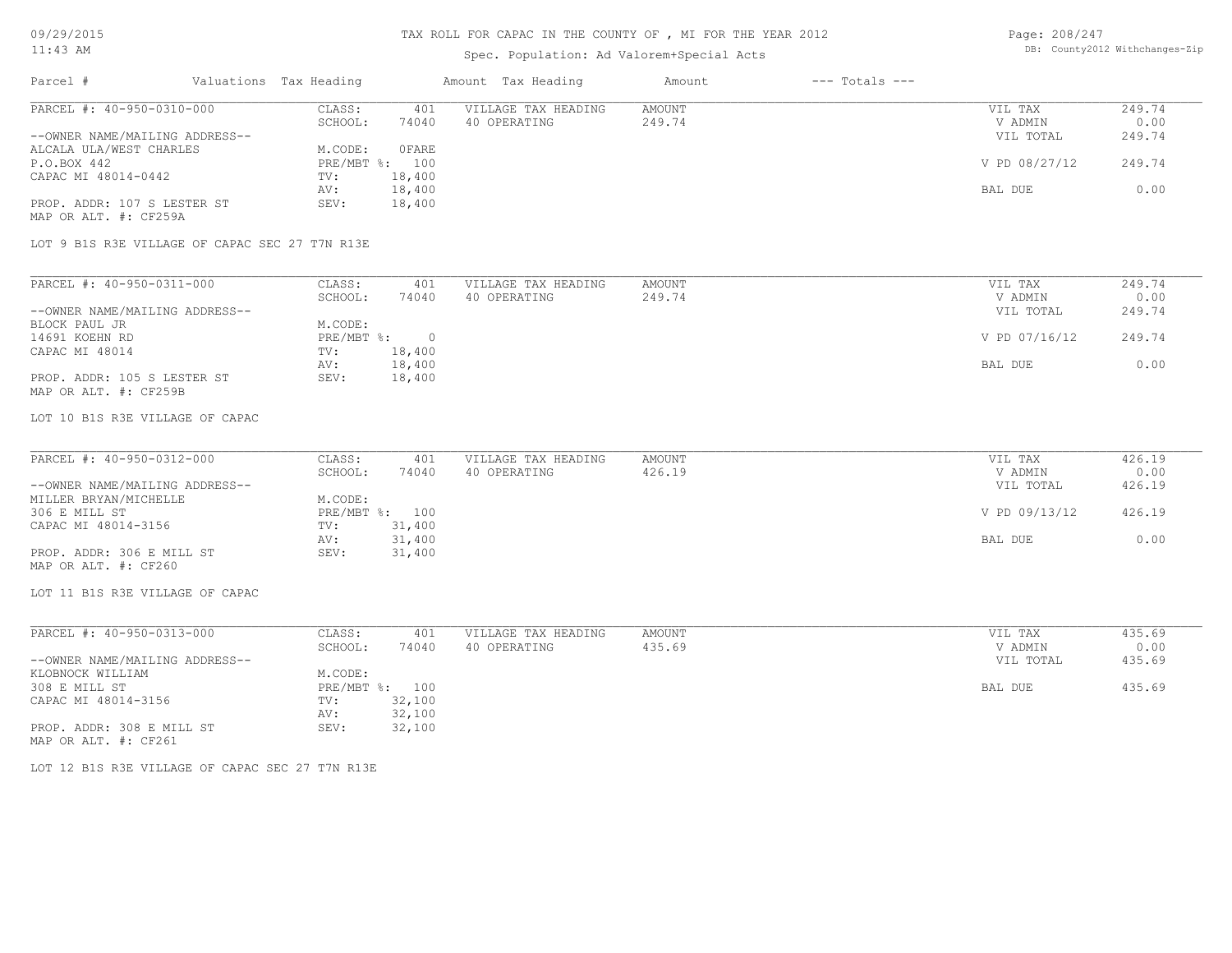### Spec. Population: Ad Valorem+Special Acts

Page: 209/247 DB: County2012 Withchanges-Zip

| Parcel #                       | Valuations Tax Heading |        | Amount Tax Heading  | Amount | $---$ Totals $---$ |           |        |
|--------------------------------|------------------------|--------|---------------------|--------|--------------------|-----------|--------|
| PARCEL #: 40-950-0314-000      | CLASS:                 | 401    | VILLAGE TAX HEADING | AMOUNT |                    | VIL TAX   | 506.27 |
|                                | SCHOOL:                | 74040  | 40 OPERATING        | 506.27 |                    | V ADMIN   | 0.00   |
| --OWNER NAME/MAILING ADDRESS-- |                        |        |                     |        |                    | VIL TOTAL | 506.27 |
| CZAP ROGER/ELIZABETH           | M.CODE:                |        |                     |        |                    |           |        |
| PO BOX 176                     | PRE/MBT %: 100         |        |                     |        |                    | BAL DUE   | 506.27 |
| 200 S MAIN ST                  | TV:                    | 37,300 |                     |        |                    |           |        |
| CAPAC MI 48014-0176            | AV:                    | 37,300 |                     |        |                    |           |        |
|                                | SEV:                   | 37,300 |                     |        |                    |           |        |
| PROP. ADDR: 200 S MAIN ST      |                        |        |                     |        |                    |           |        |

MAP OR ALT. #: CF262

LOT 1 EXC S 5 FT B2S R1E VILLAGE OF CAPAC SEC 27 T7N R13E

| PARCEL #: 40-950-0315-000                    | CLASS:     | 401    | VILLAGE TAX HEADING | AMOUNT | VIL TAX       | 670.50 |
|----------------------------------------------|------------|--------|---------------------|--------|---------------|--------|
|                                              | SCHOOL:    | 74040  | 40 OPERATING        | 670.50 | V ADMIN       | 0.00   |
| --OWNER NAME/MAILING ADDRESS--               |            |        |                     |        | VIL TOTAL     | 670.50 |
| LANG CARL                                    | M.CODE:    |        |                     |        |               |        |
| 202 S MAIN ST                                | PRE/MBT %: | 100    |                     |        | V PD 08/31/12 | 670.50 |
| CAPAC MI 48014-3716                          | TV:        | 49,400 |                     |        |               |        |
|                                              | AV:        | 49,400 |                     |        | BAL DUE       | 0.00   |
| PROP. ADDR: 202 S MAIN ST                    | SEV:       | 49,400 |                     |        |               |        |
| $\cdots$ $\cdots$ $\cdots$ $\cdots$ $\cdots$ |            |        |                     |        |               |        |

MAP OR ALT. #: CF263

LOT 2 & S 5 FT OF LOT 1 B2S R1E VILLAGE OF CAPAC SEC 27 T7N R13E

| PARCEL #: 40-950-0316-000      | CLASS:  | 401            | VILLAGE TAX HEADING | AMOUNT | VIL TAX       | 595.85 |
|--------------------------------|---------|----------------|---------------------|--------|---------------|--------|
|                                | SCHOOL: | 74040          | 40 OPERATING        | 595.85 | V ADMIN       | 0.00   |
| --OWNER NAME/MAILING ADDRESS-- |         |                |                     |        | VIL TOTAL     | 595.85 |
| CLOR CHARLES/ DEANNA           | M.CODE: | CBSMT          |                     |        |               |        |
| 204 S MAIN ST                  |         | PRE/MBT %: 100 |                     |        | V PD 07/05/12 | 595.85 |
| CAPAC MI 48014-3716            | TV:     | 43,900         |                     |        |               |        |
|                                | AV:     | 43,900         |                     |        | BAL DUE       | 0.00   |
| PROP. ADDR: 204 S MAIN ST      | SEV:    | 43,900         |                     |        |               |        |
| MAP OR ALT. #: CF264           |         |                |                     |        |               |        |

R13E N 82.42 FT, TH W TO ST TH S 84.16 FT TO BEG. B2S R1E VILLAGE OF CAPAC SEC 27 T7N PART OF LOTS 3 & 4 BEG 177.44 FT N OF SW COR LOT 5, TH N 89 DEG 4 MIN E 150 FT, TH

| PARCEL #: 40-950-0317-000      | CLASS:       | 401    | VILLAGE TAX HEADING | AMOUNT | VIL TAX       | 441.12 |
|--------------------------------|--------------|--------|---------------------|--------|---------------|--------|
|                                | SCHOOL:      | 74040  | 40 OPERATING        | 441.12 | V ADMIN       | 0.00   |
| --OWNER NAME/MAILING ADDRESS-- |              |        |                     |        | VIL TOTAL     | 441.12 |
| CLOR CHARLES D                 | M.CODE:      |        |                     |        |               |        |
| CLOR DEANNA M                  | $PRE/MBT$ %: |        |                     |        | V PD 08/24/12 | 441.12 |
| 204 S MAIN ST                  | TV:          | 32,500 |                     |        |               |        |
| CAPAC MI 48014                 | AV:          | 32,500 |                     |        | BAL DUE       | 0.00   |
|                                | SEV:         | 32,500 |                     |        |               |        |
| PROP. ADDR: 206 S MAIN ST      |              |        |                     |        |               |        |

MAP OR ALT. #: CF265

R13E TH S 89 DEG 4 MIN W 150 FT, TH S 55 FT TO BEG. B2S R1E VILLAGE OF CAPAC SEC 27 T7N PART LOT 4 BEG 122.44 FT N OF SW COR LOT 5, TH N 89 DEG 4 MIN E 150 FT, TH N 55 FT,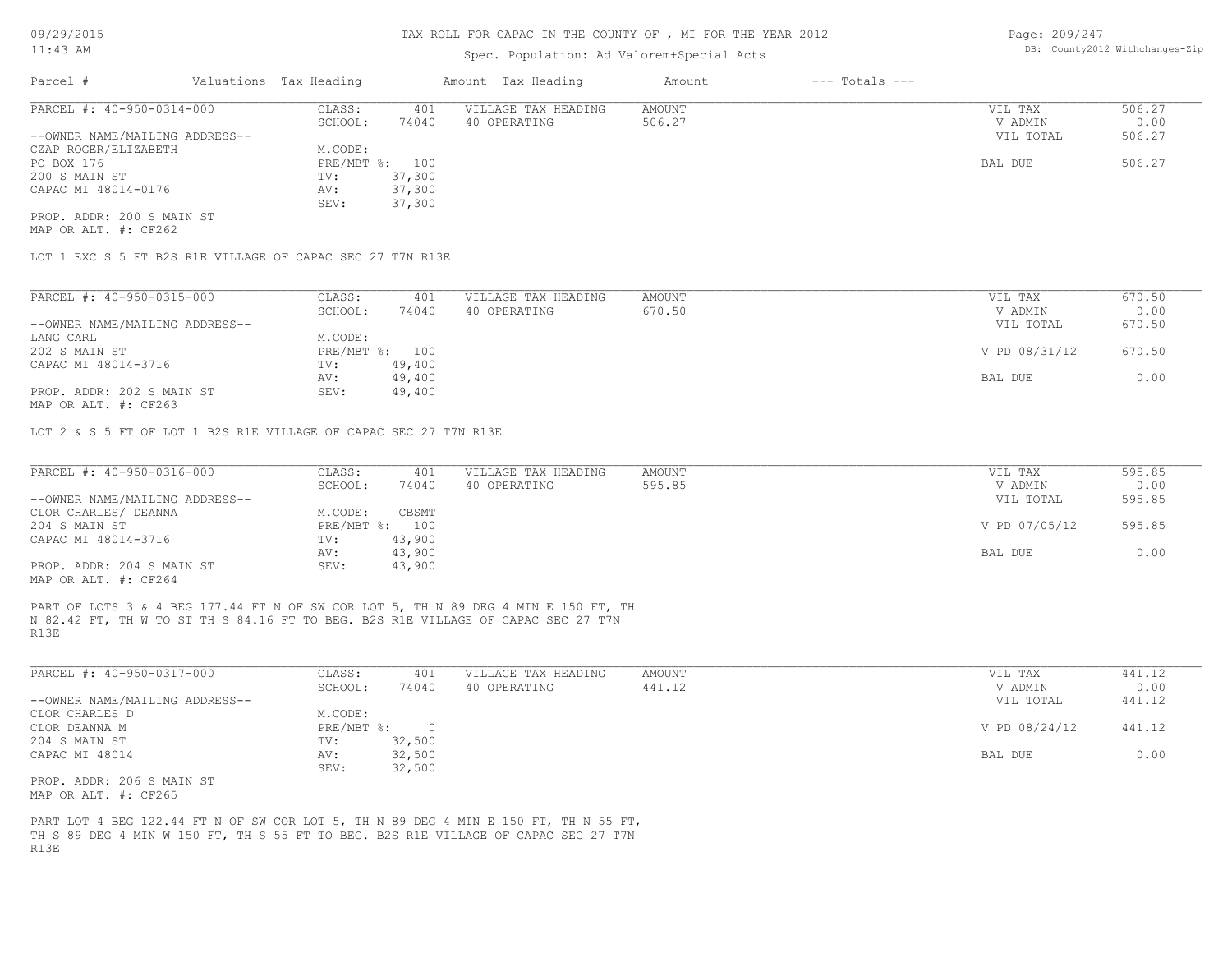09/29/2015

### TAX ROLL FOR CAPAC IN THE COUNTY OF , MI FOR THE YEAR 2012

| Page: 210/247 |                               |
|---------------|-------------------------------|
|               | DB: County2012 Withchanges-Zi |

| 09/29/2015                                        |                                             | TAX ROLL FOR CAPAC IN THE COUNTY OF , MI FOR THE YEAR ZUIZ |         |                                                                                                                                                                                    |                                |                    |               | Page: $\angle$ 10/24/ |  |  |
|---------------------------------------------------|---------------------------------------------|------------------------------------------------------------|---------|------------------------------------------------------------------------------------------------------------------------------------------------------------------------------------|--------------------------------|--------------------|---------------|-----------------------|--|--|
| $11:43$ AM                                        |                                             |                                                            |         |                                                                                                                                                                                    | DB: County2012 Withchanges-Zip |                    |               |                       |  |  |
| Parcel #                                          |                                             | Valuations Tax Heading                                     |         | Amount Tax Heading                                                                                                                                                                 | Amount                         | $---$ Totals $---$ |               |                       |  |  |
| PARCEL #: 40-950-0318-000                         |                                             | CLASS:                                                     | 401     | VILLAGE TAX HEADING                                                                                                                                                                | AMOUNT                         |                    | VIL TAX       | 370.54                |  |  |
|                                                   |                                             | SCHOOL:                                                    | 74040   | 40 OPERATING                                                                                                                                                                       | 370.54                         |                    | V ADMIN       | 0.00                  |  |  |
| --OWNER NAME/MAILING ADDRESS--                    |                                             |                                                            |         |                                                                                                                                                                                    |                                |                    | VIL TOTAL     | 370.54                |  |  |
| GEBBIE EDWARD M                                   |                                             | M.CODE:                                                    |         |                                                                                                                                                                                    |                                |                    |               |                       |  |  |
| P.O>BOX 445                                       |                                             | PRE/MBT %: 100                                             |         |                                                                                                                                                                                    |                                |                    | BAL DUE       | 370.54                |  |  |
| CAPAC MI 48014-0445                               |                                             | TV:                                                        | 27,300  |                                                                                                                                                                                    |                                |                    |               |                       |  |  |
|                                                   |                                             | AV:<br>SEV:                                                | 27,300  |                                                                                                                                                                                    |                                |                    |               |                       |  |  |
| PROP. ADDR: 208 S MAIN ST<br>MAP OR ALT. #: CF266 |                                             |                                                            | 27,300  |                                                                                                                                                                                    |                                |                    |               |                       |  |  |
|                                                   |                                             |                                                            |         | THAT PART OF LOTS 4 & 5 LYING S OF A LINE, BEG 122.44' N OF SW COR LOT 5, TH N89 <sup>a4'E</sup><br>150' EXC S 65.2' OF W 113' OF LOT 5 MEAS ALG & AT RT/ANG TO W LOT LINE B2S R1E |                                |                    |               |                       |  |  |
| VILLAGE OF CAPAC                                  |                                             |                                                            |         |                                                                                                                                                                                    |                                |                    |               |                       |  |  |
| PARCEL #: 40-950-0319-000                         |                                             | CLASS:                                                     | 401     | VILLAGE TAX HEADING                                                                                                                                                                | <b>AMOUNT</b>                  |                    | VIL TAX       | 293.17                |  |  |
|                                                   |                                             | SCHOOL:                                                    | 74040   | 40 OPERATING                                                                                                                                                                       | 293.17                         |                    | V ADMIN       | 0.00                  |  |  |
| --OWNER NAME/MAILING ADDRESS--                    |                                             |                                                            |         |                                                                                                                                                                                    |                                |                    | VIL TOTAL     | 293.17                |  |  |
| CLAY JANINE                                       |                                             | M.CODE:                                                    |         |                                                                                                                                                                                    |                                |                    |               |                       |  |  |
| 210 S MAIN ST                                     |                                             | PRE/MBT %: 100                                             |         |                                                                                                                                                                                    |                                |                    | V PD 08/20/12 | 293.17                |  |  |
| CAPAC MI 48014-3716                               |                                             | TV:                                                        | 21,600  |                                                                                                                                                                                    |                                |                    |               |                       |  |  |
|                                                   |                                             | AV:                                                        | 21,600  |                                                                                                                                                                                    |                                |                    | BAL DUE       | 0.00                  |  |  |
| PROP. ADDR: 210 S MAIN ST                         |                                             | SEV:                                                       | 21,600  |                                                                                                                                                                                    |                                |                    |               |                       |  |  |
| MAP OR ALT. #: CF267                              |                                             |                                                            |         |                                                                                                                                                                                    |                                |                    |               |                       |  |  |
|                                                   |                                             |                                                            |         | FR LOT 5 EXC E 37 FT & EXC PART N OF A LINE BEG 65.2 FT N OF SW COR LOT 5, TH E 113                                                                                                |                                |                    |               |                       |  |  |
|                                                   | FT B2S R1E VILLAGE OF CAPAC SEC 27 T7N R13E |                                                            |         |                                                                                                                                                                                    |                                |                    |               |                       |  |  |
| PARCEL #: 40-950-0320-000                         |                                             | CLASS:                                                     | 402     | VILLAGE TAX HEADING                                                                                                                                                                | AMOUNT                         |                    | VIL TAX       | 126.22                |  |  |
|                                                   |                                             | SCHOOL:                                                    | 74040   | 40 OPERATING                                                                                                                                                                       | 126.22                         |                    | V ADMIN       | 0.00                  |  |  |
| --OWNER NAME/MAILING ADDRESS--                    |                                             |                                                            |         |                                                                                                                                                                                    |                                |                    | VIL TOTAL     | 126.22                |  |  |
| <b>BURK JACK</b>                                  |                                             | M.CODE:                                                    |         |                                                                                                                                                                                    |                                |                    |               |                       |  |  |
| 9661 BRANDAN RD                                   |                                             | PRE/MBT %:                                                 | $\circ$ |                                                                                                                                                                                    |                                |                    | V PD 09/13/12 | 126.22                |  |  |
| AVOCA MI 48006                                    |                                             | TV:                                                        | 9,300   |                                                                                                                                                                                    |                                |                    |               |                       |  |  |
|                                                   |                                             | AV:                                                        | 9,300   |                                                                                                                                                                                    |                                |                    | BAL DUE       | 0.00                  |  |  |
| PROP. ADDR: S WALKER ST                           |                                             | SEV:                                                       | 9,300   |                                                                                                                                                                                    |                                |                    |               |                       |  |  |
| MAP OR ALT. #: CF268                              |                                             |                                                            |         |                                                                                                                                                                                    |                                |                    |               |                       |  |  |
|                                                   |                                             |                                                            |         | LOT 6 B2S R1E VILLAGE OF CAPAC SEC 27 T7N R13E PART OF LOT 6 B2S R1E VILLAGE OF                                                                                                    |                                |                    |               |                       |  |  |
|                                                   |                                             |                                                            |         | CAPAC BEING DESCRIBE PER QUITE TITLE JUDGEMENT AS: BEG AT SE COR OF LOT 6, TH N                                                                                                    |                                |                    |               |                       |  |  |
|                                                   |                                             |                                                            |         | 159.14' TH W 150', TH S ALONG W LINE OF LOT TO N LINE OF R.R. ROW, TH E'LY ALONG                                                                                                   |                                |                    |               |                       |  |  |
| ROW TO BEG                                        |                                             |                                                            |         |                                                                                                                                                                                    |                                |                    |               |                       |  |  |

| CLASS:  | 401    | VILLAGE TAX HEADING | AMOUNT | VIL TAX       | 548.34 |
|---------|--------|---------------------|--------|---------------|--------|
| SCHOOL: | 74040  | 40 OPERATING        | 548.34 | V ADMIN       | 0.00   |
|         |        |                     |        | VIL TOTAL     | 548.34 |
| M.CODE: | 00WBF  |                     |        |               |        |
|         | 100    |                     |        | V PD 08/30/12 | 548.34 |
| TV:     | 40,400 |                     |        |               |        |
| AV:     | 40,400 |                     |        | BAL DUE       | 0.00   |
| SEV:    | 40,400 |                     |        |               |        |
|         |        | PRE/MBT %:          |        |               |        |

 $\mathcal{L}_\mathcal{L} = \mathcal{L}_\mathcal{L} = \mathcal{L}_\mathcal{L} = \mathcal{L}_\mathcal{L} = \mathcal{L}_\mathcal{L} = \mathcal{L}_\mathcal{L} = \mathcal{L}_\mathcal{L} = \mathcal{L}_\mathcal{L} = \mathcal{L}_\mathcal{L} = \mathcal{L}_\mathcal{L} = \mathcal{L}_\mathcal{L} = \mathcal{L}_\mathcal{L} = \mathcal{L}_\mathcal{L} = \mathcal{L}_\mathcal{L} = \mathcal{L}_\mathcal{L} = \mathcal{L}_\mathcal{L} = \mathcal{L}_\mathcal{L}$ 

LOT 7 & S 13' OF LOT 8 B2S R1E VILLAGE OF CAPAC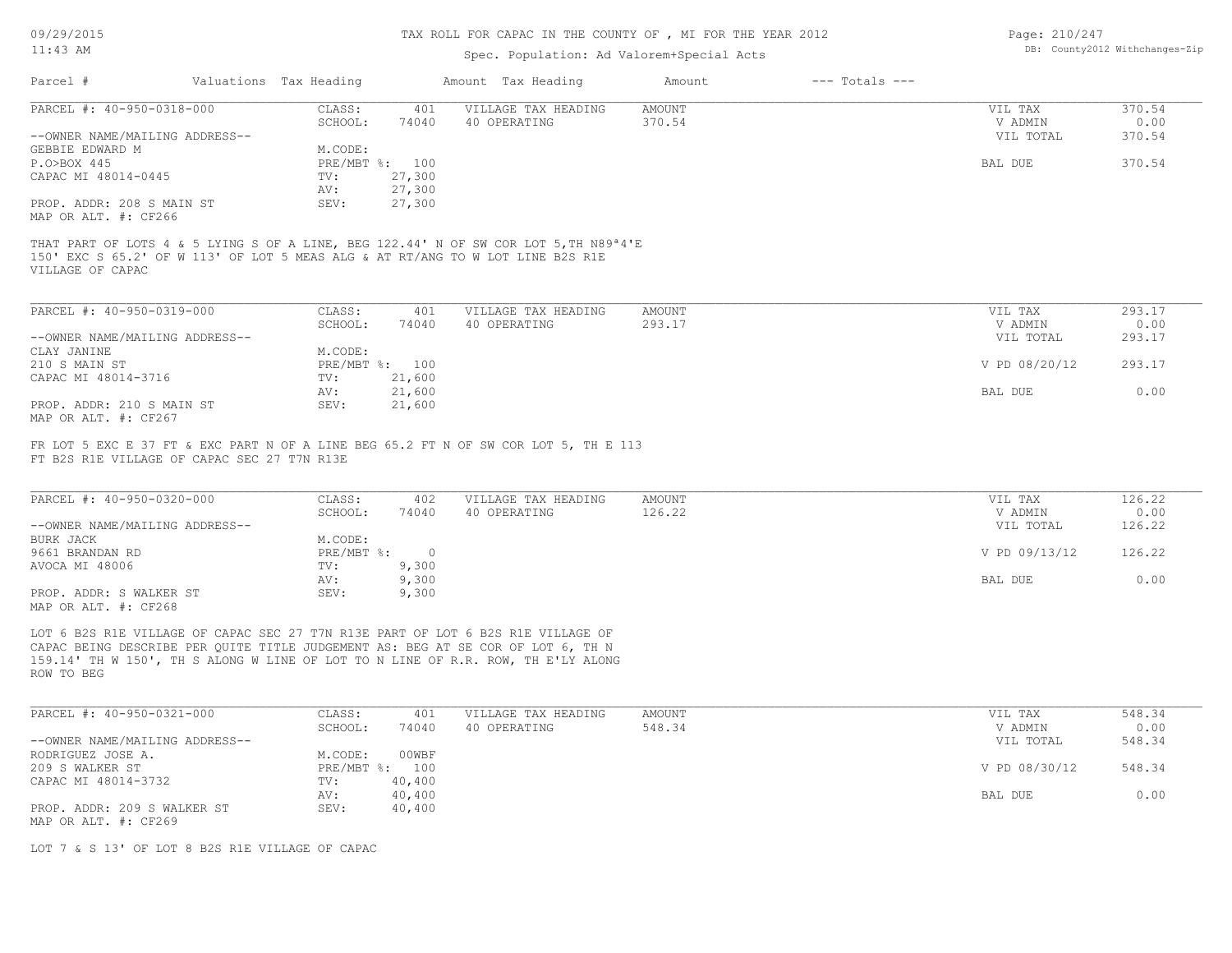## Spec. Population: Ad Valorem+Special Acts

| Page: 211/247 |                                |
|---------------|--------------------------------|
|               | DB: County2012 Withchanges-Zip |

| Parcel #                       | Valuations Tax Heading |        | Amount Tax Heading  | Amount | $---$ Totals $---$ |               |        |
|--------------------------------|------------------------|--------|---------------------|--------|--------------------|---------------|--------|
| PARCEL #: 40-950-0322-000      | CLASS:                 | 401    | VILLAGE TAX HEADING | AMOUNT |                    | VIL TAX       | 404.47 |
|                                | SCHOOL:                | 74040  | 40 OPERATING        | 404.47 |                    | V ADMIN       | 0.00   |
| --OWNER NAME/MAILING ADDRESS-- |                        |        |                     |        |                    | VIL TOTAL     | 404.47 |
| TAYLOR MARK/THELMA             | M.CODE:                |        |                     |        |                    |               |        |
| 207 S WALKER ST                | PRE/MBT %: 100         |        |                     |        |                    | V PD 08/24/12 | 404.47 |
| CAPAC MI 48014-3732            | TV:                    | 29,800 |                     |        |                    |               |        |
|                                | AV:                    | 29,800 |                     |        |                    | BAL DUE       | 0.00   |
| PROP. ADDR: 207 S WALKER ST    | SEV:                   | 29,800 |                     |        |                    |               |        |
| MAP OR ALT. #: CF270           |                        |        |                     |        |                    |               |        |

N62' OF LOT 8 B2S R1E VILLAGE OF CAPAC

| PARCEL #: 40-950-0323-000      | CLASS:  | 401            | VILLAGE TAX HEADING | AMOUNT | VIL TAX       | 424.83 |
|--------------------------------|---------|----------------|---------------------|--------|---------------|--------|
|                                | SCHOOL: | 74040          | 40 OPERATING        | 424.83 | V ADMIN       | 0.00   |
| --OWNER NAME/MAILING ADDRESS-- |         |                |                     |        | VIL TOTAL     | 424.83 |
| ASSELEN WOODROW ET-AL          | M.CODE: |                |                     |        |               |        |
| 205 S WALKER ST                |         | PRE/MBT %: 100 |                     |        | V PD 08/09/12 | 424.83 |
| CAPAC MI 48014-3732            | TV:     | 31,300         |                     |        |               |        |
|                                | AV:     | 31,300         |                     |        | BAL DUE       | 0.00   |
| PROP. ADDR: 205 S WALKER ST    | SEV:    | 31,300         |                     |        |               |        |
| MAP OR ALT. #: CF271           |         |                |                     |        |               |        |

LOT 9 B2S R1E VILLAGE OF CAPAC SEC 27 T7N R13E

| PARCEL #: 40-950-0324-000      | CLASS:  | 401            | VILLAGE TAX HEADING | AMOUNT | VIL TAX       | 314.89 |
|--------------------------------|---------|----------------|---------------------|--------|---------------|--------|
|                                | SCHOOL: | 74040          | 40 OPERATING        | 314.89 | V ADMIN       | 0.00   |
| --OWNER NAME/MAILING ADDRESS-- |         |                |                     |        | VIL TOTAL     | 314.89 |
| SCHOENBERG IRENE M             | M.CODE: |                |                     |        |               |        |
| SCHOENBERG BRIAN C             |         | PRE/MBT %: 100 |                     |        | V PD 08/27/12 | 314.89 |
| 203 S WALKER ST                | TV:     | 23,200         |                     |        |               |        |
| CAPAC MI 48014                 | AV:     | 23,200         |                     |        | BAL DUE       | 0.00   |
|                                | SEV:    | 23,200         |                     |        |               |        |
| PROP. ADDR: 203 S WALKER ST    |         |                |                     |        |               |        |

MAP OR ALT. #: CF272

E88 FT OF LOT 10 B2S R1E VILLAGE OF CAPAC SEC 27 T7N R13E

| PARCEL #: 40-950-0325-000      | CLASS:       | 401    | VILLAGE TAX HEADING | AMOUNT   | VIL TAX       | 1,573.35 |
|--------------------------------|--------------|--------|---------------------|----------|---------------|----------|
|                                | SCHOOL:      | 74040  | 40 OPERATING        | 240.24   | V ADMIN       | 0.00     |
| --OWNER NAME/MAILING ADDRESS-- |              |        | UTIL                | 1,333.11 | VIL TOTAL     | 1,573.35 |
| ROTTMAN JAMES                  | M.CODE:      | OFARE  |                     |          |               |          |
| P.O. BOX 583                   | $PRE/MBT$ %: | 100    |                     |          | V PD 08/27/12 | 240.24   |
| 106 E. MEIER ST.               | TV:          | 17,700 |                     |          |               |          |
| CAPAC MI 48014                 | AV:          | 17,700 |                     |          | BAL DUE       | 1,333.11 |
|                                | SEV:         | 17,700 |                     |          |               |          |
| PROP. ADDR: 106 E MEIER ST     |              |        |                     |          |               |          |

MAP OR ALT. #: CF273

LOT 10 EXC THE E 88 FT B2S R1E VILLAGE OF CAPAC SEC 27 T7N R13E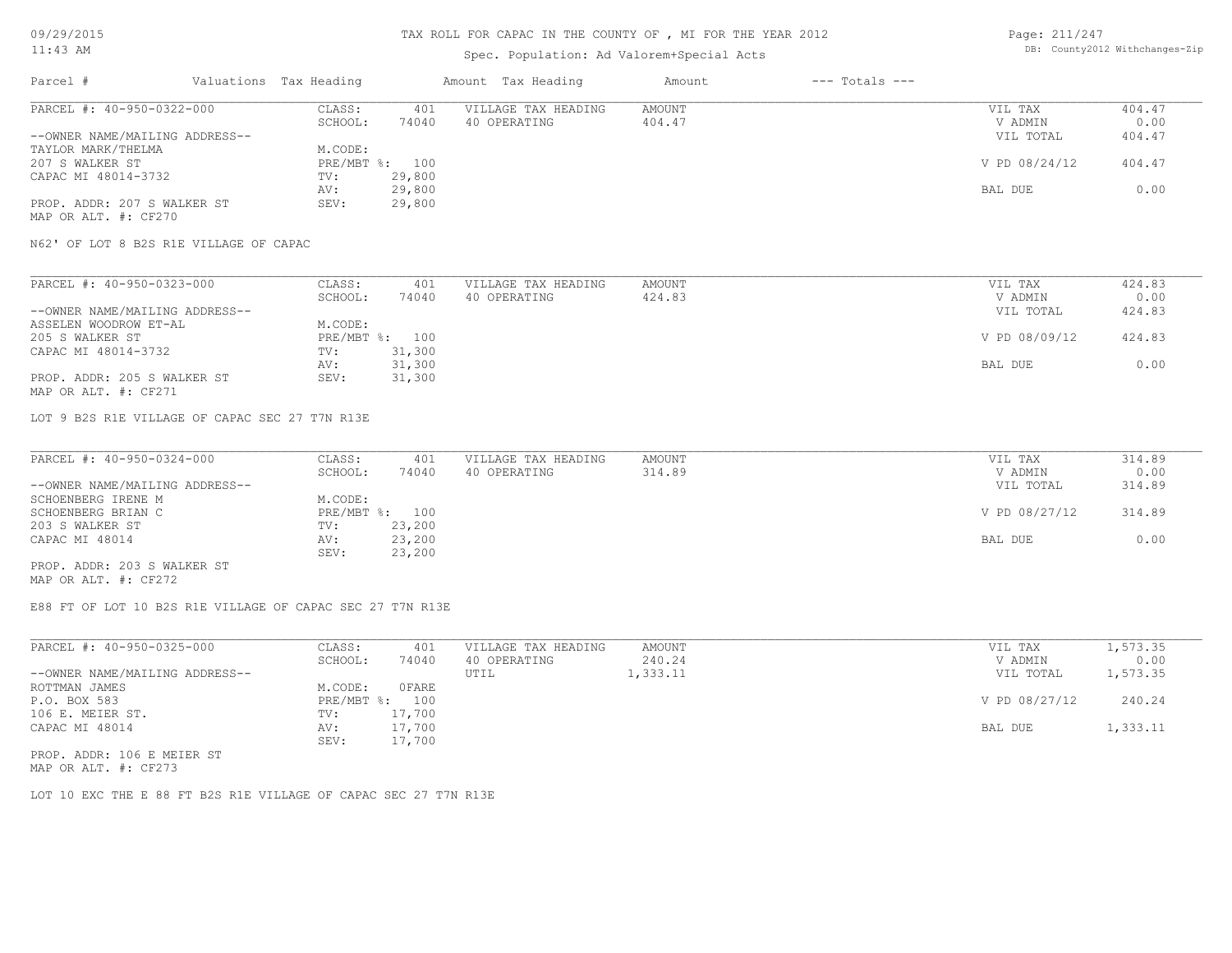### TAX ROLL FOR CAPAC IN THE COUNTY OF , MI FOR THE YEAR 2012

## Spec. Population: Ad Valorem+Special Acts

Page: 212/247 DB: County2012 Withchanges-Zip

| Parcel #                       | Valuations Tax Heading |        | Amount Tax Heading  | Amount | $---$ Totals $---$ |               |        |
|--------------------------------|------------------------|--------|---------------------|--------|--------------------|---------------|--------|
| PARCEL #: 40-950-0326-000      | CLASS:                 | 401    | VILLAGE TAX HEADING | AMOUNT |                    | VIL TAX       | 584.99 |
|                                | SCHOOL:                | 74040  | 40 OPERATING        | 584.99 |                    | V ADMIN       | 0.00   |
| --OWNER NAME/MAILING ADDRESS-- |                        |        |                     |        |                    | VIL TOTAL     | 584.99 |
| KEGLER JOHNATHON               | M.CODE:                |        |                     |        |                    |               |        |
| P.O.BOX 625                    | PRE/MBT %: 100         |        |                     |        |                    | V PD 08/09/12 | 584.99 |
| CAPAC MI 48014                 | TV:                    | 43,100 |                     |        |                    |               |        |
|                                | AV:                    | 43,100 |                     |        |                    | BAL DUE       | 0.00   |
| PROP. ADDR: 202 S WALKER ST    | SEV:                   | 43,100 |                     |        |                    |               |        |
| MAP OR ALT. #: CF274A          |                        |        |                     |        |                    |               |        |

LOT 1 B2S R2E VILLAGE OF CAPAC SEC 27 T7N R13E

| PARCEL #: 40-950-0327-000      | CLASS:  | 401            | VILLAGE TAX HEADING | AMOUNT | VIL TAX       | 391.74 |
|--------------------------------|---------|----------------|---------------------|--------|---------------|--------|
|                                | SCHOOL: | 74040          | 40 OPERATING        | 391.74 | V ADMIN       | 0.00   |
| --OWNER NAME/MAILING ADDRESS-- |         |                |                     |        | VIL TOTAL     | 391.74 |
| POTTER RYAN B                  | M.CODE: | 00WBF          |                     |        |               |        |
| 204 S WALKER ST                |         | PRE/MBT %: 100 |                     |        | V PD 08/30/12 | 391.74 |
| CAPAC MI 48014-3731            | TV:     | 28,862         |                     |        |               |        |
|                                | AV:     | 32,700         |                     |        | BAL DUE       | 0.00   |
| PROP. ADDR: 204 S WALKER ST    | SEV:    | 32,700         |                     |        |               |        |
| MAP OR ALT. #: CF274B          |         |                |                     |        |               |        |

LOT 2 B2S R2E VILLAGE OF CAPAC SEC 27 T7N R13E

| PARCEL #: 40-950-0328-000      | CLASS:  | 401            | VILLAGE TAX HEADING | AMOUNT | VIL TAX       | 451.98 |
|--------------------------------|---------|----------------|---------------------|--------|---------------|--------|
|                                | SCHOOL: | 74040          | 40 OPERATING        | 451.98 | V ADMIN       | 0.00   |
| --OWNER NAME/MAILING ADDRESS-- |         |                |                     |        | VIL TOTAL     | 451.98 |
| ROJAS SATIAGO / MARIA          | M.CODE: |                |                     |        |               |        |
| 206 S WALKER ST                |         | PRE/MBT %: 100 |                     |        | V PD 08/14/12 | 451.98 |
| CAPAC MI 48014-3731            | TV:     | 33,300         |                     |        |               |        |
|                                | AV:     | 33,300         |                     |        | BAL DUE       | 0.00   |
| PROP. ADDR: 206 S WALKER ST    | SEV:    | 33,300         |                     |        |               |        |
| MAP OR ALT. #: CF275           |         |                |                     |        |               |        |

LOT 3 B2S R2E VILLAGE OF CAPAC SEC 27 T7N R13E

| PARCEL #: 40-950-0329-000      | CLASS:     | 401    | VILLAGE TAX HEADING | AMOUNT | VIL TAX       | 351.92 |
|--------------------------------|------------|--------|---------------------|--------|---------------|--------|
|                                | SCHOOL:    | 74040  | 40 OPERATING        | 351.92 | V ADMIN       | 0.00   |
| --OWNER NAME/MAILING ADDRESS-- |            |        |                     |        | VIL TOTAL     | 351.92 |
| BIEGANOWSKI DAVID              | M.CODE:    |        |                     |        |               |        |
| 16093 IMLAY CITY RD            | PRE/MBT %: |        |                     |        | V PD 08/14/12 | 351.92 |
| CAPAC MI 48014                 | TV:        | 25,928 |                     |        |               |        |
|                                | AV:        | 31,500 |                     |        | BAL DUE       | 0.00   |
| PROP. ADDR: 210 S WALKER ST    | SEV:       | 31,500 |                     |        |               |        |
| MAP OR ALT. #: CF276A1         |            |        |                     |        |               |        |

LOT 4 BLK 2 S R2E VILLAGE OF CAPAC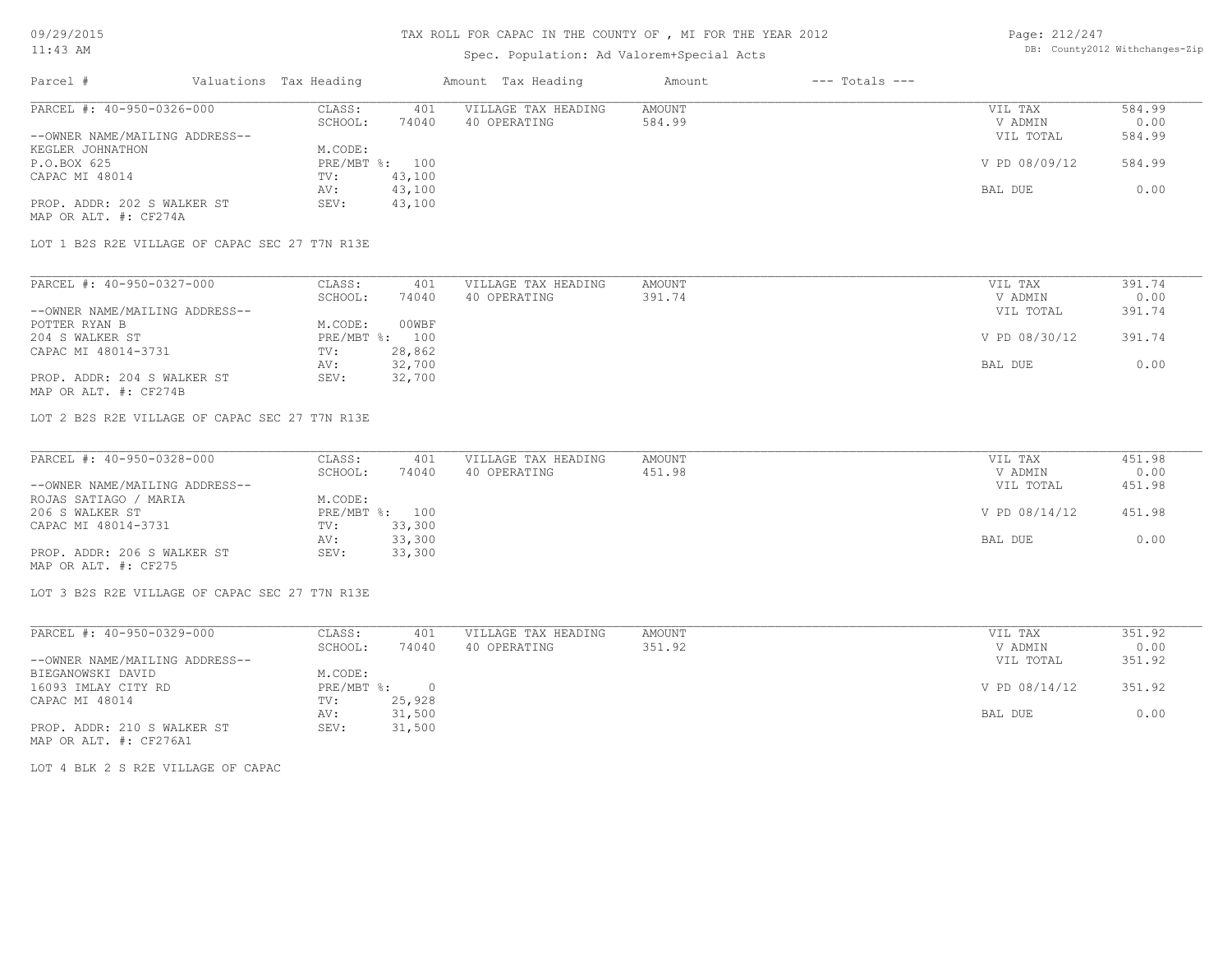## TAX ROLL FOR CAPAC IN THE COUNTY OF , MI FOR THE YEAR 2012

## Spec. Population: Ad Valorem+Special Acts

Page: 213/247 DB: County2012 Withchanges-Zip

| Parcel #                       | Valuations Tax Heading |        | Amount Tax Heading  | Amount | $---$ Totals $---$ |               |        |
|--------------------------------|------------------------|--------|---------------------|--------|--------------------|---------------|--------|
| PARCEL #: 40-950-0329-250      | CLASS:                 | 401    | VILLAGE TAX HEADING | AMOUNT |                    | VIL TAX       | 332.55 |
|                                | SCHOOL:                | 74040  | 40 OPERATING        | 332.55 |                    | V ADMIN       | 0.00   |
| --OWNER NAME/MAILING ADDRESS-- |                        |        |                     |        |                    | VIL TOTAL     | 332.55 |
| KONING DONALD/DEBORAH          | M.CODE:                |        |                     |        |                    |               |        |
| 7270 MARTIN RD.                | PRE/MBT %:             |        |                     |        |                    | V PD 07/30/12 | 332.55 |
| IMLAY CITY MI 48444            | TV:                    | 24,501 |                     |        |                    |               |        |
|                                | AV:                    | 35,600 |                     |        |                    | BAL DUE       | 0.00   |
| PROP. ADDR: 208 S WALKER ST    | SEV:                   | 35,600 |                     |        |                    |               |        |
| MAP OR ALT. #: CF276A2         |                        |        |                     |        |                    |               |        |

LOTS 5 & 6 BLK B2 S R2E VILLAGE OF CAPAC

| PARCEL #: 40-950-0330-000      | CLASS:     | 401    | VILLAGE TAX HEADING | AMOUNT | VIL TAX       | 144.14 |
|--------------------------------|------------|--------|---------------------|--------|---------------|--------|
|                                | SCHOOL:    | 74040  | 40 OPERATING        | 144.14 | V ADMIN       | 0.00   |
| --OWNER NAME/MAILING ADDRESS-- |            |        |                     |        | VIL TOTAL     | 144.14 |
| GREEN HORIZON LAWN SPRAY CO    | M.CODE:    |        |                     |        |               |        |
| PO BOX 303                     | PRE/MBT %: |        |                     |        | V PD 08/24/12 | 144.14 |
| WASHINGTON MI 48094            | TV:        | 10,620 |                     |        |               |        |
|                                | AV:        | 24,800 |                     |        | BAL DUE       | 0.00   |
| PROP. ADDR: S HUNTER STREET    | SEV:       | 24,800 |                     |        |               |        |
|                                |            |        |                     |        |               |        |

MAP OR ALT. #: CF276B

S50 FT OF LOT 8 & ALL OF FRAC LOT 7 B2S R2E VILLAGE OF CAPAC SEC 27 T7N R13E

| PARCEL #: 40-950-0331-000       | CLASS:     | 402    | VILLAGE TAX HEADING | AMOUNT | VIL TAX       | 95.11 |
|---------------------------------|------------|--------|---------------------|--------|---------------|-------|
|                                 | SCHOOL:    | 74040  | 40 OPERATING        | 95.11  | V ADMIN       | 0.00  |
| --OWNER NAME/MAILING ADDRESS--  |            |        |                     |        | VIL TOTAL     | 95.11 |
| GREEN HORIZON LAWN SPRAY CO     | M.CODE:    |        |                     |        |               |       |
| PO BOX 303                      | PRE/MBT %: |        |                     |        | V PD 08/24/12 | 95.11 |
| WASHINGTON MI 48094             | TV:        | 7,008  |                     |        |               |       |
|                                 | AV:        | 14,000 |                     |        | BAL DUE       | 0.00  |
| PROP. ADDR: 215 S HUNTER STREET | SEV:       | 14,000 |                     |        |               |       |
| MAP OR ALT. #: CF276C           |            |        |                     |        |               |       |

LOTS 8 & 9 EXC S 50 FT OF LOT 8 B2S R2E VILLAGE OF CAPAC SEC 27 T7N R13E

| PARCEL #: 40-950-0332-000                                                                                                                          | CLASS:     | 401    | VILLAGE TAX HEADING | AMOUNT | VIL TAX       | 392.25 |
|----------------------------------------------------------------------------------------------------------------------------------------------------|------------|--------|---------------------|--------|---------------|--------|
|                                                                                                                                                    | SCHOOL:    | 74040  | 40 OPERATING        | 392.25 | V ADMIN       | 0.00   |
| --OWNER NAME/MAILING ADDRESS--                                                                                                                     |            |        |                     |        | VIL TOTAL     | 392.25 |
| ROJAS LUIS D/JULIE                                                                                                                                 | M.CODE:    | 00WBF  |                     |        |               |        |
| 205 S HUNTER ST                                                                                                                                    | PRE/MBT %: | 100    |                     |        | V PD 08/30/12 | 392.25 |
| CAPAC MI 48014-3709                                                                                                                                | TV:        | 28,900 |                     |        |               |        |
|                                                                                                                                                    | AV:        | 28,900 |                     |        | BAL DUE       | 0.00   |
| PROP. ADDR: 205 S HUNTER STREET<br>the contract of the contract of the contract of the contract of the contract of the contract of the contract of | SEV:       | 28,900 |                     |        |               |        |

MAP OR ALT. #: CF276D

LOT 10 B2S R2E VILLAGE OF CAPAC SEC 27 T7N R13E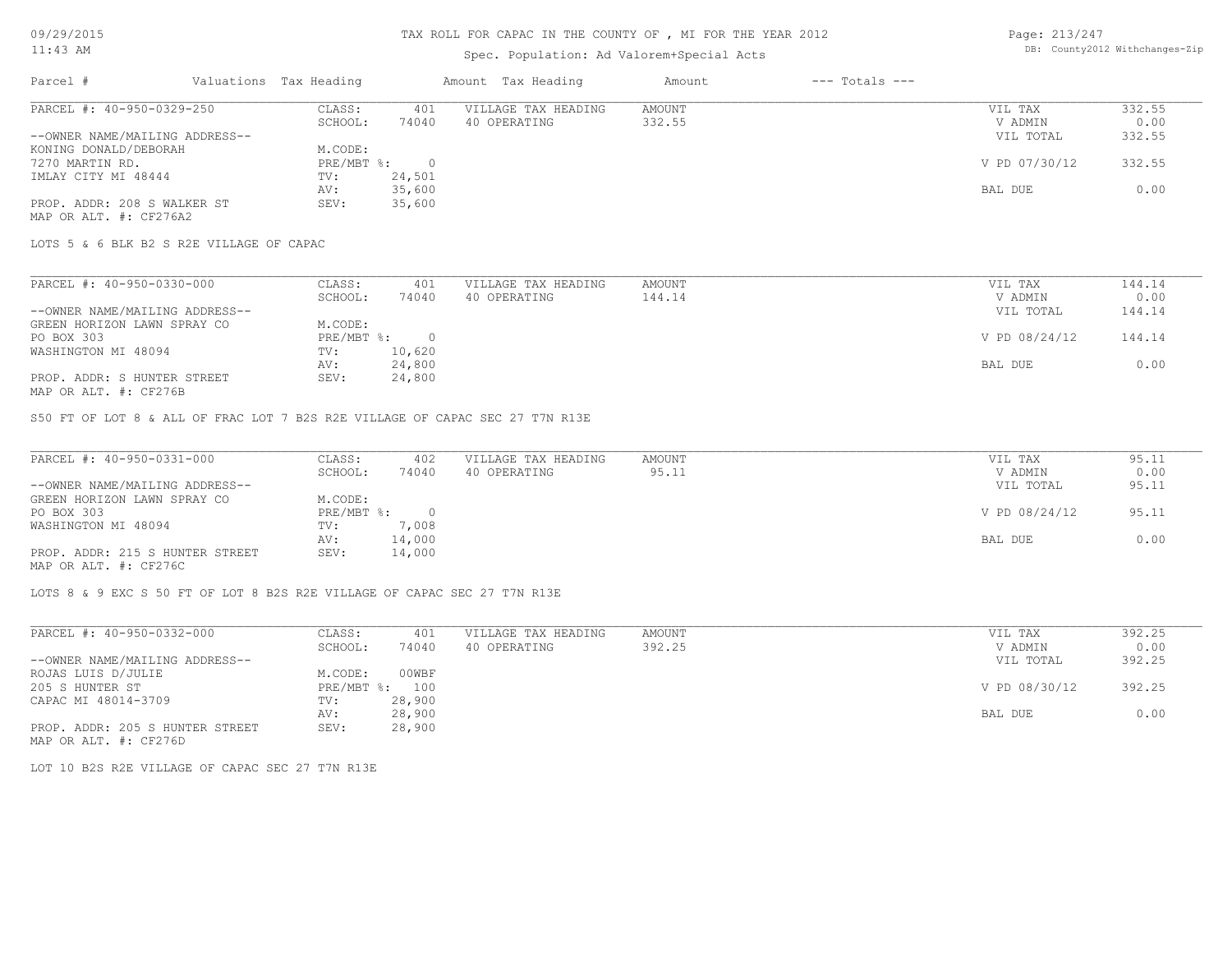| 09/29/2015                                              |                        |                | TAX ROLL FOR CAPAC IN THE COUNTY OF , MI FOR THE YEAR 2012                          |               |                    | Page: 214/247 |                                |
|---------------------------------------------------------|------------------------|----------------|-------------------------------------------------------------------------------------|---------------|--------------------|---------------|--------------------------------|
| $11:43$ AM                                              |                        |                | Spec. Population: Ad Valorem+Special Acts                                           |               |                    |               | DB: County2012 Withchanges-Zip |
| Parcel #                                                | Valuations Tax Heading |                | Amount Tax Heading                                                                  | Amount        | $---$ Totals $---$ |               |                                |
| PARCEL #: 40-950-0333-000                               | CLASS:                 | 401            | VILLAGE TAX HEADING                                                                 | <b>AMOUNT</b> |                    | VIL TAX       | 400.40                         |
|                                                         | SCHOOL:                | 74040          | 40 OPERATING                                                                        | 400.40        |                    | V ADMIN       | 0.00                           |
| --OWNER NAME/MAILING ADDRESS--                          |                        |                |                                                                                     |               |                    | VIL TOTAL     | 400.40                         |
| RAHM ANNETTE/KEVIN E. STRICKLAND                        | M.CODE:                | <b>OFARE</b>   |                                                                                     |               |                    |               |                                |
| 203 S HUNTER ST                                         | PRE/MBT %: 100         |                |                                                                                     |               |                    | V PD 08/27/12 | 400.40                         |
| CAPAC MI 48014                                          | TV:                    | 29,500         |                                                                                     |               |                    |               |                                |
|                                                         | AV:                    | 29,500         |                                                                                     |               |                    | BAL DUE       | 0.00                           |
| PROP. ADDR: 203 S HUNTER STREET<br>MAP OR ALT. #: CF277 | SEV:                   | 29,500         |                                                                                     |               |                    |               |                                |
| LOT 11 B2S R2E VILLAGE OF CAPAC SEC 27 T7N R13E         |                        |                |                                                                                     |               |                    |               |                                |
|                                                         |                        |                |                                                                                     |               |                    |               |                                |
| PARCEL #: 40-950-0334-000                               | CLASS:                 | 401            | VILLAGE TAX HEADING                                                                 | <b>AMOUNT</b> |                    | VIL TAX       | 389.68                         |
|                                                         | SCHOOL:                | 74040          | 40 OPERATING                                                                        | 389.68        |                    | V ADMIN       | 0.00                           |
| --OWNER NAME/MAILING ADDRESS--                          |                        |                |                                                                                     |               |                    | VIL TOTAL     | 389.68                         |
| FOCUS REAL ESTATE LLC                                   | M.CODE:                |                |                                                                                     |               |                    |               |                                |
| 2046 WASHPENAW AVE                                      | PRE/MBT %:             | $\overline{0}$ |                                                                                     |               |                    | V PD 07/30/12 | 389.68                         |
| YPSILANTI MI 48197                                      | TV:                    | 28,710         |                                                                                     |               |                    |               |                                |
|                                                         | AV:                    | 34,500         |                                                                                     |               |                    | BAL DUE       | 0.00                           |
| PROP. ADDR: 201 S HUNTER STREET                         | SEV:                   | 34,500         |                                                                                     |               |                    |               |                                |
| MAP OR ALT. #: CF278                                    |                        |                |                                                                                     |               |                    |               |                                |
| LOT 12 B2S R2E VILLAGE OF CAPAC SEC 27 T7N R13E         |                        |                |                                                                                     |               |                    |               |                                |
|                                                         |                        |                |                                                                                     |               |                    |               |                                |
| PARCEL #: 40-950-0335-000                               | CLASS:                 | 401            | VILLAGE TAX HEADING                                                                 | <b>AMOUNT</b> |                    | VIL TAX       | 458.76                         |
|                                                         | SCHOOL:                | 74040          | 40 OPERATING                                                                        | 458.76        |                    | V ADMIN       | 0.00                           |
| --OWNER NAME/MAILING ADDRESS--                          |                        |                |                                                                                     |               |                    | VIL TOTAL     | 458.76                         |
| MURPHY ELIZABETH                                        | M.CODE:                |                |                                                                                     |               |                    |               |                                |
| P.O. BOX 537                                            | PRE/MBT %: 100         |                |                                                                                     |               |                    | V PD 09/27/12 | 458.76                         |
| CAPAC MI 48014                                          | TV:                    | 33,800         |                                                                                     |               |                    |               |                                |
|                                                         | AV:                    | 33,800         |                                                                                     |               |                    | BAL DUE       | 0.00                           |
| PROP. ADDR: 202 S HUNTER STREET<br>MAP OR ALT. #: CF279 | SEV:                   | 33,800         |                                                                                     |               |                    |               |                                |
|                                                         |                        |                |                                                                                     |               |                    |               |                                |
| OF CAPAC SEC 27 T7N R13E                                |                        |                | THE N 75 FT OF THE W 160 FT OF PLATTED CEMETERY BLK, KNOWN AS LOT 1 B2S R3E VILLAGE |               |                    |               |                                |
| PARCEL #: 40-950-0336-000                               | CLASS:                 | 401            | VILLAGE TAX HEADING                                                                 | <b>AMOUNT</b> |                    | VIL TAX       | 386.83                         |
|                                                         | SCHOOL:                | 74040          | 40 OPERATING                                                                        | 386.83        |                    | V ADMIN       | 0.00                           |
| --OWNER NAME/MAILING ADDRESS--                          |                        |                |                                                                                     |               |                    | VIL TOTAL     | 386.83                         |
| SHEVROVICH DENNIS/CINDA                                 | M.CODE:                | <b>OFARE</b>   |                                                                                     |               |                    |               |                                |

MAP OR ALT. #: CF280 PROP. ADDR: 204 S HUNTER STREET SEV: 28,500 AV: 28,500 BAL DUE 0.00 CAPAC MI 48014 TV: 28,500 204 S HUNTER ST PRE/MBT %: 100 V PD 08/27/12 386.83

B2S R3E VILLAGE OF CAPAC SEC 27 T7N R13E THE S 75 FT OF THE N 150 FT OF THE W 160 FT OF PLATTED CEMETERY BLK, KNOWN AS LOT 2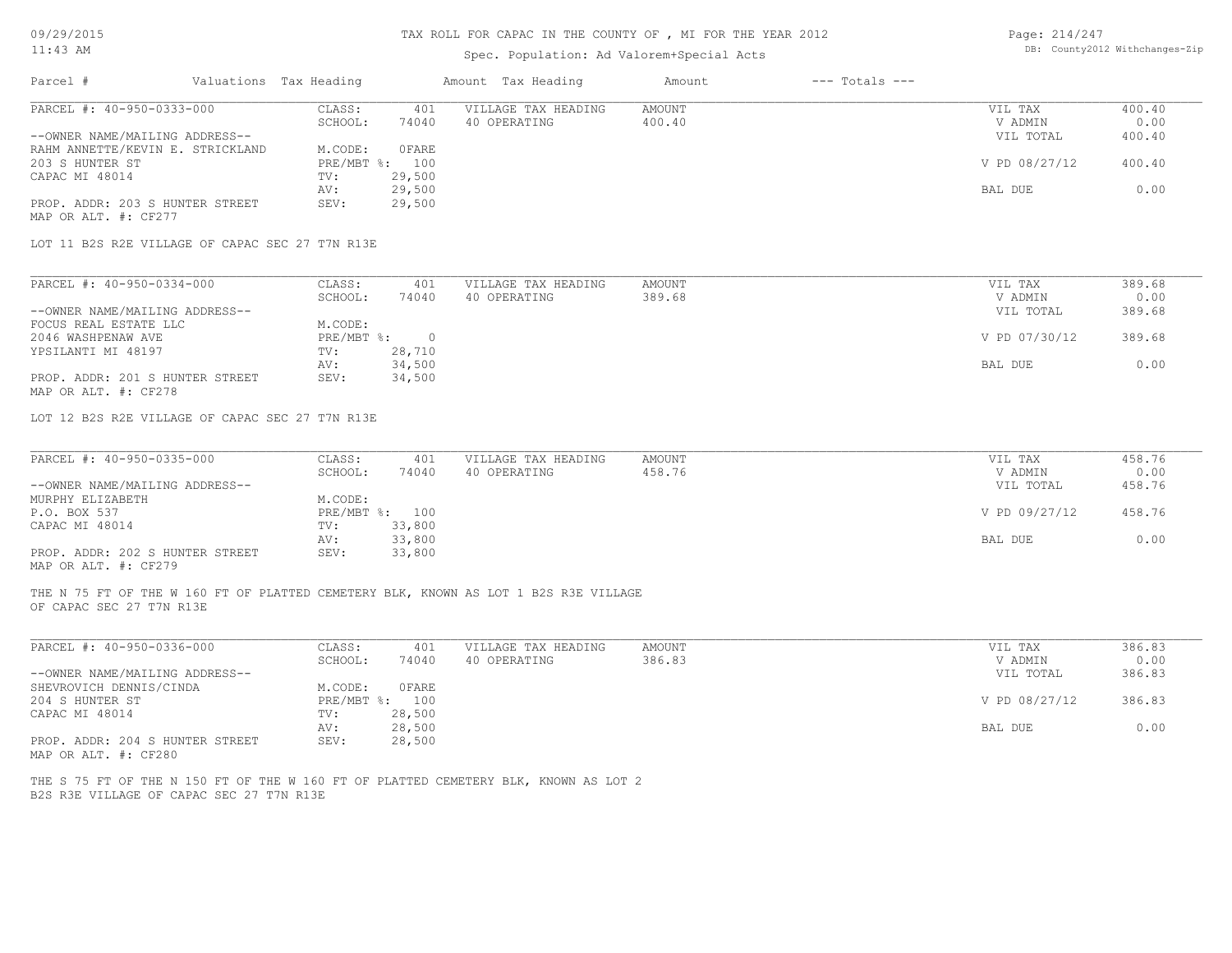09/29/2015

### TAX ROLL FOR CAPAC IN THE COUNTY OF , MI FOR THE YEAR 2012

| Page: 215/247 |                                |
|---------------|--------------------------------|
|               | DB: County2012 Withchanges-Zip |

| 11:43 AM                                                                                                                |                          | Spec. Population: Ad Valorem+Special Acts | DB: County2012 Withchanges-Zip |                    |               |        |
|-------------------------------------------------------------------------------------------------------------------------|--------------------------|-------------------------------------------|--------------------------------|--------------------|---------------|--------|
| Parcel #                                                                                                                | Valuations Tax Heading   | Amount Tax Heading                        | Amount                         | $---$ Totals $---$ |               |        |
| PARCEL #: 40-950-0337-000                                                                                               | CLASS:<br>401            | VILLAGE TAX HEADING                       | AMOUNT                         |                    | VIL TAX       | 366.47 |
|                                                                                                                         | SCHOOL:<br>74040         | 40 OPERATING                              | 366.47                         |                    | V ADMIN       | 0.00   |
| --OWNER NAME/MAILING ADDRESS--                                                                                          |                          |                                           |                                |                    | VIL TOTAL     | 366.47 |
| SOWDEN, JOSEPH/SHERRY A.                                                                                                | M.CODE:<br>CBSMT         |                                           |                                |                    |               |        |
| 206 S HUNTER ST                                                                                                         | PRE/MBT %: 100<br>27,000 |                                           |                                |                    | V PD 07/05/12 | 366.47 |
| CAPAC MI 48014-3708                                                                                                     | TV:<br>27,000<br>AV:     |                                           |                                |                    | BAL DUE       | 0.00   |
| PROP. ADDR: 206 S HUNTER STREET                                                                                         | 27,000<br>SEV:           |                                           |                                |                    |               |        |
| MAP OR ALT. #: CF281                                                                                                    |                          |                                           |                                |                    |               |        |
|                                                                                                                         |                          |                                           |                                |                    |               |        |
| THE S 75 FT OF THE N 225 FT OF THE W 160 FT OF PLATTED CEMETERY BLK, KNOWN AS PART<br>OF LOT 3 B2S R3E VILLAGE OF CAPAC |                          |                                           |                                |                    |               |        |
| PARCEL #: 40-965-0001-000                                                                                               | CLASS:                   | 402<br>VILLAGE TAX HEADING                | AMOUNT                         |                    | VIL TAX       | 169.66 |
|                                                                                                                         | SCHOOL:<br>74040         | 40 OPERATING                              | 169.66                         |                    | V ADMIN       | 0.00   |
| --OWNER NAME/MAILING ADDRESS--                                                                                          |                          |                                           |                                |                    | VIL TOTAL     | 169.66 |
| HOMELAND DEVELOPMENT LLC                                                                                                | M.CODE:                  |                                           |                                |                    |               |        |
| 1337 CARILLON                                                                                                           | PRE/MBT %: 0             |                                           |                                |                    | BAL DUE       | 169.66 |
| BLOOMFIELD HILLS MI 48302                                                                                               | 12,500<br>TV:            |                                           |                                |                    |               |        |
|                                                                                                                         | 12,500<br>AV:            |                                           |                                |                    |               |        |
| PROP. ADDR: ORCHARD STREET<br>MAP OR ALT. #: 951/1150                                                                   | 12,500<br>SEV:           |                                           |                                |                    |               |        |
| UNIT 1 ORCHARD CREST CONDOMINIUM ST CLAIR CONDOMINIUM PLAN NO. 155 RECORDED IN<br>LIBER 1988 PAGES 815 TO 840           |                          |                                           |                                |                    |               |        |
| PARCEL #: 40-965-0002-000                                                                                               | CLASS:                   | 402<br>VILLAGE TAX HEADING                | <b>AMOUNT</b>                  |                    | VIL TAX       | 70.55  |
|                                                                                                                         | SCHOOL:<br>74040         | 40 OPERATING                              | 70.55                          |                    | V ADMIN       | 0.00   |
| --OWNER NAME/MAILING ADDRESS--                                                                                          |                          |                                           |                                |                    | VIL TOTAL     | 70.55  |
| HOMELAND DEVELOPMENT LLC                                                                                                | M.CODE:                  |                                           |                                |                    |               |        |
| 1337 CARILLON                                                                                                           | PRE/MBT %: 0             |                                           |                                |                    | BAL DUE       | 70.55  |
| BLOOMFIELD HILLS MI 48302                                                                                               | TV:<br>5,198<br>12,500   |                                           |                                |                    |               |        |
| PROP. ADDR: ORCHARD STREET                                                                                              | AV:<br>12,500<br>SEV:    |                                           |                                |                    |               |        |
| MAP OR ALT. #: 1151                                                                                                     |                          |                                           |                                |                    |               |        |
| UNIT 2 ORCHARD CREST CONDOMINIUM ST CLAIR CONDOMINIUM PLAN NO.155 RECORDED IN LIBER<br>1988 PAGES 815 TO 840            |                          |                                           |                                |                    |               |        |
| PARCEL #: 40-965-0003-000                                                                                               | CLASS:<br>402            | VILLAGE TAX HEADING                       | AMOUNT                         |                    | VIL TAX       | 70.55  |
|                                                                                                                         | SCHOOL:<br>74040         | 40 OPERATING                              | 70.55                          |                    | V ADMIN       | 0.00   |
| --OWNER NAME/MAILING ADDRESS--                                                                                          |                          |                                           |                                |                    | VIL TOTAL     | 70.55  |
| HOMELAND DEVELOPMENT LLC                                                                                                | M.CODE:                  |                                           |                                |                    |               |        |
| 1337 CARILLON                                                                                                           | PRE/MBT %: 0             |                                           |                                |                    | BAL DUE       | 70.55  |
| BLOOMFIELD HILLS MI 48302                                                                                               | TV:<br>5,198             |                                           |                                |                    |               |        |
|                                                                                                                         | 12,500<br>AV:            |                                           |                                |                    |               |        |
| PROP. ADDR: ORCHARD STREET<br>MAP OR ALT. #: 1152                                                                       | 12,500<br>SEV:           |                                           |                                |                    |               |        |
| UNIT 3 ORCHARD CREST CONDOMINIUM ST CLAIR CONDOMINIUM PLAN NO.155 RECORDED IN LIBER<br>1988 PAGES 815 TO 840            |                          |                                           |                                |                    |               |        |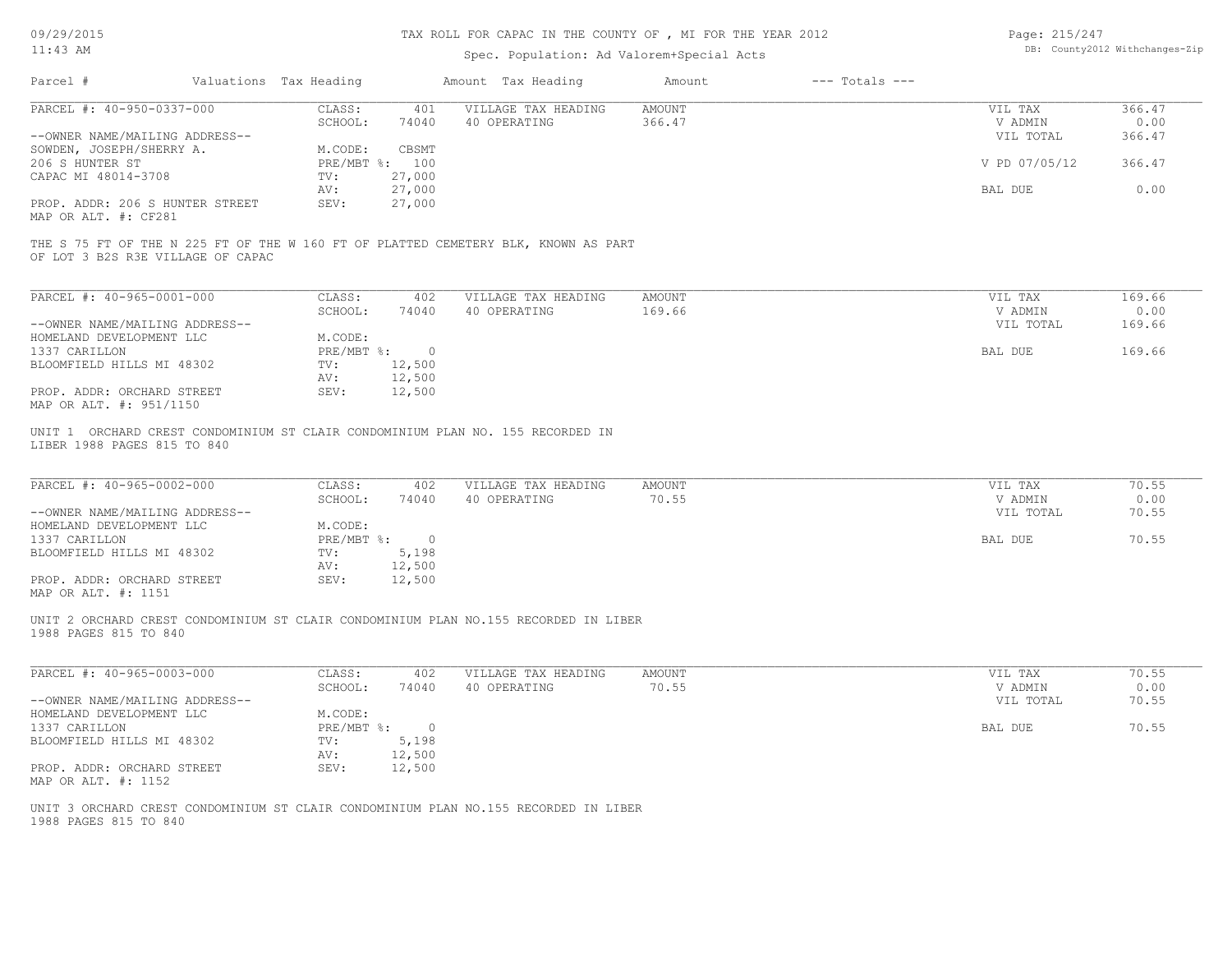## TAX ROLL FOR CAPAC IN THE COUNTY OF , MI FOR THE YEAR 2012

# Spec. Population: Ad Valorem+Special Acts

Page: 216/247 DB: County2012 Withchanges-Zip

|                                                          | Valuations Tax Heading |                          | Amount Tax Heading                                                             | Amount                  | $---$ Totals $---$ |                    |                |
|----------------------------------------------------------|------------------------|--------------------------|--------------------------------------------------------------------------------|-------------------------|--------------------|--------------------|----------------|
| PARCEL #: 40-965-0004-000                                | CLASS:                 | 402                      | VILLAGE TAX HEADING                                                            | AMOUNT                  |                    | VIL TAX            | 70.55          |
|                                                          | SCHOOL:                | 74040                    | 40 OPERATING                                                                   | 70.55                   |                    | V ADMIN            | 0.00           |
| --OWNER NAME/MAILING ADDRESS--                           |                        |                          |                                                                                |                         |                    | VIL TOTAL          | 70.55          |
| HOMELAND DEVELOPMENT LLC                                 | M.CODE:                |                          |                                                                                |                         |                    |                    |                |
| 1337 CARILLON<br>BLOOMFIELD HILLS MI 48302               | TV:                    | PRE/MBT %: 0<br>5,198    |                                                                                |                         |                    | BAL DUE            | 70.55          |
|                                                          | AV:                    | 12,500                   |                                                                                |                         |                    |                    |                |
| PROP. ADDR: ORCHARD STREET                               | SEV:                   | 12,500                   |                                                                                |                         |                    |                    |                |
| MAP OR ALT. #: CF1153                                    |                        |                          |                                                                                |                         |                    |                    |                |
|                                                          |                        |                          |                                                                                |                         |                    |                    |                |
| LIBER 1988 PAGES 815 TO 840                              |                        |                          | UNIT 4 ORCHARD CREST CONDOMINIUM ST CLAIR CONDOMINIUM PLAN NO. 155 RECORDED IN |                         |                    |                    |                |
| PARCEL #: 40-965-0005-000                                | CLASS:                 | 402                      | VILLAGE TAX HEADING                                                            | AMOUNT                  |                    | VIL TAX            | 70.64          |
|                                                          | SCHOOL:                | 74040                    | 40 OPERATING                                                                   | 70.64                   |                    | V ADMIN            | 0.00           |
| --OWNER NAME/MAILING ADDRESS--                           |                        |                          |                                                                                |                         |                    | VIL TOTAL          | 70.64          |
| HOMELAND DEVELOPMENT LLC                                 | M.CODE:                |                          |                                                                                |                         |                    |                    |                |
| 1337 CARILLON                                            |                        | PRE/MBT %: 0             |                                                                                |                         |                    | BAL DUE            | 70.64          |
| BLOOMFIELD HILLS MI 48302                                | TV:                    | 5,205                    |                                                                                |                         |                    |                    |                |
|                                                          | AV:                    | 12,500                   |                                                                                |                         |                    |                    |                |
| PROP. ADDR: ORCHARD STREET<br>MAP OR ALT. #: CF1154/1200 | SEV:                   | 12,500                   |                                                                                |                         |                    |                    |                |
| PARCEL #: 40-998-5000-000                                | CLASS:<br>SCHOOL:      | 210<br>74040             | VILLAGE TAX HEADING<br>40 OPERATING                                            | <b>AMOUNT</b><br>687.54 |                    | VIL TAX<br>V ADMIN | 687.54<br>0.00 |
| --OWNER NAME/MAILING ADDRESS--                           |                        |                          |                                                                                |                         |                    |                    |                |
|                                                          |                        |                          |                                                                                |                         |                    | VIL TOTAL          | 687.54         |
| CROWN CASTLE TOWERS 05 LLC                               | M.CODE:                |                          |                                                                                |                         |                    |                    |                |
| FKA: TRINITY WIRELESS TOWERS                             |                        | PRE/MBT %: 0             |                                                                                |                         |                    | V PD 08/14/12      | 687.54         |
| PMB 353                                                  | TV:                    | 50,655                   |                                                                                |                         |                    |                    |                |
| 4017 WASHINGTON ROAD                                     | AV:                    | 56,800                   |                                                                                |                         |                    | BAL DUE            | 0.00           |
| MCMURRAY PA 15317                                        | SEV:                   | 56,800                   |                                                                                |                         |                    |                    |                |
| PROP. ADDR: 750 E HILL STREET<br>MAP OR ALT. #:          |                        |                          |                                                                                |                         |                    |                    |                |
|                                                          |                        |                          |                                                                                |                         |                    |                    |                |
| PARCEL #: 40-998-5000-200                                | CLASS:                 | 210                      | VILLAGE TAX HEADING                                                            | <b>AMOUNT</b>           |                    | VIL TAX            | 430.26         |
|                                                          | SCHOOL:                | 74040                    | 40 OPERATING                                                                   | 430.26                  |                    | V ADMIN            | 0.00           |
| --OWNER NAME/MAILING ADDRESS--                           |                        |                          |                                                                                |                         |                    | VIL TOTAL          | 430.26         |
| OMNIPOINT HOLDINGS                                       | M.CODE:                |                          |                                                                                |                         |                    |                    |                |
| DBA T-MOBILE<br>12920 SE 38TH ST                         | $PRE/MBT$ %:<br>TV:    | $\overline{\phantom{0}}$ |                                                                                |                         |                    | V PD 08/24/12      | 430.26         |
| BELLEVUE WA 98006                                        | AV:                    | 31,700<br>31,700         |                                                                                |                         |                    | BAL DUE            | 0.00           |
|                                                          | SEV:                   | 31,700                   |                                                                                |                         |                    |                    |                |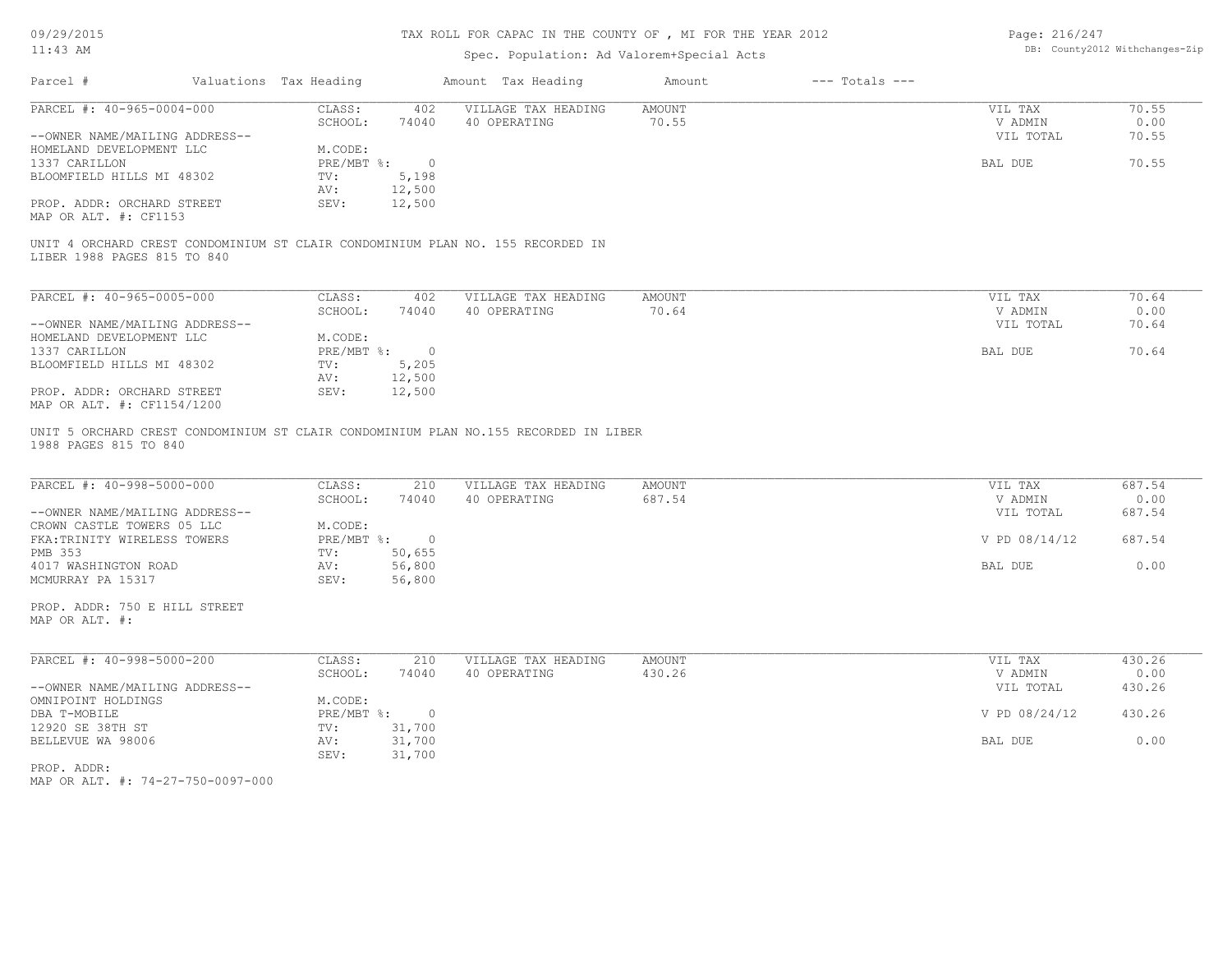#### TAX ROLL FOR CAPAC IN THE COUNTY OF , MI FOR THE YEAR 2012

Spec. Population: Ad Valorem+Special Acts

Page: 217/247 DB: County2012 Withchanges-Zip

| Parcel #                                                     | Valuations Tax Heading    |                | Amount Tax Heading                  | Amount                 | $---$ Totals $---$ |                      |               |
|--------------------------------------------------------------|---------------------------|----------------|-------------------------------------|------------------------|--------------------|----------------------|---------------|
| PARCEL #: 40-998-5002-004                                    | CLASS:<br>SCHOOL:         | 210<br>74040   | VILLAGE TAX HEADING<br>40 OPERATING | <b>AMOUNT</b><br>76.00 |                    | VIL TAX<br>V ADMIN   | 76.00<br>0.00 |
| --OWNER NAME/MAILING ADDRESS--<br>NEXTEL WEST CORP           | M.CODE:                   |                |                                     |                        |                    | VIL TOTAL            | 76.00         |
| DBA: SPRINT NEXTEL WIRELESS MI3630<br>P.O.BOX 7911           | PRE/MBT %: 0<br>TV:       | 5,600          |                                     |                        |                    | V PD 08/14/12        | 76.00         |
| OVERLAND PARK KS 66207-0911                                  | AV:<br>SEV:               | 5,600<br>5,600 |                                     |                        |                    | BAL DUE              | 0.00          |
| PROP. ADDR: 750 E HILL STREET<br>MAP OR ALT. #:              |                           |                |                                     |                        |                    |                      |               |
|                                                              |                           |                |                                     |                        |                    |                      |               |
| PARCEL #: 40-998-9000-001                                    | CLASS:<br>SCHOOL:         | 410<br>74040   | VILLAGE TAX HEADING<br>40 OPERATING | <b>AMOUNT</b><br>44.11 |                    | VIL TAX<br>V ADMIN   | 44.11<br>0.00 |
| --OWNER NAME/MAILING ADDRESS--<br>CRAMTON DONALD/SHERRIE     | M.CODE:                   |                |                                     |                        |                    | VIL TOTAL            | 44.11         |
| 186 HUNTERS CROSSING BLVD<br>CAPAC MI 48014                  | PRE/MBT %: 100<br>TV:     | 3,250          |                                     |                        |                    | V PD 07/16/12        | 44.11         |
|                                                              | AV:                       | 3,400          |                                     |                        |                    | BAL DUE              | 0.00          |
| PROP. ADDR: 186 HUNTERS CROSSING BLVD SEV:<br>MAP OR ALT. #: |                           | 3,400          |                                     |                        |                    |                      |               |
| PARCEL #: 40-998-9000-002                                    | CLASS:                    | 410            | VILLAGE TAX HEADING                 | AMOUNT                 |                    | VIL TAX              | 44.11         |
|                                                              | SCHOOL:                   | 74040          | 40 OPERATING                        | 44.11                  |                    | V ADMIN              | 0.00          |
| --OWNER NAME/MAILING ADDRESS--<br>OTTINGER RICHARD/DENISE    | M.CODE:                   |                |                                     |                        |                    | VIL TOTAL            | 44.11         |
| 177 HUNTERS CROSSING<br>CAPAC MI 48014                       | PRE/MBT %: 100<br>TV:     | 3,250          |                                     |                        |                    | V PD 08/09/12        | 44.11         |
| PROP. ADDR: 177 HUNTERS CROSSING BLVD SEV:                   | AV:                       | 4,000<br>4,000 |                                     |                        |                    | BAL DUE              | 0.00          |
| MAP OR ALT. #:                                               |                           |                |                                     |                        |                    |                      |               |
| PARCEL #: 40-998-9000-003                                    | CLASS:                    | 410            | VILLAGE TAX HEADING                 | AMOUNT                 |                    | VIL TAX              | 44.11         |
| --OWNER NAME/MAILING ADDRESS--                               | SCHOOL:                   | 74040          | 40 OPERATING                        | 44.11                  |                    | V ADMIN<br>VIL TOTAL | 0.00<br>44.11 |
| BOROWSKI DALE/C<br>197 HUNTER CROSSING                       | M.CODE:<br>PRE/MBT %: 100 |                |                                     |                        |                    | V PD 08/30/12        | 44.11         |
| HUNTERS CROSSING BLVD<br>CAPAC MI 48014                      | TV:<br>AV:                | 3,250<br>3,500 |                                     |                        |                    | BAL DUE              | 0.00          |
| PROP. ADDR: 197 HUNTERS CROSSING BLVD                        | SEV:                      | 3,500          |                                     |                        |                    |                      |               |
| MAP OR ALT. #:                                               |                           |                |                                     |                        |                    |                      |               |
| PARCEL #: 40-998-9000-004                                    | CLASS:                    | 410            | VILLAGE TAX HEADING                 | AMOUNT                 |                    | VIL TAX              | 44.11         |
|                                                              | SCHOOL:                   | 74040          | 40 OPERATING                        | 44.11                  |                    | V ADMIN              | 0.00          |
| --OWNER NAME/MAILING ADDRESS--<br>ROZNOWSKI BRUNO            | M.CODE:                   |                |                                     |                        |                    | VIL TOTAL            | 44.11         |
| 284 QUAIL RIDGE                                              | PRE/MBT %: 100            |                |                                     |                        |                    | BAL DUE              | 44.11         |
| CAPAC MI 48014                                               | TV:<br>AV:                | 3,250<br>3,800 |                                     |                        |                    |                      |               |
| PROP. ADDR: 284 QUAIL RIDGE<br>MAP OR ALT. #:                | SEV:                      | 3,800          |                                     |                        |                    |                      |               |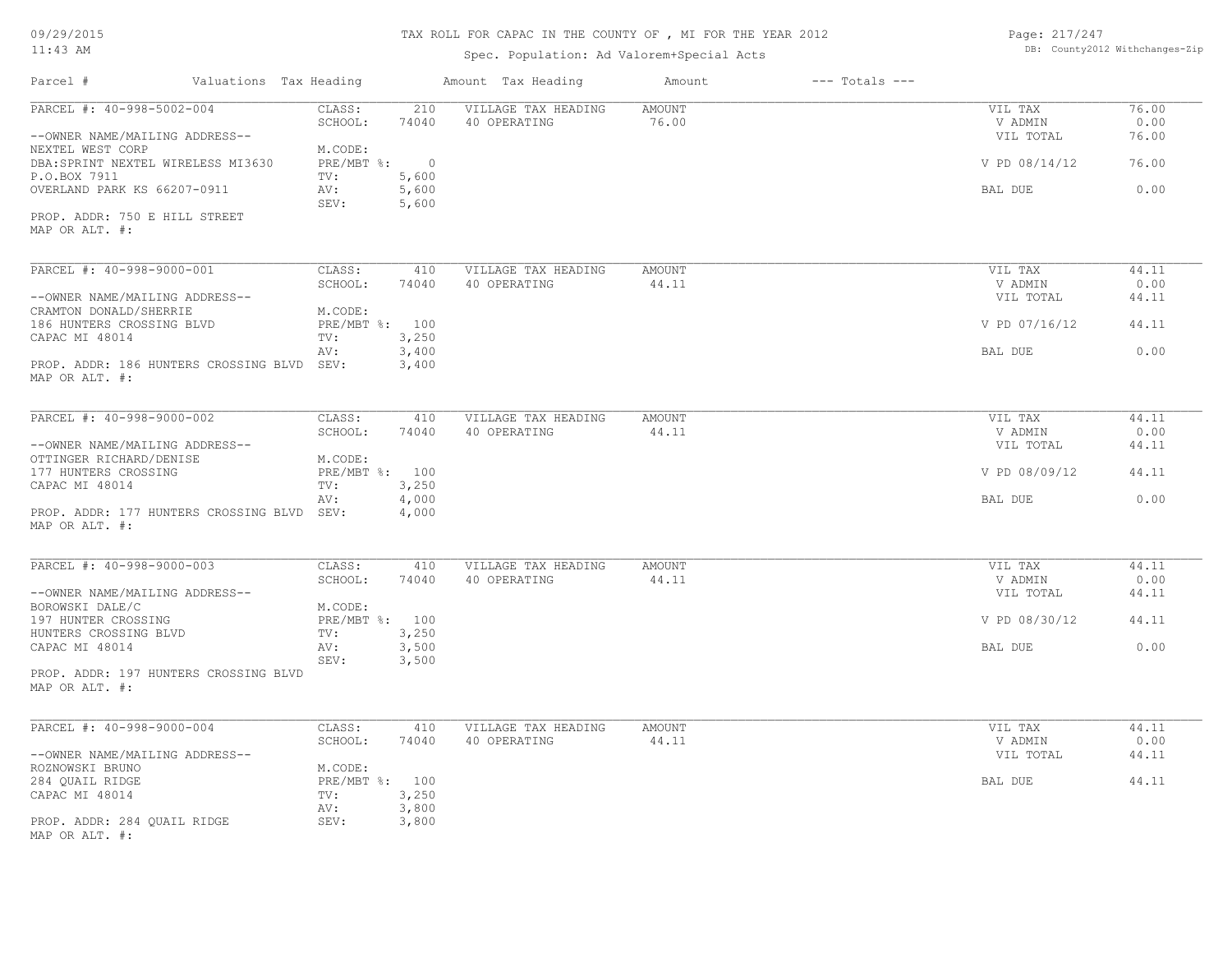09/29/2015

#### 11:43 AM

#### TAX ROLL FOR CAPAC IN THE COUNTY OF , MI FOR THE YEAR 2012

Spec. Population: Ad Valorem+Special Acts

Page: 218/247 DB: County2012 Withchanges-Zip

| Parcel #<br>Valuations Tax Heading    |                   | Amount Tax Heading  | Amount        | $---$ Totals $---$ |               |       |
|---------------------------------------|-------------------|---------------------|---------------|--------------------|---------------|-------|
| PARCEL #: 40-998-9000-005             | CLASS:<br>410     | VILLAGE TAX HEADING | <b>AMOUNT</b> |                    | VIL TAX       | 42.07 |
|                                       | SCHOOL:<br>74040  | 40 OPERATING        | 42.07         |                    | V ADMIN       | 0.00  |
| --OWNER NAME/MAILING ADDRESS--        |                   |                     |               |                    | VIL TOTAL     | 42.07 |
| CHIND TIMOTHY                         | M.CODE:           |                     |               |                    |               |       |
| 263 QUAIL RIDGE                       | PRE/MBT %: 100    |                     |               |                    | V PD 08/31/12 | 42.07 |
| CAPAC MI 48014                        | 3,100<br>TV:      |                     |               |                    |               |       |
|                                       | 3,100<br>AV:      |                     |               |                    | BAL DUE       | 0.00  |
| PROP. ADDR: 263 QUAIL RIDGE           | 3,100<br>SEV:     |                     |               |                    |               |       |
| MAP OR ALT. #:                        |                   |                     |               |                    |               |       |
|                                       |                   |                     |               |                    |               |       |
| PARCEL #: 40-998-9000-006             | CLASS:<br>410     | VILLAGE TAX HEADING | <b>AMOUNT</b> |                    | VIL TAX       | 36.78 |
|                                       | SCHOOL:<br>74040  | 40 OPERATING        | 36.78         |                    | V ADMIN       | 0.00  |
| --OWNER NAME/MAILING ADDRESS--        |                   |                     |               |                    | VIL TOTAL     | 36.78 |
| BRIEGER DAVID                         | M.CODE:           |                     |               |                    |               |       |
| 251 QUAIL RIDGE                       | PRE/MBT %: 100    |                     |               |                    | V PD 09/13/12 | 36.78 |
| CAPAC MI 48014                        | 2,710<br>TV:      |                     |               |                    |               |       |
|                                       | 3,100<br>AV:      |                     |               |                    | BAL DUE       | 0.00  |
| PROP. ADDR: 251 QUAIL RIDGE           | SEV:<br>3,100     |                     |               |                    |               |       |
| MAP OR ALT. #:                        |                   |                     |               |                    |               |       |
|                                       |                   |                     |               |                    |               |       |
| PARCEL #: 40-998-9000-007             | CLASS:<br>410     | VILLAGE TAX HEADING | <b>AMOUNT</b> |                    | VIL TAX       | 44.11 |
|                                       | SCHOOL:<br>74040  | 40 OPERATING        | 44.11         |                    | V ADMIN       | 0.00  |
| --OWNER NAME/MAILING ADDRESS--        |                   |                     |               |                    | VIL TOTAL     | 44.11 |
| BUHLMAN, HOLLENBECK SHERRY            | M.CODE:           |                     |               |                    |               |       |
| 198 HUNTERS CROSSING                  | PRE/MBT %: 100    |                     |               |                    | V PD 08/24/12 | 44.11 |
| CAPAC MI 48014                        | 3,250<br>TV:      |                     |               |                    |               |       |
|                                       | 3,400<br>AV:      |                     |               |                    | BAL DUE       | 0.00  |
| PROP. ADDR: 198 HUNTERS CROSSING BLVD | SEV:<br>3,400     |                     |               |                    |               |       |
| MAP OR ALT. #:                        |                   |                     |               |                    |               |       |
|                                       |                   |                     |               |                    |               |       |
| PARCEL #: 40-998-9000-008             | CLASS:<br>410     | VILLAGE TAX HEADING | <b>AMOUNT</b> |                    | VIL TAX       | 10.85 |
|                                       | SCHOOL:<br>74040  | 40 OPERATING        | 10.85         |                    | V ADMIN       | 0.00  |
| --OWNER NAME/MAILING ADDRESS--        |                   |                     |               |                    | VIL TOTAL     | 10.85 |
| GLOMBOWSKI SUE                        | M.CODE:           |                     |               |                    |               |       |
| 246 MALLARD DR                        | PRE/MBT %:<br>100 |                     |               |                    | V PD 08/31/12 | 10.85 |
| CAPAC MI 48014                        | TV:<br>800        |                     |               |                    |               |       |
|                                       | AV:<br>800        |                     |               |                    | BAL DUE       | 0.00  |
| PROP. ADDR: 246 MALLARD DR            | SEV:<br>800       |                     |               |                    |               |       |
| MAP OR ALT. #:                        |                   |                     |               |                    |               |       |
|                                       |                   |                     |               |                    |               |       |
| PARCEL #: 40-998-9000-009             | CLASS:<br>410     | VILLAGE TAX HEADING | <b>AMOUNT</b> |                    | VIL TAX       | 0.00  |
|                                       | SCHOOL:<br>74040  | 40 OPERATING        | 0.00          |                    | V ADMIN       | 0.00  |
| --OWNER NAME/MAILING ADDRESS--        |                   |                     |               |                    | VIL TOTAL     | 0.00  |
| RESIDENT                              | M.CODE:           |                     |               |                    |               |       |
| 262 MALLARD DR                        | PRE/MBT %: 100    |                     |               |                    | BAL DUE       | 0.00  |
| CAPAC MI 48014                        | TV:<br>$\circ$    |                     |               |                    |               |       |
|                                       | $\circ$<br>AV:    |                     |               |                    |               |       |
| PROP. ADDR: 262 MALLARD DR            | SEV:<br>$\circ$   |                     |               |                    |               |       |
| MAP OR ALT. #:                        |                   |                     |               |                    |               |       |
|                                       |                   |                     |               |                    |               |       |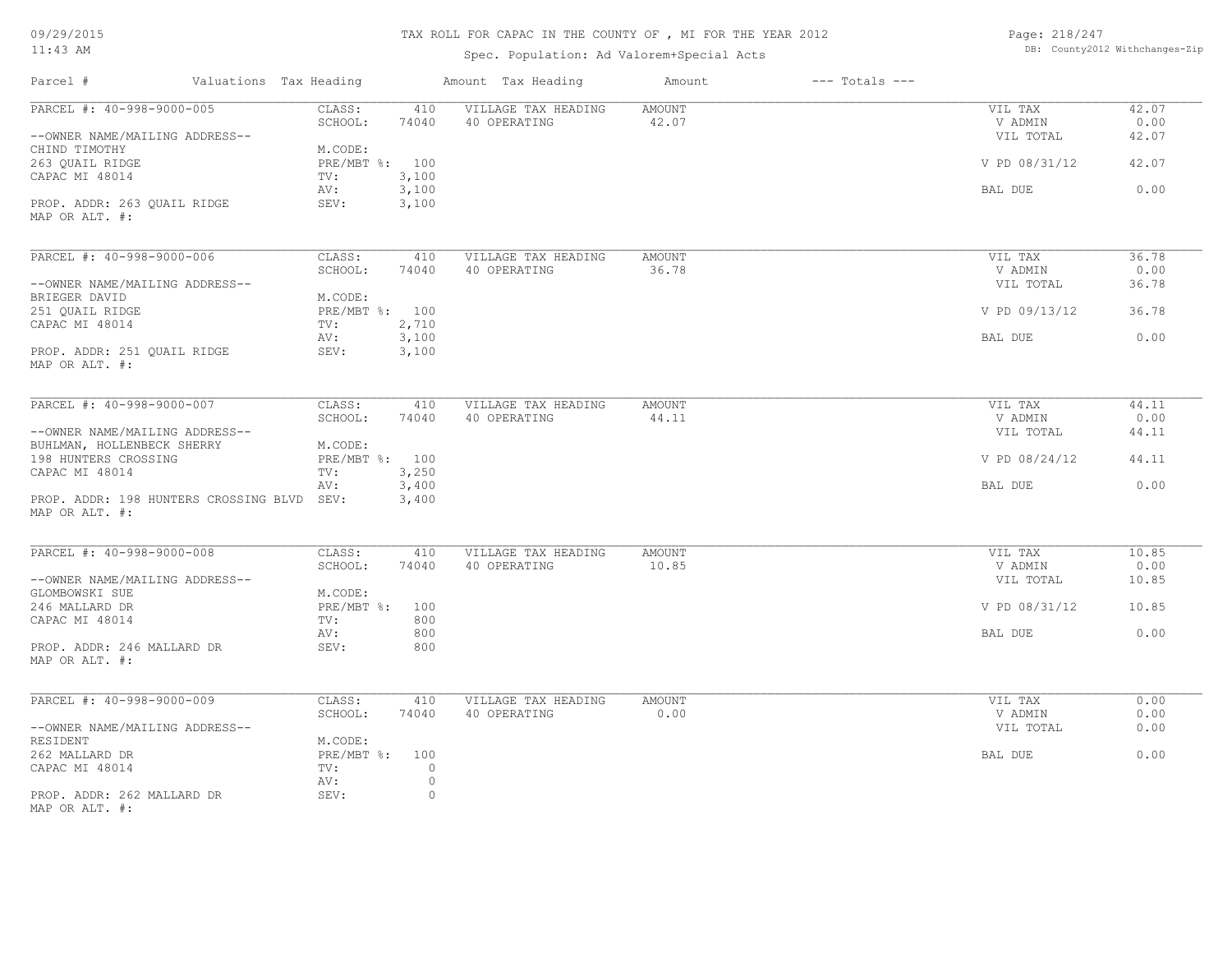#### TAX ROLL FOR CAPAC IN THE COUNTY OF , MI FOR THE YEAR 2012

Spec. Population: Ad Valorem+Special Acts

Page: 219/247 DB: County2012 Withchanges-Zip

| Parcel #                                                      | Valuations Tax Heading                        | Amount Tax Heading                  | Amount                 | $---$ Totals $---$   |               |
|---------------------------------------------------------------|-----------------------------------------------|-------------------------------------|------------------------|----------------------|---------------|
| PARCEL #: 40-998-9000-010                                     | CLASS:<br>410<br>SCHOOL:<br>74040             | VILLAGE TAX HEADING<br>40 OPERATING | <b>AMOUNT</b><br>42.07 | VIL TAX<br>V ADMIN   | 42.07<br>0.00 |
| --OWNER NAME/MAILING ADDRESS--                                | M.CODE:                                       |                                     |                        | VIL TOTAL            | 42.07         |
| ROEGNER JOHN<br>ROEGNER ROSE MARIE                            | PRE/MBT %: 100                                |                                     |                        | V PD 08/09/12        | 42.07         |
| 273 MALLARD DR<br>CAPAC MI 48014                              | 3,100<br>TV:<br>3,100<br>AV:<br>3,100<br>SEV: |                                     |                        | BAL DUE              | 0.00          |
| PROP. ADDR: 273 MALLARD DR<br>MAP OR ALT. #:                  |                                               |                                     |                        |                      |               |
| PARCEL #: 40-998-9000-012                                     | CLASS:<br>410                                 | VILLAGE TAX HEADING                 | AMOUNT                 | VIL TAX              | 36.78         |
|                                                               | SCHOOL:<br>74040                              | 40 OPERATING                        | 36.78                  | V ADMIN              | 0.00          |
| --OWNER NAME/MAILING ADDRESS--<br>CASTLE DENNSI/ELAINE        | M.CODE:                                       |                                     |                        | VIL TOTAL            | 36.78         |
| 221 CHRISTOPHER STONE DR                                      | PRE/MBT %: 100                                |                                     |                        | V PD 08/14/12        | 36.78         |
| CAPAC MI 48014                                                | 2,710<br>TV:                                  |                                     |                        |                      |               |
| PROP. ADDR: 221 CHRISTOPHER STONE DRIV SEV:<br>MAP OR ALT. #: | 3,400<br>AV:<br>3,400                         |                                     |                        | BAL DUE              | 0.00          |
|                                                               |                                               |                                     |                        |                      |               |
| PARCEL #: 40-998-9000-013                                     | CLASS:<br>410                                 | VILLAGE TAX HEADING                 | <b>AMOUNT</b>          | VIL TAX              | 39.36         |
| --OWNER NAME/MAILING ADDRESS--                                | SCHOOL:<br>74040                              | 40 OPERATING                        | 39.36                  | V ADMIN<br>VIL TOTAL | 0.00<br>39.36 |
| SANTANA RANFERI                                               | M.CODE:                                       |                                     |                        |                      |               |
| 184 CHRISTOPHER STONE DR                                      | PRE/MBT %: 100                                |                                     |                        | BAL DUE              | 39.36         |
| CAPAC MI 48014                                                | 2,900<br>TV:                                  |                                     |                        |                      |               |
| PROP. ADDR: 184 CHRISTOPHER STONE DRIV SEV:<br>MAP OR ALT. #: | 2,900<br>AV:<br>2,900                         |                                     |                        |                      |               |
|                                                               |                                               |                                     |                        |                      |               |
| PARCEL #: 40-998-9000-014                                     | CLASS:<br>410                                 | VILLAGE TAX HEADING                 | <b>AMOUNT</b>          | VIL TAX              | 42.07         |
| --OWNER NAME/MAILING ADDRESS--                                | SCHOOL:<br>74040                              | 40 OPERATING                        | 42.07                  | V ADMIN<br>VIL TOTAL | 0.00<br>42.07 |
| SCHOENROCK THOMAS                                             | M.CODE:                                       |                                     |                        |                      |               |
| SCHOENROCK DOLORES                                            | PRE/MBT %: 100                                |                                     |                        | V PD 08/24/12        | 42.07         |
| 171 CHRISTOPHER STONE DRIVE                                   | 3,100<br>TV:                                  |                                     |                        |                      |               |
| CAPAC MI 48014                                                | 3,100<br>AV:<br>3,100<br>SEV:                 |                                     |                        | BAL DUE              | 0.00          |
| PROP. ADDR: 171 CHRISTOPHER STONE DRIV<br>MAP OR ALT. #:      |                                               |                                     |                        |                      |               |
| PARCEL #: 40-998-9000-015                                     | CLASS:<br>410                                 | VILLAGE TAX HEADING                 | <b>AMOUNT</b>          | VIL TAX              | 51.57         |
|                                                               | SCHOOL:<br>74040                              | 40 OPERATING                        | 51.57                  | V ADMIN              | 0.00          |
| --OWNER NAME/MAILING ADDRESS--                                |                                               |                                     |                        | VIL TOTAL            | 51.57         |
| LANE OVAL LEE<br>LANE MARY                                    | M.CODE:<br>PRE/MBT %: 100                     |                                     |                        | V PD 09/13/12        | 51.57         |
| 226 CHRISTOPHER STONE DRIVE<br>CAPAC MI 48014                 | 3,800<br>TV:<br>3,800<br>AV:                  |                                     |                        | BAL DUE              | 0.00          |
|                                                               | 3,800<br>SEV:                                 |                                     |                        |                      |               |
| PROP. ADDR: 226 CHRISTOPHER STONE DRIV<br>MAP OR ALT. #:      |                                               |                                     |                        |                      |               |
| BUILDING ON LEASED LAND HUNTERS CROSSING LOT 175              |                                               |                                     |                        |                      |               |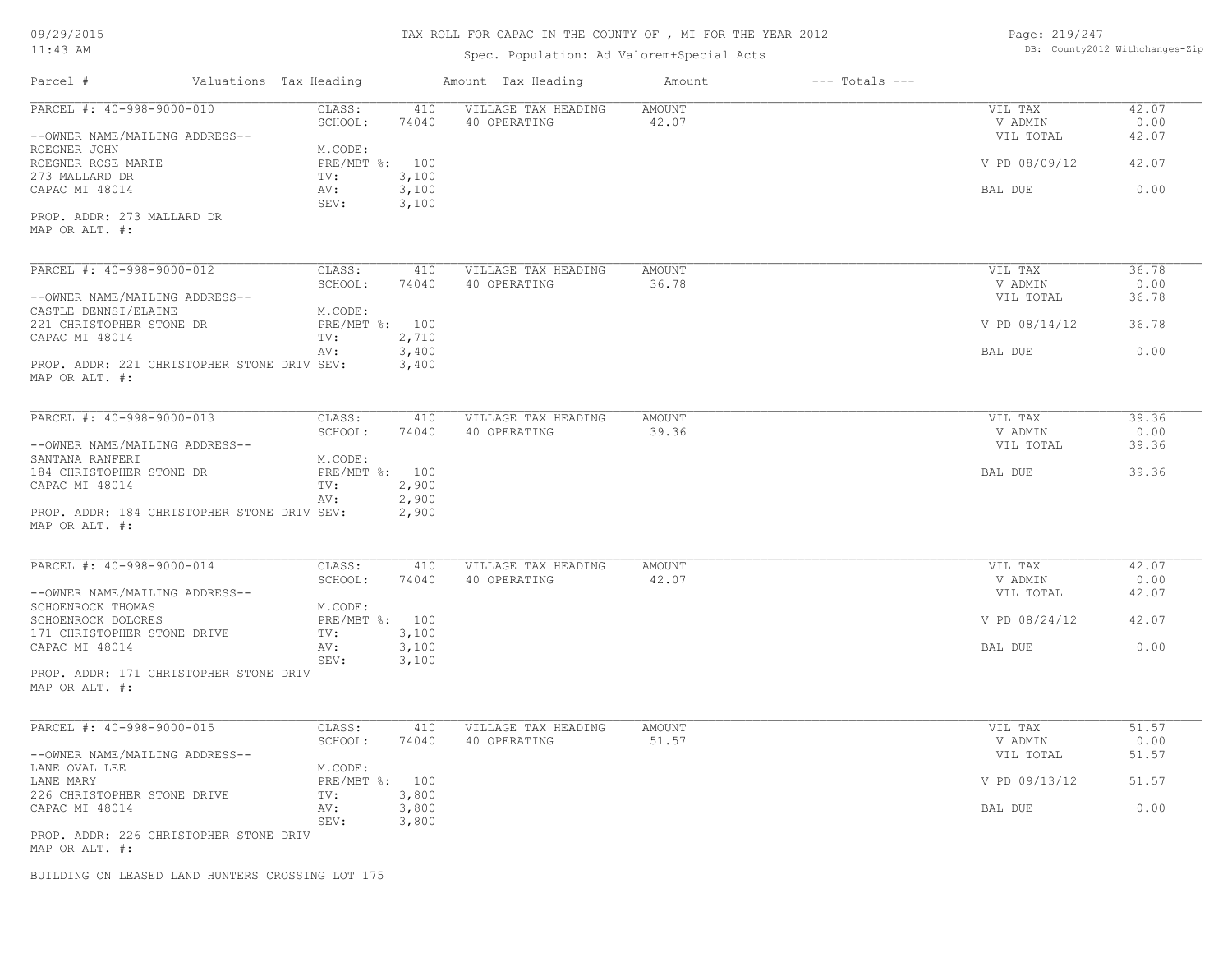#### Spec. Population: Ad Valorem+Special Acts

Page: 220/247 DB: County2012 Withchanges-Zip

| Parcel #                       | Valuations Tax Heading |       | Amount Tax Heading  | Amount | $---$ Totals $---$ |               |       |
|--------------------------------|------------------------|-------|---------------------|--------|--------------------|---------------|-------|
| PARCEL #: 40-998-9000-017      | CLASS:                 | 410   | VILLAGE TAX HEADING | AMOUNT |                    | VIL TAX       | 48.86 |
|                                | SCHOOL:                | 74040 | 40 OPERATING        | 48.86  |                    | V ADMIN       | 0.00  |
| --OWNER NAME/MAILING ADDRESS-- |                        |       |                     |        |                    | VIL TOTAL     | 48.86 |
| ZWACK HARRIET                  | M.CODE:                |       |                     |        |                    |               |       |
| 237 MALLARD LN                 | $PRE/MBT$ %:           | 100   |                     |        |                    | V PD 07/16/12 | 48.86 |
| CAPAC MI 48014                 | TV:                    | 3,600 |                     |        |                    |               |       |
|                                | AV:                    | 3,600 |                     |        |                    | BAL DUE       | 0.00  |
| PROP. ADDR: 237 MALLARD LN     | SEV:                   | 3,600 |                     |        |                    |               |       |
| MAP OR ALT. #:                 |                        |       |                     |        |                    |               |       |

BUILDING ON LEASED LAND HUNTERS CROSSING LOT 161

| PARCEL #: 40-998-9000-018      | CLASS:       | 410   | VILLAGE TAX HEADING | AMOUNT | VIL TAX       | 48.86 |
|--------------------------------|--------------|-------|---------------------|--------|---------------|-------|
|                                | SCHOOL:      | 74040 | 40 OPERATING        | 48.86  | V ADMIN       | 0.00  |
| --OWNER NAME/MAILING ADDRESS-- |              |       |                     |        | VIL TOTAL     | 48.86 |
| BURASINSKI MICHAEL             | M.CODE:      |       |                     |        |               |       |
| 268 MALLARD LN                 | $PRE/MBT$ %: | 100   |                     |        | V PD 07/16/12 | 48.86 |
| CAPAC MI 48014                 | TV:          | 3,600 |                     |        |               |       |
|                                | AV:          | 3,600 |                     |        | BAL DUE       | 0.00  |
| PROP. ADDR: 268 MALLARD LN     | SEV:         | 3,600 |                     |        |               |       |
| MAP OR ALT. #:                 |              |       |                     |        |               |       |

BUILDING ON LEASED LAND HUNTERS CROSSING LOT 142

| PARCEL #: 40-998-9000-019      | CLASS:  | 410            | VILLAGE TAX HEADING | AMOUNT | VIL TAX       | 48.86 |
|--------------------------------|---------|----------------|---------------------|--------|---------------|-------|
|                                | SCHOOL: | 74040          | 40 OPERATING        | 48.86  | V ADMIN       | 0.00  |
| --OWNER NAME/MAILING ADDRESS-- |         |                |                     |        | VIL TOTAL     | 48.86 |
| ZOCHOWSKI MARY                 | M.CODE: |                |                     |        |               |       |
| 139 SQUAB DR.                  |         | PRE/MBT %: 100 |                     |        | V PD 08/09/12 | 48.86 |
| CAPAC MI 48014                 | TV:     | 3,600          |                     |        |               |       |
|                                | AV:     | 3,600          |                     |        | BAL DUE       | 0.00  |
| PROP. ADDR: 139 SQUAB DR       | SEV:    | 3,600          |                     |        |               |       |
| MAP OR ALT. #:                 |         |                |                     |        |               |       |

BUILDING ON LEASED LAND HUNTERS CROSSING LOT 193

| PARCEL #: 40-998-9000-020              | CLASS:     | 410   | VILLAGE TAX HEADING | AMOUNT | VIL TAX       | 52.93 |
|----------------------------------------|------------|-------|---------------------|--------|---------------|-------|
|                                        | SCHOOL:    | 74040 | 40 OPERATING        | 52.93  | V ADMIN       | 0.00  |
| --OWNER NAME/MAILING ADDRESS--         |            |       |                     |        | VIL TOTAL     | 52.93 |
| FISH JOHN                              | M.CODE:    |       |                     |        |               |       |
| FISH VALERIE                           | PRE/MBT %: | 100   |                     |        | V PD 08/09/12 | 52.93 |
| 291 CHRISTOPHER STONE DR.              | TV:        | 3,900 |                     |        |               |       |
| CAPAC MI 48014                         | AV:        | 3,900 |                     |        | BAL DUE       | 0.00  |
|                                        | SEV:       | 3,900 |                     |        |               |       |
| PROP. ADDR: 291 CHRISTOPHER STONE DRIV |            |       |                     |        |               |       |

MAP OR ALT. #:

BUILDINGS ON LEASED LAND HUNTERS CROSSING LOT#118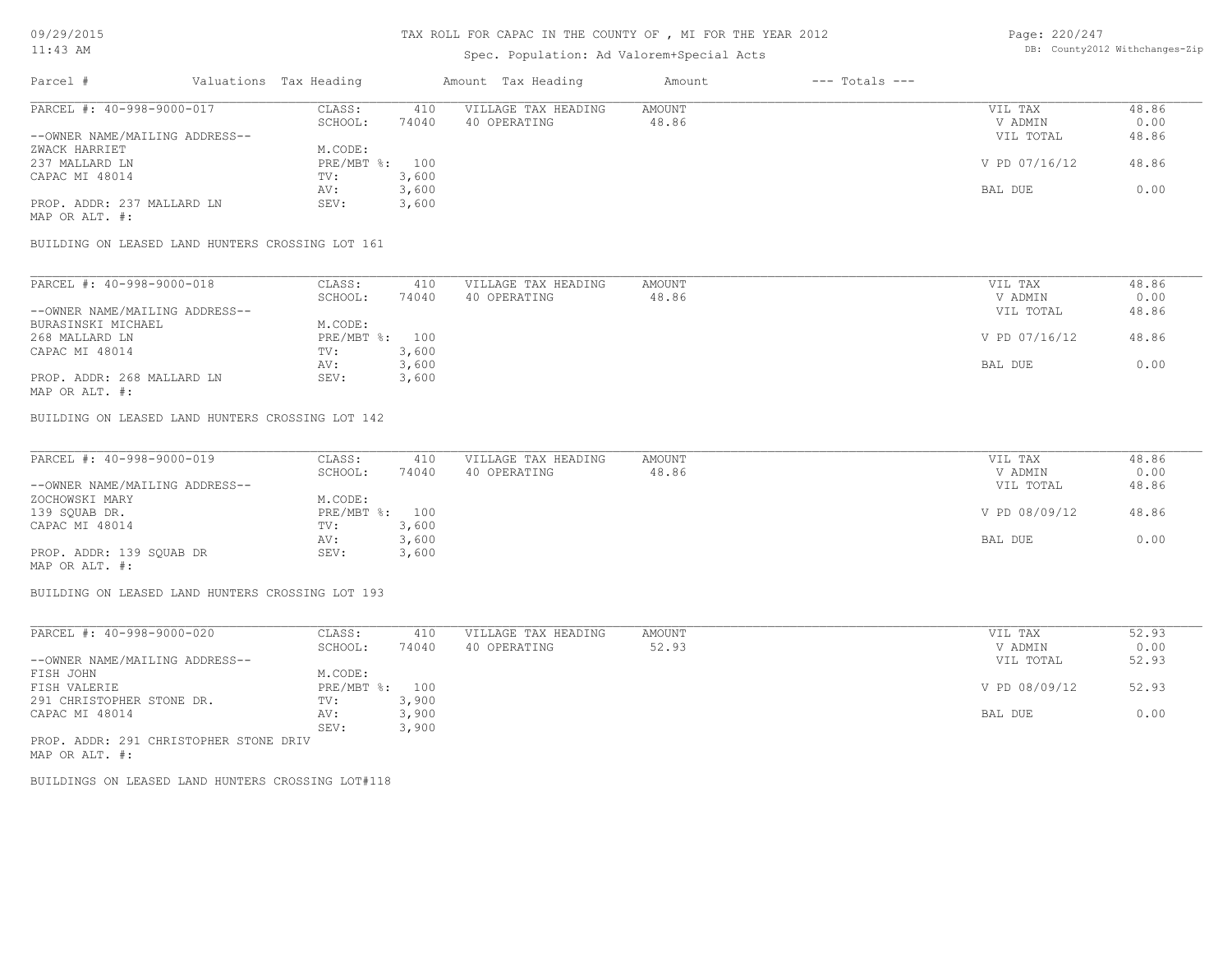# Spec. Population: Ad Valorem+Special Acts

Page: 221/247 DB: County2012 Withchanges-Zip

| Parcel #                                                             | Valuations Tax Heading                      | Amount Tax Heading                  | Amount          | $---$ Totals $---$ |                                 |                        |
|----------------------------------------------------------------------|---------------------------------------------|-------------------------------------|-----------------|--------------------|---------------------------------|------------------------|
| PARCEL #: 40-998-9000-190<br>--OWNER NAME/MAILING ADDRESS--          | CLASS:<br>410<br>SCHOOL:<br>74040           | VILLAGE TAX HEADING<br>40 OPERATING | AMOUNT<br>52.93 |                    | VIL TAX<br>V ADMIN<br>VIL TOTAL | 52.93<br>0.00<br>52.93 |
| LAAKSO DARREN<br>LAAKSO SHARON                                       | M.CODE:<br>PRE/MBT %: 0                     |                                     |                 |                    | BAL DUE                         | 52.93                  |
| 108 WHITETAIL DR.<br>CAPAC MI 48014                                  | 3,900<br>$\texttt{TV}$ :<br>3,900<br>AV:    |                                     |                 |                    |                                 |                        |
| PROP. ADDR: 108 WHITETAIL DR.                                        | 3,900<br>SEV:                               |                                     |                 |                    |                                 |                        |
| MAP OR ALT. #:<br>BUILDIND'S ON LEASED LAND HUNTERS CROSSING LOT 190 |                                             |                                     |                 |                    |                                 |                        |
|                                                                      |                                             |                                     |                 |                    |                                 |                        |
| PARCEL #: 40-999-0002-001                                            | CLASS:<br>251<br>74040<br>SCHOOL:           | VILLAGE TAX HEADING<br>40 OPERATING | AMOUNT<br>18.20 |                    | VIL TAX<br>V ADMIN              | 18.20<br>0.00          |
| --OWNER NAME/MAILING ADDRESS--<br>T-MOBILE CENTRAL LLC               | M.CODE:                                     |                                     |                 |                    | VIL TOTAL                       | 18.20                  |
| T-MOBILE<br>PROPERTY TAX DEPARTMENT                                  | PRE/MBT %: 100<br>1,341<br>TV:              |                                     |                 |                    | V PD 08/24/12                   | 18.20                  |
| 12920 SE 38TH ST.<br>BELLEVUE WA 98006                               | 1,341<br>AV:<br>SEV:<br>1,341               |                                     |                 |                    | BAL DUE                         | 0.00                   |
| PROP. ADDR:<br>MAP OR ALT. #:                                        |                                             |                                     |                 |                    |                                 |                        |
| PARCEL #: 40-999-0002-100                                            | CLASS:<br>251<br>SCHOOL:<br>74040           | VILLAGE TAX HEADING<br>40 OPERATING | AMOUNT<br>0.00  |                    | VIL TAX<br>V ADMIN              | 0.00<br>0.00           |
| --OWNER NAME/MAILING ADDRESS--                                       |                                             |                                     |                 |                    | VIL TOTAL                       | 0.00                   |
| ERVIN LEASING CO<br>3893 RESEARCH PARK DR<br>ANN ARBOR MI 48108      | M.CODE:<br>PRE/MBT %: 100<br>$\circ$<br>TV: |                                     |                 |                    | BAL DUE                         | 0.00                   |
| PROP. ADDR:                                                          | AV:<br>$\circ$<br>$\circ$<br>SEV:           |                                     |                 |                    |                                 |                        |
| MAP OR ALT. #:                                                       |                                             |                                     |                 |                    |                                 |                        |
| PARCEL #: 40-999-0002-200                                            | CLASS:<br>251<br>SCHOOL:<br>74040           | VILLAGE TAX HEADING<br>40 OPERATING | AMOUNT<br>94.38 |                    | VIL TAX<br>V ADMIN              | 94.38<br>0.00          |
| --OWNER NAME/MAILING ADDRESS--<br>HP FININCIAL SERVICES              | M.CODE:                                     |                                     |                 |                    | VIL TOTAL                       | 94.38                  |
| BLDG.48/MS 4243 TAX DEPT.                                            | PRE/MBT %: 100                              |                                     |                 |                    | V PD 07/26/12                   | 94.38                  |
| 19483 PRUNERIDGE AVENUE<br>CUPERTINO CA 95014-0604                   | TV:<br>6,954<br>6,954<br>AV:                |                                     |                 |                    | BAL DUE                         | 0.00                   |
| PROP. ADDR:<br>MAP OR ALT. #:                                        | 6,954<br>SEV:                               |                                     |                 |                    |                                 |                        |
| PARCEL #: 40-999-0002-500                                            | CLASS:<br>251                               | VILLAGE TAX HEADING                 | AMOUNT          |                    | VIL TAX                         | 0.00                   |
| --OWNER NAME/MAILING ADDRESS--                                       | 74040<br>SCHOOL:                            | 40 OPERATING                        | 0.00            |                    | V ADMIN<br>VIL TOTAL            | 0.00<br>0.00           |
| BANKERS LEASING CO<br>MS. DIANE WILLIAMS                             | M.CODE:<br>PRE/MBT %:<br>100                |                                     |                 |                    | BAL DUE                         | 0.00                   |
| P.O.BOX 7740<br>URBANDALE IA 50323                                   | $\circ$<br>TV:<br>AV:<br>0<br>$\circ$       |                                     |                 |                    |                                 |                        |
| PROP. ADDR:                                                          | SEV:                                        |                                     |                 |                    |                                 |                        |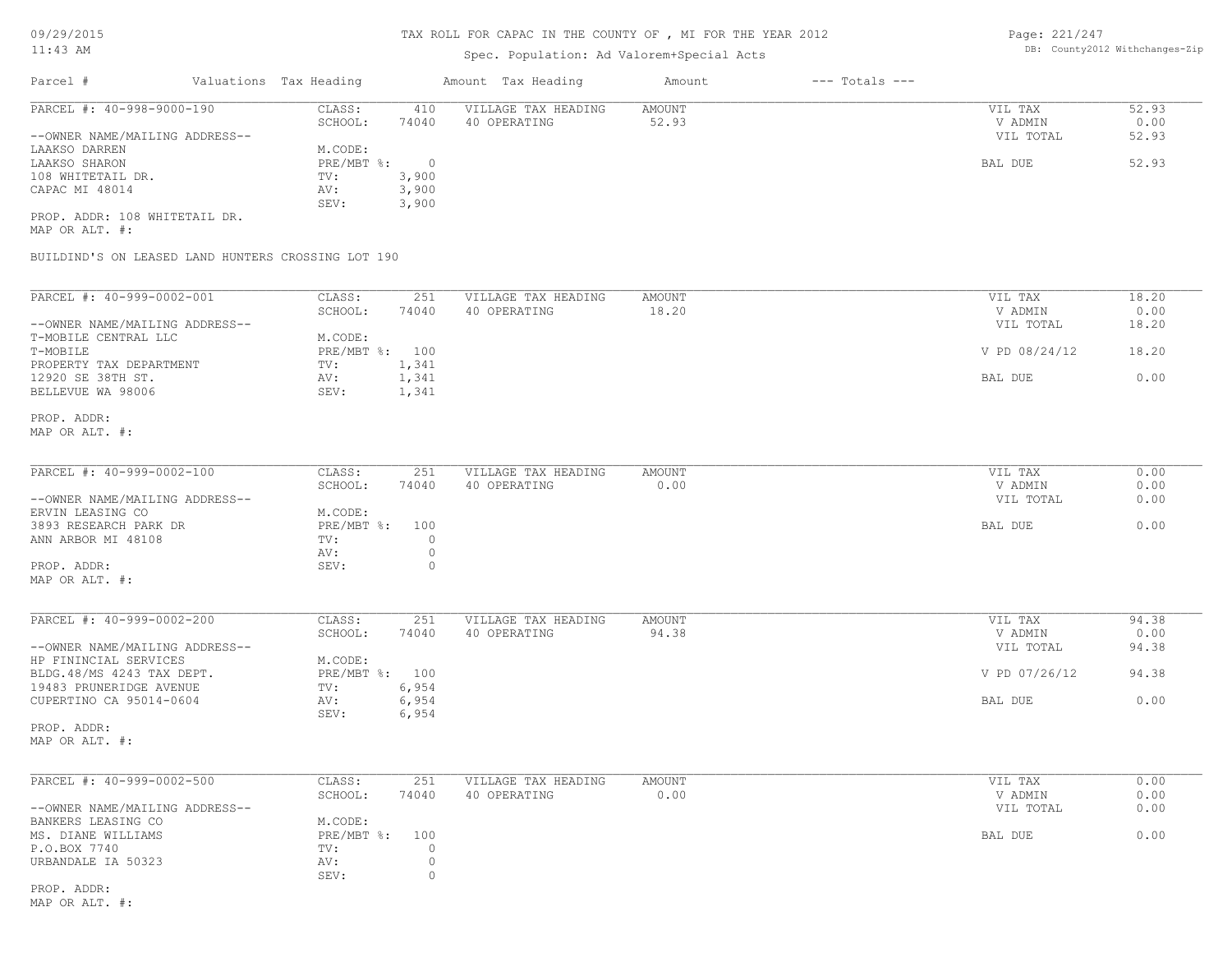# TAX ROLL FOR CAPAC IN THE COUNTY OF , MI FOR THE YEAR 2012

#### Spec. Population: Ad Valorem+Special Acts

Page: 222/247 DB: County2012 Withchanges-Zip

| Parcel #                                                    | Valuations Tax Heading    |                  | Amount Tax Heading                  | Amount                  | $---$ Totals $---$ |                                 |                          |
|-------------------------------------------------------------|---------------------------|------------------|-------------------------------------|-------------------------|--------------------|---------------------------------|--------------------------|
| PARCEL #: 40-999-0004-000<br>--OWNER NAME/MAILING ADDRESS-- | CLASS:<br>SCHOOL:         | 251<br>74040     | VILLAGE TAX HEADING<br>40 OPERATING | <b>AMOUNT</b><br>259.24 |                    | VIL TAX<br>V ADMIN<br>VIL TOTAL | 259.24<br>0.00<br>259.24 |
| CAPAC CHIROPRACTIC CLINIC<br>116 N MAIN ST                  | M.CODE:<br>PRE/MBT %: 100 |                  |                                     |                         |                    | V PD 08/17/12                   | 259.24                   |
| CAPAC MI 48014                                              | TV:<br>AV:                | 19,100<br>19,100 |                                     |                         |                    | BAL DUE                         | 0.00                     |
| PROP. ADDR: 116 N MAIN ST<br>MAP OR ALT. #:                 | SEV:                      | 19,100           |                                     |                         |                    |                                 |                          |
| PERSONAL PROPERTY                                           |                           |                  |                                     |                         |                    |                                 |                          |
| PARCEL #: 40-999-0004-100                                   | CLASS:                    | 251              | VILLAGE TAX HEADING                 | <b>AMOUNT</b>           |                    | VIL TAX                         | 35.28                    |
|                                                             | SCHOOL:                   | 74040            | 40 OPERATING                        | 35.28                   |                    | V ADMIN                         | 0.00                     |
| --OWNER NAME/MAILING ADDRESS--                              |                           |                  |                                     |                         |                    | VIL TOTAL                       | 35.28                    |
| SUPERIOR AUTO REPAIR                                        | M.CODE:                   |                  |                                     |                         |                    |                                 |                          |
| 104 E MILL ST                                               | PRE/MBT %: 100            |                  |                                     |                         |                    | V PD 08/31/12                   | 35.28                    |
| CAPAC MI 48014                                              | TV:<br>AV:                | 2,600<br>2,600   |                                     |                         |                    | BAL DUE                         | 0.00                     |
| PROP. ADDR: 104 E MILL STREET<br>MAP OR ALT. #:             | SEV:                      | 2,600            |                                     |                         |                    |                                 |                          |
| PARCEL #: 40-999-0005-000                                   | CLASS:                    | 251              | VILLAGE TAX HEADING                 | AMOUNT                  |                    | VIL TAX                         | 63.42                    |
|                                                             | SCHOOL:                   | 74040            | 40 OPERATING                        | 63.42                   |                    | V ADMIN                         | 0.00                     |
| --OWNER NAME/MAILING ADDRESS--                              |                           |                  |                                     |                         |                    | VIL TOTAL                       | 63.42                    |
| LOUIE'S FAMILY RESTAURANT                                   | M.CODE:                   |                  |                                     |                         |                    |                                 |                          |
| 560 N MAIN ST                                               | PRE/MBT %: 100            |                  |                                     |                         |                    | BAL DUE                         | 63.42                    |
| CAPAC MI 48014-3150                                         | TV:                       | 4,673            |                                     |                         |                    |                                 |                          |
|                                                             | AV:                       | 4,673            |                                     |                         |                    |                                 |                          |
| PROP. ADDR: 560 N MAIN ST<br>MAP OR ALT. #:                 | SEV:                      | 4,673            |                                     |                         |                    |                                 |                          |
| PARCEL #: 40-999-0006-000                                   | CLASS:                    | 251              | VILLAGE TAX HEADING                 | AMOUNT                  |                    | VIL TAX                         | 238.92                   |
|                                                             | SCHOOL:                   | 74040            | 40 OPERATING                        | 238.92                  |                    | V ADMIN                         | 0.00                     |
| --OWNER NAME/MAILING ADDRESS--                              |                           |                  |                                     |                         |                    | VIL TOTAL                       | 238.92                   |
| SDS PHAMACY                                                 | M.CODE:                   |                  |                                     |                         |                    |                                 |                          |
| CAPAC PHARMACY                                              | PRE/MBT %: 100            |                  |                                     |                         |                    | V PD 08/27/12                   | 238.92                   |
| 25 S MAIN ST                                                | TV:                       | 17,603           |                                     |                         |                    |                                 |                          |
| YALE MI 48097                                               | AV:<br>SEV:               | 17,603<br>17,603 |                                     |                         |                    | BAL DUE                         | 0.00                     |
| PROP. ADDR: 136 N MAIN ST                                   |                           |                  |                                     |                         |                    |                                 |                          |
| MAP OR ALT. #:                                              |                           |                  |                                     |                         |                    |                                 |                          |
| PARCEL #: 40-999-0010-001                                   | CLASS:                    | 251              | VILLAGE TAX HEADING                 | AMOUNT                  |                    | VIL TAX                         | 33.93                    |
|                                                             | SCHOOL:                   | 74040            | 40 OPERATING                        | 33.93                   |                    | V ADMIN                         | 0.00                     |
| --OWNER NAME/MAILING ADDRESS--                              |                           |                  |                                     |                         |                    | VIL TOTAL                       | 33.93                    |
| M G FOOD & GAS INC.                                         | M.CODE:                   |                  |                                     |                         |                    |                                 |                          |
| MARATHON GAS STATION                                        | PRE/MBT %: 100            |                  |                                     |                         |                    | BAL DUE                         | 33.93                    |
| 201 N MAIN                                                  | TV:                       | 2,500            |                                     |                         |                    |                                 |                          |
| CAPAC MI 48014                                              | AV:<br>SEV:               | 2,500<br>2,500   |                                     |                         |                    |                                 |                          |
| PROP. ADDR: 201 N MAIN                                      |                           |                  |                                     |                         |                    |                                 |                          |
| MAP OR ALT. #:                                              |                           |                  |                                     |                         |                    |                                 |                          |

PERSONAL PROPERTY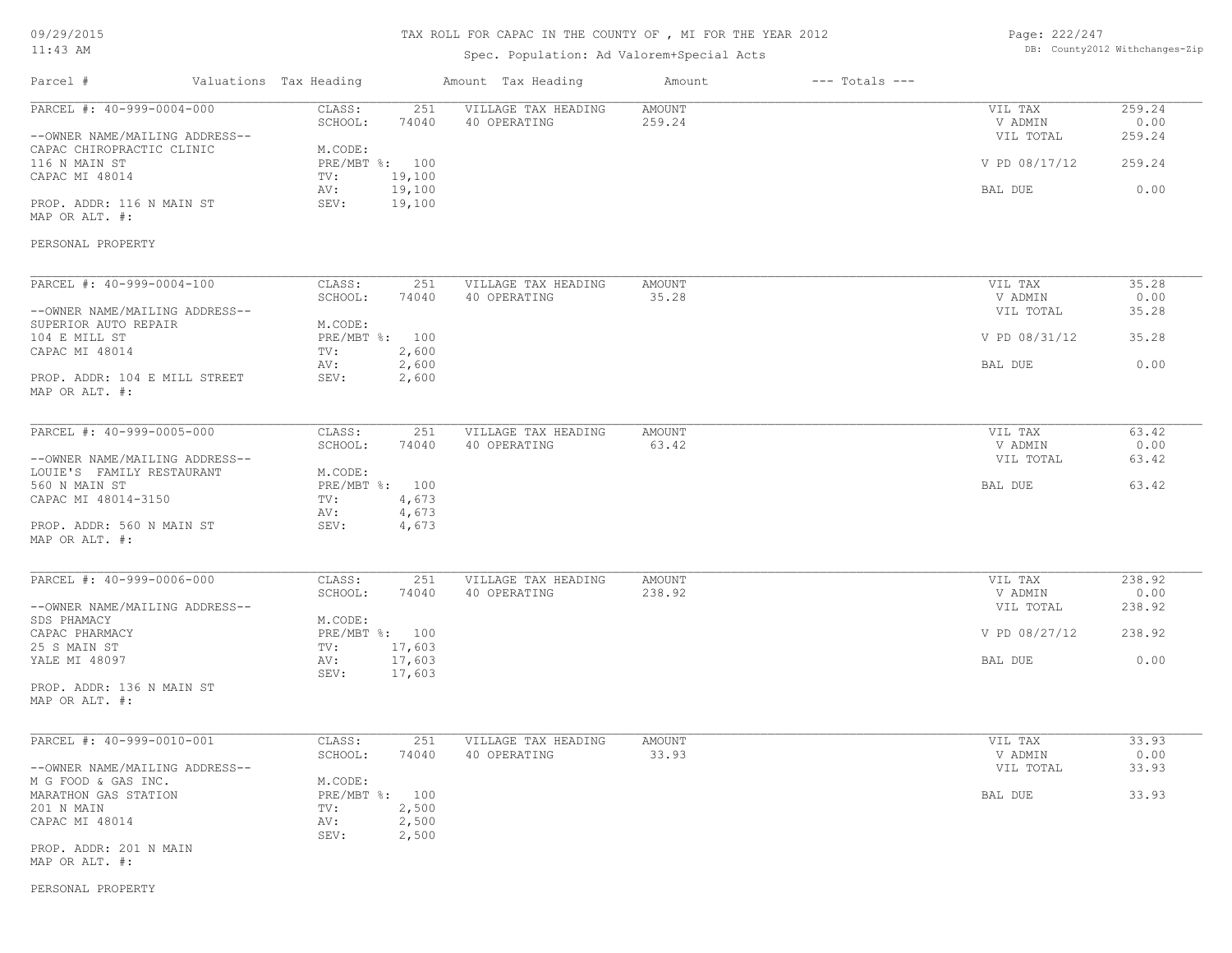| Page: 223/247 |                               |
|---------------|-------------------------------|
|               | DB: County2012 Withchanges-Zi |

| $11:43$ AM                                                 |                                                  | Spec. Population: Ad Valorem+Special Acts | DB: County2012 Withchanges-Zip |                    |                      |               |
|------------------------------------------------------------|--------------------------------------------------|-------------------------------------------|--------------------------------|--------------------|----------------------|---------------|
| Parcel #                                                   | Valuations Tax Heading                           | Amount Tax Heading                        | Amount                         | $---$ Totals $---$ |                      |               |
| PARCEL #: 40-999-0016-050                                  | CLASS:<br>251                                    | VILLAGE TAX HEADING                       | AMOUNT                         |                    | VIL TAX              | 0.00          |
| --OWNER NAME/MAILING ADDRESS--                             | SCHOOL:<br>74040                                 | 40 OPERATING                              | 0.00                           |                    | V ADMIN<br>VIL TOTAL | 0.00<br>0.00  |
| NCMIC FINANCE CORPORATION                                  | M.CODE:                                          |                                           |                                |                    |                      |               |
| DBA: NCMIC<br>14001 UNIVERSITY AVE                         | $PRE/MBT$ $\div$<br>100<br>TV:<br>$\overline{0}$ |                                           |                                |                    | BAL DUE              | 0.00          |
| CLIVE IA 50325                                             | $\circ$<br>AV:<br>SEV:<br>$\circ$                |                                           |                                |                    |                      |               |
| PROP. ADDR:<br>MAP OR ALT. #:                              |                                                  |                                           |                                |                    |                      |               |
| PERSONAL PROPERTY                                          |                                                  |                                           |                                |                    |                      |               |
| PARCEL #: 40-999-0017-100                                  | CLASS:<br>251                                    | VILLAGE TAX HEADING                       | AMOUNT                         |                    | VIL TAX              | 75.62         |
| --OWNER NAME/MAILING ADDRESS--                             | SCHOOL:<br>74040                                 | 40 OPERATING                              | 75.62                          |                    | V ADMIN<br>VIL TOTAL | 0.00<br>75.62 |
| COCA-COLA REFRESHMENTS<br>PROPERTY TAX DEPT                | M.CODE:<br>PRE/MBT %: 100                        |                                           |                                |                    | V PD 08/14/12        | 75.62         |
| PO BOX 4440<br>BRANDON FL 33509-4440                       | 5,572<br>TV:<br>5,572<br>AV:                     |                                           |                                |                    | BAL DUE              | 0.00          |
| PROP. ADDR:                                                | 5,572<br>SEV:                                    |                                           |                                |                    |                      |               |
| MAP OR ALT. #:                                             |                                                  |                                           |                                |                    |                      |               |
| PARCEL #: 40-999-0018-000                                  | CLASS:<br>251                                    | VILLAGE TAX HEADING                       | <b>AMOUNT</b>                  |                    | VIL TAX              | 14.88         |
|                                                            | SCHOOL:<br>74040                                 | 40 OPERATING                              | 14.88                          |                    | V ADMIN              | 0.00          |
| --OWNER NAME/MAILING ADDRESS--<br>BARB'S BOOKKEEPING & TAX | M.CODE:                                          |                                           |                                |                    | VIL TOTAL            | 14.88         |
| 109 S MAIN ST                                              | PRE/MBT %: 100                                   |                                           |                                |                    | V PD 09/27/12        | 14.88         |
| CAPAC MI 48014                                             | TV:<br>1,097<br>AV:<br>1,097                     |                                           |                                |                    | BAL DUE              | 0.00          |
| PROP. ADDR: 109 S MAIN ST<br>MAP OR ALT. #:                | 1,097<br>SEV:                                    |                                           |                                |                    |                      |               |
|                                                            |                                                  |                                           |                                |                    |                      |               |
| PARCEL #: $40-999-0021-050$                                | CLASS:<br>251<br>SCHOOL:<br>74040                | VILLAGE TAX HEADING<br>40 OPERATING       | <b>AMOUNT</b><br>0.00          |                    | VIL TAX<br>V ADMIN   | 0.00<br>0.00  |
| --OWNER NAME/MAILING ADDRESS--                             |                                                  |                                           |                                |                    | VIL TOTAL            | 0.00          |
| SPIFFY KLEAN                                               | M.CODE:                                          |                                           |                                |                    |                      |               |
| 138 N MAIN ST<br>CAPAC MI 48014                            | PRE/MBT %:<br>100<br>TV:<br>$\circ$              |                                           |                                |                    | BAL DUE              | 0.00          |
|                                                            | AV:<br>$\circ$                                   |                                           |                                |                    |                      |               |
| PROP. ADDR: 138 N MAIN ST<br>MAP OR ALT. #:                | SEV:<br>$\circ$                                  |                                           |                                |                    |                      |               |
| PERSONAL PROPERTY                                          |                                                  |                                           |                                |                    |                      |               |
| PARCEL #: 40-999-0022-000                                  | CLASS:<br>551                                    | VILLAGE TAX HEADING                       | AMOUNT                         |                    | VIL TAX              | 2,616.71      |
|                                                            | SCHOOL:<br>74040                                 | 40 OPERATING                              | 2,616.71                       |                    | V ADMIN              | 0.00          |
| --OWNER NAME/MAILING ADDRESS--<br>CONSUMERS POWER          | M.CODE:                                          |                                           |                                |                    | VIL TOTAL            | 2,616.71      |
| EP-10 PROPERTY TAX                                         | PRE/MBT %:<br>$\overline{\phantom{0}}$           |                                           |                                |                    | V PD 08/24/12        | 2,616.71      |
| ONE ENERGY PLAZA                                           | 192,788<br>TV:                                   |                                           |                                |                    |                      |               |
| JACKSON MI 49201-9938                                      | 192,788<br>AV:<br>SEV:<br>192,788                |                                           |                                |                    | BAL DUE              | 0.00          |
| PROP. ADDR: 3201 E COURT STREET                            |                                                  |                                           |                                |                    |                      |               |

MAP OR ALT. #: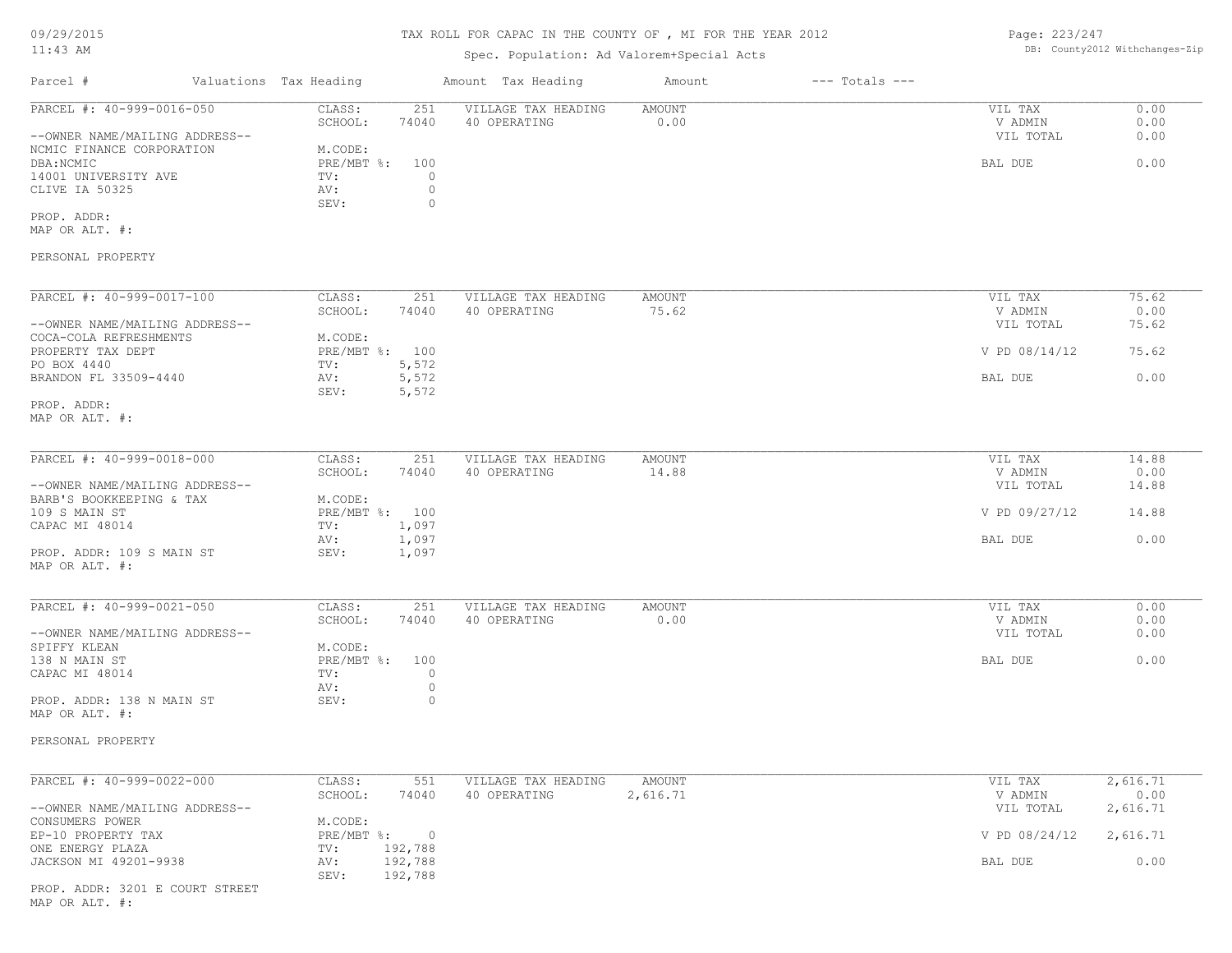# TAX ROLL FOR CAPAC IN THE COUNTY OF , MI FOR THE YEAR 2012

### Spec. Population: Ad Valorem+Special Acts

Page: 224/247 DB: County2012 Withchanges-Zip

| Parcel #                                                    | Valuations Tax Heading                              | Amount Tax Heading                  | Amount                 | $---$ Totals $---$ |                         |                   |
|-------------------------------------------------------------|-----------------------------------------------------|-------------------------------------|------------------------|--------------------|-------------------------|-------------------|
| PARCEL #: 40-999-0023-002                                   | CLASS:<br>251<br>SCHOOL:<br>74040                   | VILLAGE TAX HEADING<br>40 OPERATING | <b>AMOUNT</b><br>27.98 |                    | VIL TAX<br>V ADMIN      | 27.98<br>0.00     |
| --OWNER NAME/MAILING ADDRESS--<br>MAIN STREET VILLA         | M.CODE:                                             |                                     |                        |                    | VIL TOTAL               | 27.98             |
| 512 N MAIN<br>CAPAC MI 48014                                | PRE/MBT %: 100<br>TV:<br>2,062                      |                                     |                        |                    | V PD 09/13/12           | 27.98             |
| PROP. ADDR: 512 N MAIN<br>MAP OR ALT. #:                    | 2,062<br>AV:<br>SEV:<br>2,062                       |                                     |                        |                    | BAL DUE                 | 0.00              |
| PERSONAL PROPERTY                                           |                                                     |                                     |                        |                    |                         |                   |
| PARCEL #: 40-999-0024-010                                   | CLASS:                                              | 351<br>VILLAGE TAX HEADING          | AMOUNT                 |                    | VIL TAX                 | 2,112.56          |
| --OWNER NAME/MAILING ADDRESS--                              | SCHOOL:<br>74040                                    | 40 OPERATING                        | 2,112.56               |                    | V ADMIN<br>VIL TOTAL    | 0.00<br>2,112.56  |
| HONDA OF AMERICA MFG.,<br>24000 HONDA PARKWAY               | M.CODE:<br>PRE/MBT %: 100                           |                                     |                        |                    | V PD 08/24/12           | 2,112.56          |
| MARYSVILLE OH 43040                                         | 155,645<br>TV:<br>155,645<br>AV:                    |                                     |                        |                    | BAL DUE                 | 0.00              |
| PROP. ADDR:<br>MAP OR ALT. #:                               | SEV:<br>155,645                                     |                                     |                        |                    |                         |                   |
| PERSONAL PROPERTY                                           |                                                     |                                     |                        |                    |                         |                   |
| PARCEL #: 40-999-0025-000                                   | CLASS:<br>551                                       | VILLAGE TAX HEADING                 | AMOUNT                 |                    | VIL TAX                 | 11,167.19         |
| --OWNER NAME/MAILING ADDRESS--                              | SCHOOL:<br>74040                                    | 40 OPERATING                        | 11,167.19              |                    | V ADMIN<br>VIL TOTAL    | 0.00<br>11,167.19 |
| DETROIT EDISON CO<br>PROPERTY TAX DEPARTMENT                | M.CODE:<br>PRE/MBT %: 0                             |                                     |                        |                    | V PD 08/20/12 11,167.19 |                   |
| P.O.BOX 33017<br>DETROIT MI 48232                           | 822,751<br>TV:<br>822,751<br>AV:<br>SEV:<br>822,751 |                                     |                        |                    | BAL DUE                 | 0.00              |
| PROP. ADDR: 351 W MEIER ST<br>MAP OR ALT. #:                |                                                     |                                     |                        |                    |                         |                   |
| PARCEL #: 40-999-0027-000                                   | CLASS:                                              | VILLAGE TAX HEADING<br>251          | <b>AMOUNT</b>          |                    | VIL TAX                 | 93.72             |
| --OWNER NAME/MAILING ADDRESS--                              | SCHOOL:<br>74040                                    | 40 OPERATING                        | 93.72                  |                    | V ADMIN<br>VIL TOTAL    | 0.00<br>93.72     |
| CAPAC AUTO & TRUCK REPAIR<br>103 W MILL ST                  | M.CODE:<br>PRE/MBT %: 100                           |                                     |                        |                    | V PD 07/23/12           | 93.72             |
| CAPAC MI 48014-3022<br>PROP. ADDR: 103 W MILL ST            | 6,905<br>TV:<br>6,905<br>AV:                        |                                     |                        |                    | BAL DUE                 | 0.00              |
| MAP OR ALT. #:                                              | 6,905<br>SEV:                                       |                                     |                        |                    |                         |                   |
| PARCEL #: 40-999-0033-000                                   | CLASS:                                              | 251<br>VILLAGE TAX HEADING          | <b>AMOUNT</b>          |                    | VIL TAX                 | 37.01             |
| --OWNER NAME/MAILING ADDRESS--<br>CAPAC CONSTRUCTION CO INC | SCHOOL:<br>74040<br>M.CODE:                         | 40 OPERATING                        | 37.01                  |                    | V ADMIN<br>VIL TOTAL    | 0.00<br>37.01     |
| P.O.BOX 388<br>CAPAC MI 48014                               | PRE/MBT %: 100<br>2,727<br>TV:                      |                                     |                        |                    | V PD 09/27/12           | 37.01             |
| PROP. ADDR: 216 E HILL STREET                               | 2,727<br>AV:<br>SEV:<br>2,727                       |                                     |                        |                    | BAL DUE                 | 0.00              |
| MAP OR ALT. #:                                              |                                                     |                                     |                        |                    |                         |                   |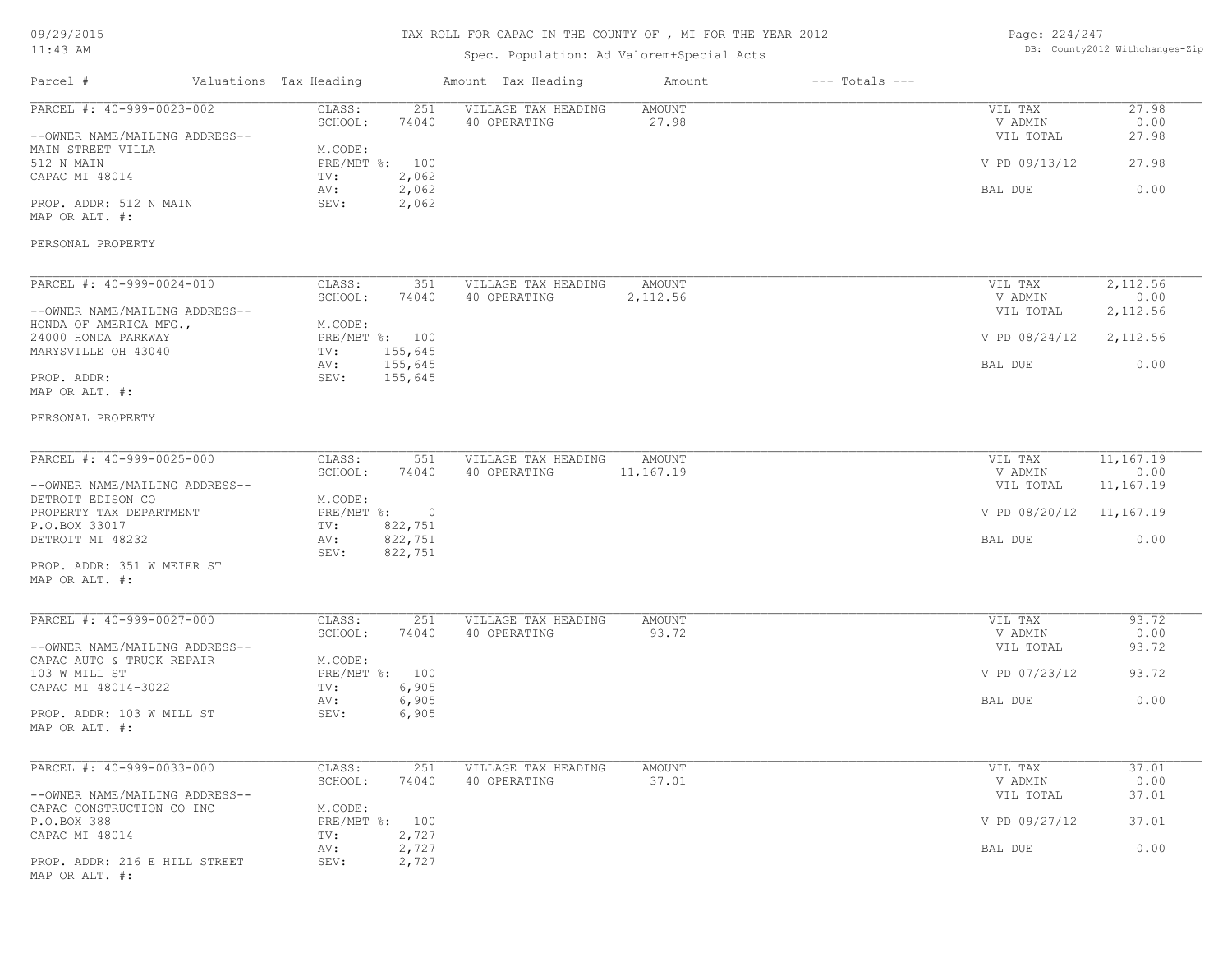# TAX ROLL FOR CAPAC IN THE COUNTY OF , MI FOR THE YEAR 2012

### Spec. Population: Ad Valorem+Special Acts

Page: 225/247 DB: County2012 Withchanges-Zip

| Parcel #                                          | Valuations Tax Heading            | Amount Tax Heading                  | Amount         | $---$ Totals $---$ |                    |              |
|---------------------------------------------------|-----------------------------------|-------------------------------------|----------------|--------------------|--------------------|--------------|
| PARCEL #: 40-999-0036-001                         | CLASS:<br>002<br>SCHOOL:<br>74040 | VILLAGE TAX HEADING<br>40 OPERATING | AMOUNT<br>0.00 |                    | VIL TAX<br>V ADMIN | 0.00<br>0.00 |
| --OWNER NAME/MAILING ADDRESS--                    |                                   |                                     |                |                    | VIL TOTAL          | 0.00         |
| CAPAC FOOD CENTER<br>45677 PEBBLE CRK W APT 5     | M.CODE:<br>PRE/MBT %: 100         |                                     |                |                    | BAL DUE            | 0.00         |
| UTICA MI 48317-4881                               | $\circ$<br>TV:                    |                                     |                |                    |                    |              |
|                                                   | AV:                               | $\circ$                             |                |                    |                    |              |
| PROP. ADDR: 3433 CAPAC RD<br>MAP OR ALT. #:       | SEV:                              | $\circ$                             |                |                    |                    |              |
| PERSONAL PROPERTY                                 |                                   |                                     |                |                    |                    |              |
| PARCEL #: 40-999-0044-000                         | CLASS:<br>251                     | VILLAGE TAX HEADING                 | <b>AMOUNT</b>  |                    | VIL TAX            | 374.20       |
|                                                   | SCHOOL:<br>74040                  | 40 OPERATING                        | 374.20         |                    | V ADMIN            | 0.00         |
| --OWNER NAME/MAILING ADDRESS--                    |                                   |                                     |                |                    | VIL TOTAL          | 374.20       |
| CAPAC FAMILY LAUNDRY<br>MR.DANIEL L. MARQUARDT    | M.CODE:<br>PRE/MBT %: 100         |                                     |                |                    | BAL DUE            | 374.20       |
| 461 ELK LAKE DR                                   | 27,570<br>TV:                     |                                     |                |                    |                    |              |
| ATTICA MI 48412-9807                              | 27,570<br>AV:<br>27,570           |                                     |                |                    |                    |              |
| PROP. ADDR: 100 S MAIN ST                         | SEV:                              |                                     |                |                    |                    |              |
| MAP OR ALT. #:                                    |                                   |                                     |                |                    |                    |              |
| Default Legal Description                         |                                   |                                     |                |                    |                    |              |
| PARCEL #: 40-999-0045-000                         | CLASS:<br>251                     | VILLAGE TAX HEADING                 | <b>AMOUNT</b>  |                    | VIL TAX            | 982.99       |
|                                                   | SCHOOL:<br>74040                  | 40 OPERATING                        | 982.99         |                    | V ADMIN            | 0.00         |
| --OWNER NAME/MAILING ADDRESS--                    |                                   |                                     |                |                    | VIL TOTAL          | 982.99       |
| SUNRISE STORES #52                                | M.CODE:                           |                                     |                |                    |                    |              |
| 69245 BURKE DRIVE<br>RICHMOND MI 48062            | PRE/MBT %: 100<br>72,423<br>TV:   |                                     |                |                    | V PD 08/24/12      | 982.99       |
|                                                   | 72,423<br>AV:                     |                                     |                |                    | BAL DUE            | 0.00         |
| PROP. ADDR: 120 S MAIN ST<br>MAP OR ALT. #:       | SEV:<br>72,423                    |                                     |                |                    |                    |              |
| PARCEL #: 40-999-0050-001                         | CLASS:<br>251                     | VILLAGE TAX HEADING                 | <b>AMOUNT</b>  |                    | VIL TAX            | 414.41       |
|                                                   | SCHOOL:<br>74040                  | 40 OPERATING                        | 414.41         |                    | V ADMIN            | 0.00         |
| --OWNER NAME/MAILING ADDRESS--                    |                                   |                                     |                |                    | VIL TOTAL          | 414.41       |
| HORGAN THOMAS DDS                                 | M.CODE:                           |                                     |                |                    |                    |              |
| PO BOX 640<br>CAPAC MI 48014                      | PRE/MBT %: 100<br>30,532          |                                     |                |                    | V PD 08/31/12      | 414.41       |
|                                                   | TV:<br>30,532<br>AV:              |                                     |                |                    | BAL DUE            | 0.00         |
| PROP. ADDR: 4309 CAPAC RD<br>MAP OR ALT. #:       | 30,532<br>SEV:                    |                                     |                |                    |                    |              |
|                                                   |                                   |                                     |                |                    |                    |              |
| PARCEL #: 40-999-0051-000                         | 251<br>CLASS:<br>SCHOOL:<br>74040 | VILLAGE TAX HEADING<br>40 OPERATING | AMOUNT<br>5.44 |                    | VIL TAX<br>V ADMIN | 5.44<br>0.00 |
| --OWNER NAME/MAILING ADDRESS--                    |                                   |                                     |                |                    | VIL TOTAL          | 5.44         |
| PITNEY BOWES INC                                  | M.CODE:                           |                                     |                |                    |                    |              |
| MSC-TAX01                                         | $PRE/MBT$ %:<br>100               |                                     |                |                    | V PD 08/31/12      | 5.44         |
| 5310 CYPRESS CENTER DR. STE 110<br>TAMPA FL 33609 | 401<br>TV:<br>AV:<br>401          |                                     |                |                    | BAL DUE            | 0.00         |
|                                                   | 401<br>SEV:                       |                                     |                |                    |                    |              |
| PROP. ADDR:                                       |                                   |                                     |                |                    |                    |              |

MAP OR ALT. #: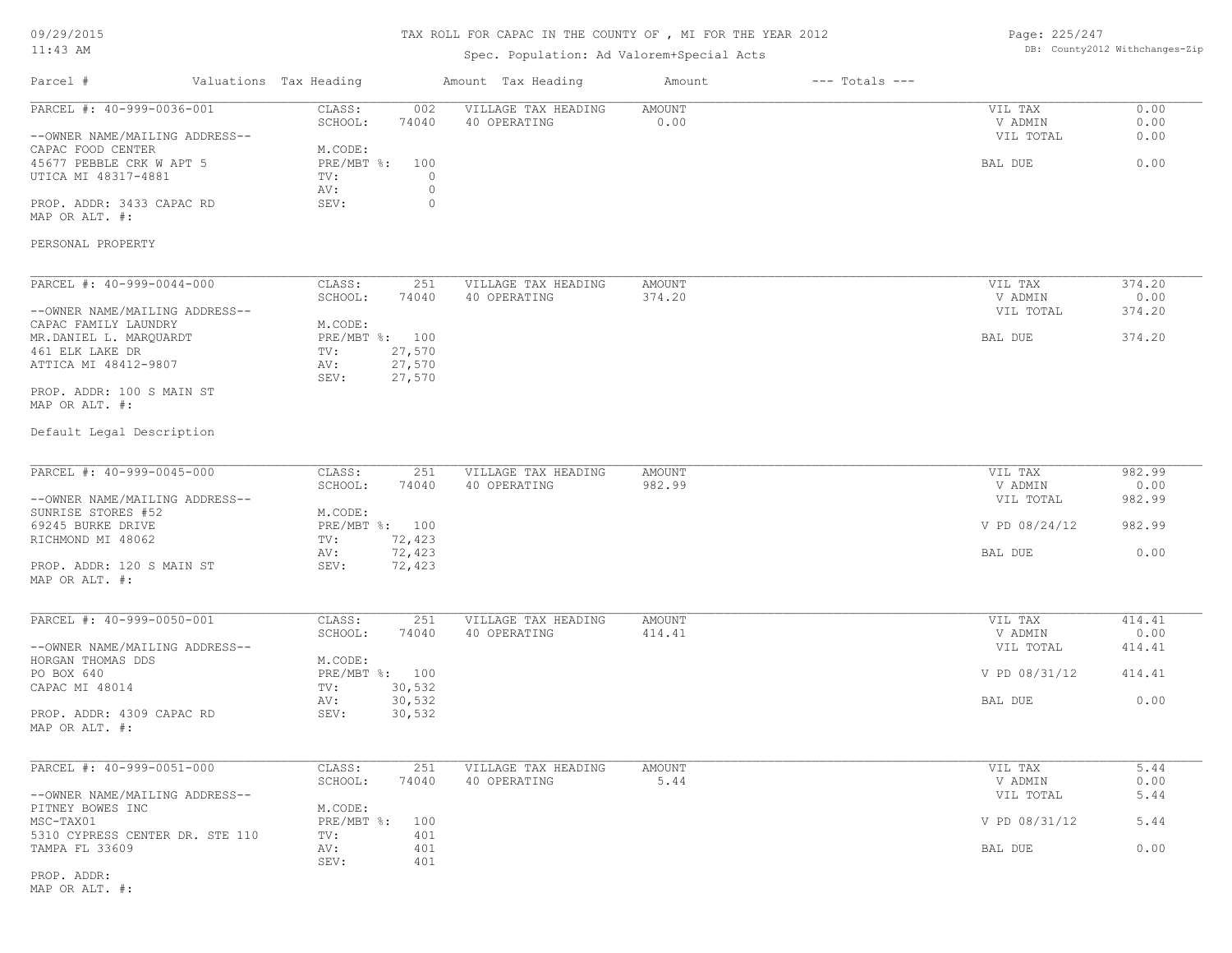# Spec. Population: Ad Valorem+Special Acts

Page: 226/247 DB: County2012 Withchanges-Zip

| 11:43 AM                                                        |                                           | Spec. Population: Ad Valorem+Special Acts |                              | DB: County2012 Withchanges-Zip |                |  |
|-----------------------------------------------------------------|-------------------------------------------|-------------------------------------------|------------------------------|--------------------------------|----------------|--|
| Parcel #<br>Valuations Tax Heading                              |                                           | Amount Tax Heading                        | Amount<br>$---$ Totals $---$ |                                |                |  |
| PARCEL #: 40-999-0052-050                                       | CLASS:<br>251<br>SCHOOL:<br>74040         | VILLAGE TAX HEADING<br>40 OPERATING       | AMOUNT<br>54.29              | VIL TAX<br>V ADMIN             | 54.29<br>0.00  |  |
| --OWNER NAME/MAILING ADDRESS--<br>D & B CEMENT INC<br>LUMBARDO  | M.CODE:<br>PRE/MBT %:<br>100              |                                           |                              | VIL TOTAL<br>BAL DUE           | 54.29<br>54.29 |  |
| 4313 STEVENS DR<br>CAPAC MI 48014                               | 4,000<br>TV:<br>4,000<br>AV:              |                                           |                              |                                |                |  |
| PROP. ADDR: 4313 STEVENS DR<br>MAP OR ALT. #:                   | SEV:<br>4,000                             |                                           |                              |                                |                |  |
| PERSONAL PROPERTY                                               |                                           |                                           |                              |                                |                |  |
| PARCEL #: 40-999-0052-051                                       | CLASS:<br>251<br>SCHOOL:<br>74040         | VILLAGE TAX HEADING<br>40 OPERATING       | AMOUNT<br>0.00               | VIL TAX<br>V ADMIN             | 0.00<br>0.00   |  |
| --OWNER NAME/MAILING ADDRESS--<br>PITNEY BOWES GLOBAL FINANCIAL | M.CODE:                                   |                                           |                              | VIL TOTAL                      | 0.00           |  |
| 5310 CYPRESS CENTER DRIVE STE 110<br>TAMPA FL 33609             | $PRE/MBT$ $\div$<br>100<br>$\circ$<br>TV: |                                           |                              | BAL DUE                        | 0.00           |  |
| PROP. ADDR:<br>MAP OR ALT. #:                                   | AV:<br>$\circ$<br>$\circ$<br>SEV:         |                                           |                              |                                |                |  |
| PERSONAL PROPERTY                                               |                                           |                                           |                              |                                |                |  |
| PARCEL #: 40-999-0053-500                                       | CLASS:<br>351<br>SCHOOL:<br>74040         | VILLAGE TAX HEADING<br>40 OPERATING       | AMOUNT<br>276.27             | VIL TAX<br>V ADMIN             | 276.27<br>0.00 |  |
| --OWNER NAME/MAILING ADDRESS--<br>SUPERIOR MATERIALS LLC        | M.CODE:                                   |                                           |                              | VIL TOTAL                      | 276.27         |  |
| P.O. BOX 2900<br>FARMINGTON MI 48333                            | PRE/MBT %: 100<br>20, 355<br>TV:          |                                           |                              | V PD 08/17/12                  | 276.27         |  |
| PROP. ADDR: 305 S MAIN ST                                       | 20, 355<br>AV:<br>SEV:<br>20, 355         |                                           |                              | BAL DUE                        | 0.00           |  |
| MAP OR ALT. #:                                                  |                                           |                                           |                              |                                |                |  |
| PARCEL #: 40-999-0054-050                                       | CLASS:<br>251<br>SCHOOL:<br>74040         | VILLAGE TAX HEADING<br>40 OPERATING       | AMOUNT<br>0.00               | VIL TAX<br>V ADMIN             | 0.00<br>0.00   |  |
| --OWNER NAME/MAILING ADDRESS--<br>LEONARD CHARLES/PATRICIA      | M.CODE:                                   |                                           |                              | VIL TOTAL                      | 0.00           |  |
| 15183 DOWNEY RD<br>CAPAC MI 48014                               | PRE/MBT %:<br>100<br>$\circ$<br>TV:       |                                           |                              | BAL DUE                        | 0.00           |  |
| PROP. ADDR: 105 E MILL STREET<br>MAP OR ALT. #:                 | $\circ$<br>AV:<br>SEV:<br>0               |                                           |                              |                                |                |  |
| PARCEL #: 40-999-0055-000                                       | CLASS:<br>251<br>SCHOOL:<br>74040         | VILLAGE TAX HEADING<br>40 OPERATING       | AMOUNT<br>20.82              | VIL TAX<br>V ADMIN             | 20.82<br>0.00  |  |
| --OWNER NAME/MAILING ADDRESS--<br>STATE FARM MUTUAL AUTO INS    | M.CODE:                                   |                                           |                              | VIL TOTAL                      | 20.82          |  |
| CORP TAX D3<br>ONE STATE FARM PLAZA                             | PRE/MBT %: 100<br>1,534<br>TV:            |                                           |                              | V PD 07/26/12                  | 20.82          |  |
| BLOOMINGTON IL 61701-0001                                       | AV:<br>1,534<br>1,534<br>SEV:             |                                           |                              | BAL DUE                        | 0.00           |  |
|                                                                 |                                           |                                           |                              |                                |                |  |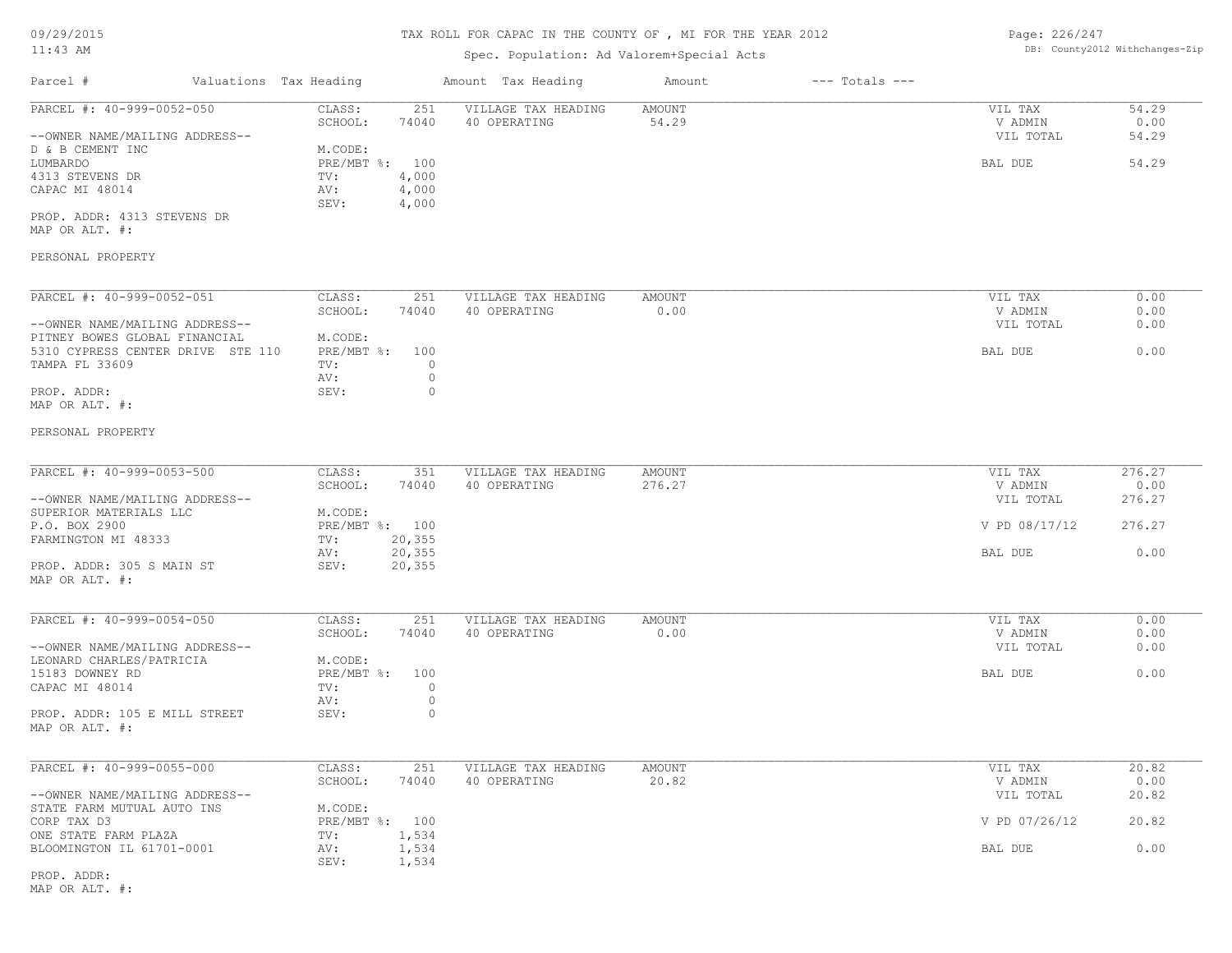# TAX ROLL FOR CAPAC IN THE COUNTY OF , MI FOR THE YEAR 2012

### Spec. Population: Ad Valorem+Special Acts

Page: 227/247 DB: County2012 Withchanges-Zip

| Parcel #                       | Valuations Tax Heading | Amount Tax Heading  | $---$ Totals $---$<br>Amount |               |        |
|--------------------------------|------------------------|---------------------|------------------------------|---------------|--------|
| PARCEL #: 40-999-0058-000      | CLASS:<br>251          | VILLAGE TAX HEADING | <b>AMOUNT</b>                | VIL TAX       | 24.43  |
|                                | SCHOOL:<br>74040       | 40 OPERATING        | 24.43                        | V ADMIN       | 0.00   |
| --OWNER NAME/MAILING ADDRESS-- |                        |                     |                              | VIL TOTAL     | 24.43  |
| GEORGE, T J/SPERRYS WELDING    | M.CODE:                |                     |                              |               |        |
| 112 N MAIN ST                  | PRE/MBT %: 100         |                     |                              | BAL DUE       | 24.43  |
| CAPAC MI 48014                 | 1,800<br>TV:           |                     |                              |               |        |
|                                | 1,800<br>AV:           |                     |                              |               |        |
| PROP. ADDR: 112 N MAIN ST      | SEV:<br>1,800          |                     |                              |               |        |
| MAP OR ALT. #:                 |                        |                     |                              |               |        |
| PARCEL #: 40-999-0072-000      | CLASS:<br>251          | VILLAGE TAX HEADING | <b>AMOUNT</b>                | VIL TAX       | 23.79  |
|                                | SCHOOL:<br>74040       | 40 OPERATING        | 23.79                        | V ADMIN       | 0.00   |
| --OWNER NAME/MAILING ADDRESS-- |                        |                     |                              | VIL TOTAL     | 23.79  |
| COMCAST OF MICHIGAN IV, LLC    | M.CODE:                |                     |                              |               |        |
| TAX DEPT                       | PRE/MBT %: 100         |                     |                              | V PD 08/17/12 | 23.79  |
| ONE COMCAST CENTER             | 1,753<br>TV:           |                     |                              |               |        |
| PHILADELPHIA PA 19103-2838     | 1,753<br>AV:           |                     |                              | BAL DUE       | 0.00   |
|                                | SEV:<br>1,753          |                     |                              |               |        |
| PROP. ADDR:                    |                        |                     |                              |               |        |
|                                |                        |                     |                              |               |        |
| MAP OR ALT. #:                 |                        |                     |                              |               |        |
| PARCEL #: 40-999-0074-000      | CLASS:<br>251          | VILLAGE TAX HEADING | <b>AMOUNT</b>                | VIL TAX       | 48.67  |
|                                | SCHOOL:<br>74040       | 40 OPERATING        | 48.67                        | V ADMIN       | 0.00   |
| --OWNER NAME/MAILING ADDRESS-- |                        |                     |                              | VIL TOTAL     | 48.67  |
| CAPAC HARDWARE INC             | M.CODE:                |                     |                              |               |        |
| P.O. BOX 609                   | PRE/MBT %: 100         |                     |                              | V PD 08/24/12 | 48.67  |
| CAPAC MI 48014                 | 3,586<br>TV:           |                     |                              |               |        |
|                                | 3,586<br>AV:           |                     |                              | BAL DUE       | 0.00   |
| PROP. ADDR: 121 N MAIN ST      | 3,586<br>SEV:          |                     |                              |               |        |
| MAP OR ALT. #:                 |                        |                     |                              |               |        |
|                                |                        |                     |                              |               |        |
| PARCEL #: 40-999-0079-100      | CLASS:<br>251          | VILLAGE TAX HEADING | <b>AMOUNT</b>                | VIL TAX       | 124.24 |
|                                | SCHOOL:<br>74040       | 40 OPERATING        | 124.24                       | V ADMIN       | 0.00   |
| --OWNER NAME/MAILING ADDRESS-- |                        |                     |                              | VIL TOTAL     | 124.24 |
| COMFORT TAN                    | M.CODE:                |                     |                              |               |        |
| 124 N MAIN ST                  | PRE/MBT %: 100         |                     |                              | V PD 07/16/12 | 124.24 |
| CAPAC MI 48014                 | 9,154<br>TV:           |                     |                              |               |        |
|                                | 9,154<br>AV:           |                     |                              | BAL DUE       | 0.00   |
| PROP. ADDR: 124 N MAIN ST      | SEV:<br>9,154          |                     |                              |               |        |
| MAP OR ALT. #:                 |                        |                     |                              |               |        |
| PARCEL #: 40-999-0080-000      | CLASS:<br>251          | VILLAGE TAX HEADING | <b>AMOUNT</b>                | VIL TAX       | 0.00   |
|                                | SCHOOL:<br>74040       | 40 OPERATING        | 0.00                         | V ADMIN       | 0.00   |
| --OWNER NAME/MAILING ADDRESS-- |                        |                     |                              | VIL TOTAL     | 0.00   |
| GASS-BECKER INSURANCE AGENCY   | M.CODE:                |                     |                              |               |        |
| 134 N MAIN ST                  | PRE/MBT %: 100         |                     |                              | BAL DUE       | 0.00   |
| CAPAC MI 48014-3142            | $\circ$<br>TV:         |                     |                              |               |        |
|                                | AV:<br>$\circ$         |                     |                              |               |        |
| PROP. ADDR: 134 N MAIN ST      | SEV:<br>$\circ$        |                     |                              |               |        |
|                                |                        |                     |                              |               |        |

MAP OR ALT. #: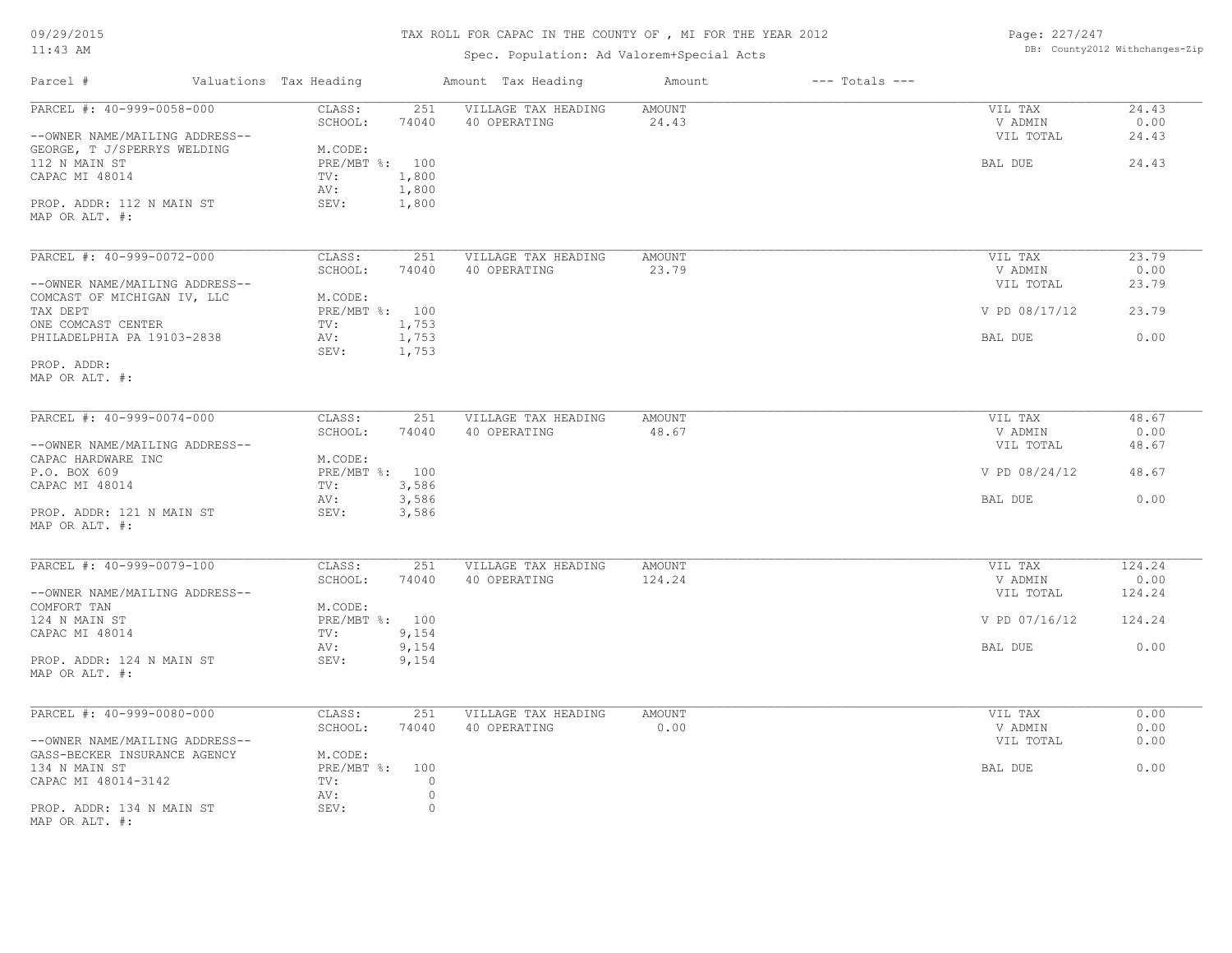# TAX ROLL FOR CAPAC IN THE COUNTY OF , MI FOR THE YEAR 2012

Spec. Population: Ad Valorem+Special Acts

| Page: 228/247 |                                |
|---------------|--------------------------------|
|               | DB: County2012 Withchanges-Zip |

| Parcel #                                                        | Valuations Tax Heading                     | Amount Tax Heading                         | Amount                  | $---$ Totals $---$ |                      |                |
|-----------------------------------------------------------------|--------------------------------------------|--------------------------------------------|-------------------------|--------------------|----------------------|----------------|
| PARCEL #: 40-999-0081-000                                       | CLASS:<br>SCHOOL:<br>74040                 | 251<br>VILLAGE TAX HEADING<br>40 OPERATING | AMOUNT<br>42.34         |                    | VIL TAX<br>V ADMIN   | 42.34<br>0.00  |
| --OWNER NAME/MAILING ADDRESS--<br>IBM CREDIT LLC                | M.CODE:                                    |                                            |                         |                    | VIL TOTAL            | 42.34          |
| PO BOX 1159<br>SOUTHBURY CT 06488                               | PRE/MBT %: 100<br>TV:<br>3,120             |                                            |                         |                    | V PD 08/24/12        | 42.34          |
| PROP. ADDR:                                                     | 3,120<br>AV:<br>3,120<br>SEV:              |                                            |                         |                    | BAL DUE              | 0.00           |
| MAP OR ALT. #:                                                  |                                            |                                            |                         |                    |                      |                |
| PARCEL #: 40-999-0082-001                                       | CLASS:<br>SCHOOL:<br>74040                 | 251<br>VILLAGE TAX HEADING<br>40 OPERATING | <b>AMOUNT</b><br>198.51 |                    | VIL TAX<br>V ADMIN   | 198.51<br>0.00 |
| --OWNER NAME/MAILING ADDRESS--<br>GREAT LAKES RURAL DEVELOPMENT | M.CODE:                                    |                                            |                         |                    | VIL TOTAL            | 198.51         |
| PRIME PROPERTIES<br>13862 SIMONE DR                             | PRE/MBT %: 100<br>14,626<br>TV:            |                                            |                         |                    | V PD 07/23/12        | 198.51         |
| SHELBY MI 48315                                                 | 14,626<br>AV:<br>14,626<br>SEV:            |                                            |                         |                    | BAL DUE              | 0.00           |
| PROP. ADDR: 15122 W PARK ST<br>MAP OR ALT. #:                   |                                            |                                            |                         |                    |                      |                |
| PERSONAL PROPERTY                                               |                                            |                                            |                         |                    |                      |                |
| PARCEL #: 40-999-0083-000                                       | CLASS:                                     | 251<br>VILLAGE TAX HEADING                 | <b>AMOUNT</b>           |                    | VIL TAX              | 54.75          |
| --OWNER NAME/MAILING ADDRESS--                                  | SCHOOL:<br>74040                           | 40 OPERATING                               | 54.75                   |                    | V ADMIN<br>VIL TOTAL | 0.00<br>54.75  |
| SELECT ACCOUNTING<br>124 N MAIN ST                              | M.CODE:<br>PRE/MBT %: 100                  |                                            |                         |                    | V PD 07/16/12        | 54.75          |
| CAPAC MI 48014                                                  | 4,034<br>TV:<br>AV:<br>4,034               |                                            |                         |                    | BAL DUE              | 0.00           |
| PROP. ADDR: 124 N MAIN ST<br>MAP OR ALT. #:                     | 4,034<br>SEV:                              |                                            |                         |                    |                      |                |
| PARCEL #: 40-999-0084-000                                       | CLASS:                                     | 251<br>VILLAGE TAX HEADING                 | AMOUNT                  |                    | VIL TAX              | 141.15         |
| --OWNER NAME/MAILING ADDRESS--                                  | SCHOOL:<br>74040                           | 40 OPERATING                               | 141.15                  |                    | V ADMIN<br>VIL TOTAL | 0.00<br>141.15 |
| AMERIGAS PROPANE<br>P.O.BOX 798                                 | M.CODE:<br>PRE/MBT %: 100                  |                                            |                         |                    | V PD 08/30/12        | 141.15         |
| VALLEY FORGE PA 19482                                           | $\texttt{TV}$ :<br>10,400<br>10,400<br>AV: |                                            |                         |                    | BAL DUE              | 0.00           |
| PROP. ADDR: 14900 DOWNEY RD<br>MAP OR ALT. #:                   | 10,400<br>SEV:                             |                                            |                         |                    |                      |                |
| PARCEL #: 40-999-0085-000                                       | CLASS:                                     | 251<br>VILLAGE TAX HEADING                 | <b>AMOUNT</b>           |                    | VIL TAX              | 0.00           |
| --OWNER NAME/MAILING ADDRESS--                                  | SCHOOL:<br>74040                           | 40 OPERATING                               | 0.00                    |                    | V ADMIN<br>VIL TOTAL | 0.00<br>0.00   |
| FIRST DATA MERCHANTS<br>PO BOX 3868                             | M.CODE:<br>PRE/MBT %: 100                  |                                            |                         |                    | BAL DUE              | 0.00           |
| ENGLEWOOD CO 80155-3868                                         | TV:<br>AV:                                 | $\circ$<br>$\circ$                         |                         |                    |                      |                |
| PROP. ADDR:<br>MAP OR ALT. #:                                   | SEV:                                       | $\circ$                                    |                         |                    |                      |                |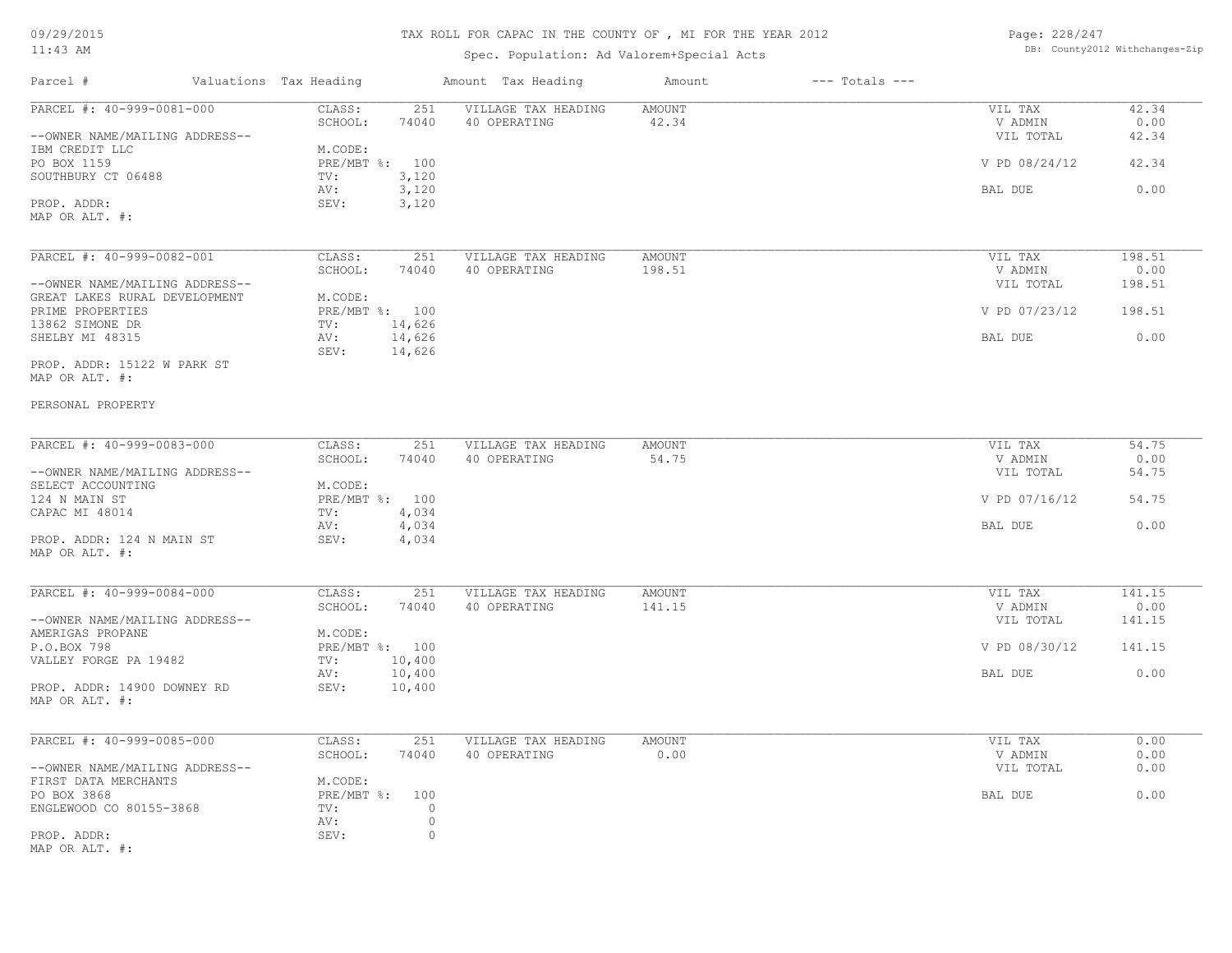#### TAX ROLL FOR CAPAC IN THE COUNTY OF , MI FOR THE YEAR 2012

#### Spec. Population: Ad Valorem+Special Acts

Page: 229/247 DB: County2012 Withchanges-Zip

| Parcel #                                                    | Valuations Tax Heading                    | Amount Tax Heading                         | Amount          | $---$ Totals $---$ |                                 |                        |
|-------------------------------------------------------------|-------------------------------------------|--------------------------------------------|-----------------|--------------------|---------------------------------|------------------------|
| PARCEL #: 40-999-0087-000<br>--OWNER NAME/MAILING ADDRESS-- | CLASS:<br>251<br>74040<br>SCHOOL:         | VILLAGE TAX HEADING<br>40 OPERATING        | AMOUNT<br>81.43 |                    | VIL TAX<br>V ADMIN<br>VIL TOTAL | 81.43<br>0.00<br>81.43 |
| PERFECTION HAIR & SURE TAN<br>PO BOX 633<br>CAPAC MI 48014  | M.CODE:<br>PRE/MBT %: 100<br>6,000<br>TV: |                                            |                 |                    | BAL DUE                         | 81.43                  |
| PROP. ADDR: 101 N MAIN ST<br>MAP OR ALT. #:                 | 6,000<br>AV:<br>SEV:<br>6,000             |                                            |                 |                    |                                 |                        |
| PARCEL #: 40-999-0089-000                                   | CLASS:<br>251<br>SCHOOL:<br>74040         | VILLAGE TAX HEADING<br>40 OPERATING        | AMOUNT<br>0.00  |                    | VIL TAX<br>V ADMIN              | 0.00<br>0.00           |
| --OWNER NAME/MAILING ADDRESS--                              |                                           |                                            |                 |                    | VIL TOTAL                       | 0.00                   |
| KLUG'S BARBER SHOP                                          | M.CODE:                                   |                                            |                 |                    |                                 |                        |
| 110 N MAIN ST<br>CAPAC MI 48014-3142                        | PRE/MBT %: 100<br>TV:<br>AV:              | 0<br>$\circ$                               |                 |                    | BAL DUE                         | 0.00                   |
| PROP. ADDR: 110 N MAIN ST<br>MAP OR ALT. #:                 | SEV:                                      | $\circ$                                    |                 |                    |                                 |                        |
| PARCEL #: 40-999-0094-001                                   | CLASS:<br>251                             | VILLAGE TAX HEADING                        | AMOUNT          |                    | VIL TAX                         | 0.00                   |
| --OWNER NAME/MAILING ADDRESS--                              | SCHOOL:<br>74040                          | 40 OPERATING                               | 0.00            |                    | V ADMIN<br>VIL TOTAL            | 0.00<br>0.00           |
| DIRECT TV<br>2230 E. IMPERIAL HWY CA/LA2/A126               | M.CODE:<br>PRE/MBT %: 100                 |                                            |                 |                    | BAL DUE                         | 0.00                   |
| EL SEGUNDO CA 90245                                         | TV:<br>AV:                                | $\circ$<br>$\circ$                         |                 |                    |                                 |                        |
| PROP. ADDR:<br>MAP OR ALT. #:                               | SEV:                                      | $\circ$                                    |                 |                    |                                 |                        |
|                                                             |                                           |                                            |                 |                    |                                 |                        |
| PARCEL #: 40-999-0095-000                                   | CLASS:<br>251<br>SCHOOL:<br>74040         | VILLAGE TAX HEADING<br>40 OPERATING        | AMOUNT<br>39.66 |                    | VIL TAX<br>V ADMIN              | 39.66<br>0.00          |
| --OWNER NAME/MAILING ADDRESS--                              |                                           |                                            |                 |                    | VIL TOTAL                       | 39.66                  |
| CAPAC NAPA<br>P.O. BOX 523                                  | M.CODE:<br>PRE/MBT %: 100                 |                                            |                 |                    | V PD 07/23/12                   | 39.66                  |
| CAPAC MI 48014-3714                                         | 2,922<br>TV:<br>2,922<br>AV:              |                                            |                 |                    | BAL DUE                         | 0.00                   |
| PROP. ADDR: 136 S MAIN ST<br>MAP OR ALT. #:                 | SEV:<br>2,922                             |                                            |                 |                    |                                 |                        |
| PERSONAL PROPERTY                                           |                                           |                                            |                 |                    |                                 |                        |
|                                                             |                                           |                                            |                 |                    |                                 |                        |
| PARCEL #: 40-999-0097-100                                   | CLASS:<br>SCHOOL:<br>74040                | 002<br>VILLAGE TAX HEADING<br>40 OPERATING | AMOUNT<br>0.00  |                    | VIL TAX<br>V ADMIN              | 0.00<br>0.00           |
| --OWNER NAME/MAILING ADDRESS--                              |                                           |                                            |                 |                    | VIL TOTAL                       | 0.00                   |
| QMTR<br>103 W CHURCH ST                                     | M.CODE:<br>PRE/MBT %: 100                 |                                            |                 |                    | BAL DUE                         | 0.00                   |
| CAPAC MI 48014                                              | TV:<br>AV:                                | 0<br>$\circ$                               |                 |                    |                                 |                        |
| PROP. ADDR: 103 W CHURCH STREET<br>MAP OR ALT. #:           | SEV:                                      | $\circ$                                    |                 |                    |                                 |                        |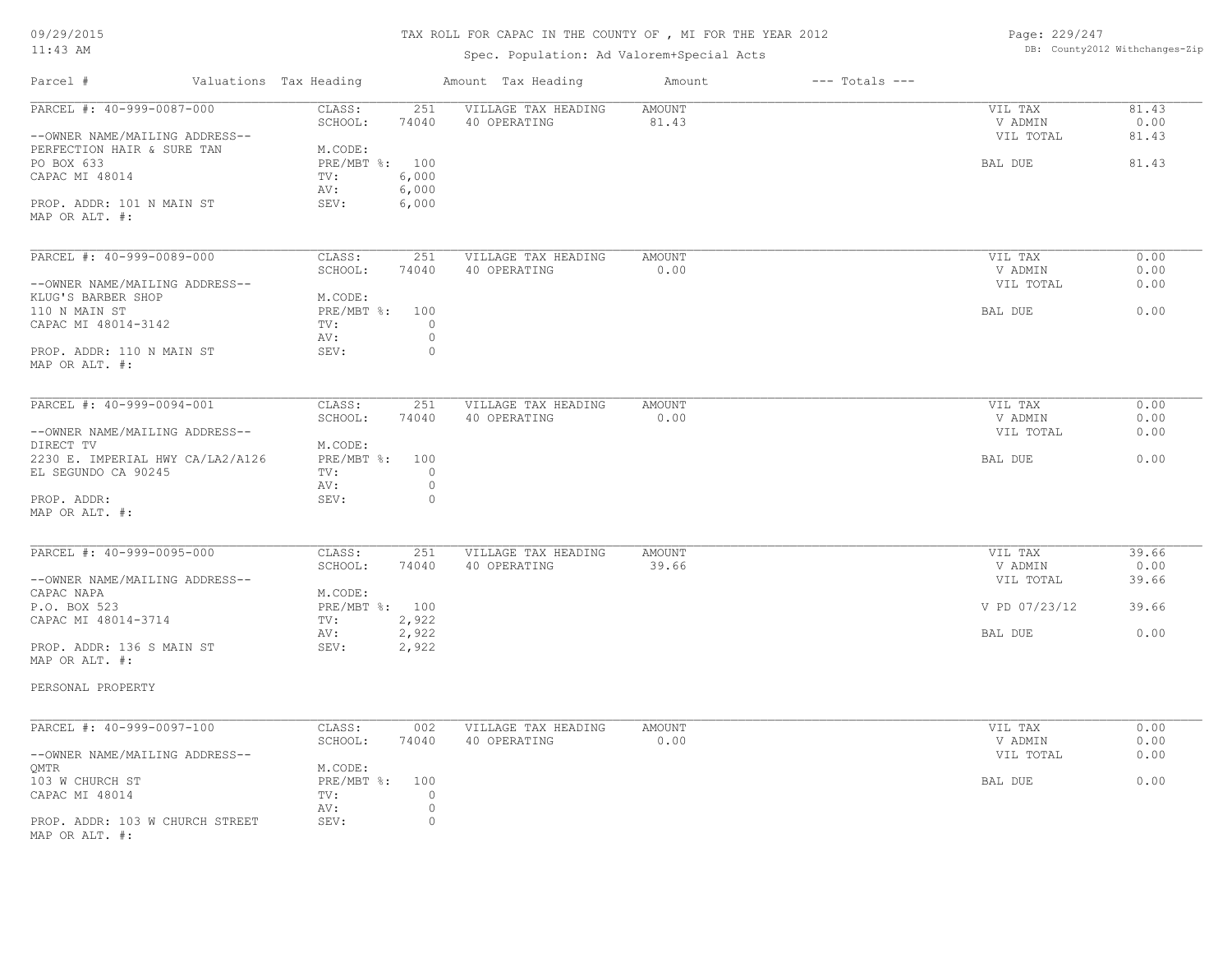#### TAX ROLL FOR CAPAC IN THE COUNTY OF , MI FOR THE YEAR 2012

#### Spec. Population: Ad Valorem+Special Acts

Page: 230/247 DB: County2012 Withchanges-Zip

| Parcel #                                                                          | Valuations Tax Heading |                                         |                               | Amount Tax Heading                  | Amount           | $---$ Totals $---$ |                      |                      |
|-----------------------------------------------------------------------------------|------------------------|-----------------------------------------|-------------------------------|-------------------------------------|------------------|--------------------|----------------------|----------------------|
| PARCEL #: 40-999-0098-001                                                         |                        | CLASS:<br>SCHOOL:                       | 002<br>74040                  | VILLAGE TAX HEADING<br>40 OPERATING | AMOUNT<br>0.00   |                    | VIL TAX<br>V ADMIN   | 0.00<br>0.00<br>0.00 |
| --OWNER NAME/MAILING ADDRESS--<br>DELL FINANCIAL SERVICES LP<br>PROPERTY TAX DEPT |                        | M.CODE:<br>PRE/MBT %: 100               |                               |                                     |                  |                    | VIL TOTAL<br>BAL DUE | 0.00                 |
| ONE DELL WAY RR1-35<br>ROUND ROCK TX 78682                                        |                        | TV:<br>AV:<br>SEV:                      | $\circ$<br>$\circ$<br>$\circ$ |                                     |                  |                    |                      |                      |
| PROP. ADDR:<br>MAP OR ALT. #:                                                     |                        |                                         |                               |                                     |                  |                    |                      |                      |
| PARCEL #: 40-999-0103-000                                                         |                        | CLASS:<br>SCHOOL:                       | 251<br>74040                  | VILLAGE TAX HEADING<br>40 OPERATING | AMOUNT<br>973.17 |                    | VIL TAX<br>V ADMIN   | 973.17<br>0.00       |
| --OWNER NAME/MAILING ADDRESS--<br>MC DONALD'S CORPORATION (021-1487)              |                        | M.CODE:                                 |                               |                                     |                  |                    | VIL TOTAL            | 973.17               |
| SERENA OF CAPAC<br>3300 LONE PINE RD                                              |                        | PRE/MBT %: 100<br>TV:                   | 71,699                        |                                     |                  |                    | V PD 08/14/12        | 973.17               |
| WEST BLOOMFIELD MI 48323                                                          |                        | AV:<br>SEV:                             | 71,699<br>71,699              |                                     |                  |                    | BAL DUE              | 0.00                 |
| PROP. ADDR: 3200 S CAPAC RD<br>MAP OR ALT. #:                                     |                        |                                         |                               |                                     |                  |                    |                      |                      |
| PARCEL #: 40-999-0103-100                                                         |                        | CLASS:                                  | 251                           | VILLAGE TAX HEADING                 | <b>AMOUNT</b>    |                    | VIL TAX              | 0.00                 |
| --OWNER NAME/MAILING ADDRESS--                                                    |                        | SCHOOL:                                 | 74040                         | 40 OPERATING                        | 0.00             |                    | V ADMIN<br>VIL TOTAL | 0.00<br>0.00         |
| MARATHON PETROLEUM<br>PROPERTY TAX DEPT. ROOM #4113<br>539 S MAIN ST              |                        | M.CODE:<br>PRE/MBT %:<br>TV:            | 100<br>$\circ$                |                                     |                  |                    | BAL DUE              | 0.00                 |
| FINDLAY OH 45840                                                                  |                        | AV:<br>SEV:                             | $\circ$<br>$\circ$            |                                     |                  |                    |                      |                      |
| PROP. ADDR:<br>MAP OR ALT. #:                                                     |                        |                                         |                               |                                     |                  |                    |                      |                      |
| PARCEL #: 40-999-0104-000                                                         |                        | CLASS:                                  | 251                           | VILLAGE TAX HEADING                 | AMOUNT           |                    | VIL TAX              | 0.00                 |
| --OWNER NAME/MAILING ADDRESS--                                                    |                        | SCHOOL:                                 | 74040                         | 40 OPERATING                        | 0.00             |                    | V ADMIN<br>VIL TOTAL | 0.00<br>0.00         |
| SIDE DOOR HAIR SALON<br>MARCIA WALKER<br>524 WILLIAM G DR<br>CAPAC MI 48014       |                        | M.CODE:<br>PRE/MBT %: 100<br>TV:<br>AV: | $\circ$<br>$\circ$            |                                     |                  |                    | BAL DUE              | 0.00                 |
| PROP. ADDR: 109 S MAIN ST<br>MAP OR ALT. #:                                       |                        | SEV:                                    | $\circ$                       |                                     |                  |                    |                      |                      |
| PARCEL #: 40-999-0107-010                                                         |                        | CLASS:                                  | 251                           | VILLAGE TAX HEADING                 | <b>AMOUNT</b>    |                    | VIL TAX              | 3.84                 |
| --OWNER NAME/MAILING ADDRESS--                                                    |                        | SCHOOL:                                 | 74040                         | 40 OPERATING                        | 3.84             |                    | V ADMIN<br>VIL TOTAL | 0.00<br>3.84         |
| WESTERN UNION FINANCIAL SERVICES, IN<br>12500 E BELFORD AVE M23B7                 |                        | M.CODE:<br>PRE/MBT %:                   | 100                           |                                     |                  |                    | V PD 09/27/12        | 3.84                 |
| ENGLEWOOD CO 80112<br>PROP. ADDR:<br>MAP OR ALT. #:                               |                        | TV:<br>AV:<br>SEV:                      | 283<br>283<br>283             |                                     |                  |                    | BAL DUE              | 0.00                 |

PERSONAL PROPERTY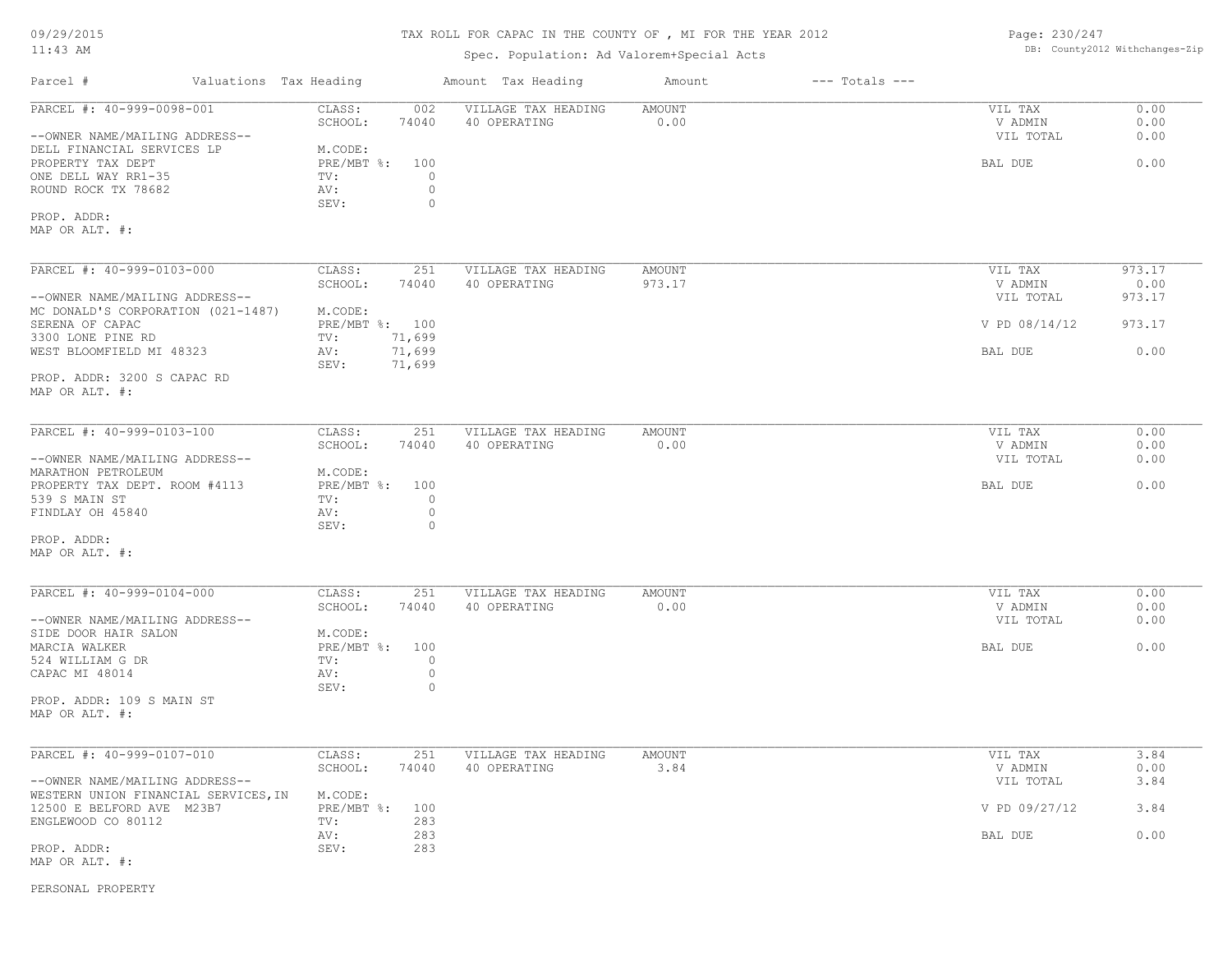09/29/2015

# 11:43 AM

# TAX ROLL FOR CAPAC IN THE COUNTY OF , MI FOR THE YEAR 2012

# Spec. Population: Ad Valorem+Special Acts

Page: 231/247 DB: County2012 Withchanges-Zip

| Valuations Tax Heading<br>Parcel #          |                                | Amount Tax Heading  | Amount<br>$---$ Totals $---$ |               |        |
|---------------------------------------------|--------------------------------|---------------------|------------------------------|---------------|--------|
| PARCEL #: 40-999-0112-100                   | CLASS:<br>002                  | VILLAGE TAX HEADING | <b>AMOUNT</b>                | VIL TAX       | 0.00   |
|                                             | SCHOOL:<br>74040               | 40 OPERATING        | 0.00                         | V ADMIN       | 0.00   |
| --OWNER NAME/MAILING ADDRESS--              |                                |                     |                              | VIL TOTAL     | 0.00   |
| DES SPV LP                                  | M.CODE:                        |                     |                              |               |        |
| PROPERTY TAX DEPT.                          | PRE/MBT %: 100                 |                     |                              | BAL DUE       | 0.00   |
| ONE DELL WAY RR-35                          | $\Omega$<br>TV:                |                     |                              |               |        |
| ROUND ROCK TX 78682                         | $\mathbb O$<br>AV:             |                     |                              |               |        |
| PROP. ADDR:                                 | $\mathbb O$<br>SEV:            |                     |                              |               |        |
| MAP OR ALT. #:                              |                                |                     |                              |               |        |
|                                             |                                |                     |                              |               |        |
| PARCEL #: 40-999-0112-301                   | CLASS:<br>251                  | VILLAGE TAX HEADING | <b>AMOUNT</b>                | VIL TAX       | 14.97  |
|                                             | SCHOOL:<br>74040               | 40 OPERATING        | 14.97                        | V ADMIN       | 0.00   |
| --OWNER NAME/MAILING ADDRESS--              |                                |                     |                              | VIL TOTAL     | 14.97  |
| NUCO2 SUPPLY LLC                            | M.CODE:                        |                     |                              |               |        |
| THOMPSON REUTERS PROPERTY TAX SERV          | PRE/MBT %: 100                 |                     |                              | V PD 07/30/12 | 14.97  |
| P.O. BOX 4900 DEPT.366                      | 1,103<br>TV:                   |                     |                              |               |        |
| SCOTTSDALE AZ 85261-4900                    | 1,103<br>AV:                   |                     |                              | BAL DUE       | 0.00   |
|                                             | SEV:<br>1,103                  |                     |                              |               |        |
| PROP. ADDR:                                 |                                |                     |                              |               |        |
| MAP OR ALT. #:                              |                                |                     |                              |               |        |
|                                             |                                |                     |                              |               |        |
| PERSONAL PROPERTY                           |                                |                     |                              |               |        |
|                                             |                                |                     |                              |               |        |
| PARCEL #: 40-999-0113-001                   | CLASS:<br>251                  | VILLAGE TAX HEADING | AMOUNT                       | VIL TAX       | 22.24  |
|                                             | SCHOOL:<br>74040               | 40 OPERATING        | 22.24                        | V ADMIN       | 0.00   |
| --OWNER NAME/MAILING ADDRESS--              |                                |                     |                              | VIL TOTAL     | 22.24  |
| RUDGATE HUNTERS CROSSING                    | M.CODE:                        |                     |                              |               |        |
| 201 W. BIG BEAVER STE 720                   | PRE/MBT %: 100                 |                     |                              | V PD 08/14/12 | 22.24  |
| TROY MI 48084                               | 1,639<br>TV:                   |                     |                              |               |        |
|                                             | 1,639<br>AV:                   |                     |                              | BAL DUE       | 0.00   |
| PROP. ADDR: 150 HUNTERS CROSSING BLVD SEV:  | 1,639                          |                     |                              |               |        |
| MAP OR ALT. #:                              |                                |                     |                              |               |        |
|                                             |                                |                     |                              |               |        |
| PARCEL #: 40-999-0114-000                   | CLASS:<br>251                  | VILLAGE TAX HEADING | AMOUNT                       | VIL TAX       | 156.08 |
|                                             | SCHOOL:<br>74040               | 40 OPERATING        | 156.08                       | V ADMIN       | 0.00   |
| --OWNER NAME/MAILING ADDRESS--              |                                |                     |                              | VIL TOTAL     | 156.08 |
| KAATZ FUNERAL HOME INC                      | M.CODE:                        |                     |                              |               |        |
| 202 N MAIN ST                               | PRE/MBT %: 100                 |                     |                              | V PD 09/27/12 | 156.08 |
| CAPAC MI 48014-3144                         | 11,500<br>TV:<br>11,500<br>AV: |                     |                              |               | 0.00   |
|                                             | 11,500<br>SEV:                 |                     |                              | BAL DUE       |        |
| PROP. ADDR: 202 N MAIN ST<br>MAP OR ALT. #: |                                |                     |                              |               |        |
|                                             |                                |                     |                              |               |        |
|                                             |                                |                     |                              |               |        |
| PARCEL #: 40-999-0116-000                   | CLASS:<br>251                  | VILLAGE TAX HEADING | AMOUNT                       | VIL TAX       | 51.34  |
|                                             | SCHOOL:<br>74040               | 40 OPERATING        | 51.34                        | V ADMIN       | 0.00   |
| --OWNER NAME/MAILING ADDRESS--              | M.CODE:                        |                     |                              | VIL TOTAL     | 51.34  |
| GTECH CORPORATION                           | PRE/MBT %: 100                 |                     |                              | V PD 07/30/12 | 51.34  |
| TAX DEPARTMENT<br>10 MEMORIAL BLVD          | 3,783<br>TV:                   |                     |                              |               |        |
| PROVIDENCE RI 02903                         | 3,783<br>AV:                   |                     |                              | BAL DUE       | 0.00   |
|                                             | 3,783<br>SEV:                  |                     |                              |               |        |
| PROP. ADDR:                                 |                                |                     |                              |               |        |
|                                             |                                |                     |                              |               |        |

MAP OR ALT. #: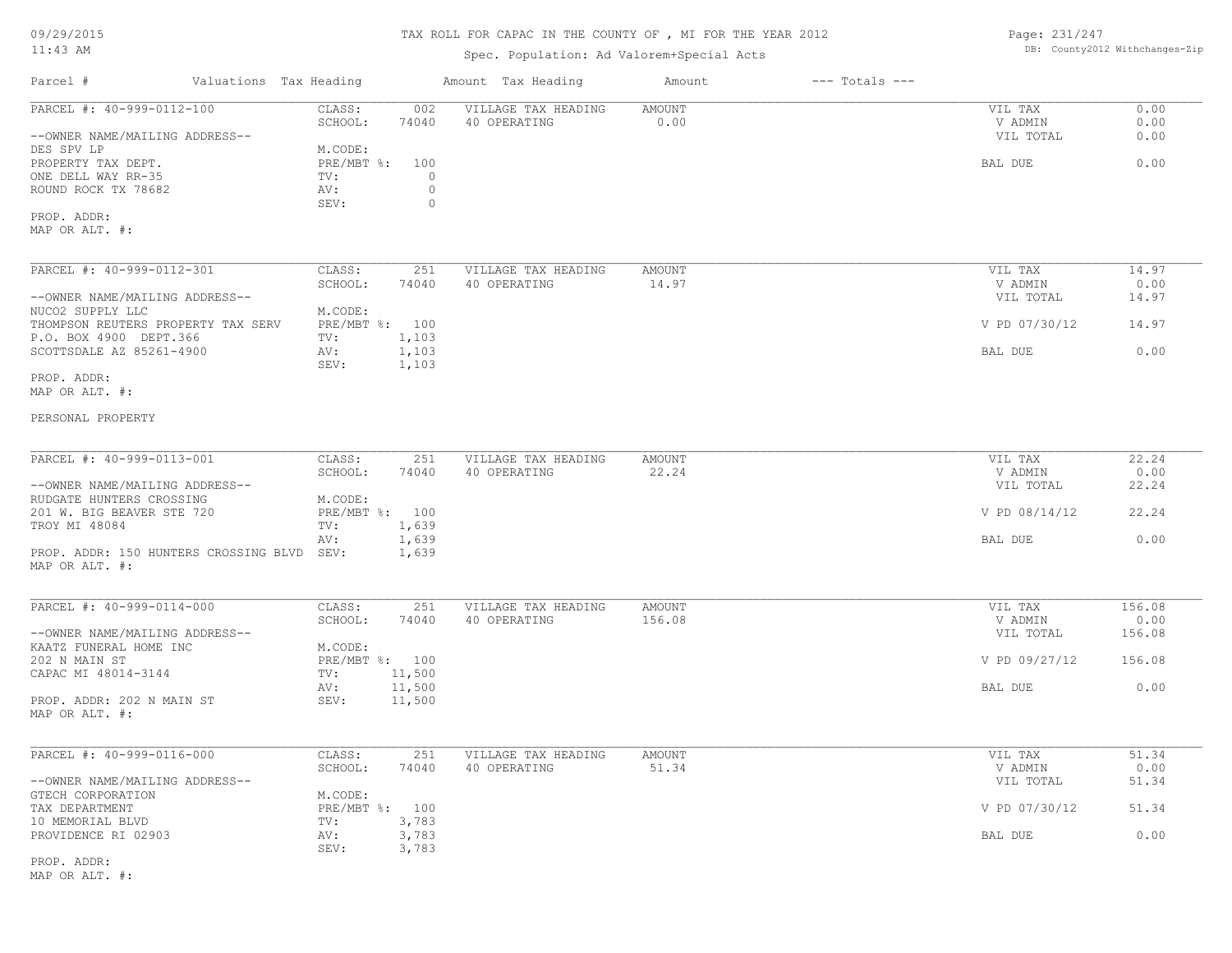09/29/2015

#### TAX ROLL FOR CAPAC IN THE COUNTY OF , MI FOR THE YEAR 2012

11:43 AM

# Spec. Population: Ad Valorem+Special Acts

Page: 232/247 DB: County2012 Withchanges-Zip

| Parcel #                                                              | Valuations Tax Heading            | Amount Tax Heading                  | Amount           | $---$ Totals $---$ |                      |                |
|-----------------------------------------------------------------------|-----------------------------------|-------------------------------------|------------------|--------------------|----------------------|----------------|
| PARCEL #: 40-999-0123-150                                             | CLASS:<br>251<br>SCHOOL:<br>74040 | VILLAGE TAX HEADING<br>40 OPERATING | AMOUNT<br>256.58 |                    | VIL TAX<br>V ADMIN   | 256.58<br>0.00 |
| --OWNER NAME/MAILING ADDRESS--<br>FAMILY FIRST HEALTH CARE CAPAC PLLC | M.CODE:                           |                                     |                  |                    | VIL TOTAL            | 256.58         |
| 117 S MAIN<br>CAPAC MI 48014                                          | PRE/MBT %: 100<br>18,904<br>TV:   |                                     |                  |                    | V PD 08/24/12        | 256.58         |
|                                                                       | 18,904<br>AV:                     |                                     |                  |                    | BAL DUE              | 0.00           |
| PROP. ADDR: 117 S MAIN<br>MAP OR ALT. #:                              | SEV:<br>18,904                    |                                     |                  |                    |                      |                |
|                                                                       |                                   |                                     |                  |                    |                      |                |
| PARCEL #: 40-999-0124-000                                             | CLASS:<br>251                     | VILLAGE TAX HEADING                 | AMOUNT           |                    | VIL TAX              | 9.71           |
| --OWNER NAME/MAILING ADDRESS--                                        | SCHOOL:<br>74040                  | 40 OPERATING                        | 9.71             |                    | V ADMIN<br>VIL TOTAL | 0.00<br>9.71   |
| MATTESON STREET APTS                                                  | M.CODE:                           |                                     |                  |                    |                      |                |
| MERICAN PREFERRED MANAGEMENT                                          | PRE/MBT %: 100                    |                                     |                  |                    | V PD 07/16/12        | 9.71           |
| 4930 CASCADE ROAD SE                                                  | 716<br>TV:                        |                                     |                  |                    |                      |                |
| GRAND RAPIDS MI 49546                                                 | 716<br>AV:<br>716<br>SEV:         |                                     |                  |                    | BAL DUE              | 0.00           |
| PROP. ADDR: 130 N MATTESON ST                                         |                                   |                                     |                  |                    |                      |                |
| MAP OR ALT. #:                                                        |                                   |                                     |                  |                    |                      |                |
|                                                                       |                                   |                                     |                  |                    |                      |                |
| PARCEL #: 40-999-0125-001                                             | CLASS:<br>251                     | VILLAGE TAX HEADING                 | AMOUNT           |                    | VIL TAX              | 122.74         |
|                                                                       | SCHOOL:<br>74040                  | 40 OPERATING                        | 122.74           |                    | V ADMIN              | 0.00           |
| --OWNER NAME/MAILING ADDRESS--                                        | M.CODE:                           |                                     |                  |                    | VIL TOTAL            | 122.74         |
| DISH NETWORK LLC<br>P.O. BOX 6623                                     | PRE/MBT %: 100                    |                                     |                  |                    | V PD 08/09/12        | 122.74         |
| ENGLEWOOD CO 80155                                                    | 9,043<br>TV:                      |                                     |                  |                    |                      |                |
|                                                                       | 9,043<br>AV:                      |                                     |                  |                    | BAL DUE              | 0.00           |
| PROP. ADDR:                                                           | SEV:<br>9,043                     |                                     |                  |                    |                      |                |
| MAP OR ALT. #:                                                        |                                   |                                     |                  |                    |                      |                |
|                                                                       |                                   |                                     |                  |                    |                      |                |
| PARCEL #: 40-999-0128-000                                             | CLASS:<br>251                     | VILLAGE TAX HEADING                 | <b>AMOUNT</b>    |                    | VIL TAX              | 337.57         |
|                                                                       | SCHOOL:<br>74040                  | 40 OPERATING                        | 337.57           |                    | V ADMIN              | 0.00           |
| --OWNER NAME/MAILING ADDRESS--                                        |                                   |                                     |                  |                    | VIL TOTAL            | 337.57         |
| MR R'S                                                                | M.CODE:                           |                                     |                  |                    |                      |                |
| P.O. BOX 459                                                          | PRE/MBT %: 100                    |                                     |                  |                    | V PD 09/04/12        | 337.57         |
| CAPAC MI 48014                                                        | 24,871<br>TV:<br>24,871<br>AV:    |                                     |                  |                    | BAL DUE              | 0.00           |
| PROP. ADDR: 100 N MAIN ST                                             | SEV:<br>24,871                    |                                     |                  |                    |                      |                |
| MAP OR ALT. #:                                                        |                                   |                                     |                  |                    |                      |                |
|                                                                       |                                   |                                     |                  |                    |                      |                |
| PARCEL #: 40-999-0132-000                                             | CLASS:<br>251                     | VILLAGE TAX HEADING                 | AMOUNT           |                    | VIL TAX              | 0.00           |
|                                                                       | SCHOOL:<br>74040                  | 40 OPERATING                        | 0.00             |                    | V ADMIN              | 0.00           |
| --OWNER NAME/MAILING ADDRESS--                                        |                                   |                                     |                  |                    | VIL TOTAL            | 0.00           |
| CHANNEL ONE, LLC                                                      | M.CODE:                           |                                     |                  |                    |                      |                |
| CORPORATE VALUATION ADVISORS INC                                      | PRE/MBT %: 100<br>TV:             | $\circ$                             |                  |                    | BAL DUE              | 0.00           |
| PO BOX 1590<br>BROOKFIELD WI 53008-1590                               | AV:                               | $\circ$                             |                  |                    |                      |                |
|                                                                       | SEV:                              | 0                                   |                  |                    |                      |                |
| PROP. ADDR:                                                           |                                   |                                     |                  |                    |                      |                |
| $M \wedge D$ $\wedge D$ $\wedge T$ $\cdots$ $\cdots$                  |                                   |                                     |                  |                    |                      |                |

MAP OR ALT. #: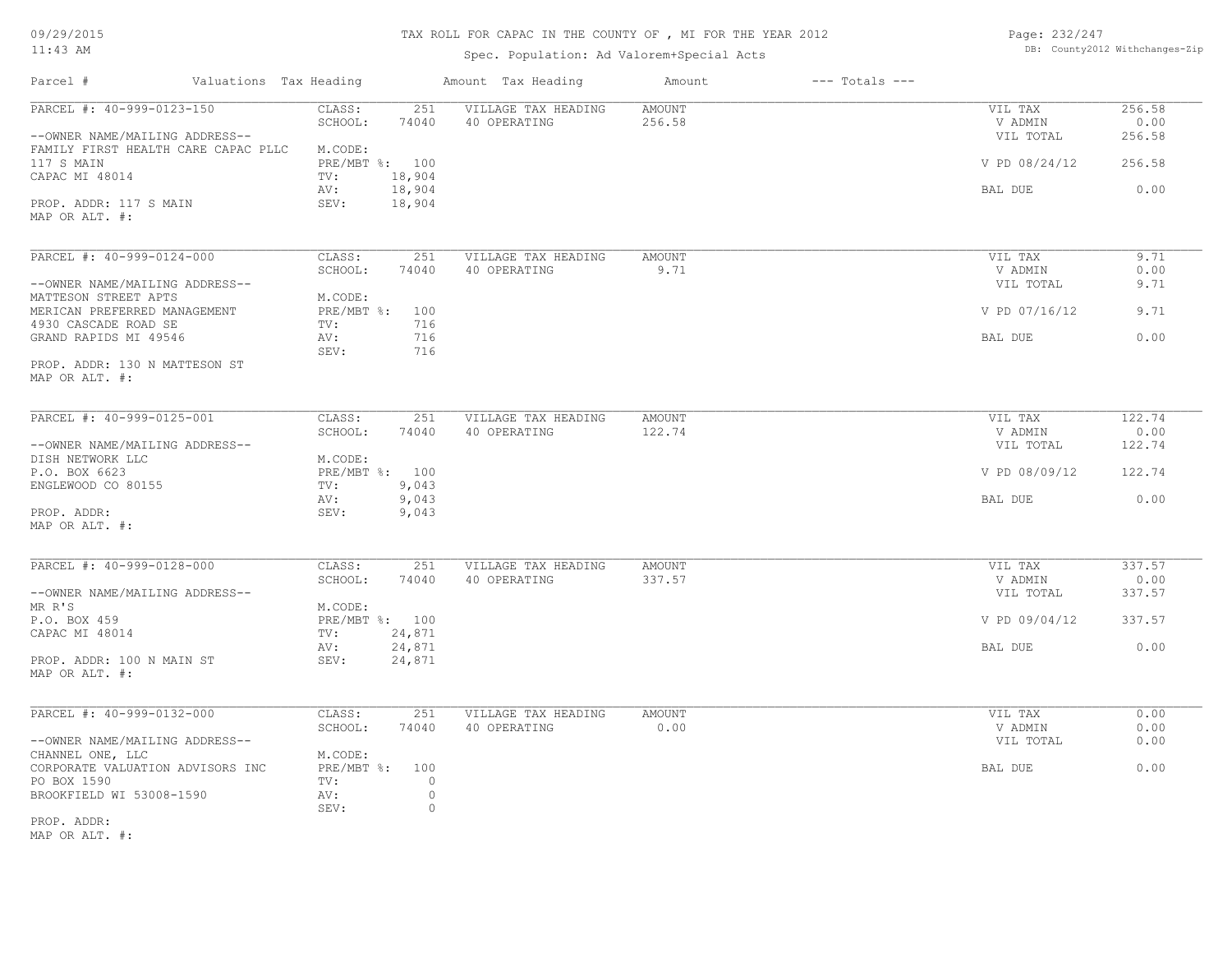#### TAX ROLL FOR CAPAC IN THE COUNTY OF , MI FOR THE YEAR 2012

Spec. Population: Ad Valorem+Special Acts

Page: 233/247 DB: County2012 Withchanges-Zip

| Parcel #                                                                                             | Valuations Tax Heading                          | Amount Tax Heading                                  | Amount                  | $---$ Totals $---$ |                                 |                          |
|------------------------------------------------------------------------------------------------------|-------------------------------------------------|-----------------------------------------------------|-------------------------|--------------------|---------------------------------|--------------------------|
| PARCEL #: 40-999-0133-000<br>--OWNER NAME/MAILING ADDRESS--<br>THUMB RIGGING & ERECTORS              | CLASS:<br>SCHOOL:<br>M.CODE:                    | 251<br>VILLAGE TAX HEADING<br>74040<br>40 OPERATING | <b>AMOUNT</b><br>792.59 |                    | VIL TAX<br>V ADMIN<br>VIL TOTAL | 792.59<br>0.00<br>792.59 |
| PO BOX 189<br>CAPAC MI 48014<br>PROP. ADDR: 14850 DOWNEY RD<br>MAP OR ALT. #:                        | PRE/MBT %: 100<br>TV:<br>AV:<br>SEV:            | 58,395<br>58,395<br>58,395                          |                         |                    | BAL DUE                         | 792.59                   |
| PARCEL #: 40-999-0135-010                                                                            | CLASS:<br>SCHOOL:                               | 251<br>VILLAGE TAX HEADING<br>40 OPERATING<br>74040 | AMOUNT<br>29.83         |                    | VIL TAX<br>V ADMIN              | 29.83<br>0.00            |
| --OWNER NAME/MAILING ADDRESS--<br>WELLS FARGO FINANCIAL LEASING INC.<br>N0005-050                    | M.CODE:<br>PRE/MBT %: 100                       |                                                     |                         |                    | VIL TOTAL<br>V PD 08/09/12      | 29.83<br>29.83           |
| 800 WALNUT ST<br>DES MOINES IA 50309-3636                                                            | TV:<br>AV:<br>SEV:                              | 2,198<br>2,198<br>2,198                             |                         |                    | BAL DUE                         | 0.00                     |
| PROP. ADDR:<br>MAP OR ALT. #:                                                                        |                                                 |                                                     |                         |                    |                                 |                          |
| PARCEL #: 40-999-0136-100<br>--OWNER NAME/MAILING ADDRESS--                                          | CLASS:<br>SCHOOL:                               | 251<br>VILLAGE TAX HEADING<br>74040<br>40 OPERATING | AMOUNT<br>215.26        |                    | VIL TAX<br>V ADMIN<br>VIL TOTAL | 215.26<br>0.00<br>215.26 |
| SPRINT SPECTRUM, LP<br>PO BOX 8430                                                                   | M.CODE:<br>PRE/MBT %: 100                       |                                                     |                         |                    | V PD 08/14/12                   | 215.26                   |
| KANAS CITY MO 64114-8430<br>PROP. ADDR: 750 E HILL STREET                                            | TV:<br>AV:<br>SEV:                              | 15,860<br>15,860<br>15,860                          |                         |                    | BAL DUE                         | 0.00                     |
| MAP OR ALT. #:                                                                                       |                                                 |                                                     |                         |                    |                                 |                          |
| PARCEL #: 40-999-0140-001<br>--OWNER NAME/MAILING ADDRESS--                                          | CLASS:<br>SCHOOL:                               | VILLAGE TAX HEADING<br>251<br>74040<br>40 OPERATING | <b>AMOUNT</b><br>0.00   |                    | VIL TAX<br>V ADMIN<br>VIL TOTAL | 0.00<br>0.00<br>0.00     |
| U.S. BANK NATIONAL ASSOCIATION<br>PROPERTY TAX DEPT.<br>1310 MADRID ST. STE 100<br>MARSHALL MN 56258 | M.CODE:<br>PRE/MBT %: 100<br>TV:<br>AV:<br>SEV: | $\circ$<br>$\circ$<br>$\circ$                       |                         |                    | BAL DUE                         | 0.00                     |
| PROP. ADDR:<br>MAP OR ALT. #:                                                                        |                                                 |                                                     |                         |                    |                                 |                          |
| PERSONAL PROPERTY                                                                                    |                                                 |                                                     |                         |                    |                                 |                          |
| PARCEL #: 40-999-0143-000                                                                            | CLASS:<br>SCHOOL:                               | 251<br>VILLAGE TAX HEADING<br>74040<br>40 OPERATING | AMOUNT<br>49.36         |                    | VIL TAX<br>V ADMIN              | 49.36<br>0.00            |
| --OWNER NAME/MAILING ADDRESS--<br>COLEY VENDING<br>2112 DAVISON RD                                   | M.CODE:<br>PRE/MBT %: 100                       |                                                     |                         |                    | VIL TOTAL<br>V PD 08/31/12      | 49.36<br>49.36           |
| FLINT MI 48506-3642                                                                                  | TV:<br>AV:                                      | 3,637<br>3,637                                      |                         |                    | BAL DUE                         | 0.00                     |
| PROP. ADDR:<br>MAP OR ALT. #:                                                                        | SEV:                                            | 3,637                                               |                         |                    |                                 |                          |

PERSONAL PROPERTY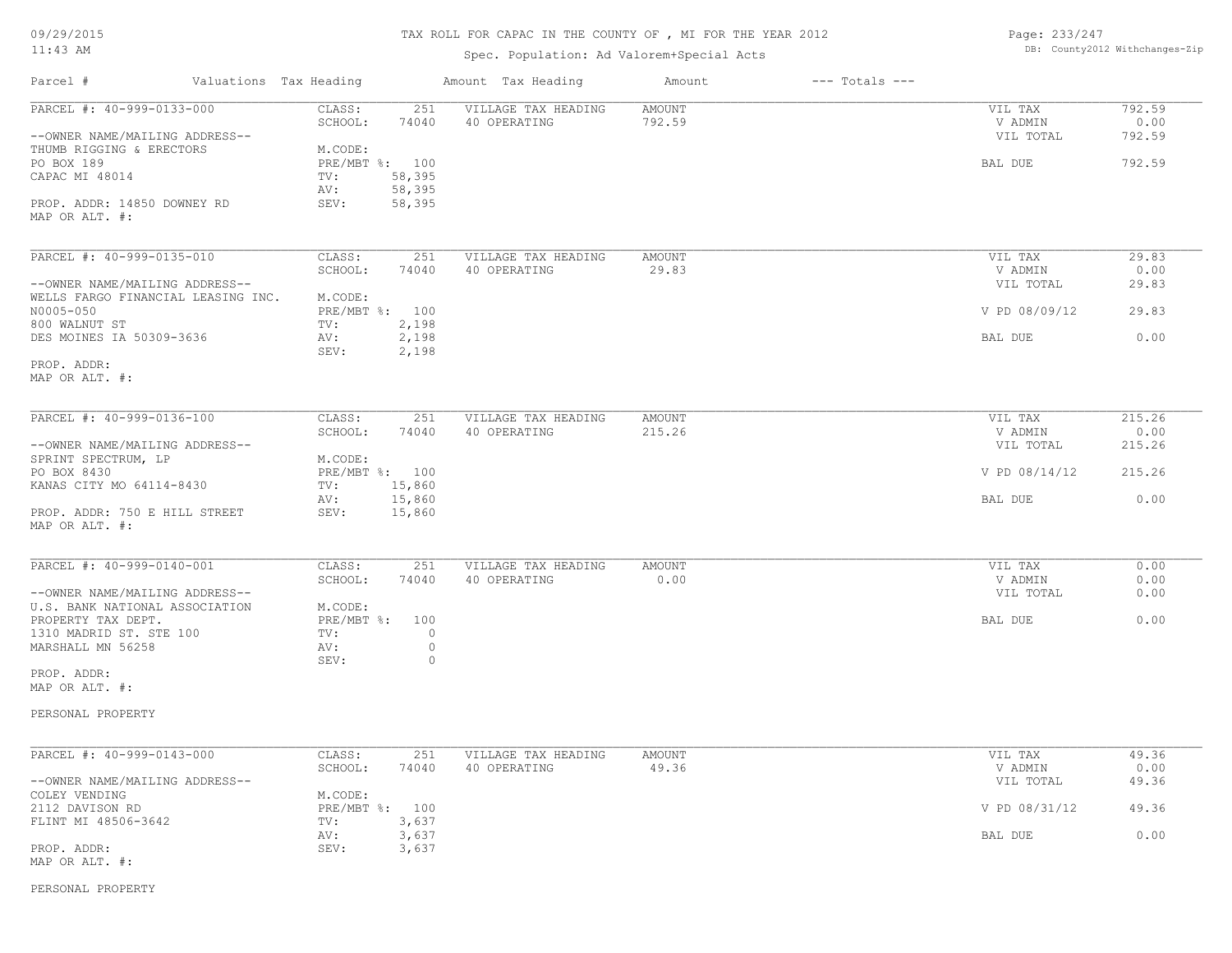#### TAX ROLL FOR CAPAC IN THE COUNTY OF , MI FOR THE YEAR 2012

#### Spec. Population: Ad Valorem+Special Acts

Page: 234/247 DB: County2012 Withchanges-Zip

| Parcel #<br>Valuations Tax Heading                       |                           | Amount Tax Heading  | Amount | $---$ Totals $---$ |               |       |
|----------------------------------------------------------|---------------------------|---------------------|--------|--------------------|---------------|-------|
| PARCEL #: 40-999-0146-000                                | CLASS:<br>251             | VILLAGE TAX HEADING | AMOUNT |                    | VIL TAX       | 38.76 |
|                                                          | SCHOOL:<br>74040          | 40 OPERATING        | 38.76  |                    | V ADMIN       | 0.00  |
| --OWNER NAME/MAILING ADDRESS--                           |                           |                     |        |                    | VIL TOTAL     | 38.76 |
| COINMACH CORP                                            | M.CODE:                   |                     |        |                    |               |       |
| THOMPSON REUTERS PROPERTY TAX                            | PRE/MBT %: 100            |                     |        |                    | V PD 08/24/12 | 38.76 |
| P.O.BOX 4900 DEPT 155                                    | 2,856<br>TV:              |                     |        |                    |               |       |
| SCOTTSDALE AZ 85261                                      | AV:<br>2,856              |                     |        |                    | BAL DUE       | 0.00  |
| PROP. ADDR:                                              | 2,856<br>SEV:             |                     |        |                    |               |       |
| MAP OR ALT. #:                                           |                           |                     |        |                    |               |       |
| PARCEL #: 40-999-0148-001                                | CLASS:<br>251             | VILLAGE TAX HEADING | AMOUNT |                    | VIL TAX       | 0.00  |
|                                                          | SCHOOL:<br>74040          |                     | 0.00   |                    | V ADMIN       | 0.00  |
| --OWNER NAME/MAILING ADDRESS--                           |                           | 40 OPERATING        |        |                    | VIL TOTAL     | 0.00  |
|                                                          |                           |                     |        |                    |               |       |
| AMERICAN BOTTLING COMPANY THE<br>PROPERTY TAX DEPARTMENT | M.CODE:<br>PRE/MBT %: 100 |                     |        |                    | BAL DUE       | 0.00  |
| 5301 LEGACY DR                                           | $\circ$<br>TV:            |                     |        |                    |               |       |
| PLANO TX 75024                                           | $\circ$<br>AV:            |                     |        |                    |               |       |
|                                                          | $\circ$                   |                     |        |                    |               |       |
| PROP. ADDR:                                              | SEV:                      |                     |        |                    |               |       |
| MAP OR ALT. #:                                           |                           |                     |        |                    |               |       |
| PERSONAL PROPERTY                                        |                           |                     |        |                    |               |       |
| PARCEL #: 40-999-0149-001                                | CLASS:<br>251             | VILLAGE TAX HEADING | AMOUNT |                    | VIL TAX       | 62.72 |
|                                                          | SCHOOL:<br>74040          | 40 OPERATING        | 62.72  |                    | V ADMIN       | 0.00  |
| --OWNER NAME/MAILING ADDRESS--                           |                           |                     |        |                    | VIL TOTAL     | 62.72 |
| CAT SCALE COMPANY-763                                    | M.CODE:                   |                     |        |                    |               |       |
| P.O.BOX 630                                              | PRE/MBT %: 100            |                     |        |                    | V PD 07/30/12 | 62.72 |
| WALCOTT IA 52773                                         | 4,621<br>TV:              |                     |        |                    |               |       |
|                                                          | 4,621<br>AV:              |                     |        |                    | BAL DUE       | 0.00  |
| PROP. ADDR: 3200 CAPAC RD                                | SEV:<br>4,621             |                     |        |                    |               |       |
| MAP OR ALT. #:                                           |                           |                     |        |                    |               |       |
| PERSONAL PROPERTY                                        |                           |                     |        |                    |               |       |
| PARCEL #: 40-999-0150-000                                | CLASS:<br>251             | VILLAGE TAX HEADING | AMOUNT |                    | VIL TAX       | 0.00  |
|                                                          | SCHOOL:<br>74040          | 40 OPERATING        | 0.00   |                    | V ADMIN       | 0.00  |
| --OWNER NAME/MAILING ADDRESS--                           |                           |                     |        |                    | VIL TOTAL     | 0.00  |
| CINGULAR WIRELESS LLC                                    | M.CODE:                   |                     |        |                    |               |       |
| TAX DEPT                                                 | $PRE/MBT$ %:<br>100       |                     |        |                    | BAL DUE       | 0.00  |
| PO BOX 97061                                             | $\circ$<br>TV:            |                     |        |                    |               |       |
| REDMOND WA 98073-9791                                    | AV:<br>$\circ$            |                     |        |                    |               |       |
|                                                          | SEV:<br>$\circ$           |                     |        |                    |               |       |
| PROP. ADDR:                                              |                           |                     |        |                    |               |       |
| MAP OR ALT. #:                                           |                           |                     |        |                    |               |       |
|                                                          |                           |                     |        |                    |               |       |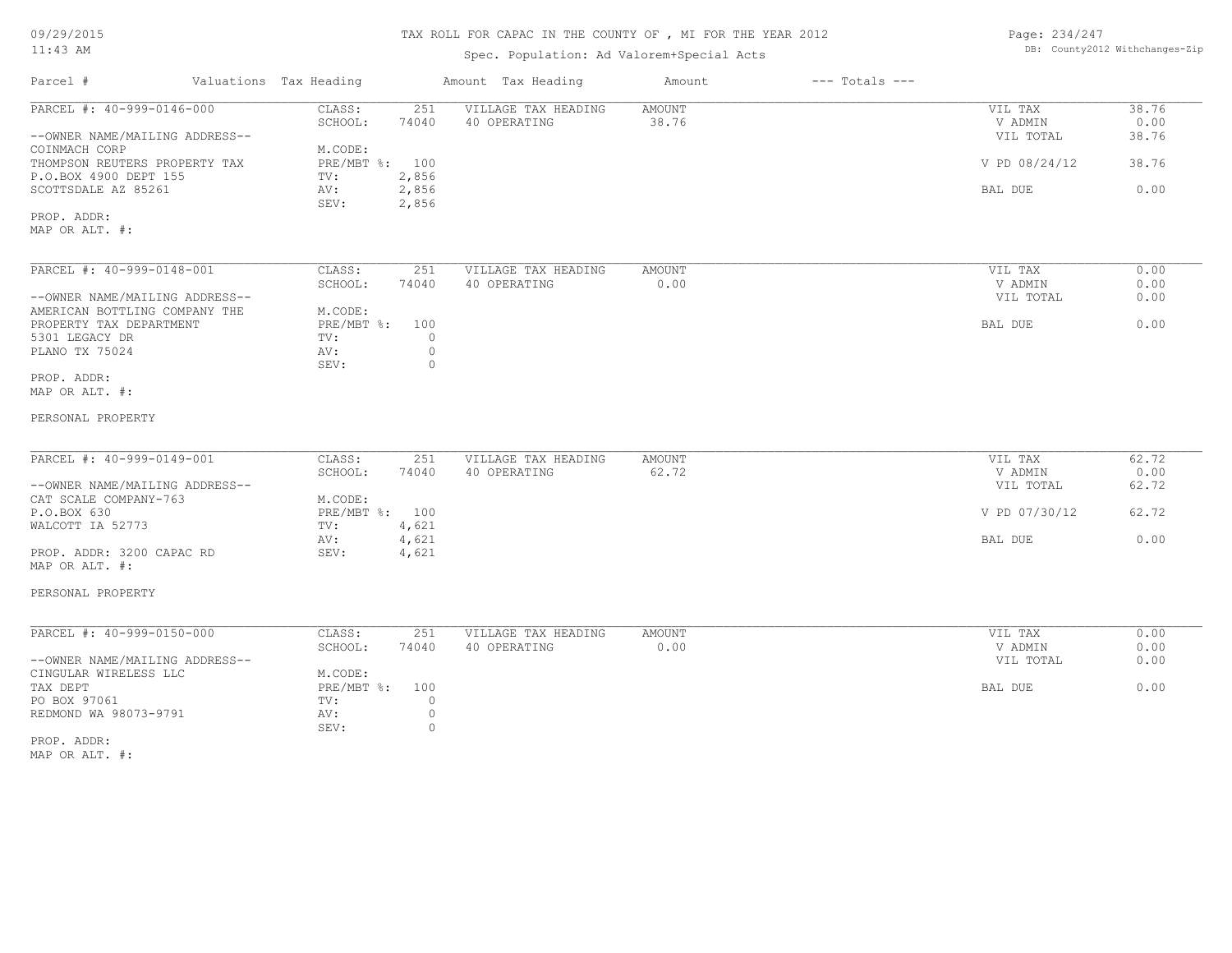# Spec. Population: Ad Valorem+Special Acts

Page: 235/247 DB: County2012 Withchanges-Zip

| Parcel #                                                                                   | Valuations Tax Heading |                                      |                    | Amount Tax Heading                  | Amount         | $---$ Totals $---$ |                                 |                      |
|--------------------------------------------------------------------------------------------|------------------------|--------------------------------------|--------------------|-------------------------------------|----------------|--------------------|---------------------------------|----------------------|
| PARCEL #: 40-999-0150-011<br>--OWNER NAME/MAILING ADDRESS--                                |                        | CLASS:<br>SCHOOL:                    | 251<br>74040       | VILLAGE TAX HEADING<br>40 OPERATING | AMOUNT<br>2.79 |                    | VIL TAX<br>V ADMIN<br>VIL TOTAL | 2.79<br>0.00<br>2.79 |
| HUGHES NETWORK SYSTEMS, LLC<br>THOMAS REAUTERS PTS                                         |                        | M.CODE:<br>$PRE/MBT$ $\frac{1}{6}$ : | 100                |                                     |                |                    | V PD 07/23/12                   | 2.79                 |
| P.O.BOX 460049<br>HOUSTON TX 77056                                                         |                        | TV:<br>AV:<br>SEV:                   | 206<br>206<br>206  |                                     |                |                    | BAL DUE                         | 0.00                 |
| PROP. ADDR:<br>MAP OR ALT. #:                                                              |                        |                                      |                    |                                     |                |                    |                                 |                      |
| PERSONAL PROPERTY                                                                          |                        |                                      |                    |                                     |                |                    |                                 |                      |
| PARCEL #: 40-999-0151-500                                                                  |                        | CLASS:                               | 251                | VILLAGE TAX HEADING                 | AMOUNT         |                    | VIL TAX                         | 136.09               |
| --OWNER NAME/MAILING ADDRESS--                                                             |                        | SCHOOL:                              | 74040              | 40 OPERATING                        | 136.09         |                    | V ADMIN<br>VIL TOTAL            | 0.00<br>136.09       |
| NEXTEL WEST CORP<br>DBA: SPRINT NEXTEL WIRELESS<br>PO BOX 7911                             |                        | M.CODE:<br>PRE/MBT %: 100<br>TV:     | 10,027             |                                     |                |                    | V PD 08/14/12                   | 136.09               |
| OVERLAND PARK KS 66207-0911                                                                |                        | AV:<br>SEV:                          | 10,027<br>10,027   |                                     |                |                    | BAL DUE                         | 0.00                 |
| PROP. ADDR: 750 E HILL STREET<br>MAP OR ALT. #:                                            |                        |                                      |                    |                                     |                |                    |                                 |                      |
| PARCEL #: 40-999-0153-000                                                                  |                        | CLASS:                               | 251                | VILLAGE TAX HEADING                 | AMOUNT         |                    | VIL TAX                         | 0.00                 |
| --OWNER NAME/MAILING ADDRESS--<br>SARA LEE FOOD SERVICE INC.                               |                        | SCHOOL:<br>M.CODE:                   | 74040              | 40 OPERATING                        | 0.00           |                    | V ADMIN<br>VIL TOTAL            | 0.00<br>0.00         |
| 3470 RIDER TRAIL SOUTH<br>EARTH CITY MO 63045                                              |                        | PRE/MBT %: 100<br>TV:                | $\circ$            |                                     |                |                    | BAL DUE                         | 0.00                 |
| PROP. ADDR:                                                                                |                        | AV:<br>SEV:                          | $\circ$<br>$\circ$ |                                     |                |                    |                                 |                      |
| MAP OR ALT. #:                                                                             |                        |                                      |                    |                                     |                |                    |                                 |                      |
| PARCEL #: 40-999-0153-002                                                                  |                        | CLASS:<br>SCHOOL:                    | 251<br>74040       | VILLAGE TAX HEADING<br>40 OPERATING | AMOUNT<br>0.00 |                    | VIL TAX<br>V ADMIN              | 0.00<br>0.00         |
| --OWNER NAME/MAILING ADDRESS--<br>FARMER BROTHERS COMPANY                                  |                        | M.CODE:                              |                    |                                     |                |                    | VIL TOTAL                       | 0.00                 |
| 20333 S. NORMANDIE AVE<br>TORRANCE CA 90502                                                |                        | PRE/MBT %: 100<br>TV:                | $\circ$            |                                     |                |                    | BAL DUE                         | 0.00                 |
| PROP. ADDR:<br>MAP OR ALT. #:                                                              |                        | AV:<br>SEV:                          | $\circ$<br>$\circ$ |                                     |                |                    |                                 |                      |
| PERSONAL PROPERTY                                                                          |                        |                                      |                    |                                     |                |                    |                                 |                      |
| PARCEL #: 40-999-0155-100                                                                  |                        | CLASS:                               | 251                | VILLAGE TAX HEADING                 | AMOUNT         |                    | VIL TAX                         | 8.72                 |
| --OWNER NAME/MAILING ADDRESS--                                                             |                        | SCHOOL:                              | 74040              | 40 OPERATING                        | 8.72           |                    | V ADMIN<br>VIL TOTAL            | 0.00<br>8.72         |
| RESTAURANT TECHNOLOGIES, INC.<br>ADVANCED PROPERTY TAX COMPLIANCE<br>1611 N. I-35E STE.428 |                        | M.CODE:<br>$PRE/MBT$ $\div$<br>TV:   | 100<br>643         |                                     |                |                    | V PD 07/30/12                   | 8.72                 |
| CARROLLTON TX 75006-8616                                                                   |                        | AV:<br>SEV:                          | 643<br>643         |                                     |                |                    | BAL DUE                         | 0.00                 |

MAP OR ALT. #: PROP. ADDR: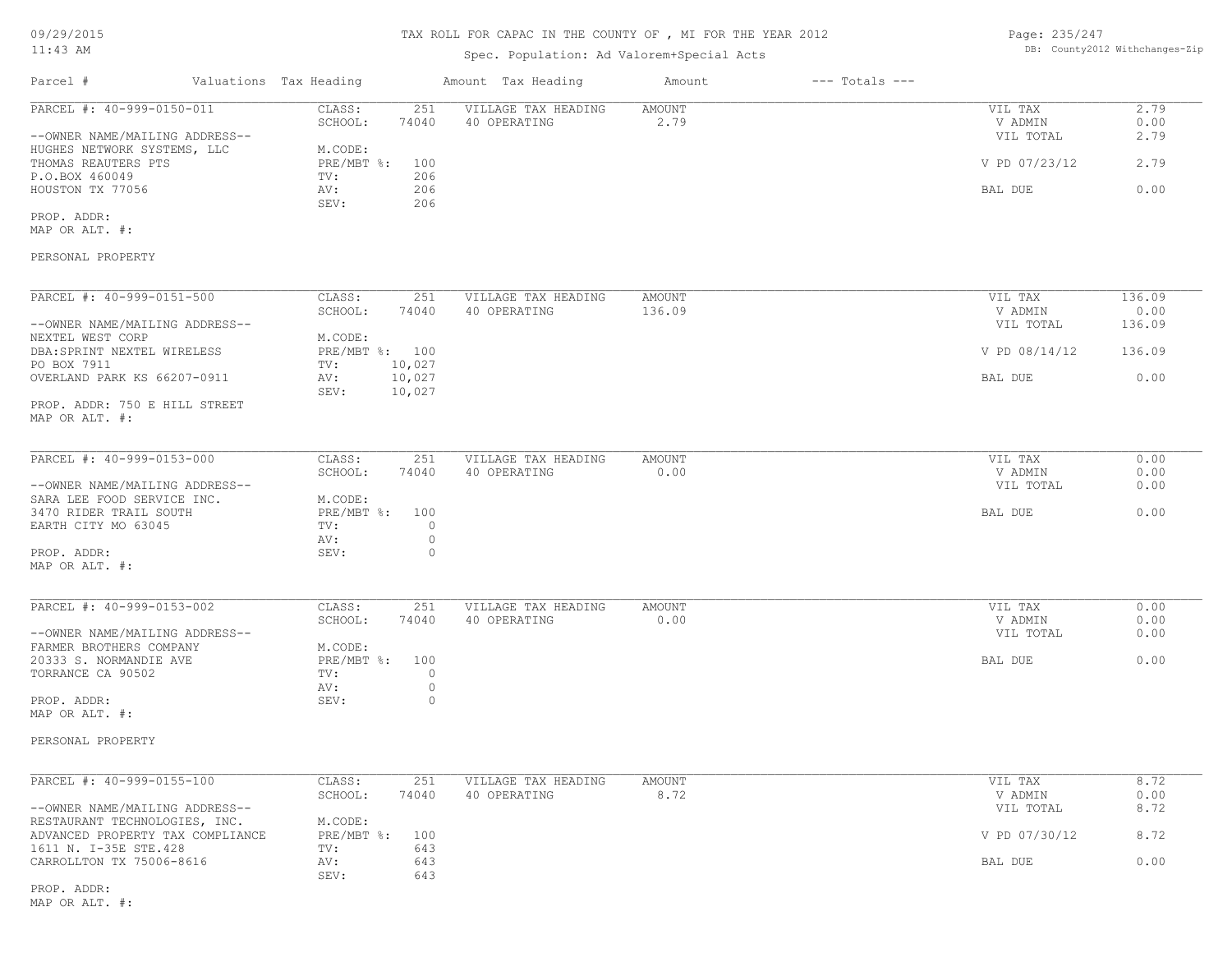09/29/2015

#### TAX ROLL FOR CAPAC IN THE COUNTY OF , MI FOR THE YEAR 2012

| Page: 236/247 |                               |
|---------------|-------------------------------|
|               | DB: County2012 Withchanges-Z: |

| $11:43$ AM                                                                  | Spec. Population: Ad Valorem+Special Acts           | DB: County2012 Withchanges-Zip |                    |                      |              |
|-----------------------------------------------------------------------------|-----------------------------------------------------|--------------------------------|--------------------|----------------------|--------------|
| Parcel #<br>Valuations Tax Heading                                          | Amount Tax Heading                                  | Amount                         | $---$ Totals $---$ |                      |              |
| PARCEL #: 40-999-0156-050<br>CLASS:<br>SCHOOL:                              | VILLAGE TAX HEADING<br>251<br>74040<br>40 OPERATING | <b>AMOUNT</b><br>0.00          |                    | VIL TAX<br>V ADMIN   | 0.00<br>0.00 |
| --OWNER NAME/MAILING ADDRESS--<br>NORTHERN LEASING SYSTEMS, INC.<br>M.CODE: |                                                     |                                |                    | VIL TOTAL            | 0.00         |
| $PRE/MBT$ $\div$<br>TAX DEPARTMENT                                          | 100                                                 |                                |                    | BAL DUE              | 0.00         |
| 2121 SW BROADWAY STE. 200<br>TV:                                            | $\Omega$                                            |                                |                    |                      |              |
| PORTLAND OR 97201<br>AV:<br>SEV:                                            | $\circ$<br>$\circ$                                  |                                |                    |                      |              |
| PROP. ADDR:                                                                 |                                                     |                                |                    |                      |              |
| MAP OR ALT. #:                                                              |                                                     |                                |                    |                      |              |
|                                                                             |                                                     |                                |                    |                      |              |
| PARCEL #: 40-999-0156-150<br>CLASS:                                         | 251<br>VILLAGE TAX HEADING                          | <b>AMOUNT</b>                  |                    | VIL TAX              | 0.35         |
| SCHOOL:<br>--OWNER NAME/MAILING ADDRESS--                                   | 74040<br>40 OPERATING                               | 0.35                           |                    | V ADMIN<br>VIL TOTAL | 0.00<br>0.35 |
| GCN HOLDING, LLC<br>M.CODE:                                                 |                                                     |                                |                    |                      |              |
| PRE/MBT %:<br>PROPERTY TAX DEPARTMENT                                       | 100                                                 |                                |                    | V PD 07/30/12        | 0.35         |
| 2121 S.W.BROADWAY STE.200<br>TV:<br>PORTLAND OR 97201<br>AV:                | 26<br>26                                            |                                |                    | BAL DUE              | 0.00         |
| SEV:                                                                        | 26                                                  |                                |                    |                      |              |
| PROP. ADDR:                                                                 |                                                     |                                |                    |                      |              |
| MAP OR ALT. #:                                                              |                                                     |                                |                    |                      |              |
| PERSONAL PROPERTY                                                           |                                                     |                                |                    |                      |              |
|                                                                             |                                                     |                                |                    |                      |              |
| PARCEL #: 40-999-0157-001<br>CLASS:                                         | 251<br>VILLAGE TAX HEADING                          | <b>AMOUNT</b>                  |                    | VIL TAX              | 16.32        |
| SCHOOL:                                                                     | 74040<br>40 OPERATING                               | 16.32                          |                    | V ADMIN              | 0.00         |
| --OWNER NAME/MAILING ADDRESS--                                              |                                                     |                                |                    | VIL TOTAL            | 16.32        |
| MAILFINANCE INC.<br>M.CODE:                                                 |                                                     |                                |                    |                      |              |
| PRE/MBT %: 100<br>TAX DEPARTMENT<br>478 WHEELERS FARMS ROAD<br>TV:          | 1,203                                               |                                |                    | V PD 08/14/12        | 16.32        |
| 1,203<br>MILFORD CT 06461<br>AV:                                            |                                                     |                                |                    | BAL DUE              | 0.00         |
| SEV:<br>1,203                                                               |                                                     |                                |                    |                      |              |
| PROP. ADDR:                                                                 |                                                     |                                |                    |                      |              |
| MAP OR ALT. #:                                                              |                                                     |                                |                    |                      |              |
| PERSONAL PROPERTY                                                           |                                                     |                                |                    |                      |              |
|                                                                             |                                                     |                                |                    |                      |              |
| PARCEL #: 40-999-0157-010<br>CLASS:<br>SCHOOL:                              | VILLAGE TAX HEADING<br>251<br>74040<br>40 OPERATING | <b>AMOUNT</b><br>0.88          |                    | VIL TAX<br>V ADMIN   | 0.88<br>0.00 |
| --OWNER NAME/MAILING ADDRESS--                                              |                                                     |                                |                    | VIL TOTAL            | 0.88         |
| NEOPOST USA INC<br>M.CODE:                                                  |                                                     |                                |                    |                      |              |
| PRE/MBT %:<br>TAX DEPT.                                                     | 100                                                 |                                |                    | V PD 08/27/12        | 0.88         |
| 478 WHEELERS FARMS ROAD<br>TV:                                              | 65                                                  |                                |                    |                      |              |
| MILFORD CT 06461<br>AV:<br>SEV:                                             | 65<br>65                                            |                                |                    | BAL DUE              | 0.00         |
| PROP. ADDR:                                                                 |                                                     |                                |                    |                      |              |
|                                                                             |                                                     |                                |                    |                      |              |

PERSONAL PROPERTY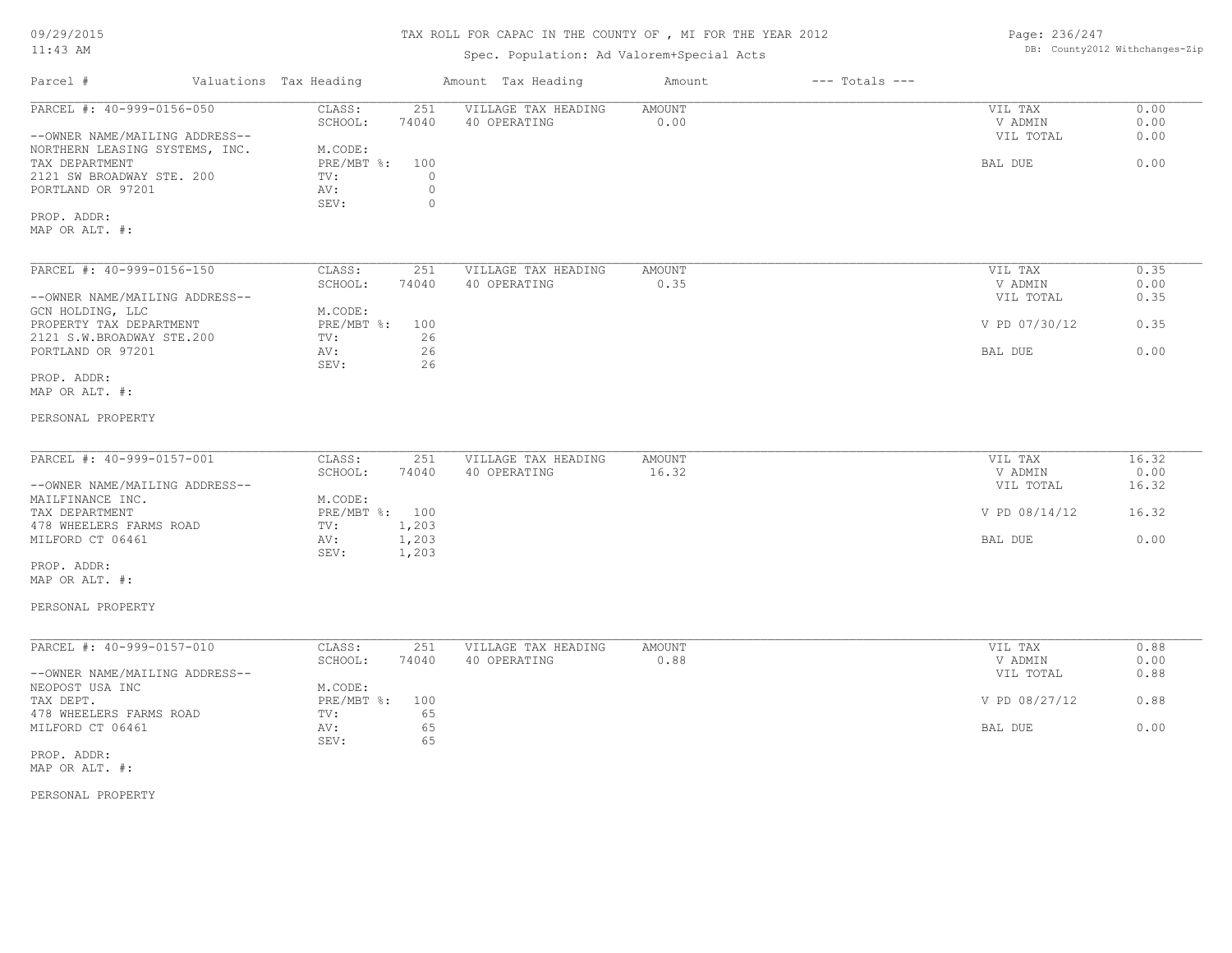# TAX ROLL FOR CAPAC IN THE COUNTY OF , MI FOR THE YEAR 2012

Spec. Population: Ad Valorem+Special Acts

Page: 237/247 DB: County2012 Withchanges-Zip

| Parcel #                                                    | Valuations Tax Heading |                | Amount Tax Heading                  | Amount                | $---$ Totals $---$ |                                 |                      |
|-------------------------------------------------------------|------------------------|----------------|-------------------------------------|-----------------------|--------------------|---------------------------------|----------------------|
| PARCEL #: 40-999-0157-050<br>--OWNER NAME/MAILING ADDRESS-- | CLASS:<br>SCHOOL:      | 251<br>74040   | VILLAGE TAX HEADING<br>40 OPERATING | <b>AMOUNT</b><br>0.00 |                    | VIL TAX<br>V ADMIN<br>VIL TOTAL | 0.00<br>0.00<br>0.00 |
| PNC EQUIPMENT FINANCE, LLC                                  | M.CODE:                |                |                                     |                       |                    |                                 |                      |
| 995 DALTON AVE                                              | $PRE/MBT$ %:           | 100            |                                     |                       |                    | BAL DUE                         | 0.00                 |
| CINCINNATI OH 45203                                         | TV:                    | $\circ$        |                                     |                       |                    |                                 |                      |
|                                                             | AV:                    | $\circ$        |                                     |                       |                    |                                 |                      |
| PROP. ADDR:                                                 | SEV:                   | $\circ$        |                                     |                       |                    |                                 |                      |
| MAP OR ALT. #:                                              |                        |                |                                     |                       |                    |                                 |                      |
| PARCEL #: 40-999-0158-000                                   | CLASS:                 | 251            | VILLAGE TAX HEADING                 | <b>AMOUNT</b>         |                    | VIL TAX                         | 23.07                |
|                                                             | SCHOOL:                | 74040          | 40 OPERATING                        | 23.07                 |                    | V ADMIN                         | 0.00                 |
| --OWNER NAME/MAILING ADDRESS--                              |                        |                |                                     |                       |                    | VIL TOTAL                       | 23.07                |
| LAPEER GRAIN                                                | M.CODE:                |                |                                     |                       |                    |                                 |                      |
| 155 S SAGINAW                                               | PRE/MBT %: 100         |                |                                     |                       |                    | V PD 09/13/12                   | 23.07                |
| LAPEER MI 48446                                             | TV:<br>AV:             | 1,700<br>1,700 |                                     |                       |                    | BAL DUE                         | 0.00                 |
| PROP. ADDR: 220 S HUNTER<br>MAP OR ALT. #:                  | SEV:                   | 1,700          |                                     |                       |                    |                                 |                      |
|                                                             |                        |                |                                     |                       |                    |                                 |                      |
| PARCEL #: 40-999-0159-000                                   | CLASS:                 | 002            | VILLAGE TAX HEADING                 | AMOUNT                |                    | VIL TAX                         | 0.00                 |
| --OWNER NAME/MAILING ADDRESS--                              | SCHOOL:                | 74040          | 40 OPERATING                        | 0.00                  |                    | V ADMIN<br>VIL TOTAL            | 0.00<br>0.00         |
| GATHERING THE                                               | M.CODE:                |                |                                     |                       |                    |                                 |                      |
| 113 N MAIN ST                                               | PRE/MBT %: 100         |                |                                     |                       |                    | BAL DUE                         | 0.00                 |
| CAPAC MI 48014                                              | TV:                    | $\circ$        |                                     |                       |                    |                                 |                      |
|                                                             | AV:                    | $\circ$        |                                     |                       |                    |                                 |                      |
| PROP. ADDR: 113 N MAIN ST<br>MAP OR ALT. #:                 | SEV:                   | $\circ$        |                                     |                       |                    |                                 |                      |
| PARCEL #: 40-999-0159-025                                   | CLASS:                 | 251            | VILLAGE TAX HEADING                 | <b>AMOUNT</b>         |                    | VIL TAX                         | 15.41                |
|                                                             | SCHOOL:                | 74040          | 40 OPERATING                        | 15.41                 |                    | V ADMIN                         | 0.00                 |
| --OWNER NAME/MAILING ADDRESS--                              |                        |                |                                     |                       |                    | VIL TOTAL                       | 15.41                |
| LA MAXICANA MARKET DBA                                      | M.CODE:                |                |                                     |                       |                    |                                 |                      |
| AGF ENTERPRISES, INC                                        | PRE/MBT %: 100         |                |                                     |                       |                    | V PD $08/14/12$                 | 15.41                |
| 129 N MAIN ST                                               | TV:                    | 1,136          |                                     |                       |                    |                                 |                      |
| CAPAC MI 48014                                              | AV:                    | 1,136          |                                     |                       |                    | BAL DUE                         | 0.00                 |
| PROP. ADDR: 129 N MAIN ST                                   | SEV:                   | 1,136          |                                     |                       |                    |                                 |                      |
| MAP OR ALT. #:                                              |                        |                |                                     |                       |                    |                                 |                      |
| PARCEL #: 40-999-0159-040                                   | CLASS:                 | 251            | VILLAGE TAX HEADING                 | <b>AMOUNT</b>         |                    | VIL TAX                         | 47.50                |
|                                                             | SCHOOL:                | 74040          | 40 OPERATING                        | 47.50                 |                    | V ADMIN                         | 0.00                 |
| --OWNER NAME/MAILING ADDRESS--                              |                        |                |                                     |                       |                    | VIL TOTAL                       | 47.50                |
| BUTCHER'S CHOICE                                            | M.CODE:                |                |                                     |                       |                    |                                 |                      |
| 111 S MAIN                                                  | PRE/MBT %: 100         |                |                                     |                       |                    | V PD 08/31/12                   | 47.50                |
| CAPAC MI 48014                                              | TV:                    | 3,500          |                                     |                       |                    |                                 |                      |
|                                                             | AV:                    | 3,500          |                                     |                       |                    | BAL DUE                         | 0.00                 |
| PROP. ADDR: 111 S MAIN<br>MAP OR ALT. #:                    | SEV:                   | 3,500          |                                     |                       |                    |                                 |                      |
|                                                             |                        |                |                                     |                       |                    |                                 |                      |

PERSONAL PROPERTY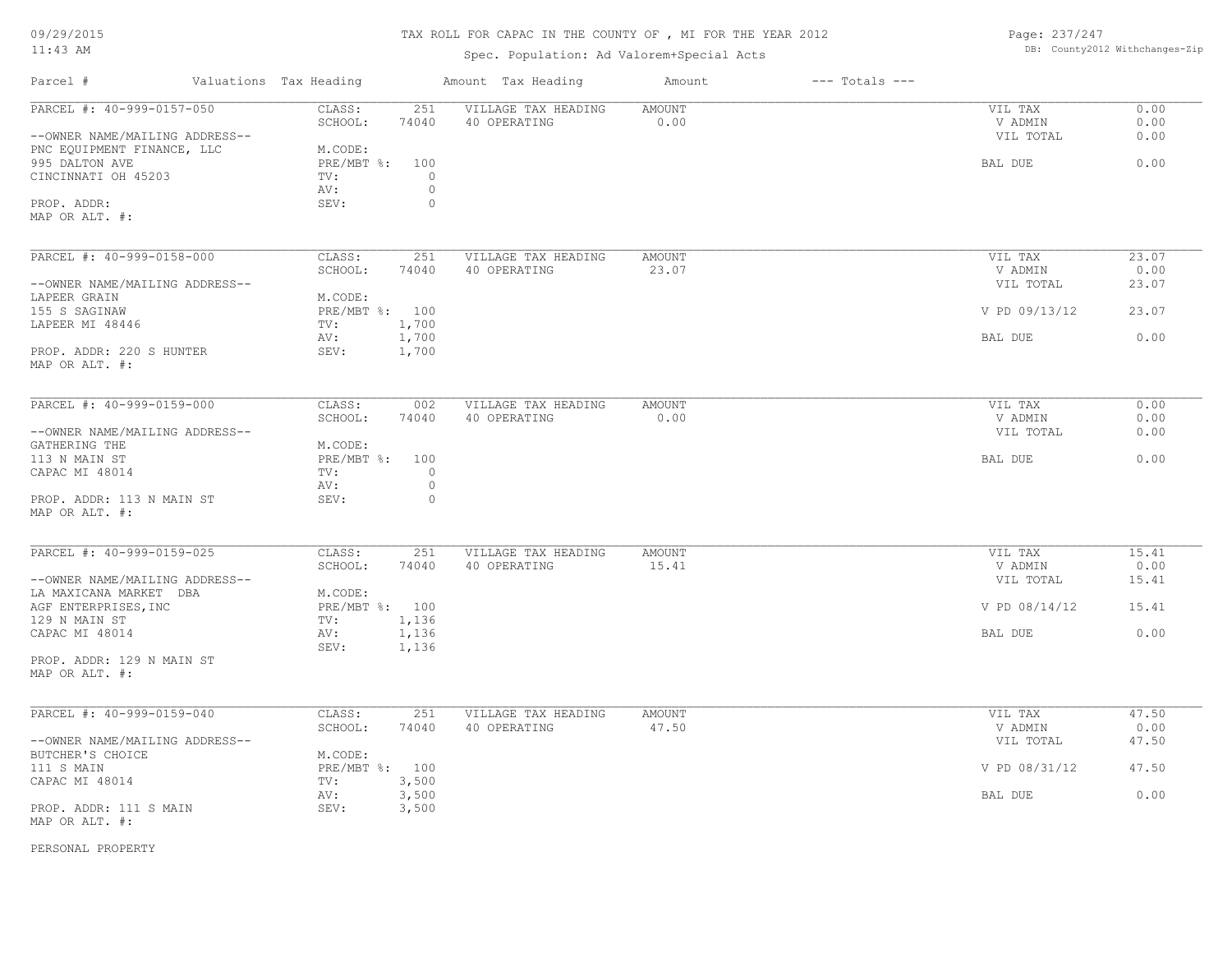#### TAX ROLL FOR CAPAC IN THE COUNTY OF , MI FOR THE YEAR 2012

Spec. Population: Ad Valorem+Special Acts

Page: 238/247 DB: County2012 Withchanges-Zip

| Parcel #                                                                                                                | Valuations Tax Heading                                                   | Amount Tax Heading                             | Amount           | $---$ Totals $---$ |                                            |                              |
|-------------------------------------------------------------------------------------------------------------------------|--------------------------------------------------------------------------|------------------------------------------------|------------------|--------------------|--------------------------------------------|------------------------------|
| PARCEL #: 40-999-0159-060<br>--OWNER NAME/MAILING ADDRESS--<br>NEW IMAGE NAIL & HAIR<br>125 N MAIN ST<br>CAPAC MI 48014 | CLASS:<br>251<br>SCHOOL:<br>74040<br>M.CODE:<br>PRE/MBT %:<br>100<br>TV: | VILLAGE TAX HEADING<br>40 OPERATING<br>$\circ$ | AMOUNT<br>0.00   |                    | VIL TAX<br>V ADMIN<br>VIL TOTAL<br>BAL DUE | 0.00<br>0.00<br>0.00<br>0.00 |
| PROP. ADDR: 125 N MAIN ST<br>MAP OR ALT. #:                                                                             | AV:<br>SEV:                                                              | $\circ$<br>$\circ$                             |                  |                    |                                            |                              |
| PARCEL #: 40-999-0159-065                                                                                               | CLASS:<br>002<br>SCHOOL:<br>74040                                        | VILLAGE TAX HEADING<br>40 OPERATING            | AMOUNT<br>0.00   |                    | VIL TAX<br>V ADMIN                         | 0.00<br>0.00                 |
| --OWNER NAME/MAILING ADDRESS--<br>CAPAC RESALE SHOP<br>108 S MAIN ST<br>CAPAC MI 48014                                  | M.CODE:<br>PRE/MBT %: 100<br>TV:                                         | $\circ$                                        |                  |                    | VIL TOTAL<br>BAL DUE                       | 0.00<br>0.00                 |
| PROP. ADDR: 108 S MAIN ST<br>MAP OR ALT. #:                                                                             | AV:<br>SEV:                                                              | $\circ$<br>$\circ$                             |                  |                    |                                            |                              |
| PARCEL #: 40-999-0159-075                                                                                               | CLASS:<br>251<br>SCHOOL:<br>74040                                        | VILLAGE TAX HEADING<br>40 OPERATING            | AMOUNT<br>269.55 |                    | VIL TAX<br>V ADMIN                         | 269.55<br>0.00               |
| --OWNER NAME/MAILING ADDRESS--<br>DOODLING OUTBACK EMBROIDERY                                                           | M.CODE:                                                                  |                                                |                  |                    | VIL TOTAL                                  | 269.55                       |
| 102 S MAIN ST<br>CAPAC MI 48014                                                                                         | PRE/MBT %: 100<br>19,860<br>TV:                                          |                                                |                  |                    | V PD 10/08/12                              | 269.55                       |
| PROP. ADDR: 102 S MAIN ST<br>MAP OR ALT. #:                                                                             | 19,860<br>AV:<br>19,860<br>SEV:                                          |                                                |                  |                    | BAL DUE                                    | 0.00                         |
| PARCEL #: 40-999-0159-080                                                                                               | CLASS:<br>251<br>SCHOOL:<br>74040                                        | VILLAGE TAX HEADING<br>40 OPERATING            | AMOUNT<br>0.00   |                    | VIL TAX<br>V ADMIN                         | 0.00<br>0.00                 |
| --OWNER NAME/MAILING ADDRESS--<br>CAPAC FAMILY MEDICINE, P.L.L.C.                                                       | M.CODE:                                                                  |                                                |                  |                    | VIL TOTAL                                  | 0.00                         |
| 14960 E PARK ST<br>CAPAC MI 48014                                                                                       | PRE/MBT %: 100<br>TV:<br>AV:                                             | $\circ$<br>$\circ$                             |                  |                    | BAL DUE                                    | 0.00                         |
| PROP. ADDR: 14960 E PARK ST<br>MAP OR ALT. #:                                                                           | SEV:                                                                     | $\circ$                                        |                  |                    |                                            |                              |
| PERSONAL PROPERTY                                                                                                       |                                                                          |                                                |                  |                    |                                            |                              |
| PARCEL #: 40-999-0160-010                                                                                               | CLASS:<br>251<br>SCHOOL:<br>74040                                        | VILLAGE TAX HEADING<br>40 OPERATING            | AMOUNT<br>56.15  |                    | VIL TAX<br>V ADMIN                         | 56.15<br>0.00                |
| --OWNER NAME/MAILING ADDRESS--<br>GORDON FLESCH COMPANY                                                                 | M.CODE:                                                                  |                                                |                  |                    | VIL TOTAL                                  | 56.15                        |
| 2675 RESEARCH PARK DRIVE<br>MADISON WI 53711                                                                            | PRE/MBT %: 100<br>4,137<br>TV:                                           |                                                |                  |                    | V PD 08/20/12                              | 56.15                        |
| PROP. ADDR:<br>MAP OR ALT. #:                                                                                           | 4,137<br>AV:<br>SEV:<br>4,137                                            |                                                |                  |                    | BAL DUE                                    | 0.00                         |
| PERSONAL PROPERTY                                                                                                       |                                                                          |                                                |                  |                    |                                            |                              |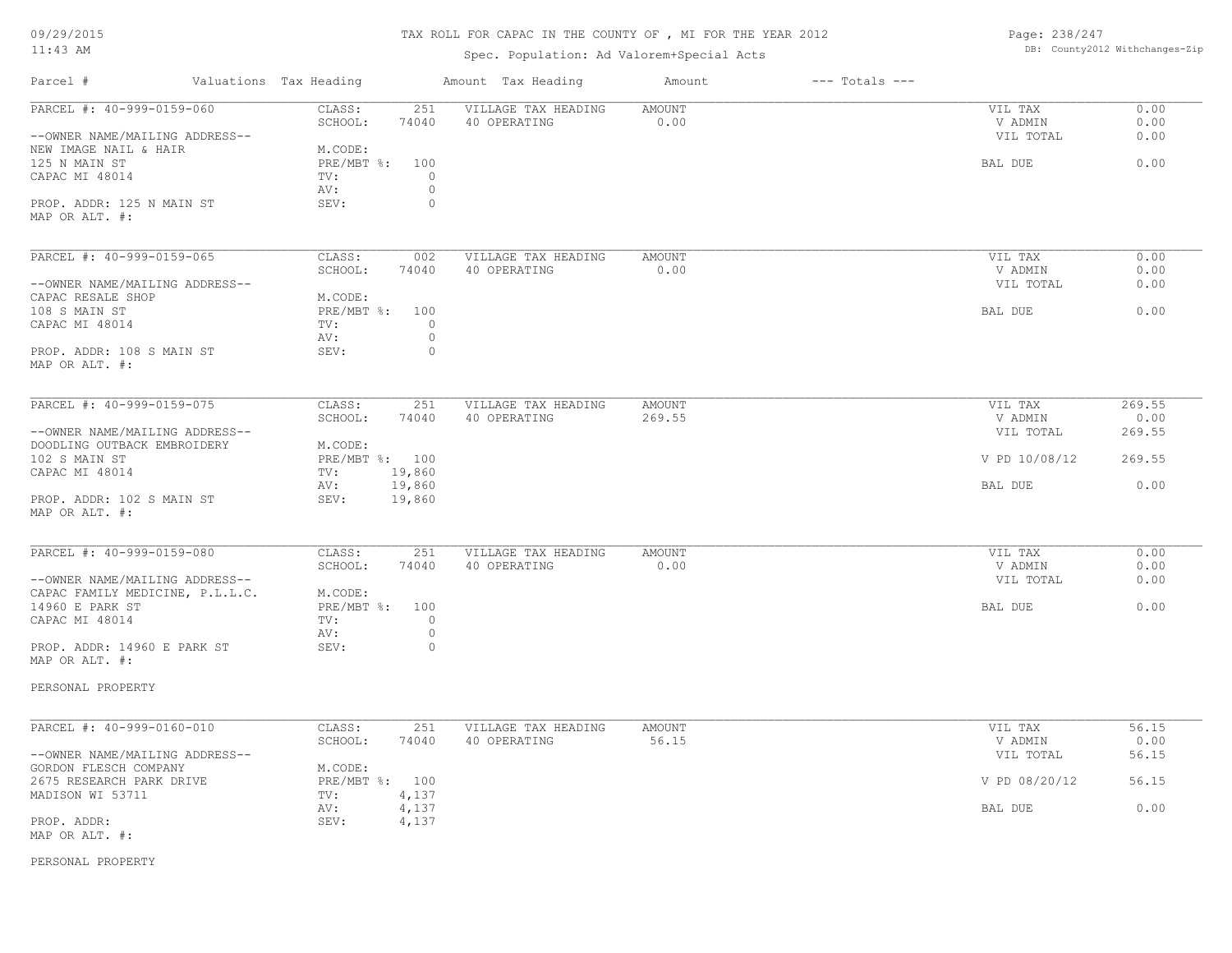| 09/29/2015 |  |
|------------|--|
|------------|--|

#### 11:43 AM

#### TAX ROLL FOR CAPAC IN THE COUNTY OF , MI FOR THE YEAR 2012

# Spec. Population: Ad Valorem+Special Acts

Page: 239/247 DB: County2012 Withchanges-Zip

|                                                                 |                        |                           |                    | ppos. reparation. na .arefem.bpccraf.noc |                |                    |                      |               |
|-----------------------------------------------------------------|------------------------|---------------------------|--------------------|------------------------------------------|----------------|--------------------|----------------------|---------------|
| Parcel #                                                        | Valuations Tax Heading |                           |                    | Amount Tax Heading                       | Amount         | $---$ Totals $---$ |                      |               |
| PARCEL #: 40-999-0161-011                                       |                        | CLASS:<br>SCHOOL:         | 251<br>74040       | VILLAGE TAX HEADING<br>40 OPERATING      | AMOUNT<br>0.00 |                    | VIL TAX<br>V ADMIN   | 0.00<br>0.00  |
| --OWNER NAME/MAILING ADDRESS--<br>JOBSITE LEASING CO., INC.     |                        | M.CODE:                   |                    |                                          |                |                    | VIL TOTAL            | 0.00          |
| P.O.BOX 288 1393 N. LUCAS ST.<br>ROCHESTER IN 46975             |                        | $PRE/MBT$ %:<br>TV:       | 100<br>$\circ$     |                                          |                |                    | BAL DUE              | 0.00          |
| PROP. ADDR:                                                     |                        | AV:<br>SEV:               | $\circ$<br>$\circ$ |                                          |                |                    |                      |               |
| MAP OR ALT. #:                                                  |                        |                           |                    |                                          |                |                    |                      |               |
| PERSONAL PROPERTY                                               |                        |                           |                    |                                          |                |                    |                      |               |
| PARCEL #: 40-999-0161-025                                       |                        | CLASS:                    | 251                | VILLAGE TAX HEADING                      | AMOUNT         |                    | VIL TAX              | 29.69         |
| --OWNER NAME/MAILING ADDRESS--                                  |                        | SCHOOL:                   | 74040              | 40 OPERATING                             | 29.69          |                    | V ADMIN<br>VIL TOTAL | 0.00<br>29.69 |
| AIR ADVANTAGE LLC<br>465 N FRANKLIN ST. STE.C                   |                        | M.CODE:<br>PRE/MBT %: 100 |                    |                                          |                |                    | V PD 08/14/12        | 29.69         |
| FRANKENMUTH MI 48734                                            |                        | TV:<br>AV:                | 2,188<br>2,188     |                                          |                |                    | BAL DUE              | 0.00          |
| PROP. ADDR:<br>MAP OR ALT. #:                                   |                        | SEV:                      | 2,188              |                                          |                |                    |                      |               |
|                                                                 |                        |                           |                    |                                          |                |                    |                      |               |
| PARCEL #: 40-999-0161-028                                       |                        | CLASS:<br>SCHOOL:         | 251<br>74040       | VILLAGE TAX HEADING<br>40 OPERATING      | AMOUNT<br>0.00 |                    | VIL TAX<br>V ADMIN   | 0.00<br>0.00  |
| --OWNER NAME/MAILING ADDRESS--                                  |                        |                           |                    |                                          |                |                    | VIL TOTAL            | 0.00          |
| TJ"S AUTO SALES, LLC                                            |                        | M.CODE:                   |                    |                                          |                |                    |                      |               |
| 109 S MAIN<br>CAPAC MI 48014                                    |                        | PRE/MBT %: 100<br>TV:     | $\circ$            |                                          |                |                    | BAL DUE              | 0.00          |
|                                                                 |                        | AV:                       | $\circ$            |                                          |                |                    |                      |               |
| PROP. ADDR: 109 S MAIN<br>MAP OR ALT. #:                        |                        | SEV:                      | $\circ$            |                                          |                |                    |                      |               |
| PERSONAL PROPERTY                                               |                        |                           |                    |                                          |                |                    |                      |               |
| PARCEL #: 40-999-0161-046                                       |                        | CLASS:                    | 251                | VILLAGE TAX HEADING                      | AMOUNT         |                    | VIL TAX              | 0.80          |
|                                                                 |                        | SCHOOL:                   | 74040              | 40 OPERATING                             | 0.80           |                    | V ADMIN              | 0.00          |
| --OWNER NAME/MAILING ADDRESS--<br>WILDBLUE COMMUNICATIONS, INC. |                        | M.CODE:                   |                    |                                          |                |                    | VIL TOTAL            | 0.80          |
| 5970 GREENWOOD PLAZA BLVD #300<br>SCOTTSDALE AZ 85261-4440      |                        | $PRE/MBT$ %:<br>TV:       | 100<br>59          |                                          |                |                    | V PD 08/30/12        | 0.80          |
|                                                                 |                        | AV:                       | 59                 |                                          |                |                    | BAL DUE              | 0.00          |
| PROP. ADDR:<br>MAP OR ALT. #:                                   |                        | SEV:                      | 59                 |                                          |                |                    |                      |               |
| PERSONAL PROPERTY                                               |                        |                           |                    |                                          |                |                    |                      |               |
|                                                                 |                        |                           |                    |                                          |                |                    |                      |               |
| PARCEL #: 40-999-0162-010                                       |                        | CLASS:                    | 251                | VILLAGE TAX HEADING                      | AMOUNT         |                    | VIL TAX              | 2.28          |
| --OWNER NAME/MAILING ADDRESS--                                  |                        | SCHOOL:                   | 74040              | 40 OPERATING                             | 2.28           |                    | V ADMIN<br>VIL TOTAL | 0.00<br>2.28  |
| GE CAPITAL INFORMATIONAL TECH SOLUT                             |                        | M.CODE:                   |                    |                                          |                |                    |                      |               |
| PROPERTY TAX COMPLIANCE<br>P.O. BOX 3649                        |                        | $PRE/MBT$ $\div$ :<br>TV: | 100<br>168         |                                          |                |                    | V PD 07/26/12        | 2.28          |
| DANBURY CT 06813-9661                                           |                        | AV:<br>SEV:               | 168<br>168         |                                          |                |                    | BAL DUE              | 0.00          |
| PROP. ADDR:                                                     |                        |                           |                    |                                          |                |                    |                      |               |

MAP OR ALT. #: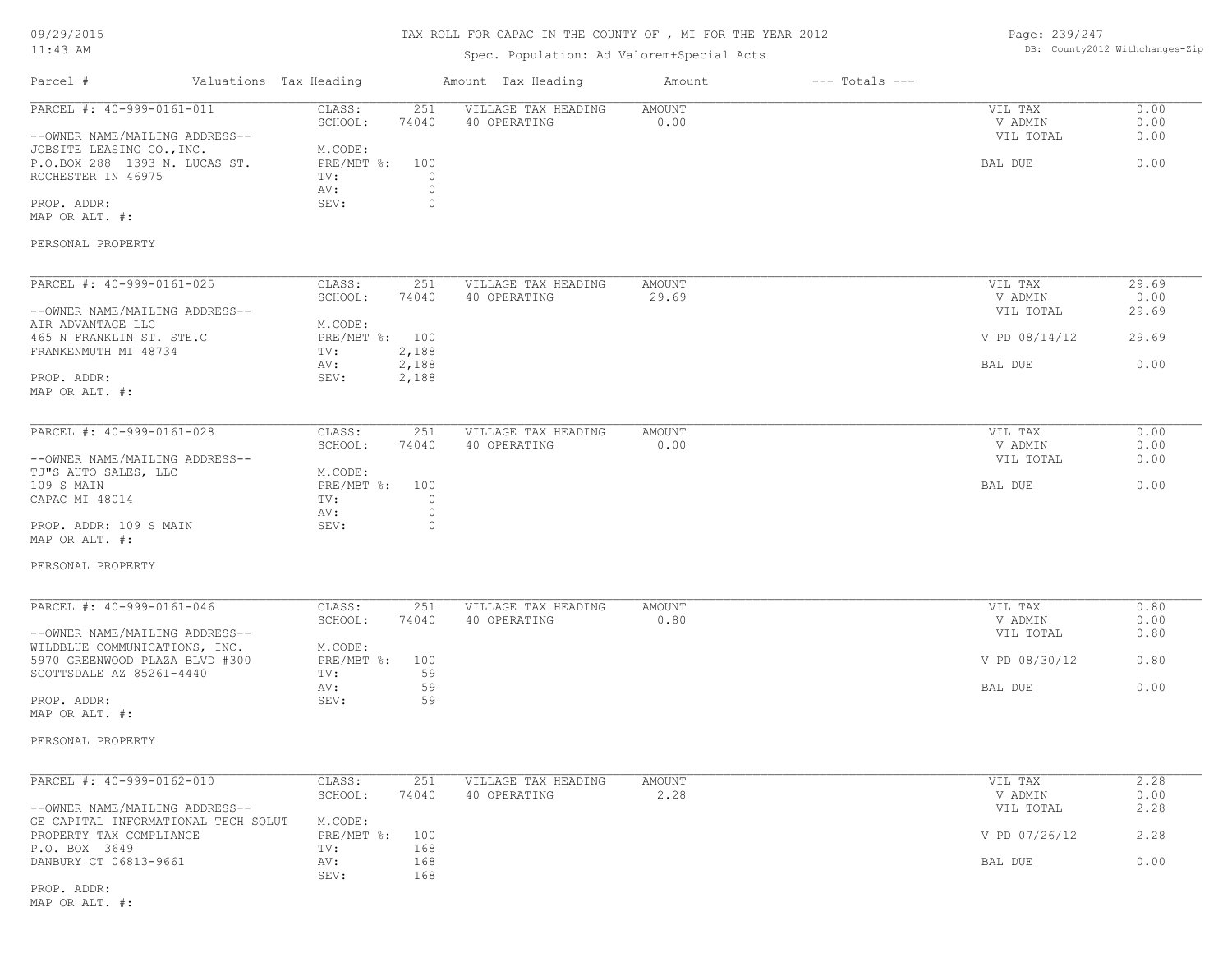09/29/2015

#### 11:43 AM

#### TAX ROLL FOR CAPAC IN THE COUNTY OF , MI FOR THE YEAR 2012

Page: 240/247 DB: County2012 Withchanges-Zip

| TT:40 MM                                                             |                                                                      | Spec. Population: Ad Valorem+Special Acts |                              |                                 | DD. COUNCYZUIZ WICHCHANGES ZIP |
|----------------------------------------------------------------------|----------------------------------------------------------------------|-------------------------------------------|------------------------------|---------------------------------|--------------------------------|
| Parcel #                                                             | Valuations Tax Heading                                               | Amount Tax Heading                        | $---$ Totals $---$<br>Amount |                                 |                                |
| PARCEL #: 40-999-0162-020<br>--OWNER NAME/MAILING ADDRESS--          | CLASS:<br>251<br>SCHOOL:<br>74040                                    | VILLAGE TAX HEADING<br>40 OPERATING       | AMOUNT<br>0.00               | VIL TAX<br>V ADMIN<br>VIL TOTAL | 0.00<br>0.00<br>0.00           |
| R J SERVICES<br>4361 CAPAC RD<br>CAPAC MI 48014                      | M.CODE:<br>PRE/MBT %:<br>100<br>$\circ$<br>TV:<br>$\mathbb O$<br>AV: |                                           |                              | BAL DUE                         | 0.00                           |
| PROP. ADDR: 4361 CAPAC RD<br>MAP OR ALT. #:                          | SEV:<br>$\circ$                                                      |                                           |                              |                                 |                                |
| PERSONAL PROPERTY                                                    |                                                                      |                                           |                              |                                 |                                |
| PARCEL #: 40-999-0162-050                                            | CLASS:<br>002<br>SCHOOL:<br>74040                                    | VILLAGE TAX HEADING<br>40 OPERATING       | <b>AMOUNT</b><br>0.00        | VIL TAX<br>V ADMIN              | 0.00<br>0.00                   |
| --OWNER NAME/MAILING ADDRESS--<br>TKALCAC PAUL LUMBER COMPANY        | M.CODE:                                                              |                                           |                              | VIL TOTAL                       | 0.00                           |
| 15819 DUDLEY RD<br>BROWN CITY MI 48416                               | PRE/MBT %: 100<br>$\circ$<br>TV:<br>$\mathbb O$                      |                                           |                              | BAL DUE                         | 0.00                           |
| PROP. ADDR:<br>MAP OR ALT. #:                                        | AV:<br>SEV:<br>$\circ$                                               |                                           |                              |                                 |                                |
| PERSONAL PROPERTY                                                    |                                                                      |                                           |                              |                                 |                                |
| PARCEL #: 40-999-0163-000                                            | CLASS:<br>251                                                        | VILLAGE TAX HEADING                       | AMOUNT                       | VIL TAX                         | 10.85                          |
| --OWNER NAME/MAILING ADDRESS--                                       | SCHOOL:<br>74040                                                     | 40 OPERATING                              | 10.85                        | V ADMIN<br>VIL TOTAL            | 0.00<br>10.85                  |
| COWBOY'S PIZZA CORRAL<br>534 N CAPAC RD<br>CAPAC MI 48014            | M.CODE:<br>PRE/MBT %:<br>100<br>TV:<br>800                           |                                           |                              | BAL DUE                         | 10.85                          |
| PROP. ADDR: 534 N CAPAC RD<br>MAP OR ALT. #:                         | 800<br>AV:<br>800<br>SEV:                                            |                                           |                              |                                 |                                |
| PERSONAL PROPERTY                                                    |                                                                      |                                           |                              |                                 |                                |
| PARCEL #: 40-999-0163-010                                            | CLASS:<br>351<br>SCHOOL:<br>74040                                    | VILLAGE TAX HEADING<br>40 OPERATING       | <b>AMOUNT</b><br>13,607.57   | VIL TAX<br>V ADMIN              | 13,607.57<br>0.00              |
| --OWNER NAME/MAILING ADDRESS--<br>KEIHIN MICHIGAN MANUFACTURING, LLC | M.CODE:                                                              |                                           |                              | VIL TOTAL                       | 13,607.57                      |
| 14898 KOEHN ROAD<br>CAPAC MI 48014                                   | PRE/MBT %: 100<br>TV: 1,002,547                                      |                                           |                              | V PD 08/24/12                   | 13,607.57                      |
| PROP. ADDR: 14898 KOEHN ROAD                                         | 1,002,547<br>AV:<br>SEV: 1,002,547                                   |                                           |                              | BAL DUE                         | 0.00                           |
| MAP OR ALT. #:                                                       |                                                                      |                                           |                              |                                 |                                |
| PERSONAL PROPERTY                                                    |                                                                      |                                           |                              |                                 |                                |
|                                                                      |                                                                      |                                           |                              |                                 |                                |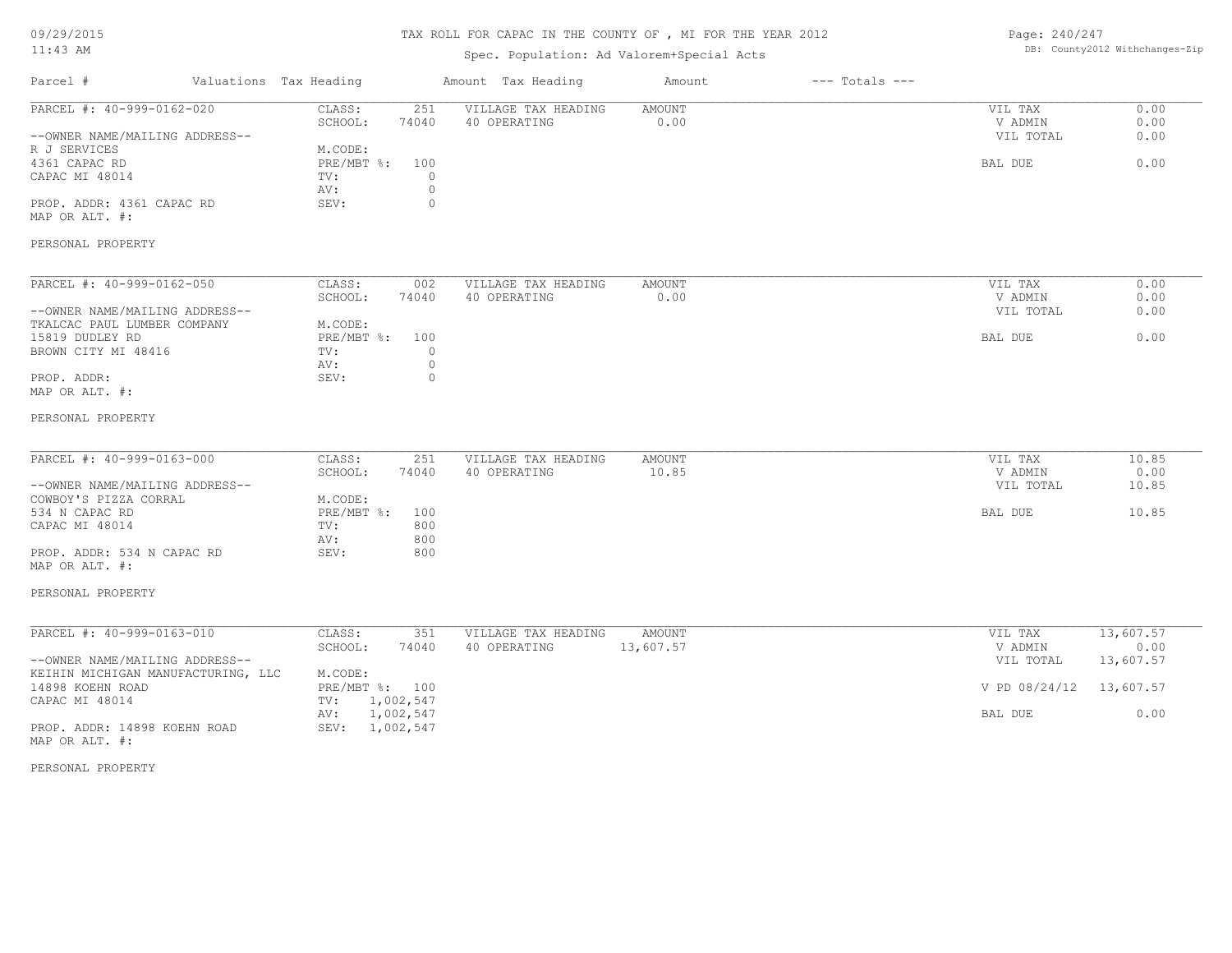### Spec. Population: Ad Valorem+Special Acts

Page: 241/247 DB: County2012 Withchanges-Zip

| Parcel #                       | Valuations Tax Heading    |       | Amount Tax Heading  | Amount | $---$ Totals $---$ |               |       |
|--------------------------------|---------------------------|-------|---------------------|--------|--------------------|---------------|-------|
| PARCEL #: 40-999-0165-023      | CLASS:                    | 251   | VILLAGE TAX HEADING | AMOUNT |                    | VIL TAX       | 48.41 |
|                                | SCHOOL:                   | 74040 | 40 OPERATING        | 48.41  |                    | V ADMIN       | 0.00  |
| --OWNER NAME/MAILING ADDRESS-- |                           |       |                     |        |                    | VIL TOTAL     | 48.41 |
| GRAYHAWK LEASING, LLC          | M.CODE:                   |       |                     |        |                    |               |       |
| TAX DEPT. 3A-300               | $PRE/MBT$ $\frac{6}{3}$ : | 100   |                     |        |                    | V PD 07/30/12 | 48.41 |
| P.O. BOX 660634                | TV:                       | 3,567 |                     |        |                    |               |       |
| DALLAS TX 75266-0634           | AV:                       | 3,567 |                     |        |                    | BAL DUE       | 0.00  |
|                                | SEV:                      | 3,567 |                     |        |                    |               |       |
| PROP. ADDR:                    |                           |       |                     |        |                    |               |       |
| MAP OR ALT. #:                 |                           |       |                     |        |                    |               |       |
| PERSONAL PROPERTY              |                           |       |                     |        |                    |               |       |
|                                |                           |       |                     |        |                    |               |       |
| PARCEL #: 40-999-0166-010      | CLASS:                    | 251   | VILLAGE TAX HEADING | AMOUNT |                    | VIL TAX       | 0.00  |
|                                | SCHOOL:                   | 74040 | 40 OPERATING        | 0.00   |                    | V ADMIN       | 0.00  |
| --OWNER NAME/MAILING ADDRESS-- |                           |       |                     |        |                    | VIL TOTAL     | 0.00  |
| PBG MICHIGAN, LLC              | M.CODE:                   |       |                     |        |                    |               |       |
| P.O. BOX 660634 MD3A-300       | $PRE/MBT$ %:              | 100   |                     |        |                    | BAL DUE       | 0.00  |

MAP OR ALT. #: PROP. ADDR: 0

#### PERSONAL PROPERTY

DALLAS TX 75266-0634

AV: 0

| PARCEL #: 40-999-0166-015      | CLASS:         | 251   | VILLAGE TAX HEADING | AMOUNT | VIL TAX   | 0.00 |
|--------------------------------|----------------|-------|---------------------|--------|-----------|------|
|                                | SCHOOL:        | 74040 | 40 OPERATING        | 0.00   | V ADMIN   | 0.00 |
| --OWNER NAME/MAILING ADDRESS-- |                |       |                     |        | VIL TOTAL | 0.00 |
| CHAMPIONS SPORTS BAR & GRILL   | M.CODE:        |       |                     |        |           |      |
| 116 S MAIN                     | PRE/MBT %: 100 |       |                     |        | BAL DUE   | 0.00 |
| CAPAC MI 48014                 | TV:            |       |                     |        |           |      |
|                                | AV:            |       |                     |        |           |      |
| PROP. ADDR: 116 S MAIN         | SEV:           |       |                     |        |           |      |
|                                |                |       |                     |        |           |      |

MAP OR ALT. #:

#### PERSONAL PROPERTY

| PARCEL #: 40-999-0166-020      | CLASS:         | 251   | VILLAGE TAX HEADING | AMOUNT | VIL TAX       | 6.78 |
|--------------------------------|----------------|-------|---------------------|--------|---------------|------|
|                                | SCHOOL:        | 74040 | 40 OPERATING        | 6.78   | V ADMIN       | 0.00 |
| --OWNER NAME/MAILING ADDRESS-- |                |       |                     |        | VIL TOTAL     | 6.78 |
| THRIFT STORE                   | M.CODE:        |       |                     |        |               |      |
| SCOTT BENTLEY                  | PRE/MBT %: 100 |       |                     |        | V PD 08/09/12 | 6.78 |
| 414 BRUCE ST                   | TV:            | 500   |                     |        |               |      |
| ROMEO MI 48065                 | AV:            | 500   |                     |        | BAL DUE       | 0.00 |
|                                | SEV:           | 500   |                     |        |               |      |
|                                |                |       |                     |        |               |      |

MAP OR ALT. #: PROP. ADDR: 108 S MAIN

PERSONAL PROPERTY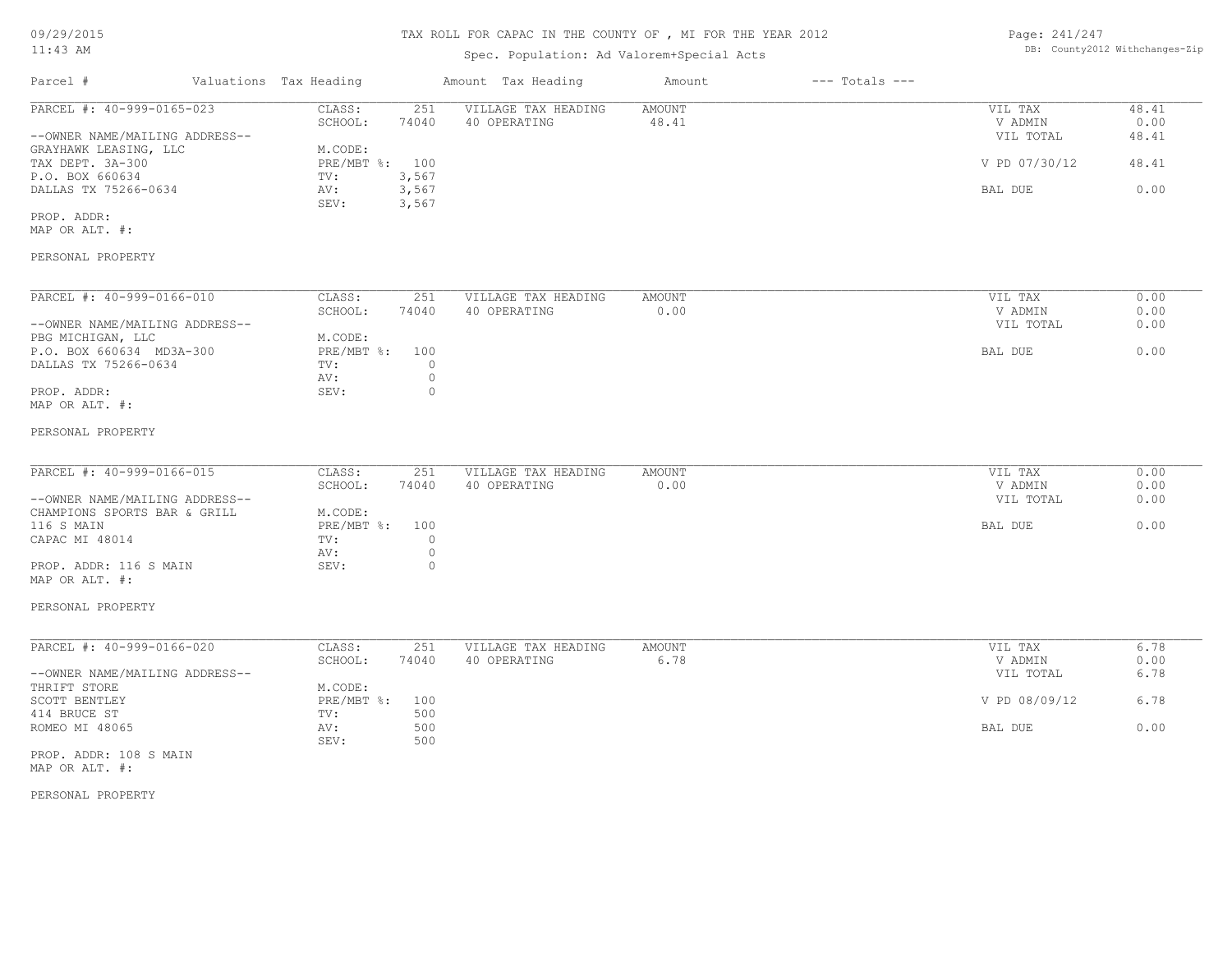09/29/2015

#### TAX ROLL FOR CAPAC IN THE COUNTY OF , MI FOR THE YEAR 2012

Page: 242/247

| $11:43$ AM                                                  |                        |                                               | Spec. Population: Ad Valorem+Special Acts |                       |                    |                                 | DB: County2012 Withchanges-Zip |
|-------------------------------------------------------------|------------------------|-----------------------------------------------|-------------------------------------------|-----------------------|--------------------|---------------------------------|--------------------------------|
| Parcel #                                                    | Valuations Tax Heading |                                               | Amount Tax Heading                        | Amount                | $---$ Totals $---$ |                                 |                                |
| PARCEL #: 40-999-0166-025<br>--OWNER NAME/MAILING ADDRESS-- |                        | CLASS:<br>251<br>SCHOOL:<br>74040             | VILLAGE TAX HEADING<br>40 OPERATING       | AMOUNT<br>0.00        |                    | VIL TAX<br>V ADMIN<br>VIL TOTAL | 0.00<br>0.00<br>0.00           |
| ZUMBA FITNESS<br>109 N MAIN<br>CAPAC MI 48014               |                        | M.CODE:<br>$PRE/MBT$ %:<br>100<br>TV:<br>AV:  | $\circ$<br>$\circledcirc$                 |                       |                    | BAL DUE                         | 0.00                           |
| PROP. ADDR: 109 N MAIN<br>MAP OR ALT. #:                    |                        | SEV:                                          | $\mathbb O$                               |                       |                    |                                 |                                |
| PERSONAL PROPERTY                                           |                        |                                               |                                           |                       |                    |                                 |                                |
| PARCEL #: 40-999-0166-030<br>--OWNER NAME/MAILING ADDRESS-- |                        | CLASS:<br>251<br>SCHOOL:<br>74040             | VILLAGE TAX HEADING<br>40 OPERATING       | AMOUNT<br>43.35       |                    | VIL TAX<br>V ADMIN<br>VIL TOTAL | 43.35<br>0.00<br>43.35         |
| VEND LEASE COMPANY, INC<br>8100 SANDPIPER CIRCLE # 300      |                        | M.CODE:<br>PRE/MBT %: 100                     |                                           |                       |                    | V PD 08/24/12                   | 43.35                          |
| BALTIMORE MD 21236<br>PROP. ADDR:                           |                        | 3,194<br>TV:<br>3,194<br>AV:<br>SEV:<br>3,194 |                                           |                       |                    | BAL DUE                         | 0.00                           |
| MAP OR ALT. #:<br>PERSONAL PROPERTY                         |                        |                                               |                                           |                       |                    |                                 |                                |
| PARCEL #: 40-999-0167-010                                   |                        | CLASS:<br>251                                 | VILLAGE TAX HEADING                       | AMOUNT                |                    | VIL TAX                         | 4.80                           |
| --OWNER NAME/MAILING ADDRESS--                              |                        | SCHOOL:<br>74040                              | 40 OPERATING                              | 4.80                  |                    | V ADMIN<br>VIL TOTAL            | 0.00<br>4.80                   |
| WAYPORT, INC<br>THOMPSON PTS<br>P.O. BOX 460049             |                        | M.CODE:<br>PRE/MBT %: 100<br>354<br>TV:       |                                           |                       |                    | V PD 07/30/12                   | 4.80                           |
| HOUSTON TX 77056                                            |                        | 354<br>AV:<br>354<br>SEV:                     |                                           |                       |                    | BAL DUE                         | 0.00                           |
| PROP. ADDR:<br>MAP OR ALT. #:                               |                        |                                               |                                           |                       |                    |                                 |                                |
| PERSONAL PROPERTY                                           |                        |                                               |                                           |                       |                    |                                 |                                |
| PARCEL #: 40-999-0200-000                                   |                        | CLASS:<br>251<br>SCHOOL:<br>74040             | VILLAGE TAX HEADING<br>40 OPERATING       | <b>AMOUNT</b><br>0.00 |                    | VIL TAX<br>V ADMIN              | 0.00<br>0.00                   |
| --OWNER NAME/MAILING ADDRESS--<br>HORTMARK                  |                        | M.CODE:                                       |                                           |                       |                    | VIL TOTAL                       | 0.00                           |
| 302 S MAIN ST<br>CAPAC MI 48014                             |                        | $PRE/MBT$ $\div$<br>100<br>TV:<br>AV:         | $\circ$<br>$\circ$                        |                       |                    | BAL DUE                         | 0.00                           |
| PROP. ADDR: 302 S MAIN ST<br>MAP OR ALT. #:                 |                        | SEV:                                          | $\circ$                                   |                       |                    |                                 |                                |
|                                                             |                        |                                               |                                           |                       |                    |                                 |                                |
|                                                             |                        |                                               |                                           |                       |                    |                                 |                                |
|                                                             |                        |                                               |                                           |                       |                    |                                 |                                |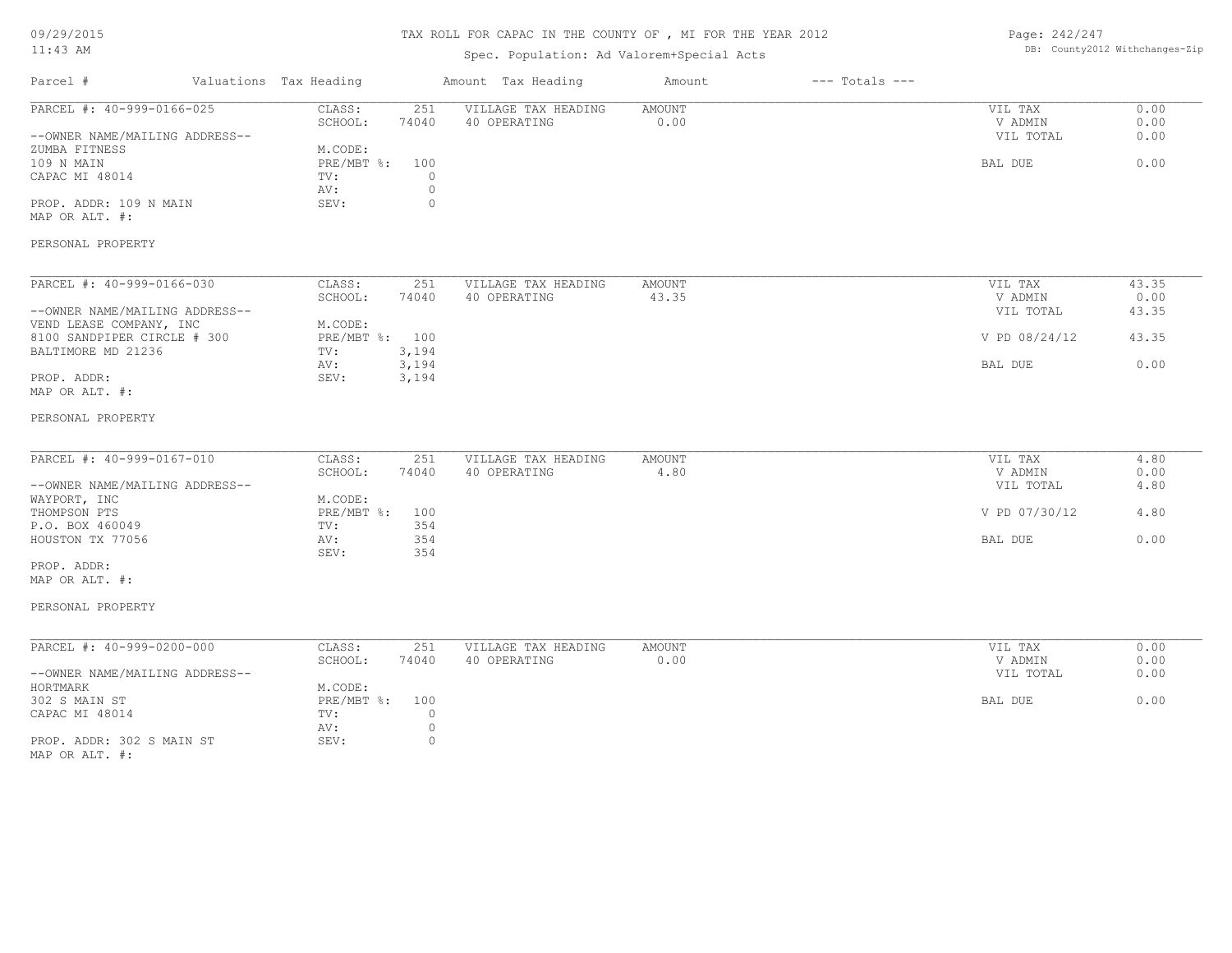#### Spec. Population: Ad Valorem+Special Acts

Parcel # Valuations Tax Heading Amount Tax Heading Amount --- Totals ---MAP OR ALT. #: PROP. ADDR: 750 HILL ROAD SEV: 0 MCMURRAY PA 15317 AV: 0 4017 WASHINGTON ROAD TV: 0 PMB 353 PRE/MBT %: 100 BAL DUE 0.00 CROWN CASTLE TOWERS 05 LLC M.CODE:<br>
PMB 353 PRE/MBT %: 100 --OWNER NAME/MAILING ADDRESS-- VIL TOTAL 0.00 SCHOOL: 74040 40 OPERATING 0.00 V ADMIN 0.00 PARCEL #: 40-999-0202-005 CLASS: 251 VILLAGE TAX HEADING AMOUNT VIL TAX VIL TAX 0.00<br>SCHOOL: 74040 40 OPERATING 0.00 000 VADMIN 0.00  $\mathcal{L}_\mathcal{L} = \mathcal{L}_\mathcal{L} = \mathcal{L}_\mathcal{L} = \mathcal{L}_\mathcal{L} = \mathcal{L}_\mathcal{L} = \mathcal{L}_\mathcal{L} = \mathcal{L}_\mathcal{L} = \mathcal{L}_\mathcal{L} = \mathcal{L}_\mathcal{L} = \mathcal{L}_\mathcal{L} = \mathcal{L}_\mathcal{L} = \mathcal{L}_\mathcal{L} = \mathcal{L}_\mathcal{L} = \mathcal{L}_\mathcal{L} = \mathcal{L}_\mathcal{L} = \mathcal{L}_\mathcal{L} = \mathcal{L}_\mathcal{L}$ 

PERSONAL PROPERTY

Page: 243/247 DB: County2012 Withchanges-Zip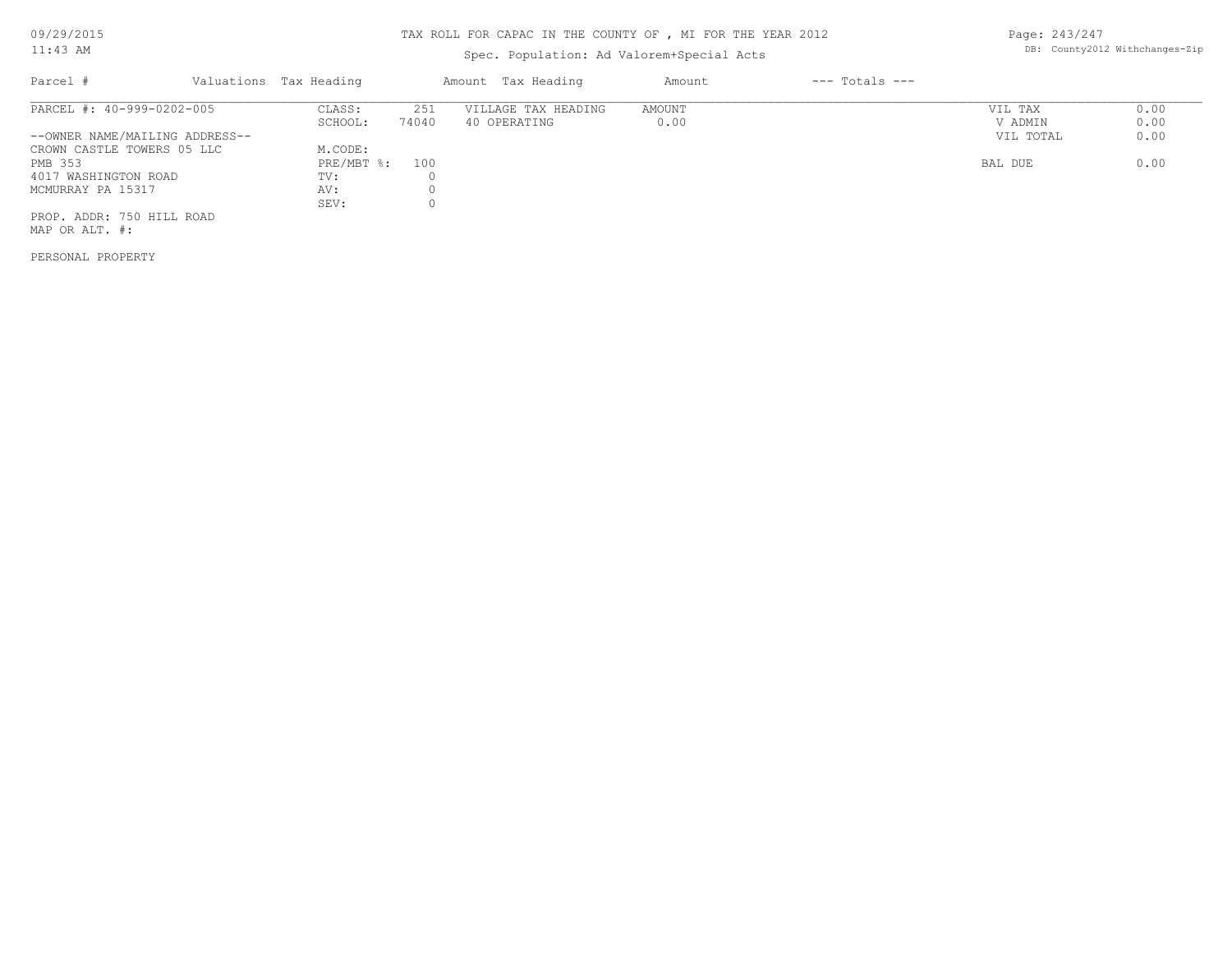#### Spec. Population: Ad Valorem+Special Acts

Page: 244/247 DB: County2012 Withchanges-Zip

| TOTAL ALL DISTRICTS | <b>REAL</b> | (BAL DUE) | PERSONAL  | (BAL DUE) | <b>EXEMPT</b> | (BAL DUE) |
|---------------------|-------------|-----------|-----------|-----------|---------------|-----------|
| PARCEL COUNT        | 799         |           | 105       |           | 57            |           |
| TAXABLE VALUE       | 30,130,409  |           | 4,795,914 |           | 0             |           |
| ASSESSED VALUE      | 32,033,850  |           | 4,795,914 |           | 0             |           |
| SEV VALUE           | 32,033,850  |           | 4,795,914 |           | 0             |           |
| PRE/MBT TAXABLE     | 15,631,860  |           | 4,795,914 |           |               |           |
| N PRE/MBT TAXABLE   | 14,498,549  |           |           |           | 0             |           |
| V 40 OPERATING      | 384,767.89  | 47,205.07 | 44,286.09 | 1,435.14  | 0.00          | 0.00      |
| * SP. ASSESSMENTS   | 9,965.70    | 7,066.01  | 0.00      | 0.00      | 0.00          | 0.00      |
|                     |             |           |           |           |               |           |
| V TOTALS            | 394,733.59  | 54,271.08 | 44,286.09 | 1,435.14  | 0.00          | 0.00      |
| GRAND TOTALS        | 394,733.59  | 54,271.08 | 44,286.09 | 1,435.14  | 0.00          | 0.00      |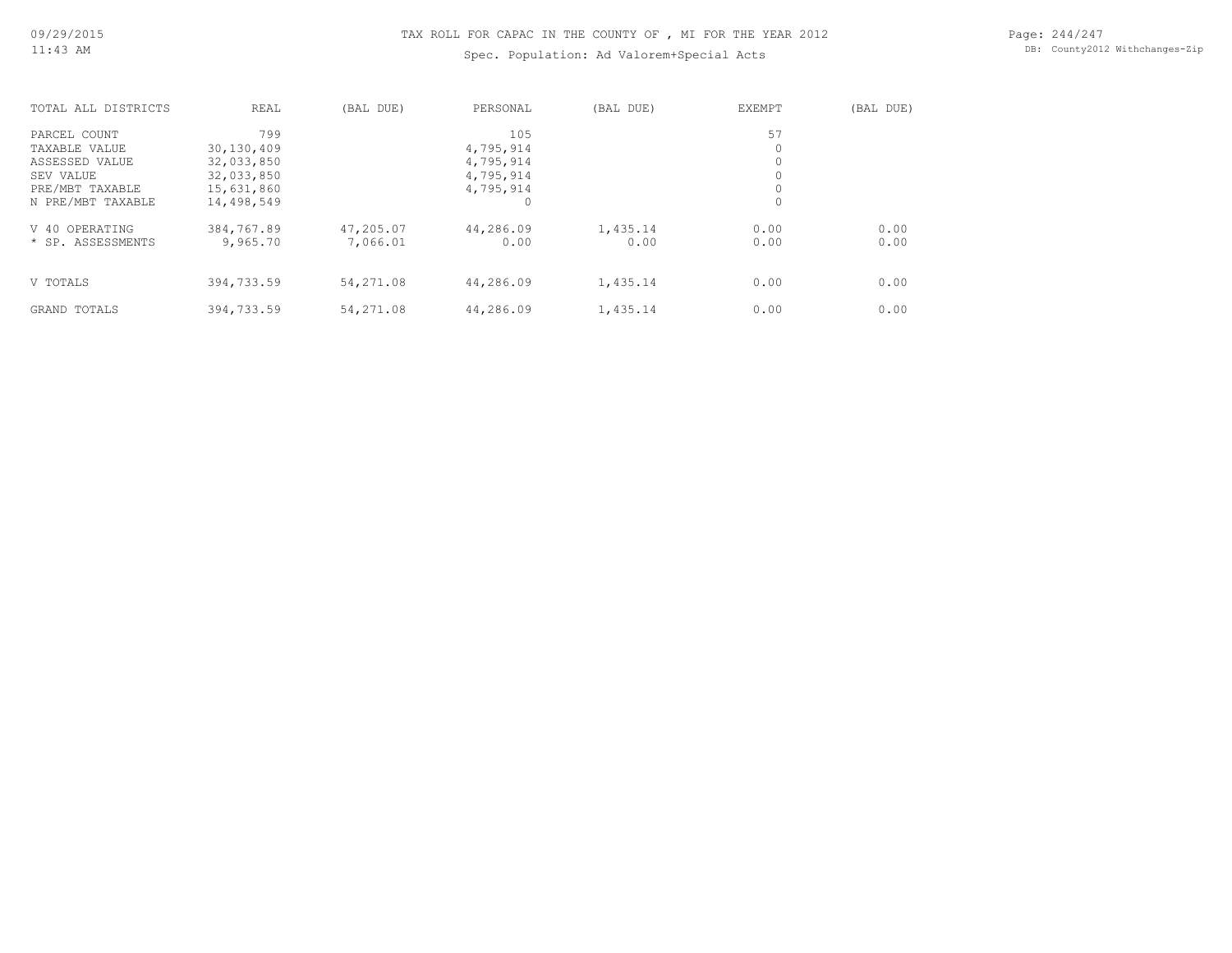#### Spec. Population: Ad Valorem+Special Acts

| TOTAL ALL DISTRICTS | LEASED LAND | (BAL DUE) | TOTAL      | (BAL DUE) |
|---------------------|-------------|-----------|------------|-----------|
| PARCEL COUNT        | 24          |           | 985        |           |
| TAXABLE VALUE       | 1,160,564   |           | 36,086,887 |           |
| ASSESSED VALUE      | 1,169,639   |           | 37,999,403 |           |
| SEV VALUE           | 1,169,639   |           | 37,999,403 |           |
| PRE/MBT TAXABLE     | 53,170      |           | 20,480,944 |           |
| NON PRE/MBT TAXABLE | 1,107,394   |           | 15,605,943 |           |
| V 40 OPERATING      | 15,752.24   | 136.40    | 444,806.22 | 48,776.61 |
| * SP. ASSESSMENTS   | 0.00        | 0.00      | 9,965.70   | 7,066.01  |
|                     |             |           |            |           |
| V TOTALS            | 15,752.24   | 136.40    | 454,771.92 | 55,842.62 |
| GRAND TOTALS        | 15,752.24   | 136.40    | 454,771.92 | 55,842.62 |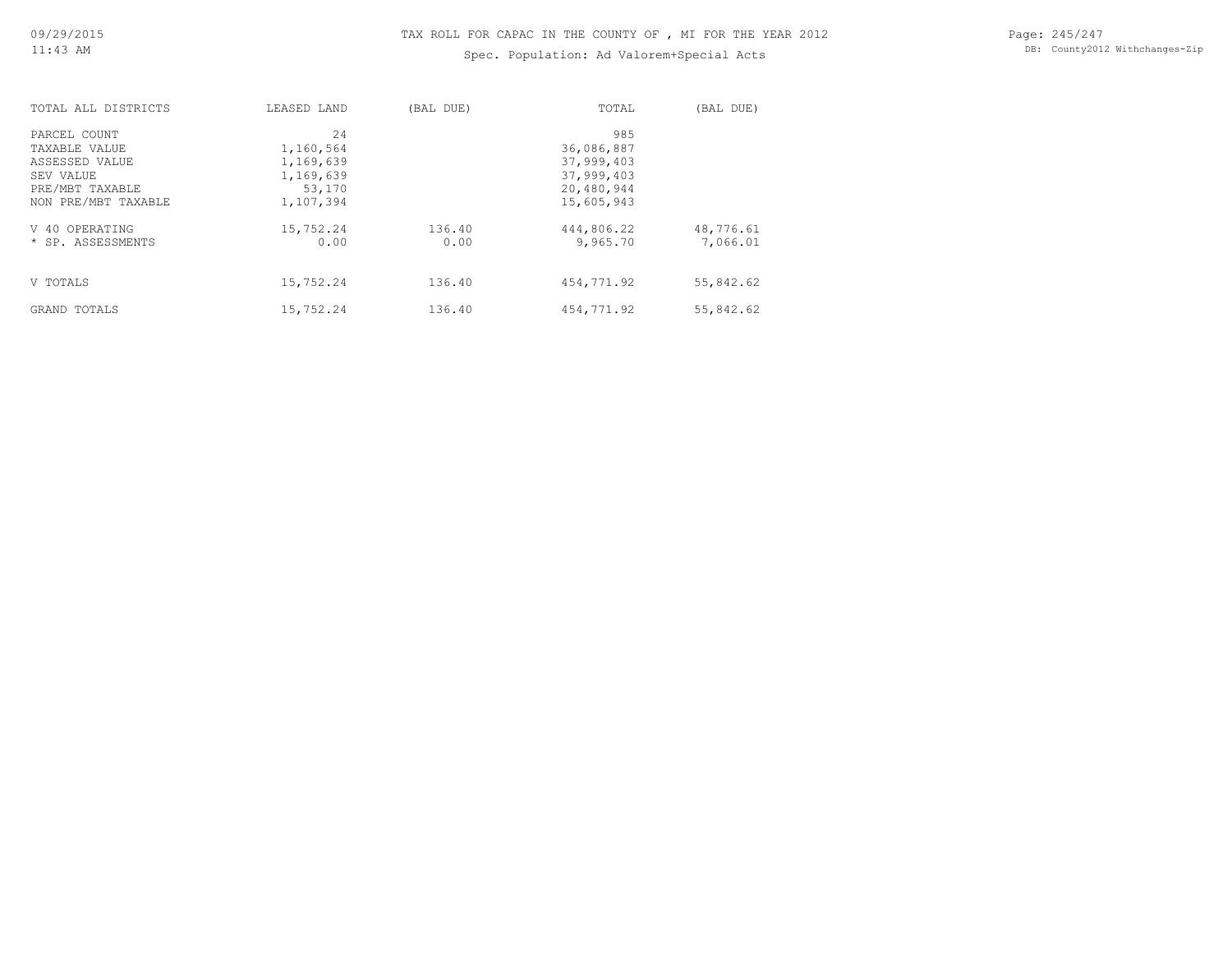Spec. Population: Ad Valorem+Special Acts

Page: 246/247 DB: County2012 Withchanges-Zip

| SCHOOL DISTRICT 74040    | UNIT 40 | REAL       | PERSONAL  |      | EXEMPT |          | LEASED LAND | TOTAL      |
|--------------------------|---------|------------|-----------|------|--------|----------|-------------|------------|
| PARCEL COUNT             |         | 799        |           | 105  | 57     |          | 24          | 985        |
| TAXABLE VALUE            |         | 30,130,409 | 4,795,914 |      |        |          | 1,160,564   | 36,086,887 |
| ASSESSED VALUE           |         | 32,033,850 | 4,795,914 |      |        |          | 1,169,639   | 37,999,403 |
| SEV VALUE                |         | 32,033,850 | 4,795,914 |      |        |          | 1,169,639   | 37,999,403 |
| PRE/MBT TAXABLE          |         | 15,631,860 | 4,795,914 |      |        |          | 53,170      | 20,480,944 |
| NON PRE/MBT TAXABLE      |         | 14,498,549 |           |      |        | $\Omega$ | 1,107,394   | 15,605,943 |
| 40 OPERATING<br>(V)      |         | 384,767.89 | 44,286.09 |      | 0.00   |          | 15,752.24   | 444,806.22 |
| SP. ASSESSMENTS<br>$(*)$ |         | 9,965.70   |           | 0.00 | 0.00   |          | 0.00        | 9,965.70   |
|                          |         |            |           |      |        |          |             |            |
| TOTALS<br>(V)            |         | 394,733.59 | 44,286.09 |      | 0.00   |          | 15,752.24   | 454,771.92 |
| GRAND TOTALS             |         | 394,733.59 | 44,286.09 |      | 0.00   |          | 15,752.24   | 454,771.92 |